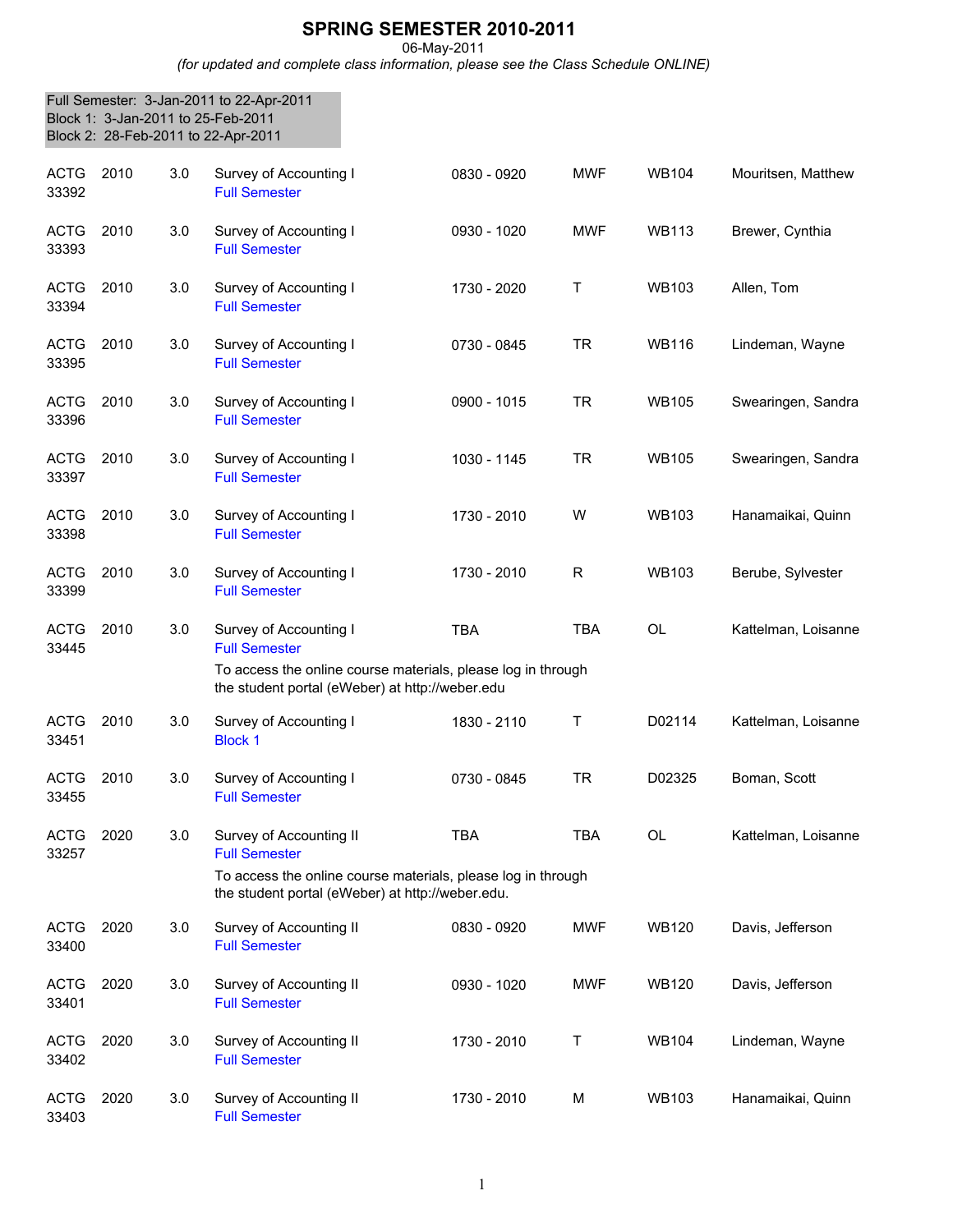| <b>ACTG</b><br>33404 | 2020 | 3.0 | Survey of Accounting II<br><b>Full Semester</b>                                                                                        | 0900 - 1015 | <b>TR</b>  | <b>WB206</b> | Malone, John        |
|----------------------|------|-----|----------------------------------------------------------------------------------------------------------------------------------------|-------------|------------|--------------|---------------------|
| <b>ACTG</b><br>33500 | 2020 | 3.0 | Survey of Accounting II<br><b>Block 2</b>                                                                                              | 1830 - 2110 | Т          | D02114       | Kattelman, Loisanne |
| <b>ACTG</b><br>33405 | 3110 | 3.0 | Intermediate Financial Acct I<br><b>Full Semester</b>                                                                                  | 0730 - 0845 | <b>TR</b>  | <b>WB103</b> | Swearingen, James   |
| <b>ACTG</b><br>34401 | 3110 | 3.0 | Intermediate Financial Acct I<br><b>Full Semester</b>                                                                                  | 1730 - 2010 | Т          | <b>WB113</b> | Medell, Michael     |
| <b>ACTG</b><br>33406 | 3120 | 3.0 | Intermediate Financial Acct II<br><b>Full Semester</b>                                                                                 | 0730 - 0845 | <b>TR</b>  | <b>WB105</b> | Swearingen, Sandra  |
| <b>ACTG</b><br>33407 | 3120 | 3.0 | Intermediate Financial Acct II<br><b>Full Semester</b>                                                                                 | 1730 - 2020 | Т          | <b>WB105</b> | Swearingen, Sandra  |
| <b>ACTG</b><br>33408 | 3300 | 3.0 | <b>Cost Accounting</b><br><b>Full Semester</b>                                                                                         | 1030 - 1120 | <b>MWF</b> | <b>WB113</b> | McDermott, Richard  |
| <b>ACTG</b><br>33409 | 3300 | 3.0 | <b>Cost Accounting</b><br><b>Full Semester</b>                                                                                         | 1730 - 2020 | W          | <b>WB113</b> | McDermott, Richard  |
| <b>ACTG</b><br>33410 | 3400 | 3.0 | <b>Taxation Of Individuals</b><br><b>Full Semester</b>                                                                                 | 1130 - 1220 | <b>MWF</b> | <b>WB112</b> | Smith, Eric         |
| <b>ACTG</b><br>33411 | 3400 | 3.0 | <b>Taxation Of Individuals</b><br><b>Full Semester</b>                                                                                 | 1030 - 1120 | <b>MWF</b> | <b>WB112</b> | Smith, Eric         |
| <b>ACTG</b><br>33412 | 3500 | 3.0 | International Accounting<br><b>Full Semester</b>                                                                                       | 0830 - 0920 | <b>MWF</b> | <b>WB103</b> | Durkee, David       |
| <b>ACTG</b><br>33413 | 3500 | 3.0 | <b>International Accounting</b><br><b>Full Semester</b>                                                                                | 0930 - 1020 | MWF        | <b>WB103</b> | Durkee, David       |
| <b>ACTG</b><br>33258 | 3750 | 3.0 | Accounting & Info Systems<br><b>Full Semester</b>                                                                                      | TBA         | <b>TBA</b> | OL           | Davis, Jefferson    |
|                      |      |     | To access the online course materials, please log in through<br>the student portal (eWeber) at http://weber.edu.<br>Course Fee \$60.00 |             |            |              |                     |
| <b>ACTG</b><br>33414 | 3750 | 3.0 | Accounting & Info Systems<br><b>Full Semester</b><br>Course Fee \$60.00                                                                | 1030 - 1120 | <b>MWF</b> | <b>WB120</b> | Davis, Jefferson    |
| <b>ACTG</b><br>33415 | 4510 | 3.0 | Auditing<br><b>Full Semester</b>                                                                                                       | 0900 - 1015 | <b>TR</b>  | <b>WB103</b> | Swearingen, James   |
| <b>ACTG</b><br>33416 | 4510 | 3.0 | Auditing<br><b>Full Semester</b>                                                                                                       | 1030 - 1145 | <b>TR</b>  | <b>WB103</b> | Swearingen, James   |
| <b>ACTG</b><br>34615 | 4893 | 3.0 | Co-op Work Experience<br><b>Full Semester</b>                                                                                          | <b>TBA</b>  | <b>TBA</b> |              | Malone, John        |
| <b>ACTG</b><br>34668 | 4923 | 3.0 | Workshop<br><b>Full Semester</b>                                                                                                       | <b>TBA</b>  | <b>TBA</b> |              | Davis, Jefferson    |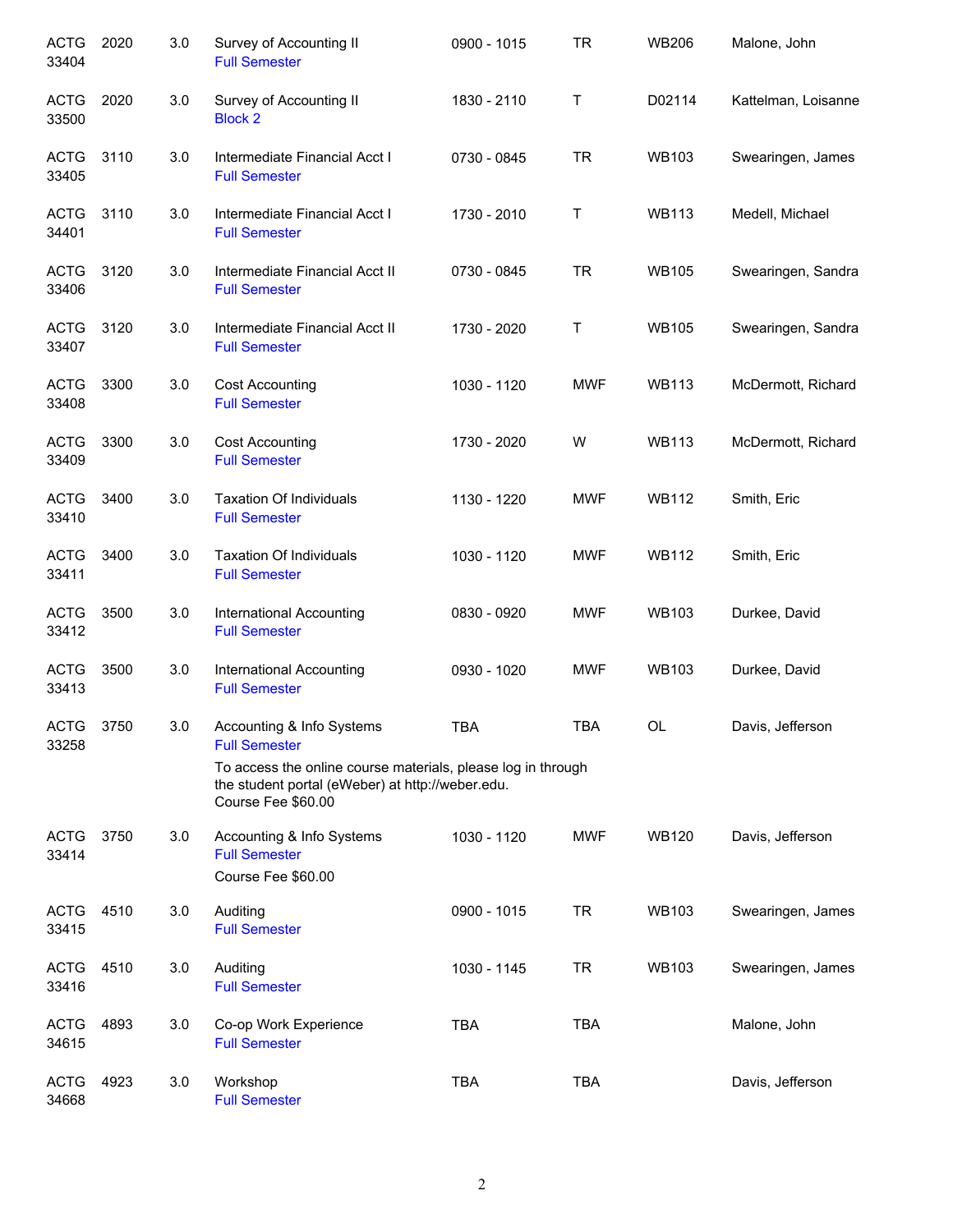| <b>ACTG</b><br>34669 | 4923 | 3.0 | Workshop<br><b>Full Semester</b>                       | <b>TBA</b>  | <b>TBA</b> |              | Smith, Eric      |
|----------------------|------|-----|--------------------------------------------------------|-------------|------------|--------------|------------------|
| <b>ACTG</b><br>33417 | 5130 | 3.0 | <b>Advanced Accounting</b><br><b>Full Semester</b>     | 0730 - 0820 | <b>MWF</b> | <b>WB114</b> | Durkee, David    |
| <b>ACTG</b><br>34612 | 5130 | 3.0 | <b>Advanced Accounting</b><br><b>Full Semester</b>     | 1730 - 2020 | M          | <b>WB114</b> | Durkee, David    |
| <b>ACTG</b><br>33418 | 5440 | 3.0 | Corporate & Partner Taxation<br><b>Full Semester</b>   | 0830 - 0920 | <b>MWF</b> | <b>WB112</b> | Pace, Ryan       |
| AERO<br>30235        | 1011 | 1.0 | Foundations of USAF II<br><b>Full Semester</b>         | 1410 - 1500 | R          |              | Harris, Victor   |
| AERO<br>30236        | 1111 | 1.0 | Gen Military Leadership Lab II<br><b>Full Semester</b> | 1530 - 1620 | R          |              | Harris, Victor   |
| AERO<br>30238        | 2011 | 1.0 | Airpower History II<br><b>Full Semester</b>            | 1310 - 1400 | R          |              | Harris, Victor   |
| <b>AERO</b><br>30239 | 2111 | 1.0 | Gen Military Leadership Lab IV<br><b>Full Semester</b> | 1530 - 1620 | R          |              | Harris, Victor   |
| <b>AERO</b><br>30240 | 2830 | 1.0 | <b>Directed Studies</b><br><b>Full Semester</b>        | <b>TBA</b>  | <b>TBA</b> |              | Harris, Victor   |
| <b>AERO</b><br>30244 | 2830 | 2.0 | <b>Directed Studies</b><br><b>Full Semester</b>        | <b>TBA</b>  | <b>TBA</b> |              | Harris, Victor   |
| <b>AERO</b><br>30255 | 2830 | 3.0 | <b>Directed Studies</b><br><b>Full Semester</b>        | <b>TBA</b>  | <b>TBA</b> |              | Harris, Victor   |
| <b>AERO</b><br>30263 | 3011 | 3.0 | POC Leadership Lab II<br><b>Full Semester</b>          | 1230 - 1510 | R          |              | Eliason, Michael |
| AERO<br>30264        | 3111 | 1.0 | Leadership Lab II<br><b>Full Semester</b>              | 1530 - 1620 | R          |              | Harris, Victor   |
| <b>AERO</b><br>30265 | 4011 | 3.0 | Security Affairs II<br><b>Full Semester</b>            | 0900 - 1140 | R          |              | Beins, James     |
| AERO<br>30266        | 4111 | 1.0 | Leadership Lab IV<br><b>Full Semester</b>              | 1530 - 1620 | R          |              | Harris, Victor   |
| AERO<br>30269        | 4830 | 1.0 | <b>Directed Studies</b><br><b>Full Semester</b>        | <b>TBA</b>  | <b>TBA</b> |              | Eliason, Michael |
| AERO<br>30270        | 4830 | 2.0 | <b>Directed Studies</b><br><b>Full Semester</b>        | <b>TBA</b>  | <b>TBA</b> |              | Eliason, Michael |
| <b>AERO</b><br>30271 | 4830 | 3.0 | <b>Directed Studies</b><br><b>Full Semester</b>        | <b>TBA</b>  | <b>TBA</b> |              | Eliason, Michael |
| <b>AERO</b><br>30272 | 4830 | 4.0 | <b>Directed Studies</b><br><b>Full Semester</b>        | <b>TBA</b>  | <b>TBA</b> |              | Eliason, Michael |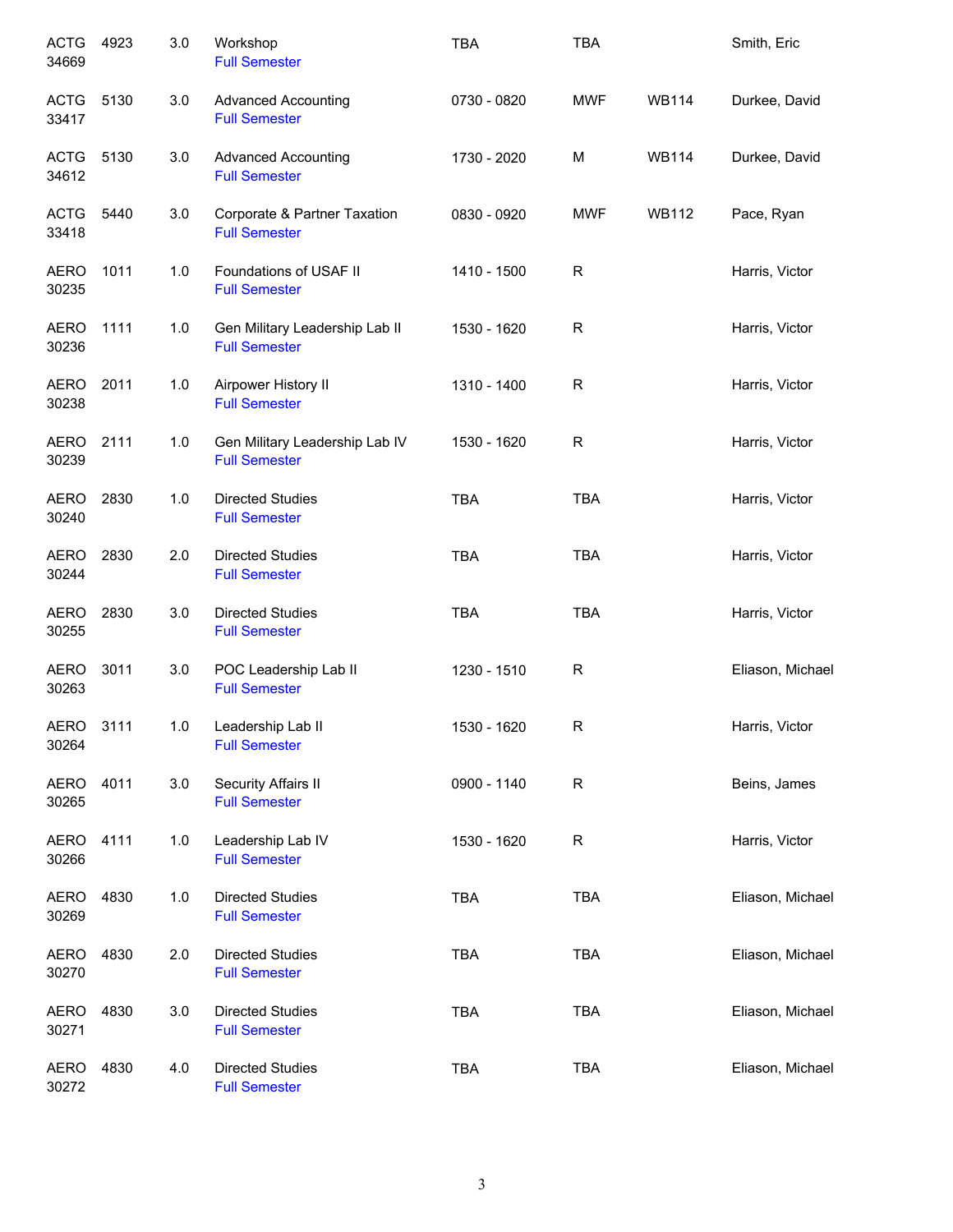| AERO<br>30273        | 4830 | 5.0 | <b>Directed Studies</b><br><b>Full Semester</b>                                                                                                | <b>TBA</b>  | <b>TBA</b> |             | Eliason, Michael      |
|----------------------|------|-----|------------------------------------------------------------------------------------------------------------------------------------------------|-------------|------------|-------------|-----------------------|
| <b>ANTH</b><br>30939 | 1000 | 3.0 | SS/DV Intro to Anthropology<br><b>Full Semester</b>                                                                                            | 0930 - 1020 | <b>MWF</b> | SS103       | Eaton, Linda          |
| <b>ANTH</b><br>30941 | 1000 | 3.0 | SS/DV Intro to Anthropology<br><b>Full Semester</b>                                                                                            | 1030 - 1120 | <b>MWF</b> | SS103       | Eaton, Linda          |
| <b>ANTH</b><br>30951 | 1000 | 3.0 | SS/DV Intro to Anthropology<br><b>Full Semester</b>                                                                                            | 1130 - 1220 | <b>MWF</b> | SS103       | Arkush, Brooke        |
| <b>ANTH</b><br>30956 | 1000 | 3.0 | SS/DV Intro to Anthropology<br><b>Full Semester</b>                                                                                            | 0900 - 1015 | <b>TR</b>  | SS103       | Young, Susan          |
| <b>ANTH</b><br>30958 | 1000 | 3.0 | SS/DV Intro to Anthropology<br><b>Full Semester</b>                                                                                            | 1030 - 1145 | <b>TR</b>  | SS103       | Young, Susan          |
| <b>ANTH</b><br>30986 | 1000 | 3.0 | SS/DV Intro to Anthropology<br><b>Full Semester</b>                                                                                            | 1730 - 2010 | R          | SS103       | McManama-Kearin, Lisa |
| <b>ANTH</b><br>31112 | 1000 | 3.0 | SS/DV Intro to Anthropology<br><b>Full Semester</b>                                                                                            | <b>TBA</b>  | <b>TBA</b> | OL          | Young, Susan          |
|                      |      |     | To access online course materials, please log on through<br>the student portal (eWeber) at http://weber.edu and select:<br>"Current Students". |             |            |             |                       |
| <b>ANTH</b><br>31113 | 1000 | 3.0 | SS/DV Intro to Anthropology<br><b>Full Semester</b>                                                                                            | <b>TBA</b>  | <b>TBA</b> | OL          | Young, Susan          |
|                      |      |     | To access online course materials, please log on through<br>the student portal (eWeber) at http://weber.edu and select:<br>"Current Students". |             |            |             |                       |
| <b>ANTH</b><br>31123 | 1000 | 3.0 | SS/DV Intro to Anthropology<br><b>Full Semester</b>                                                                                            | 1330 - 1445 | <b>TR</b>  | D02106      | Davies, Legrande      |
| ANTH<br>30963        | 1020 | 3.0 | LS/DV Biological Anthropology<br><b>Full Semester</b>                                                                                          | 0900 - 1015 | <b>TR</b>  | <b>SS28</b> | Conover, Rosemary     |
| <b>ANTH</b><br>31124 | 1020 | 3.0 | LS/DV Biological Anthropology<br><b>Full Semester</b>                                                                                          | 1730 - 2010 | W          | D02103      | Niedzwiecki, Stephen  |
| <b>ANTH</b><br>30938 | 1040 | 3.0 | HU/DV Language and Culture<br><b>Full Semester</b>                                                                                             | 0830 - 0920 | <b>MWF</b> | SS103       | Conover, Rosemary     |
| <b>ANTH</b><br>30955 | 1040 | 3.0 | HU/DV Language and Culture<br><b>Full Semester</b>                                                                                             | 1030 - 1120 | <b>MWF</b> | <b>SS28</b> | Conover, Rosemary     |
| <b>ANTH</b><br>30964 | 2010 | 3.0 | SS/DV Peoples & Cultures World<br><b>Full Semester</b>                                                                                         | 0930 - 1020 | <b>MWF</b> | <b>SS26</b> | Young, Susan          |
| <b>ANTH</b><br>30982 | 2010 | 3.0 | SS/DV Peoples & Cultures World<br><b>Full Semester</b>                                                                                         | 1730 - 2010 | т          | SS103       | Davies, Legrande      |
| <b>ANTH</b><br>31114 | 2010 | 3.0 | SS/DV Peoples & Cultures World<br><b>Full Semester</b>                                                                                         | <b>TBA</b>  | <b>TBA</b> | OL          | Stevenson, Mark       |
|                      |      |     | To access online course materials, log on through<br>the student portal (eWeber) at http://weber.edu and select:<br>"Current Students".        |             |            |             |                       |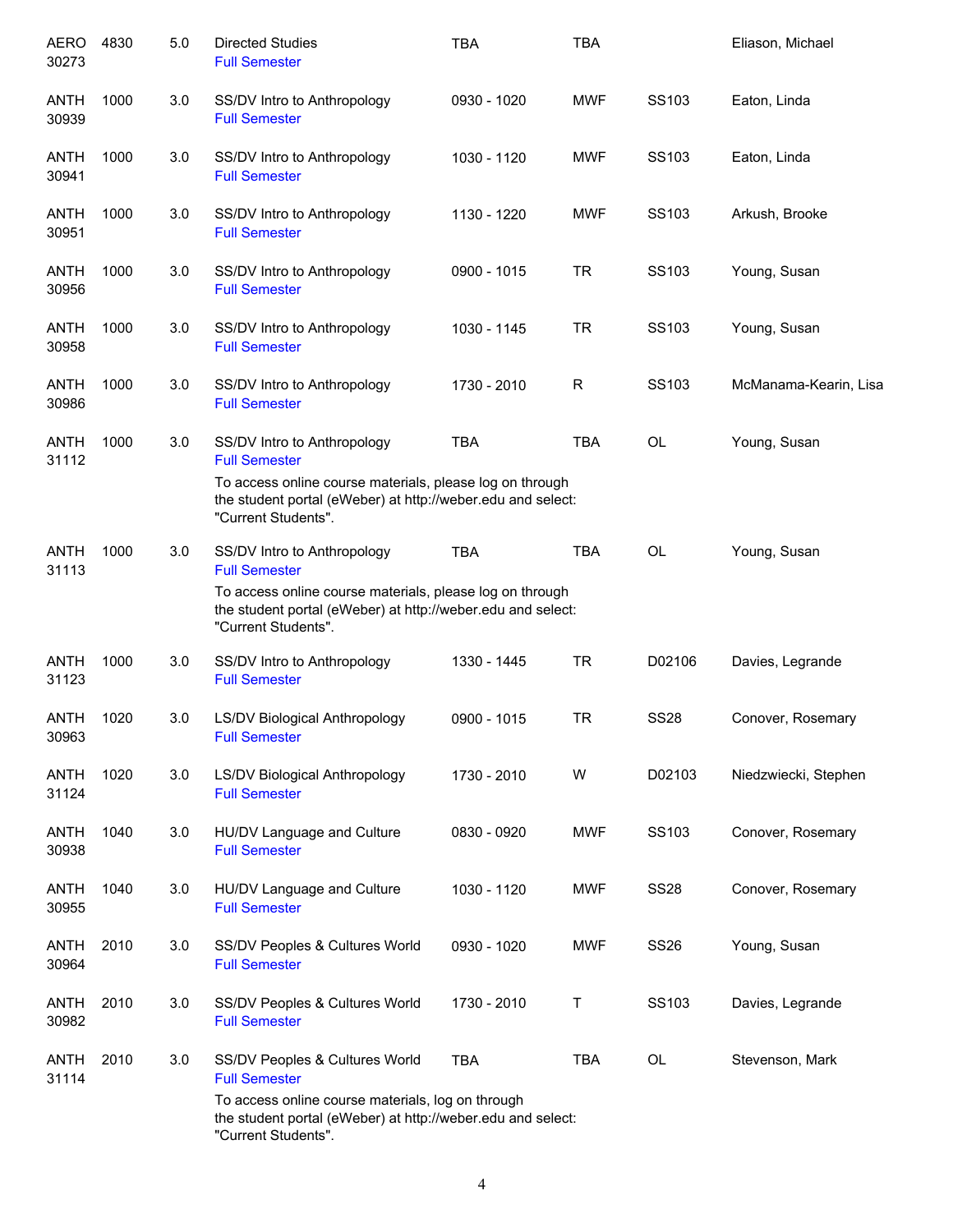| ANTH<br>31127        | 2030 | 3.0 | SS Principles of Archaeology<br><b>Full Semester</b>                                                                                                     | 1730 - 2010 | R          | D02321            | Davies, Legrande  |
|----------------------|------|-----|----------------------------------------------------------------------------------------------------------------------------------------------------------|-------------|------------|-------------------|-------------------|
| <b>ANTH</b><br>30960 | 2990 | 3.0 | Special Topics in Anthropology<br><b>Full Semester</b>                                                                                                   |             |            |                   |                   |
|                      |      |     | If you wish to take more than one section of Anth 2990 (with a different title),<br>please contact the Anth Dept at 801-626-6241 to request an override. |             |            |                   |                   |
| <b>ANTH</b><br>30970 | 2990 | 3.0 | Special Topics in Anthropology<br><b>Full Semester</b>                                                                                                   | 0900 - 1015 | <b>TR</b>  | <b>SS26</b>       | Eaton, Linda      |
|                      |      |     | If you wish to take more than one section of Anth 2990 (with a different title),<br>please contact the Anth Dept at 801-626-6241 to request an override. |             |            |                   |                   |
| <b>ANTH</b><br>30984 | 2990 | 3.0 | Special Topics in Anthropology<br><b>Full Semester</b>                                                                                                   | 1730 - 2010 | W          | SS <sub>103</sub> | Stevenson, Mark   |
|                      |      |     | If you wish to take more than one section of Anth 2990 (with a different title),<br>please contact the Anth Dept at 801-626-6241 to request an override. |             |            |                   |                   |
| <b>ANTH</b><br>30953 | 3100 | 3.0 | Prehistory of North America<br><b>Full Semester</b>                                                                                                      | 0930 - 1020 | <b>MWF</b> | <b>SS28</b>       | Arkush, Brooke    |
| <b>ANTH</b><br>30967 | 3600 | 3.0 | DV Culture Area Studies<br><b>Full Semester</b>                                                                                                          | 1030 - 1120 | <b>MWF</b> | <b>SS26</b>       | Young, Susan      |
| <b>ANTH</b><br>30959 | 4300 | 3.0 | SI Anthro Research Methods<br><b>Full Semester</b>                                                                                                       | 1200 - 1315 | <b>TR</b>  | <b>SS28</b>       | Conover, Rosemary |
| <b>ANTH</b><br>31927 | 4830 | 1.0 | Readings and/or Projects<br><b>Full Semester</b>                                                                                                         | <b>TBA</b>  | <b>TBA</b> |                   | Eaton, Linda      |
| <b>ANTH</b><br>31929 | 4830 | 2.0 | Readings and/or Projects<br><b>Full Semester</b>                                                                                                         | <b>TBA</b>  | <b>TBA</b> |                   | Eaton, Linda      |
| <b>ANTH</b><br>31931 | 4830 | 3.0 | Readings and/or Projects<br><b>Full Semester</b>                                                                                                         | <b>TBA</b>  | <b>TBA</b> |                   | Eaton, Linda      |
| <b>ANTH</b><br>31933 | 4890 | 1.0 | Internship in Anthropology<br><b>Full Semester</b>                                                                                                       | <b>TBA</b>  | <b>TBA</b> |                   | Eaton, Linda      |
| <b>ANTH</b><br>31934 | 4890 | 2.0 | Internship in Anthropology<br><b>Full Semester</b>                                                                                                       | TBA         | TBA        |                   | Eaton, Linda      |
| <b>ANTH</b><br>31935 | 4890 | 3.0 | Internship in Anthropology<br><b>Full Semester</b>                                                                                                       | <b>TBA</b>  | <b>TBA</b> |                   | Eaton, Linda      |
| ANTH<br>30961        | 4990 | 3.0 | Seminar In Anthropology<br><b>Full Semester</b>                                                                                                          | 1030 - 1145 | TR         | <b>SS28</b>       | Kotter, Wade      |
|                      |      |     | If you wish to take more than one section of Anth 4990 (with a different title),<br>please contact the Anth Dept at 801-626-6241 to request an override. |             |            |                   |                   |
| <b>ANTH</b><br>30976 | 4990 | 3.0 | Seminar In Anthropology<br><b>Full Semester</b>                                                                                                          | 0900 - 1015 | TR         | <b>SS26</b>       | Eaton, Linda      |
|                      |      |     | If you wish to take more than one section of Anth 4990 (with a different title),<br>please contact the Anth Dept at 801-626-6241 to request an override. |             |            |                   |                   |
| <b>ANTH</b><br>30985 | 4990 | 3.0 | Seminar In Anthropology<br><b>Full Semester</b>                                                                                                          | 1730 - 2010 | W          | SS <sub>103</sub> | Stevenson, Mark   |
|                      |      |     | If you wish to take more than one section of Anth 4990 (with a different title),<br>please contact the Anth Dept at 801-626-6241 to request an override. |             |            |                   |                   |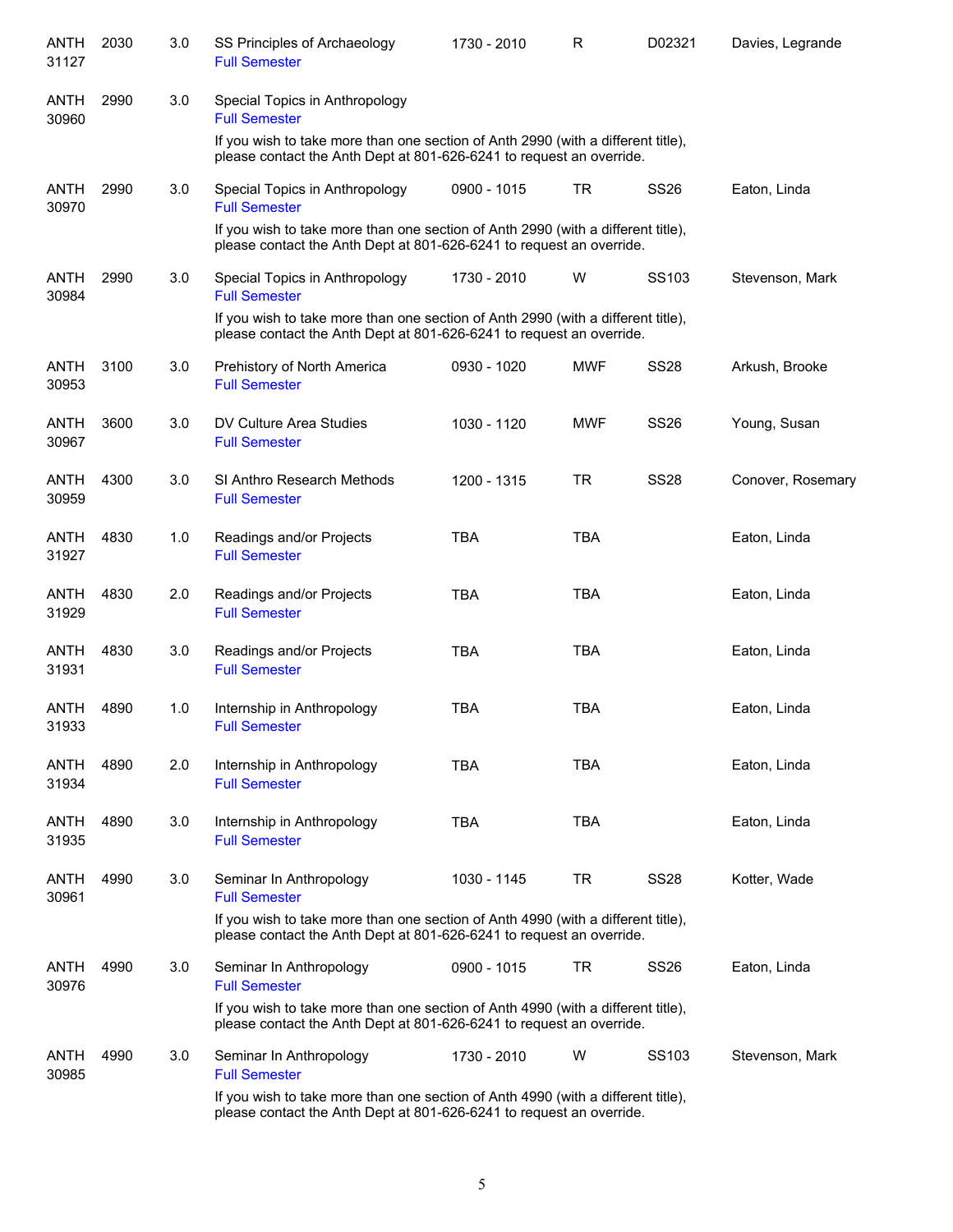| <b>ART</b><br>33053 | 1010 | 3.0 | CA Introduction to Visual Arts<br><b>Full Semester</b><br>Course Fee \$10.00                                                                                                                                                    | 1030 - 1152 | TR         | KA120     | Dolberg, Daniel    |
|---------------------|------|-----|---------------------------------------------------------------------------------------------------------------------------------------------------------------------------------------------------------------------------------|-------------|------------|-----------|--------------------|
| <b>ART</b><br>33055 | 1010 | 3.0 | CA Introduction to Visual Arts<br><b>Full Semester</b><br>Course Fee \$10.00                                                                                                                                                    | 1630 - 1752 | <b>TR</b>  | KA120     | Stones, Steve      |
| <b>ART</b><br>33056 | 1010 | 3.0 | CA Introduction to Visual Arts<br><b>Full Semester</b><br>Course Fee \$10.00                                                                                                                                                    | 1000 - 1245 | S          | KA120     | Stones, Steve      |
| <b>ART</b><br>33057 | 1010 | 3.0 | CA Introduction to Visual Arts<br><b>Full Semester</b><br>Course Fee \$10.00                                                                                                                                                    | 1030 - 1152 | <b>TR</b>  | KA143     | Banerji, Naseem    |
| <b>ART</b><br>33656 | 1010 | 3.0 | CA Introduction to Visual Arts<br><b>Full Semester</b><br>To access online course materials, please log on through<br>the student portal (eWeber) at http://weber.edu and select:<br>"Current Students".<br>Course Fee \$10.00  | <b>TBA</b>  | <b>TBA</b> | <b>OL</b> | Adams, Amy         |
| <b>ART</b><br>33657 | 1010 | 3.0 | CA Introduction to Visual Arts<br><b>Full Semester</b><br>To access online course materials, please log on through<br>the student portal (eWeber) at http://weber.edu and select:<br>"Current Students".<br>Course Fee \$10.00  | <b>TBA</b>  | <b>TBA</b> | <b>OL</b> | Stecklein, Brian   |
| <b>ART</b><br>33658 | 1010 | 3.0 | CA Introduction to Visual Arts<br><b>Full Semester</b><br>To access online course materials, please log on through<br>the student portal (eWeber) at http://weber.edu and select:<br>"Current Students".<br>Course Fee \$10.00  | <b>TBA</b>  | <b>TBA</b> | <b>OL</b> | Simpson, Suzanne   |
| ART<br>33659        | 1010 | 3.0 | CA Introduction to Visual Arts<br><b>Full Semester</b><br>To access online course materials, please log on through<br>the student portal (eWeber) at http://weber.edu and select:<br>"Current Students".<br>Course Fee \$10.00  | <b>TBA</b>  | <b>TBA</b> | OL        | Adams, Amy         |
| ART<br>33661        | 1010 | 3.0 | CA Introduction to Visual Arts<br><b>Full Semester</b><br>To access online course materials, please log on through<br>the student portal (eWeber) at http://weber.edu and select:<br>"Current Students".<br>Course Fee \$10.00  | <b>TBA</b>  | <b>TBA</b> | OL        | Dewitte, Elizabeth |
| ART<br>33662        | 1010 | 3.0 | CA Introduction to Visual Arts<br><b>Full Semester</b><br>To access online course materials, please log on through<br>the student portlal (eWeber) at http://weber.edu and select:<br>"Current Students".<br>Course Fee \$10.00 | <b>TBA</b>  | <b>TBA</b> | OL        | Stones, Steve      |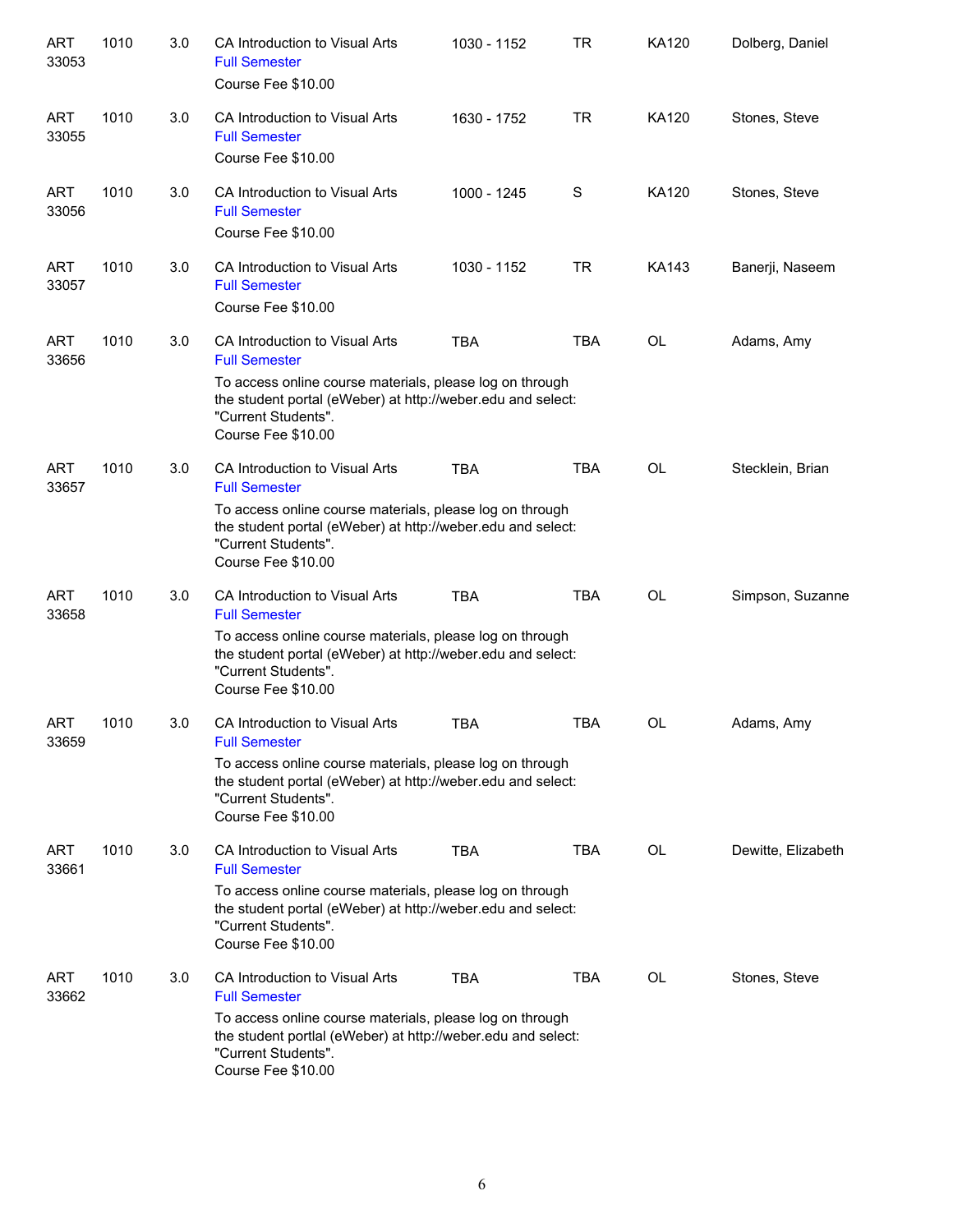| <b>ART</b><br>33664 | 1010 | 3.0 | CA Introduction to Visual Arts<br><b>Full Semester</b>                                                                                                                                 | <b>TBA</b>  | TBA        | <b>OL</b> | Gilson, Franklin   |
|---------------------|------|-----|----------------------------------------------------------------------------------------------------------------------------------------------------------------------------------------|-------------|------------|-----------|--------------------|
|                     |      |     | To access online course materials, please log on through<br>the student portal (eWeber) at http://weber.edu and select:<br>"Current Students".<br>Course Fee \$10.00                   |             |            |           |                    |
| <b>ART</b><br>33666 | 1010 | 3.0 | CA Introduction to Visual Arts<br><b>Full Semester</b>                                                                                                                                 | <b>TBA</b>  | <b>TBA</b> | OL        | Titus, Sarah       |
|                     |      |     | To access online course materials, please log on through<br>the student portal (eWeber) at http://weber.edu and select:<br>"Current Students".<br>Course Fee \$10.00                   |             |            |           |                    |
| <b>ART</b><br>33668 | 1010 | 3.0 | CA Introduction to Visual Arts<br><b>Full Semester</b>                                                                                                                                 | <b>TBA</b>  | <b>TBA</b> | OL        | Simpson, Suzanne   |
|                     |      |     | To access online course materials, please log on through<br>the student portal (eWeber) at http://weber.edu and select:<br>"Current Students".<br>Course Fee \$10.00                   |             |            |           |                    |
| <b>ART</b><br>33670 | 1010 | 3.0 | CA Introduction to Visual Arts<br><b>Full Semester</b>                                                                                                                                 | <b>TBA</b>  | <b>TBA</b> | <b>OL</b> | Reynolds, Gretchen |
|                     |      |     | To access online course materials, please log on through<br>the student portal (eWeber) at http://weber.edu and select:<br>"Current Students".<br>Course Fee \$10.00                   |             |            |           |                    |
| <b>ART</b><br>33671 | 1010 | 3.0 | CA Introduction to Visual Arts<br><b>Full Semester</b>                                                                                                                                 | <b>TBA</b>  | <b>TBA</b> | OL        | Gilson, Franklin   |
|                     |      |     | To access online course materials, please lo on through<br>the student portal (eWeber) at http://weber.edu and select:<br>"Current Students".<br>Course Fee \$10.00                    |             |            |           |                    |
| <b>ART</b><br>33672 | 1010 | 3.0 | CA Introduction to Visual Arts<br><b>Full Semester</b>                                                                                                                                 | <b>TBA</b>  | <b>TBA</b> | OL        | Crum, Andrew       |
|                     |      |     | To access online course materials, please log on through<br>the student portal (eWeber) at http://weber.edu and select:<br>"Current Students".<br>Course Fee \$10.00                   |             |            |           |                    |
| <b>ART</b><br>33673 | 1010 | 3.0 | CA Introduction to Visual Arts<br><b>Full Semester</b>                                                                                                                                 | <b>TBA</b>  | <b>TBA</b> | <b>OL</b> | Titus, Sarah       |
|                     |      |     | To access online course materials, please log on through<br>the student portal (eWeber) at http://weber.edu and select:<br>"Current Students".<br>Course Fee \$10.00                   |             |            |           |                    |
| <b>ART</b><br>33709 | 1010 | 3.0 | CA Introduction to Visual Arts<br><b>Block 1</b>                                                                                                                                       | 1730 - 2110 | W          | KA120     | Stones, Steve      |
|                     |      |     | This is a 7 week hybrid class that meets part of the time<br>and the rest of the class is done on the internet. Runs<br>from January 3rd thru February 25, 2011.<br>Course Fee \$10.00 |             |            |           |                    |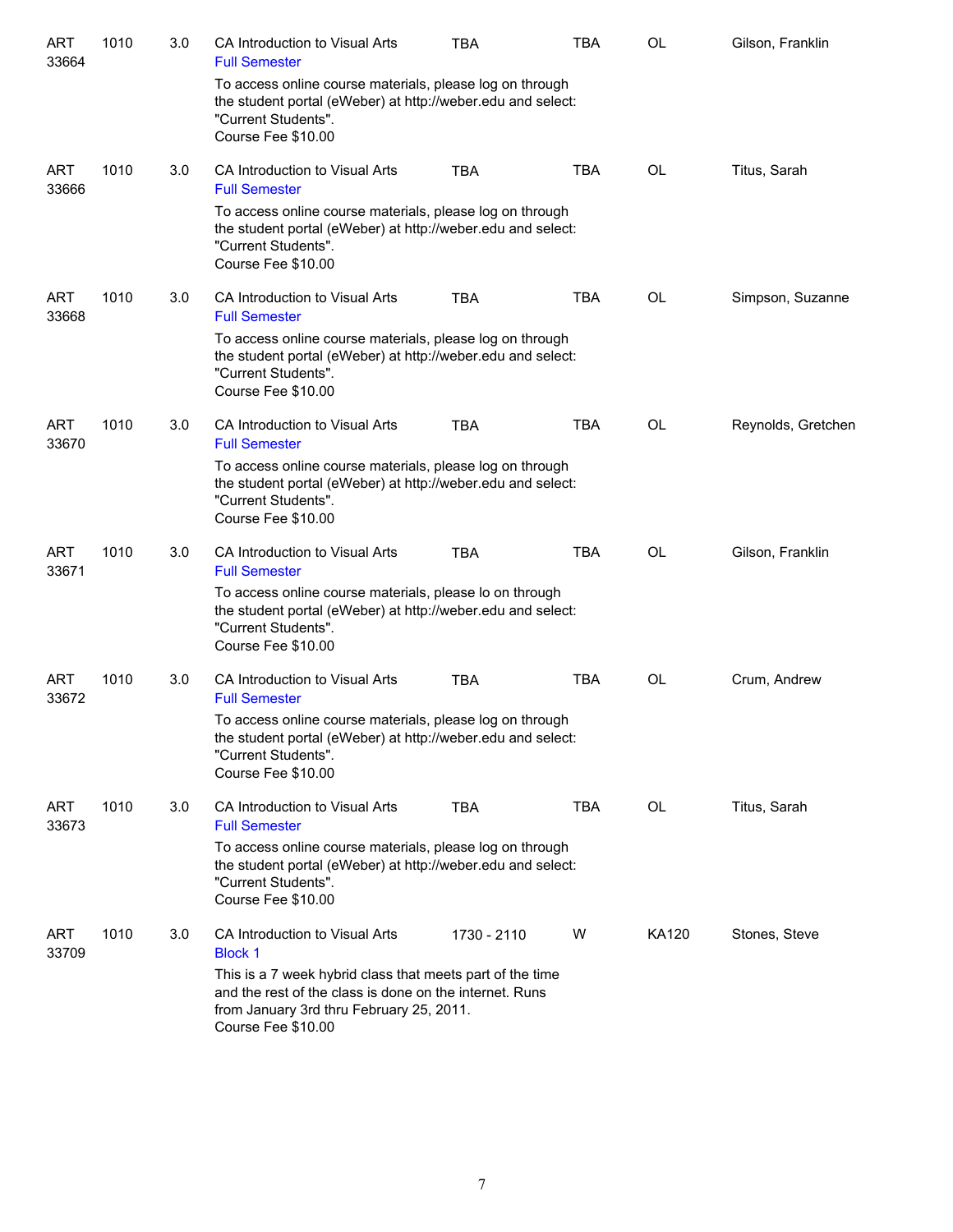| <b>ART</b><br>33710 | 1010 | 3.0 | CA Introduction to Visual Arts<br><b>Block 2</b>                                                                                                                                                               | 1730 - 2010 | W           | KA120        | Stones, Steve          |
|---------------------|------|-----|----------------------------------------------------------------------------------------------------------------------------------------------------------------------------------------------------------------|-------------|-------------|--------------|------------------------|
|                     |      |     | This is a 7 week hybrid class that meets part of the time<br>and the rest of the class is done on the internet. Runs<br>from February 28th thru April 21, 2011.<br>Course Fee \$10.00                          |             |             |              |                        |
| <b>ART</b><br>33855 | 1010 | 3.0 | CA Introduction to Visual Arts<br><b>Full Semester</b><br>Course Fee \$10.00                                                                                                                                   | 1730 - 2010 | $\mathsf R$ | D02114       | Dolberg, Daniel        |
| <b>ART</b><br>33856 | 1010 | 3.0 | CA Introduction to Visual Arts<br><b>Full Semester</b><br>Course Fee \$10.00                                                                                                                                   | 1030 - 1145 | <b>TR</b>   | D02104       | Simpson, Suzanne       |
| <b>ART</b><br>33857 | 1010 | 3.0 | CA Introduction to Visual Arts<br><b>Full Semester</b><br>Course Fee \$10.00                                                                                                                                   | 1330 - 1445 | <b>TR</b>   | D02104       | Simpson, Suzanne       |
| <b>ART</b><br>33059 | 1030 | 3.0 | CA Studio Art for NonArt Major<br><b>Full Semester</b><br>Course Fee \$15.00                                                                                                                                   | 0900 - 1300 | S           | KA306        | Gravis, Lydia          |
| <b>ART</b><br>33060 | 1030 | 3.0 | CA Studio Art for NonArt Major<br><b>Full Semester</b><br>Course Fee \$15.00                                                                                                                                   | 1100 - 1300 | <b>MW</b>   | KA306        | Reimschussel, Margaret |
| <b>ART</b><br>33063 | 1030 | 3.0 | CA Studio Art for NonArt Major<br><b>Full Semester</b><br>Course Fee \$15.00                                                                                                                                   | 0800 - 1000 | <b>MW</b>   | KA306        | Reimschussel, Margaret |
| <b>ART</b><br>33064 | 1030 | 3.0 | CA Studio Art for NonArt Major<br><b>Full Semester</b><br>Course Fee \$15.00                                                                                                                                   | 1200 - 1600 | S           | <b>KA307</b> | Emerich, William       |
| <b>ART</b><br>33066 | 1030 | 3.0 | CA Studio Art for NonArt Major<br><b>Full Semester</b><br>Course Fee \$15.00                                                                                                                                   | 0800 - 1000 | <b>MW</b>   | KA307        | Lenzi, Kristina        |
| <b>ART</b><br>33072 | 1030 | 3.0 | CA Studio Art for NonArt Major<br><b>Full Semester</b><br>Course Fee \$15.00                                                                                                                                   | 1700 - 1900 | MW          | KA306        | Gravis, Lydia          |
| <b>ART</b><br>33205 | 1030 | 3.0 | CA Studio Art for NonArt Major<br><b>Full Semester</b><br>Course Fee \$15.00                                                                                                                                   | 1130 - 1330 | <b>TR</b>   | KA307        | Lenzi, Kristina        |
| <b>ART</b><br>33675 | 1030 | 3.0 | CA Studio Art for NonArt Major<br><b>Full Semester</b><br>To access online materials, please log on through<br>the student portal at http://weber.edu and select:<br>"Current Students".<br>Course Fee \$15.00 | <b>TBA</b>  | <b>TBA</b>  | OL           | Biddle, Mark           |
| ART<br>33858        | 1030 | 3.0 | CA Studio Art for NonArt Major<br><b>Full Semester</b><br>Course Fee \$15.00                                                                                                                                   | 1730 - 2130 | M           | D02104       | Ebberts Cate, Tiffany  |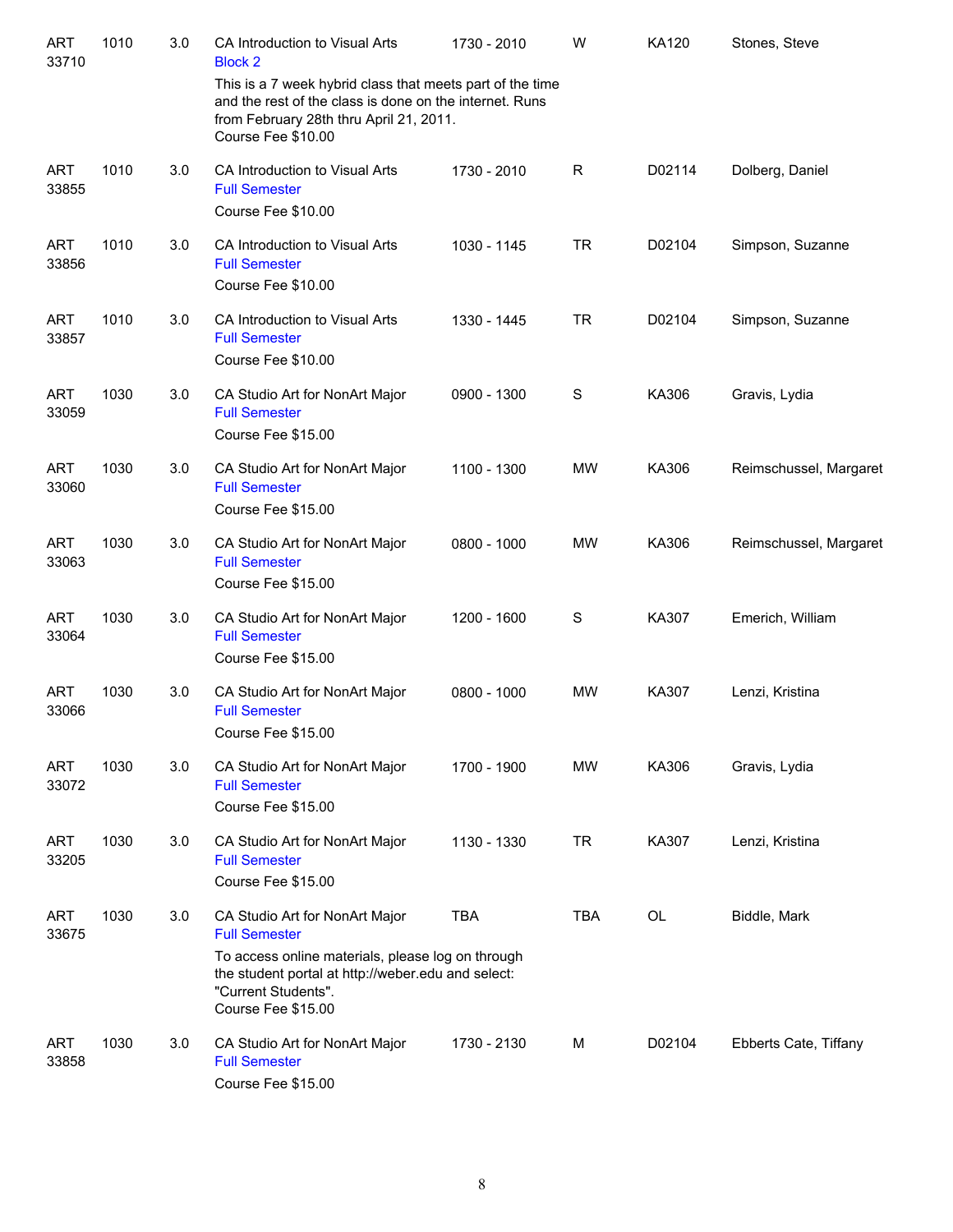| <b>ART</b><br>33862 | 1030 | 3.0 | CA Studio Art for NonArt Major<br><b>Full Semester</b><br>Course Fee \$15.00 | 1730 - 2130 | R         | D02104       | Ebberts Cate, Tiffany |
|---------------------|------|-----|------------------------------------------------------------------------------|-------------|-----------|--------------|-----------------------|
| <b>ART</b><br>33863 | 1030 | 3.0 | CA Studio Art for NonArt Major<br><b>Full Semester</b><br>Course Fee \$15.00 | 1200 - 1400 | <b>MW</b> | <b>WW108</b> | Reynolds, Gretchen    |
| <b>ART</b><br>33864 | 1030 | 3.0 | CA Studio Art for NonArt Major<br><b>Full Semester</b><br>Course Fee \$15.00 | 1530 - 1720 | <b>TR</b> | <b>WW108</b> | Simpson, Suzanne      |
| <b>ART</b><br>33087 | 1040 | 3.0 | Orientation to Visual Studies<br><b>Full Semester</b><br>Course Fee \$18.00  | 1700 - 1945 | <b>MW</b> | KA150        | Adams, Amy            |
| <b>ART</b><br>33090 | 1040 | 3.0 | Orientation to Visual Studies<br><b>Full Semester</b><br>Course Fee \$18.00  | 1430 - 1715 | <b>TR</b> | KA150        | Adams, Amy            |
| <b>ART</b><br>33120 | 1110 | 3.0 | Drawing I<br><b>Full Semester</b><br>Course Fee \$18.00                      | 1700 - 1945 | <b>MW</b> | KA305        | Reynolds, Gretchen    |
| <b>ART</b><br>33122 | 1110 | 3.0 | Drawing I<br><b>Full Semester</b><br>Course Fee \$18.00                      | 1130 - 1415 | <b>TR</b> | KA305        | Carrera, Tracy        |
| <b>ART</b><br>33162 | 1110 | 3.0 | Drawing I<br><b>Full Semester</b><br>Course Fee \$18.00                      | 1430 - 1715 | <b>TR</b> | KA305        | Emerich, William      |
| <b>ART</b><br>33165 | 1120 | 3.0 | Design: 2D<br><b>Full Semester</b><br>Course Fee \$18.00                     | 1130 - 1415 | <b>TR</b> | KA306        | Emerich, William      |
| <b>ART</b><br>33207 | 1120 | 3.0 | Design: 2D<br><b>Full Semester</b><br>Course Fee \$18.00                     | 1400 - 1645 | <b>MW</b> | KA307        | Stevenson, Kathleen   |
| <b>ART</b><br>34707 | 1120 | 3.0 | Design: 2D<br><b>Full Semester</b><br>Course Fee \$18.00                     | 1400 - 1645 | MW        | KA306        | Makov, Susan          |
| <b>ART</b><br>33169 | 1130 | 3.0 | Design: 3D<br><b>Full Semester</b><br>Course Fee \$118.00                    | 1700 - 1945 | MW        | KA165        | Kanatsiz, Suzanne     |
| <b>ART</b><br>33171 | 1130 | 3.0 | Design: 3D<br><b>Full Semester</b><br>Course Fee \$118.00                    | 0830 - 1115 | <b>TR</b> | KA165        | Bateman, James        |
| <b>ART</b><br>33183 | 1140 | 3.0 | Color Theory<br><b>Full Semester</b><br>Course Fee \$18.00                   | 1430 - 1715 | <b>TR</b> | KA306        | Dolberg, Daniel       |
| <b>ART</b><br>33227 | 1140 | 3.0 | Color Theory<br><b>Full Semester</b><br>Course Fee \$18.00                   | 1100 - 1345 | MW        | KA307        | Lenzi, Kristina       |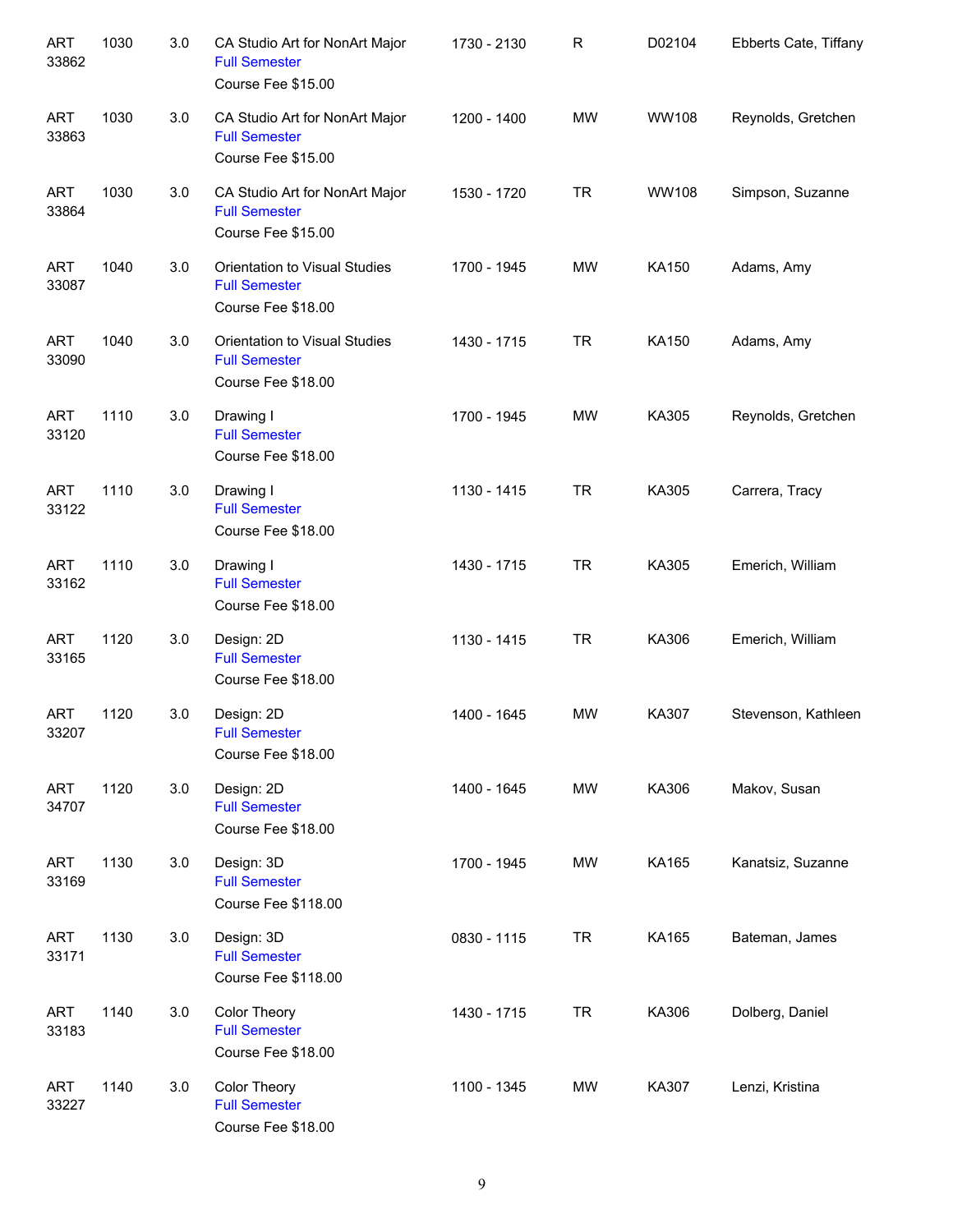| <b>ART</b><br>33185 | 2200  | 3.0 | Intro to Printmaking<br><b>Full Semester</b><br>Course Fee \$118.00           | 1430 - 1715 | <b>TR</b>   | <b>KA251</b> | Makov, Susan            |
|---------------------|-------|-----|-------------------------------------------------------------------------------|-------------|-------------|--------------|-------------------------|
| <b>ART</b><br>33186 | 2250  | 3.0 | Photgraphy: Black White/Analog<br><b>Full Semester</b><br>Course Fee \$113.00 | 1700 - 1945 | <b>MW</b>   | <b>KA223</b> | Suppha-Atthasitt, Tyler |
| <b>ART</b><br>33187 | 2250  | 3.0 | Photgraphy: Black White/Analog<br><b>Full Semester</b><br>Course Fee \$113.00 | 0830 - 1115 | <b>TR</b>   | <b>KA223</b> | Suppha-Atthasitt, Tyler |
| <b>ART</b><br>33188 | 2310  | 3.0 | Intro to Ceramic Art<br><b>Full Semester</b><br>Course Fee \$88.00            | 1100 - 1345 | <b>MW</b>   | KA130        | Cox, David              |
| <b>ART</b><br>33189 | 2310  | 3.0 | Intro to Ceramic Art<br><b>Full Semester</b><br>Course Fee \$88.00            | 1730 - 2015 | <b>TR</b>   | KA130        | Ward, Jared             |
| <b>ART</b><br>33190 | 2450  | 3.0 | Photography: Color/Digital<br><b>Full Semester</b><br>Course Fee \$143.00     | 0900 - 1430 | $\mathbf S$ | <b>KA223</b> | Ripplinger, Kent        |
| <b>ART</b><br>33191 | 2450  | 3.0 | Photography: Color/Digital<br><b>Full Semester</b><br>Course Fee \$143.00     | 0830 - 1115 | <b>TR</b>   | <b>KA223</b> | Crow, Paul              |
| <b>ART</b><br>33193 | 2450  | 3.0 | Photography: Color/Digital<br><b>Full Semester</b><br>Course Fee \$143.00     | 0800 - 1045 | <b>MW</b>   | KA           | Ripplinger, Kent        |
| <b>ART</b><br>33234 | 2600  | 3.0 | Painting I<br><b>Full Semester</b><br>Course Fee \$73.00                      | 0830 - 1115 | <b>TR</b>   | KA309        | Jacobs, James           |
| <b>ART</b><br>33235 | 2700  | 3.0 | Sculpture I<br><b>Full Semester</b><br>Course Fee \$118.00                    | 1130 - 1415 | <b>TR</b>   | KA165        | Bateman, James          |
| <b>ART</b><br>33238 | 3150  | 3.0 | Photography Seminar<br><b>Full Semester</b><br>Course Fee \$113.00            | 1100 - 1345 | MW          | KA223        | Winegar, Joshua         |
| <b>ART</b><br>33239 | 3320  | 3.0 | Intermed Wheelthrown Ceramics<br><b>Full Semester</b><br>Course Fee \$98.00   | 1400 - 1645 | MW          | KA130        | Cox, David              |
| <b>ART</b><br>33249 | 3420A | 1.0 | <b>Bitmap Imaging</b><br><b>Full Semester</b><br>Course Fee \$21.00           | 1100 - 1345 | MW          | KA210        | Stott, Jeremy           |
| <b>ART</b><br>33251 | 3420B | 1.0 | Vector Drawing<br><b>Full Semester</b><br>Course Fee \$21.00                  | 1100 - 1345 | MW          | KA210        | Stott, Jeremy           |
| <b>ART</b><br>33253 | 3420C | 1.0 | Digital Page Composition<br><b>Block 2</b><br>Course Fee \$21.00              | 1100 - 1345 | MW          | KA210        | Stott, Jeremy           |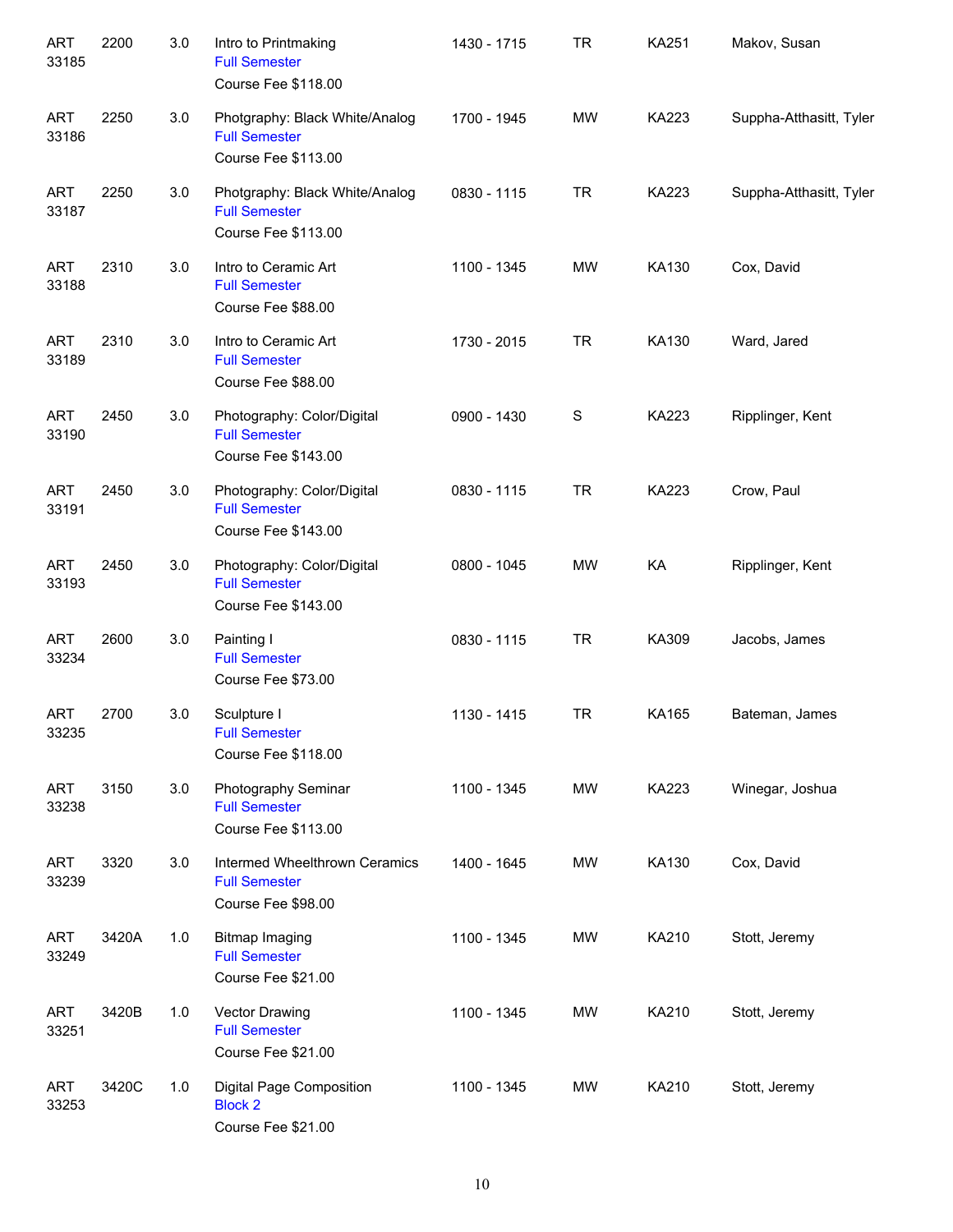| <b>ART</b><br>33255 | 3420D | 1.0 | Design for the Internet<br><b>Block 2</b><br>Course Fee \$21.00                  | 1130 - 1415 | <b>TR</b> | <b>KA210</b> | Stott, Jeremy       |
|---------------------|-------|-----|----------------------------------------------------------------------------------|-------------|-----------|--------------|---------------------|
| <b>ART</b><br>33256 | 3430  | 3.0 | Typography/Publication Design<br><b>Full Semester</b><br>Course Fee \$88.00      | 1730 - 2015 | <b>TR</b> | <b>KA220</b> | Biddle, Mark        |
| <b>ART</b><br>33283 | 3435  | 3.0 | <b>Experimental Typography</b><br><b>Full Semester</b><br>Course Fee \$88.00     | 1400 - 1645 | <b>MW</b> | <b>KA220</b> | Clarkson, Larry     |
| <b>ART</b><br>33284 | 3440  | 3.0 | Visual Communication<br><b>Full Semester</b><br>Course Fee \$88.00               | 1430 - 1715 | <b>TR</b> | <b>KA220</b> | Clarkson, Larry     |
| <b>ART</b><br>33285 | 3460  | 3.0 | Illustration<br><b>Full Semester</b><br>Course Fee \$18.00                       | 1100 - 1345 | <b>MW</b> | <b>KA220</b> | Makov, Susan        |
| <b>ART</b><br>33286 | 3520  | 3.0 | Art Methods II<br><b>Full Semester</b>                                           | 1700 - 1945 | <b>MW</b> | KA307        | Stevenson, Kathleen |
| <b>ART</b><br>33287 | 3600  | 3.0 | Painting II<br><b>Full Semester</b><br>Course Fee \$73.00                        | 1100 - 1345 | <b>MW</b> | KA309        | Choberka, Matthew   |
| <b>ART</b><br>33288 | 3700  | 3.0 | Sculpture II<br><b>Full Semester</b><br>Course Fee \$118.00                      | 1130 - 1415 | <b>TR</b> | KA165        | Bateman, James      |
| <b>ART</b><br>33289 | 3720  | 3.0 | Public Art<br><b>Full Semester</b><br>Course Fee \$118.00                        | 0800 - 1330 | F         | KA150        | Kanatsiz, Suzanne   |
| <b>ART</b><br>33291 | 3995  | 3.0 | <b>BFA Seminar</b><br><b>Full Semester</b><br>Course Fee \$18.00                 | 0830 - 1115 | R         | <b>KA106</b> | Pagel, Angelika     |
| <b>ART</b><br>33292 | 4150  | 3.0 | Photography: Alternative Proc<br><b>Full Semester</b><br>Course Fee \$143.00     | 1130 - 1415 | <b>TR</b> | KA223        | Crow, Paul          |
| <b>ART</b><br>34565 | 4310  | 3.0 | <b>Advanced Handbuilt Ceramics</b><br><b>Full Semester</b><br>Course Fee \$98.00 | 1400 - 1645 | MW        | KA130        | Cox, David          |
| <b>ART</b><br>33294 | 4320  | 3.0 | Adv Wheelthrown Ceramics<br><b>Full Semester</b><br>Course Fee \$98.00           | 1400 - 1645 | MW        | KA130        | Cox, David          |
| <b>ART</b><br>33295 | 4400  | 3.0 | Adv Graphic Design<br><b>Full Semester</b><br>Course Fee \$88.00                 | 0830 - 1115 | <b>TR</b> | KA220        | Biddle, Mark        |
| <b>ART</b><br>33297 | 4410  | 3.0 | Design Seminar<br><b>Full Semester</b><br>Course Fee \$88.00                     | 1700 - 1945 | MW        | KA220        | Clarkson, Larry     |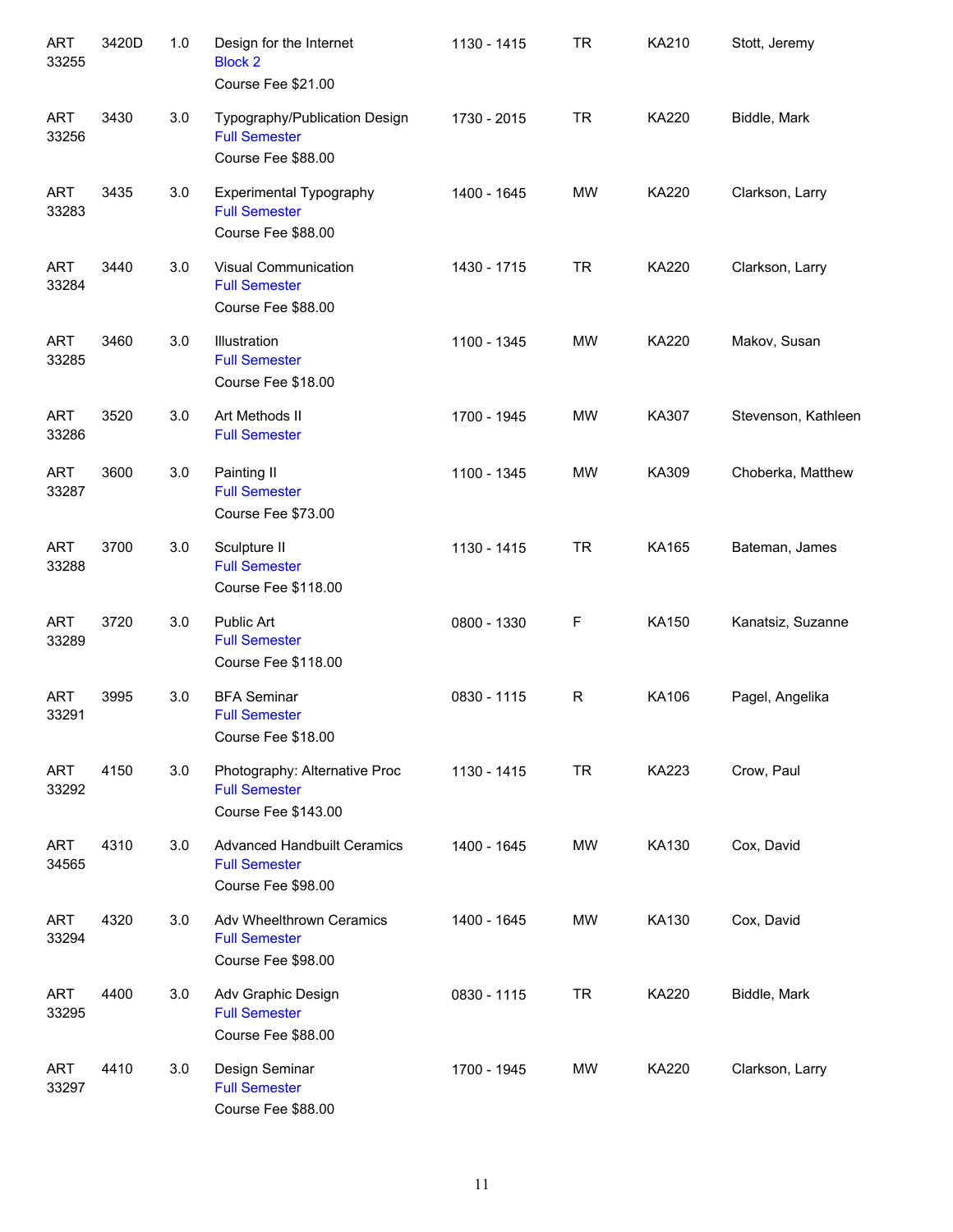| <b>ART</b><br>33298 | 4420 | 3.0 | Adv Digital Media<br><b>Full Semester</b><br>Course Fee \$63.00                    | 1730 - 2015 | <b>TR</b>  | KA           | Crnich, Joseph    |
|---------------------|------|-----|------------------------------------------------------------------------------------|-------------|------------|--------------|-------------------|
| <b>ART</b><br>34531 | 4420 | 3.0 | Adv Digital Media<br><b>Full Semester</b><br>Course Fee \$63.00                    | 0900 - 1430 | F          | KA210        | Stott, Jeremy     |
| <b>ART</b><br>34701 | 4460 | 3.0 | Advanced Illustration<br><b>Full Semester</b><br>Course Fee \$18.00                | 1100 - 1345 | <b>MW</b>  | KA220        | Makov, Susan      |
| <b>ART</b><br>33300 | 4550 | 3.0 | Photography: Studio Lighting<br><b>Full Semester</b><br><b>Course Fee \$143.00</b> | 1400 - 1645 | <b>MW</b>  | <b>KA223</b> | Winegar, Joshua   |
| <b>ART</b><br>33301 | 4600 | 3.0 | Painting III<br><b>Full Semester</b><br>Course Fee \$73.00                         | 1100 - 1345 | <b>MW</b>  | KA309        | Choberka, Matthew |
| <b>ART</b><br>33308 | 4700 | 3.0 | Sculpture III<br><b>Full Semester</b><br>Course Fee \$118.00                       | 1130 - 1415 | <b>TR</b>  | KA165        | Bateman, James    |
| <b>ART</b><br>33320 | 4810 | 3.0 | Experimental<br><b>Full Semester</b>                                               | 0800 - 1045 | <b>MW</b>  | KA305        | Choberka, Matthew |
| <b>ART</b><br>34689 | 4890 | 2.0 | Coop Work Experience<br><b>Full Semester</b>                                       | <b>TBA</b>  | <b>TBA</b> |              | Stott, Jeremy     |
| <b>ART</b><br>34979 | 4890 | 1.0 | Coop Work Experience<br><b>Full Semester</b>                                       | <b>TBA</b>  | <b>TBA</b> |              | Clarkson, Larry   |
| <b>ART</b><br>34980 | 4890 | 2.0 | Coop Work Experience<br><b>Full Semester</b>                                       | <b>TBA</b>  | <b>TBA</b> |              | Clarkson, Larry   |
| <b>ART</b><br>34613 | 4900 | 2.0 | <b>Individual Studies</b><br><b>Full Semester</b><br>Course Fee \$18.00            | <b>TBA</b>  | <b>TBA</b> | KA326        | Biddle, Mark      |
| <b>ART</b><br>34617 | 4900 | 3.0 | <b>Individual Studies</b><br><b>Full Semester</b><br>Course Fee \$18.00            | <b>TBA</b>  | TBA        | KA251        | Makov, Susan      |
| <b>ART</b><br>34618 | 4900 | 3.0 | <b>Individual Studies</b><br><b>Full Semester</b><br>Course Fee \$18.00            | <b>TBA</b>  | <b>TBA</b> |              | Jacobs, James     |
| <b>ART</b><br>34691 | 4900 | 2.0 | <b>Individual Studies</b><br><b>Full Semester</b><br>Course Fee \$18.00            | <b>TBA</b>  | <b>TBA</b> |              | Biddle, Mark      |
| <b>ART</b><br>34692 | 4900 | 1.0 | <b>Individual Studies</b><br><b>Full Semester</b><br>Course Fee \$18.00            | <b>TBA</b>  | <b>TBA</b> |              | Biddle, Mark      |
| <b>ART</b><br>34693 | 4900 | 3.0 | <b>Individual Studies</b><br><b>Full Semester</b><br>Course Fee \$18.00            | <b>TBA</b>  | <b>TBA</b> |              | Clarkson, Larry   |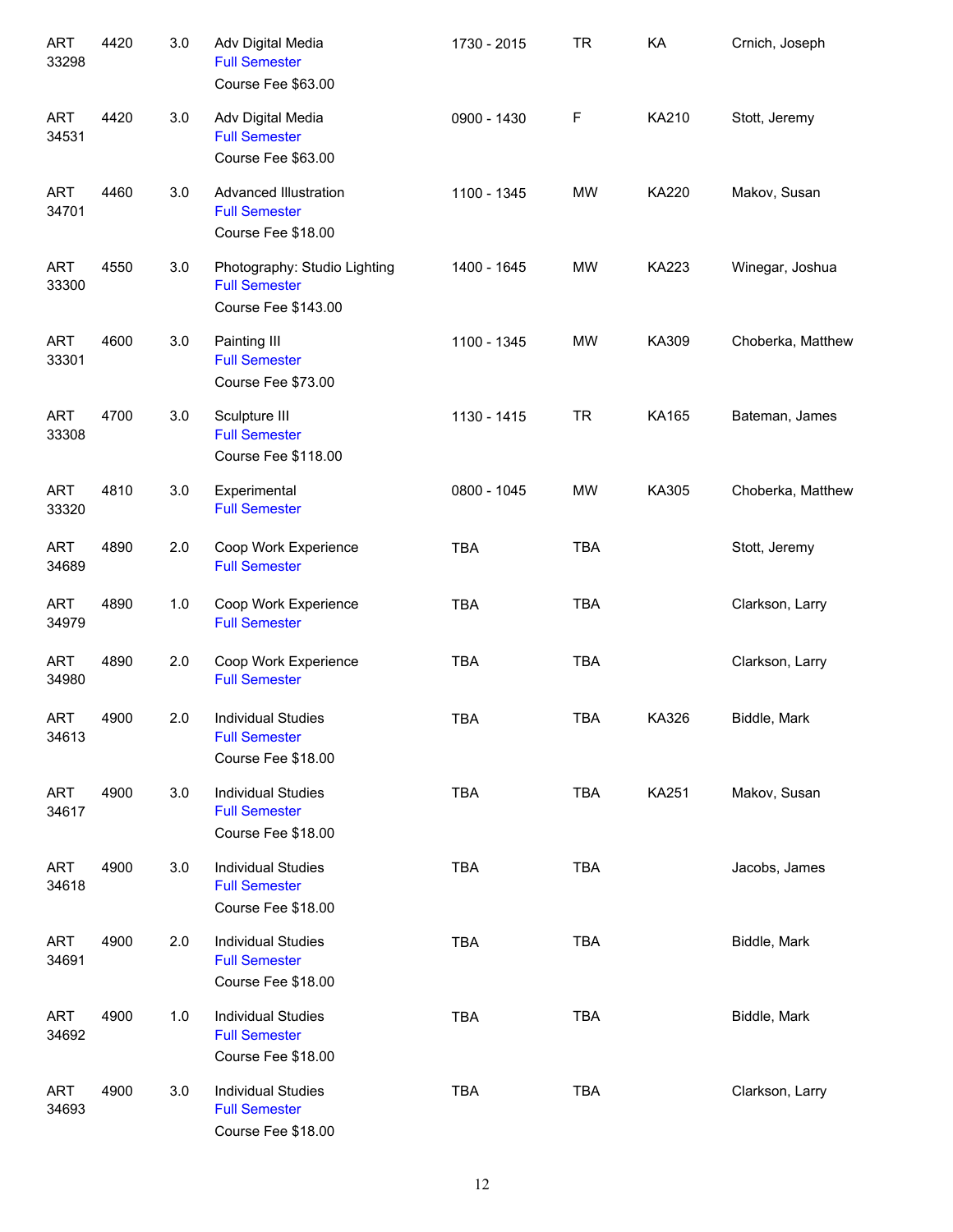| <b>ART</b><br>34978  | 4900 | 3.0 | <b>Individual Studies</b><br><b>Full Semester</b><br>Course Fee \$18.00    | <b>TBA</b>  | <b>TBA</b>   |              | Choberka, Matthew   |
|----------------------|------|-----|----------------------------------------------------------------------------|-------------|--------------|--------------|---------------------|
| <b>ART</b><br>34998  | 4900 | 1.0 | <b>Individual Studies</b><br><b>Full Semester</b><br>Course Fee \$18.00    | <b>TBA</b>  | <b>TBA</b>   |              | Ripplinger, Kent    |
| <b>ART</b><br>34999  | 4900 | 2.0 | <b>Individual Studies</b><br><b>Full Semester</b><br>Course Fee \$18.00    | <b>TBA</b>  | <b>TBA</b>   |              | Clarkson, Larry     |
| <b>ART</b><br>35003  | 4900 | 2.0 | <b>Individual Studies</b><br><b>Full Semester</b><br>Course Fee \$18.00    | <b>TBA</b>  | <b>TBA</b>   |              | Choberka, Matthew   |
| <b>ART</b><br>35019  | 4900 | 1.0 | <b>Individual Studies</b><br><b>Full Semester</b><br>Course Fee \$18.00    | <b>TBA</b>  | <b>TBA</b>   |              | Makov, Susan        |
| <b>ART</b><br>34690  | 4930 | 2.0 | <b>Teaching Assistantship Experie</b><br><b>Full Semester</b>              | <b>TBA</b>  | <b>TBA</b>   |              | Makov, Susan        |
| <b>ART</b><br>35064  | 4930 | 2.0 | <b>Teaching Assistantship Experie</b><br><b>Full Semester</b>              | <b>TBA</b>  | <b>TBA</b>   |              | Winegar, Joshua     |
| <b>ART</b><br>33313  | 4990 | 3.0 | <b>BFA Thesis</b><br><b>Full Semester</b><br>Course Fee \$18.00            | 0830 - 1115 | $\mathsf{R}$ | KA106        | Stevenson, Kathleen |
| <b>ARTH</b><br>33092 | 1100 | 4.0 | CA Art/Arch: AD 1000-Present<br><b>Full Semester</b><br>Course Fee \$24.00 | 0830 - 1015 | <b>MW</b>    | <b>KA143</b> | Pagel, Angelika     |
| <b>ARTH</b><br>33093 | 1100 | 4.0 | CA Art/Arch: AD 1000-Present<br><b>Full Semester</b><br>Course Fee \$24.00 | 1230 - 1415 | <b>TR</b>    | <b>KA143</b> | Pagel, Angelika     |
| <b>ARTH</b><br>33184 | 2040 | 4.0 | Art and Architecture of Asia<br><b>Full Semester</b><br>Course Fee \$24.00 | 1730 - 1915 | <b>TR</b>    | <b>KA143</b> | Banerji, Naseem     |
| <b>ARTH</b><br>33236 | 3050 | 4.0 | Contemporary Art<br><b>Full Semester</b><br>Course Fee \$24.00             | 1100 - 1245 | MW           | KA143        | Pagel, Angelika     |
| ARTH<br>33237        | 3070 | 4.0 | Art & Architecture of China<br><b>Full Semester</b><br>Course Fee \$24.00  | 1400 - 1545 | MW           | KA143        | Banerji, Naseem     |
| <b>ARTH</b><br>33290 | 3950 | 4.0 | Photography: History, Theory<br><b>Full Semester</b><br>Course Fee \$24.00 | 1730 - 1915 | <b>TR</b>    | KA223        | Winegar, Joshua     |
| <b>ASL</b><br>32114  | 1020 | 3.0 | First Year Sign Language II<br><b>Full Semester</b><br>Course Fee \$8.00   | 1730 - 1845 | MW           | EH118        | Harrop, Robb        |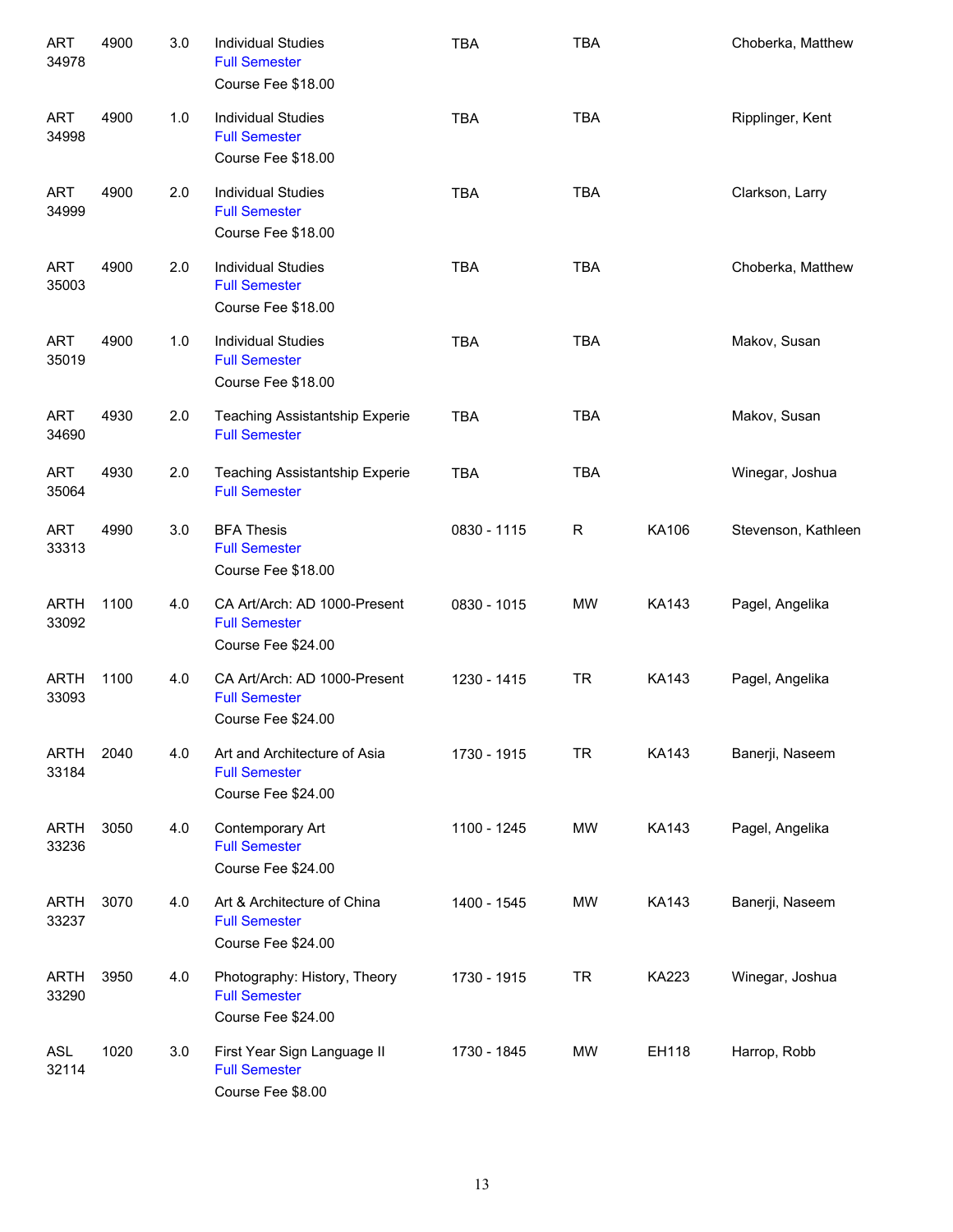| <b>ASL</b><br>32120  | 1020 | 3.0 | First Year Sign Language II<br><b>Full Semester</b><br>Course Fee \$8.00                                                                                                                                                   | 1730 - 1845 | <b>TR</b>    | EH118       | Harrop, Scott       |
|----------------------|------|-----|----------------------------------------------------------------------------------------------------------------------------------------------------------------------------------------------------------------------------|-------------|--------------|-------------|---------------------|
| <b>ASL</b><br>32122  | 2020 | 3.0 | HU-Second Year Sign Lang II<br><b>Full Semester</b><br>Course Fee \$8.00                                                                                                                                                   | 1730 - 1845 | MW           | EH104       | Montgomery, Gregory |
| <b>ASL</b><br>34798  | 2020 | 3.0 | HU-Second Year Sign Lang II<br><b>Full Semester</b><br>Course Fee \$8.00                                                                                                                                                   | 1730 - 1845 | <b>TR</b>    | EH116       | Montgomery, Gregory |
| <b>ASTR</b><br>32708 | 1040 | 3.0 | PS/SI Elementary Astronomy<br><b>Full Semester</b><br>To access online course materials, please log on through<br>the student portal (eWeber) at http://weber.edu and select:<br>"Current Students".<br>Course Fee \$10.00 | <b>TBA</b>  | <b>TBA</b>   | OL          | Carroll, Bradley    |
| <b>ASTR</b><br>33353 | 1040 | 3.0 | PS/SI Elementary Astronomy<br><b>Full Semester</b><br>Course Fee \$10.00                                                                                                                                                   | 1130 - 1220 | <b>MWF</b>   | LL129       | Armstrong, John     |
| <b>ASTR</b><br>33355 | 1040 | 3.0 | PS/SI Elementary Astronomy<br><b>Full Semester</b><br>Course Fee \$10.00                                                                                                                                                   | 0900 - 1015 | <b>TR</b>    | LL203       | Sohl, John          |
| <b>ASTR</b><br>33357 | 1040 | 3.0 | PS/SI Elementary Astronomy<br><b>Full Semester</b><br>Course Fee \$10.00                                                                                                                                                   | 1030 - 1145 | <b>TR</b>    | LL203       | Sohl, John          |
| <b>ASTR</b><br>33359 | 1040 | 3.0 | PS/SI Elementary Astronomy<br><b>Full Semester</b><br>Course Fee \$10.00                                                                                                                                                   | 1730 - 2010 | Τ            | LL203       | Jennings, Cristine  |
| AT<br>31915          | 1300 | 2.0 | First Aid: Resp to Emergencies<br><b>Block 1</b><br>Class meets Saturday 1/8 and 1/22 only.                                                                                                                                | 0815 - 1700 | $\mathbf S$  | <b>SW68</b> | Stone, Lester       |
| AT<br>33879          | 1501 | 1.0 | CBL Clinical Applctn. of AT I<br><b>Full Semester</b><br>Course Fee \$50.00                                                                                                                                                | 1730 - 1920 | $\mathsf{R}$ | <b>SW68</b> | Bugnet, Paul        |
| AT<br>31938          | 2300 | 3.0 | <b>Emergency Response</b><br><b>Full Semester</b><br>\$30 Lab Fee                                                                                                                                                          | 1730 - 2020 | M            | <b>SW68</b> | Hansen, Shannon     |
| AT<br>31946          | 2300 | 3.0 | <b>Emergency Response</b><br><b>Full Semester</b><br>\$30 Lab Fee                                                                                                                                                          | 1730 - 2020 | Τ            | <b>SW68</b> | Stone, Lester       |
| AT<br>32525          | 2300 | 3.0 | <b>Emergency Response</b><br><b>Full Semester</b><br>\$30 Lab Fee                                                                                                                                                          | 1730 - 2020 | W            | <b>SW68</b> | Stone, Lester       |
| AT<br>32529          | 2300 | 3.0 | <b>Emergency Response</b><br><b>Full Semester</b><br>\$30 Lab Fee                                                                                                                                                          | 0730 - 0845 | <b>TR</b>    | <b>SW68</b> | Bass, Joel          |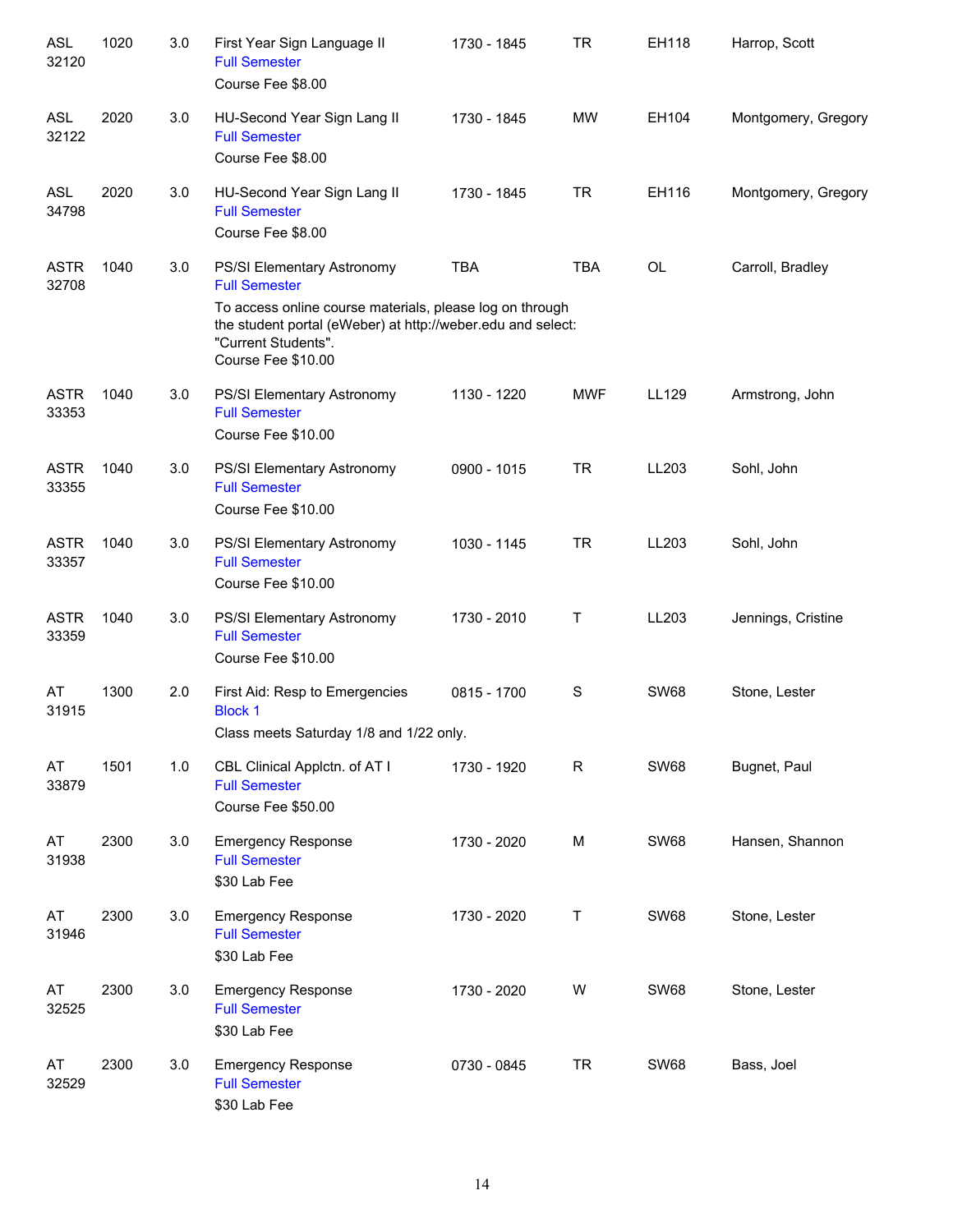| AT<br>32571 | 2431 | 1.0 | Taping, Bracing, and Splinting<br><b>Full Semester</b><br>\$40 Lab Fee                                                                                                                                                                                                                                                                                         | 1800 - 1950 | M          | <b>SW117</b> | Perkins, Marie         |
|-------------|------|-----|----------------------------------------------------------------------------------------------------------------------------------------------------------------------------------------------------------------------------------------------------------------------------------------------------------------------------------------------------------------|-------------|------------|--------------|------------------------|
| AT<br>32532 | 2501 | 2.0 | CBL Clinical Aplctn. of AT III<br><b>Full Semester</b><br>\$10 Lab Fee<br>CBL stands for Community-Based Learning which means that<br>students engage in meaningful community service that is<br>connected to specific course objectives. See http://www.<br>weber.edu/CommunityInvolvement/CBL_Designation.html for a<br>full list of CBL designated courses. | 1730 - 1920 | W          | <b>SW117</b> | Bugnet, Paul           |
| AT<br>32537 | 3200 | 3.0 | Psychology of Sport & Injury<br><b>Full Semester</b><br>\$15 Lab Fee                                                                                                                                                                                                                                                                                           | 1230 - 1320 | <b>MWF</b> | <b>SB12</b>  | Hamson-Utley, Jennifer |
| AT<br>34697 | 3200 | 3.0 | Psychology of Sport & Injury<br><b>Full Semester</b><br>Course Fee \$15.00                                                                                                                                                                                                                                                                                     | 0930 - 1020 | <b>MWF</b> | ED303        | Hamson-Utley, Jennifer |
| AT<br>32533 | 3301 | 3.0 | Eval & Care/Upper Extremity<br><b>Full Semester</b>                                                                                                                                                                                                                                                                                                            | 1430 - 1520 | <b>MWF</b> | <b>SW117</b> | Hamson-Utley, Jennifer |
| AT<br>32535 | 3301 | 3.0 | Eval & Care/Upper Extremity<br><b>Full Semester</b>                                                                                                                                                                                                                                                                                                            | 1530 - 1620 | <b>MWF</b> | <b>SW117</b> | Hamson-Utley, Jennifer |
| AT<br>32538 | 3501 | 3.0 | CBL Clinical Applctn. of AT V<br><b>Full Semester</b><br>\$15 Lab Fee<br>CBL stands for Community-Based Learning which means that<br>students engage in meaningful community service that is<br>connected to specific course objectives. See http://www.<br>weber.edu/CommunityInvolvement/CBL_Designation.html for a<br>full list of CBL designated courses.  | 1030 - 1120 | <b>MW</b>  | SW117        | Weir, Nancy            |
| AT<br>32540 | 4101 | 3.0 | Adv Therapeutic Mod/M Injuries<br><b>Full Semester</b><br>\$20 Lab Fee                                                                                                                                                                                                                                                                                         | 1030 - 1150 | TR         | SW117        | Speicher, Timothy      |
| AT<br>32541 | 4101 | 3.0 | Adv Therapeutic Mod/M Injuries<br><b>Full Semester</b><br>\$20 Lab Fee                                                                                                                                                                                                                                                                                         | 1200 - 1320 | <b>TR</b>  | <b>SW117</b> | Speicher, Timothy      |
| AT<br>32543 | 4201 | 3.0 | Adv Rehab of Athletic Injuries<br><b>Full Semester</b><br>\$15 Lab Fee                                                                                                                                                                                                                                                                                         | 1830 - 2020 | Τ          | SW117        | Henderson, John        |
| AT<br>32565 | 4201 | 3.0 | Adv Rehab of Athletic Injuries<br><b>Full Semester</b><br>\$15 Lab Fee                                                                                                                                                                                                                                                                                         | 1800 - 2020 | R          | <b>SW117</b> | Ferrin, Chariton       |
| AT<br>34264 | 4550 | 3.0 | General Medical Cond/Adv AT<br><b>Full Semester</b><br>Course Fee \$15.00                                                                                                                                                                                                                                                                                      | 0930 - 1020 | <b>MWF</b> | <b>SW68</b>  | Weir, Nancy            |
| AT<br>32544 | 4600 | 3.0 | Administration & Mangmnt in AT<br><b>Full Semester</b>                                                                                                                                                                                                                                                                                                         | 1800 - 2020 | M          | SW116        | Bass, Joel             |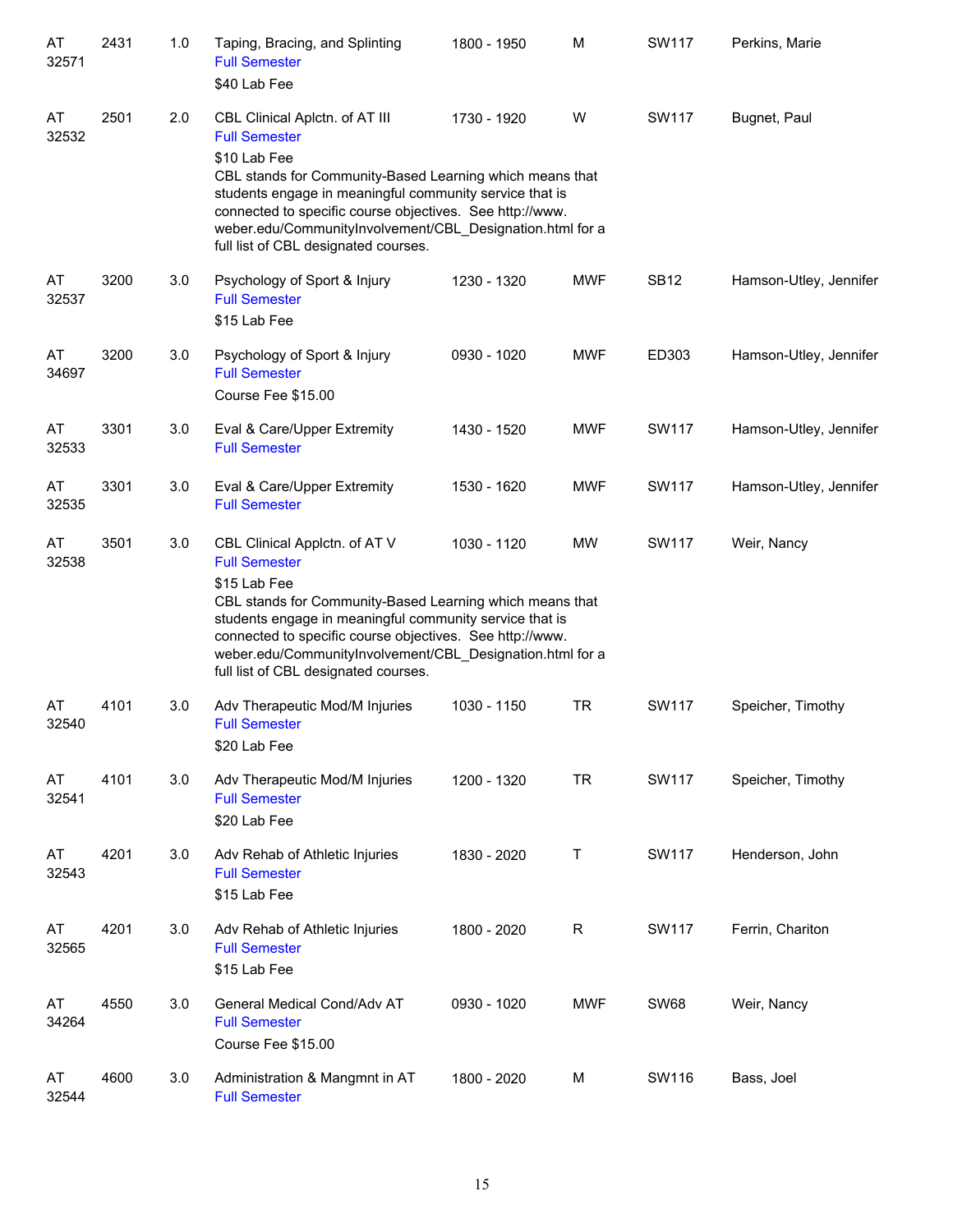| AT<br>35011          | 4800 | 3.0 | Individual Projects<br><b>Full Semester</b>                                                                                                                         | <b>TBA</b>  | <b>TBA</b>   |               | Speicher, Timothy  |
|----------------------|------|-----|---------------------------------------------------------------------------------------------------------------------------------------------------------------------|-------------|--------------|---------------|--------------------|
| AT<br>32566          | 4990 | 1.0 | Senior Seminar<br><b>Full Semester</b>                                                                                                                              | 0830 - 0920 | W            | <b>SW80</b>   | Smith, Molly       |
|                      |      |     | For Human Performance Management Majors                                                                                                                             |             |              |               |                    |
| AT<br>32563          | 4998 | 1.0 | <b>BOC Exam Preparation</b><br><b>Full Semester</b>                                                                                                                 | 1030 - 1120 | F            | <b>SW117</b>  | Herzog, Valerie    |
| ATHL<br>33797        | 1570 | 1.0 | Varsity Basketball<br><b>Full Semester</b>                                                                                                                          | 1230 - 1500 | <b>MTWRF</b> | DC            | Taylor, Carla      |
| ATHL<br>33798        | 1570 | 1.0 | Varsity Basketball<br><b>Full Semester</b>                                                                                                                          | 1500 - 1800 | <b>MTWRF</b> | DC            | Rahe, Randy        |
| ATHL<br>33805        | 1575 | 1.0 | Rodeo I<br><b>Full Semester</b>                                                                                                                                     | 1600 - 2000 | WU           |               | Montgomery, Dennis |
|                      |      |     | Rodeo Club Members/Experienced high school rodeo<br>participants                                                                                                    |             |              |               |                    |
| <b>ATHL</b><br>33799 | 1600 | 1.0 | Varsity Golf<br><b>Full Semester</b>                                                                                                                                | 1320 - 1730 | <b>MTWRF</b> |               | Smith, Jeffery     |
| ATHL<br>33800        | 1630 | 1.0 | Varsity Tennis<br><b>Full Semester</b>                                                                                                                              | 1400 - 1700 | <b>MTWRF</b> | <b>SWTC</b>   | Burnham, Jared     |
| <b>ATHL</b><br>33801 | 1640 | 1.0 | Varsity Track and Field<br><b>Full Semester</b>                                                                                                                     | 1300 - 1700 | <b>MTWRF</b> | SK            | Blaisdell, James   |
| <b>ATHL</b><br>33802 | 1640 | 1.0 | Varsity Track and Field<br><b>Full Semester</b>                                                                                                                     | 1300 - 1700 | <b>MTWRF</b> | SK            | Walker, Daniel     |
| <b>ATHL</b><br>33803 | 1680 | 1.0 | Varsity Indoor Track<br><b>Full Semester</b>                                                                                                                        | 1300 - 1700 | <b>MTWRF</b> | <b>SBFA</b>   | Blaisdell, James   |
| <b>ATHL</b><br>33804 | 1680 | 1.0 | Varsity Indoor Track<br><b>Full Semester</b>                                                                                                                        | 1300 - 1700 | <b>MTWRF</b> | <b>SBFA</b>   | Walker, Daniel     |
| <b>ATHL</b><br>33806 | 1760 | 1.0 | Varsity Cheer/Dance<br><b>Full Semester</b><br>Spirit Squad Members                                                                                                 | <b>TBA</b>  | <b>TBA</b>   |               | Willis, Summer     |
| ATTC<br>34267        | 3000 | 1.0 | Intro to Auto Technology<br><b>Full Semester</b>                                                                                                                    | <b>TBA</b>  | <b>TBA</b>   | OL            | Kelly, John        |
|                      |      |     | To access online course materials, please log on through<br>the student portal (eWeber) at http://weber.edu and select:<br>"Current Students".<br>Course Fee \$5.00 |             |              |               |                    |
| ATTC<br>32208        | 3020 | 3.0 | Intro to Safety and Hazmat<br><b>Full Semester</b><br>Course Fee \$15.00                                                                                            | 1630 - 1910 | W            | <b>TE202N</b> | Thomas, Joe        |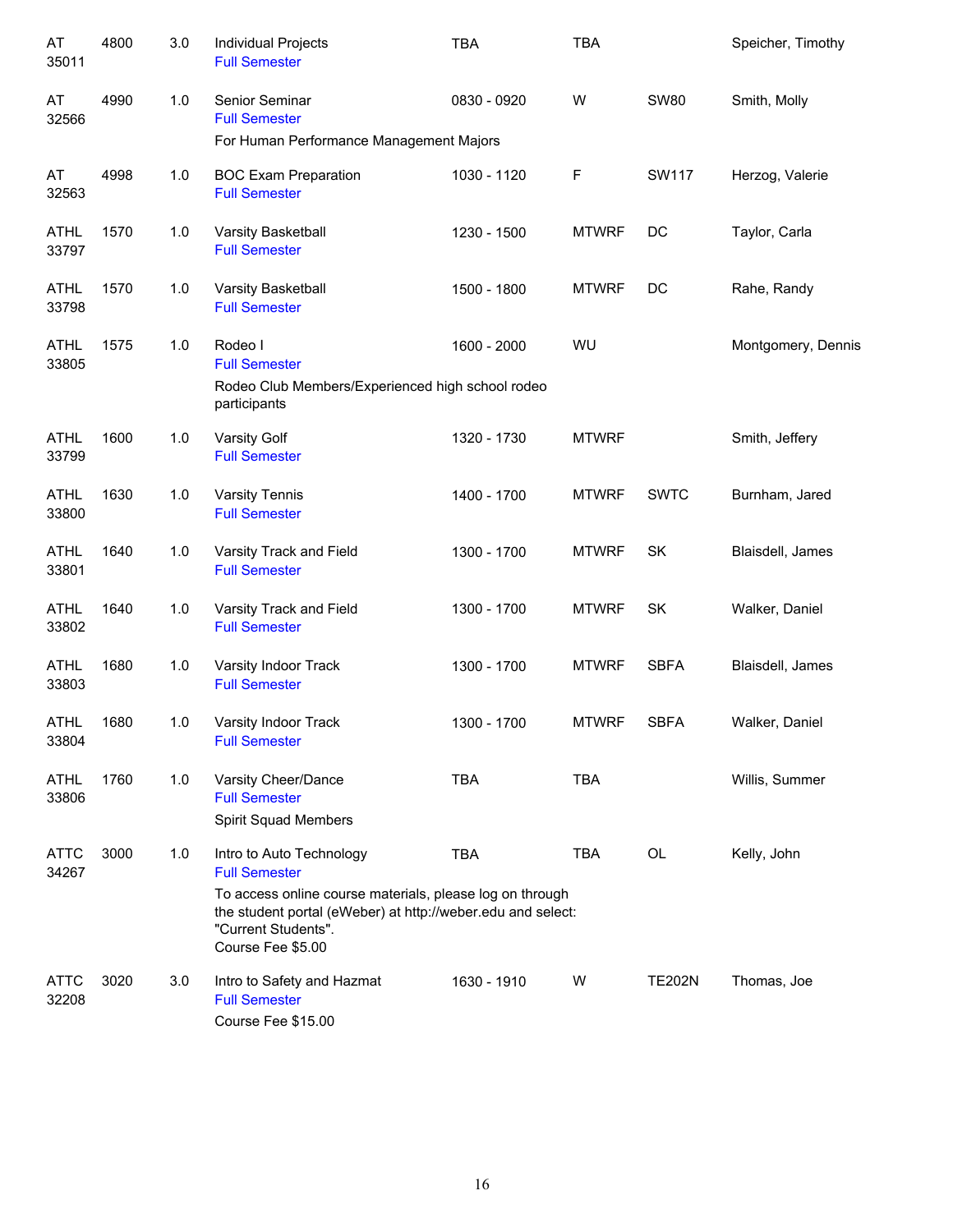| <b>ATTC</b><br>34266 | 3020 | 3.0 | Intro to Safety and Hazmat<br><b>Full Semester</b>                                                                                                                   | <b>TBA</b>  | TBA          | OL            | Thomas, Joe      |
|----------------------|------|-----|----------------------------------------------------------------------------------------------------------------------------------------------------------------------|-------------|--------------|---------------|------------------|
|                      |      |     | To access course materials, please log on through<br>the student portal (eWeber) at http://weber.edu and select:<br>"Current Students".<br>Course Fee \$15.00        |             |              |               |                  |
| <b>ATTC</b><br>32214 | 3480 | 3.0 | Adv. Struct Analysis/Repair<br><b>Full Semester</b><br>Course Fee \$90.00                                                                                            | 1730 - 2010 | R            | <b>TE219R</b> | Robinette, David |
| <b>ATTC</b><br>34270 | 3620 | 3.0 | <b>Automotive Business Practices</b><br><b>Full Semester</b><br>To access online course materials, please log on through                                             | <b>TBA</b>  | <b>TBA</b>   | OL            | Kelly, John      |
|                      |      |     | the student portal (eWeber) at http://weber.edu and select:<br>"Current Students".<br>Course Fee \$15.00                                                             |             |              |               |                  |
| <b>ATTC</b><br>32227 | 4720 | 2.0 | Capstone Project<br><b>Full Semester</b><br>Course Fee \$70.00                                                                                                       | 1330 - 1610 | M            | <b>TE214</b>  | Kelly, John      |
| <b>ATTC</b>          |      |     |                                                                                                                                                                      |             |              |               |                  |
| 34268                | 4720 | 2.0 | Capstone Project<br><b>Full Semester</b>                                                                                                                             | <b>TBA</b>  | <b>TBA</b>   | OL            | Kelly, John      |
|                      |      |     | To access online course materials, please log on through<br>the student portal (eWeber) at http://weber.edu and select:<br>"Current Students".<br>Course Fee \$70.00 |             |              |               |                  |
| <b>ATTC</b><br>32230 | 4760 | 3.0 | Alternative Fuel Systems<br><b>Full Semester</b>                                                                                                                     | 1330 - 1610 | T            | <b>TE214</b>  | Kelly, John      |
|                      |      |     | Course Fee \$45.00                                                                                                                                                   |             |              |               |                  |
| <b>ATTC</b><br>32212 | 4780 | 3.0 | Ins Industry Business Practice<br><b>Full Semester</b>                                                                                                               | 1730 - 2010 | T            | <b>TE219R</b> | Robinette, David |
|                      |      |     | Course Fee \$15.00                                                                                                                                                   |             |              |               |                  |
| <b>ATTC</b><br>34269 | 4830 | 3.0 | Directed Readings<br><b>Full Semester</b>                                                                                                                            | <b>TBA</b>  | <b>TBA</b>   | OL            | Kelly, John      |
|                      |      |     | To access online course materiasl, please log on through<br>the student portal (eWeber) at http://weber.edu and select:<br>"Current Students".                       |             |              |               |                  |
| <b>ATTC</b><br>32232 | 4860 | 3.0 | Auto Standards, Laws and Regs<br><b>Full Semester</b><br>Course Fee \$30.00                                                                                          | 1330 - 1610 | R            | <b>TE214</b>  | Kelly, John      |
| <b>AUSV</b><br>32267 | 1021 | 3.0 | <b>Automotive Braking Systems</b><br><b>Block 1</b><br>Course Fee \$77.00                                                                                            | 1330 - 1720 | <b>MTWRF</b> | <b>TE202D</b> | Stuart, Steven   |
| <b>AUSV</b><br>32278 | 1021 | 3.0 | <b>Automotive Braking Systems</b><br><b>Block 2</b><br>Course Fee \$77.00                                                                                            | 1630 - 2120 | <b>MTWRF</b> | <b>TE202D</b> | Stuart, Steven   |
| <b>AUSV</b><br>32279 | 1021 | 3.0 | <b>Automotive Braking Systems</b><br><b>Block 2</b><br>Course Fee \$77.00                                                                                            | 1630 - 2120 | <b>MTWRF</b> | <b>TE202D</b> | Stuart, Steven   |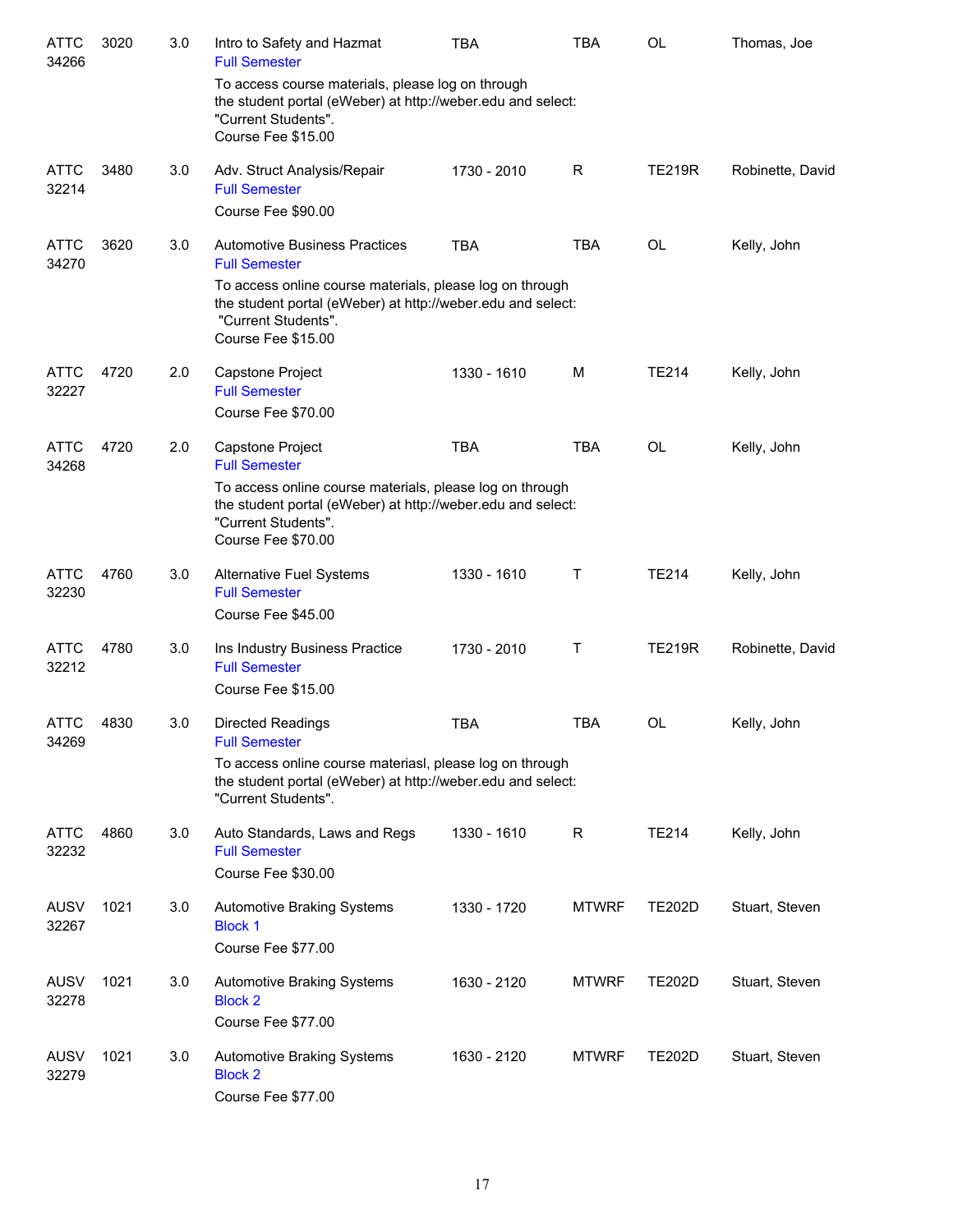| <b>AUSV</b><br>32233 | 1022 | 2.0 | <b>Steering &amp; Suspension Systems</b><br><b>Block 1</b><br>Course Fee \$67.00                            | 1630 - 2120 | <b>MTWRF</b> | <b>TE217C</b> | Hadzik, Scott    |
|----------------------|------|-----|-------------------------------------------------------------------------------------------------------------|-------------|--------------|---------------|------------------|
| AUSV<br>32252        | 1022 | 2.0 | <b>Steering &amp; Suspension Systems</b><br><b>Block 1</b><br>Course Fee \$67.00                            | 1630 - 2120 | <b>MTWRF</b> | <b>TE217C</b> | Hadzik, Scott    |
| <b>AUSV</b><br>32254 | 1022 | 2.0 | Steering & Suspension Systems<br><b>Block 2</b><br>THIS COURSE FOR COLLISION STUDENTS<br>Course Fee \$67.00 | 1430 - 1900 | <b>MTWRF</b> | <b>TE217C</b> | Hadzik, Scott    |
| <b>AUSV</b><br>32265 | 1041 | 3.0 | <b>ASEP Braking Systems</b><br><b>Block 1</b><br>Course Fee \$77.00                                         | 0730 - 1200 | <b>MTWRF</b> | <b>TE217C</b> | Stuart, Steven   |
| <b>AUSV</b><br>32247 | 1042 | 2.0 | GM Steering & Suspension Sys<br><b>Block 1</b><br>Course Fee \$67.00                                        | 0730 - 1200 | <b>MTWRF</b> | <b>TE217C</b> | Hadzik, Scott    |
| <b>AUSV</b><br>32277 | 1051 | 3.0 | <b>CAP Braking Systems</b><br><b>Block 2</b><br>Course Fee \$77.00                                          | 1630 - 2120 | <b>MTWRF</b> | <b>TE202D</b> | Stuart, Steven   |
| <b>AUSV</b><br>32255 | 1052 | 2.0 | Chrysler Steering & Suspension<br><b>Block 2</b><br>Course Fee \$67.00                                      | 1630 - 2120 | <b>MTWRF</b> | <b>TE217C</b> | Hadzik, Scott    |
| <b>AUSV</b><br>32053 | 1061 | 3.0 | <b>T-TEN Braking Systems</b><br><b>Block 1</b><br>Course Fee \$77.00                                        | 0730 - 1320 | <b>MTWRF</b> | <b>TE202D</b> | Roner, Kevin     |
| <b>AUSV</b><br>32044 | 1062 | 3.0 | Toyota Steering & Suspension<br><b>Block 1</b><br>Course Fee \$67.00                                        | 0730 - 1320 | <b>MTWRF</b> | <b>TE202D</b> | Roner, Kevin     |
| AUSV 1140<br>32031   |      | 3.0 | <b>GM Engines</b><br><b>Block 1</b><br>Course Fee \$77.00                                                   | 0730 - 1200 |              | MTWRF TE215H  | Grundvig, Joseph |
| AUSV<br>32877        | 1180 | 4.0 | Structural Analysis/Dam Repair<br><b>Block 2</b><br>Course Fee \$159.00                                     | 0730 - 1300 | <b>MTWR</b>  | <b>TE219R</b> | Tate, Justin     |
| AUSV<br>32217        | 1250 | 3.0 | CAP Manual Drivetrain Systems<br><b>Block 1</b><br>Course Fee \$77.00                                       | 1630 - 2130 | <b>MTWRF</b> | <b>TE214</b>  | Kelly, John      |
| <b>AUSV</b><br>32226 | 1260 | 3.0 | T-TEN Manual Drivetrain System<br><b>Block 2</b><br>Course Fee \$77.00                                      | 0730 - 1220 | <b>MTWRF</b> | <b>TE214</b>  | Kelly, John      |
| AUSV<br>32013        | 1320 | 4.0 | SI Automotive Electronics<br><b>Block 1</b><br>THIS COURSE FOR COLLISION STUDENTS<br>Course Fee \$87.00     | 0730 - 1200 | <b>MTWRF</b> | <b>TE215H</b> | Grundvig, Joseph |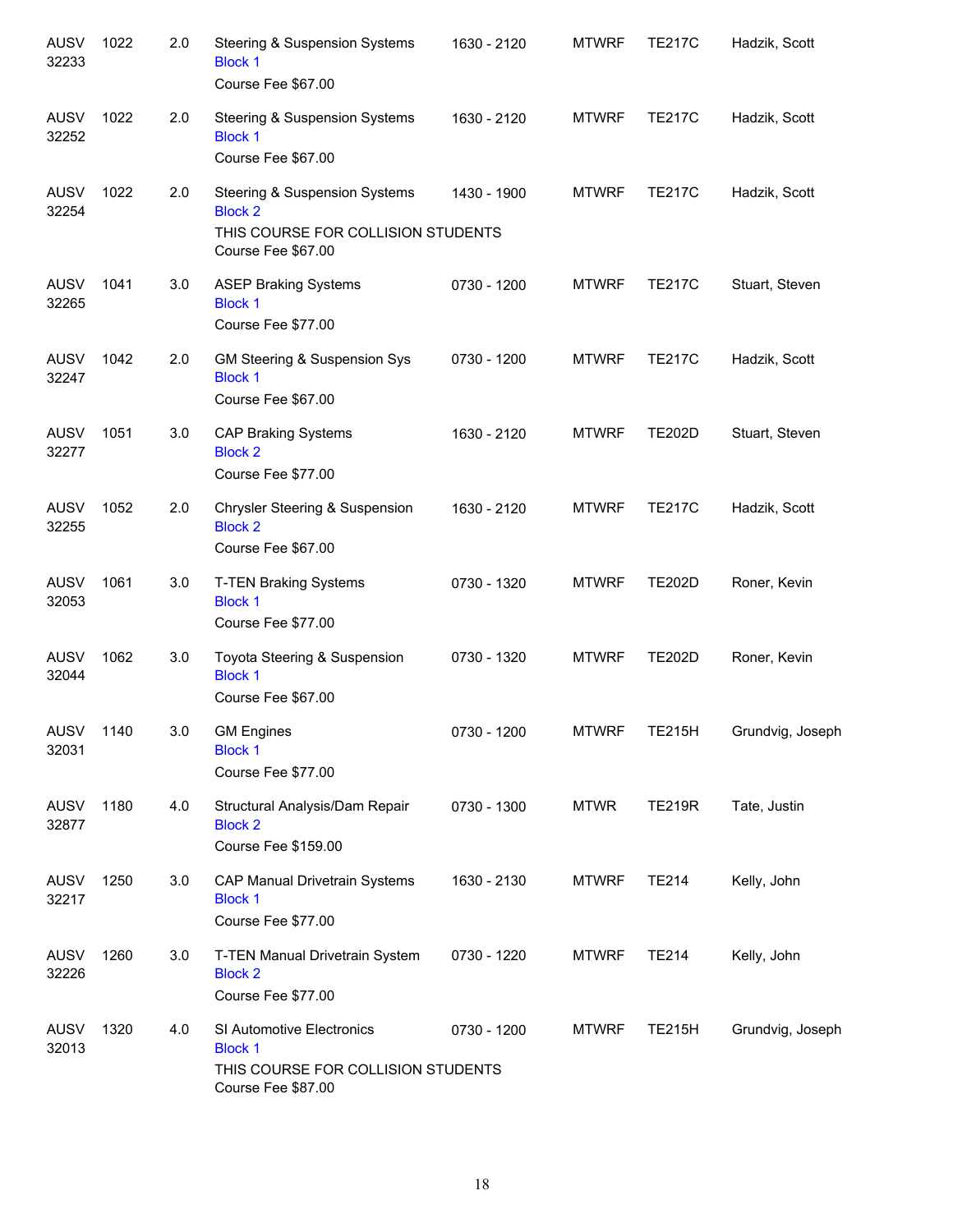| <b>AUSV</b><br>32033 | 2040 | 3.0 | <b>GM Engine Control Systems</b><br><b>Block 2</b><br>Course Fee \$77.00   | 0730 - 1200 | <b>MWF</b>   | <b>TE215H</b> | Grundvig, Joseph |
|----------------------|------|-----|----------------------------------------------------------------------------|-------------|--------------|---------------|------------------|
| <b>AUSV</b><br>32867 | 2080 | 4.0 | Painting and Refinishing II<br><b>Block 1</b><br>Course Fee \$159.00       | 0730 - 1300 | <b>MTWR</b>  | <b>TE219R</b> | Tate, Justin     |
| <b>AUSV</b><br>32865 | 2085 | 4.0 | Non-Structural II<br><b>Block 1</b><br>Course Fee \$100.00                 | 0730 - 1300 | <b>MTWR</b>  | <b>TE219R</b> | Tate, Justin     |
| <b>AUSV</b><br>32280 | 2320 | 3.0 | Automotive Climate Control Sys<br><b>Block 1</b><br>Course Fee \$77.00     | 1630 - 2120 | <b>MTWRF</b> | <b>TE215H</b> | Speigle, William |
| <b>AUSV</b><br>32281 | 2320 | 3.0 | Automotive Climate Control Sys<br><b>Block 1</b><br>Course Fee \$77.00     | 1630 - 2120 | <b>MTWRF</b> | <b>TE215H</b> | Speigle, William |
| <b>AUSV</b><br>32282 | 2340 | 3.0 | <b>GM Climate Control Systems</b><br><b>Block 2</b><br>Course Fee \$77.00  | 0730 - 1200 | <b>MTWRF</b> | <b>TE217C</b> | Speigle, William |
| <b>AUSV</b><br>32283 | 2350 | 3.0 | <b>CAP Climate Control Systems</b><br><b>Block 2</b><br>Course Fee \$77.00 | 1630 - 2120 | <b>MTWRF</b> | <b>TE215H</b> | Speigle, William |
| <b>AUSV</b><br>32063 | 2360 | 3.0 | T-TEN Climate Control Systems<br><b>Block 2</b><br>Course Fee \$77.00      | 0730 - 1320 | <b>MTWRF</b> | <b>TE202D</b> | Roner, Kevin     |
| AUSV<br>32868        | 2480 | 2.0 | Auto Body Business Practices<br><b>Block 2</b><br>Course Fee \$10.00       | 1400 - 1550 | <b>TR</b>    | <b>TE219R</b> | Tate, Justin     |
| AUSV<br>32224        | 2520 | 4.0 | <b>Automatic Transmissions</b><br><b>Block 1</b><br>Course Fee \$87.00     | 1630 - 2120 | <b>MTWRF</b> | <b>TE214</b>  | Kelly, John      |
| <b>AUSV</b><br>32218 | 2550 | 4.0 | <b>Chrysler Auto Transmissions</b><br><b>Block 1</b><br>Course Fee \$87.00 | 1630 - 2120 | <b>MTWRF</b> | <b>TE214</b>  | Kelly, John      |
| <b>AUSV</b><br>32225 | 2560 | 4.0 | Toyota Auto Transmissions<br><b>Block 2</b><br>Course Fee \$87.00          | 0730 - 1320 | <b>MTWRF</b> | <b>TE214</b>  | Kelly, John      |
| <b>AUSV</b><br>32284 | 2860 | 3.0 | Auto Shop Practice<br><b>Block 1</b>                                       | <b>TBA</b>  | <b>TBA</b>   |               | Speigle, William |
| <b>AUSV</b><br>32875 | 2860 | 3.0 | Auto Shop Practice<br><b>Block 2</b>                                       | <b>TBA</b>  | TBA          |               | Tate, Justin     |
| <b>AUSV</b><br>32036 | 2880 | 3.0 | Cooperative Practicum<br><b>Block 2</b>                                    | <b>TBA</b>  | <b>TBA</b>   |               | Grundvig, Joseph |
| <b>AUSV</b><br>32099 | 2880 | 3.0 | Cooperative Practicum<br><b>Block 1</b>                                    | <b>TBA</b>  | <b>TBA</b>   |               | Roner, Kevin     |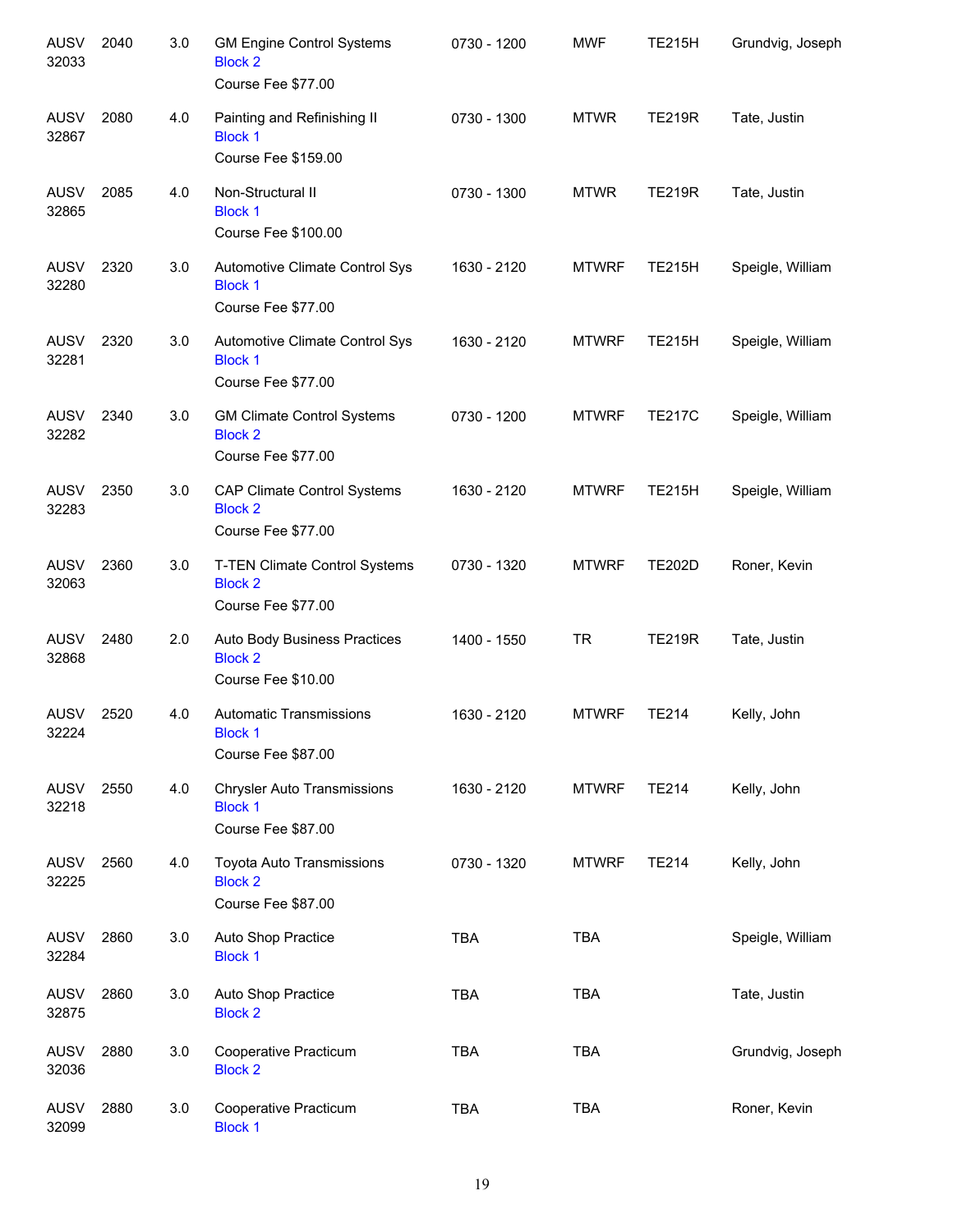| <b>AUSV</b><br>32103 | 2880 | 3.0 | Cooperative Practicum<br><b>Block 2</b>                                                                                                                                                                    | <b>TBA</b>    | <b>TBA</b> |              | Roner, Kevin      |
|----------------------|------|-----|------------------------------------------------------------------------------------------------------------------------------------------------------------------------------------------------------------|---------------|------------|--------------|-------------------|
| <b>AUSV</b><br>32260 | 2880 | 3.0 | Cooperative Practicum<br><b>Block 2</b>                                                                                                                                                                    | <b>TBA</b>    | <b>TBA</b> |              | Hadzik, Scott     |
| <b>BIS</b><br>30147  | 3800 | 2.0 | BIS Capstone & Grad Prep<br><b>Full Semester</b>                                                                                                                                                           | <b>TBA</b>    | <b>TBA</b> | <b>OL</b>    | Sitzman, Kathleen |
|                      |      |     | To access the course materials, log into the Student Portal<br>(eWeber) at http://weber.edu and select "Current Students"<br>To register for this course, please contact the BIS office<br>at 801-626-7713 |               |            |              |                   |
| <b>BIS</b><br>30134  | 4800 | 3.0 | <b>BIS Senior Capstone</b><br><b>Full Semester</b>                                                                                                                                                         | <b>TBA</b>    | <b>TBA</b> |              | Sitzman, Kathleen |
| <b>BSAD</b><br>31280 | 1010 | 3.0 | Introduction To Business<br><b>Full Semester</b>                                                                                                                                                           | <b>TBA</b>    | <b>TBA</b> | <b>OL</b>    | Davis, Brian      |
|                      |      |     | To access online course materials, please log on through<br>the student portal (eWeber) at http://weber.edu and select:<br>"Current Students".                                                             |               |            |              |                   |
| <b>BSAD</b><br>32585 | 1010 | 3.0 | Introduction To Business<br><b>Full Semester</b>                                                                                                                                                           | $0900 - 1015$ | <b>TR</b>  | <b>WB110</b> | Powell, Sandra    |
| <b>BSAD</b><br>32586 | 1010 | 3.0 | Introduction To Business<br><b>Full Semester</b>                                                                                                                                                           | 1030 - 1145   | <b>TR</b>  | <b>WB121</b> | Powell, Sandra    |
| <b>BSAD</b><br>33614 | 2704 | 1.0 | TD Info Resource in Bus Discip<br><b>Block 1</b>                                                                                                                                                           | <b>TBA</b>    | <b>TBA</b> | <b>OL</b>    | Hahn, Edward      |
|                      |      |     | To access the online course materials, please log in through<br>the student portal (eWeber) at http://weber.edu                                                                                            |               |            |              |                   |
| <b>BSAD</b><br>33617 | 2704 | 1.0 | TD Info Resource in Bus Discip<br><b>Block 2</b>                                                                                                                                                           | <b>TBA</b>    | <b>TBA</b> | <b>OL</b>    | Hahn, Edward      |
|                      |      |     | To access the online course materials, please log in through<br>the student portal (eWeber) at http://weber.edu                                                                                            |               |            |              |                   |
| <b>BSAD</b><br>32587 | 2899 | 0.0 | <b>Business Foundations Assessmnt</b><br><b>Full Semester</b>                                                                                                                                              | <b>TBA</b>    | <b>TBA</b> |              | Nowell, Clifford  |
| <b>BSAD</b><br>31281 | 3000 | 3.0 | Small Business Management<br><b>Full Semester</b>                                                                                                                                                          | <b>TBA</b>    | <b>TBA</b> | <b>OL</b>    | Addams, H         |
|                      |      |     | To access online course materials, please log on through<br>the student portal (eWeber) at http://weber.edu and select:<br>"Current Students".                                                             |               |            |              |                   |
| <b>BSAD</b><br>31282 | 3200 | 3.0 | <b>Legal Environment of Business</b><br><b>Full Semester</b>                                                                                                                                               | <b>TBA</b>    | TBA        | OL           | Junk, Michael     |
|                      |      |     | To access online course materials, please log on through<br>the student portal (eWeber) at http://weber.edu and select:<br>"Current Students".                                                             |               |            |              |                   |
| <b>BSAD</b><br>32898 | 3200 | 3.0 | Legal Environment of Business<br><b>Full Semester</b>                                                                                                                                                      | 1730 - 2010   | W          | <b>WB104</b> | Dove, Kenyon      |
| <b>BSAD</b><br>32901 | 3200 | 3.0 | Legal Environment of Business<br><b>Full Semester</b>                                                                                                                                                      | 0730 - 0820   | MWF        | <b>WB104</b> | Knowles, David    |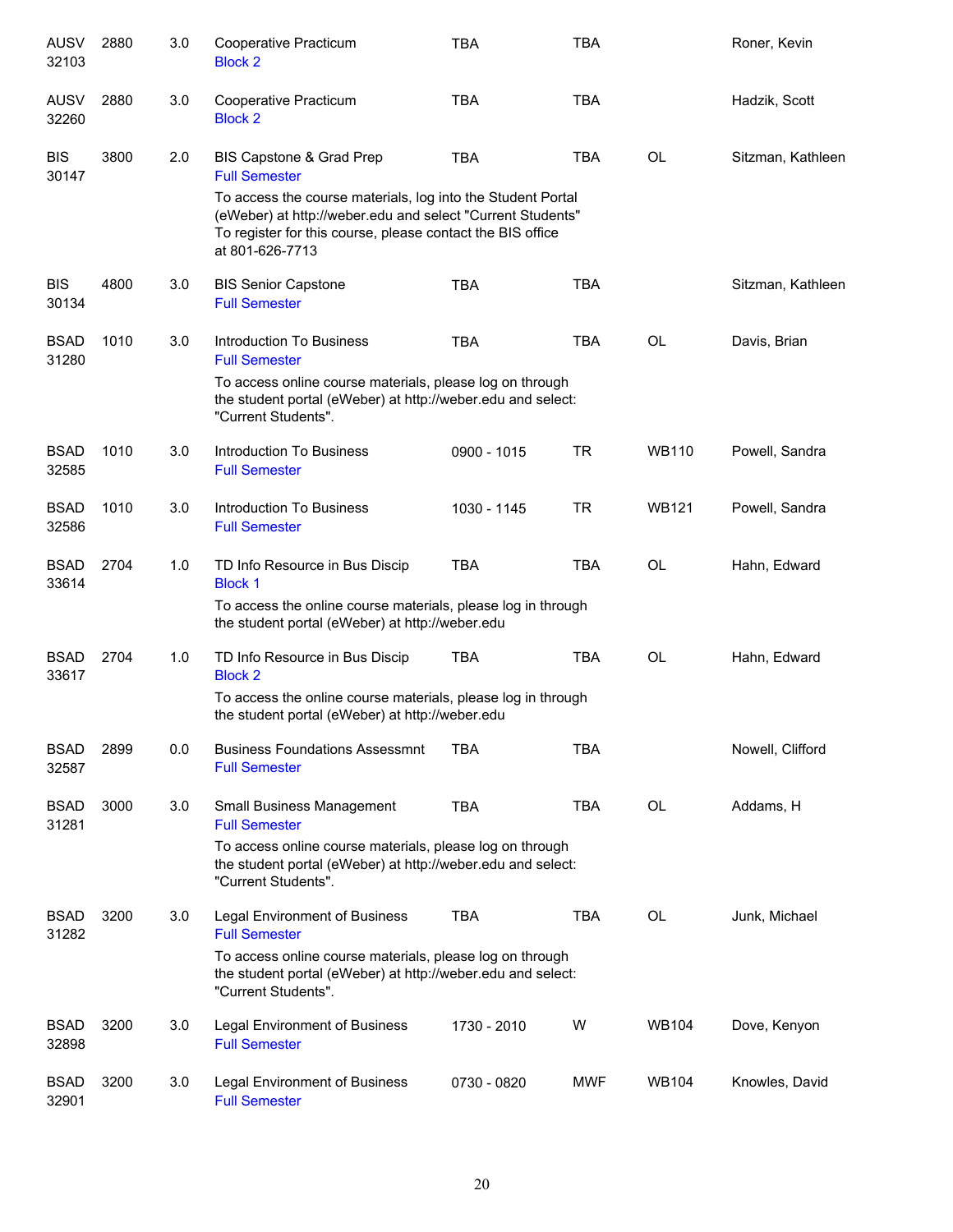| <b>BSAD</b><br>32903 | 3330 | 3.0 | <b>Bus Ethics &amp; Environ Respons</b><br><b>Full Semester</b>                                                                                | 1730 - 2010 | Τ          | <b>WB119</b> | Gomberg, Barry   |
|----------------------|------|-----|------------------------------------------------------------------------------------------------------------------------------------------------|-------------|------------|--------------|------------------|
| <b>BSAD</b><br>32904 | 3330 | 3.0 | Bus Ethics & Environ Respons<br><b>Full Semester</b>                                                                                           | 0930 - 1020 | <b>MWF</b> | WB106        | Powell, Sandra   |
| <b>BSAD</b><br>32906 | 3330 | 3.0 | Bus Ethics & Environ Respons<br><b>Full Semester</b>                                                                                           | 1030 - 1120 | <b>MWF</b> | <b>WB106</b> | Powell, Sandra   |
| <b>BSAD</b><br>33835 | 3500 | 3.0 | SI Intro to Business Research<br><b>Full Semester</b>                                                                                          | 1730 - 2010 | Т          | D02106       | Valentin, Erhard |
| <b>BSAD</b><br>32907 | 4210 | 3.0 | Survey of Business Law<br><b>Full Semester</b>                                                                                                 | 0730 - 0820 | <b>MWF</b> | <b>WB106</b> | Johnson, Blain   |
| <b>BSAD</b><br>33115 | 4210 | 3.0 | Survey of Business Law<br><b>Full Semester</b>                                                                                                 | 0930 - 1020 | <b>MWF</b> | <b>WB104</b> | Pace, Ryan       |
| <b>BSAD</b><br>32908 | 4500 | 3.0 | Entepreneurship<br><b>Full Semester</b>                                                                                                        | 0930 - 1020 | <b>MWF</b> | <b>WB116</b> | Allred, Anthony  |
| <b>BSAD</b><br>31283 | 4620 | 1.0 | <b>Executive Lectures</b><br><b>Full Semester</b>                                                                                              | <b>TBA</b>  | <b>TBA</b> | <b>OL</b>    | Nowell, Clifford |
|                      |      |     | To access online course materials, please log on through<br>the student portal (eWeber) at http://weber.edu and select:<br>"Current Students". |             |            |              |                  |
| <b>BSAD</b><br>32910 | 4620 | 1.0 | <b>Executive Lectures</b><br><b>Full Semester</b>                                                                                              | 1200 - 1315 | R          | <b>WB207</b> | Nowell, Clifford |
| <b>BSAD</b><br>33836 | 4620 | 1.0 | <b>Executive Lectures</b><br><b>Full Semester</b>                                                                                              | 1730 - 1830 | M          | D02103       | Davis, Bruce     |
| <b>BSAD</b><br>31284 | 4780 | 3.0 | <b>Strategic Management</b><br><b>Full Semester</b>                                                                                            | <b>TBA</b>  | <b>TBA</b> | <b>OL</b>    | Valentin, Erhard |
| <b>BSAD</b><br>32912 | 4780 | 3.0 | <b>Strategic Management</b><br><b>Full Semester</b>                                                                                            | 1030 - 1145 | <b>TR</b>  | <b>WB122</b> | King, Beverly    |
| <b>BSAD</b><br>34271 | 4800 | 3.0 | Independent Research<br><b>Full Semester</b>                                                                                                   | <b>TBA</b>  | <b>TBA</b> |              | Powell, Sandra   |
|                      |      |     | Note: These courses require instructor and department<br>approval.                                                                             |             |            |              |                  |
| <b>BTNY</b><br>32672 | 1203 | 3.0 | LS Plant Biology<br><b>Full Semester</b>                                                                                                       | 0830 - 0920 | <b>MWF</b> | LL129        | Harley, Suzanne  |
| <b>BTNY</b><br>32673 | 1203 | 3.0 | LS Plant Biology<br><b>Full Semester</b>                                                                                                       | 0930 - 1020 | <b>MWF</b> | LL129        | Deckert, Ron     |
| <b>BTNY</b><br>32690 | 1203 | 3.0 | LS Plant Biology<br><b>Full Semester</b>                                                                                                       | 1030 - 1145 | TR.        | LL129        | Harley, Suzanne  |
| <b>BTNY</b><br>32688 | 1303 | 3.0 | LS Plants in Human Affairs<br><b>Full Semester</b>                                                                                             | <b>TBA</b>  | <b>TBA</b> | OL           | Gatherum, Dawn   |
|                      |      |     | To access online course materials, please log on through<br>the student portal (eWeber) at http://weber.edu and select:<br>"Current Students". |             |            |              |                  |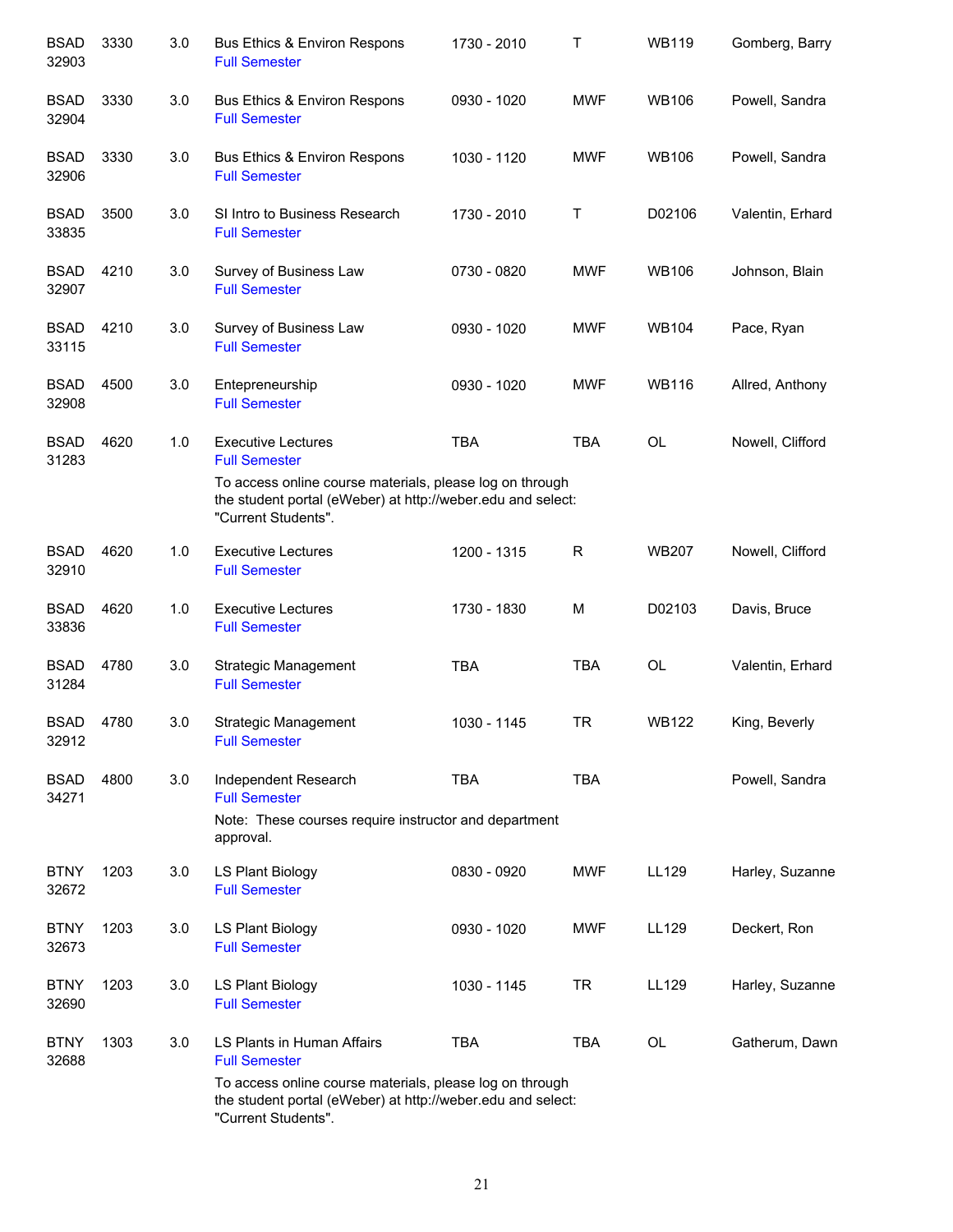| <b>BTNY</b><br>32691 | 1303 | 3.0 | LS Plants in Human Affairs<br><b>Full Semester</b>                                                                         | 1030 - 1120                | <b>MWF</b>     | LL129                        | Deckert, Ron      |
|----------------------|------|-----|----------------------------------------------------------------------------------------------------------------------------|----------------------------|----------------|------------------------------|-------------------|
| <b>BTNY</b><br>32697 | 1370 | 3.0 | LS/SI Principles Life Science<br><b>Full Semester</b>                                                                      | 1030 - 1145<br>1200 - 1420 | <b>TR</b><br>T | <b>SL421</b><br><b>SL421</b> | Wachocki, Barbara |
|                      |      |     | Course is designed for Elementary Education majors.<br>Lab: Tuesdays from 12:00 - 2:20 pm.                                 |                            |                |                              |                   |
| <b>BTNY</b><br>30190 | 1403 | 3.0 | <b>LS Enviroment Appreciation</b><br><b>Full Semester</b>                                                                  | 1730 - 2010                | W              | D02110                       | Gatherum, Dawn    |
| <b>BTNY</b><br>32695 | 1403 | 3.0 | LS Enviroment Appreciation<br><b>Full Semester</b>                                                                         | 1030 - 1145                | <b>TR</b>      | WW108                        | Sperry, Lynda     |
| <b>BTNY</b><br>32700 | 1403 | 3.0 | LS Enviroment Appreciation<br><b>Full Semester</b>                                                                         | 0930 - 1020                | <b>MWF</b>     | LL126                        | Bozniak, Eugene   |
| <b>BTNY</b><br>32702 | 1403 | 4.0 | LS Enviroment Appreciation<br><b>Full Semester</b><br>Available only for students in CAST.                                 | 0930 - 1020                | <b>MWF</b>     | LL126                        | Bozniak, Eugene   |
| <b>BTNY</b><br>32704 | 1403 | 3.0 | <b>LS Enviroment Appreciation</b><br><b>Full Semester</b>                                                                  | 1030 - 1120                | <b>MWF</b>     | LL126                        | Gatherum, Dawn    |
| <b>BTNY</b><br>32706 | 1403 | 4.0 | LS Enviroment Appreciation<br><b>Full Semester</b><br>Available only for students in CAST.                                 | 1030 - 1120                | <b>MWF</b>     | LL126                        | Gatherum, Dawn    |
| <b>BTNY</b><br>32717 | 1403 | 3.0 | LS Enviroment Appreciation<br><b>Full Semester</b>                                                                         | 1730 - 2010                | Τ              | LL129                        | Wachocki, Barbara |
| <b>BTNY</b><br>32830 | 1403 | 3.0 | LS Enviroment Appreciation<br><b>Full Semester</b>                                                                         | 1200 - 1315                | <b>TR</b>      | LL126                        | Bozniak, Eugene   |
| <b>BTNY</b><br>32835 | 1403 | 4.0 | <b>LS Enviroment Appreciation</b><br><b>Full Semester</b><br>Available only for students in CAST.                          | 1200 - 1315                | <b>TR</b>      | LL126                        | Bozniak, Eugene   |
| <b>BTNY</b><br>32837 | 1403 | 3.0 | <b>LS Enviroment Appreciation</b><br><b>Full Semester</b>                                                                  | 0900 - 1015                | <b>TR</b>      | LL129                        | Bozniak, Eugene   |
| <b>BTNY</b><br>32838 | 1403 | 4.0 | <b>LS Enviroment Appreciation</b><br><b>Full Semester</b><br>Available only for students in CAST.                          | 0900 - 1015                | <b>TR</b>      | LL129                        | Bozniak, Eugene   |
| <b>BTNY</b><br>33033 | 2104 | 4.0 | SI Plant Form and Function<br><b>Full Semester</b><br>Lab Fee: \$20<br>Lab: Wednesdays and Friday from 10:30 - 12:20.      | 1030 - 1220<br>1030 - 1220 | M<br>WF        | <b>SL421</b><br><b>SL421</b> | Harley, Suzanne   |
| <b>BTNY</b><br>33044 | 2114 | 4.0 | SI Evolutionary Survey Plants<br><b>Full Semester</b><br>Lab Fee: \$20.00<br>Lab: Wednesdays and Fridays from 1:30 - 3:20. | 1330 - 1520<br>1330 - 1520 | M<br>WF        | <b>SL421</b><br><b>SL421</b> | Deckert, Ron      |
| <b>BTNY</b><br>33045 | 2121 | 1.0 | <b>Career Planning for Botanists</b><br><b>Full Semester</b>                                                               | 1200 - 1250                | R              | SL424                        | Wachocki, Barbara |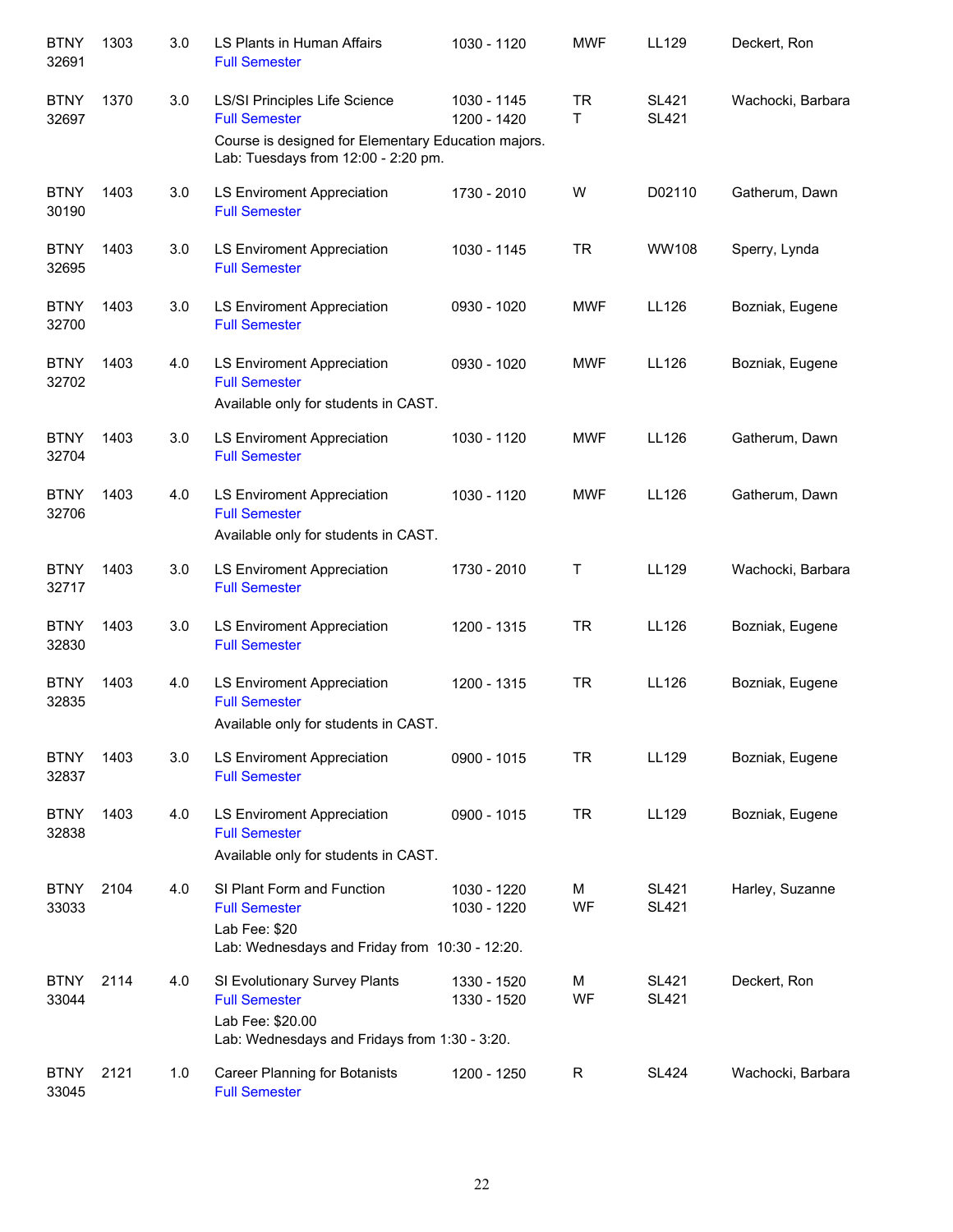| <b>BTNY</b><br>33046 | 2203 | 3.0 | Home and Garden Plants<br><b>Full Semester</b><br>Lab Fee: \$20.00                                                                                                                                       | 1230 - 1320<br>1330 - 1620 | <b>MW</b><br>М  | <b>SL421</b><br><b>SL425</b> | Gatherum, Dawn    |
|----------------------|------|-----|----------------------------------------------------------------------------------------------------------------------------------------------------------------------------------------------------------|----------------------------|-----------------|------------------------------|-------------------|
| <b>BTNY</b><br>32719 | 2303 | 3.0 | DV Ethnobotany<br><b>Full Semester</b>                                                                                                                                                                   | 1730 - 2010                | M               | <b>SL424</b>                 | Clark, Stephen    |
| <b>BTNY</b><br>33049 | 2303 | 3.0 | DV Ethnobotany<br><b>Full Semester</b>                                                                                                                                                                   | 0900 - 1015                | <b>TR</b>       | <b>SL424</b>                 | Clark, Stephen    |
| <b>BTNY</b><br>33050 | 2600 | 1.0 | Laboratory Safety<br><b>Full Semester</b>                                                                                                                                                                | 1230 - 1320                | W               | LL129                        | Wachocki, Barbara |
| <b>BTNY</b><br>33051 | 2950 | 2.0 | <b>Elementary Field Botany</b><br><b>Full Semester</b>                                                                                                                                                   | 1330 - 1420                | F               | <b>SL424</b>                 | Gatherum, Dawn    |
|                      |      |     | Consent of instructor. Course involves a field trip to<br>Southern Utah with pre- and post-trip assignments.<br>Students must sign a "Statement of Understanding." A<br>field trip fee will be assessed. |                            |                 |                              |                   |
| <b>BTNY</b><br>33052 | 3403 | 3.0 | <b>Environment Appreciation</b><br><b>Full Semester</b>                                                                                                                                                  | 0930 - 1020                | <b>MWF</b>      | LL126                        | Bozniak, Eugene   |
|                      |      |     | Prereq: Botany LS/SI 1105 or Botany SI 2104 or SI 2114.<br>Course available only for Botany majors and minors.                                                                                           |                            |                 |                              |                   |
| <b>BTNY</b><br>33058 | 3403 | 3.0 | <b>Environment Appreciation</b><br><b>Full Semester</b>                                                                                                                                                  | 1030 - 1120                | <b>MWF</b>      | LL126                        | Gatherum, Dawn    |
|                      |      |     | Prereq: Botany LS/SI 1105 or SI 2104 or SI 2114.<br>Course available only for Botany majors and minors.                                                                                                  |                            |                 |                              |                   |
| <b>BTNY</b><br>33081 | 3403 | 3.0 | <b>Environment Appreciation</b><br><b>Full Semester</b>                                                                                                                                                  | 1200 - 1315                | <b>TR</b>       | LL126                        | Bozniak, Eugene   |
|                      |      |     | Prereg: Botany LS/SI 1105 or Botany SI 2104 or SI 2114.<br>Course available only for Botany majors and minors.                                                                                           |                            |                 |                              |                   |
| <b>BTNY</b><br>33264 | 3403 | 3.0 | <b>Environment Appreciation</b><br><b>Full Semester</b>                                                                                                                                                  | 0900 - 1015                | <b>TR</b>       | LL129                        | Bozniak, Eugene   |
|                      |      |     | Prereq: Botany LS/SI 1105 or Botany SI 2104 or SI 2114.<br>Course available only for Botany majors and minors.                                                                                           |                            |                 |                              |                   |
| <b>BTNY</b><br>33390 | 3473 | 3.0 | Plant Geography<br><b>Full Semester</b>                                                                                                                                                                  | 1030 - 1145                | <b>TR</b>       | <b>SL424</b>                 | Clark, Stephen    |
|                      |      |     | Prereq: Botany LS/SI 1105 or Botany SI 2114.                                                                                                                                                             |                            |                 |                              |                   |
| <b>BTNY</b><br>33269 | 3523 | 3.0 | Marine Biology<br><b>Full Semester</b>                                                                                                                                                                   | 1030 - 1120<br>1330 - 1520 | <b>MW</b><br>T  | <b>SL424</b><br><b>SL424</b> | Bozniak, Eugene   |
|                      |      |     | Lab fee: \$20.00<br>Prereq: Botany LS/SI 1105 or Botany SI 2114, or Zool SI1110,<br>or Micro LS/SI 2054, or Geosci SI 3010.                                                                              |                            |                 |                              |                   |
| <b>BTNY</b><br>33274 | 3624 | 4.0 | Taxonomy of Vascular Plants<br><b>Full Semester</b>                                                                                                                                                      | 1130 - 1220<br>1230 - 1420 | MW<br><b>MW</b> | <b>SL424</b><br><b>SL424</b> | Clark, Stephen    |
|                      |      |     | Lab fee: \$20.00<br>Prereq: Botany LS/SI 1105 or Botany SI 2114.                                                                                                                                         |                            |                 |                              |                   |
| <b>BTNY</b><br>32377 | 4800 | 2.0 | Individual Research<br><b>Full Semester</b>                                                                                                                                                              | <b>TBA</b>                 | <b>TBA</b>      |                              | Bozniak, Eugene   |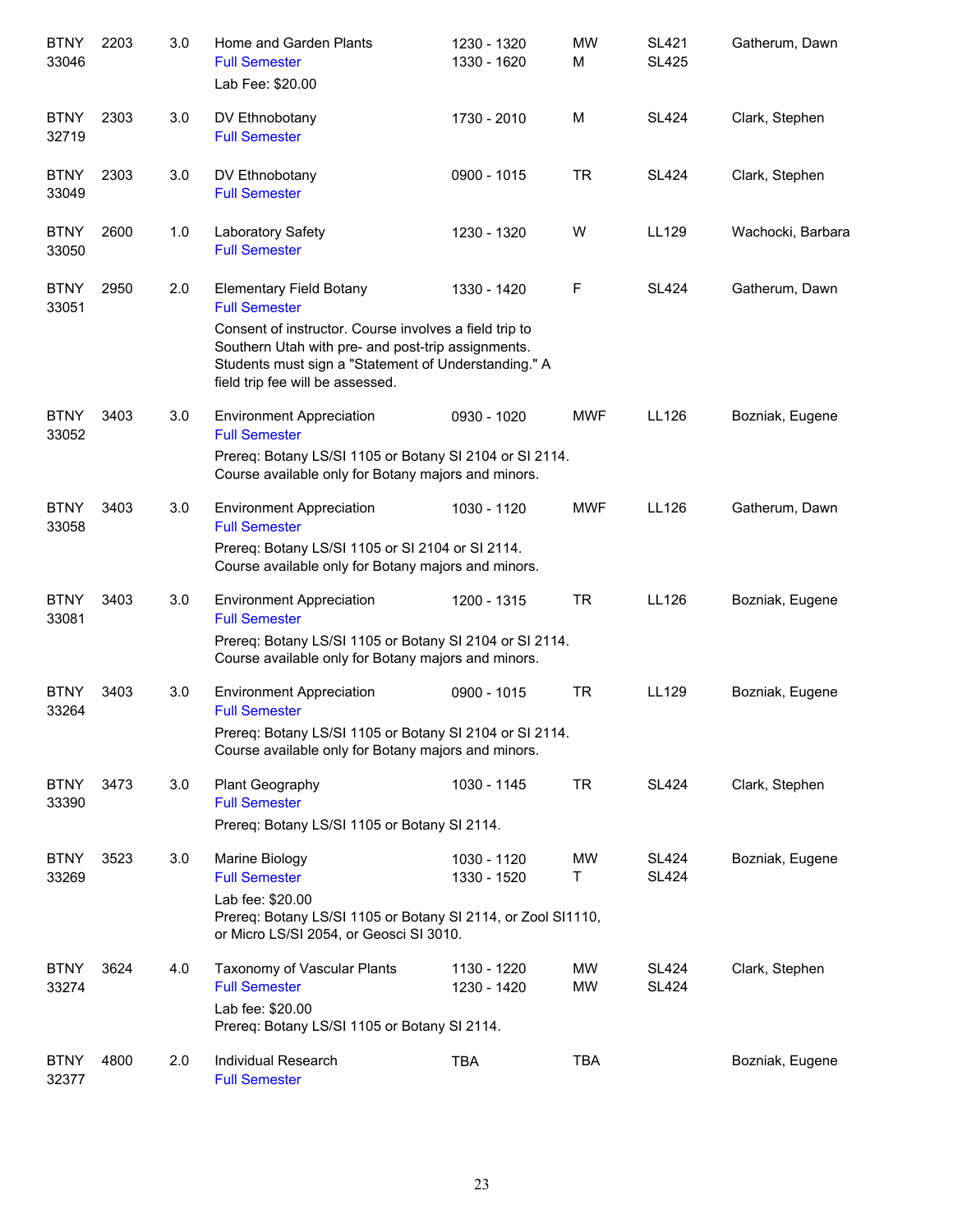| <b>BTNY</b><br>32387 | 4800 | 2.0 | Individual Research<br><b>Full Semester</b>    | <b>TBA</b> | <b>TBA</b> | Clark, Stephen    |
|----------------------|------|-----|------------------------------------------------|------------|------------|-------------------|
| <b>BTNY</b><br>32390 | 4800 | 2.0 | Individual Research<br><b>Full Semester</b>    | <b>TBA</b> | <b>TBA</b> | Gatherum, Dawn    |
| <b>BTNY</b><br>32392 | 4800 | 2.0 | Individual Research<br><b>Full Semester</b>    | <b>TBA</b> | <b>TBA</b> | Deckert, Ron      |
| <b>BTNY</b><br>32393 | 4800 | 2.0 | Individual Research<br><b>Full Semester</b>    | <b>TBA</b> | <b>TBA</b> | Wachocki, Barbara |
| <b>BTNY</b><br>32395 | 4800 | 2.0 | Individual Research<br><b>Full Semester</b>    | <b>TBA</b> | <b>TBA</b> | Harley, Suzanne   |
| <b>BTNY</b><br>32400 | 4830 | 2.0 | Readings In Botany<br><b>Full Semester</b>     | <b>TBA</b> | <b>TBA</b> | Bozniak, Eugene   |
| <b>BTNY</b><br>32406 | 4830 | 2.0 | Readings In Botany<br><b>Full Semester</b>     | <b>TBA</b> | <b>TBA</b> | Clark, Stephen    |
| <b>BTNY</b><br>32407 | 4830 | 2.0 | Readings In Botany<br><b>Full Semester</b>     | <b>TBA</b> | <b>TBA</b> | Gatherum, Dawn    |
| <b>BTNY</b><br>32410 | 4830 | 2.0 | Readings In Botany<br><b>Full Semester</b>     | <b>TBA</b> | <b>TBA</b> | Deckert, Ron      |
| <b>BTNY</b><br>32411 | 4830 | 2.0 | Readings In Botany<br><b>Full Semester</b>     | <b>TBA</b> | <b>TBA</b> | Wachocki, Barbara |
| <b>BTNY</b><br>32412 | 4830 | 2.0 | Readings In Botany<br><b>Full Semester</b>     | <b>TBA</b> | <b>TBA</b> | Harley, Suzanne   |
| <b>BTNY</b><br>32418 | 4840 | 2.0 | <b>Thesis Readings</b><br><b>Full Semester</b> | <b>TBA</b> | <b>TBA</b> | Bozniak, Eugene   |
| <b>BTNY</b><br>32421 | 4840 | 2.0 | <b>Thesis Readings</b><br><b>Full Semester</b> | <b>TBA</b> | <b>TBA</b> | Clark, Stephen    |
| <b>BTNY</b><br>32431 | 4840 | 2.0 | <b>Thesis Readings</b><br><b>Full Semester</b> | <b>TBA</b> | <b>TBA</b> | Gatherum, Dawn    |
| <b>BTNY</b><br>32433 | 4840 | 2.0 | <b>Thesis Readings</b><br><b>Full Semester</b> | <b>TBA</b> | <b>TBA</b> | Deckert, Ron      |
| <b>BTNY</b><br>32435 | 4840 | 2.0 | <b>Thesis Readings</b><br><b>Full Semester</b> | <b>TBA</b> | <b>TBA</b> | Wachocki, Barbara |
| <b>BTNY</b><br>32437 | 4840 | 2.0 | <b>Thesis Readings</b><br><b>Full Semester</b> | <b>TBA</b> | <b>TBA</b> | Harley, Suzanne   |
| <b>BTNY</b><br>32459 | 4850 | 2.0 | Thesis Research<br><b>Full Semester</b>        | <b>TBA</b> | <b>TBA</b> | Bozniak, Eugene   |
| <b>BTNY</b><br>32460 | 4850 | 2.0 | Thesis Research<br><b>Full Semester</b>        | TBA        | <b>TBA</b> | Clark, Stephen    |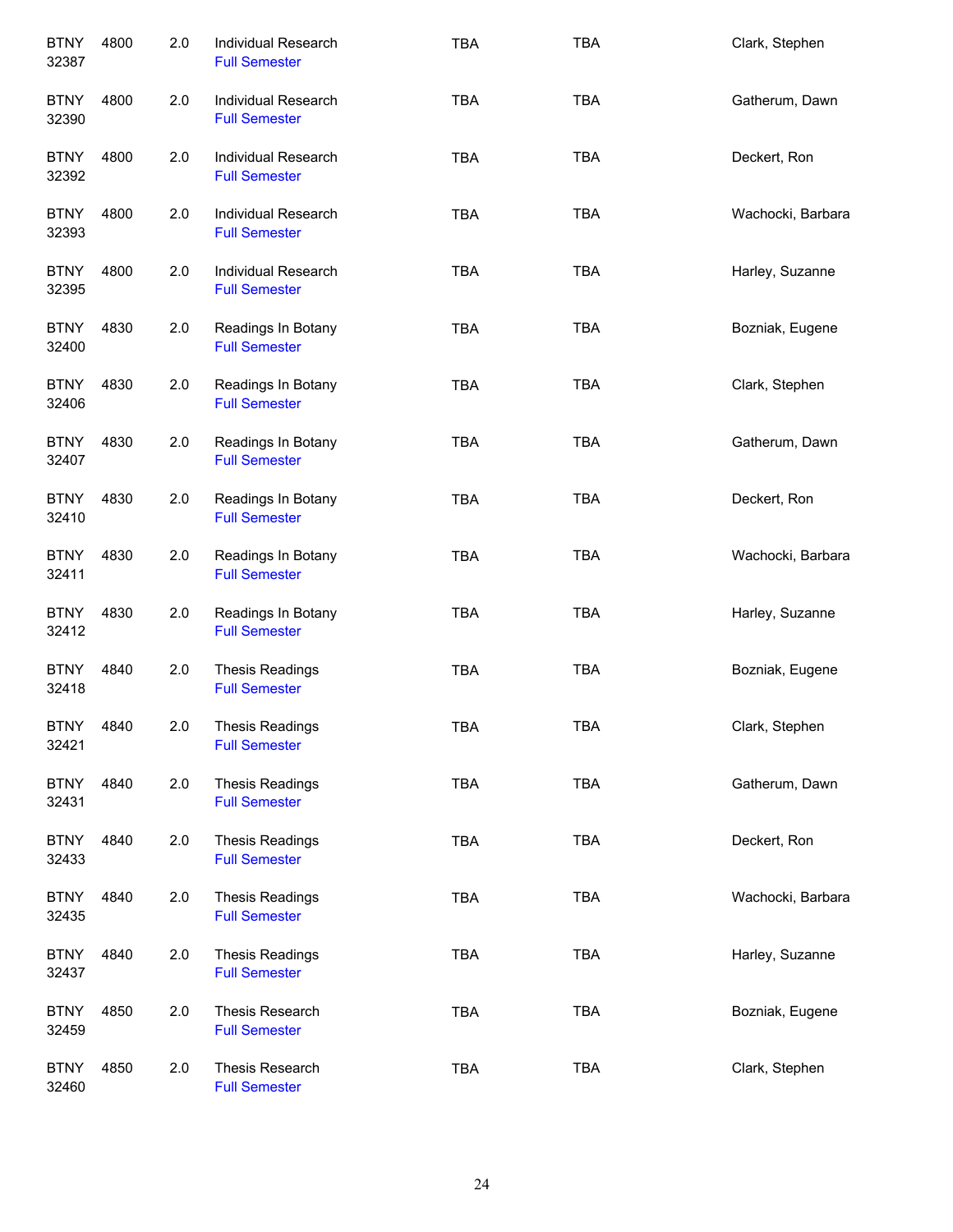| <b>BTNY</b><br>32462 | 4850 | 2.0 | Thesis Research<br><b>Full Semester</b>                                                                                                                                                                                                   | TBA         | <b>TBA</b> |              | Gatherum, Dawn    |
|----------------------|------|-----|-------------------------------------------------------------------------------------------------------------------------------------------------------------------------------------------------------------------------------------------|-------------|------------|--------------|-------------------|
| <b>BTNY</b><br>32464 | 4850 | 2.0 | Thesis Research<br><b>Full Semester</b>                                                                                                                                                                                                   | <b>TBA</b>  | <b>TBA</b> |              | Deckert, Ron      |
| <b>BTNY</b><br>32466 | 4850 | 2.0 | Thesis Research<br><b>Full Semester</b>                                                                                                                                                                                                   | <b>TBA</b>  | <b>TBA</b> |              | Wachocki, Barbara |
| <b>BTNY</b><br>32467 | 4850 | 2.0 | Thesis Research<br><b>Full Semester</b>                                                                                                                                                                                                   | <b>TBA</b>  | <b>TBA</b> |              | Harley, Suzanne   |
| <b>BTNY</b><br>32477 | 4890 | 1.0 | Co-op Work Experience<br><b>Full Semester</b>                                                                                                                                                                                             | <b>TBA</b>  | <b>TBA</b> |              | Wachocki, Barbara |
| <b>BTNY</b><br>32479 | 4890 | 2.0 | Co-op Work Experience<br><b>Full Semester</b>                                                                                                                                                                                             | <b>TBA</b>  | <b>TBA</b> |              | Wachocki, Barbara |
| <b>BTNY</b><br>32481 | 4890 | 3.0 | Co-op Work Experience<br><b>Full Semester</b>                                                                                                                                                                                             | <b>TBA</b>  | <b>TBA</b> |              | Wachocki, Barbara |
| <b>BTNY</b><br>32484 | 4890 | 4.0 | Co-op Work Experience<br><b>Full Semester</b>                                                                                                                                                                                             | <b>TBA</b>  | <b>TBA</b> |              | Wachocki, Barbara |
| <b>BTNY</b><br>32486 | 4890 | 5.0 | Co-op Work Experience<br><b>Full Semester</b>                                                                                                                                                                                             | <b>TBA</b>  | <b>TBA</b> |              | Wachocki, Barbara |
| <b>BTNY</b><br>33293 | 4950 | 2.0 | <b>Advanced Field Botany</b><br><b>Full Semester</b>                                                                                                                                                                                      | 1330 - 1420 | F          | <b>SL424</b> | Gatherum, Dawn    |
|                      |      |     | Prereq or Coreq: Botany 3624 and consent of instructor.<br>Course involves a field trip to Southern Utah with pre- and<br>post-trip assignments. Students must sign a "Statement of<br>Understanding." A field trip fee will be assessed. |             |            |              |                   |
| <b>BTNY</b><br>32634 | 4970 | 2.0 | <b>Botany Thesis</b><br><b>Full Semester</b>                                                                                                                                                                                              | <b>TBA</b>  | <b>TBA</b> |              | Bozniak, Eugene   |
| <b>BTNY</b><br>32636 | 4970 | 2.0 | <b>Botany Thesis</b><br><b>Full Semester</b>                                                                                                                                                                                              | TBA         | TBA        |              | Clark, Stephen    |
| <b>BTNY</b><br>32637 | 4970 | 2.0 | <b>Botany Thesis</b><br><b>Full Semester</b>                                                                                                                                                                                              | <b>TBA</b>  | <b>TBA</b> |              | Gatherum, Dawn    |
| <b>BTNY</b><br>32638 | 4970 | 2.0 | <b>Botany Thesis</b><br><b>Full Semester</b>                                                                                                                                                                                              | <b>TBA</b>  | <b>TBA</b> |              | Deckert, Ron      |
| <b>BTNY</b><br>32640 | 4970 | 2.0 | <b>Botany Thesis</b><br><b>Full Semester</b>                                                                                                                                                                                              | <b>TBA</b>  | <b>TBA</b> |              | Wachocki, Barbara |
| <b>BTNY</b><br>32642 | 4970 | 2.0 | <b>Botany Thesis</b><br><b>Full Semester</b>                                                                                                                                                                                              | <b>TBA</b>  | <b>TBA</b> |              | Harley, Suzanne   |
| <b>BTNY</b><br>33306 | 4980 | 3.0 | <b>Portfolio Summative Assess</b><br><b>Full Semester</b>                                                                                                                                                                                 | 1430 - 1710 | Τ          | <b>SL421</b> | Harley, Suzanne   |
|                      |      |     | Prereq: Completion of or concurrent enrollment in courses<br>needed to meet the minimum requirements for a degree in<br>Botany.                                                                                                           |             |            |              |                   |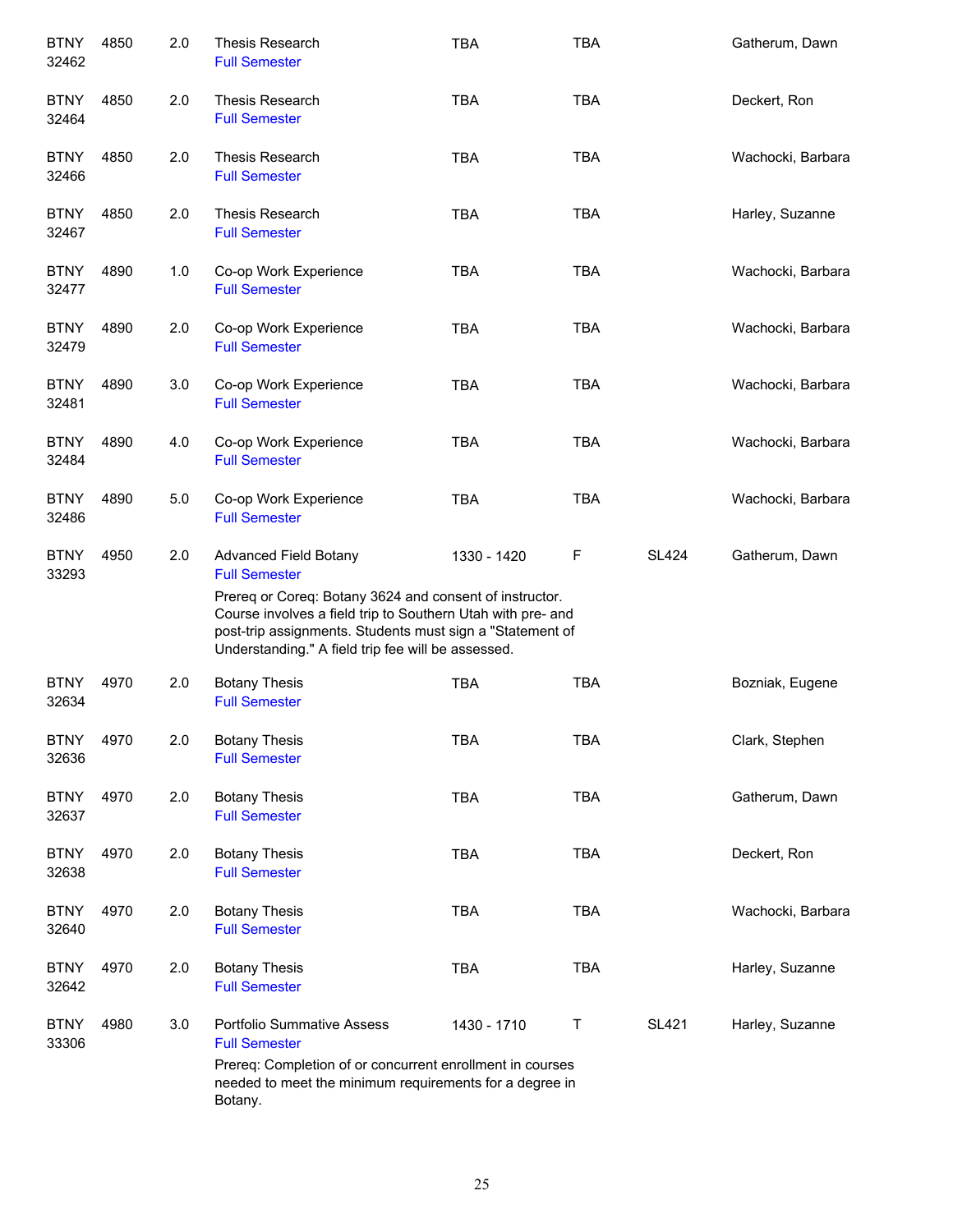| <b>BTNY</b><br>33312 | 4990 | 1.0 | Seminar in Botany<br><b>Full Semester</b><br>Prereq: Completion of or concurrent enrollment in courses | 1230 - 1320 | F         | <b>SL424</b> | Deckert, Ron      |
|----------------------|------|-----|--------------------------------------------------------------------------------------------------------|-------------|-----------|--------------|-------------------|
|                      |      |     | needed to meet the minimum requirements for a degree in<br>Botany.                                     |             |           |              |                   |
| <b>CEET</b><br>31899 | 1105 | 4.0 | Personal Computer Fundamentals<br><b>Full Semester</b><br>Course Fee \$30.00                           | 0830 - 1020 | <b>TR</b> | B4411        | Green, Stephen    |
| <b>CEET</b><br>31983 | 1105 | 4.0 | Personal Computer Fundamentals<br><b>Full Semester</b><br>Course Fee \$30.00                           | 1230 - 1420 | <b>TR</b> | B4411        | Green, Stephen    |
| <b>CEET</b><br>31986 | 1110 | 2.0 | <b>Basic Electronics</b><br><b>Full Semester</b><br>Course Fee \$20.00                                 | 0830 - 1020 | R         | B4401        | Fowler, David     |
| <b>CEET</b><br>31987 | 1110 | 2.0 | <b>Basic Electronics</b><br><b>Full Semester</b><br>Course Fee \$20.00                                 | 1730 - 1920 | R         | B4401        | Willie, Kent      |
| <b>CEET</b><br>31989 | 1130 | 4.0 | <b>Digital Systems</b><br><b>Full Semester</b><br>Course Fee \$30.00                                   | 0830 - 1020 | <b>MW</b> | B4401        | Fowler, David     |
| <b>CEET</b><br>31990 | 1140 | 4.0 | AC and DC Circuits<br><b>Full Semester</b><br>Course Fee \$30.00                                       | 1030 - 1220 | MW        | B4401        | Brown, Fon        |
| <b>CEET</b><br>31994 | 1140 | 4.0 | AC and DC Circuits<br><b>Full Semester</b><br>Course Fee \$30.00                                       | 1730 - 1920 | <b>MW</b> | B4401        | McCulley, Julanne |
| <b>CEET</b><br>31995 | 1850 | 4.0 | <b>Industrial Electronics</b><br><b>Full Semester</b><br>Course Fee \$30.00                            | 1230 - 1420 | MW        | B4401        | Fowler, David     |
| <b>CEET</b><br>31997 | 2000 | 1.0 | <b>Engineering Seminar</b><br><b>Full Semester</b><br>Course Fee \$5.00                                | 1630 - 1720 | Τ         | B4401        | Clapp, William    |
| <b>CEET</b><br>31999 | 2130 | 3.0 | PC Board Design<br><b>Full Semester</b><br>Course Fee \$30.00                                          | 1030 - 1220 | MW        | B4406        | McCulley, Julanne |
| <b>CEET</b><br>32000 | 2140 | 4.0 | <b>Communications Systems</b><br><b>Full Semester</b><br>Course Fee \$30.00                            | 1030 - 1220 | <b>TR</b> | B4417        | Smith, Jennifer   |
| <b>CEET</b><br>32010 | 2150 | 4.0 | <b>Embedded Controllers</b><br><b>Full Semester</b><br>Course Fee \$30.00                              | 0830 - 1020 | <b>TR</b> | B4417        | Jackson, Justin   |
| <b>CEET</b><br>32011 | 2150 | 4.0 | <b>Embedded Controllers</b><br><b>Full Semester</b><br>Course Fee \$30.00                              | 1730 - 1920 | <b>TR</b> | B4417        | Hansen, Verne     |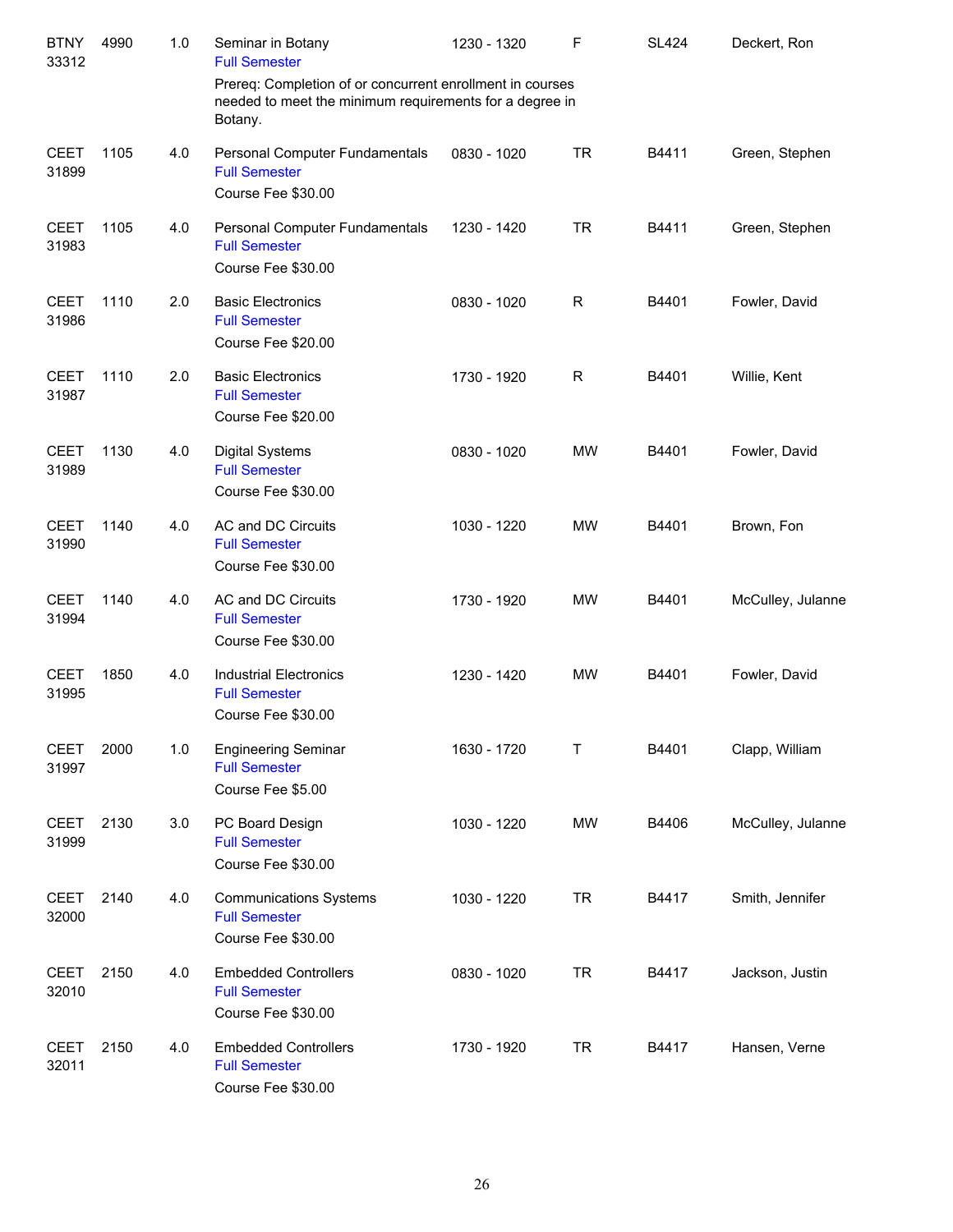| <b>CEET</b><br>32014 | 2160  | 3.0 | <b>Trouble Shooting</b><br><b>Full Semester</b><br>Course Fee \$30.00                         | 1230 - 1420 | <b>MW</b>  | B4421           | Malone, Patrick |
|----------------------|-------|-----|-----------------------------------------------------------------------------------------------|-------------|------------|-----------------|-----------------|
| <b>CEET</b><br>32016 | 3030  | 4.0 | FPGA and ASIC Design<br><b>Full Semester</b><br>Course Fee \$30.00                            | 1030 - 1220 | <b>MW</b>  | B4417           | Jackson, Justin |
| <b>CEET</b><br>32021 | 3070  | 3.0 | <b>Engineering Technology Researc</b><br><b>Full Semester</b><br>Course Fee \$20.00           | 1030 - 1220 | <b>TR</b>  | B4421           | Clapp, William  |
| <b>CEET</b><br>32028 | 3080  | 4.0 | <b>Embedded Networks</b><br><b>Full Semester</b><br>Course Fee \$30.00                        | 1930 - 2120 | <b>TR</b>  | B4417           | Hansen, Verne   |
| <b>CEET</b><br>32030 | 3090  | 2.0 | Project Management<br><b>Full Semester</b><br>Course Fee \$20.00                              | 1630 - 1720 | M          | B4417           | Clapp, William  |
| <b>CEET</b><br>32035 | 4010  | 2.0 | Senior Project I<br><b>Full Semester</b><br>Course Fee \$20.00                                | 1630 - 1720 | M          | B4417           | Brown, Fon      |
| <b>CEET</b><br>32039 | 4020  | 2.0 | Senior Project II<br><b>Full Semester</b><br>Course Fee \$20.00                               | 1630 - 1720 | M          | B4417           | Brown, Fon      |
| <b>CEET</b><br>32040 | 4040  | 4.0 | Signals and Systems<br><b>Full Semester</b><br>Course Fee \$30.00                             | 1930 - 2120 | <b>MW</b>  | B4417           | Smith, Jennifer |
| <b>CEET</b><br>34537 | 4890  | 2.0 | Co-op Work Experience<br><b>Full Semester</b>                                                 | <b>TBA</b>  | <b>TBA</b> |                 | Clapp, William  |
| <b>CEET</b><br>34538 | 4900A | 1.0 | <b>Special Topics</b><br><b>Full Semester</b><br>Need instructor approval before registering. | <b>TBA</b>  | <b>TBA</b> |                 | Clapp, William  |
|                      |       |     | Course Fee \$5.00                                                                             |             |            |                 |                 |
| <b>CEET</b><br>34540 | 4900B | 2.0 | <b>Special Topics</b><br><b>Full Semester</b>                                                 | <b>TBA</b>  | <b>TBA</b> |                 | Clapp, William  |
|                      |       |     | Needs instructor approval before registering.<br>Course Fee \$10.00                           |             |            |                 |                 |
| <b>CEET</b><br>34541 | 4900C | 3.0 | <b>Special Topics</b><br><b>Full Semester</b>                                                 | <b>TBA</b>  | <b>TBA</b> |                 | Clapp, William  |
|                      |       |     | Need instructor approval before registering.<br>Course Fee \$15.00                            |             |            |                 |                 |
| <b>CEET</b><br>34542 | 4900D | 4.0 | <b>Special Topics</b><br><b>Full Semester</b>                                                 | <b>TBA</b>  | <b>TBA</b> |                 | Clapp, William  |
|                      |       |     | Instructor approval needed before registering.<br>Course Fee \$20.00                          |             |            |                 |                 |
| <b>CEPR</b><br>30036 | 2435  | 0.0 | Cisco Adv LAN/WAN Switching/Ro<br><b>Full Semester</b>                                        | <b>TBA</b>  | <b>TBA</b> | D <sub>02</sub> |                 |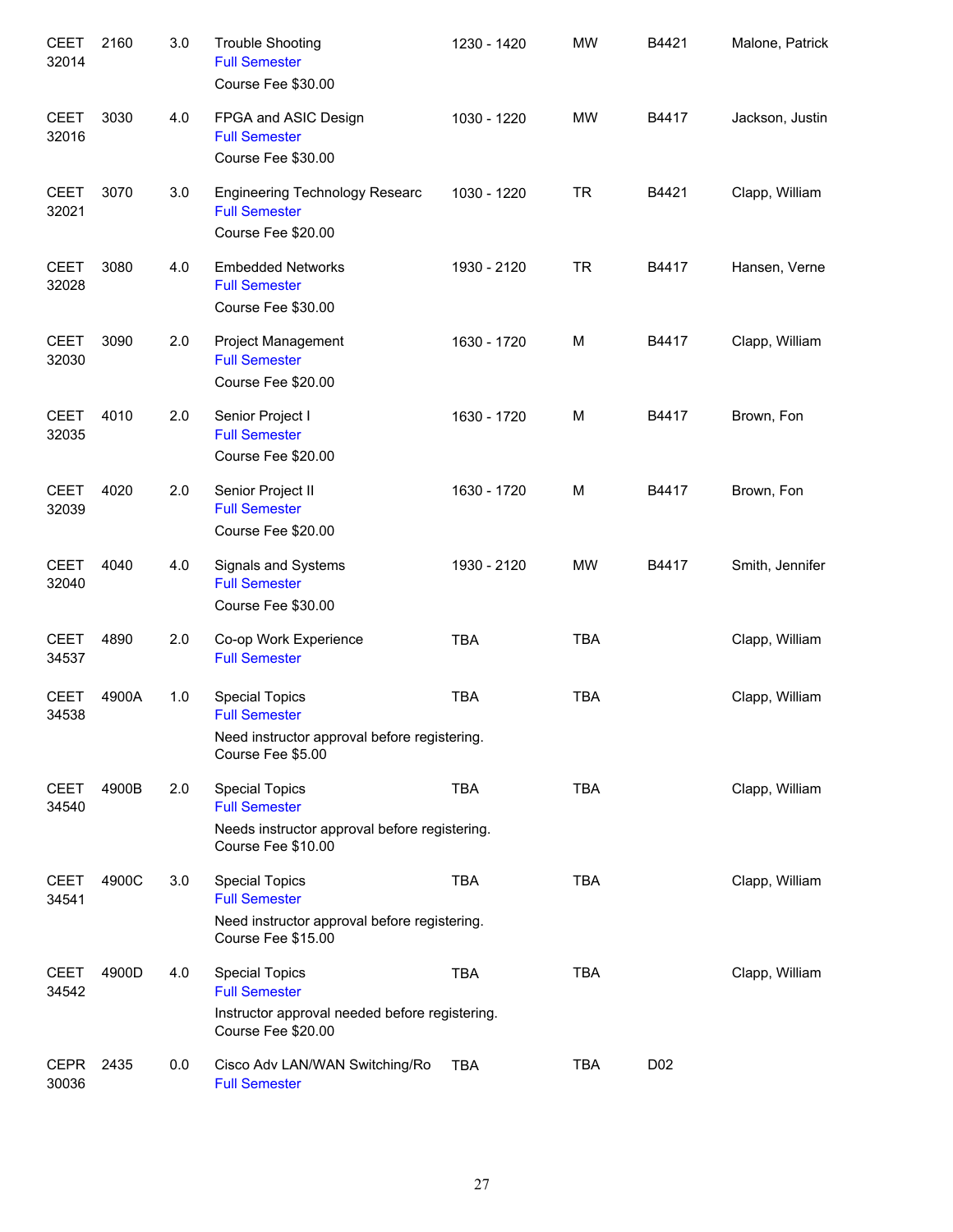| <b>CHEM</b><br>30546 | 1010  | 3.0 | PS Introductory Chemistry<br><b>Full Semester</b>                                                                                                                                                     | 0930 - 1020 | <b>MWF</b>  | LL123        | Johnson, Todd    |
|----------------------|-------|-----|-------------------------------------------------------------------------------------------------------------------------------------------------------------------------------------------------------|-------------|-------------|--------------|------------------|
| <b>CHEM</b><br>30548 | 1010  | 3.0 | PS Introductory Chemistry<br><b>Full Semester</b>                                                                                                                                                     | 1030 - 1120 | <b>MWF</b>  | <b>LL122</b> | More, Michelle   |
| <b>CHEM</b><br>33950 | 1010  | 3.0 | PS Introductory Chemistry<br><b>Full Semester</b>                                                                                                                                                     | <b>TBA</b>  | <b>TBA</b>  | <b>OL</b>    | Davidson, Robert |
|                      |       |     | To access online course materials, please log on through<br>the student portal (eWeber) at http://weber.edu and select:<br>"Current Students".                                                        |             |             |              |                  |
| <b>CHEM</b><br>33951 | 1010  | 3.0 | PS Introductory Chemistry<br><b>Full Semester</b>                                                                                                                                                     | <b>TBA</b>  | <b>TBA</b>  | <b>OL</b>    | More, Michelle   |
|                      |       |     | To access online course materials, please log on through<br>the student portal (eWeber) at http://weber.edu and select:<br>"Current Students".                                                        |             |             |              |                  |
| <b>CHEM</b><br>33971 | 1010  | 3.0 | PS Introductory Chemistry<br><b>Full Semester</b>                                                                                                                                                     | 1030 - 1145 | <b>TR</b>   | WW116        | Hartman, Laird   |
| <b>CHEM</b><br>33972 | 1010  | 3.0 | PS Introductory Chemistry<br><b>Full Semester</b>                                                                                                                                                     | 1330 - 1445 | <b>TR</b>   | D02301       | Hartman, Laird   |
| <b>CHEM</b><br>30551 | 1050  | 5.0 | PS/SI Intro to Gen, Organic<br><b>Full Semester</b>                                                                                                                                                   | 0930 - 1020 | <b>MTWF</b> | <b>LL122</b> | Seager, Spencer  |
|                      |       |     | You MUST register for a lab with this class.<br>Course Fee \$30.00                                                                                                                                    |             |             |              |                  |
| <b>CHEM</b><br>33952 | 1050  | 5.0 | PS/SI Intro to Gen, Organic<br><b>Full Semester</b>                                                                                                                                                   | <b>TBA</b>  | <b>TBA</b>  | <b>OL</b>    | Seager, Spencer  |
|                      |       |     | Students must take Chem 1050/33953 Lab with this course.<br>To access the online course materials, please log in through<br>the student portal (eWeber) at http://weber.edu<br>Course Fee \$30.00     |             |             |              |                  |
| <b>CHEM</b><br>30554 | 1050L | 0.0 | Lab<br><b>Full Semester</b>                                                                                                                                                                           | 1130 - 1420 | R           | <b>SL531</b> | Seager, Spencer  |
| <b>CHEM</b><br>30560 | 1050L | 0.0 | Lab<br><b>Full Semester</b>                                                                                                                                                                           | 1130 - 1420 | R.          | SL532        | Seager, Spencer  |
| <b>CHEM</b><br>33953 | 1050L | 0.0 | Lab<br><b>Full Semester</b>                                                                                                                                                                           | <b>TBA</b>  | TBA         | OL           | Seager, Spencer  |
|                      |       |     | This Lab is for Dr. Seager/Dr. Slabaugh's Chem 1050/33952<br>course only.<br>To access the online course materials, please log in through<br>the student portal (eWeber) at http://weber.edu          |             |             |              |                  |
| CHEM<br>30592        | 1110  | 5.0 | PS/SI Elementary Chemistry<br><b>Full Semester</b>                                                                                                                                                    | 0930 - 1020 | <b>MWRF</b> | EH229        | More, Michelle   |
|                      |       |     | You MUST register for a lab with this class.<br>Course Fee \$30.00                                                                                                                                    |             |             |              |                  |
| <b>CHEM</b><br>33954 | 1110  | 5.0 | PS/SI Elementary Chemistry<br><b>Full Semester</b>                                                                                                                                                    | <b>TBA</b>  | TBA         | OL           | Seager, Spencer  |
|                      |       |     | Student must also take Chem 1110/33955 Lab with this course.<br>To access the online course materials, please log in through<br>the student portal (eWeber) at http://weber.edu<br>Course Fee \$30.00 |             |             |              |                  |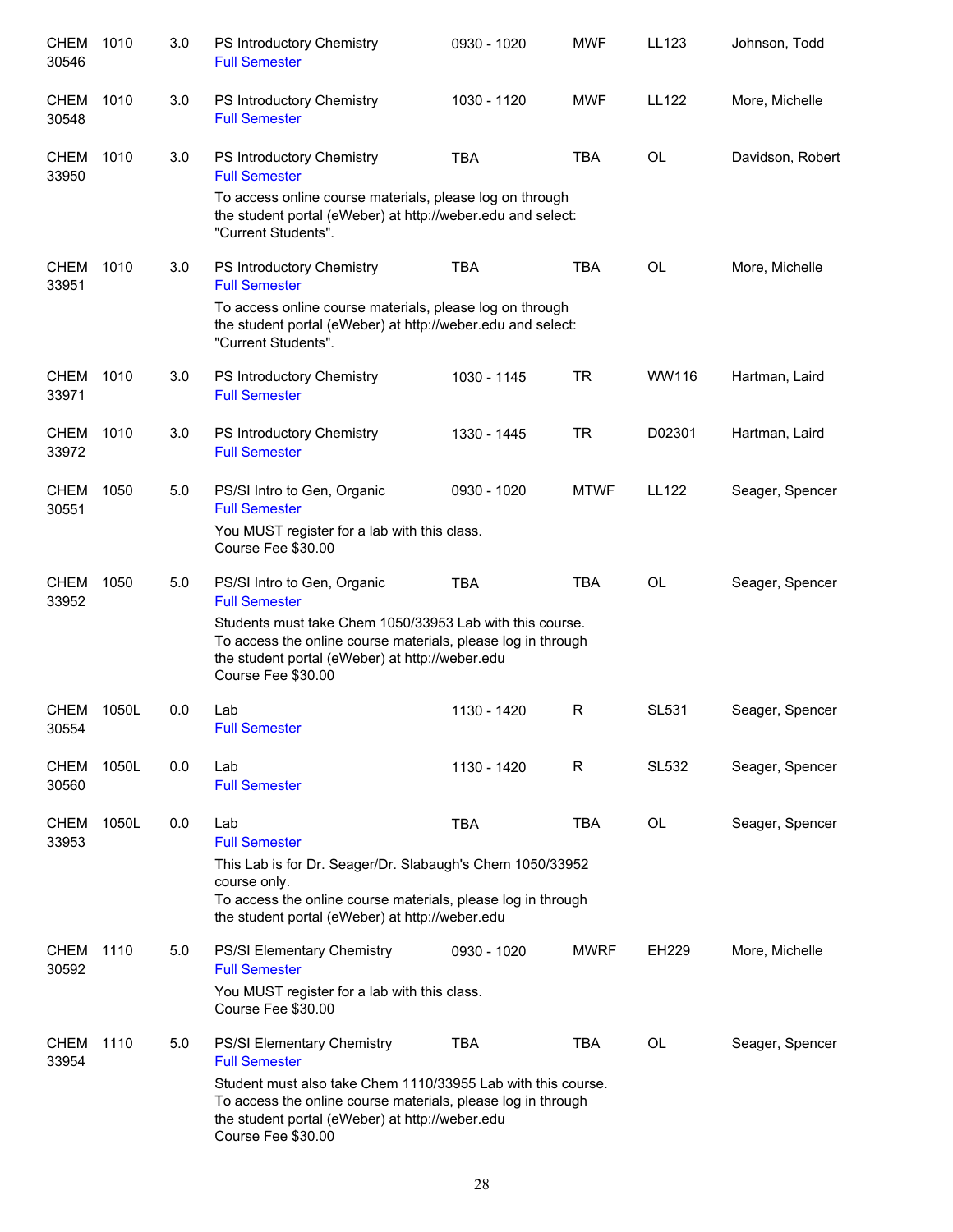| <b>CHEM</b><br>33956 | 1110  | 5.0 | PS/SI Elementary Chemistry<br><b>Full Semester</b>                                                                                                                                                                                                         | <b>TBA</b>  | TBA         | OL           | Johnson, Todd   |
|----------------------|-------|-----|------------------------------------------------------------------------------------------------------------------------------------------------------------------------------------------------------------------------------------------------------------|-------------|-------------|--------------|-----------------|
|                      |       |     | Students must also take Chem 1110/33964 Lab with<br>this course. To access the online course materials, please<br>log on through the student portal (eWeber) at<br>http://weber.edu and select: "Current Students".<br>Course Fee \$30.00                  |             |             |              |                 |
| <b>CHEM</b><br>30595 | 1110L | 0.0 | Lab<br><b>Full Semester</b>                                                                                                                                                                                                                                | 0830 - 1120 | т           | <b>SL526</b> | More, Michelle  |
| CHEM<br>30598        | 1110L | 0.0 | Lab<br><b>Full Semester</b>                                                                                                                                                                                                                                | 0830 - 1120 | Τ           | <b>SL527</b> | More, Michelle  |
| <b>CHEM</b><br>30600 | 1110L | 0.0 | Lab<br><b>Full Semester</b>                                                                                                                                                                                                                                | 1130 - 1420 | W           | <b>SL526</b> | More, Michelle  |
| CHEM<br>30603        | 1110L | 0.0 | Lab<br><b>Full Semester</b>                                                                                                                                                                                                                                | 1130 - 1420 | W           | <b>SL527</b> | More, Michelle  |
| <b>CHEM</b><br>33955 | 1110L | 0.0 | Lab<br><b>Full Semester</b>                                                                                                                                                                                                                                | <b>TBA</b>  | <b>TBA</b>  | <b>OL</b>    | Seager, Spencer |
|                      |       |     | This Lab is for Dr. Seager's/Dr. Slabaugh's Chem 1110/33954<br>course only.<br>To access the online course materials, please log in through<br>the student portal (eWeber) at http://weber.edu                                                             |             |             |              |                 |
| CHEM<br>33964        | 1110L | 0.0 | Lab<br><b>Full Semester</b><br>This Lab is for Dr. Johnson/Dr. Lippert's Chem 1110/33956<br>course only.<br>To access the online course materials, please log in through<br>the student portal (eWebe) at http://weber.edu                                 | <b>TBA</b>  | TBA         | <b>OL</b>    | Johnson, Todd   |
| CHEM<br>30610        | 1120  | 5.0 | SI Elem Organic Bio-Chemistry<br><b>Full Semester</b><br>You MUST register for a lab with this class.<br>Course Fee \$30.00                                                                                                                                | 0830 - 0920 | <b>MTRF</b> | <b>SL540</b> | Stoker, H       |
| <b>CHEM</b><br>33965 | 1120  | 5.0 | SI Elem Organic Bio-Chemistry<br><b>Full Semester</b><br>Students must take Chem 1120/33966 Lab with this course.<br>To access the online coures materials, please log in through<br>the student portal (eWeber) at http://weber.edu<br>Course Fee \$30.00 | <b>TBA</b>  | TBA         | <b>OL</b>    | Seager, Spencer |
| CHEM<br>30611        | 1120L | 0.0 | Lab<br><b>Full Semester</b>                                                                                                                                                                                                                                | 1130 - 1420 | т           | <b>SL526</b> | Stoker, H       |
| <b>CHEM</b><br>30613 | 1120L | 0.0 | Lab<br><b>Full Semester</b>                                                                                                                                                                                                                                | 1130 - 1420 | т           | <b>SL527</b> | Stoker, H       |
| <b>CHEM</b><br>33966 | 1120L | 0.0 | Lab<br><b>Full Semester</b><br>This Lab is for Dr. Seager/Dr. Slabaugh's Chem 1120/33965<br>course only.<br>To access the online course materials, please log in through<br>the student portal (eWeber) at http://weber.edu                                | <b>TBA</b>  | <b>TBA</b>  | <b>OL</b>    | Seager, Spencer |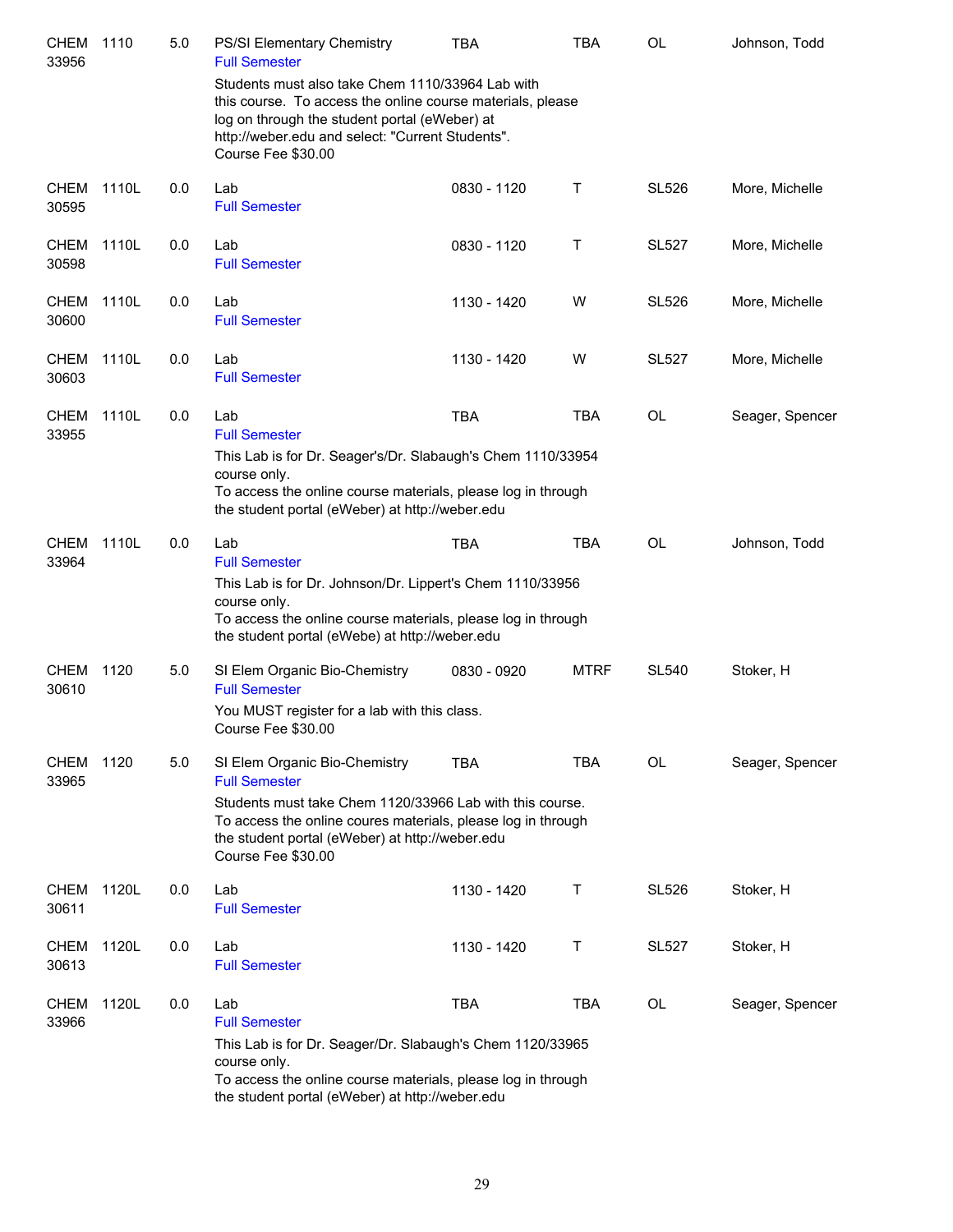| <b>CHEM</b><br>30616 | 1200  | 3.0 | Preparation for College Chem<br><b>Full Semester</b>                                                                                                                    | 0930 - 1020 | <b>MWF</b>   | LL125        | Herzog, Timothy |
|----------------------|-------|-----|-------------------------------------------------------------------------------------------------------------------------------------------------------------------------|-------------|--------------|--------------|-----------------|
| <b>CHEM</b><br>30617 | 1200  | 3.0 | Preparation for College Chem<br><b>Full Semester</b>                                                                                                                    | 1230 - 1320 | <b>MWF</b>   | <b>LL122</b> | Stoker, H       |
| CHEM<br>30887        | 1200  | 3.0 | Preparation for College Chem<br><b>Full Semester</b>                                                                                                                    | 1730 - 2020 | R            | <b>SL540</b> | Lippert, J.     |
| CHEM<br>33967        | 1200  | 3.0 | Preparation for College Chem<br><b>Full Semester</b><br>To access the online course materials, please log in through<br>the student portal (eWeber) at http://weber.edu | <b>TBA</b>  | <b>TBA</b>   | <b>OL</b>    | Johnson, Todd   |
| CHEM<br>30619        | 1210  | 5.0 | PS/SI Principles of Chem I<br><b>Full Semester</b><br>You MUST register for a lab with this class.<br>Course Fee \$35.00                                                | 0830 - 0920 | <b>MTWF</b>  | LL123        | Berghout, Henry |
| <b>CHEM</b><br>30888 | 1210  | 5.0 | PS/SI Principles of Chem I<br><b>Full Semester</b><br>This is a HYBRID course. You must register for lab CRN 30889<br>with this class.<br>Course Fee \$35.00            | 1700 - 1750 | W            | <b>LL122</b> | Berghout, Henry |
| CHEM<br>30622        | 1210L | 0.0 | Lab<br><b>Full Semester</b>                                                                                                                                             | 0830 - 1120 | R            | <b>SL531</b> | Berghout, Henry |
| <b>CHEM</b><br>30623 | 1210L | 0.0 | Lab<br><b>Full Semester</b>                                                                                                                                             | 0830 - 1120 | R            | <b>SL532</b> | Berghout, Henry |
| <b>CHEM</b><br>30624 | 1210L | 0.0 | Lab<br><b>Full Semester</b>                                                                                                                                             | 1430 - 1720 | $\mathsf{R}$ | <b>SL531</b> | Berghout, Henry |
| <b>CHEM</b><br>30625 | 1210L | 0.0 | Lab<br><b>Full Semester</b>                                                                                                                                             | 1430 - 1720 | $\mathsf{R}$ | <b>SL532</b> | Berghout, Henry |
| CHEM<br>30889        | 1210L | 0.0 | Lab<br><b>Full Semester</b><br>THIS LAB IS ONLY FOR 1210 CRN 30888.                                                                                                     | 1800 - 2050 | W            | SL532        | Berghout, Henry |
| CHEM<br>34532        | 1215  | 1.0 | Principles of Chemistry I Lab<br><b>Full Semester</b>                                                                                                                   | 0830 - 1120 | R            | SL532        | Berghout, Henry |
| <b>CHEM</b><br>35000 | 1215  | 1.0 | Principles of Chemistry I Lab<br><b>Full Semester</b>                                                                                                                   | 1430 - 1720 | R            | SL531        | Berghout, Henry |
| CHEM<br>30626        | 1220  | 5.0 | SI Principles of Chemistry II<br><b>Full Semester</b><br>Course Fee \$35.00                                                                                             | 0830 - 0920 | <b>MTWF</b>  | LL126        | Herzog, Timothy |
| CHEM<br>30697        | 1220  | 5.0 | SI Principles of Chemistry II<br><b>Full Semester</b><br>You MUST register for a lab with this class<br>Course Fee \$35.00                                              | 1230 - 1320 | <b>MTWF</b>  | LL123        | Seager, Spencer |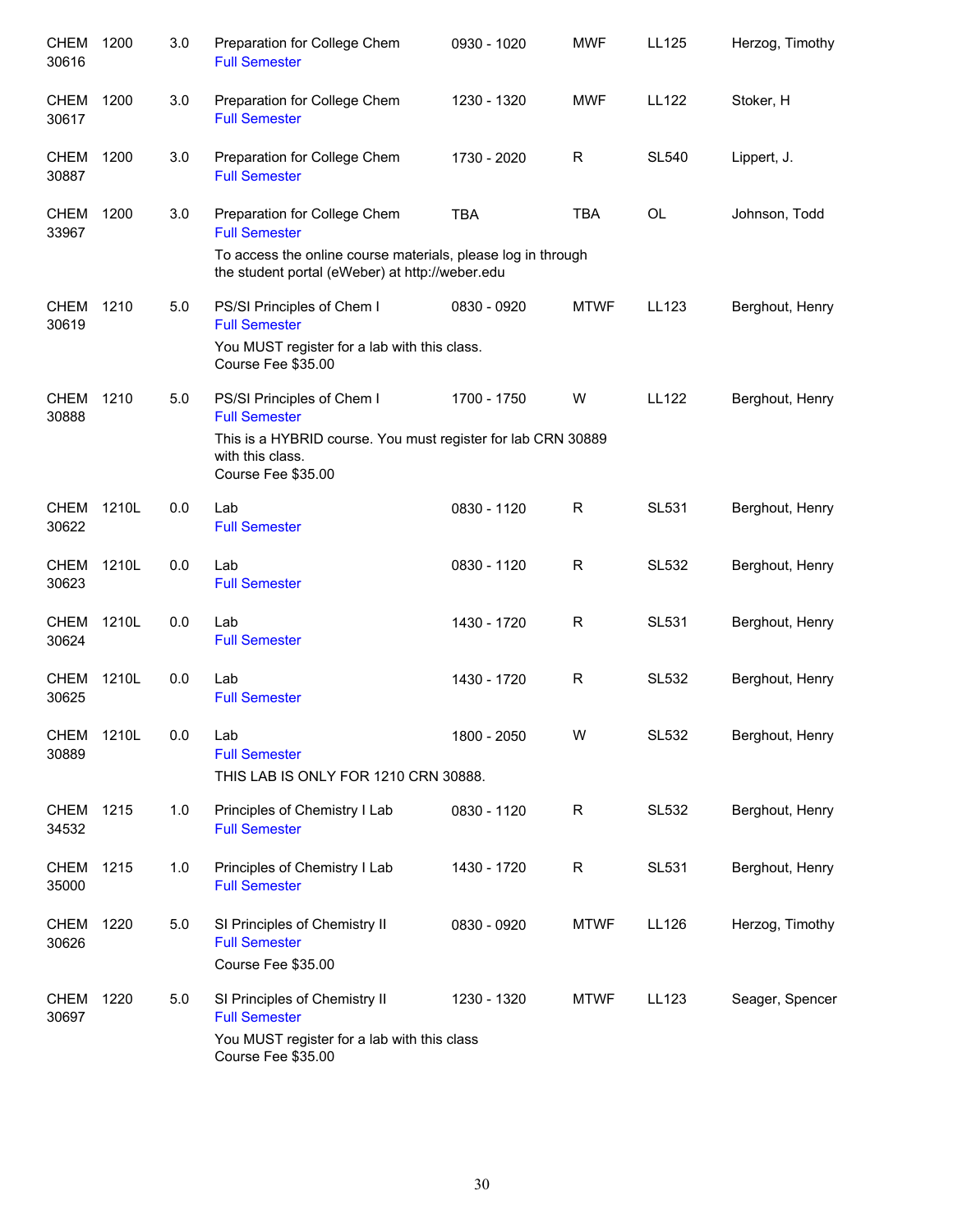| <b>CHEM</b><br>30699 | 1220  | 5.0 | SI Principles of Chemistry II<br><b>Full Semester</b><br>You MUST register for a lab with this class.<br>Course Fee \$35.00                             | 1800 - 2100<br>1800 - 1850 | Τ<br>$\mathsf{R}$ | LL123<br>LL123 | Banks, Lavoir    |
|----------------------|-------|-----|---------------------------------------------------------------------------------------------------------------------------------------------------------|----------------------------|-------------------|----------------|------------------|
| <b>CHEM</b><br>30890 | 1220  | 5.0 | SI Principles of Chemistry II<br><b>Full Semester</b><br>This is a HYBRID course. You must take lab CRN 30891<br>with this class.<br>Course Fee \$35.00 | 1700 - 1750                | W                 | <b>SL540</b>   | Berghout, Henry  |
| <b>CHEM</b><br>30704 | 1220L | 0.0 | Lab<br><b>Full Semester</b>                                                                                                                             | 1430 - 1720                | Т                 | <b>SL531</b>   | Seager, Spencer  |
| <b>CHEM</b><br>30706 | 1220L | 0.0 | Lab<br><b>Full Semester</b>                                                                                                                             | 1430 - 1720                | Τ                 | <b>SL532</b>   | Seager, Spencer  |
| <b>CHEM</b><br>30707 | 1220L | 0.0 | Lab<br><b>Full Semester</b>                                                                                                                             | 1430 - 1720                | W                 | <b>SL531</b>   | More, Michelle   |
| <b>CHEM</b><br>30708 | 1220L | 0.0 | Lab<br><b>Full Semester</b>                                                                                                                             | 1430 - 1720                | W                 | <b>SL532</b>   | More, Michelle   |
| <b>CHEM</b><br>30709 | 1220L | 0.0 | Lab<br><b>Full Semester</b>                                                                                                                             | 1900 - 2150                | R                 |                | Banks, Lavoir    |
| <b>CHEM</b><br>30710 | 1220L | 0.0 | Lab<br><b>Full Semester</b>                                                                                                                             | 1900 - 2150                | R                 | <b>SL532</b>   | Banks, Lavoir    |
| <b>CHEM</b><br>30891 | 1220L | 0.0 | Lab<br><b>Full Semester</b><br>This lab is ONLY for Chem 1220 CRN 30890                                                                                 | 1800 - 2050                | W                 | <b>SL531</b>   | Berghout, Henry  |
| CHEM<br>34649        | 1225  | 1.0 | Principles of Chemistry II Lab<br><b>Full Semester</b>                                                                                                  | 1430 - 1720                | W                 | <b>SL531</b>   | More, Michelle   |
| CHEM<br>34503        | 1810  | 1.0 | Life in Medicine<br><b>Full Semester</b>                                                                                                                | 0730 - 0820                | R                 | LL126          | Trask, Barbara   |
| CHEM<br>30712        | 2310  | 5.0 | Organic Chemistry I<br><b>Full Semester</b><br>You MUST register for a lab with this class.<br>Course Fee \$35.00                                       | 1130 - 1220                | <b>MWRF</b>       | <b>LL122</b>   | Davies, Don      |
| CHEM<br>30714        | 2310L | 0.0 | Lab<br><b>Full Semester</b>                                                                                                                             | 0830 - 1120                | R                 | <b>SL621</b>   | Litvinov, Dmitry |
| <b>CHEM</b><br>30716 | 2310L | 0.0 | Lab<br><b>Full Semester</b>                                                                                                                             | 0830 - 1120                | $\mathsf{R}$      | <b>SL626</b>   | Litvinov, Dmitry |
| <b>CHEM</b><br>30717 | 2310L | 0.0 | Lab<br><b>Full Semester</b>                                                                                                                             | 1430 - 1720                | R                 | <b>SL621</b>   | Johnson, Todd    |
| <b>CHEM</b><br>30719 | 2320  | 5.0 | Organic Chemistry II<br><b>Full Semester</b><br>You MUST register for a lab with this class.<br>Course Fee \$35.00                                      | 0830 - 0920                | <b>MWRF</b>       | <b>LL122</b>   | Davies, Don      |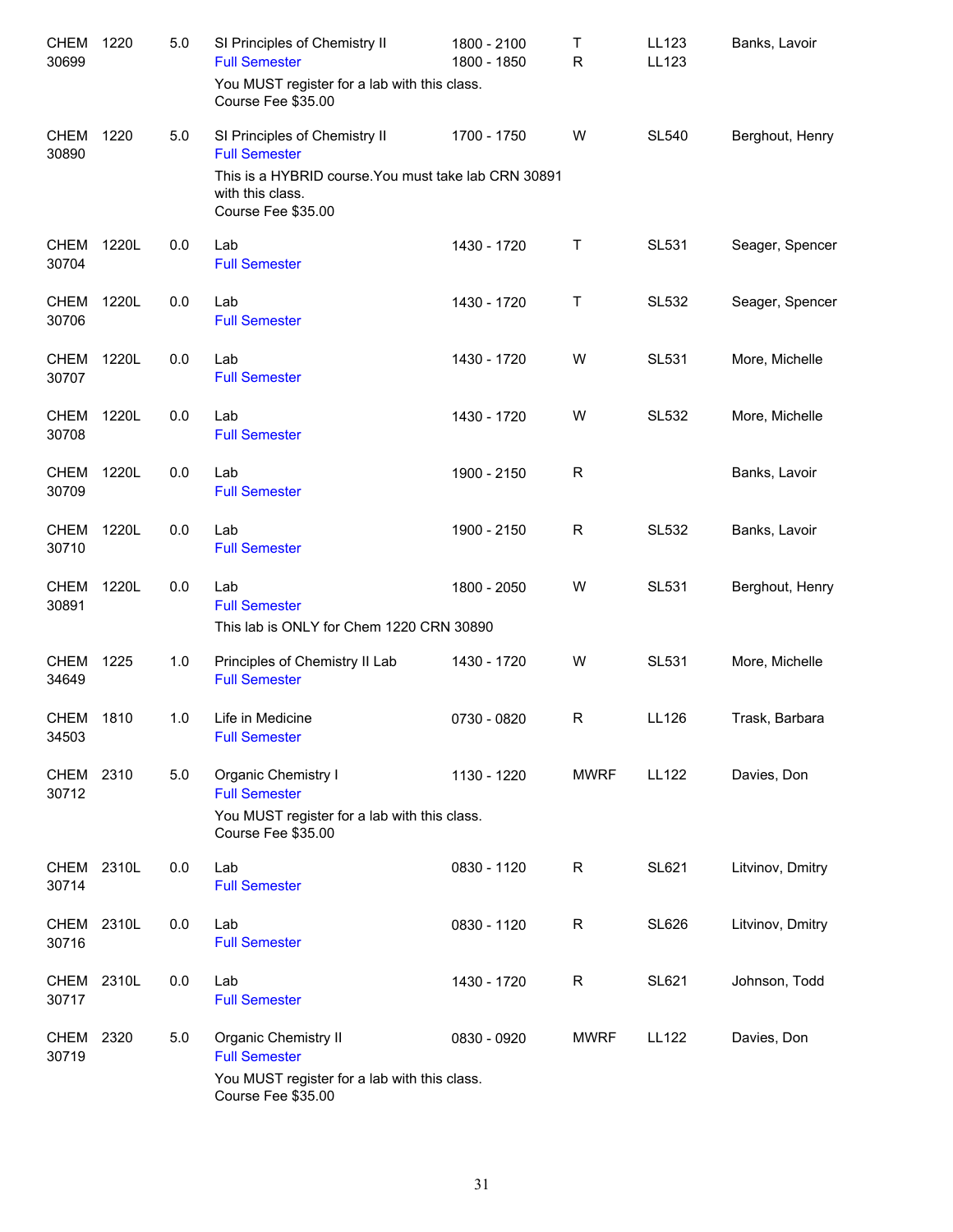| <b>CHEM</b><br>30723 | 2320  | 5.0 | <b>Organic Chemistry II</b><br><b>Full Semester</b>                                                                 | 1130 - 1220 | <b>MTWR</b> | LL123        | Lloyd, Barry      |
|----------------------|-------|-----|---------------------------------------------------------------------------------------------------------------------|-------------|-------------|--------------|-------------------|
|                      |       |     | You MUST register for a lab with this class.<br>Course Fee \$35.00                                                  |             |             |              |                   |
| <b>CHEM</b><br>30728 | 2320L | 0.0 | Lab<br><b>Full Semester</b>                                                                                         | 0830 - 1120 | $\sf T$     | <b>SL621</b> | Davies, Don       |
| <b>CHEM</b><br>30729 | 2320L | 0.0 | Lab<br><b>Full Semester</b>                                                                                         | 0830 - 1120 | T           | <b>SL626</b> | Davies, Don       |
| CHEM<br>30730        | 2320L | 0.0 | Lab<br><b>Full Semester</b>                                                                                         | 1330 - 1620 | Τ           | <b>SL621</b> | Lloyd, Barry      |
| CHEM<br>30731        | 2320L | 0.0 | Lab<br><b>Full Semester</b>                                                                                         | 1330 - 1620 | Τ           | <b>SL626</b> | Lloyd, Barry      |
| CHEM<br>30732        | 2320L | 0.0 | Lab<br><b>Full Semester</b>                                                                                         | 1330 - 1620 | W           | <b>SL621</b> | Davies, Don       |
| <b>CHEM</b><br>30733 | 2320L | 0.0 | Lab<br><b>Full Semester</b>                                                                                         | 1330 - 1620 | W           | <b>SL626</b> | Davies, Don       |
| <b>CHEM</b><br>34562 | 2600  | 1.0 | Laboratory Safety<br><b>Full Semester</b>                                                                           | 1230 - 1320 | W           | LL129        | Wachocki, Barbara |
| CHEM<br>30394        | 2890  | 1.0 | Cooperative Work Experience<br><b>Full Semester</b>                                                                 | <b>TBA</b>  | <b>TBA</b>  |              | Walker, Edward    |
| <b>CHEM</b><br>30395 | 2890  | 2.0 | Cooperative Work Experience<br><b>Full Semester</b>                                                                 | <b>TBA</b>  | <b>TBA</b>  |              | Walker, Edward    |
| <b>CHEM</b><br>30396 | 2890  | 3.0 | Cooperative Work Experience<br><b>Full Semester</b>                                                                 | <b>TBA</b>  | <b>TBA</b>  |              | Walker, Edward    |
| <b>CHEM</b><br>30734 | 2990  | 1.0 | Chem Tech Seminar<br><b>Full Semester</b>                                                                           | 1230 - 1320 | Τ           | <b>SL540</b> | Walker, Edward    |
| CHEM<br>30735        | 3020  | 1.0 | Computer Application in Chem<br><b>Full Semester</b>                                                                | 1330 - 1420 | т           | <b>SL540</b> | Walker, Edward    |
| CHEM<br>30736        | 3050  | 4.0 | <b>Instrumental Analysis</b><br><b>Full Semester</b><br>You MUST take a lab with this class.<br>Course Fee \$20.00  | 1030 - 1145 | <b>TR</b>   | <b>SL540</b> | Lippert, J.       |
| <b>CHEM</b><br>30737 | 3050L | 0.0 | Lab<br><b>Full Semester</b>                                                                                         | 1330 - 1620 | W           | <b>SL525</b> | Lippert, J.       |
| CHEM<br>30738        | 3050L | 0.0 | Lab<br><b>Full Semester</b>                                                                                         | 1230 - 1520 | R           | <b>SL525</b> | Lippert, J.       |
| <b>CHEM</b><br>30805 | 3070  | 4.0 | <b>Biochemistry I</b><br><b>Full Semester</b><br>You MUST register for a lab with this class.<br>Course Fee \$35.00 | 1030 - 1120 | <b>MWF</b>  | LL123        | Walker, Edward    |
| CHEM<br>30807        | 3070L | 0.0 | Biochem I Lab<br><b>Full Semester</b>                                                                               | 1430 - 1720 | Τ           | <b>SL527</b> | Walker, Edward    |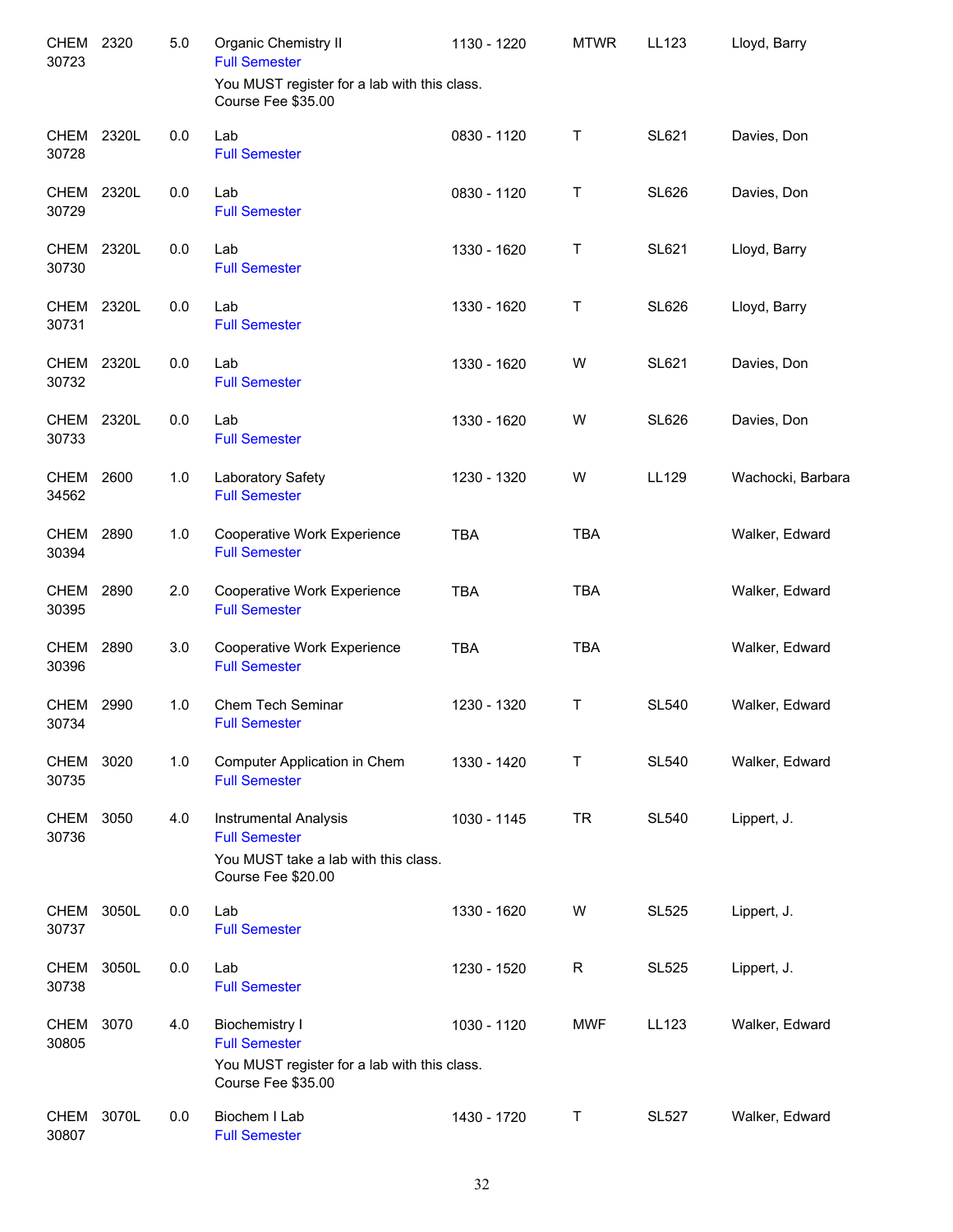| <b>CHEM</b><br>30809 | 3070L | 0.0 | Biochem I Lab<br><b>Full Semester</b>                                                                                      | 1430 - 1720 | W          | <b>SL527</b> | Walker, Edward   |
|----------------------|-------|-----|----------------------------------------------------------------------------------------------------------------------------|-------------|------------|--------------|------------------|
| <b>CHEM</b><br>30811 | 3070L | 0.0 | Biochem I Lab<br><b>Full Semester</b>                                                                                      | 1130 - 1420 | R          | <b>SL527</b> | Litvinov, Dmitry |
| <b>CHEM</b><br>30813 | 3080  | 3.0 | <b>Biochemistry II</b><br><b>Full Semester</b>                                                                             | 1130 - 1220 | <b>MWF</b> | <b>SL540</b> | Johnson, Todd    |
| <b>CHEM</b><br>30816 | 3090  | 1.0 | <b>Biochemical Techniques</b><br><b>Full Semester</b><br>Course Fee \$5.00                                                 | 0830 - 1120 | R          | <b>SL527</b> | Johnson, Todd    |
| CHEM<br>30817        | 3420  | 4.0 | <b>Physical Chemistry II</b><br><b>Full Semester</b><br>You MUST register for a lab with this class.<br>Course Fee \$10.00 | 1030 - 1120 | <b>MWF</b> | <b>SL540</b> | Berghout, Henry  |
| <b>CHEM</b><br>30819 | 3420L | 0.0 | Lab<br><b>Full Semester</b>                                                                                                | 0930 - 1220 | Τ          | <b>SL515</b> | Berghout, Henry  |
| <b>CHEM</b><br>30822 | 4540  | 4.0 | Spectrometric/Separation Metho<br><b>Full Semester</b><br>You MUST take a lab with this class.<br>Course Fee \$10.00       | 0930 - 1020 | <b>MWF</b> |              | Lippert, J.      |
| <b>CHEM</b><br>30823 | 4540L | 0.0 | Separation Methods Lab<br><b>Full Semester</b>                                                                             | 1330 - 1620 | M          | <b>SL525</b> | Lippert, J.      |
| <b>CHEM</b><br>30825 | 4600  | 4.0 | Inorganic Chemistry<br><b>Full Semester</b><br>You MUST register for a lab with this class.<br>Course Fee \$10.00          | 0730 - 0820 | <b>MWF</b> | <b>SL540</b> | Stoker, H        |
| CHEM<br>30828        | 4600L | 0.0 | Lab<br><b>Full Semester</b>                                                                                                | 1230 - 1520 | Τ          | <b>SL525</b> | Herzog, Timothy  |
| CHEM<br>30829        | 4700  | 1.0 | Special Topics in Chemistry<br><b>Full Semester</b>                                                                        | 1330 - 1420 | Τ          | <b>SL515</b> | Johnson, Todd    |
| <b>CHEM</b><br>30353 | 4800  | 1.0 | Research & Independent Study<br><b>Full Semester</b><br>Course Fee \$5.00                                                  | <b>TBA</b>  | <b>TBA</b> |              | Berghout, Henry  |
| <b>CHEM</b><br>30354 | 4800  | 2.0 | Research & Independent Study<br><b>Full Semester</b><br>Course Fee \$5.00                                                  | <b>TBA</b>  | <b>TBA</b> |              | Berghout, Henry  |
| <b>CHEM</b><br>30356 | 4800  | 3.0 | Research & Independent Study<br><b>Full Semester</b><br>Course Fee \$5.00                                                  | <b>TBA</b>  | <b>TBA</b> |              | Berghout, Henry  |
| <b>CHEM</b><br>30363 | 4800  | 1.0 | Research & Independent Study<br><b>Full Semester</b><br>Course Fee \$5.00                                                  | <b>TBA</b>  | <b>TBA</b> |              | Davies, Don      |
| <b>CHEM</b><br>30364 | 4800  | 2.0 | Research & Independent Study<br><b>Full Semester</b><br>Course Fee \$5.00                                                  | <b>TBA</b>  | <b>TBA</b> |              | Davies, Don      |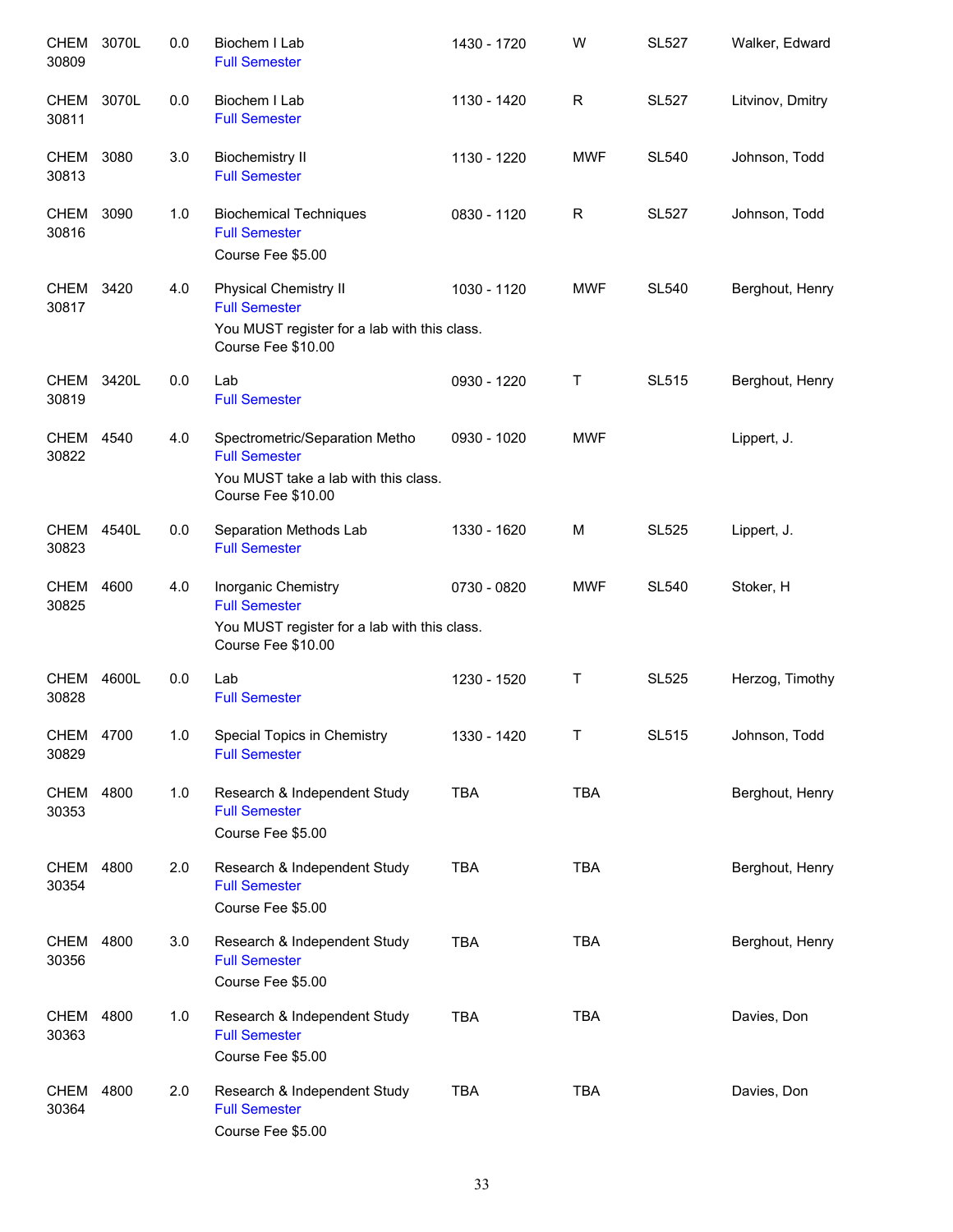| <b>CHEM</b><br>30365 | 4800 | 3.0 | Research & Independent Study<br><b>Full Semester</b><br>Course Fee \$5.00 | <b>TBA</b> | <b>TBA</b> | Davies, Don     |
|----------------------|------|-----|---------------------------------------------------------------------------|------------|------------|-----------------|
| CHEM<br>30366        | 4800 | 1.0 | Research & Independent Study<br><b>Full Semester</b><br>Course Fee \$5.00 | <b>TBA</b> | <b>TBA</b> | Herzog, Timothy |
| CHEM<br>30367        | 4800 | 2.0 | Research & Independent Study<br><b>Full Semester</b><br>Course Fee \$5.00 | <b>TBA</b> | <b>TBA</b> | Herzog, Timothy |
| CHEM<br>30368        | 4800 | 3.0 | Research & Independent Study<br><b>Full Semester</b><br>Course Fee \$5.00 | <b>TBA</b> | <b>TBA</b> | Herzog, Timothy |
| CHEM<br>30369        | 4800 | 1.0 | Research & Independent Study<br><b>Full Semester</b><br>Course Fee \$5.00 | <b>TBA</b> | <b>TBA</b> | Johnson, Todd   |
| CHEM<br>30370        | 4800 | 2.0 | Research & Independent Study<br><b>Full Semester</b><br>Course Fee \$5.00 | <b>TBA</b> | <b>TBA</b> | Johnson, Todd   |
| <b>CHEM</b><br>30371 | 4800 | 3.0 | Research & Independent Study<br><b>Full Semester</b><br>Course Fee \$5.00 | <b>TBA</b> | <b>TBA</b> | Johnson, Todd   |
| <b>CHEM</b><br>30372 | 4800 | 1.0 | Research & Independent Study<br><b>Full Semester</b><br>Course Fee \$5.00 | <b>TBA</b> | <b>TBA</b> | Lippert, J.     |
| <b>CHEM</b><br>30373 | 4800 | 2.0 | Research & Independent Study<br><b>Full Semester</b><br>Course Fee \$5.00 | <b>TBA</b> | <b>TBA</b> | Lippert, J.     |
| CHEM<br>30374        | 4800 | 3.0 | Research & Independent Study<br><b>Full Semester</b><br>Course Fee \$5.00 | <b>TBA</b> | <b>TBA</b> | Lippert, J.     |
| CHEM<br>30375        | 4800 | 1.0 | Research & Independent Study<br><b>Full Semester</b><br>Course Fee \$5.00 | <b>TBA</b> | <b>TBA</b> | Lloyd, Barry    |
| CHEM<br>30376        | 4800 | 2.0 | Research & Independent Study<br><b>Full Semester</b><br>Course Fee \$5.00 | <b>TBA</b> | <b>TBA</b> | Lloyd, Barry    |
| CHEM<br>30377        | 4800 | 3.0 | Research & Independent Study<br><b>Full Semester</b><br>Course Fee \$5.00 | <b>TBA</b> | <b>TBA</b> | Lloyd, Barry    |
| CHEM<br>30378        | 4800 | 1.0 | Research & Independent Study<br><b>Full Semester</b><br>Course Fee \$5.00 | <b>TBA</b> | <b>TBA</b> | More, Michelle  |
| CHEM<br>30379        | 4800 | 2.0 | Research & Independent Study<br><b>Full Semester</b><br>Course Fee \$5.00 | <b>TBA</b> | <b>TBA</b> | More, Michelle  |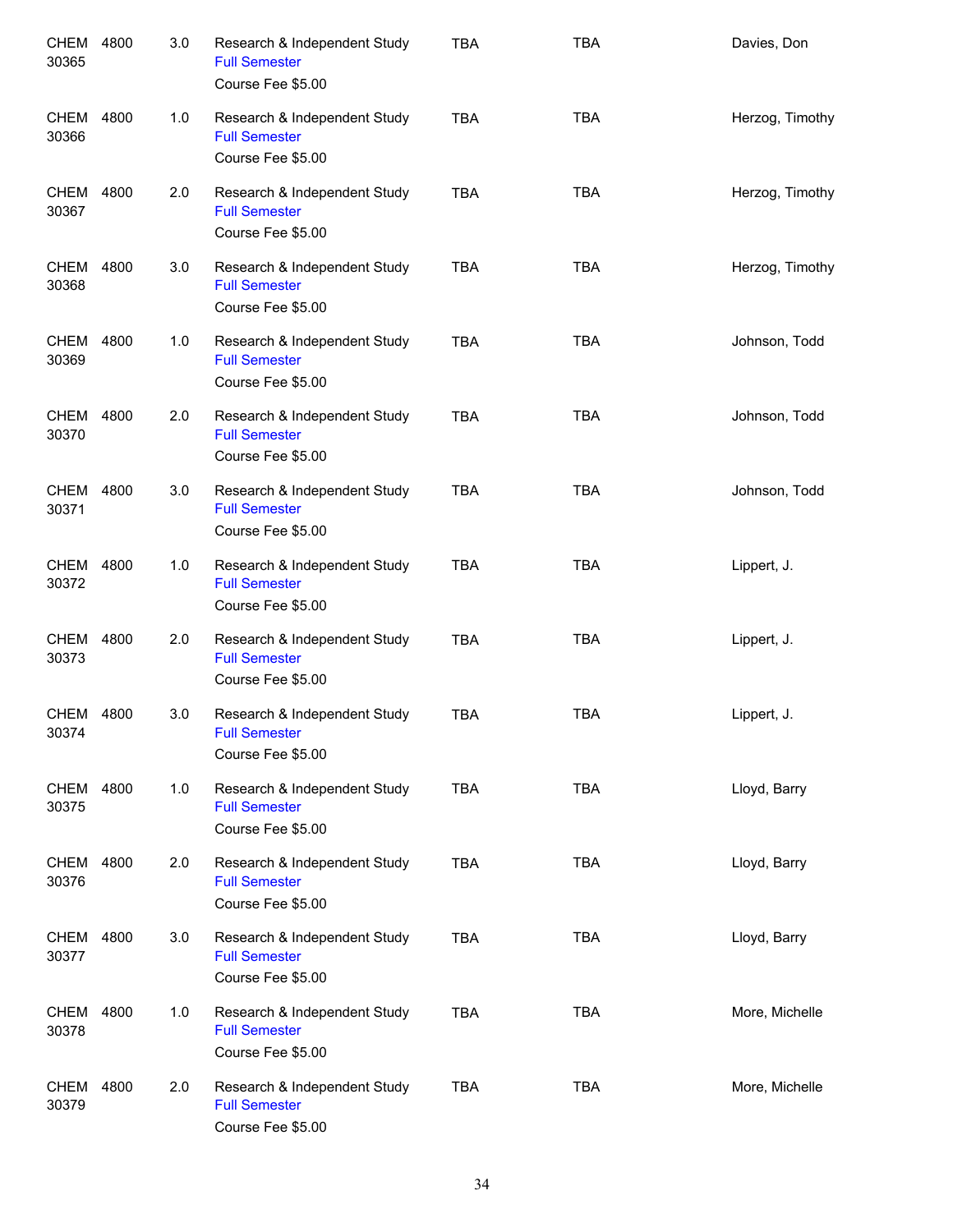| CHEM<br>30380        | 4800 | 3.0 | Research & Independent Study<br><b>Full Semester</b><br>Course Fee \$5.00 | <b>TBA</b>  | <b>TBA</b> |              | More, Michelle   |
|----------------------|------|-----|---------------------------------------------------------------------------|-------------|------------|--------------|------------------|
| <b>CHEM</b><br>30381 | 4800 | 1.0 | Research & Independent Study<br><b>Full Semester</b><br>Course Fee \$5.00 | <b>TBA</b>  | <b>TBA</b> |              | Seager, Spencer  |
| <b>CHEM</b><br>30382 | 4800 | 2.0 | Research & Independent Study<br><b>Full Semester</b><br>Course Fee \$5.00 | <b>TBA</b>  | <b>TBA</b> |              | Seager, Spencer  |
| CHEM<br>30383        | 4800 | 3.0 | Research & Independent Study<br><b>Full Semester</b><br>Course Fee \$5.00 | <b>TBA</b>  | <b>TBA</b> |              | Seager, Spencer  |
| <b>CHEM</b><br>30384 | 4800 | 1.0 | Research & Independent Study<br><b>Full Semester</b><br>Course Fee \$5.00 | <b>TBA</b>  | <b>TBA</b> |              | Stoker, H        |
| <b>CHEM</b><br>30385 | 4800 | 2.0 | Research & Independent Study<br><b>Full Semester</b><br>Course Fee \$5.00 | <b>TBA</b>  | <b>TBA</b> |              | Stoker, H        |
| <b>CHEM</b><br>30386 | 4800 | 3.0 | Research & Independent Study<br><b>Full Semester</b><br>Course Fee \$5.00 | <b>TBA</b>  | <b>TBA</b> |              | Stoker, H        |
| CHEM<br>30387        | 4800 | 1.0 | Research & Independent Study<br><b>Full Semester</b><br>Course Fee \$5.00 | <b>TBA</b>  | <b>TBA</b> |              | Walker, Edward   |
| CHEM<br>30388        | 4800 | 2.0 | Research & Independent Study<br><b>Full Semester</b><br>Course Fee \$5.00 | <b>TBA</b>  | <b>TBA</b> |              | Walker, Edward   |
| CHEM<br>30389        | 4800 | 3.0 | Research & Independent Study<br><b>Full Semester</b><br>Course Fee \$5.00 | <b>TBA</b>  | <b>TBA</b> |              | Walker, Edward   |
| CHEM 4890<br>30390   |      | 1.0 | Cooperative Work Experience<br><b>Full Semester</b>                       | TBA         | <b>TBA</b> |              | Walker, Edward   |
| CHEM<br>30391        | 4890 | 2.0 | Cooperative Work Experience<br><b>Full Semester</b>                       | <b>TBA</b>  | <b>TBA</b> |              | Walker, Edward   |
| <b>CHEM</b><br>30392 | 4890 | 3.0 | Cooperative Work Experience<br><b>Full Semester</b>                       | <b>TBA</b>  | <b>TBA</b> |              | Walker, Edward   |
| <b>CHEM</b><br>30393 | 4890 | 1.0 | Cooperative Work Experience<br><b>Full Semester</b>                       | <b>TBA</b>  | <b>TBA</b> |              | Walker, Edward   |
| <b>CHEM</b><br>30831 | 4990 | 1.0 | Senior Seminar<br><b>Full Semester</b>                                    | 1230 - 1320 | F          | <b>SL540</b> | More, Michelle   |
| <b>CHF</b><br>30101  | 1400 | 3.0 | Marriage as Interpersonal Proc<br><b>Full Semester</b>                    | 1030 - 1145 | <b>TR</b>  | ED233        | Chatelain, Randy |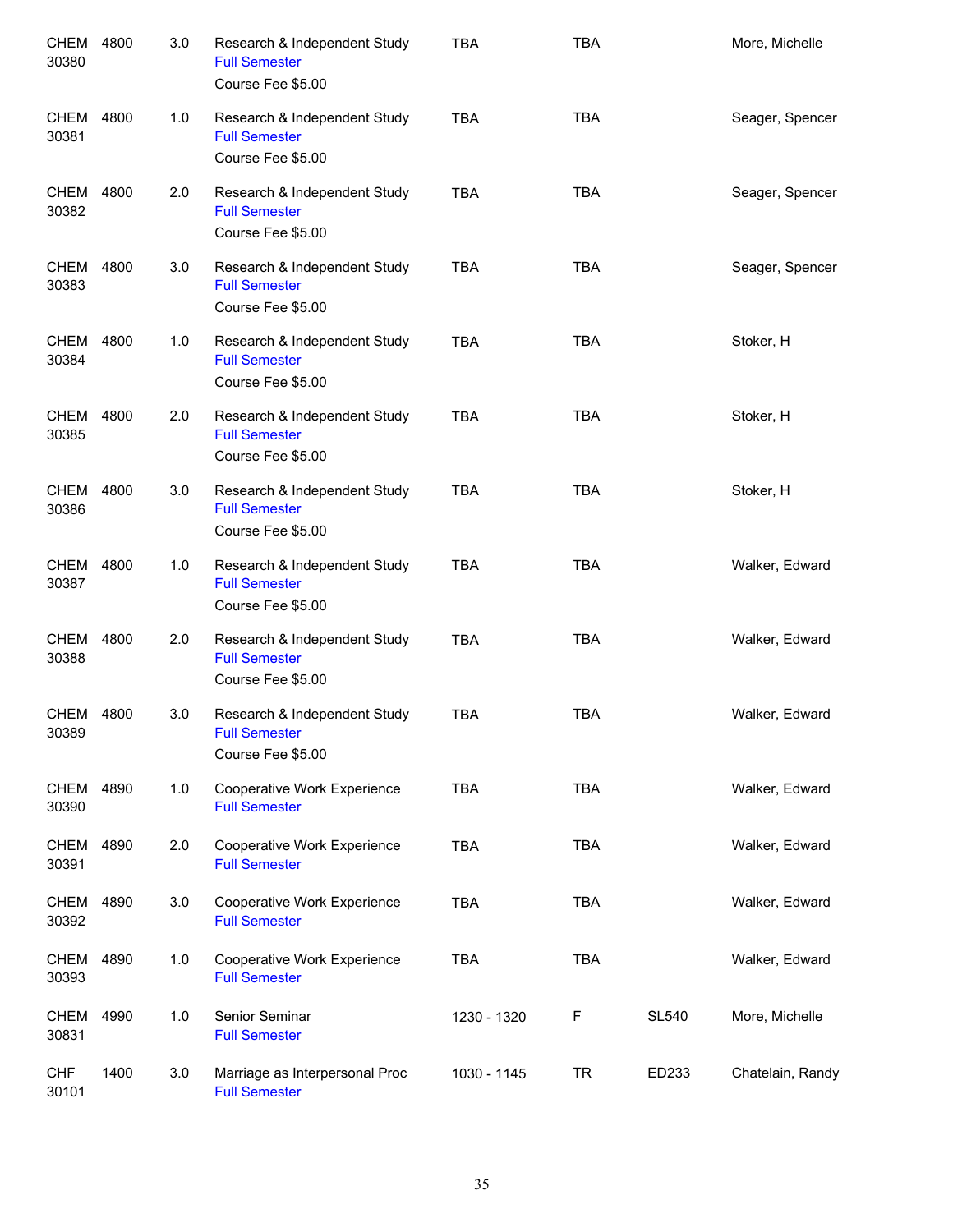| <b>CHF</b><br>30185 | 1400 | 3.0 | Marriage as Interpersonal Proc<br><b>Full Semester</b>                                                                                            | 1200 - 1315 | <b>TR</b>  | ED233     | Oreshnick, Craig   |
|---------------------|------|-----|---------------------------------------------------------------------------------------------------------------------------------------------------|-------------|------------|-----------|--------------------|
| <b>CHF</b><br>30415 | 1400 | 3.0 | Marriage as Interpersonal Proc<br><b>Full Semester</b>                                                                                            | <b>TBA</b>  | <b>TBA</b> | OL        | Merrill, Chloe     |
|                     |      |     | To access online materials, please log on through<br>the student portal (eWeber) at http://weber.edu and select:<br>"Current Students".           |             |            |           |                    |
| <b>CHF</b><br>30208 | 1500 | 3.0 | SS Human Development<br><b>Full Semester</b>                                                                                                      | 1030 - 1145 | <b>TR</b>  | ED104     | Bird, James        |
| <b>CHF</b><br>30209 | 1500 | 3.0 | SS Human Development<br><b>Full Semester</b>                                                                                                      | 0900 - 1015 | <b>TR</b>  | ED104     | Bird, James        |
| <b>CHF</b><br>30210 | 1500 | 3.0 | SS Human Development<br><b>Full Semester</b>                                                                                                      | 0830 - 0920 | <b>MWF</b> | ED104     | Qiu, Wei           |
| <b>CHF</b><br>30211 | 1500 | 3.0 | SS Human Development<br><b>Full Semester</b>                                                                                                      | 1030 - 1120 | <b>MWF</b> | ED104     | Sahin, Volkan      |
| <b>CHF</b><br>30212 | 1500 | 3.0 | SS Human Development<br><b>Full Semester</b>                                                                                                      | 0930 - 1020 | <b>MWF</b> | ED104     | Sahin, Volkan      |
| <b>CHF</b><br>30423 | 1500 | 3.0 | SS Human Development<br><b>Full Semester</b>                                                                                                      | <b>TBA</b>  | <b>TBA</b> | OL        | Day, Tom           |
|                     |      |     | To access the online course materials, please log on through<br>the student portal (eWeber) at http://weber.edu and select:<br>"Current Student". |             |            |           |                    |
| <b>CHF</b><br>30751 | 1500 | 3.0 | SS Human Development<br><b>Full Semester</b>                                                                                                      | 1730 - 2010 | Т          | D02321    | Tesch, Jeffrey     |
| <b>CHF</b><br>30762 | 1500 | 3.0 | SS Human Development<br><b>Full Semester</b>                                                                                                      | 1630 - 1910 | W          | ED104     | Rasmussen, Jack    |
| <b>CHF</b><br>30766 | 1500 | 3.0 | SS Human Development<br><b>Full Semester</b>                                                                                                      | 1730 - 2010 | R          | <b>MR</b> | Smith, Julee       |
|                     |      |     | Interactive audio visual delivery -- EdNet.                                                                                                       |             |            |           |                    |
| <b>CHF</b><br>30769 | 1500 | 3.0 | SS Human Development<br><b>Full Semester</b>                                                                                                      | 1730 - 2010 | ${\sf R}$  | WW102     | Smith, Julee       |
|                     |      |     | Interactive Audio/Visual Delivery -- EdNet.                                                                                                       |             |            |           |                    |
| <b>CHF</b><br>32374 | 1500 | 3.0 | SS Human Development<br><b>Full Semester</b>                                                                                                      | 1730 - 2010 | ${\sf R}$  | LP205     | Smith, Julee       |
| <b>CHF</b><br>30102 | 2100 | 3.0 | Family Resource Management<br><b>Full Semester</b>                                                                                                | 0900 - 1015 | <b>TR</b>  | ED207     | Buck, Joyce        |
| <b>CHF</b><br>30416 | 2100 | 3.0 | Family Resource Management<br><b>Full Semester</b>                                                                                                | <b>TBA</b>  | <b>TBA</b> | OL        | Buck, Joyce        |
|                     |      |     | To access the online course materials, please log on through<br>the student portal (eWeber) at http://weber.edu and select<br>"Current Students". |             |            |           |                    |
| <b>CHF</b><br>30103 | 2400 | 3.0 | <b>Family Relations</b><br><b>Full Semester</b>                                                                                                   | 1130 - 1220 | <b>MWF</b> | ED239     | Schvaneveldt, Paul |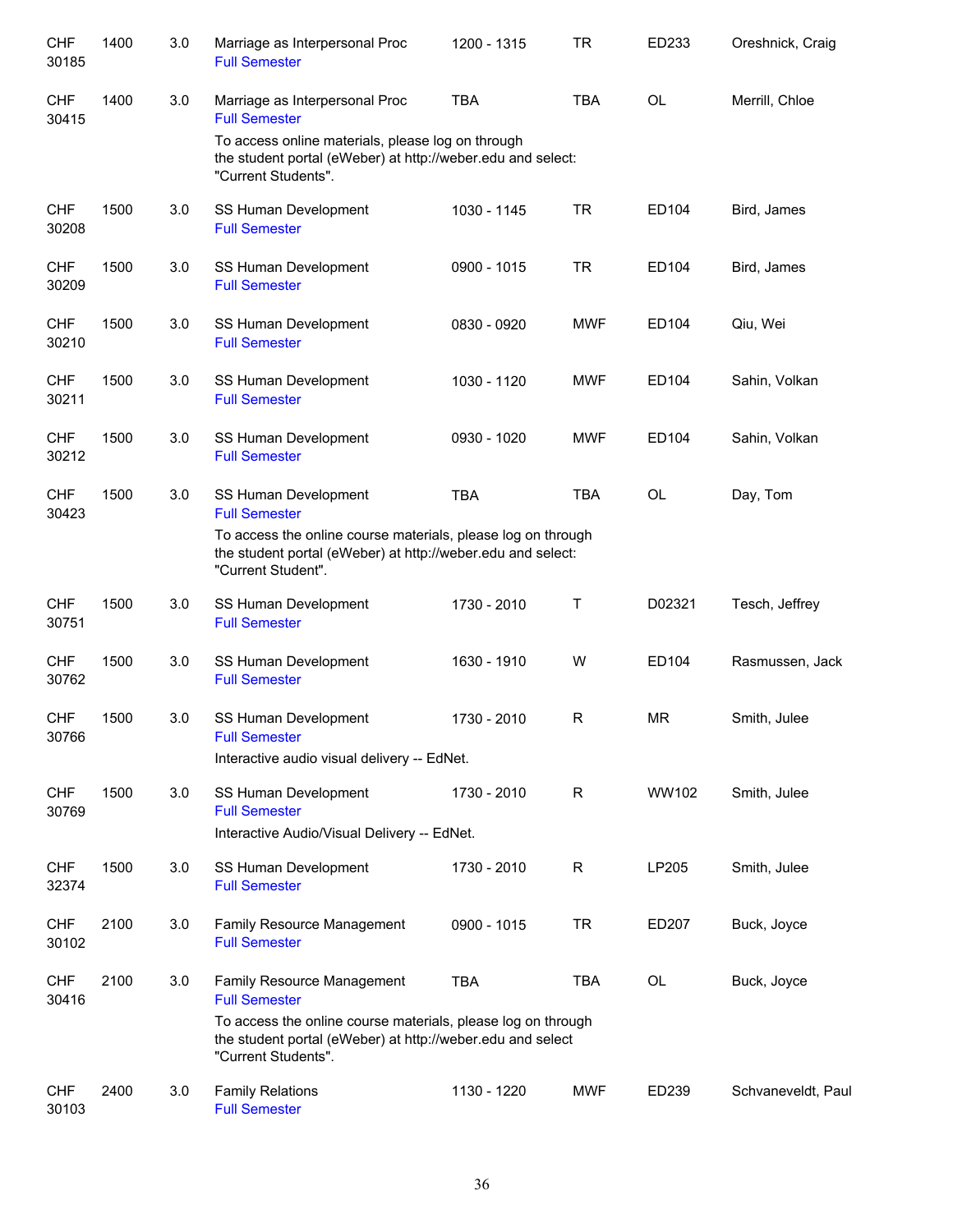| <b>CHF</b><br>30105 | 2400 | 3.0 | <b>Family Relations</b><br><b>Full Semester</b>                                                                                                                                                                                                                                                                                                                | 1030 - 1145 | <b>TR</b>  | ED239        | Buck, Joyce        |
|---------------------|------|-----|----------------------------------------------------------------------------------------------------------------------------------------------------------------------------------------------------------------------------------------------------------------------------------------------------------------------------------------------------------------|-------------|------------|--------------|--------------------|
| <b>CHF</b><br>30187 | 2400 | 3.0 | <b>Family Relations</b><br><b>Full Semester</b>                                                                                                                                                                                                                                                                                                                | 1200 - 1315 | <b>TR</b>  | ED207        | Adams, Mark        |
| <b>CHF</b><br>30417 | 2400 | 3.0 | <b>Family Relations</b><br><b>Full Semester</b>                                                                                                                                                                                                                                                                                                                | <b>TBA</b>  | <b>TBA</b> | OL           | Schvaneveldt, Paul |
|                     |      |     | To access the online course materials, please log on through<br>the student portal (eWeber) at http://weber.edu and select:<br>"Current Students".                                                                                                                                                                                                             |             |            |              |                    |
| <b>CHF</b><br>30213 | 2500 | 3.0 | Develop of Child Birth - 8<br><b>Full Semester</b><br>Prereq: CHF 1500                                                                                                                                                                                                                                                                                         | 0930 - 1020 | <b>MWF</b> | ED207        | Qiu, Wei           |
| <b>CHF</b><br>30430 | 2570 | 3.0 | The Child From 6-12<br><b>Full Semester</b>                                                                                                                                                                                                                                                                                                                    | <b>TBA</b>  | <b>TBA</b> | OL           | Bird, James        |
|                     |      |     | To access the online course materials, please log on through<br>the student portal (eWeber) at http://weber.edu and select:<br>"Current Students".                                                                                                                                                                                                             |             |            |              |                    |
| <b>CHF</b><br>30214 | 2600 | 3.0 | Early Childhood Education<br><b>Full Semester</b><br>Prereq: CHF 1500.<br>CBL stands for Community-Based Learning which means that<br>students engage in meaningful community service that is<br>connected to specific course objectives. See http://www.<br>weber.edu/CommunityInvolvement/CBL_Designation.html for a<br>full list of CBL designated courses. | 1500 - 1615 | <b>TR</b>  | ED207        | Sahin, Volkan      |
| <b>CHF</b><br>30216 | 2610 | 3.0 | Guidance - Development Theory<br><b>Full Semester</b><br>Prereq: CHF 1500. May be taken concurrently with CHF 2600.<br>Lab experience 2 hours per week                                                                                                                                                                                                         | 0700 - 0815 | MW         | ED116        | West, Sherrie      |
| <b>CHF</b><br>30217 | 2610 | 3.0 | Guidance - Development Theory<br><b>Full Semester</b><br>Prereq: CHF 1500. May be taken concurrently with CHF 2600.<br>Lab experience 2 hours per week.                                                                                                                                                                                                        | 1200 - 1315 | <b>TR</b>  | ED116        | Qiu, Wei           |
| <b>CHF</b><br>30237 | 2620 | 3.0 | <b>Planning Creative Experiences</b><br><b>Full Semester</b><br>Prereq: CHF 1500. Lab experience 2 hours per week                                                                                                                                                                                                                                              | 1630 - 1745 | <b>MW</b>  | ED207        | Boydstun, Jileen   |
| <b>CHF</b><br>30307 | 2620 | 3.0 | <b>Planning Creative Experiences</b><br><b>Full Semester</b><br>Prereq: CHF 1500. Lab experience 2 hours per week.                                                                                                                                                                                                                                             | 1130 - 1245 | <b>MW</b>  | ED104        | Sahin, Volkan      |
| <b>CHF</b><br>30308 | 2860 | 3.0 | Practicum<br><b>Full Semester</b><br>Prereq: Consent of faculty supervisor prior to registration.                                                                                                                                                                                                                                                              | <b>TBA</b>  | <b>TBA</b> |              | Qiu, Wei           |
| <b>CHF</b><br>30833 | 2900 | 2.0 | <b>Career Development</b><br><b>Full Semester</b>                                                                                                                                                                                                                                                                                                              | 0930 - 1020 | <b>TR</b>  | <b>SC230</b> | Henson, Larry      |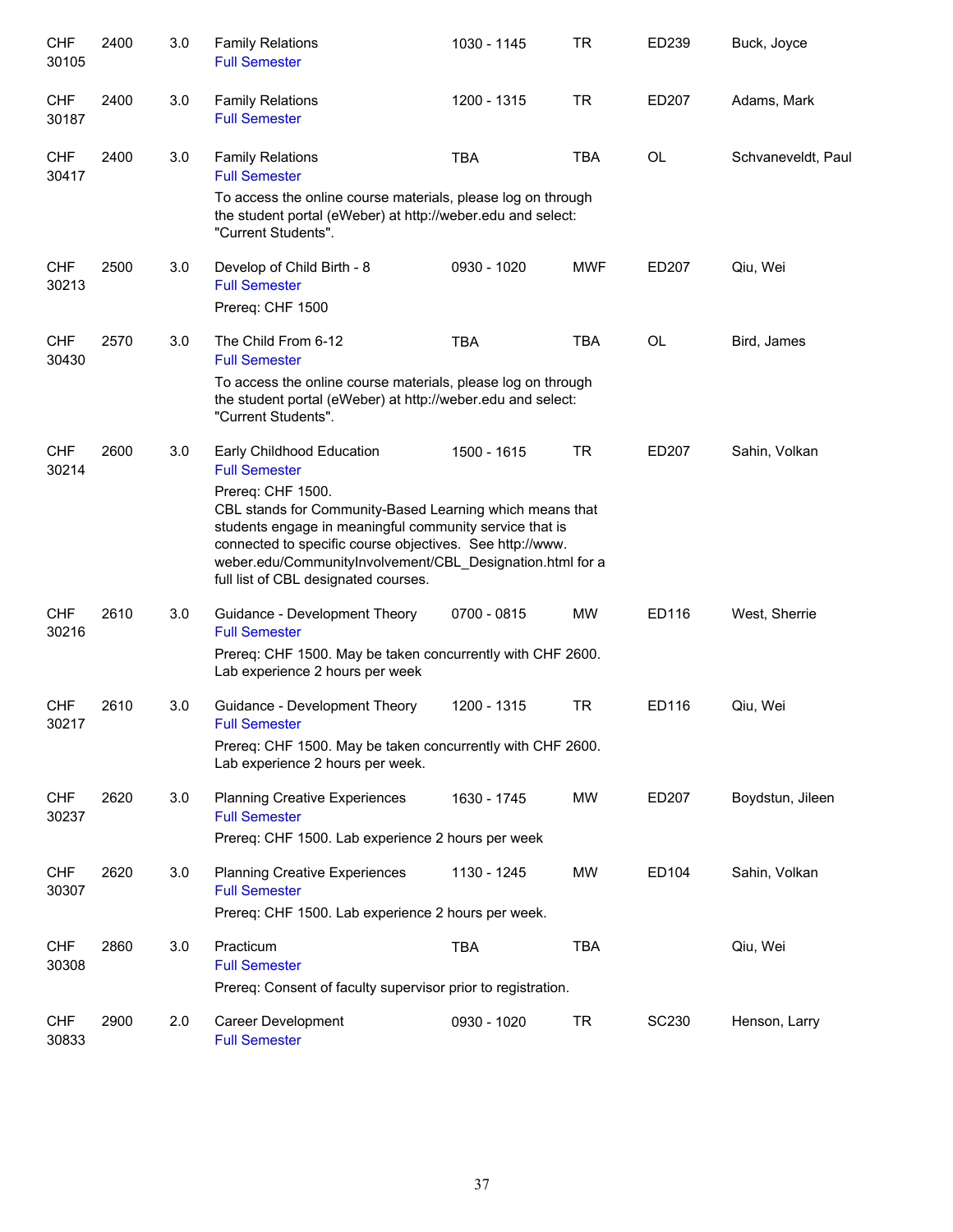| <b>CHF</b><br>31111 | 2900  | 2.0 | Career Development<br><b>Full Semester</b>                                                                                                                                                                                           | TBA         | TBA        | OL               | St Clair Bowen, Janice |
|---------------------|-------|-----|--------------------------------------------------------------------------------------------------------------------------------------------------------------------------------------------------------------------------------------|-------------|------------|------------------|------------------------|
|                     |       |     | To access online course materials, please log on through<br>the student portal (eWeber) at http://weber.edu and select:<br>"Current Students".                                                                                       |             |            |                  |                        |
| <b>CHF</b><br>30309 | 2990A | 1.0 | Seminar in Childhood Develop<br><b>Full Semester</b>                                                                                                                                                                                 | 1210 - 1300 | F          | <b>ED10</b>      | Haun, Carole           |
| <b>CHF</b><br>30106 | 2990B | 3.0 | Seminar in Family Studies<br><b>Full Semester</b><br>CBL stands for Community-Based Learning which means that<br>students engage in meaningful community service that is<br>connected to specific course objectives. See http://www. | 1230 - 1345 | <b>MW</b>  | ED207            | Buck, Joyce            |
|                     |       |     | weber.edu/CommunityInvolvement/CBL_Designation.html for a<br>full list of CBL designated courses.                                                                                                                                    |             |            |                  |                        |
| <b>CHF</b><br>30418 | 3150  | 3.0 | Consumer Rights & Responsibil<br><b>Full Semester</b><br>To access online course materials, please log on through<br>the student portal (eWeber) at http://weber.edu and select:<br>"Current Students".                              | <b>TBA</b>  | <b>TBA</b> | OL               | Buck, Joyce            |
| <b>CHF</b><br>30107 | 3350  | 3.0 | DV Diverse Families<br><b>Full Semester</b>                                                                                                                                                                                          | 1030 - 1120 | <b>MWF</b> | ED239            | Schvaneveldt, Paul     |
| <b>CHF</b><br>30108 | 3450  | 3.0 | Adult Development<br><b>Full Semester</b>                                                                                                                                                                                            | 0930 - 1020 | <b>MWF</b> | ED <sub>10</sub> | Oreshnick, Craig       |
| <b>CHF</b><br>30310 | 3500  | 3.0 | Young Children at Risk<br><b>Full Semester</b><br>Prereq: CHF 1500 or equivalent.                                                                                                                                                    | 1030 - 1120 | MWF        | ED207            | Bird, James            |
| <b>CHF</b><br>30109 | 3550  | 3.0 | Parenting Education<br><b>Full Semester</b><br>Prereq: CHF 1400, CHF 1500, CHF2100, CHF 2400, CHF 3850 or<br>consent of instructor                                                                                                   | 0830 - 0920 | MWF        | ED239            | Schvaneveldt, Paul     |
| <b>CHF</b><br>30754 | 3640  | 3.0 | Working with Parents<br><b>Full Semester</b>                                                                                                                                                                                         | 1730 - 2010 | Τ          | D02320           | Beyer, Melissa         |
| <b>CHF</b><br>30110 | 3650  | 3.0 | <b>Family Processes</b><br><b>Full Semester</b><br>Prereq: CHF 2400                                                                                                                                                                  | 1130 - 1220 | <b>MWF</b> | ED233            | Chatelain, Randy       |
| <b>CHF</b><br>30111 | 3850  | 3.0 | SI Current Research Methods<br><b>Full Semester</b><br>Prereq: CHF 1500, CHF 2400                                                                                                                                                    | 1030 - 1120 | <b>MWF</b> | <b>ED10</b>      | Qiu, Wei               |
| <b>CHF</b><br>30112 | 4400  | 3.0 | The Family in Stress<br><b>Full Semester</b>                                                                                                                                                                                         | 0830 - 0920 | <b>MWF</b> | ED233            | Chatelain, Randy       |
| <b>CHF</b><br>30420 | 4400  | 3.0 | The Family in Stress<br><b>Full Semester</b>                                                                                                                                                                                         | <b>TBA</b>  | <b>TBA</b> | OL               | Merrill, Chloe         |
|                     |       |     | To access the online course materials, please log on through<br>the student portal (eWeber) at http://weber.edu and select:<br>"Current Students".                                                                                   |             |            |                  |                        |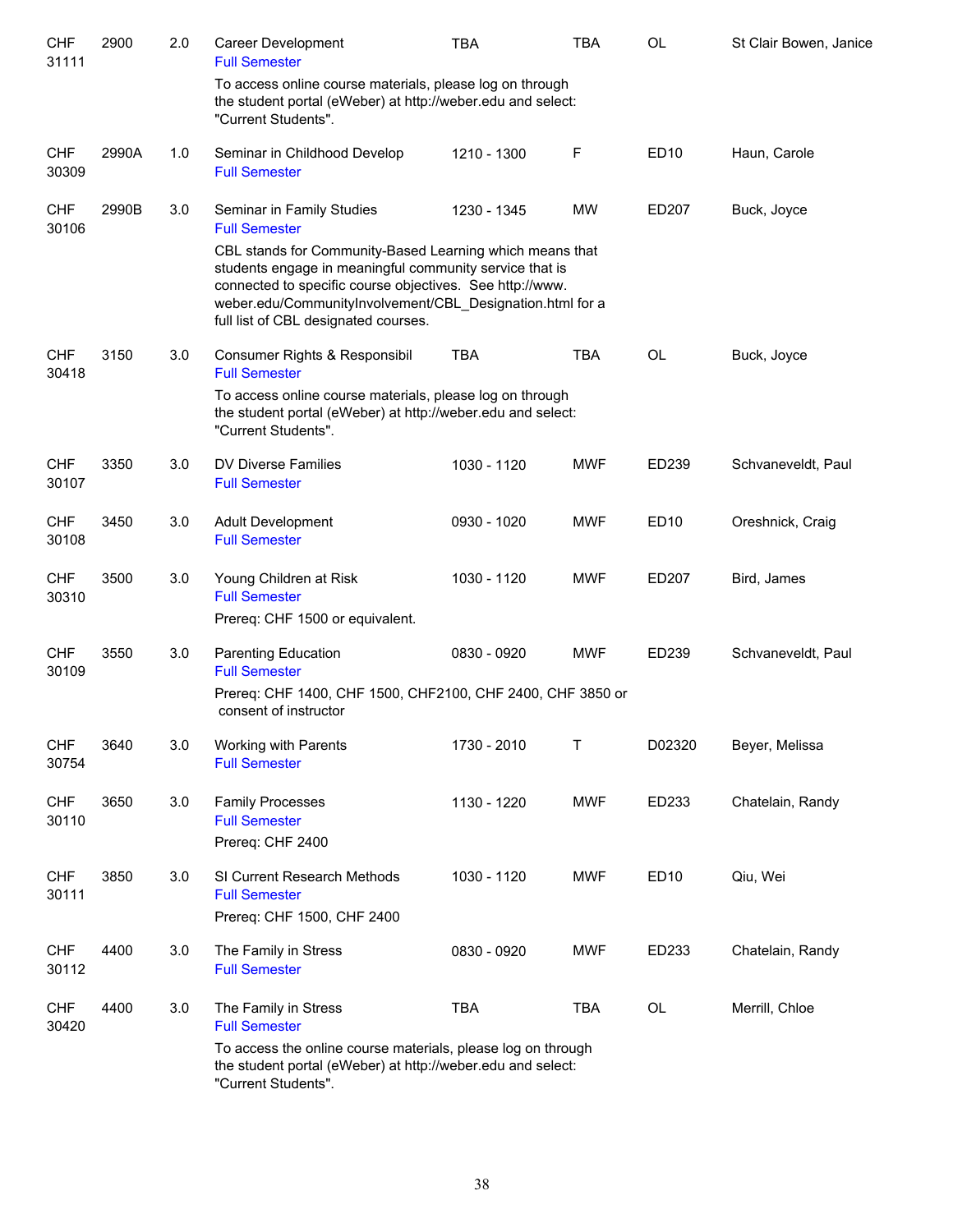| <b>CHF</b><br>30747 | 4400 | 3.0 | The Family in Stress<br><b>Full Semester</b>                                                                                                                                                                                                                                                                                                                                                                                                             | 1730 - 2010                | Τ                 | N09                               | Smith, Julee       |
|---------------------|------|-----|----------------------------------------------------------------------------------------------------------------------------------------------------------------------------------------------------------------------------------------------------------------------------------------------------------------------------------------------------------------------------------------------------------------------------------------------------------|----------------------------|-------------------|-----------------------------------|--------------------|
| <b>CHF</b><br>30113 | 4500 | 3.0 | Comp Study of Childhood/Adoles<br><b>Full Semester</b><br>Prereq: CHF 1500, CHF 2400                                                                                                                                                                                                                                                                                                                                                                     | 0930 - 1020                | <b>MWF</b>        | ED239                             | Schvaneveldt, Paul |
| <b>CHF</b><br>30114 | 4650 | 3.0 | <b>Family Life Education Methods</b><br><b>Full Semester</b><br>Prereq: CHF 3350, CHF 3550, CHF 3650, CHF 3850 or consent of<br>instructor                                                                                                                                                                                                                                                                                                               | 1030 - 1120                | <b>MWF</b>        | ED233                             | Chatelain, Randy   |
| <b>CHF</b><br>30311 | 4710 | 3.0 | Advanced Guidance & Planning<br><b>Full Semester</b><br>Prereq: CHF 2610 and CHF 2620. Must be taken with 4720.<br>First 5 weeks of semester. This class is for students<br>majoring in EC, ECE or for those taking an Early Childhood<br>specialization with their Teacher Education k-6 license.                                                                                                                                                       | 1210 - 1300                | <b>MTWR</b>       | ED10                              | Haun, Carole       |
| <b>CHF</b><br>30312 | 4710 | 3.0 | Advanced Guidance & Planning<br><b>Full Semester</b><br>Prereq: CHF 2610 and CHF 2620. 3 hour labe experience Full<br>Semester course. THis course is for Teacher Education majors<br>who are K-6 candidates and not taking an Early Childhood<br>specialization. 3 hour lab assignment times will be decided<br>the first week of class 1/2 of class will have lab from 1-4p<br>on Tuesday 1/2 of class will have lab from1-4pm Thursday                | 1210 - 1300                | <b>TR</b>         | ED104                             | West, Sherrie      |
| <b>CHF</b><br>30313 | 4710 | 3.0 | Advanced Guidance & Planning<br><b>Full Semester</b><br>Prereq: CHF 2610 and CHF 2620. 3 hour lab experience Full<br>Semester Course. THis course is for Teacher Education majors<br>who are K-6 candidates and not taking an Early Childhood<br>specialization. 3 hour lab assignment times will be decided<br>the first week of class 1/2 of class will have lab from 8am-<br>11am on Tuesday 1/2 of class will have lab from 8am-<br>11am on Thursday | 0730 - 0820                | <b>TR</b>         | ED <sub>10</sub>                  | West, Sherrie      |
| <b>CHF</b><br>30314 | 4720 | 6.0 | Student Teach/Childrens School<br><b>Full Semester</b><br>Prereq: ED and ECE majors: CHF 2500, 2600, 2610, 2620, and<br>3640. K-6 candidates: CHF 2610 and CHF 2620.                                                                                                                                                                                                                                                                                     | 1210 - 1300<br>1300 - 1700 | F<br><b>MWF</b>   | ED10<br><b>ED108B</b>             | Bearden, Camie     |
| <b>CHF</b><br>30315 | 4720 | 6.0 | Student Teach/Childrens School<br><b>Full Semester</b><br>Prereg: ED and ECE majors: CHF 2500, 2600, 2610, 2620, and<br>3640. K-6 candidates: CHF 2610 and CHF 2620.                                                                                                                                                                                                                                                                                     | 1210 - 1300<br>1300 - 1700 | F<br><b>MTWRF</b> | ED <sub>10</sub><br><b>ED110A</b> | Wendt, Cheryl      |
| <b>CHF</b><br>30316 | 4720 | 6.0 | Student Teach/Childrens School<br><b>Full Semester</b><br>Prereq: ED and ECE majors: CHF 2500, 2600, 2610, 2620, and<br>3640. K-6 candidates: CHF 2610 and CHF 2620.                                                                                                                                                                                                                                                                                     | 0730 - 1200<br>1210 - 1300 | <b>MTWRF</b><br>F | <b>ED110A</b>                     | Wendt, Cheryl      |
| <b>CHF</b><br>30317 | 4720 | 6.0 | Student Teach/Childrens School<br><b>Full Semester</b><br>Prereq: ED and ECE majors: CHF 2500, 2600, 2610, 2620, and<br>3640. K-6 candidates: CHF 2610 and CHF 2620.                                                                                                                                                                                                                                                                                     | 1210 - 1300<br>1300 - 1700 | F<br><b>MTWRF</b> | ED <sub>10</sub><br><b>ED108B</b> | Biehl, Sara        |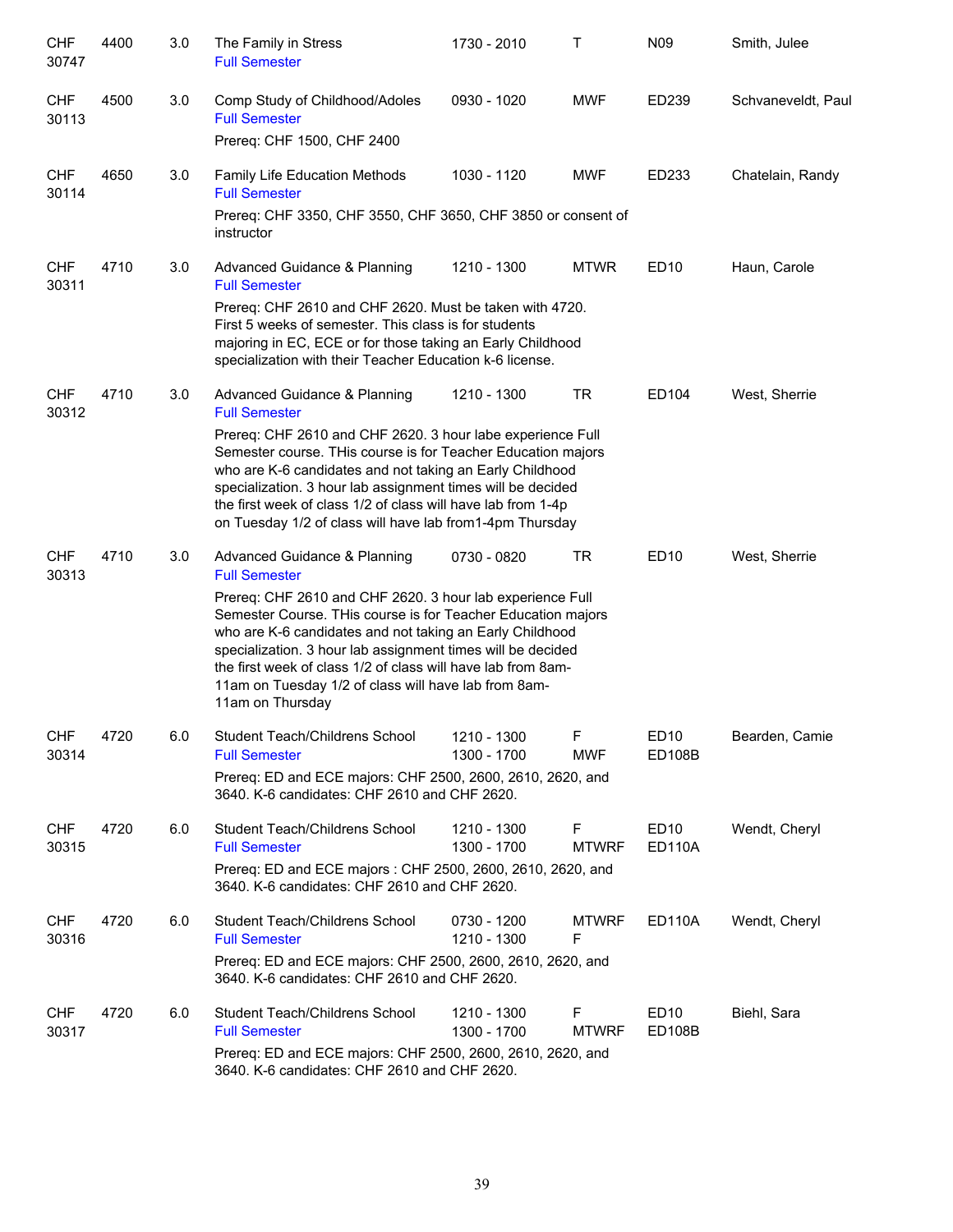| <b>CHF</b><br>30318 | 4720 | 6.0 | Student Teach/Childrens School<br><b>Full Semester</b>                                                                                                                                                                                                                                                                                                                                                                                                                                                                                                               | 0730 - 1200<br>1210 - 1300 | <b>MTWRF</b><br>F           | <b>ED108B</b><br><b>ED10</b> | Biehl, Sara        |
|---------------------|------|-----|----------------------------------------------------------------------------------------------------------------------------------------------------------------------------------------------------------------------------------------------------------------------------------------------------------------------------------------------------------------------------------------------------------------------------------------------------------------------------------------------------------------------------------------------------------------------|----------------------------|-----------------------------|------------------------------|--------------------|
|                     |      |     | Prereq: ED and ECE majors: CHF 2500, 2600, 2610, 2620, and<br>3640. K-6 candidates; CHF 2610 and CHF 2620.                                                                                                                                                                                                                                                                                                                                                                                                                                                           |                            |                             |                              |                    |
| <b>CHF</b><br>30319 | 4720 | 6.0 | Student Teach/Childrens School<br><b>Full Semester</b>                                                                                                                                                                                                                                                                                                                                                                                                                                                                                                               | 1210 - 1300<br>1300 - 1700 | $\mathsf F$<br><b>MTWRF</b> | ED10<br><b>ED106B</b>        | Valletta, Alisa    |
|                     |      |     | Prereq: ED and ECE majors: CHF 2500, 2600, 2610, 2620, and<br>3640. K-6 candidates: CHF 2610 and CHF 2620.                                                                                                                                                                                                                                                                                                                                                                                                                                                           |                            |                             |                              |                    |
| <b>CHF</b><br>30338 | 4720 | 6.0 | Student Teach/Childrens School<br><b>Full Semester</b>                                                                                                                                                                                                                                                                                                                                                                                                                                                                                                               | 0730 - 1200<br>1210 - 1300 | <b>MTWRF</b><br>F           | <b>ED106B</b><br><b>ED10</b> | Jacobson, Kelsey   |
|                     |      |     | Prereq: ED and ECE majors: CHF 2500, 2600, 2610, 2620, and<br>3640. K-6 candidates: CHF 2610 and CHF 2620.                                                                                                                                                                                                                                                                                                                                                                                                                                                           |                            |                             |                              |                    |
| <b>CHF</b><br>30339 | 4720 | 6.0 | Student Teach/Childrens School<br><b>Full Semester</b>                                                                                                                                                                                                                                                                                                                                                                                                                                                                                                               | 0730 - 1200<br>1210 - 1300 | <b>MTWRF</b><br>F           | <b>ED109A</b><br>ED10        | Valletta, Alisa    |
|                     |      |     | Prereq: ED and ECE majors: CHF 2500, 2600, 2610, 2620, and<br>3640. K-6 candidates: CHF 2610 and CHF 2620.                                                                                                                                                                                                                                                                                                                                                                                                                                                           |                            |                             |                              |                    |
| <b>CHF</b><br>30341 | 4720 | 6.0 | Student Teach/Childrens School<br><b>Full Semester</b>                                                                                                                                                                                                                                                                                                                                                                                                                                                                                                               | 0730 - 1200<br>1210 - 1300 | <b>MTWRF</b><br>F           | <b>ED105A</b><br><b>ED10</b> | Hunter, Laura      |
|                     |      |     | Prereq: ED and ECE majors: CHF 2500, 2600, 2610, 2620, and<br>3640. K-6 candidates: CHF 2610 and CHF 2620.                                                                                                                                                                                                                                                                                                                                                                                                                                                           |                            |                             |                              |                    |
| <b>CHF</b><br>30433 | 4810 | 3.0 | Experimental<br><b>Full Semester</b>                                                                                                                                                                                                                                                                                                                                                                                                                                                                                                                                 | <b>TBA</b>                 | <b>TBA</b>                  | <b>OL</b>                    | Schvaneveldt, Paul |
|                     |      |     | To access online course materials, please log on through<br>the student portal (eWeber) at http://weber.edu and select:<br>"Current Students".                                                                                                                                                                                                                                                                                                                                                                                                                       |                            |                             |                              |                    |
| <b>CHF</b><br>30342 | 4830 | 3.0 | <b>Directed Readings</b><br><b>Full Semester</b>                                                                                                                                                                                                                                                                                                                                                                                                                                                                                                                     | <b>TBA</b>                 | <b>TBA</b>                  |                              | Bird, James        |
|                     |      |     | Prereq: Consent of faculty supervisor prior to registration.                                                                                                                                                                                                                                                                                                                                                                                                                                                                                                         |                            |                             |                              |                    |
| <b>CHF</b><br>30343 | 4830 | 2.0 | <b>Directed Readings</b><br><b>Full Semester</b>                                                                                                                                                                                                                                                                                                                                                                                                                                                                                                                     | <b>TBA</b>                 | <b>TBA</b>                  |                              | Qiu, Wei           |
|                     |      |     | Prereq: Consent of faculty supervisor prior to registration.                                                                                                                                                                                                                                                                                                                                                                                                                                                                                                         |                            |                             |                              |                    |
| <b>CHF</b><br>34700 | 4830 | 3.0 | <b>Directed Readings</b><br><b>Full Semester</b>                                                                                                                                                                                                                                                                                                                                                                                                                                                                                                                     | <b>TBA</b>                 | <b>TBA</b>                  |                              | Qiu, Wei           |
| <b>CHF</b><br>30115 | 4860 | 3.0 | Practicum<br><b>Full Semester</b>                                                                                                                                                                                                                                                                                                                                                                                                                                                                                                                                    | 1130 - 1220                | М                           | ED207                        | Buck, Joyce        |
|                     |      |     | CBL stands for Community-Based Learning which means that students engage in<br>meaningful community service that is connected to specific course objectives.<br>See http://www.weber.edu/CommunityInvolvement/CBL_Designation.html for a full<br>list of CBL designated courses.<br>CBL stands for Community-Based Learning which means that students engage in<br>meaningful community service that is connected to specific course objectives.<br>See http://www.weber.edu/CommunityInvolvement/CBL_Designation.html for a full<br>list of CBL designated courses. |                            |                             |                              |                    |
| <b>CHF</b><br>30344 | 4860 | 2.0 | Practicum<br><b>Full Semester</b><br>Prereq: CHF 3350, CHF 3550 and CHF 3650 or consent of<br>faculty supervisor prior to registration.                                                                                                                                                                                                                                                                                                                                                                                                                              | <b>TBA</b>                 | <b>TBA</b>                  |                              | Haun, Carole       |
| <b>CHF</b><br>34545 | 4860 | 2.0 | Practicum<br><b>Full Semester</b>                                                                                                                                                                                                                                                                                                                                                                                                                                                                                                                                    | <b>TBA</b>                 | <b>TBA</b>                  |                              | Bird, James        |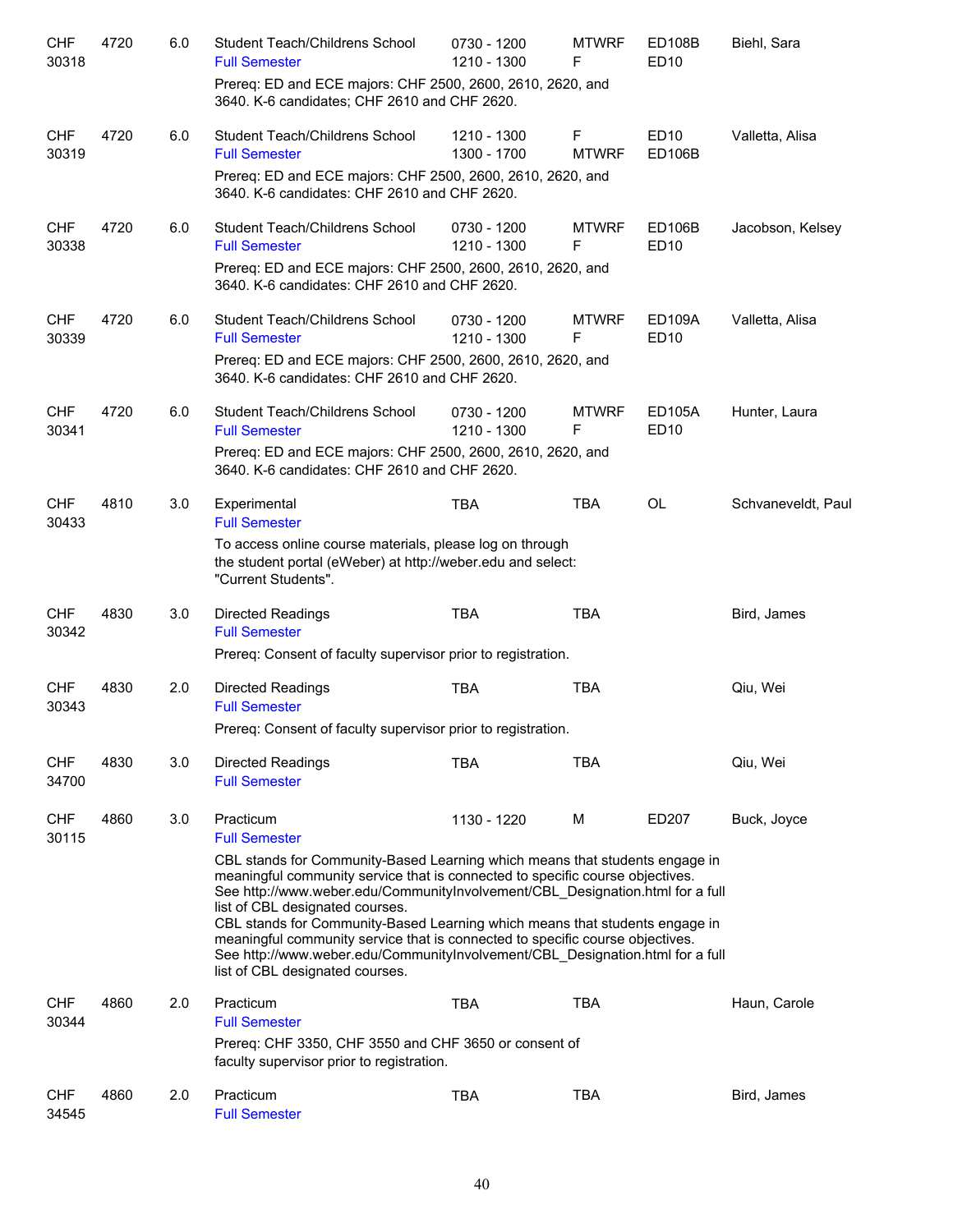| <b>CHF</b><br>34563  | 4860  | 3.0 | Practicum<br><b>Full Semester</b>                                                                                                                                          | <b>TBA</b>  | <b>TBA</b> |                  | Buck, Joyce            |
|----------------------|-------|-----|----------------------------------------------------------------------------------------------------------------------------------------------------------------------------|-------------|------------|------------------|------------------------|
| <b>CHF</b><br>34628  | 4860  | 4.0 | Practicum<br><b>Full Semester</b>                                                                                                                                          | <b>TBA</b>  | <b>TBA</b> |                  | Haun, Carole           |
| <b>CHF</b><br>35052  | 4860  | 2.0 | Practicum<br><b>Full Semester</b>                                                                                                                                          | <b>TBA</b>  | <b>TBA</b> |                  | Schvaneveldt, Paul     |
| <b>CHF</b><br>30345  | 4890  | 3.0 | Cooperative Work Experience<br><b>Full Semester</b>                                                                                                                        | <b>TBA</b>  | <b>TBA</b> |                  | Bird, James            |
|                      |       |     | Prereq: Consent of faculty supervisor prior to registration.                                                                                                               |             |            |                  |                        |
| <b>CHF</b><br>30346  | 4890  | 3.0 | Cooperative Work Experience<br><b>Full Semester</b>                                                                                                                        | <b>TBA</b>  | <b>TBA</b> |                  | Qiu, Wei               |
|                      |       |     | Prereq: Consent of faculty supervisor prior to registration.                                                                                                               |             |            |                  |                        |
| <b>CHF</b><br>30347  | 4890  | 3.0 | Cooperative Work Experience<br><b>Full Semester</b>                                                                                                                        | <b>TBA</b>  | <b>TBA</b> |                  | Sahin, Volkan          |
|                      |       |     | Prereq: Consent of faculty supervisor prior to registration.                                                                                                               |             |            |                  |                        |
| <b>CHF</b><br>30348  | 4890  | 4.0 | Cooperative Work Experience<br><b>Full Semester</b>                                                                                                                        | <b>TBA</b>  | <b>TBA</b> |                  | Sahin, Volkan          |
|                      |       |     | Prereq: Consent of faculty supervisor prior to registration.                                                                                                               |             |            |                  |                        |
| <b>CHF</b><br>30349  | 4980  | 1.0 | EC Senior Synthesis Seminar<br><b>Full Semester</b>                                                                                                                        | <b>TBA</b>  | <b>TBA</b> |                  | Stewart, Pene'e        |
|                      |       |     | Attend Mon Jan 3rd orientation in Wildcat Theater 8am-4:30pm<br>Mon April 18 ED 227 8am-4pm Tues April 19 ED 227 8am-4pm<br>To be taken concurrently with Student Teaching |             |            |                  |                        |
| <b>CHF</b><br>30350  | 4990A | 1.0 | Seminar in Child Development<br><b>Full Semester</b><br>Prereq: Concurrent or prior enrollment in CHF 4710 and                                                             | 1210 - 1300 | <b>MW</b>  | ED <sub>10</sub> | Bird, James            |
|                      |       |     | CHF 4720. Begins Feb 10 through April 6.                                                                                                                                   |             |            |                  |                        |
| <b>CHF</b><br>30116  | 4990B | 3.0 | Snr Seminar in Family Studies<br><b>Full Semester</b>                                                                                                                      | 0930 - 1020 | <b>MWF</b> | ED116            | Merrill, Chloe         |
|                      |       |     | Prereq: CHF 3350, CHF 3550, CHF 3650, CHF 3850 or consent of<br>instructor                                                                                                 |             |            |                  |                        |
| <b>CHNS</b><br>31953 | 1000  | 2.0 | <b>Proficiency Development</b><br><b>Full Semester</b>                                                                                                                     | 1730 - 1920 | R          | KA307            | Pittman, Melissa       |
| <b>CHNS</b><br>31955 | 1020  | 3.0 | First Year Chinese II<br><b>Full Semester</b><br>Course Fee \$8.00                                                                                                         | 1730 - 1845 | <b>MW</b>  | EH115            | Kerr, Cheng-Hua        |
| <b>CHNS</b><br>31956 | 2000  | 2.0 | <b>Proficiency Development</b><br><b>Full Semester</b>                                                                                                                     | 1730 - 1920 | R          | KA307            | Pittman, Melissa       |
| <b>CHNS</b><br>31957 | 2020  | 3.0 | HU Second Year Chinese II<br><b>Full Semester</b><br>Course Fee \$8.00                                                                                                     | 1730 - 1845 | <b>MW</b>  | EH105            | Pittman, Melissa       |
| CJ<br>32309          | 1010  | 3.0 | SS Intro to Criminal Justice<br><b>Full Semester</b>                                                                                                                       | 1030 - 1145 | <b>TR</b>  | SS215            | Zimmerman, Christopher |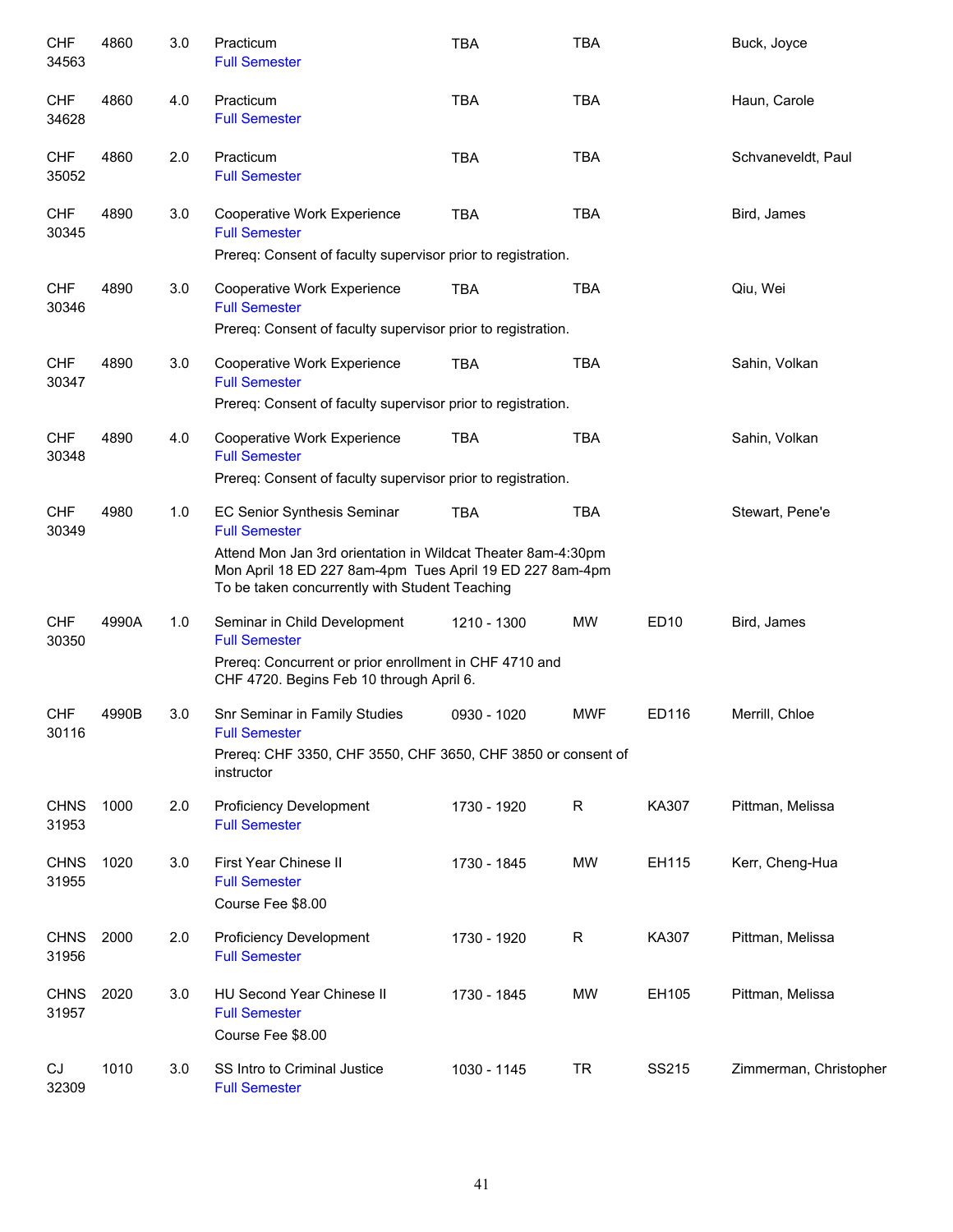| CJ<br>32313 | 1010 | 3.0 | SS Intro to Criminal Justice<br><b>Full Semester</b>                                                                                           | 1130 - 1220 | <b>MWF</b> | SS215           | Lynch, David           |
|-------------|------|-----|------------------------------------------------------------------------------------------------------------------------------------------------|-------------|------------|-----------------|------------------------|
| CJ<br>32315 | 1010 | 3.0 | SS Intro to Criminal Justice<br><b>Full Semester</b>                                                                                           | 1200 - 1315 | <b>TR</b>  | SS215           | Senjo, Scott           |
| CJ<br>32319 | 1010 | 3.0 | SS Intro to Criminal Justice<br><b>Full Semester</b>                                                                                           | 0730 - 0845 | <b>TR</b>  | SS215           | Pilkington, Mitchell   |
| CJ<br>32330 | 1010 | 3.0 | SS Intro to Criminal Justice<br><b>Full Semester</b>                                                                                           | 0730 - 0820 | <b>MWF</b> | SS215           | Chabries, Michael      |
| CJ<br>32332 | 1010 | 3.0 | SS Intro to Criminal Justice<br><b>Full Semester</b>                                                                                           | 0930 - 1020 | <b>MWF</b> | SS215           | Bayley, Bruce          |
| CJ<br>32337 | 1010 | 3.0 | SS Intro to Criminal Justice<br><b>Full Semester</b>                                                                                           | 1230 - 1320 | <b>MWF</b> | SS215           | Buck, Julie            |
| CJ<br>32341 | 1010 | 3.0 | SS Intro to Criminal Justice<br><b>Full Semester</b>                                                                                           | 1730 - 2020 | M          | SS215           | Hunt, Roger            |
| CJ<br>32886 | 1010 | 3.0 | SS Intro to Criminal Justice<br><b>Full Semester</b>                                                                                           | 0930 - 1020 | <b>MWF</b> | D02325          | McBride, Lavarr        |
| CJ<br>32887 | 1010 | 3.0 | SS Intro to Criminal Justice<br><b>Full Semester</b>                                                                                           | 1730 - 2010 | M          | D02113          | McBride, Lavarr        |
| CJ<br>32343 | 1300 | 3.0 | Introduction to Corrections<br><b>Full Semester</b>                                                                                            | 1730 - 2010 | Τ          | SS215           | Hooker, LuAnn          |
| CJ<br>32678 | 1300 | 3.0 | Introduction to Corrections<br><b>Full Semester</b>                                                                                            | <b>TBA</b>  | <b>TBA</b> | OL              | Bayley, Bruce          |
|             |      |     | To access online course materials, please log on through<br>the student portal (eWeber) at http://weber.edu and select:<br>"Current Students". |             |            |                 |                        |
| CJ<br>32314 | 1330 | 3.0 | <b>Criminal Law</b><br><b>Full Semester</b>                                                                                                    | 1030 - 1120 | <b>MWF</b> | SS215           | Lynch, David           |
| CJ<br>32681 | 1330 | 3.0 | <b>Criminal Law</b><br><b>Full Semester</b>                                                                                                    | <b>TBA</b>  | <b>TBA</b> | OL              | Senjo, Scott           |
|             |      |     | To access online course materials, please log on through<br>the student portal (eWeber) at http://weber.edu and select:<br>"Current Students". |             |            |                 |                        |
| CJ<br>32889 | 1330 | 3.0 | <b>Criminal Law</b><br><b>Full Semester</b>                                                                                                    | 1730 - 2010 | M          | N <sub>12</sub> | Westmoreland, Fredrick |
| CJ<br>32325 | 1340 | 3.0 | Criminal Investigation<br><b>Full Semester</b>                                                                                                 | 0930 - 1020 | <b>MWF</b> | <b>SS226</b>    | Dean, Russell          |
| CJ<br>32328 | 1340 | 3.0 | Criminal Investigation<br><b>Full Semester</b>                                                                                                 | 1730 - 2010 | Τ          | SS226           | Dean, Russell          |
| CJ<br>32320 | 1350 | 3.0 | <b>Introduction Forensic Science</b><br><b>Full Semester</b>                                                                                   | 0900 - 1015 | <b>TR</b>  | SS226           | Horn, Brent            |
| CJ<br>32326 | 1350 | 3.0 | <b>Introduction Forensic Science</b><br><b>Full Semester</b>                                                                                   | 0830 - 0920 | <b>MWF</b> | SS215           | Dean, Russell          |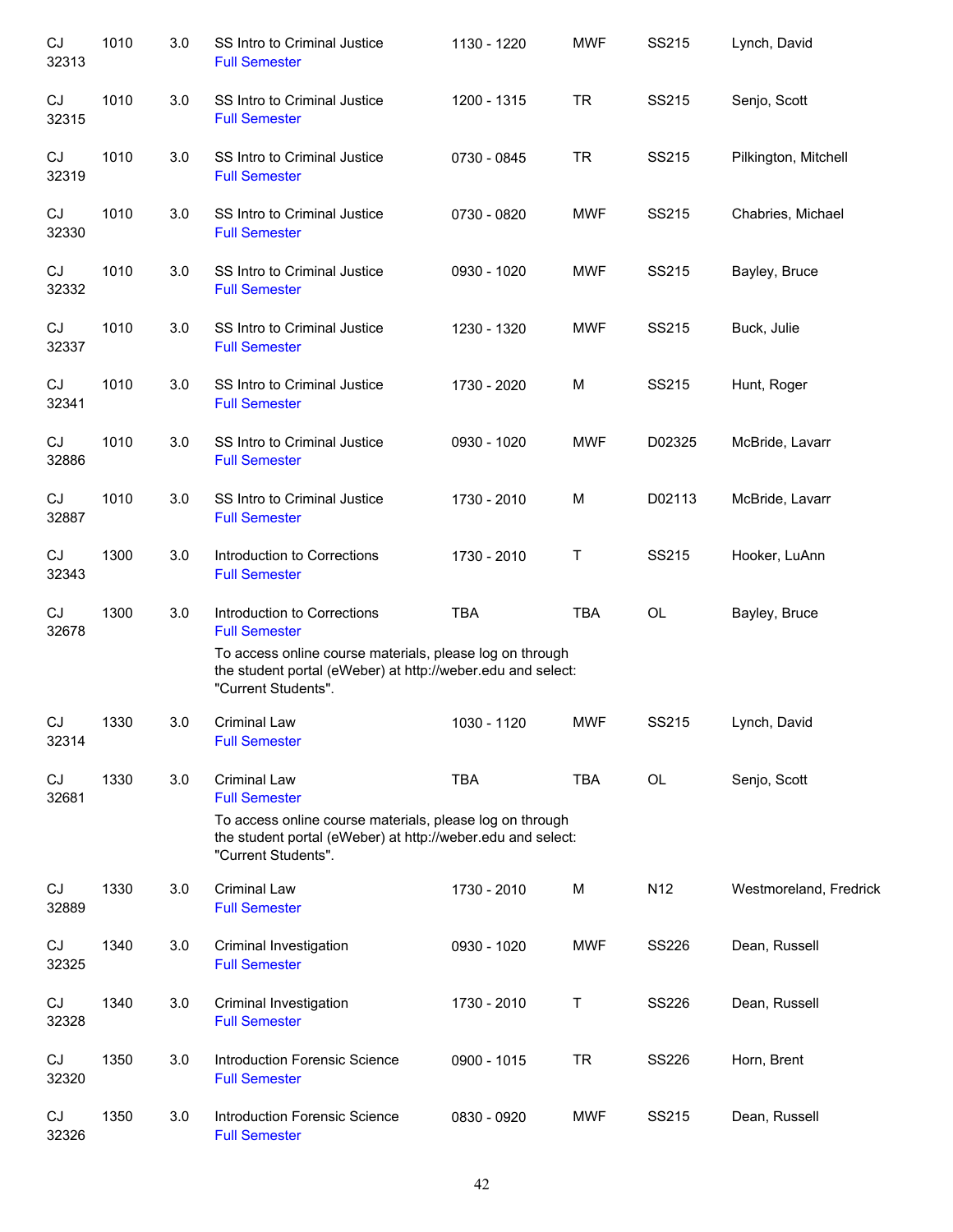| CJ<br>32682 | 1350 | 3.0 | <b>Introduction Forensic Science</b><br><b>Full Semester</b>                                                                                   | TBA         | <b>TBA</b>   | OL           | Gaskill, James       |
|-------------|------|-----|------------------------------------------------------------------------------------------------------------------------------------------------|-------------|--------------|--------------|----------------------|
|             |      |     | To access online course materials, please log on through<br>the student portal (eWeber) at http://weber.edu and select:<br>"Current Students". |             |              |              |                      |
| CJ<br>32892 | 1350 | 3.0 | Introduction Forensic Science<br><b>Full Semester</b>                                                                                          | 1730 - 2010 | M            | D02106       | Gaskill, James       |
| CJ<br>33317 | 2110 | 3.0 | Introduction to Security<br><b>Full Semester</b>                                                                                               | <b>TBA</b>  | <b>TBA</b>   | <b>OL</b>    | Freimuth, Kenneth    |
|             |      |     | To access online course materials, please log on through<br>the student portal (eWeber) at http://weber.edu and select:<br>"Current Students". |             |              |              |                      |
| CJ<br>32893 | 2330 | 3.0 | Juvenile Justice<br><b>Full Semester</b>                                                                                                       | 1730 - 2010 | Τ            | D02229A      | Cottrell, Brad       |
| CJ<br>33884 | 2330 | 3.0 | Juvenile Justice<br><b>Full Semester</b>                                                                                                       | <b>TBA</b>  | <b>TBA</b>   | <b>OL</b>    | Bayley, Bruce        |
|             |      |     | To access online course materials, please log on through<br>the student portal (eWeber) at http://weber.edu and select:<br>"Current Students". |             |              |              |                      |
| CJ<br>32327 | 2340 | 3.0 | Scientific Crime Scene Investi<br><b>Full Semester</b>                                                                                         | 1030 - 1145 | <b>TR</b>    | <b>SS46</b>  | Dean, Russell        |
| CJ<br>32312 | 2350 | 3.0 | Laws of Evidence<br><b>Full Semester</b>                                                                                                       | 0730 - 0845 | <b>TR</b>    | <b>SS226</b> | Arnold, Gage         |
| CJ<br>32345 | 2350 | 3.0 | Laws of Evidence<br><b>Full Semester</b>                                                                                                       | 1730 - 2010 | W            | SS215        | Conklin, Catherine   |
| CJ<br>32894 | 2350 | 3.0 | Laws of Evidence<br><b>Full Semester</b>                                                                                                       | 1730 - 2010 | W            | D02324       | Welch, Teresa        |
| CJ<br>32346 | 2360 | 3.0 | Juvenile Law and Procedure<br><b>Full Semester</b>                                                                                             | 1730 - 2010 | R            | SS215        | Johnson, Matthew     |
| CJ<br>32444 | 3020 | 3.0 | <b>Criminal Justice Management</b><br><b>Full Semester</b>                                                                                     | 1630 - 1910 | $\mathsf{R}$ | <b>PC11</b>  | Chabries, Michael    |
| CJ<br>32308 | 3040 | 3.0 | DV Community Policing<br><b>Full Semester</b>                                                                                                  | 1030 - 1145 | <b>TR</b>    | <b>SS239</b> | Wadman, Robert       |
| CJ<br>32342 | 3060 | 3.0 | Corrections in the Community<br><b>Full Semester</b>                                                                                           | 1730 - 2010 | M            | <b>SS335</b> | Chatterton, Larry    |
| CJ<br>32432 | 3080 | 3.0 | <b>Criminal Courts</b><br><b>Full Semester</b>                                                                                                 | 1630 - 1910 | T            | <b>PC11</b>  | Torgensen, Kirk      |
| CJ<br>32316 | 3130 | 3.0 | <b>Investigation Computer Crime</b><br><b>Full Semester</b>                                                                                    | 0900 - 1015 | <b>TR</b>    | <b>SS239</b> | Senjo, Scott         |
| CJ<br>32333 | 3270 | 3.0 | Theories - Crime & Delinquency<br><b>Full Semester</b>                                                                                         | 1030 - 1145 | <b>TR</b>    | SS203        | Bayley, Bruce        |
| CJ<br>32340 | 3270 | 3.0 | Theories - Crime & Delinquency<br><b>Full Semester</b>                                                                                         | 0730 - 0820 | <b>MWF</b>   | SS226        | Pilkington, Mitchell |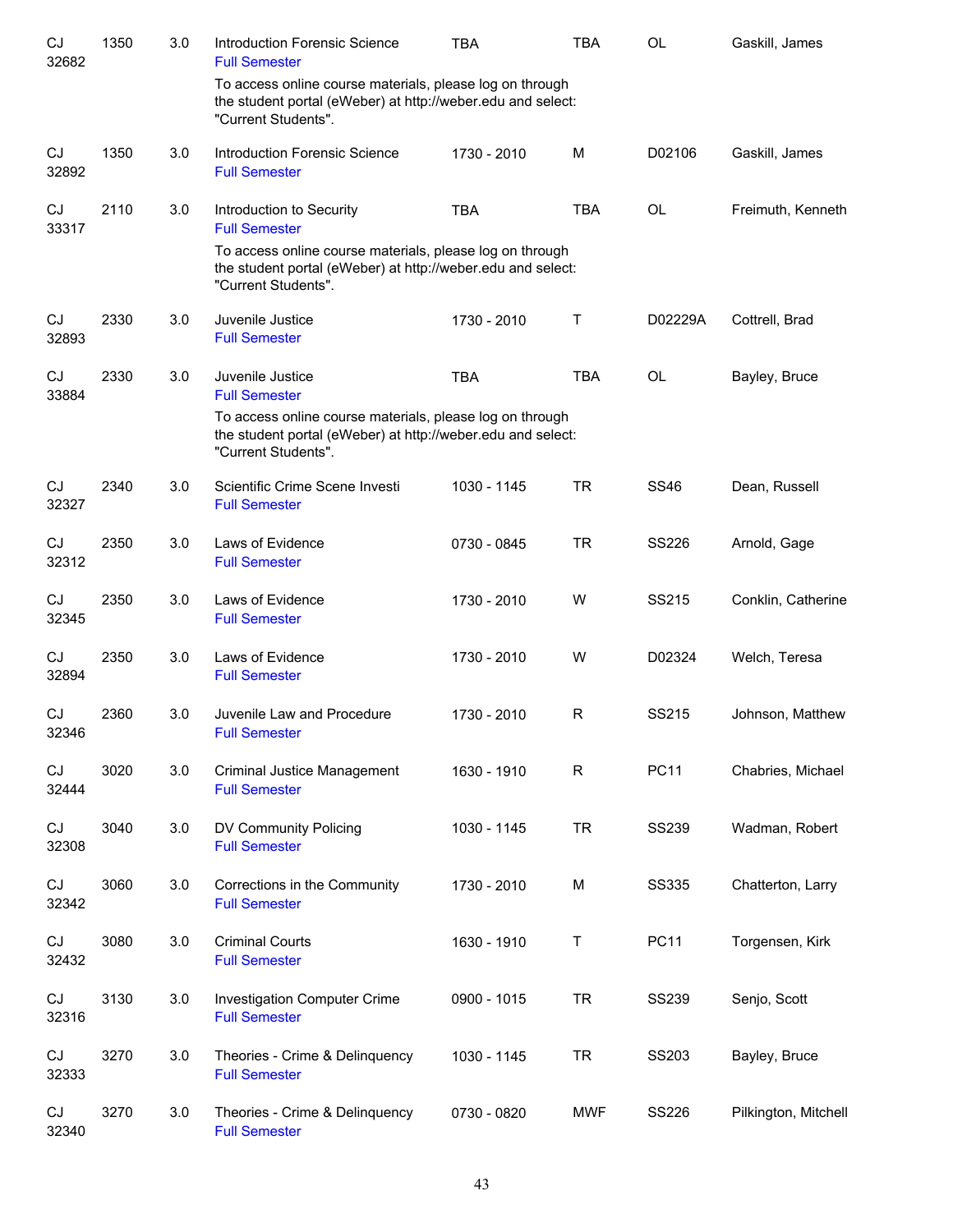| CJ<br>34260 | 3270 | 3.0 | Theories - Crime & Delinquency<br><b>Full Semester</b>                                                                                         | <b>TBA</b>                 | <b>TBA</b>      | OL                           | Senjo, Scott      |
|-------------|------|-----|------------------------------------------------------------------------------------------------------------------------------------------------|----------------------------|-----------------|------------------------------|-------------------|
|             |      |     | To access online course materials, please log on through<br>the student portal (eWeber) at http://weber.edu and select:<br>"Current Students". |                            |                 |                              |                   |
| CJ<br>32895 | 3300 | 3.0 | Victimology<br><b>Full Semester</b>                                                                                                            | 1730 - 2010                | R               | D02324                       | McBride, Lavarr   |
| CJ<br>32335 | 3350 | 3.0 | The American Jail<br><b>Full Semester</b>                                                                                                      | 0830 - 0920                | <b>MWF</b>      | <b>SS239</b>                 | Bayley, Bruce     |
| CJ<br>32684 | 3360 | 3.0 | DV Prisons-Cont Iss & Dilemmas<br><b>Full Semester</b>                                                                                         | <b>TBA</b>                 | <b>TBA</b>      | OL                           | Chabries, Michael |
|             |      |     | To access online course materials, please log on through<br>the student portal (eWeber) at http://weber.edu and select:<br>"Current Students". |                            |                 |                              |                   |
| CJ<br>32896 | 3400 | 3.0 | Drugs and Crime<br><b>Full Semester</b>                                                                                                        | 1030 - 1120                | <b>MWF</b>      | D02325                       | McBride, Lavarr   |
| CJ<br>32317 | 3600 | 3.0 | SI Criminal Justice Statistics<br><b>Full Semester</b>                                                                                         | 1030 - 1145                | <b>TR</b>       | <b>SS226</b>                 | Senjo, Scott      |
| CJ<br>32324 | 4060 | 3.0 | Special Problems in CJ<br><b>Full Semester</b>                                                                                                 | 1730 - 2010                | T               | <b>SS239</b>                 | Horn, Brent       |
|             |      |     | Enrollment is by permission from Instructor only.                                                                                              |                            |                 |                              |                   |
| CJ<br>32347 | 4100 | 3.0 | Laws Arrest, Search & Seizure<br><b>Full Semester</b>                                                                                          | 1730 - 2010                | $\mathsf{R}$    | <b>SS226</b>                 | Miles, Branden    |
| CJ<br>32899 | 4100 | 3.0 | Laws Arrest, Search & Seizure<br><b>Full Semester</b>                                                                                          | 1730 - 2010                | T               | D02322                       | Larsen, Richard   |
| CJ<br>32321 | 4110 | 4.0 | Phys Methods in Forensic Sci<br><b>Full Semester</b><br>Course Fee \$60.00                                                                     | 0930 - 1020<br>1130 - 1430 | <b>MWF</b><br>w | <b>SS46</b><br><b>SS232</b>  | Horn, Brent       |
| CJ<br>32323 | 4115 | 4.0 | <b>Friction Ridge Analysis</b><br><b>Full Semester</b><br>Course Fee \$120.00                                                                  | 0900 - 1015<br>1200 - 1500 | <b>TR</b><br>Τ  | <b>SS335</b><br>SS232        | Dean, Russell     |
| CJ<br>32322 | 4120 | 4.0 | Adv Methods in Forensic Sci<br><b>Full Semester</b><br>Course Fee \$60.00                                                                      | 1030 - 1145<br>1200 - 1500 | <b>TR</b><br>R  | <b>SS335</b><br><b>SS232</b> | Horn, Brent       |
| CJ<br>32311 | 4160 | 3.0 | Constitutnl Rights/Responsibil<br><b>Full Semester</b>                                                                                         | 1130 - 1220                | MWF             | <b>SS239</b>                 | Renstrom, Reuben  |
| CJ<br>32334 | 4200 | 3.0 | Ethical Issues in CJ<br><b>Full Semester</b>                                                                                                   | 0900 - 1015                | <b>TR</b>       | SS215                        | Bayley, Bruce     |
| CJ<br>32902 | 4200 | 3.0 | Ethical Issues in CJ<br><b>Full Semester</b>                                                                                                   | 0830 - 0920                | <b>MWF</b>      | D02325                       | McBride, Lavarr   |
| CJ<br>32331 | 4300 | 3.0 | History of Law Enforcement<br><b>Full Semester</b>                                                                                             | 0830 - 0920                | <b>MWF</b>      | SS226                        | Chabries, Michael |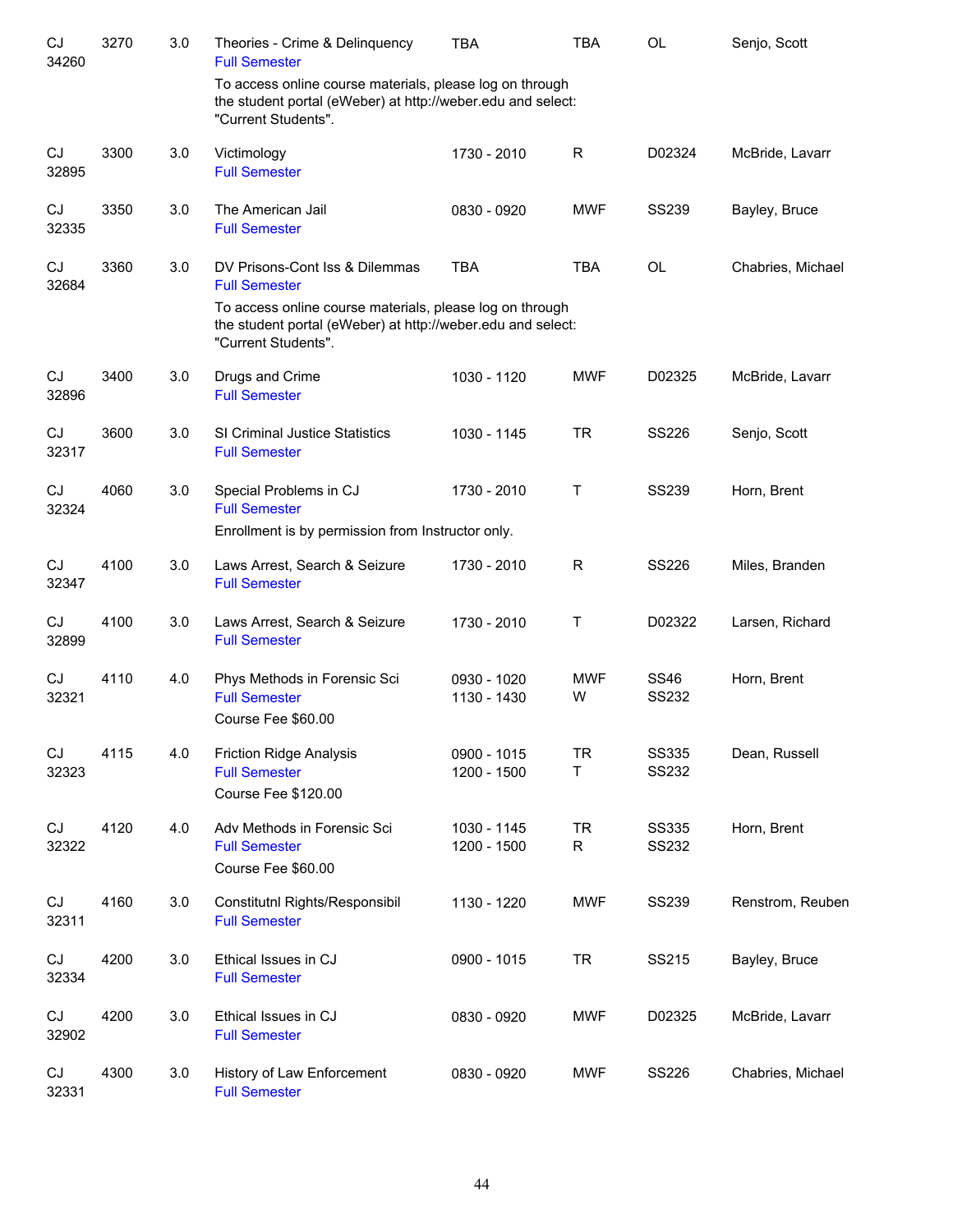| CJ<br>32428         | 4300 | 3.0 | History of Law Enforcement<br><b>Full Semester</b>                                                                                                                   | 1930 - 2210 | M          | PC           | Mickelsen, Scott       |
|---------------------|------|-----|----------------------------------------------------------------------------------------------------------------------------------------------------------------------|-------------|------------|--------------|------------------------|
| CJ<br>34570         | 4830 | 1.0 | Directed Readings/Special Proj<br><b>Full Semester</b>                                                                                                               | <b>TBA</b>  | <b>TBA</b> |              | Lynch, David           |
| CJ<br>34997         | 4830 | 2.0 | Directed Readings/Special Proj<br><b>Full Semester</b>                                                                                                               | <b>TBA</b>  | <b>TBA</b> |              | Lynch, David           |
| CJ<br>32336         | 4860 | 3.0 | Crim Justice Field Experience<br><b>Full Semester</b>                                                                                                                | 1730 - 2010 | W          | <b>SS335</b> | Bayley, Bruce          |
| CJ<br>32329         | 4900 | 3.0 | Current Issues in CJ<br><b>Full Semester</b>                                                                                                                         | 1200 - 1315 | <b>TR</b>  | SS203        | McBride, Lavarr        |
| CJ<br>32338         | 4900 | 3.0 | Current Issues in CJ<br><b>Full Semester</b>                                                                                                                         | 1130 - 1220 | <b>MWF</b> | <b>SS226</b> | Buck, Julie            |
| CJ<br>32686         | 4900 | 3.0 | Current Issues in CJ<br><b>Full Semester</b>                                                                                                                         | <b>TBA</b>  | <b>TBA</b> | OL           | Chabries, Michael      |
|                     |      |     | To access online course materials, please log on through<br>the student portal (eWeber) at http://weber.edu                                                          |             |            |              |                        |
| CJ<br>32869         | 4900 | 3.0 | Current Issues in CJ<br><b>Full Semester</b>                                                                                                                         | 1730 - 2010 | M          | <b>SS239</b> | Zimmerman, Christopher |
| CJ<br>32318         | 4980 | 3.0 | SI Research Methods in CJ<br><b>Full Semester</b>                                                                                                                    | 1330 - 1445 | <b>TR</b>  | SS215        | Senjo, Scott           |
| CJ<br>32339         | 4980 | 3.0 | SI Research Methods in CJ<br><b>Full Semester</b>                                                                                                                    | 1030 - 1120 | <b>MWF</b> | <b>SS226</b> | Buck, Julie            |
| CJ<br>32415         | 4980 | 3.0 | SI Research Methods in CJ<br><b>Full Semester</b>                                                                                                                    | 1630 - 1910 | M          | <b>PC11</b>  | Haddon, Michael        |
| CJ<br>32307         | 4990 | 3.0 | <b>Criminal Justice Seminar</b><br><b>Full Semester</b>                                                                                                              | 1230 - 1510 | Τ          | <b>SS226</b> | Wadman, Robert         |
| CJ<br>32310         | 4990 | 3.0 | <b>Criminal Justice Seminar</b><br><b>Full Semester</b>                                                                                                              | 1230 - 1510 | W          | <b>SS226</b> | Chabries, Michael      |
| CJ<br>32584         | 4990 | 3.0 | <b>Criminal Justice Seminar</b><br><b>Full Semester</b>                                                                                                              | 1930 - 2210 | R          | <b>PC11</b>  | Chabries, Michael      |
| <b>CLS</b><br>32451 | 1000 | 3.0 | <b>Core Clinical Lab Skills</b><br><b>Full Semester</b>                                                                                                              | <b>TBA</b>  | <b>TBA</b> | OL           | Kranek, Cindi          |
|                     |      |     | To access online course materials, please log on through<br>the student portal (eWeber) at http://weber.edu and select:<br>"Current Students".<br>Course Fee \$30.00 |             |            |              |                        |
| <b>CLS</b><br>32471 | 1001 | 1.0 | Online Orientation for AAS Deg<br><b>Full Semester</b>                                                                                                               | <b>TBA</b>  | TBA        | <b>OL</b>    | Kranek, Cindi          |
|                     |      |     | To access online course materials, please log on through<br>the student portal (eWeber) at http://weber.edu and select:<br>"Current Students".<br>Course Fee \$10.00 |             |            |              |                        |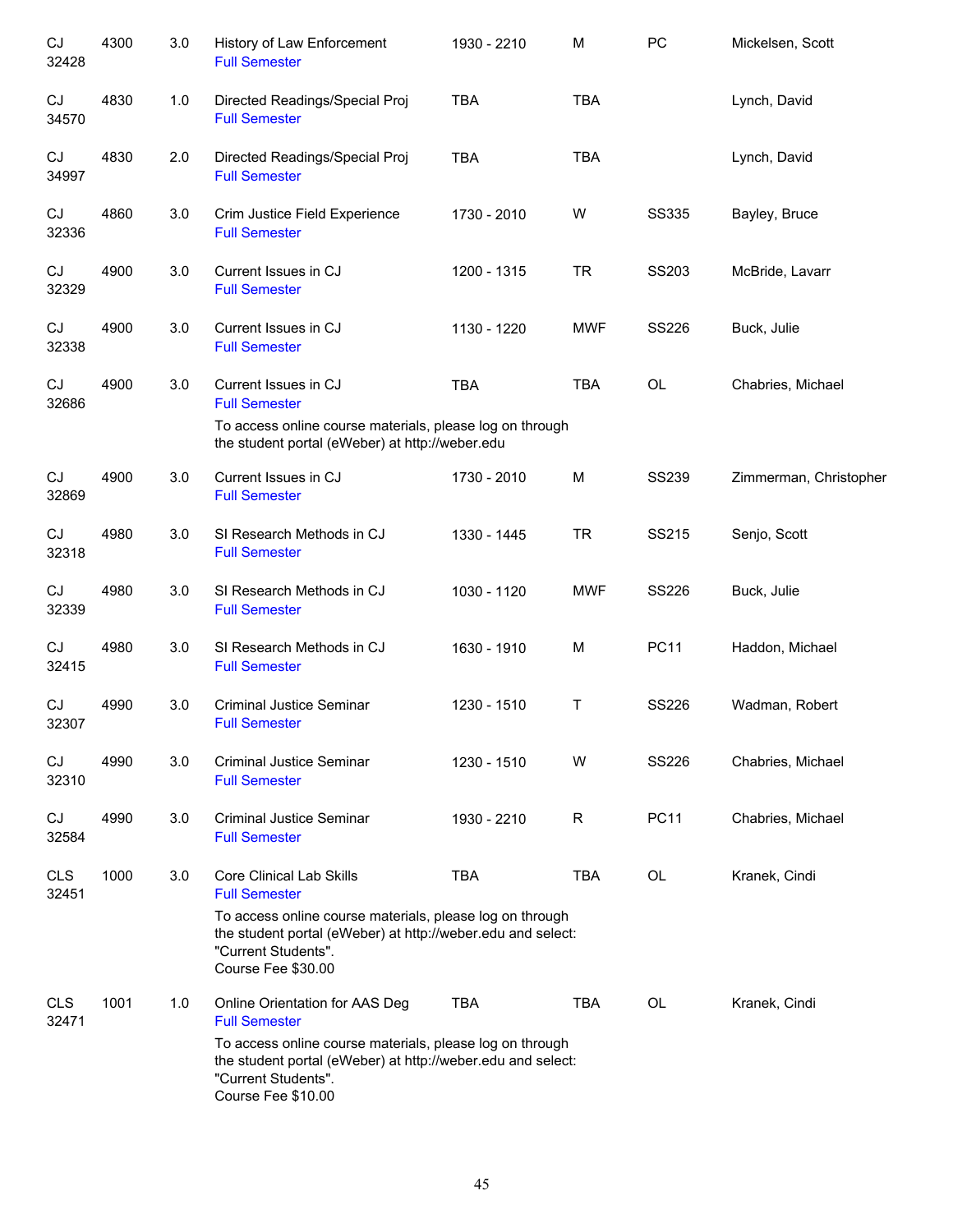| <b>CLS</b><br>32463 | 1003  | 1.0 | Intro to Clinical Immunology<br><b>Full Semester</b>                                                                                                                                                                                                       | <b>TBA</b>  | <b>TBA</b> | <b>OL</b> | Price, Travis      |
|---------------------|-------|-----|------------------------------------------------------------------------------------------------------------------------------------------------------------------------------------------------------------------------------------------------------------|-------------|------------|-----------|--------------------|
|                     |       |     | To access online course materials, please log on through<br>the student portal (eWeber) at http://weber.edu and select:<br>"Current Students".<br>Course Fee \$10.00                                                                                       |             |            |           |                    |
| <b>CLS</b><br>32499 | 1113  | 4.0 | Intro - Clinical Lab Practices<br><b>Full Semester</b>                                                                                                                                                                                                     | <b>TBA</b>  | <b>TBA</b> | <b>OL</b> | Price, Travis      |
|                     |       |     | To access online course materials, please log on through<br>the student portal (eWeber) at http://weber.edu and select:<br>"Continuing Education".<br>Course Fee \$40.00                                                                                   |             |            |           |                    |
| <b>CLS</b><br>33508 | 1113  | 4.0 | Intro - Clinical Lab Practices<br><b>Full Semester</b>                                                                                                                                                                                                     | <b>TBA</b>  | <b>TBA</b> | OL        | Price, Travis      |
|                     |       |     | For Dixie State College students only. Call Clinical<br>Laboratory Sciences at 801-626-6618 to register.<br>Course fee \$40.00.<br>To access online course materials, please log on through                                                                |             |            |           |                    |
|                     |       |     | the student portal (eWeber) at http://weber.edu and select:<br>"Current Students".                                                                                                                                                                         |             |            |           |                    |
| <b>CLS</b><br>33696 | 1113  | 4.0 | Intro - Clinical Lab Practices<br><b>Full Semester</b><br>Course Fee \$40.00                                                                                                                                                                               | 0930 - 1020 | <b>MWF</b> | MH117     | Price, Travis      |
| <b>CLS</b><br>32505 | 1113L | 0.0 | Intro - Clinical Practices Lab<br><b>Full Semester</b>                                                                                                                                                                                                     | <b>TBA</b>  | <b>TBA</b> | <b>OL</b> | Price, Travis      |
|                     |       |     | To access online course materials, please log on through<br>the student portal (eWeber) at https://weber.edu and select:<br>"Current Students".                                                                                                            |             |            |           |                    |
| <b>CLS</b><br>33509 | 1113L | 0.0 | Intro - Clinical Practices Lab<br><b>Full Semester</b>                                                                                                                                                                                                     | <b>TBA</b>  | <b>TBA</b> |           | Price, Travis      |
|                     |       |     | For Dixie Stae College students only. Call Clinical<br>Laboratory Sciences at 801-626-6118 to register.<br>To access online course materials, please log on through<br>the student portal (eWeber) at http://weber.edu and select:<br>"Currenet Students". |             |            |           |                    |
| <b>CLS</b><br>33629 | 1113L | 0.0 | Intro - Clinical Practices Lab<br><b>Full Semester</b>                                                                                                                                                                                                     | 1430 - 1650 | M          | MH211     | Thomas, Janice     |
| <b>CLS</b><br>33631 | 1113L | 0.0 | Intro - Clinical Practices Lab<br><b>Full Semester</b>                                                                                                                                                                                                     | 1430 - 1650 | W          | MH211     | Oja, Janet         |
| <b>CLS</b><br>32509 | 1123  | 5.0 | Prin of Hematolgy & Hemostasis<br><b>Full Semester</b>                                                                                                                                                                                                     | <b>TBA</b>  | TBA        | OL        | Hansen-Suchy, Kara |
|                     |       |     | To access online course materials, please log on through<br>the student portal (eWeber) at http://weber.edu and select:<br>"Current Students".                                                                                                             |             |            |           |                    |
| <b>CLS</b><br>33510 | 1123  | 5.0 | Prin of Hematolgy & Hemostasis<br><b>Full Semester</b>                                                                                                                                                                                                     | <b>TBA</b>  | <b>TBA</b> | OL        | Hansen-Suchy, Kara |
|                     |       |     | For Dixie State College students only. Call Clinical<br>Laboratory Sciences at 801-626-6118 to register.<br>To access online course materials, please log on through<br>the student portal (eWeber) at http://weber.edu and select:<br>"Current Students". |             |            |           |                    |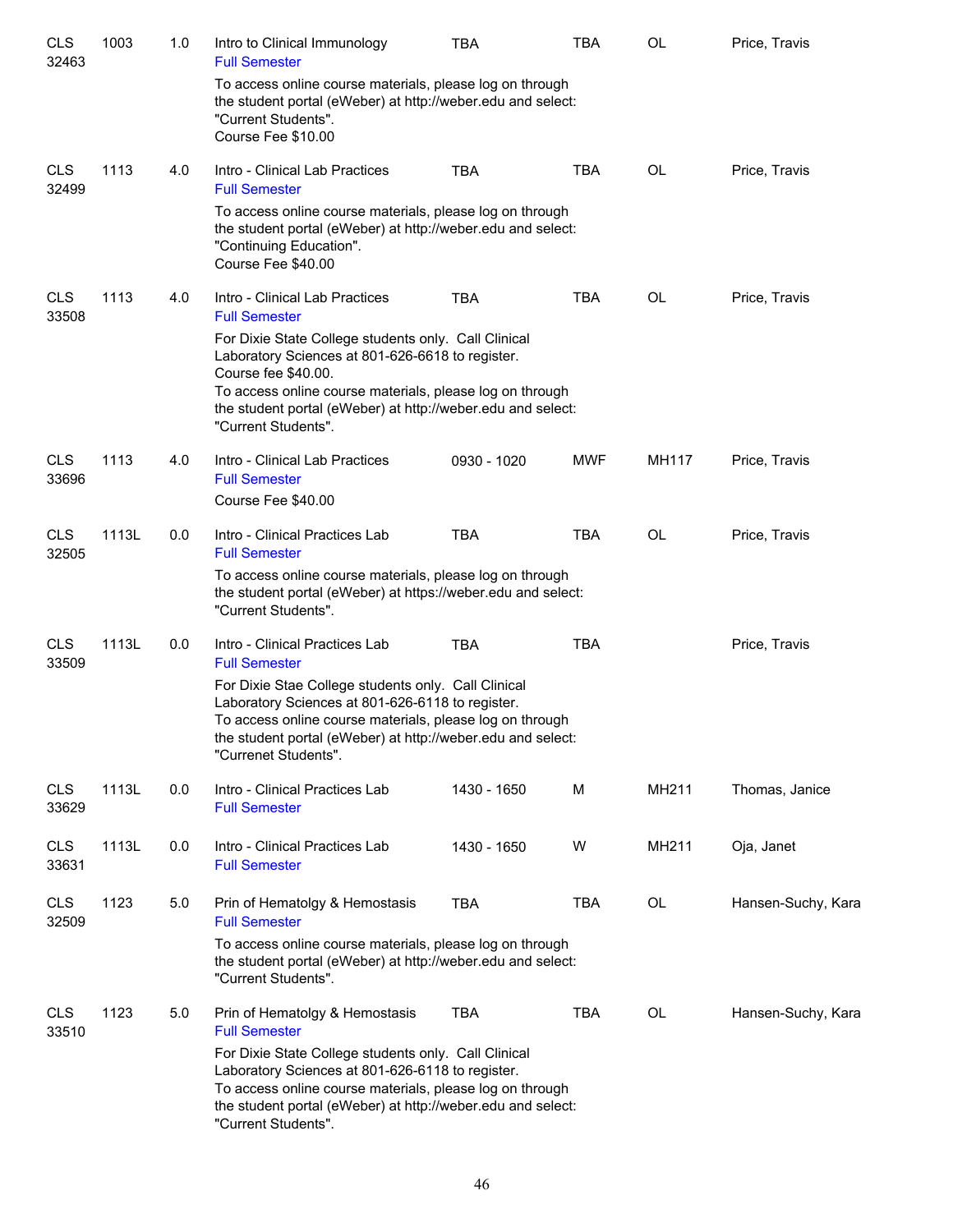| <b>CLS</b><br>33700 | 1123  | 5.0 | Prin of Hematolgy & Hemostasis<br><b>Full Semester</b>                                                                                                                                                                                                                         | 1330 - 1420 | <b>MWF</b> | MH304 | Hansen-Suchy, Kara |
|---------------------|-------|-----|--------------------------------------------------------------------------------------------------------------------------------------------------------------------------------------------------------------------------------------------------------------------------------|-------------|------------|-------|--------------------|
| <b>CLS</b><br>32511 | 1123L | 0.0 | Lab<br><b>Full Semester</b>                                                                                                                                                                                                                                                    | <b>TBA</b>  | <b>TBA</b> | OL    | Hansen-Suchy, Kara |
|                     |       |     | To access online course materials, please log on through<br>the student portal (eWeber) at http://weber.edu and select:<br>"Current Students".<br>Course Fee \$50.00                                                                                                           |             |            |       |                    |
| <b>CLS</b><br>33511 | 1123L | 0.0 | Lab<br><b>Full Semester</b>                                                                                                                                                                                                                                                    | <b>TBA</b>  | <b>TBA</b> |       | Hansen-Suchy, Kara |
|                     |       |     | For Dixie State College students only. Call Clinical<br>Laboratory Sciences at 801-626-6118 to register.<br>Course fee \$50.<br>To access online course materials, please log on through<br>the student portal (eWeber) at http://weber.edu and select:<br>"Current Students". |             |            |       |                    |
| <b>CLS</b><br>33633 | 1123L | 0.0 | Lab<br><b>Full Semester</b><br>Course Fee \$50.00                                                                                                                                                                                                                              | 0800 - 1020 | <b>TR</b>  | MH211 | Hansen-Suchy, Kara |
| <b>CLS</b><br>33634 | 1123L | 0.0 | Lab<br><b>Full Semester</b><br>Course Fee \$50.00                                                                                                                                                                                                                              | 1030 - 1250 | <b>TR</b>  | MH211 | Hansen-Suchy, Kara |
| <b>CLS</b><br>33635 | 1123L | 0.0 | Lab<br><b>Full Semester</b><br>Course Fee \$50.00                                                                                                                                                                                                                              | 1330 - 1550 | <b>TR</b>  | MH211 | Hansen-Suchy, Kara |
| <b>CLS</b><br>33636 | 1123L | 0.0 | Lab<br><b>Full Semester</b>                                                                                                                                                                                                                                                    | 1600 - 1820 | TR         | MH211 | Thomas, Janice     |
|                     |       |     | See department secretary in MH 208 for registration approval<br>Course Fee \$50.00                                                                                                                                                                                             |             |            |       |                    |
| <b>CLS</b><br>32792 | 2213  | 5.0 | Prin of Clinical Chemisty II<br><b>Full Semester</b>                                                                                                                                                                                                                           | <b>TBA</b>  | <b>TBA</b> | OL    | Rowe, Ryan         |
|                     |       |     | To access online course materials, please log on through<br>the student portal, (eWeber) at http://weber.edu and select:<br>"Current Students".                                                                                                                                |             |            |       |                    |
| <b>CLS</b><br>33702 | 2213  | 5.0 | Prin of Clinical Chemisty II<br><b>Full Semester</b>                                                                                                                                                                                                                           | 1330 - 1420 | <b>MWF</b> | MH222 | Nielsen, Leonard   |
| <b>CLS</b><br>32793 | 2213L | 0.0 | Lab<br><b>Full Semester</b>                                                                                                                                                                                                                                                    | <b>TBA</b>  | <b>TBA</b> | OL    | Rowe, Ryan         |
|                     |       |     | To access online course materials, please log on through<br>the student portal (eWeber) at http://weber.edu and select:<br>"Current Students".<br>Course Fee \$50.00                                                                                                           |             |            |       |                    |
| <b>CLS</b><br>33637 | 2213L | 0.0 | Lab<br><b>Full Semester</b><br>Course Fee \$50.00                                                                                                                                                                                                                              | 0730 - 0950 | <b>TR</b>  | MH221 | Criddle, Kent      |
| <b>CLS</b><br>33638 | 2213L | 0.0 | Lab<br><b>Full Semester</b><br>Course Fee \$50.00                                                                                                                                                                                                                              | 1030 - 1250 | <b>TR</b>  | MH221 | Criddle, Kent      |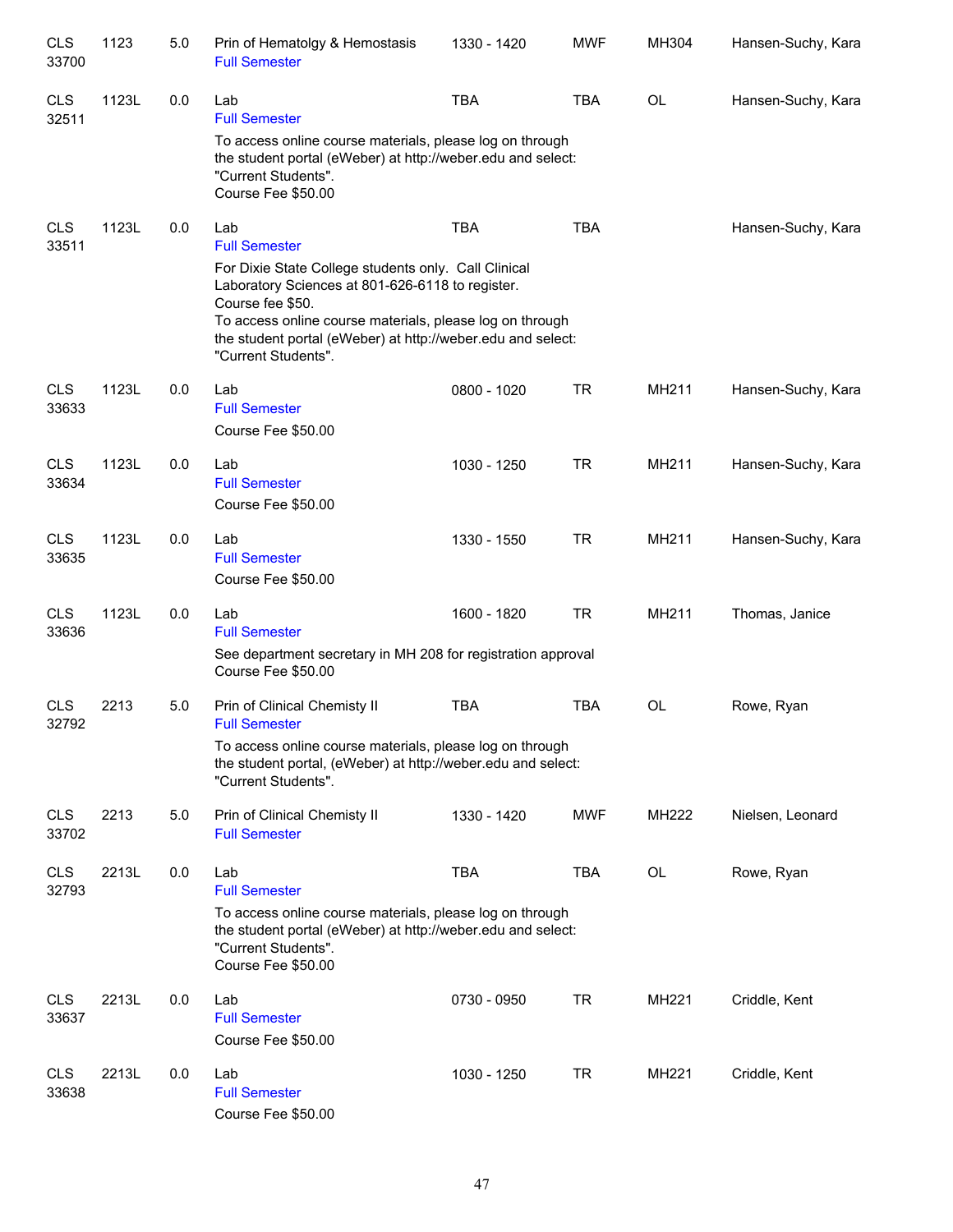| <b>CLS</b><br>33639 | 2213L | 0.0 | Lab<br><b>Full Semester</b><br>Course Fee \$50.00                                                                                                                                                    | 1330 - 1550 | <b>TR</b>  | MH221     | Nielsen, Leonard |
|---------------------|-------|-----|------------------------------------------------------------------------------------------------------------------------------------------------------------------------------------------------------|-------------|------------|-----------|------------------|
| <b>CLS</b><br>33640 | 2213L | 0.0 | Lab<br><b>Full Semester</b><br>Course Fee \$50.00                                                                                                                                                    | 1430 - 1650 | <b>MW</b>  | MH221     | Nielsen, Leonard |
| <b>CLS</b><br>32794 | 2214  | 4.0 | Prin Clinical Microbiology II<br><b>Full Semester</b><br>To access online course materials, please log on through<br>the student portal (eWeber) at http://weber.edu and select:                     | <b>TBA</b>  | <b>TBA</b> | <b>OL</b> | Kakazu, Julie    |
| <b>CLS</b><br>33704 | 2214  | 4.0 | "Current Students".<br>Prin Clinical Microbiology II<br><b>Full Semester</b>                                                                                                                         | 1030 - 1120 | <b>MWF</b> | MH117     | Wright, Scott    |
| <b>CLS</b><br>32795 | 2214L | 0.0 | Lab<br><b>Full Semester</b><br>To access online course materials, please log on through<br>the student portal (eWeber) at http://weber.edu and select:                                               | <b>TBA</b>  | <b>TBA</b> | <b>OL</b> | Kakazu, Julie    |
|                     |       |     | "Current Students".<br>Course Fee \$40.00                                                                                                                                                            |             |            |           |                  |
| <b>CLS</b><br>33641 | 2214L | 0.0 | Lab<br><b>Full Semester</b><br>Course Fee \$40.00                                                                                                                                                    | 0930 - 1050 | <b>TR</b>  | MH212     | Wright, Scott    |
| <b>CLS</b><br>33642 | 2214L | 0.0 | Lab<br><b>Full Semester</b><br>Course Fee \$40.00                                                                                                                                                    | 1130 - 1250 | <b>TR</b>  | MH212     | Wright, Scott    |
| <b>CLS</b><br>33643 | 2214L | 0.0 | Lab<br><b>Full Semester</b><br>Course Fee \$40.00                                                                                                                                                    | 1330 - 1450 | <b>TR</b>  | MH212     | Price, Travis    |
| <b>CLS</b><br>33644 | 2214L | 0.0 | Lab<br><b>Full Semester</b><br>Course Fee \$40.00                                                                                                                                                    | 1530 - 1650 | <b>TR</b>  | MH212     | Price, Travis    |
| <b>CLS</b><br>32796 | 2215  | 4.0 | Clinical Immunohematology<br><b>Full Semester</b><br>To access online course materials, please log ont through<br>the student portal (eWeber) at http://weber.edu and select:<br>"Current Students". | <b>TBA</b>  | <b>TBA</b> | <b>OL</b> | Rhees, Justin    |
| <b>CLS</b><br>33714 | 2215  | 4.0 | Clinical Immunohematology<br><b>Full Semester</b>                                                                                                                                                    | 0830 - 0920 | <b>MWF</b> | MH117     | Oja, Janet       |
| <b>CLS</b><br>32797 | 2215L | 0.0 | Lab<br><b>Full Semester</b><br>To access online courer materials, please log on through<br>the student portal (eWeber) at http://weber.edu and select:<br>"Current Students".<br>Course Fee \$40.00  | <b>TBA</b>  | <b>TBA</b> | OL        | Rhees, Justin    |
| <b>CLS</b><br>33680 | 2215L | 0.0 | Lab<br><b>Full Semester</b><br>Course Fee \$40.00                                                                                                                                                    | 1100 - 1320 | Т          | MH210     | Oja, Janet       |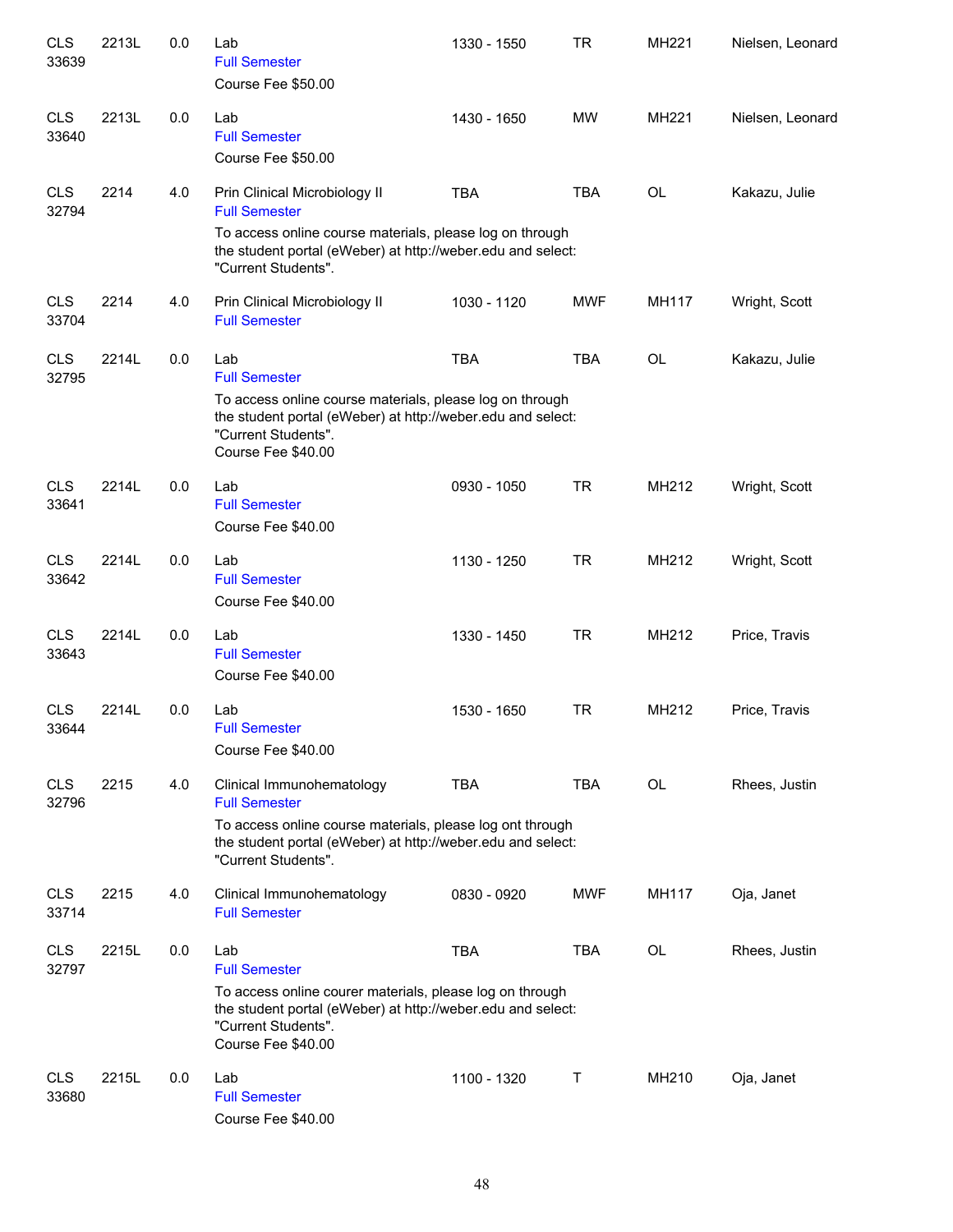| <b>CLS</b><br>33684 | 2215L | 0.0 | Lab<br><b>Full Semester</b><br>Course Fee \$40.00                                                                                                                           | 0800 - 1020 | $\mathsf R$ | MH210     | Oja, Janet         |
|---------------------|-------|-----|-----------------------------------------------------------------------------------------------------------------------------------------------------------------------------|-------------|-------------|-----------|--------------------|
| <b>CLS</b><br>33685 | 2215L | 0.0 | Lab<br><b>Full Semester</b><br>Course Fee \$40.00                                                                                                                           | 1300 - 1520 | R           | MH210     | Oja, Janet         |
| <b>CLS</b><br>33590 | 2256  | 1.0 | Sup Clinical Experience I<br><b>Full Semester</b><br>Course Fee \$10.00                                                                                                     | <b>TBA</b>  | <b>TBA</b>  |           | Hansen-Suchy, Kara |
| <b>CLS</b><br>33596 | 2257  | 1.0 | Clinical Experience II<br><b>Full Semester</b><br>Course Fee \$10.00                                                                                                        | <b>TBA</b>  | <b>TBA</b>  |           | Hansen-Suchy, Kara |
| <b>CLS</b><br>32798 | 2830  | 1.0 | <b>Directed Readings</b><br><b>Full Semester</b><br>To access online course materials, please log on through<br>the student portal (eWeber) at http://weber.edu and select: | <b>TBA</b>  | <b>TBA</b>  | <b>OL</b> | Hansen-Suchy, Kara |
|                     |       |     | "Current Students".                                                                                                                                                         |             |             |           |                    |
| <b>CLS</b><br>33601 | 2830  | 1.0 | <b>Directed Readings</b><br><b>Full Semester</b>                                                                                                                            | <b>TBA</b>  | <b>TBA</b>  |           |                    |
| <b>CLS</b><br>33605 | 2830  | 2.0 | <b>Directed Readings</b><br><b>Full Semester</b>                                                                                                                            | <b>TBA</b>  | <b>TBA</b>  |           |                    |
| <b>CLS</b><br>32799 | 3301  | 1.0 | Online Orientation for BS Degr<br><b>Full Semester</b>                                                                                                                      | <b>TBA</b>  | <b>TBA</b>  | OL        | Kranek, Cindi      |
|                     |       |     | To access online course materials, please log on through<br>the student portal (eWeber) at http://weber.edu and select:<br>"Current Students".<br>Course Fee \$10.00        |             |             |           |                    |
| <b>CLS</b><br>32800 | 3302  | 4.0 | SI Adv Clinical Lab Practice I<br><b>Full Semester</b>                                                                                                                      | <b>TBA</b>  | <b>TBA</b>  | OL        | Price, Travis      |
|                     |       |     | To access online course materials, please log on through<br>the student portal (eWeber) at http://weber.edu and select:<br>"Current Students".<br>Course Fee \$40.00        |             |             |           |                    |
| <b>CLS</b><br>32801 | 3302L | 0.0 | Lab<br><b>Full Semester</b>                                                                                                                                                 | <b>TBA</b>  | <b>TBA</b>  | OL        | Price, Travis      |
|                     |       |     | To access online course materials, please log on through<br>the student portal (eWeber) at http://weber.edu and select:<br>"Current Students".                              |             |             |           |                    |
| <b>CLS</b><br>32802 | 3311  | 3.0 | Adv Clinical Immunohemotology<br><b>Full Semester</b>                                                                                                                       | <b>TBA</b>  | <b>TBA</b>  | OL        | Rhees, Justin      |
|                     |       |     | To access online course materials, please log on through<br>the student portal (eWeber) at http://weber.edu and select:<br>"Current Students".<br>Course Fee \$40.00        |             |             |           |                    |
| <b>CLS</b><br>32803 | 3311L | 0.0 | Lab<br><b>Full Semester</b>                                                                                                                                                 | <b>TBA</b>  | <b>TBA</b>  | OL        | Rhees, Justin      |
|                     |       |     | To access online course materials, please log on through<br>the student portal (eWeber) at http://weber.edu and select:<br>"Current Students".                              |             |             |           |                    |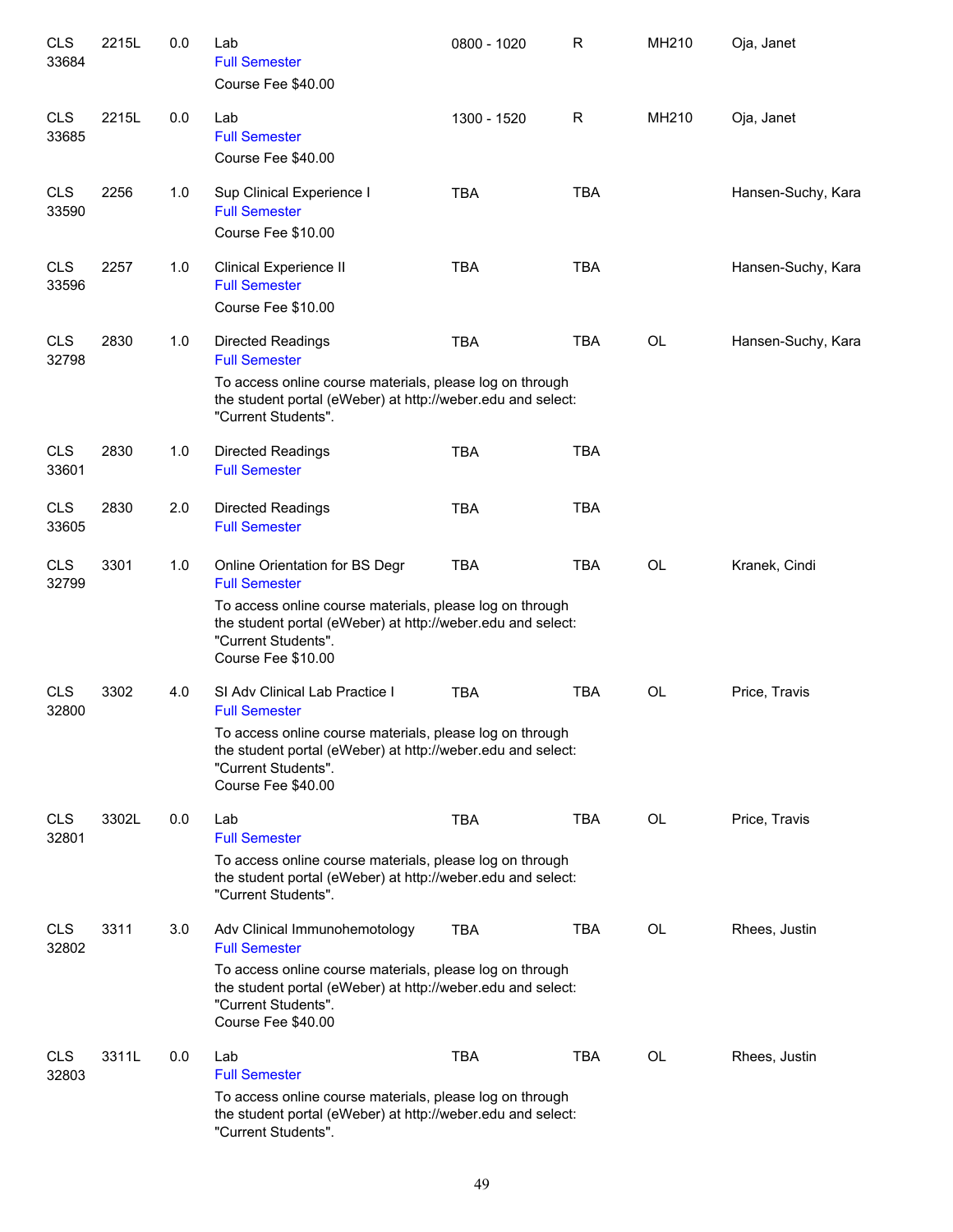| <b>CLS</b><br>32804 | 3313  | 4.0 | Adv Hematology/Hemostasis Lab<br><b>Full Semester</b>                                                                                                                | <b>TBA</b>  | <b>TBA</b> | OL        | Hansen-Suchy, Kara |
|---------------------|-------|-----|----------------------------------------------------------------------------------------------------------------------------------------------------------------------|-------------|------------|-----------|--------------------|
|                     |       |     | To access online course materials, please log on through<br>the student portal (eWeber) at http://weber.edu and select:<br>"Current Students".<br>Course Fee \$40.00 |             |            |           |                    |
| <b>CLS</b><br>32805 | 3313L | 0.0 | Lab<br><b>Full Semester</b>                                                                                                                                          | <b>TBA</b>  | <b>TBA</b> | <b>OL</b> | Hansen-Suchy, Kara |
|                     |       |     | To access online course materials, please log on through<br>the student portal (eWeber) at http://weber.edu and select:<br>"Current Students".                       |             |            |           |                    |
| <b>CLS</b><br>32806 | 3314  | 3.0 | SI Advanced Clinical Chemistry<br><b>Full Semester</b>                                                                                                               | <b>TBA</b>  | <b>TBA</b> | OL        | Sargent, Mechelle  |
|                     |       |     | To access online courser materials, please log on through<br>the student portal (eWeber) at http://weber.edu and select:<br>"Current Students".                      |             |            |           |                    |
| <b>CLS</b><br>33720 | 3314  | 3.0 | SI Advanced Clinical Chemistry<br><b>Full Semester</b>                                                                                                               | 0930 - 1020 | <b>MW</b>  | MH222     | Nielsen, Leonard   |
| <b>CLS</b><br>32807 | 3314L | 0.0 | Lab<br><b>Full Semester</b>                                                                                                                                          | <b>TBA</b>  | <b>TBA</b> | OL        | Sargent, Mechelle  |
|                     |       |     | To access online course materials, please log on through<br>the student portal (eWeber) at http://weber.edu and select:<br>"Current Students".<br>Course Fee \$30.00 |             |            |           |                    |
| <b>CLS</b><br>33722 | 3314L | 0.0 | Lab<br><b>Full Semester</b>                                                                                                                                          | 0930 - 1120 | F          | MH222     | Nielsen, Leonard   |
|                     |       |     | Course Fee \$30.00                                                                                                                                                   |             |            |           |                    |
| <b>CLS</b><br>32808 | 3316  | 4.0 | Adv Clinical Micro & Molec<br><b>Full Semester</b>                                                                                                                   | <b>TBA</b>  | <b>TBA</b> | <b>OL</b> | Thomas, Janice     |
|                     |       |     | To access online course materials, please log on through<br>the student portal (eWeber) at https://weber.edu and select:<br>"Current Students".                      |             |            |           |                    |
| <b>CLS</b><br>33732 | 3316  | 4.0 | Adv Clinical Micro & Molec<br><b>Full Semester</b>                                                                                                                   | 1230 - 1320 | <b>MWF</b> | MH117     | Wright, Scott      |
| <b>CLS</b><br>32809 | 3316L | 0.0 | Lab<br><b>Full Semester</b>                                                                                                                                          | <b>TBA</b>  | <b>TBA</b> | <b>OL</b> | Thomas, Janice     |
|                     |       |     | To access online course materials, please log on through<br>the student portal (eWeber) at http://weber.edu and select:<br>"Current Students".<br>Course Fee \$30.00 |             |            |           |                    |
| <b>CLS</b><br>33687 | 3316L | 0.0 | Lab<br><b>Full Semester</b>                                                                                                                                          | 0800 - 0920 | <b>MW</b>  | MH212     | Wright, Scott      |
|                     |       |     | Course Fee \$30.00                                                                                                                                                   |             |            |           |                    |
| <b>CLS</b><br>33688 | 3316L | 0.0 | Lab<br><b>Full Semester</b><br>Course Fee \$30.00                                                                                                                    | 1400 - 1520 | <b>MW</b>  | MH212     | Wright, Scott      |
| <b>CLS</b><br>33691 | 3316L | 0.0 | Lab<br><b>Full Semester</b><br>Course Fee \$30.00                                                                                                                    | 1530 - 1650 | <b>MW</b>  | MH212     | Wright, Scott      |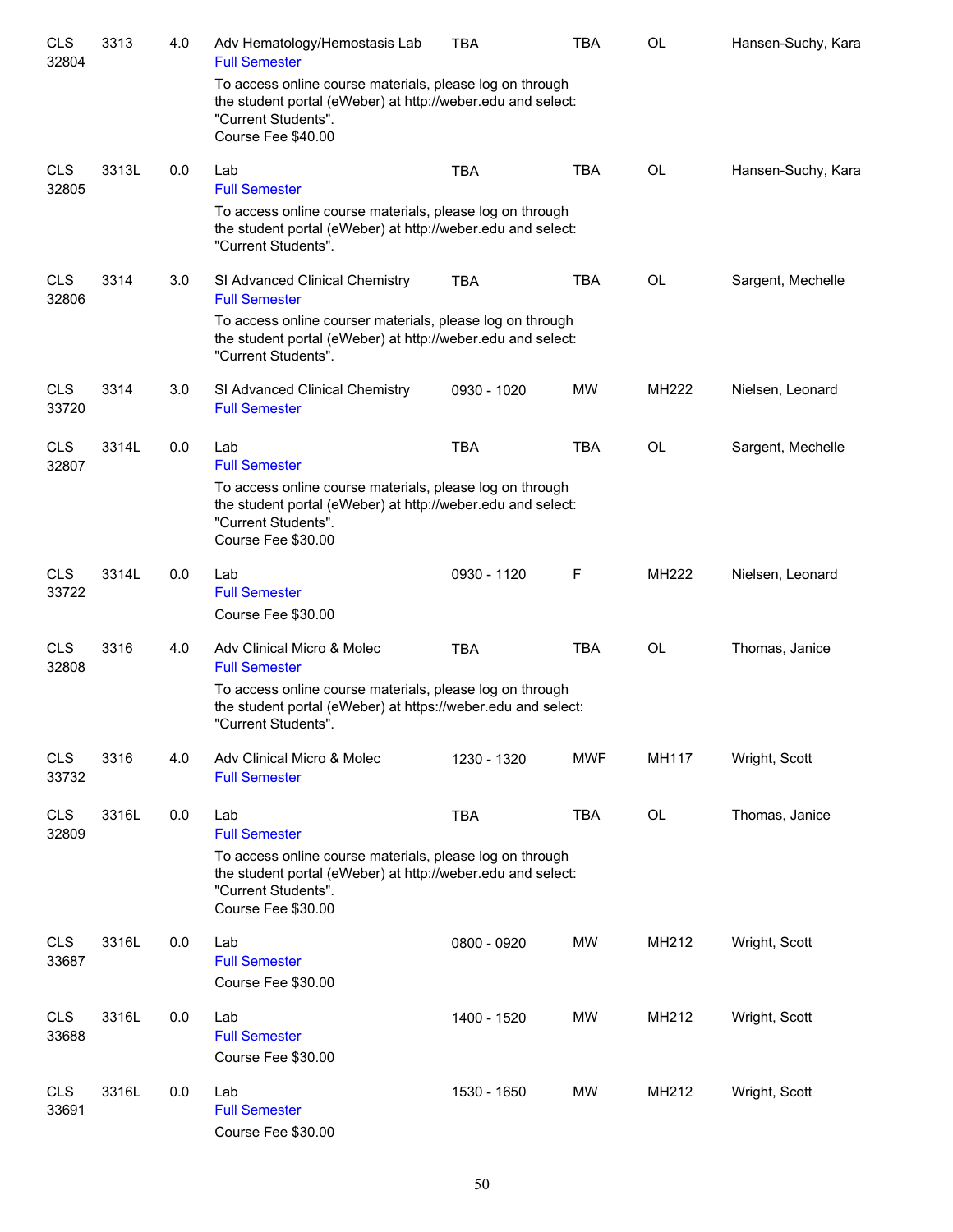| <b>CLS</b><br>32813 | 4409  | 1.0 | <b>Clinical Correlation</b><br><b>Full Semester</b>                                                                                                                  | TBA         | TBA        | OL        | Simonian, Yasmen   |
|---------------------|-------|-----|----------------------------------------------------------------------------------------------------------------------------------------------------------------------|-------------|------------|-----------|--------------------|
|                     |       |     | To access online course materials, please log o n through<br>the student portal (eWeber) at http//weber.edu and select:<br>"Current Students".                       |             |            |           |                    |
| <b>CLS</b><br>32810 | 4411  | 4.0 | CLS Simulated Laboratory I<br><b>Full Semester</b>                                                                                                                   | <b>TBA</b>  | <b>TBA</b> | <b>OL</b> | Hawse, Mary        |
|                     |       |     | To access online course materials, please log on through<br>the student portal (eWeber) at http://weber.edu and select:<br>"Current Students".                       |             |            |           |                    |
| <b>CLS</b><br>32812 | 4412  | 4.0 | CLS Simulated Laboratory II<br><b>Full Semester</b>                                                                                                                  | <b>TBA</b>  | <b>TBA</b> | <b>OL</b> | Daily, Leah        |
|                     |       |     | To access online course materials, please log on through<br>the student portal (eWeber) at http://weber.edu and select:<br>"Current Students".                       |             |            |           |                    |
| <b>CLS</b><br>33752 | 4412  | 4.0 | CLS Simulated Laboratory II<br><b>Full Semester</b>                                                                                                                  | 1130 - 1220 | M          | MH117     | Nielsen, Leonard   |
| <b>CLS</b><br>33547 | 4412L | 0.0 | Lab<br><b>Full Semester</b>                                                                                                                                          | <b>TBA</b>  | <b>TBA</b> | MH202     | Nielsen, Leonard   |
| <b>CLS</b><br>33554 | 4412L | 0.0 | Lab<br><b>Full Semester</b>                                                                                                                                          | <b>TBA</b>  | <b>TBA</b> | MH202     | Price, Travis      |
| <b>CLS</b><br>33565 | 4412L | 0.0 | Lab<br><b>Full Semester</b>                                                                                                                                          | <b>TBA</b>  | <b>TBA</b> | MH202     | Oja, Janet         |
| <b>CLS</b><br>33571 | 4412L | 0.0 | Lab<br><b>Full Semester</b>                                                                                                                                          | <b>TBA</b>  | <b>TBA</b> | MH202     | Hansen-Suchy, Kara |
| <b>CLS</b><br>32814 | 4414  | 2.0 | Lab Teaching & Supervision I<br><b>Full Semester</b>                                                                                                                 | <b>TBA</b>  | <b>TBA</b> | <b>OL</b> | Maciel, Megan      |
|                     |       |     | To access online course materials, please log on through<br>the student portal (eWeber) at http://weber.edu and select:<br>"Current students".<br>Course Fee \$20.00 |             |            |           |                    |
| <b>CLS</b><br>32815 | 4417  | 1.0 | Lab Teaching & Supervision II<br><b>Full Semester</b>                                                                                                                | <b>TBA</b>  | <b>TBA</b> | OL        | Maciel, Megan      |
|                     |       |     | To access online course materials, please log on through<br>the student portal (eWeber) at http://weber.edu and select:<br>"Current Students".<br>Course Fee \$10.00 |             |            |           |                    |
| <b>CLS</b><br>33745 | 4417  | 1.0 | Lab Teaching & Supervision II<br><b>Full Semester</b>                                                                                                                | 1030 - 1120 | M          | MH222     | Hansen-Suchy, Kara |
|                     |       |     | Course Fee \$10.00                                                                                                                                                   |             |            |           |                    |
| <b>CLS</b><br>33599 | 4453  | 1.0 | Supervised Clinical Exp I<br><b>Full Semester</b><br>Course Fee \$10.00                                                                                              | <b>TBA</b>  | <b>TBA</b> |           | Hansen-Suchy, Kara |
| <b>CLS</b><br>33600 | 4454  | 1.0 | Supervised Clinical Exp II<br><b>Full Semester</b><br>Course Fee \$10.00                                                                                             | <b>TBA</b>  | <b>TBA</b> |           | Hansen-Suchy, Kara |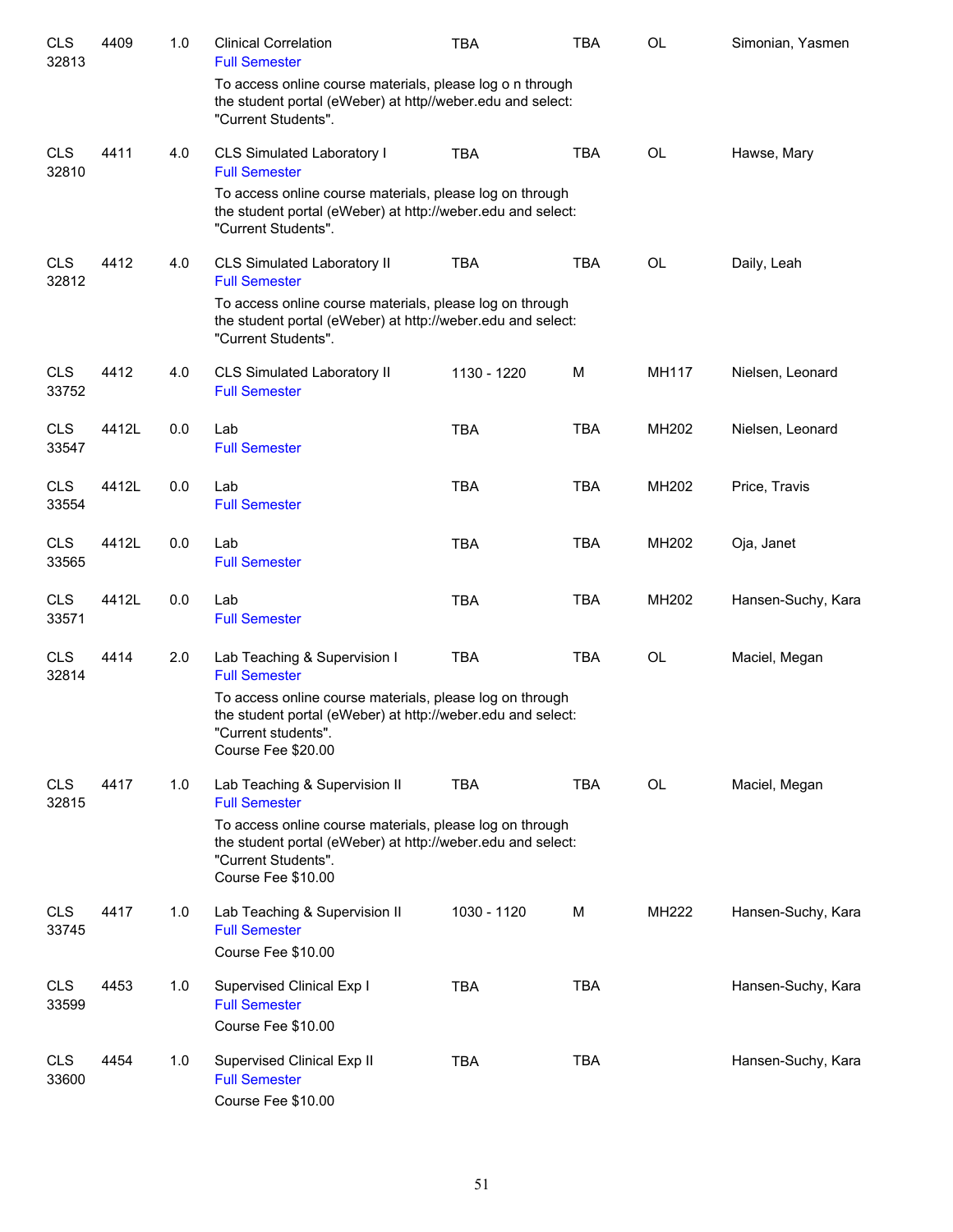| <b>CLS</b><br>33606 | 4800 | 1.0 | <b>Special Problems</b><br><b>Full Semester</b>                                                                                                                      | <b>TBA</b>  | TBA        |           |                     |
|---------------------|------|-----|----------------------------------------------------------------------------------------------------------------------------------------------------------------------|-------------|------------|-----------|---------------------|
| <b>CLS</b><br>33607 | 4800 | 2.0 | <b>Special Problems</b><br><b>Full Semester</b>                                                                                                                      | <b>TBA</b>  | <b>TBA</b> |           |                     |
| <b>CLS</b><br>32816 | 4802 | 1.0 | Research Projects in CLS II<br><b>Full Semester</b>                                                                                                                  | <b>TBA</b>  | <b>TBA</b> | <b>OL</b> | Hawse, Mary         |
|                     |      |     | To access online course materials, please log on through<br>the student portal (eWeber) at http://weber.edu and select:<br>"Current Students".                       |             |            |           |                     |
| <b>CLS</b><br>33748 | 4802 | 1.0 | Research Projects in CLS II<br><b>Full Semester</b>                                                                                                                  | 1130 - 1220 | F          | MH304     | Wright, Scott       |
| <b>CLS</b><br>32817 | 4830 | 1.0 | <b>Directed Readings</b><br><b>Full Semester</b>                                                                                                                     | <b>TBA</b>  | <b>TBA</b> | OL        | Wright, Scott       |
|                     |      |     | To access online course materials, please log on through<br>the student portal (eWeber) at http://weber.edu and select:<br>"Current Students".                       |             |            |           |                     |
| <b>CLS</b><br>33608 | 4830 | 1.0 | <b>Directed Readings</b><br><b>Full Semester</b>                                                                                                                     | <b>TBA</b>  | <b>TBA</b> |           |                     |
| <b>CLS</b><br>33628 | 4830 | 2.0 | <b>Directed Readings</b><br><b>Full Semester</b>                                                                                                                     | <b>TBA</b>  | <b>TBA</b> |           |                     |
| <b>CLS</b><br>32818 | 5101 | 4.0 | Analytical Chemistry Appl/CLS<br><b>Full Semester</b>                                                                                                                | <b>TBA</b>  | <b>TBA</b> | <b>OL</b> | Rostamkhani, Masoud |
|                     |      |     | To access online course materials, please log on through<br>the student portal (eWeber) at http://weber.edu and select:<br>"Current Students".<br>Course Fee \$40.00 |             |            |           |                     |
| <b>CLS</b><br>32819 | 5102 | 3.0 | Clin Appl/Hematology/Hemostasi<br><b>Full Semester</b>                                                                                                               | <b>TBA</b>  | <b>TBA</b> | <b>OL</b> | Thomas, Janice      |
|                     |      |     | To access online course materials, please log on through<br>the student portal (eWeber) at http://weber.edu and select:<br>"Current Students".<br>Course Fee \$30.00 |             |            |           |                     |
| <b>CLS</b><br>33261 | 5102 | 3.0 | Clin Appl/Hematology/Hemostasi<br><b>Full Semester</b>                                                                                                               | <b>TBA</b>  | <b>TBA</b> | <b>OL</b> | Hansen-Suchy, Kara  |
|                     |      |     | To access online course materials, please log on through<br>the student portal 9eWeber) at http://weber.edu and select:<br>"Current Students".<br>Course Fee \$30.00 |             |            |           |                     |
| <b>CLS</b><br>32820 | 5104 | 3.0 | Clinical Lab Microbiology II<br><b>Full Semester</b>                                                                                                                 | <b>TBA</b>  | <b>TBA</b> | OL        | Kakazu, Julie       |
|                     |      |     | To access online course materials, please log on through<br>the student portal (eWeber) at http://weber.edu and select:<br>"Current Students".<br>Course Fee \$30.00 |             |            |           |                     |
| <b>CLS</b><br>32822 | 5105 | 3.0 | Clinical Immunohematolgy<br><b>Full Semester</b>                                                                                                                     | <b>TBA</b>  | <b>TBA</b> | <b>OL</b> | Rhees, Justin       |
|                     |      |     | To access online course materials, please log on through<br>the student portal (eWeber) at http://weber.edu and select:<br>"Current Students".                       |             |            |           |                     |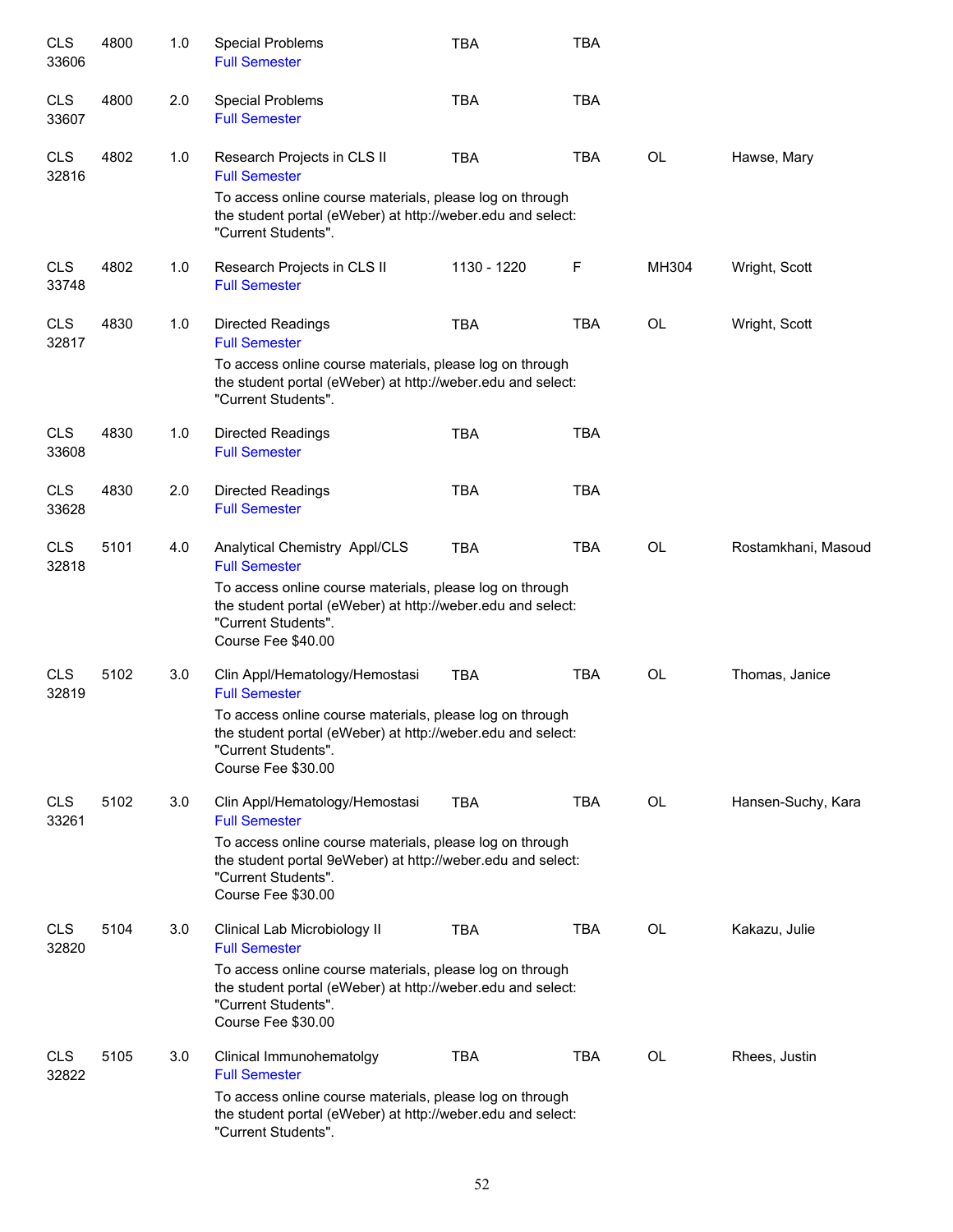| <b>CMT</b><br>32202 | 1100 | 1.0 | <b>Construction Manag Orientation</b><br><b>Full Semester</b>                                                                                  | <b>TBA</b>  | <b>TBA</b> | OL        | Soelberg, Chris      |
|---------------------|------|-----|------------------------------------------------------------------------------------------------------------------------------------------------|-------------|------------|-----------|----------------------|
|                     |      |     | To access online course materials, please log on through<br>the student portal (eWeber) at http://weber.edu and select:<br>"Current Students". |             |            |           |                      |
| <b>CMT</b><br>32203 | 1150 | 3.0 | <b>Construction Graphics</b><br><b>Full Semester</b>                                                                                           | <b>TBA</b>  | <b>TBA</b> | OL        | Peterson, Steven     |
|                     |      |     | To access online course materials, please log on through<br>the student portal (eWeber) at http://weber.edu and select:<br>"Current Students". |             |            |           |                      |
| <b>CMT</b><br>31802 | 1210 | 3.0 | <b>Residential Constr Materials/M</b><br><b>Full Semester</b>                                                                                  | 1800 - 1915 | <b>TR</b>  | ET224     | Wall, Daniel         |
| <b>CMT</b><br>31803 | 1310 | 3.0 | Commercial Constru Methods/Mat<br><b>Full Semester</b>                                                                                         | 1930 - 2045 | <b>TR</b>  | ET224     | van der Have, Pieter |
| <b>CMT</b><br>31817 | 1310 | 3.0 | <b>Commercial Constru Methods/Mat</b><br><b>Full Semester</b>                                                                                  | 1630 - 1745 | MW         | ET224     | van der Have, Pieter |
| <b>CMT</b><br>31804 | 1500 | 3.0 | <b>Computer Applications/Construc</b><br><b>Full Semester</b>                                                                                  | 1800 - 1915 | <b>MW</b>  | ET202     | van der Have, Pieter |
| <b>CMT</b><br>31818 | 1500 | 3.0 | <b>Computer Applications/Construc</b><br><b>Full Semester</b>                                                                                  | 1630 - 1745 | <b>TR</b>  | ET202     | van der Have, Pieter |
| <b>CMT</b><br>32204 | 2220 | 3.0 | Const Contracts & Specificati<br><b>Full Semester</b>                                                                                          | <b>TBA</b>  | <b>TBA</b> | <b>OL</b> | Park, Kristen        |
|                     |      |     | To access online course materials, please log on through<br>the student portal (eWeber) at http://weber.edu and select:<br>"Current Students". |             |            |           |                      |
| <b>CMT</b><br>31805 | 2330 | 3.0 | SI Concrete Technology<br><b>Full Semester</b><br>Course Fee \$10.00                                                                           | 1730 - 2010 | Τ          | ET247     | Bedingfield, Douglas |
| <b>CMT</b><br>31971 | 2340 | 2.0 | <b>Construction Surveying</b><br><b>Block 2</b><br>Course Fee \$10.00                                                                          | 1530 - 1720 | W          | ET240     | Peterson, Steven     |
| <b>CMT</b>          | 2340 | 2.0 | <b>Construction Surveying</b>                                                                                                                  | 1730 - 1920 | W          | ET240     | Peterson, Steven     |
| 31974               |      |     | <b>Block 2</b><br>Course Fee \$10.00                                                                                                           |             |            |           |                      |
| <b>CMT</b><br>32205 | 2360 | 2.0 | <b>Building Codes &amp; Inspection</b><br><b>Full Semester</b>                                                                                 | <b>TBA</b>  | <b>TBA</b> | OL        | Peterson, Steven     |
| <b>CMT</b><br>31806 | 2640 | 2.0 | <b>Architectural Estimating</b><br><b>Full Semester</b>                                                                                        | 1730 - 1920 | М          | ET240     | Peterson, Steven     |
| <b>CMT</b><br>32206 | 2880 | 3.0 | Internship<br><b>Full Semester</b>                                                                                                             | <b>TBA</b>  | <b>TBA</b> | OL        | Soelberg, Chris      |
|                     |      |     | To access online course materials, please log on through<br>the student portal (eWeber) at http://weber.edu and select:<br>"Current Students". |             |            |           |                      |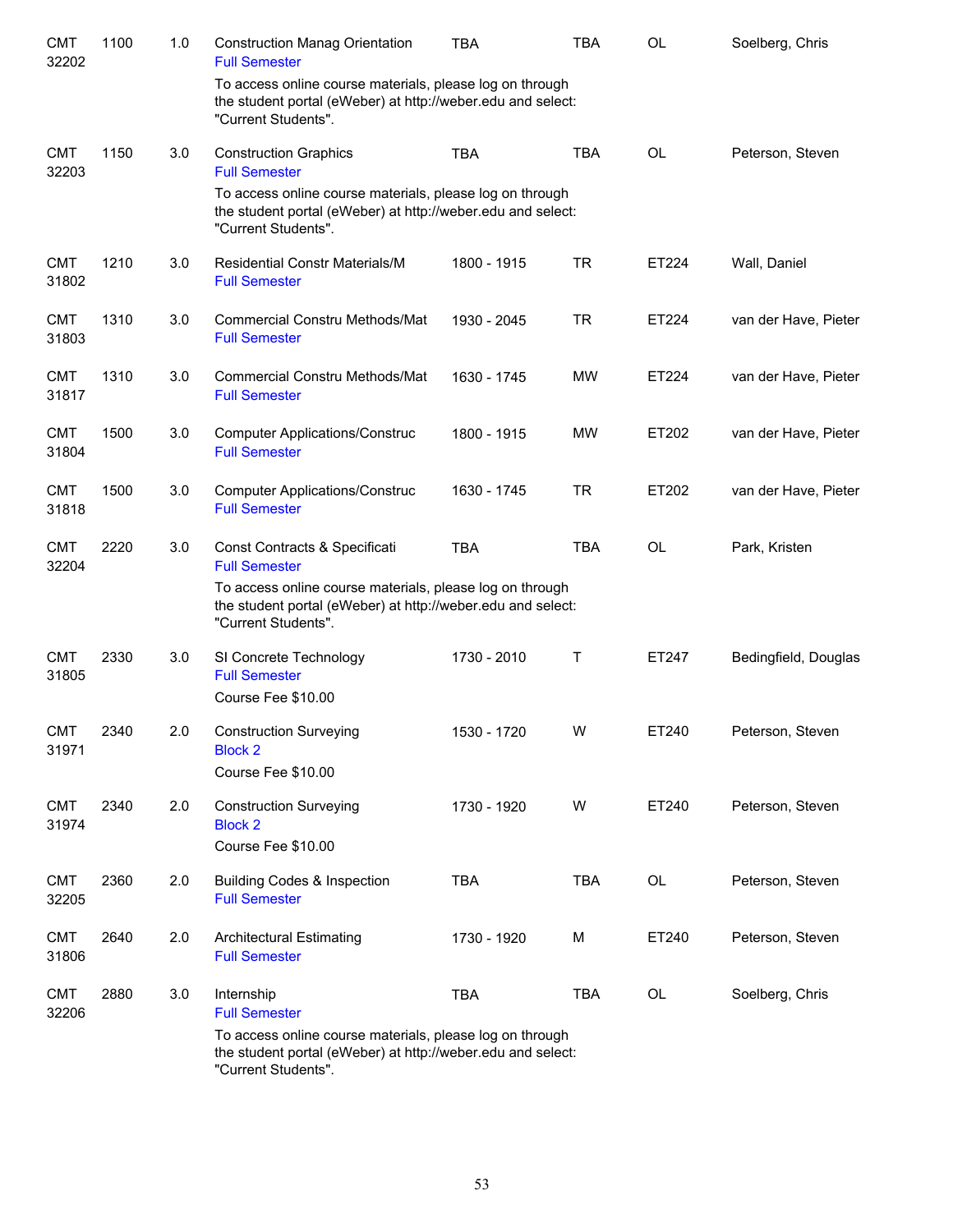| <b>CMT</b><br>31807 | 3115 | 3.0 | <b>Construction Cost Estimating</b><br><b>Full Semester</b><br>Course Fee \$10.00                             | 1800 - 1915 | <b>MW</b> | ET238 | Wolfe, Joseph    |
|---------------------|------|-----|---------------------------------------------------------------------------------------------------------------|-------------|-----------|-------|------------------|
| <b>CMT</b><br>33321 | 3115 | 3.0 | <b>Construction Cost Estimating</b><br><b>Full Semester</b><br>Course Fee \$10.00                             | 1730 - 1845 | <b>TR</b> |       | Hogan, James     |
| <b>CMT</b><br>31808 | 3130 | 3.0 | Construction Planning/Scheduli<br><b>Full Semester</b><br>Course Fee \$10.00                                  | 1930 - 2045 | <b>TR</b> | ET238 | Park, Kristen    |
| <b>CMT</b><br>31809 | 3210 | 3.0 | <b>Construction Management</b><br><b>Full Semester</b>                                                        | 1800 - 1915 | <b>TR</b> | ET238 | Park, Kristen    |
| <b>CMT</b><br>33322 | 3210 | 3.0 | <b>Construction Management</b><br><b>Full Semester</b>                                                        | 1900 - 2015 | <b>TR</b> |       | Hogan, James     |
| <b>CMT</b><br>31810 | 3260 | 4.0 | Mechanical/Electrical Systems<br><b>Full Semester</b>                                                         | 1930 - 2120 | MW        | ET247 | Soelberg, Chris  |
| <b>CMT</b><br>31811 | 3350 | 4.0 | <b>Applied Structures</b><br><b>Full Semester</b>                                                             | 1930 - 2120 | <b>MW</b> | ET204 | Wolfe, Joseph    |
| <b>CMT</b><br>31812 | 4120 | 3.0 | <b>Construction Accntng/Finance</b><br><b>Full Semester</b>                                                   | 1930 - 2045 | <b>MW</b> | ET238 | Peterson, Steven |
| <b>CMT</b><br>33323 | 4120 | 3.0 | <b>Construction Accntng/Finance</b><br><b>Full Semester</b>                                                   | 1730 - 2010 | M         |       | Park, Kristen    |
| <b>CMT</b><br>31813 | 4150 | 3.0 | <b>Construction Equipment/Methods</b><br><b>Full Semester</b>                                                 | 1930 - 2045 | <b>TR</b> | ET210 | Wolfe, Joseph    |
| <b>CMT</b><br>33325 | 4150 | 3.0 | <b>Construction Equipment/Methods</b><br><b>Full Semester</b>                                                 | 1730 - 2010 | W         |       | Hogan, James     |
| <b>CMT</b><br>31814 | 4350 | 2.0 | Design of Construction Systems<br><b>Full Semester</b>                                                        | 1730 - 1920 | R         | ET128 | Wolfe, Joseph    |
| <b>CMT</b><br>31815 | 4550 | 2.0 | <b>Construction Safety</b><br><b>Full Semester</b>                                                            | 1730 - 1920 | M         | ET247 | Soelberg, Chris  |
| <b>CMT</b><br>31819 | 4610 | 2.0 | Senior Project<br><b>Full Semester</b><br>Course Fee \$140.00                                                 | 1730 - 1920 | T         | ET240 | Wolfe, Joseph    |
| <b>CMT</b><br>34543 | 4610 | 2.0 | Senior Project<br><b>Full Semester</b><br>Needs instructor approval befor registering.<br>Course Fee \$140.00 | 1730 - 1920 | M         | ET210 | Hogan, James     |
| <b>CMT</b><br>31816 | 4620 | 2.0 | Senior Project<br><b>Full Semester</b>                                                                        | 1730 - 1920 | W         | ET210 | Soelberg, Chris  |
| <b>CMT</b><br>33327 | 4620 | 2.0 | Senior Project<br><b>Full Semester</b>                                                                        | 2030 - 2220 | W         |       | Hogan, James     |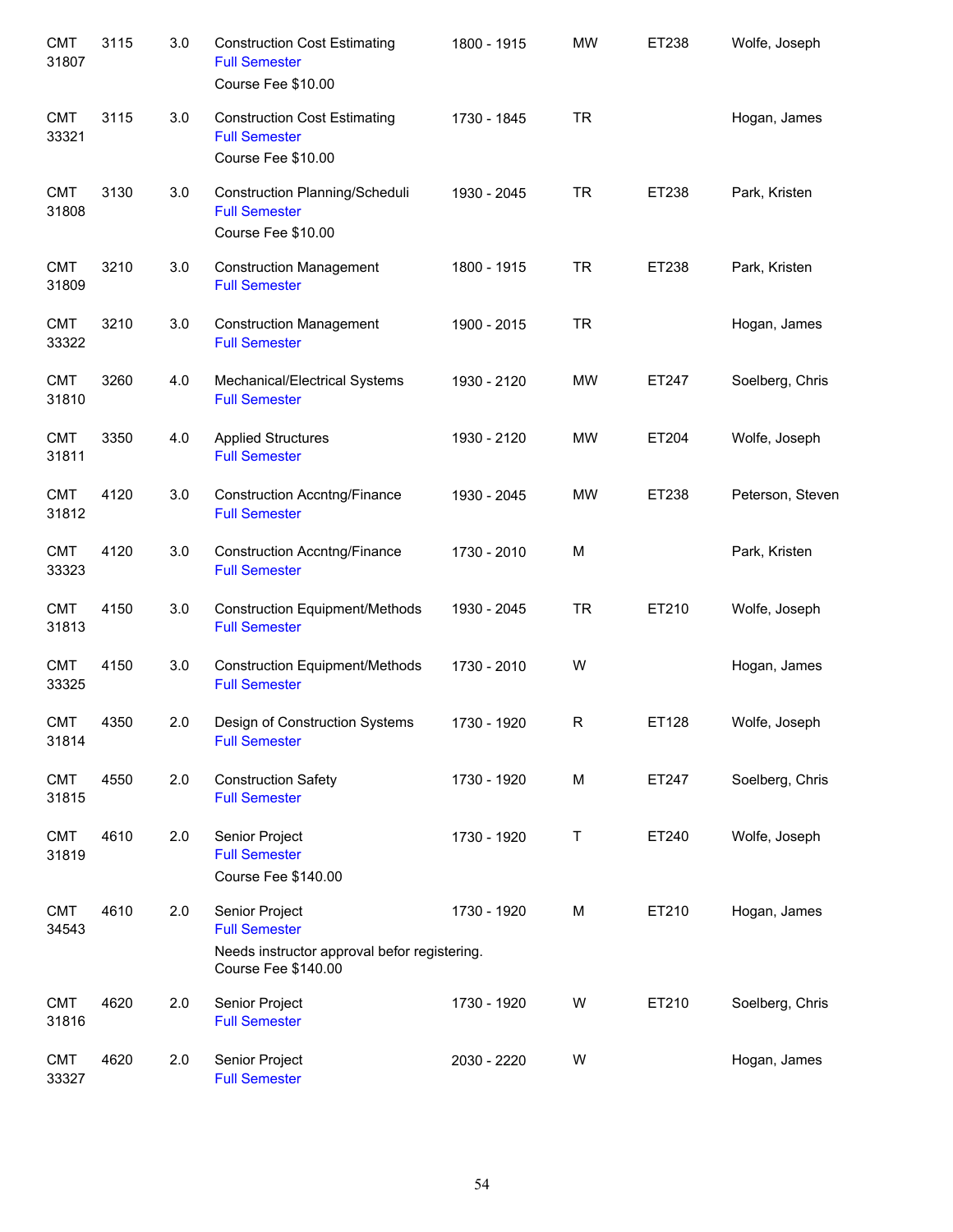| <b>CMT</b><br>32207 | 4890 | 2.0 | Practicum<br><b>Full Semester</b>                                                                                                              | <b>TBA</b>  | TBA        | <b>OL</b> | Hogan, James      |
|---------------------|------|-----|------------------------------------------------------------------------------------------------------------------------------------------------|-------------|------------|-----------|-------------------|
|                     |      |     | To access online course materials, please log on through<br>the student portal (eWeber) at http://weber.edu and select:<br>"Current Students". |             |            |           |                   |
| COMM 1020<br>30014  |      | 3.0 | HU Princip Of Public Speaking<br><b>Full Semester</b>                                                                                          | 0900 - 1140 | S          | WW102     | Berg, David       |
| COMM 1020<br>30015  |      | 3.0 | HU Princip Of Public Speaking<br><b>Full Semester</b>                                                                                          | 1730 - 2010 | M          | LP205     | Smith, Kim        |
| COMM 1020<br>30016  |      | 3.0 | HU Princip Of Public Speaking<br><b>Full Semester</b>                                                                                          | 1730 - 2010 | M          | <b>MR</b> | Smith, Kim        |
| COMM 1020<br>30017  |      | 3.0 | HU Princip Of Public Speaking<br><b>Full Semester</b>                                                                                          | 1730 - 2010 | M          | WW102     | Smith, Kim        |
| COMM 1020<br>31060  |      | 3.0 | HU Princip Of Public Speaking<br><b>Full Semester</b>                                                                                          | 0830 - 0920 | <b>MWF</b> | EH314     | Frandsen, Bruce   |
| COMM 1020<br>31061  |      | 3.0 | HU Princip Of Public Speaking<br><b>Full Semester</b>                                                                                          | 1030 - 1120 | <b>MWF</b> | EH314     | Scott, Randolph   |
| COMM 1020<br>31063  |      | 3.0 | HU Princip Of Public Speaking<br><b>Full Semester</b>                                                                                          | 0830 - 0920 | <b>MWF</b> | EH304     | Bishop, Cynthia   |
| COMM 1020<br>31064  |      | 3.0 | HU Princip Of Public Speaking<br><b>Full Semester</b>                                                                                          | 1030 - 1120 | <b>MWF</b> | EH304     | Bishop, Cynthia   |
| COMM 1020<br>31066  |      | 3.0 | HU Princip Of Public Speaking<br><b>Full Semester</b>                                                                                          | 0930 - 1020 | <b>MWF</b> | EH304     | Bishop, Cynthia   |
| COMM 1020<br>31067  |      | 3.0 | HU Princip Of Public Speaking<br><b>Full Semester</b>                                                                                          | 1130 - 1220 | <b>MWF</b> | EH304     | Bishop, Cynthia   |
| COMM 1020<br>31068  |      | 3.0 | HU Princip Of Public Speaking<br><b>Full Semester</b>                                                                                          | 1730 - 2010 | W          | EH306     | Hebestreet, John  |
| COMM<br>31069       | 1020 | 3.0 | HU Princip Of Public Speaking<br><b>Full Semester</b>                                                                                          | 0730 - 0845 | <b>TR</b>  | EH304     | Richardson, Frank |
| COMM 1020<br>31071  |      | 3.0 | HU Princip Of Public Speaking<br><b>Full Semester</b>                                                                                          | 0900 - 1015 | <b>TR</b>  | EH307     | Canfield, Clair   |
| COMM 1020<br>31072  |      | 3.0 | HU Princip Of Public Speaking<br><b>Full Semester</b>                                                                                          | 0900 - 1015 | <b>TR</b>  | EH304     | Richardson, Frank |
| COMM 1020<br>31073  |      | 3.0 | HU Princip Of Public Speaking<br><b>Full Semester</b>                                                                                          | 1030 - 1145 | <b>TR</b>  | EH307     | Canfield, Clair   |
| COMM 1020<br>31074  |      | 3.0 | HU Princip Of Public Speaking<br><b>Full Semester</b>                                                                                          | 1200 - 1315 | TR         | EH314     | Guevara, Veronica |
| COMM 1020<br>31075  |      | 3.0 | HU Princip Of Public Speaking<br><b>Full Semester</b>                                                                                          | 1030 - 1145 | <b>TR</b>  | EH306     | Guevara, Veronica |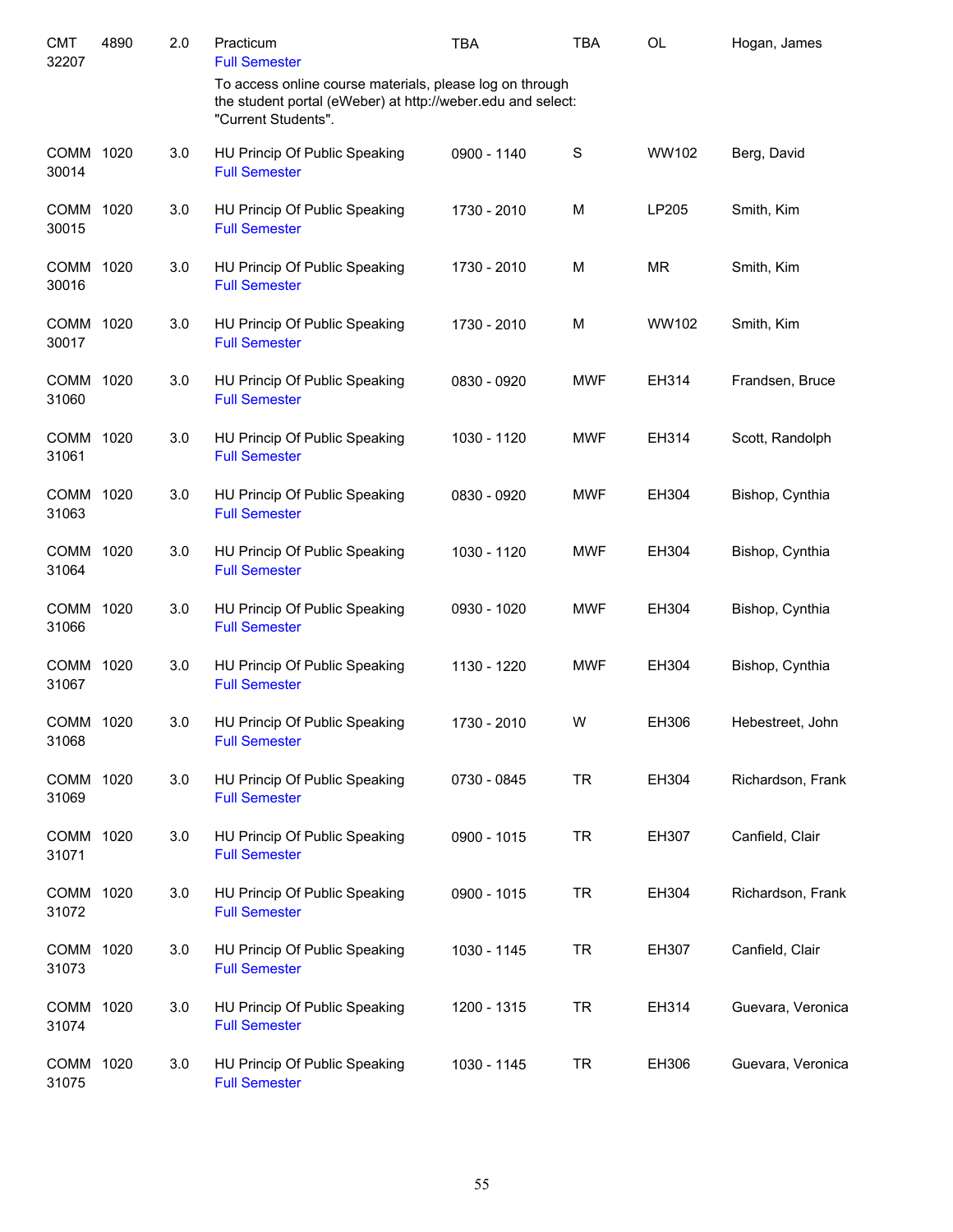| COMM 1020<br>31076   |      | 3.0 | HU Princip Of Public Speaking<br><b>Full Semester</b>                                                                                                                                                   | 1730 - 2010 | R            | EH306     | Guevara, Omar      |
|----------------------|------|-----|---------------------------------------------------------------------------------------------------------------------------------------------------------------------------------------------------------|-------------|--------------|-----------|--------------------|
| COMM 1020<br>31077   |      | 3.0 | HU Princip Of Public Speaking<br><b>Full Semester</b>                                                                                                                                                   | 1730 - 2010 | $\mathsf{T}$ | EH314     | Merkley, Mark      |
| <b>COMM</b><br>31078 | 1020 | 3.0 | HU Princip Of Public Speaking<br><b>Full Semester</b>                                                                                                                                                   | 1730 - 2010 | R            | EH314     | Threlkeld, Douglas |
| COMM 1020<br>31823   |      | 3.0 | HU Princip Of Public Speaking<br><b>Full Semester</b><br>To access online course materials, please log on through<br>the student portal (eWeber) at http://weber.edu and select:<br>"Current Students". | <b>TBA</b>  | <b>TBA</b>   | <b>OL</b> | Merkley, Mark      |
| COMM 1020<br>31824   |      | 3.0 | HU Princip Of Public Speaking<br><b>Full Semester</b><br>To access online course materials, please log on through<br>the student portal (eWeber) at http://weber.edu and select:<br>"Current Students". | <b>TBA</b>  | <b>TBA</b>   | <b>OL</b> | Johns, Rebecca     |
| COMM 1020<br>33240   |      | 3.0 | HU Princip Of Public Speaking<br><b>Full Semester</b>                                                                                                                                                   | 0930 - 1020 | <b>MWF</b>   | D02113    | Merkley, Mark      |
| COMM 1020<br>33241   |      | 3.0 | HU Princip Of Public Speaking<br><b>Full Semester</b>                                                                                                                                                   | 1130 - 1220 | <b>MWF</b>   | D02103    | Merkley, Mark      |
| COMM 1020<br>33471   |      | 3.0 | HU Princip Of Public Speaking<br><b>Full Semester</b>                                                                                                                                                   | 1730 - 2010 | R            | DH2504    | Heath, Stephanie   |
| COMM 1130<br>31757   |      | 3.0 | <b>Media Writing</b><br><b>Full Semester</b><br>Prerequisite: Proficiency in word processing.                                                                                                           | 0730 - 0820 | <b>MWF</b>   | EH410     | Noel, Howard       |
| COMM 1130<br>31758   |      | 3.0 | <b>Media Writing</b><br><b>Full Semester</b><br>Prerequisite: Proficiency in word processing.                                                                                                           | 1130 - 1220 | <b>MWF</b>   | B3338     | Tyler, AnDrew      |
| COMM 1130<br>31761   |      | 3.0 | <b>Media Writing</b><br><b>Full Semester</b><br>Prerequisite: Proficiency in word processing.                                                                                                           | 1730 - 2010 | W            | B3338     | Tyler, AnDrew      |
| COMM 1130<br>31763   |      | 3.0 | <b>Media Writing</b><br><b>Full Semester</b><br>Prerequisite: Proficiency in word processing.                                                                                                           | 0900 - 1015 | <b>TR</b>    | LI59      | Farver, Shane      |
| COMM 1500<br>31769   |      | 3.0 | Intro to Mass Communication<br><b>Full Semester</b>                                                                                                                                                     | 0830 - 0920 | <b>MWF</b>   | EH307     | Sanders, Anthony   |
| COMM<br>31821        | 1500 | 3.0 | Intro to Mass Communication<br><b>Full Semester</b><br>To access online course materials, please log on through<br>the student portal (eWeber) at http://weber.edu and select:<br>"Current Students".   | <b>TBA</b>  | <b>TBA</b>   | OL        | Sanders, Anthony   |
| COMM 2010<br>31873   |      | 3.0 | HU Mass Media and Society<br><b>Full Semester</b>                                                                                                                                                       | 1330 - 1445 | TR           | EH307     | Bialowas, Anne     |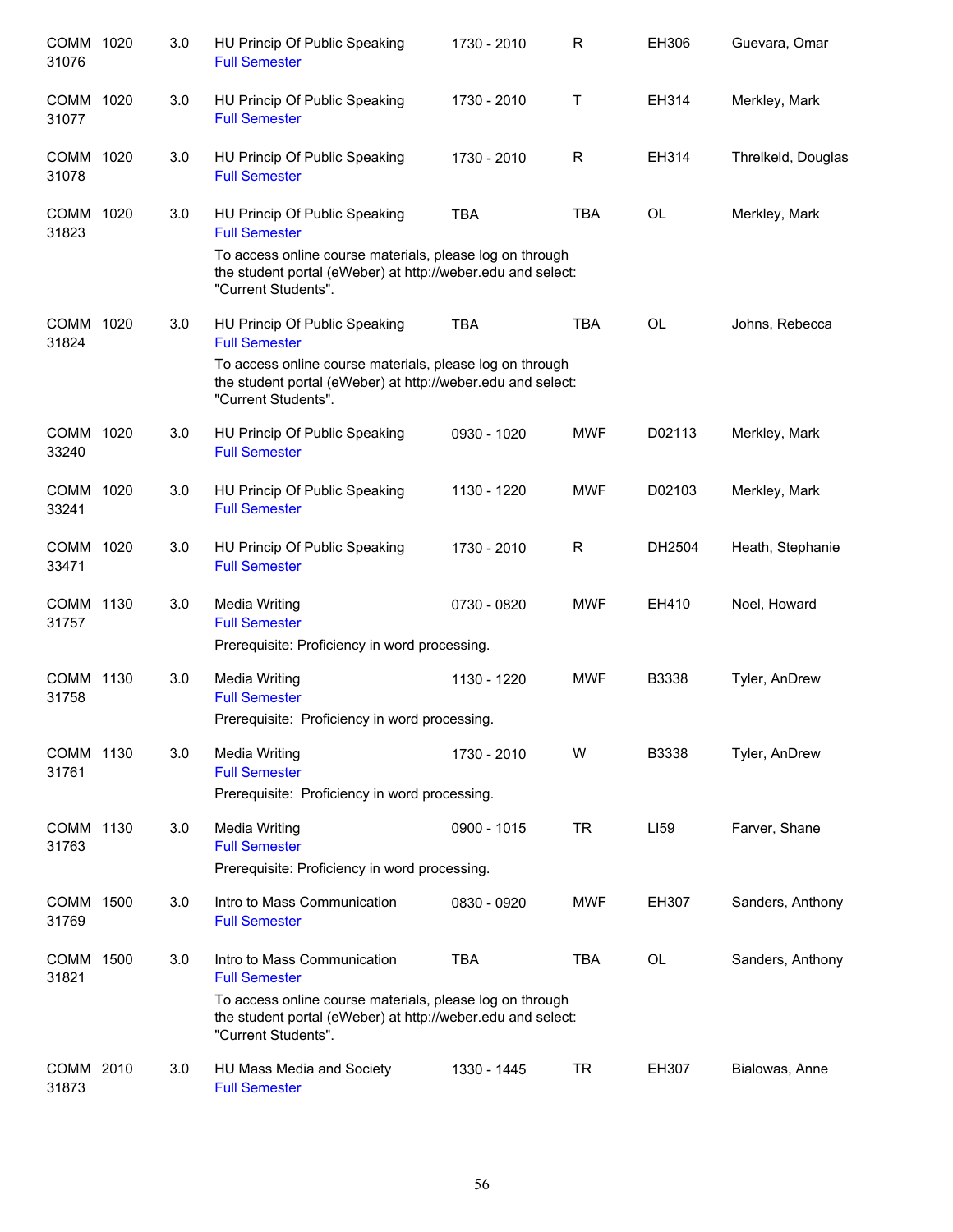| COMM 2110<br>31472 | 3.0 | <b>Full Semester</b> | HU CBL Intrprsnl/Sm Group Comm                                                                                                                                                                                                                                                   | 0830 - 0920 | <b>MWF</b> | EH406 | Rampton, Russ       |
|--------------------|-----|----------------------|----------------------------------------------------------------------------------------------------------------------------------------------------------------------------------------------------------------------------------------------------------------------------------|-------------|------------|-------|---------------------|
|                    |     |                      | CBL stands for Community-Based Learning which means that students engage in<br>meaningful community service that is connected to specific course objectives.<br>See http://www.weber.edu/CommunityInvolvement/CBL Designation.html for a full<br>list of CBL designated courses. |             |            |       |                     |
| COMM 2110<br>31473 | 3.0 | <b>Full Semester</b> | HU CBL Intrprsnl/Sm Group Comm                                                                                                                                                                                                                                                   | 0830 - 0920 | <b>MWF</b> | EH407 | Scott, Constance    |
|                    |     |                      | CBL stands for Community-Based Learning which means that students engage in<br>meaningful community service that is connected to specific course objectives.<br>See http://www.weber.edu/CommunityInvolvement/CBL Designation.html for a full<br>list of CBL designated courses. |             |            |       |                     |
| COMM 2110<br>31475 | 3.0 | <b>Full Semester</b> | HU CBL Intrprsnl/Sm Group Comm                                                                                                                                                                                                                                                   | 0930 - 1020 | <b>MWF</b> | EH406 | Rampton, Russ       |
|                    |     |                      | CBL stands for Community-Based Learning which means that students engage in<br>meaningful community service that is connected to specific course objectives.<br>See http://www.weber.edu/CommunityInvolvement/CBL_Designation.html for a full<br>list of CBL designated courses. |             |            |       |                     |
| COMM 2110<br>31483 | 3.0 | <b>Full Semester</b> | HU CBL Intrprsnl/Sm Group Comm                                                                                                                                                                                                                                                   | 0930 - 1020 | <b>MWF</b> | EH407 | Scott, Constance    |
|                    |     |                      | CBL stands for Community-Based Learning which means that students engage in<br>meaningful community service that is connected to specific course objectives.<br>See http://www.weber.edu/CommunityInvolvement/CBL_Designation.html for a full<br>list of CBL designated courses. |             |            |       |                     |
| COMM 2110<br>31484 | 3.0 | <b>Full Semester</b> | HU CBL Intrprsnl/Sm Group Comm                                                                                                                                                                                                                                                   | 1030 - 1120 | <b>MWF</b> | EH406 | Sline, Richard      |
|                    |     |                      | CBL stands for Community-Based Learning which means that students engage in<br>meaningful community service that is connected to specific course objectives.<br>See http://www.weber.edu/CommunityInvolvement/CBL_Designation.html for a full<br>list of CBL designated courses. |             |            |       |                     |
| COMM 2110<br>31487 | 3.0 | <b>Full Semester</b> | HU CBL Intrprsnl/Sm Group Comm                                                                                                                                                                                                                                                   | 1030 - 1120 | <b>MWF</b> | EH407 | Scott, Constance    |
|                    |     |                      | CBL stands for Community-Based Learning which means that students engage in<br>meaningful community service that is connected to specific course objectives.<br>See http://www.weber.edu/CommunityInvolvement/CBL Designation.html for a full<br>list of CBL designated courses. |             |            |       |                     |
| COMM 2110<br>31488 | 3.0 | <b>Full Semester</b> | HU CBL Intrprsnl/Sm Group Comm                                                                                                                                                                                                                                                   | 1130 - 1220 | <b>MWF</b> | EH407 | Johns, Rebecca      |
|                    |     |                      | CBL stands for Community-Based Learning which means that students engage in<br>meaningful community service that is connected to specific course objectives.<br>See http://www.weber.edu/CommunityInvolvement/CBL_Designation.html for a full<br>list of CBL designated courses. |             |            |       |                     |
| COMM 2110<br>31490 | 3.0 | <b>Full Semester</b> | HU CBL Intrprsnl/Sm Group Comm                                                                                                                                                                                                                                                   | 1730 - 2010 | W          | EH406 | Thompson, Stephanie |
|                    |     |                      | CBL stands for Community-Based Learning which means that students engage in<br>meaningful community service that is connected to specific course objectives.<br>See http://www.weber.edu/CommunityInvolvement/CBL_Designation.html for a full<br>list of CBL designated courses. |             |            |       |                     |
| COMM 2110<br>31491 | 3.0 | <b>Full Semester</b> | HU CBL Intrprsnl/Sm Group Comm                                                                                                                                                                                                                                                   | 0900 - 1015 | TR         | EH406 | Packer, Colleen     |
|                    |     |                      | CBL stands for Community-Based Learning which means that students engage in<br>meaningful community service that is connected to specific course objectives.<br>See http://www.weber.edu/CommunityInvolvement/CBL_Designation.html for a full<br>list of CBL designated courses. |             |            |       |                     |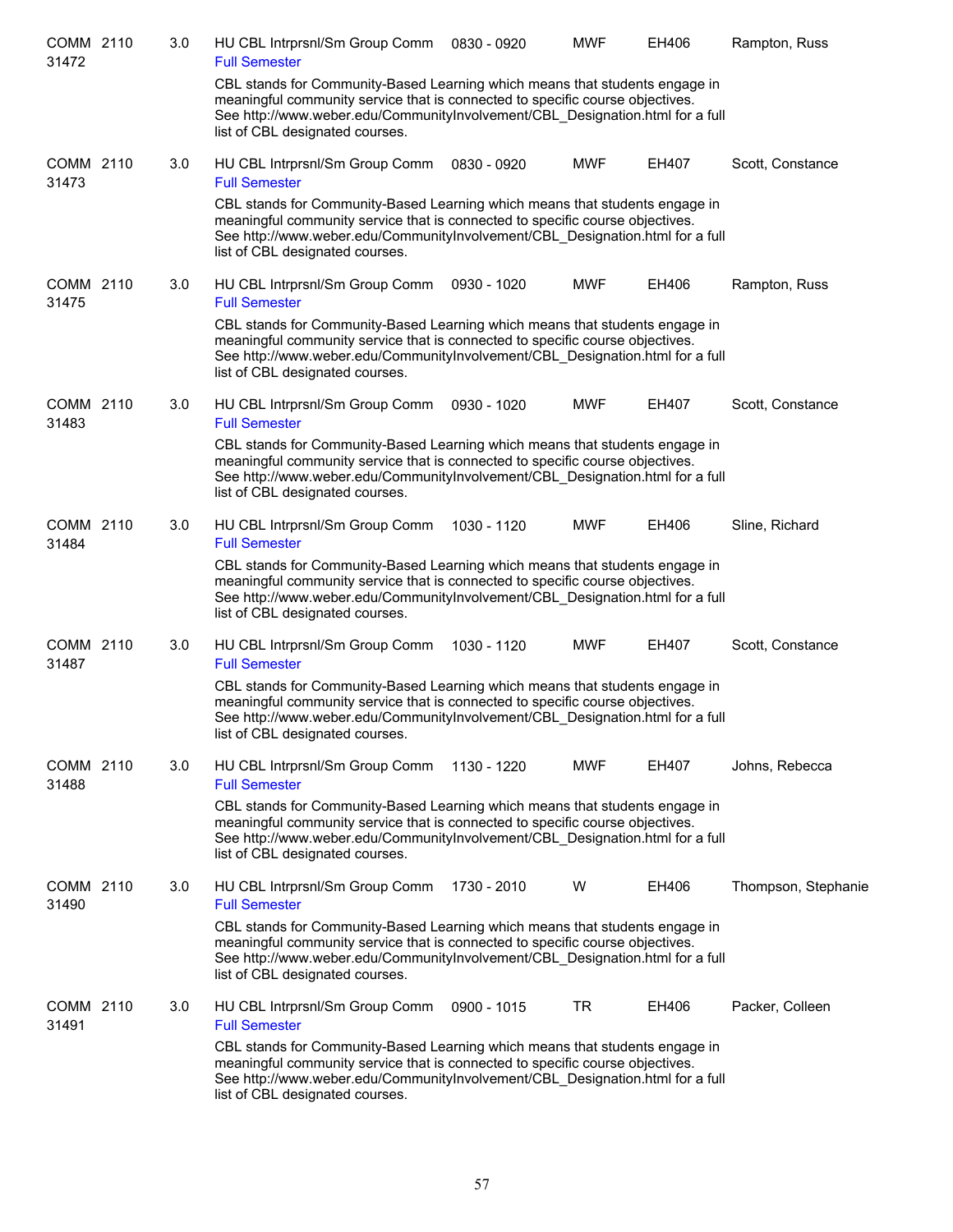| COMM 2110<br>31493 | 3.0 | HU CBL Intrprsnl/Sm Group Comm<br><b>Full Semester</b>                                                                                                                                                                                                                           | 0900 - 1015 | TR         | <b>EH407</b> | Hafen, Susan    |
|--------------------|-----|----------------------------------------------------------------------------------------------------------------------------------------------------------------------------------------------------------------------------------------------------------------------------------|-------------|------------|--------------|-----------------|
|                    |     | CBL stands for Community-Based Learning which means that students engage in<br>meaningful community service that is connected to specific course objectives.<br>See http://www.weber.edu/CommunityInvolvement/CBL Designation.html for a full<br>list of CBL designated courses. |             |            |              |                 |
| COMM 2110<br>31495 | 3.0 | HU CBL Intrprsnl/Sm Group Comm<br><b>Full Semester</b>                                                                                                                                                                                                                           | 1030 - 1145 | TR         | EH406        | Packer, Colleen |
|                    |     | CBL stands for Community-Based Learning which means that students engage in<br>meaningful community service that is connected to specific course objectives.<br>See http://www.weber.edu/CommunityInvolvement/CBL_Designation.html for a full<br>list of CBL designated courses. |             |            |              |                 |
| COMM 2110<br>31497 | 3.0 | HU CBL Intrprsnl/Sm Group Comm<br><b>Full Semester</b>                                                                                                                                                                                                                           | 1030 - 1145 | TR         | EH407        | Hafen, Susan    |
|                    |     | CBL stands for Community-Based Learning which means that students engage in<br>meaningful community service that is connected to specific course objectives.<br>See http://www.weber.edu/CommunityInvolvement/CBL_Designation.html for a full<br>list of CBL designated courses. |             |            |              |                 |
| COMM 2110<br>31498 | 3.0 | HU CBL Intrprsnl/Sm Group Comm<br><b>Full Semester</b>                                                                                                                                                                                                                           | 1200 - 1315 | TR         | EH406        | Merkley, Mark   |
|                    |     | CBL stands for Community-Based Learning which means that students engage in<br>meaningful community service that is connected to specific course objectives.<br>See http://www.weber.edu/CommunityInvolvement/CBL_Designation.html for a full<br>list of CBL designated courses. |             |            |              |                 |
| COMM 2110<br>31499 | 3.0 | HU CBL Intrprsnl/Sm Group Comm<br><b>Full Semester</b>                                                                                                                                                                                                                           | 1200 - 1315 | <b>TR</b>  | EH407        | Johns, Rebecca  |
|                    |     | CBL stands for Community-Based Learning which means that students engage in<br>meaningful community service that is connected to specific course objectives.<br>See http://www.weber.edu/CommunityInvolvement/CBL_Designation.html for a full<br>list of CBL designated courses. |             |            |              |                 |
| COMM 2110<br>31500 | 3.0 | HU CBL Intrprsnl/Sm Group Comm<br><b>Full Semester</b>                                                                                                                                                                                                                           | 1330 - 1445 | <b>TR</b>  | EH406        | Bishop, Cynthia |
|                    |     | CBL stands for Community-Based Learning which means that students engage in<br>meaningful community service that is connected to specific course objectives.<br>See http://www.weber.edu/CommunityInvolvement/CBL Designation.html for a full<br>list of CBL designated courses. |             |            |              |                 |
| COMM 2110<br>31501 | 3.0 | HU CBL Intrprsnl/Sm Group Comm<br><b>Full Semester</b>                                                                                                                                                                                                                           | 1730 - 2010 | Т          | EH406        | Johns, Brent    |
|                    |     | CBL stands for Community-Based Learning which means that students engage in<br>meaningful community service that is connected to specific course objectives.<br>See http://www.weber.edu/CommunityInvolvement/CBL Designation.html for a full<br>list of CBL designated courses. |             |            |              |                 |
| COMM 2110<br>31502 | 3.0 | HU CBL Intrprsnl/Sm Group Comm<br><b>Full Semester</b>                                                                                                                                                                                                                           | 1730 - 2010 | R          | EH406        | Oseguera, Eva   |
|                    |     | CBL stands for Community-Based Learning which means that students engage in<br>meaningful community service that is connected to specific course objectives.<br>See http://www.weber.edu/CommunityInvolvement/CBL_Designation.html for a full<br>list of CBL designated courses. |             |            |              |                 |
| COMM 2110<br>33242 | 3.0 | HU CBL Intrprsnl/Sm Group Comm<br><b>Full Semester</b>                                                                                                                                                                                                                           | 0830 - 0920 | <b>MWF</b> | D02320       | Sline, Richard  |
|                    |     | CBL stands for Community-Based Learning which means that students engage in<br>meaningful community service that is connected to specific course objectives.<br>See http://www.weber.edu/CommunityInvolvement/CBL_Designation.html for a full<br>list of CBL designated courses. |             |            |              |                 |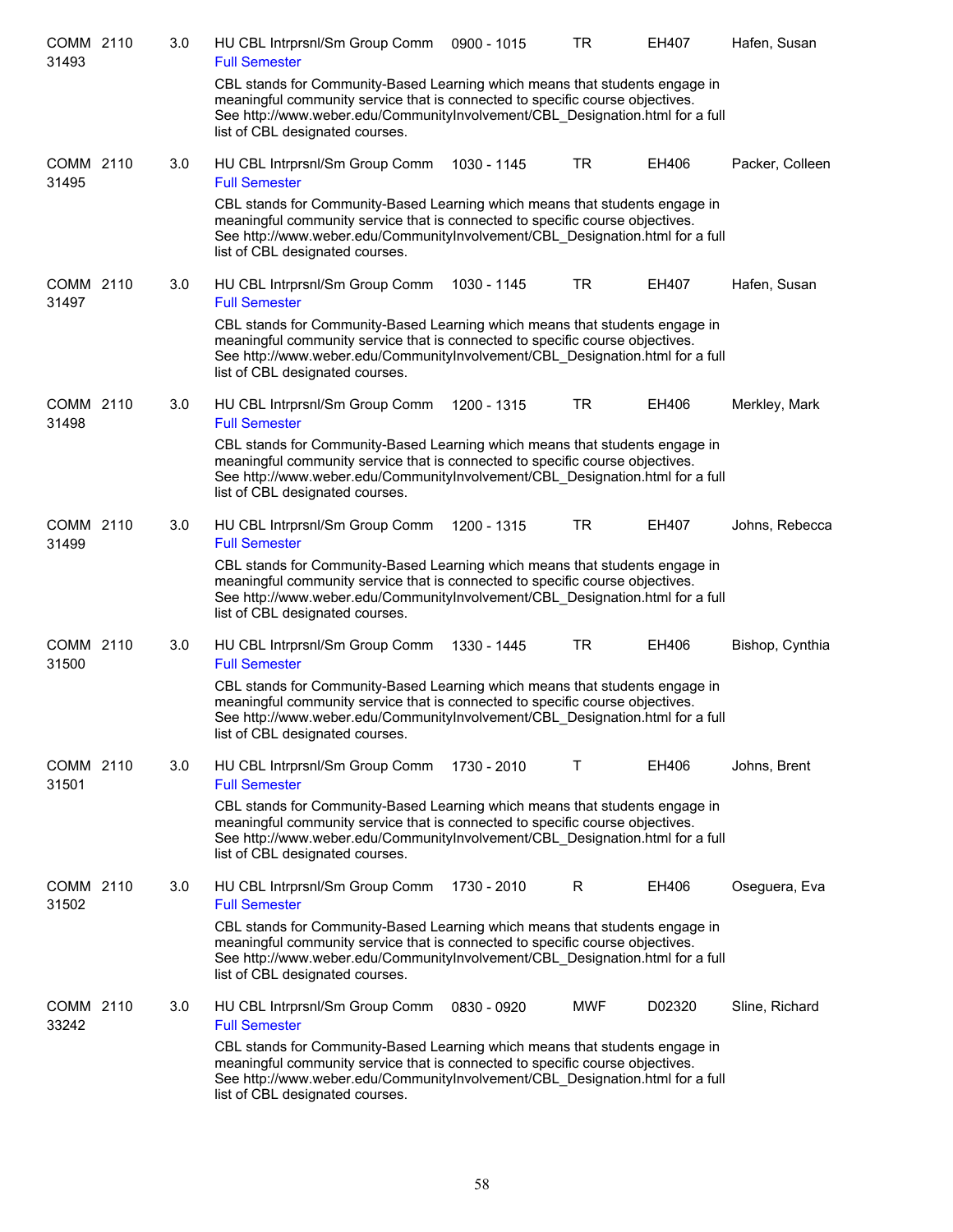| COMM 2110<br>33243 |      | 3.0 | HU CBL Intrprsnl/Sm Group Comm<br><b>Full Semester</b>                                                                                                                                                                                                                           | 0900 - 1015 | <b>TR</b>  | D02113 | Speechly, Gayle   |
|--------------------|------|-----|----------------------------------------------------------------------------------------------------------------------------------------------------------------------------------------------------------------------------------------------------------------------------------|-------------|------------|--------|-------------------|
|                    |      |     | CBL stands for Community-Based Learning which means that students engage in<br>meaningful community service that is connected to specific course objectives.<br>See http://www.weber.edu/CommunityInvolvement/CBL_Designation.html for a full<br>list of CBL designated courses. |             |            |        |                   |
| COMM 2110<br>33474 |      | 3.0 | HU CBL Intrprsnl/Sm Group Comm<br><b>Full Semester</b>                                                                                                                                                                                                                           | 1730 - 2010 | Τ          | DH2404 | Lewis, Andrew     |
|                    |      |     | CBL stands for Community-Based Learning which means that students engage in<br>meaningful community service that is connected to specific course objectives.<br>See http://www.weber.edu/CommunityInvolvement/CBL_Designation.html for a full<br>list of CBL designated courses. |             |            |        |                   |
| COMM 2110<br>33475 |      | 3.0 | HU CBL Intrprsnl/Sm Group Comm<br><b>Full Semester</b>                                                                                                                                                                                                                           | 1730 - 2010 | W          | D02106 | Lewis, Andrew     |
|                    |      |     | CBL stands for Community-Based Learning which means that students engage in<br>meaningful community service that is connected to specific course objectives.<br>See http://www.weber.edu/CommunityInvolvement/CBL_Designation.html for a full<br>list of CBL designated courses. |             |            |        |                   |
| COMM 2200<br>31789 |      | 3.0 | In-studio Video Prod & Perform<br><b>Full Semester</b><br>Note: 4 classroom hours per week.                                                                                                                                                                                      | 0900 - 1015 | <b>TR</b>  | LI76   | Sanders, Anthony  |
| COMM 2210<br>32787 |      | 1.0 | Intercollegiate Debate<br><b>Full Semester</b><br>Permission of instructor.                                                                                                                                                                                                      | 1500 - 1615 | T          | EH111  | Guevara, Veronica |
| COMM 2270<br>31782 |      | 3.0 | Argumentation & Debate<br><b>Full Semester</b>                                                                                                                                                                                                                                   | 1730 - 2010 | T          | EH306  | Guevara, Omar     |
| COMM 2350<br>31784 |      | 3.0 | <b>Communication Graphic Design</b><br><b>Full Semester</b><br>Prerequisite: COMM 1130                                                                                                                                                                                           | 1030 - 1145 | <b>TR</b>  | EH410  | Singh, Mukhbir    |
| COMM 2730<br>31786 |      | 1.0 | Radio Production Workshop<br><b>Full Semester</b><br>Prerequisite: COMM 1560 or permission of instructor.                                                                                                                                                                        | 1330 - 1445 | T          | EH407  | Sanders, Anthony  |
| COMM 2890<br>31791 |      | 1.0 | Cooperative Work Exp. Signpost<br><b>Full Semester</b><br>Prerequisite: COMM 1130                                                                                                                                                                                                | 1330 - 1445 | т          | EH314  | Noel, Howard      |
| COMM 3000<br>31795 |      | 3.0 | <b>Communication Theory</b><br><b>Full Semester</b>                                                                                                                                                                                                                              | 0930 - 1020 | <b>MWF</b> | EH307  | Bialowas, Anne    |
|                    |      |     | Prerequisite for COMM majors, minors & BIS students: COMM<br>1020, 1130, 2110 & acceptance in prg. or inst. permission<br>Prerequisite for non-COMM students: advanced standing.                                                                                                 |             |            |        |                   |
| COMM 3000<br>31852 |      | 3.0 | <b>Communication Theory</b><br><b>Full Semester</b>                                                                                                                                                                                                                              | 1730 - 2010 | W          | EH314  | Packer, Colleen   |
|                    |      |     | Prerequisites for COMM majors, minors & BIS students:<br>COMM 1020, 1130, 2110 & acceptance in program.<br>Prerequisite for non-COMM students: advanced standing.                                                                                                                |             |            |        |                   |
| COMM<br>31865      | 3000 | 3.0 | <b>Communication Theory</b><br><b>Full Semester</b>                                                                                                                                                                                                                              | 1200 - 1315 | TR         | EH306  | Sline, Richard    |
|                    |      |     | Prerequisites for COMM majors, minors & BIS students:<br>COMM 1020, 1130, 2110 & acceptance in program.<br>Prerequisite for non-COMM students: advanced standing.                                                                                                                |             |            |        |                   |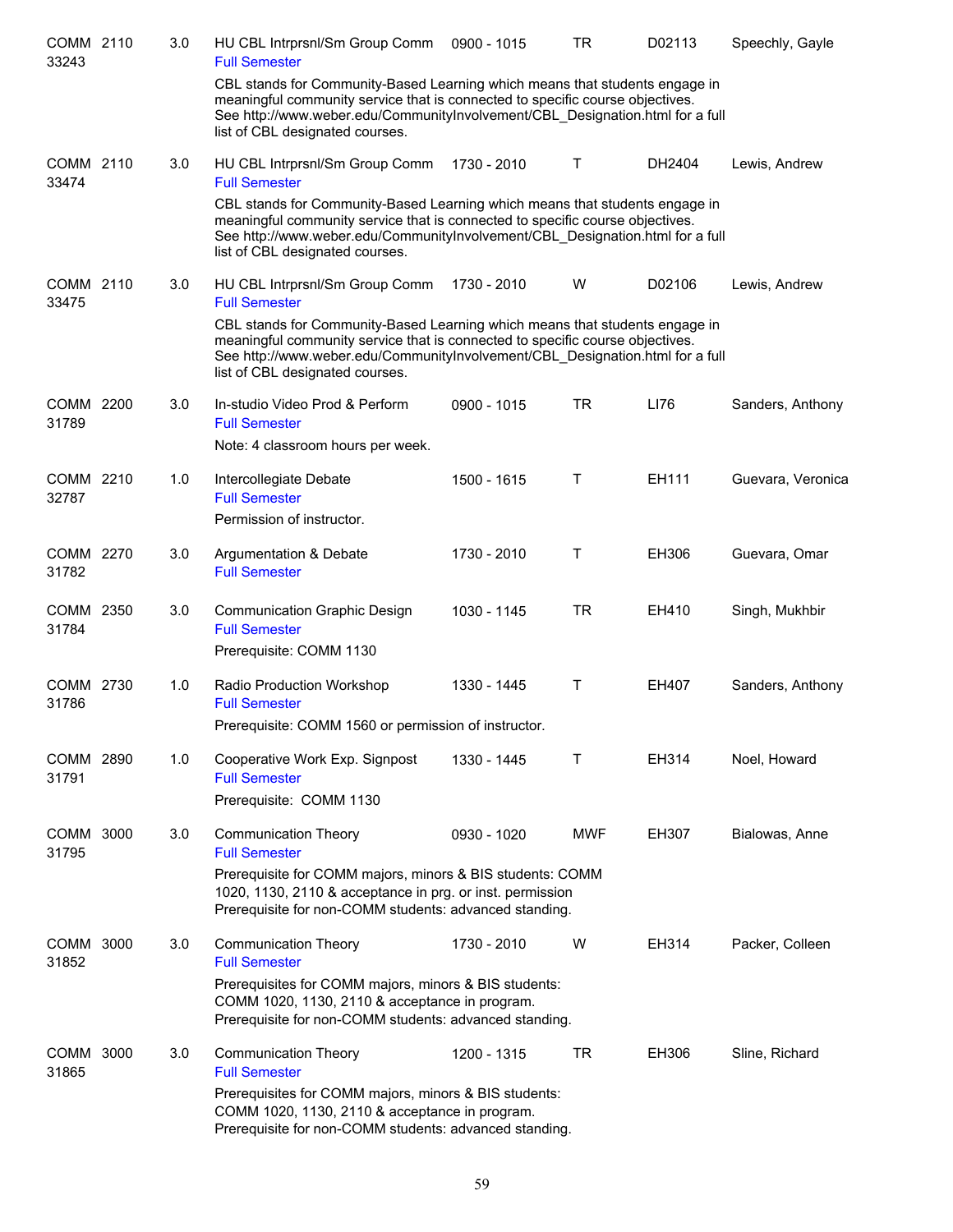| COMM 3085<br>31871 | 3.0 | <b>Family Communications</b><br><b>Full Semester</b>                                                                                                                                                                                | 0930 - 1020 | <b>MWF</b> | EH314 | Johns, Rebecca    |
|--------------------|-----|-------------------------------------------------------------------------------------------------------------------------------------------------------------------------------------------------------------------------------------|-------------|------------|-------|-------------------|
|                    |     | Prerequisite: COMM 2110, CHF 1400 & CHF 2400, or permission<br>of instructor. Pre/co-requisite: COMM 3000.                                                                                                                          |             |            |       |                   |
| COMM 3090<br>31886 | 3.0 | DV Gender & Communication<br><b>Full Semester</b>                                                                                                                                                                                   | 1200 - 1315 | <b>TR</b>  | EH307 | Bialowas, Anne    |
|                    |     | Prerequisites for COMM majors, minors, & BIS students: COMM<br>1020, 1130, 2110 & acceptance in program; pre/co-requisite,<br>COMM 3000. Prerequisite for non-COMM students: advanced<br>standing.                                  |             |            |       |                   |
| COMM 3100<br>31891 | 3.0 | Smll Grp Facilitation & Leader<br><b>Full Semester</b>                                                                                                                                                                              | 1030 - 1145 | TR         | EH323 | Sline, Richard    |
|                    |     | Prerequisites for COMM majors, minors & BIS students: COMM<br>1020, 1130, 2110 & acceptance in program; pre/co-requisite,<br>COMM 3000. Prerequisite for non-COMM students: permission<br>of instructor.                            |             |            |       |                   |
| COMM 3120<br>31893 | 3.0 | Adv Public Speak<br><b>Full Semester</b>                                                                                                                                                                                            | 0900 - 1015 | <b>TR</b>  | EH306 | Bialowas, Anne    |
|                    |     | Prerequisites for COMM majors, minors & BIS students: COMM<br>1020, 1130, 2110 & acceptance in program; pre/co-requisite,<br>COMM 3000. Prerequisite for non-COMM students: advanced<br>standing.                                   |             |            |       |                   |
| COMM 3150<br>31896 | 3.0 | SI Comm. Research Methods<br><b>Full Semester</b>                                                                                                                                                                                   | 1030 - 1120 | <b>MWF</b> | EH410 | Singh, Mukhbir    |
|                    |     | Prerequisites for COMM majors, minors & BIS students: COMM<br>1020, 1130, 2110 & acceptance in program; pre/co-requisite,<br>COMM 3000. Prerequisites for non-communication students:<br>quantitative literacy & advanced standing. |             |            |       |                   |
| COMM 3150<br>31900 | 3.0 | SI Comm. Research Methods<br><b>Full Semester</b>                                                                                                                                                                                   | 1200 - 1315 | <b>TR</b>  | EH410 | Singh, Mukhbir    |
|                    |     | Prerequisites for COMM majors, minors & BIS students: COMM<br>1020, 1130, 2110 & acceptance in program; pre/co-requisite,<br>COMM 3000. Prerequisites for non-communication students:<br>quantitative literacy & advanced standing. |             |            |       |                   |
| COMM 3150<br>31901 | 3.0 | SI Comm. Research Methods<br><b>Full Semester</b>                                                                                                                                                                                   | 1730 - 2010 | Τ          | EH410 | Johns, Rebecca    |
|                    |     | Prerequisites for COMM majors, minors & BIS students: COMM<br>1020, 1130, 2110 & acceptance in program; pre/co-requisite,<br>COMM 3000. Prerequisites for non-communication students:<br>quantitative literacy & advanced standing. |             |            |       |                   |
| COMM 3220<br>31822 | 3.0 | Editing<br><b>Full Semester</b>                                                                                                                                                                                                     | <b>TBA</b>  | <b>TBA</b> | OL    | Josephson, Sheree |
|                    |     | To access online course materials, please log on through<br>the student portal (eWeber) at http://weber.edu and select:<br>"Current Students".                                                                                      |             |            |       |                   |
| COMM 3440<br>31912 | 3.0 | <b>Public Relations Writing</b><br><b>Full Semester</b>                                                                                                                                                                             | 1030 - 1120 | <b>MWF</b> | B3338 | Noel, Howard      |
|                    |     | Prerequisites for COMM majors, minors & BIS students:<br>COMM 1020, 1130, 2110, 3400 & acceptance in program; pre/co-<br>requisite, COMM 3000. Prerequisite for non-COMM students:<br>COMM 1130 or permission of instructor.        |             |            |       |                   |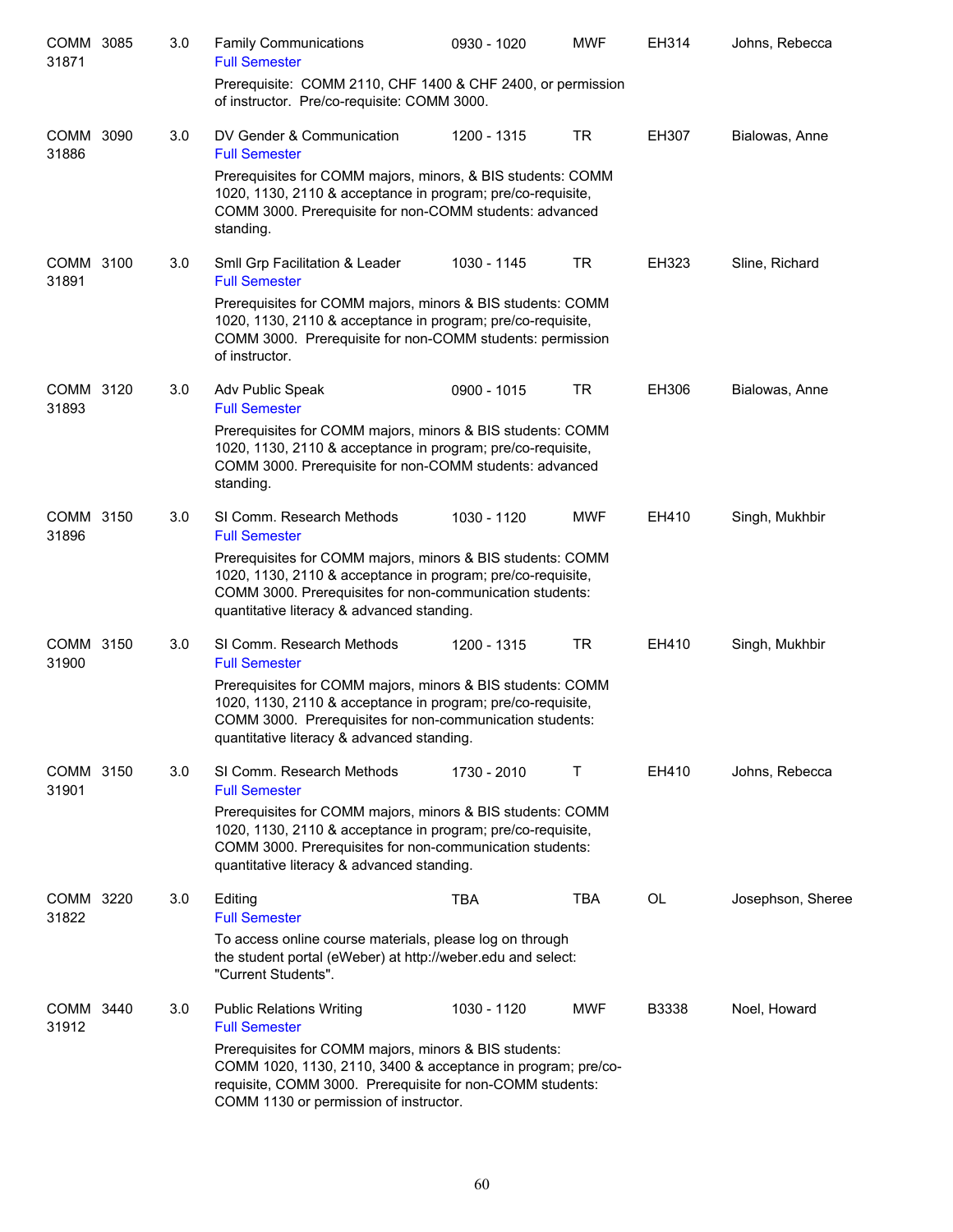| COMM 3650<br>31916  | 3.0 | <b>Communication Law</b><br><b>Full Semester</b>                                                                                                                                                                                                                                | 1730 - 2010 | W          | EH407 | Guevara, Omar     |
|---------------------|-----|---------------------------------------------------------------------------------------------------------------------------------------------------------------------------------------------------------------------------------------------------------------------------------|-------------|------------|-------|-------------------|
|                     |     | Prerequisites for COMM majors, minors & BIS students: COMM<br>1020, 1130, 2110 & acceptance in the program;<br>pre/co-requisite, COMM 3000. Prereq. for non-Communication<br>students: Advanced standing.                                                                       |             |            |       |                   |
| COMM 3650<br>31917  | 3.0 | <b>Communication Law</b><br><b>Full Semester</b>                                                                                                                                                                                                                                | 0900 - 1015 | <b>TR</b>  | EH305 | Josephson, Sheree |
|                     |     | Prerequisites for COMM majors, minors & BIS students: COMM<br>1020, 1130, 2110 & acceptance in program; pre/co-requisite,<br>COMM 3000. Prerequisite for non-Communication students:<br>advanced standing.                                                                      |             |            |       |                   |
| COMM 3740<br>31919  | 3.0 | Copy Writing for Audio & Video<br><b>Full Semester</b>                                                                                                                                                                                                                          | 1730 - 2010 | R          | LI106 | Farver, Shane     |
|                     |     | Prerequisites for COMM majors, minors & BIS students: COMM<br>1020, 1130, 2110 & acceptance in the program.<br>Pre/co-requisite COMM 3000. Prereq. for non-Communication<br>students: COMM 1130 or permission of instructor.                                                    |             |            |       |                   |
| COMM 3780<br>31924  | 3.0 | Broadcast News Writing & Prod<br><b>Full Semester</b>                                                                                                                                                                                                                           | 1030 - 1120 | <b>MWF</b> | LI76  | Tyler, AnDrew     |
|                     |     | Prerequisites for COMM majors, minors & BIS students: COMM<br>1020, 1130, 2110 & acceptance in program; pre/co-requisite,<br>COMM 3000. Prerequisite for non-Communication students,<br>COMM 1130 or permission of instructor.                                                  |             |            |       |                   |
| COMM 3810<br>31926  | 3.0 | Persuasive Communication<br><b>Full Semester</b>                                                                                                                                                                                                                                | 1030 - 1145 | <b>TR</b>  | EH314 | Scott, Randolph   |
|                     |     | Prerequisites for COMM majors, minors & BIS students: COMM<br>1020, 1130, 2110 & acceptance in program. Pre/co-requisite,<br>COMM 3000. Prerequisite for non-Communication students:<br>advanced standing.                                                                      |             |            |       |                   |
| COMM 3890A<br>31936 | 1.0 | Coop Work/Signpost<br><b>Full Semester</b>                                                                                                                                                                                                                                      | 1330 - 1445 | R          | SU401 | Farver, Shane     |
|                     |     | Open to students who are Signppost editors & managers. Pre-<br>requisites for COMM majors, minors, & BIS students: COMM 1020<br>, 1130, 2110 & acceptance in program; pre/co-requisite, COMM<br>3000. Prerequisite for non-communication students:<br>permission of instructor. |             |            |       |                   |
| COMM 3890A<br>31950 | 2.0 | Coop Work/Signpost<br><b>Full Semester</b>                                                                                                                                                                                                                                      | 1330 - 1445 | R          | SU401 | Farver, Shane     |
|                     |     | Open to students who are Signpost editors & managers.<br>Prerequisites for COMM majors, minors & BIS students: COMM<br>1020, 1130, 2110 & acceptance in program; pre/co-requisite,<br>COMM 3000. Prerequisite for non-Communication students:<br>permission of instructor.      |             |            |       |                   |
| COMM 3890A<br>31951 | 3.0 | Coop Work/Signpost<br><b>Full Semester</b>                                                                                                                                                                                                                                      | 1330 - 1445 | R          | SU401 | Farver, Shane     |
|                     |     | Open to students who are Signpost editors & managers.<br>Prerequisites for COMM majors, minors & BIS students: COMM<br>1020, 1130, 2110 & acceptance in program; pre/co-requisite,<br>COMM 3000. Prerequisite for non-Communication students:<br>permission of instructor.      |             |            |       |                   |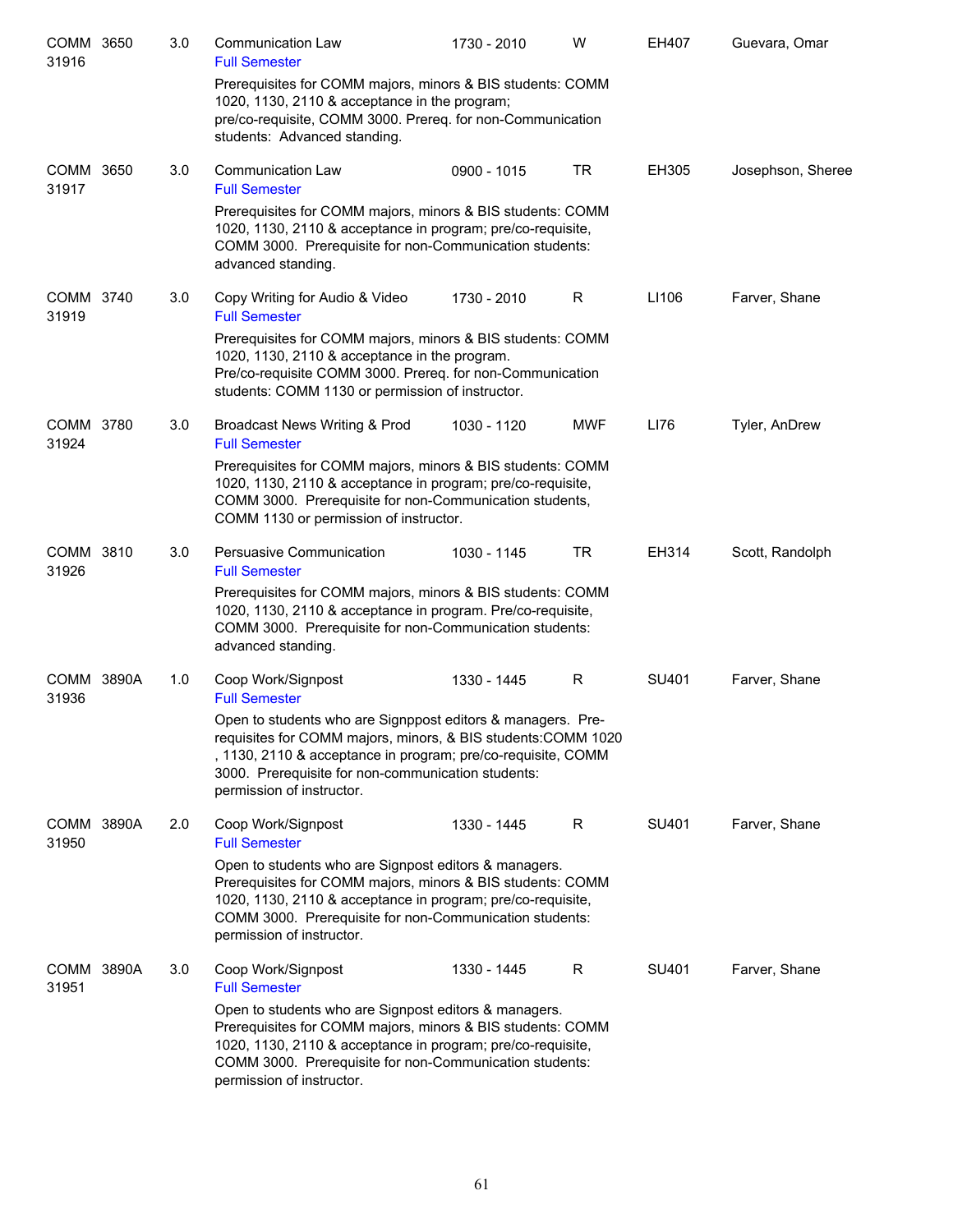| <b>COMM 3890B</b><br>32009 | 1.0 | Adv Coop Work Exp with KWCR<br><b>Full Semester</b>                                                                                                                                                                                                                                                                                 | 1330 - 1445 | R   | SU235 | Sanders, Anthony |
|----------------------------|-----|-------------------------------------------------------------------------------------------------------------------------------------------------------------------------------------------------------------------------------------------------------------------------------------------------------------------------------------|-------------|-----|-------|------------------|
|                            |     | Open to students who are KWCR senior staff. Prerequisites<br>for COMM majors, minors & BIS students: COMM 1020, 1130,<br>2110 & acceptance in program; pre/co-requisite, COMM 3000.<br>Prerequisite for non-Communication students, permission of<br>instructor.                                                                    |             |     |       |                  |
| <b>COMM 3890B</b><br>32025 | 2.0 | Adv Coop Work Exp with KWCR<br><b>Full Semester</b><br>Open to tudents who are KWCR senior staff. Prerequisites for                                                                                                                                                                                                                 | 1330 - 1445 | R   | SU235 | Sanders, Anthony |
|                            |     | COMM majors, minors & BIS students: COMM 1020, 1130, 2110,<br>and acceptance in program; pre/co-requisite, COMM 3000.<br>Prerequisite for non-Communication students: permission of<br>instructor.                                                                                                                                  |             |     |       |                  |
| COMM 3890B<br>32038        | 3.0 | Adv Coop Work Exp with KWCR<br><b>Full Semester</b>                                                                                                                                                                                                                                                                                 | 1330 - 1445 | R   | SU235 | Sanders, Anthony |
|                            |     | Open to students who are KWCR senior staff. Prerequisites<br>for COMM majors, minors & BIS students: COMM 1020, 1130, 2110<br>, and acceptance in program; pre/co-requisite, COMM 3000.<br>Prerequisite for non-Communication students: permission of<br>instructor.                                                                |             |     |       |                  |
| COMM 3890C<br>32052        | 1.0 | Adv Coop Work Exp with PR<br><b>Full Semester</b>                                                                                                                                                                                                                                                                                   | 1230 - 1320 | W   | EH406 | Noel, Howard     |
|                            |     | Prerequisites for COMM majors, minors & BIS students: COMM<br>1020, 1130, 2110 & acceptance in program; pre/co-requisite,<br>COMM 3000. Prerequisite for non-Communication students:<br>permission of instructor.                                                                                                                   |             |     |       |                  |
| COMM 3890C<br>32059        | 2.0 | Adv Coop Work Exp with PR<br><b>Full Semester</b>                                                                                                                                                                                                                                                                                   | 1230 - 1320 | W   | EH406 | Noel, Howard     |
|                            |     | Prerequisites for COMM majors, minors & BIS students: COMM<br>1020, 1130, 2110 & acceptance in program; pre/co-requisite,<br>COMM 3000. Prerequisite for non-Communication students,<br>permission of instructor.                                                                                                                   |             |     |       |                  |
| COMM 3890C<br>32060        | 3.0 | Adv Coop Work Exp with PR<br><b>Full Semester</b>                                                                                                                                                                                                                                                                                   | 1230 - 1320 | W   | EH406 | Noel, Howard     |
|                            |     | Prerequisites for COMM majors, minors & BIS students: COMM<br>1020, 1130, 2110 & acceptance in program; pre/co-requisite,<br>COMM 3000. Prerequisite for non-Communication students,<br>permission of instructor.                                                                                                                   |             |     |       |                  |
| COMM 3890D<br>32070        | 1.0 | Adv Coop Work Exp TV Broadcast<br><b>Full Semester</b>                                                                                                                                                                                                                                                                              | 1030 - 1120 | MWF | LI76  | Tyler, AnDrew    |
|                            |     | Open to students who are members of Weber State News crew or<br>staff and/or crew members of other student produced<br>television programs.<br>Prerequisites for COMM majors, minors & BIS students: COMM<br>1020, 1130, 2110 & acceptance in program; pre/co-requisite,<br>COMM 3000. Prerequisite for non-Communication students: |             |     |       |                  |
|                            |     | permission of instructor.                                                                                                                                                                                                                                                                                                           |             |     |       |                  |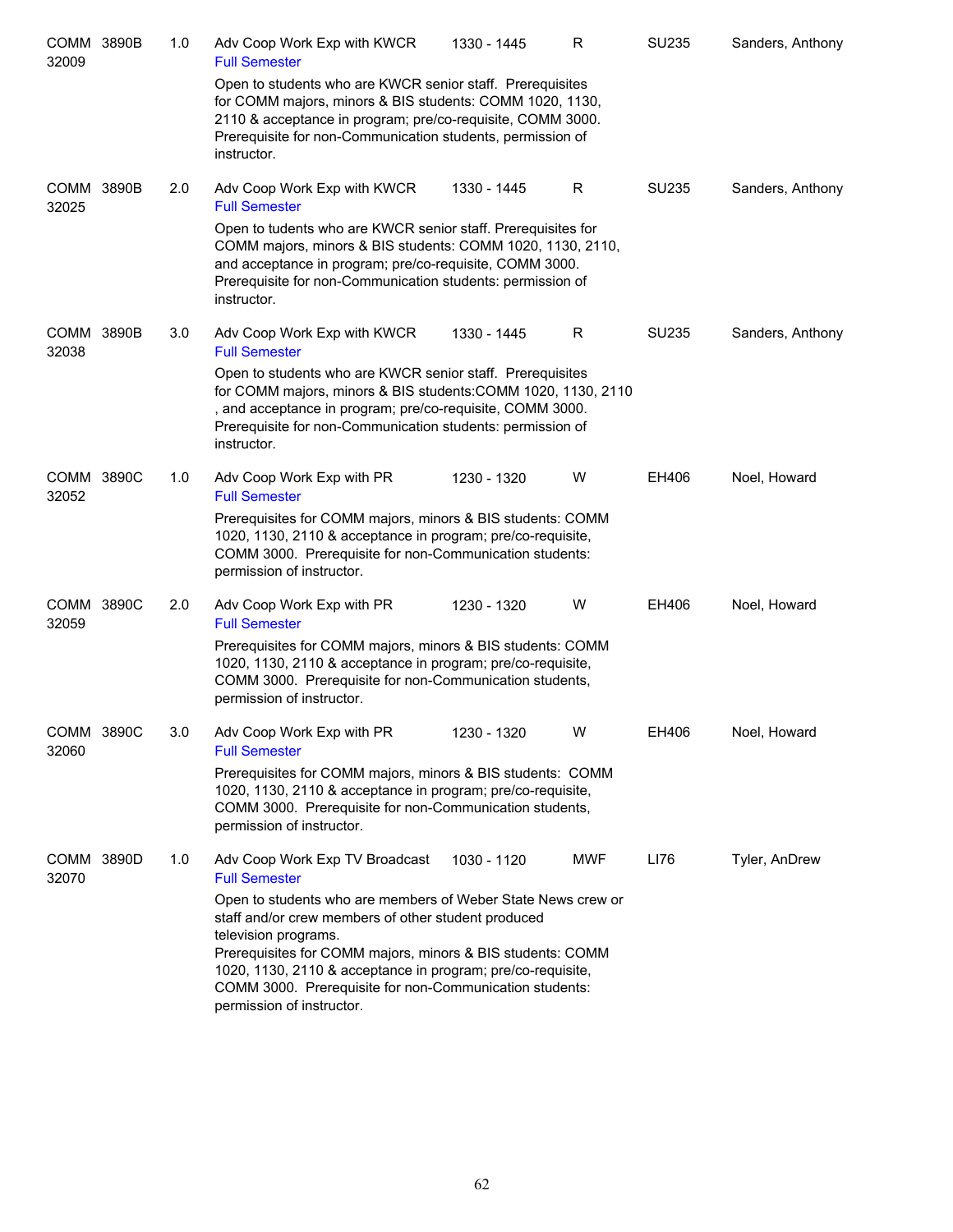| COMM 3890D<br>32078 | 2.0 | Adv Coop Work Exp TV Broadcast<br><b>Full Semester</b>                                                                                                                                                                                                                                                                                                               | 1030 - 1120 | <b>MWF</b>   | LI76  | Tyler, AnDrew     |
|---------------------|-----|----------------------------------------------------------------------------------------------------------------------------------------------------------------------------------------------------------------------------------------------------------------------------------------------------------------------------------------------------------------------|-------------|--------------|-------|-------------------|
|                     |     | Open to students who are members of Weber State News crew<br>or staff and/or crew members of other student produced<br>television programs.<br>Prerequisites for COMM majors, minors & BIS students: COMM<br>1020, 1130, 2110 & acceptance in program; pre/co-requisite,<br>COMM 3000. Prerequisite for non-Communication students:<br>permission of instructor.     |             |              |       |                   |
| COMM 3890D<br>32079 | 3.0 | Adv Coop Work Exp TV Broadcast<br><b>Full Semester</b>                                                                                                                                                                                                                                                                                                               | 1030 - 1120 | <b>MWF</b>   | LI76  | Tyler, AnDrew     |
|                     |     | Open to students who are members of the Weber State News<br>crew or staff and/or crew members of other student produced<br>television programs.<br>Prerequisites for COMM majors, minors & BIS students: COMM<br>1020, 1130, 2110 & acceptance in program; pre/co-requisite,<br>COMM 3000. Prerequisite for non-Communication students:<br>permission of instructor. |             |              |       |                   |
| COMM 3890D<br>32788 | 1.0 | Adv Coop Work Exp TV Broadcast<br><b>Full Semester</b>                                                                                                                                                                                                                                                                                                               | 1200 - 1315 | т            | LP205 | Tyler, AnDrew     |
| COMM 4130<br>32159  | 3.0 | Investigative Journalism<br><b>Full Semester</b>                                                                                                                                                                                                                                                                                                                     | 1200 - 1315 | TR           | EH305 | Josephson, Sheree |
|                     |     | Prerequisites for COMM majors, minors & BIS students: COMM<br>1020, 1130, 2110 & acceptance in program; pre/co-requisite,<br>COMM 3000. Prerequisite for non-Communication students:<br>COMM 1130 or permission of instructor.                                                                                                                                       |             |              |       |                   |
| COMM 4210<br>32161  | 1.0 | Intercoll Debate<br><b>Full Semester</b>                                                                                                                                                                                                                                                                                                                             | 1300 - 1400 | <b>MTWRF</b> | EH111 | Guevara, Omar     |
|                     |     | Prerequisite: COMM 2210 or equivalent.<br>Prerequisites for COMM majors, minors & BIS students: COMM<br>1020, 1130, 2110 & acceptance in program; pre/co-requisite,<br>COMM 3000. Prerequisite for non-Communication students:<br>permission of instructor.                                                                                                          |             |              |       |                   |
| COMM 4400<br>32163  | 3.0 | Pub Relatns Media<br><b>Full Semester</b>                                                                                                                                                                                                                                                                                                                            | 1730 - 2010 | R            | EH410 | Noel, Howard      |
|                     |     | Prerequisites for COMM majors, minors & BIS students: COMM<br>1020, 1130, 2110 & acceptance in program; pre/co-requisite,<br>COMM 3000. Prerequisite for non-Communication students:<br>permission of instructor.                                                                                                                                                    |             |              |       |                   |
| COMM 4400<br>32198  | 3.0 | <b>Pub Relatns Media</b><br><b>Full Semester</b>                                                                                                                                                                                                                                                                                                                     | 1130 - 1220 | <b>MWF</b>   | EH323 | Singh, Mukhbir    |
|                     |     | Prerequisites for COMM majors, minors & BIS students: COMM<br>1020, 1130, 2110 & acceptance in program; pre/co-requisite,<br>COMM 3000. Prerequisite for non-Communication students:<br>permission of instructor.                                                                                                                                                    |             |              |       |                   |
| COMM 4750<br>32169  | 3.0 | Adv Audio/video Pr<br><b>Full Semester</b>                                                                                                                                                                                                                                                                                                                           | 1030 - 1145 | <b>TR</b>    | LI76  | Tyler, AnDrew     |
|                     |     | Prerequisites for COMM majors, minors & BIS students: COMM<br>1020, 1130, 2110 & acceptance in program; pre/co-requisite,<br>COMM 3000. Prerequisite for non-Communication students:<br>permission of instructor.                                                                                                                                                    |             |              |       |                   |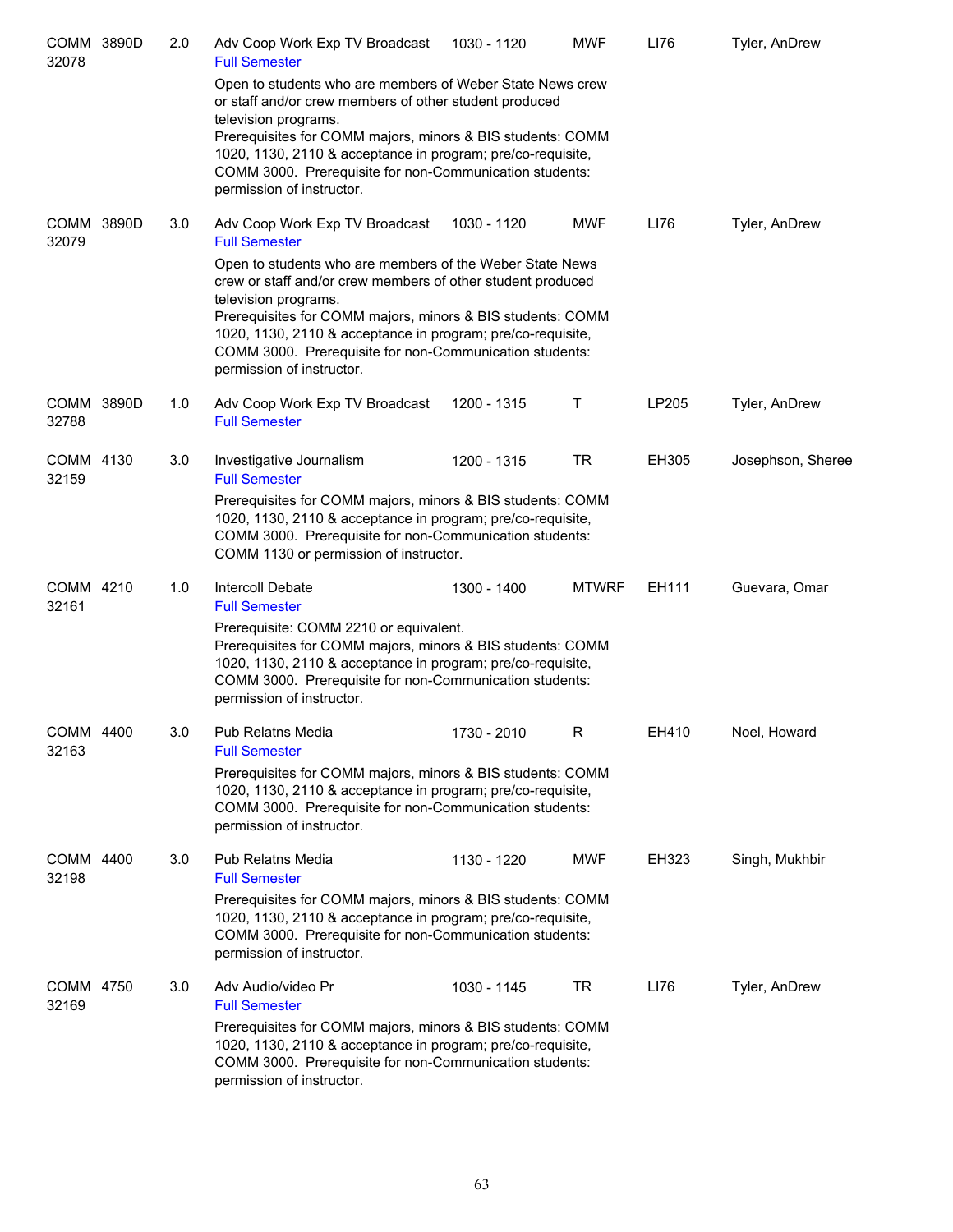| COMM 4760<br>32173 | 3.0 | Elect Media Mgmt<br><b>Full Semester</b>                                                                                                                                                                                                                                                                                                                                       | 1200 - 1315 | TR | EH323        | Sanders, Anthony |
|--------------------|-----|--------------------------------------------------------------------------------------------------------------------------------------------------------------------------------------------------------------------------------------------------------------------------------------------------------------------------------------------------------------------------------|-------------|----|--------------|------------------|
|                    |     | Prerequisites for COMM majors, minors & BIS students: COMM<br>1020, 1130, 2110 & acceptance in program; pre/co-requisite,<br>COMM 3000. Prerequisite for non-Communication students:<br>permission of instructor.                                                                                                                                                              |             |    |              |                  |
| COMM 4800<br>32176 | 1.0 | Spec Study/Indiv Projects<br><b>Full Semester</b>                                                                                                                                                                                                                                                                                                                              | 1330 - 1445 | Τ  | EH306        | Hafen, Susan     |
|                    |     | Prerequisites for COMM majors, minors & BIS students: COMM<br>1020, 1130, 2110, 3000, 3150, acceptance in program and<br>permission of instructor.<br>This class will meet one time on the scheduled first day.                                                                                                                                                                |             |    |              |                  |
| COMM 4800<br>32181 | 2.0 | Spec Study/Indiv Projects<br><b>Full Semester</b>                                                                                                                                                                                                                                                                                                                              | 1330 - 1445 | Τ  | EH306        | Hafen, Susan     |
|                    |     | This will be a one-time meeting on scheduled day.<br>Prerequisites for COMM majors, minors & BIS students: COMM<br>1020, 1130, 2110, 3000, 3150, acceptance in program and<br>permission of instructor.                                                                                                                                                                        |             |    |              |                  |
| COMM 4800<br>32183 | 3.0 | Spec Study/Indiv Projects<br><b>Full Semester</b>                                                                                                                                                                                                                                                                                                                              | 1330 - 1445 | Τ  | EH306        | Hafen, Susan     |
|                    |     | This class will meet FTF one time on the first scheduled day<br>Prerequisites for COMM majors, minors & BIS students: COMM<br>1020, 1130, 2110, 3000, 3150, acceptance in program and<br>permission of instructor.                                                                                                                                                             |             |    |              |                  |
| COMM 4890<br>32184 | 1.0 | Co-op Work Exper<br><b>Full Semester</b>                                                                                                                                                                                                                                                                                                                                       | 1330 - 1445 | Τ  | EH306        | Hafen, Susan     |
|                    |     | This class will meet FTF one time on the first scheduled day<br>Prerequisites: COMM major w/junior or senior standing.<br>Pre/co-requisite: COMM 3000.                                                                                                                                                                                                                         |             |    |              |                  |
| COMM 4890<br>32185 | 2.0 | Co-op Work Exper<br><b>Full Semester</b>                                                                                                                                                                                                                                                                                                                                       | 1330 - 1445 | Τ  | EH306        | Hafen, Susan     |
|                    |     | This class will meet FTF one time on the first scheduled day<br>Prerequisites: COMM major w/junior or senior standing.<br>Pre/co-requisite: COMM 3000.                                                                                                                                                                                                                         |             |    |              |                  |
| COMM 4890<br>32189 | 3.0 | Co-op Work Exper<br><b>Full Semester</b>                                                                                                                                                                                                                                                                                                                                       | 1330 - 1445 | Τ  | EH306        | Hafen, Susan     |
|                    |     | This class will meet FTF one time on the first scheduled day<br>Prerequisites: COMM major w/junior or senior standing.<br>Pre/co-requisite: COMM 3000.                                                                                                                                                                                                                         |             |    |              |                  |
| COMM 4990<br>32192 | 3.0 | Senior Seminar<br><b>Full Semester</b>                                                                                                                                                                                                                                                                                                                                         | 1730 - 2010 | W  | <b>EH307</b> | Hafen, Susan     |
|                    |     | Prerequisites: Communication major, COMM 3000, COMM<br>3150 and senior-level standing.                                                                                                                                                                                                                                                                                         |             |    |              |                  |
| COMM 4990<br>32195 | 3.0 | Senior Seminar<br><b>Full Semester</b>                                                                                                                                                                                                                                                                                                                                         | 0730 - 0845 | TR | EH406        | Packer, Colleen  |
|                    |     | Prerequisites: Communication major, COMM 3000, COMM 3150<br>and senior-level standing.<br>CBL stands for Community-Based Learning which means that<br>students engage in meaningful community service that is<br>connected to specific course objectives. See http://www.<br>weber.edu/CommunityInvolvement/CBL_Designation.html for a<br>full list of CBL designated courses. |             |    |              |                  |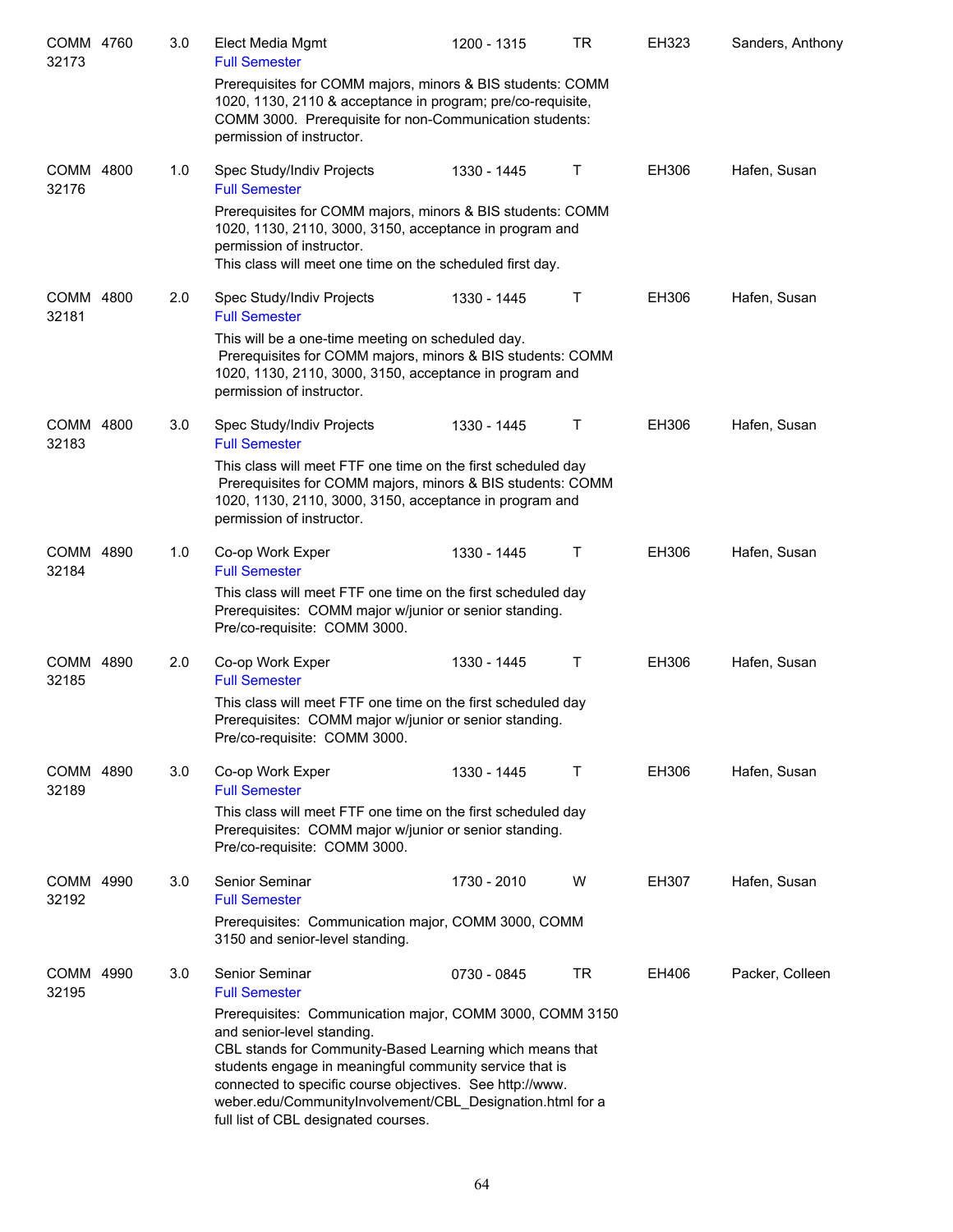| CONC<br>30018        | 0001 | 1.0 | <b>Concurrent Nursing</b><br><b>Full Semester</b>                                                                                                                                                                              | TBA         | <b>TBA</b> |               |                     |
|----------------------|------|-----|--------------------------------------------------------------------------------------------------------------------------------------------------------------------------------------------------------------------------------|-------------|------------|---------------|---------------------|
| <b>CONC</b><br>30019 | 0002 | 1.0 | Off Campus Programs<br><b>Full Semester</b>                                                                                                                                                                                    | <b>TBA</b>  | <b>TBA</b> |               |                     |
| CS<br>30998          | 1010 | 3.0 | CA Intro to Interact Entertain<br><b>Full Semester</b><br>Course Fee \$15.00                                                                                                                                                   | 0930 - 1050 | <b>TR</b>  | <b>TE105</b>  | Anderson, Gregory   |
| CS<br>33480          | 1010 | 3.0 | CA Intro to Interact Entertain<br><b>Full Semester</b><br>To access online course materials, please log on through<br>the student portal (eWeber) at http://weber.edu and select:<br>"Current Students".<br>Course Fee \$15.00 | <b>TBA</b>  | <b>TBA</b> | <b>OL</b>     | Anderson, Gregory   |
| CS<br>30987          | 1030 | 4.0 | Foundations - Computer Science<br><b>Full Semester</b><br>Course Fee \$20.00                                                                                                                                                   | 0930 - 1120 | <b>MW</b>  | <b>TE202S</b> | Anderson, Gregory   |
| CS<br>32371          | 1030 | 4.0 | Foundations - Computer Science<br><b>Full Semester</b><br>Course Fee \$20.00                                                                                                                                                   | 1130 - 1320 | <b>TR</b>  | <b>TE202S</b> | Hilton, Spencer     |
| <b>CS</b><br>33481   | 1030 | 4.0 | Foundations - Computer Science<br><b>Full Semester</b><br>To access online course materials please log on through<br>the student portal (eWeber) at http://weber.edu and select:<br>"Current Students".<br>Course Fee \$20.00  | <b>TBA</b>  | <b>TBA</b> | <b>OL</b>     | Hilton, Spencer     |
| CS<br>33561          | 1030 | 4.0 | Foundations - Computer Science<br><b>Full Semester</b><br>Course Fee \$20.00                                                                                                                                                   | 1730 - 1920 | <b>MW</b>  | D02312        | Sunderland, Alison  |
| CS<br>32443          | 1400 | 4.0 | SI Fundamentals of Programng<br><b>Full Semester</b><br>Course Fee \$20.00                                                                                                                                                     | 1130 - 1320 | <b>MW</b>  | <b>TE103D</b> | Rague, Brian        |
| CS<br>32671          | 1400 | 4.0 | SI Fundamentals of Programng<br><b>Full Semester</b><br>Course Fee \$20.00                                                                                                                                                     | 0930 - 1120 | TR         | <b>TE103C</b> | Rague, Brian        |
| CS<br>33484          | 1400 | 4.0 | SI Fundamentals of Programng<br><b>Full Semester</b><br>To access online course materials, please log on through<br>the Student Portal (eWeber) at http://weber.edu and select:<br>"Current Students".<br>Course Fee \$20.00   | <b>TBA</b>  | TBA        | OL            | Hilton, Spencer     |
| CS<br>33563          | 1400 | 4.0 | SI Fundamentals of Programng<br><b>Full Semester</b><br>Course Fee \$20.00                                                                                                                                                     | 1930 - 2120 | <b>MW</b>  | D02314        | Peterson, Bradley   |
| CS<br>31767          | 1410 | 4.0 | SI Object-Oriented Programming<br><b>Full Semester</b><br>Course Fee \$20.00                                                                                                                                                   | 0930 - 1120 | <b>MW</b>  | <b>TE103D</b> | Brinkerhoff, Delroy |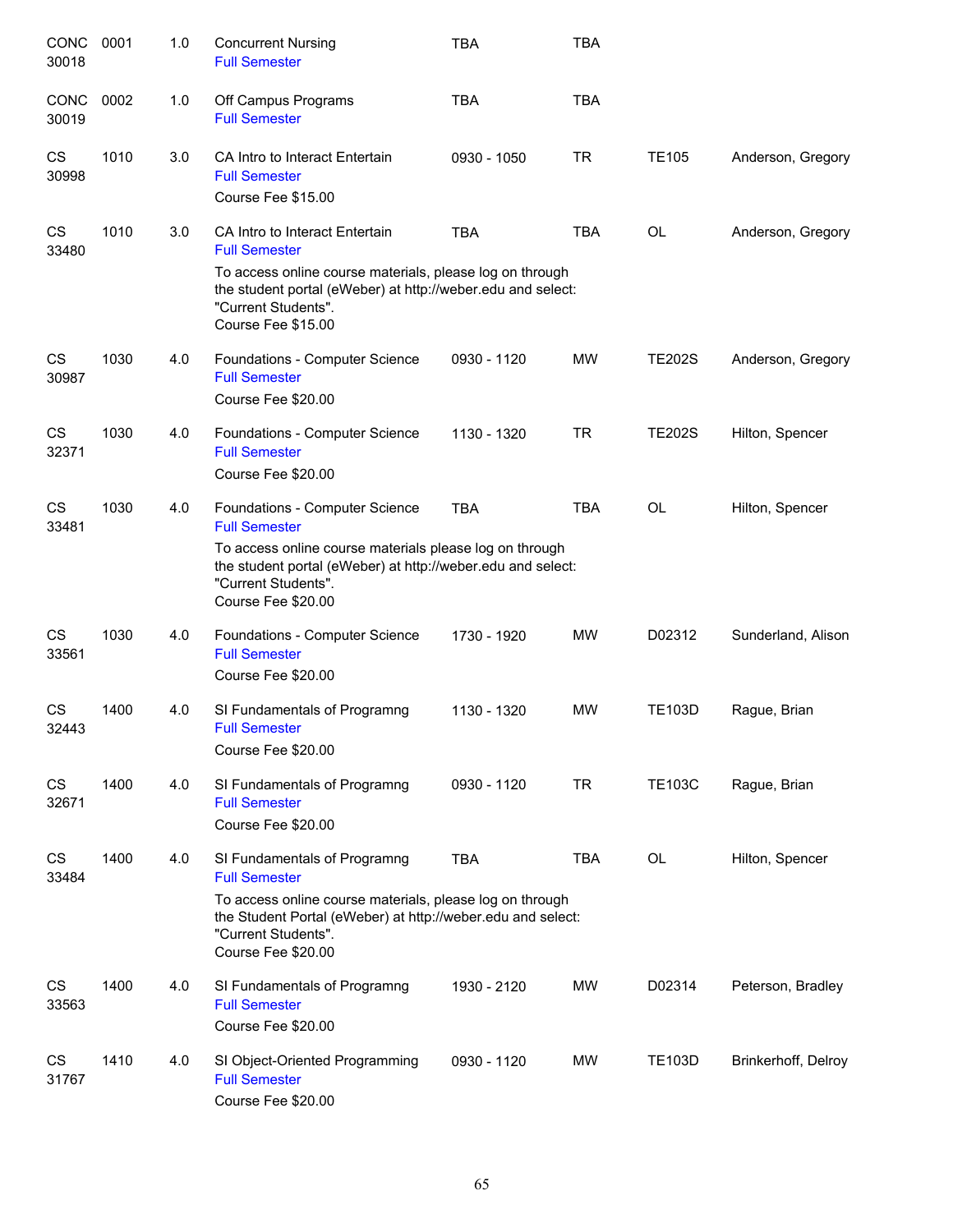| CS<br>31779 | 1410 | 4.0 | SI Object-Oriented Programming<br><b>Full Semester</b><br>Course Fee \$20.00                                                                                         | 1130 - 1320 | <b>TR</b>  | <b>TE103D</b> | Brinkerhoff, Delroy |
|-------------|------|-----|----------------------------------------------------------------------------------------------------------------------------------------------------------------------|-------------|------------|---------------|---------------------|
| CS<br>33486 | 1410 | 4.0 | SI Object-Oriented Programming<br><b>Full Semester</b>                                                                                                               | TBA         | <b>TBA</b> | <b>OL</b>     | Rague, Brian        |
|             |      |     | To access online course materials please log on through<br>the student portal (eWeber) at http:weber.edu and select:<br>"Current Studentns".<br>Course Fee \$20.00   |             |            |               |                     |
| CS<br>33567 | 1410 | 4.0 | SI Object-Oriented Programming<br><b>Full Semester</b><br>Course Fee \$20.00                                                                                         | 1730 - 1920 | TR         | D02314        | Peterson, Bradley   |
|             |      |     |                                                                                                                                                                      |             |            |               |                     |
| CS<br>32300 | 2350 | 4.0 | World Wide Web & Internet<br><b>Full Semester</b><br>Course Fee \$30.00                                                                                              | 0730 - 0920 | <b>TR</b>  | <b>TE109C</b> | Fry, Richard        |
|             |      |     |                                                                                                                                                                      |             |            |               |                     |
| CS<br>33489 | 2350 | 4.0 | World Wide Web & Internet<br><b>Full Semester</b>                                                                                                                    | <b>TBA</b>  | <b>TBA</b> | OL            | Fry, Richard        |
|             |      |     | To access online course materials, please log on through<br>the student portal (eWeber) at http://weber.edu and select:<br>"Current Students".<br>Course Fee \$30.00 |             |            |               |                     |
| CS<br>33568 | 2350 | 4.0 | World Wide Web & Internet<br><b>Full Semester</b>                                                                                                                    | 1930 - 2120 | <b>MW</b>  | D02312        | Grayston, Scott     |
|             |      |     | Course Fee \$30.00                                                                                                                                                   |             |            |               |                     |
| CS<br>32303 | 2420 | 4.0 | SI Data Structures & Algorithm<br><b>Full Semester</b>                                                                                                               | 0930 - 1120 | <b>MW</b>  | <b>TE108</b>  | Peterson, Ronald    |
|             |      |     | Course Fee \$20.00                                                                                                                                                   |             |            |               |                     |
| CS<br>33490 | 2420 | 4.0 | SI Data Structures & Algorithm<br><b>Full Semester</b>                                                                                                               | <b>TBA</b>  | <b>TBA</b> | <b>OL</b>     | Peterson, Ronald    |
|             |      |     | To access online course materials, please log on through<br>the student portal (eWeber) at http://weber.edu and select:<br>"Current Students".<br>Course Fee \$20.00 |             |            |               |                     |
| CS<br>31787 | 2450 | 4.0 | Obj Oriented Analysis & Design<br><b>Full Semester</b>                                                                                                               | 1130 - 1320 | <b>MW</b>  | <b>TE109C</b> | Ferro, David        |
|             |      |     | Course Fee \$20.00                                                                                                                                                   |             |            |               |                     |
| CS<br>33491 | 2450 | 4.0 | Obj Oriented Analysis & Design<br><b>Full Semester</b>                                                                                                               | <b>TBA</b>  | <b>TBA</b> | OL            | Ferro, David        |
|             |      |     | To access online course materials, please log on through<br>the student portal (eWeber) at http://weber.edu and select:<br>"Current Students".<br>Course Fee \$20.00 |             |            |               |                     |
| CS<br>32301 | 2550 | 4.0 | Database Design & Application<br><b>Full Semester</b><br>Course Fee \$20.00                                                                                          | 0930 - 1120 | <b>MW</b>  | <b>TE103C</b> | Hilton, Robert      |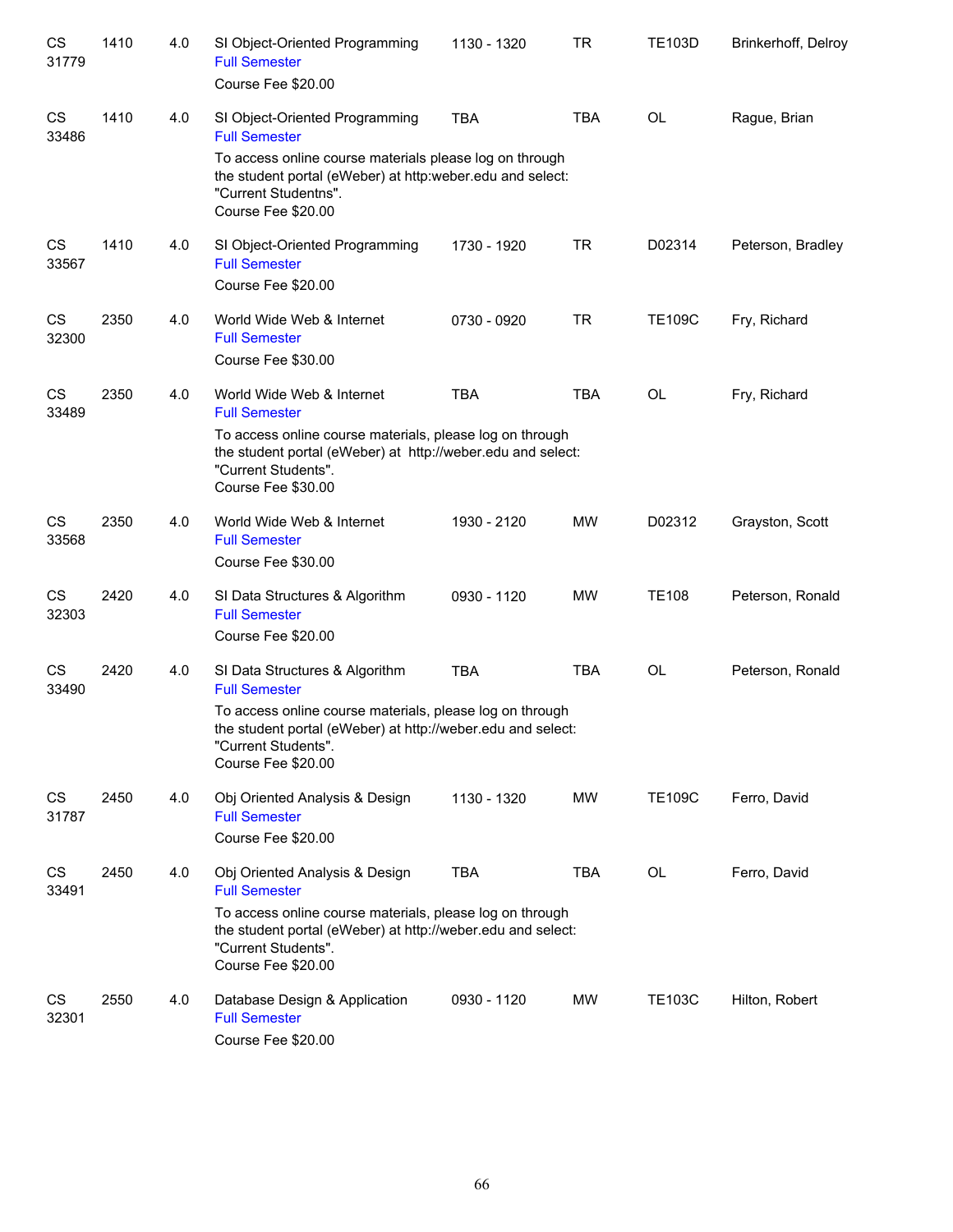| CS<br>33492 | 2550 | 4.0 | Database Design & Application<br><b>Full Semester</b>                                                                                                                                                                      | <b>TBA</b>  | <b>TBA</b> | OL            | Hilton, Robert    |
|-------------|------|-----|----------------------------------------------------------------------------------------------------------------------------------------------------------------------------------------------------------------------------|-------------|------------|---------------|-------------------|
|             |      |     | To access online course materials, please log on through<br>the student portal (eWeber) at http://weber.edu and select:<br>"Current Students".<br>Course Fee \$20.00                                                       |             |            |               |                   |
| CS<br>33570 | 2550 | 4.0 | Database Design & Application<br><b>Full Semester</b><br>Course Fee \$20.00                                                                                                                                                | 1930 - 2120 | <b>TR</b>  | D02314        | Horton, Matthew   |
| CS<br>32450 | 2650 | 4.0 | SI Comp Architecture/Organiz<br><b>Full Semester</b><br>Course Fee \$20.00                                                                                                                                                 | 1130 - 1320 | <b>TR</b>  | <b>TE109C</b> | Hilton, Robert    |
| CS<br>33572 | 2650 | 4.0 | SI Comp Architecture/Organiz<br><b>Full Semester</b><br>Course Fee \$20.00                                                                                                                                                 | 1730 - 1920 | MW         | D02314        | Peterson, Bradley |
| CS<br>32375 | 2705 | 4.0 | Network Fundamentals/Design<br><b>Full Semester</b><br>Course Fee \$20.00                                                                                                                                                  | 0930 - 1120 | <b>TR</b>  | <b>TE109F</b> | Weidman, Drew     |
| CS<br>33494 | 2705 | 4.0 | Network Fundamentals/Design<br><b>Full Semester</b><br>To access online course materials, please log on through<br>the studentportal (eWeber) at http://weber.edu and select:<br>"Current Students".<br>Course Fee \$20.00 | <b>TBA</b>  | <b>TBA</b> | <b>OL</b>     | Weidman, Drew     |
| CS<br>34645 | 2705 | 4.0 | Network Fundamentals/Design<br><b>Full Semester</b><br>Course Fee \$20.00                                                                                                                                                  | 1130 - 1320 | <b>MW</b>  | <b>TE109F</b> | Weidman, Drew     |
| CS<br>33068 | 2800 | 1.0 | Individual Projects and Resear<br><b>Full Semester</b>                                                                                                                                                                     | <b>TBA</b>  | <b>TBA</b> |               | Peterson, Bradley |
| CS<br>33075 | 2800 | 2.0 | Individual Projects and Resear<br><b>Full Semester</b>                                                                                                                                                                     | TBA         | <b>TBA</b> |               | Peterson, Bradley |
| CS<br>33082 | 2800 | 3.0 | Individual Projects and Resear<br><b>Full Semester</b>                                                                                                                                                                     | <b>TBA</b>  | <b>TBA</b> |               | Peterson, Bradley |
| CS<br>33091 | 2800 | 4.0 | Individual Projects and Resear<br><b>Full Semester</b>                                                                                                                                                                     | TBA         | <b>TBA</b> |               | Peterson, Bradley |
| CS<br>33125 | 2890 | 1.0 | Coop Work Experience<br><b>Full Semester</b>                                                                                                                                                                               | TBA         | <b>TBA</b> |               | Peterson, Bradley |
| CS<br>33127 | 2890 | 2.0 | Coop Work Experience<br><b>Full Semester</b>                                                                                                                                                                               | TBA         | <b>TBA</b> |               | Peterson, Bradley |
| CS<br>33129 | 2890 | 3.0 | Coop Work Experience<br><b>Full Semester</b>                                                                                                                                                                               | TBA         | <b>TBA</b> |               | Peterson, Bradley |
| CS<br>33132 | 2890 | 4.0 | Coop Work Experience<br><b>Full Semester</b>                                                                                                                                                                               | <b>TBA</b>  | <b>TBA</b> |               | Peterson, Bradley |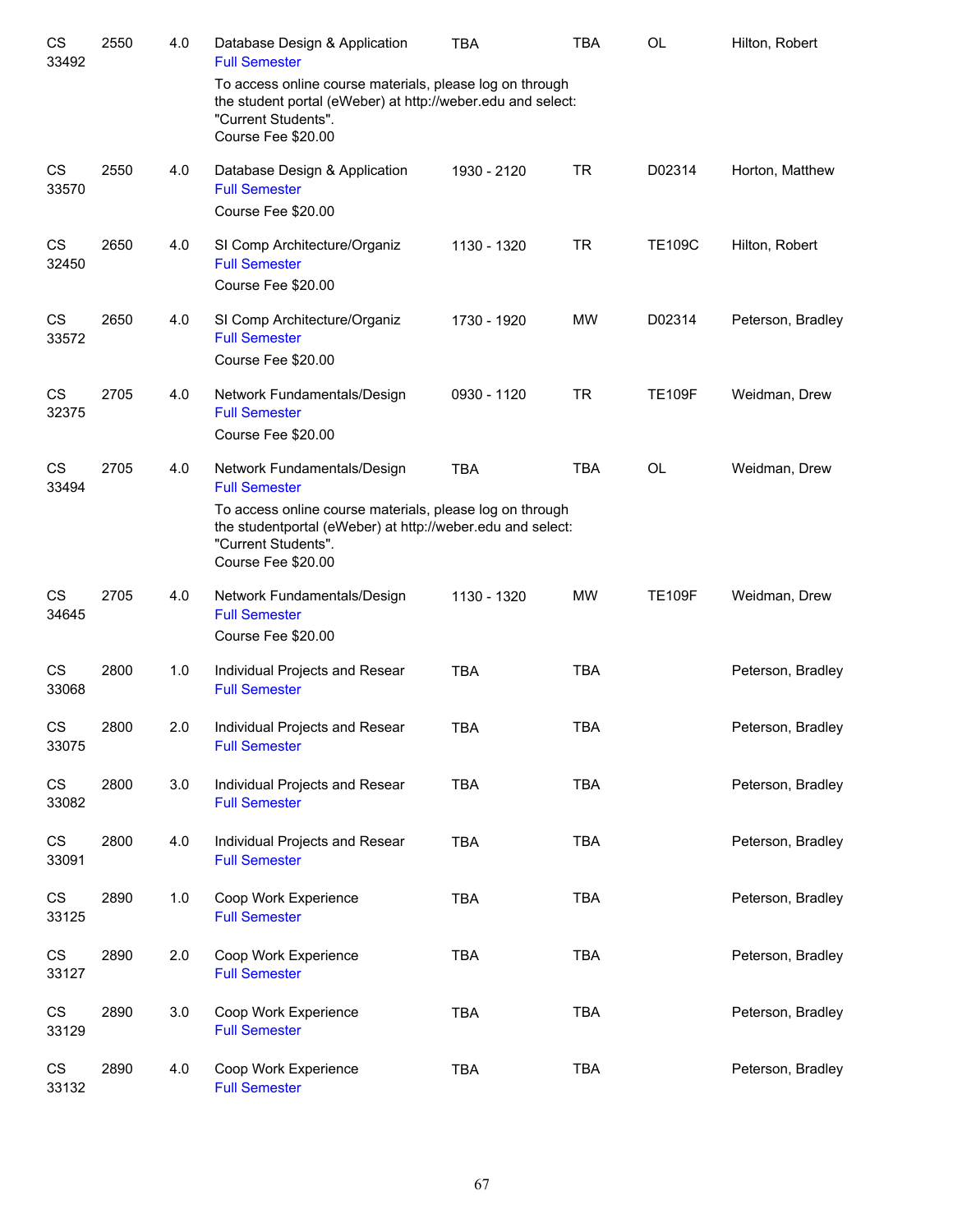| CS<br>33578 | 3030 | 4.0 | <b>Scripting Languages</b><br><b>Full Semester</b>                             | 1730 - 1920 | <b>MW</b> | <b>SM130</b>  | Cowan, Ted          |
|-------------|------|-----|--------------------------------------------------------------------------------|-------------|-----------|---------------|---------------------|
| CS<br>31772 | 3100 | 4.0 | <b>Operating Systems</b><br><b>Full Semester</b><br>Course Fee \$20.00         | 0930 - 1120 | <b>TR</b> | <b>TE103D</b> | Brinkerhoff, Delroy |
| CS<br>33574 | 3100 | 4.0 | <b>Operating Systems</b><br><b>Full Semester</b><br>Course Fee \$20.00         | 1930 - 2120 | <b>TR</b> | D02312        | Green, Bill         |
| CS<br>31759 | 3230 | 4.0 | Internet Multimedia Serv Java<br><b>Full Semester</b><br>Course Fee \$20.00    | 0730 - 0920 | MW        | <b>TE103D</b> | Brinkerhoff, Delroy |
| CS<br>33579 | 3230 | 4.0 | Internet Multimedia Serv Java<br><b>Full Semester</b><br>Course Fee \$20.00    | 1730 - 1920 | <b>MW</b> | <b>SM126</b>  | Brough, Aaron       |
| CS<br>32531 | 3540 | 4.0 | Database Administration<br><b>Full Semester</b><br>Course Fee \$20.00          | 0730 - 0920 | <b>MW</b> | <b>TE109F</b> | Thornton, Nathan    |
| CS<br>33581 | 3540 | 4.0 | Database Administration<br><b>Full Semester</b><br>Course Fee \$20.00          | 1730 - 1920 | <b>TR</b> | SM130         | Brown, Jason        |
| CS<br>33580 | 3705 | 4.0 | <b>Protocol Analysis</b><br><b>Full Semester</b><br>Course Fee \$20.00         | 1730 - 1920 | <b>TR</b> | <b>SM126</b>  | Bowcut, Jeremy      |
| CS<br>32668 | 3805 | 4.0 | <b>Computer/Network Security</b><br><b>Full Semester</b><br>Course Fee \$20.00 | 0730 - 0920 | <b>TR</b> | <b>TE109F</b> | Weidman, Drew       |
| CS<br>32304 | 4110 | 4.0 | Formal Languages & Algorithms<br><b>Full Semester</b><br>Course Fee \$20.00    | 0730 - 0920 | <b>TR</b> | <b>TE103C</b> | Peterson, Ronald    |
| CS<br>32679 | 4230 | 4.0 | Java Application Development<br><b>Full Semester</b>                           | 1130 - 1320 | <b>TR</b> | <b>TE103C</b> | Rague, Brian        |
| CS<br>33583 | 4500 | 4.0 | Artificial Intelligence<br><b>Full Semester</b><br>Course Fee \$20.00          | 1930 - 2120 | <b>TR</b> | <b>SM126</b>  | Cousin, Larry       |
| CS<br>32302 | 4640 | 4.0 | Game Development I<br><b>Full Semester</b>                                     | 0930 - 1120 | <b>TR</b> | <b>TE109D</b> | Fry, Richard        |
| CS<br>32372 | 4740 | 4.0 | <b>Security Vulnerability</b><br><b>Full Semester</b><br>Course Fee \$20.00    | 0930 - 1120 | MW        | <b>TE109F</b> | Henne, Nathan       |
| CS<br>33584 | 4740 | 4.0 | <b>Security Vulnerability</b><br><b>Full Semester</b><br>Course Fee \$20.00    | 1930 - 2120 | <b>MW</b> | <b>SM126</b>  | Cox, Kerry          |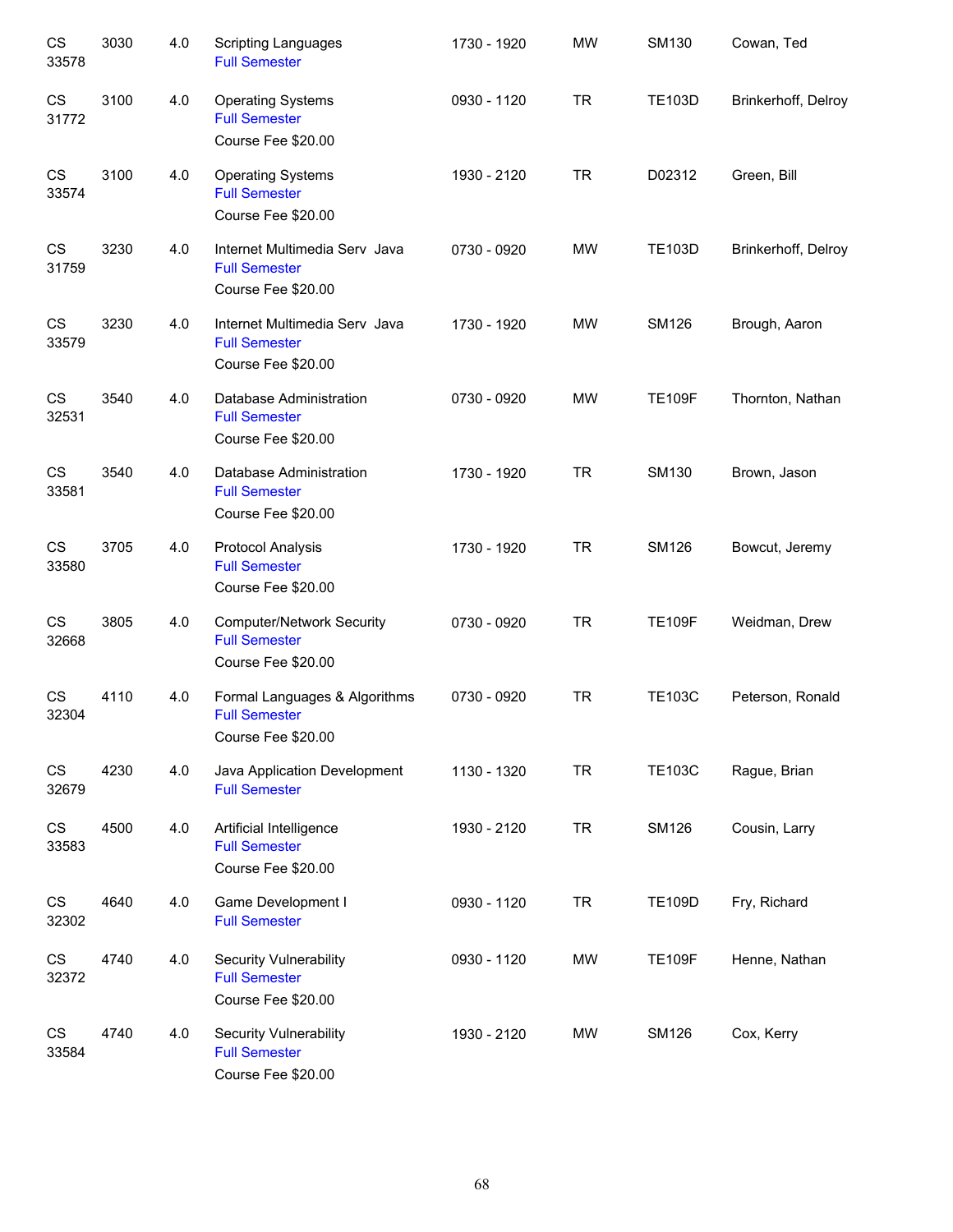| CS<br>31794          | 4750 | 4.0 | <b>Advanced Software Engineering</b><br><b>Full Semester</b>                                                                                                                                                                                                                     | 0930 - 1120                | <b>MW</b>              | <b>TE109C</b>              | Fry, Richard      |
|----------------------|------|-----|----------------------------------------------------------------------------------------------------------------------------------------------------------------------------------------------------------------------------------------------------------------------------------|----------------------------|------------------------|----------------------------|-------------------|
|                      |      |     | CBL stands for Community-Based Learning which means that students engage in<br>meaningful community service that is connected to specific course objectives.<br>See http://www.weber.edu/CommunityInvolvement/CBL_Designation.html for a full<br>list of CBL designated courses. |                            |                        |                            |                   |
| <b>CS</b><br>33587   | 4750 | 4.0 | <b>Advanced Software Engineering</b><br><b>Full Semester</b><br>Course Fee \$20.00                                                                                                                                                                                               | 1930 - 2120                | <b>MW</b>              | SM126                      | Cowan, Ted        |
| CS<br>33144          | 4800 | 1.0 | Individual Projects & Research<br><b>Full Semester</b><br>Course Fee \$7.50                                                                                                                                                                                                      | <b>TBA</b>                 | <b>TBA</b>             |                            | Peterson, Bradley |
| <b>CS</b><br>33151   | 4800 | 2.0 | Individual Projects & Research<br><b>Full Semester</b><br>Course Fee \$15.00                                                                                                                                                                                                     | <b>TBA</b>                 | <b>TBA</b>             |                            | Peterson, Bradley |
| <b>CS</b><br>33152   | 4800 | 3.0 | Individual Projects & Research<br><b>Full Semester</b><br>Course Fee \$22.50                                                                                                                                                                                                     | <b>TBA</b>                 | <b>TBA</b>             |                            | Peterson, Bradley |
| <b>CS</b><br>33154   | 4800 | 4.0 | Individual Projects & Research<br><b>Full Semester</b><br>Course Fee \$30.00                                                                                                                                                                                                     | <b>TBA</b>                 | <b>TBA</b>             |                            | Peterson, Bradley |
| <b>CS</b><br>32580   | 4830 | 4.0 | Adv Topics in Computer Science<br><b>Full Semester</b><br>Course Fee \$20.00                                                                                                                                                                                                     | 0930 - 1120                | <b>TR</b>              | <b>TE109C</b>              | Hilton, Robert    |
| <b>CS</b><br>33159   | 4890 | 2.0 | Cooperative Work Experience<br><b>Full Semester</b>                                                                                                                                                                                                                              | <b>TBA</b>                 | <b>TBA</b>             |                            | Peterson, Bradley |
| CS<br>33160          | 4890 | 3.0 | Cooperative Work Experience<br><b>Full Semester</b>                                                                                                                                                                                                                              | <b>TBA</b>                 | <b>TBA</b>             |                            | Peterson, Bradley |
| CS<br>33161          | 4890 | 4.0 | Cooperative Work Experience<br><b>Full Semester</b>                                                                                                                                                                                                                              | <b>TBA</b>                 | <b>TBA</b>             |                            | Peterson, Bradley |
| CS<br>33163          | 4890 | 1.0 | Cooperative Work Experience<br><b>Full Semester</b>                                                                                                                                                                                                                              | <b>TBA</b>                 | <b>TBA</b>             |                            | Peterson, Bradley |
| <b>DANC</b><br>30609 | 1010 | 3.0 | CA/DV Introduction to Dance<br><b>Full Semester</b><br>Davis High School Room #2510 and the Dance Studio.                                                                                                                                                                        | 1730 - 2010                | $\mathsf R$            | DH2510                     | Hamblin, Michael  |
| <b>DANC</b><br>30615 | 1010 | 3.0 | CA/DV Introduction to Dance<br><b>Full Semester</b>                                                                                                                                                                                                                              | 1730 - 2010                | M                      | <b>MR</b>                  | Blakely, Laura    |
| <b>DANC</b><br>32401 | 1010 | 3.0 | CA/DV Introduction to Dance<br><b>Full Semester</b>                                                                                                                                                                                                                              | 1030 - 1200<br>1030 - 1200 | <b>TR</b><br><b>TR</b> | <b>SG71</b><br><b>SG72</b> | Woodruff, Alysia  |
| <b>DANC</b><br>32402 | 1010 | 3.0 | CA/DV Introduction to Dance<br><b>Full Semester</b>                                                                                                                                                                                                                              | 1730 - 1900<br>1730 - 1900 | <b>MW</b><br><b>MW</b> | <b>SG71</b><br><b>SG72</b> | Hamblin, Michael  |
| <b>DANC</b><br>32403 | 1010 | 3.0 | CA/DV Introduction to Dance<br><b>Full Semester</b>                                                                                                                                                                                                                              | 1230 - 1400<br>1230 - 1400 | <b>MW</b><br><b>MW</b> | <b>SG71</b><br><b>SG72</b> | Sowerby, Amanda   |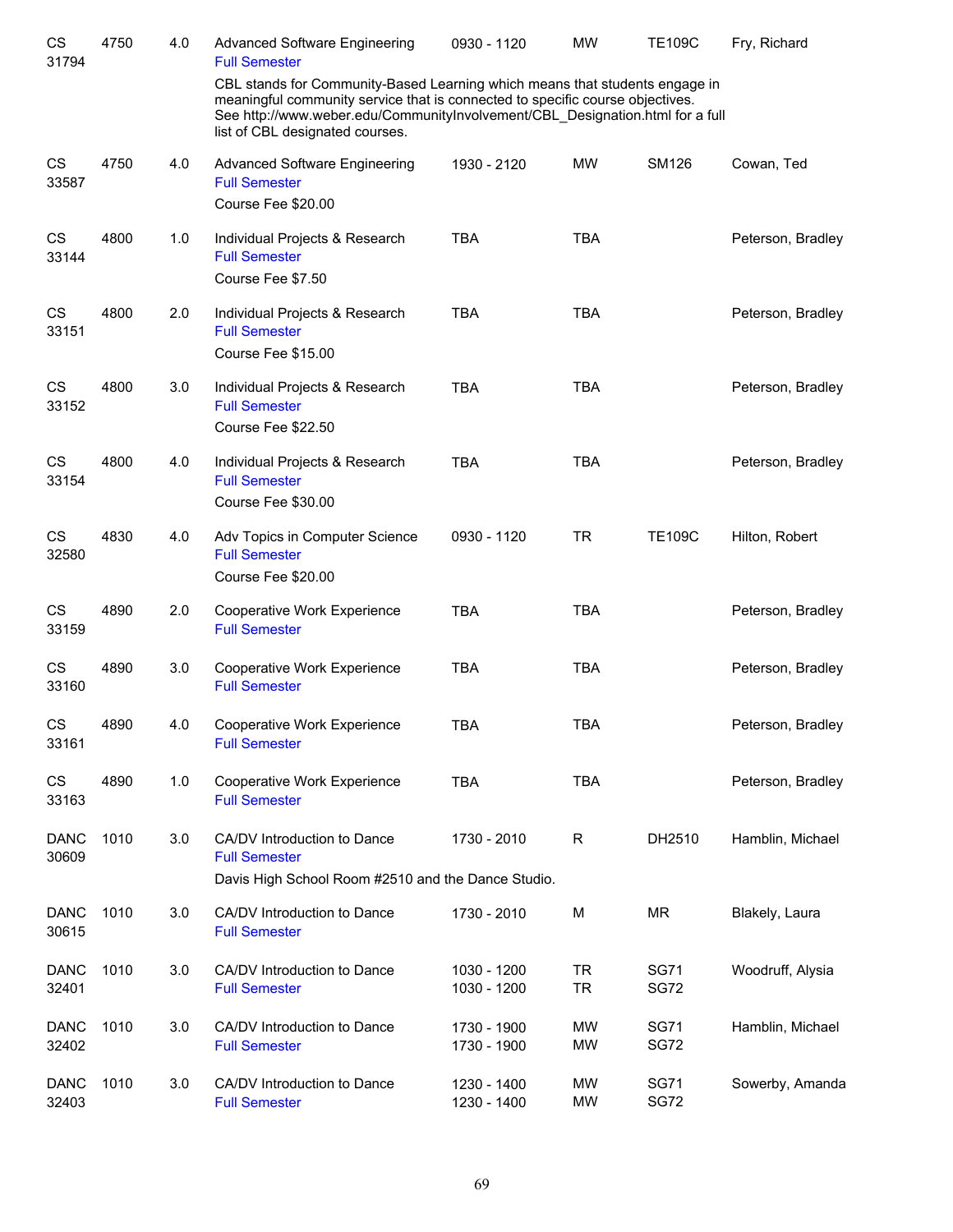| <b>DANC</b><br>32409 | 1100 | 1.0   | <b>Ballet I</b><br><b>Full Semester</b>                | 0830 - 1000                | <b>TR</b>              | <b>BC38</b>                | Beaumont, Jennifer |
|----------------------|------|-------|--------------------------------------------------------|----------------------------|------------------------|----------------------------|--------------------|
| <b>DANC</b><br>32413 | 1200 | 1.0   | Modern I<br><b>Full Semester</b>                       | 0830 - 1000                | <b>MW</b>              | <b>SB19</b>                | Blakely, Laura     |
| <b>DANC</b><br>32414 | 1310 | 2.0   | Music for Dance<br><b>Full Semester</b>                | 1230 - 1400<br>1230 - 1400 | <b>TR</b><br><b>TR</b> | <b>SG71</b><br><b>SG72</b> | Stern, Erik        |
| <b>DANC</b><br>32569 | 1450 | 1.0   | Special Topic Dance Form<br><b>Block 1</b><br>Hip Hop  | 1030 - 1210                | S                      | <b>BC38</b>                | Bokinskie, Emily   |
| <b>DANC</b><br>34928 | 1450 | 1.0   | Special Topic Dance Form<br><b>Full Semester</b>       | 0830 - 1010                | S                      | <b>BC38</b>                | Bokinskie, Emily   |
| <b>DANC</b><br>32423 | 2250 | 1.0   | Alignment/Conditioning Pilates<br><b>Full Semester</b> | 0830 - 1000                | F                      | <b>BC38</b>                | Stern, Erik        |
| <b>DANC</b><br>32424 | 2410 | 2.0   | Improvisation<br><b>Full Semester</b>                  | 1230 - 1400                | <b>TR</b>              | <b>BC38</b>                | Woodruff, Alysia   |
| <b>DANC</b><br>32425 | 2470 | 1.0   | <b>Ballet II</b><br><b>Full Semester</b>               | 1030 - 1200                | <b>TRF</b>             | <b>BC38</b>                | Sowerby, Amanda    |
| <b>DANC</b><br>32427 | 2480 | 1.0   | Jazz II<br><b>Full Semester</b>                        | 1430 - 1600                | <b>TR</b>              | <b>BC38</b>                | Woodruff, Alysia   |
| <b>DANC</b><br>32429 | 2490 | 1.0   | Modern II<br><b>Full Semester</b>                      | 1030 - 1200                | <b>MWF</b>             | <b>SG72</b>                | Stern, Erik        |
| <b>DANC</b><br>32555 | 2610 | 2.0   | Dance For Camera<br><b>Full Semester</b>               | 1230 - 1400                | F                      | <b>BC322</b>               | Sowerby, Amanda    |
| <b>DANC</b><br>32434 | 2950 | 1.0   | Dance Festival Participant<br><b>Full Semester</b>     | 1230 - 1430                | <b>FS</b>              | <b>SG72</b>                | Lawrence, Joanne   |
| <b>DANC</b><br>32439 | 3320 | 2.0   | Techs & Materials For Teaching<br><b>Full Semester</b> | 1530 - 1700<br>1530 - 1700 | <b>MW</b><br><b>MW</b> | <b>SG71</b><br><b>SG72</b> | Sowerby, Amanda    |
| <b>DANC</b><br>32441 | 3440 | 1.0   | Dance for Musical Theatre<br><b>Full Semester</b>      | 1130 - 1220                | <b>MWF</b>             | <b>BC230</b>               | Christian, James   |
| <b>DANC</b><br>32572 | 3450 | $1.0$ | Special Topic Dance Form<br><b>Block 1</b><br>Hip Hop  | 1030 - 1210                | $\mathbf S$            | <b>BC38</b>                | Bokinskie, Emily   |
| <b>DANC</b><br>34929 | 3450 | 1.0   | Special Topic Dance Form<br><b>Full Semester</b>       | 0830 - 1010                | $\mathbf S$            | <b>BC38</b>                | Bokinskie, Emily   |
| <b>DANC</b><br>32445 | 3470 | 1.0   | <b>Ballet III</b><br><b>Full Semester</b>              | 1030 - 1200                | <b>TRF</b>             | <b>BC38</b>                | Sowerby, Amanda    |
| <b>DANC</b><br>32446 | 3490 | 1.0   | Modern III<br><b>Full Semester</b>                     | 1030 - 1200                | <b>MWF</b>             | <b>SG72</b>                | Stern, Erik        |
| <b>DANC</b><br>32447 | 3520 | 1.0   | Choreography Practicum<br><b>Full Semester</b>         | 0830 - 1030                | MTWRFS SG72            |                            | Lawrence, Joanne   |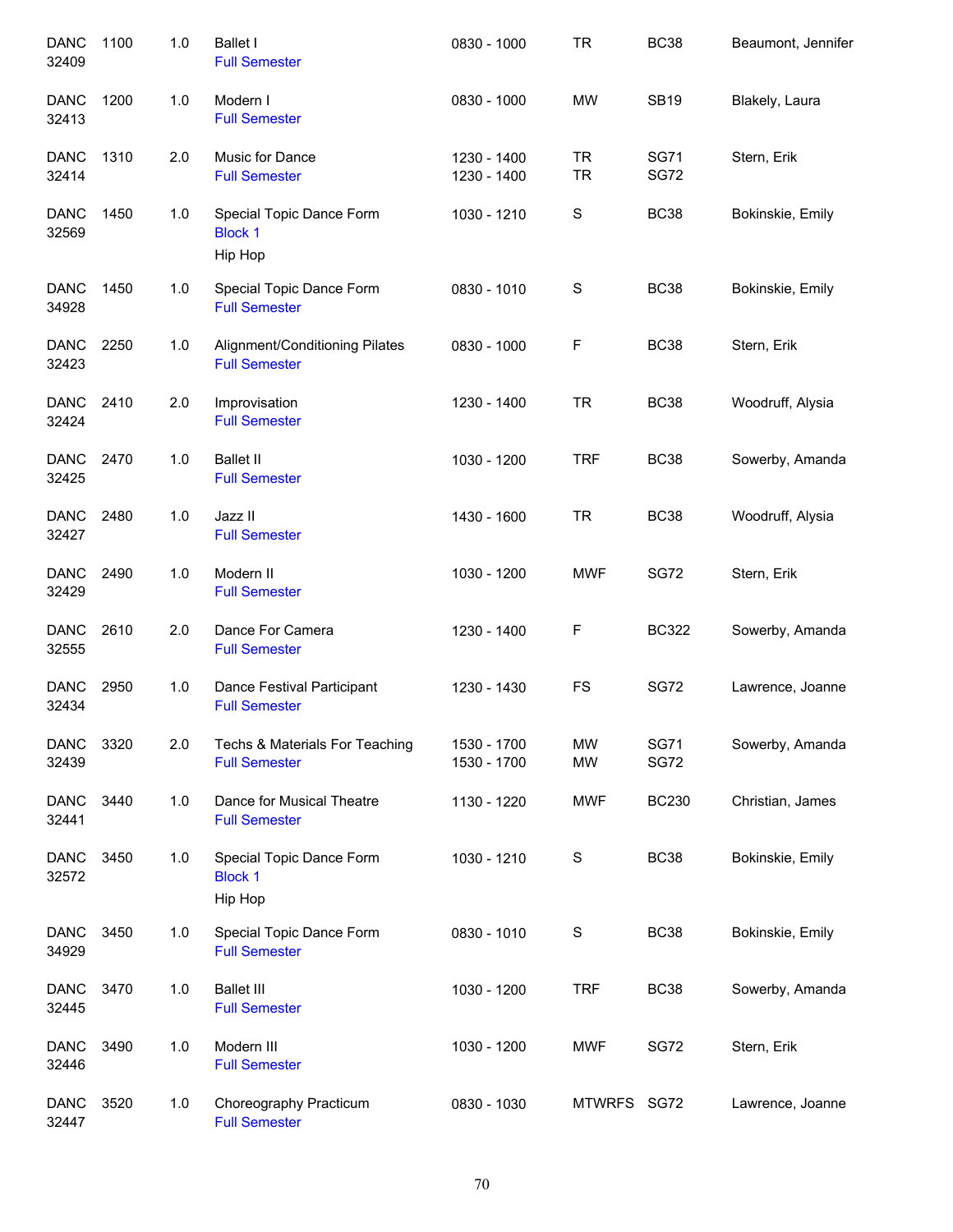| <b>DANC</b><br>32449 | 3860 | 1.0 | Field Experience<br><b>Full Semester</b>                                                                                                                                                                                                                                                                           | <b>TBA</b>  | <b>TBA</b>  | <b>BC213A</b> | Sowerby, Amanda  |
|----------------------|------|-----|--------------------------------------------------------------------------------------------------------------------------------------------------------------------------------------------------------------------------------------------------------------------------------------------------------------------|-------------|-------------|---------------|------------------|
|                      |      |     | See instructor before the end of Fall Semester. BC 213A                                                                                                                                                                                                                                                            |             |             |               |                  |
| <b>DANC</b>          | 3911 | 2.0 | Moving Company: Performance                                                                                                                                                                                                                                                                                        | 1230 - 1530 | <b>MWF</b>  | <b>BC38</b>   | Lawrence, Joanne |
| 32452                |      |     | <b>Full Semester</b><br>CBL stands for Community-Based Learning which means that students engage in                                                                                                                                                                                                                |             |             |               |                  |
|                      |      |     | meaningful community service that is connected to specific course objectives.<br>See http://www.weber.edu/CommunityInvolvement/CBL_Designation.html for a full<br>list of CBL designated courses.                                                                                                                  |             |             |               |                  |
| <b>DANC</b><br>32453 | 4250 | 1.0 | Alignment & Condition Pilates<br><b>Full Semester</b>                                                                                                                                                                                                                                                              | 0830 - 1000 | F           | <b>BC38</b>   | Stern, Erik      |
| <b>DANC</b><br>32556 | 4610 | 2.0 | Dance For Camera<br><b>Full Semester</b>                                                                                                                                                                                                                                                                           | 1230 - 1400 | F           | <b>BC322</b>  | Sowerby, Amanda  |
| <b>DANC</b><br>32456 | 4620 | 1.0 | Dance for the Camera Seminar<br><b>Full Semester</b>                                                                                                                                                                                                                                                               | 1230 - 1400 | $\mathsf F$ | <b>BC322</b>  | Sowerby, Amanda  |
| <b>DANC</b><br>32457 | 4700 | 2.0 | Creative Synthesis in Dance<br><b>Full Semester</b>                                                                                                                                                                                                                                                                | 1530 - 1930 | <b>TRF</b>  | <b>SG72</b>   | Lawrence, Joanne |
|                      |      |     | Select thesis committee before the end of the previous<br>semester.                                                                                                                                                                                                                                                |             |             |               |                  |
| <b>DANC</b><br>32465 | 4800 | 1.0 | Individual Study<br><b>Full Semester</b>                                                                                                                                                                                                                                                                           | <b>TBA</b>  | <b>TBA</b>  | <b>BC213C</b> | Lawrence, Joanne |
| <b>DANC</b>          | 4800 | 2.0 | Individual Study                                                                                                                                                                                                                                                                                                   | <b>TBA</b>  | <b>TBA</b>  | <b>BC213C</b> | Lawrence, Joanne |
| 32469                |      |     | <b>Full Semester</b>                                                                                                                                                                                                                                                                                               |             |             |               |                  |
| <b>DANC</b><br>32472 | 4800 | 3.0 | Individual Study<br><b>Full Semester</b>                                                                                                                                                                                                                                                                           | <b>TBA</b>  | <b>TBA</b>  | <b>BC213C</b> | Lawrence, Joanne |
| <b>DANC</b><br>32474 | 4800 | 4.0 | <b>Individual Study</b><br><b>Full Semester</b>                                                                                                                                                                                                                                                                    | <b>TBA</b>  | <b>TBA</b>  | <b>BC213C</b> | Lawrence, Joanne |
| <b>DANC</b><br>32476 | 4890 | 1.0 | Cooperative Work Experience<br><b>Full Semester</b>                                                                                                                                                                                                                                                                | <b>TBA</b>  | <b>TBA</b>  | <b>BC213C</b> | Lawrence, Joanne |
|                      |      |     | CBL stands for Community-Based Learning which means that students engage in<br>meaningful community service that is connected to specific course objectives.<br>See http://www.weber.edu/CommunityInvolvement/CBL Designation.html for a full<br>list of CBL designated courses.                                   |             |             |               |                  |
| <b>DANC</b><br>32482 | 4890 | 2.0 | Cooperative Work Experience<br><b>Full Semester</b>                                                                                                                                                                                                                                                                | 1230 - 1430 | W           | SU230         | Lawrence, Joanne |
|                      |      |     | Green Mapping Internship. CBL stands for Community-Based<br>Learning which means that students engage in meaningful<br>community service that is connected to specific course<br>objectives. See http://www.weber.edu/Community Involvement/<br>CBL Designation.html for a full list of CBL designated<br>courses. |             |             |               |                  |
| DANC<br>32494        | 4890 | 3.0 | Cooperative Work Experience<br><b>Full Semester</b>                                                                                                                                                                                                                                                                | 1230 - 1430 | W           | SU230         | Lawrence, Joanne |
|                      |      |     | Green Mapping Internship. CBL stands for Community-<br>Based Learning which means that students engage in<br>meaningful community service that is connected to<br>specific course objectives. See http://www.weber.edu/<br>CommunityInvolvement/CBL_Designation.html for a full<br>list of CBL designated courses. |             |             |               |                  |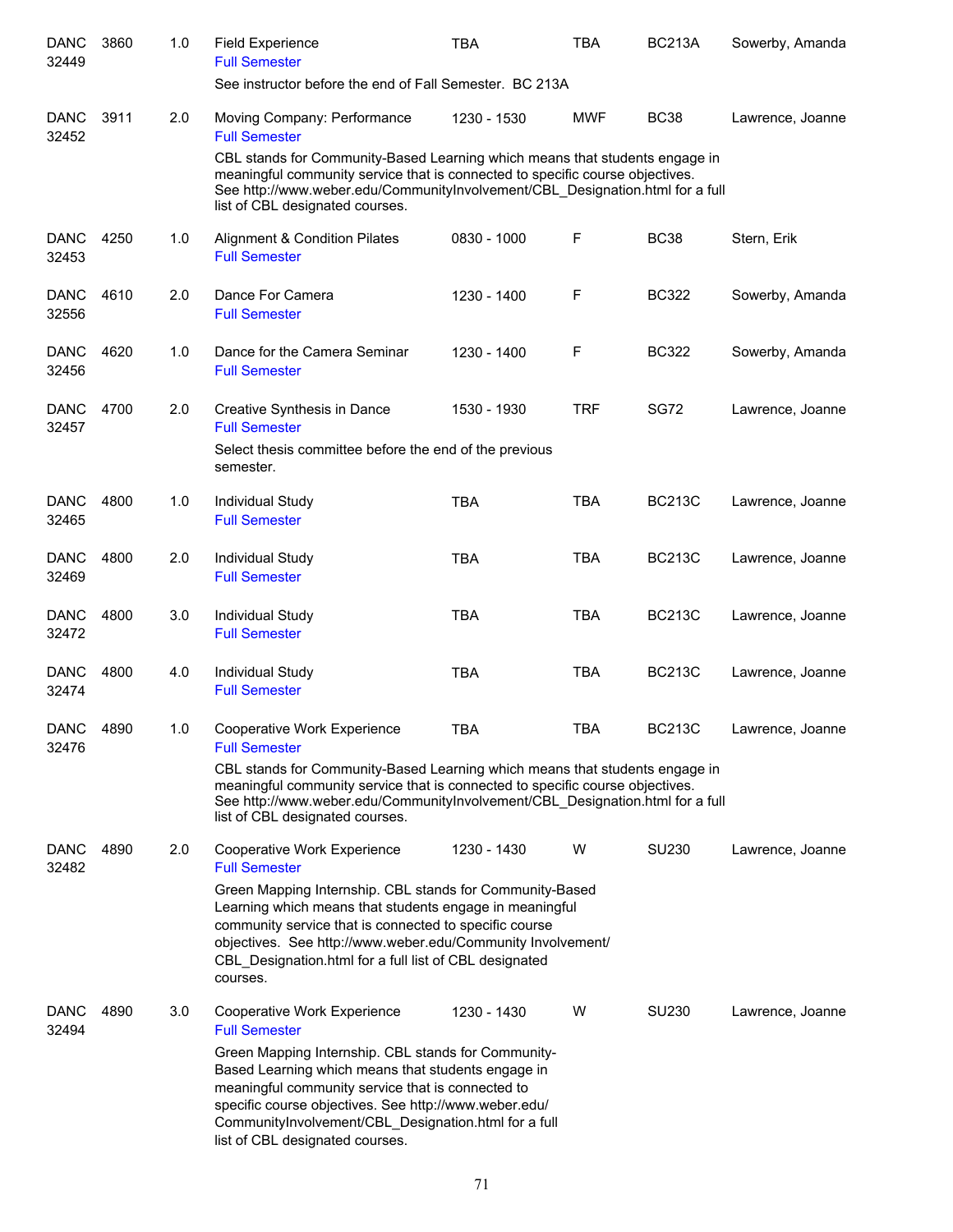| <b>DANC</b><br>32497 | 4890 | 4.0 | Cooperative Work Experience<br><b>Full Semester</b>                                                                                                                                                                                                                              | <b>TBA</b>  | <b>TBA</b>  | <b>BC213C</b> | Lawrence, Joanne        |
|----------------------|------|-----|----------------------------------------------------------------------------------------------------------------------------------------------------------------------------------------------------------------------------------------------------------------------------------|-------------|-------------|---------------|-------------------------|
|                      |      |     | CBL stands for Community-Based Learning which means that students engage in<br>meaningful community service that is connected to specific course objectives.<br>See http://www.weber.edu/CommunityInvolvement/CBL_Designation.html for a full<br>list of CBL designated courses. |             |             |               |                         |
| <b>DANC</b><br>32507 | 4910 | 1.0 | Rehearsal & Performance<br><b>Full Semester</b><br>Attend audition: Friday, Jan. 7, 2011, 4:30 pm. BC 38.                                                                                                                                                                        | 1930 - 2230 | <b>MTWR</b> | <b>SG72</b>   | Lawrence, Joanne        |
| <b>DANC</b><br>32510 | 4950 | 1.0 | Dance Festival Participation<br><b>Full Semester</b>                                                                                                                                                                                                                             | 1430 - 1530 | MTWRFS SG72 |               | Lawrence, Joanne        |
| <b>DENT</b><br>35061 | 2205 | 2.0 | Head/neck & Dental Anatomy<br><b>Full Semester</b><br>Course Fee \$25.00                                                                                                                                                                                                         |             |             |               |                         |
| <b>DENT</b><br>31591 | 2211 | 3.0 | Oral Pathology<br><b>Full Semester</b>                                                                                                                                                                                                                                           | 0900 - 1150 | Т           | MH480         | Perry, Jeffrey          |
| <b>DENT</b><br>31594 | 2215 | 2.0 | Periodontology<br><b>Full Semester</b><br>Course Fee \$25.00                                                                                                                                                                                                                     | 0900 - 1050 | R           | MH480         | McConaughy, Frances     |
| <b>DENT</b><br>31596 | 2216 | 3.0 | Clinical Dental Hygiene II<br><b>Full Semester</b><br>Course Fee \$50.00                                                                                                                                                                                                         | 0750 - 1120 | M           | MH450         | Costley, Shelly         |
| <b>DENT</b><br>31609 | 2216 | 3.0 | Clinical Dental Hygiene II<br><b>Full Semester</b><br>Course Fee \$50.00                                                                                                                                                                                                         | 1230 - 1620 | M           | MH450         | Caldwell, Kimberlee     |
| <b>DENT</b><br>31612 | 2216 | 3.0 | Clinical Dental Hygiene II<br><b>Full Semester</b><br>Course Fee \$50.00                                                                                                                                                                                                         | 0750 - 1120 | W           | MH450         | Costley, Shelly         |
| DENT<br>31614        | 2216 | 3.0 | Clinical Dental Hygiene II<br><b>Full Semester</b><br>Course Fee \$50.00                                                                                                                                                                                                         | 0750 - 1120 | W           | MH450         | McConaughy, Frances     |
| DENT<br>31616        | 2217 | 3.0 | Dental Hygiene II<br><b>Full Semester</b>                                                                                                                                                                                                                                        | 1230 - 1520 | Τ           | MH480         | Costley, Shelly         |
| DENT<br>31621        | 2235 | 2.0 | Dental Medicine I<br><b>Full Semester</b>                                                                                                                                                                                                                                        | 1130 - 1320 | R           | MH480         | Naylor, Carol           |
| <b>DENT</b><br>31623 | 2800 | 1.0 | Individual Research<br><b>Full Semester</b>                                                                                                                                                                                                                                      | <b>TBA</b>  | <b>TBA</b>  |               | Bossenberger, Stephanie |
| <b>DENT</b><br>31624 | 3130 | 1.0 | Independent Study<br><b>Full Semester</b>                                                                                                                                                                                                                                        | <b>TBA</b>  | <b>TBA</b>  |               | Bossenberger, Stephanie |
| DENT<br>31625        | 3130 | 2.0 | Independent Study<br><b>Full Semester</b>                                                                                                                                                                                                                                        | <b>TBA</b>  | <b>TBA</b>  |               | Bossenberger, Stephanie |
| <b>DENT</b><br>31626 | 3130 | 3.0 | Independent Study<br><b>Full Semester</b>                                                                                                                                                                                                                                        | <b>TBA</b>  | <b>TBA</b>  |               | Bossenberger, Stephanie |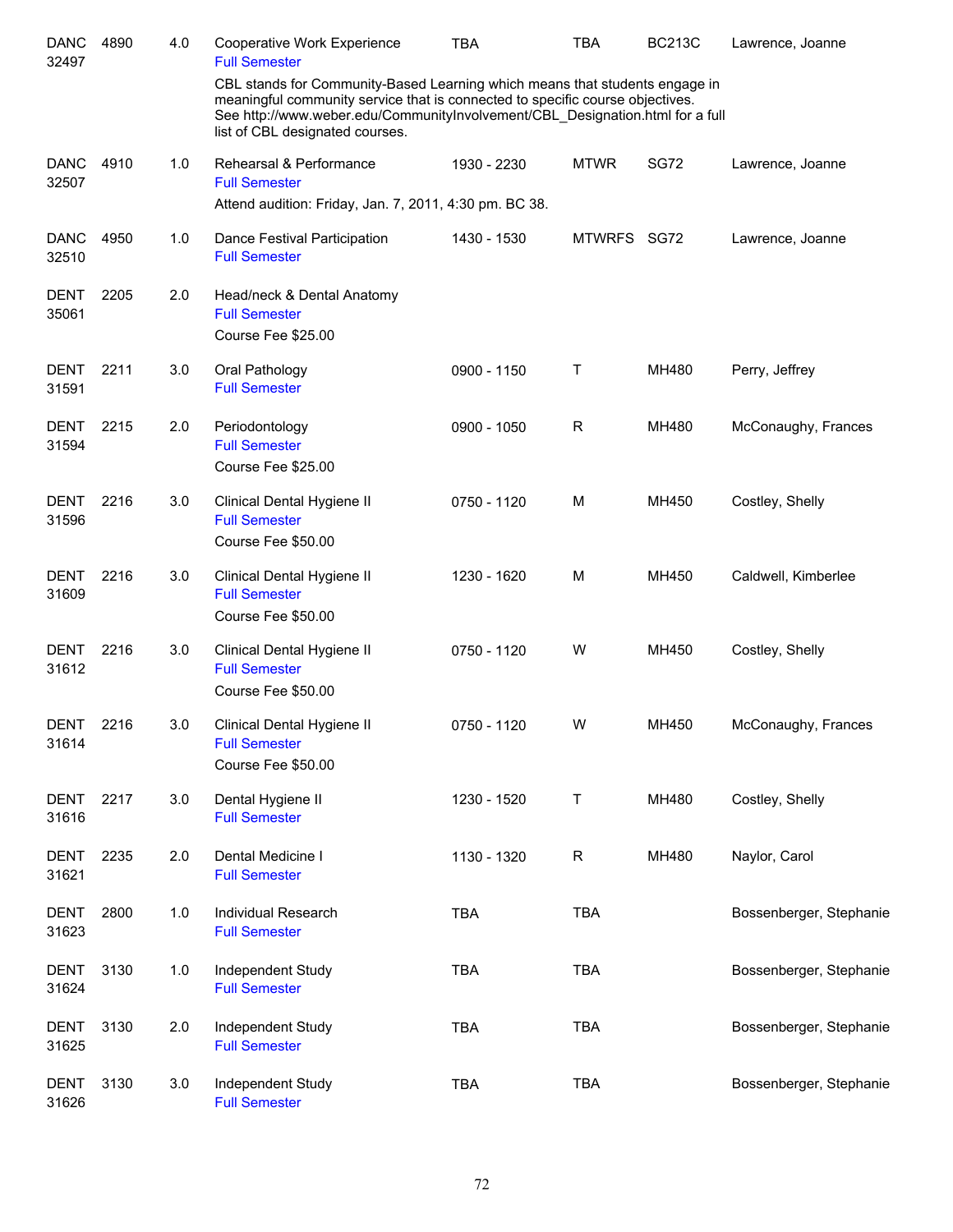| <b>DENT</b><br>31627 | 3130 | 1.0 | Independent Study<br><b>Full Semester</b>                                                                                                                                                                                                                                        | <b>TBA</b>  | <b>TBA</b> |           | Hanson, Kami            |
|----------------------|------|-----|----------------------------------------------------------------------------------------------------------------------------------------------------------------------------------------------------------------------------------------------------------------------------------|-------------|------------|-----------|-------------------------|
| <b>DENT</b><br>31628 | 3130 | 2.0 | Independent Study<br><b>Full Semester</b>                                                                                                                                                                                                                                        | <b>TBA</b>  | <b>TBA</b> |           | Hanson, Kami            |
| DENT<br>31629        | 3130 | 3.0 | Independent Study<br><b>Full Semester</b>                                                                                                                                                                                                                                        | <b>TBA</b>  | <b>TBA</b> |           | Hanson, Kami            |
| DENT<br>35006        | 3130 | 1.0 | Independent Study<br><b>Full Semester</b>                                                                                                                                                                                                                                        | <b>TBA</b>  | <b>TBA</b> | <b>OL</b> | Bossenberger, Stephanie |
|                      |      |     | TO access online course materials, please log on through<br>the student portal (eWeber) at http://weber.edu and select:<br>"Current Students."                                                                                                                                   |             |            |           |                         |
| <b>DENT</b><br>31631 | 3301 | 1.0 | Community Service Learning Lab<br><b>Full Semester</b>                                                                                                                                                                                                                           | 1100 - 1150 | M          | MH480     | Bossenberger, Stephanie |
|                      |      |     | CBL stands for Community-Based Learning which means that students engage in<br>meaningful community service that is connected to specific course objectives.<br>See http://www.weber.edu/CommunityInvolvement/CBL_Designation.html for a full<br>list of CBL designated courses. |             |            |           |                         |
| <b>DENT</b><br>31632 | 3346 | 4.0 | Clinical Dental Hygiene IV<br><b>Full Semester</b><br>Course Fee \$50.00                                                                                                                                                                                                         | 0750 - 1120 | т          | MH450     | Alexander, Susan        |
| <b>DENT</b><br>31633 | 3346 | 4.0 | Clinical Dental Hygiene IV<br><b>Full Semester</b><br>Course Fee \$50.00                                                                                                                                                                                                         | 1230 - 1620 | т          | MH450     | Hanson, Kami            |
| <b>DENT</b><br>31635 | 3346 | 4.0 | Clinical Dental Hygiene IV<br><b>Full Semester</b><br>Course Fee \$50.00                                                                                                                                                                                                         | 0750 - 1120 | W          | MH450     | Bossenberger, Stephanie |
| <b>DENT</b><br>31637 | 3346 | 4.0 | Clinical Dental Hygiene IV<br><b>Full Semester</b><br>Course Fee \$50.00                                                                                                                                                                                                         | 1230 - 1620 | R          | MH450     | Wold, Jennifer          |
| <b>DENT</b><br>31638 | 3346 | 4.0 | Clinical Dental Hygiene IV<br><b>Full Semester</b><br>Course Fee \$50.00                                                                                                                                                                                                         | 0750 - 1120 | R          | MH450     | McConaughy, Frances     |
| DENT<br>31640        | 3346 | 4.0 | Clinical Dental Hygiene IV<br><b>Full Semester</b><br>Course Fee \$50.00                                                                                                                                                                                                         | 1230 - 1620 | R          | MH450     | Perry, Jeffrey          |
| DENT<br>31641        | 3347 | 2.0 | Dental Hygiene IV<br><b>Full Semester</b>                                                                                                                                                                                                                                        | 0900 - 1050 | M          | MH480     | Alexander, Susan        |
| <b>DENT</b><br>31643 | 4405 | 4.0 | <b>Clinical Teaching Practice</b><br><b>Full Semester</b>                                                                                                                                                                                                                        | <b>TBA</b>  | <b>TBA</b> |           | Costley, Shelly         |
| DENT<br>31644        | 4405 | 4.0 | <b>Clinical Teaching Practice</b><br><b>Full Semester</b>                                                                                                                                                                                                                        | <b>TBA</b>  | <b>TBA</b> |           | Alexander, Susan        |
| <b>DENT</b><br>31645 | 4405 | 4.0 | <b>Clinical Teaching Practice</b><br><b>Full Semester</b>                                                                                                                                                                                                                        | <b>TBA</b>  | <b>TBA</b> |           | Bossenberger, Stephanie |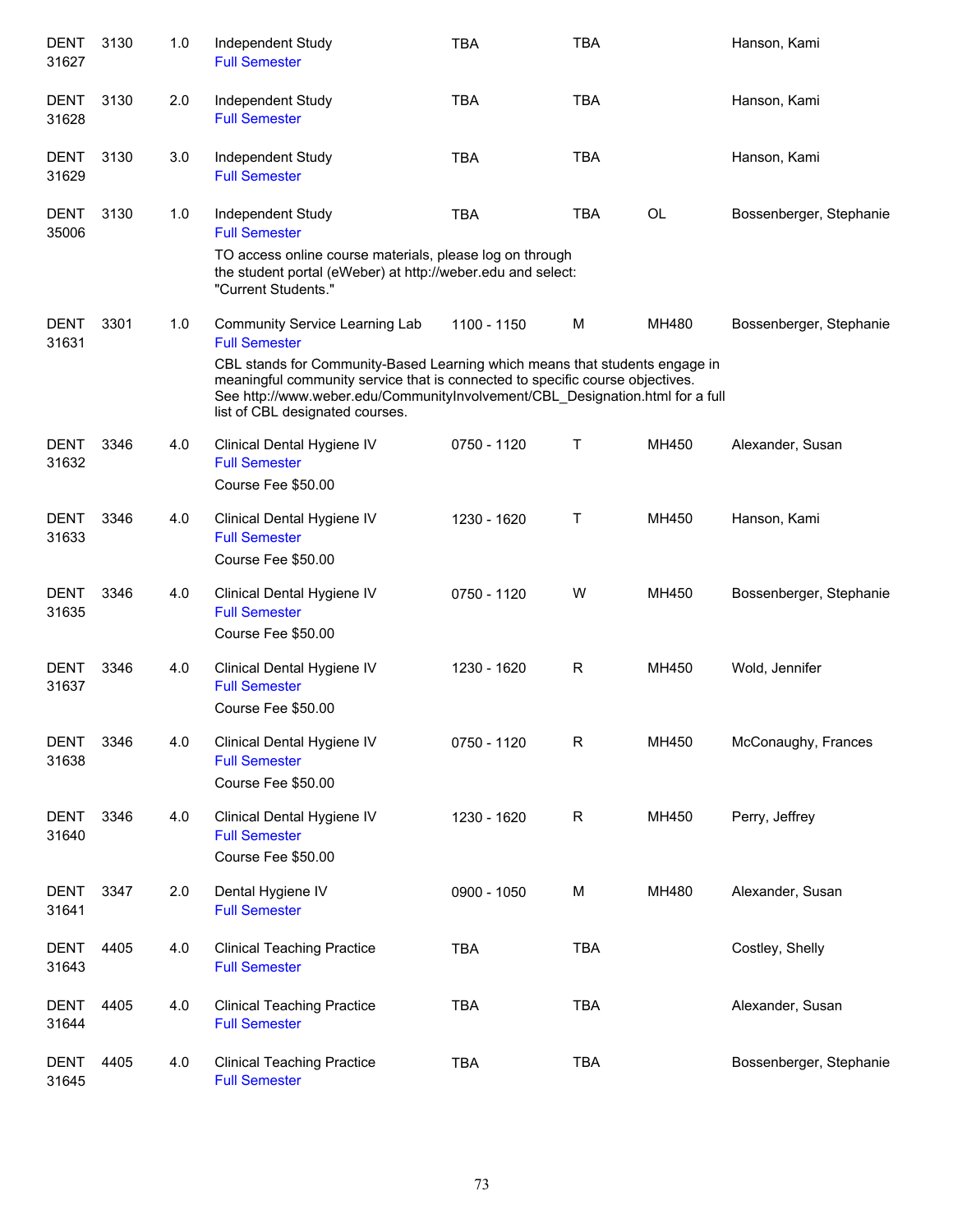| <b>DENT</b><br>34981 | 4530 | 2.0 | Evidence-based Dental Practice<br><b>Full Semester</b><br>Course Fee \$30.00 | <b>TBA</b>  | <b>TBA</b> |       | Bossenberger, Stephanie |
|----------------------|------|-----|------------------------------------------------------------------------------|-------------|------------|-------|-------------------------|
| <b>DENT</b><br>35007 | 4530 | 2.0 | Evidence-based Dental Practice<br><b>Full Semester</b><br>Course Fee \$30.00 | <b>TBA</b>  | <b>TBA</b> | OL    | Bossenberger, Stephanie |
| <b>DENT</b><br>31646 | 4780 | 3.0 | SI Baccalaurate Thesis<br><b>Full Semester</b><br>Course Fee \$40.00         | <b>TBA</b>  | <b>TBA</b> |       | Bossenberger, Stephanie |
| <b>DENT</b><br>31648 | 4780 | 3.0 | SI Baccalaurate Thesis<br><b>Full Semester</b><br>Course Fee \$40.00         | <b>TBA</b>  | <b>TBA</b> |       | Hanson, Kami            |
| <b>DENT</b><br>31649 | 4780 | 3.0 | SI Baccalaurate Thesis<br><b>Full Semester</b><br>Course Fee \$40.00         | <b>TBA</b>  | <b>TBA</b> |       | Costley, Shelly         |
| <b>DENT</b><br>35008 | 4780 | 3.0 | SI Baccalaurate Thesis<br><b>Full Semester</b><br>Course Fee \$40.00         | <b>TBA</b>  | <b>TBA</b> | OL    | Bossenberger, Stephanie |
| <b>DENT</b><br>31650 | 4800 | 1.0 | <b>Individual Research</b><br><b>Full Semester</b>                           | <b>TBA</b>  | <b>TBA</b> |       | Bossenberger, Stephanie |
| <b>DENT</b><br>31651 | 4800 | 3.0 | Individual Research<br><b>Full Semester</b>                                  | <b>TBA</b>  | <b>TBA</b> |       | Bossenberger, Stephanie |
| <b>DENT</b><br>31655 | 4800 | 3.0 | Individual Research<br><b>Full Semester</b>                                  | <b>TBA</b>  | <b>TBA</b> |       | Hanson, Kami            |
| <b>DENT</b><br>31657 | 4830 | 1.0 | <b>Directed Readings</b><br><b>Full Semester</b>                             | <b>TBA</b>  | <b>TBA</b> |       | Hanson, Kami            |
| <b>DENT</b><br>31659 | 4830 | 2.0 | <b>Directed Readings</b><br><b>Full Semester</b>                             | <b>TBA</b>  | <b>TBA</b> |       | Hanson, Kami            |
| <b>DENT</b><br>31662 | 4830 | 3.0 | <b>Directed Readings</b><br><b>Full Semester</b>                             | <b>TBA</b>  | <b>TBA</b> |       | Hanson, Kami            |
| <b>DENT</b><br>31663 | 4890 | 2.0 | <b>Clinical Work Experience</b><br><b>Full Semester</b>                      | <b>TBA</b>  | <b>TBA</b> |       | Bossenberger, Stephanie |
| <b>DENT</b><br>31665 | 4890 | 2.0 | <b>Clinical Work Experience</b><br><b>Full Semester</b>                      | <b>TBA</b>  | <b>TBA</b> |       | Bossenberger, Stephanie |
| <b>DENT</b><br>35009 | 4890 | 2.0 | <b>Clinical Work Experience</b><br><b>Full Semester</b>                      | <b>TBA</b>  | <b>TBA</b> | OL    | Bossenberger, Stephanie |
| <b>DGET</b><br>30135 | 1060 | 3.0 | Fund of Drafting Using 3D CAD<br><b>Full Semester</b><br>Course Fee \$10.00  | 1030 - 1120 | <b>MWF</b> | ET120 | Tobin, Marni            |
| <b>DGET</b><br>30136 | 1060 | 3.0 | Fund of Drafting Using 3D CAD<br><b>Full Semester</b><br>Course Fee \$10.00  | 0930 - 1020 | <b>MWF</b> | ET120 | Tobin, Marni            |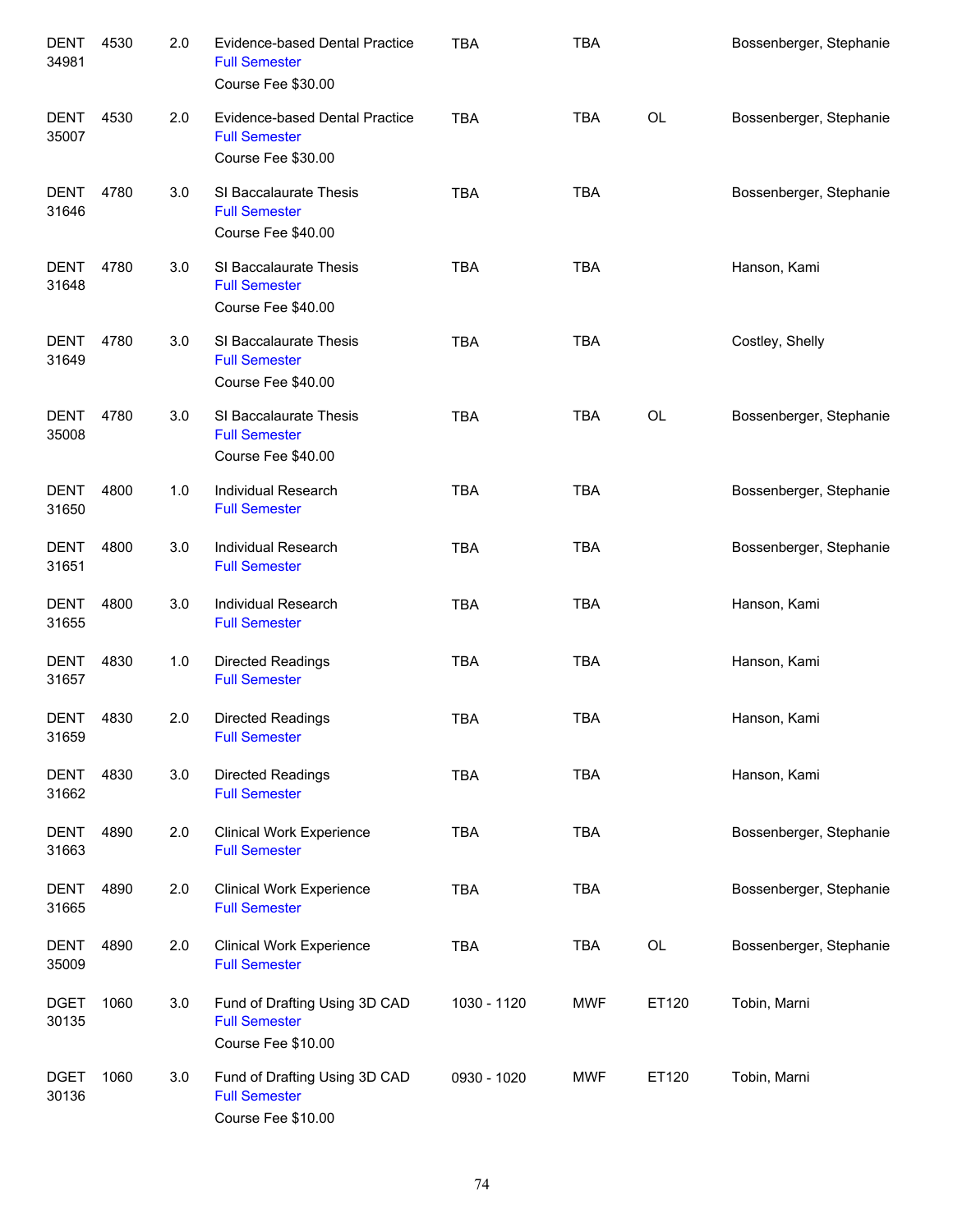| <b>DGET</b><br>30137 | 1060 | 3.0 | Fund of Drafting Using 3D CAD<br><b>Full Semester</b><br>Course Fee \$10.00                                                                                                                                                                                                      | 1230 - 1320 | <b>MWF</b>   | ET101 | Leatherbury, Megumi |
|----------------------|------|-----|----------------------------------------------------------------------------------------------------------------------------------------------------------------------------------------------------------------------------------------------------------------------------------|-------------|--------------|-------|---------------------|
| <b>DGET</b><br>30138 | 1160 | 3.0 | Documentation Using 3D CAD<br><b>Full Semester</b><br>Course Fee \$10.00                                                                                                                                                                                                         | 1030 - 1145 | <b>TR</b>    | ET120 | Leatherbury, Megumi |
| <b>DGET</b><br>30140 | 1340 | 3.0 | Architectural Drafting for IDT<br><b>Full Semester</b><br>Course Fee \$10.00                                                                                                                                                                                                     | 1230 - 1320 | <b>MWF</b>   | ET120 | West, Glen          |
| <b>DGET</b><br>30141 | 1360 | 5.0 | Architectural Drafting/CAD<br><b>Full Semester</b><br>Course Fee \$10.00                                                                                                                                                                                                         | 1030 - 1120 | <b>MTWRF</b> | ET101 | Farner, Jeremy      |
| <b>DGET</b><br>30142 | 2350 | 4.0 | <b>Advanced Architectural Drawing</b><br><b>Full Semester</b><br>Course Fee \$10.00                                                                                                                                                                                              | 0800 - 0905 | <b>MWF</b>   | ET120 | Farner, Jeremy      |
| <b>DGET</b><br>30143 | 2460 | 3.0 | Design Fundamentl Using 3D CAD<br><b>Full Semester</b><br>Course Fee \$10.00                                                                                                                                                                                                     | 1130 - 1220 | <b>MWF</b>   | ET101 | Leatherbury, Megumi |
| <b>DGET</b><br>30144 | 2650 | 3.0 | Adv Mechanical Drafting/Design<br><b>Full Semester</b><br>Course Fee \$7.50                                                                                                                                                                                                      | 0930 - 1020 | <b>MWF</b>   | ET224 | West, Glen          |
| <b>DGET</b><br>30145 | 2660 | 3.0 | <b>Structural Detailing</b><br><b>Full Semester</b><br>Course Fee \$5.00                                                                                                                                                                                                         | 0900 - 1015 | <b>TR</b>    | ET120 | Farner, Jeremy      |
| <b>DGET</b><br>30146 | 2890 | 3.0 | Cooperative Work Experience<br><b>Full Semester</b>                                                                                                                                                                                                                              | <b>TBA</b>  | <b>TBA</b>   | ET214 | West, Glen          |
| <b>DGET</b><br>30148 | 3300 | 3.0 | <b>Graphical Kinematics/Animation</b><br><b>Full Semester</b>                                                                                                                                                                                                                    | 1030 - 1145 | <b>TR</b>    | ET204 | West, Glen          |
| <b>DGET</b><br>30149 | 3460 | 3.0 | Parametric Design Graphics<br><b>Full Semester</b>                                                                                                                                                                                                                               | 1200 - 1315 | <b>TR</b>    | ET101 | Harward, Kelly      |
| <b>DGET</b><br>30150 | 4400 | 3.0 | <b>Tech Illustration/Document II</b><br><b>Full Semester</b><br>Course Fee \$7.50                                                                                                                                                                                                | 0730 - 0820 | <b>MWF</b>   | ET101 | Julander, John      |
| <b>DGET</b><br>30151 | 4470 | 3.0 | Advanced 3D CAD Modeling<br><b>Full Semester</b><br>Course Fee \$7.50                                                                                                                                                                                                            | 0900 - 1015 | <b>TR</b>    | ET101 | Leatherbury, Megumi |
| <b>DGET</b><br>30152 | 4500 | 3.0 | Pneumatics, Electric & Hydraul<br><b>Full Semester</b>                                                                                                                                                                                                                           | 1130 - 1220 | <b>MWF</b>   | ET224 | West, Glen          |
| <b>DGET</b><br>30153 | 4600 | 2.0 | Senior Project<br><b>Full Semester</b>                                                                                                                                                                                                                                           | <b>TBA</b>  | <b>TBA</b>   | ET214 | Farner, Jeremy      |
|                      |      |     | CBL stands for Community-Based Learning which means that students engage in<br>meaningful community service that is connected to specific course objectives.<br>See http://www.weber.edu/CommunityInvolvement/CBL_Designation.html for a full<br>list of CBL designated courses. |             |              |       |                     |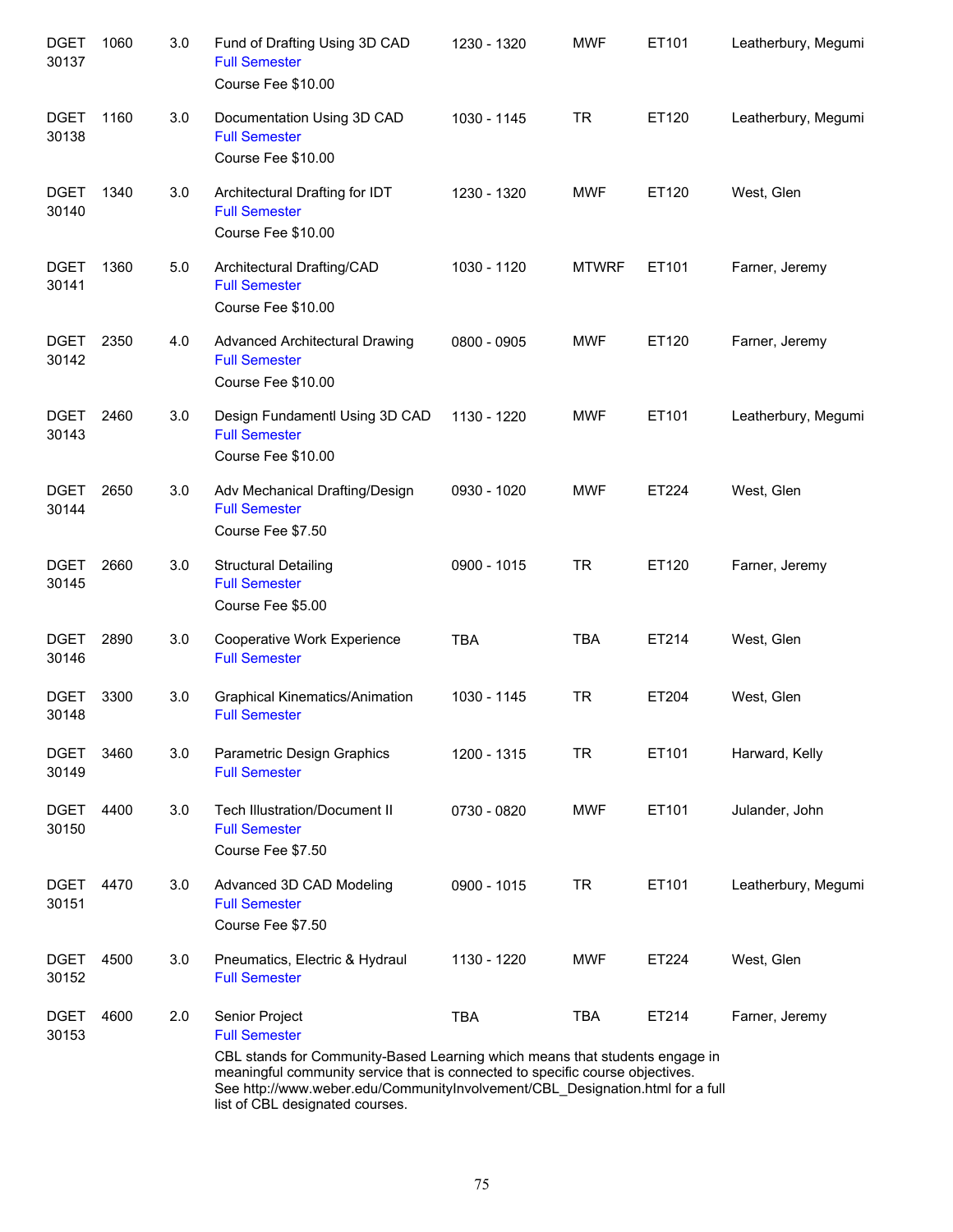| <b>DGET</b><br>30155 | 4610 | 2.0 | Senior Project<br><b>Full Semester</b>                                                                                                                                                                                                                                           | <b>TBA</b> | <b>TBA</b> | ET214 | Farner, Jeremy      |
|----------------------|------|-----|----------------------------------------------------------------------------------------------------------------------------------------------------------------------------------------------------------------------------------------------------------------------------------|------------|------------|-------|---------------------|
| <b>DGET</b><br>30156 | 4610 | 2.0 | Senior Project<br><b>Full Semester</b>                                                                                                                                                                                                                                           | <b>TBA</b> | <b>TBA</b> | ET214 | Leatherbury, Megumi |
| <b>DGET</b><br>30157 | 4610 | 2.0 | Senior Project<br><b>Full Semester</b>                                                                                                                                                                                                                                           | <b>TBA</b> | <b>TBA</b> | ET214 | West, Glen          |
|                      |      |     | CBL stands for Community-Based Learning which means that students engage in<br>meaningful community service that is connected to specific course objectives.<br>See http://www.weber.edu/CommunityInvolvement/CBL_Designation.html for a full<br>list of CBL designated courses. |            |            |       |                     |
| <b>DGET</b><br>30158 | 4830 | 3.0 | <b>Directed Readings</b><br><b>Full Semester</b>                                                                                                                                                                                                                                 | <b>TBA</b> | <b>TBA</b> | ET214 | West, Glen          |
| <b>DGET</b><br>30159 | 4890 | 3.0 | Cooperative Work Experience<br><b>Full Semester</b>                                                                                                                                                                                                                              | <b>TBA</b> | <b>TBA</b> | ET214 | West, Glen          |
| <b>DMS</b><br>33245  | 4110 | 3.0 | Sonography PI (SPI)<br><b>Full Semester</b>                                                                                                                                                                                                                                      | <b>TBA</b> | <b>TBA</b> |       | Kawamura, Diane     |
| <b>DMS</b><br>33296  | 4110 | 3.0 | Sonography PI (SPI)<br><b>Full Semester</b>                                                                                                                                                                                                                                      | <b>TBA</b> | <b>TBA</b> |       | Kawamura, Diane     |
| <b>DMS</b><br>33309  | 4110 | 3.0 | Sonography PI (SPI)<br><b>Full Semester</b>                                                                                                                                                                                                                                      | <b>TBA</b> | <b>TBA</b> |       | Kawamura, Diane     |
| <b>DMS</b><br>33549  | 4110 | 3.0 | Sonography PI (SPI)<br><b>Full Semester</b><br>Course Fee \$9.00                                                                                                                                                                                                                 | <b>TBA</b> | <b>TBA</b> |       | Kawamura, Diane     |
| <b>DMS</b><br>33984  | 4110 | 3.0 | Sonography PI (SPI)<br><b>Full Semester</b>                                                                                                                                                                                                                                      | <b>TBA</b> | <b>TBA</b> |       | Kawamura, Diane     |
|                      |      |     | Course Fee \$9.00                                                                                                                                                                                                                                                                |            |            |       |                     |
| <b>DMS</b><br>33993  | 4110 | 3.0 | Sonography PI (SPI)<br><b>Full Semester</b><br>Course Fee \$9.00                                                                                                                                                                                                                 | <b>TBA</b> | <b>TBA</b> |       | Kawamura, Diane     |
| <b>DMS</b><br>34068  | 4110 | 3.0 | Sonography PI (SPI)<br><b>Full Semester</b>                                                                                                                                                                                                                                      | <b>TBA</b> | TBA        |       | Kawamura, Diane     |
| <b>DMS</b><br>34069  | 4220 | 3.0 | Cardiac Sonography II<br><b>Full Semester</b>                                                                                                                                                                                                                                    | <b>TBA</b> | <b>TBA</b> |       | Devenport, Michael  |
| <b>DMS</b><br>33299  | 4330 | 1.0 | Gynecologic Sonography<br><b>Full Semester</b>                                                                                                                                                                                                                                   | <b>TBA</b> | <b>TBA</b> |       | Kawamura, Diane     |
| <b>DMS</b><br>33986  | 4330 | 1.0 | Gynecologic Sonography<br><b>Full Semester</b><br>Course Fee \$3.00                                                                                                                                                                                                              | <b>TBA</b> | <b>TBA</b> |       | Kawamura, Diane     |
| <b>DMS</b><br>33302  | 4340 | 3.0 | Obestetric Sonography<br><b>Full Semester</b>                                                                                                                                                                                                                                    | <b>TBA</b> | <b>TBA</b> |       | Kawamura, Diane     |
| <b>DMS</b><br>33989  | 4340 | 3.0 | Obestetric Sonography<br><b>Full Semester</b><br>Course Fee \$9.00                                                                                                                                                                                                               | <b>TBA</b> | <b>TBA</b> |       | Kawamura, Diane     |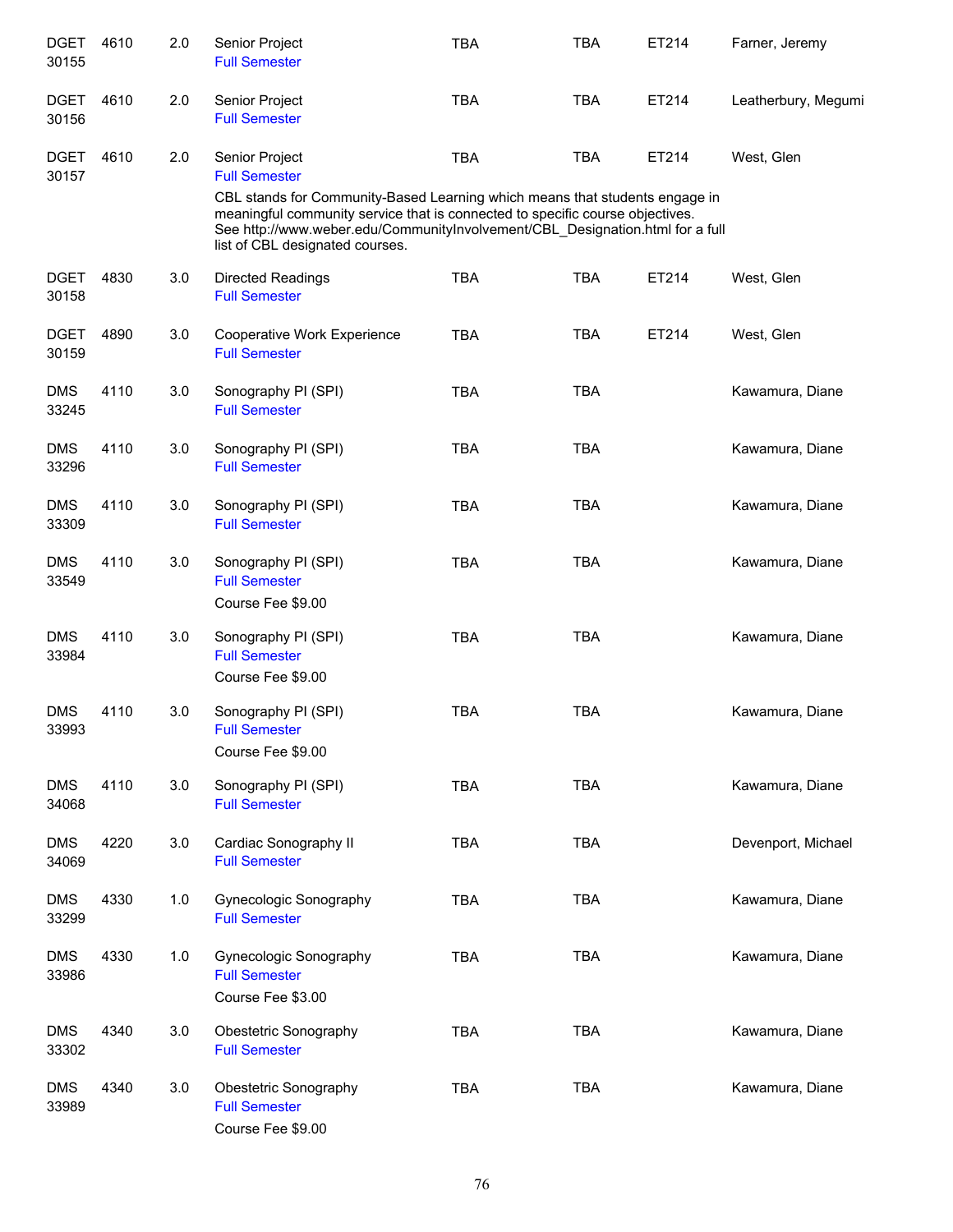| <b>DMS</b><br>33310  | 4420 | 3.0 | Vascular Sonography II<br><b>Full Semester</b><br>Course Fee \$9.00   | <b>TBA</b>  | <b>TBA</b> |              | Jurkiewicz, Terri |
|----------------------|------|-----|-----------------------------------------------------------------------|-------------|------------|--------------|-------------------|
| <b>DMS</b><br>33994  | 4420 | 3.0 | Vascular Sonography II<br><b>Full Semester</b><br>Course Fee \$9.00   | <b>TBA</b>  | <b>TBA</b> |              | Jurkiewicz, Terri |
| <b>DMS</b><br>33246  | 4510 | 1.0 | <b>Breast Sonography</b><br><b>Full Semester</b><br>Course Fee \$3.00 | <b>TBA</b>  | <b>TBA</b> |              | Jurkiewicz, Terri |
| <b>DMS</b><br>33304  | 4510 | 1.0 | <b>Breast Sonography</b><br><b>Full Semester</b><br>Course Fee \$3.00 | <b>TBA</b>  | <b>TBA</b> |              | Jurkiewicz, Terri |
| <b>DMS</b><br>33550  | 4510 | 1.0 | <b>Breast Sonography</b><br><b>Full Semester</b><br>Course Fee \$3.00 | <b>TBA</b>  | <b>TBA</b> |              | Jurkiewicz, Terri |
| <b>DMS</b><br>33991  | 4510 | 1.0 | <b>Breast Sonography</b><br><b>Full Semester</b><br>Course Fee \$3.00 | <b>TBA</b>  | <b>TBA</b> |              | Jurkiewicz, Terri |
| <b>DMS</b><br>34070  | 4811 | 3.0 | Cardiac Clinical I<br><b>Full Semester</b>                            | <b>TBA</b>  | <b>TBA</b> |              | Nolan, Tanya      |
| <b>DMS</b><br>33305  | 4821 | 3.0 | Medical Clinical I<br><b>Full Semester</b>                            | <b>TBA</b>  | <b>TBA</b> |              | Nolan, Tanya      |
| <b>DMS</b><br>33992  | 4821 | 3.0 | Medical Clinical I<br><b>Full Semester</b>                            | <b>TBA</b>  | <b>TBA</b> |              | Nolan, Tanya      |
| <b>DMS</b><br>33311  | 4832 | 3.0 | Vascular Clinical II<br><b>Full Semester</b>                          | <b>TBA</b>  | <b>TBA</b> |              | Jurkiewicz, Terri |
| <b>DMS</b><br>33995  | 4832 | 3.0 | Vascular Clinical II<br><b>Full Semester</b>                          | <b>TBA</b>  | <b>TBA</b> |              | Jurkiewicz, Terri |
| <b>DMS</b><br>33247  | 4841 | 3.0 | <b>Breast Clinical</b><br><b>Full Semester</b>                        | <b>TBA</b>  | <b>TBA</b> |              | Nolan, Tanya      |
| <b>DMS</b><br>33551  | 4841 | 3.0 | <b>Breast Clinical</b><br><b>Full Semester</b>                        | <b>TBA</b>  | <b>TBA</b> |              | Nolan, Tanya      |
| <b>ECON</b><br>32855 | 1010 | 3.0 | SS Econ as a Social Science<br><b>Full Semester</b>                   | 0830 - 0920 | <b>MWF</b> | <b>WB110</b> | Grijalva, Therese |
| <b>ECON</b><br>32857 | 1010 | 3.0 | SS Econ as a Social Science<br><b>Full Semester</b>                   | 0930 - 1020 | <b>MWF</b> | <b>WB110</b> | Grijalva, Therese |
| <b>ECON</b><br>32858 | 1010 | 3.0 | SS Econ as a Social Science<br><b>Full Semester</b>                   | 1030 - 1145 | <b>TR</b>  | <b>WB110</b> | Froerer, Deana    |
| <b>ECON</b><br>32859 | 1010 | 3.0 | SS Econ as a Social Science<br><b>Full Semester</b>                   | 1730 - 2010 | W          | <b>WB110</b> | Froerer, Deana    |
| <b>ECON</b><br>32861 | 1740 | 3.0 | Al Economic History of the U S<br><b>Full Semester</b>                | 0900 - 1015 | <b>TR</b>  | <b>WB122</b> | Fuller, Dan       |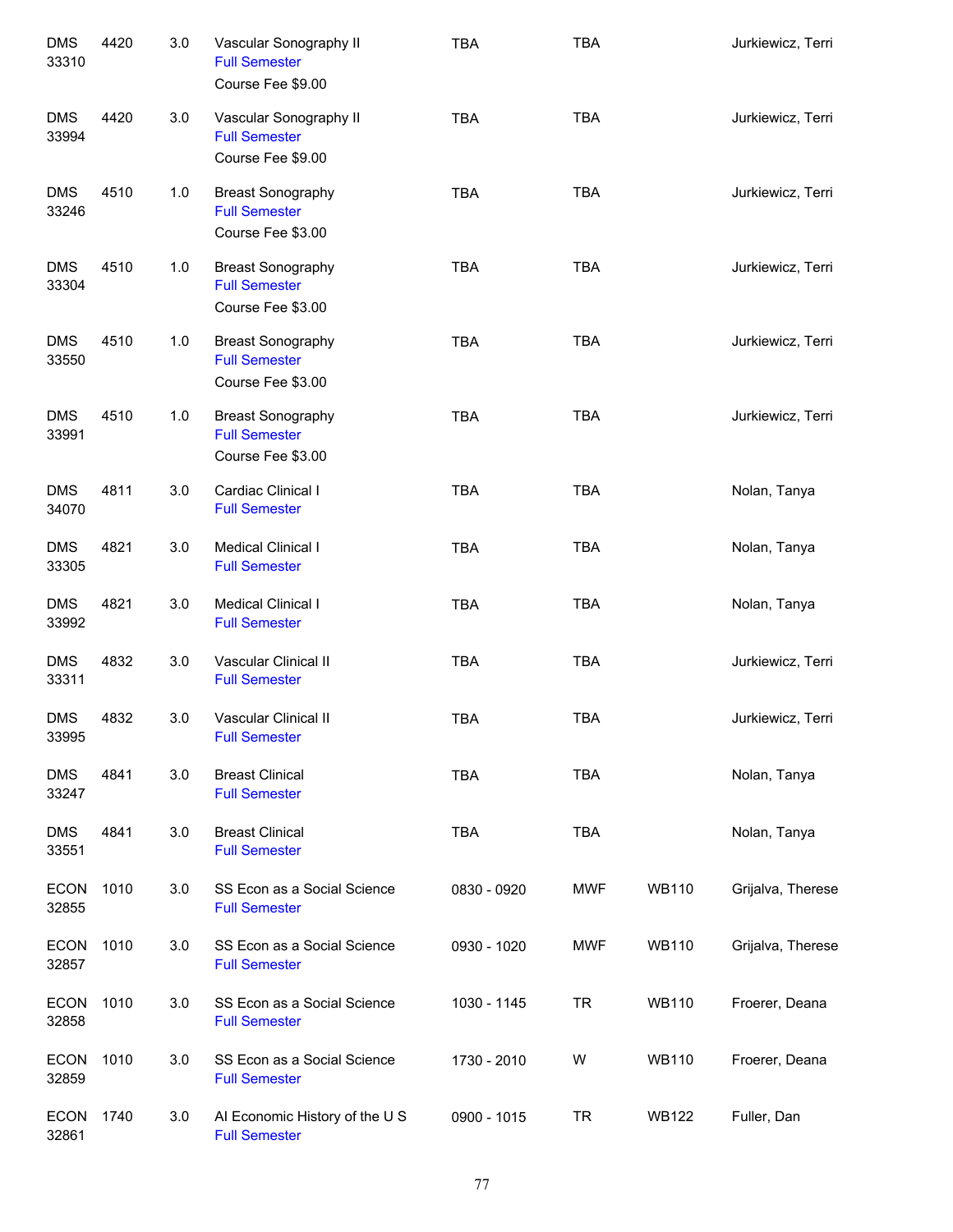| <b>ECON</b><br>32862 | 1740 | 3.0 | AI Economic History of the U S<br><b>Full Semester</b>     | 1200 - 1315 | <b>TR</b>  | <b>WB122</b> | Fuller, Dan      |
|----------------------|------|-----|------------------------------------------------------------|-------------|------------|--------------|------------------|
| <b>ECON</b><br>32863 | 1740 | 3.0 | AI Economic History of the U S<br><b>Full Semester</b>     | 1030 - 1145 | <b>TR</b>  | <b>WB106</b> | Ogden, Monte     |
| <b>ECON</b><br>32864 | 2010 | 3.0 | SS Principles of Microeconomic<br><b>Full Semester</b>     | 0830 - 0920 | <b>MWF</b> | <b>WB114</b> | Koford, Brandon  |
| <b>ECON</b><br>32866 | 2010 | 3.0 | SS Principles of Microeconomic<br><b>Full Semester</b>     | 0930 - 1020 | <b>MWF</b> | <b>WB114</b> | Koford, Brandon  |
| ECON 2010<br>32870   |      | 3.0 | SS Principles of Microeconomic<br><b>Full Semester</b>     | 0900 - 1015 | <b>TR</b>  | <b>WB104</b> | Mbaku, John      |
| ECON 2010<br>32871   |      | 3.0 | SS Principles of Microeconomic<br><b>Full Semester</b>     | 1030 - 1145 | <b>TR</b>  | <b>WB104</b> | Mbaku, John      |
| ECON<br>32874        | 2010 | 3.0 | SS Principles of Microeconomic<br><b>Full Semester</b>     | 1730 - 2010 | R          | <b>WB104</b> | Kidd, Jeremy     |
| <b>ECON</b><br>33928 | 2010 | 3.0 | SS Principles of Microeconomic<br><b>Full Semester</b>     | 1730 - 2010 | W          | D02111       | Kidd, Jeremy     |
| <b>ECON</b><br>32876 | 2020 | 3.0 | SS Principles of Macroeconomic<br><b>Full Semester</b>     | 0830 - 0920 | <b>MWF</b> | <b>WB117</b> | Bagchi, Shantanu |
| ECON<br>32878        | 2020 | 3.0 | SS Principles of Macroeconomic<br><b>Full Semester</b>     | 1030 - 1145 | <b>TR</b>  | <b>WB117</b> | Skocki, Ronald   |
| <b>ECON</b><br>32879 | 2020 | 3.0 | SS Principles of Macroeconomic<br><b>Full Semester</b>     | 0900 - 1015 | <b>TR</b>  | <b>WB116</b> | Stevenson, Doris |
| <b>ECON</b><br>34518 | 2020 | 3.0 | SS Principles of Macroeconomic<br><b>Full Semester</b>     | 1730 - 2010 | Τ          | D02318       | Skocki, Ronald   |
| <b>ECON</b><br>34601 | 2899 | 0.0 | <b>Econ Foundations Assessment</b><br><b>Full Semester</b> | <b>TBA</b>  | <b>TBA</b> |              | Stevenson, Doris |
| <b>ECON</b><br>32881 | 3090 | 3.0 | History of Economic Thought<br><b>Full Semester</b>        | 1200 - 1315 | <b>TR</b>  | <b>WB114</b> | Wrenn, Mary      |
| ECON<br>32883        | 3110 | 3.0 | International Trade<br><b>Full Semester</b>                | 0730 - 0845 | <b>TR</b>  | <b>WB104</b> | Mbaku, John      |
| ECON<br>32991        | 4010 | 3.0 | Intermed Microeconomic Theory<br><b>Full Semester</b>      | 0900 - 1015 | <b>TR</b>  | <b>WB114</b> | Wrenn, Mary      |
| <b>ECON</b><br>32988 | 4020 | 3.0 | Intermed Macroeconomic Theory<br><b>Full Semester</b>      | 0930 - 1020 | <b>MWF</b> | <b>WB115</b> | Bagchi, Shantanu |
| ECON<br>32987        | 4320 | 3.0 | Industrial Organization<br><b>Full Semester</b>            | 1330 - 1445 | <b>TR</b>  | <b>WB113</b> | Fuller, Dan      |
| <b>ECON</b><br>32995 | 4560 | 3.0 | <b>Mathematical Economics</b><br><b>Full Semester</b>      | 1030 - 1120 | <b>MWF</b> | <b>WB115</b> | Bagchi, Shantanu |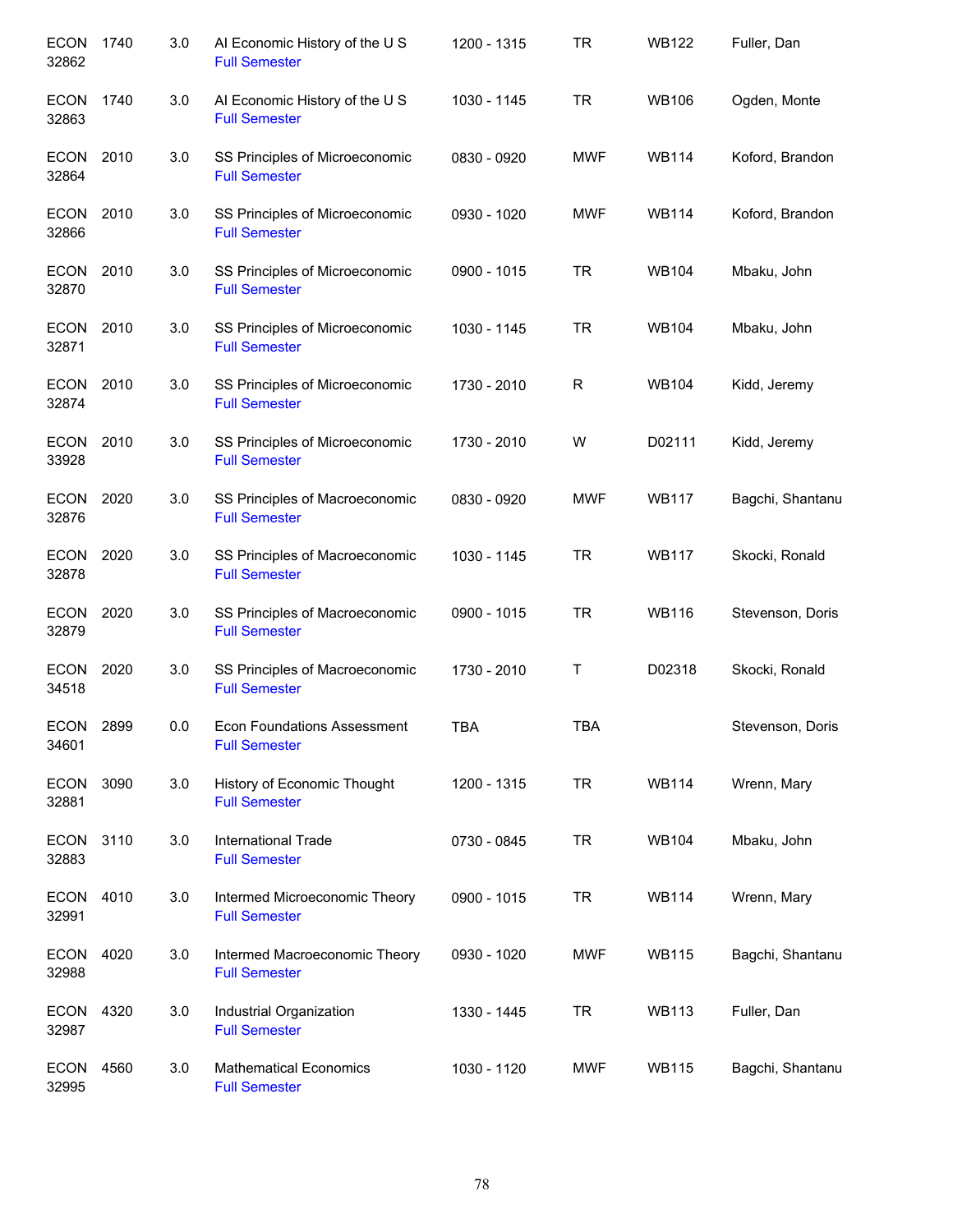| <b>ECON</b><br>33543 | 4800 | 1.0 | Independent Research<br><b>Full Semester</b>                                                       | 1130 - 1245 | <b>MW</b>    | <b>WB103</b>     | Grijalva, Therese   |
|----------------------|------|-----|----------------------------------------------------------------------------------------------------|-------------|--------------|------------------|---------------------|
| <b>ECON</b><br>32998 | 4980 | 3.0 | <b>Research Methods</b><br><b>Full Semester</b>                                                    | 1130 - 1245 | <b>MW</b>    | <b>WB103</b>     | Nowell, Clifford    |
| <b>EDUC</b><br>30012 | 1010 | 3.0 | <b>Exploring Teaching</b><br><b>Full Semester</b>                                                  | 1830 - 2110 | $\mathsf{R}$ | DH2509           | Young, Andrea       |
| <b>EDUC</b><br>30948 | 1010 | 3.0 | <b>Exploring Teaching</b><br><b>Full Semester</b>                                                  | 0900 - 1015 | <b>TR</b>    | ED <sub>15</sub> | Rasmussen, Jack     |
| <b>EDUC</b><br>30952 | 1010 | 3.0 | <b>Exploring Teaching</b><br><b>Full Semester</b>                                                  | 1630 - 1910 | W            | ED <sub>6</sub>  | Pontius, Richard    |
| <b>EDUC</b><br>30954 | 1010 | 3.0 | <b>Exploring Teaching</b><br><b>Full Semester</b>                                                  | 1330 - 1445 | <b>TR</b>    | ED325            | Moulding, Louise    |
| <b>EDUC</b><br>33422 | 1010 | 3.0 | <b>Exploring Teaching</b><br><b>Full Semester</b>                                                  | 1530 - 1810 | Τ            | ED239            | Rasmussen, Jack     |
| <b>EDUC</b><br>30355 | 1105 | 3.0 | Introduction to the University<br><b>Full Semester</b>                                             | 0930 - 1020 | <b>MWF</b>   | SC141            | Busby, Candace      |
| <b>EDUC</b><br>30357 | 1105 | 3.0 | Introduction to the University<br><b>Full Semester</b>                                             | 1030 - 1120 | <b>MWF</b>   | SC141            | Longhurst, Danielle |
| <b>EDUC</b><br>30358 | 1105 | 3.0 | Introduction to the University<br><b>Full Semester</b>                                             | 0900 - 1015 | <b>TR</b>    | SC141            | Jackson, Shaun      |
| <b>EDUC</b><br>30359 | 1105 | 3.0 | Introduction to the University<br><b>Full Semester</b>                                             | 1030 - 1145 | <b>TR</b>    | <b>SC141</b>     | Gregg, Darcy        |
| <b>EDUC</b><br>30360 | 1105 | 3.0 | Introduction to the University<br><b>Full Semester</b>                                             | 1200 - 1315 | <b>TR</b>    | <b>SC141</b>     | Hamblin, Bryan      |
| <b>EDUC</b><br>30452 | 1105 | 3.0 | Introduction to the University<br><b>Full Semester</b>                                             | 0900 - 1015 | <b>TR</b>    | D02222           | Drake, Lori         |
| <b>EDUC</b><br>30454 | 1105 | 3.0 | Introduction to the University<br><b>Full Semester</b>                                             | 0900 - 1015 | <b>TR</b>    | D02106           | Grandi, Jennifer    |
| <b>EDUC</b><br>31323 | 2000 | 3.0 | Soc Studies for Elem Teachers<br><b>Full Semester</b>                                              | 1630 - 1910 | M            | ED330            | Forsyth, Alfred     |
| <b>EDUC</b><br>31325 | 2000 | 3.0 | Soc Studies for Elem Teachers<br><b>Full Semester</b>                                              | 1630 - 1910 | Τ            | ED330            | Bittner, Nancy      |
| <b>EDUC</b><br>31144 | 2010 | 3.0 | Human Exceptionality<br><b>Full Semester</b>                                                       | 1330 - 1445 | <b>TR</b>    | ED <sub>15</sub> | Mayhew, John        |
| <b>EDUC</b><br>31327 | 2890 | 1.0 | Cooperative Work Experience<br><b>Full Semester</b><br>MUST ADDEND FIRST MEETING - TUESDAY, 1-4-11 | 1630 - 1720 | Τ            | ED320            | Mayhew, John        |
| <b>EDUC</b><br>31332 | 2890 | 2.0 | Cooperative Work Experience<br><b>Full Semester</b><br>MUST ADDEND FIRST MEETING - TUESDAY, 1-4-11 | 1639 - 1720 | Т            | ED320            | Mayhew, John        |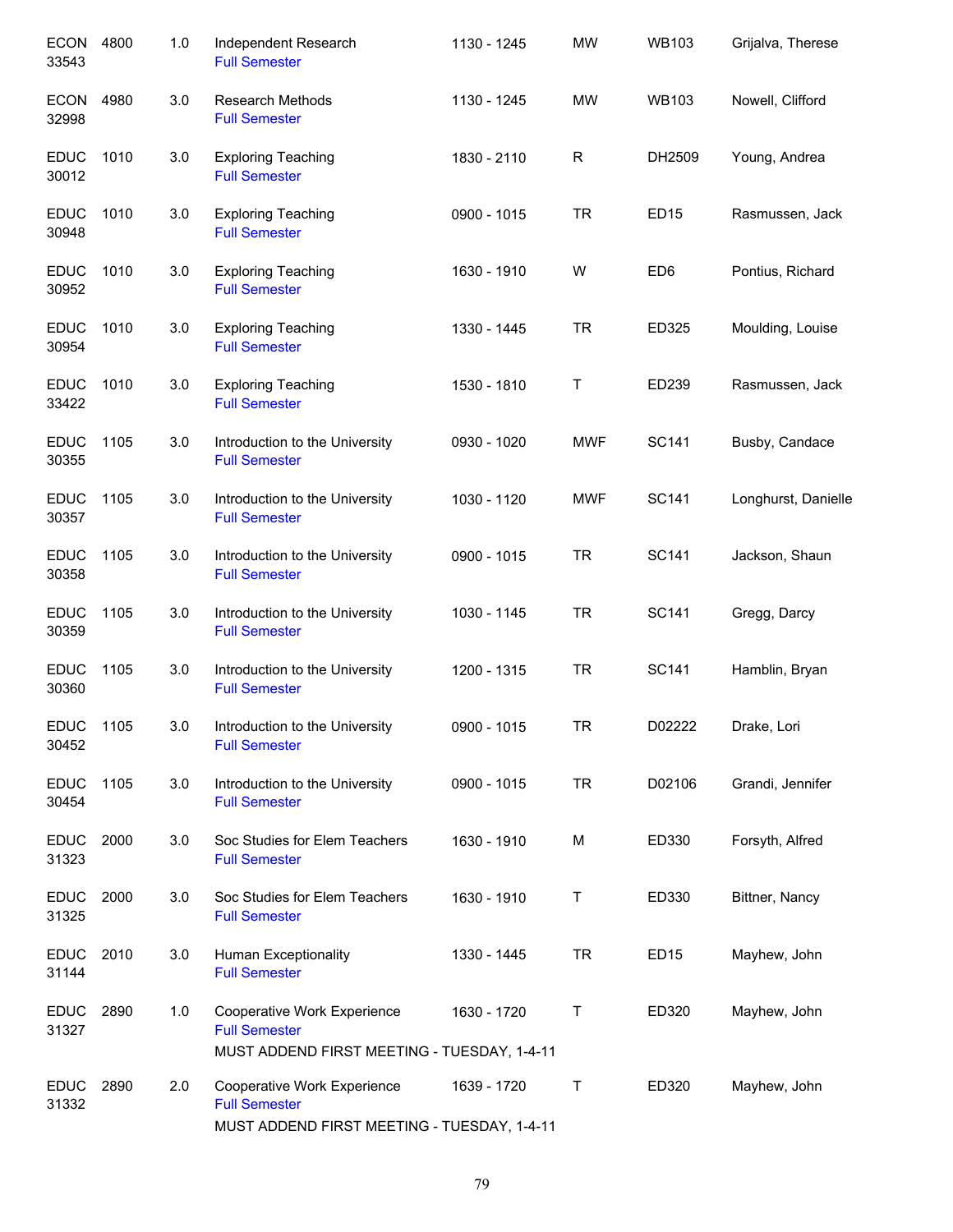| <b>EDUC</b><br>31338 | 2890 | 3.0 | Cooperative Work Experience<br><b>Full Semester</b><br>MUST ADDEND FIRST MEETING - TUESDAY, 1-4-11                                                                                                                                                                                                                                                                                                                                                                  | 1630 - 1720 | T          | ED320            | Mayhew, John     |
|----------------------|------|-----|---------------------------------------------------------------------------------------------------------------------------------------------------------------------------------------------------------------------------------------------------------------------------------------------------------------------------------------------------------------------------------------------------------------------------------------------------------------------|-------------|------------|------------------|------------------|
| <b>EDUC</b><br>31341 | 2890 | 4.0 | Cooperative Work Experience<br><b>Full Semester</b><br>MUST ADDEND FIRST MEETING - TUESDAY, 1-4-11                                                                                                                                                                                                                                                                                                                                                                  | 1630 - 1720 | Τ          | ED320            | Mayhew, John     |
| <b>EDUC</b><br>31344 | 2890 | 5.0 | Cooperative Work Experience<br><b>Full Semester</b><br>MUST ADDEND FIRST MEETING - TUESDAY, 1-4-11                                                                                                                                                                                                                                                                                                                                                                  | 1630 - 1720 | Τ          | ED320            | Mayhew, John     |
| <b>EDUC</b><br>31348 | 2890 | 6.0 | Cooperative Work Experience<br><b>Full Semester</b><br>MUST ADDEND FIRST MEETING - TUESDAY, 1-4-11                                                                                                                                                                                                                                                                                                                                                                  | 1630 - 1720 | Τ          | ED320            | Mayhew, John     |
| <b>EDUC</b><br>34626 | 2920 | 2.0 | Workshop<br><b>Full Semester</b>                                                                                                                                                                                                                                                                                                                                                                                                                                    | 1430 - 1620 | R          | ED <sub>6</sub>  | Heath, Stephanie |
| <b>EDUC</b><br>30957 | 3100 | 3.0 | Instructional Plan & Assesment<br><b>Full Semester</b><br>LEVEL 1 A. For info re courses that MUST be taken together<br>go to weber.edu/education then click on Teacher Education.<br>Field Experience req.<br>Course Fee \$3.00                                                                                                                                                                                                                                    | 0830 - 1110 | <b>MWF</b> | ED325            | Stewart, Pene'e  |
| <b>EDUC</b><br>30978 | 3100 | 3.0 | Instructional Plan & Assesment<br><b>Full Semester</b><br>LEVEL 1 B. For info re courses that MUST be taken together<br>go to: weber.edu then click on Teacher Education.<br>Field Exp. is required.<br>Course Fee \$3.00                                                                                                                                                                                                                                           | 1300 - 1540 | <b>MWF</b> | ED325            | Nelson, Kristin  |
| <b>EDUC</b><br>31352 | 3110 | 2.0 | Instructional Technology<br><b>Full Semester</b><br>The Elem. Ed. major includes an instru. tech. course that<br>is pre-req, or co-req w/ the Level 1 courses. There are two<br>possible choices for the course you take: EDUC 3110 (the<br>basics of computers in the classroom), or ED 3370 (beyond<br>basics). The courses are designed to mt different proficiency<br>level of students. You only need to take one of these<br>courses. Course Fee \$5.00       | 0930 - 1120 | R          | ED303            | Napper, Vicki    |
| <b>EDUC</b><br>31366 | 3110 | 2.0 | Instructional Technology<br><b>Full Semester</b><br>The Elem. Ed. major includes an instru. tech. course that<br>is pre-req, or co-req w/ the Level 1 courses. There are two<br>possible choices for the courses you take: EDUC 3110 (the<br>basics of computers in the classroom), or ED 3370 (beyond<br>the basics). The courses are designed to mt different<br>proficiency levels of students. You only need to take<br>one of these courses. Course Fee \$5.00 | 1330 - 1520 | Τ          | ED303            | Napper, Vicki    |
| <b>EDUC</b><br>30962 | 3120 | 3.0 | Reading Instruc Primary Grades<br><b>Full Semester</b><br>LEVEL 1 A. Should be taken w/ other LEVEL 1 A courses.<br>Field Exp. is required.                                                                                                                                                                                                                                                                                                                         | 0830 - 1110 | <b>MWF</b> | ED <sub>15</sub> | Eliason, Claudia |
| <b>EDUC</b><br>30988 | 3120 | 3.0 | Reading Instruc Primary Grades<br><b>Full Semester</b>                                                                                                                                                                                                                                                                                                                                                                                                              | 1300 - 1540 | <b>MWF</b> | ED <sub>15</sub> | Eliason, Claudia |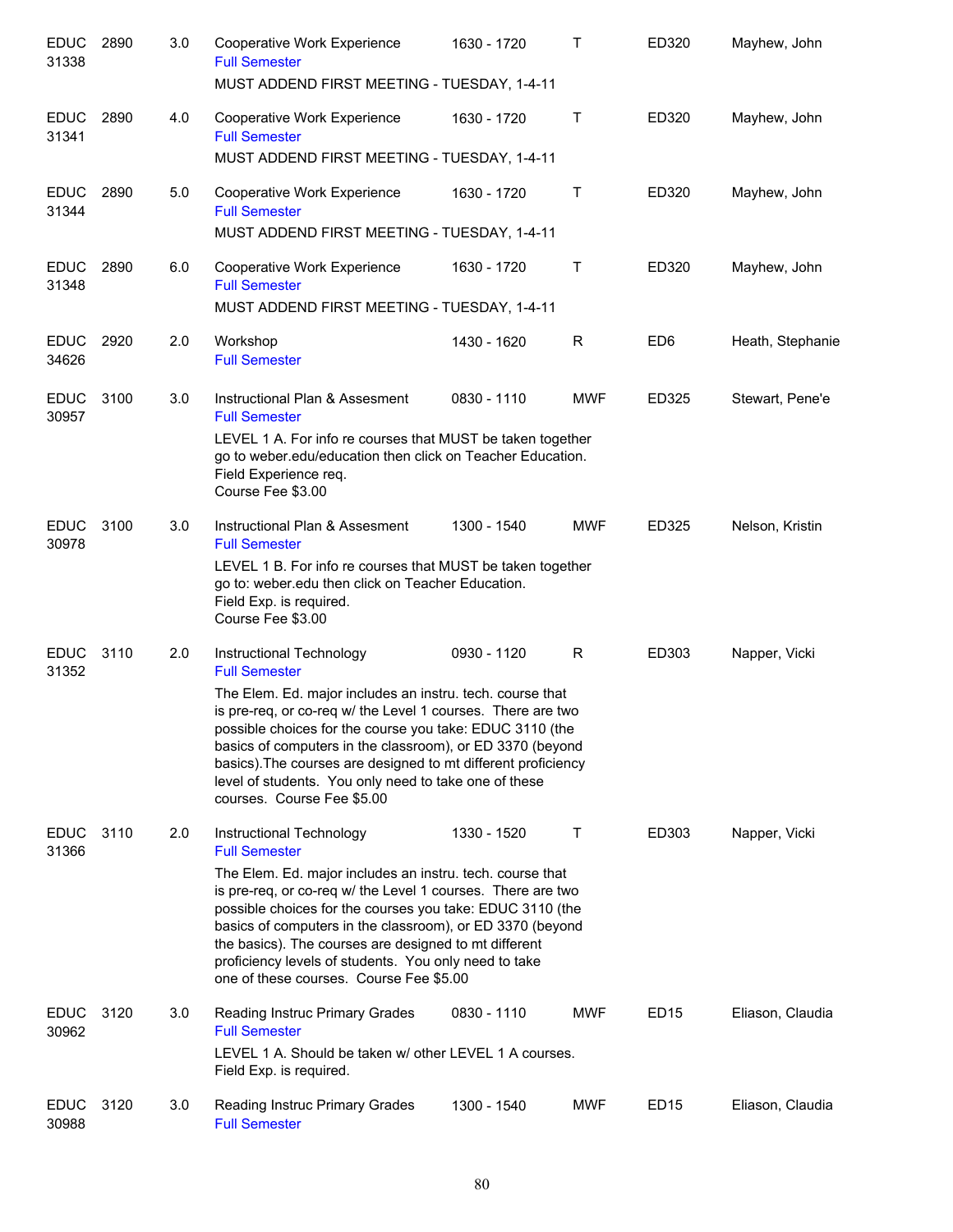| <b>EDUC</b><br>30965 | 3140  | 3.0 | Educ Psych/Classroom Mgmnt<br><b>Full Semester</b>                                                                                                        | 0830 - 1110                  | <b>MWF</b>              | ED325          | Ellis, Ann        |
|----------------------|-------|-----|-----------------------------------------------------------------------------------------------------------------------------------------------------------|------------------------------|-------------------------|----------------|-------------------|
|                      |       |     | LEVEL 1 A. Should be taken w/ other LEVEL 1 A courses.<br>Field Exp. is required. NOTE: This course is not req.<br>for ECE and DUAL Majors.               |                              |                         |                |                   |
| <b>EDUC</b><br>30989 | 3140  | 3.0 | Educ Psych/Classroom Mgmnt<br><b>Full Semester</b>                                                                                                        | 1300 - 1540                  | <b>MWF</b>              | ED325          | Ellis, Ann        |
|                      |       |     | Should be taken w/ other Level 1 B courses. Field Exp. is<br>req. NOTE: This course is not req. for ECE & DUAL Majors.                                    |                              |                         |                |                   |
| <b>EDUC</b><br>30361 | 3170  | 0.0 | FYE Mentor Leadership<br><b>Full Semester</b>                                                                                                             | 1330 - 1420                  | F                       | SC220          | Grob, Jill        |
| <b>EDUC</b><br>30362 | 3170  | 2.0 | FYE Mentor Leadership<br><b>Full Semester</b>                                                                                                             | 1330 - 1420                  | F                       | <b>SC220</b>   | Grob, Jill        |
| <b>EDUC</b><br>30990 | 3200E | 3.0 | DV Foundations of Diversity<br><b>Full Semester</b>                                                                                                       | 0830 - 1110                  | <b>MTWR</b>             | ED330          | Byrd, David       |
|                      |       |     | LEVEL 2 A. For info re courses that MUST be taken together<br>go to: weber.edu/education then click on Teacher Education<br>NOTE: Field work on Fridays.  |                              |                         |                |                   |
| <b>EDUC</b><br>30995 | 3200E | 3.0 | DV Foundations of Diversity<br><b>Full Semester</b>                                                                                                       | 1230 - 1510                  | <b>MTWR</b>             | ED330          | Byrd, David       |
|                      |       |     | LEVEL 2 B. For info re courses that MUST be taken together<br>go to: weber.edu/education then click on Teacher Education.<br>NOTE: Field work on Fridays. |                              |                         |                |                   |
| <b>EDUC</b><br>31085 | 3200S | 3.0 | DV Foundations of Diversity<br><b>Full Semester</b>                                                                                                       | 0830 - 1110<br>$0900 - 1015$ | <b>MWF</b><br><b>TR</b> | ED227<br>ED227 | Crawford, Forrest |
|                      |       |     | SEC CORE PROG. A. For info re courses that MUST be taken<br>together go to: weber.edu/education then click on Teacher<br>Education                        |                              |                         |                |                   |
| <b>EDUC</b><br>31089 | 3200S | 3.0 | DV Foundations of Diversity<br><b>Full Semester</b>                                                                                                       | 1230 - 1510<br>1330 - 1445   | <b>MWF</b><br><b>TR</b> | ED227<br>ED227 | Crawford, Forrest |
|                      |       |     | SEC CORE PROG. B. For info re courses that MUST be taken<br>together go to: weber.edu/education then click on Teacher<br>Education                        |                              |                         |                |                   |
| <b>EDUC</b><br>30992 | 3240  | 3.0 | Reading Instruct Interm Grades<br><b>Full Semester</b><br>NOTE: Field work on Fridays.                                                                    | 0830 - 1110                  | <b>MTWR</b>             | ED330          | Cena, Michael     |
| <b>EDUC</b>          | 3240  | 3.0 | Reading Instruct Interm Grades                                                                                                                            | 1230 - 1510                  | <b>MTWR</b>             | ED330          | Cena, Michael     |
| 30996                |       |     | <b>Full Semester</b><br>NOTE: Field work on fridays.                                                                                                      |                              |                         |                |                   |
| <b>EDUC</b><br>30993 | 3260E | 3.0 | DV The Exceptional Student<br><b>Full Semester</b>                                                                                                        | 0830 - 1110                  | <b>MTWR</b>             | ED330          | Williams, Natalie |
|                      |       |     | Req. for Dual Majors. (ECE students should take if have not<br>taken CHFAM 3500). NOTE: Field work on Fridays.                                            |                              |                         |                |                   |
| <b>EDUC</b><br>30997 | 3260E | 3.0 | DV The Exceptional Student<br><b>Full Semester</b>                                                                                                        | 1230 - 1510                  | <b>MTWR</b>             | ED330          | Williams, Natalie |
|                      |       |     | Req. for Dual Majors. (ECE students should take if have<br>not taken CHFAM 3500). NOTE: Field work on Fridays.                                            |                              |                         |                |                   |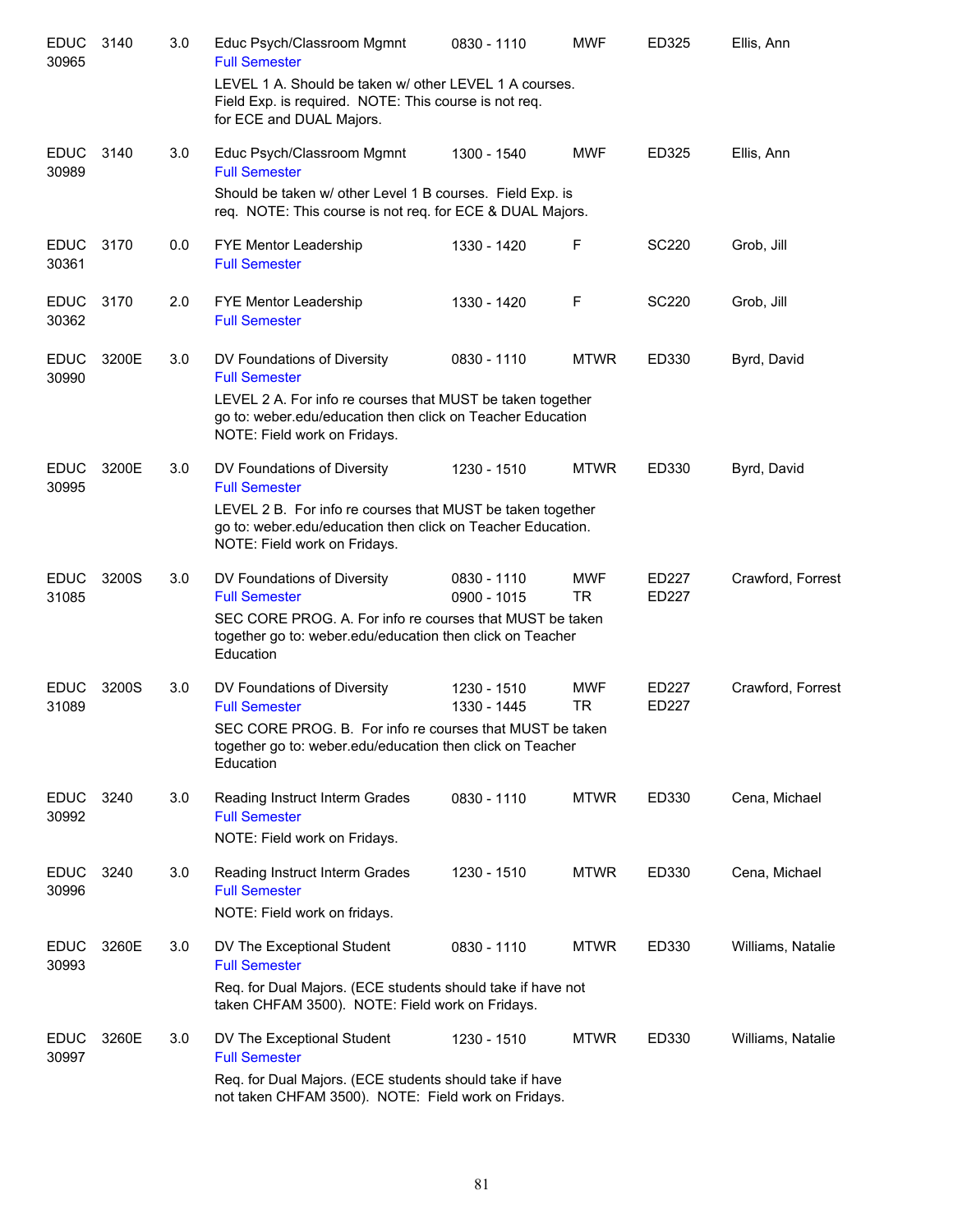| <b>EDUC</b><br>31086 | 3260S | 3.0 | DV The Exceptional Student<br><b>Full Semester</b>                                                                                                                                                                                                                                                                                                                                                                                                            | 0830 - 1110<br>0900 - 1015 | <b>MWF</b><br><b>TR</b> | ED227<br><b>ED227</b> | Alexander, Melina   |
|----------------------|-------|-----|---------------------------------------------------------------------------------------------------------------------------------------------------------------------------------------------------------------------------------------------------------------------------------------------------------------------------------------------------------------------------------------------------------------------------------------------------------------|----------------------------|-------------------------|-----------------------|---------------------|
| <b>EDUC</b><br>31090 | 3260S | 3.0 | DV The Exceptional Student<br><b>Full Semester</b>                                                                                                                                                                                                                                                                                                                                                                                                            | 1230 - 1510<br>1330 - 1445 | <b>MWF</b><br><b>TR</b> | ED227<br>ED227        | Alexander, Melina   |
| <b>EDUC</b><br>30994 | 3280  | 3.0 | Elem Social Studies Methods<br><b>Full Semester</b><br>NOTE: Field work on Fridays.                                                                                                                                                                                                                                                                                                                                                                           | 0830 - 1110                | <b>MTWR</b>             |                       | Speicher, Stephanie |
| <b>EDUC</b><br>30999 | 3280  | 3.0 | Elem Social Studies Methods<br><b>Full Semester</b><br>NOTE: Field work on Fridays.                                                                                                                                                                                                                                                                                                                                                                           | 1230 - 1510                | <b>MTWR</b>             | ED330                 | Speicher, Stephanie |
| <b>EDUC</b><br>31373 | 3370  | 2.0 | Adv Instructional Technology<br><b>Full Semester</b><br>The Elem. Ed. major includes an instru. tech. course that<br>is pre-req, or co-req w/ the Level 1 courses. There are two<br>possible choices for the course you take: ED 3110 (the<br>basics of computers in classroom), or ED 3370 (beyond<br>basics). The courses are designed to mt different<br>proficiency levels of students. You onlly need to take<br>one of these courses. Course Fee \$5.00 | 0930 - 1120                | Τ                       | ED303                 | Napper, Vicki       |
| <b>EDUC</b><br>31380 | 3370  | 2.0 | Adv Instructional Technology<br><b>Full Semester</b><br>The Elem. Ed. major includes an instru. tech. course that<br>is pre-req or co-req w/ the Level 1 courses. There are two<br>possible choices for the course you take ED 3110 (the basics<br>of computers in the clasroom), or ED 3370 (beyond basics).<br>The courses are designed to mt different proficiency levels<br>of students. You only need to take one of these courses.<br>Course Fee \$5.00 | 1530 - 1720                | R                       | ED303                 | Napper, Vicki       |
| <b>EDUC</b><br>31386 | 3430  | 3.0 | Creat Processes - Elem School<br><b>Full Semester</b><br>Prereq.: Admission to Teacher, or w/ permission<br>of the Instructor. M/W Jan. 3rd. thru Feb. 23rd.                                                                                                                                                                                                                                                                                                  | 1630 - 1910                | <b>MW</b>               | ED317                 | Walker, Loretta     |
| <b>EDUC</b><br>31087 | 3900  | 3.0 | Preparing/Teach/Assess Instruc<br><b>Full Semester</b>                                                                                                                                                                                                                                                                                                                                                                                                        | 0830 - 1110<br>0900 - 1015 | <b>MWF</b><br><b>TR</b> | ED227<br>ED227        | Saunders, Peggy     |
| <b>EDUC</b><br>31091 | 3900  | 3.0 | Preparing/Teach/Assess Instruc<br><b>Full Semester</b>                                                                                                                                                                                                                                                                                                                                                                                                        | 1230 - 1510<br>1330 - 1445 | <b>MWF</b><br><b>TR</b> | ED227<br>ED227        | Saunders, Peggy     |
| <b>EDUC</b><br>31088 | 3930  | 3.0 | Read & Write/Secondary Curricu<br><b>Full Semester</b>                                                                                                                                                                                                                                                                                                                                                                                                        | 0830 - 1110<br>0900 - 1015 | <b>MWF</b><br><b>TR</b> | ED227<br>ED227        | Gowans, Linda       |
| <b>EDUC</b><br>31093 | 3930  | 3.0 | Read & Write/Secondary Curricu<br><b>Full Semester</b>                                                                                                                                                                                                                                                                                                                                                                                                        | 1230 - 1510<br>1330 - 1445 | <b>MWF</b><br><b>TR</b> | ED227<br>ED227        | Gowans, Linda       |
| <b>EDUC</b><br>31390 | 4270  | 3.0 | Literacy Strategies<br><b>Full Semester</b>                                                                                                                                                                                                                                                                                                                                                                                                                   | 1630 - 1910                | R                       | ED317                 | Byrd, David         |
| <b>EDUC</b><br>31048 | 4300  | 3.0 | Elem Math Methods<br><b>Full Semester</b><br>LEVEL 3 A. For info re courses that MUST be taken together<br>go to: weber.edu/education then click on Teacher Education<br>Prereq. Need MATHED 2010 and MATHED 2020.<br>Course Fee \$3.00                                                                                                                                                                                                                       | 0900 - 1015                | <b>TR</b>               | ED317                 | Hadley, Kristin     |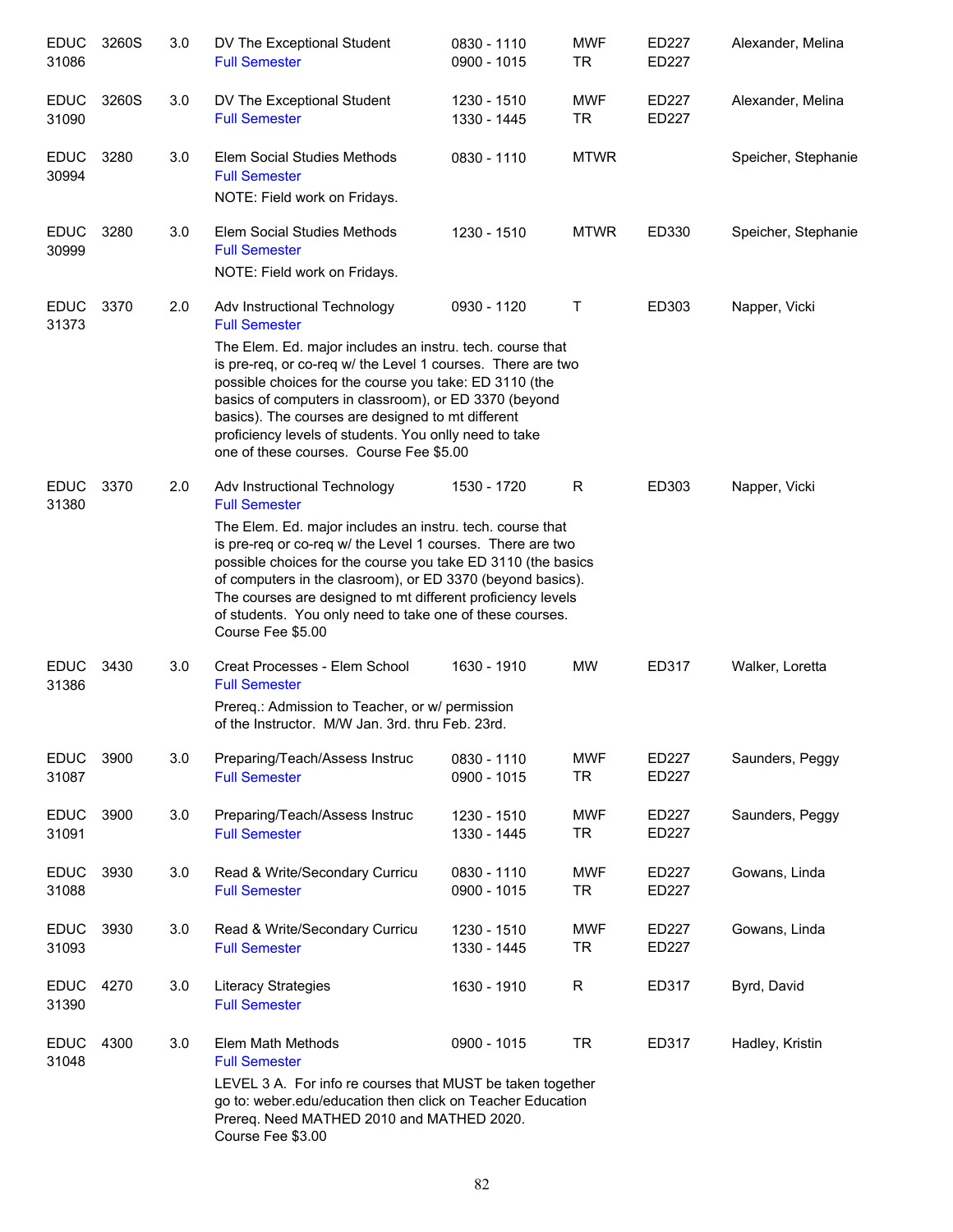| <b>EDUC</b><br>31057 | 4300  | 3.0 | Elem Math Methods<br><b>Full Semester</b>                                                                                                                                                  | 1230 - 1510 | <b>MTWRF</b> | ED317           | Hadley, Kristin   |
|----------------------|-------|-----|--------------------------------------------------------------------------------------------------------------------------------------------------------------------------------------------|-------------|--------------|-----------------|-------------------|
|                      |       |     | LEVEL 3 B. For info re courses that MUST be taken together<br>go to: weber.edu/education then click on Teacher education<br>Prereq.: Need MATHED 2010 and MATHED 2020<br>Course Fee \$3.00 |             |              |                 |                   |
| <b>EDUC</b><br>31052 | 4320  | 3.0 | Elem Language Arts Methods<br><b>Full Semester</b>                                                                                                                                         | 0830 - 1110 | <b>MTWRF</b> | ED <sub>6</sub> | Pitts, Paul       |
| <b>EDUC</b><br>31059 | 4320  | 3.0 | Elem Language Arts Methods<br><b>Full Semester</b>                                                                                                                                         | 1230 - 1510 | <b>MTWRF</b> | ED <sub>6</sub> | Pitts, Paul       |
| <b>EDUC</b><br>31054 | 4330  | 3.0 | <b>Elementary Science Methods</b><br><b>Full Semester</b><br>Course Fee \$3.00                                                                                                             | 0830 - 1110 | <b>MTWRF</b> | ED317           | Pontius, Richard  |
| <b>EDUC</b><br>31065 | 4330  | 3.0 | <b>Elementary Science Methods</b><br><b>Full Semester</b><br>Course Fee \$3.00                                                                                                             | 1230 - 1510 | <b>MTWRF</b> | ED317           | Pontius, Richard  |
| <b>EDUC</b><br>31056 | 4340  | 3.0 | Elementary Art/Music Methods<br><b>Full Semester</b>                                                                                                                                       | 0830 - 1110 | <b>MTWRF</b> | ED317           | Walker, Loretta   |
| <b>EDUC</b><br>31070 | 4340  | 3.0 | Elementary Art/Music Methods<br><b>Full Semester</b>                                                                                                                                       | 1230 - 1510 | <b>MTWRF</b> | ED317           | Walker, Loretta   |
| <b>EDUC</b><br>31393 | 4380A | 4.0 | Student Teaching-Elementary Ed<br><b>Full Semester</b><br>LAB FEE: \$75.00                                                                                                                 | <b>TBA</b>  | <b>TBA</b>   |                 | Eldredge, Ana     |
| <b>EDUC</b><br>31398 | 4380B | 4.0 | Student Teaching-Elementary Ed<br><b>Full Semester</b><br>REMOTE SITE LAB FEE: \$150.00                                                                                                    | <b>TBA</b>  | <b>TBA</b>   |                 | Eldredge, Ana     |
| <b>EDUC</b><br>31145 | 4530  | 3.0 | SI Princip Special Ed Assess<br><b>Full Semester</b><br>Course Fee \$20.00                                                                                                                 | 1630 - 1910 | Τ            | <b>ED15</b>     | Mayhew, John      |
| <b>EDUC</b><br>31147 | 4540  | 3.0 | Managing Student Behavior<br><b>Full Semester</b>                                                                                                                                          | 1630 - 1910 | W            | <b>ED15</b>     | Williams, Natalie |
| <b>EDUC</b><br>31148 | 4550  | 3.0 | Strat & Meth for Elem Spec Ed<br><b>Full Semester</b>                                                                                                                                      | 1630 - 1910 | M            | <b>ED15</b>     | Butler, Frances   |
| <b>EDUC</b><br>31149 | 4581  | 4.0 | Pre-Student Teaching-Spec Ed<br><b>Full Semester</b>                                                                                                                                       | 1530 - 1630 | M            | <b>ED15</b>     | Alexander, Melina |
| <b>EDUC</b><br>31151 | 4640  | 4.0 | Validated Methods: Mathematics<br><b>Full Semester</b>                                                                                                                                     | 1630 - 1910 | R            | <b>ED15</b>     | Butler, Frances   |
| <b>EDUC</b><br>31160 | 4670A | 4.0 | Special Educ Student Teaching<br><b>Full Semester</b><br>LAB FEE: \$75.00                                                                                                                  | <b>TBA</b>  | <b>TBA</b>   |                 | Eldredge, Ana     |
| <b>EDUC</b><br>31162 | 4670B | 4.0 | Special Educ Student Teaching<br><b>Full Semester</b><br>REMOTE SITE LAB FEE: \$150.00                                                                                                     | <b>TBA</b>  | <b>TBA</b>   |                 | Eldredge, Ana     |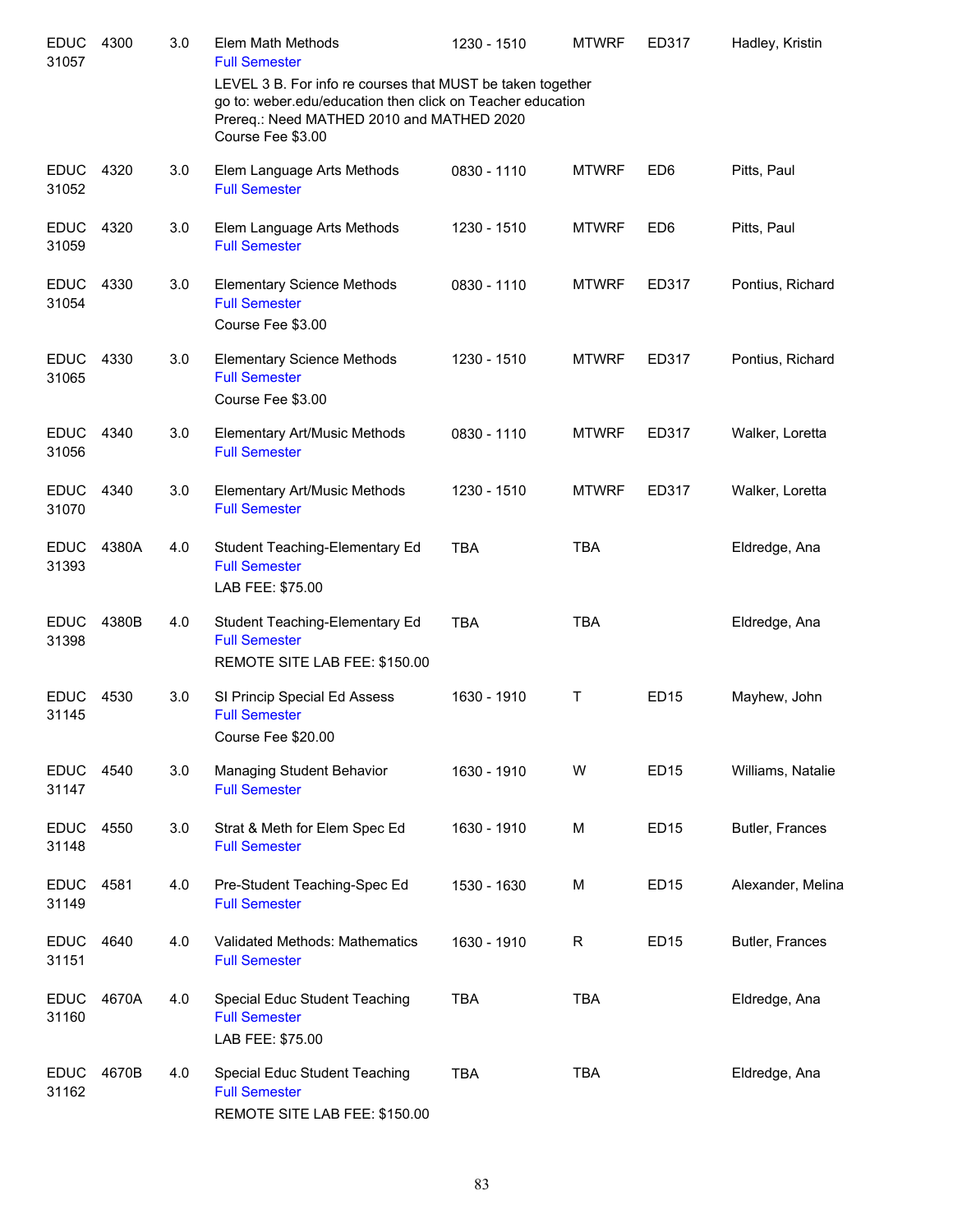| <b>EDUC</b><br>31154 | 4680  | 8.0 | SpEd Student Teaching<br><b>Full Semester</b>                                                                                                                                                                                                                                                                                                                                                                                | TBA                        | TBA        |                | Eldredge, Ana    |
|----------------------|-------|-----|------------------------------------------------------------------------------------------------------------------------------------------------------------------------------------------------------------------------------------------------------------------------------------------------------------------------------------------------------------------------------------------------------------------------------|----------------------------|------------|----------------|------------------|
| <b>EDUC</b><br>31156 | 4685  | 1.0 | SpEd Student Teaching Seminar<br><b>Full Semester</b>                                                                                                                                                                                                                                                                                                                                                                        | 1630 - 1910                | W          | ED219          | Butler, Frances  |
| <b>EDUC</b><br>31157 | 4686  | 4.0 | SpEd Sem. & Syn. SpEd Majors<br><b>Full Semester</b>                                                                                                                                                                                                                                                                                                                                                                         | 1630 - 1910                | W          | ED219          | Butler, Frances  |
| <b>EDUC</b><br>31511 | 4740  | 1.0 | Partnerships ESL/Bilingual<br><b>Full Semester</b><br>To access online course materials, please log on through<br>the student portal (eWeber) at http://weber.edu and select:<br>"Current Students".                                                                                                                                                                                                                         | <b>TBA</b>                 | <b>TBA</b> | OL             | Byrd, David      |
| <b>EDUC</b><br>31079 | 4820E | 3.0 | Managing Diverse Classrooms<br><b>Full Semester</b><br>LEVEL 4. Mt on Monday Jan. 3rd. in the Wildcat Theater<br>from 8:00 a.m. to 4:00 p.m. for Elementary Student<br>Teaching Orientation.                                                                                                                                                                                                                                 | 1630 - 1910                | M          | ED227          | Stewart, Pene'e  |
| <b>EDUC</b><br>33071 | 4820E | 3.0 | Managing Diverse Classrooms<br><b>Full Semester</b>                                                                                                                                                                                                                                                                                                                                                                          | 1630 - 1910                | M          | ED227          | Eliason, Claudia |
| <b>EDUC</b><br>31478 | 4830  | 1.0 | Individ Prescribed Program<br><b>Full Semester</b>                                                                                                                                                                                                                                                                                                                                                                           | <b>TBA</b>                 | <b>TBA</b> |                | Mayhew, John     |
| <b>EDUC</b><br>31481 | 4830  | 2.0 | Individ Prescribed Program<br><b>Full Semester</b>                                                                                                                                                                                                                                                                                                                                                                           | <b>TBA</b>                 | <b>TBA</b> |                | Mayhew, John     |
| <b>EDUC</b><br>31485 | 4830  | 3.0 | Individ Prescribed Program<br><b>Full Semester</b>                                                                                                                                                                                                                                                                                                                                                                           | <b>TBA</b>                 | <b>TBA</b> |                | Mayhew, John     |
| <b>EDUC</b><br>31489 | 4830  | 4.0 | Individ Prescribed Program<br><b>Full Semester</b>                                                                                                                                                                                                                                                                                                                                                                           | <b>TBA</b>                 | <b>TBA</b> |                | Mayhew, John     |
| <b>EDUC</b><br>31492 | 4830  | 5.0 | Individ Prescribed Program<br><b>Full Semester</b>                                                                                                                                                                                                                                                                                                                                                                           | <b>TBA</b>                 | <b>TBA</b> |                | Mayhew, John     |
| <b>EDUC</b><br>31496 | 4830  | 6.0 | Individ Prescribed Program<br><b>Full Semester</b>                                                                                                                                                                                                                                                                                                                                                                           | <b>TBA</b>                 | <b>TBA</b> |                | Mayhew, John     |
| <b>EDUC</b><br>31080 | 4840A | 8.0 | Student Teaching-Elementary Ed<br><b>Full Semester</b><br>LAB FEE: \$150.00                                                                                                                                                                                                                                                                                                                                                  | <b>TBA</b>                 | <b>TBA</b> |                | Eldredge, Ana    |
| <b>EDUC</b><br>31081 | 4840B | 8.0 | Student Teaching-Elementary Ed<br><b>Full Semester</b><br>REMOTE SITE LAB FEE: \$300.00                                                                                                                                                                                                                                                                                                                                      | <b>TBA</b>                 | <b>TBA</b> |                | Eldredge, Ana    |
| <b>EDUC</b><br>31084 | 4860  | 1.0 | Elem Senior Synthesis Seminar<br><b>Full Semester</b><br>Monday 4/18 8:00 a.m. to 4:00 p.m. & Tuesday 4/19<br>8:00 a.m. to 4:00 p.m.<br>CBL stands for Community-Based Learning which means that<br>students engage in meaningful community service that is<br>connected to specific course objectives. See http://www.<br>weber.edu/CommunityInvolvement/CBL_Designation.html for a<br>full list of CBL designated courses. | 0800 - 1600<br>0800 - 1600 | M<br>T.    | ED227<br>ED227 | Stewart, Pene'e  |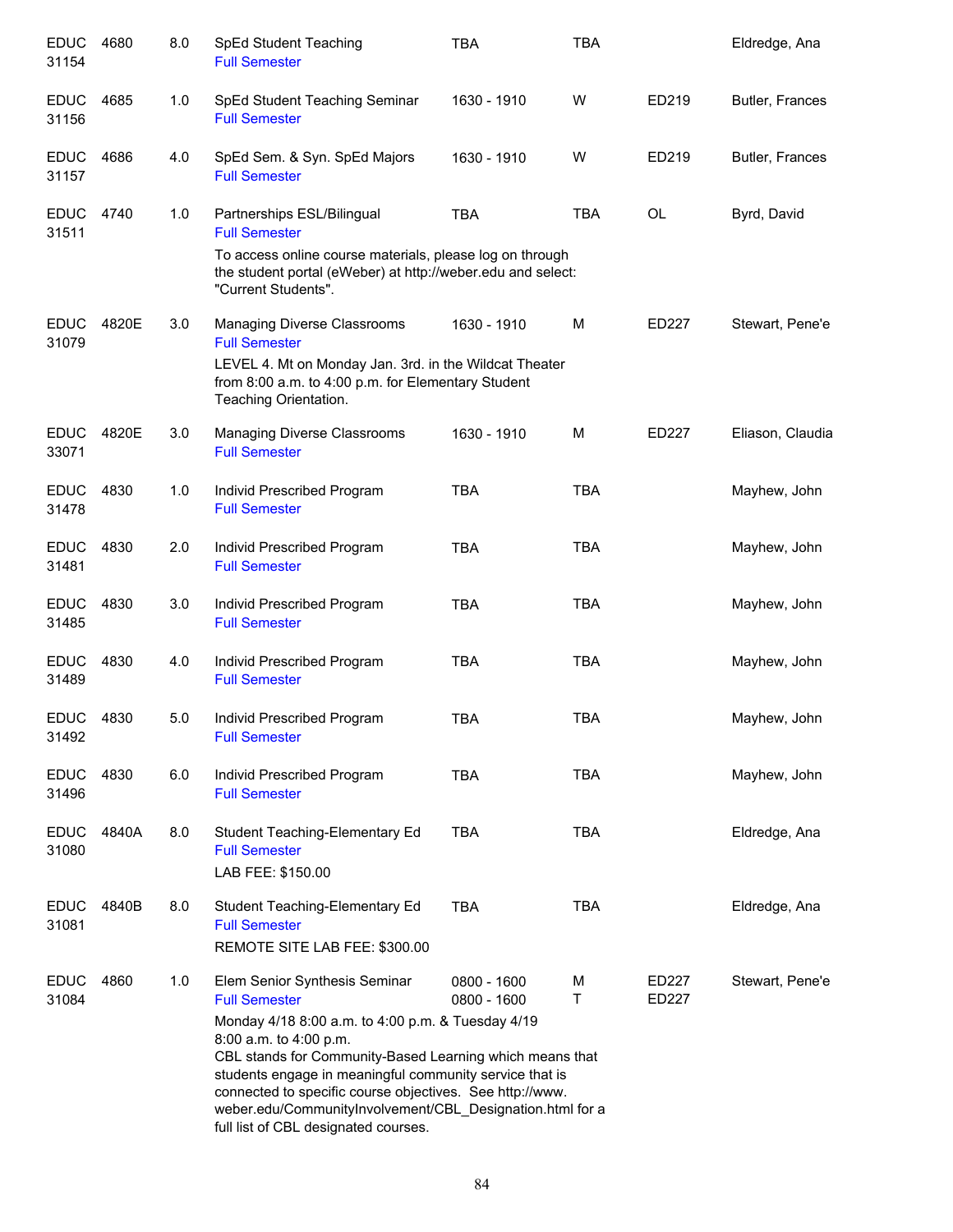| <b>EDUC</b><br>33094 | 4860  | 1.0 | Elem Senior Synthesis Seminar<br><b>Full Semester</b><br>Monday 4/18 8:00 a.m. to 4:00 p.m. & Tuesday                                                                                                                                                                                                               | $0800 - 1600$<br>0800 - 1600 | M<br>т      | ED227<br>ED227 | Eliason, Claudia |
|----------------------|-------|-----|---------------------------------------------------------------------------------------------------------------------------------------------------------------------------------------------------------------------------------------------------------------------------------------------------------------------|------------------------------|-------------|----------------|------------------|
|                      |       |     | 4/19 8:00 a.m. to 4:00 p.m.<br>CBL stands for Community-Based Learning which means that<br>students engage in meaningful community service that is<br>connected to specific course objectives. See http://www.<br>weber.edu/CommunityInvolvement/CBL_Designation.html for a<br>full list of CBL designated courses. |                              |             |                |                  |
| <b>EDUC</b><br>31595 | 4890  | 1.0 | Cooperative Work Experience<br><b>Full Semester</b><br>MUST ATTEND FIRST MEETING HELD TUESDAY, 1-4-11                                                                                                                                                                                                               | 1630 - 1720                  | Τ           | ED320          | Mayhew, John     |
| <b>EDUC</b><br>31597 | 4890  | 2.0 | Cooperative Work Experience<br><b>Full Semester</b><br>MUST ATTEND FIRST MEETING HELD TUESDAY, 1-4-11                                                                                                                                                                                                               | 1630 - 1720                  | Τ           | ED320          | Mayhew, John     |
| <b>EDUC</b><br>31599 | 4890  | 3.0 | Cooperative Work Experience<br><b>Full Semester</b><br>MUST ATTEND FIRST MEETING HELD TUESDAY, 1-4-11                                                                                                                                                                                                               | 1630 - 1720                  | Τ           | ED320          | Mayhew, John     |
| <b>EDUC</b><br>31600 | 4890  | 4.0 | Cooperative Work Experience<br><b>Full Semester</b><br>MUST ATTEND FIRST MEETING HELD TUESDAY, 1-4-11                                                                                                                                                                                                               | 1630 - 1720                  | Τ           | ED320          | Mayhew, John     |
| <b>EDUC</b><br>31603 | 4890  | 5.0 | Cooperative Work Experience<br><b>Full Semester</b><br>MUST ATTEND FIRST MEETING HELD TUESDAY, 1-4-11                                                                                                                                                                                                               | 1630 - 1720                  | $\mathsf T$ | ED320          | Mayhew, John     |
| <b>EDUC</b><br>31605 | 4890  | 6.0 | Cooperative Work Experience<br><b>Full Semester</b><br>MUST ATTEND FIRST MEETING HELD TUESDAY, 1-4-11                                                                                                                                                                                                               | 1630 - 1720                  | Τ           | ED320          | Mayhew, John     |
| <b>EDUC</b><br>31607 | 4930A | 4.0 | Student Teaching in Sec Educ<br><b>Full Semester</b><br>LAB FEE: \$75.00                                                                                                                                                                                                                                            | <b>TBA</b>                   | <b>TBA</b>  |                | Eldredge, Ana    |
| <b>EDUC</b><br>31610 | 4930B | 4.0 | Student Teaching in Sec Educ<br><b>Full Semester</b><br>REMOTE SITE LAB FEE: \$150.00                                                                                                                                                                                                                               | TBA                          | <b>TBA</b>  |                | Eldredge, Ana    |
| <b>EDUC</b><br>31134 | 4940A | 8.0 | Student Teaching in Sec Educ<br><b>Full Semester</b><br>LAB FEE: \$150.00                                                                                                                                                                                                                                           | <b>TBA</b>                   | <b>TBA</b>  |                | Eldredge, Ana    |
| <b>EDUC</b><br>31138 | 4940B | 8.0 | Student Teaching in Sec Educ<br><b>Full Semester</b><br>REMOTE SITE LAB FEE: \$300.00 NOTE: Need prior<br>permission of the Student Teaching Coordinator.                                                                                                                                                           | <b>TBA</b>                   | <b>TBA</b>  |                | Eldredge, Ana    |
| <b>EDUC</b><br>31139 | 4950  | 4.0 | Int Sec Student Teach Seminar<br><b>Full Semester</b><br>Mt. Jan. 5,6,7,12,13,14 8:30 - 11:10 Room ED 219<br>Mt. Tuesday, April 19, 8:30-4:00 Room WB 206<br>To be taken concurrently w/ EDUC 4940A or B --<br>Clinical Practice in Secondary Education                                                             | 1630 - 1910                  | W           | <b>WB206</b>   | Saunders, Peggy  |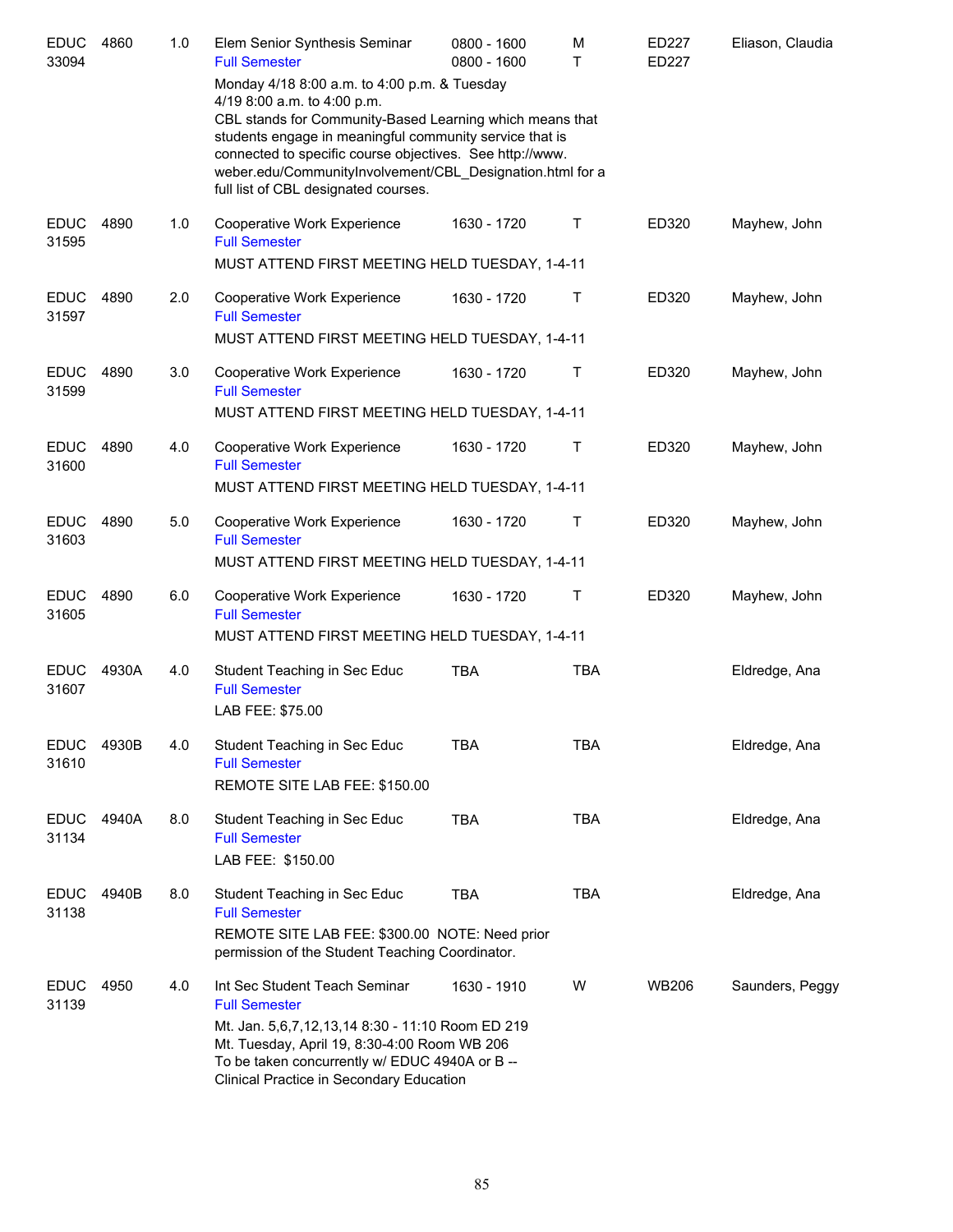| <b>EDUC</b><br>32285 | 4950 | 4.0 | Int Sec Student Teach Seminar<br><b>Full Semester</b>                                                                                                                                                                      | 0830 - 1110<br>0830 - 1110 | <b>MTWR</b><br>F | ED <sub>6</sub><br>ED317 | Nelson, Kristin   |
|----------------------|------|-----|----------------------------------------------------------------------------------------------------------------------------------------------------------------------------------------------------------------------------|----------------------------|------------------|--------------------------|-------------------|
|                      |      |     | Mt. Jan. 5,6,7,12,13,14 8:30 - 11:10 Room ED 6 on Mon-Thurs and Room ED 317<br>Friday only.<br>Mt. Tuesday, April 19, 8:30-4:00 Room WB 206.<br>To be taken w/ EDUC 4940A or B -- Clinical Practice in Secondary Education |                            |                  |                          |                   |
| <b>EDUC</b><br>31622 | 5770 | 2.0 | Field Exp in ESL/Bilingual Ed<br><b>Full Semester</b>                                                                                                                                                                      | 1630 - 1820                | F                | ED325                    | Byrd, David       |
| <b>EDUC</b><br>31611 | 5840 | 6.0 | Student Teaching El. ED. MED<br><b>Full Semester</b><br>LAB FEE: \$150.00                                                                                                                                                  | <b>TBA</b>                 | <b>TBA</b>       |                          | Eliason, Claudia  |
| <b>EDUC</b><br>31613 | 5860 | 2.0 | Practicum in Education<br><b>Full Semester</b>                                                                                                                                                                             | <b>TBA</b>                 | <b>TBA</b>       |                          | Eliason, Claudia  |
| <b>EDUC</b><br>31619 | 5860 | 4.0 | Practicum in Education<br><b>Full Semester</b>                                                                                                                                                                             | <b>TBA</b>                 | <b>TBA</b>       |                          | Eliason, Claudia  |
| <b>EDUC</b><br>31615 | 5880 | 6.0 | Student Teaching in Sec Ed<br><b>Full Semester</b><br>LAB FEE: \$150.00                                                                                                                                                    | <b>TBA</b>                 | <b>TBA</b>       |                          | Eliason, Claudia  |
| EE<br>33957          | 3120 | 4.0 | Analog Systems<br><b>Full Semester</b>                                                                                                                                                                                     | 1700 - 1850                | MW               | D02333                   | Jackson, Justin   |
| EE<br>34933          | 3130 | 3.0 | <b>Digital Systems</b><br><b>Full Semester</b>                                                                                                                                                                             | 1700 - 1815                | <b>TR</b>        | D02333                   | Brown, Fon        |
| EE<br>35077          | 4100 | 3.0 | Controls and Avionics Systems<br><b>Full Semester</b>                                                                                                                                                                      |                            |                  |                          |                   |
| EE<br>33512          | 4110 | 3.0 | <b>Embedded Software</b><br><b>Full Semester</b>                                                                                                                                                                           | 1230 - 1420                | <b>TR</b>        | B4409                    | Brown, Fon        |
| <b>ENGL</b><br>30553 | 0900 | 3.0 | Fund College Reading/Writing<br><b>Full Semester</b>                                                                                                                                                                       | 0900 - 1015                | <b>TR</b>        | EH106                    | Diamond, Marilyn  |
| <b>ENGL</b><br>30567 | 0900 | 3.0 | Fund College Reading/Writing<br><b>Full Semester</b>                                                                                                                                                                       | 1030 - 1145                | <b>TR</b>        | EH106                    | Olson, Eleanor    |
| <b>ENGL</b><br>30585 | 0955 | 6.0 | Dev College Reading/Writing<br><b>Full Semester</b>                                                                                                                                                                        | 0730 - 0820                | <b>MWF</b>       | EH206                    | Porter, Carl      |
| <b>ENGL</b><br>30593 | 0955 | 6.0 | Dev College Reading/Writing<br><b>Full Semester</b>                                                                                                                                                                        | 0730 - 0820                | <b>MWF</b>       | EH218                    | Hughes, Claire    |
| <b>ENGL</b><br>30594 | 0955 | 6.0 | Dev College Reading/Writing<br><b>Full Semester</b>                                                                                                                                                                        | 0830 - 0920                | <b>MWF</b>       | EH206                    | Asay, Toni        |
| <b>ENGL</b><br>30596 | 0955 | 6.0 | Dev College Reading/Writing<br><b>Full Semester</b>                                                                                                                                                                        | 0830 - 0920                | <b>MWF</b>       | EH218                    | Call, Christy     |
| <b>ENGL</b><br>30601 | 0955 | 6.0 | Dev College Reading/Writing<br><b>Full Semester</b>                                                                                                                                                                        | 0900 - 1015                | <b>TR</b>        | EH215                    | Mason, Marilee    |
| <b>ENGL</b><br>30605 | 0955 | 6.0 | Dev College Reading/Writing<br><b>Full Semester</b>                                                                                                                                                                        | 1030 - 1145                | <b>TR</b>        | EH316                    | Hill Dowdle, Erin |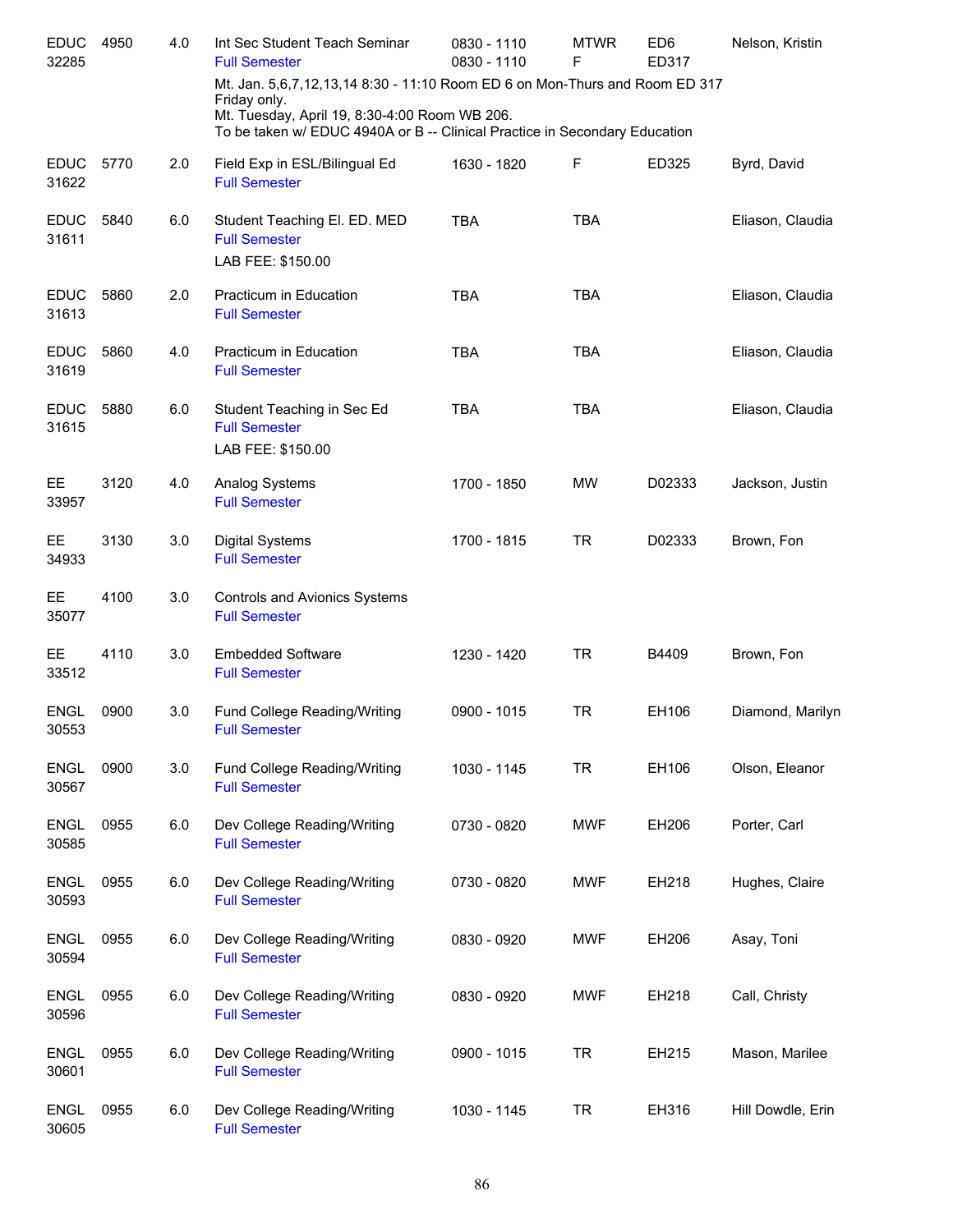| <b>ENGL</b><br>30607 | 0955 | 6.0 | Dev College Reading/Writing<br><b>Full Semester</b>                                                            | 0930 - 1020 | <b>MWF</b> | EH203  | Marchant, Becky    |
|----------------------|------|-----|----------------------------------------------------------------------------------------------------------------|-------------|------------|--------|--------------------|
| <b>ENGL</b><br>30632 | 0955 | 6.0 | Dev College Reading/Writing<br><b>Full Semester</b>                                                            | 0930 - 1020 | <b>MWF</b> | EH204  | Asay, Toni         |
| <b>ENGL</b><br>30633 | 0955 | 6.0 | Dev College Reading/Writing<br><b>Full Semester</b>                                                            | 0930 - 1020 | <b>MWF</b> | EH220  | Call, Christy      |
| <b>ENGL</b><br>30635 | 0955 | 6.0 | Dev College Reading/Writing<br><b>Full Semester</b>                                                            | 0730 - 0845 | <b>TR</b>  | EH205  | Day, Bryce         |
| <b>ENGL</b><br>30636 | 0955 | 6.0 | Dev College Reading/Writing<br><b>Full Semester</b>                                                            | 1030 - 1120 | <b>MWF</b> | EH305  | Asay, Toni         |
| <b>ENGL</b><br>30638 | 0955 | 6.0 | Dev College Reading/Writing<br><b>Full Semester</b>                                                            | 1030 - 1120 | <b>MWF</b> | EH306  | Call, Christy      |
| <b>ENGL</b><br>30639 | 0955 | 6.0 | Dev College Reading/Writing<br><b>Full Semester</b>                                                            | 1030 - 1120 | <b>MWF</b> | EH307  | Marchant, Becky    |
| <b>ENGL</b><br>30640 | 0955 | 6.0 | Dev College Reading/Writing<br><b>Full Semester</b>                                                            | 1030 - 1145 | <b>TR</b>  | EH117  | Kelly, Brooke      |
| <b>ENGL</b><br>30740 | 0955 | 6.0 | Dev College Reading/Writing<br><b>Full Semester</b>                                                            | 1030 - 1145 | <b>TR</b>  | EH105  | Goff, Kamri        |
| <b>ENGL</b><br>30743 | 0955 | 6.0 | Dev College Reading/Writing<br><b>Full Semester</b>                                                            | 1130 - 1220 | <b>MWF</b> | EH307  | Marchant, Becky    |
| <b>ENGL</b><br>30745 | 0955 | 6.0 | Dev College Reading/Writing<br><b>Full Semester</b>                                                            | 1130 - 1220 | <b>MWF</b> | EH305  | Sorensen, Jennifer |
| <b>ENGL</b><br>30746 | 0955 | 6.0 | Dev College Reading/Writing<br><b>Full Semester</b>                                                            | 1230 - 1320 | <b>MWF</b> | EH206  | Sorensen, Jennifer |
| <b>ENGL</b><br>30748 | 0955 | 6.0 | Dev College Reading/Writing<br><b>Full Semester</b>                                                            | 1730 - 2010 | М          | EH203  | Thompson, Jennifer |
| <b>ENGL</b><br>30750 | 0955 | 6.0 | Dev College Reading/Writing<br><b>Full Semester</b>                                                            | 1730 - 2010 | R          | EH220  | Choberka, Angela   |
| <b>ENGL</b><br>31003 | 0955 | 6.0 | Dev College Reading/Writing<br><b>Full Semester</b><br>Computer component is added to this face-to-face class. | 0730 - 0820 | <b>MWF</b> | D02325 | Mason, Marilee     |
| <b>ENGL</b>          | 0955 | 6.0 | Dev College Reading/Writing                                                                                    | 0900 - 1015 | <b>TR</b>  | D02320 | Rigby, Donna       |
| 31007                |      |     | <b>Full Semester</b><br>Computer component is added to this face-to-face class.                                |             |            |        |                    |
| <b>ENGL</b><br>31009 | 0955 | 6.0 | Dev College Reading/Writing<br><b>Full Semester</b>                                                            | 1730 - 2010 | М          | N09    | Newhart, Bryson    |
|                      |      |     | Computer component is added to this face-to-face class.                                                        |             |            |        |                    |
| <b>ENGL</b><br>34665 | 0955 | 6.0 | Dev College Reading/Writing<br><b>Full Semester</b>                                                            | 1730 - 2010 | W          | EH203  | Wilson, Tonia      |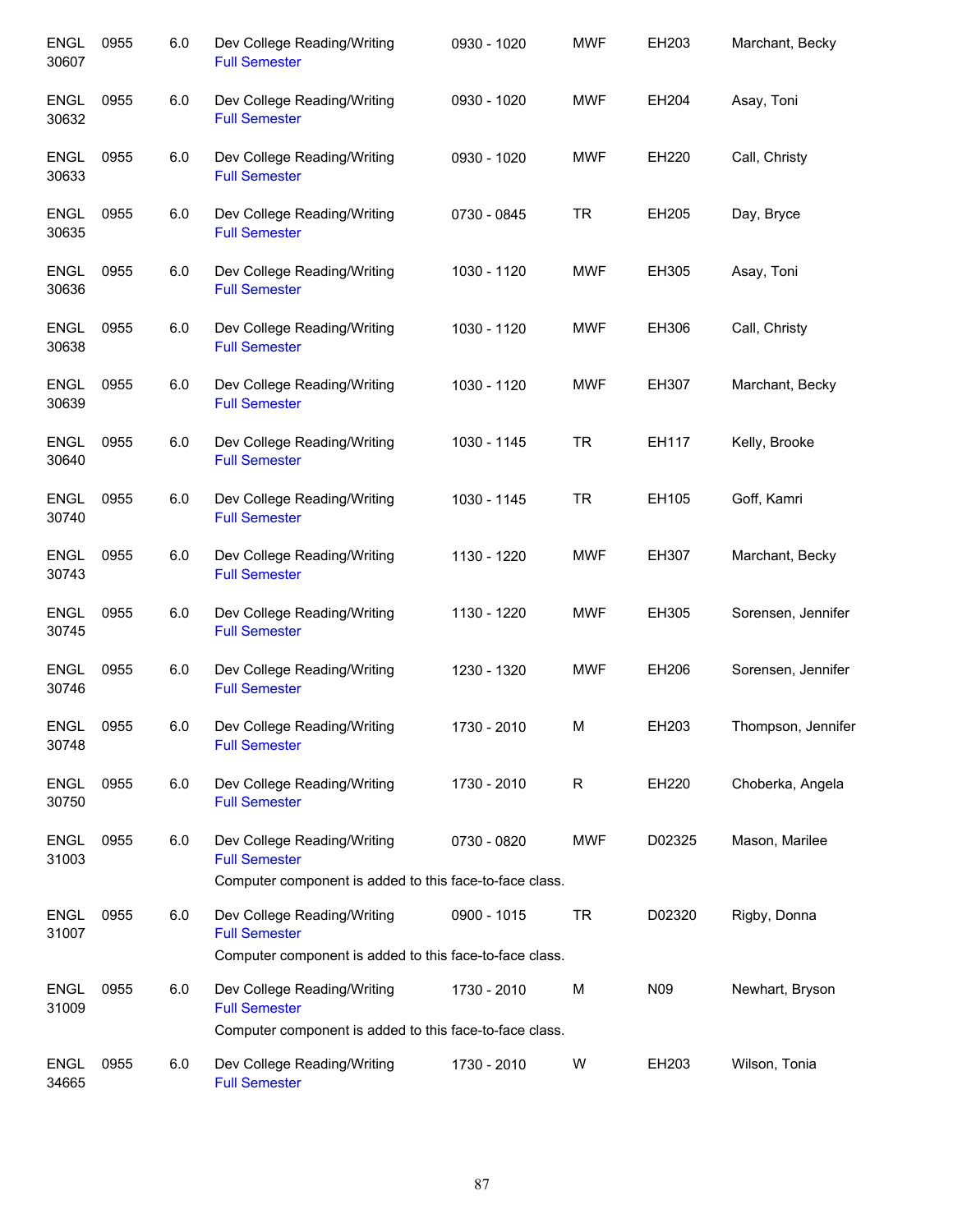| <b>ENGL</b><br>30020 | 1010 | 3.0 | <b>EN Introduct College Writing</b><br><b>Block 1</b>                                                                                              | 1730 - 2010 | R          | EH316     | Yngve, Gail      |
|----------------------|------|-----|----------------------------------------------------------------------------------------------------------------------------------------------------|-------------|------------|-----------|------------------|
|                      |      |     | THIS IS A FIRST PART OF AN ACCELERATED, HYBRID ENGLISH 1010<br>AND 2010 SET OF CLASSES. NEED TO REGISTER FOR THE ENGLISH<br>2010, CRN 30021, ALSO. |             |            |           |                  |
| <b>ENGL</b><br>30739 | 1010 | 3.0 | <b>EN Introduct College Writing</b><br><b>Full Semester</b>                                                                                        | <b>TBA</b>  | <b>TBA</b> | <b>OL</b> | Smith, Brigette  |
|                      |      |     | To access online course materials, please log on through<br>the student portal (eWeber) at http://weber.edu and select:<br>"Current Students".     |             |            |           |                  |
| <b>ENGL</b><br>30741 | 1010 | 3.0 | <b>EN Introduct College Writing</b><br><b>Full Semester</b>                                                                                        | <b>TBA</b>  | <b>TBA</b> | <b>OL</b> | Egan, Stacie     |
|                      |      |     | To access online course materials, please log on through<br>the student portal (eWeber) at http://weber.edu and select:<br>"Current Students".     |             |            |           |                  |
| <b>ENGL</b><br>30742 | 1010 | 3.0 | <b>EN Introduct College Writing</b><br><b>Full Semester</b>                                                                                        | <b>TBA</b>  | <b>TBA</b> | OL        | Stott, Laura     |
|                      |      |     | To access the online course materials, please log on through<br>the student portal (eWeber) at http://weber.edu and select:<br>"Current Students". |             |            |           |                  |
| <b>ENGL</b><br>30744 | 1010 | 3.0 | <b>EN Introduct College Writing</b><br><b>Full Semester</b>                                                                                        | <b>TBA</b>  | <b>TBA</b> | <b>OL</b> | Hudson, Kyra     |
|                      |      |     | To access online course materials, please log on through<br>the student portal (eWeber) at http://weber.edu and select:<br>"Current Students".     |             |            |           |                  |
| <b>ENGL</b><br>30749 | 1010 | 3.0 | <b>EN Introduct College Writing</b><br><b>Full Semester</b>                                                                                        | <b>TBA</b>  | <b>TBA</b> | <b>OL</b> | Smith, Brigette  |
|                      |      |     | To access online course materials, please log on through<br>the student portal (eWeber) at http://weber.edu and select:<br>"Current Students".     |             |            |           |                  |
| <b>ENGL</b><br>30752 | 1010 | 3.0 | <b>EN Introduct College Writing</b><br><b>Full Semester</b>                                                                                        | <b>TBA</b>  | <b>TBA</b> | OL        | Stott, Laura     |
|                      |      |     | To access online course materials, please log on through<br>the student portal (eWeber) at http://weber.edu and select:<br>"Current Students".     |             |            |           |                  |
| <b>ENGL</b><br>30753 | 1010 | 3.0 | <b>EN Introduct College Writing</b><br><b>Full Semester</b>                                                                                        | 0730 - 0820 | <b>MWF</b> | EH217     | Whitby, Emily    |
| <b>ENGL</b><br>30755 | 1010 | 3.0 | <b>EN Introduct College Writing</b><br><b>Full Semester</b>                                                                                        | <b>TBA</b>  | <b>TBA</b> | OL        | Triplett, Joan   |
|                      |      |     | To access online course materials, please log on through<br>the student portal (eWeber) at http://weber.edu and select:<br>"Current Students".     |             |            |           |                  |
| <b>ENGL</b><br>30756 | 1010 | 3.0 | <b>EN Introduct College Writing</b><br><b>Full Semester</b>                                                                                        | 0730 - 0845 | <b>TR</b>  | EH204     | Marchant, Rodney |
| <b>ENGL</b><br>30757 | 1010 | 3.0 | <b>EN Introduct College Writing</b><br><b>Full Semester</b>                                                                                        | 0830 - 0920 | MWF        | EH217     | Whitby, Emily    |
| <b>ENGL</b><br>30759 | 1010 | 3.0 | <b>EN Introduct College Writing</b><br><b>Full Semester</b>                                                                                        | 0830 - 0920 | MWF        | EH204     | Burrows, J       |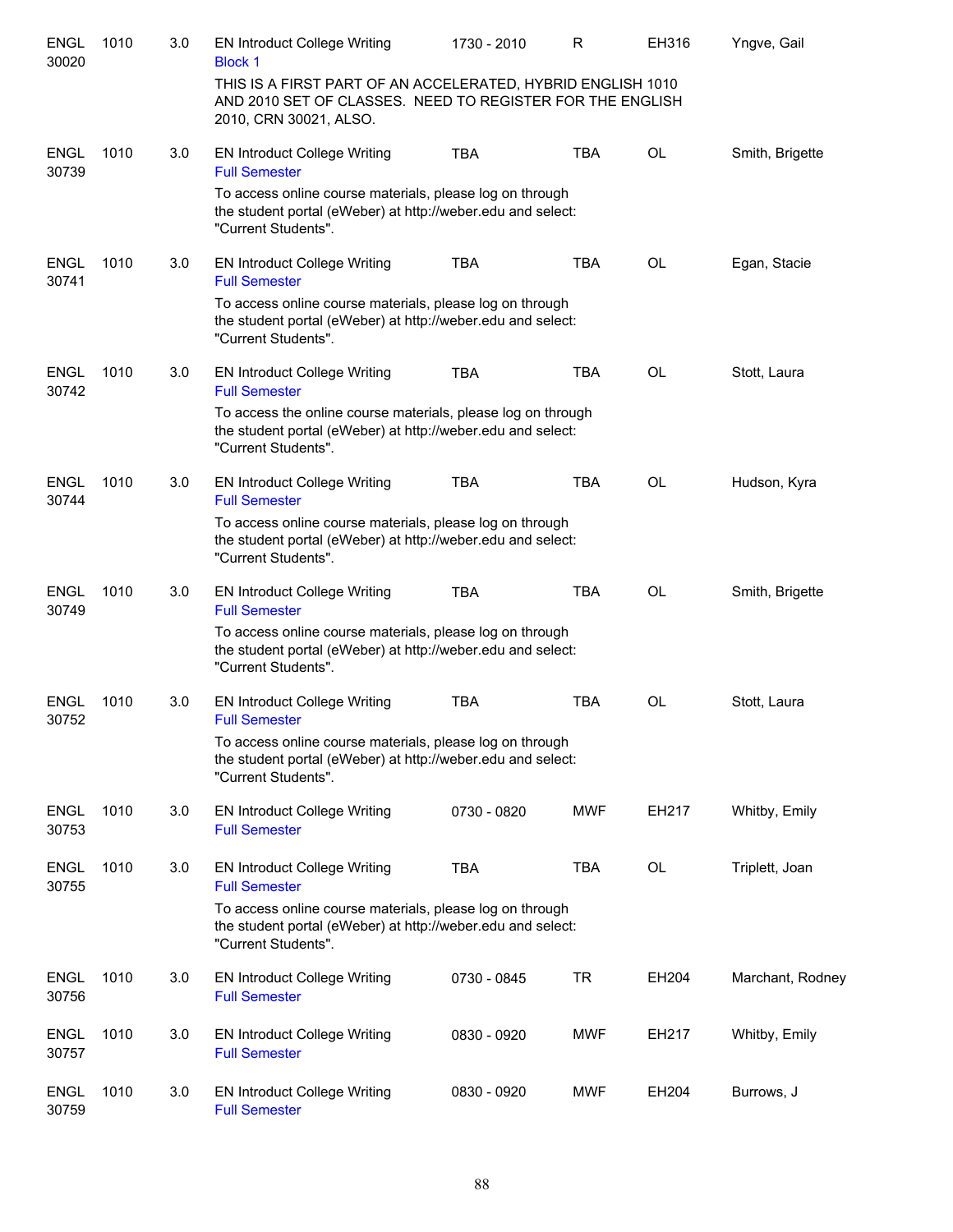| <b>ENGL</b><br>30761 | 1010 | 3.0 | <b>EN Introduct College Writing</b><br><b>Full Semester</b>                                                                                                                                                                                                                      | 0830 - 0920 | <b>MWF</b> | EH215 | Hogge, Robert     |
|----------------------|------|-----|----------------------------------------------------------------------------------------------------------------------------------------------------------------------------------------------------------------------------------------------------------------------------------|-------------|------------|-------|-------------------|
| <b>ENGL</b><br>30763 | 1010 | 3.0 | <b>EN Introduct College Writing</b><br><b>Full Semester</b>                                                                                                                                                                                                                      | 0900 - 1015 | <b>TR</b>  | EH203 | Deeter, Ronald    |
| <b>ENGL</b><br>30767 | 1010 | 3.0 | <b>EN Introduct College Writing</b><br><b>Full Semester</b>                                                                                                                                                                                                                      | 0900 - 1015 | <b>TR</b>  | EH117 | Holdsworth, Kevin |
| <b>ENGL</b><br>30768 | 1010 | 3.0 | <b>EN Introduct College Writing</b><br><b>Full Semester</b>                                                                                                                                                                                                                      | 1330 - 1420 | <b>MWF</b> | EH304 | Schwiebert, John  |
| <b>ENGL</b><br>30770 | 1010 | 3.0 | <b>EN Introduct College Writing</b><br><b>Full Semester</b>                                                                                                                                                                                                                      | 1030 - 1145 | <b>TR</b>  | EH304 | Butler, Jeffrey   |
| <b>ENGL</b><br>30771 | 1010 | 3.0 | <b>EN Introduct College Writing</b><br><b>Full Semester</b>                                                                                                                                                                                                                      | 0900 - 1015 | <b>TR</b>  | EH204 | Marchant, Rodney  |
| <b>ENGL</b><br>30772 | 1010 | 3.0 | <b>EN Introduct College Writing</b><br><b>Full Semester</b>                                                                                                                                                                                                                      | 0930 - 1020 | <b>MWF</b> | EH206 | Hamer, Jan        |
|                      |      |     | CBL stands for Community-Based Learning which means that students engage in<br>meaningful community service that is connected to specific course objectives.<br>See http://www.weber.edu/CommunityInvolvement/CBL Designation.html for a full<br>list of CBL designated courses. |             |            |       |                   |
| <b>ENGL</b><br>30773 | 1010 | 3.0 | <b>EN Introduct College Writing</b><br><b>Full Semester</b>                                                                                                                                                                                                                      | 0930 - 1020 | <b>MWF</b> | EH215 | Hogge, Robert     |
| <b>ENGL</b><br>30774 | 1010 | 3.0 | <b>EN Introduct College Writing</b><br><b>Full Semester</b>                                                                                                                                                                                                                      | 0930 - 1020 | <b>MWF</b> | EH403 | Hudson, Kyra      |
| <b>ENGL</b><br>30835 | 1010 | 3.0 | <b>EN Introduct College Writing</b><br><b>Full Semester</b>                                                                                                                                                                                                                      | 1030 - 1120 | <b>MWF</b> | EH206 | Hamer, Jan        |
|                      |      |     | CBL stands for Community-Based Learning which means that students engage in<br>meaningful community service that is connected to specific course objectives.<br>See http://www.weber.edu/CommunityInvolvement/CBL_Designation.html for a full<br>list of CBL designated courses. |             |            |       |                   |
| <b>ENGL</b><br>30836 | 1010 | 3.0 | <b>EN Introduct College Writing</b><br><b>Full Semester</b>                                                                                                                                                                                                                      | 1030 - 1120 | <b>MWF</b> | EH403 | Hudson, Kyra      |
| <b>ENGL</b><br>30838 | 1010 | 3.0 | <b>EN Introduct College Writing</b><br><b>Full Semester</b>                                                                                                                                                                                                                      | 1030 - 1145 | <b>TR</b>  | EH205 | Deeter, Ronald    |
| <b>ENGL</b><br>30840 | 1010 | 3.0 | <b>EN Introduct College Writing</b><br><b>Full Semester</b>                                                                                                                                                                                                                      | 1030 - 1145 | <b>TR</b>  | EH220 | Young, James      |
| <b>ENGL</b><br>30841 | 1010 | 3.0 | <b>EN Introduct College Writing</b><br><b>Full Semester</b>                                                                                                                                                                                                                      | 1030 - 1120 | <b>MWF</b> | EH215 | Petersen, Emily   |
| <b>ENGL</b><br>30843 | 1010 | 3.0 | <b>EN Introduct College Writing</b><br><b>Full Semester</b>                                                                                                                                                                                                                      | 1130 - 1220 | <b>MWF</b> | EH306 | Schwiebert, John  |
| <b>ENGL</b><br>30844 | 1010 | 3.0 | <b>EN Introduct College Writing</b><br><b>Full Semester</b>                                                                                                                                                                                                                      | 1130 - 1220 | <b>MWF</b> | EH206 | Prothero, Walter  |
| <b>ENGL</b><br>30845 | 1010 | 3.0 | <b>EN Introduct College Writing</b><br><b>Full Semester</b>                                                                                                                                                                                                                      | 1130 - 1220 | <b>MWF</b> | EH215 | Petersen, Emily   |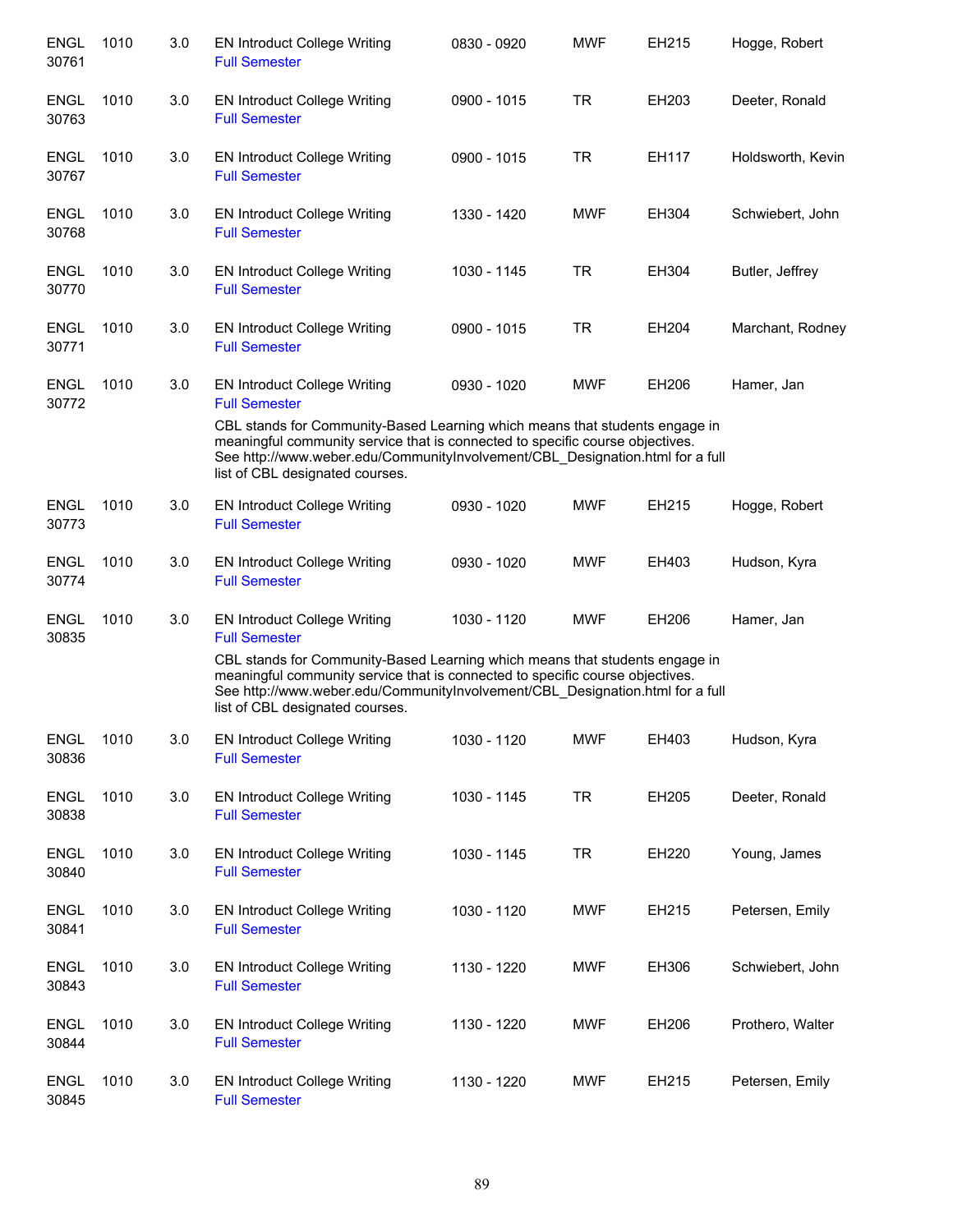| <b>ENGL</b><br>30846 | 1010 | 3.0 | <b>EN Introduct College Writing</b><br><b>Full Semester</b>                                                                                                   | 1200 - 1315 | <b>TR</b>   | EH117           | Holdsworth, Kevin |
|----------------------|------|-----|---------------------------------------------------------------------------------------------------------------------------------------------------------------|-------------|-------------|-----------------|-------------------|
| <b>ENGL</b><br>30847 | 1010 | 3.0 | <b>EN Introduct College Writing</b><br><b>Full Semester</b>                                                                                                   | 1200 - 1315 | <b>TR</b>   | EH206           | Pollett, William  |
|                      |      |     | FOR SMART START STUDENTS ONLY. PLEASE CONTACT YVETTE<br>ROSENBERG TO FIND OUT IF YOU CAN BE PLACED INTO THE<br>SMART START GROUPING. CALL YVETTE AT 626-7349. |             |             |                 |                   |
| <b>ENGL</b><br>30851 | 1010 | 3.0 | <b>EN Introduct College Writing</b><br><b>Full Semester</b>                                                                                                   | 1200 - 1315 | <b>TR</b>   | EH220           | Butler, Jeffrey   |
| <b>ENGL</b><br>30854 | 1010 | 3.0 | <b>EN Introduct College Writing</b><br><b>Full Semester</b>                                                                                                   | 1230 - 1320 | <b>MWF</b>  | EH307           | McKay, Susan      |
| <b>ENGL</b><br>30856 | 1010 | 3.0 | <b>EN Introduct College Writing</b><br><b>Full Semester</b>                                                                                                   | 1230 - 1320 | <b>MWF</b>  | EH215           | Burrows, J        |
| <b>ENGL</b><br>30858 | 1010 | 3.0 | <b>EN Introduct College Writing</b><br><b>Full Semester</b>                                                                                                   | 1330 - 1445 | <b>TR</b>   | EH206           | Pollett, William  |
| <b>ENGL</b><br>30859 | 1010 | 3.0 | <b>EN Introduct College Writing</b><br><b>Full Semester</b>                                                                                                   | 1730 - 2010 | M           | EH317           | Beal, John        |
| <b>ENGL</b><br>30860 | 1010 | 3.0 | <b>EN Introduct College Writing</b><br><b>Full Semester</b>                                                                                                   | 1730 - 2010 | M           | DH2409          | Nelson, Crystal   |
| <b>ENGL</b><br>30861 | 1010 | 3.0 | <b>EN Introduct College Writing</b><br><b>Full Semester</b><br>FOR NON-NATIVE SPEAKERS OF ENGLISH (LEAP STUDENTS) ONLY.                                       | 1730 - 2010 | Τ           | EH229           | Conrad, Timothy   |
|                      |      |     | TO REGISTER PLEASE GO TO EH 413 FOR HELP.                                                                                                                     |             |             |                 |                   |
| <b>ENGL</b><br>30862 | 1010 | 3.0 | <b>EN Introduct College Writing</b><br><b>Full Semester</b>                                                                                                   | 1730 - 2010 | Τ           | EH203           | Ludlow, Steven    |
| <b>ENGL</b><br>30863 | 1010 | 3.0 | <b>EN Introduct College Writing</b><br><b>Full Semester</b>                                                                                                   | 1730 - 2010 | W           | EH317           | Beal, John        |
| <b>ENGL</b><br>30864 | 1010 | 3.0 | <b>EN Introduct College Writing</b><br><b>Full Semester</b>                                                                                                   | 1730 - 2010 | W           | EH219           | Roghaar, Brad     |
| <b>ENGL</b><br>30865 | 1010 | 3.0 | <b>EN Introduct College Writing</b><br><b>Full Semester</b>                                                                                                   | 1730 - 2010 | $\mathsf R$ | EH203           | Ludlow, Steven    |
| <b>ENGL</b><br>30991 | 1010 | 3.0 | <b>EN Introduct College Writing</b><br><b>Full Semester</b>                                                                                                   | <b>TBA</b>  | <b>TBA</b>  | <b>OL</b>       | Triplett, Joan    |
|                      |      |     | To access the online course materials, please log in through<br>the student portal (eWeber) at http://weber.edu                                               |             |             |                 |                   |
| ENGL<br>31095        | 1010 | 3.0 | <b>EN Introduct College Writing</b><br><b>Full Semester</b>                                                                                                   | 0830 - 0920 | <b>MWF</b>  | D02106          | Barlow, Laurel    |
| <b>ENGL</b><br>31097 | 1010 | 3.0 | <b>EN Introduct College Writing</b><br><b>Full Semester</b>                                                                                                   | 1730 - 2010 | M           | N <sub>10</sub> | Summers, Kaydee   |
| <b>ENGL</b><br>31099 | 1010 | 3.0 | <b>EN Introduct College Writing</b><br><b>Full Semester</b>                                                                                                   | 1730 - 2010 | $\mathsf R$ | D02318          | Summers, Kaydee   |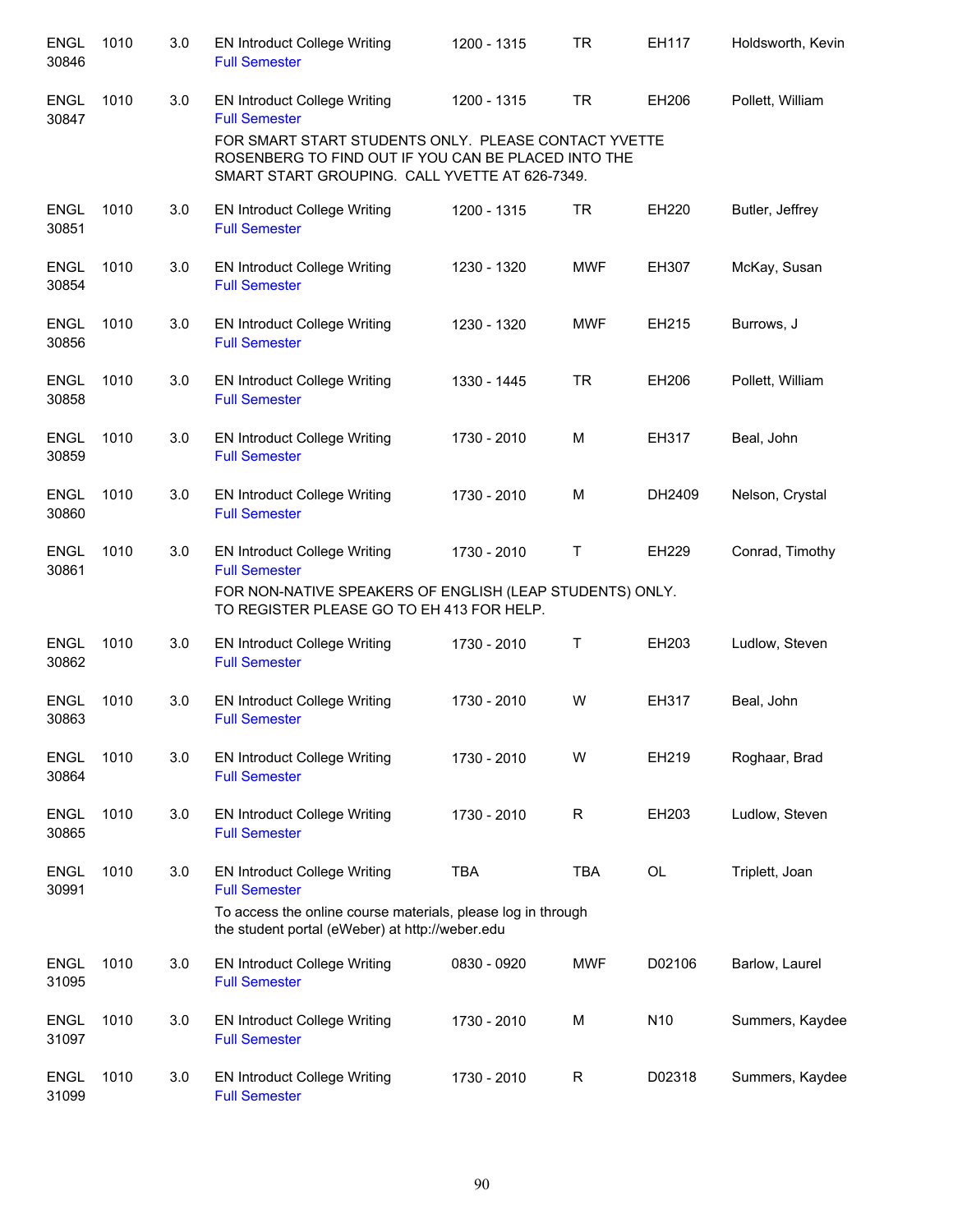| <b>ENGL</b><br>31115 | 1010 | 3.0 | <b>EN Introduct College Writing</b><br><b>Full Semester</b>                                                                                      | 1130 - 1220 | <b>MWF</b> | EH406     | Burrows, J        |
|----------------------|------|-----|--------------------------------------------------------------------------------------------------------------------------------------------------|-------------|------------|-----------|-------------------|
| <b>ENGL</b><br>31116 | 1010 | 3.0 | <b>EN Introduct College Writing</b><br><b>Full Semester</b>                                                                                      | 1230 - 1320 | <b>MWF</b> | EH219     | Deeter, Ronald    |
| <b>ENGL</b><br>31165 | 1010 | 3.0 | <b>EN Introduct College Writing</b><br><b>Full Semester</b>                                                                                      | 0830 - 1110 | S          | WW116     | Carper, Donald    |
| <b>ENGL</b><br>32534 | 1010 | 3.0 | <b>EN Introduct College Writing</b><br><b>Full Semester</b>                                                                                      | <b>TBA</b>  | <b>TBA</b> | <b>OL</b> | Egan, Stacie      |
|                      |      |     | To access online course materials, please log on through<br>the student portal (eWeber) at http://weber.edu and select:<br>"Current Students".   |             |            |           |                   |
| <b>ENGL</b><br>34533 | 1010 | 3.0 | <b>EN Introduct College Writing</b><br><b>Full Semester</b>                                                                                      | 1200 - 1315 | <b>TR</b>  | EH218     | Macdonald, Robert |
| <b>ENGL</b><br>34534 | 1010 | 3.0 | <b>EN Introduct College Writing</b><br><b>Full Semester</b>                                                                                      | 1330 - 1445 | <b>TR</b>  | EH218     | Macdonald, Robert |
| <b>ENGL</b><br>34728 | 1010 | 3.0 | <b>EN Introduct College Writing</b><br><b>Full Semester</b>                                                                                      | <b>TBA</b>  | <b>TBA</b> | <b>OL</b> | Stott, Laura      |
|                      |      |     | To access online materials, please log on through<br>the student portal (eWeber) at http://weber.edu and select:<br>"Current Students."          |             |            |           |                   |
| <b>ENGL</b><br>30021 | 2010 | 3.0 | <b>EN Intermed College Writing</b><br><b>Block 2</b>                                                                                             | 1730 - 2010 | R          | EH316     | Yngve, Gail       |
|                      |      |     | THIS IS A 2ND PART OF AN ACCELERATED, HYBRID ENGLISH SET<br>OF 1010 AND 2010. NEED TO REGISTER FOR THE ENGLISH 1010<br>PORTION, CRN 30020, ALSO. |             |            |           |                   |
| <b>ENGL</b><br>30022 | 2010 | 3.0 | EN Intermed College Writing<br><b>Full Semester</b>                                                                                              | 1200 - 1315 | <b>TR</b>  | WW108     | Yngve, Gail       |
| <b>ENGL</b><br>30023 | 2010 | 3.0 | EN Intermed College Writing<br><b>Full Semester</b>                                                                                              | <b>TBA</b>  | <b>TBA</b> | <b>OL</b> | Yngve, Gail       |
|                      |      |     | To access the online course materials, please log in through<br>the student portal (eWeber) at http://weber.edu                                  |             |            |           |                   |
| <b>ENGL</b><br>30758 | 2010 | 3.0 | EN Intermed College Writing<br><b>Full Semester</b>                                                                                              | <b>TBA</b>  | <b>TBA</b> | OL        | Hamer, Jan        |
|                      |      |     | To access online course materials, please log on through<br>the student portal (eWeber) at http://weber.edu and select:<br>"Current Students".   |             |            |           |                   |
| <b>ENGL</b><br>30760 | 2010 | 3.0 | EN Intermed College Writing<br><b>Full Semester</b>                                                                                              | <b>TBA</b>  | TBA        | OL        | Hirst, Holly      |
|                      |      |     | To access online course materials, please log on through<br>the student portal (eWeber) at http://weber.edu and select:<br>"Current Students".   |             |            |           |                   |
| ENGL<br>30764        | 2010 | 3.0 | EN Intermed College Writing<br><b>Full Semester</b>                                                                                              | <b>TBA</b>  | <b>TBA</b> | OL        | Luper, A          |
|                      |      |     | To access online course materials, please log on through<br>the student portal (eWeber) at http://weber.edu and select:<br>"Current Students".   |             |            |           |                   |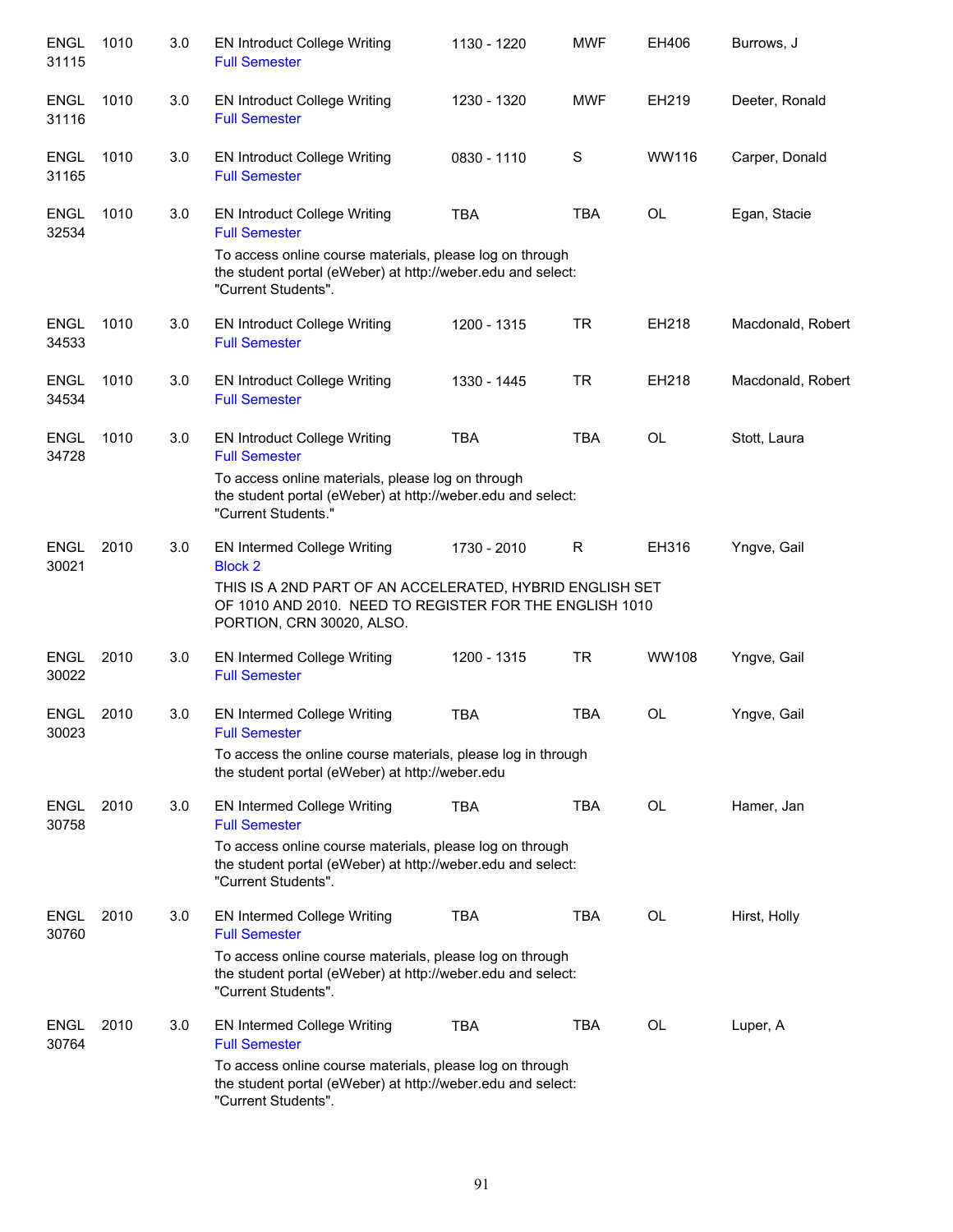| <b>ENGL</b><br>30775 | 2010 | 3.0 | <b>EN Intermed College Writing</b><br><b>Full Semester</b>                                                                                                                                                                                                                       | TBA         | TBA        | OL     | Millard, Christina |
|----------------------|------|-----|----------------------------------------------------------------------------------------------------------------------------------------------------------------------------------------------------------------------------------------------------------------------------------|-------------|------------|--------|--------------------|
|                      |      |     | To access online course materials, please log on through<br>the student portal (eWeber) at http://weber.edu and select:<br>"Current Students".                                                                                                                                   |             |            |        |                    |
| <b>ENGL</b><br>30776 | 2010 | 3.0 | <b>EN Intermed College Writing</b><br><b>Full Semester</b>                                                                                                                                                                                                                       | <b>TBA</b>  | <b>TBA</b> | OL     | Luper, A           |
|                      |      |     | To access online course materials, please log on through<br>the student portal at http://weber.edu and select:<br>"Current Students".                                                                                                                                            |             |            |        |                    |
| <b>ENGL</b><br>30777 | 2010 | 3.0 | EN Intermed College Writing<br><b>Full Semester</b>                                                                                                                                                                                                                              | <b>TBA</b>  | <b>TBA</b> | OL     | Millard, Christina |
|                      |      |     | To access online course materials, please log on through<br>the student portal (eWeber) at http://weber.edu and select:<br>"Current Students".                                                                                                                                   |             |            |        |                    |
| <b>ENGL</b><br>31104 | 2010 | 3.0 | EN Intermed College Writing<br><b>Full Semester</b>                                                                                                                                                                                                                              | 1030 - 1120 | <b>MWF</b> | D02106 | Barlow, Laurel     |
| <b>ENGL</b><br>31105 | 2010 | 3.0 | <b>EN Intermed College Writing</b><br><b>Full Semester</b>                                                                                                                                                                                                                       | 0900 - 1015 | <b>TR</b>  | D02103 | Vause, L           |
| <b>ENGL</b><br>31106 | 2010 | 3.0 | <b>EN Intermed College Writing</b><br><b>Full Semester</b>                                                                                                                                                                                                                       | 1030 - 1145 | <b>TR</b>  | D02106 | Tanner, Laurel     |
| <b>ENGL</b><br>31117 | 2010 | 3.0 | EN Intermed College Writing<br><b>Full Semester</b>                                                                                                                                                                                                                              | 0730 - 0820 | <b>MWF</b> | EH403  | Allred, Gordon     |
| <b>ENGL</b><br>31118 | 2010 | 3.0 | <b>EN Intermed College Writing</b><br><b>Full Semester</b>                                                                                                                                                                                                                       | 0730 - 0820 | <b>MWF</b> | EH203  | Sheridan, Deborah  |
|                      |      |     | CBL stands for Community-Based Learning which means that students engage in<br>meaningful community service that is connected to specific course objectives.<br>See http://www.weber.edu/CommunityInvolvement/CBL Designation.html for a full<br>list of CBL designated courses. |             |            |        |                    |
| <b>ENGL</b><br>31119 | 2010 | 3.0 | <b>EN Intermed College Writing</b><br><b>Full Semester</b>                                                                                                                                                                                                                       | 0730 - 0845 | TR         | EH219  | Houtz, Susan       |
| <b>ENGL</b><br>31120 | 2010 | 3.0 | <b>EN Intermed College Writing</b><br><b>Full Semester</b>                                                                                                                                                                                                                       | 0830 - 0920 | <b>MWF</b> | EH403  | Allred, Gordon     |
| <b>ENGL</b><br>31121 | 2010 | 3.0 | <b>EN Intermed College Writing</b><br><b>Full Semester</b>                                                                                                                                                                                                                       | 0830 - 0920 | <b>MWF</b> | EH203  | Sheridan, Deborah  |
|                      |      |     | CBL stands for Community-Based Learning which means that students engage in<br>meaningful community service that is connected to specific course objectives.<br>See http://www.weber.edu/CommunityInvolvement/CBL_Designation.html for a full<br>list of CBL designated courses. |             |            |        |                    |
| ENGL<br>31122        | 2010 | 3.0 | <b>EN Intermed College Writing</b><br><b>Full Semester</b>                                                                                                                                                                                                                       | 0830 - 0920 | <b>MWF</b> | EH205  | Holdsworth, Kevin  |
| <b>ENGL</b><br>31125 | 2010 | 3.0 | <b>EN Intermed College Writing</b><br><b>Full Semester</b>                                                                                                                                                                                                                       | 0830 - 0920 | <b>MWF</b> | EH317  | Newman, Sylvia     |
| ENGL<br>31126        | 2010 | 3.0 | <b>EN Intermed College Writing</b><br><b>Full Semester</b>                                                                                                                                                                                                                       | 0900 - 1015 | <b>TR</b>  | EH317  | Shurtleff, Steven  |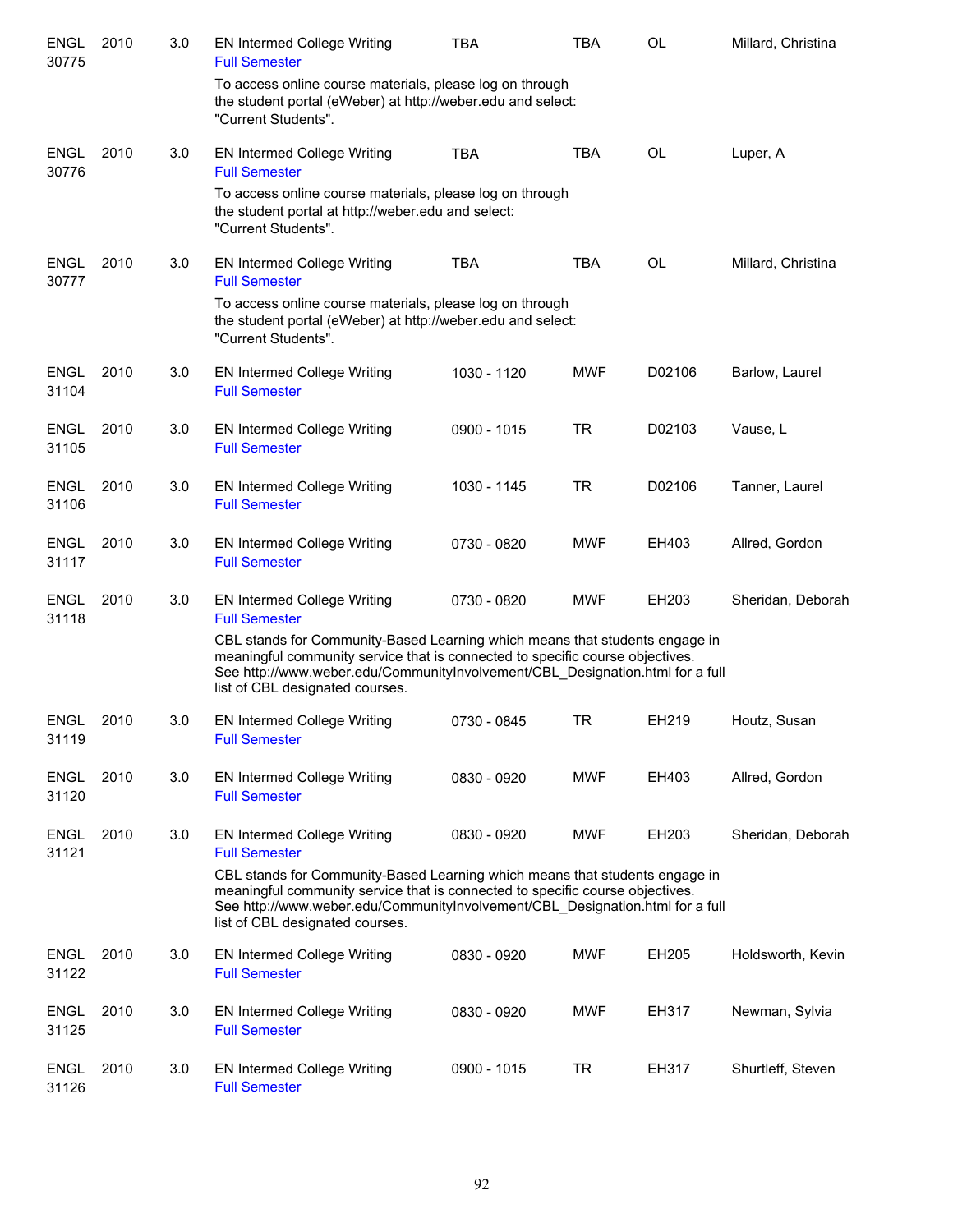| <b>ENGL</b><br>31128 | 2010 | 3.0 | <b>EN Intermed College Writing</b><br><b>Full Semester</b>                                                                                                    | 0900 - 1015 | <b>TR</b>   | EH219  | Hamer, Jan           |
|----------------------|------|-----|---------------------------------------------------------------------------------------------------------------------------------------------------------------|-------------|-------------|--------|----------------------|
| <b>ENGL</b><br>31129 | 2010 | 3.0 | <b>EN Intermed College Writing</b><br><b>Full Semester</b>                                                                                                    | 0900 - 1015 | <b>TR</b>   | EH206  | Schaffer, Edward     |
| <b>ENGL</b><br>31130 | 2010 | 3.0 | <b>EN Intermed College Writing</b><br><b>Full Semester</b>                                                                                                    | 0930 - 1020 | <b>MWF</b>  | EH306  | Conrad, Timothy      |
|                      |      |     | FOR NON-NATIVE SPEAKERS OF ENGLISH. COME TO THE<br>ENGLISH DEPT. IN EH 413 OR CALL 626-6251 FOR REGISTRATION<br>HELP.                                         |             |             |        |                      |
| <b>ENGL</b><br>31131 | 2010 | 3.0 | <b>EN Intermed College Writing</b><br><b>Full Semester</b>                                                                                                    | 0930 - 1020 | <b>MWF</b>  | EH317  | Newman, Sylvia       |
| <b>ENGL</b><br>31132 | 2010 | 3.0 | <b>EN Intermed College Writing</b><br><b>Full Semester</b>                                                                                                    | 0930 - 1020 | MWF         | EH205  | Pollett, William     |
| <b>ENGL</b><br>31133 | 2010 | 3.0 | <b>EN Intermed College Writing</b><br><b>Full Semester</b>                                                                                                    | 1030 - 1120 | <b>MWF</b>  | EH205  | Holdsworth, Kevin    |
| <b>ENGL</b><br>31135 | 2010 | 3.0 | <b>EN Intermed College Writing</b><br><b>Full Semester</b>                                                                                                    | 1030 - 1120 | <b>MWF</b>  | EH219  | LeTourneau, Mark     |
| <b>ENGL</b><br>31136 | 2010 | 3.0 | EN Intermed College Writing<br><b>Full Semester</b>                                                                                                           | 1030 - 1120 | <b>MWF</b>  | EH317  | Rogers, Scott        |
| <b>ENGL</b><br>31137 | 2010 | 3.0 | EN Intermed College Writing<br><b>Full Semester</b>                                                                                                           | 1030 - 1120 | <b>MWF</b>  | LI227  | Wilkinson, Sunni     |
|                      |      |     | Nature Writing Class. Departmental override required for<br>non-Honors students. Call English Dept. at 626-6251<br>for registration help or come into EH 413. |             |             |        |                      |
| <b>ENGL</b><br>31140 | 2010 | 3.0 | EN Intermed College Writing<br><b>Full Semester</b>                                                                                                           | 1130 - 1220 | MWF         | D02106 | Barlow, Laurel       |
| <b>ENGL</b><br>31142 | 2010 | 3.0 | <b>EN Intermed College Writing</b><br><b>Full Semester</b>                                                                                                    | 1730 - 2010 | M           | DH2410 | James, Jim           |
| <b>ENGL</b><br>31143 | 2010 | 3.0 | <b>EN Intermed College Writing</b><br><b>Full Semester</b>                                                                                                    | 1730 - 2010 | Τ           | D02222 | Borup, Byron         |
| <b>ENGL</b><br>31150 | 2010 | 3.0 | <b>EN Intermed College Writing</b><br><b>Full Semester</b>                                                                                                    | 1730 - 2010 | $\mathsf R$ | D02322 | Borup, Byron         |
| <b>ENGL</b><br>31213 | 2010 | 3.0 | <b>EN Intermed College Writing</b><br><b>Full Semester</b>                                                                                                    | 1030 - 1145 | <b>TR</b>   | EH206  | Schaffer, Edward     |
| <b>ENGL</b><br>31214 | 2010 | 3.0 | <b>EN Intermed College Writing</b><br><b>Full Semester</b>                                                                                                    | 1030 - 1145 | <b>TR</b>   | EH203  | Wheelwright, Cheyney |
| <b>ENGL</b><br>31219 | 2010 | 3.0 | <b>EN Intermed College Writing</b><br><b>Full Semester</b>                                                                                                    | 1030 - 1145 | <b>TR</b>   | EH317  | Shurtleff, Steven    |
| <b>ENGL</b><br>31226 | 2010 | 3.0 | <b>EN Intermed College Writing</b><br><b>Full Semester</b>                                                                                                    | 1130 - 1220 | <b>MWF</b>  | EH205  | Pollett, William     |
| <b>ENGL</b><br>31229 | 2010 | 3.0 | <b>EN Intermed College Writing</b><br><b>Full Semester</b>                                                                                                    | 1130 - 1220 | <b>MWF</b>  | EH218  | Wade, Leslie         |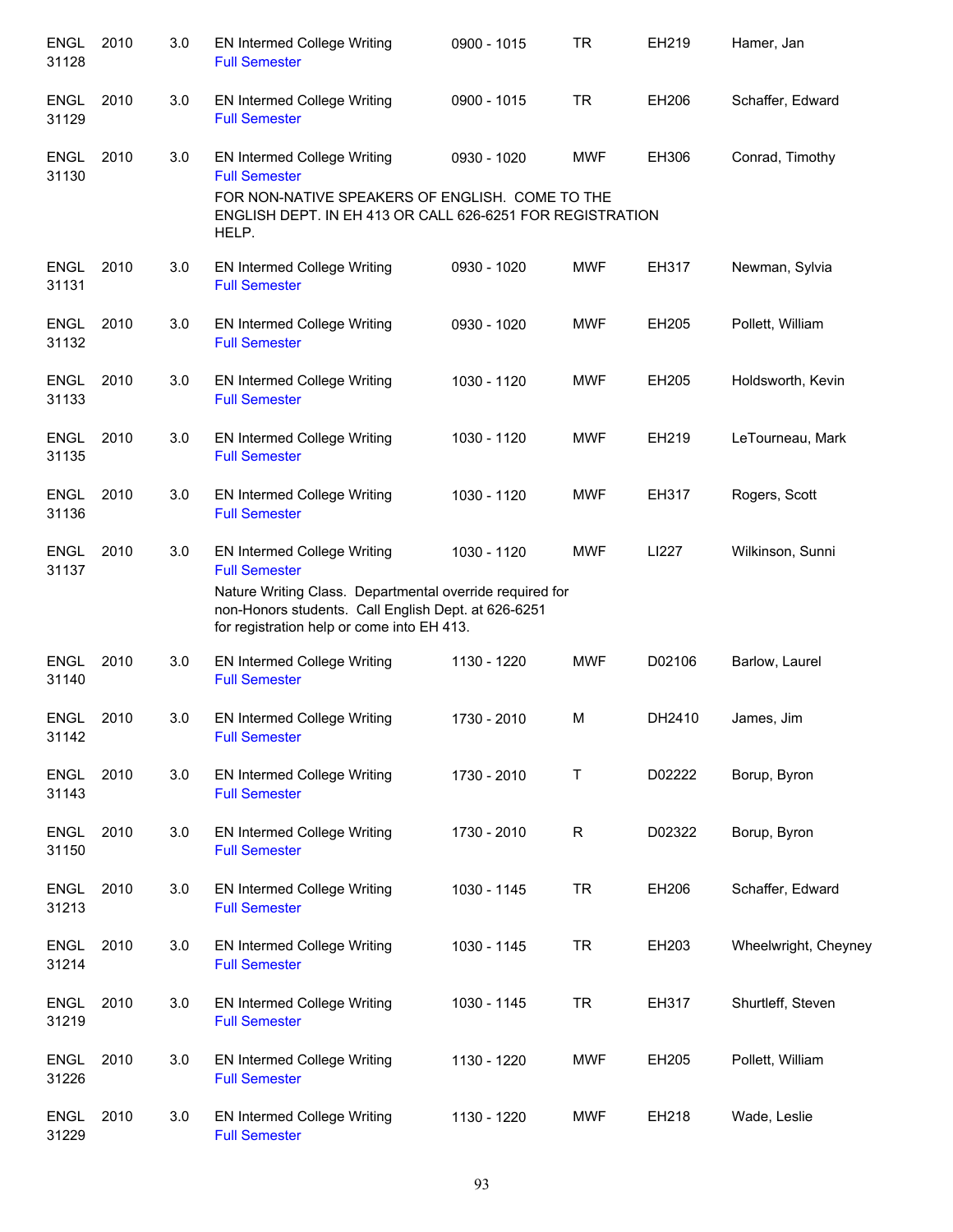| <b>ENGL</b><br>31233 | 2010 | 3.0 | EN Intermed College Writing<br><b>Full Semester</b>                                                                                             | 1130 - 1220 | <b>MWF</b> | EH317     | Brown, Teri          |
|----------------------|------|-----|-------------------------------------------------------------------------------------------------------------------------------------------------|-------------|------------|-----------|----------------------|
| <b>ENGL</b><br>31239 | 2010 | 3.0 | EN Intermed College Writing<br><b>Full Semester</b>                                                                                             | 1200 - 1315 | <b>TR</b>  | EH205     | Hudson, Kyra         |
| <b>ENGL</b><br>31248 | 2010 | 3.0 | EN Intermed College Writing<br><b>Full Semester</b>                                                                                             | 1200 - 1315 | <b>TR</b>  | EH316     | LeTourneau, Mark     |
| <b>ENGL</b><br>31250 | 2010 | 3.0 | EN Intermed College Writing<br><b>Full Semester</b>                                                                                             | 1200 - 1315 | <b>TR</b>  | EH203     | Wheelwright, Cheyney |
| <b>ENGL</b><br>31251 | 2010 | 3.0 | EN Intermed College Writing<br><b>Full Semester</b>                                                                                             | 1430 - 1520 | <b>MWF</b> | EH204     | Moloney, Karen       |
| ENGL<br>31252        | 2010 | 3.0 | EN Intermed College Writing<br><b>Full Semester</b>                                                                                             | 1230 - 1320 | <b>MWF</b> | EH218     | Wade, Leslie         |
| ENGL<br>31253        | 2010 | 3.0 | <b>EN Intermed College Writing</b><br><b>Full Semester</b>                                                                                      | 1230 - 1320 | MWF        | EH317     | Brown, Teri          |
| <b>ENGL</b><br>31269 | 2010 | 3.0 | <b>EN Intermed College Writing</b><br><b>Full Semester</b>                                                                                      | 1330 - 1420 | <b>MWF</b> | EH204     | Moloney, Karen       |
| <b>ENGL</b><br>31272 | 2010 | 3.0 | EN Intermed College Writing<br><b>Full Semester</b>                                                                                             | 1330 - 1445 | <b>TR</b>  | EH205     | Holdsworth, Kevin    |
| <b>ENGL</b><br>31273 | 2010 | 3.0 | EN Intermed College Writing<br><b>Full Semester</b>                                                                                             | 1730 - 2010 | м          | EH316     | Forman, Keith        |
| <b>ENGL</b><br>31274 | 2010 | 3.0 | <b>EN Intermed College Writing</b><br><b>Full Semester</b>                                                                                      | 1730 - 2010 | Τ          | EH206     | Vause, Sarah         |
| <b>ENGL</b><br>31275 | 2010 | 3.0 | EN Intermed College Writing<br><b>Full Semester</b>                                                                                             | 1730 - 2010 | W          | EH316     | Forman, Keith        |
| <b>ENGL</b><br>31276 | 2010 | 3.0 | <b>EN Intermed College Writing</b><br><b>Full Semester</b>                                                                                      | 1730 - 2010 | W          | EH206     | Vause, Sarah         |
|                      |      |     | COMPUTER COMPONENT ADDED TO THIS FACE-TO-FACE CLASS.                                                                                            |             |            |           |                      |
| <b>ENGL</b><br>32536 | 2010 | 3.0 | <b>EN Intermed College Writing</b><br><b>Full Semester</b>                                                                                      | <b>TBA</b>  | <b>TBA</b> | OL        | Luper, A             |
|                      |      |     | To access online course materials, please log on through<br>the student portal (eWeber) at http://weber.edu and select:<br>"Current Students".  |             |            |           |                      |
| <b>ENGL</b><br>32539 | 2010 | 3.0 | <b>EN Intermed College Writing</b><br><b>Full Semester</b>                                                                                      | <b>TBA</b>  | <b>TBA</b> | <b>OL</b> | Handley, Helen       |
|                      |      |     | To access online course materials, please log ont through<br>the student portal (eWeber) at http://weber.edu and select:<br>"Current Students". |             |            |           |                      |
| <b>ENGL</b><br>33262 | 2010 | 3.0 | <b>EN Intermed College Writing</b><br><b>Full Semester</b>                                                                                      | 0730 - 0845 | <b>TR</b>  | D02106    | Drott, Jolynn        |
| <b>ENGL</b><br>33263 | 2010 | 3.0 | <b>EN Intermed College Writing</b><br><b>Full Semester</b>                                                                                      | 1030 - 1145 | <b>TR</b>  | D02222    | Drott, Jolynn        |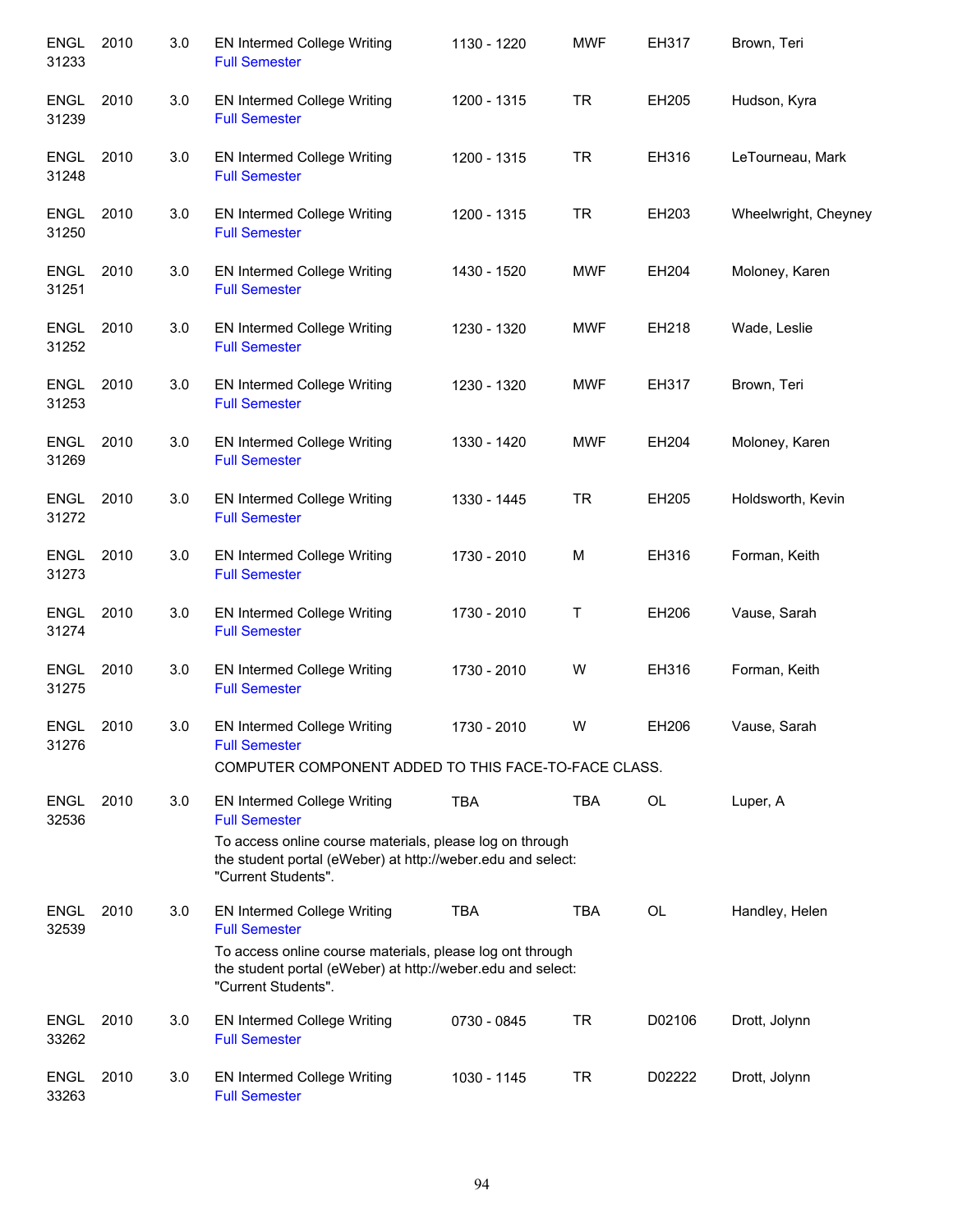| <b>ENGL</b><br>34535 | 2010 | 3.0 | <b>EN Intermed College Writing</b><br><b>Full Semester</b>                                                                                                                                                       | 1200 - 1315 | <b>TR</b>  | EH219           | Welker, Holly    |
|----------------------|------|-----|------------------------------------------------------------------------------------------------------------------------------------------------------------------------------------------------------------------|-------------|------------|-----------------|------------------|
| <b>ENGL</b><br>34536 | 2010 | 3.0 | <b>EN Intermed College Writing</b><br><b>Full Semester</b>                                                                                                                                                       | 1330 - 1445 | <b>TR</b>  | EH219           | Welker, Holly    |
| ENGL<br>34712        | 2010 | 3.0 | <b>EN Intermed College Writing</b><br><b>Full Semester</b>                                                                                                                                                       | 1730 - 2010 | т          | DH2410          | Marchant, Rodney |
| <b>ENGL</b><br>34720 | 2010 | 3.0 | <b>EN Intermed College Writing</b><br><b>Full Semester</b><br>To access the online course materials, please log in through<br>the student portal (eWeber) at http://weber.edu                                    | <b>TBA</b>  | <b>TBA</b> | <b>OL</b>       | Triplett, Joan   |
| <b>ENGL</b><br>34850 | 2010 | 3.0 | <b>EN Intermed College Writing</b><br><b>Full Semester</b>                                                                                                                                                       | 1730 - 2010 | R          | EH206           | Vause, L         |
| <b>ENGL</b><br>34851 | 2010 | 3.0 | <b>EN Intermed College Writing</b><br><b>Full Semester</b>                                                                                                                                                       | 1730 - 2010 | т          | N <sub>10</sub> | Moloney, Karen   |
| <b>ENGL</b><br>34982 | 2010 | 3.0 | <b>EN Intermed College Writing</b><br><b>Full Semester</b>                                                                                                                                                       | 1730 - 2010 | W          | EH217           | Wutz, Michael    |
| <b>ENGL</b><br>31313 | 2100 | 3.0 | <b>Technical Writing</b><br><b>Full Semester</b><br>CBL stands for Community-Based Learning which means that students engage in<br>meaningful community service that is connected to specific course objectives. | 1030 - 1120 | <b>MWF</b> | EH316           | McShane, Becky   |
|                      |      |     | See http://www.weber.edu/CommunityInvolvement/CBL_Designation.html for a full<br>list of CBL designated courses.                                                                                                 |             |            |                 |                  |
| <b>ENGL</b><br>30778 | 2200 | 3.0 | HU/DV Intro to Literature<br><b>Full Semester</b><br>To access online course materials, please log on through<br>the student portal (eWeber) at http://weber.edu and select:<br>"Current Students".              | <b>TBA</b>  | <b>TBA</b> | <b>OL</b>       | Reddy, Prasanna  |
| <b>ENGL</b><br>31152 | 2200 | 3.0 | HU/DV Intro to Literature<br><b>Full Semester</b>                                                                                                                                                                | 1030 - 1145 | <b>TR</b>  | D02103          | Vause, L         |
| <b>ENGL</b><br>31315 | 2200 | 3.0 | <b>HU/DV</b> Intro to Literature<br><b>Full Semester</b>                                                                                                                                                         | 0830 - 0920 | <b>MWF</b> | EH220           | Krantz, Mary     |
| <b>ENGL</b><br>31317 | 2200 | 3.0 | <b>HU/DV</b> Intro to Literature<br><b>Full Semester</b>                                                                                                                                                         | 0900 - 1015 | TR         | EH205           | Hudson, Kyra     |
| ENGL<br>31319        | 2200 | 3.0 | HU/DV Intro to Literature<br><b>Full Semester</b>                                                                                                                                                                | 1030 - 1120 | <b>MWF</b> | EH204           | Burrows, J       |
| ENGL<br>31321        | 2200 | 3.0 | HU/DV Intro to Literature<br><b>Full Semester</b>                                                                                                                                                                | 1230 - 1320 | <b>MWF</b> | EH203           | Rogers, Scott    |
| <b>ENGL</b><br>30779 | 2220 | 3.0 | HU/DV Introduction to Fiction<br><b>Full Semester</b><br>To access online course materials, please log on through<br>the student portal (eWeber) at http://weber.edu and select:<br>"Current Students".          | <b>TBA</b>  | <b>TBA</b> | <b>OL</b>       | Reagan, Lori     |
| ENGL<br>31153        | 2220 | 3.0 | HU/DV Introduction to Fiction<br><b>Full Semester</b>                                                                                                                                                            | 0930 - 1020 | <b>MWF</b> | D02106          | Barlow, Laurel   |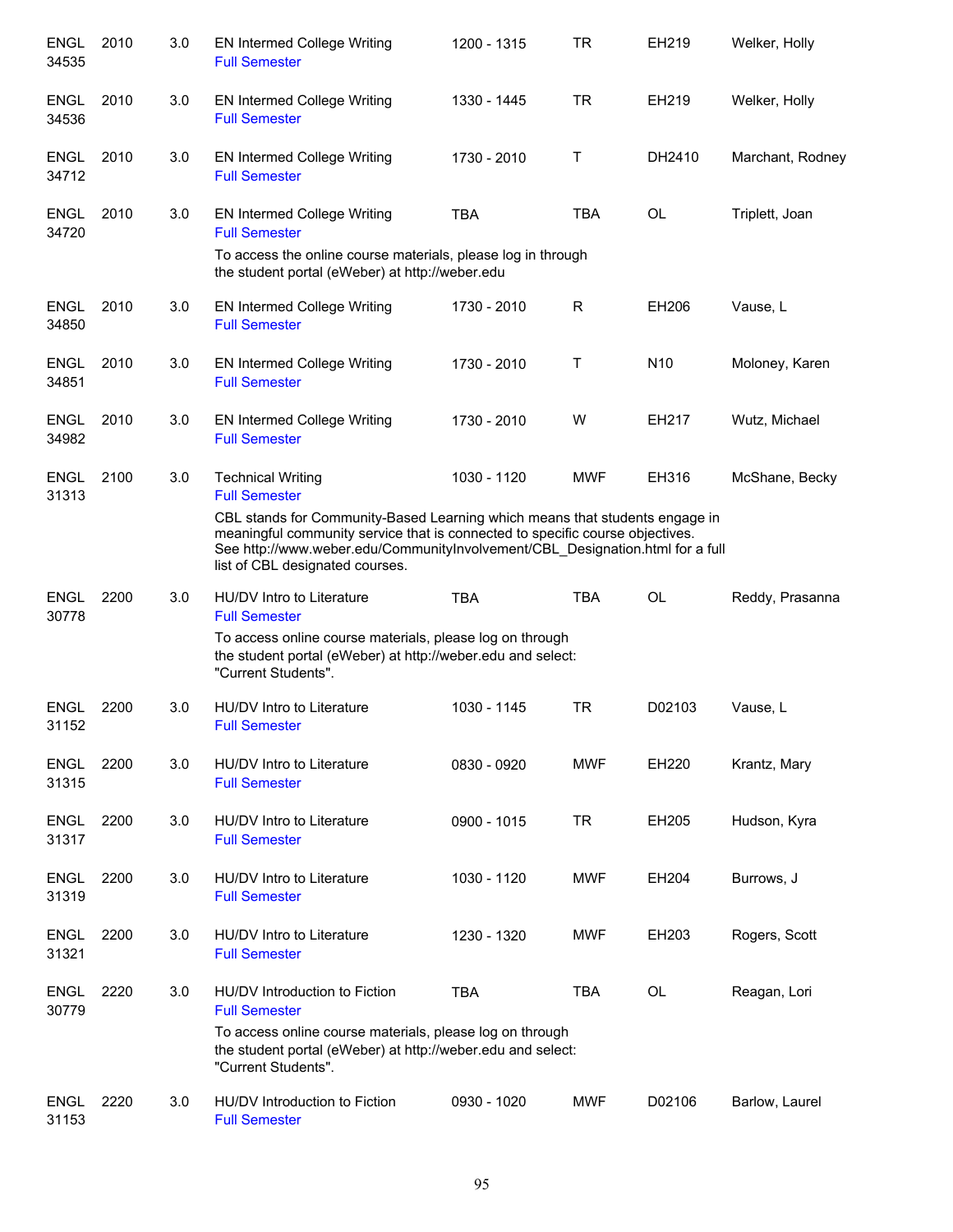| <b>ENGL</b><br>31324 | 2220 | 3.0 | HU/DV Introduction to Fiction<br><b>Full Semester</b>                                                                                                                                                                                       | 0730 - 0845 | <b>TR</b>  | EH403 | Allred, Gordon    |
|----------------------|------|-----|---------------------------------------------------------------------------------------------------------------------------------------------------------------------------------------------------------------------------------------------|-------------|------------|-------|-------------------|
| <b>ENGL</b><br>31331 | 2220 | 3.0 | HU/DV Introduction to Fiction<br><b>Full Semester</b>                                                                                                                                                                                       | 1130 - 1220 | <b>MWF</b> | EH220 | Newman, Sylvia    |
| <b>ENGL</b><br>31340 | 2220 | 3.0 | HU/DV Introduction to Fiction<br><b>Full Semester</b>                                                                                                                                                                                       | 1330 - 1445 | <b>TR</b>  | EH220 | Young, James      |
| ENGL<br>31342        | 2220 | 3.0 | HU/DV Introduction to Fiction<br><b>Full Semester</b>                                                                                                                                                                                       | 1730 - 2020 | W          | EH220 | Cheney, Merlin    |
| <b>ENGL</b><br>33164 | 2220 | 3.0 | HU/DV Introduction to Fiction<br><b>Full Semester</b>                                                                                                                                                                                       | 1030 - 1145 | <b>TR</b>  | EH215 | Reagan, Lori      |
| <b>ENGL</b><br>31346 | 2240 | 3.0 | HU/DV Introduction to Poetry<br><b>Full Semester</b>                                                                                                                                                                                        | 1230 - 1320 | <b>MWF</b> | EH204 | Moloney, Karen    |
| <b>ENGL</b><br>31349 | 2250 | 3.0 | <b>Creative Writing</b><br><b>Full Semester</b>                                                                                                                                                                                             | 0930 - 1020 | <b>MWF</b> | EH219 | Deeter, Ronald    |
| <b>ENGL</b><br>31351 | 2250 | 3.0 | <b>Creative Writing</b><br><b>Full Semester</b>                                                                                                                                                                                             | 1200 - 1315 | <b>TR</b>  | EH204 | Ramirez, Victoria |
| <b>ENGL</b><br>31354 | 2290 | 3.0 | HU/DV Introduction to Drama<br><b>Full Semester</b>                                                                                                                                                                                         | 1130 - 1220 | <b>MWF</b> | EH316 | McKay, Susan      |
| <b>ENGL</b><br>31356 | 2510 | 3.0 | HU/DV Masterpieces of Lit<br><b>Full Semester</b>                                                                                                                                                                                           | 1130 - 1220 | <b>MWF</b> | EH219 | Deeter, Ronald    |
| <b>ENGL</b><br>31361 | 2830 | 1.0 | <b>Directed Readings</b><br><b>Full Semester</b><br>Need to pick up contract form from English Dept. office in<br>EH 413. Need approval from instructor and dept. chair.                                                                    | <b>TBA</b>  | <b>TBA</b> |       | Herndon, Kathleen |
| <b>ENGL</b><br>31364 | 2830 | 2.0 | Directed Readings<br><b>Full Semester</b><br>Need to pick up contract form from English Dept. office in<br>EH 413. Need approval from instructor and dept. chair.                                                                           | <b>TBA</b>  | <b>TBA</b> |       | Herndon, Kathleen |
| <b>ENGL</b><br>31371 | 2830 | 3.0 | Directed Readings<br><b>Full Semester</b><br>Need to pick up contract form from English Dept. office in<br>EH 413. Need approval from instructor and dept. chair.                                                                           | <b>TBA</b>  | <b>TBA</b> |       | Herndon, Kathleen |
| <b>ENGL</b><br>31381 | 3010 | 3.0 | SI Intro to Linguistics<br><b>Full Semester</b>                                                                                                                                                                                             | 1200 - 1315 | <b>TR</b>  | LL228 | McKay, Susan      |
| <b>ENGL</b><br>31387 | 3020 | 3.0 | Intro to Study of Language Tea<br><b>Full Semester</b><br>ONE OF FOUR OF METHODOLOGY BLOCK COURSES. NEED TO<br>REGISTER FOR THE OTHER 3 (ENGLISH 3400, 3410, AND 3420)<br>TOO. CALL THE ENGLISH DEPT. AT 626-6251 FOR<br>REGISTRATION HELP. | 0900 - 1015 | <b>TR</b>  | EH218 | Butler, Shannon   |
| <b>ENGL</b><br>31391 | 3030 | 3.0 | Structure of English<br><b>Full Semester</b>                                                                                                                                                                                                | 1730 - 2010 | R          | LL228 | McKay, Susan      |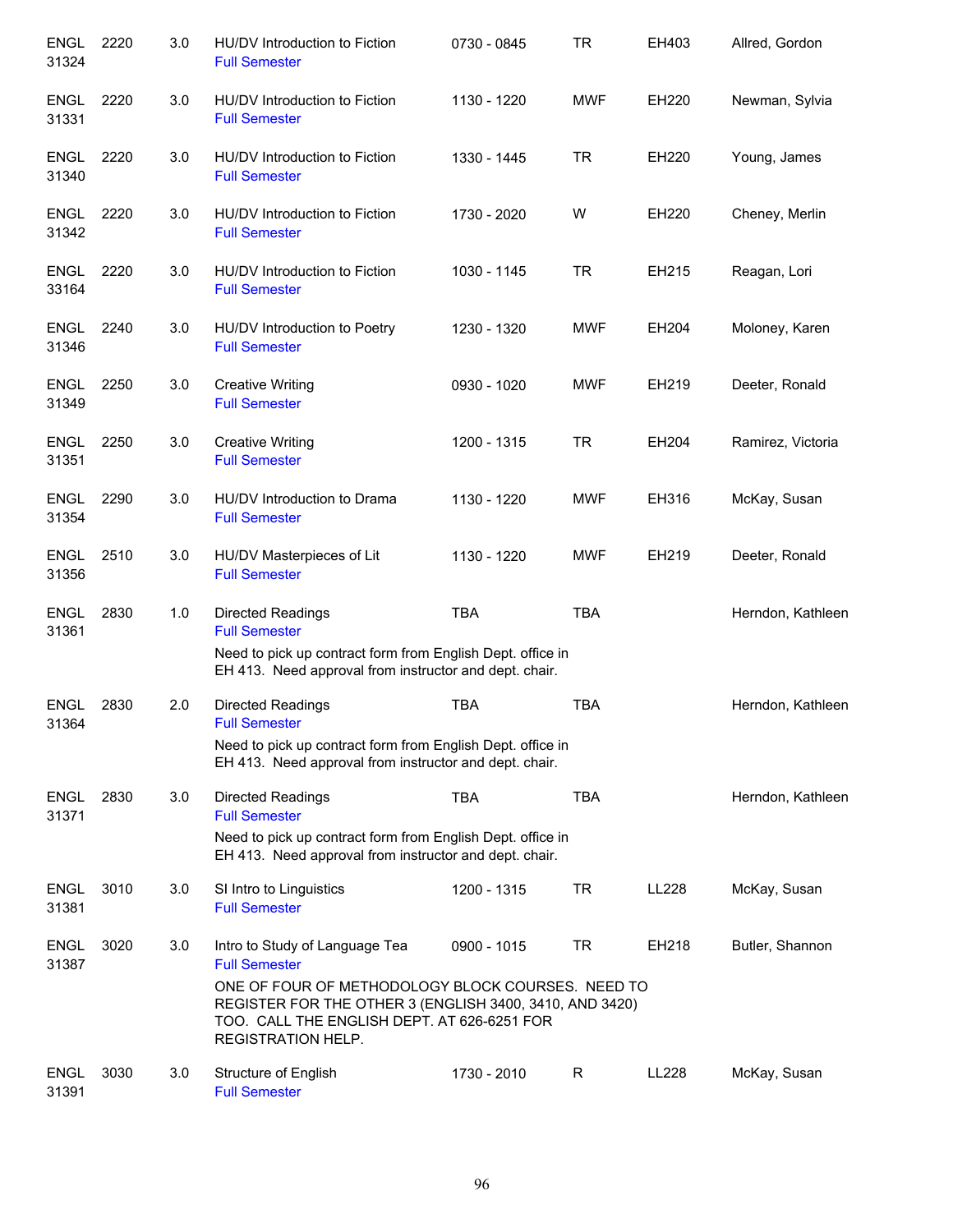| <b>ENGL</b><br>31395 | 3050 | 3.0 | Grammar/Style/Usage in Adv Wri<br><b>Full Semester</b>                                                                                         | $0900 - 1015$ | TR          | EH316     | LeTourneau, Mark    |
|----------------------|------|-----|------------------------------------------------------------------------------------------------------------------------------------------------|---------------|-------------|-----------|---------------------|
| <b>ENGL</b><br>30780 | 3080 | 3.0 | Critical Approaches to Literat<br><b>Full Semester</b>                                                                                         | <b>TBA</b>    | <b>TBA</b>  | OL        | Krantz, Mary        |
|                      |      |     | To access online course materials, pleaselog on through<br>the student portal (eWeber) at http://weber.edu and select:<br>"Current Students".  |               |             |           |                     |
| <b>ENGL</b><br>31400 | 3080 | 3.0 | Critical Approaches to Literat<br><b>Full Semester</b>                                                                                         | 1030 - 1120   | <b>MWF</b>  | EH203     | Crimmel, Henry      |
| <b>ENGL</b><br>31469 | 3080 | 3.0 | Critical Approaches to Literat<br><b>Full Semester</b>                                                                                         | 1130 - 1220   | <b>MWF</b>  | EH203     | Crimmel, Henry      |
| <b>ENGL</b><br>30781 | 3100 | 3.0 | Professional/Technical Writing<br><b>Full Semester</b>                                                                                         | <b>TBA</b>    | <b>TBA</b>  | <b>OL</b> | Egan, Stacie        |
|                      |      |     | To access online course materials, please log on through<br>the student portal (eWeber) at http://weber.edu and select:<br>"Current Students". |               |             |           |                     |
| <b>ENGL</b><br>31155 | 3100 | 3.0 | Professional/Technical Writing<br><b>Full Semester</b>                                                                                         | 1730 - 2010   | $\mathsf R$ | D02232    | Subbiah, Mahalingam |
| <b>ENGL</b><br>31470 | 3100 | 3.0 | Professional/Technical Writing<br><b>Full Semester</b>                                                                                         | 0830 - 0920   | <b>MWF</b>  | EH410     | Thomas, Shelley     |
| <b>ENGL</b><br>31474 | 3100 | 3.0 | Professional/Technical Writing<br><b>Full Semester</b>                                                                                         | 0900 - 1015   | <b>TR</b>   | EH403     | Subbiah, Mahalingam |
| <b>ENGL</b><br>31476 | 3100 | 3.0 | Professional/Technical Writing<br><b>Full Semester</b>                                                                                         | 0930 - 1020   | <b>MWF</b>  | EH410     | Thomas, Shelley     |
| ENGL<br>31479        | 3140 | 3.0 | Professional/Technical Editing<br><b>Full Semester</b>                                                                                         | 1730 - 2010   | W           | EH410     | Thomas, Shelley     |
| <b>ENGL</b><br>31482 | 3270 | 3.0 | Magazine Article Writing<br><b>Full Semester</b>                                                                                               | 0930 - 1020   | <b>MWF</b>  | EH316     | Prothero, Walter    |
| <b>ENGL</b><br>31486 | 3280 | 3.0 | <b>Biographical Writing</b><br><b>Full Semester</b>                                                                                            | 1030 - 1145   | <b>TR</b>   | EH403     | Allred, Gordon      |
| <b>ENGL</b><br>31568 | 3300 | 3.0 | <b>Childrens Literature</b><br><b>Full Semester</b>                                                                                            | 1200 - 1315   | <b>TR</b>   | EH403     | Olson, Eleanor      |
| <b>ENGL</b><br>31588 | 3300 | 3.0 | <b>Childrens Literature</b><br><b>Full Semester</b>                                                                                            | 1130 - 1220   | <b>MWF</b>  | EH403     | Conrad, Timothy     |
| <b>ENGL</b><br>33645 | 3300 | 3.0 | <b>Childrens Literature</b><br><b>Full Semester</b>                                                                                            | 1730 - 2010   | T           | EH403     | Olson, Eleanor      |
| <b>ENGL</b><br>31598 | 3350 | 3.0 | <b>Studies in Literary Genres</b><br><b>Full Semester</b>                                                                                      | 1030 - 1145   | <b>TR</b>   | EH204     | Ramirez, Victoria   |
| <b>ENGL</b><br>31602 | 3350 | 3.0 | Studies in Literary Genres<br><b>Full Semester</b>                                                                                             | 1230 - 1320   | <b>MWF</b>  | EH205     | Schwiebert, John    |
| <b>ENGL</b><br>31604 | 3350 | 3.0 | <b>Studies in Literary Genres</b><br><b>Full Semester</b>                                                                                      | 1730 - 2010   | $\mathsf T$ | EH220     | Roghaar, Brad       |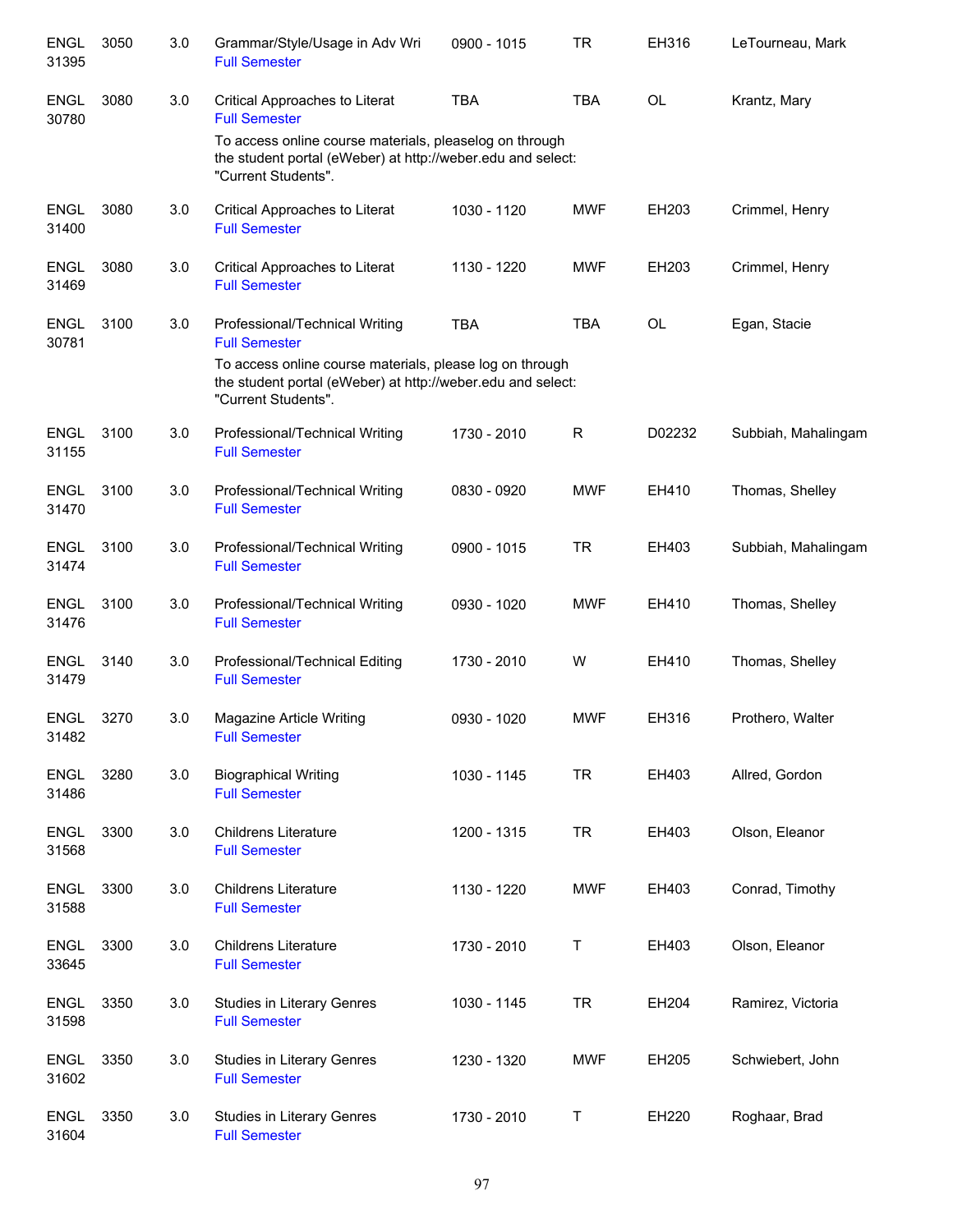| <b>ENGL</b><br>31608 | 3400 | 3.0 | <b>Teaching Of Literature</b><br><b>Full Semester</b>                                                                                                                                                                                                                                                                                                                                                                                                       | 0930 - 1020 | <b>MWF</b>   | EH218     | Dohrer, Gary        |
|----------------------|------|-----|-------------------------------------------------------------------------------------------------------------------------------------------------------------------------------------------------------------------------------------------------------------------------------------------------------------------------------------------------------------------------------------------------------------------------------------------------------------|-------------|--------------|-----------|---------------------|
|                      |      |     | ONE OF FOUR METHODOLOGY COURSES. NEED TO<br>REGISTER FOR THE OTHER 3 (ENGLISH 3020, 3410, & 3420)<br>ALSO. CALL ENGLISH DEPT. AT 626-6251 FOR REGISTRATION<br>HELP.                                                                                                                                                                                                                                                                                         |             |              |           |                     |
| <b>ENGL</b><br>31618 | 3410 | 3.0 | <b>CBL Teaching Writing</b><br><b>Full Semester</b>                                                                                                                                                                                                                                                                                                                                                                                                         | 1030 - 1145 | <b>TR</b>    | EH218     | Butler, Shannon     |
|                      |      |     | ONE OF FOUR METHODOLOGY COURSES. NEED TO REGISTER<br>FOR THE OTHER 3 (ENGLISH 3020, 3400, AND 3420), ALSO.<br>CALL ENGLISH DEPT. AT 626-6251 FOR REGISTRATION HELP.<br>CBL stands for Community-Based Learning which means that<br>students engage in meaningful community service that is<br>connected to specific course objectives. See http://www.<br>weber.edu/CommunityInvolvement/CBL_Designation.html for a<br>full list of CBL designated courses. |             |              |           |                     |
| <b>ENGL</b><br>31676 | 3420 | 3.0 | Teaching with Young Adult Lit<br><b>Full Semester</b>                                                                                                                                                                                                                                                                                                                                                                                                       | 1030 - 1120 | <b>MWF</b>   | EH218     | Dohrer, Gary        |
|                      |      |     | ONE OF FOUR METHODOLOGY COURSES. NEED TO REGISTER<br>FOR THE OTHER 3 (ENGLISH 3020, 3400 AND 3410) ALSO.<br>CALL ENGLISH DEPT. AT 626-6251 FOR REGISTRATION HELP.                                                                                                                                                                                                                                                                                           |             |              |           |                     |
| <b>ENGL</b><br>31678 | 3500 | 3.0 | HU Studies in Shakespeare<br><b>Full Semester</b>                                                                                                                                                                                                                                                                                                                                                                                                           | 1030 - 1120 | <b>MWF</b>   | EH220     | Krantz, Mary        |
| <b>ENGL</b><br>31679 | 3510 | 3.0 | <b>HU/DV World Literature</b><br><b>Full Semester</b>                                                                                                                                                                                                                                                                                                                                                                                                       | 0930 - 1020 | <b>MWF</b>   | EH217     | Subbiah, Mahalingam |
| <b>ENGL</b><br>30782 | 3520 | 3.0 | HU Literature of Natural World<br><b>Full Semester</b>                                                                                                                                                                                                                                                                                                                                                                                                      | <b>TBA</b>  | <b>TBA</b>   | <b>OL</b> | Vause, L            |
|                      |      |     | To access online course materials, please log on through<br>the student portal (eWeber) at http://weber.edu and select:<br>"Current Students".                                                                                                                                                                                                                                                                                                              |             |              |           |                     |
| <b>ENGL</b><br>31683 | 3730 | 3.0 | DV Lit of Cultures & Places<br><b>Full Semester</b>                                                                                                                                                                                                                                                                                                                                                                                                         | 1030 - 1145 | TR           | EH219     | Herndon, Kathleen   |
| <b>ENGL</b><br>31754 | 3730 | 3.0 | DV Lit of Cultures & Places<br><b>Full Semester</b>                                                                                                                                                                                                                                                                                                                                                                                                         | 1130 - 1220 | <b>MWF</b>   | EH204     | Moloney, Karen      |
| <b>ENGL</b><br>34853 | 3750 | 3.0 | HU Topics & Ideas - Literature<br><b>Full Semester</b>                                                                                                                                                                                                                                                                                                                                                                                                      | <b>TBA</b>  | <b>TBA</b>   | OL        | Vause, L            |
|                      |      |     | To access the online course materials, please log in through<br>the student portal (eWeber) at http://weber.edu                                                                                                                                                                                                                                                                                                                                             |             |              |           |                     |
| <b>ENGL</b><br>31770 | 3850 | 1.0 | Method/Pract Tutoring ESL Stud<br><b>Full Semester</b>                                                                                                                                                                                                                                                                                                                                                                                                      | <b>TBA</b>  | <b>TBA</b>   |           | Curtis, Giana       |
| <b>ENGL</b><br>31773 | 3850 | 2.0 | Method/Pract Tutoring ESL Stud<br><b>Full Semester</b>                                                                                                                                                                                                                                                                                                                                                                                                      | <b>TBA</b>  | <b>TBA</b>   |           | Curtis, Giana       |
| <b>ENGL</b><br>31774 | 3850 | 3.0 | Method/Pract Tutoring ESL Stud<br><b>Full Semester</b>                                                                                                                                                                                                                                                                                                                                                                                                      | <b>TBA</b>  | <b>TBA</b>   |           | Curtis, Giana       |
| <b>ENGL</b><br>31778 | 3880 | 3.0 | Philosophy & Literature<br><b>Full Semester</b>                                                                                                                                                                                                                                                                                                                                                                                                             | 1730 - 2010 | $\mathsf{R}$ | EH219     | Deeter, Ronald      |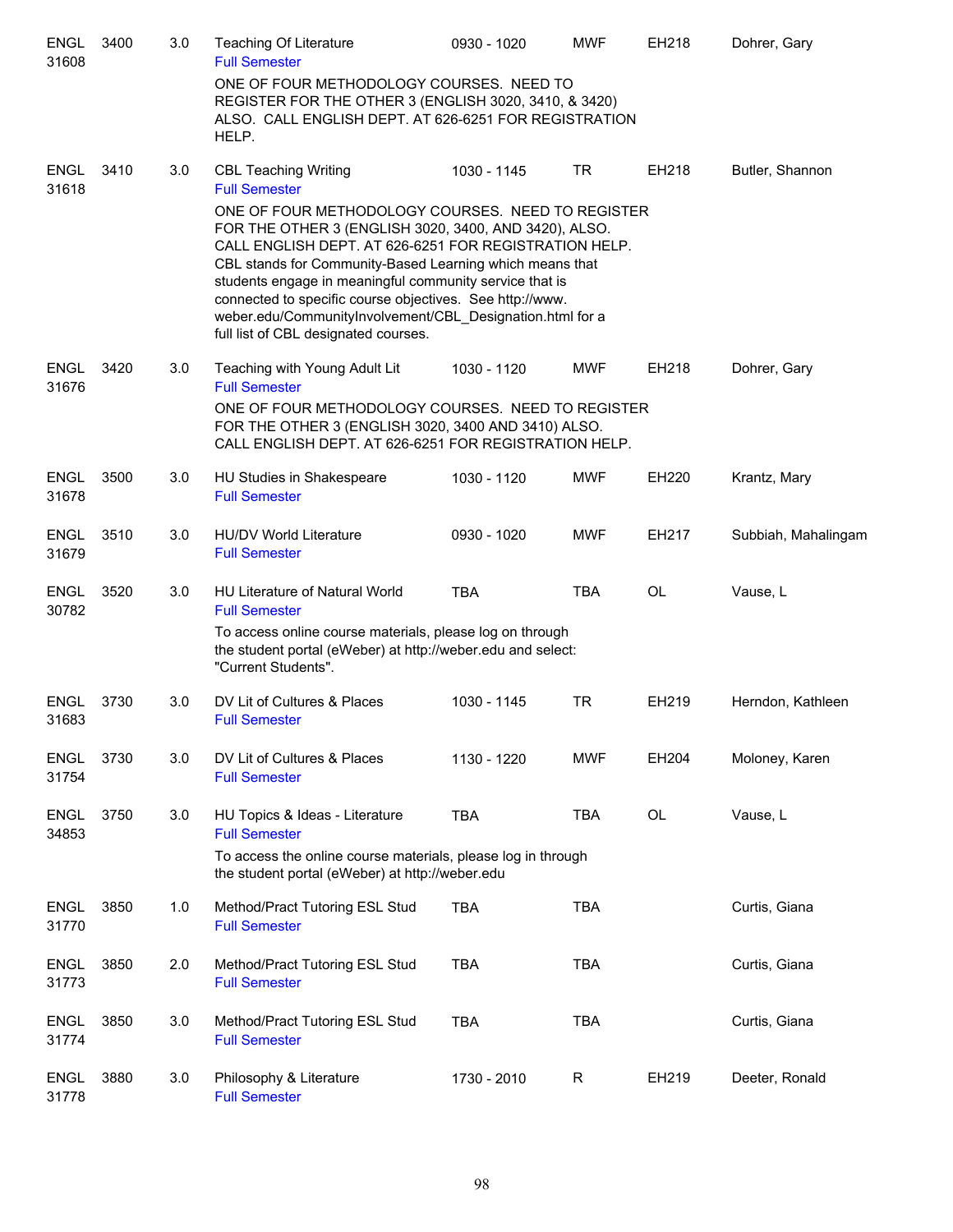| <b>ENGL</b><br>31780 | 4100 | 3.0 | Issues in Professional/Tech Wr<br><b>Full Semester</b>                                                                                                                                                                                    | 1730 - 2010 | R          | EH317  | McShane, Becky      |
|----------------------|------|-----|-------------------------------------------------------------------------------------------------------------------------------------------------------------------------------------------------------------------------------------------|-------------|------------|--------|---------------------|
| <b>ENGL</b><br>31781 | 4110 | 3.0 | <b>Content Management</b><br><b>Full Semester</b>                                                                                                                                                                                         | 0900 - 1015 | <b>TR</b>  | EH410  | McShane, Becky      |
| <b>ENGL</b><br>31783 | 4120 | 3.0 | Seminar/Practicum Prof/Tech Wr<br><b>Full Semester</b>                                                                                                                                                                                    | 1730 - 2010 | M          | EH410  | Subbiah, Mahalingam |
| <b>ENGL</b><br>31785 | 4410 | 3.0 | Strat/Method Teach ESL<br><b>Full Semester</b>                                                                                                                                                                                            | 1630 - 1910 | Τ          | EH229  | Conrad, Timothy     |
| <b>ENGL</b><br>31788 | 4450 | 3.0 | ESL/Bilin Assessment: Theory<br><b>Full Semester</b>                                                                                                                                                                                      | 1630 - 1910 | W          | EH218  | Conrad, Timothy     |
| <b>ENGL</b><br>32020 | 4520 | 3.0 | American Lit: Early & Romantic<br><b>Full Semester</b>                                                                                                                                                                                    | 1230 - 1320 | <b>MWF</b> | EH220  | Hogge, Robert       |
| <b>ENGL</b><br>32022 | 4520 | 3.0 | American Lit: Early & Romantic<br><b>Full Semester</b>                                                                                                                                                                                    | 1730 - 2010 | M          | EH217  | Burrows, J          |
| <b>ENGL</b><br>32023 | 4530 | 3.0 | America Lit: Realism/Naturalis<br><b>Full Semester</b>                                                                                                                                                                                    | 1230 - 1320 | <b>MWF</b> | EH217  | McShane, Becky      |
| <b>ENGL</b><br>31158 | 4540 | 3.0 | American Lit: Modern<br><b>Full Semester</b>                                                                                                                                                                                              | 1730 - 2010 | W          | D02322 | Hogge, Robert       |
| <b>ENGL</b><br>32026 | 4550 | 3.0 | American Lit: Contemporary<br><b>Full Semester</b>                                                                                                                                                                                        | 0900 - 1015 | <b>TR</b>  | EH220  | Wutz, Michael       |
| <b>ENGL</b><br>32029 | 4610 | 3.0 | British Lit: Medieval<br><b>Full Semester</b>                                                                                                                                                                                             | 1030 - 1145 | <b>TR</b>  | EH217  | Krantz, Mary        |
| <b>ENGL</b><br>32055 | 4620 | 3.0 | British Lit: Renaissance<br><b>Full Semester</b>                                                                                                                                                                                          | 1130 - 1220 | <b>MWF</b> | EH217  | Shigley, Sally      |
| ENGL<br>32056        | 4630 | 3.0 | British Lit: Neoclassic/Romant<br><b>Full Semester</b>                                                                                                                                                                                    | 1030 - 1120 | <b>MWF</b> | EH217  | Schwiebert, John    |
| <b>ENGL</b><br>32058 | 4640 | 3.0 | <b>British Lit: Victorian</b><br><b>Full Semester</b>                                                                                                                                                                                     | 0900 - 1015 | <b>TR</b>  | EH217  | Rogers, Scott       |
| <b>ENGL</b><br>32061 | 4650 | 3.0 | British Lit: Modern<br><b>Full Semester</b>                                                                                                                                                                                               | 1200 - 1315 | <b>TR</b>  | EH217  | Elsley, Judith      |
| <b>ENGL</b><br>30783 | 4710 | 3.0 | <b>Eminent Authors</b><br><b>Full Semester</b><br>Author will be Sir Arthur Conan Doyle<br>To access online course materials, please log on through<br>the student portal (eWeber) at http://weber.edu and select:<br>"Current Students". | <b>TBA</b>  | <b>TBA</b> | OL     | Vause, L            |
| <b>ENGL</b><br>32072 | 4830 | 1.0 | <b>Directed Readings</b><br><b>Full Semester</b><br>NEED TO PICK UP CONTRACT FORM FROM THE ENGLISH<br>DEPT. IN EH 413. WILL NEED INSTRUCTOR AND DEPT. CHAIR<br>APPROVAL.                                                                  | <b>TBA</b>  | <b>TBA</b> |        | Herndon, Kathleen   |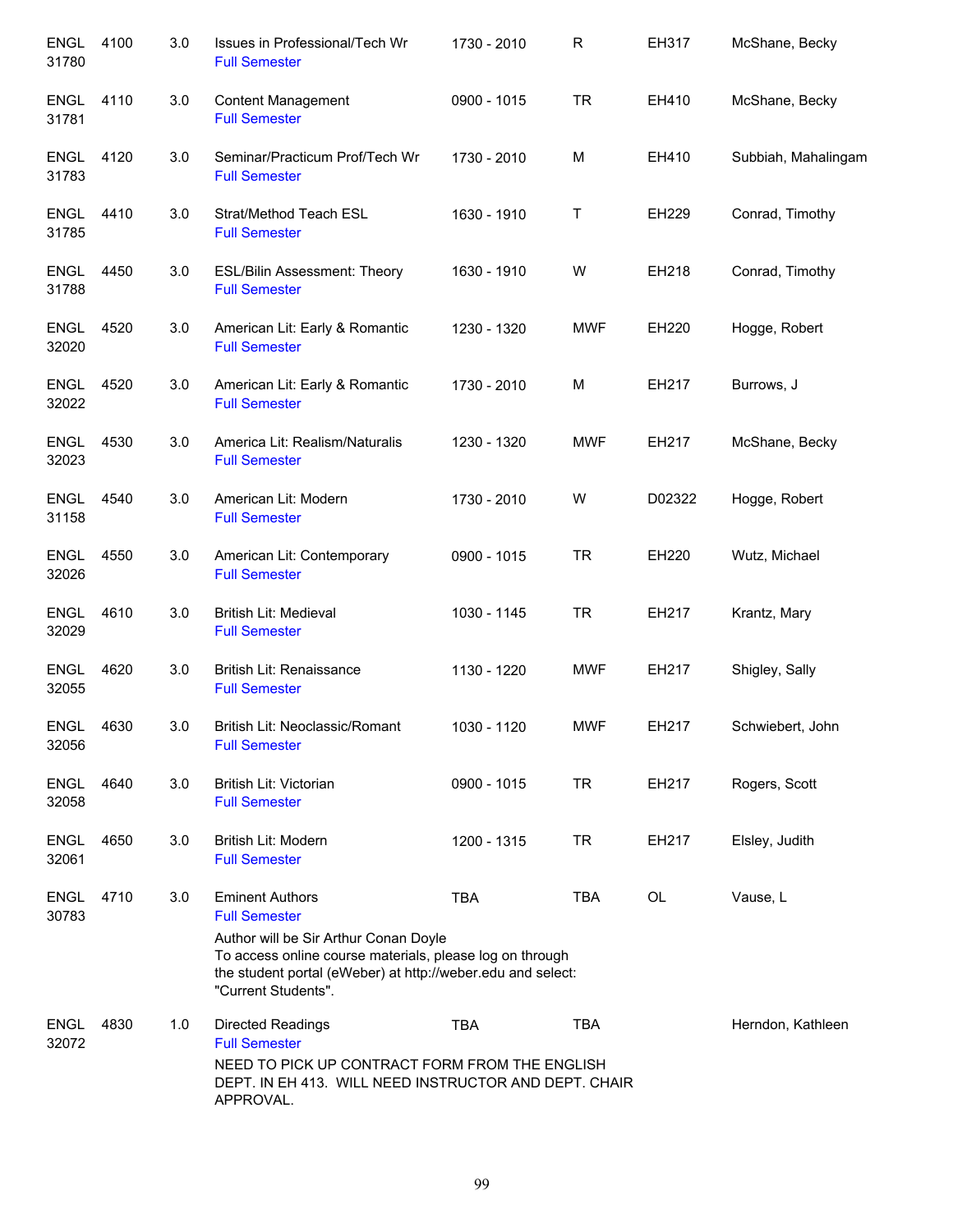| <b>ENGL</b><br>32073 | 4830 | 2.0 | Directed Readings<br><b>Full Semester</b>                                                                        | <b>TBA</b>  | <b>TBA</b>  |              | Herndon, Kathleen |
|----------------------|------|-----|------------------------------------------------------------------------------------------------------------------|-------------|-------------|--------------|-------------------|
|                      |      |     | NEED TO PICK UP CONTRACT FORM FROM ENGLISH DEPT.<br>IN EH 413. NEED APPROVAL FROM INSTRUCTOR AND DEPT.<br>CHAIR. |             |             |              |                   |
| <b>ENGL</b><br>32075 | 4830 | 3.0 | Directed Readings<br><b>Full Semester</b>                                                                        | <b>TBA</b>  | <b>TBA</b>  |              | Herndon, Kathleen |
|                      |      |     | NEED TO PICK UP CONTRACT FORM FROM ENGLISH DEPT. IN<br>EH 413. NEED INSTRUCTOR AND DEPT. CHAIR APPROVAL.         |             |             |              |                   |
| <b>ENGL</b><br>35087 | 4920 | 1.0 | Workshop<br><b>Block 2</b>                                                                                       | 1400 - 1600 | <b>MTWR</b> | EH317        | Roghaar, Brad     |
| <b>ENGL</b><br>32064 | 4940 | 3.0 | Writer's Workshop<br><b>Full Semester</b>                                                                        | 1730 - 2010 | R           | EH218        | Elsley, Judith    |
| <b>ENGL</b><br>32067 | 4960 | 3.0 | Metaphor: Edit Student Journal<br><b>Full Semester</b>                                                           | 1600 - 1720 | W           | EH215        | Hamer, Jan        |
| <b>ENGR</b><br>30118 | 1000 | 2.0 | Introduction to Engineering<br><b>Full Semester</b>                                                              | 1130 - 1220 | <b>MW</b>   | B4409        | Ward, Jeffrey     |
| <b>ENGR</b><br>32046 | 1000 | 2.0 | Introduction to Engineering<br><b>Full Semester</b>                                                              | 1230 - 1320 | <b>MW</b>   | B4409        | Ward, Jeffrey     |
| <b>ENGR</b><br>30119 | 2080 | 4.0 | Dynamics<br><b>Full Semester</b>                                                                                 | 0830 - 0920 | <b>MTWF</b> | ET238        | Hagen, Kirk       |
| <b>ENGR</b><br>30120 | 2140 | 3.0 | <b>Strength of Materials</b><br><b>Full Semester</b>                                                             | 1130 - 1220 | <b>MWF</b>  | ET210        | Wheeler, Gerald   |
| <b>ENGR</b><br>30121 | 2160 | 3.0 | Materials Science/Engineering<br><b>Full Semester</b>                                                            | 1030 - 1120 | <b>MWF</b>  | ET210        | Wheeler, Gerald   |
| <b>ENGR</b><br>32048 | 2210 | 4.0 | Elect. Eng. for Non-majors<br><b>Full Semester</b>                                                               | 1030 - 1220 | <b>TR</b>   | B4401        | McCulley, Julanne |
| <b>ENGR</b><br>32049 | 2250 | 4.0 | <b>Electrical Circuits</b><br><b>Full Semester</b>                                                               | 1030 - 1220 | <b>TR</b>   | B4409        | Ward, Jeffrey     |
| <b>ENGR</b><br>32051 | 2700 | 4.0 | <b>Digital Circuits</b><br><b>Full Semester</b>                                                                  | 1230 - 1420 | <b>TR</b>   | B4401        | Smith, Jennifer   |
| ESL<br>34279         | 0010 | 2.0 | Language Foundations I<br><b>Block 1</b>                                                                         | 0930 - 1020 | <b>MTWR</b> | EH250        | Rice, Sherry      |
| <b>ESL</b><br>34938  | 0010 | 2.0 | Language Foundations I<br><b>Block 1</b>                                                                         | 0930 - 1020 | <b>MTWR</b> | <b>SS337</b> | Stitt, Leslie     |
| <b>ESL</b><br>34939  | 0010 | 2.0 | Language Foundations I<br><b>Block 1</b>                                                                         | 1330 - 1420 | <b>MTWR</b> | EH316        | Heslop, Brian     |
| <b>ESL</b><br>35041  | 0010 | 2.0 | Language Foundations I<br><b>Block 2</b>                                                                         | 1430 - 1520 | <b>MTWR</b> | EH217        | Mortensen, Maria  |
| ESL<br>34282         | 0015 | 2.0 | Language Foundations II<br><b>Block 1</b>                                                                        | 1230 - 1320 | <b>MTWR</b> | LL221        | Heslop, Brian     |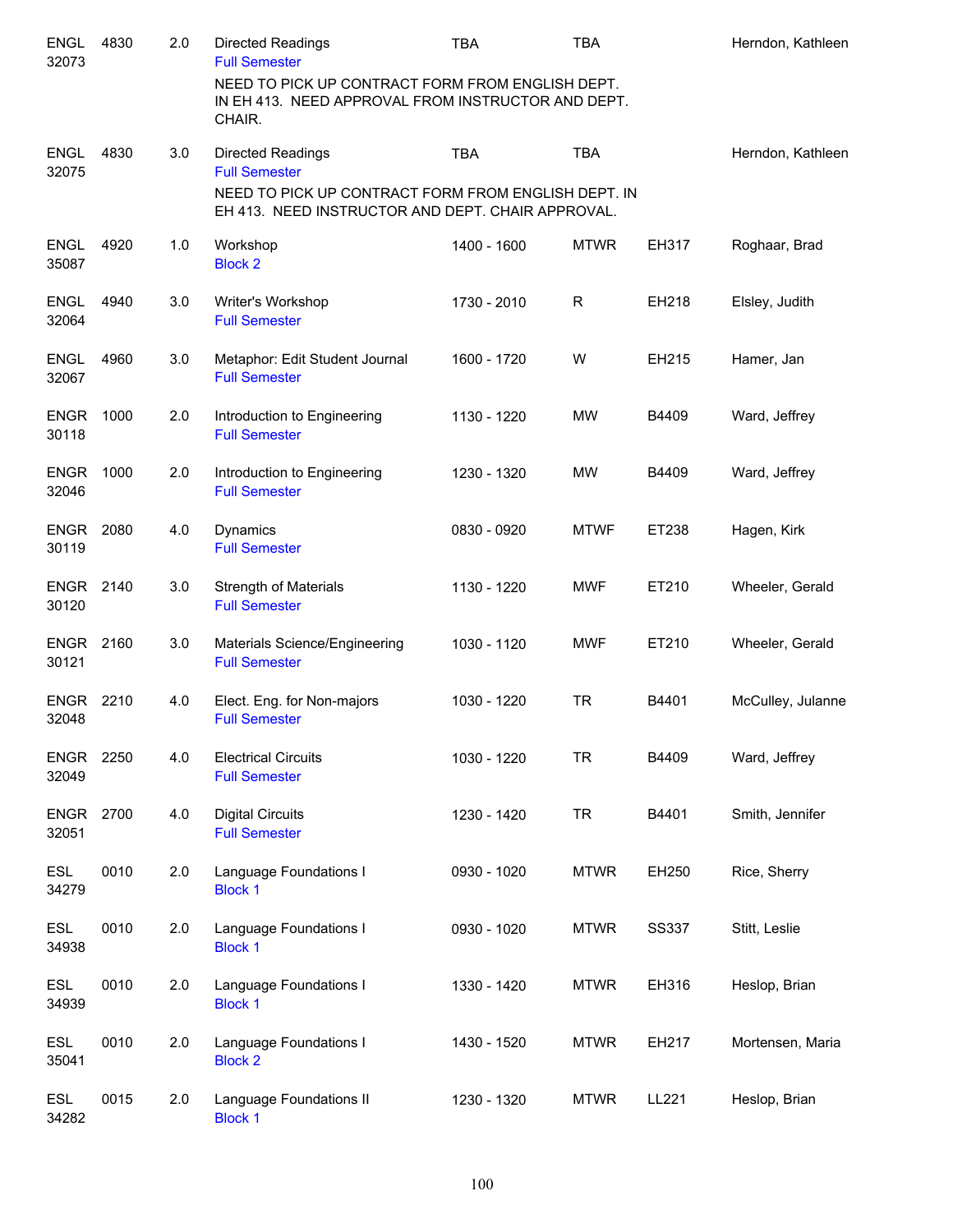| <b>ESL</b><br>34332 | 0015 | 2.0 | Language Foundations II<br><b>Block 2</b>      | 1230 - 1320 | <b>MTWR</b> | EH250        | Baldwin, Susan   |
|---------------------|------|-----|------------------------------------------------|-------------|-------------|--------------|------------------|
| <b>ESL</b><br>34986 | 0015 | 2.0 | Language Foundations II<br><b>Block 2</b>      | 0930 - 1020 | <b>MTWR</b> | EH250        | Kolz, Buck       |
| <b>ESL</b><br>34987 | 0015 | 2.0 | Language Foundations II<br><b>Block 2</b>      | 1330 - 1420 | <b>MTWR</b> | EH117        | Heslop, Brian    |
| <b>ESL</b><br>34280 | 0020 | 2.0 | Begining Reading I<br><b>Block 1</b>           | 1030 - 1120 | <b>MTWR</b> | EH250        | Rice, Sherry     |
| <b>ESL</b><br>34940 | 0020 | 2.0 | Begining Reading I<br><b>Block 1</b>           | 1130 - 1220 | <b>MTWR</b> | EH216        | LaRocco, Craig   |
| <b>ESL</b><br>34941 | 0020 | 2.0 | Begining Reading I<br><b>Block 1</b>           | 1030 - 1120 | <b>MTWR</b> | EH315        | Goodrich, Chanar |
| <b>ESL</b><br>35042 | 0020 | 2.0 | Begining Reading I<br><b>Block 2</b>           | 1330 - 1420 | <b>MTWR</b> | EH215        | Luvsan, Oyunaa   |
| <b>ESL</b><br>34283 | 0025 | 2.0 | <b>Beginning Reading II</b><br><b>Block 1</b>  | 1330 - 1420 | <b>MTWR</b> | EH250        | Tang, Katia      |
| <b>ESL</b><br>34333 | 0025 | 2.0 | <b>Beginning Reading II</b><br><b>Block 2</b>  | 1330 - 1420 | <b>MTWR</b> | EH250        | Tang, Katia      |
| <b>ESL</b><br>34988 | 0025 | 2.0 | <b>Beginning Reading II</b><br><b>Block 2</b>  | 1030 - 1120 | <b>MTWR</b> | SS347        | Kolz, Buck       |
| <b>ESL</b><br>34989 | 0025 | 2.0 | <b>Beginning Reading II</b><br><b>Block 2</b>  | 1230 - 1320 | <b>MTWR</b> | <b>SS233</b> | LaRocco, Craig   |
| <b>ESL</b><br>34281 | 0030 | 2.0 | <b>Basic Conversation I</b><br><b>Block 1</b>  | 1230 - 1320 | <b>MTWR</b> | EH250        | Green, Austin    |
| <b>ESL</b><br>34942 | 0030 | 2.0 | <b>Basic Conversation I</b><br><b>Block 1</b>  | 1230 - 1320 | <b>MTWR</b> | LL229        | Hansen, Debra    |
| <b>ESL</b><br>34943 | 0030 | 2.0 | <b>Basic Conversation I</b><br><b>Block 1</b>  | 1230 - 1320 | <b>MTWR</b> | LL128        | Baldwin, Susan   |
| <b>ESL</b><br>35043 | 0030 | 2.0 | <b>Basic Conversation I</b><br><b>Block 2</b>  | 1230 - 1320 | <b>MTWR</b> | <b>SS227</b> | Green, Austin    |
| <b>ESL</b><br>34284 | 0035 | 2.0 | <b>Basic Conversation II</b><br><b>Block 1</b> | 1430 - 1520 | <b>MTWR</b> | EH250        | Tang, Katia      |
| <b>ESL</b><br>34335 | 0035 | 2.0 | <b>Basic Conversation II</b><br><b>Block 2</b> | 1430 - 1520 | <b>MTWR</b> | EH250        | Tang, Katia      |
| <b>ESL</b><br>34990 | 0035 | 2.0 | <b>Basic Conversation II</b><br><b>Block 2</b> | 1330 - 1420 | <b>MTWR</b> | <b>SS233</b> | Pack, G          |
| ESL<br>34991        | 0035 | 2.0 | <b>Basic Conversation II</b><br><b>Block 2</b> | 1230 - 1320 | <b>MTWR</b> | <b>SS239</b> | Hansen, Debra    |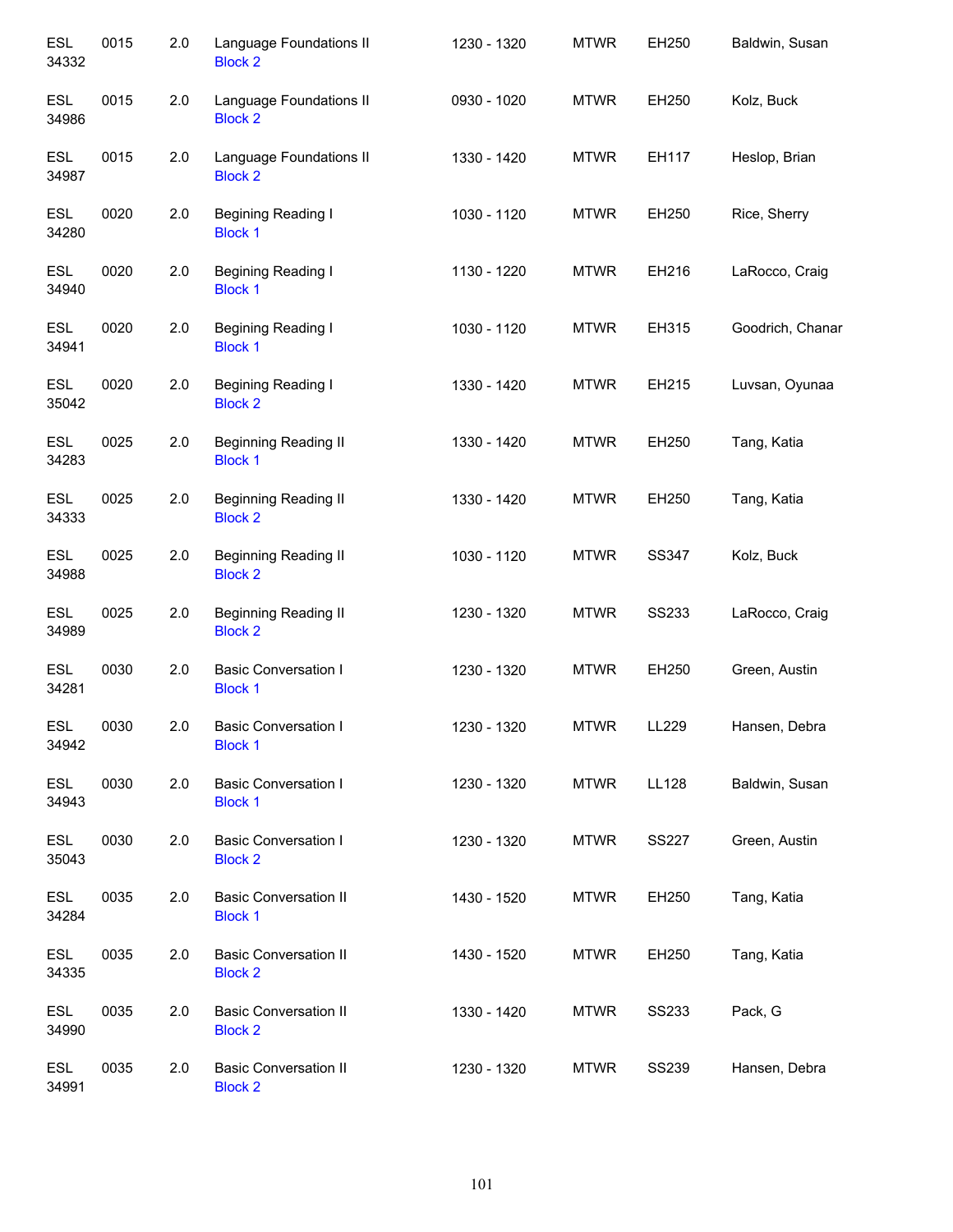| <b>ESL</b><br>34285 | 0110 | 2.0 | Written Communication I<br><b>Block 1</b>            | 0930 - 1020 | <b>MTWR</b> | EH216       | Green, Austin   |
|---------------------|------|-----|------------------------------------------------------|-------------|-------------|-------------|-----------------|
| <b>ESL</b><br>34337 | 0110 | 2.0 | Written Communication I<br><b>Block 2</b>            | 0930 - 1020 | <b>MTWR</b> | EH216       | Green, Austin   |
| <b>ESL</b><br>34382 | 0110 | 2.0 | Written Communication I<br><b>Block 1</b>            | 1130 - 1220 | <b>MTWR</b> | EH315       | Kolz, Buck      |
| <b>ESL</b><br>34286 | 0120 | 2.0 | Topics In English<br><b>Block 1</b>                  | 1330 - 1420 | <b>MTWR</b> | EH216       | Turman, Bettie  |
| <b>ESL</b><br>34339 | 0120 | 2.0 | Topics In English<br><b>Block 2</b>                  | 1330 - 1420 | <b>MTWR</b> | EH216       | Turman, Bettie  |
| <b>ESL</b><br>34383 | 0120 | 2.0 | Topics In English<br><b>Block 1</b>                  | 1330 - 1420 | <b>MTWR</b> | EH217       | Kolz, Buck      |
| <b>ESL</b><br>34287 | 0130 | 2.0 | <b>Basic English Communication</b><br><b>Block 1</b> | 1230 - 1320 | <b>MTWR</b> | EH216       | Rivera, Ada     |
| <b>ESL</b><br>34341 | 0130 | 2.0 | <b>Basic English Communication</b><br><b>Block 2</b> | 1230 - 1320 | <b>MTWR</b> | EH216       | Rivera, Ada     |
| <b>ESL</b><br>34384 | 0130 | 2.0 | <b>Basic English Communication</b><br><b>Block 1</b> | 1230 - 1320 | <b>MTWR</b> | <b>SS26</b> | Rice, Sherry    |
| <b>ESL</b><br>34288 | 0141 | 2.0 | <b>Grammar Foundations I</b><br><b>Block 1</b>       | 1030 - 1120 | <b>MTWR</b> | EH216       | Green, Austin   |
| <b>ESL</b><br>34342 | 0141 | 2.0 | <b>Grammar Foundations I</b><br><b>Block 2</b>       | 1030 - 1120 | <b>MTWR</b> | EH216       | Green, Austin   |
| <b>ESL</b><br>34385 | 0141 | 2.0 | <b>Grammar Foundations I</b><br><b>Block 1</b>       | 1430 - 1610 | <b>TR</b>   | EH316       | Baldwin, Susan  |
| <b>ESL</b><br>34289 | 0150 | 1.0 | Pronunciation I<br><b>Block 1</b>                    | 1430 - 1520 | <b>MW</b>   | EH220       | Conrad, Timothy |
| ESL<br>34343        | 0150 | 1.0 | Pronunciation I<br><b>Block 2</b>                    | 1430 - 1520 | <b>MW</b>   | EH216       | Conrad, Timothy |
| ESL<br>34290        | 1210 | 2.0 | Written Communication II<br><b>Block 1</b>           | 0930 - 1020 | <b>MTWR</b> | LL221       | Curtis, Giana   |
| <b>ESL</b><br>34394 | 1210 | 2.0 | Written Communication II<br><b>Block 2</b>           | 1130 - 1220 | <b>MTWR</b> | EH315       | Kareva, Yana    |
| ESL<br>34651        | 1210 | 2.0 | Written Communication II<br><b>Block 2</b>           | 0930 - 1020 | <b>MTWR</b> | LL221       | Curtis, Giana   |
| ESL<br>34970        | 1210 | 2.0 | Written Communication II<br><b>Block 1</b>           | 1230 - 1320 | <b>MTWR</b> | <b>SS46</b> | Kareva, Yana    |
| ESL<br>34291        | 1220 | 2.0 | Topics in Learning English<br><b>Block 1</b>         | 1330 - 1420 | <b>MTWR</b> | EH115       | Curtis, Giana   |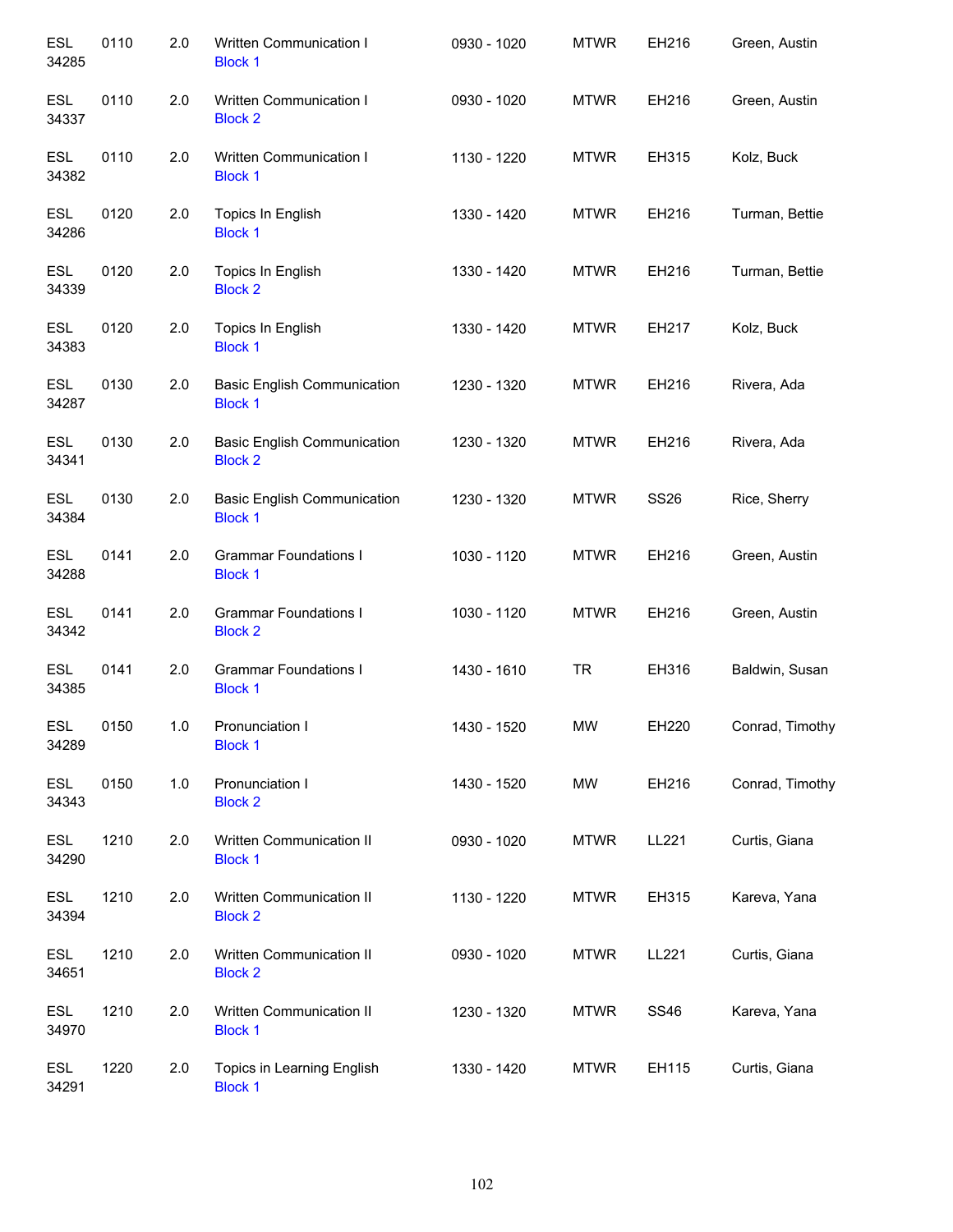| <b>ESL</b><br>34345 | 1220 | 2.0 | Topics in Learning English<br><b>Block 2</b>    | 1330 - 1420 | <b>MTWR</b> | EH116        | Curtis, Giana    |
|---------------------|------|-----|-------------------------------------------------|-------------|-------------|--------------|------------------|
| <b>ESL</b><br>34395 | 1220 | 2.0 | Topics in Learning English<br><b>Block 2</b>    | 1330 - 1420 | <b>MTWR</b> | EH217        | Mortensen, Maria |
| <b>ESL</b><br>34971 | 1220 | 2.0 | Topics in Learning English<br><b>Block 1</b>    | 1430 - 1520 | <b>MTWR</b> | EH115        | Kareva, Yana     |
| <b>ESL</b><br>34292 | 1230 | 2.0 | Interpersonal Communication<br><b>Block 1</b>   | 1230 - 1320 | <b>MTWR</b> | EH115        | Peterson, Mark   |
| <b>ESL</b><br>34350 | 1230 | 2.0 | Interpersonal Communication<br><b>Block 2</b>   | 1230 - 1320 | <b>MTWR</b> | LL223        | Peterson, Mark   |
| <b>ESL</b><br>34396 | 1230 | 2.0 | Interpersonal Communication<br><b>Block 2</b>   | 1230 - 1320 | <b>MTWR</b> | <b>SS335</b> | Rice, Sherry     |
| <b>ESL</b><br>34972 | 1230 | 2.0 | Interpersonal Communication<br><b>Block 1</b>   | 1530 - 1620 | <b>MTWR</b> | EH204        | Hansen, Lori     |
| <b>ESL</b><br>34293 | 1241 | 2.0 | <b>Grammar Foundations II</b><br><b>Block 1</b> | 1030 - 1120 | <b>MTWR</b> | LL222        | Heslop, Brian    |
| <b>ESL</b><br>34351 | 1241 | 2.0 | <b>Grammar Foundations II</b><br><b>Block 2</b> | 1030 - 1120 | <b>MTWR</b> | <b>LL222</b> | Heslop, Brian    |
| <b>ESL</b><br>34397 | 1241 | 2.0 | <b>Grammar Foundations II</b><br><b>Block 2</b> | 0830 - 0920 | <b>MTWR</b> | EH107        | Goodrich, Chanar |
| <b>ESL</b><br>34969 | 1241 | 2.0 | <b>Grammar Foundations II</b><br><b>Block 1</b> | 1130 - 1220 | <b>MTWR</b> | EH107        | Kareva, Yana     |
| <b>ESL</b><br>34294 | 1250 | 1.0 | Pronunciation II<br><b>Block 1</b>              | 1430 - 1520 | <b>TR</b>   | EH107        | Curtis, Giana    |
| <b>ESL</b><br>34353 | 1250 | 1.0 | Pronunciation II<br><b>Block 2</b>              | 1430 - 1520 | <b>TR</b>   | EH204        | Curtis, Giana    |
| <b>ESL</b><br>34973 | 1250 | 1.0 | Pronunciation II<br><b>Block 1</b>              | 1630 - 1720 | <b>MTWR</b> | EH204        | Hansen, Lori     |
| <b>ESL</b><br>34992 | 1250 | 1.0 | Pronunciation II<br><b>Block 2</b>              | 1430 - 1520 | <b>TR</b>   | EH117        | Hansen, Lori     |
| <b>ESL</b><br>34295 | 2310 | 2.0 | Written Communication III<br><b>Block 1</b>     | 0930 - 1020 | <b>MTWR</b> | EH107        | Goodrich, Chanar |
| <b>ESL</b><br>34297 | 2310 | 2.0 | Written Communication III<br><b>Block 1</b>     | 0930 - 1020 | <b>MTWR</b> | LL228        | Nicholes, Holly  |
| <b>ESL</b><br>34355 | 2310 | 2.0 | Written Communication III<br><b>Block 2</b>     | 0930 - 1020 | <b>MTWR</b> | ED219        | Rice, Sherry     |
| ESL<br>34358        | 2310 | 2.0 | Written Communication III<br><b>Block 2</b>     | 0930 - 1020 | <b>MTWR</b> | LL228        | Nicholes, Holly  |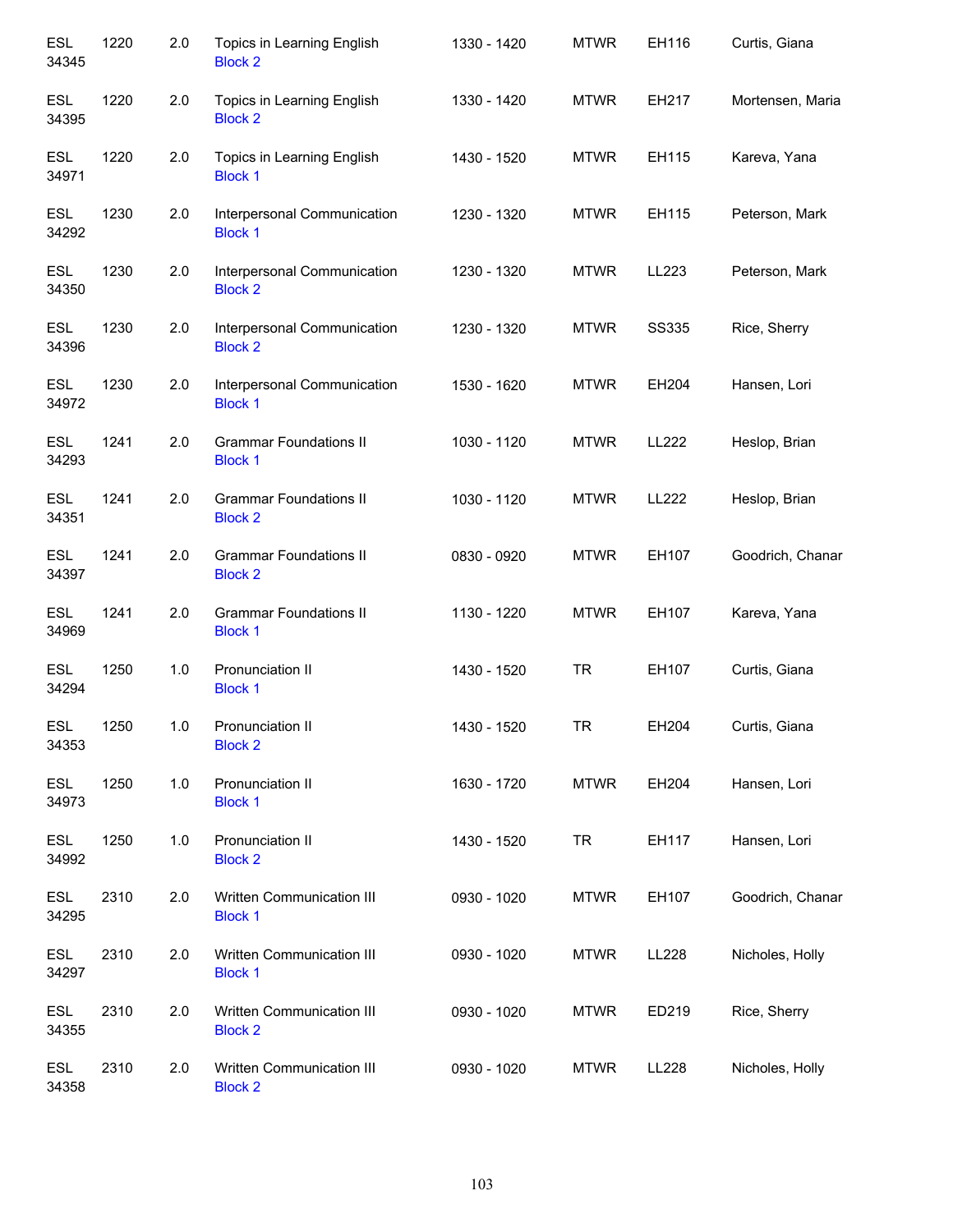| <b>ESL</b><br>34298 | 2320 | 2.0 | Topics for Academic Purposes I<br><b>Block 1</b> | 1330 - 1420 | <b>MTWR</b> | EH107        | Baldwin, Susan         |
|---------------------|------|-----|--------------------------------------------------|-------------|-------------|--------------|------------------------|
| <b>ESL</b><br>34299 | 2320 | 2.0 | Topics for Academic Purposes I<br><b>Block 1</b> | 1430 - 1610 | <b>MW</b>   | EH107        | Rodriguez Mesa, Monica |
| <b>ESL</b><br>34362 | 2320 | 2.0 | Topics for Academic Purposes I<br><b>Block 2</b> | 1330 - 1420 | <b>MTWR</b> | EH104        | Baldwin, Susan         |
| <b>ESL</b><br>34365 | 2320 | 2.0 | Topics for Academic Purposes I<br><b>Block 2</b> | 1430 - 1610 | <b>MW</b>   | EH107        | Rodriguez Mesa, Monica |
| <b>ESL</b><br>34302 | 2330 | 2.0 | Academic Communication I<br><b>Block 1</b>       | 1230 - 1320 | <b>MTWR</b> | EH107        | Curtis, Giana          |
| <b>ESL</b><br>34304 | 2330 | 2.0 | Academic Communication I<br><b>Block 1</b>       | 1230 - 1320 | <b>MTWR</b> | EH304        | Szalay, Eva            |
| <b>ESL</b><br>34367 | 2330 | 2.0 | Academic Communication I<br><b>Block 2</b>       | 1230 - 1320 | <b>MTWR</b> | EH107        | Curtis, Giana          |
| <b>ESL</b><br>34368 | 2330 | 2.0 | Academic Communication I<br><b>Block 2</b>       | 1230 - 1320 | <b>MTWR</b> | EH304        | Szalay, Eva            |
| <b>ESL</b><br>34305 | 2341 | 2.0 | Advanced Grammar I<br><b>Block 1</b>             | 1030 - 1120 | <b>MTWR</b> | LL228        | Curtis, Giana          |
| <b>ESL</b><br>34306 | 2341 | 2.0 | Advanced Grammar I<br><b>Block 1</b>             | 1030 - 1120 | <b>MTWR</b> | LL229        | Nicholes, Holly        |
| <b>ESL</b><br>34369 | 2341 | 2.0 | Advanced Grammar I<br><b>Block 2</b>             | 1030 - 1120 | <b>MTWR</b> | LL228        | Curtis, Giana          |
| <b>ESL</b><br>34371 | 2341 | 2.0 | Advanced Grammar I<br><b>Block 2</b>             | 1030 - 1120 | <b>MTWR</b> | LL229        | Nicholes, Holly        |
| <b>ESL</b><br>34961 | 2341 | 2.0 | Advanced Grammar I<br><b>Block 1</b>             | 1430 - 1520 | TR          | EH216        | Reimann, Amy           |
| <b>ESL</b><br>34308 | 2410 | 2.0 | Written Communication IV<br><b>Block 1</b>       | 0930 - 1020 | <b>MTWR</b> | EH315        | Peterson, Mark         |
| <b>ESL</b><br>34372 | 2410 | 2.0 | Written Communication IV<br><b>Block 2</b>       | 0930 - 1020 | <b>MTWR</b> | EH315        | Peterson, Mark         |
| <b>ESL</b><br>34373 | 2410 | 2.0 | Written Communication IV<br><b>Block 2</b>       | 0930 - 1020 | <b>MTWR</b> | <b>SS337</b> | Stitt, Leslie          |
| <b>ESL</b><br>34312 | 2420 | 2.0 | Topics - Academic Purposes II<br><b>Block 1</b>  | 1330 - 1420 | <b>MTWR</b> | EH315        | Peterson, Mark         |
| <b>ESL</b><br>34374 | 2420 | 2.0 | Topics - Academic Purposes II<br><b>Block 2</b>  | 1330 - 1420 | <b>MTWR</b> | EH315        | Peterson, Mark         |
| ESL<br>34375        | 2420 | 2.0 | Topics - Academic Purposes II<br><b>Block 2</b>  | 1330 - 1420 | <b>MTWR</b> | EH305        | Sawyer, Dharma         |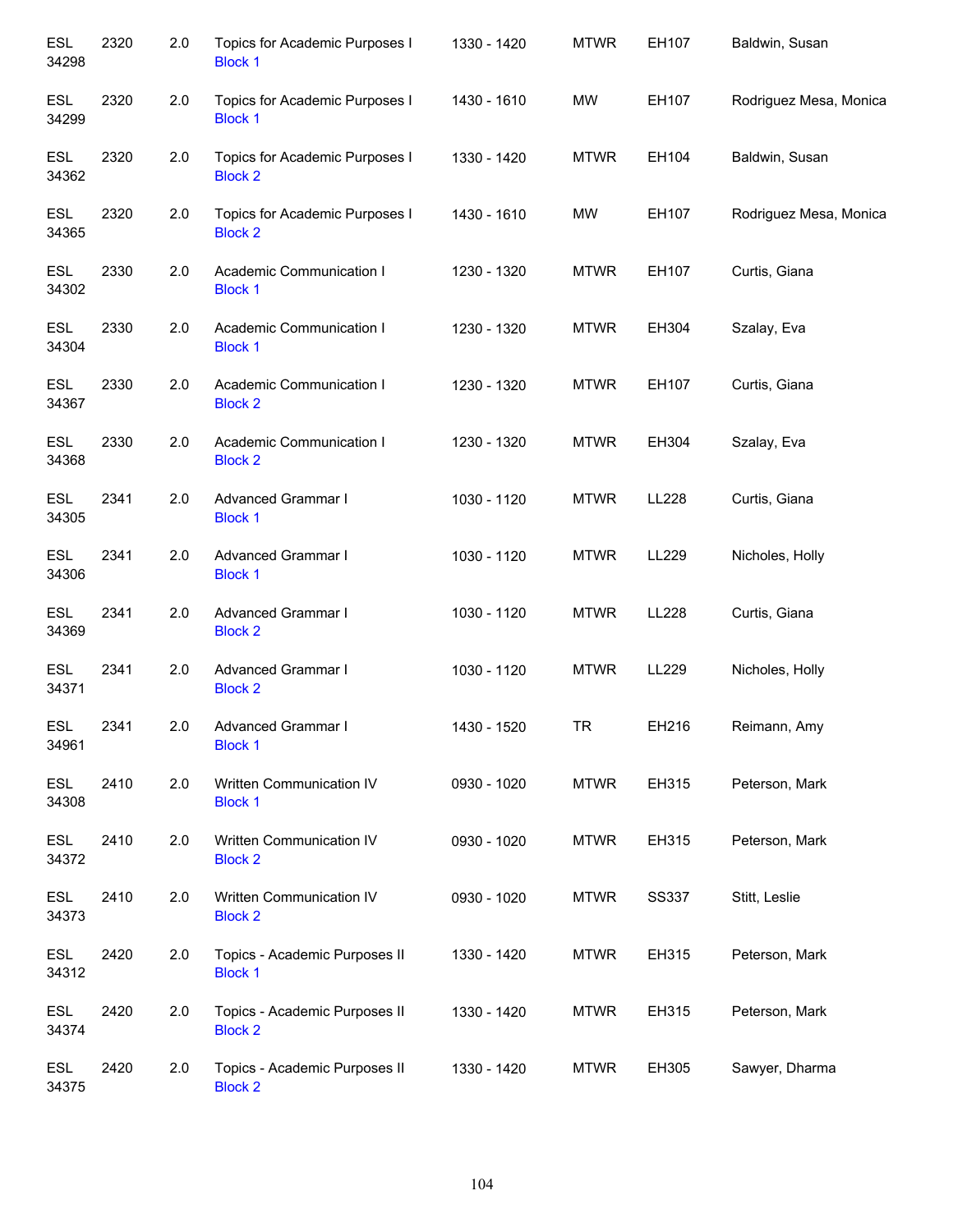| <b>ESL</b><br>34315 | 2430 | 2.0   | Academic Communication II<br><b>Block 1</b>            | 1230 - 1320 | <b>MTWR</b>  | EH315        | Sheridan, Deborah |
|---------------------|------|-------|--------------------------------------------------------|-------------|--------------|--------------|-------------------|
| <b>ESL</b><br>34376 | 2430 | 2.0   | Academic Communication II<br><b>Block 2</b>            | 1230 - 1320 | <b>MTWR</b>  | EH315        | Sheridan, Deborah |
| <b>ESL</b><br>34377 | 2430 | 2.0   | Academic Communication II<br><b>Block 2</b>            | 1230 - 1320 | <b>MTWR</b>  | EH115        | Heslop, Brian     |
| ESL<br>34320        | 2441 | 2.0   | <b>Advanced Grammar II</b><br><b>Block 1</b>           | 1030 - 1120 | <b>MTWR</b>  | <b>SS333</b> | Stitt, Leslie     |
| ESL<br>34378        | 2441 | 2.0   | <b>Advanced Grammar II</b><br><b>Block 2</b>           | 1030 - 1120 | <b>MTWR</b>  | EH315        | Kareva, Yana      |
| ESL<br>34379        | 2441 | 2.0   | <b>Advanced Grammar II</b><br><b>Block 2</b>           | 1030 - 1120 | <b>MTWR</b>  | <b>SS333</b> | Stitt, Leslie     |
| ESL<br>34996        | 2441 | 2.0   | <b>Advanced Grammar II</b><br><b>Block 2</b>           | 1230 - 1320 | <b>MTWR</b>  | SS349        | Kareva, Yana      |
| ESL<br>34322        | 2510 | 3.0   | Written Communication V<br><b>Full Semester</b>        | 1330 - 1445 | <b>MW</b>    | EH105        | Reimann, Amy      |
| ESL<br>34324        | 2510 | 3.0   | Written Communication V<br><b>Full Semester</b>        | 1730 - 2020 | M            | EH107        | Goodrich, Chanar  |
| <b>ESL</b><br>34380 | 2510 | 3.0   | Written Communication V<br><b>Block 2</b>              | 0930 - 1020 | <b>MTWRF</b> | EH107        | Goodrich, Chanar  |
| <b>ESL</b><br>34967 | 2510 | 3.0   | Written Communication V<br><b>Block 1</b>              | 1330 - 1445 | MW           | EH203        | Pittman, Melissa  |
| <b>ESL</b><br>34326 | 2520 | 3.0   | Variable Topics-Academic Study<br><b>Full Semester</b> | 1730 - 2020 | Τ            | EH107        | Nicholes, Holly   |
| <b>ESL</b><br>34328 | 2520 | 3.0   | Variable Topics-Academic Study<br><b>Full Semester</b> | 1330 - 1445 | TR           | EH106        | Sheridan, Deborah |
| ESL<br>34381        | 2520 | 3.0   | Variable Topics-Academic Study<br><b>Block 2</b>       | 1030 - 1120 | <b>MTWRF</b> | EH107        | Reimann, Amy      |
| ESL<br>34968        | 2520 | 3.0   | Variable Topics-Academic Study<br><b>Block 1</b>       | 1330 - 1445 | <b>TR</b>    | EH203        | Pittman, Melissa  |
| ESL<br>34722        | 2750 | $1.0$ | <b>Special Projects</b><br><b>Full Semester</b>        | <b>TBA</b>  | <b>TBA</b>   |              | Curtis, Giana     |
| ESL<br>34723        | 2750 | 2.0   | <b>Special Projects</b><br><b>Full Semester</b>        | <b>TBA</b>  | TBA          |              | Curtis, Giana     |
| ESL<br>34725        | 2750 | 3.0   | <b>Special Projects</b><br><b>Full Semester</b>        | <b>TBA</b>  | TBA          |              | Curtis, Giana     |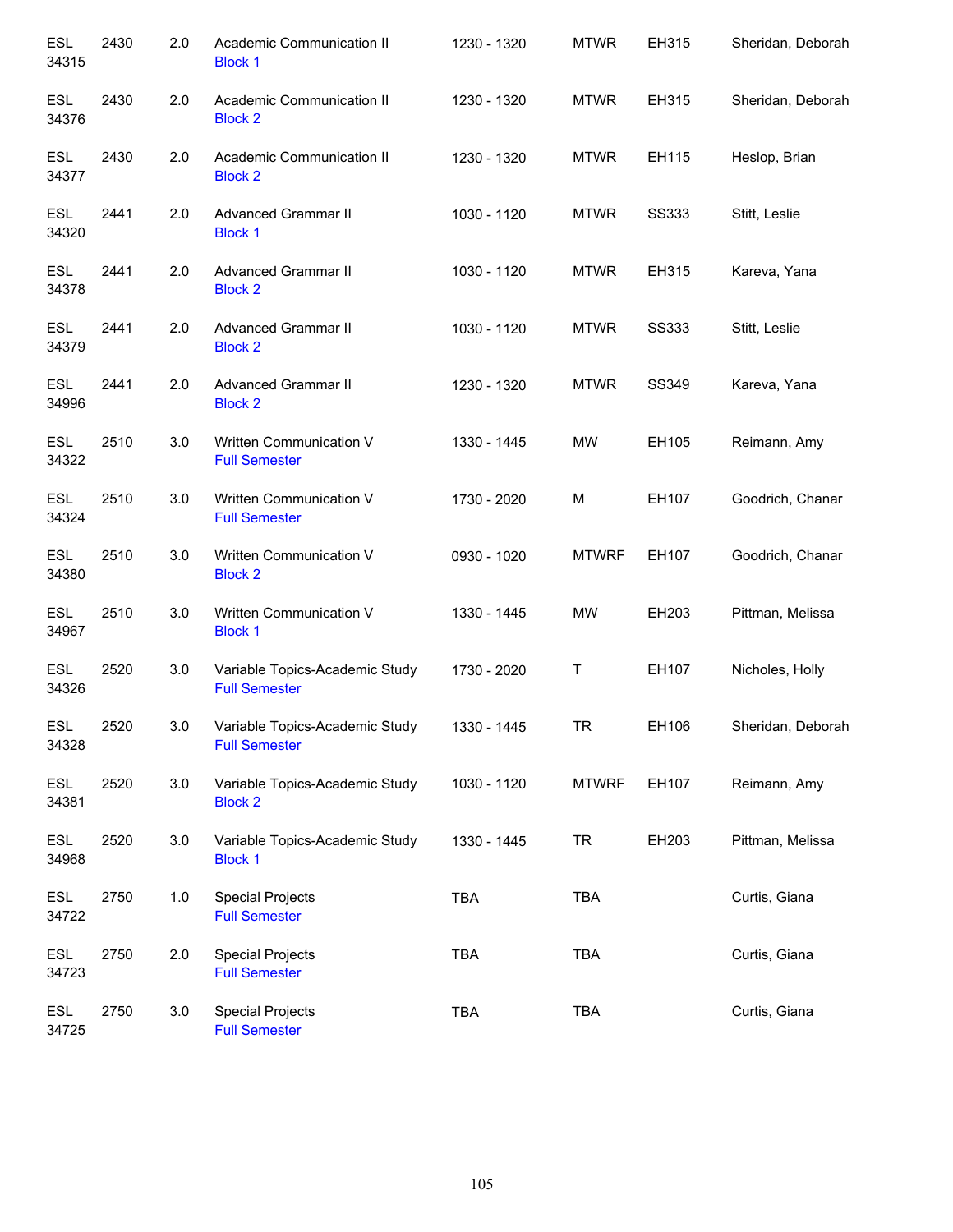| <b>FIN</b><br>31285 | 1010 | 3.0 | <b>Personal Finance</b><br><b>Full Semester</b>                                                                                                | <b>TBA</b>  | <b>TBA</b> | <b>OL</b>    | Livingston, E    |
|---------------------|------|-----|------------------------------------------------------------------------------------------------------------------------------------------------|-------------|------------|--------------|------------------|
|                     |      |     | To access online course materials, please log on through<br>the student portal (eWeber) at http://weber.edu and select:<br>"Current Students". |             |            |              |                  |
| <b>FIN</b><br>32914 | 1010 | 3.0 | <b>Personal Finance</b><br><b>Full Semester</b>                                                                                                | 1030 - 1145 | <b>TR</b>  | <b>WB113</b> | Fan, Yuhong      |
| <b>FIN</b><br>32915 | 2300 | 3.0 | Introduction to Investments<br><b>Full Semester</b>                                                                                            | 0730 - 0845 | <b>TR</b>  | <b>WB115</b> | Barlow, James    |
| <b>FIN</b><br>32921 | 3200 | 3.0 | <b>Financial Management</b><br><b>Full Semester</b>                                                                                            | 0930 - 1020 | <b>MWF</b> | <b>WB121</b> | Morgan, Terrilyn |
| <b>FIN</b><br>32922 | 3200 | 3.0 | <b>Financial Management</b><br><b>Full Semester</b>                                                                                            | 0900 - 1015 | <b>TR</b>  | <b>WB121</b> | Morgan, Terrilyn |
| <b>FIN</b><br>32923 | 3200 | 3.0 | <b>Financial Management</b><br><b>Full Semester</b>                                                                                            | 1730 - 2010 | Τ          | <b>WB121</b> | Morgan, Terrilyn |
| <b>FIN</b><br>32925 | 3300 | 3.0 | Investments<br><b>Full Semester</b>                                                                                                            | 0900 - 1015 | <b>TR</b>  | <b>WB119</b> | Fan, Yuhong      |
| <b>FIN</b><br>32926 | 3350 | 3.0 | <b>Financial Institutions</b><br><b>Full Semester</b>                                                                                          | 1730 - 2010 | R          | <b>WB120</b> | Morgan, Terrilyn |
| <b>FIN</b><br>31286 | 3400 | 3.0 | Real Estate Principles & Pract<br><b>Full Semester</b>                                                                                         | <b>TBA</b>  | <b>TBA</b> | <b>OL</b>    | Handley, William |
|                     |      |     | To access online course materials, please log on through<br>the student portal (eWeber) at http://weber.edu and select:<br>"Current Students". |             |            |              |                  |
| <b>FIN</b><br>32927 | 3500 | 3.0 | Capital Budgeting<br><b>Full Semester</b>                                                                                                      | 1030 - 1145 | <b>TR</b>  | <b>WB112</b> | Turner, James    |
| <b>FIN</b><br>32929 | 4400 | 3.0 | Financial Prob - Corporate Fin<br><b>Full Semester</b>                                                                                         | 0900 - 1015 | <b>TR</b>  | <b>WB112</b> | Turner, James    |
| <b>FIN</b><br>32930 | 4410 | 3.0 | Financial Prob - Investments<br><b>Full Semester</b>                                                                                           | 1200 - 1315 | <b>TR</b>  | <b>WB119</b> | Fan, Yuhong      |
| <b>FIN</b><br>34272 | 4800 | 3.0 | Independent Research<br><b>Full Semester</b><br>Note: These courses require instructor and department<br>approval.                             | <b>TBA</b>  | <b>TBA</b> |              | Turner, James    |
| <b>FIN</b><br>32931 | 4860 | 3.0 | Finance Internship<br><b>Full Semester</b>                                                                                                     | <b>TBA</b>  | <b>TBA</b> |              | Russell, Stephen |
| FL<br>33181         | 1115 | 3.0 | HU Humanities on the Internet<br><b>Full Semester</b>                                                                                          | 1030 - 1145 | <b>TR</b>  | LI31         | Hansen, Carol    |
| FL<br>30117         | 3320 | 3.0 | Applied Language Studies<br><b>Full Semester</b><br>Course Fee \$6.00                                                                          | 1130 - 1220 | <b>MWF</b> | EH314        | Daines, Erika    |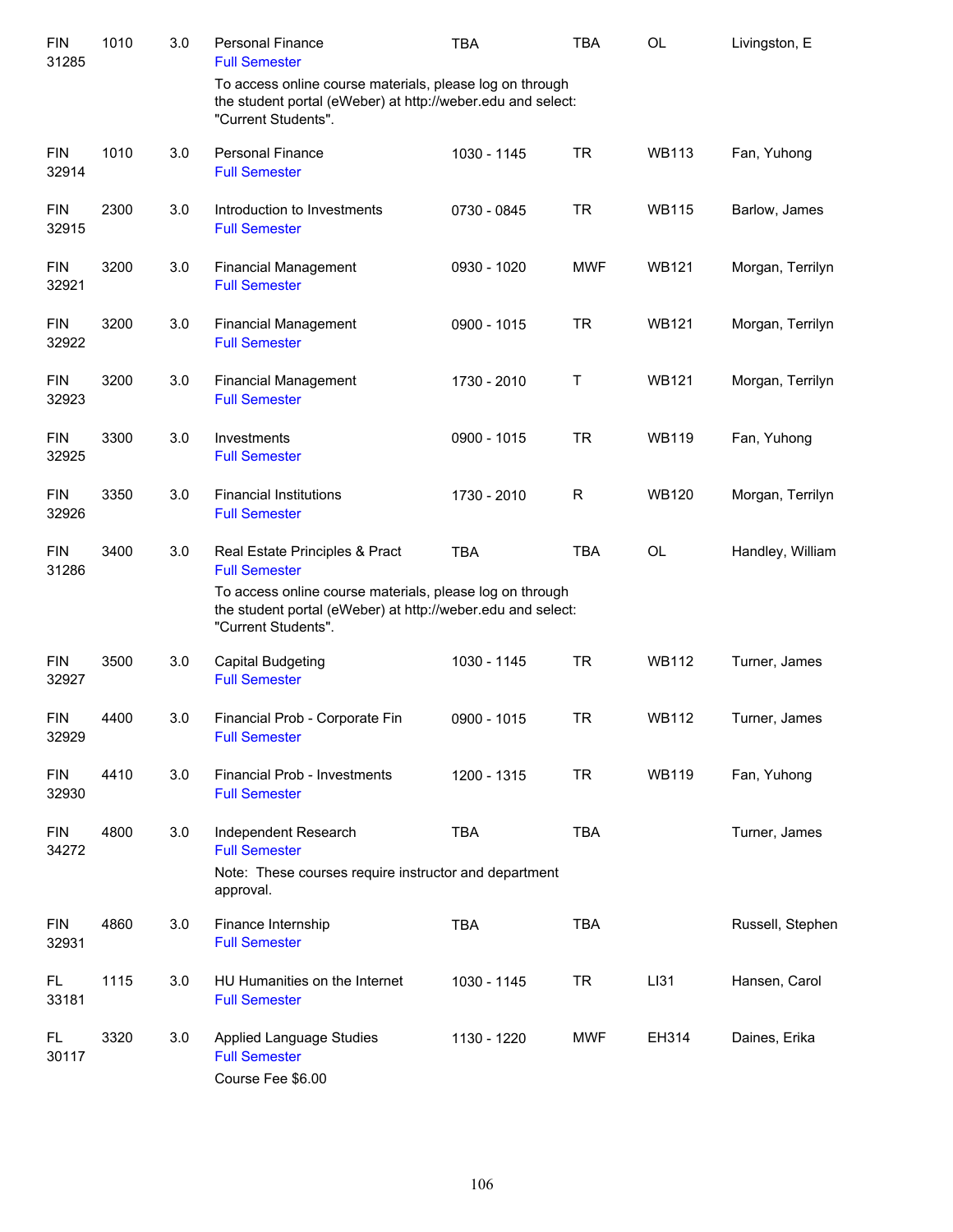| FL<br>30537          | 4400 | 3.0 | Methods of Teaching For Lang<br><b>Full Semester</b><br>Course Fee \$6.00                                                                      | 1130 - 1220 | <b>MWF</b> | EH117        | Stokes, Jeffery |
|----------------------|------|-----|------------------------------------------------------------------------------------------------------------------------------------------------|-------------|------------|--------------|-----------------|
| FL.<br>34066         | 4500 | 4.0 | Methods of Teaching For Lang<br><b>Full Semester</b>                                                                                           | <b>TBA</b>  | <b>TBA</b> | <b>OL</b>    | Phillips, June  |
| FL.<br>30538         | 4990 | 0.5 | Senior Assessment<br><b>Full Semester</b>                                                                                                      | 1730 - 1830 | F          | EH118        | Mathews, Thomas |
|                      |      |     | This class meets only once: Friday, Jan. 14                                                                                                    |             |            |              |                 |
| FL<br>34067          | 6500 | 4.0 | Methods of Teaching For Lang<br><b>Full Semester</b>                                                                                           | <b>TBA</b>  | <b>TBA</b> | <b>OL</b>    | Phillips, June  |
|                      |      |     | To access online course materials, please log on through<br>the student portal (eWeber) at http://weber.edu and select:<br>"Current Students". |             |            |              |                 |
| FL.<br>34937         | 6500 | 4.0 | Methods of Teaching For Lang<br><b>Full Semester</b>                                                                                           | 1130 - 1220 | <b>MWF</b> | EH117        | Stokes, Jeffery |
| <b>FRCH</b><br>31740 | 1010 | 3.0 | First Year French I<br><b>Full Semester</b><br>Course Fee \$8.00                                                                               | 1130 - 1220 | <b>MWF</b> | EH116        | Krumnow, Kristi |
| <b>FRCH</b><br>31742 | 1020 | 3.0 | First Year French II<br><b>Full Semester</b><br>Continued from 1010<br>Course Fee \$8.00                                                       | 0930 - 1020 | <b>MWF</b> | EH116        | Hansen, Cheryl  |
| <b>FRCH</b><br>31743 | 1020 | 3.0 | First Year French II<br><b>Full Semester</b><br>Continued from 1010<br>Course Fee \$8.00                                                       | 1230 - 1320 | <b>MWF</b> | EH116        | Krumnow, Kristi |
| <b>FRCH</b><br>31745 | 2020 | 3.0 | HU Second Year French II<br><b>Full Semester</b><br>Course Fee \$8.00                                                                          | 1030 - 1120 | <b>MWF</b> | EH115        | Hansen, Cheryl  |
| <b>FRCH</b><br>31746 | 3160 | 3.0 | Intro to French Literature<br><b>Full Semester</b><br>Course Fee \$6.00                                                                        | 0900 - 1015 | <b>TR</b>  | EH116        | Hansen, Cheryl  |
| <b>FRCH</b><br>31747 | 3570 | 3.0 | Special Topics in Culture<br><b>Full Semester</b><br>Course Fee \$6.00                                                                         | 1030 - 1145 | <b>TR</b>  | EH116        | Hansen, Cheryl  |
| <b>FRCH</b><br>31752 | 3630 | 3.0 | Literature Genres<br><b>Full Semester</b><br>French Cinema: Créer et Recréer<br>Course Fee \$6.00                                              | 1730 - 2010 | W          | EH116        | Hansen, Cheryl  |
| GEO<br>31630         | 1030 | 3.0 | PS/SI Earthquakes & Volcanoes<br><b>Full Semester</b>                                                                                          | 0830 - 0920 | MWF        | <b>LL124</b> | Wilson, James   |
| GEO<br>31636         | 1030 | 3.0 | PS/SI Earthquakes & Volcanoes<br><b>Full Semester</b>                                                                                          | 1130 - 1220 | <b>MWF</b> | LL124        | Wilson, James   |
| GEO<br>31832         | 1030 | 3.0 | PS/SI Earthquakes & Volcanoes<br><b>Full Semester</b>                                                                                          | 0900 - 1015 | <b>TR</b>  | <b>LL124</b> | Yonkee, W       |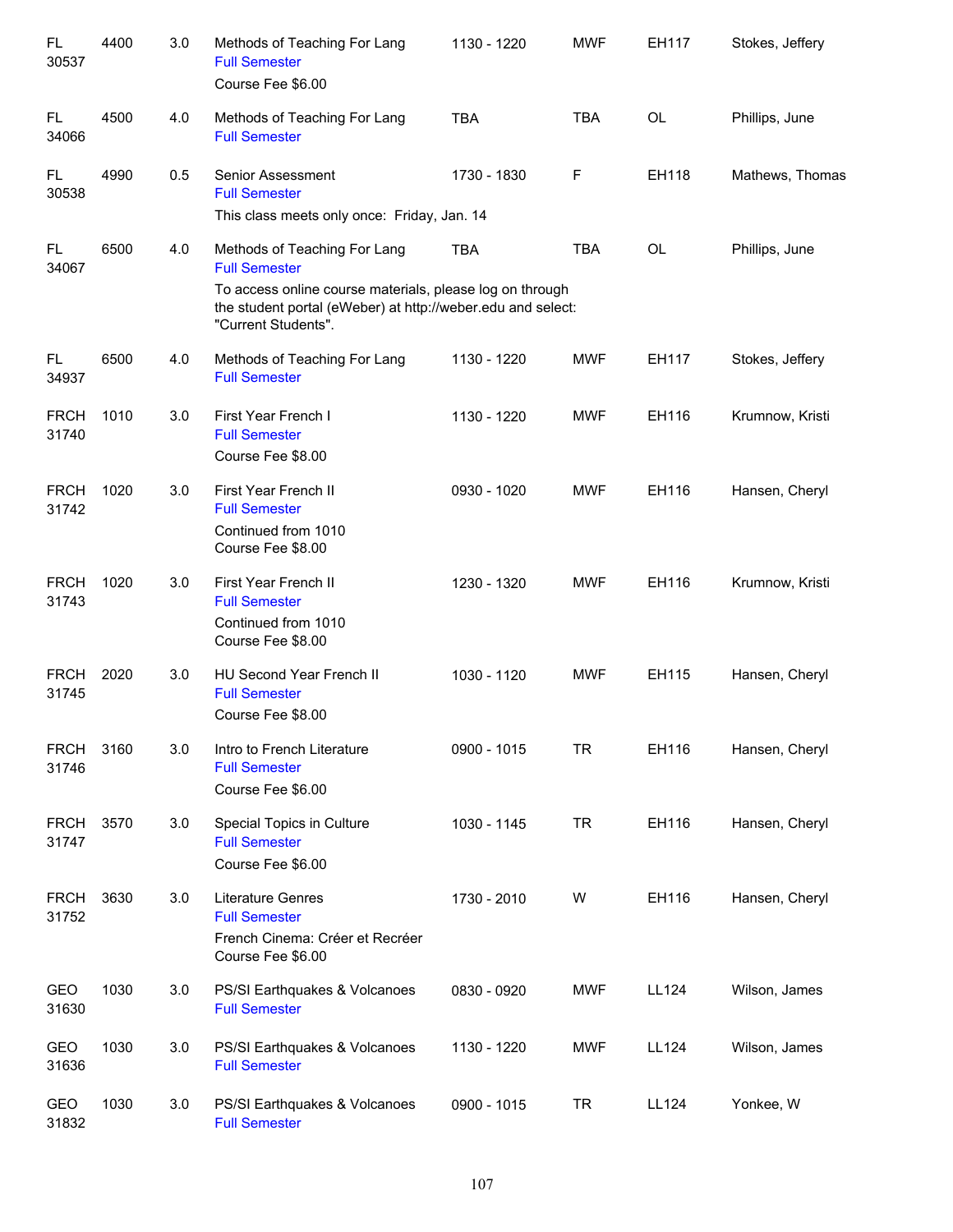| GEO<br>31833        | 1030 | 3.0 | PS/SI Earthquakes & Volcanoes<br><b>Full Semester</b>                                                                                          | 1030 - 1145                | TR              | LL124                        | Nielsen, Gregory   |
|---------------------|------|-----|------------------------------------------------------------------------------------------------------------------------------------------------|----------------------------|-----------------|------------------------------|--------------------|
| GEO<br>32209        | 1030 | 3.0 | PS/SI Earthquakes & Volcanoes<br><b>Full Semester</b>                                                                                          | <b>TBA</b>                 | <b>TBA</b>      | <b>OL</b>                    | Hernandez, Michael |
|                     |      |     | To access online course materials, please log on through<br>the student portal (eWeber) at http://weber.edu and select<br>"Current Students".  |                            |                 |                              |                    |
| GEO<br>33303        | 1030 | 3.0 | PS/SI Earthquakes & Volcanoes<br><b>Full Semester</b>                                                                                          | 1730 - 2010                | W               | D02114                       | Larsen, David      |
| GEO<br>31647        | 1060 | 3.0 | <b>PS Environmental Geosciences</b><br><b>Full Semester</b>                                                                                    | 1130 - 1220                | <b>MWF</b>      | <b>SL320</b>                 | Matyjasik, Marek   |
| GEO<br>32210        | 1060 | 3.0 | <b>PS Environmental Geosciences</b><br><b>Full Semester</b>                                                                                    | <b>TBA</b>                 | <b>TBA</b>      | <b>OL</b>                    | Matyjasik, Marek   |
|                     |      |     | To access online course materials, please log on through<br>the student portal (eWeber) at http://weber.edu and select:<br>"Current Students". |                            |                 |                              |                    |
| <b>GEO</b><br>31653 | 1110 | 3.0 | PS/SI Dynam Earth: Physical Geo<br><b>Full Semester</b>                                                                                        | 0930 - 1020                | <b>MWF</b>      | <b>LL124</b>                 | Wilson, James      |
| <b>GEO</b><br>31656 | 1110 | 3.0 | PS/SI Dynam Earth: Physical Geo<br><b>Full Semester</b>                                                                                        | 1030 - 1120                | <b>MWF</b>      | <b>SL320</b>                 | Eaton, Jeffrey     |
| GEO<br>31839        | 1110 | 3.0 | PS/SI Dynam Earth: Physical Geo<br><b>Full Semester</b>                                                                                        | 1730 - 2010                | Т               | <b>SL320</b>                 | Barker, Helen      |
| GEO<br>32211        | 1110 | 3.0 | PS/SI Dynam Earth: Physical Geo<br><b>Full Semester</b>                                                                                        | <b>TBA</b>                 | <b>TBA</b>      | <b>OL</b>                    | Matyjasik, Marek   |
|                     |      |     | To access online course materials, please log on through<br>the student portal (eWeber) at http://weber.edu and select:<br>"Current Students". |                            |                 |                              |                    |
| GEO<br>31658        | 1115 | 1.0 | PS/SI Physical Geology Lab<br><b>Full Semester</b><br>Course Fee \$10.00                                                                       | 1330 - 1620                | Т               | <b>SL328</b>                 | Wilson, James      |
| GEO<br>31666        | 1130 | 3.0 | PS/SI Intro to Meteorology<br><b>Full Semester</b>                                                                                             | 1030 - 1120                | <b>MWF</b>      | LL124                        | Armstrong, John    |
| GEO<br>33307        | 1130 | 3.0 | PS/SI Intro to Meteorology<br><b>Full Semester</b>                                                                                             | 1730 - 2010                | Τ               | D02301                       | Herret, Thomas     |
| <b>GEO</b><br>31671 | 1220 | 4.0 | <b>Historical Geology</b><br><b>Full Semester</b>                                                                                              | 0830 - 0920<br>1330 - 1620 | <b>MWF</b><br>W | <b>SL320</b><br><b>SL328</b> | Eaton, Jeffrey     |
| GEO<br>31672        | 2600 | 1.0 | Laboratory Safety<br><b>Full Semester</b>                                                                                                      | 1230 - 1320                | W               | LL129                        | Wachocki, Barbara  |
| GEO<br>31673        | 3550 | 4.0 | Sedimentology and Stratigraphy<br><b>Full Semester</b>                                                                                         | 1030 - 1145<br>1330 - 1620 | <b>TR</b><br>R  | <b>SL320</b><br>SL332        | Eaton, Jeffrey     |
| GEO<br>31691        | 3880 | 4.0 | Groundwater<br><b>Full Semester</b>                                                                                                            | 1230 - 1320<br>1330 - 1620 | <b>MWF</b><br>M | <b>SL320</b><br><b>SL320</b> | Matyjasik, Marek   |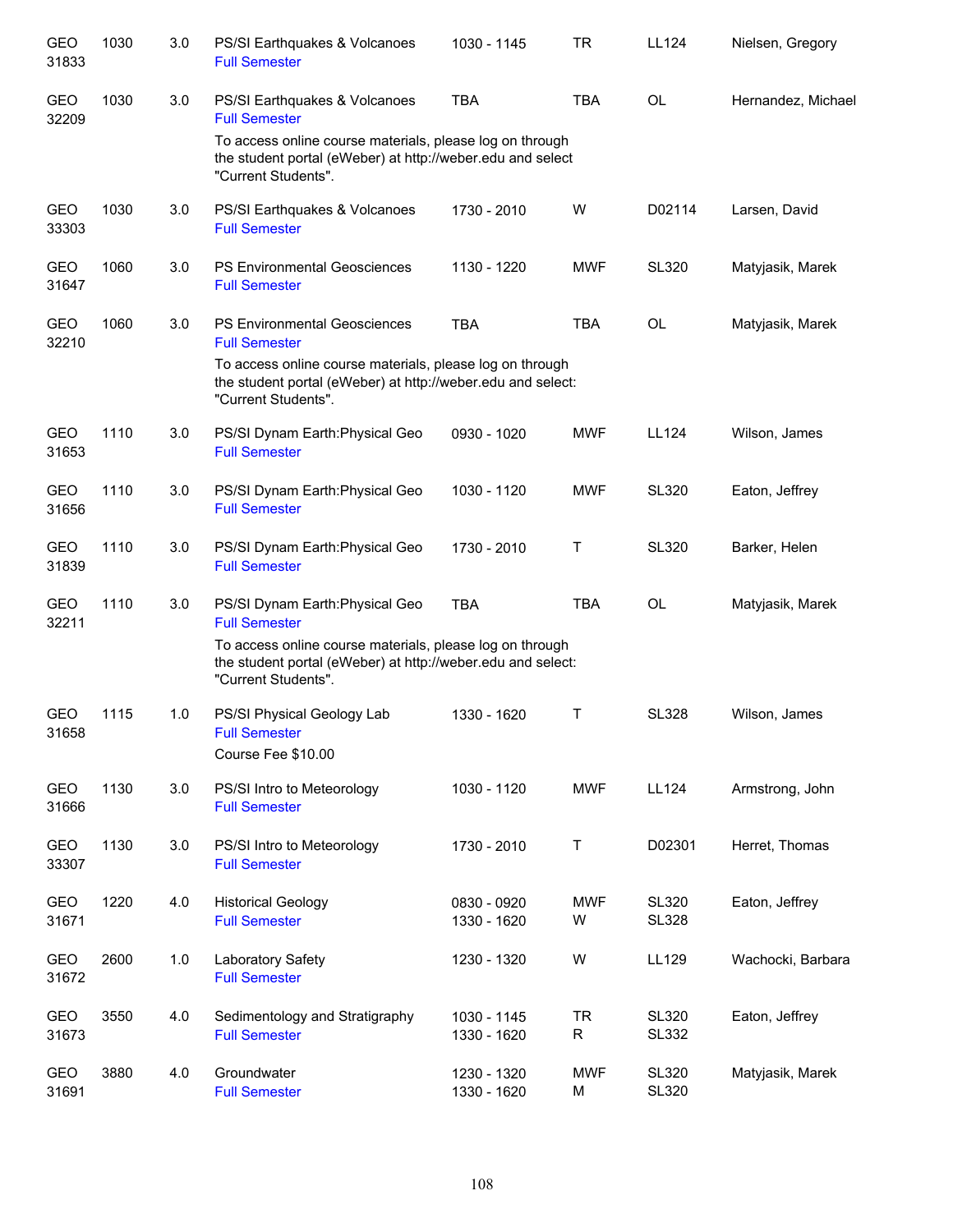| <b>GEO</b><br>31695 | 4150 | 3.0   | <b>Environmental Assessment</b><br><b>Full Semester</b>                      | 0930 - 1020                | <b>MWF</b>     | <b>SL320</b>                 | Matyjasik, Marek   |
|---------------------|------|-------|------------------------------------------------------------------------------|----------------------------|----------------|------------------------------|--------------------|
| <b>GEO</b><br>31697 | 4220 | 4.0   | Technical and Appli Issues GIS<br><b>Full Semester</b><br>Course Fee \$40.00 | 0900 - 1015<br>1330 - 1620 | <b>TR</b><br>T | <b>SL320</b><br><b>SL329</b> | Hernandez, Michael |
| GEO<br>31699        | 4400 | 4.0   | Remote Sensing II<br><b>Full Semester</b><br>Course Fee \$40.00              | 1200 - 1315<br>1330 - 1620 | <b>TR</b><br>W | <b>SL320</b><br><b>SL329</b> | Hernandez, Michael |
| GEO<br>31701        | 4550 | 3.0   | Geochemistry<br><b>Full Semester</b>                                         | 0730 - 0845                | <b>TR</b>      | <b>SL320</b>                 | Yonkee, W          |
| GEO<br>30492        | 4800 | $1.0$ | Independent Research<br><b>Full Semester</b>                                 | <b>TBA</b>                 | <b>TBA</b>     |                              | Eaton, Jeffrey     |
| GEO<br>30493        | 4800 | 2.0   | Independent Research<br><b>Full Semester</b>                                 | <b>TBA</b>                 | <b>TBA</b>     |                              | Eaton, Jeffrey     |
| GEO<br>30494        | 4800 | 3.0   | Independent Research<br><b>Full Semester</b>                                 | <b>TBA</b>                 | <b>TBA</b>     |                              | Eaton, Jeffrey     |
| <b>GEO</b><br>30495 | 4800 | 1.0   | Independent Research<br><b>Full Semester</b>                                 | <b>TBA</b>                 | <b>TBA</b>     |                              | Hernandez, Michael |
| GEO<br>30496        | 4800 | 2.0   | Independent Research<br><b>Full Semester</b>                                 | <b>TBA</b>                 | <b>TBA</b>     |                              | Hernandez, Michael |
| GEO<br>30497        | 4800 | 3.0   | Independent Research<br><b>Full Semester</b>                                 | <b>TBA</b>                 | <b>TBA</b>     |                              | Hernandez, Michael |
| GEO<br>30498        | 4800 | 1.0   | Independent Research<br><b>Full Semester</b>                                 | <b>TBA</b>                 | <b>TBA</b>     |                              | Matyjasik, Marek   |
| GEO<br>30499        | 4800 | 2.0   | Independent Research<br><b>Full Semester</b>                                 | <b>TBA</b>                 | <b>TBA</b>     |                              |                    |
| GEO<br>30500        | 4800 | 3.0   | Independent Research<br><b>Full Semester</b>                                 | <b>TBA</b>                 | <b>TBA</b>     |                              | Matyjasik, Marek   |
| GEO<br>30501        | 4800 | 1.0   | Independent Research<br><b>Full Semester</b>                                 | <b>TBA</b>                 | <b>TBA</b>     |                              | Wilson, James      |
| GEO<br>30502        | 4800 | 2.0   | Independent Research<br><b>Full Semester</b>                                 | <b>TBA</b>                 | <b>TBA</b>     |                              | Wilson, James      |
| GEO<br>30503        | 4800 | 3.0   | Independent Research<br><b>Full Semester</b>                                 | TBA                        | TBA            |                              | Wilson, James      |
| GEO<br>30504        | 4800 | 1.0   | Independent Research<br><b>Full Semester</b>                                 | <b>TBA</b>                 | <b>TBA</b>     |                              | Yonkee, W          |
| GEO<br>30505        | 4800 | 2.0   | Independent Research<br><b>Full Semester</b>                                 | <b>TBA</b>                 | <b>TBA</b>     |                              | Yonkee, W          |
| GEO<br>30506        | 4800 | 3.0   | Independent Research<br><b>Full Semester</b>                                 | <b>TBA</b>                 | <b>TBA</b>     |                              | Yonkee, W          |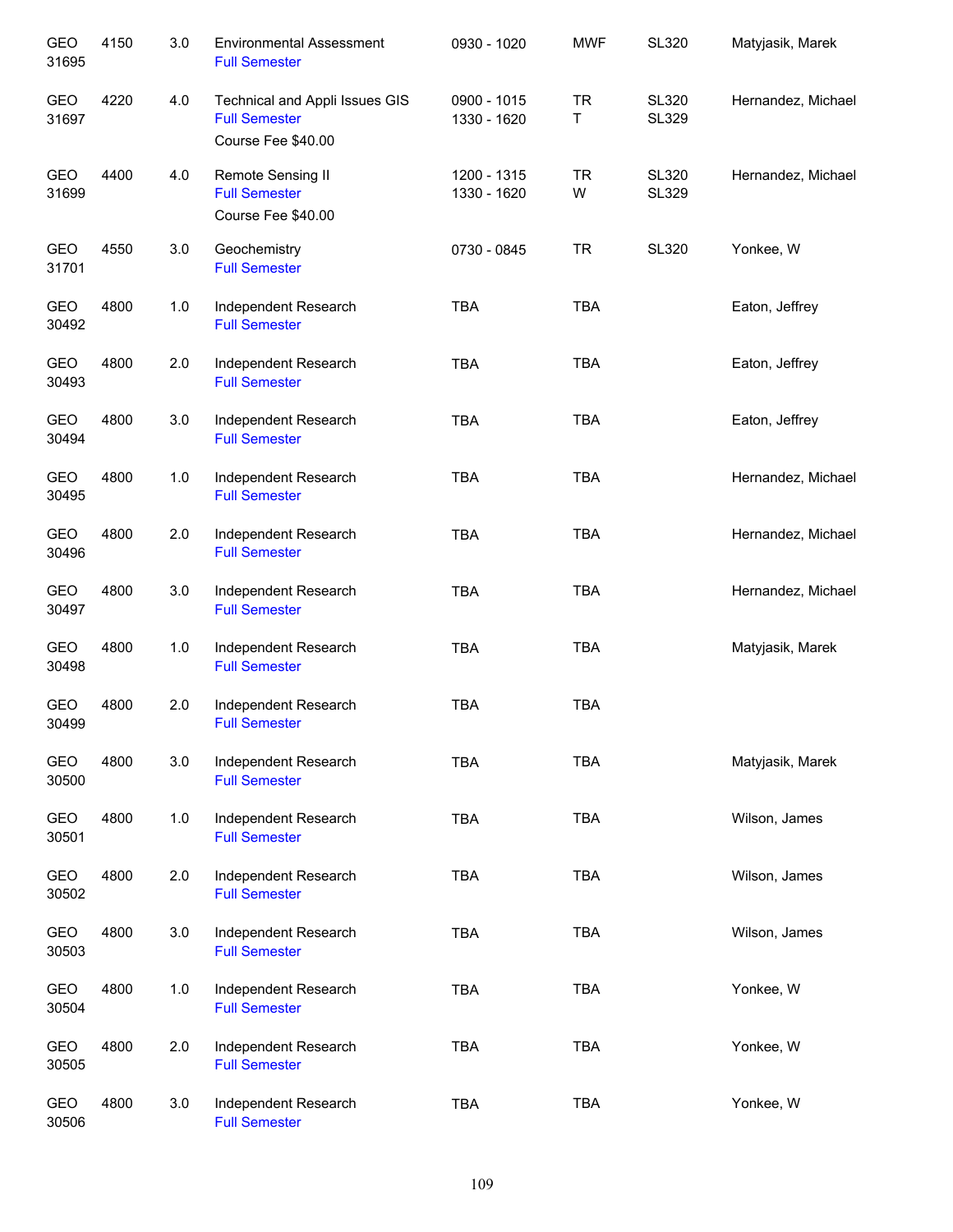| GEO<br>34674         | 4890 | 1.0 | Cooperative Work Experience<br><b>Full Semester</b>    | <b>TBA</b>    | <b>TBA</b> |              | Hernandez, Michael |
|----------------------|------|-----|--------------------------------------------------------|---------------|------------|--------------|--------------------|
| GEO<br>34554         | 4970 | 2.0 | Senior Thesis<br><b>Full Semester</b>                  | <b>TBA</b>    | <b>TBA</b> |              | Yonkee, W          |
| GEOG<br>30226        | 1000 | 3.0 | PS/SI Natural Envmnts of Earth<br><b>Full Semester</b> | 0900 - 1015   | <b>TR</b>  | D02320       | Hadfield, Kimball  |
| GEOG<br>30227        | 1000 | 3.0 | PS/SI Natural Envmnts of Earth<br><b>Full Semester</b> | 1030 - 1145   | <b>TR</b>  | D02320       | Hadfield, Kimball  |
| GEOG<br>32262        | 1000 | 3.0 | PS/SI Natural Envmnts of Earth<br><b>Full Semester</b> | 1200 - 1315   | <b>TR</b>  | <b>SS318</b> | Mulder, Alice      |
| GEOG<br>32264        | 1000 | 3.0 | PS/SI Natural Envmnts of Earth<br><b>Full Semester</b> | 1330 - 1445   | <b>TR</b>  | SS318        | Mulder, Alice      |
| GEOG 1000<br>32266   |      | 3.0 | PS/SI Natural Envmnts of Earth<br><b>Full Semester</b> | $0900 - 1015$ | <b>TR</b>  | <b>SS318</b> | Rich, Julie        |
| GEOG 1000<br>32270   |      | 3.0 | PS/SI Natural Envmnts of Earth<br><b>Full Semester</b> | 1030 - 1145   | <b>TR</b>  | <b>SS318</b> | Rich, Julie        |
| GEOG<br>32273        | 1000 | 3.0 | PS/SI Natural Envmnts of Earth<br><b>Full Semester</b> | 0830 - 0910   | <b>MWF</b> | <b>SS318</b> | Lang, Anna         |
| GEOG<br>32274        | 1000 | 3.0 | PS/SI Natural Envmnts of Earth<br><b>Full Semester</b> | 0930 - 1020   | <b>MWF</b> | <b>SS318</b> | Lang, Anna         |
| <b>GEOG</b><br>32275 | 1000 | 3.0 | PS/SI Natural Envmnts of Earth<br><b>Full Semester</b> | 1030 - 1120   | <b>MWF</b> | SS318        | Lang, Anna         |
| GEOG<br>32416        | 1000 | 3.0 | PS/SI Natural Envmnts of Earth<br><b>Full Semester</b> | 1730 - 2010   | R          | SS318        | Callahan, Heather  |
| <b>GEOG</b><br>32417 | 1000 | 3.0 | PS/SI Natural Envmnts of Earth<br><b>Full Semester</b> | 1730 - 2010   | M          | <b>SS390</b> | Dickie, Wendy      |
| GEOG<br>32426        | 1000 | 3.0 | PS/SI Natural Envmnts of Earth<br><b>Full Semester</b> | 1730 - 2010   | Τ          | <b>SS318</b> | Richards, Paul     |
| GEOG<br>30228        | 1300 | 3.0 | SS/DV Places & Peoples World<br><b>Full Semester</b>   | 1730 - 2010   | Τ          | D02325       | Hadfield, Kimball  |
| GEOG<br>32219        | 1300 | 3.0 | SS/DV Places & Peoples World<br><b>Full Semester</b>   | 0830 - 0920   | <b>MWF</b> | SS390        | Elliott, Harold    |
| GEOG<br>32220        | 1300 | 3.0 | SS/DV Places & Peoples World<br><b>Full Semester</b>   | 1030 - 1120   | <b>MWF</b> | SS390        | Elliott, Harold    |
| GEOG<br>32235        | 1300 | 3.0 | SS/DV Places & Peoples World<br><b>Full Semester</b>   | 1230 - 1320   | <b>MWF</b> | <b>SS48</b>  | Bedford, Daniel    |
| GEOG<br>32236        | 1300 | 3.0 | SS/DV Places & Peoples World<br><b>Full Semester</b>   | 1730 - 2010   | W          | SS390        | Bedford, Daniel    |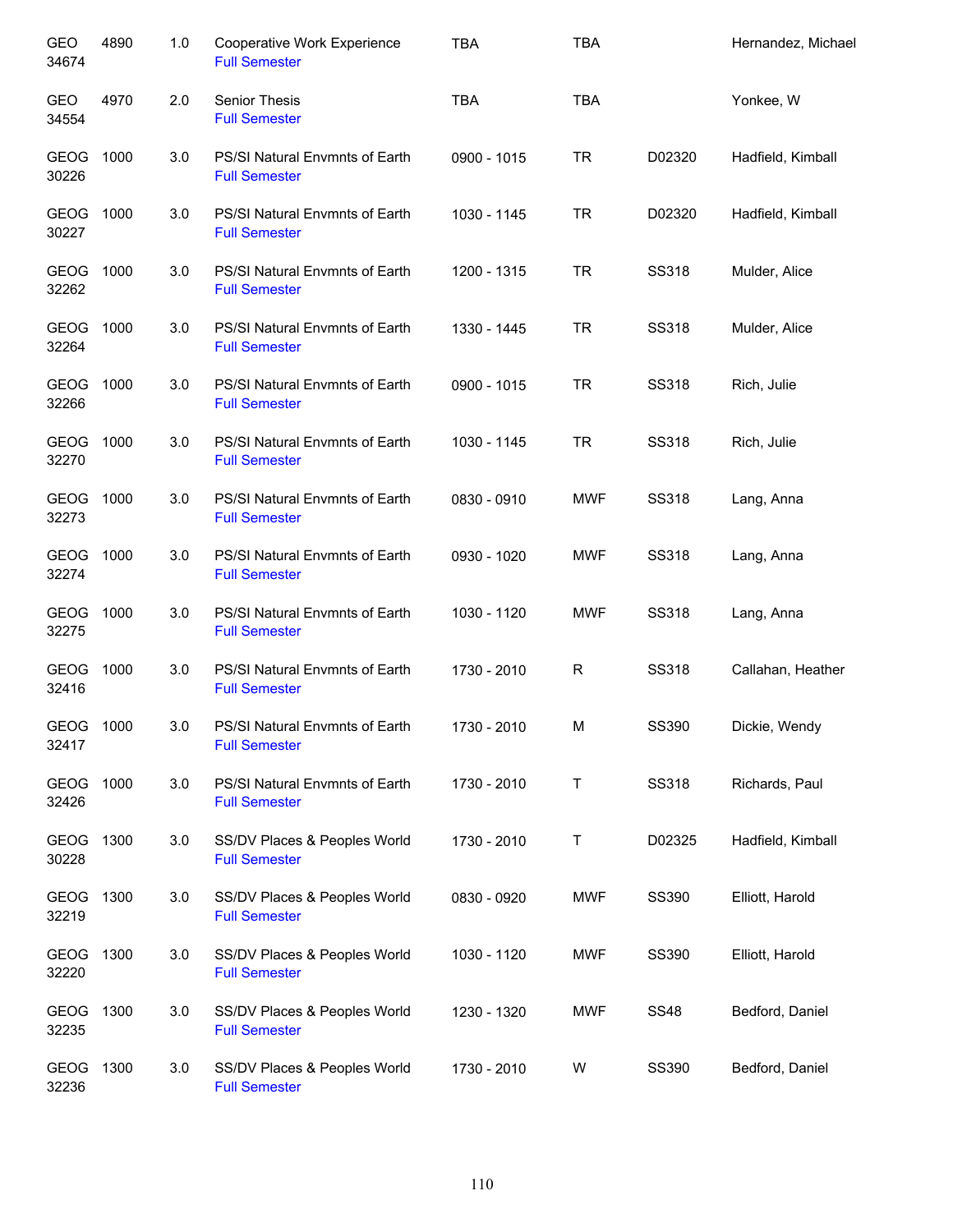| <b>GEOG</b><br>32251 | 1300 | 3.0 | SS/DV Places & Peoples World<br><b>Full Semester</b>                                                                                                                                                                                                                                                                                            | 1130 - 1220 | <b>MWF</b> | SS390        | Dorsey, Bryan     |
|----------------------|------|-----|-------------------------------------------------------------------------------------------------------------------------------------------------------------------------------------------------------------------------------------------------------------------------------------------------------------------------------------------------|-------------|------------|--------------|-------------------|
| <b>GEOG</b><br>32261 | 1300 | 3.0 | SS/DV Places & Peoples World<br><b>Full Semester</b>                                                                                                                                                                                                                                                                                            | 0930 - 1020 | <b>MWF</b> | <b>SS48</b>  | Mulder, Alice     |
| <b>GEOG</b><br>32422 | 1300 | 3.0 | SS/DV Places & Peoples World<br><b>Full Semester</b>                                                                                                                                                                                                                                                                                            | 1730 - 2010 | M          | <b>SS318</b> | Richards, Paul    |
| <b>GEOG</b><br>32229 | 1400 | 3.0 | Global Warm Myths, Real & Sol<br><b>Full Semester</b>                                                                                                                                                                                                                                                                                           | 0900 - 1015 | TR         | SS390        | Bedford, Daniel   |
| GEOG 1520<br>30230   |      | 3.0 | SS/DV Geog of U.S. & Canada<br><b>Full Semester</b>                                                                                                                                                                                                                                                                                             | 1730 - 2010 | R          | D02325       | Hadfield, Kimball |
| GEOG 1520<br>32221   |      | 3.0 | SS/DV Geog of U.S. & Canada<br><b>Full Semester</b>                                                                                                                                                                                                                                                                                             | 1030 - 1145 | TR         | <b>SS390</b> | Elliott, Harold   |
| GEOG<br>32268        | 3050 | 3.0 | Weather & Climate<br><b>Full Semester</b>                                                                                                                                                                                                                                                                                                       | 0930 - 1020 | <b>MWF</b> | <b>SS333</b> | Rich, Julie       |
| GEOG<br>32259        | 3060 | 3.0 | World Environmental Issues<br><b>Full Semester</b>                                                                                                                                                                                                                                                                                              | 0830 - 0920 | <b>MWF</b> | <b>SS48</b>  | Mulder, Alice     |
| GEOG<br>32234        | 3090 | 3.0 | Arctic & Alpine Environments<br><b>Full Semester</b>                                                                                                                                                                                                                                                                                            | 1130 - 1220 | <b>MWF</b> | <b>SS48</b>  | Bedford, Daniel   |
| GEOG 3300<br>32419   |      | 3.0 | Historical Geography of the US<br><b>Full Semester</b>                                                                                                                                                                                                                                                                                          | 1730 - 2010 | R          | <b>SS333</b> | Gurgel, Klaus     |
| GEOG<br>32272        | 3500 | 3.0 | Geography Of Utah<br><b>Full Semester</b><br>CBL stands for Community-Based Learning which means that students engage in<br>meaningful community service that is connected to specific course objectives.<br>See http://www.weber.edu/CommunityInvolvement/CBL_Designation.html for a full<br>list of CBL designated courses.                   | 1200 - 1315 | <b>TR</b>  | <b>SS390</b> | Hadfield, Kimball |
| GEOG 3590<br>32222   |      | 3.0 | DV Geography Of Europe<br><b>Full Semester</b>                                                                                                                                                                                                                                                                                                  | 1630 - 1910 | М          | <b>SS333</b> | Elliott, Harold   |
| GEOG 4420<br>32257   |      | 3.0 | <b>Advanced Planning Techniques</b><br><b>Full Semester</b><br>CBL stands for Community-Based Learning which means that students engage in<br>meaningful community service that is connected to specific course objectives.<br>See http://www.weber.edu/CommunityInvolvement/CBL_Designation.html for a full<br>list of CBL designated courses. | 1230 - 1320 | <b>MWF</b> | SS333        | Dorsey, Bryan     |
| GEOG 4800<br>32454   |      | 1.0 | Individual Research<br><b>Full Semester</b>                                                                                                                                                                                                                                                                                                     | <b>TBA</b>  | <b>TBA</b> |              | Elliott, Harold   |
| GEOG<br>32458        | 4800 | 2.0 | Individual Research<br><b>Full Semester</b>                                                                                                                                                                                                                                                                                                     | <b>TBA</b>  | <b>TBA</b> |              | Elliott, Harold   |
| <b>GEOG</b><br>32461 | 4800 | 3.0 | Individual Research<br><b>Full Semester</b>                                                                                                                                                                                                                                                                                                     | <b>TBA</b>  | <b>TBA</b> |              | Elliott, Harold   |
| GEOG<br>32468        | 4800 | 1.0 | Individual Research<br><b>Full Semester</b>                                                                                                                                                                                                                                                                                                     | <b>TBA</b>  | <b>TBA</b> |              | Bedford, Daniel   |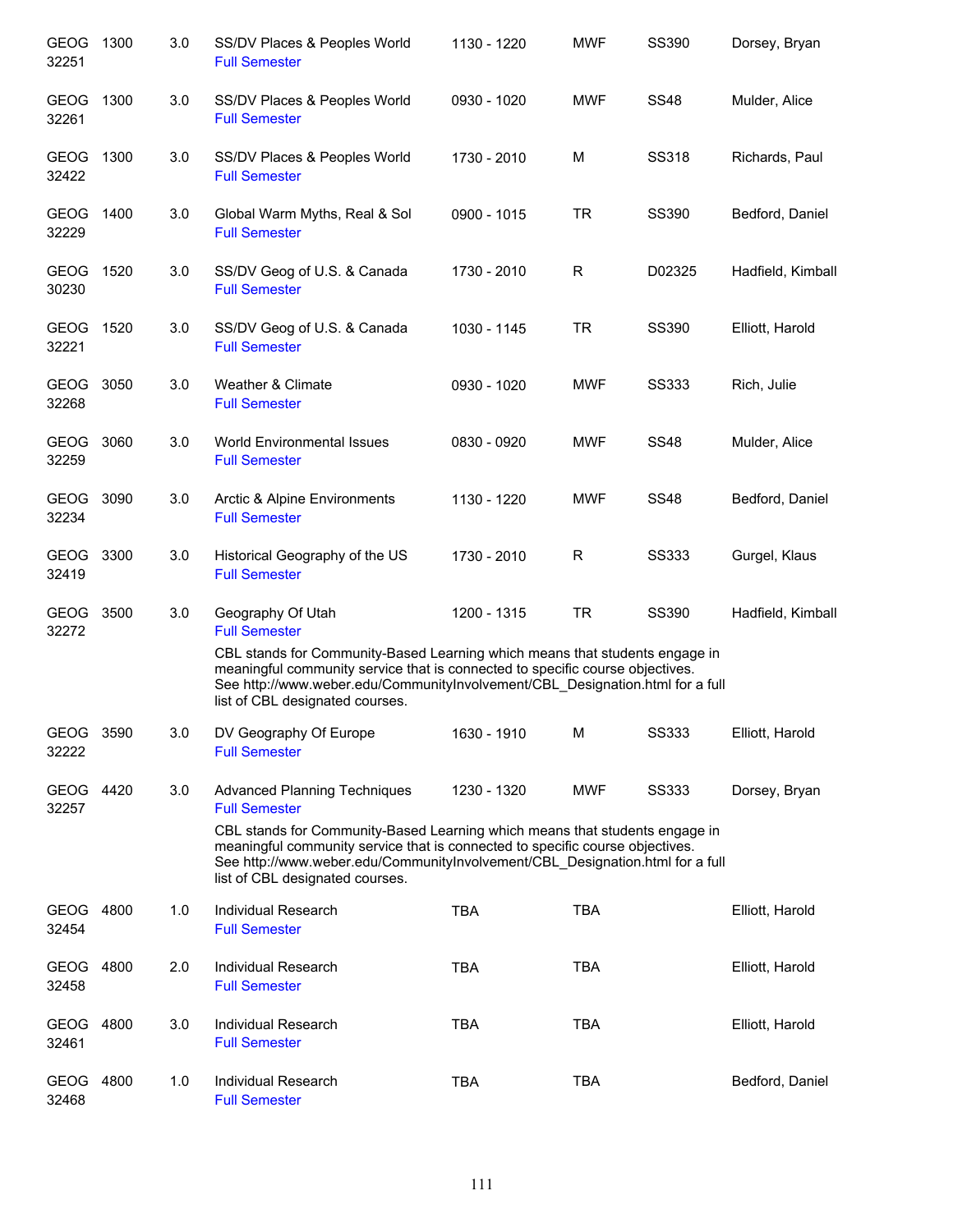| GEOG 4800<br>32473 |      | 2.0 | Individual Research<br><b>Full Semester</b>         | <b>TBA</b> | <b>TBA</b> | Bedford, Daniel |
|--------------------|------|-----|-----------------------------------------------------|------------|------------|-----------------|
| GEOG 4800<br>32475 |      | 3.0 | Individual Research<br><b>Full Semester</b>         | <b>TBA</b> | <b>TBA</b> | Bedford, Daniel |
| GEOG 4800<br>32478 |      | 1.0 | Individual Research<br><b>Full Semester</b>         | <b>TBA</b> | <b>TBA</b> | Dorsey, Bryan   |
| GEOG 4800<br>32480 |      | 2.0 | <b>Individual Research</b><br><b>Full Semester</b>  | <b>TBA</b> | <b>TBA</b> | Dorsey, Bryan   |
| GEOG 4800<br>32483 |      | 3.0 | <b>Individual Research</b><br><b>Full Semester</b>  | <b>TBA</b> | <b>TBA</b> | Dorsey, Bryan   |
| GEOG 4800<br>32487 |      | 1.0 | Individual Research<br><b>Full Semester</b>         | <b>TBA</b> | <b>TBA</b> | Lang, Anna      |
| GEOG 4800<br>32488 |      | 2.0 | Individual Research<br><b>Full Semester</b>         | <b>TBA</b> | <b>TBA</b> | Lang, Anna      |
| GEOG 4800<br>32489 |      | 3.0 | Individual Research<br><b>Full Semester</b>         | <b>TBA</b> | <b>TBA</b> | Lang, Anna      |
| GEOG 4800<br>32491 |      | 1.0 | Individual Research<br><b>Full Semester</b>         | <b>TBA</b> | <b>TBA</b> | Mulder, Alice   |
| GEOG 4800<br>32492 |      | 2.0 | Individual Research<br><b>Full Semester</b>         | <b>TBA</b> | <b>TBA</b> | Mulder, Alice   |
| GEOG 4800<br>32493 |      | 3.0 | Individual Research<br><b>Full Semester</b>         | <b>TBA</b> | <b>TBA</b> | Mulder, Alice   |
| GEOG 4800<br>32495 |      | 1.0 | Individual Research<br><b>Full Semester</b>         | <b>TBA</b> | <b>TBA</b> | Rich, Julie     |
| GEOG 4800<br>32496 |      | 2.0 | Individual Research<br><b>Full Semester</b>         | <b>TBA</b> | <b>TBA</b> | Rich, Julie     |
| GEOG<br>32498      | 4800 | 3.0 | Individual Research<br><b>Full Semester</b>         | <b>TBA</b> | <b>TBA</b> | Rich, Julie     |
| GEOG 4890<br>32501 |      | 1.0 | Cooperative Work Experience<br><b>Full Semester</b> | TBA        | <b>TBA</b> | Dorsey, Bryan   |
| GEOG 4890<br>32502 |      | 2.0 | Cooperative Work Experience<br><b>Full Semester</b> | <b>TBA</b> | <b>TBA</b> | Dorsey, Bryan   |
| GEOG<br>32506      | 4890 | 3.0 | Cooperative Work Experience<br><b>Full Semester</b> | <b>TBA</b> | <b>TBA</b> | Dorsey, Bryan   |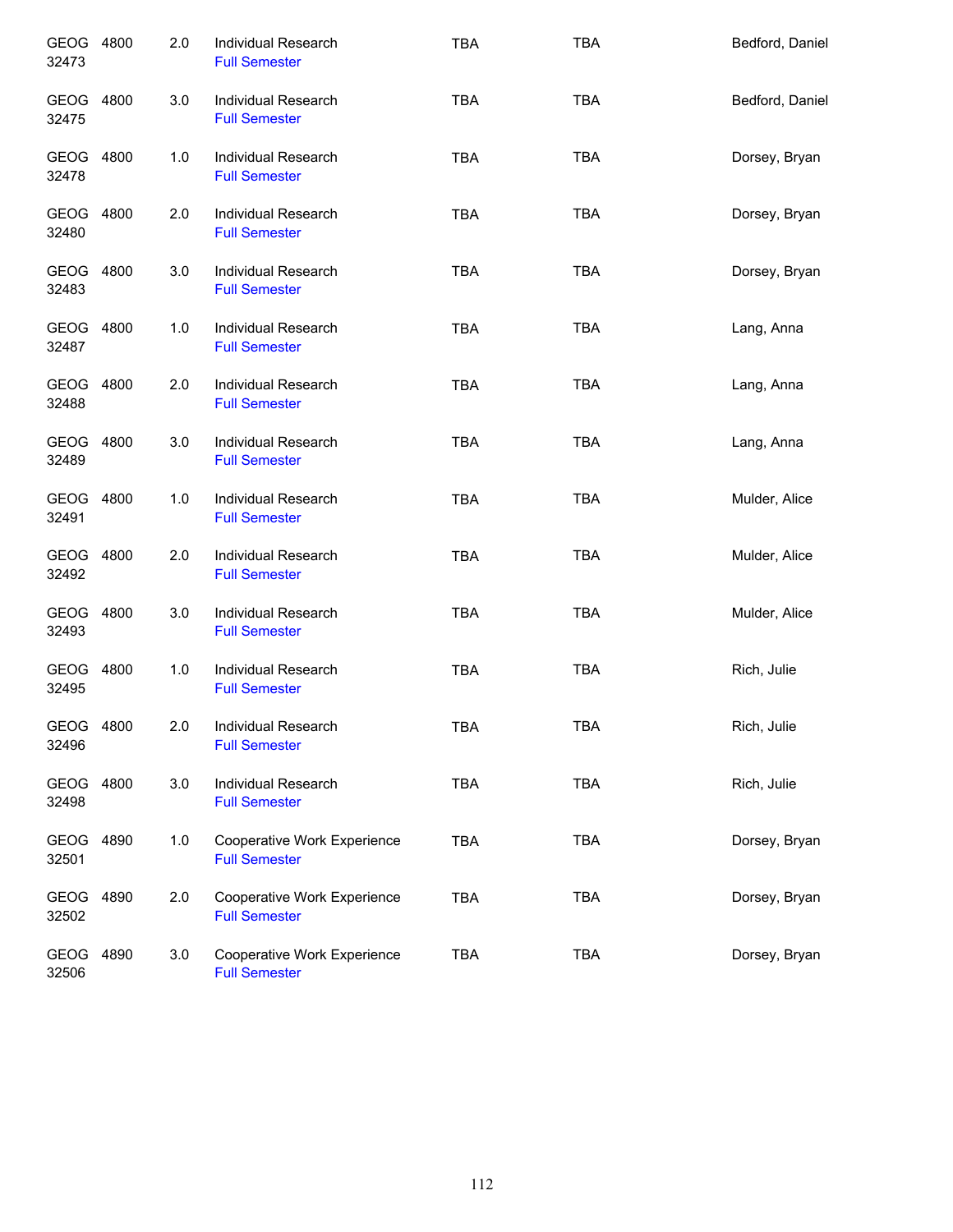| <b>GEOG</b><br>32844 | 4890 | 2.0 | Cooperative Work Experience<br><b>Full Semester</b>                                                                                                                                                                                                                                                                                                                                                                                                                                                                                 | 1230 - 1430 | W          |              | Rich, Julie            |
|----------------------|------|-----|-------------------------------------------------------------------------------------------------------------------------------------------------------------------------------------------------------------------------------------------------------------------------------------------------------------------------------------------------------------------------------------------------------------------------------------------------------------------------------------------------------------------------------------|-------------|------------|--------------|------------------------|
|                      |      |     | Green Mapping Internship. Class will meet in SU 320/Student<br>Senate Room. CBL stands for Community-Based Learning which<br>means that students engage in meaningful community service<br>that is connected to specific course objectives.<br>CBL stands for Community-Based Learning which means that<br>students engage in meaningful community service that is<br>connected to specific course objectives. See http://www.<br>weber.edu/CommunityInvolvement/CBL Designation.html for a<br>full list of CBL designated courses. |             |            |              |                        |
| <b>GEOG</b><br>32846 | 4950 | 2.0 | Adv Regional Field Studies<br><b>Block 1</b><br>Cost: \$60.00 Field Trip - Death Valley, CA, Feb. 16-21.<br>Must sign statement of understanding.                                                                                                                                                                                                                                                                                                                                                                                   | 1030 - 1120 | W          | <b>SS48</b>  | Rich, Julie            |
| <b>GEOG</b><br>32258 | 4990 | 3.0 | SI Research Seminar<br><b>Full Semester</b>                                                                                                                                                                                                                                                                                                                                                                                                                                                                                         | 1330 - 1620 | M          | <b>SS333</b> | Dorsey, Bryan          |
| <b>GERT</b><br>30539 | 1010 | 3.0 | SS Introduction to Gerontology<br><b>Full Semester</b>                                                                                                                                                                                                                                                                                                                                                                                                                                                                              | 0900 - 1015 | <b>TR</b>  | <b>SS227</b> | Stanton, Sarah         |
| <b>GERT</b><br>30428 | 3000 | 3.0 | Death And Dying<br><b>Full Semester</b><br>This class is cross-listed with SW3000. Please register for<br>the class required by your major (Social Work or<br>Gerontology).                                                                                                                                                                                                                                                                                                                                                         | 1200 - 1315 | <b>TR</b>  | SS121        | Tadehara, Corina       |
| <b>GERT</b><br>30510 | 3500 | 3.0 | Welfare & Geront Policy Dev<br><b>Full Semester</b>                                                                                                                                                                                                                                                                                                                                                                                                                                                                                 | 0900 - 1015 | <b>TR</b>  | SS101        | Pressey, Sean          |
| <b>GERT</b><br>30511 | 3500 | 3.0 | Welfare & Geront Policy Dev<br><b>Full Semester</b>                                                                                                                                                                                                                                                                                                                                                                                                                                                                                 | 1730 - 2030 | R          | SS101        | Pressey, Sean          |
| <b>GERT</b><br>30512 | 3600 | 3.0 | <b>SI Social Statistics</b><br><b>Full Semester</b>                                                                                                                                                                                                                                                                                                                                                                                                                                                                                 | 1030 - 1120 | <b>MWF</b> | SS121        | Kennedy-Pressey, Kerry |
| <b>GERT</b><br>30513 | 3600 | 3.0 | SI Social Statistics<br><b>Full Semester</b>                                                                                                                                                                                                                                                                                                                                                                                                                                                                                        | 1730 - 2020 | М          | SS121        | Kennedy-Pressey, Kerry |
| <b>GERT</b><br>31505 | 3600 | 3.0 | <b>SI Social Statistics</b><br><b>Full Semester</b><br>To access online course materials, please log on thruogh<br>the student portal (eWeber) at http://weber.edu and select:<br>"Current Students".                                                                                                                                                                                                                                                                                                                               | TBA         | <b>TBA</b> | OL           | Kennedy-Pressey, Kerry |
| GERT<br>30519        | 4830 | 4.0 | Readings and/or Projects<br><b>Full Semester</b>                                                                                                                                                                                                                                                                                                                                                                                                                                                                                    | <b>TBA</b>  | <b>TBA</b> |              | Bigler, Mark           |
| <b>GERT</b><br>30521 | 4830 | 3.0 | Readings and/or Projects<br><b>Full Semester</b>                                                                                                                                                                                                                                                                                                                                                                                                                                                                                    | <b>TBA</b>  | <b>TBA</b> |              | Bigler, Mark           |
| GERT<br>30522        | 4830 | 2.0 | Readings and/or Projects<br><b>Full Semester</b>                                                                                                                                                                                                                                                                                                                                                                                                                                                                                    | <b>TBA</b>  | <b>TBA</b> |              | Bigler, Mark           |
| <b>GERT</b><br>30515 | 4860 | 2.0 | Introductory Field Practicum<br><b>Full Semester</b><br>Course Fee \$10.00                                                                                                                                                                                                                                                                                                                                                                                                                                                          | 1430 - 1540 | М          | SS101        | Vigil, Steven          |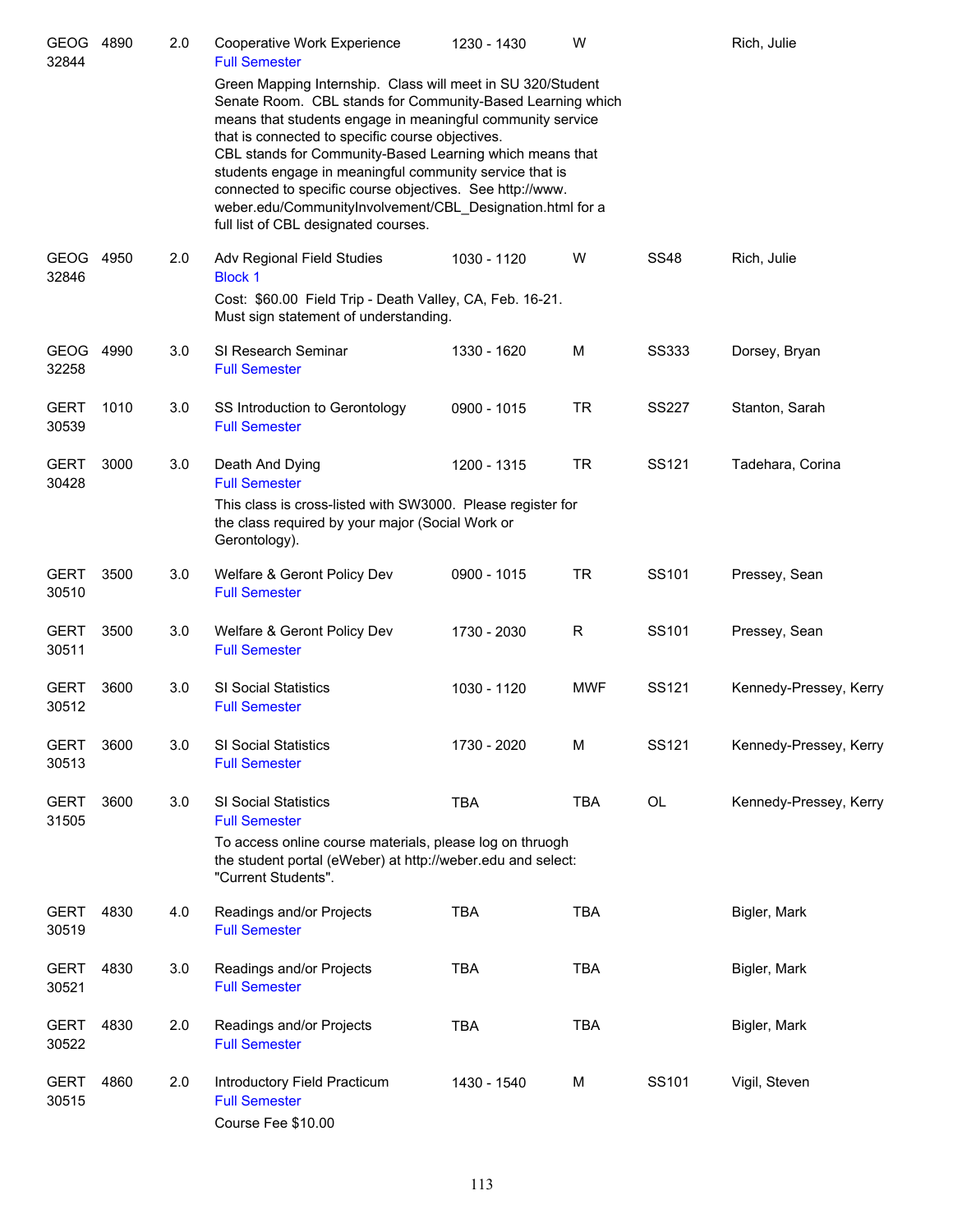| <b>GERT</b><br>30517 | 4861 | 2.0 | Advanced Field Practicum<br><b>Full Semester</b><br>Course Fee \$10.00                                                                                                                                                                                                                                               | 1430 - 1540 | M          | SS101        | Vigil, Steven       |
|----------------------|------|-----|----------------------------------------------------------------------------------------------------------------------------------------------------------------------------------------------------------------------------------------------------------------------------------------------------------------------|-------------|------------|--------------|---------------------|
| <b>GERT</b><br>30516 | 4862 | 2.0 | Specialized Field Practicum<br><b>Full Semester</b><br>Course Fee \$10.00                                                                                                                                                                                                                                            | 1430 - 1540 | M          | SS101        | Vigil, Steven       |
| <b>GERT</b><br>30518 | 4990 | 2.0 | Senior Seminar<br><b>Full Semester</b>                                                                                                                                                                                                                                                                               | 1430 - 1540 | M          | SS101        | Vigil, Steven       |
| <b>GRMN</b><br>30507 | 1010 | 3.0 | First Year German I<br><b>Full Semester</b><br>Course Fee \$8.00                                                                                                                                                                                                                                                     | 1030 - 1120 | <b>MWF</b> | <b>WB103</b> | Daines, Erika       |
| <b>GRMN</b><br>34660 | 1010 | 3.0 | First Year German I<br><b>Full Semester</b><br>Course Fee \$8.00                                                                                                                                                                                                                                                     | 1730 - 2010 | W          | EH403        | Szalay, Eva         |
| <b>GRMN</b><br>30523 | 1020 | 3.0 | First Year German II<br><b>Full Semester</b><br>Course Fee \$8.00                                                                                                                                                                                                                                                    | 0930 - 1020 | <b>MWF</b> | EH105        | Szalay, Eva         |
| <b>GRMN</b><br>30524 | 1020 | 3.0 | First Year German II<br><b>Full Semester</b><br>Course Fee \$8.00                                                                                                                                                                                                                                                    | 1730 - 2010 | M          | EH314        | Szalay, Eva         |
| <b>GRMN</b><br>30525 | 2020 | 3.0 | <b>HU Second Year German II</b><br><b>Full Semester</b><br>Course Fee \$8.00                                                                                                                                                                                                                                         | 0830 - 0920 | <b>MWF</b> | EH116        | Daines, Erika       |
| <b>GRMN</b><br>30527 | 3000 | 3.0 | <b>Proficiency Development</b><br><b>Full Semester</b><br>Native-speaking students or those who have acquired<br>proficiency through residence in the target language<br>community are not eligible to take this class.<br>Prerequisite: Completion of or currently enrolled in<br>German 2020.<br>Course Fee \$6.00 | 0900 - 1015 | <b>TR</b>  | <b>SS46</b>  | Daines, Erika       |
| GRMN 3220<br>30534   |      | 3.0 | Phonetics & Phonolgy<br><b>Full Semester</b><br>Course Fee \$6.00                                                                                                                                                                                                                                                    | 0930 - 1020 | <b>MWF</b> | EH305        | Daines, Erika       |
| <b>GRMN</b><br>33182 | 3570 | 3.0 | Special Topics in Culture<br><b>Full Semester</b><br>Course Fee \$6.00                                                                                                                                                                                                                                               | 0830 - 0920 | <b>MWF</b> | EH105        | Szalay, Eva         |
| GRMN<br>34727        | 4830 | 3.0 | Directed Readings<br><b>Full Semester</b>                                                                                                                                                                                                                                                                            | <b>TBA</b>  | <b>TBA</b> |              | Daines, Erika       |
| HAS<br>32954         | 3000 | 3.0 | The Health Care System<br><b>Full Semester</b><br>To access online course materials, please log on through<br>the student portal (eWeber) at http://weber.edu and select:<br>"Current Students".                                                                                                                     | <b>TBA</b>  | <b>TBA</b> | OL           | Dahlkemper, Richard |
| HAS<br>33692         | 3000 | 3.0 | The Health Care System<br><b>Full Semester</b>                                                                                                                                                                                                                                                                       | 1730 - 2010 | M          | MH222        | Dahlkemper, Richard |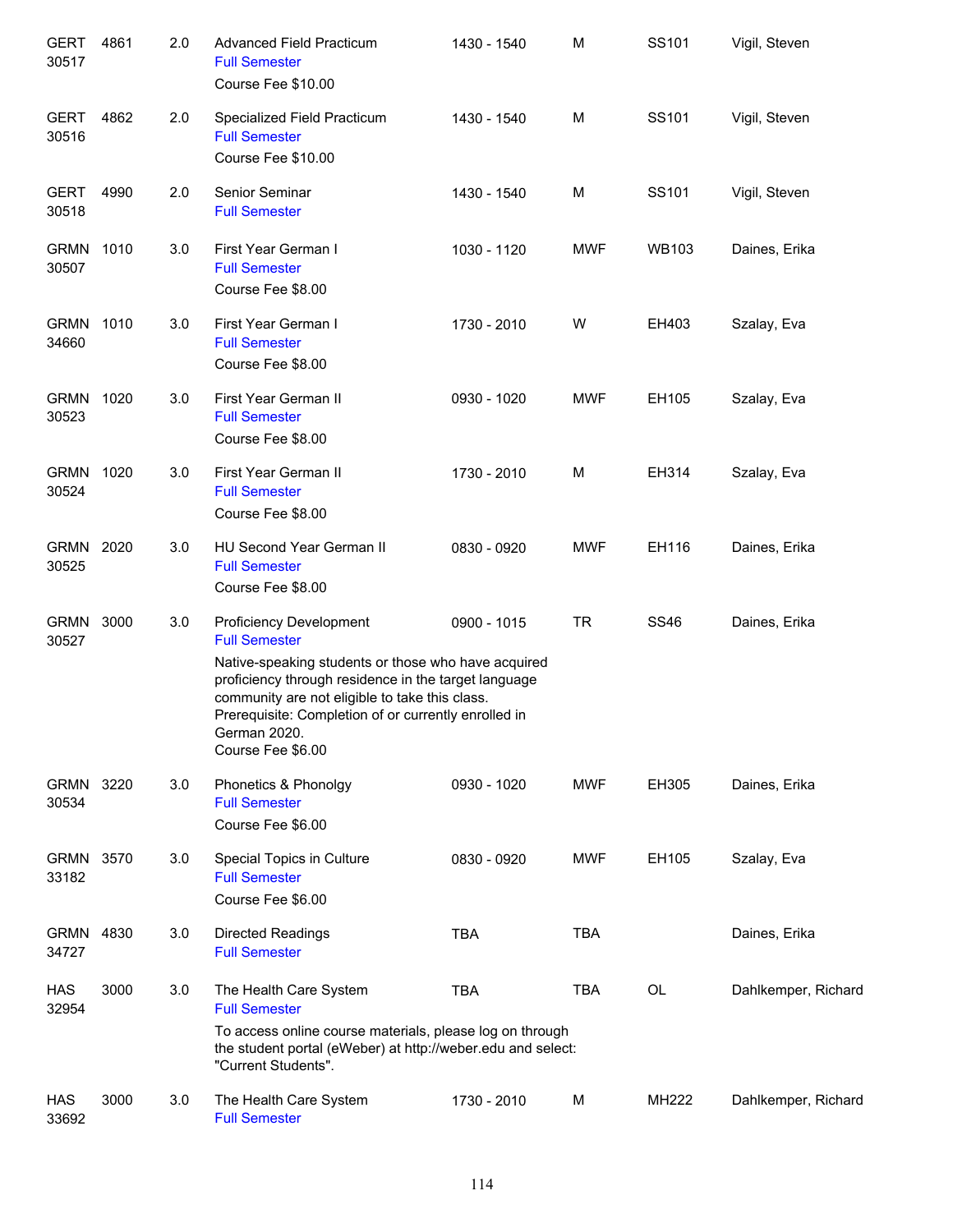| <b>HAS</b><br>32955 | 3020 | 3.0 | <b>Health Care Marketing</b><br><b>Full Semester</b>                                                                                           | <b>TBA</b>  | <b>TBA</b> | <b>OL</b>    | Dahlkemper, Richard |
|---------------------|------|-----|------------------------------------------------------------------------------------------------------------------------------------------------|-------------|------------|--------------|---------------------|
|                     |      |     | To access online course materials, please log on through<br>the student portal (eWeber) at http://weber.edu and select:<br>"Current Students". |             |            |              |                     |
| <b>HAS</b><br>33693 | 3150 | 3.0 | Com Health Agencies & Services<br><b>Full Semester</b>                                                                                         | 1430 - 1710 | M          | MH222        | Johnson, Kenneth    |
| <b>HAS</b><br>33694 | 3190 | 3.0 | DV Cultural Divers in Patient<br><b>Full Semester</b>                                                                                          | 1430 - 1710 | W          | <b>MH222</b> | Jones, Kristi       |
| HAS<br>33697        | 3230 | 3.0 | <b>Health Communication</b><br><b>Full Semester</b>                                                                                            | 1430 - 1710 | W          | MH304        | Moss, Cory          |
| <b>HAS</b><br>33698 | 3240 | 3.0 | Human Resource Develpmnt HC<br><b>Full Semester</b>                                                                                            | 1730 - 2010 | M          | MH332        | Moss, Cory          |
| HAS<br>33701        | 3260 | 3.0 | Administrative/Supervisor Theo<br><b>Full Semester</b>                                                                                         | 1730 - 2010 | Τ          | MH332        | Burton, Lloyd       |
| <b>HAS</b><br>33703 | 3750 | 3.0 | <b>Health Care Financial Administ</b><br><b>Full Semester</b>                                                                                  | 1730 - 2010 | W          | MH332        | Wyant, David        |
| <b>HAS</b><br>32956 | 4320 | 3.0 | Health Care Economics/Policy<br><b>Full Semester</b>                                                                                           | <b>TBA</b>  | <b>TBA</b> | <b>OL</b>    | Wyant, David        |
|                     |      |     | To access online course materials, please log on through<br>the student portal (eWeber) at http://weber.edu and select:<br>"Current Students". |             |            |              |                     |
| HAS<br>32957        | 4400 | 3.0 | Legal/Ethical Aspects Hith Adm<br><b>Full Semester</b>                                                                                         | <b>TBA</b>  | <b>TBA</b> | <b>OL</b>    | Burton, Lloyd       |
|                     |      |     | To access online course materials, please log on through<br>the student portal (eWeber) at http://weber.edu and select:<br>"Current Students". |             |            |              |                     |
| <b>HAS</b><br>32958 | 4420 | 3.0 | <b>Clinical Instructional Skills</b><br><b>Full Semester</b>                                                                                   | <b>TBA</b>  | <b>TBA</b> | <b>OL</b>    | Jensen, Marion      |
|                     |      |     | To access online course materials, please log on through<br>the student portal (eWeber) at http://weber.edu and select:<br>"Current Students". |             |            |              |                     |
| <b>HAS</b><br>33706 | 4520 | 2.0 | Long-term Care Administration<br><b>Block 1</b>                                                                                                | 1730 - 2100 | T          | <b>MH222</b> | Snowball, Kelly     |
| HAS<br>33707        | 4525 | 1.0 | <b>Health Facility Operations</b><br><b>Block 2</b>                                                                                            | 1730 - 1920 | Т          | MH222        | Moss, Cory          |
| HAS<br>33708        | 4740 | 1.0 | Senior Seminar<br><b>Block 1</b>                                                                                                               | 1530 - 1710 | W          | MH332        | Burton, Lloyd       |
| HAS<br>33712        | 4860 | 2.0 | Practicum/Internship<br><b>Full Semester</b>                                                                                                   | <b>TBA</b>  | <b>TBA</b> |              | Dahlkemper, Richard |
| HAS<br>33713        | 4860 | 4.0 | Practicum/Internship<br><b>Full Semester</b>                                                                                                   | <b>TBA</b>  | <b>TBA</b> |              | Dahlkemper, Richard |
| HAS<br>33715        | 4860 | 6.0 | Practicum/Internship<br><b>Full Semester</b>                                                                                                   | <b>TBA</b>  | <b>TBA</b> |              | Dahlkemper, Richard |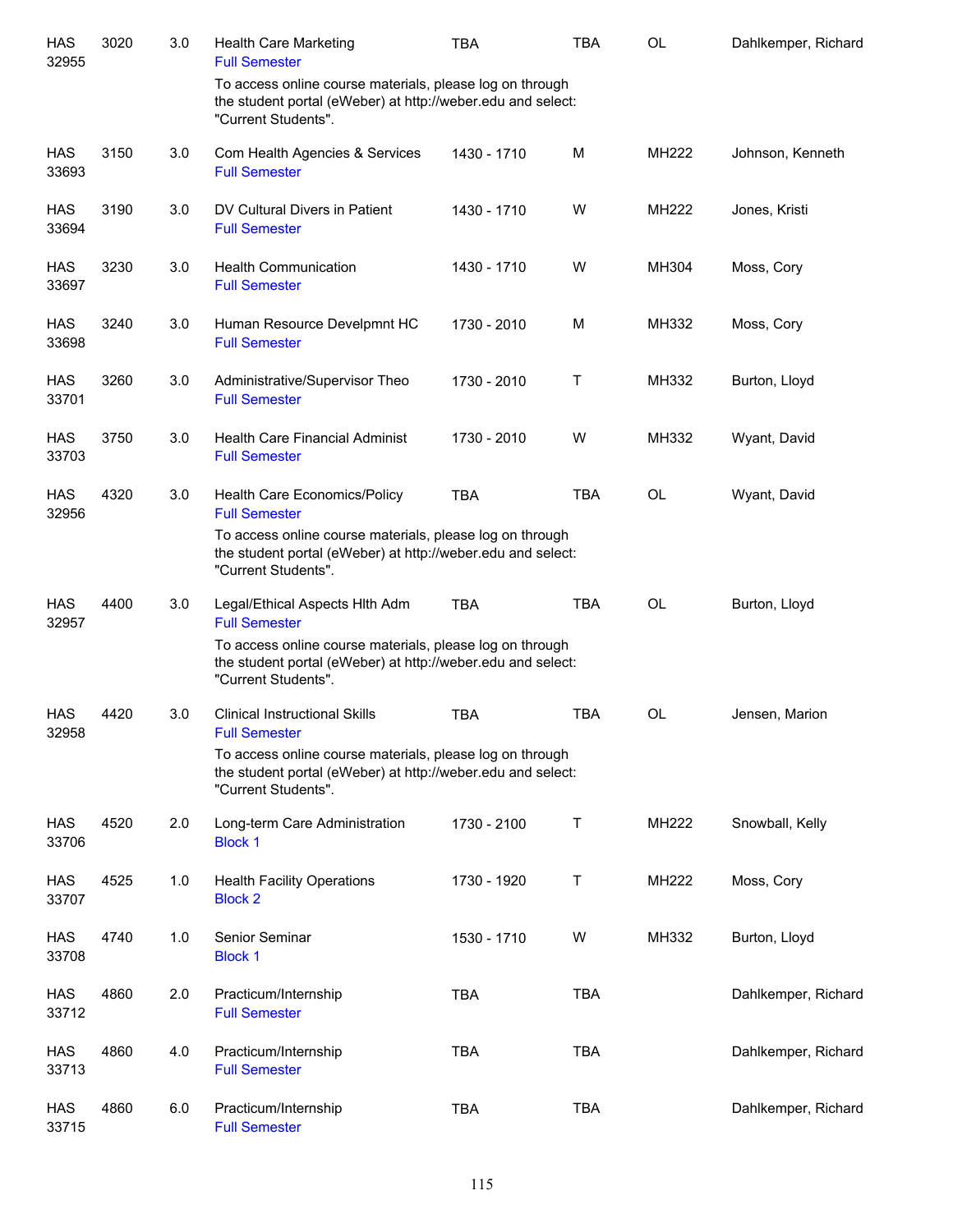| <b>HAS</b><br>33711 | 4990 | 1.0 | Seminar<br><b>Block 2</b>                                                                                                                       | 1530 - 1710 | W           | MH332     | Burton, Lloyd    |
|---------------------|------|-----|-------------------------------------------------------------------------------------------------------------------------------------------------|-------------|-------------|-----------|------------------|
| HIM<br>32959        | 2000 | 4.0 | Intro Health Info Systems/Sett<br><b>Full Semester</b>                                                                                          | <b>TBA</b>  | <b>TBA</b>  | OL        | Merkley, Heather |
|                     |      |     | To access online course materials, please log on through<br>the student portal (eWeber) at http://weber.edu and select:<br>"Current Students".  |             |             |           |                  |
| HIM<br>33716        | 2250 | 3.0 | Health Care Privacy & Security<br><b>Full Semester</b>                                                                                          | 1130 - 1320 | R           | MH332     | Merkley, Heather |
| HIM<br>32960        | 2300 | 3.0 | Diagnosis Coding<br><b>Full Semester</b>                                                                                                        | <b>TBA</b>  | <b>TBA</b>  | OL        | Carter, Darcy    |
|                     |      |     | To access online course materials, please log on through<br>the student portal (eWeber) at httpa;//weber.edu and select:<br>"Current Students". |             |             |           |                  |
| HIM<br>32961        | 2320 | 3.0 | Ambulatory/Physician Office Co<br><b>Full Semester</b>                                                                                          | <b>TBA</b>  | <b>TBA</b>  | <b>OL</b> | Merkley, Heather |
|                     |      |     | To access online course materials, please log on through<br>the studennt portal (eWeber) at http://weber.edu and select:<br>"Current Students". |             |             |           |                  |
| HIM<br>33717        | 2320 | 3.0 | Ambulatory/Physician Office Co<br><b>Full Semester</b>                                                                                          | 1130 - 1320 | M           | MH332     | Merkley, Heather |
| HIM<br>32962        | 2330 | 2.0 | Class Systems Topics/Reimburse<br><b>Full Semester</b>                                                                                          | <b>TBA</b>  | <b>TBA</b>  | <b>OL</b> | Merkley, Heather |
|                     |      |     | To access online course materials, please log on through<br>the student portal (eWeber) at http://weber.edu and select:<br>"Current Students".  |             |             |           |                  |
| HIM<br>33718        | 2330 | 2.0 | Class Systems Topics/Reimburse<br><b>Full Semester</b>                                                                                          | 1530 - 1720 | M           | MH332     | Shaw, Patricia   |
| <b>HIM</b><br>32963 | 2500 | 3.0 | Database Mngmnt & Security<br><b>Full Semester</b>                                                                                              | <b>TBA</b>  | <b>TBA</b>  | <b>OL</b> | Shaw, Patricia   |
|                     |      |     | To access online course materials, please log on through<br>the student portal (eWeber) at http://weber.edu and select:<br>"Current Students".  |             |             |           |                  |
| HIM<br>32964        | 2862 | 2.0 | Professional Practice Experien<br><b>Full Semester</b>                                                                                          | <b>TBA</b>  | <b>TBA</b>  | <b>OL</b> | Carter, Darcy    |
|                     |      |     | To access online course materials, please log on through<br>the student portal (eWeber) at http://weber.edu and select:<br>"Current Students".  |             |             |           |                  |
| HIM<br>32965        | 2863 | 1.0 | Profess Pract Exper in Coding<br><b>Full Semester</b>                                                                                           | <b>TBA</b>  | <b>TBA</b>  | <b>OL</b> | Carter, Darcy    |
|                     |      |     | To access online course materials, please log on through<br>the student portal (eWeber) at http://weber.edu and select:<br>"Current Students".  |             |             |           |                  |
| HIM<br>33719        | 3000 | 3.0 | Computer Applications in HIth<br><b>Full Semester</b>                                                                                           | 1430 - 1710 | R           | MH332     | Merkley, Heather |
| HIM<br>33721        | 3200 | 3.0 | SI Epidemiology & Biostatistic<br><b>Full Semester</b>                                                                                          | 1430 - 1710 | $\mathsf R$ | MH222     | Wyant, David     |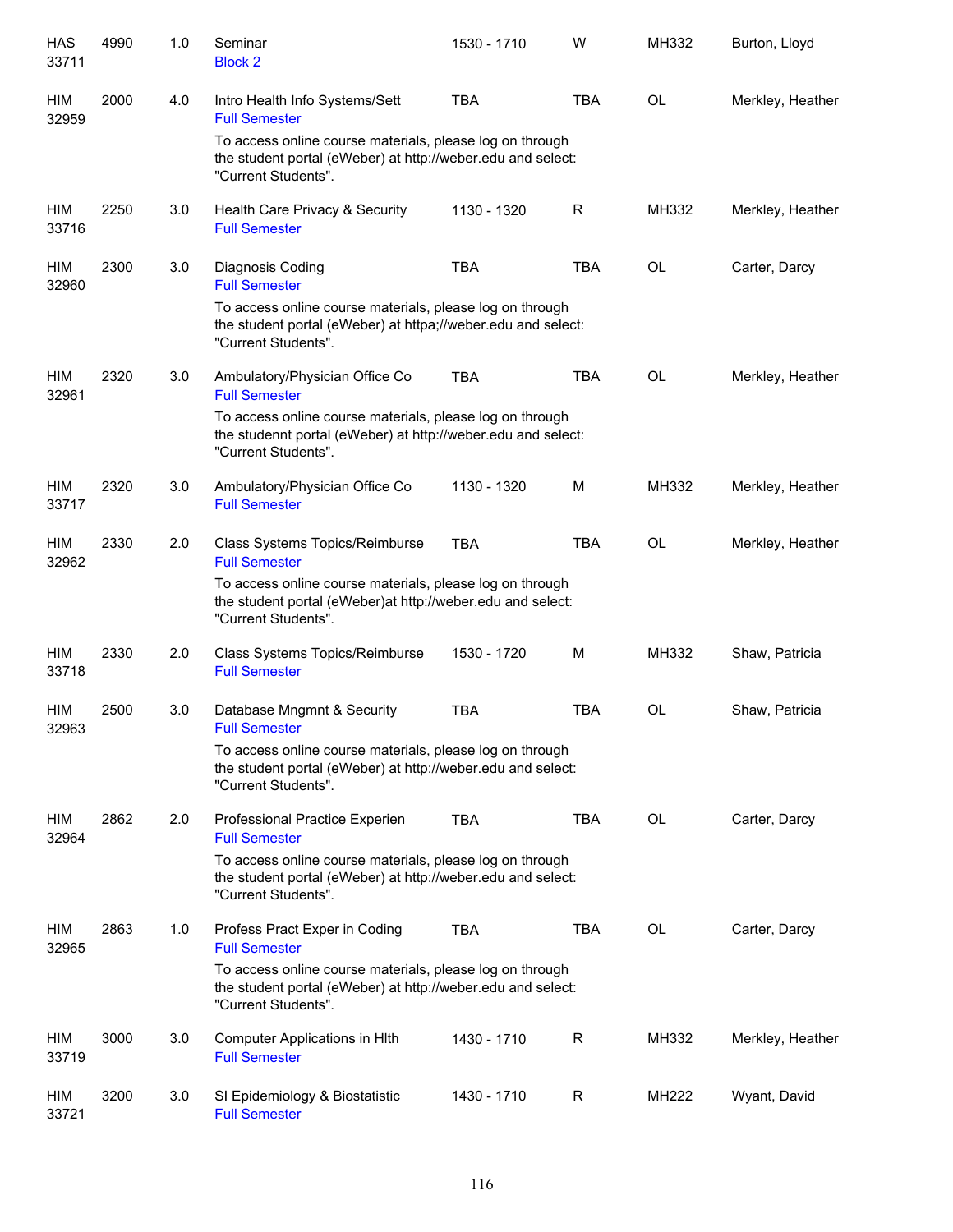| HIM<br>32966         | 3300 | 3.0 | Intro Quality Improve Hith Car<br><b>Full Semester</b>                                                                                         | <b>TBA</b>  | <b>TBA</b>  | <b>OL</b> | Shaw, Patricia   |
|----------------------|------|-----|------------------------------------------------------------------------------------------------------------------------------------------------|-------------|-------------|-----------|------------------|
|                      |      |     | To access olnine course materials, please log on through<br>the student portal (eWeber) at http://weber.edu and select:<br>"Current Students". |             |             |           |                  |
| HIM<br>32967         | 3450 | 3.0 | Hith Care Syst Analysis/Design<br><b>Full Semester</b>                                                                                         | <b>TBA</b>  | <b>TBA</b>  | <b>OL</b> | Carter, Darcy    |
|                      |      |     | To access online course materials, please log on through<br>the student portal (eWeber) at http://weber.edu and select:<br>"Current Students". |             |             |           |                  |
| HIM<br>32968         | 4100 | 3.0 | Health Info Service Managemnt<br><b>Full Semester</b>                                                                                          | <b>TBA</b>  | <b>TBA</b>  | <b>OL</b> | Shaw, Patricia   |
|                      |      |     | To access online course materials, please log on through<br>the student portal (eWeber) at http://weber.edu and select:<br>"Current Students". |             |             |           |                  |
| <b>HIST</b><br>31302 | 1500 | 3.0 | SS World History to 1500<br><b>Full Semester</b>                                                                                               | 0900 - 1015 | <b>TR</b>   | SS219     | Schmidt, Brent   |
| <b>HIST</b><br>31360 | 1500 | 3.0 | SS World History to 1500<br><b>Full Semester</b>                                                                                               | 1030 - 1120 | <b>MWF</b>  | SS119     | Schmidt, Brent   |
| <b>HIST</b><br>31370 | 1500 | 3.0 | SS World History to 1500<br><b>Full Semester</b>                                                                                               | 0930 - 1020 | <b>MWF</b>  | SS201     | Ibarguen, John   |
| <b>HIST</b><br>31372 | 1500 | 3.0 | SS World History to 1500<br><b>Full Semester</b>                                                                                               | 1030 - 1120 | <b>MWF</b>  | SS201     | Ibarguen, John   |
| <b>HIST</b><br>31388 | 1500 | 3.0 | SS World History to 1500<br><b>Full Semester</b>                                                                                               | 1230 - 1320 | <b>MWF</b>  | SS217     | Moffett, Randall |
| <b>HIST</b><br>32096 | 1500 | 3.0 | SS World History to 1500<br><b>Full Semester</b>                                                                                               | <b>TBA</b>  | <b>TBA</b>  | OL        | Francis, Stephen |
|                      |      |     | To access online course materials please log on through<br>the student portal (eWeber) at http://weber.edu and select:<br>"Current Students".  |             |             |           |                  |
| <b>HIST</b><br>32703 | 1500 | 3.0 | SS World History to 1500<br><b>Full Semester</b>                                                                                               | 1730 - 2010 | $\mathsf R$ | D02106    | Moffett, Randall |
| <b>HIST</b><br>31305 | 1510 | 3.0 | SS/DV World Hist 1500 to Pres<br><b>Full Semester</b>                                                                                          | 0900 - 1015 | <b>TR</b>   | SS201     | Brower, Matthew  |
| <b>HIST</b><br>31306 | 1510 | 3.0 | SS/DV World Hist 1500 to Pres<br><b>Full Semester</b>                                                                                          | 1030 - 1145 | TR          | SS201     | Ibarguen, John   |
| <b>HIST</b><br>31307 | 1510 | 3.0 | SS/DV World Hist 1500 to Pres<br><b>Full Semester</b>                                                                                          | 1200 - 1315 | <b>TR</b>   | SS201     | Schmidt, Brent   |
| <b>HIST</b><br>31320 | 1510 | 3.0 | SS/DV World Hist 1500 to Pres<br><b>Full Semester</b>                                                                                          | 1730 - 2010 | Τ           | SS217     | Ibarguen, John   |
| <b>HIST</b><br>31362 | 1510 | 3.0 | SS/DV World Hist 1500 to Pres<br><b>Full Semester</b>                                                                                          | 1130 - 1220 | <b>MWF</b>  | SS231     | Moffett, Randall |
| <b>HIST</b><br>31369 | 1510 | 3.0 | SS/DV World Hist 1500 to Pres<br><b>Full Semester</b>                                                                                          | 0830 - 0920 | <b>MWF</b>  | SS201     | Schmidt, Brent   |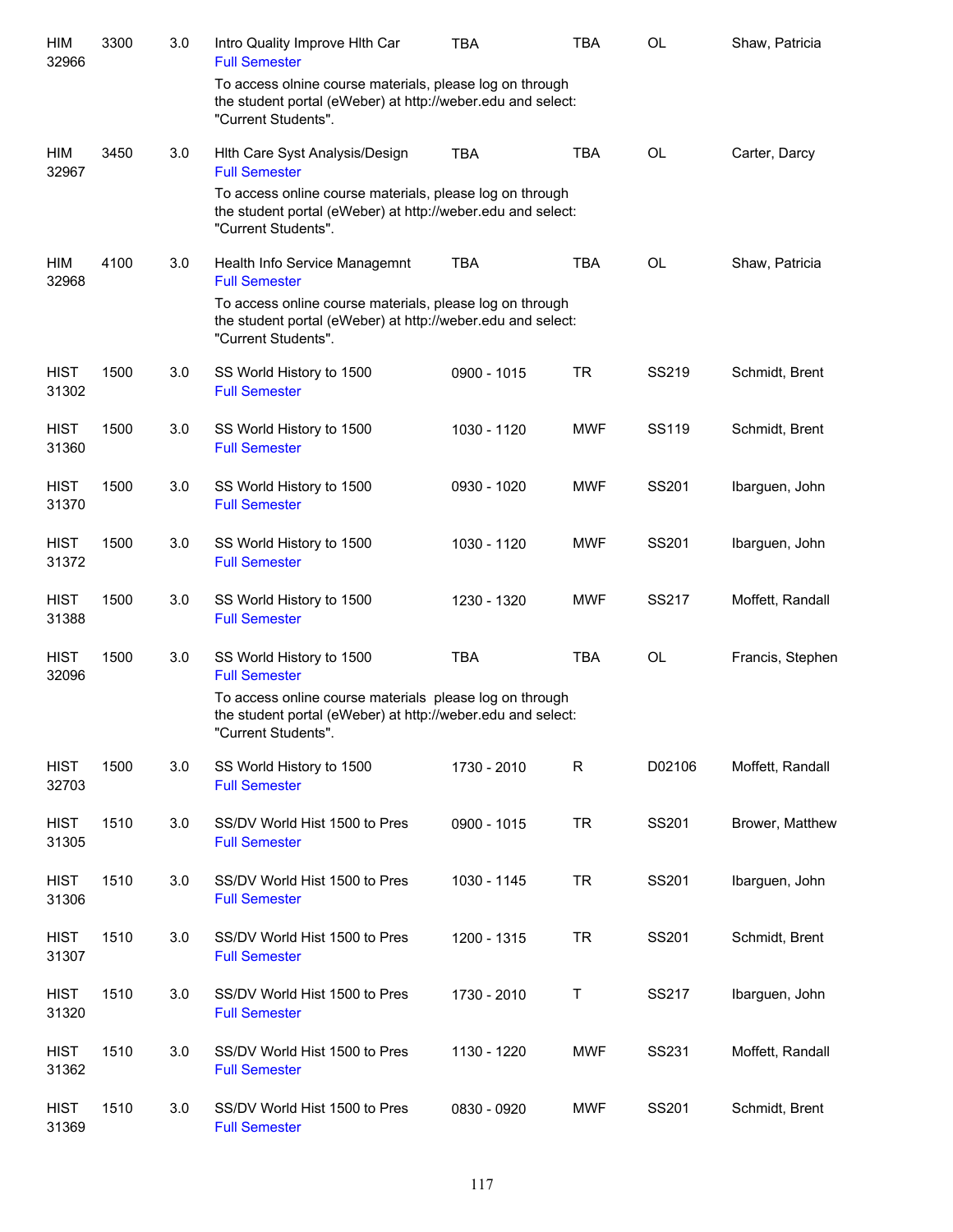| <b>HIST</b><br>31378 | 1510 | 3.0 | SS/DV World Hist 1500 to Pres<br><b>Full Semester</b>                                                                                          | 0930 - 1020 | <b>MWF</b> | <b>SS274</b> | Francis, Stephen  |
|----------------------|------|-----|------------------------------------------------------------------------------------------------------------------------------------------------|-------------|------------|--------------|-------------------|
| <b>HIST</b><br>31383 | 1510 | 3.0 | SS/DV World Hist 1500 to Pres<br><b>Full Semester</b>                                                                                          | 1030 - 1120 | <b>MWF</b> | <b>SS274</b> | Brower, Matthew   |
| <b>HIST</b><br>32100 | 1510 | 3.0 | SS/DV World Hist 1500 to Pres<br><b>Full Semester</b>                                                                                          | <b>TBA</b>  | <b>TBA</b> | <b>OL</b>    | Francis, Stephen  |
|                      |      |     | To access online course materials, please log on through<br>the student portal (eWeber) at http://weber.edu and select:<br>"Current Students". |             |            |              |                   |
| <b>HIST</b><br>32692 | 1510 | 3.0 | SS/DV World Hist 1500 to Pres<br><b>Full Semester</b>                                                                                          | 0900 - 1015 | <b>TR</b>  | D02303       | Moffett, Randall  |
| <b>HIST</b><br>31298 | 1700 | 3.0 | Al American Civilization<br><b>Full Semester</b>                                                                                               | 0730 - 0845 | <b>TR</b>  | SS119        | MacKay, Kathryn   |
| <b>HIST</b><br>31299 | 1700 | 3.0 | Al American Civilization<br><b>Full Semester</b>                                                                                               | 0900 - 1015 | <b>TR</b>  | SS119        | MacKay, Kathryn   |
| <b>HIST</b><br>31300 | 1700 | 3.0 | Al American Civilization<br><b>Full Semester</b>                                                                                               | 1030 - 1145 | <b>TR</b>  | SS119        | Dant, Sara        |
| <b>HIST</b><br>31301 | 1700 | 3.0 | Al American Civilization<br><b>Full Semester</b>                                                                                               | 1200 - 1315 | <b>TR</b>  | SS119        | Dant, Sara        |
| <b>HIST</b><br>31303 | 1700 | 3.0 | Al American Civilization<br><b>Full Semester</b>                                                                                               | 1030 - 1145 | <b>TR</b>  | SS219        | Matt, Susan       |
| <b>HIST</b><br>31304 | 1700 | 3.0 | Al American Civilization<br><b>Full Semester</b>                                                                                               | 1730 - 2010 | R          | SS219        | Hedges, Andrew    |
| <b>HIST</b><br>31318 | 1700 | 3.0 | Al American Civilization<br><b>Full Semester</b>                                                                                               | 1730 - 2010 | Т          | SS231        | Smith, Tracey     |
| <b>HIST</b><br>31358 | 1700 | 3.0 | Al American Civilization<br><b>Full Semester</b>                                                                                               | 0830 - 0920 | <b>MWF</b> | <b>SS119</b> | Little, Branden   |
| <b>HIST</b><br>31359 | 1700 | 3.0 | Al American Civilization<br><b>Full Semester</b>                                                                                               | 0930 - 1020 | MWF        | SS119        | Little, Branden   |
| <b>HIST</b><br>31365 | 1700 | 3.0 | Al American Civilization<br><b>Full Semester</b>                                                                                               | 1030 - 1120 | MWF        | SS219        | Sillito, John     |
| <b>HIST</b><br>31368 | 1700 | 3.0 | Al American Civilization<br><b>Full Semester</b>                                                                                               | 1130 - 1220 | MWF        | SS219        | Little, Branden   |
| <b>HIST</b><br>31377 | 1700 | 3.0 | Al American Civilization<br><b>Full Semester</b>                                                                                               | 0830 - 0920 | MWF        | WB206        | Sessions, Gene    |
| <b>HIST</b><br>31382 | 1700 | 3.0 | Al American Civilization<br><b>Full Semester</b>                                                                                               | 0930 - 1020 | MWF        | <b>WB206</b> | Sessions, Gene    |
| <b>HIST</b><br>31389 | 1700 | 3.0 | Al American Civilization<br><b>Full Semester</b>                                                                                               | 1230 - 1320 | MWF        | SS219        | Reynolds, Dynette |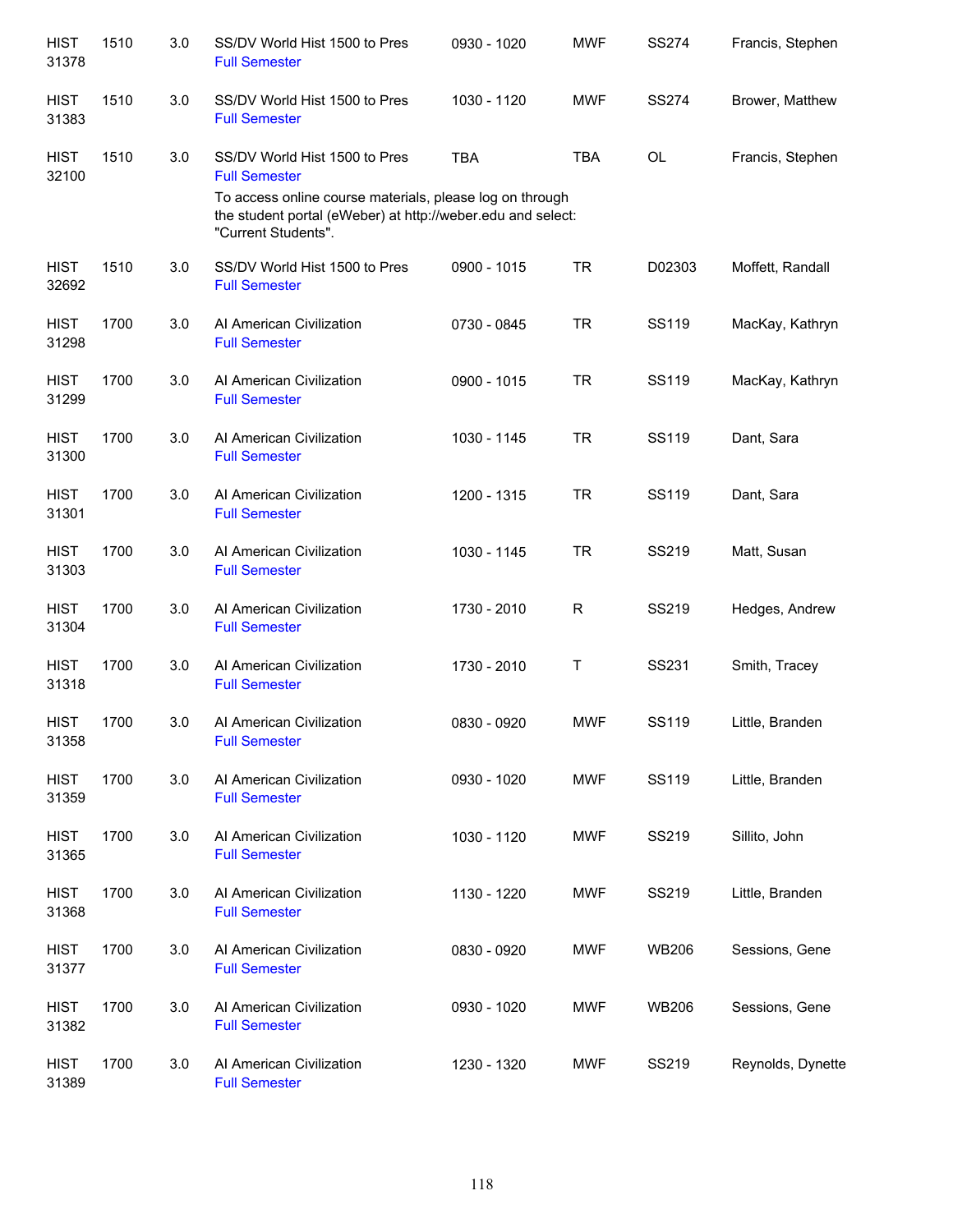| <b>HIST</b><br>31392 | 1700 | 3.0 | Al American Civilization<br><b>Full Semester</b>                                                                                               | 1730 - 2010 | W            | SS219        | Stephens, Doug     |
|----------------------|------|-----|------------------------------------------------------------------------------------------------------------------------------------------------|-------------|--------------|--------------|--------------------|
| <b>HIST</b><br>31394 | 1700 | 3.0 | Al American Civilization<br><b>Full Semester</b>                                                                                               | 1730 - 2010 | M            | SS219        | Kronmiller, Jay    |
| <b>HIST</b><br>32107 | 1700 | 3.0 | Al American Civilization<br><b>Full Semester</b>                                                                                               | <b>TBA</b>  | <b>TBA</b>   | <b>OL</b>    | Vickers, Vikki     |
|                      |      |     | To access online course materials, please log on through<br>the student portal (eWeber) at http://weber.edu and select:<br>"Current Students". |             |              |              |                    |
| <b>HIST</b><br>32112 | 1700 | 3.0 | Al American Civilization<br><b>Full Semester</b>                                                                                               | <b>TBA</b>  | <b>TBA</b>   | <b>OL</b>    | Sessions, Gene     |
|                      |      |     | To access online course materials, please log on through<br>the student portal (eWeber) at http://weber.edu and select:<br>"Current students". |             |              |              |                    |
| <b>HIST</b><br>32680 | 1700 | 3.0 | Al American Civilization<br><b>Full Semester</b>                                                                                               | 0900 - 1015 | <b>TR</b>    | D02112       | Seely, Christopher |
| <b>HIST</b><br>32693 | 1700 | 3.0 | Al American Civilization<br><b>Full Semester</b>                                                                                               | 1030 - 1145 | <b>TR</b>    | D02112       | Vickers, Vikki     |
| <b>HIST</b><br>32696 | 1700 | 3.0 | Al American Civilization<br><b>Full Semester</b>                                                                                               | 1200 - 1315 | <b>TR</b>    | D02112       | Vickers, Vikki     |
| <b>HIST</b><br>32698 | 1700 | 3.0 | AI American Civilization<br><b>Full Semester</b>                                                                                               | 1730 - 2010 | $\mathsf{T}$ | D02111       | Rives, Nathan      |
| <b>HIST</b><br>32707 | 1700 | 3.0 | Al American Civilization<br><b>Full Semester</b>                                                                                               | 0930 - 1020 | <b>MWF</b>   | D02112       | Layton, Stanford   |
| <b>HIST</b><br>32712 | 1700 | 3.0 | Al American Civilization<br><b>Full Semester</b>                                                                                               | 1030 - 1120 | <b>MWF</b>   | D02112       | Layton, Stanford   |
| <b>HIST</b><br>32715 | 1700 | 3.0 | Al American Civilization<br><b>Full Semester</b>                                                                                               | 1730 - 2010 | W            | WW108        | Waite, Ryan        |
| <b>HIST</b><br>32716 | 1700 | 3.0 | Al American Civilization<br><b>Full Semester</b>                                                                                               | 1730 - 2010 | R            | DH2507       | Harris, Calvin     |
| <b>HIST</b><br>31309 | 2700 | 3.0 | Al History of the U.S. to 1877<br><b>Full Semester</b>                                                                                         | 1030 - 1145 | <b>TR</b>    | <b>SS227</b> | Sillito, John      |
| <b>HIST</b><br>32109 | 2700 | 3.0 | Al History of the U.S. to 1877<br><b>Full Semester</b>                                                                                         | <b>TBA</b>  | <b>TBA</b>   | OL           | MacKay, Kathryn    |
|                      |      |     | To access online course materials, please log on through<br>the student portal (eWeber) at http://weber.edu and select:<br>"Current Students". |             |              |              |                    |
| <b>HIST</b><br>31363 | 2710 | 3.0 | Al Hist of the U.S. Since 1877<br><b>Full Semester</b>                                                                                         | 0930 - 1020 | <b>MWF</b>   | SS231        | MacKay, Kathryn    |
| <b>HIST</b><br>31316 | 3000 | 3.0 | SI Investigating History<br><b>Full Semester</b>                                                                                               | 1630 - 1910 | $\mathsf R$  | <b>SS274</b> | MacKay, Kathryn    |
| <b>HIST</b><br>32713 | 3000 | 3.0 | SI Investigating History<br><b>Full Semester</b>                                                                                               | 1230 - 1510 | W            | D02112       | Vickers, Vikki     |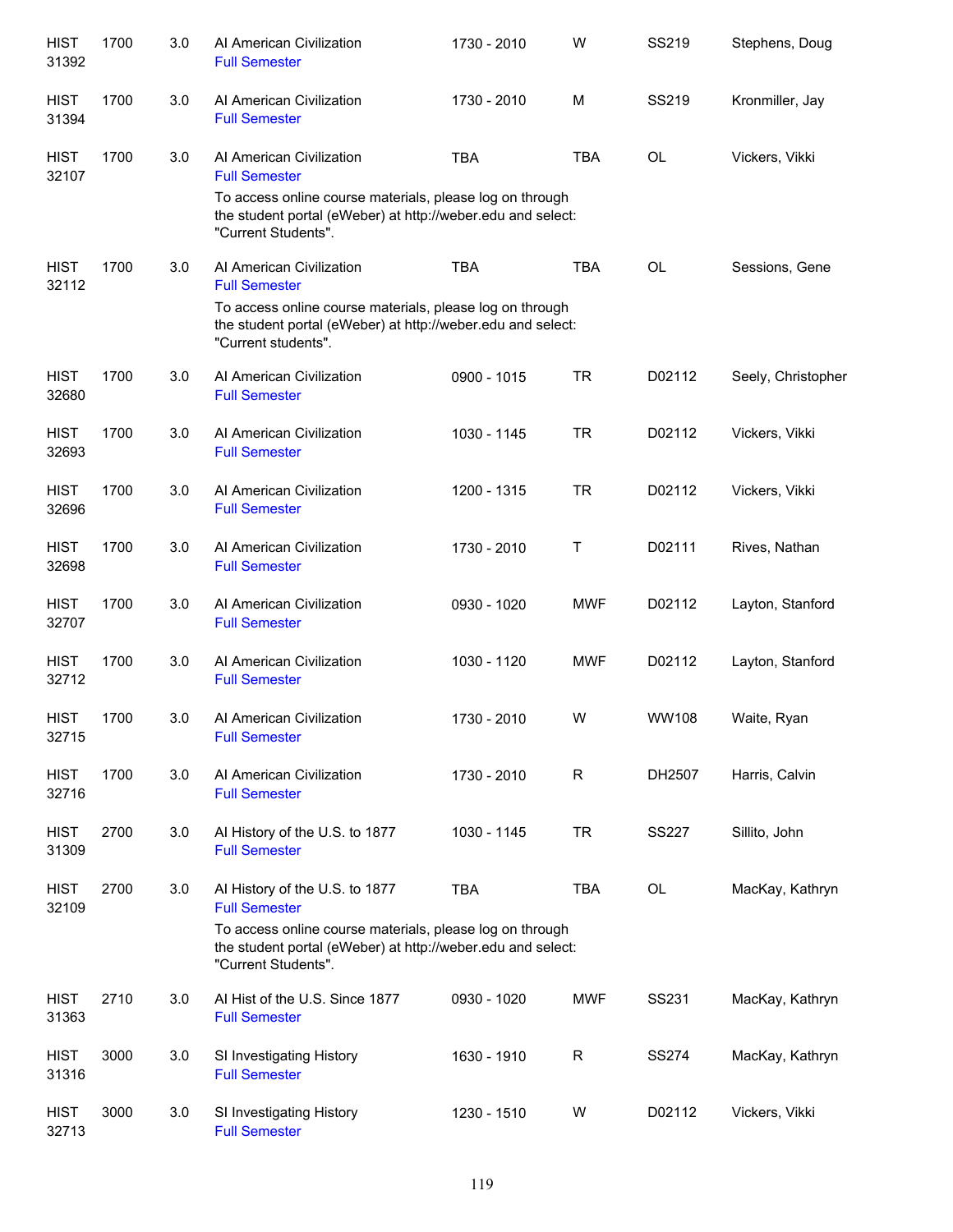| <b>HIST</b><br>32104 | 3030 | 3.0 | DV African-American History<br><b>Full Semester</b>                                                                                   | <b>TBA</b>  | <b>TBA</b> | <b>OL</b>    | Vickers, Vikki   |
|----------------------|------|-----|---------------------------------------------------------------------------------------------------------------------------------------|-------------|------------|--------------|------------------|
|                      |      |     | To access online course materials, please log on through<br>the student portal at http://weber.edu and select:<br>"Current Students". |             |            |              |                  |
| <b>HIST</b><br>32711 | 3210 | 3.0 | U.S. Constitutional History<br><b>Full Semester</b>                                                                                   | 1030 - 1120 | <b>MWF</b> | D02306       | Vickers, Vikki   |
| <b>HIST</b><br>31308 | 3270 | 3.0 | American Environmental History<br><b>Full Semester</b>                                                                                | 0900 - 1015 | <b>TR</b>  | SS231        | Dant, Sara       |
| <b>HIST</b><br>31401 | 3350 | 3.0 | History/ Philosophy of Science<br><b>Full Semester</b>                                                                                | 1730 - 2010 | M          | <b>SS274</b> | Swedin, Eric     |
| <b>HIST</b><br>31312 | 4040 | 3.0 | Civil War and Reconstruction<br><b>Full Semester</b>                                                                                  | 0900 - 1015 | <b>TR</b>  | <b>SS274</b> | Sadler, Richard  |
| <b>HIST</b><br>31311 | 4060 | 3.0 | 20th Century U.S.: 1919-1945<br><b>Full Semester</b>                                                                                  | 1200 - 1315 | <b>TR</b>  | SS217        | Matt, Susan      |
| <b>HIST</b><br>31399 | 4120 | 3.0 | The American West Since 1900<br><b>Full Semester</b>                                                                                  | 1230 - 1510 | W          | SS231        | MacKay, Kathryn  |
| <b>HIST</b><br>31314 | 4210 | 3.0 | <b>Ancient History</b><br><b>Full Semester</b>                                                                                        | 1030 - 1145 | <b>TR</b>  | LI231        | Payne, Kathryn   |
| <b>HIST</b><br>31756 | 4250 | 3.0 | Ninteenth Century Europe<br><b>Full Semester</b>                                                                                      | 1200 - 1315 | <b>TR</b>  | <b>SS274</b> | Brower, Matthew  |
| <b>HIST</b><br>34502 | 4280 | 3.0 | Hist of Christianity in Europe<br><b>Full Semester</b>                                                                                | 1030 - 1145 | <b>TR</b>  | <b>SS274</b> | Francis, Stephen |
| <b>HIST</b><br>31374 | 4320 | 3.0 | Russia Since 1917<br><b>Full Semester</b>                                                                                             | 0930 - 1020 | <b>MWF</b> | SS219        | Larkin, Larae    |
| <b>HIST</b><br>34516 | 4335 | 3.0 | <b>Tudor and Stuart England</b><br><b>Full Semester</b>                                                                               | 1030 - 1120 | <b>MWF</b> | <b>SS217</b> | Francis, Stephen |
| <b>HIST</b><br>31375 | 4450 | 3.0 | History of Modern East Europe<br><b>Full Semester</b>                                                                                 | 1130 - 1220 | <b>MWF</b> | SS217        | Larkin, Larae    |
| <b>HIST</b><br>32714 | 4500 | 3.0 | Teaching Soc. Studies in 5-12<br><b>Full Semester</b>                                                                                 | 1730 - 2010 | M          | D02325       | Waite, Ryan      |
| <b>HIST</b><br>32115 | 4610 | 3.0 | History of Africa<br><b>Full Semester</b><br>To access online course materials, please log on through                                 | <b>TBA</b>  | <b>TBA</b> | <b>OL</b>    | Sessions, Gene   |
|                      |      |     | the student portal (eWeber) at http://weber.edu and select:<br>"Current Students".                                                    |             |            |              |                  |
| <b>HIST</b><br>31310 | 4650 | 3.0 | DV Modern Latin America<br><b>Full Semester</b>                                                                                       | 0900 - 1015 | <b>TR</b>  | SS217        | Ibarguen, John   |
| <b>HIST</b><br>31326 | 4830 | 1.0 | Directed Readings<br><b>Full Semester</b>                                                                                             | <b>TBA</b>  | <b>TBA</b> |              | Little, Branden  |
| <b>HIST</b><br>31328 | 4830 | 2.0 | Directed Readings<br><b>Full Semester</b>                                                                                             | <b>TBA</b>  | <b>TBA</b> |              | Little, Branden  |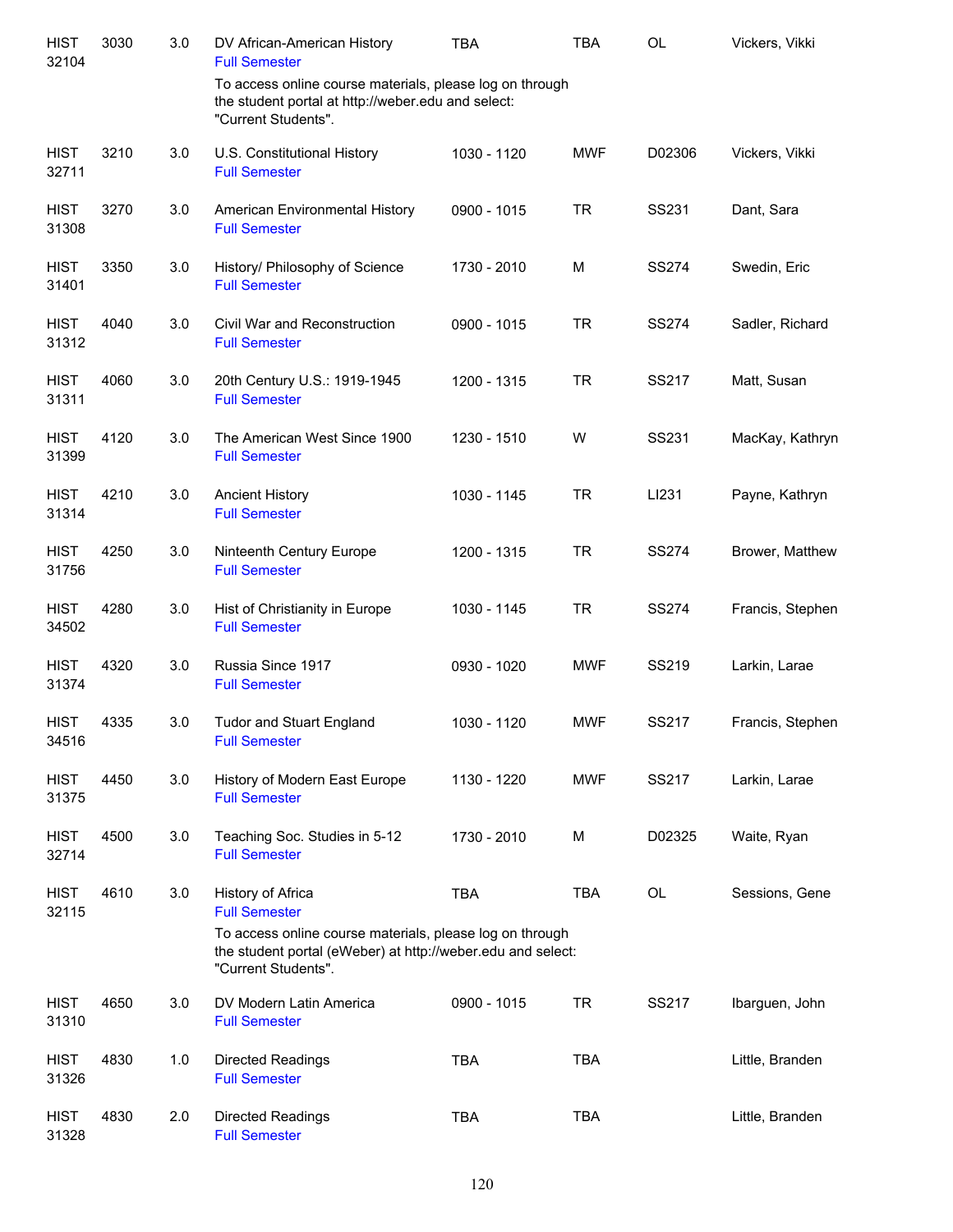| <b>HIST</b><br>31330 | 4830 | 3.0   | <b>Directed Readings</b><br><b>Full Semester</b>                                                                                               | <b>TBA</b>  | <b>TBA</b>  |              | Little, Branden         |
|----------------------|------|-------|------------------------------------------------------------------------------------------------------------------------------------------------|-------------|-------------|--------------|-------------------------|
| <b>HIST</b><br>31333 | 4860 | 1.0   | Internship in Historical Study<br><b>Full Semester</b>                                                                                         | <b>TBA</b>  | <b>TBA</b>  |              | MacKay, Kathryn         |
| <b>HIST</b><br>31334 | 4860 | 2.0   | Internship in Historical Study<br><b>Full Semester</b>                                                                                         | <b>TBA</b>  | <b>TBA</b>  |              | MacKay, Kathryn         |
| <b>HIST</b><br>31335 | 4860 | 3.0   | Internship in Historical Study<br><b>Full Semester</b>                                                                                         | <b>TBA</b>  | <b>TBA</b>  |              | MacKay, Kathryn         |
| <b>HIST</b><br>31336 | 4860 | 4.0   | Internship in Historical Study<br><b>Full Semester</b>                                                                                         | <b>TBA</b>  | <b>TBA</b>  |              | MacKay, Kathryn         |
| <b>HIST</b><br>31337 | 4860 | 5.0   | Internship in Historical Study<br><b>Full Semester</b>                                                                                         | <b>TBA</b>  | <b>TBA</b>  |              | MacKay, Kathryn         |
| <b>HIST</b><br>31339 | 4860 | 6.0   | Internship in Historical Study<br><b>Full Semester</b>                                                                                         | <b>TBA</b>  | <b>TBA</b>  |              | MacKay, Kathryn         |
| <b>HIST</b><br>31343 | 4890 | 1.0   | Cooperative Work Experience<br><b>Full Semester</b>                                                                                            | <b>TBA</b>  | <b>TBA</b>  |              | Little, Branden         |
| <b>HIST</b><br>31345 | 4890 | 2.0   | Cooperative Work Experience<br><b>Full Semester</b>                                                                                            | <b>TBA</b>  | <b>TBA</b>  |              | Little, Branden         |
| <b>HIST</b><br>31347 | 4890 | 3.0   | Cooperative Work Experience<br><b>Full Semester</b>                                                                                            | <b>TBA</b>  | <b>TBA</b>  |              | Little, Branden         |
| <b>HIST</b><br>31353 | 4890 | 4.0   | Cooperative Work Experience<br><b>Full Semester</b>                                                                                            | <b>TBA</b>  | <b>TBA</b>  |              | Little, Branden         |
| <b>HIST</b><br>31355 | 4890 | $5.0$ | Cooperative Work Experience<br><b>Full Semester</b>                                                                                            | <b>TBA</b>  | <b>TBA</b>  |              | Little, Branden         |
| <b>HIST</b><br>31357 | 4890 | 6.0   | Cooperative Work Experience<br><b>Full Semester</b>                                                                                            | <b>TBA</b>  | <b>TBA</b>  |              | Little, Branden         |
| <b>HIST</b><br>31384 | 4990 | 3.0   | Senior Seminar<br><b>Full Semester</b><br>CONTACT DEPT SECRETARY FOR APPROVAL TO ENROLL                                                        | 1130 - 1410 | W           | <b>SS274</b> | Dant, Sara              |
|                      |      |       |                                                                                                                                                |             |             |              |                         |
| <b>HIST</b><br>32699 | 4990 | 3.0   | Senior Seminar<br><b>Full Semester</b>                                                                                                         | 1730 - 2010 | $\mathsf R$ | D02134       | Sessions, Gene          |
| <b>HIST</b><br>32121 | 6610 | 3.0   | History Of Africa<br><b>Full Semester</b>                                                                                                      | <b>TBA</b>  | <b>TBA</b>  | OL           | Sessions, Gene          |
|                      |      |       | To access online course materials, please log on through<br>the student portal (eWeber) at http://weber.edu and select:<br>"Current Students". |             |             |              |                         |
| <b>HLTH</b><br>33515 | 1030 | 3.0   | SS Healthy Lifestyles<br><b>Full Semester</b><br>Course Fee \$10.00                                                                            | 0830 - 1110 | S           | <b>SW62</b>  | Bemel, James            |
| <b>HLTH</b><br>33516 | 1030 | 3.0   | SS Healthy Lifestyles<br><b>Full Semester</b><br>Course Fee \$10.00                                                                            | 1030 - 1145 | <b>TR</b>   | <b>SW71</b>  | Eisenbarth, Christopher |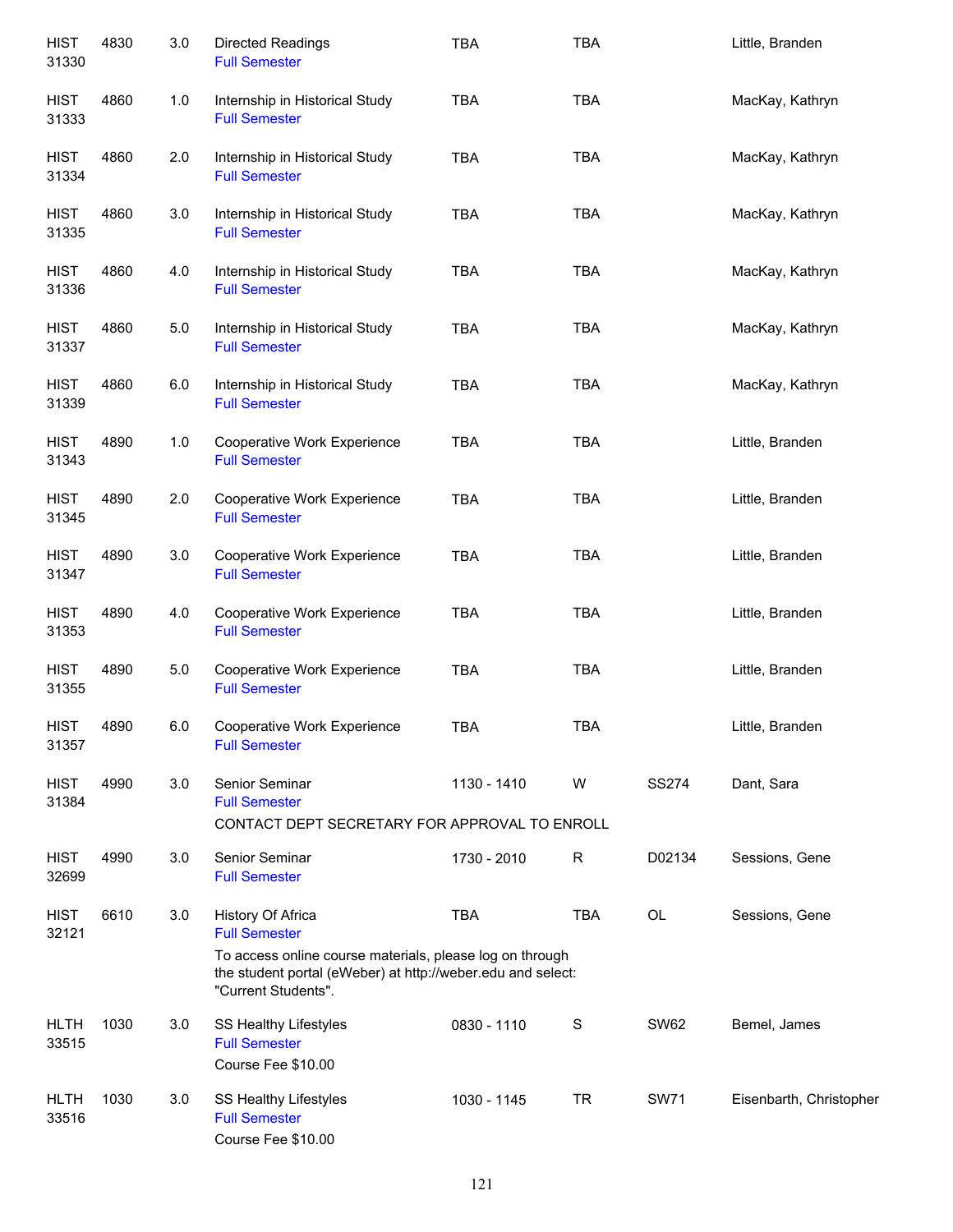| <b>HLTH</b><br>33517 | 1030 | 3.0 | SS Healthy Lifestyles<br><b>Full Semester</b><br>Course Fee \$10.00                                                                                                                                                      | 1130 - 1220 | <b>MWF</b>  | <b>SW34</b>  | Cost, Patricia          |
|----------------------|------|-----|--------------------------------------------------------------------------------------------------------------------------------------------------------------------------------------------------------------------------|-------------|-------------|--------------|-------------------------|
| <b>HLTH</b><br>33974 | 1030 | 3.0 | SS Healthy Lifestyles<br><b>Full Semester</b><br>To access online course materials, please log on through<br>the student portal (eWeber) at http://weber.edu and select:<br>"Current Students".<br>Course Fee \$10.00    | <b>TBA</b>  | <b>TBA</b>  | OL           | Eisenbarth, Christopher |
| <b>HLTH</b><br>33976 | 1030 | 3.0 | SS Healthy Lifestyles<br><b>Full Semester</b><br>To access online course materials, please log on through<br>the student portal (eWeber) at http://weber.edu and select:<br>"Current Students".<br>Course Fee \$10.00    | <b>TBA</b>  | <b>TBA</b>  | OL           | Olpin, Shanyn           |
| <b>HLTH</b><br>34274 | 1030 | 3.0 | SS Healthy Lifestyles<br><b>Full Semester</b><br>Course Fee \$10.00                                                                                                                                                      | 1730 - 2010 | M           | D02111       | Bemel, James            |
| <b>HLTH</b><br>34474 | 1030 | 3.0 | SS Healthy Lifestyles<br><b>Full Semester</b><br>Course Fee \$10.00                                                                                                                                                      | 1200 - 1315 | <b>TR</b>   | D02103       | Speechly, Gayle         |
| <b>HLTH</b><br>33518 | 1110 | 3.0 | <b>Stress Management</b><br><b>Full Semester</b><br>Course Fee \$10.00                                                                                                                                                   | 1130 - 1220 | <b>MWF</b>  | <b>SW62</b>  | Eisenbarth, Christopher |
| <b>HLTH</b><br>33519 | 1110 | 3.0 | <b>Stress Management</b><br><b>Full Semester</b><br>Course Fee \$10.00                                                                                                                                                   | 1030 - 1145 | <b>TR</b>   | <b>SW62</b>  | Olpin, Michael          |
| <b>HLTH</b><br>33998 | 1110 | 3.0 | <b>Stress Management</b><br><b>Full Semester</b><br>To access online course materials, please log on through<br>the student portal (eWeber) at http://weber.edu and select:<br>"Current Students".<br>Course Fee \$10.00 | <b>TBA</b>  | <b>TBA</b>  | OL           | Olpin, Michael          |
| <b>HLTH</b><br>34275 | 1110 | 3.0 | <b>Stress Management</b><br><b>Full Semester</b><br>Course Fee \$10.00                                                                                                                                                   | 1730 - 2010 | M           | D02222       | Hadley, Susan           |
| <b>HLTH</b><br>34278 | 1110 | 3.0 | <b>Stress Management</b><br><b>Full Semester</b><br>Course Fee \$10.00                                                                                                                                                   | 1730 - 2010 | R           | <b>WW108</b> | Bingham, Sheri          |
| <b>HLTH</b><br>31918 | 1300 | 2.0 | First Aid: Resp to Emergencies<br><b>Block 1</b><br>Class runs Saturday 1/8 and 1/22 only.<br>Course Fee \$15.00                                                                                                         | 0815 - 1700 | $\mathbf S$ | <b>SW68</b>  | Stone, Lester           |
| <b>HLTH</b><br>31944 | 2300 | 3.0 | <b>Emergency Response</b><br><b>Full Semester</b><br>\$30 Lab Fee                                                                                                                                                        | 1730 - 2020 | M           | <b>SW68</b>  | Hansen, Shannon         |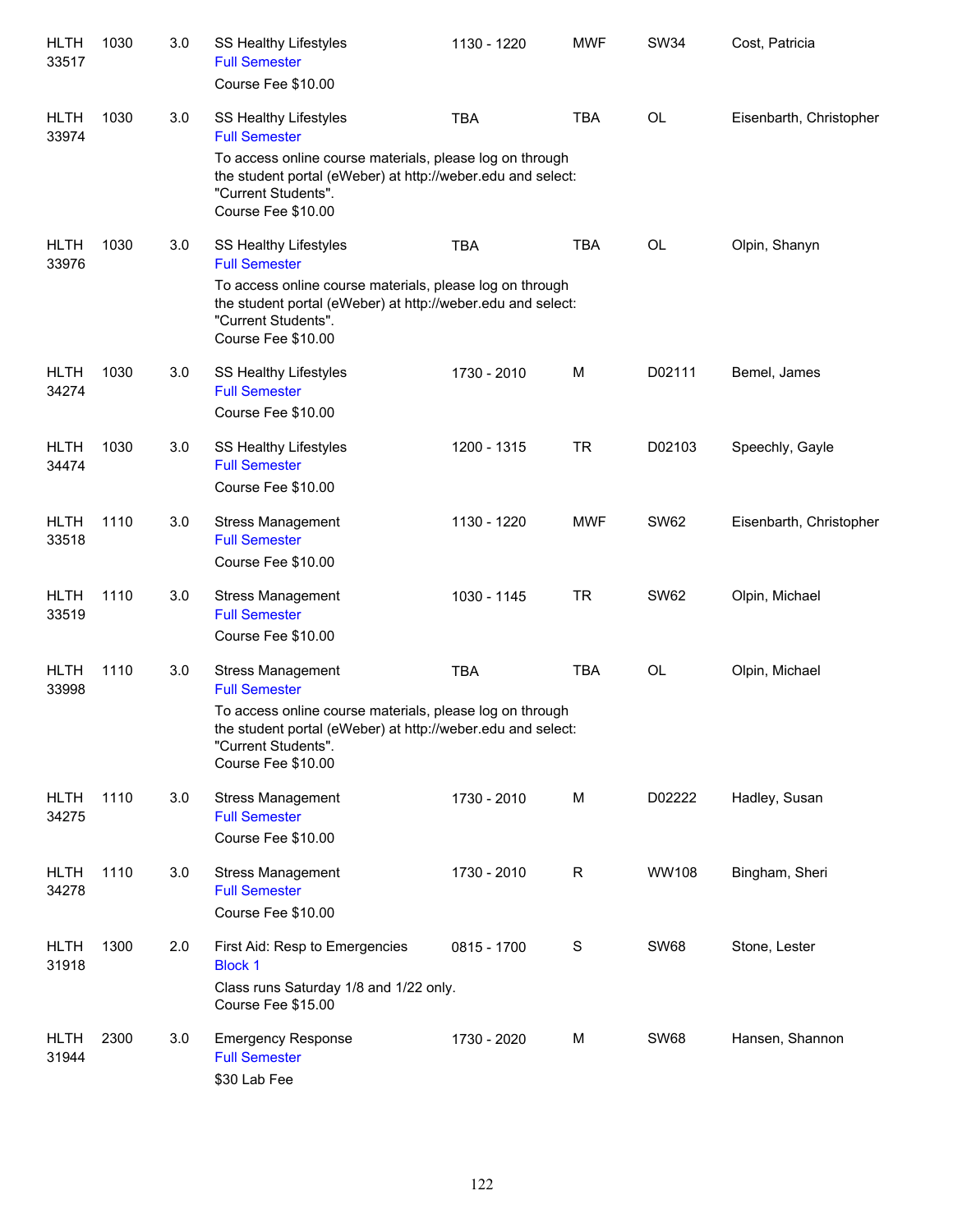| <b>HLTH</b><br>31948 | 2300 | 3.0 | <b>Emergency Response</b><br><b>Full Semester</b><br>\$30 Lab Fee                                                                                                                                                                                                                                                                         | 1730 - 2020 | т          | <b>SW68</b> | Stone, Lester           |
|----------------------|------|-----|-------------------------------------------------------------------------------------------------------------------------------------------------------------------------------------------------------------------------------------------------------------------------------------------------------------------------------------------|-------------|------------|-------------|-------------------------|
| <b>HLTH</b><br>32527 | 2300 | 3.0 | <b>Emergency Response</b><br><b>Full Semester</b><br>\$30 Lab Fee                                                                                                                                                                                                                                                                         | 1730 - 2020 | W          | <b>SW68</b> | Stone, Lester           |
| <b>HLTH</b><br>32530 | 2300 | 3.0 | <b>Emergency Response</b><br><b>Full Semester</b><br>\$30 Lab Fee                                                                                                                                                                                                                                                                         | 0730 - 0845 | <b>TR</b>  | <b>SW68</b> | Bass, Joel              |
| <b>HLTH</b><br>33520 | 2400 | 3.0 | Art of Emotional Wellness<br><b>Full Semester</b>                                                                                                                                                                                                                                                                                         | 1030 - 1120 | <b>MWF</b> | <b>SW62</b> | Olpin, Michael          |
| <b>HLTH</b><br>33999 | 2700 | 3.0 | <b>Consumer Health</b><br><b>Full Semester</b><br>To access online course materials, please log on through<br>the student portal (eWeber) at http://weber.edu and select:<br>"Current Students".                                                                                                                                          | <b>TBA</b>  | <b>TBA</b> | OL          | Hadley, Susan           |
| <b>HLTH</b><br>33521 | 3000 | 3.0 | Foundations of Hith Promotion<br><b>Full Semester</b>                                                                                                                                                                                                                                                                                     | 0930 - 1020 | <b>MWF</b> | <b>SW62</b> | Eisenbarth, Christopher |
| <b>HLTH</b><br>33522 | 3100 | 3.0 | App of Tech - Health Promotion<br><b>Full Semester</b><br>Course Fee \$10.00                                                                                                                                                                                                                                                              | 0900 - 1015 | <b>TR</b>  | <b>SB12</b> | Olpin, Michael          |
| <b>HLTH</b><br>33523 | 3200 | 3.0 | Methods in Health Education<br><b>Full Semester</b>                                                                                                                                                                                                                                                                                       | 0830 - 0920 | <b>MWF</b> | <b>SW62</b> | Olpin, Michael          |
| <b>HLTH</b><br>34001 | 3400 | 3.0 | Substance Abuse Prevention<br><b>Full Semester</b><br>To access online course materials, please log on through<br>the student portal (eWeber) at http://weber.edu and select:<br>"Current Students".                                                                                                                                      | <b>TBA</b>  | <b>TBA</b> | <b>OL</b>   | Cost, Patricia          |
| HLTH<br>33524        | 3500 | 3.0 | Human Sexuality<br><b>Full Semester</b>                                                                                                                                                                                                                                                                                                   | 1030 - 1120 | <b>MWF</b> | <b>SW34</b> | Cost, Patricia          |
| <b>HLTH</b><br>34002 | 3500 | 3.0 | Human Sexuality<br><b>Full Semester</b><br>To access online course materials, please log on through<br>the student portal (eWeber) at http://weber.edu and select:<br>"Current Students".                                                                                                                                                 | <b>TBA</b>  | <b>TBA</b> | OL          | Cost, Patricia          |
| <b>HLTH</b><br>33525 | 4150 | 4.0 | Plan/Eval Hith Promotion Prog<br><b>Full Semester</b><br>CBL stands for Community-Based Learning which means that students engage in<br>meaningful community service that is connected to specific course objectives.<br>See http://www.weber.edu/CommunityInvolvement/CBL_Designation.html for a full<br>list of CBL designated courses. | 1130 - 1320 | <b>TR</b>  | <b>SW80</b> | Cost, Patricia          |
| <b>HLTH</b><br>34398 | 4250 | 2.0 | <b>Health Issues Adolescents</b><br><b>Full Semester</b><br>To access the online course materials, please log in through<br>the student portal (eWeber) at http://weber.edu                                                                                                                                                               | <b>TBA</b>  | <b>TBA</b> | OL          | Olpin, Shanyn           |
| HLTH<br>33526        | 4300 | 2.0 | Health Ed in Elementary School<br><b>Full Semester</b>                                                                                                                                                                                                                                                                                    | 1630 - 1820 | M          | <b>SW62</b> | Walker, Jennifer        |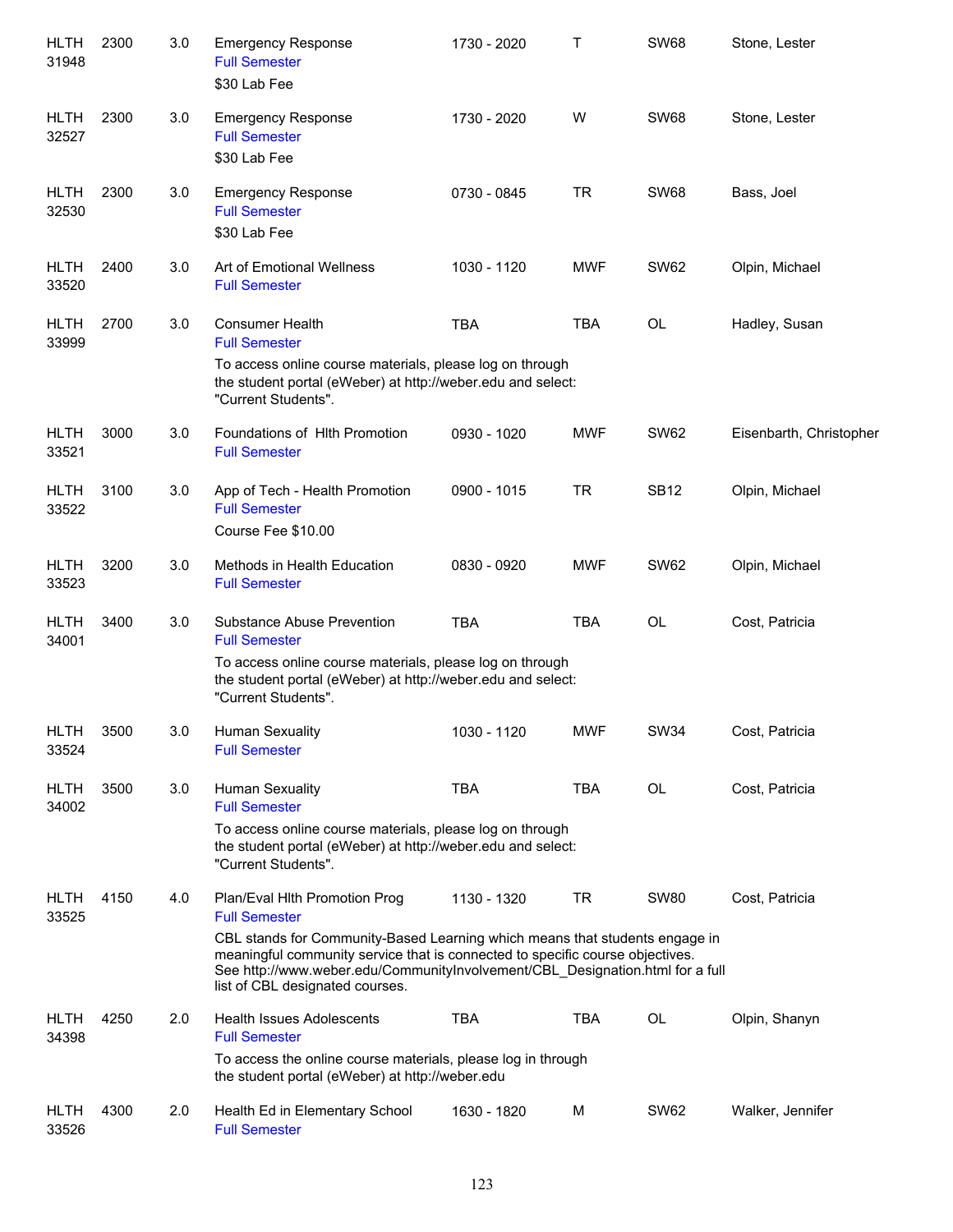| <b>HLTH</b><br>33529 | 4300 | 2.0 | Health Ed in Elementary School<br><b>Full Semester</b>                                                                         | 1230 - 1320 | <b>MW</b>    | SW116       | Cost, Patricia          |
|----------------------|------|-----|--------------------------------------------------------------------------------------------------------------------------------|-------------|--------------|-------------|-------------------------|
| <b>HLTH</b><br>34276 | 4300 | 2.0 | Health Ed in Elementary School<br><b>Full Semester</b>                                                                         | 1630 - 1820 | т            | WW102       | Bingham, Sheri          |
| <b>HLTH</b><br>33531 | 4800 | 1.0 | Individual Projects<br><b>Full Semester</b>                                                                                    | 1600 - 1650 | R            | <b>SW62</b> | Olpin, Michael          |
|                      |      |     | Instructor approval required. Contact molpin@weber.edu                                                                         |             |              |             |                         |
| <b>HLTH</b><br>33532 | 4800 | 2.0 | Individual Projects<br><b>Full Semester</b>                                                                                    | 1600 - 1650 | R            | <b>SW62</b> | Olpin, Michael          |
|                      |      |     | Instructor approval required. Contact molpin@weber.edu                                                                         |             |              |             |                         |
| <b>HLTH</b><br>33533 | 4800 | 3.0 | Individual Projects<br><b>Full Semester</b><br>Instructor approval required. Contact molpin@weber.edu                          | 1600 - 1650 | R            | <b>SW62</b> | Olpin, Michael          |
|                      |      |     |                                                                                                                                |             |              |             |                         |
| <b>HLTH</b><br>35053 | 4800 | 3.0 | Individual Projects<br><b>Full Semester</b>                                                                                    | <b>TBA</b>  | <b>TBA</b>   |             | Cost, Patricia          |
| <b>HLTH</b><br>33535 | 4860 | 2.0 | <b>Field Experience</b><br><b>Full Semester</b>                                                                                | 1430 - 1550 | $\mathsf R$  | <b>SW80</b> | Eisenbarth, Christopher |
|                      |      |     | Instructor approval required. Contact ceisenbarth@weber.edu                                                                    |             |              |             |                         |
| <b>HLTH</b><br>33536 | 4860 | 3.0 | <b>Field Experience</b><br><b>Full Semester</b>                                                                                | 1630 - 1750 | $\mathsf{R}$ | <b>SW80</b> | Eisenbarth, Christopher |
|                      |      |     | Instructor approval required. Contact ceisenbarth@weber.edu                                                                    |             |              |             |                         |
| <b>HLTH</b><br>33537 | 4860 | 4.0 | <b>Field Experience</b><br><b>Full Semester</b>                                                                                | 1430 - 1550 | R            | <b>SW80</b> | Eisenbarth, Christopher |
|                      |      |     | Instructor approval required. Contact ceisenbarth@weber.edu                                                                    |             |              |             |                         |
| <b>HLTH</b><br>33538 | 4860 | 5.0 | <b>Field Experience</b><br><b>Full Semester</b>                                                                                | 1430 - 1550 | $\mathsf{R}$ | <b>SW80</b> | Eisenbarth, Christopher |
|                      |      |     | Instructor approval required. Contact ceisenbarth@weber.edu                                                                    |             |              |             |                         |
| <b>HLTH</b><br>33539 | 4990 | 1.0 | Senior Seminar<br><b>Full Semester</b>                                                                                         | 1430 - 1550 | т            | <b>SW62</b> | Cost, Patricia          |
| <b>HLTH</b><br>34399 | 6250 | 2.0 | <b>Health Issues of Adolescents</b><br><b>Full Semester</b>                                                                    | 1430 - 1610 | <b>TBA</b>   | OL          | Olpin, Shanyn           |
|                      |      |     | To access the online course materials, please log in through<br>the student portal (eWeber) at http://weber.edu                |             |              |             |                         |
| <b>HLTH</b><br>33528 | 6300 | 2.0 | Health Ed in Elementary School<br><b>Full Semester</b>                                                                         | 1630 - 1820 | M            | <b>SW62</b> | Walker, Jennifer        |
| <b>HLTH</b><br>33530 | 6300 | 2.0 | Health Ed in Elementary School<br><b>Full Semester</b>                                                                         | 1230 - 1320 | MW           | SW116       | Cost, Patricia          |
| <b>HLTH</b><br>34277 | 6300 | 2.0 | Health Ed in Elementary School<br><b>Full Semester</b>                                                                         | 1630 - 1820 | т            | WW102       | Bingham, Sheri          |
| <b>HNRS</b><br>30025 | 1500 | 3.0 | H - PS/SI Perspct Phys Science<br><b>Full Semester</b>                                                                         | 1030 - 1145 | <b>TR</b>    | LL221       | Carroll, Bradley        |
|                      |      |     | "The Plays of Tom Stoppard"<br>Departmental override required for non-Hnrs. students.<br>E-mail Iriddle@weber.edu to register. |             |              |             |                         |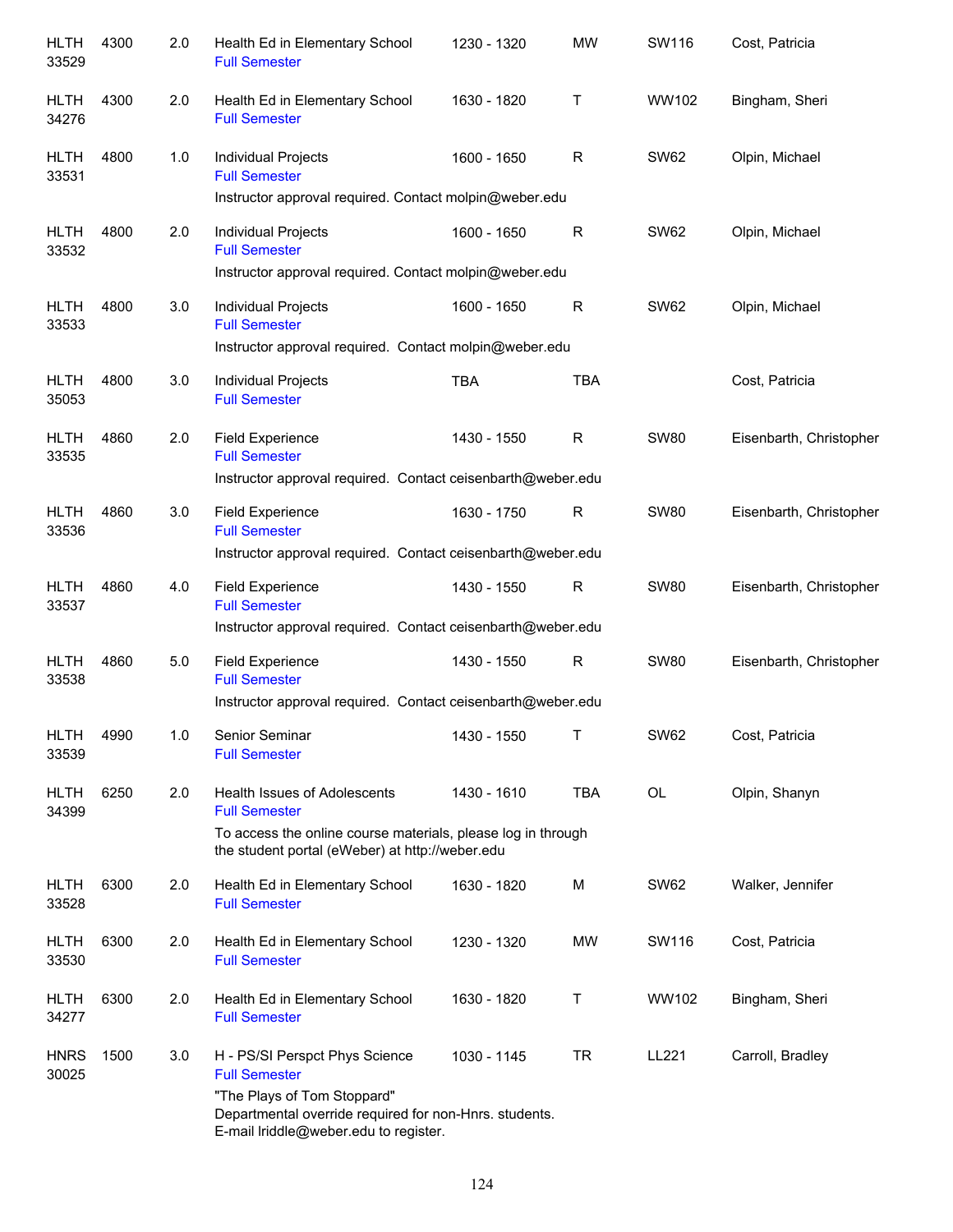| <b>HNRS</b><br>30026 | 1510  | 3.0 | H - LS Perps in Life Sciences<br><b>Full Semester</b>                                                                                                           | 1200 - 1315 | TR         | LI227         | Hoagstrom, Christopher |
|----------------------|-------|-----|-----------------------------------------------------------------------------------------------------------------------------------------------------------------|-------------|------------|---------------|------------------------|
|                      |       |     | "Extinction, Evolution, and Human Enterprise"<br>Departmental over-ride required for non-Hnrs. students.<br>E-mail liddle@weber.edu to register.                |             |            |               |                        |
| <b>HNRS</b><br>30028 | 1530  | 3.0 | H - CA Perspect Creative Arts<br><b>Full Semester</b>                                                                                                           | 1230 - 1510 | M          | <b>KA168</b>  | Adams, Amy             |
|                      |       |     | "Practice of Looking" Departmental override required for<br>non-Honors students. E-mail Iriddle@weber.edu to<br>register.                                       |             |            |               |                        |
| <b>HNRS</b><br>30029 | 1540  | 3.0 | H-HU Persp in the Humanities<br><b>Full Semester</b>                                                                                                            | 0930 - 1020 | <b>MWF</b> | LI227         | Crimmel, Henry         |
|                      |       |     | "Place, Painting and American Literature" Departmental<br>required for non-Honors students. E-mail lriddle@weber.edu<br>to register.                            |             |            |               |                        |
| <b>HNRS</b><br>30030 | 2130A | 3.0 | H - HU/DV Great Ideas of East<br><b>Full Semester</b>                                                                                                           | 0900 - 1015 | <b>TR</b>  | LI227         | Thomas, Ryan           |
|                      |       |     | "Filming the Gods--Bollywood & Indian Religious Traditions"<br>Departmental override required for non-Honors students.<br>E-mail Iriddle@weber.edu to register. |             |            |               |                        |
| <b>HNRS</b><br>30031 | 2130B | 3.0 | H - SS/DV Great Ideas of East<br><b>Full Semester</b>                                                                                                           | 0900 - 1015 | <b>TR</b>  | LI227         | Thomas, Ryan           |
|                      |       |     | "Filming the Gods--Bollywood & Indian Religious Traditions"<br>Departmental override required for non-Honors students.<br>E-mail lriddle@weber.edu to register. |             |            |               |                        |
| <b>HNRS</b><br>30032 | 3900  | 3.0 | H - Honors Colloquium<br><b>Full Semester</b>                                                                                                                   | 1030 - 1145 | <b>TR</b>  | LI227         | Stern, Erik            |
|                      |       |     | "The Body of Religion" Departmental override required for<br>non-Honors students. E-mail lriddle@weber.edu to register.                                         |             |            |               |                        |
| <b>HNRS</b><br>30034 | 4830  | 1.0 | H - Directed Readings<br><b>Full Semester</b>                                                                                                                   | <b>TBA</b>  | TBA        | LI225         | Elsley, Judith         |
|                      |       |     | Coonected only with Hnrs. Sr. Project.<br>Needs Director's approval.                                                                                            |             |            |               |                        |
| <b>HNRS</b><br>30033 | 4920  | 3.0 | H - Workshop<br><b>Full Semester</b>                                                                                                                            | 1230 - 1510 | Τ          | <b>LI226A</b> | MacKay, Kathryn        |
|                      |       |     | "Weber Reads: The Autobiographies of Frederick Douglass &<br>Harriett Jacobs" E-mail Iriddle@weber.edu for questions.                                           |             |            |               |                        |
| <b>HNRS</b><br>30035 | 4990  | 3.0 | H - Honors Senior Project<br><b>Full Semester</b>                                                                                                               | <b>TBA</b>  | <b>TBA</b> |               | Elsley, Judith         |
|                      |       |     | Needs Director's Approval.                                                                                                                                      |             |            |               |                        |
| <b>HTHS</b><br>31294 | 1101  | 2.0 | <b>Medical Terminology</b><br><b>Full Semester</b>                                                                                                              | <b>TBA</b>  | <b>TBA</b> | OL            | Hoffman, Rosemary      |
|                      |       |     | To access the course materials, log into the Student Portal<br>(eWeber) at http://weber.edu and select "Current Students".                                      |             |            |               |                        |
| <b>HTHS</b><br>31295 | 1101  | 2.0 | <b>Medical Terminology</b><br><b>Full Semester</b>                                                                                                              | <b>TBA</b>  | TBA        | OL            | Nichols, Roger         |
|                      |       |     | To access the course materials, log into the Student Portal<br>(eWeber) at http://weber.edu and select "Current Students".                                      |             |            |               |                        |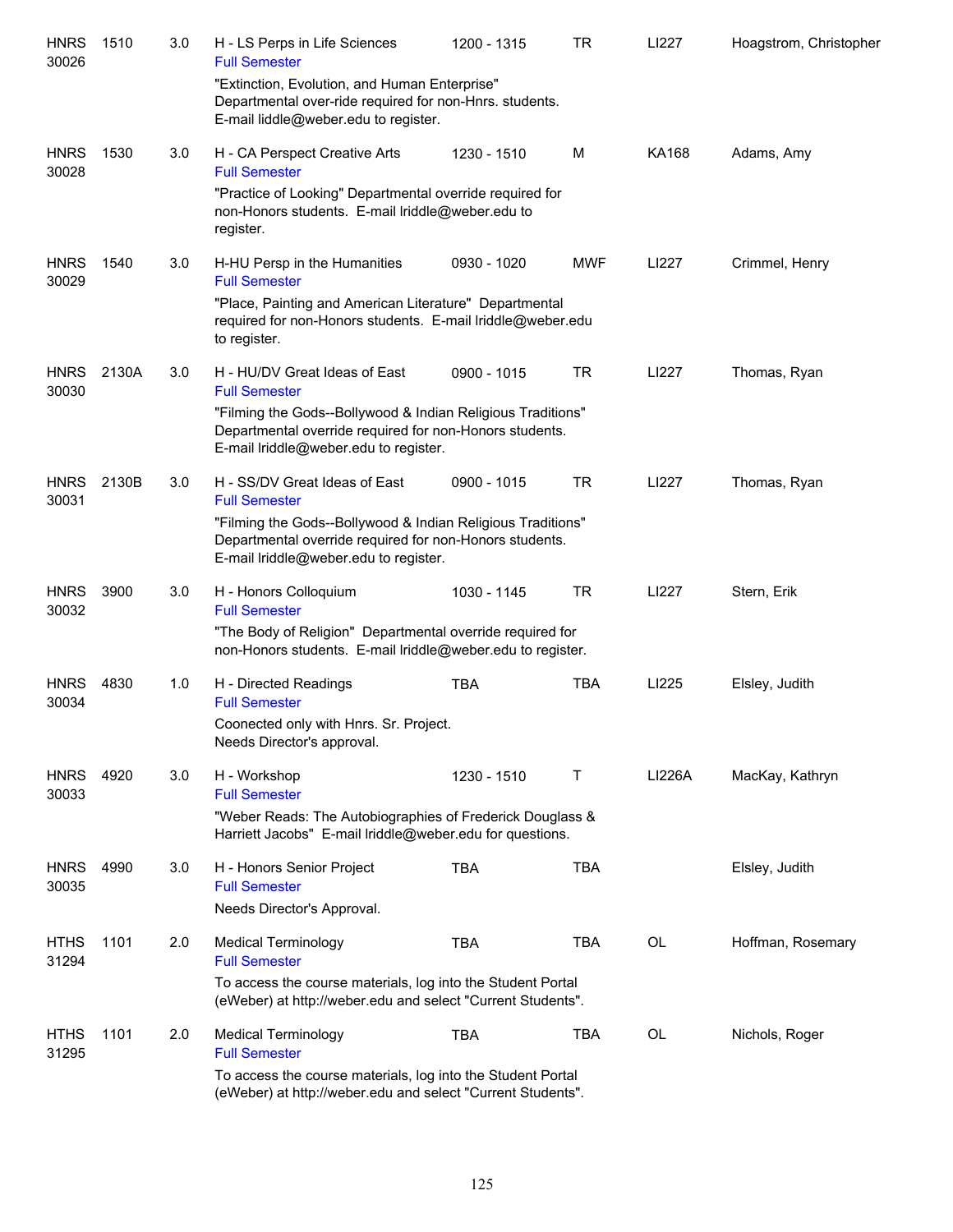| <b>HTHS</b><br>31296 | 1101  | 2.0 | <b>Medical Terminology</b><br><b>Full Semester</b>                                                                                                                                                              | TBA                        | <b>TBA</b>             | OL               | Kotter, Marie   |
|----------------------|-------|-----|-----------------------------------------------------------------------------------------------------------------------------------------------------------------------------------------------------------------|----------------------------|------------------------|------------------|-----------------|
|                      |       |     | To access the course materials, log into the Student Portal<br>(eWeber) at http://weber.edu and select "Current Students".                                                                                      |                            |                        |                  |                 |
| <b>HTHS</b><br>31297 | 1101  | 2.0 | <b>Medical Terminology</b><br><b>Full Semester</b>                                                                                                                                                              | <b>TBA</b>                 | <b>TBA</b>             | OL               | Naylor, Carol   |
|                      |       |     | To access the course materials, log into the Student Portal<br>(eWeber) at http://weber.edu and select "Current Students".                                                                                      |                            |                        |                  |                 |
| <b>HTHS</b><br>31978 | 1101  | 2.0 | <b>Medical Terminology</b><br><b>Full Semester</b>                                                                                                                                                              | 1000 - 1050                | <b>TR</b>              | D02114           | Newton, Kathryn |
| <b>HTHS</b><br>32083 | 1101  | 2.0 | <b>Medical Terminology</b><br><b>Full Semester</b>                                                                                                                                                              | 1200 - 1250                | <b>TR</b>              | MH341            | Hutchins, James |
| <b>HTHS</b><br>32084 | 1101  | 2.0 | <b>Medical Terminology</b><br><b>Full Semester</b>                                                                                                                                                              | 1230 - 1320                | <b>MW</b>              | MH304            | Kotter, Marie   |
| <b>HTHS</b><br>31981 | 1103  | 3.0 | Intro to Health Careers<br><b>Full Semester</b>                                                                                                                                                                 | 0830 - 0945                | <b>TR</b>              | D02114           | Watson, Doug    |
| <b>HTHS</b><br>32085 | 1103  | 3.0 | Intro to Health Careers<br><b>Full Semester</b>                                                                                                                                                                 | 1030 - 1150                | <b>TR</b>              | MH101            | Watson, Doug    |
| <b>HTHS</b><br>31954 | 1108  | 5.0 | <b>Biocalculation for Health Prof</b><br><b>Full Semester</b><br>Student must register for mandatory lab on<br>same screen as lecture to avoid error. \$20 lab fee.                                             | 0800 - 0850                | <b>MTWR</b>            | MH341            | Tate, Louise    |
| <b>HTHS</b><br>31988 | 1108  | 5.0 | <b>Biocalculation for Health Prof</b><br><b>Full Semester</b><br>Course Fee \$20.00 Class meets MW 1:30-3:20 & TR 11:30-12:20                                                                                   | 1130 - 1220<br>1330 - 1520 | <b>TR</b><br><b>MW</b> | D02113<br>D02113 | Tate, Louise    |
| <b>HTHS</b><br>32002 | 1108L | 0.0 | <b>Biocalculation Lab</b><br><b>Full Semester</b>                                                                                                                                                               | 1230 - 1420                | Τ                      | D02113           | Tate, Louise    |
| <b>HTHS</b><br>32004 | 1108L | 0.0 | <b>Biocalculation Lab</b><br><b>Full Semester</b><br>\$30 Lab Fee.                                                                                                                                              | 1230 - 1420                | R                      | D02113           | Tate, Louise    |
| <b>HTHS</b><br>32086 | 1108L | 0.0 | <b>Biocalculation Lab</b><br><b>Full Semester</b><br>This mandatory lab 1108 must be put into the<br>same screen as the lecture 1108 and then both<br>submitted at the same time. \$20 lab fee.                 | 1030 - 1220                | М                      | MH304            | Tate, Louise    |
| <b>HTHS</b><br>32087 | 1108L | 0.0 | <b>Biocalculation Lab</b><br><b>Full Semester</b><br>Student must register for this mandatory 1108 lab<br>in same screen as 1108 lecture and then submit.<br>Error message will pop up otherwise. \$20 lab fee. | 1030 - 1220                | W                      | MH480            | Tate, Louise    |
| <b>HTHS</b><br>33874 | 1108L | 0.0 | <b>Biocalculation Lab</b><br><b>Full Semester</b><br>\$20 lab fee. Student must take Biocalculations Lecture<br>31954                                                                                           | 1330 - 1520                | м                      | MH480            | Clark, Joshua   |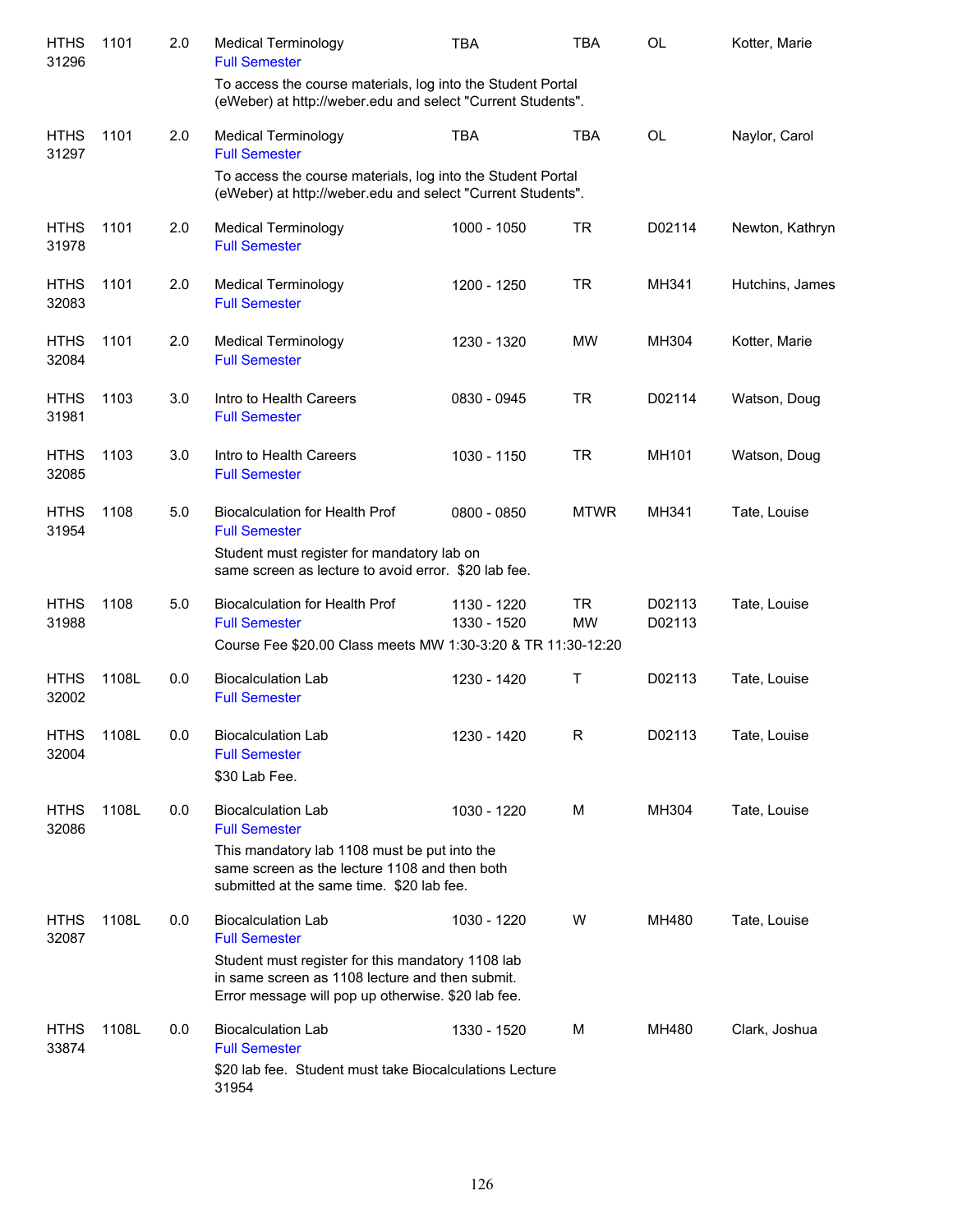| <b>HTHS</b><br>31367 | 1110  | 4.0 | LS Biomedical Core Lecture<br><b>Full Semester</b>                                                                                                                                                                                                                          | TBA         | TBA        | OL     | DeFriez, Curtis   |
|----------------------|-------|-----|-----------------------------------------------------------------------------------------------------------------------------------------------------------------------------------------------------------------------------------------------------------------------------|-------------|------------|--------|-------------------|
|                      |       |     | To access the course materials, log into the Student Portal<br>(eWeber) at http://weber.edu and select "Current Students"<br>Students registering for this class must also register for<br>HTHS 1110 Lab CRN 31376. \$30 lab fee.                                           |             |            |        |                   |
| <b>HTHS</b><br>31379 | 1110  | 4.0 | LS Biomedical Core Lecture<br><b>Full Semester</b>                                                                                                                                                                                                                          | TBA         | <b>TBA</b> | OL     | Naylor, Carol     |
|                      |       |     | To access the course materials, log into the Student Portal<br>(eWeber) at http://weber.edu and select "Current Students".<br>Students registering for this class must also register for<br>HTHS 1110 Lab CRN 31396. \$30 lab fee.                                          |             |            |        |                   |
| <b>HTHS</b><br>31402 | 1110  | 4.0 | LS Biomedical Core Lecture<br><b>Full Semester</b>                                                                                                                                                                                                                          | <b>TBA</b>  | <b>TBA</b> | OL     | Gundy, LeAnne     |
|                      |       |     | To access the course materials, log into the Student Portal<br>(eWeber) at http://weber.edu and select "Current Students".<br>Students registering for this class must also register for<br>HTHS 1110 Lab CRN 31403. \$30 lab fee.                                          |             |            |        |                   |
| <b>HTHS</b><br>31654 | 1110  | 4.0 | LS Biomedical Core Lecture<br><b>Full Semester</b>                                                                                                                                                                                                                          | 1630 - 1750 | MW         | MH341  | Richardson, Brent |
|                      |       |     | Student must take both lecture and lab from Richardson. Put<br>lab and lecture on same screen then submit. \$30 lab fee.<br>Purchase course materials from bookstore. DO NOT<br>purchase used materials or you will also need to buy<br>\$145 license for study notes book. |             |            |        |                   |
| <b>HTHS</b><br>32015 | 1110  | 4.0 | LS Biomedical Core Lecture<br><b>Full Semester</b><br>\$30 lab fee.                                                                                                                                                                                                         | 0930 - 1050 | MW         | D02318 | Naylor, Carol     |
| <b>HTHS</b><br>32089 | 1110  | 4.0 | LS Biomedical Core Lecture<br><b>Full Semester</b>                                                                                                                                                                                                                          | 1000 - 1120 | MW         | MH101  | Kotter, Marie     |
|                      |       |     | Student must register for this 1110 lecture and a<br>1110L lab in the same screen and then submit or<br>error message will occur. \$30 lab fee.                                                                                                                             |             |            |        |                   |
| <b>HTHS</b><br>32090 | 1110  | 4.0 | LS Biomedical Core Lecture<br><b>Full Semester</b>                                                                                                                                                                                                                          | 0830 - 0950 | TR         | MH304  | DeFriez, Curtis   |
|                      |       |     | Student must register for this 1110 lecture and a<br>mandatory 1110L lab in the same screen, then<br>submit. Otherwise error will happen. \$30 lab fee.                                                                                                                     |             |            |        |                   |
| <b>HTHS</b><br>34745 | 1110  | 4.0 | LS Biomedical Core Lecture<br><b>Full Semester</b><br>Course Fee \$30.00                                                                                                                                                                                                    |             |            |        |                   |
| <b>HTHS</b><br>31376 | 1110L | 0.0 | <b>Biomed Core Lab</b><br><b>Full Semester</b>                                                                                                                                                                                                                              | <b>TBA</b>  | <b>TBA</b> | OL     | DeFriez, Curtis   |
|                      |       |     | To access the course materials, log into the Student Portal<br>(eWeber) at http://weber.edu and select "Current Students".                                                                                                                                                  |             |            |        |                   |
| <b>HTHS</b><br>31396 | 1110L | 0.0 | <b>Biomed Core Lab</b><br><b>Full Semester</b>                                                                                                                                                                                                                              | <b>TBA</b>  | <b>TBA</b> | OL     | Naylor, Carol     |
|                      |       |     | To access the course materials, log into the Student Portal<br>(eWeber) at http://weber.edu and select "Current Students".                                                                                                                                                  |             |            |        |                   |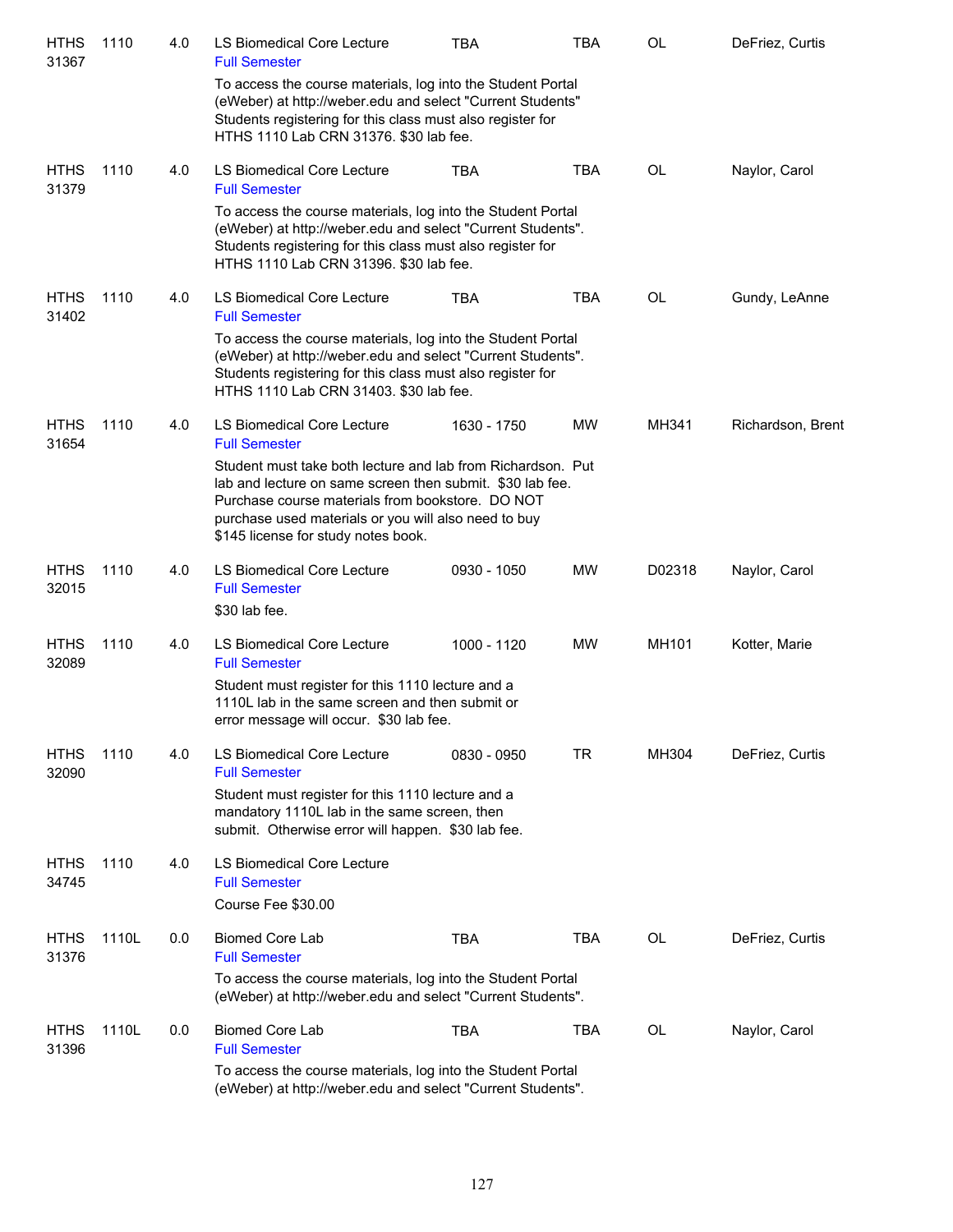| <b>HTHS</b><br>31403 | 1110L | 0.0 | <b>Biomed Core Lab</b><br><b>Full Semester</b>                                                                                          | <b>TBA</b>  | TBA | <b>OL</b>     | Gundy, LeAnne      |
|----------------------|-------|-----|-----------------------------------------------------------------------------------------------------------------------------------------|-------------|-----|---------------|--------------------|
|                      |       |     | To access the course materials, log into the Student Portal<br>(eWeber) at http://weber.edu and select "Current Students".              |             |     |               |                    |
| <b>HTHS</b><br>31660 | 1110L | 0.0 | <b>Biomed Core Lab</b><br><b>Full Semester</b>                                                                                          | 1800 - 1950 | M   | <b>MH111A</b> | Richardson, Brent  |
|                      |       |     | Students must take both lecture and lab from<br>Richardson. Put lab and lecture on same screen then<br>submit. \$30.00 Lab fee.         |             |     |               |                    |
| <b>HTHS</b><br>31958 | 1110L | 0.0 | <b>Biomed Core Lab</b><br><b>Full Semester</b>                                                                                          | 1200 - 1350 | M   | <b>MH111A</b> | Marden, Brad       |
|                      |       |     | Student must put in this mandatory lab with the 1110<br>lecture in the same registration screen or error<br>will come up. \$30 lab fee. |             |     |               |                    |
| <b>HTHS</b><br>31975 | 1110L | 0.0 | <b>Biomed Core Lab</b><br><b>Full Semester</b>                                                                                          | 1000 - 1150 | Τ   | <b>MH111A</b> | Combe, Anthony     |
|                      |       |     | Student must enter this mandatory lab in the same screen as<br>the 1110 lecture then submit to avoid error message.<br>\$30 lab fee.    |             |     |               |                    |
| <b>HTHS</b><br>31980 | 1110L | 0.0 | <b>Biomed Core Lab</b><br><b>Full Semester</b>                                                                                          | 0800 - 0950 | W   | <b>MH111A</b> | Burr, Justin       |
|                      |       |     | Student must enter this mandatory lab in the same screen as<br>the 1110 lecture then submit to avoid error message.<br>\$30 lab fee.    |             |     |               |                    |
| <b>HTHS</b><br>31982 | 1110L | 0.0 | <b>Biomed Core Lab</b><br><b>Full Semester</b>                                                                                          | 1800 - 1950 | W   | <b>MH111A</b> | Richardson, Brent  |
|                      |       |     | Student must take both lecture and lab from Richardson.<br>Put lab and lecture on same screen then submit.<br>\$30 Lab fee.             |             |     |               |                    |
| <b>HTHS</b><br>31993 | 1110L | 0.0 | <b>Biomed Core Lab</b><br><b>Full Semester</b>                                                                                          | 1000 - 1150 | R   | <b>MH111A</b> | Kotter, Marie      |
|                      |       |     | Student must enter this mandatory lab in the same screen as<br>the 1110 lecture then submit to avoid error message.<br>\$30 lab fee.    |             |     |               |                    |
| <b>HTHS</b><br>31998 | 1110L | 0.0 | <b>Biomed Core Lab</b><br><b>Full Semester</b>                                                                                          | 1400 - 1550 | R   | <b>MH111A</b> | Breinholt, Abigail |
|                      |       |     | Student must enter this mandatory lab in the same screen as<br>the 1110 lecture then submit to avoid error message.<br>\$30 lab fee.    |             |     |               |                    |
| <b>HTHS</b><br>32001 | 1110L | 0.0 | <b>Biomed Core Lab</b><br><b>Full Semester</b>                                                                                          | 0800 - 0950 | F   | <b>MH111A</b> | Burr, Justin       |
|                      |       |     | Student must enter this mandatory lab in the same screen as<br>the 1110 lecture then submit to avoid error message.<br>\$30 lab fee.    |             |     |               |                    |
| <b>HTHS</b><br>32003 | 1110L | 0.0 | <b>Biomed Core Lab</b><br><b>Full Semester</b>                                                                                          | 1200 - 1350 | F   | <b>MH111A</b> | Burr, Justin       |
|                      |       |     | Student must register for this mandatory lab and the 1110<br>lecture before submitting to avoid error message.<br>\$30 lab fee.         |             |     |               |                    |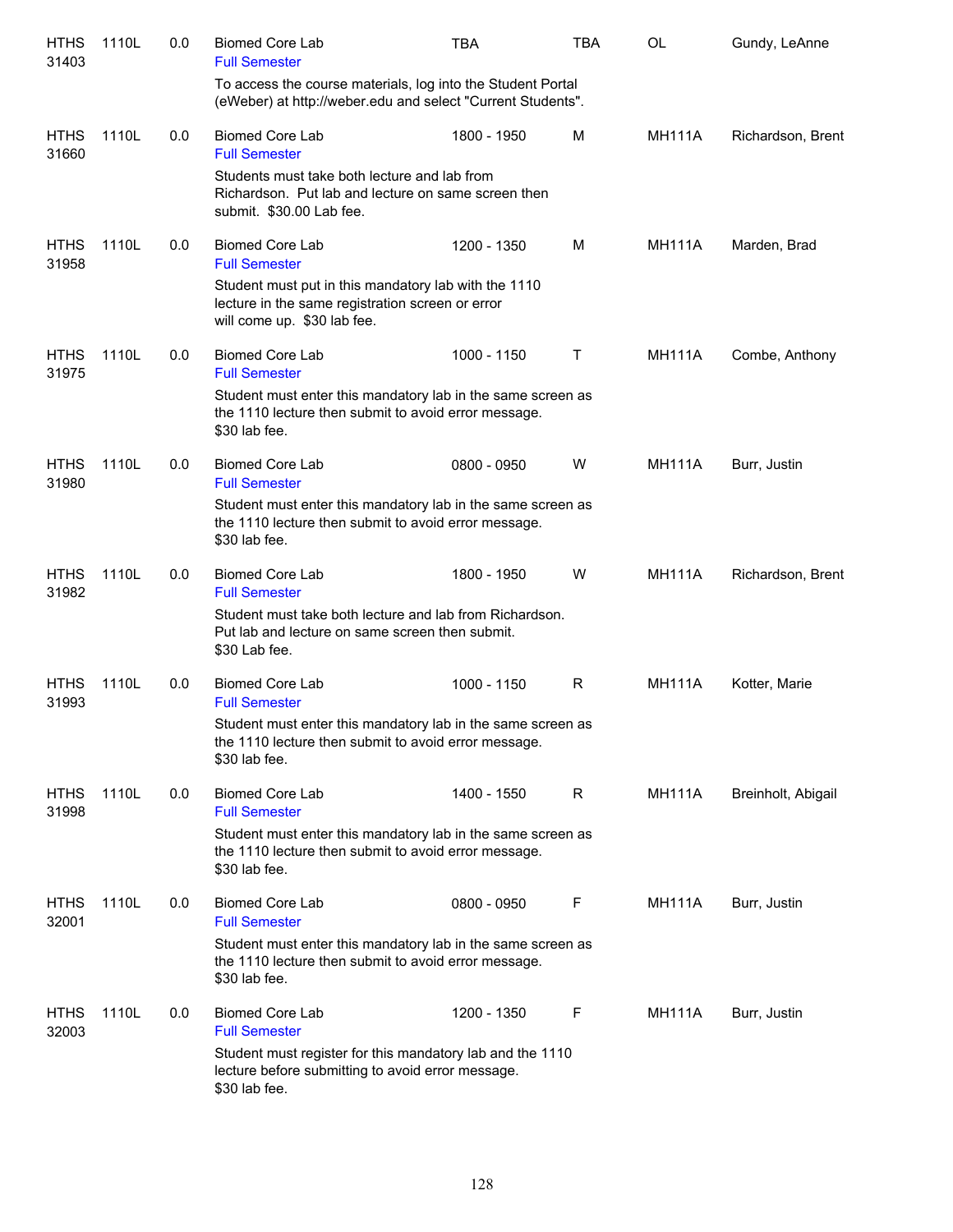| <b>HTHS</b><br>32019 | 1110L | 0.0 | <b>Biomed Core Lab</b><br><b>Full Semester</b><br>\$30 Lab Fee.                                                                                                                                                                                    | 1100 - 1250 | M          | D02232        | Naylor, Carol      |
|----------------------|-------|-----|----------------------------------------------------------------------------------------------------------------------------------------------------------------------------------------------------------------------------------------------------|-------------|------------|---------------|--------------------|
| <b>HTHS</b><br>32027 | 1110L | 0.0 | <b>Biomed Core Lab</b><br><b>Full Semester</b>                                                                                                                                                                                                     | 1100 - 1250 | W          | D02232        | Naylor, Carol      |
| <b>HTHS</b><br>34003 | 1110L | 0.0 | <b>Biomed Core Lab</b><br><b>Full Semester</b><br>Student must put in this madatory lab and the<br>1110 lecture in the same screen and then submit.                                                                                                | 1200 - 1350 | W          | <b>MH111A</b> | Breinholt, Abigail |
| <b>HTHS</b><br>31404 | 1111  | 4.0 | <b>Biomedical Core Lecture</b><br><b>Full Semester</b><br>To access the course materials, log into the Student Portal<br>(eWeber) at http://weber.edu and select "Current Students".<br>Students registering for this class must also register for | <b>TBA</b>  | <b>TBA</b> | OL            | Hutchins, James    |
|                      |       |     | HTHS 1111 Lab CRN 31407. \$30 lab fee.                                                                                                                                                                                                             |             |            |               |                    |
| <b>HTHS</b><br>31410 | 1111  | 4.0 | <b>Biomedical Core Lecture</b><br><b>Full Semester</b>                                                                                                                                                                                             | <b>TBA</b>  | <b>TBA</b> | <b>OL</b>     | Gundy, LeAnne      |
|                      |       |     | To access the course materials, log into the Student Portal<br>(eWeber) at http://weber.edu and select "Current Students".<br>Students registering for this class must also register for<br>HTHS 1111 Lab CRN 31414. \$30 lab fee.                 |             |            |               |                    |
| <b>HTHS</b><br>31422 | 1111  | 4.0 | <b>Biomedical Core Lecture</b><br><b>Full Semester</b>                                                                                                                                                                                             | <b>TBA</b>  | <b>TBA</b> | <b>OL</b>     | Newton, Kathryn    |
|                      |       |     | To access the course materials, log into the Student Portal<br>(eWeber) at http://weber.edu and select "Current Students".<br>Students registering for this class must also register for<br>HTHS 1111 Lab CRN 31424. \$30 lab fee.                 |             |            |               |                    |
| <b>HTHS</b><br>31431 | 1111  | 4.0 | <b>Biomedical Core Lecture</b><br><b>Full Semester</b>                                                                                                                                                                                             | <b>TBA</b>  | <b>TBA</b> | <b>OL</b>     | Nichols, Roger     |
|                      |       |     | To access the course materials, log into the Student Portal<br>(eWeber) at http://weber.edu and select "Current Students".<br>Students registering for this class must also register for<br>HTHS 1111 Lab, CRN 31432. \$30 lab fee.                |             |            |               |                    |
| <b>HTHS</b><br>31962 | 1111  | 4.0 | <b>Biomedical Core Lecture</b><br><b>Full Semester</b>                                                                                                                                                                                             | 1630 - 1750 | <b>TR</b>  | BA            | Richardson, Brent  |
|                      |       |     | Student must sign-up for the BA 1111 lab in same screen<br>and then submit.<br>Course Fee \$30.00.                                                                                                                                                 |             |            |               |                    |
| <b>HTHS</b><br>32032 | 1111  | 4.0 | <b>Biomedical Core Lecture</b><br><b>Full Semester</b><br>\$30 Lab Fee.                                                                                                                                                                            | 1100 - 1220 | <b>TR</b>  | D02114        | Newton, Kathryn    |
| <b>HTHS</b><br>32091 | 1111  | 4.0 | <b>Biomedical Core Lecture</b><br><b>Full Semester</b>                                                                                                                                                                                             | 0900 - 1020 | <b>TR</b>  | MH341         | Hutchins, James    |
|                      |       |     | Student must take both lecture and lab from<br>Richardson. Put lab and lecture on the same screen and<br>submit. \$30 lab fee.                                                                                                                     |             |            |               |                    |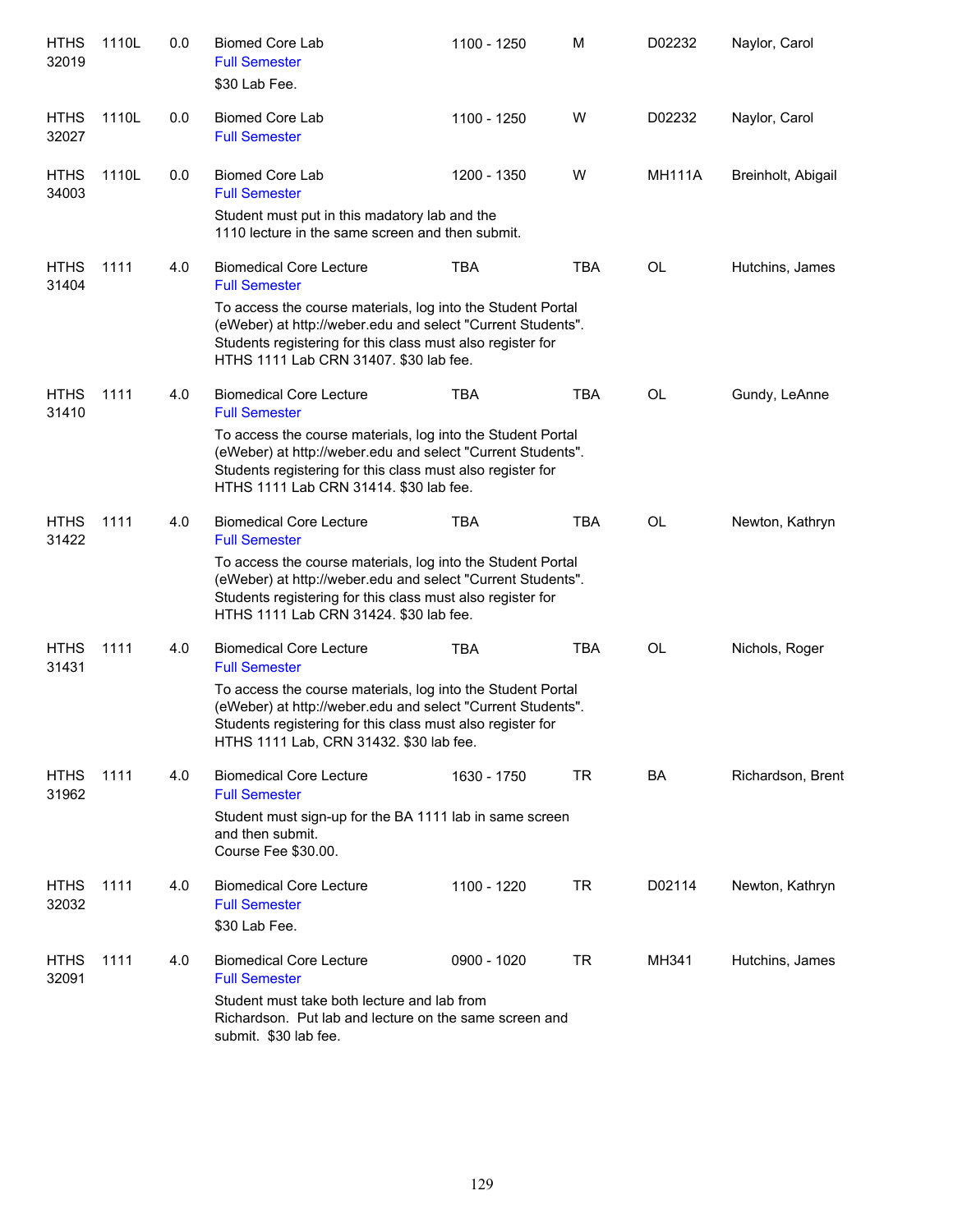| <b>HTHS</b><br>32093 | 1111  | 4.0 | <b>Biomedical Core Lecture</b><br><b>Full Semester</b>                                                                                                    | 1130 - 1250 | <b>MW</b>  | MH101         | Chugg, Kraig         |
|----------------------|-------|-----|-----------------------------------------------------------------------------------------------------------------------------------------------------------|-------------|------------|---------------|----------------------|
|                      |       |     | Student must take both lecture and lab from Richardson.<br>Put lab and lecture on the same screen then submit.<br>\$30 lab fee.                           |             |            |               |                      |
| <b>HTHS</b><br>32094 | 1111  | 4.0 | <b>Biomedical Core Lecture</b><br><b>Full Semester</b>                                                                                                    | 0830 - 0950 | <b>MW</b>  | MH101         | Chugg, Kraig         |
|                      |       |     | Students must register for the mandatory 1111L lab<br>in the same screen as 1111 lecture and then submit.<br>Otherwise an error will occur. \$30 lab fee. |             |            |               |                      |
| <b>HTHS</b><br>33973 | 1111  | 4.0 | <b>Biomedical Core Lecture</b><br><b>Full Semester</b>                                                                                                    | 1630 - 1750 | <b>TR</b>  | MH341         | Richardson, Brent    |
|                      |       |     | Course Fee \$30.00                                                                                                                                        |             |            |               |                      |
| <b>HTHS</b><br>31407 | 1111L | 0.0 | <b>Biomed Core Lab</b><br><b>Full Semester</b>                                                                                                            | <b>TBA</b>  | <b>TBA</b> | OL            | Hutchins, James      |
|                      |       |     | To access the course materials, log into the Student Portal<br>(eWeber) at http://weber.edu and select "Current Students".                                |             |            |               |                      |
| <b>HTHS</b><br>31414 | 1111L | 0.0 | <b>Biomed Core Lab</b><br><b>Full Semester</b>                                                                                                            | <b>TBA</b>  | <b>TBA</b> | OL            | Gundy, LeAnne        |
|                      |       |     | To access the course materials, log into the Student Portal<br>(eWeber) at http://weber.edu and select "Current Students"                                 |             |            |               |                      |
| <b>HTHS</b><br>31424 | 1111L | 0.0 | <b>Biomed Core Lab</b><br><b>Full Semester</b>                                                                                                            | <b>TBA</b>  | <b>TBA</b> | OL            | Newton, Kathryn      |
|                      |       |     | To access the course materials, log into the Student Portal<br>(eWeber) at http://weber.edu and select "Current Students".                                |             |            |               |                      |
| <b>HTHS</b><br>31432 | 1111L | 0.0 | <b>Biomed Core Lab</b><br><b>Full Semester</b>                                                                                                            | <b>TBA</b>  | <b>TBA</b> | OL            | Nichols, Roger       |
|                      |       |     | To access the course materials, log into the Student Portal<br>(eWeber) at http://weber.edu and select "Current Students".                                |             |            |               |                      |
| <b>HTHS</b><br>31966 | 1111L | 0.0 | <b>Biomed Core Lab</b><br><b>Full Semester</b>                                                                                                            | 1800 - 1930 | TR         | BA            | Christensen, Randall |
| <b>HTHS</b><br>32006 | 1111L | 0.0 | <b>Biomed Core Lab</b><br><b>Full Semester</b>                                                                                                            | 0800 - 0950 | т          | <b>MH111A</b> | Burr, Justin         |
|                      |       |     | Student must enter this mandatory lab in the same<br>screen as the 1111 lecture then submit to avoid<br>error message. \$30.00 lab fee.                   |             |            |               |                      |
| <b>HTHS</b><br>32012 | 1111L | 0.0 | <b>Biomed Core Lab</b><br><b>Full Semester</b>                                                                                                            | 1200 - 1350 | Τ          | <b>MH111A</b> | Wanlass, Breanna     |
|                      |       |     | Students must enter this mandatory lab in the<br>same screen as the 1111 lecture then submit to<br>avoid error message. \$30 lab fee.                     |             |            |               |                      |
| <b>HTHS</b><br>32018 | 1111L | 0.0 | <b>Biomed Core Lab</b><br><b>Full Semester</b>                                                                                                            | 1400 - 1550 | Τ          | <b>MH111A</b> | Chugg, Kraig         |
|                      |       |     | Student must enter this mandatory lab in the same<br>screen as the 1111 lecture then submit to avoid<br>error message. \$30 lab fee.                      |             |            |               |                      |
| <b>HTHS</b><br>32034 | 1111L | 0.0 | <b>Biomed Core Lab</b><br><b>Full Semester</b>                                                                                                            | 1230 - 1420 | Τ          | D02232        | Newton, Kathryn      |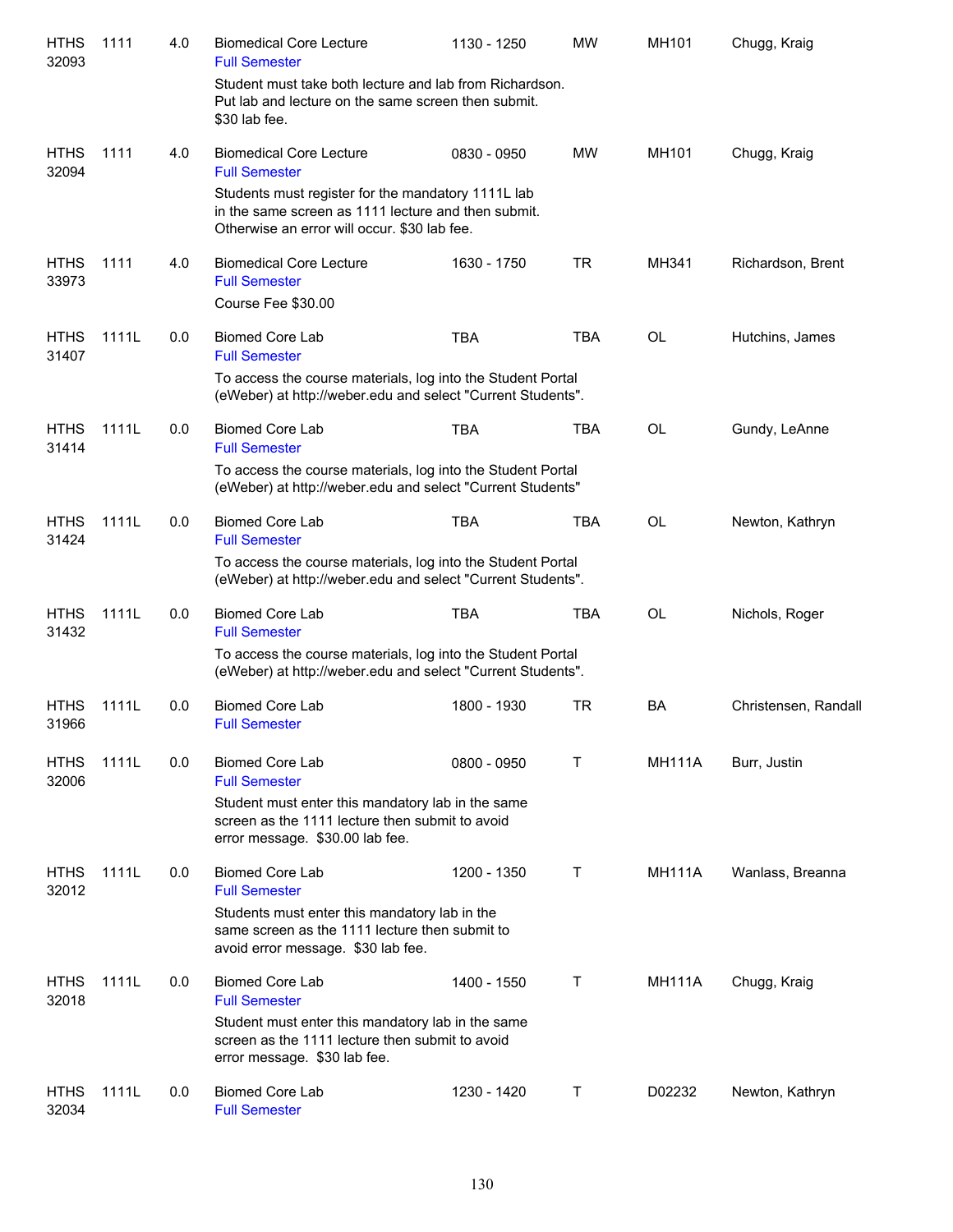| <b>HTHS</b><br>32037 | 1111L | 0.0 | <b>Biomed Core Lab</b><br><b>Full Semester</b>                                                                                                                                                                                                | 1230 - 1420 | R          | D02232        | Newton, Kathryn   |
|----------------------|-------|-----|-----------------------------------------------------------------------------------------------------------------------------------------------------------------------------------------------------------------------------------------------|-------------|------------|---------------|-------------------|
| <b>HTHS</b><br>32043 | 1111L | 0.0 | <b>Biomed Core Lab</b><br><b>Full Semester</b>                                                                                                                                                                                                | 1800 - 1950 | T          | <b>MH111A</b> | Richardson, Brent |
| <b>HTHS</b><br>32050 | 1111L | 0.0 | <b>Biomed Core Lab</b><br><b>Full Semester</b>                                                                                                                                                                                                | 1000 - 1150 | W          | <b>MH111A</b> | Wanlass, Breanna  |
|                      |       |     | Student must enter this mandatory lab in the same<br>screen as the 1111 lecture then submit to avoid<br>error message. \$30 lab fee.                                                                                                          |             |            |               |                   |
| <b>HTHS</b><br>32057 | 1111L | 0.0 | <b>Biomed Core Lab</b><br><b>Full Semester</b>                                                                                                                                                                                                | 1400 - 1550 | w          | <b>MH111A</b> | Hutchins, James   |
|                      |       |     | Student must enter this mandatory lab in the same<br>screenas the 1111 lecture then submit to avoid<br>error message. \$30 lab fee.                                                                                                           |             |            |               |                   |
| <b>HTHS</b><br>32062 | 1111L | 0.0 | <b>Biomed Core Lab</b><br><b>Full Semester</b>                                                                                                                                                                                                | 0800 - 0950 | R          | <b>MH111A</b> | Burr, Justin      |
|                      |       |     | Student must enter this mandatory lab in the same<br>screen as the 1111 lecture then submit to avoid error<br>message. \$30 lab fee.                                                                                                          |             |            |               |                   |
| <b>HTHS</b><br>32066 | 1111L | 0.0 | <b>Biomed Core Lab</b><br><b>Full Semester</b>                                                                                                                                                                                                | 1200 - 1350 | R          | <b>MH111A</b> | Gemmill, Timothy  |
|                      |       |     | Students must enter this mandatory lab in the same<br>screen as the 1111 lecture then submit to avoid<br>error message. \$30 lab fee.                                                                                                         |             |            |               |                   |
| <b>HTHS</b><br>32068 | 1111L | 0.0 | <b>Biomed Core Lab</b><br><b>Full Semester</b>                                                                                                                                                                                                | 1800 - 1950 | R          | <b>MH111A</b> | Richardson, Brent |
|                      |       |     | Student must take both lecture and lab from Richardson. Put<br>lab and lecture on the same screen then submit.<br>\$30 lab fee.                                                                                                               |             |            |               |                   |
| <b>HTHS</b><br>32081 | 1111L | 0.0 | <b>Biomed Core Lab</b><br><b>Full Semester</b>                                                                                                                                                                                                | 1000 - 1150 | F          | <b>MH111A</b> | Burr, Justin      |
|                      |       |     | Student must enter this mandatory lab in the same<br>screen as the 1111 lecture then submit to<br>avoid error message. \$30 lab fee.                                                                                                          |             |            |               |                   |
| <b>HTHS</b><br>31434 | 1120  | 3.0 | Case Studies in Health Science<br><b>Full Semester</b>                                                                                                                                                                                        | <b>TBA</b>  | <b>TBA</b> | <b>OL</b>     | Newton, Kathryn   |
|                      |       |     | To access the course materials, log into the Student Portal<br>(eWeber) at http://weber.edu and select "Current Students".                                                                                                                    |             |            |               |                   |
| <b>HTHS</b><br>31450 | 2230  | 3.0 | Introductory Pathophysiology<br><b>Full Semester</b>                                                                                                                                                                                          | <b>TBA</b>  | <b>TBA</b> | OL            | Chugg, Kraig      |
|                      |       |     | To access the course materials, log into the Student Portal<br>(eWeber) at http://weber.edu and select "Current Students".<br>Students registering for this class must also register for<br>HTHS 2231, Lab for 2230, CRN 31451. \$30 lab fee. |             |            |               |                   |
| <b>HTHS</b><br>31642 | 2230  | 3.0 | Introductory Pathophysiology<br><b>Full Semester</b>                                                                                                                                                                                          | 1800 - 1920 | MW         | MH117         | Hutchins, James   |
| <b>HTHS</b><br>32042 | 2230  | 3.0 | Introductory Pathophysiology<br><b>Full Semester</b>                                                                                                                                                                                          | 1030 - 1150 | MW         | D02113        | Newton, Kathryn   |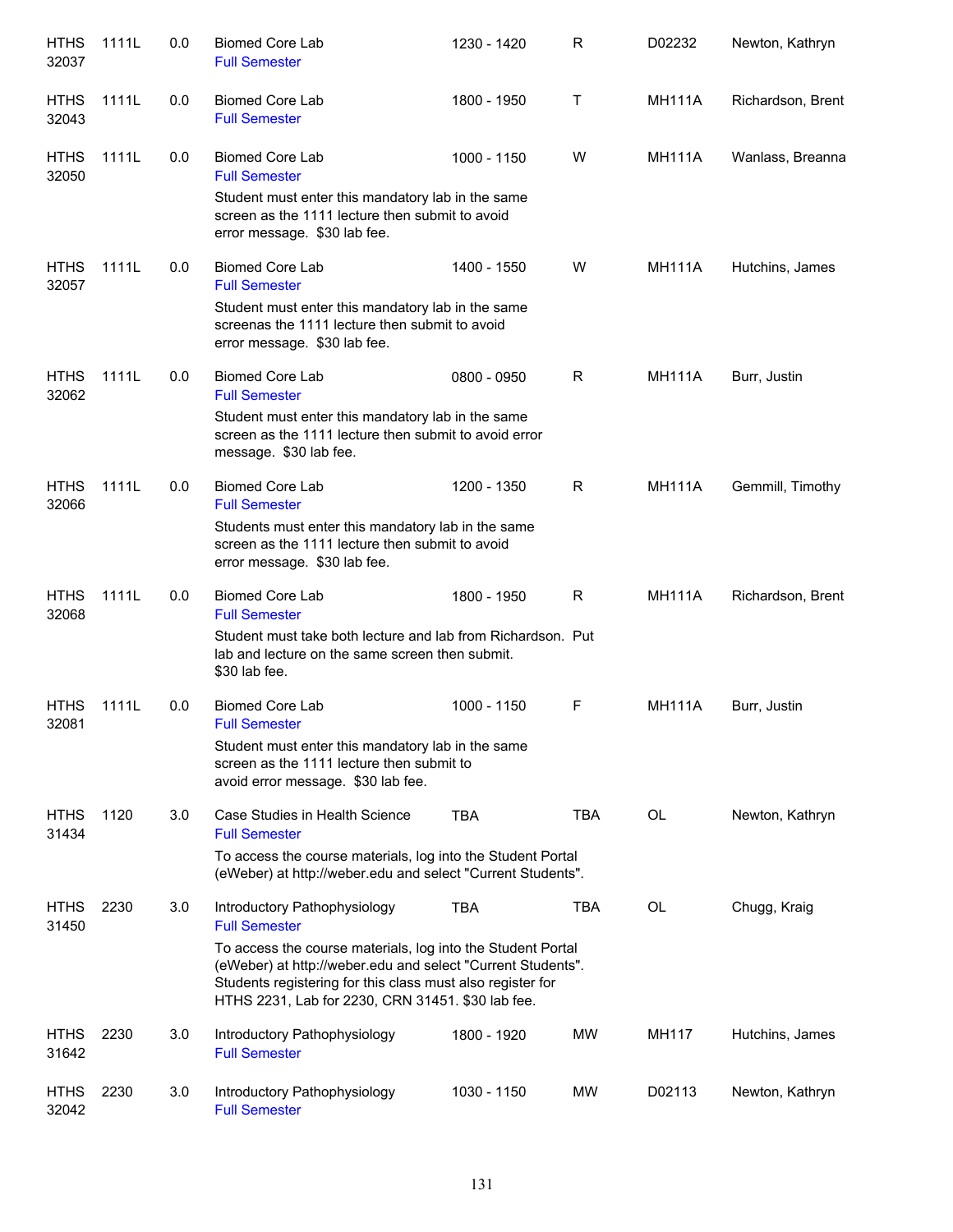| <b>HTHS</b><br>32095 | 2230 | 3.0 | Introductory Pathophysiology<br><b>Full Semester</b>                                                                                        | 0830 - 0950 | <b>TR</b>  | MH101         | Chugg, Kraig         |
|----------------------|------|-----|---------------------------------------------------------------------------------------------------------------------------------------------|-------------|------------|---------------|----------------------|
| <b>HTHS</b><br>34729 | 2230 | 3.0 | Introductory Pathophysiology<br><b>Full Semester</b>                                                                                        | 1300 - 1420 | MW         | ET238         | Hutchins, James      |
| <b>HTHS</b><br>31451 | 2231 | 1.0 | Intro Pathophysiology Lab<br><b>Full Semester</b>                                                                                           | <b>TBA</b>  | <b>TBA</b> | <b>OL</b>     | Chugg, Kraig         |
|                      |      |     | To access the course materials, log into the Student Portal<br>(eWeber) at http://weber.edu and select "Current Students".<br>\$20 lab fee. |             |            |               |                      |
| <b>HTHS</b><br>32045 | 2231 | 1.0 | Intro Pathophysiology Lab<br><b>Full Semester</b>                                                                                           | 0830 - 1020 | W          | D02232        | Chugg, Danielle      |
|                      |      |     | This lab is not mandatory but will enhance learning.<br>\$20 lab fee.                                                                       |             |            |               |                      |
| <b>HTHS</b><br>32097 | 2231 | 1.0 | Intro Pathophysiology Lab<br><b>Full Semester</b>                                                                                           | 1400 - 1550 | м          | <b>MH111A</b> | Dean, Nicholas       |
|                      |      |     | This lab is not mandatory but will enhance learning.<br>\$20 lab fee.                                                                       |             |            |               |                      |
| <b>HTHS</b><br>32101 | 2231 | 1.0 | Intro Pathophysiology Lab<br><b>Full Semester</b>                                                                                           | 1000 - 1150 | т          | MH414         | Dean, Nicholas       |
|                      |      |     | This lab is not mandatory but will enhance learning.<br>\$20 lab fee.                                                                       |             |            |               |                      |
| <b>HTHS</b><br>32102 | 2231 | 1.0 | Intro Pathophysiology Lab<br><b>Full Semester</b>                                                                                           | 1200 - 1350 | т          | MH414         | Henderson, Frederick |
|                      |      |     | This lab is not mandatory but will enhance learning.<br>\$20 lab fee.                                                                       |             |            |               |                      |
| <b>HTHS</b><br>32106 | 2231 | 1.0 | Intro Pathophysiology Lab<br><b>Full Semester</b>                                                                                           | 1600 - 1750 | W          | <b>MH111A</b> | Phelps, David        |
|                      |      |     | This lab is not mandatory but will enhance learning.<br>\$20 lab fee.                                                                       |             |            |               |                      |
| <b>HTHS</b><br>32108 | 2231 | 1.0 | Intro Pathophysiology Lab<br><b>Full Semester</b>                                                                                           | 1000 - 1150 | R          | MH414         | Combe, Anthony       |
|                      |      |     | This lab is not mandatory but will enhance learning.<br>\$20 lab fee.                                                                       |             |            |               |                      |
| <b>HTHS</b><br>32110 | 2231 | 1.0 | Intro Pathophysiology Lab<br><b>Full Semester</b>                                                                                           | 1200 - 1350 | R          | MH414         | Henderson, Frederick |
|                      |      |     | This lab is not mandatory but will enhance learning.<br>\$20 lab fee.                                                                       |             |            |               |                      |
| <b>HTHS</b><br>32111 | 2231 | 1.0 | Intro Pathophysiology Lab<br><b>Full Semester</b>                                                                                           | 0900 - 1050 | S          | <b>MH111A</b> | Phelps, David        |
|                      |      |     | This lab is not mandatory but will enhance learning.<br>\$20 lab fee.                                                                       |             |            |               |                      |
| <b>HTHS</b><br>31452 | 2240 | 3.0 | Introduction to Pharmacology<br><b>Full Semester</b>                                                                                        | <b>TBA</b>  | <b>TBA</b> | OL            | DeFriez, Curtis      |
|                      |      |     | To access the course materials, log into the Student Portal<br>(eWeber) at http://weber.edu and select "Current Students".                  |             |            |               |                      |
| <b>HTHS</b><br>32113 | 2240 | 3.0 | Introduction to Pharmacology<br><b>Full Semester</b>                                                                                        | 1030 - 1150 | TR         | MH341         | DeFriez, Curtis      |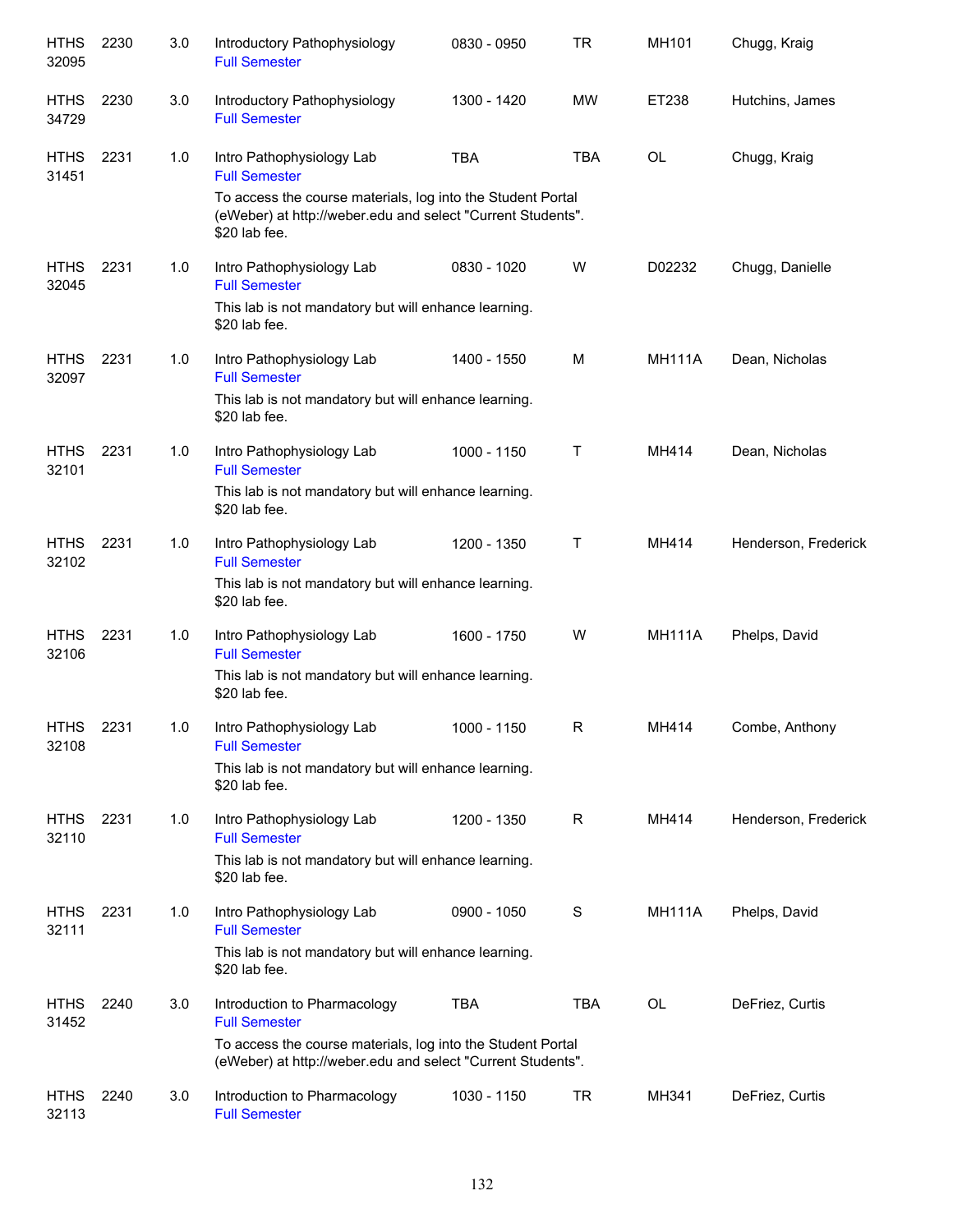| <b>HTHS</b><br>32118 | 2830 | 2.0 | <b>Directed Readings</b><br><b>Full Semester</b>                                                                                      | <b>TBA</b>  | <b>TBA</b> | MH475           | Naylor, Carol    |
|----------------------|------|-----|---------------------------------------------------------------------------------------------------------------------------------------|-------------|------------|-----------------|------------------|
|                      |      |     | Student will meet with Dr. Naylor to discuss day, time<br>and assignments. Her office is MH475.                                       |             |            |                 |                  |
| <b>HTHS</b><br>32470 | 2830 | 3.0 | <b>Directed Readings</b><br><b>Full Semester</b>                                                                                      | <b>TBA</b>  | <b>TBA</b> | MH475           | Naylor, Carol    |
|                      |      |     | Student will meet with Dr. Naylor in her office MH475<br>to discuss time and days and assignment.                                     |             |            |                 |                  |
| <b>HTHS</b><br>32503 | 2830 | 1.0 | <b>Directed Readings</b><br><b>Full Semester</b>                                                                                      | <b>TBA</b>  | <b>TBA</b> | MH475           | Naylor, Carol    |
|                      |      |     | student will meet with Dr. Naylor in MH475 to talk<br>about time, day, and assignments.                                               |             |            |                 |                  |
| <b>HTHS</b><br>31453 | 2904 | 1.0 | Info Resources in Hith Prof<br><b>Full Semester</b>                                                                                   | <b>TBA</b>  | <b>TBA</b> | <b>OL</b>       | Davis, Garad M   |
|                      |      |     | To access the course materials, log into the Student Portal<br>(eWeber) at http://weber.edu and select "Current Students".            |             |            |                 |                  |
| <b>HTHS</b><br>31454 | 3240 | 3.0 | Intro to Pharmacology<br><b>Full Semester</b>                                                                                         | <b>TBA</b>  | <b>TBA</b> | <b>OL</b>       | DeFriez, Curtis  |
|                      |      |     | To access the course materials, log into the Student Portal<br>(eWeber) at http://weber.edu and select "Current Students".            |             |            |                 |                  |
| <b>HTHS</b><br>32139 | 3240 | 3.0 | Intro to Pharmacology<br><b>Full Semester</b>                                                                                         | 1030 - 1150 | <b>TR</b>  | MH341           | DeFriez, Curtis  |
| <b>HTHS</b><br>31455 | 3328 | 2.0 | Pathophysiology Cells & Tissue<br><b>Full Semester</b>                                                                                | <b>TBA</b>  | <b>TBA</b> | <b>OL</b>       | Clayton, Cathryn |
|                      |      |     | To access the course materials, log into the Student Portal<br>(eWeber) at http://weber.edu and select "Current Students".            |             |            |                 |                  |
| <b>HTHS</b><br>31457 | 3329 | 2.0 | Pathophysiology Organs/Systems<br><b>Full Semester</b>                                                                                | <b>TBA</b>  | <b>TBA</b> | <b>OL</b>       | Clayton, Cathryn |
|                      |      |     | To access the course materials, log into the Student Portal<br>(eWeber) at http://weber.edu and select "Current Students".            |             |            |                 |                  |
| IDT<br>30650         | 1010 | 3.0 | Introduction - Interior Design<br><b>Full Semester</b>                                                                                | 0830 - 0945 | <b>TR</b>  | B3306           | Johnson, Jacie   |
|                      |      |     | Course Fee \$15.00                                                                                                                    |             |            |                 |                  |
| IDT<br>30659         | 1010 | 3.0 | Introduction - Interior Design<br><b>Full Semester</b>                                                                                | 1730 - 2010 | Τ          | N <sub>12</sub> | Morris, Shauna   |
|                      |      |     | Course Fee \$15.00                                                                                                                    |             |            |                 |                  |
| IDT<br>33062         | 1010 | 3.0 | Introduction - Interior Design<br><b>Full Semester</b>                                                                                | <b>TBA</b>  | <b>TBA</b> | OL              | Slabaugh, Cherie |
|                      |      |     | To access the online course materials, please log in through<br>the student portal (eWeber) at http://weber.edu<br>Course Fee \$15.00 |             |            |                 |                  |
| IDT<br>30653         | 1020 | 2.0 | <b>Presentation Techniques</b><br><b>Full Semester</b>                                                                                | 1130 - 1315 | <b>TR</b>  | B3306           | Arnold, Kristen  |
|                      |      |     | Course Fee \$45.00                                                                                                                    |             |            |                 |                  |
| IDT<br>30656         | 2010 | 3.0 | <b>Textiles</b><br><b>Full Semester</b><br>Course Fee \$15.00                                                                         | 0930 - 1020 | <b>MWF</b> | B3333           | Morris, Shauna   |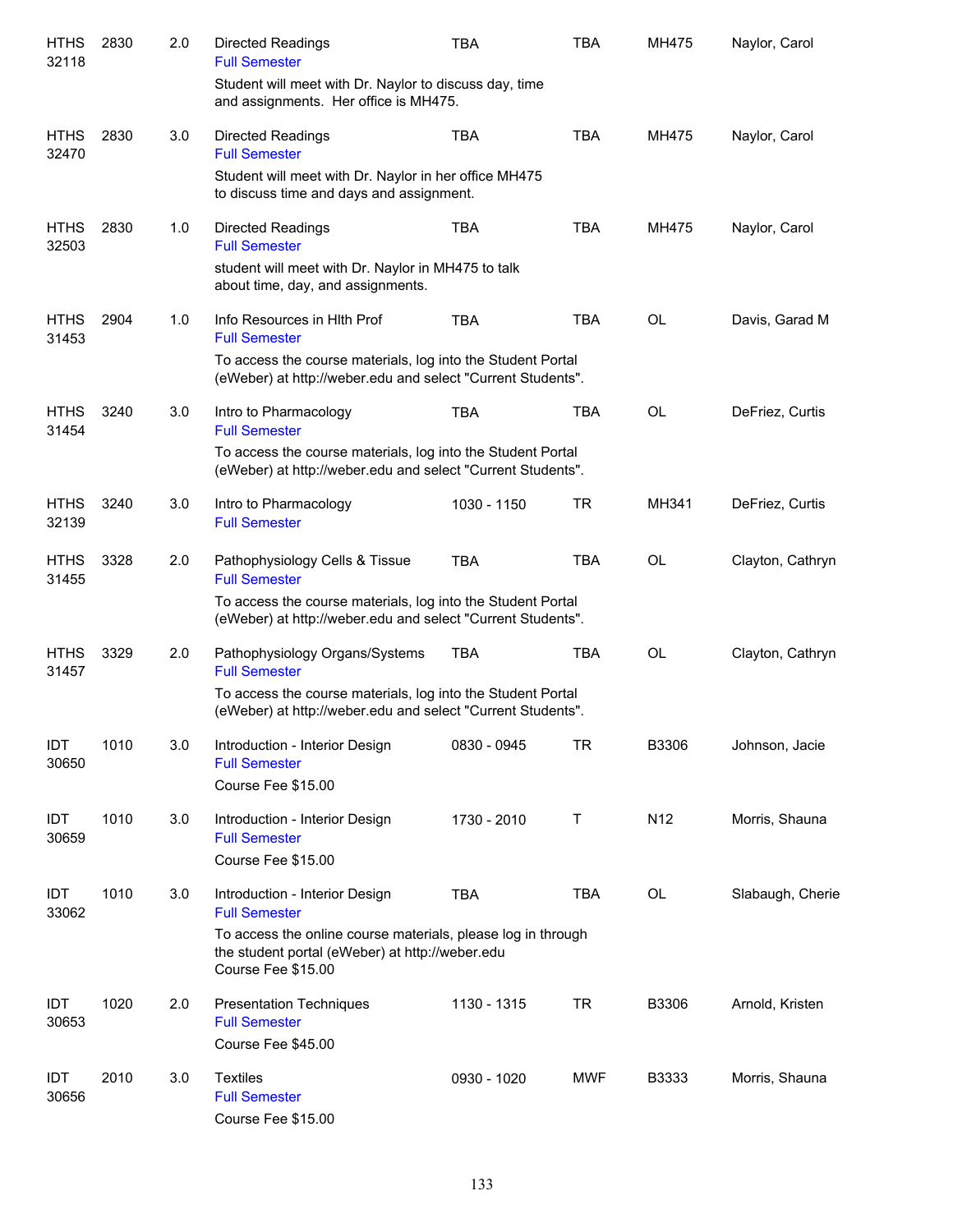| IDT<br>30657        | 2020 | 3.0 | Computer-aided Design & Draft<br><b>Full Semester</b><br>Course Fee \$45.00                                                                                                          | 1630 - 1745 | <b>MW</b>   | B3311 | Call, John        |
|---------------------|------|-----|--------------------------------------------------------------------------------------------------------------------------------------------------------------------------------------|-------------|-------------|-------|-------------------|
| IDT<br>30654        | 2830 | 1.0 | <b>Directed Readings</b><br><b>Full Semester</b>                                                                                                                                     | <b>TBA</b>  | <b>TBA</b>  |       | Arnold, Kristen   |
| IDT<br>30660        | 2860 | 1.0 | Practicum<br><b>Full Semester</b>                                                                                                                                                    | 1030 - 1310 | F           | B3306 | Morris, Shauna    |
| IDT<br>30661        | 2990 | 1.0 | Interior Design Seminar<br><b>Full Semester</b>                                                                                                                                      | 0730 - 0820 | $\mathsf R$ | B3333 | Johnson, Jacie    |
| IDT<br>30694        | 3020 | 3.0 | American & Modern Interiors<br><b>Full Semester</b><br>Course Fee \$15.00                                                                                                            | 0730 - 0820 | <b>MWF</b>  | B3333 | Slabaugh, Cherie  |
| IDT<br>30695        | 3030 | 3.0 | <b>Materials</b><br><b>Full Semester</b><br>Course Fee \$15.00                                                                                                                       | 1030 - 1145 | <b>TR</b>   | B3306 | Johnson, Jacie    |
| IDT<br>30696        | 3045 | 3.0 | <b>Residential Design</b><br><b>Full Semester</b><br>Course Fee \$45.00                                                                                                              | 1115 - 1230 | <b>TR</b>   | B3333 | Slabaugh, Cherie  |
| IDT<br>30698        | 3810 | 3.0 | Experimental<br><b>Full Semester</b>                                                                                                                                                 | 1800 - 1915 | <b>MW</b>   | B3306 | Call, John        |
| IDT<br>30700        | 4020 | 3.0 | <b>Commercial Design</b><br><b>Full Semester</b><br>Course Fee \$45.00                                                                                                               | 1200 - 1445 | <b>MW</b>   | B3306 | Morris, Shauna    |
| IDT<br>30701        | 4030 | 3.0 | Senior Project<br><b>Full Semester</b><br>Course Fee \$75.00                                                                                                                         | 0730 - 1015 | <b>MW</b>   | B3310 | Call, John        |
| IDT<br>30702        | 4040 | 1.0 | Portfolio<br><b>Full Semester</b><br>Course Fee \$45.00                                                                                                                              | 0900 - 1015 | <b>TR</b>   | B3333 | Arnold, Kristen   |
| IDT<br>30703        | 4830 | 2.0 | <b>Directed Readings</b><br><b>Full Semester</b>                                                                                                                                     | <b>TBA</b>  | <b>TBA</b>  |       | Arnold, Kristen   |
| IDT<br>30705        | 4860 | 3.0 | Internship for Interior Design<br><b>Full Semester</b>                                                                                                                               | <b>TBA</b>  | <b>TBA</b>  |       | Slabaugh, Cherie  |
| <b>IST</b><br>31765 | 1100 | 3.0 | SS The Wired Society<br><b>Full Semester</b><br>To access the online course materials, please log in through<br>the student portal (eWeber) at http://weber.edu<br>Course Fee \$5.00 | <b>TBA</b>  | TBA         | OL    | Jensen, Marion    |
| <b>IST</b><br>31790 | 1100 | 3.0 | SS The Wired Society<br><b>Full Semester</b><br>To access the online course materials, please log in through<br>the student portal (eWeber) at http://weber.edu<br>Course Fee \$5.00 | <b>TBA</b>  | <b>TBA</b>  | OL    | Niklason, Barbara |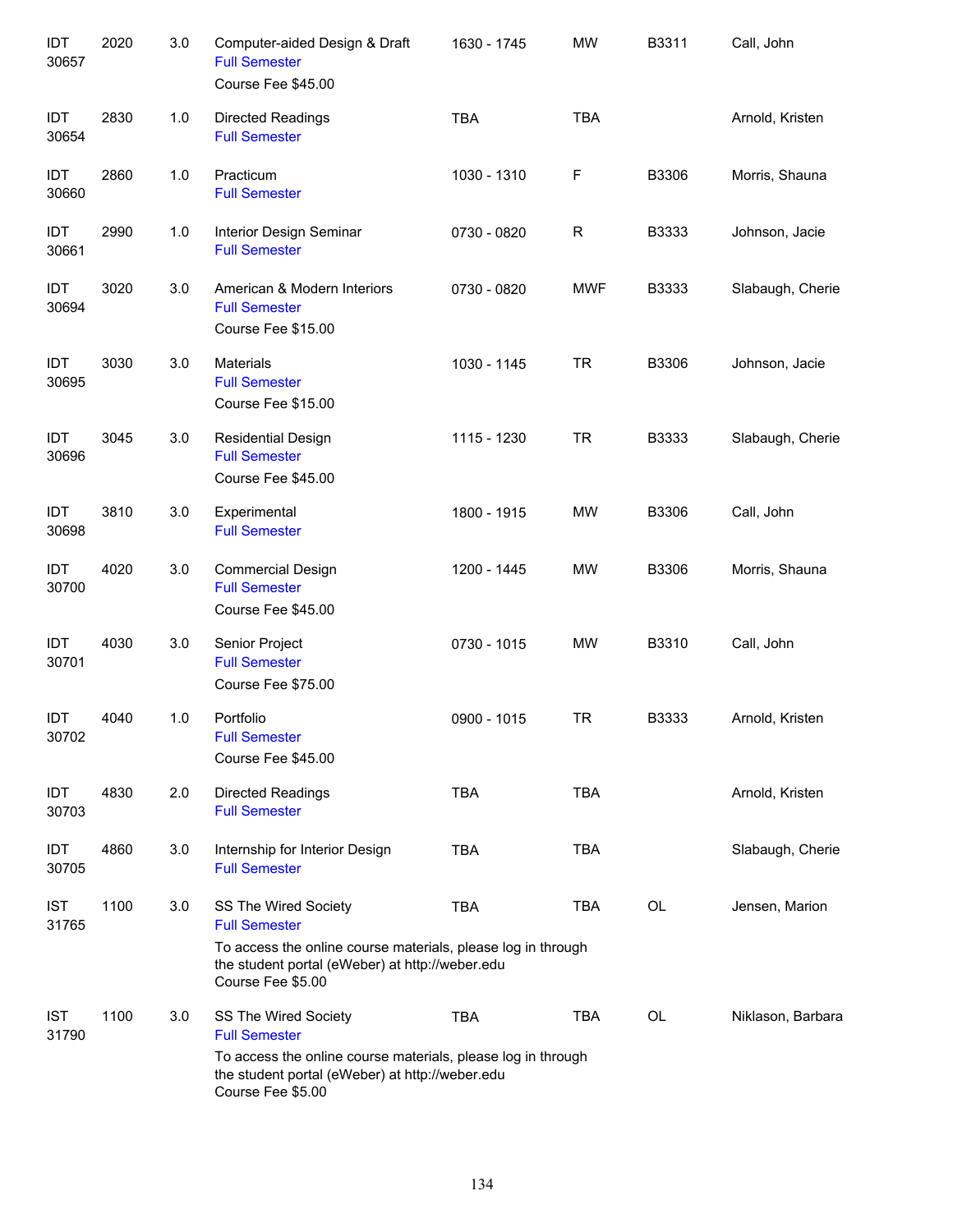| <b>IST</b><br>31793 | 1100 | 3.0 | SS The Wired Society<br><b>Full Semester</b>                                                                                          | <b>TBA</b>                                | TBA         | <b>OL</b>                  | Park, Julie   |
|---------------------|------|-----|---------------------------------------------------------------------------------------------------------------------------------------|-------------------------------------------|-------------|----------------------------|---------------|
|                     |      |     | To access the online course materials, please log in through<br>the student portal (eWeber) at http://weber.edu<br>Course Fee \$5.00  |                                           |             |                            |               |
| <b>IST</b><br>31798 | 1100 | 3.0 | SS The Wired Society<br><b>Full Semester</b>                                                                                          | 1130 - 1220                               | <b>MWF</b>  | <b>WB120</b>               | Painter, Ava  |
|                     |      |     | Course Fee \$5.00                                                                                                                     |                                           |             |                            |               |
| <b>IST</b><br>31800 | 1100 | 3.0 | SS The Wired Society<br><b>Full Semester</b>                                                                                          | <b>TBA</b>                                | <b>TBA</b>  | OL                         | Painter, Ava  |
|                     |      |     | To access the online course materials, please log in through<br>the student portal (eWeber) at http://weber.edu<br>Course Fee \$5.00  |                                           |             |                            |               |
| <b>IST</b><br>31964 | 1100 | 3.0 | SS The Wired Society<br><b>Block 2</b>                                                                                                | 1730 - 2010                               | Τ           | <b>WB106</b>               | Swedin, Eric  |
|                     |      |     | Course Fee \$5.00                                                                                                                     |                                           |             |                            |               |
| <b>IST</b><br>32007 | 2010 | 1.0 | TE Business Computer Skills<br><b>Full Semester</b>                                                                                   | <b>TBA</b>                                | <b>TBA</b>  | <b>OL</b>                  | Allen, Terry  |
|                     |      |     | To access the online course materials, please log in through<br>the student portal (eWeber) at http://weber.edu<br>Course Fee \$5.00  |                                           |             |                            |               |
| <b>IST</b><br>32017 | 2010 | 1.0 | TE Business Computer Skills<br><b>Full Semester</b>                                                                                   | <b>TBA</b>                                | <b>TBA</b>  | <b>OL</b>                  | Harris, G     |
|                     |      |     | To access the online course materials, please log in through<br>the student portal (eWeber) at http://weber.edu<br>Course Fee \$5.00  |                                           |             |                            |               |
| <b>IST</b><br>32024 | 2010 | 1.0 | TE Business Computer Skills<br><b>Full Semester</b>                                                                                   | <b>TBA</b>                                | <b>TBA</b>  | <b>OL</b>                  | Harris, G     |
|                     |      |     | To access the online course materials, please log in through<br>the student portal (eWeber) at http://weber.edu<br>Course Fee \$5.00  |                                           |             |                            |               |
| <b>IST</b><br>33647 | 2015 | 1.0 | Intro to Inform System & Tech<br><b>Block 1</b>                                                                                       | 0800 - 1600<br>0800 - 1200<br>0800 - 1200 | S<br>S<br>S | D02101<br>D02101<br>D02101 | Le, Taowen    |
|                     |      |     | Course Fee \$5.00                                                                                                                     |                                           |             |                            |               |
| <b>IST</b><br>32041 | 2110 | 3.0 | SI Software Development I<br><b>Full Semester</b><br>Course Fee \$15.00                                                               | 1730 - 2010                               | Т           | D02101                     | Le, Taowen    |
| <b>IST</b><br>32047 | 2410 | 3.0 | Information Systems Architectu<br><b>Full Semester</b><br>Course Fee \$15.00                                                          | 1545 - 1700                               | MW          | D02225                     | Song, Seokwoo |
| <b>IST</b><br>32054 | 2410 | 3.0 | Information Systems Architectu<br><b>Full Semester</b>                                                                                | <b>TBA</b>                                | TBA         | OL                         | Song, Seokwoo |
|                     |      |     | To access the online course materials, please log in through<br>the student portal (eWeber) at http://weber.edu<br>Course Fee \$15.00 |                                           |             |                            |               |
| <b>IST</b><br>32065 | 2720 | 3.0 | Data Structures & Algorithms<br><b>Full Semester</b><br>Course Fee \$15.00                                                            | 0900 - 1015                               | TR          | D02101                     | Yu, Zhuolin   |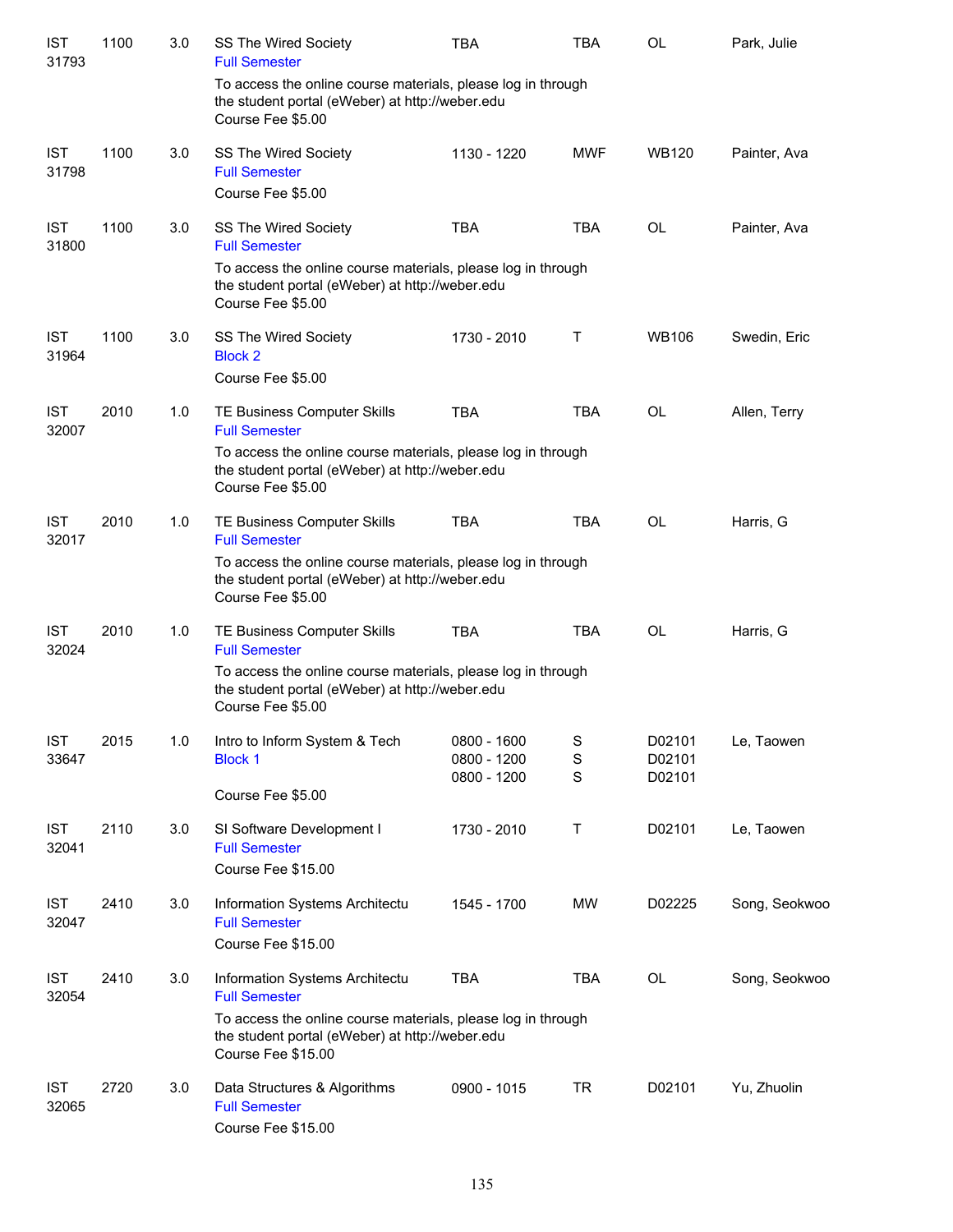| <b>IST</b><br>32069 | 2891 | 1.0 | Coop Work Experience<br><b>Full Semester</b>                                                                                         | <b>TBA</b>  | <b>TBA</b> | D <sub>0</sub> 2 | Harris, G         |
|---------------------|------|-----|--------------------------------------------------------------------------------------------------------------------------------------|-------------|------------|------------------|-------------------|
| <b>IST</b><br>32071 | 2892 | 2.0 | Coop Work Experience<br><b>Full Semester</b>                                                                                         | <b>TBA</b>  | <b>TBA</b> | D <sub>0</sub> 2 | Harris, G         |
| <b>IST</b><br>32074 | 2893 | 3.0 | Coop Work Experience<br><b>Full Semester</b>                                                                                         | <b>TBA</b>  | <b>TBA</b> | D <sub>0</sub> 2 | Harris, G         |
| <b>IST</b><br>32076 | 2894 | 4.0 | Coop Work Experience<br><b>Full Semester</b>                                                                                         | <b>TBA</b>  | TBA        | D <sub>0</sub> 2 | Harris, G         |
| <b>IST</b><br>32077 | 3110 | 3.0 | Information Technology/Busines<br><b>Full Semester</b>                                                                               | <b>TBA</b>  | TBA        | OL               | Le, Taowen        |
|                     |      |     | To access the online course materials, please log in through<br>the student portal (eWeber) at http://weber.edu<br>Course Fee \$5.00 |             |            |                  |                   |
| <b>IST</b><br>32080 | 3110 | 3.0 | Information Technology/Busines<br><b>Full Semester</b>                                                                               | <b>TBA</b>  | <b>TBA</b> | OL               | Le, Taowen        |
|                     |      |     | To access the online course materials, please log in through<br>the student portal (eWeber) at http://weber.edu<br>Course Fee \$5.00 |             |            |                  |                   |
| <b>IST</b><br>32092 | 3110 | 3.0 | Information Technology/Busines<br><b>Full Semester</b>                                                                               | <b>TBA</b>  | <b>TBA</b> | <b>OL</b>        | Belflower, Shelly |
|                     |      |     | To access the online course materials, please log in through<br>the student portal (eWeber) at http://weber.edu<br>Course Fee \$5.00 |             |            |                  |                   |
| <b>IST</b><br>32098 | 3110 | 3.0 | Information Technology/Busines<br><b>Full Semester</b>                                                                               | <b>TBA</b>  | <b>TBA</b> | <b>OL</b>        | Park, Julie       |
|                     |      |     | To access the online course materials, please log in through<br>the student portal (eWeber) at http://weber.edu<br>Course Fee \$5.00 |             |            |                  |                   |
| <b>IST</b><br>32105 | 3110 | 3.0 | Information Technology/Busines<br><b>Full Semester</b><br>Course Fee \$5.00                                                          | 0900 - 1015 | Τ          | <b>WB120</b>     | Song, Seokwoo     |
| <b>IST</b><br>32123 | 3210 | 4.0 | Database Design/Implementation<br><b>Full Semester</b><br>Course Fee \$20.00                                                         | 1730 - 2010 | Т          | D02226           | Yu, Zhuolin       |
| <b>IST</b><br>32165 | 3610 | 4.0 | <b>Networks &amp; Data Communications</b><br><b>Full Semester</b><br>Course Fee \$20.00                                              | 1730 - 2010 | W          | D02225           | Drake, Andrew     |
| <b>IST</b><br>32174 | 3700 | 3.0 | E-business Tech & Web Develop<br><b>Full Semester</b><br>Course Fee \$15.00                                                          | 1730 - 2010 | М          | D02226           | Song, Seokwoo     |
| <b>IST</b><br>32180 | 3710 | 3.0 | Global Issues in I.T.<br><b>Full Semester</b>                                                                                        | <b>TBA</b>  | TBA        | OL               | Yu, Zhuolin       |
|                     |      |     | To access the online course materials, please log in through<br>the student portal (eWeber) at http://weber.edu<br>Course Fee \$5.00 |             |            |                  |                   |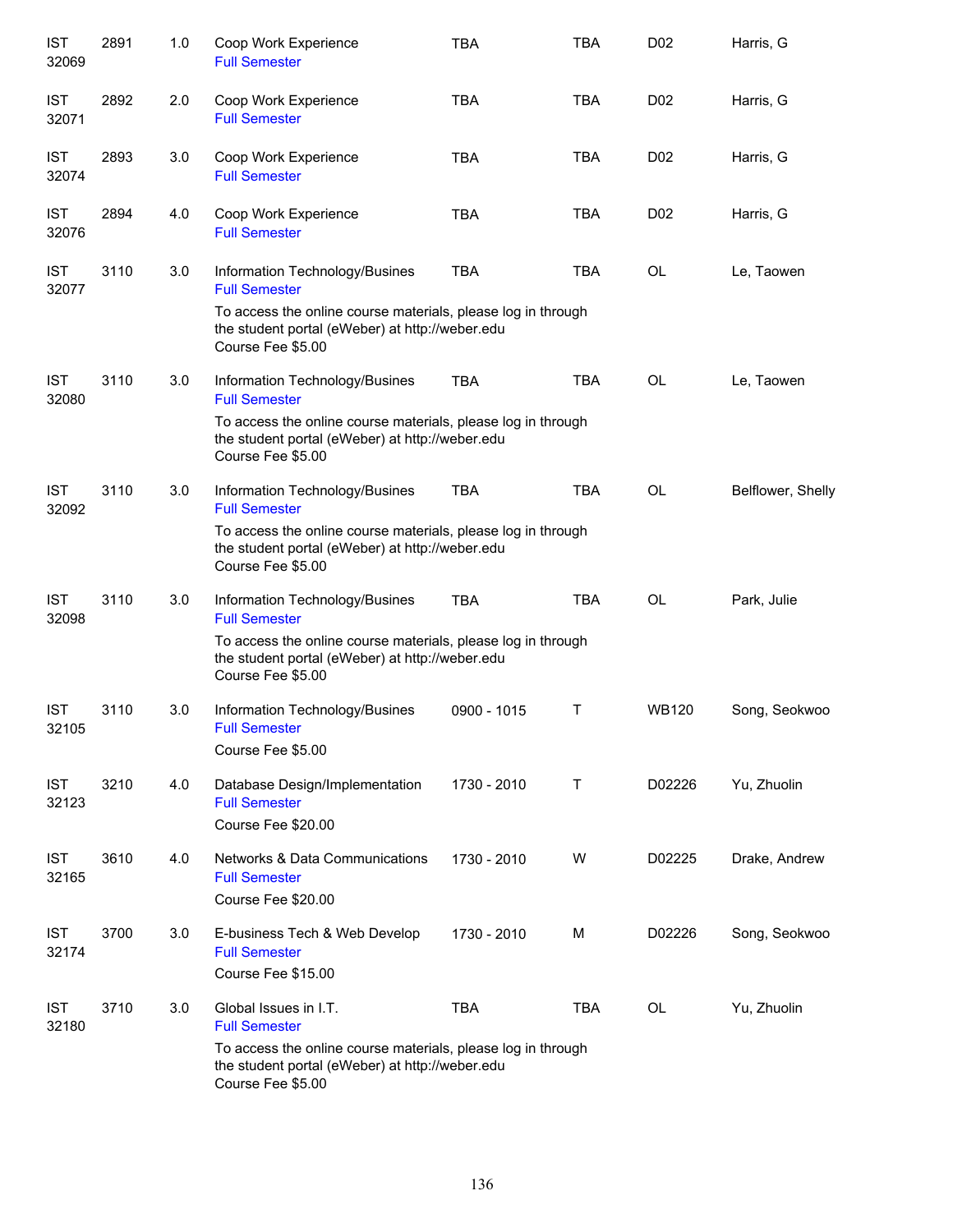| <b>IST</b><br>32182  | 3710 | 3.0 | Global Issues in I.T.<br><b>Full Semester</b>                                                                                         | <b>TBA</b>  | <b>TBA</b>  | OL               | Yu, Zhuolin   |
|----------------------|------|-----|---------------------------------------------------------------------------------------------------------------------------------------|-------------|-------------|------------------|---------------|
|                      |      |     | To access the online course materials, please log in through<br>the student portal (eWeber) at http://weber.edu<br>Course Fee \$5.00  |             |             |                  |               |
| <b>IST</b><br>32187  | 3730 | 3.0 | Systems Analysis and Design<br><b>Full Semester</b>                                                                                   | <b>TBA</b>  | <b>TBA</b>  | <b>OL</b>        | Gee, Richard  |
|                      |      |     | To access the online course materials, please log in through<br>the student portal (eWeber) at http://weber.edu<br>Course Fee \$15.00 |             |             |                  |               |
| <b>IST</b><br>32193  | 4700 | 3.0 | Information Security II<br><b>Full Semester</b><br>Course Fee \$15.00                                                                 | 1730 - 2010 | R           | D02225           | Swedin, Eric  |
| <b>IST</b><br>32194  | 4710 | 3.0 | Enterprise Software Developmen<br><b>Full Semester</b><br>Course Fee \$15.00                                                          | 1730 - 2010 | $\mathsf R$ | D02101           | Le, Taowen    |
| <b>IST</b><br>32196  | 4730 | 3.0 | Senior Practicum: Project Manag<br><b>Full Semester</b><br>Course Fee \$5.00                                                          | 1730 - 2010 | Τ           | D02134           | Harris, G     |
| <b>IST</b><br>32197  | 4801 | 3.0 | Individual Project<br><b>Full Semester</b>                                                                                            | <b>TBA</b>  | <b>TBA</b>  | D <sub>0</sub> 2 | Harris, G     |
| <b>IST</b><br>32199  | 4801 | 2.0 | Individual Project<br><b>Full Semester</b>                                                                                            | <b>TBA</b>  | <b>TBA</b>  | D <sub>0</sub> 2 | Harris, G     |
| <b>IST</b><br>32200  | 4801 | 1.0 | Individual Project<br><b>Full Semester</b>                                                                                            | <b>TBA</b>  | <b>TBA</b>  | D <sub>0</sub> 2 | Harris, G     |
| <b>IST</b><br>32201  | 6800 | 1.0 | <b>Directed Studies</b><br><b>Full Semester</b><br>To access the online course materials, please log in through                       | <b>TBA</b>  | <b>TBA</b>  | <b>OL</b>        | Harris, G     |
|                      |      |     | the student portal (eWeber) at http://weber.edu                                                                                       |             |             |                  |               |
| <b>ITLN</b><br>31027 | 1020 | 3.0 | First Year Italian II<br><b>Full Semester</b><br>Course Fee \$8.00                                                                    | 1730 - 1845 | <b>MW</b>   | EH106            | Holmes, Maria |
| <b>JPNS</b><br>31837 | 1010 | 3.0 | First Year Japanese I<br><b>Full Semester</b><br>Course Fee \$8.00                                                                    | 0930 - 1020 | <b>MWF</b>  | EH106            | Lay, Lisa     |
| <b>JPNS</b><br>31838 | 1020 | 3.0 | First Year Japanese II<br><b>Full Semester</b><br>Course Fee \$8.00                                                                   | 1030 - 1120 | <b>MWF</b>  | EH106            | Lay, Lisa     |
| <b>JPNS</b><br>31840 | 1020 | 3.0 | First Year Japanese II<br><b>Full Semester</b><br>Course Fee \$8.00                                                                   | 1730 - 1845 | <b>TR</b>   | EH106            | Lay, Lisa     |
| <b>JPNS</b><br>31842 | 2020 | 3.0 | HU Second Year Japanese II<br><b>Full Semester</b><br>Course Fee \$8.00                                                               | 1130 - 1220 | <b>MWF</b>  | EH106            | Lay, Lisa     |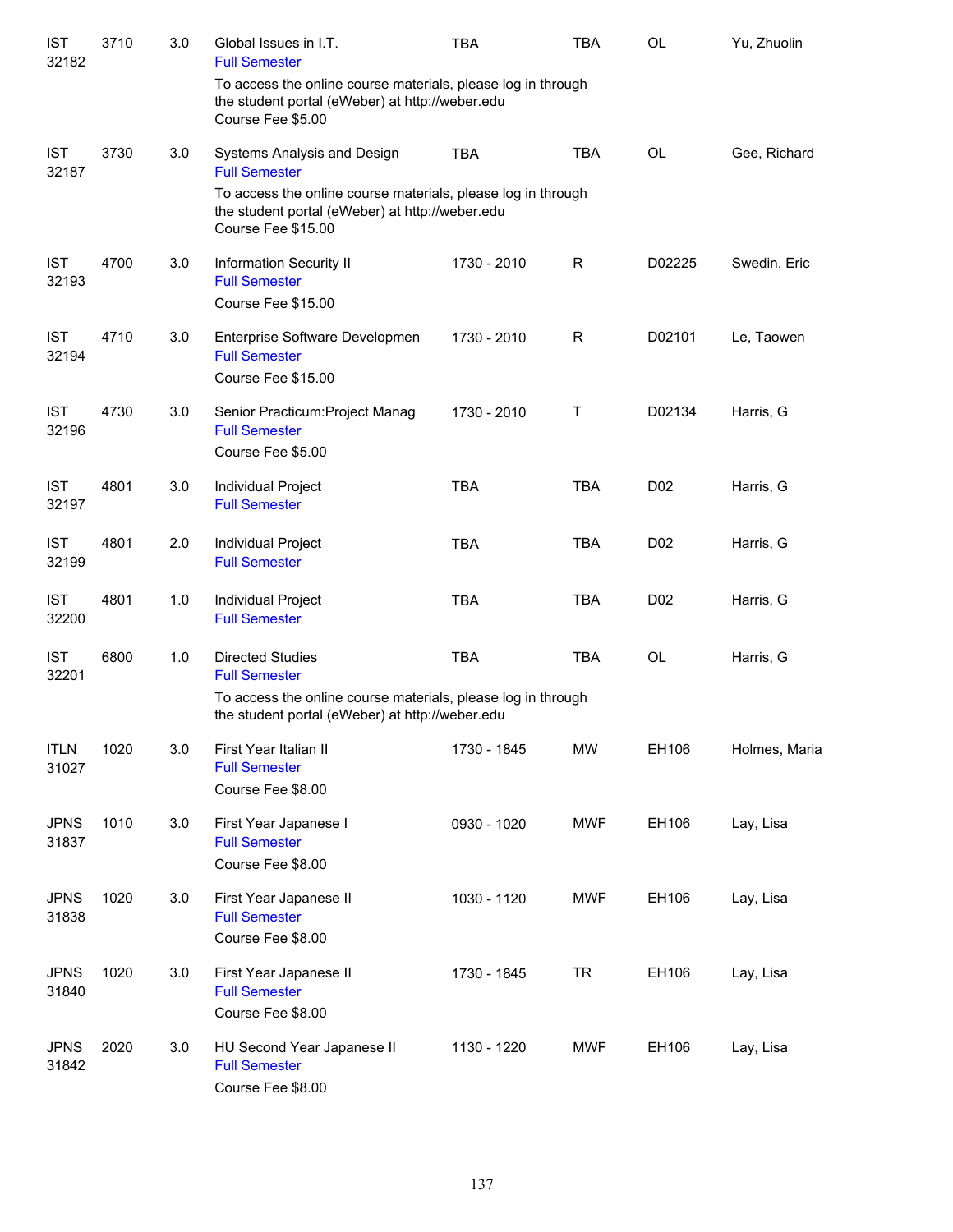| <b>JPNS</b><br>31859 | 3320 | 3.0 | <b>Applied Language Studies</b><br><b>Full Semester</b><br>Course Fee \$6.00                                                                      | 1230 - 1320 | <b>MWF</b> | EH106     | Olson, Tazuko      |
|----------------------|------|-----|---------------------------------------------------------------------------------------------------------------------------------------------------|-------------|------------|-----------|--------------------|
| <b>JPNS</b><br>34730 | 3850 | 6.0 | Study Abroad<br><b>Full Semester</b>                                                                                                              | <b>TBA</b>  | <b>TBA</b> |           | Adachi, Yumi       |
| <b>JPNS</b><br>34731 | 4850 | 6.0 | Study Abroad<br><b>Full Semester</b>                                                                                                              | <b>TBA</b>  | <b>TBA</b> |           | Adachi, Yumi       |
| <b>LIBS</b><br>32917 | 1704 | 1.0 | TD Information Navigator<br><b>Block 2</b>                                                                                                        | 0830 - 0920 | <b>TR</b>  | LI31      | Christensen, Evan  |
| <b>LIBS</b><br>33079 | 1704 | 1.0 | TD Information Navigator<br><b>Block 1</b>                                                                                                        | 1730 - 1900 | Τ          | LI106     | Davis, Garad M     |
| <b>LIBS</b><br>33096 | 1704 | 1.0 | TD Information Navigator<br><b>Block 2</b>                                                                                                        |             |            |           |                    |
| <b>LIBS</b><br>33108 | 1704 | 1.0 | TD Information Navigator<br><b>Block 1</b>                                                                                                        | 1030 - 1200 | W          | LI31      | Kinikin, Janae     |
| <b>LIBS</b><br>33112 | 1704 | 1.0 | TD Information Navigator<br><b>Block 1</b>                                                                                                        | 0930 - 1020 | <b>TR</b>  | LI31      | Licona, Ruby       |
| <b>LIBS</b><br>33175 | 1704 | 1.0 | TD Information Navigator<br><b>Block 2</b>                                                                                                        | 0930 - 1020 | <b>TR</b>  | LI31      | Licona, Ruby       |
| <b>LIBS</b><br>33488 | 1704 | 1.0 | TD Information Navigator<br><b>Full Semester</b>                                                                                                  | <b>TBA</b>  | <b>TBA</b> | <b>OL</b> | Baker, Lesli       |
|                      |      |     | To access the online course materials, please log on through<br>the student portal (eWeber) at http://weber.edu and select:<br>"current students" |             |            |           |                    |
| <b>LIBS</b><br>33493 | 1704 | 1.0 | TD Information Navigator<br><b>Full Semester</b>                                                                                                  | <b>TBA</b>  | <b>TBA</b> | <b>OL</b> | Carpenter, Gerald  |
|                      |      |     | To access the online course materials, please log in through<br>the student portal (eWeber) at http://weber.edu and select:<br>"current students" |             |            |           |                    |
| <b>LIBS</b><br>33495 | 1704 | 1.0 | TD Information Navigator<br><b>Full Semester</b>                                                                                                  | <b>TBA</b>  | <b>TBA</b> | <b>OL</b> | Carpenter, Gerald  |
|                      |      |     | To access the online course materials, please log in through<br>the student portal (eWeber) at http://weber.edu and select:<br>"current students" |             |            |           |                    |
| <b>LIBS</b><br>33498 | 1704 | 1.0 | TD Information Navigator<br><b>Full Semester</b>                                                                                                  | <b>TBA</b>  | <b>TBA</b> | <b>OL</b> | Francis, Jason     |
|                      |      |     | To access the online course materials, please log in through<br>the student portal (eWeber) at http://weber.edu and select:<br>"current students" |             |            |           |                    |
| <b>LIBS</b><br>33499 | 1704 | 1.0 | TD Information Navigator<br><b>Full Semester</b>                                                                                                  | TBA         | TBA        | <b>OL</b> | Eissinger, Richard |
|                      |      |     | To access the online course materials, please log in through<br>the student portal (eWeber) at http://weber.edu and select:<br>"current students" |             |            |           |                    |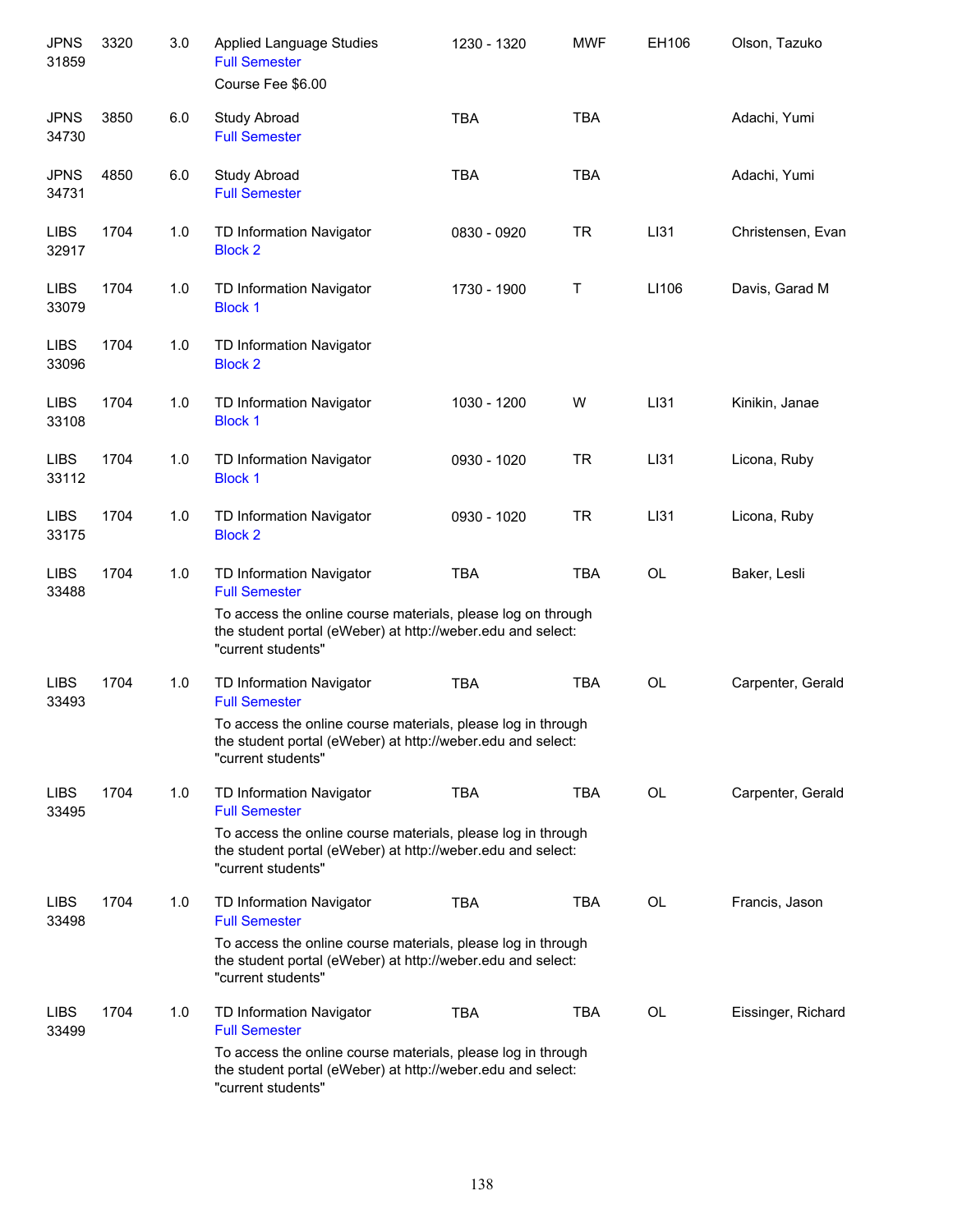| <b>LIBS</b><br>33501 | 1704 | 1.0 | <b>TD Information Navigator</b><br><b>Block 1</b>                                                                                                 | <b>TBA</b>  | <b>TBA</b> | <b>OL</b> | Hansen, Carol    |
|----------------------|------|-----|---------------------------------------------------------------------------------------------------------------------------------------------------|-------------|------------|-----------|------------------|
|                      |      |     | To access the online course materials, please log in through<br>the student portal (eWeber) at http://weber.edu and select:<br>"current students" |             |            |           |                  |
| <b>LIBS</b><br>33502 | 1704 | 1.0 | TD Information Navigator<br><b>Full Semester</b>                                                                                                  | <b>TBA</b>  | <b>TBA</b> | <b>OL</b> | Jackson, Shaun   |
|                      |      |     | To access the online course materials, please log in through<br>the student portal (eWeber) at http://weber.edu and select:<br>"current students" |             |            |           |                  |
| <b>LIBS</b><br>33503 | 1704 | 1.0 | TD Information Navigator<br><b>Full Semester</b>                                                                                                  | <b>TBA</b>  | <b>TBA</b> | <b>OL</b> | Kinikin, Janae   |
|                      |      |     | To access the online course materials, please log in through<br>the student portal (eWeber) at http://weber.edu and select:<br>"current students" |             |            |           |                  |
| <b>LIBS</b><br>33504 | 1704 | 1.0 | TD Information Navigator<br><b>Full Semester</b>                                                                                                  | <b>TBA</b>  | <b>TBA</b> | <b>OL</b> | Licona, Ruby     |
|                      |      |     | To access the online course materials, please log in through<br>the student portal (eWeber) at http://weber.edu and select:<br>"current students" |             |            |           |                  |
| <b>LIBS</b><br>33505 | 1704 | 1.0 | TD Information Navigator<br><b>Full Semester</b>                                                                                                  | <b>TBA</b>  | <b>TBA</b> | <b>OL</b> | Payne, Kathryn   |
|                      |      |     | To access the online course materials, please log in through<br>the student portal (eWeber) at http://weber.edu and select:<br>"current students" |             |            |           |                  |
| <b>LIBS</b><br>33506 | 1704 | 1.0 | TD Information Navigator<br><b>Full Semester</b>                                                                                                  | <b>TBA</b>  | <b>TBA</b> | <b>OL</b> | Slade, Keith     |
|                      |      |     | To access the online course materials, please log in through<br>the student portal (eWeber) at http://weber.edu and select:<br>"current students" |             |            |           |                  |
| <b>LIBS</b><br>33507 | 1704 | 1.0 | TD Information Navigator<br><b>Block 1</b>                                                                                                        | 1730 - 1900 | W          | D02223    | Zedney, Francis  |
| <b>LIBS</b><br>33613 | 2704 | 1.0 | TD Info Resources/Business<br><b>Block 1</b>                                                                                                      | <b>TBA</b>  | <b>TBA</b> | <b>OL</b> | Hahn, Edward     |
|                      |      |     | To access the online course materials, please log in through<br>the student portal (eWeber) at http://weber.edu                                   |             |            |           |                  |
| <b>LIBS</b><br>33615 | 2704 | 1.0 | TD Info Resources/Business<br><b>Block 2</b>                                                                                                      | <b>TBA</b>  | <b>TBA</b> | <b>OL</b> | Hahn, Edward     |
|                      |      |     | To access the online course materials, please log in through<br>the student portal (eWeber) at http://weber.edu                                   |             |            |           |                  |
| <b>LIBS</b><br>33133 | 2804 | 1.0 | TD Info Resources Soc Sciences<br><b>Full Semester</b>                                                                                            | 1030 - 1120 | W          | LI106     | Kotter, Wade     |
| <b>LIBS</b><br>33626 | 2904 | 1.0 | Info Resources in Hith Prof<br><b>Full Semester</b>                                                                                               | <b>TBA</b>  | <b>TBA</b> | OL        | Davis, Garad M   |
|                      |      |     | To access the online course materials, please log in through<br>the student portal (eWeber) at http://weber.edu                                   |             |            |           |                  |
| <b>LING</b><br>32880 | 4830 | 3.0 | Directed Read in Linguistics<br><b>Full Semester</b>                                                                                              | <b>TBA</b>  | <b>TBA</b> |           | LeTourneau, Mark |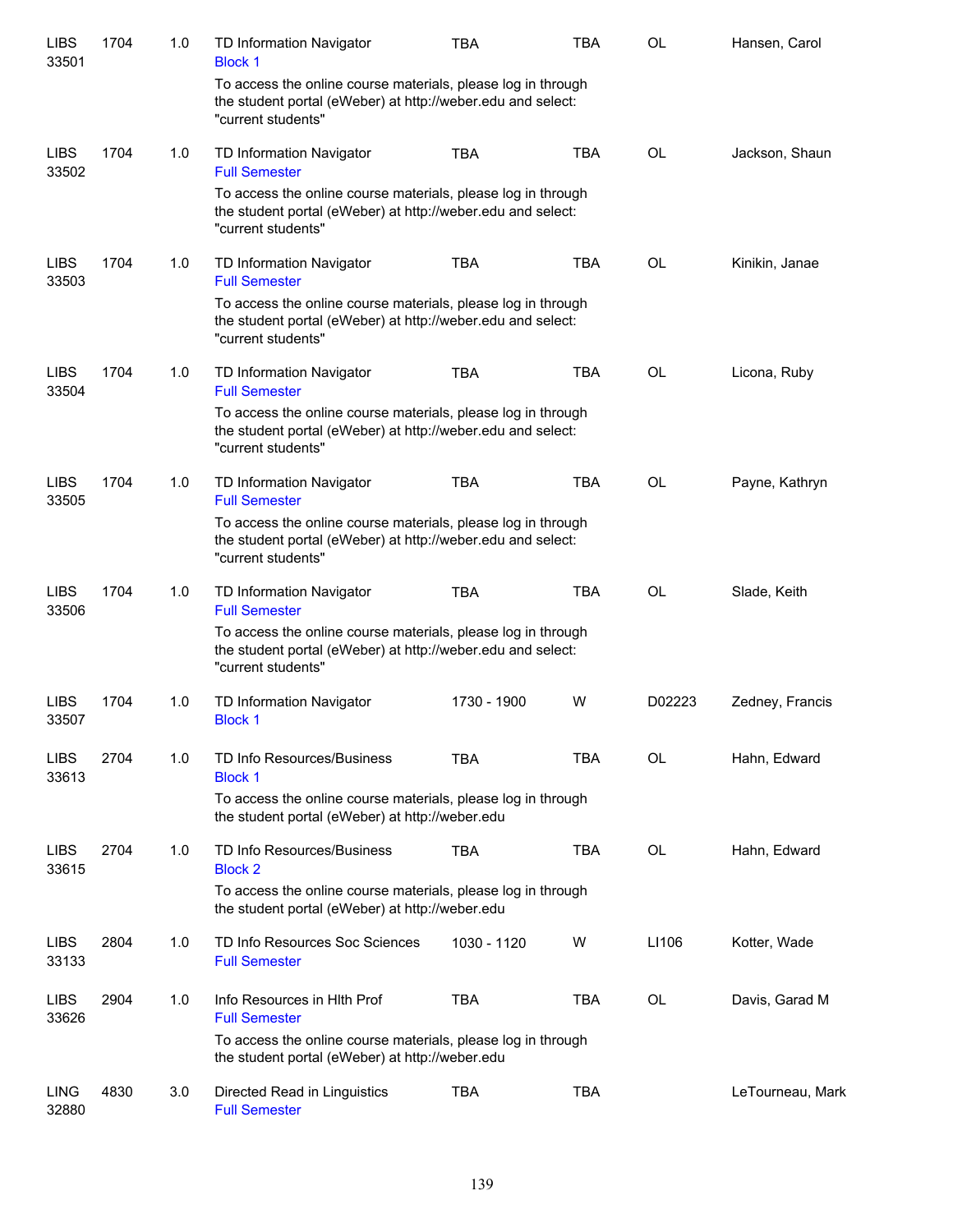| <b>LING</b><br>32655 | 4990 | 3.0 | <b>Centering Experience</b><br><b>Full Semester</b>         | <b>TBA</b>  | <b>TBA</b> |        | LeTourneau, Mark   |
|----------------------|------|-----|-------------------------------------------------------------|-------------|------------|--------|--------------------|
| <b>MACC</b><br>33419 | 6130 | 3.0 | Govmnt/Non-Profit Accounting<br><b>Full Semester</b>        | 1830 - 2110 | M          | D02114 | Allen, Tom         |
| MACC<br>33421        | 6160 | 3.0 | <b>Financial Statement Analysis</b><br><b>Full Semester</b> | 1830 - 2110 | W          | D02117 | Mano, Ronald       |
| MACC<br>33423        | 6330 | 3.0 | <b>Strategic Management Accting</b><br><b>Full Semester</b> | 1530 - 1810 | W          | D02117 | Mouritsen, Matthew |
| MACC<br>33424        | 6570 | 3.0 | Information Systems Auditing<br><b>Full Semester</b>        | 1830 - 2110 | Τ          | D02232 | Thorsted, Stephen  |
| MACC<br>33425        | 6580 | 3.0 | Internal Auditing<br><b>Full Semester</b>                   | 1530 - 1810 | Τ          | D02114 | Swearingen, James  |
| <b>MATH</b><br>33880 | 0950 | 3.0 | Pre-algebra<br><b>Full Semester</b><br>Course Fee \$95.00   | 0830 - 0920 | M          | B4516  | McKee, Deborah     |
| <b>MATH</b><br>33883 | 0950 | 3.0 | Pre-algebra<br><b>Full Semester</b><br>Course Fee \$95.00   | 0930 - 1020 | M          | B4516  | Yonkee, Mary       |
| MATH<br>34130        | 0950 | 3.0 | Pre-algebra<br><b>Full Semester</b><br>Course Fee \$95.00   | 1130 - 1220 | M          | B4516  | Wilkinson, Janette |
| <b>MATH</b><br>34131 | 0950 | 3.0 | Pre-algebra<br><b>Full Semester</b><br>Course Fee \$95.00   | 1430 - 1520 | M          | B4516  | Marx, Christine    |
| <b>MATH</b><br>34132 | 0950 | 3.0 | Pre-algebra<br><b>Full Semester</b><br>Course Fee \$95.00   | 1830 - 1920 | M          | B4516  | Marx, Christine    |
| <b>MATH</b><br>34133 | 0950 | 3.0 | Pre-algebra<br><b>Full Semester</b><br>Course Fee \$95.00   | 1030 - 1120 | Т          | B4516  | Allred, Alice      |
| <b>MATH</b><br>34134 | 0950 | 3.0 | Pre-algebra<br><b>Full Semester</b><br>Course Fee \$95.00   | 1230 - 1320 | Τ          | B4516  | McKee, Deborah     |
| <b>MATH</b><br>34135 | 0950 | 3.0 | Pre-algebra<br><b>Full Semester</b><br>Course Fee \$95.00   | 1430 - 1520 | Τ          | B4516  | Marx, Christine    |
| <b>MATH</b><br>34136 | 0950 | 3.0 | Pre-algebra<br><b>Full Semester</b><br>Course Fee \$95.00   | 1730 - 1820 | Τ          | B4516  | Marx, Christine    |
| <b>MATH</b><br>34137 | 0950 | 3.0 | Pre-algebra<br><b>Full Semester</b><br>Course Fee \$95.00   | 1930 - 2020 | Τ          | B4516  | Marx, Christine    |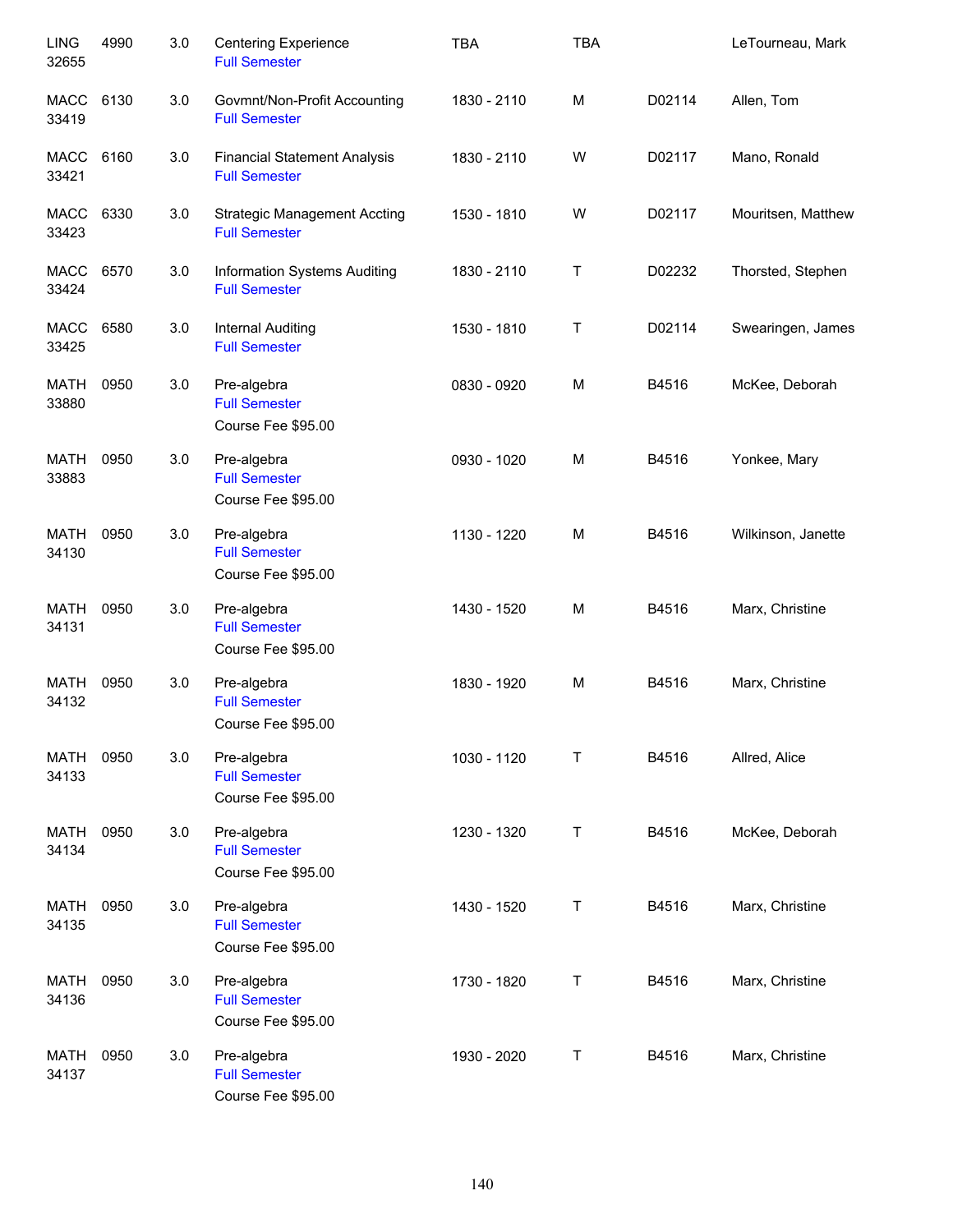| <b>MATH</b><br>34138 | 0950 | 3.0 | Pre-algebra<br><b>Full Semester</b><br>Course Fee \$95.00 | 0730 - 0820 | W           | B4516 | Hunt, Corinne      |
|----------------------|------|-----|-----------------------------------------------------------|-------------|-------------|-------|--------------------|
| <b>MATH</b><br>34139 | 0950 | 3.0 | Pre-algebra<br><b>Full Semester</b><br>Course Fee \$95.00 | 0930 - 1020 | W           | B4516 | Yonkee, Mary       |
| <b>MATH</b><br>34140 | 0950 | 3.0 | Pre-algebra<br><b>Full Semester</b><br>Course Fee \$95.00 | 1130 - 1220 | W           | B4516 | Wilkinson, Janette |
| <b>MATH</b><br>34141 | 0950 | 3.0 | Pre-algebra<br><b>Full Semester</b><br>Course Fee \$95.00 | 0830 - 0920 | $\mathsf R$ | B4516 | McKee, Deborah     |
| <b>MATH</b><br>34142 | 0950 | 3.0 | Pre-algebra<br><b>Full Semester</b><br>Course Fee \$95.00 | 1230 - 1320 | ${\sf R}$   | B4516 | Allred, Alice      |
| <b>MATH</b><br>34143 | 0950 | 3.0 | Pre-algebra<br><b>Full Semester</b><br>Course Fee \$95.00 | 1330 - 1420 | $\mathsf R$ | B4516 | Wilkinson, Janette |
| <b>MATH</b><br>34144 | 0950 | 3.0 | Pre-algebra<br><b>Full Semester</b><br>Course Fee \$95.00 | 0930 - 1020 | F           | B4516 | Hansen, Mary       |
| <b>MATH</b><br>34145 | 0950 | 3.0 | Pre-algebra<br><b>Full Semester</b><br>Course Fee \$95.00 | 1030 - 1120 | F           | B4516 | Quesnell, Carrie   |
| <b>MATH</b><br>34146 | 0950 | 3.0 | Pre-algebra<br><b>Full Semester</b><br>Course Fee \$95.00 | 0830 - 0920 | M           | B4517 | Yonkee, Mary       |
| <b>MATH</b><br>34150 | 0950 | 3.0 | Pre-algebra<br><b>Full Semester</b><br>Course Fee \$95.00 | 1130 - 1220 | M           | B4517 | Imig, David        |
| <b>MATH</b><br>34151 | 0950 | 3.0 | Pre-algebra<br><b>Full Semester</b><br>Course Fee \$95.00 | 1330 - 1420 | M           | B4517 | Imig, David        |
| <b>MATH</b><br>34152 | 0950 | 3.0 | Pre-algebra<br><b>Full Semester</b><br>Course Fee \$95.00 | 1830 - 1920 | M           | B4517 | Yonkee, Mary       |
| <b>MATH</b><br>34153 | 0950 | 3.0 | Pre-algebra<br><b>Full Semester</b><br>Course Fee \$95.00 | 0730 - 0820 | Τ           | B4517 | Hunt, Corinne      |
| <b>MATH</b><br>34154 | 0950 | 3.0 | Pre-algebra<br><b>Full Semester</b><br>Course Fee \$95.00 | 0930 - 1020 | Τ           | B4517 | Baker, Loyal       |
| <b>MATH</b><br>34155 | 0950 | 3.0 | Pre-algebra<br><b>Full Semester</b><br>Course Fee \$95.00 | 1030 - 1120 | Τ           | B4517 | Imig, David        |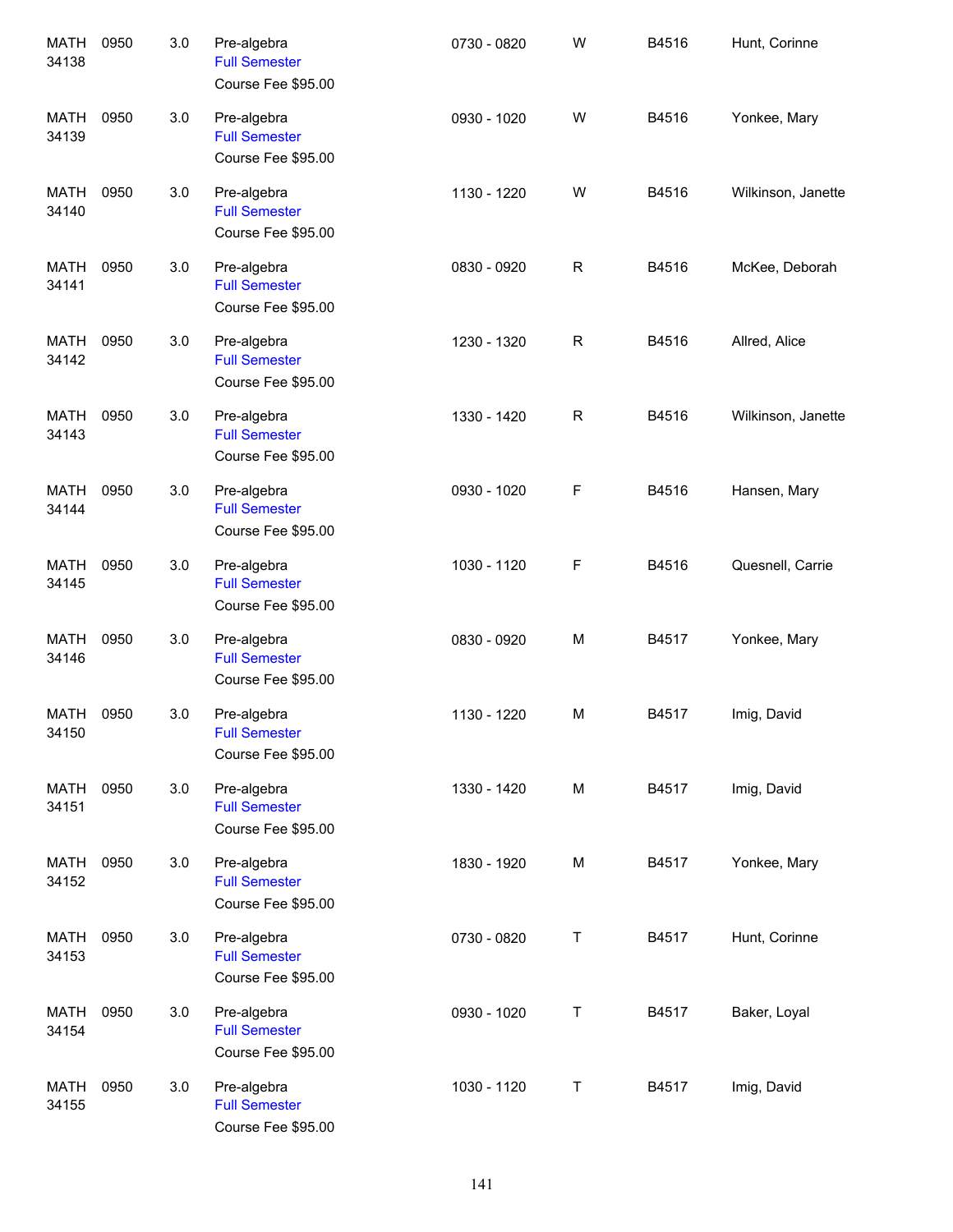| <b>MATH</b><br>34156 | 0950 | 3.0 | Pre-algebra<br><b>Full Semester</b><br>Course Fee \$95.00 | 1230 - 1320 | $\top$       | B4517 | Hansen, Mary       |
|----------------------|------|-----|-----------------------------------------------------------|-------------|--------------|-------|--------------------|
| <b>MATH</b><br>34158 | 0950 | 3.0 | Pre-algebra<br><b>Full Semester</b><br>Course Fee \$95.00 | 1730 - 1820 | Τ            | B4517 | Yonkee, Mary       |
| <b>MATH</b><br>34160 | 0950 | 3.0 | Pre-algebra<br><b>Full Semester</b><br>Course Fee \$95.00 | 1130 - 1220 | W            | B4517 | Baker, Loyal       |
| <b>MATH</b><br>34161 | 0950 | 3.0 | Pre-algebra<br><b>Full Semester</b><br>Course Fee \$95.00 | 1430 - 1520 | W            | B4517 | Wilkinson, Janette |
| <b>MATH</b><br>34163 | 0950 | 3.0 | Pre-algebra<br><b>Full Semester</b><br>Course Fee \$95.00 | 0830 - 0920 | $\mathsf R$  | B4517 | Hansen, Mary       |
| <b>MATH</b><br>34164 | 0950 | 3.0 | Pre-algebra<br><b>Full Semester</b><br>Course Fee \$95.00 | 1030 - 1120 | $\mathsf R$  | B4517 | Baker, Loyal       |
| <b>MATH</b><br>34166 | 0950 | 3.0 | Pre-algebra<br><b>Full Semester</b><br>Course Fee \$95.00 | 1630 - 1720 | $\mathsf{R}$ | B4517 | Marriott, Katrina  |
| <b>MATH</b><br>34169 | 0950 | 3.0 | Pre-algebra<br><b>Full Semester</b><br>Course Fee \$95.00 | 0930 - 1020 | F            | B4517 | Poore, Darrell     |
| <b>MATH</b><br>34171 | 0950 | 3.0 | Pre-algebra<br><b>Full Semester</b><br>Course Fee \$95.00 | 1030 - 1120 | M            | ET127 | Yonkee, Mary       |
| <b>MATH</b><br>34173 | 0950 | 3.0 | Pre-algebra<br><b>Full Semester</b><br>Course Fee \$95.00 | 1330 - 1420 | M            | ET127 | McKee, Deborah     |
| <b>MATH</b><br>34174 | 0950 | 3.0 | Pre-algebra<br><b>Full Semester</b><br>Course Fee \$95.00 | 0930 - 1020 | T            | ET127 | Quesnell, Carrie   |
| MATH<br>34175        | 0950 | 3.0 | Pre-algebra<br><b>Full Semester</b><br>Course Fee \$95.00 | 1230 - 1320 | T            | ET127 | Thaeler, John      |
| <b>MATH</b><br>34177 | 0950 | 3.0 | Pre-algebra<br><b>Full Semester</b><br>Course Fee \$95.00 | 1030 - 1120 | W            | ET127 | Imig, David        |
| <b>MATH</b><br>34178 | 0950 | 3.0 | Pre-algebra<br><b>Full Semester</b><br>Course Fee \$95.00 | 1130 - 1220 | W            | ET127 | Marx, Christine    |
| <b>MATH</b><br>34180 | 0950 | 3.0 | Pre-algebra<br><b>Full Semester</b><br>Course Fee \$95.00 | 1630 - 1720 | W            | ET127 | Wilkinson, Janette |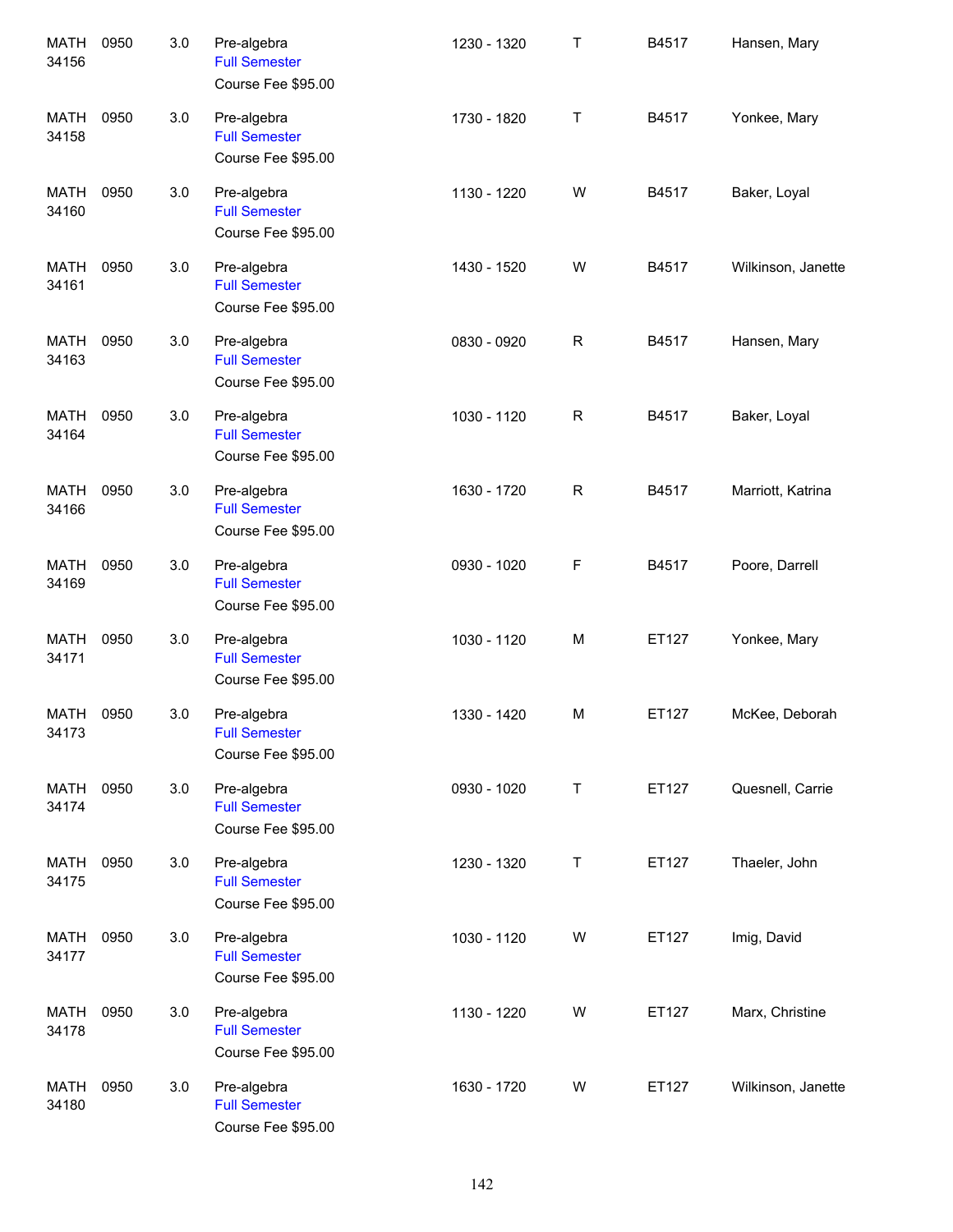| <b>MATH</b><br>34184 | 0950 | 3.0 | Pre-algebra<br><b>Full Semester</b><br>Course Fee \$95.00                                                                                                                             | 1130 - 1220 | F           | ET127     | Baker, Loyal      |
|----------------------|------|-----|---------------------------------------------------------------------------------------------------------------------------------------------------------------------------------------|-------------|-------------|-----------|-------------------|
| MATH<br>34187        | 0950 | 3.0 | Pre-algebra<br><b>Full Semester</b><br>Course Fee \$95.00                                                                                                                             | 1830 - 1920 | $\mathsf R$ | ET127     | Marx, Christine   |
| <b>MATH</b><br>34261 | 0950 | 3.0 | Pre-algebra<br><b>Full Semester</b><br>To access online course materials, please log on through<br>the student portal (eWeber) at http://weber.edu and select:<br>"Current Students". | <b>TBA</b>  | <b>TBA</b>  | <b>OL</b> | Marx, Christine   |
| <b>MATH</b><br>34404 | 0950 | 3.0 | Course Fee \$95.00<br>Pre-algebra<br><b>Full Semester</b><br>Course Fee \$95.00                                                                                                       | 0830 - 0920 | M           | D02235    | Acor, Brenda      |
| <b>MATH</b><br>34406 | 0950 | 3.0 | Pre-algebra<br><b>Full Semester</b><br>Course Fee \$95.00                                                                                                                             | 1030 - 1120 | M           | D02235    | Wilkinson, Susan  |
| <b>MATH</b><br>34412 | 0950 | 3.0 | Pre-algebra<br><b>Full Semester</b><br>Course Fee \$95.00                                                                                                                             | 0930 - 1020 | Τ           | D02235    | Acor, Brenda      |
| <b>MATH</b><br>34414 | 0950 | 3.0 | Pre-algebra<br><b>Full Semester</b><br>Course Fee \$95.00                                                                                                                             | 1130 - 1220 | Τ           | D02235    | Wilkinson, Susan  |
| <b>MATH</b><br>34418 | 0950 | 3.0 | Pre-algebra<br><b>Full Semester</b><br>Course Fee \$95.00                                                                                                                             | 1930 - 2020 | Τ           | D02235    | Thompson, Erin    |
| <b>MATH</b><br>34419 | 0950 | 3.0 | Pre-algebra<br><b>Full Semester</b><br>Course Fee \$95.00                                                                                                                             | 0830 - 0920 | W           | D02235    | Acor, Brenda      |
| <b>MATH</b><br>34422 | 0950 | 3.0 | Pre-algebra<br><b>Full Semester</b><br>Course Fee \$95.00                                                                                                                             | 1130 - 1220 | W           | D02235    | Schilling, Pamela |
| MATH<br>34424        | 0950 | 3.0 | Pre-algebra<br><b>Full Semester</b><br>Course Fee \$95.00                                                                                                                             | 1830 - 1920 | W           | D02235    | Kohler, Eric      |
| MATH<br>34428        | 0950 | 3.0 | Pre-algebra<br><b>Full Semester</b><br>Course Fee \$95.00                                                                                                                             | 1030 - 1120 | $\mathsf R$ | D02235    | Acor, Brenda      |
| MATH<br>34430        | 0950 | 3.0 | Pre-algebra<br><b>Full Semester</b><br>Course Fee \$95.00                                                                                                                             | 1230 - 1320 | R           | D02235    | Schilling, Pamela |
| MATH<br>34431        | 0950 | 3.0 | Pre-algebra<br><b>Full Semester</b><br>Course Fee \$95.00                                                                                                                             | 1730 - 1820 | R           | D02235    | Harden, Elizabeth |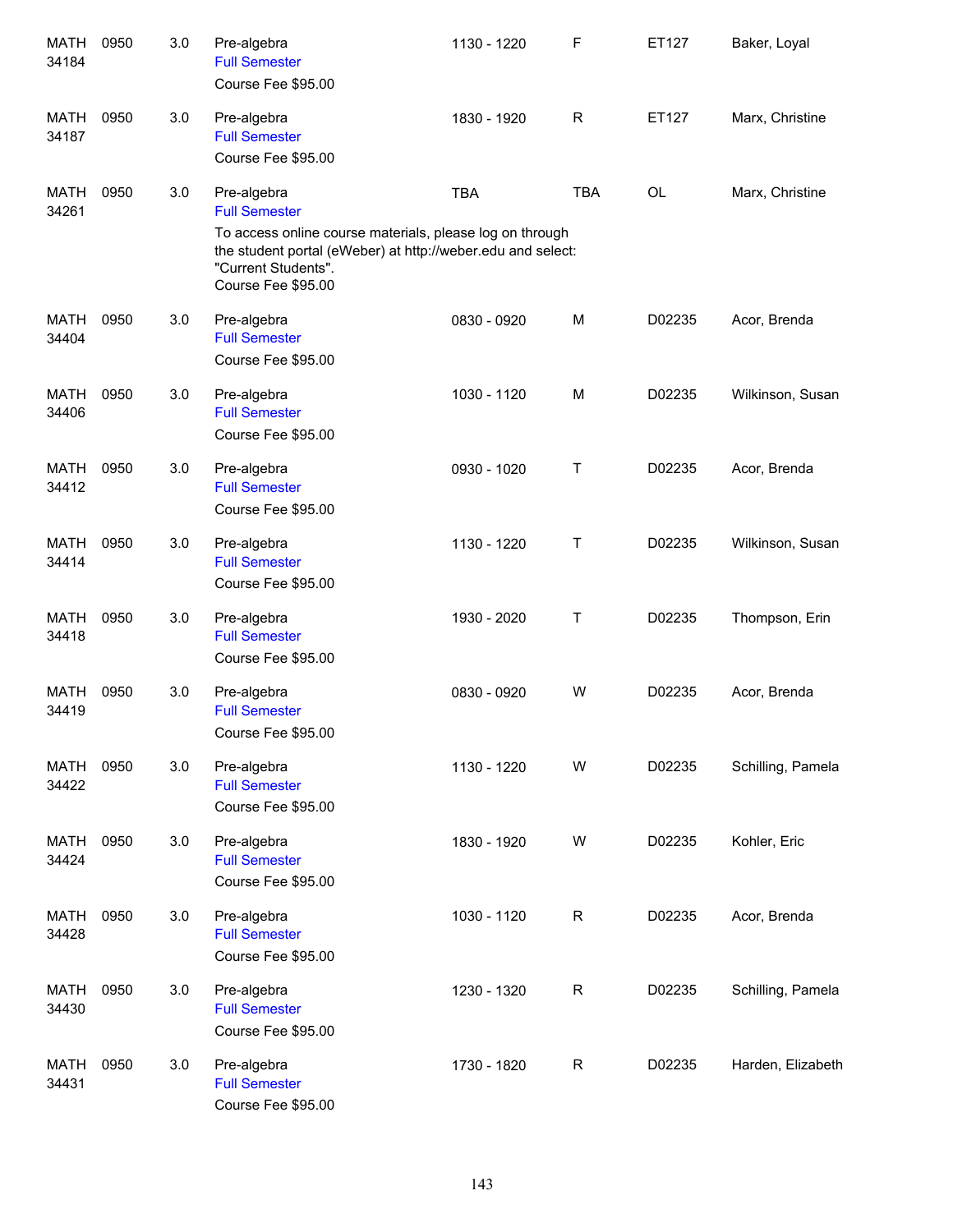| <b>MATH</b><br>34434 | 0950 | 3.0 | Pre-algebra<br><b>Full Semester</b><br>Course Fee \$95.00                                              | 0930 - 1020 | F           | D02235 | Schilling, Pamela |
|----------------------|------|-----|--------------------------------------------------------------------------------------------------------|-------------|-------------|--------|-------------------|
| <b>MATH</b><br>35056 | 0950 | 3.0 | Pre-algebra<br><b>Full Semester</b><br>Course Fee \$95.00                                              | 1230 - 1320 | W           | D02235 | Hallin, Stephen   |
| <b>MATH</b><br>33931 | 0960 | 3.0 | First Course in Algebra<br><b>Block 2</b><br>You may NOT register for this section. FOR DEPT USE ONLY. | <b>TBA</b>  | <b>TBA</b>  |        | Acor, Brenda      |
| <b>MATH</b><br>34190 | 0960 | 3.0 | First Course in Algebra<br><b>Full Semester</b><br>Course Fee \$95.00                                  | 1230 - 1320 | M           | B4516  | McKee, Deborah    |
| <b>MATH</b><br>34197 | 0960 | 3.0 | First Course in Algebra<br><b>Full Semester</b><br>Course Fee \$95.00                                  | 1330 - 1420 | Τ           | B4516  | Marx, Christine   |
| <b>MATH</b><br>34198 | 0960 | 3.0 | First Course in Algebra<br><b>Full Semester</b><br>Course Fee \$95.00                                  | 0830 - 0920 | W           | B4516  | McKee, Deborah    |
| <b>MATH</b><br>34199 | 0960 | 3.0 | First Course in Algebra<br><b>Full Semester</b><br>Course Fee \$95.00                                  | 1830 - 1920 | W           | B4516  | Floyd, M          |
| <b>MATH</b><br>34201 | 0960 | 3.0 | First Course in Algebra<br><b>Full Semester</b><br>Course Fee \$95.00                                  | 0930 - 1020 | $\mathsf R$ | B4516  | Yonkee, Mary      |
| <b>MATH</b><br>34202 | 0960 | 3.0 | First Course in Algebra<br><b>Full Semester</b><br>Course Fee \$95.00                                  | 1030 - 1120 | R           | B4516  | Allred, Alice     |
| MATH<br>34204        | 0960 | 3.0 | First Course in Algebra<br><b>Full Semester</b><br>Course Fee \$95.00                                  | 1730 - 1820 | R           | B4516  | Marriott, Katrina |
| <b>MATH</b><br>34206 | 0960 | 3.0 | First Course in Algebra<br><b>Full Semester</b><br>Course Fee \$95.00                                  | 1930 - 2020 | R           | B4516  | Floyd, M          |
| <b>MATH</b><br>34207 | 0960 | 3.0 | First Course in Algebra<br><b>Full Semester</b><br>Course Fee \$95.00                                  | 1130 - 1220 | F           | B4516  | Poore, Darrell    |
| MATH<br>34208        | 0960 | 3.0 | First Course in Algebra<br><b>Full Semester</b><br>Course Fee \$95.00                                  | 1230 - 1320 | М           | B4517  | Hansen, Mary      |
| MATH<br>34209        | 0960 | 3.0 | First Course in Algebra<br><b>Full Semester</b><br>Course Fee \$95.00                                  | 0830 - 0920 | W           | B4517  | Marx, Christine   |
| <b>MATH</b><br>34210 | 0960 | 3.0 | First Course in Algebra<br><b>Full Semester</b><br>Course Fee \$95.00                                  | 1330 - 1420 | W           | B4517  | Yonkee, Mary      |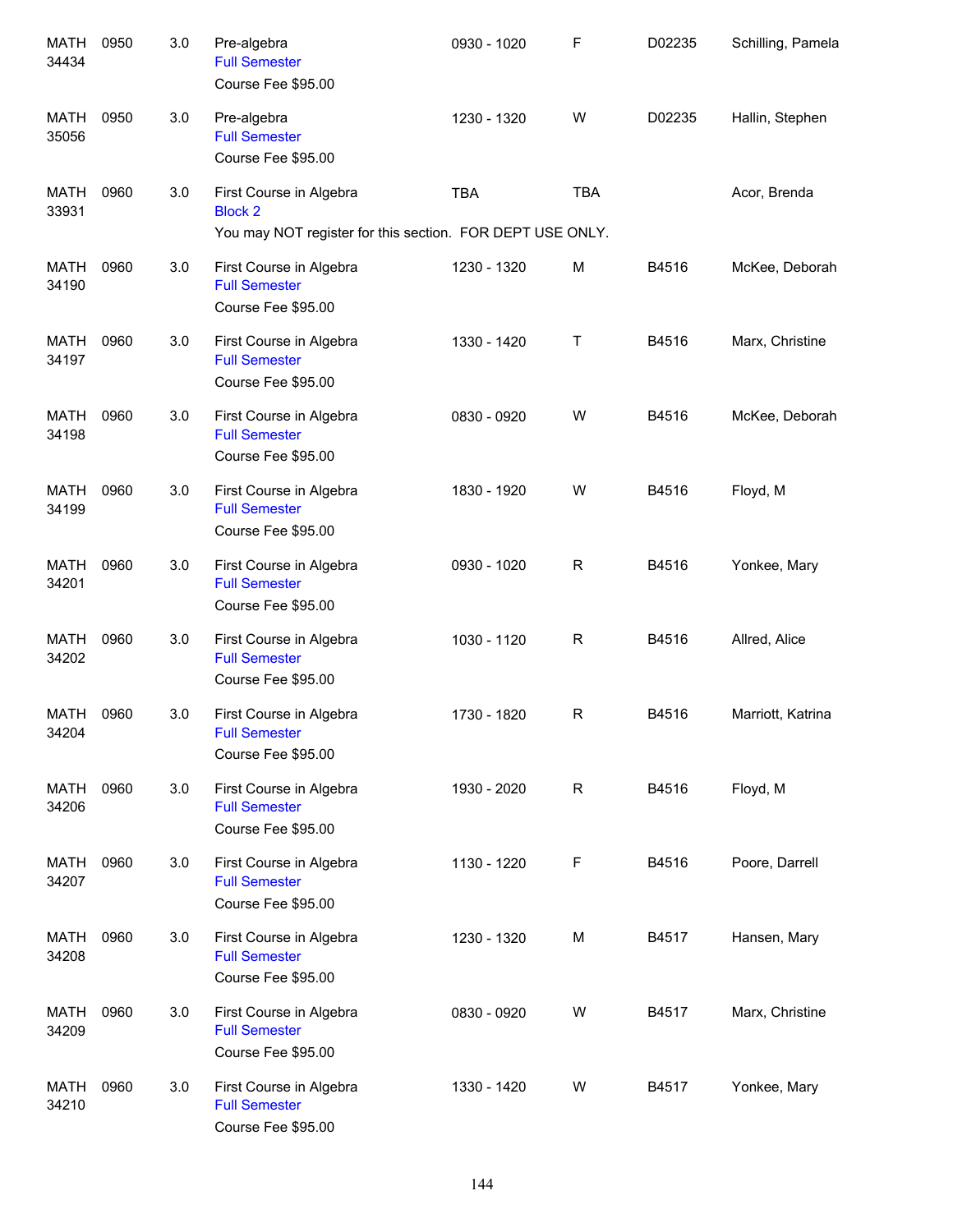| <b>MATH</b><br>34211 | 0960 | 3.0 | First Course in Algebra<br><b>Full Semester</b><br>Course Fee \$95.00                                                                                                                                                   | 0930 - 1020 | $\mathsf{R}$ | B4517  | Baker, Loyal     |
|----------------------|------|-----|-------------------------------------------------------------------------------------------------------------------------------------------------------------------------------------------------------------------------|-------------|--------------|--------|------------------|
| MATH<br>34212        | 0960 | 3.0 | First Course in Algebra<br><b>Full Semester</b><br>Course Fee \$95.00                                                                                                                                                   | 1030 - 1120 | F            | B4517  | Baker, Loyal     |
| MATH<br>34213        | 0960 | 3.0 | First Course in Algebra<br><b>Full Semester</b><br>Course Fee \$95.00                                                                                                                                                   | 1130 - 1220 | F            | B4517  | Quesnell, Carrie |
| MATH<br>34214        | 0960 | 3.0 | First Course in Algebra<br><b>Full Semester</b><br>Course Fee \$95.00                                                                                                                                                   | 1230 - 1320 | M            | ET127  | Thaeler, John    |
| MATH<br>34215        | 0960 | 3.0 | First Course in Algebra<br><b>Full Semester</b><br>Course Fee \$95.00                                                                                                                                                   | 0730 - 0820 | Τ            | ET127  | Quesnell, Carrie |
| MATH<br>34217        | 0960 | 3.0 | First Course in Algebra<br><b>Full Semester</b><br>Course Fee \$95.00                                                                                                                                                   | 1730 - 1820 | M            | ET127  | Howell, Janae    |
| <b>MATH</b><br>34220 | 0960 | 3.0 | First Course in Algebra<br><b>Full Semester</b><br>Course Fee \$95.00                                                                                                                                                   | 0830 - 0920 | W            | ET127  | Imig, David      |
| <b>MATH</b><br>34221 | 0960 | 3.0 | First Course in Algebra<br><b>Full Semester</b><br>Course Fee \$95.00                                                                                                                                                   | 1330 - 1420 | W            | ET127  | Marx, Christine  |
| <b>MATH</b><br>34223 | 0960 | 3.0 | First Course in Algebra<br><b>Full Semester</b><br>Course Fee \$95.00                                                                                                                                                   | 1730 - 1820 | Τ            | ET127  | Hunt, Corinne    |
| <b>MATH</b><br>34225 | 0960 | 3.0 | First Course in Algebra<br><b>Full Semester</b><br>Course Fee \$95.00                                                                                                                                                   | 1830 - 1920 | Τ            | ET127  | Hunt, Corinne    |
| MATH<br>34226        | 0960 | 3.0 | First Course in Algebra<br><b>Full Semester</b><br>Course Fee \$95.00                                                                                                                                                   | 0930 - 1020 | R            | ET127  | Quesnell, Carrie |
| MATH<br>34229        | 0960 | 3.0 | First Course in Algebra<br><b>Full Semester</b><br>Course Fee \$95.00                                                                                                                                                   | 1030 - 1120 | F            | ET127  | Hansen, Mary     |
| MATH<br>34262        | 0960 | 3.0 | First Course in Algebra<br><b>Full Semester</b><br>To access online course materials, please log on through<br>the student portal (eWeber) at http://weber.edu and select:<br>"Current Students".<br>Course Fee \$95.00 | <b>TBA</b>  | <b>TBA</b>   | OL     | Lund, Julliana   |
| MATH<br>34407        | 0960 | 3.0 | First Course in Algebra<br><b>Full Semester</b><br>Course Fee \$95.00                                                                                                                                                   | 1130 - 1220 | M            | D02235 | Wilkinson, Susan |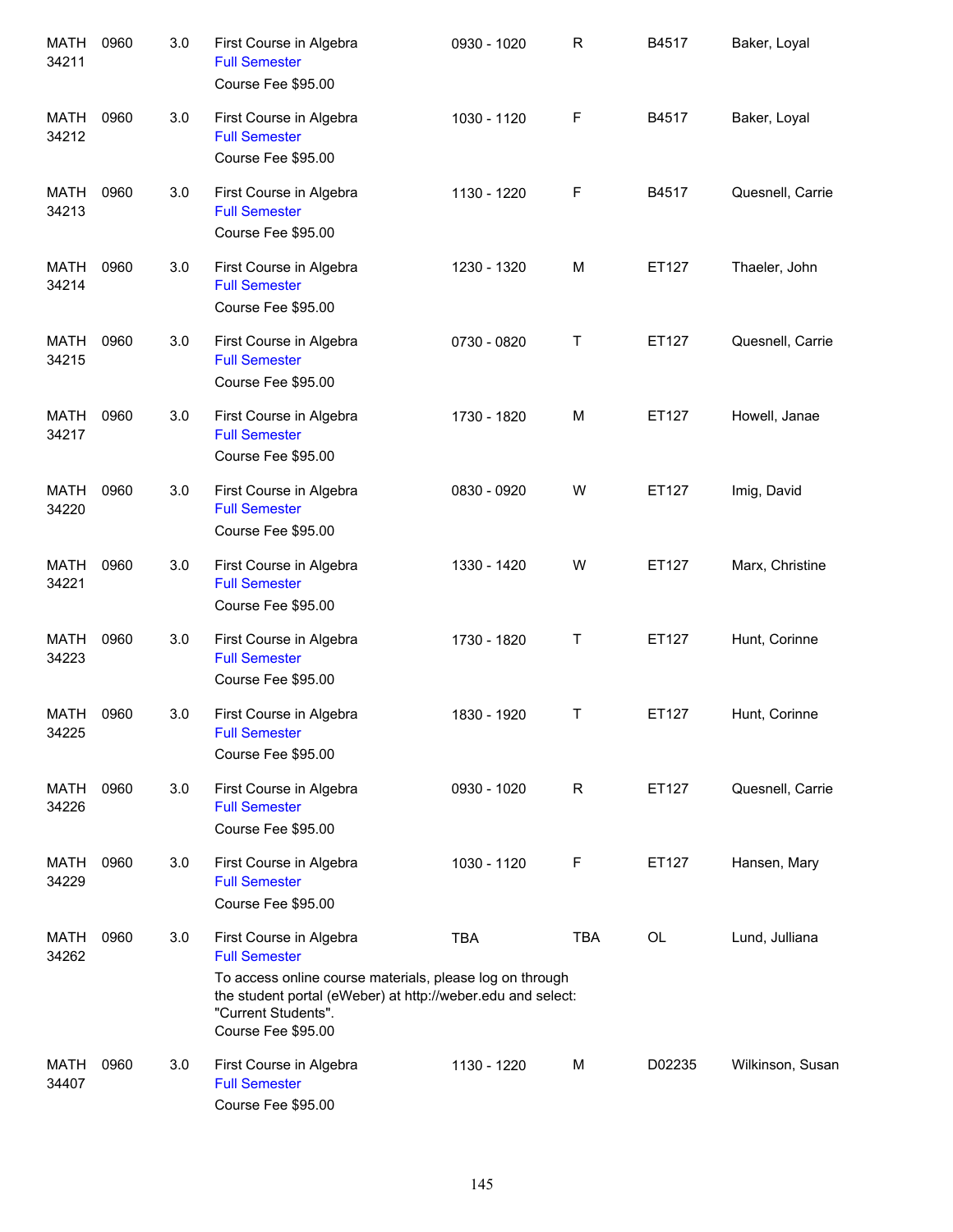| <b>MATH</b><br>34409 | 0960 | 3.0 | First Course in Algebra<br><b>Full Semester</b><br>Course Fee \$95.00 | 1830 - 1920 | M | D02235 | Hallin, Stephen    |
|----------------------|------|-----|-----------------------------------------------------------------------|-------------|---|--------|--------------------|
| <b>MATH</b><br>34413 | 0960 | 3.0 | First Course in Algebra<br><b>Full Semester</b><br>Course Fee \$95.00 | 1030 - 1120 | Τ | D02235 | Wilkinson, Susan   |
| <b>MATH</b><br>34416 | 0960 | 3.0 | First Course in Algebra<br><b>Full Semester</b><br>Course Fee \$95.00 | 1730 - 1820 | Τ | D02235 | Hallin, Stephen    |
| <b>MATH</b><br>34420 | 0960 | 3.0 | First Course in Algebra<br><b>Full Semester</b><br>Course Fee \$95.00 | 0930 - 1020 | W | D02235 | Acor, Brenda       |
| <b>MATH</b><br>34426 | 0960 | 3.0 | First Course in Algebra<br><b>Full Semester</b><br>Course Fee \$95.00 | 0830 - 0920 | R | D02235 | Jones, Charity     |
| <b>MATH</b><br>34436 | 0960 | 3.0 | First Course in Algebra<br><b>Full Semester</b><br>Course Fee \$95.00 | 1130 - 1220 | F | D02235 | Jones, Charity     |
| <b>MATH</b><br>34627 | 0960 | 3.0 | First Course in Algebra<br><b>Full Semester</b><br>Course Fee \$95.00 | 0730 - 0820 | R | B4517  | Wilkinson, Janette |
| <b>MATH</b><br>34656 | 0960 | 3.0 | First Course in Algebra<br><b>Full Semester</b><br>Course Fee \$95.00 | 1730 - 1820 | R | B4517  | Hunt, Corinne      |
| <b>MATH</b><br>34657 | 0960 | 3.0 | First Course in Algebra<br><b>Full Semester</b><br>Course Fee \$95.00 | 0830 - 0920 | M | ET127  | Imig, David        |
| <b>MATH</b><br>34658 | 0960 | 3.0 | First Course in Algebra<br><b>Full Semester</b><br>Course Fee \$95.00 | 1130 - 1220 | M | ET127  | Marx, Christine    |
| MATH<br>34659        | 0960 | 3.0 | First Course in Algebra<br><b>Full Semester</b><br>Course Fee \$95.00 | 1130 - 1220 | R | ET127  | Yonkee, Mary       |
| MATH<br>34662        | 0960 | 3.0 | First Course in Algebra<br><b>Full Semester</b><br>Course Fee \$95.00 | 0830 - 0920 | Т | ET127  | Imig, David        |
| MATH<br>34664        | 0960 | 3.0 | First Course in Algebra<br><b>Full Semester</b><br>Course Fee \$95.00 | 1730 - 1820 | W | B4516  | Barney, Corine     |
| MATH<br>34678        | 0960 | 3.0 | First Course in Algebra<br><b>Full Semester</b><br>Course Fee \$95.00 | 0730 - 0820 | Т | B4517  | Hunt, Corinne      |
| MATH<br>34702        | 0960 | 3.0 | First Course in Algebra<br><b>Full Semester</b><br>Course Fee \$95.00 | 1230 - 1320 | W | ET127  | Hansen, Mary       |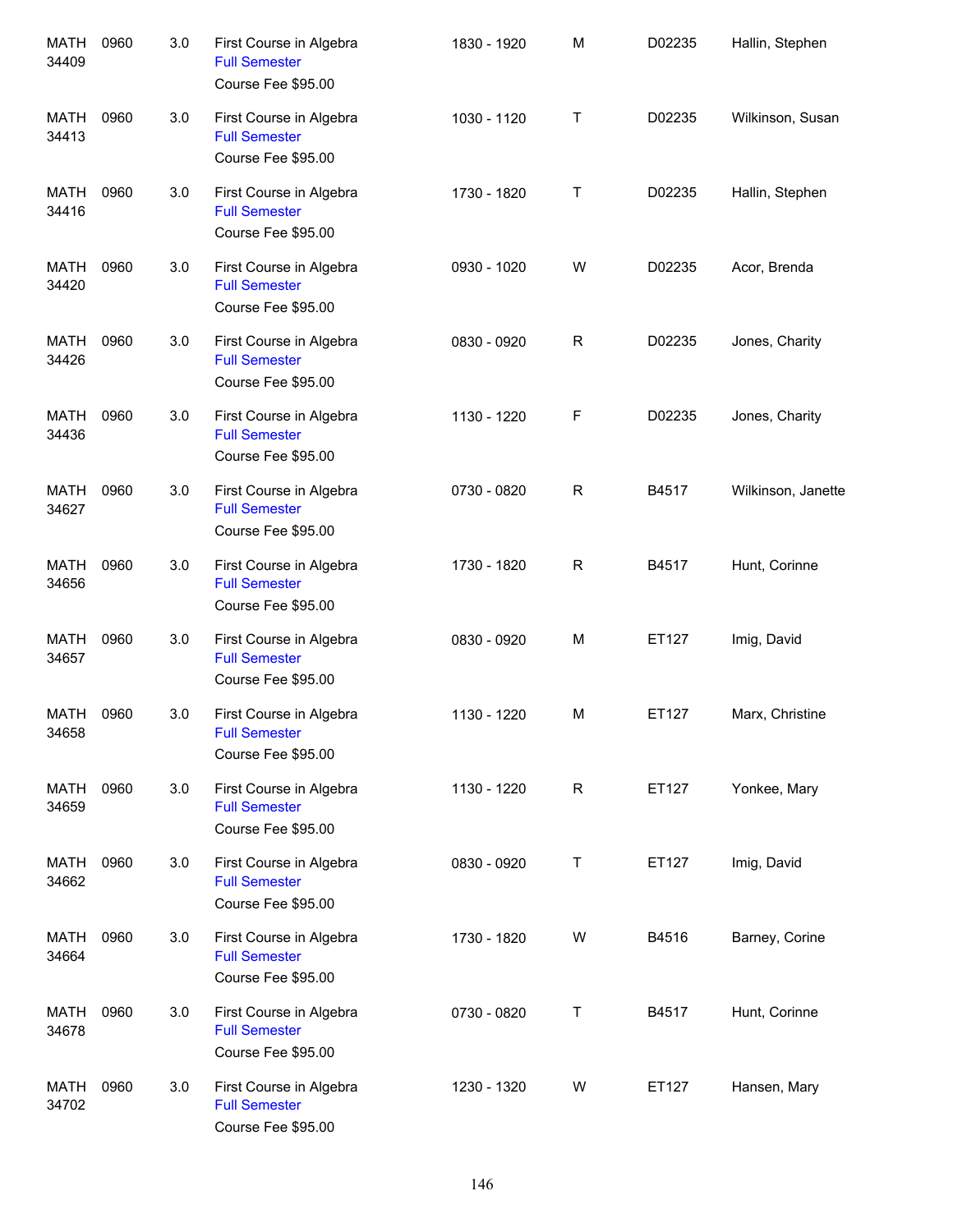| <b>MATH</b><br>34703 | 0960 | 3.0 | First Course in Algebra<br><b>Full Semester</b><br>Course Fee \$95.00                               | 1830 - 1920 | W           | B4517  | Hunt, Corinne     |
|----------------------|------|-----|-----------------------------------------------------------------------------------------------------|-------------|-------------|--------|-------------------|
| <b>MATH</b><br>34704 | 0960 | 3.0 | First Course in Algebra<br><b>Full Semester</b><br>Course Fee \$95.00                               | 1230 - 1320 | F           | B4517  | Hallin, Stephen   |
| <b>MATH</b><br>34706 | 0960 | 3.0 | First Course in Algebra<br><b>Full Semester</b><br>Course Fee \$95.00                               | 1230 - 1320 | F           | ET127  | Imig, David       |
| <b>MATH</b><br>34709 | 0960 | 3.0 | First Course in Algebra<br><b>Full Semester</b><br>Course Fee \$95.00                               | 1230 - 1320 | W           | D02235 | Hallin, Stephen   |
| <b>MATH</b><br>34930 | 0960 | 3.0 | First Course in Algebra<br><b>Full Semester</b><br>Course Fee \$95.00                               | 1130 - 1220 | F           | ET127  | Baker, Loyal      |
| <b>MATH</b><br>34932 | 0960 | 3.0 | First Course in Algebra<br><b>Full Semester</b><br>Course Fee \$95.00                               | 0830 - 0920 | $\mathsf R$ | B4517  | Hansen, Mary      |
| <b>MATH</b><br>34944 | 0960 | 3.0 | First Course in Algebra<br><b>Full Semester</b><br>Course Fee \$95.00                               | 1830 - 1920 | R           | B4516  | Marriott, Katrina |
| <b>MATH</b><br>35027 | 0960 | 3.0 | First Course in Algebra<br><b>Full Semester</b><br>Course Fee \$95.00                               | 1830 - 1920 | Τ           | D02235 | Thompson, Erin    |
| <b>MATH</b><br>35057 | 0960 | 3.0 | First Course in Algebra<br><b>Full Semester</b><br>Course Fee \$95.00                               | 1030 - 1120 | W           | D02235 | Schilling, Pamela |
| MATH<br>35059        | 0960 | 3.0 | First Course in Algebra<br><b>Full Semester</b><br>Course Fee \$95.00                               | 1730 - 1820 | M           | B4516  | Webster, Lori     |
| <b>MATH</b><br>33936 | 1010 | 4.0 | Intermediate Algebra<br><b>Block 2</b><br>You may NOT register for this section. FOR DEPT USE ONLY. | <b>TBA</b>  | <b>TBA</b>  |        | Quesnell, Carrie  |
| MATH<br>34239        | 1010 | 4.0 | Intermediate Algebra<br><b>Full Semester</b><br>Course Fee \$95.00                                  | 1030 - 1120 | M           | B4516  | Allred, Alice     |
| MATH<br>34244        | 1010 | 4.0 | Intermediate Algebra<br><b>Full Semester</b><br>Course Fee \$95.00                                  | 1330 - 1420 | M           | B4516  | Allred, Alice     |
| MATH<br>34245        | 1010 | 4.0 | Intermediate Algebra<br><b>Full Semester</b><br>Course Fee \$95.00                                  | 1730 - 1820 | M           | B4516  | Webster, Lori     |
| MATH<br>34246        | 1010 | 4.0 | Intermediate Algebra<br><b>Full Semester</b><br>Course Fee \$95.00                                  | 1930 - 2020 | M           | B4516  | Marx, Christine   |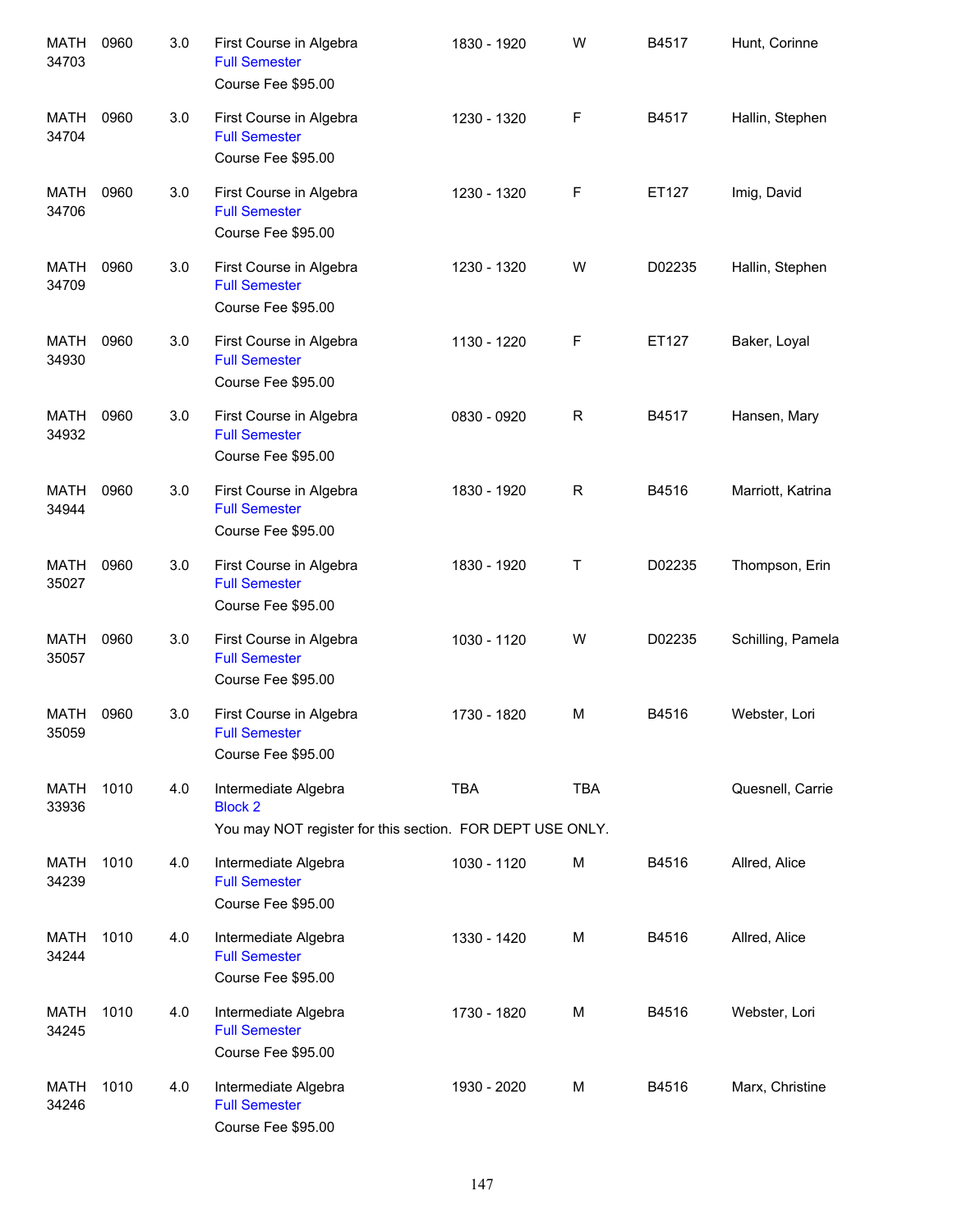| <b>MATH</b><br>34247 | 1010 | 4.0 | Intermediate Algebra<br><b>Full Semester</b><br>Course Fee \$95.00                                                                                                                                                   | 0830 - 0920 | Τ            | B4516 | McKee, Deborah     |
|----------------------|------|-----|----------------------------------------------------------------------------------------------------------------------------------------------------------------------------------------------------------------------|-------------|--------------|-------|--------------------|
| MATH<br>34248        | 1010 | 4.0 | Intermediate Algebra<br><b>Full Semester</b><br>Course Fee \$95.00                                                                                                                                                   | 0930 - 1020 | Τ            | B4516 | Imig, David        |
| MATH<br>34249        | 1010 | 4.0 | Intermediate Algebra<br><b>Full Semester</b><br>Course Fee \$95.00                                                                                                                                                   | 1130 - 1220 | Τ            | B4516 | Baker, Loyal       |
| MATH<br>34250        | 1010 | 4.0 | Intermediate Algebra<br><b>Full Semester</b><br>Course Fee \$95.00                                                                                                                                                   | 1830 - 1920 | Т            | B4516 | Marx, Christine    |
| MATH<br>34251        | 1010 | 4.0 | Intermediate Algebra<br><b>Full Semester</b><br>Course Fee \$95.00                                                                                                                                                   | 1030 - 1120 | W            | B4516 | Allred, Alice      |
| MATH<br>34252        | 1010 | 4.0 | Intermediate Algebra<br><b>Full Semester</b><br>Course Fee \$95.00                                                                                                                                                   | 1230 - 1320 | W            | B4516 | Quesnell, Carrie   |
| <b>MATH</b><br>34253 | 1010 | 4.0 | Intermediate Algebra<br><b>Full Semester</b><br>Course Fee \$95.00                                                                                                                                                   | 1330 - 1420 | W            | B4516 | Allred, Alice      |
| <b>MATH</b><br>34254 | 1010 | 4.0 | Intermediate Algebra<br><b>Full Semester</b><br>Course Fee \$95.00                                                                                                                                                   | 1130 - 1220 | $\mathsf{R}$ | B4516 | Quesnell, Carrie   |
| <b>MATH</b><br>34255 | 1010 | 4.0 | Intermediate Algebra<br><b>Full Semester</b><br>Course Fee \$95.00                                                                                                                                                   | 0830 - 0920 | F            | B4516 | Marx, Christine    |
| MATH<br>34256        | 1010 | 4.0 | Intermediate Algebra<br><b>Full Semester</b><br>Course Fee \$95.00                                                                                                                                                   | 1230 - 1320 | F            | B4516 | Poore, Darrell     |
| MATH<br>34257        | 1010 | 4.0 | Intermediate Algebra<br><b>Full Semester</b><br>Course Fee \$95.00                                                                                                                                                   | 1330 - 1420 | F            | B4516 | Wilkinson, Janette |
| MATH<br>34258        | 1010 | 4.0 | Intermediate Algebra<br><b>Full Semester</b><br>Course Fee \$95.00                                                                                                                                                   | 0930 - 1020 | М            | B4517 | Poore, Darrell     |
| MATH<br>34259        | 1010 | 4.0 | Intermediate Algebra<br><b>Full Semester</b><br>Course Fee \$95.00                                                                                                                                                   | 1030 - 1120 | M            | B4517 | Poore, Darrell     |
| MATH<br>34263        | 1010 | 4.0 | Intermediate Algebra<br><b>Full Semester</b><br>To access online course materials, please log on through<br>the student portal (eWeber) at http://weber.edu and select:<br>"Current Students".<br>Course Fee \$95.00 | <b>TBA</b>  | <b>TBA</b>   | OL    | Hadlock, Amanda    |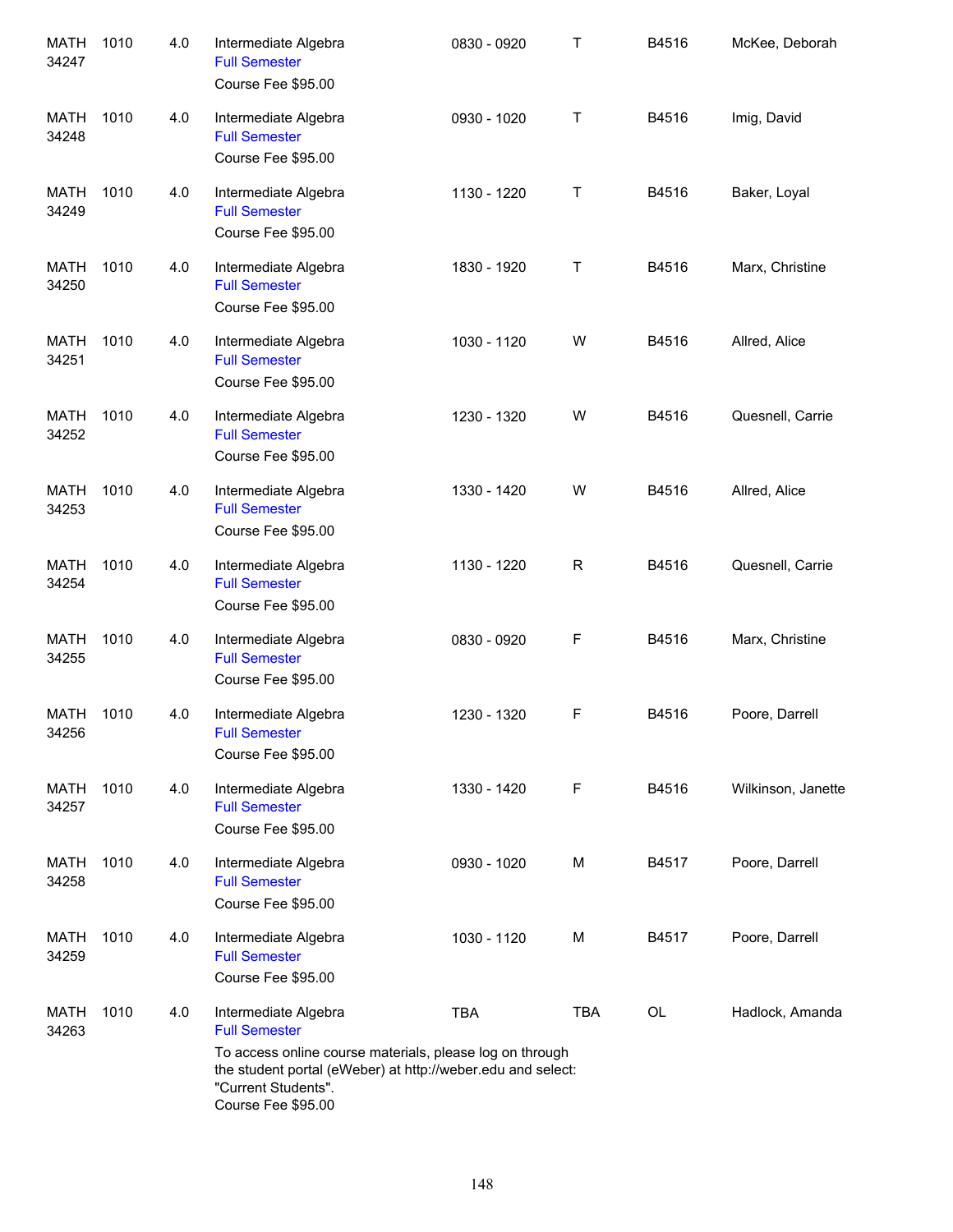| <b>MATH</b><br>34296 | 1010 | 4.0 | Intermediate Algebra<br><b>Full Semester</b><br>Course Fee \$95.00 | 1430 - 1520 | M           | B4517 | Imig, David        |
|----------------------|------|-----|--------------------------------------------------------------------|-------------|-------------|-------|--------------------|
| <b>MATH</b><br>34300 | 1010 | 4.0 | Intermediate Algebra<br><b>Full Semester</b><br>Course Fee \$95.00 | 1730 - 1820 | M           | B4517 | Quesnell, Carrie   |
| MATH<br>34301        | 1010 | 4.0 | Intermediate Algebra<br><b>Full Semester</b><br>Course Fee \$95.00 | 0830 - 0920 | Τ           | B4517 | Poore, Darrell     |
| MATH<br>34303        | 1010 | 4.0 | Intermediate Algebra<br><b>Full Semester</b><br>Course Fee \$95.00 | 1130 - 1220 | Т           | B4517 | Thaeler, John      |
| MATH<br>34307        | 1010 | 4.0 | Intermediate Algebra<br><b>Full Semester</b><br>Course Fee \$95.00 | 1330 - 1420 | Т           | B4517 | Quesnell, Carrie   |
| <b>MATH</b><br>34309 | 1010 | 4.0 | Intermediate Algebra<br><b>Full Semester</b><br>Course Fee \$95.00 | 1830 - 1920 | Т           | B4517 | Quesnell, Carrie   |
| <b>MATH</b><br>34311 | 1010 | 4.0 | Intermediate Algebra<br><b>Full Semester</b><br>Course Fee \$95.00 | 0930 - 1020 | W           | B4517 | Baker, Loyal       |
| <b>MATH</b><br>34314 | 1010 | 4.0 | Intermediate Algebra<br><b>Full Semester</b><br>Course Fee \$95.00 | 1030 - 1120 | W           | B4517 | Hansen, Mary       |
| <b>MATH</b><br>34316 | 1010 | 4.0 | Intermediate Algebra<br><b>Full Semester</b><br>Course Fee \$95.00 | 1230 - 1320 | W           | B4517 | Poore, Darrell     |
| MATH<br>34323        | 1010 | 4.0 | Intermediate Algebra<br><b>Full Semester</b><br>Course Fee \$95.00 | 0730 - 0830 | R           | B4517 | Wilkinson, Janette |
| <b>MATH</b><br>34327 | 1010 | 4.0 | Intermediate Algebra<br><b>Full Semester</b><br>Course Fee \$95.00 | 1330 - 1420 | R           | B4517 | Poore, Darrell     |
| <b>MATH</b><br>34329 | 1010 | 4.0 | Intermediate Algebra<br><b>Full Semester</b><br>Course Fee \$95.00 | 0830 - 0920 | $\mathsf F$ | B4517 | Poore, Darrell     |
| <b>MATH</b><br>34334 | 1010 | 4.0 | Intermediate Algebra<br><b>Full Semester</b><br>Course Fee \$95.00 | 0930 - 1020 | M           | ET127 | Baker, Loyal       |
| <b>MATH</b><br>34336 | 1010 | 4.0 | Intermediate Algebra<br><b>Full Semester</b><br>Course Fee \$95.00 | 1830 - 1920 | М           | ET127 | Webster, Lori      |
| <b>MATH</b><br>34344 | 1010 | 4.0 | Intermediate Algebra<br><b>Full Semester</b><br>Course Fee \$95.00 | 1030 - 1120 | Т           | ET127 | Quesnell, Carrie   |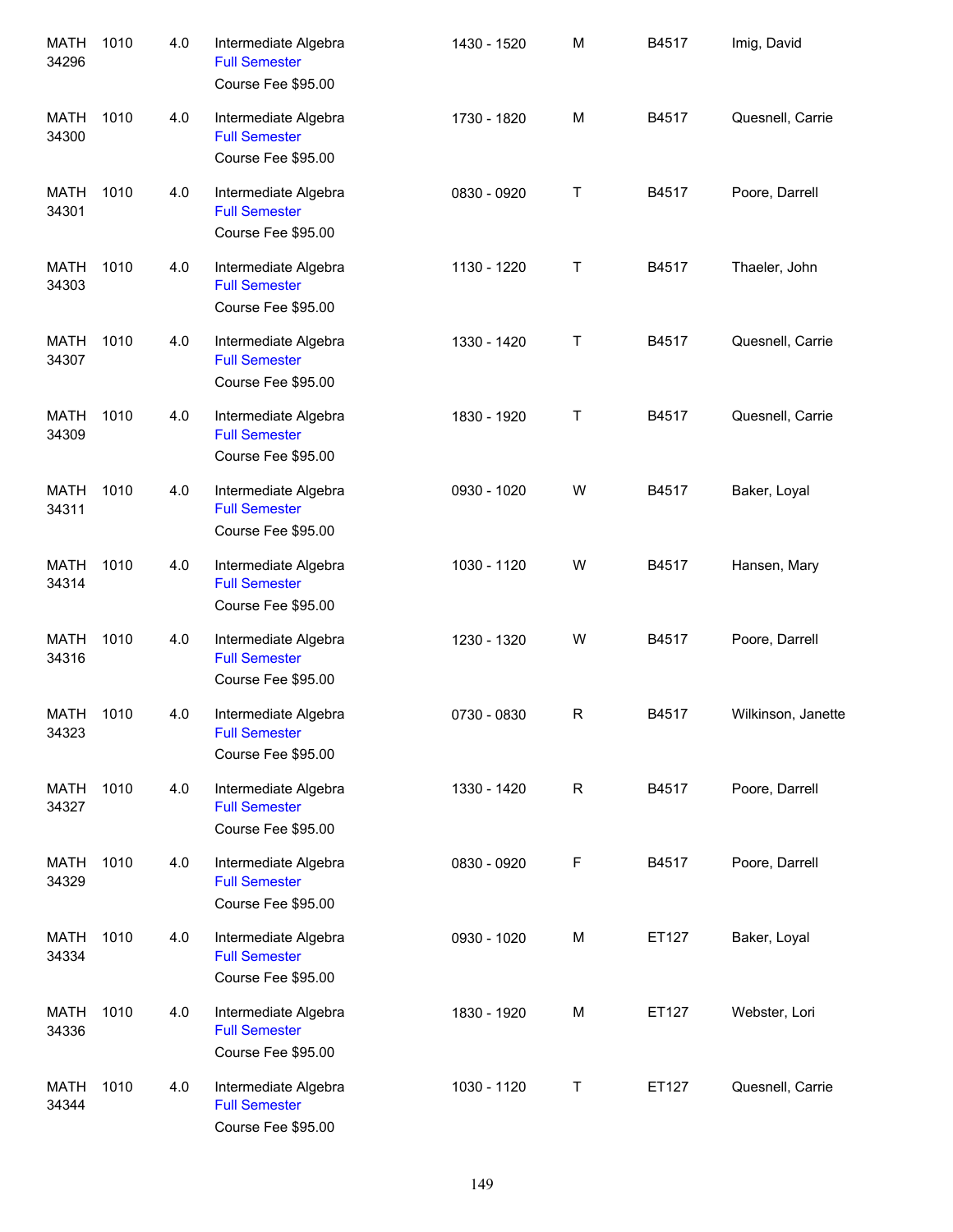| <b>MATH</b><br>34346 | 1010 | 4.0 | Intermediate Algebra<br><b>Full Semester</b><br>Course Fee \$95.00 | 1130 - 1220 | Τ | ET127  | Marx, Christine    |
|----------------------|------|-----|--------------------------------------------------------------------|-------------|---|--------|--------------------|
| <b>MATH</b><br>34348 | 1010 | 4.0 | Intermediate Algebra<br><b>Full Semester</b><br>Course Fee \$95.00 | 1330 - 1420 | Τ | ET127  | Allred, Alice      |
| <b>MATH</b><br>34354 | 1010 | 4.0 | Intermediate Algebra<br><b>Full Semester</b><br>Course Fee \$95.00 | 1730 - 1820 | W | ET127  | Wilkinson, Janette |
| <b>MATH</b><br>34356 | 1010 | 4.0 | Intermediate Algebra<br><b>Full Semester</b><br>Course Fee \$95.00 | 1830 - 1920 | W | ET127  | Marx, Christine    |
| <b>MATH</b><br>34357 | 1010 | 4.0 | Intermediate Algebra<br><b>Full Semester</b><br>Course Fee \$95.00 | 1030 - 1120 | R | ET127  | Quesnell, Carrie   |
| <b>MATH</b><br>34359 | 1010 | 4.0 | Intermediate Algebra<br><b>Full Semester</b><br>Course Fee \$95.00 | 1130 - 1220 | R | ET127  | Baker, Loyal       |
| <b>MATH</b><br>34361 | 1010 | 4.0 | Intermediate Algebra<br><b>Full Semester</b><br>Course Fee \$95.00 | 1230 - 1320 | R | ET127  | Poore, Darrell     |
| <b>MATH</b><br>34364 | 1010 | 4.0 | Intermediate Algebra<br><b>Full Semester</b><br>Course Fee \$95.00 | 1730 - 1820 | R | ET127  | Marx, Christine    |
| <b>MATH</b><br>34405 | 1010 | 4.0 | Intermediate Algebra<br><b>Full Semester</b><br>course fee is \$95 | 0930 - 1020 | M | D02235 | Acor, Brenda       |
| <b>MATH</b><br>34408 | 1010 | 4.0 | Intermediate Algebra<br><b>Full Semester</b><br>Course Fee \$95.00 | 1730 - 1820 | M | D02235 | Hallin, Stephen    |
| <b>MATH</b><br>34410 | 1010 | 4.0 | Intermediate Algebra<br><b>Full Semester</b><br>Course Fee \$95.00 | 1930 - 2020 | M | D02235 | Hallin, Stephen    |
| <b>MATH</b><br>34411 | 1010 | 4.0 | Intermediate Algebra<br><b>Full Semester</b><br>Course Fee \$95.00 | 0830 - 0920 | Т | D02235 | Jones, Charity     |
| <b>MATH</b><br>34415 | 1010 | 4.0 | Intermediate Algebra<br><b>Full Semester</b><br>Course Fee \$95.00 | 1230 - 1320 | Т | D02235 | Wilkinson, Susan   |
| <b>MATH</b><br>34417 | 1010 | 4.0 | Intermediate Algebra<br><b>Full Semester</b><br>Course Fee \$95.00 | 1830 - 1920 | Т | D02235 | Thompson, Erin     |
| <b>MATH</b><br>34421 | 1010 | 4.0 | Intermediate Algebra<br><b>Full Semester</b><br>Course Fee \$95.00 | 1030 - 1120 | W | D02235 | Schilling, Pamela  |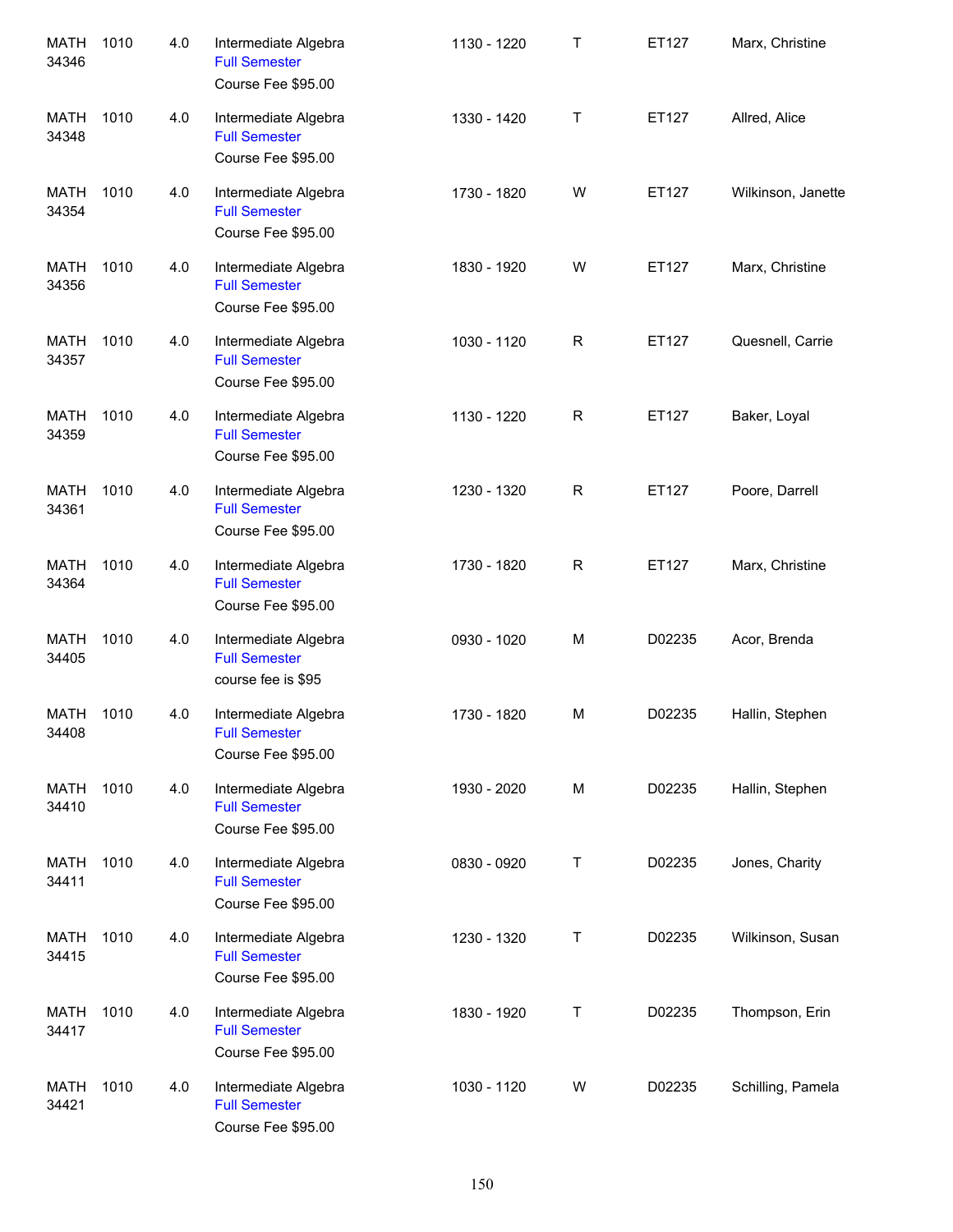| <b>MATH</b><br>34423 | 1010 | 4.0 | Intermediate Algebra<br><b>Full Semester</b><br>Course Fee \$95.00                                                                                                                                                   | 1730 - 1820 | W           | D02235    | Harden, Elizabeth |
|----------------------|------|-----|----------------------------------------------------------------------------------------------------------------------------------------------------------------------------------------------------------------------|-------------|-------------|-----------|-------------------|
| <b>MATH</b><br>34425 | 1010 | 4.0 | Intermediate Algebra<br><b>Full Semester</b><br>Course Fee \$95.00                                                                                                                                                   | 1930 - 2020 | W           | D02235    | Barney, Corine    |
| <b>MATH</b><br>34427 | 1010 | 4.0 | Intermediate Algebra<br><b>Full Semester</b><br>Course Fee \$95.00                                                                                                                                                   | 0930 - 1020 | $\mathsf R$ | D02235    | Schilling, Pamela |
| <b>MATH</b><br>34429 | 1010 | 4.0 | Intermediate Algebra<br><b>Full Semester</b><br>Course Fee \$95.00                                                                                                                                                   | 1130 - 1220 | ${\sf R}$   | D02235    | Schilling, Pamela |
| <b>MATH</b><br>34432 | 1010 | 4.0 | Intermediate Algebra<br><b>Full Semester</b><br>Course Fee \$95.00                                                                                                                                                   | 1830 - 1920 | ${\sf R}$   | D02235    | Barney, Corine    |
| <b>MATH</b><br>34433 | 1010 | 4.0 | Intermediate Algebra<br><b>Full Semester</b><br>Course Fee \$95.00                                                                                                                                                   | 0830 - 0920 | F           | D02235    | Acor, Brenda      |
| <b>MATH</b><br>34435 | 1010 | 4.0 | Intermediate Algebra<br><b>Full Semester</b><br>Course Fee \$95.00                                                                                                                                                   | 1030 - 1120 | F           | D02235    | Schilling, Pamela |
| <b>MATH</b><br>34610 | 1010 | 4.0 | Intermediate Algebra<br><b>Full Semester</b><br>Course Fee \$95.00                                                                                                                                                   | 1930 - 2020 | W           | B4516     | Floyd, M          |
| <b>MATH</b><br>34611 | 1010 | 4.0 | Intermediate Algebra<br><b>Full Semester</b><br>Course Fee \$95.00                                                                                                                                                   | 1830 - 1920 | $\mathsf R$ | B4516     | Marriott, Katrina |
| <b>MATH</b><br>34713 | 1010 | 4.0 | Intermediate Algebra<br><b>Full Semester</b><br>To access online course materials, please log on through<br>the student portal (eWeber) at http://weber.edu and select:<br>"Current Students".<br>Course Fee \$95.00 | <b>TBA</b>  | <b>TBA</b>  | <b>OL</b> | Lund, Julliana    |
| MATH<br>35089        | 1010 | 4.0 | Intermediate Algebra<br><b>Full Semester</b><br>Course Fee \$95.00                                                                                                                                                   | 1130 - 1220 | F           | ET127     | Baker, Loyal      |
| MATH<br>32350        | 1030 | 3.0 | QL Contemporary Math<br><b>Full Semester</b><br>To access online course materials, please log on through<br>the student portal (eWeber) at http://weber.edu and select:<br>"Current Students".                       | <b>TBA</b>  | <b>TBA</b>  | OL        | Peters, James     |
| MATH<br>33723        | 1030 | 3.0 | QL Contemporary Math<br><b>Full Semester</b>                                                                                                                                                                         | 0830 - 0920 | MWF         | B4518     | Wills, Michael    |
| <b>MATH</b><br>33725 | 1030 | 3.0 | QL Contemporary Math<br><b>Full Semester</b>                                                                                                                                                                         | 0900 - 1015 | TR          | B4518     | Wills, Michael    |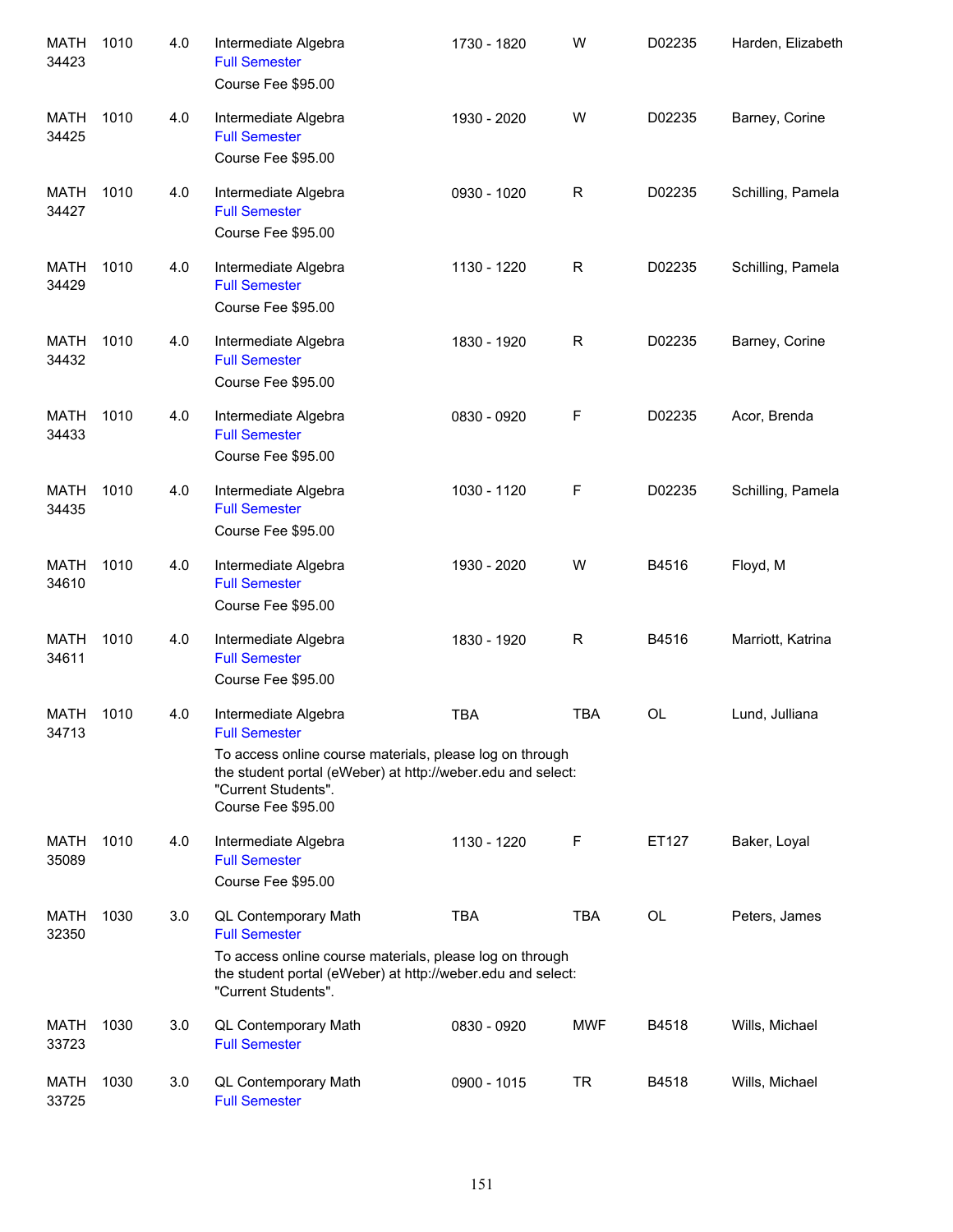| <b>MATH</b><br>33726 | 1030 | 3.0 | QL Contemporary Math<br><b>Full Semester</b>                                                                                                                                                                                                   | 1130 - 1220 | <b>MWF</b>  | LL222     | Hunt, Corinne         |
|----------------------|------|-----|------------------------------------------------------------------------------------------------------------------------------------------------------------------------------------------------------------------------------------------------|-------------|-------------|-----------|-----------------------|
| MATH<br>33727        | 1030 | 3.0 | QL Contemporary Math<br><b>Full Semester</b>                                                                                                                                                                                                   | 1630 - 1745 | <b>MW</b>   | B4518     | Marx, Christine       |
| MATH<br>34675        | 1030 | 3.0 | QL Contemporary Math<br><b>Full Semester</b>                                                                                                                                                                                                   | 1730 - 1845 | <b>TR</b>   | LL223     | Ellis, Maria          |
| <b>MATH</b><br>32351 | 1040 | 3.0 | <b>QL Introduction To Statistics</b><br><b>Full Semester</b>                                                                                                                                                                                   | <b>TBA</b>  | <b>TBA</b>  | <b>OL</b> | Ghoreishi, Afshin     |
|                      |      |     | To access online materials, please log on through<br>the student portal (eWeber) at http://weber.edu and select:<br>"Current Students". Exams must be taken at a Testing Center<br>For more information - http://faculty.weber.edu/aghoreishi. |             |             |           |                       |
| <b>MATH</b><br>33728 | 1040 | 3.0 | <b>QL Introduction To Statistics</b><br><b>Full Semester</b>                                                                                                                                                                                   | 0830 - 0920 | <b>MWF</b>  | B3328     | Baker, Loyal          |
| MATH<br>33729        | 1040 | 3.0 | <b>QL Introduction To Statistics</b><br><b>Full Semester</b>                                                                                                                                                                                   | 1030 - 1145 | <b>TR</b>   | B4518     | Ghoreishi, Afshin     |
| MATH<br>32352        | 1050 | 4.0 | QL College Algebra<br><b>Full Semester</b>                                                                                                                                                                                                     | <b>TBA</b>  | <b>TBA</b>  | <b>OL</b> | Fital-Akelbek, Sandra |
|                      |      |     | To access online course materials, please log on through<br>the student portal (eWeber) at http://weber.edu and select:<br>"Current Students".                                                                                                 |             |             |           |                       |
| <b>MATH</b><br>32825 | 1050 | 4.0 | QL College Algebra<br><b>Full Semester</b>                                                                                                                                                                                                     | 1730 - 1920 | <b>MW</b>   | WW116     | Wheeler, Nicole       |
| MATH<br>32828        | 1050 | 4.0 | QL College Algebra<br><b>Full Semester</b>                                                                                                                                                                                                     | 1730 - 1920 | <b>TR</b>   | WW116     | Wheeler, Randal       |
| MATH<br>32831        | 1050 | 4.0 | QL College Algebra<br><b>Full Semester</b>                                                                                                                                                                                                     | 1730 - 1920 | <b>TR</b>   | DH1310    | Baker, Stacey         |
| <b>MATH</b><br>32832 | 1050 | 4.0 | QL College Algebra<br><b>Full Semester</b>                                                                                                                                                                                                     | 1930 - 2120 | TR          | DH1310    | Baker, Stacey         |
| <b>MATH</b><br>33730 | 1050 | 4.0 | QL College Algebra<br><b>Full Semester</b>                                                                                                                                                                                                     | 0730 - 0820 | <b>MTWF</b> | B4515     | Imig, David           |
| <b>MATH</b><br>33731 | 1050 | 4.0 | QL College Algebra<br><b>Full Semester</b>                                                                                                                                                                                                     | 0830 - 0920 | <b>MTWF</b> | B3313     | Peters, James         |
| <b>MATH</b><br>33733 | 1050 | 4.0 | QL College Algebra<br><b>Full Semester</b>                                                                                                                                                                                                     | 0930 - 1020 | <b>MTWF</b> | LL223     | Foster, James         |
| <b>MATH</b><br>33734 | 1050 | 4.0 | QL College Algebra<br><b>Full Semester</b>                                                                                                                                                                                                     | 0930 - 1020 | <b>MTWR</b> | B3328     | McKee, Deborah        |
| <b>MATH</b><br>33735 | 1050 | 4.0 | QL College Algebra<br><b>Full Semester</b>                                                                                                                                                                                                     | 1030 - 1120 | <b>MTWF</b> | B4510     | Ondrus, Matthew       |
| <b>MATH</b><br>33736 | 1050 | 4.0 | QL College Algebra<br><b>Full Semester</b>                                                                                                                                                                                                     | 1030 - 1120 | <b>MTWR</b> | LL223     | Hunt, Corinne         |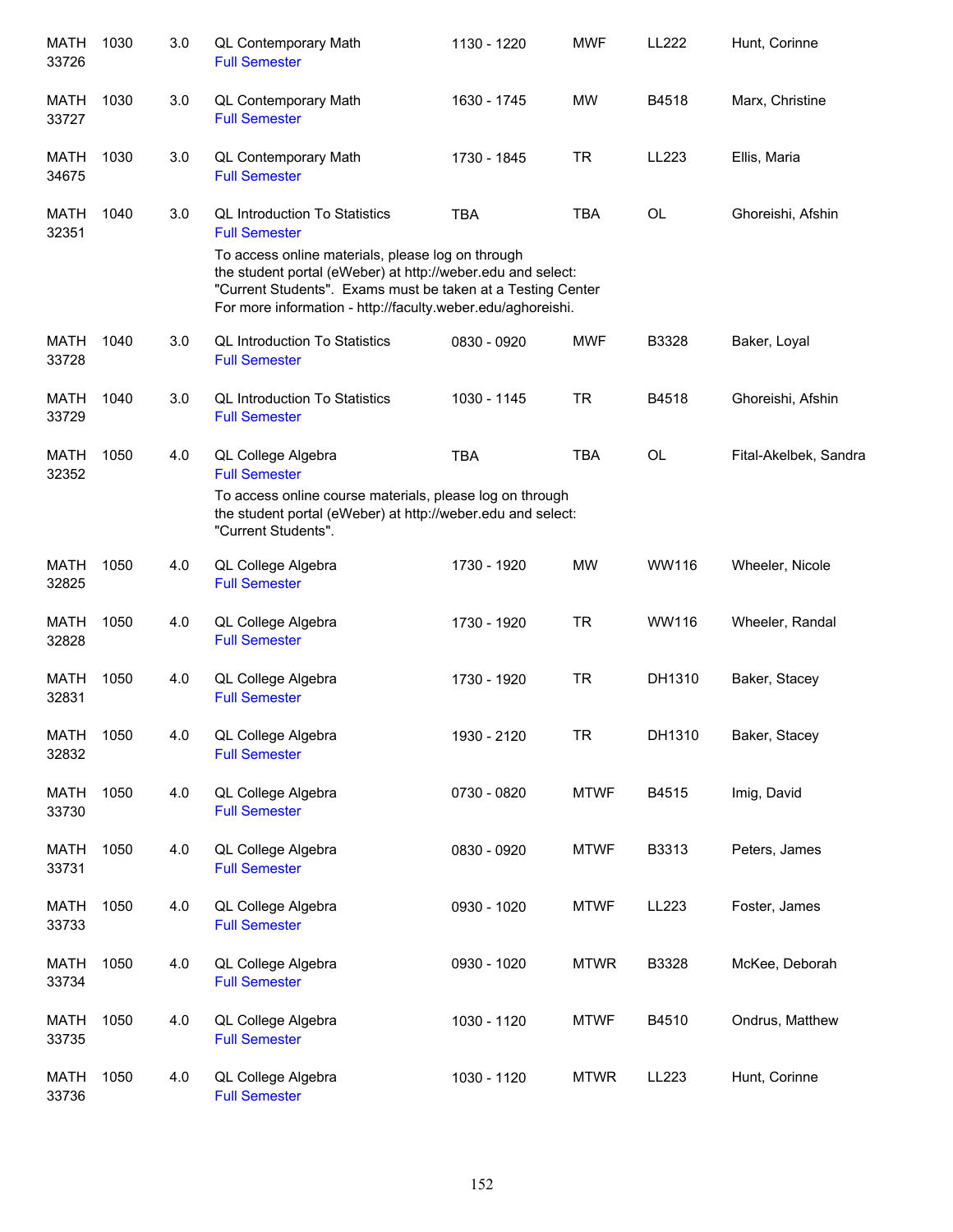| <b>MATH</b><br>33737 | 1050 | 4.0 | QL College Algebra<br><b>Full Semester</b>                                                                                                                                                | 1130 - 1220 | <b>MTWF</b>  | B3328  | Kvernadze, George     |
|----------------------|------|-----|-------------------------------------------------------------------------------------------------------------------------------------------------------------------------------------------|-------------|--------------|--------|-----------------------|
| MATH<br>33738        | 1050 | 4.0 | QL College Algebra<br><b>Full Semester</b>                                                                                                                                                | 1130 - 1220 | <b>MTWR</b>  | B3313  | Poore, Darrell        |
| <b>MATH</b><br>33739 | 1050 | 4.0 | QL College Algebra<br><b>Full Semester</b>                                                                                                                                                | 1230 - 1320 | <b>MTWR</b>  | B3313  | Emami, Morteza        |
| MATH<br>33740        | 1050 | 4.0 | QL College Algebra<br><b>Full Semester</b>                                                                                                                                                | 1730 - 1920 | MW           | B4515  | Hollopeter, W         |
| MATH<br>33741        | 1050 | 4.0 | QL College Algebra<br><b>Full Semester</b>                                                                                                                                                | 1730 - 1920 | <b>MW</b>    | LL222  | Ellis, Maria          |
| <b>MATH</b><br>33742 | 1050 | 4.0 | QL College Algebra<br><b>Full Semester</b>                                                                                                                                                | 1730 - 1920 | <b>MW</b>    | B4510  | Fisher, Andrew        |
| <b>MATH</b><br>33743 | 1050 | 4.0 | QL College Algebra<br><b>Full Semester</b>                                                                                                                                                | 1730 - 1920 | <b>TR</b>    | B4515  | Cocos, Mihail         |
| <b>MATH</b><br>33746 | 1050 | 4.0 | QL College Algebra<br><b>Full Semester</b>                                                                                                                                                | 1730 - 1920 | <b>TR</b>    | LL222  | Hollopeter, W         |
| <b>MATH</b><br>33814 | 1050 | 4.0 | QL College Algebra<br><b>Full Semester</b>                                                                                                                                                | 0830 - 0920 | <b>MWRF</b>  | D02318 | Schilling, Pamela     |
| <b>MATH</b><br>33816 | 1050 | 4.0 | QL College Algebra<br><b>Full Semester</b>                                                                                                                                                | 1730 - 1920 | <b>MW</b>    | D02318 | Haueter, Gordon       |
| <b>MATH</b><br>33747 | 1060 | 3.0 | Trigonometry<br><b>Full Semester</b>                                                                                                                                                      | 0830 - 0920 | MWF          | B4510  | Cocos, Mihail         |
| <b>MATH</b><br>33749 | 1060 | 3.0 | Trigonometry<br><b>Full Semester</b>                                                                                                                                                      | 0900 - 1015 | <b>TR</b>    | LL222  | Salt, Jeffrey         |
| <b>MATH</b><br>33750 | 1060 | 3.0 | Trigonometry<br><b>Full Semester</b>                                                                                                                                                      | 0930 - 1020 | <b>MWF</b>   | B4515  | Ghoreishi, Afshin     |
| MATH<br>33751        | 1060 | 3.0 | Trigonometry<br><b>Full Semester</b>                                                                                                                                                      | 1130 - 1220 | <b>MWF</b>   | B4515  | Cocos, Mihail         |
| MATH<br>33753        | 1060 | 3.0 | Trigonometry<br><b>Full Semester</b>                                                                                                                                                      | 1230 - 1320 | <b>MWF</b>   | LL222  | Yonkee, Mary          |
| MATH<br>33755        | 1060 | 3.0 | Trigonometry<br><b>Full Semester</b>                                                                                                                                                      | 1630 - 1745 | <b>TR</b>    | B4511  | Salt, Jeffrey         |
| <b>MATH</b><br>32353 | 1080 | 5.0 | QL Pre-calculus<br><b>Full Semester</b><br>To access online course materials, please log on through<br>the student portal (eWeber) at http://weber.edu and select:<br>"Current Students". | <b>TBA</b>  | <b>TBA</b>   | OL     | Fital-Akelbek, Sandra |
| <b>MATH</b><br>33756 | 1080 | 5.0 | QL Pre-calculus<br><b>Full Semester</b>                                                                                                                                                   | 0830 - 0920 | <b>MTWRF</b> | LL223  | Quesnell, Carrie      |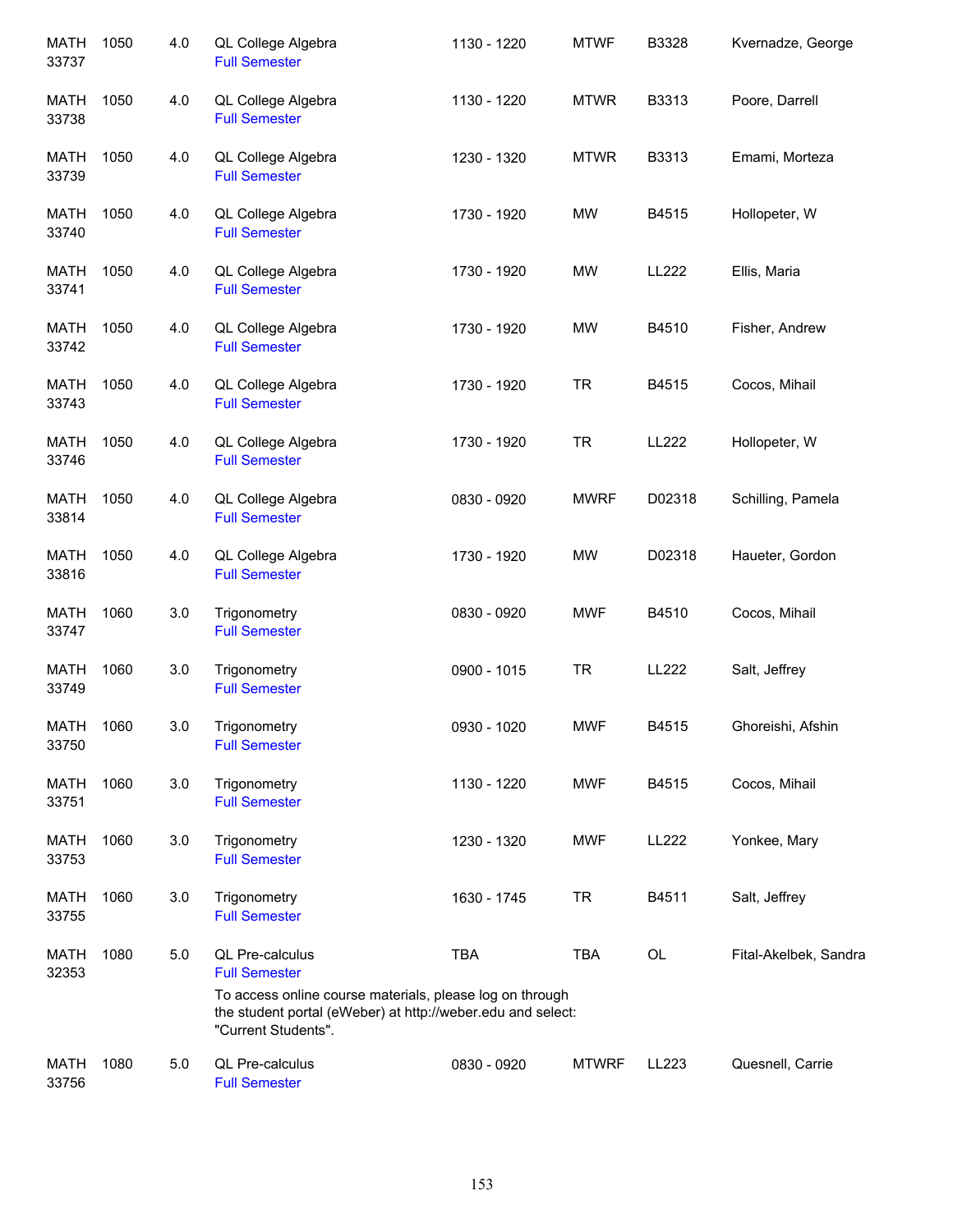| MATH<br>33757        | 1080 | 5.0 | QL Pre-calculus<br><b>Full Semester</b>                                                                                                        | 0930 - 1020 | <b>MTWRF</b> | B4510        | Steele, Timothy      |
|----------------------|------|-----|------------------------------------------------------------------------------------------------------------------------------------------------|-------------|--------------|--------------|----------------------|
| MATH<br>33758        | 1080 | 5.0 | QL Pre-calculus<br><b>Full Semester</b>                                                                                                        | 1130 - 1220 | <b>MTWRF</b> | LL223        | Hansen, Mary         |
| MATH<br>33759        | 1080 | 5.0 | QL Pre-calculus<br><b>Full Semester</b>                                                                                                        | 1730 - 1945 | <b>TR</b>    | B4509        | Emami, Robab         |
| MATH<br>33818        | 1080 | 5.0 | QL Pre-calculus<br><b>Full Semester</b>                                                                                                        | 1730 - 1945 | MW           | D02301       | Ruiz, Donna          |
| MATH<br>33762        | 1200 | 1.0 | Mathematics Computer Lab<br><b>Full Semester</b>                                                                                               | 1130 - 1220 | R            | B4505        | Foster, James        |
| <b>MATH</b><br>33763 | 1210 | 4.0 | SI Calculus I<br><b>Full Semester</b>                                                                                                          | 0830 - 0920 | <b>MTWF</b>  | B4515        | Mahemuti, Ahelibaike |
| <b>MATH</b><br>33764 | 1210 | 4.0 | SI Calculus I<br><b>Full Semester</b>                                                                                                          | 0930 - 1020 | <b>MTWF</b>  | B3313        | Peters, James        |
| <b>MATH</b><br>33766 | 1210 | 4.0 | SI Calculus I<br><b>Full Semester</b>                                                                                                          | 1030 - 1120 | <b>MTWF</b>  | B4511        | Walthers, Phillip    |
| <b>MATH</b><br>33767 | 1210 | 4.0 | SI Calculus I<br><b>Full Semester</b>                                                                                                          | 1230 - 1320 | <b>MTWF</b>  | B4515        | Cocos, Mihail        |
| <b>MATH</b><br>33768 | 1210 | 4.0 | SI Calculus I<br><b>Full Semester</b>                                                                                                          | 1730 - 1920 | <b>TR</b>    | B4518        | Ghoreishi, Afshin    |
| <b>MATH</b><br>34715 | 1210 | 4.0 | SI Calculus I<br><b>Full Semester</b>                                                                                                          | 1130 - 1220 | <b>MTWF</b>  | B4511        | Foster, James        |
| <b>MATH</b><br>33770 | 1220 | 4.0 | SI Calculus II<br><b>Full Semester</b>                                                                                                         | 0730 - 0820 | <b>MTWF</b>  | B4511        | Steele, Timothy      |
| MATH<br>33771        | 1220 | 4.0 | SI Calculus II<br><b>Full Semester</b>                                                                                                         | 0930 - 1020 | <b>MTWF</b>  | B4511        | Ondrus, Matthew      |
| MATH<br>33772        | 1220 | 4.0 | SI Calculus II<br><b>Full Semester</b>                                                                                                         | 1130 - 1220 | <b>MWRF</b>  | B4510        | Wills, Michael       |
| MATH<br>33773        | 1220 | 4.0 | SI Calculus II<br><b>Full Semester</b>                                                                                                         | 1230 - 1320 | <b>MTWF</b>  | B4510        | Kvernadze, George    |
| MATH<br>33817        | 1220 | 4.0 | SI Calculus II<br><b>Full Semester</b>                                                                                                         | 1800 - 1950 | MW           | D02321       | Kvernadze, George    |
| <b>MATH</b><br>32559 | 1630 | 4.0 | Discrete Math Applied to Comp<br><b>Full Semester</b>                                                                                          | 0730 - 0920 | <b>TR</b>    | <b>TE108</b> | Ferro, David         |
| MATH<br>33496        | 1630 | 4.0 | Discrete Math Applied to Comp<br><b>Full Semester</b>                                                                                          | <b>TBA</b>  | <b>TBA</b>   | OL           | Ferro, David         |
|                      |      |     | To access online course materials, please log on through<br>the student portal (eWeber) at http://weber.edu and select:<br>"Current Students". |             |              |              |                      |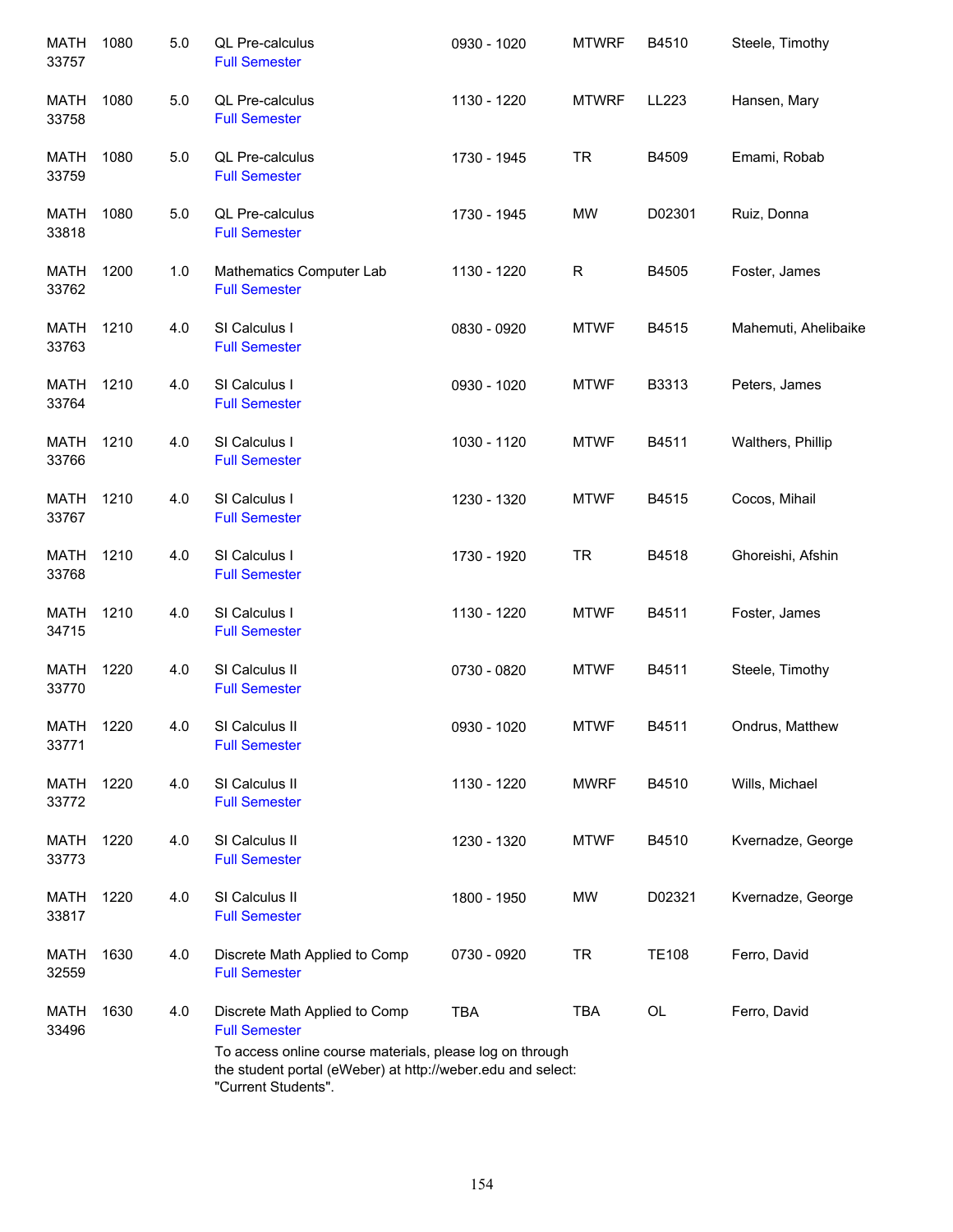| MATH<br>33774        | 2010 | 3.0 | Math for Elementary Teachers I<br><b>Full Semester</b>                                                | 1030 - 1120 | <b>MTWR</b> | B4539  | Fital-Akelbek, Sandra |
|----------------------|------|-----|-------------------------------------------------------------------------------------------------------|-------------|-------------|--------|-----------------------|
| MATH<br>33775        | 2020 | 3.0 | Math for Elem Teachers II<br><b>Full Semester</b>                                                     | 0830 - 0920 | <b>MTWR</b> | B4539  | Blackinton, Dixilee   |
| MATH<br>33776        | 2020 | 3.0 | Math for Elem Teachers II<br><b>Full Semester</b>                                                     | 0930 - 1020 | <b>MTWR</b> | B4539  | Blackinton, Dixilee   |
| MATH<br>33777        | 2020 | 3.0 | Math for Elem Teachers II<br><b>Full Semester</b>                                                     | 1130 - 1220 | <b>MTWR</b> | B4539  | Allred, Alice         |
| MATH<br>33778        | 2110 | 3.0 | Foundations of Algebra<br><b>Full Semester</b>                                                        | 1200 - 1315 | <b>TR</b>   | B4508  | Ondrus, Matthew       |
| MATH<br>33780        | 2210 | 4.0 | Calculus III<br><b>Full Semester</b>                                                                  | 0730 - 0820 | <b>MTWF</b> | B3313  | Mahemuti, Ahelibaike  |
| MATH<br>33781        | 2250 | 4.0 | Linear Algebra & Diff Equation<br><b>Full Semester</b>                                                | 0930 - 1120 | <b>TR</b>   | B4515  | Badger, Lee           |
| <b>MATH</b><br>33782 | 2270 | 3.0 | Elementary Linear Algebra<br><b>Full Semester</b>                                                     | 1130 - 1220 | <b>MWF</b>  | B4518  | Talaga, Paul          |
| <b>MATH</b><br>33783 | 2280 | 3.0 | <b>Ordinary Differential Equation</b><br><b>Full Semester</b>                                         | 1230 - 1320 | <b>MWF</b>  | B4518  | Ghoreishi, Afshin     |
| <b>MATH</b><br>33779 | 3120 | 3.0 | Euclid & Non-Euclid Geometry<br><b>Full Semester</b>                                                  | 1230 - 1320 | <b>MWF</b>  | B4508  | Foster, James         |
| <b>MATH</b><br>33784 | 3160 | 3.0 | Number Theory<br><b>Full Semester</b>                                                                 | 0900 - 1015 | <b>TR</b>   | B4508  | Kvernadze, George     |
| MATH<br>33787        | 3350 | 3.0 | Linear Algebra<br><b>Full Semester</b>                                                                | 1030 - 1145 | <b>TR</b>   | B4509  | Cocos, Mihail         |
| <b>MATH</b><br>33786 | 3420 | 3.0 | <b>Probability &amp; Statistics</b><br><b>Full Semester</b>                                           | 0930 - 1020 | <b>MWF</b>  | B4509  | Wills, Michael        |
| MATH<br>33788        | 3730 | 3.0 | <b>Partial Differential Equations</b><br><b>Full Semester</b>                                         | 0830 - 0920 | <b>MWF</b>  | B4508  | Ghoreishi, Afshin     |
| MATH<br>34945        | 4210 | 3.0 | Introductory Real Analysis<br><b>Full Semester</b>                                                    | 1315 - 1430 | <b>TR</b>   | B4509  | Badger, Lee           |
| MATH<br>33789        | 4220 | 3.0 | Introductory Real Analysis<br><b>Full Semester</b>                                                    | 1030 - 1120 | <b>MWF</b>  | B4509  | Steele, Timothy       |
| MATH<br>33791        | 4620 | 3.0 | <b>Numerical Analysis</b><br><b>Full Semester</b>                                                     | 1130 - 1220 | <b>MWF</b>  | B4508  | Peters, James         |
| MBA<br>33148         | 6040 | 3.0 | <b>Managerial Economics</b><br><b>Block 2</b><br>Foundation course                                    | 1730 - 2030 | W           | D02113 | Parkhurst, Gregory    |
| <b>MBA</b><br>33145  | 6110 | 3.0 | Tools for the Ethical Manager<br><b>Block 2</b><br>Required class - this one is easy to "double" with | 1730 - 2030 | T           | D02113 | Davis, Brian          |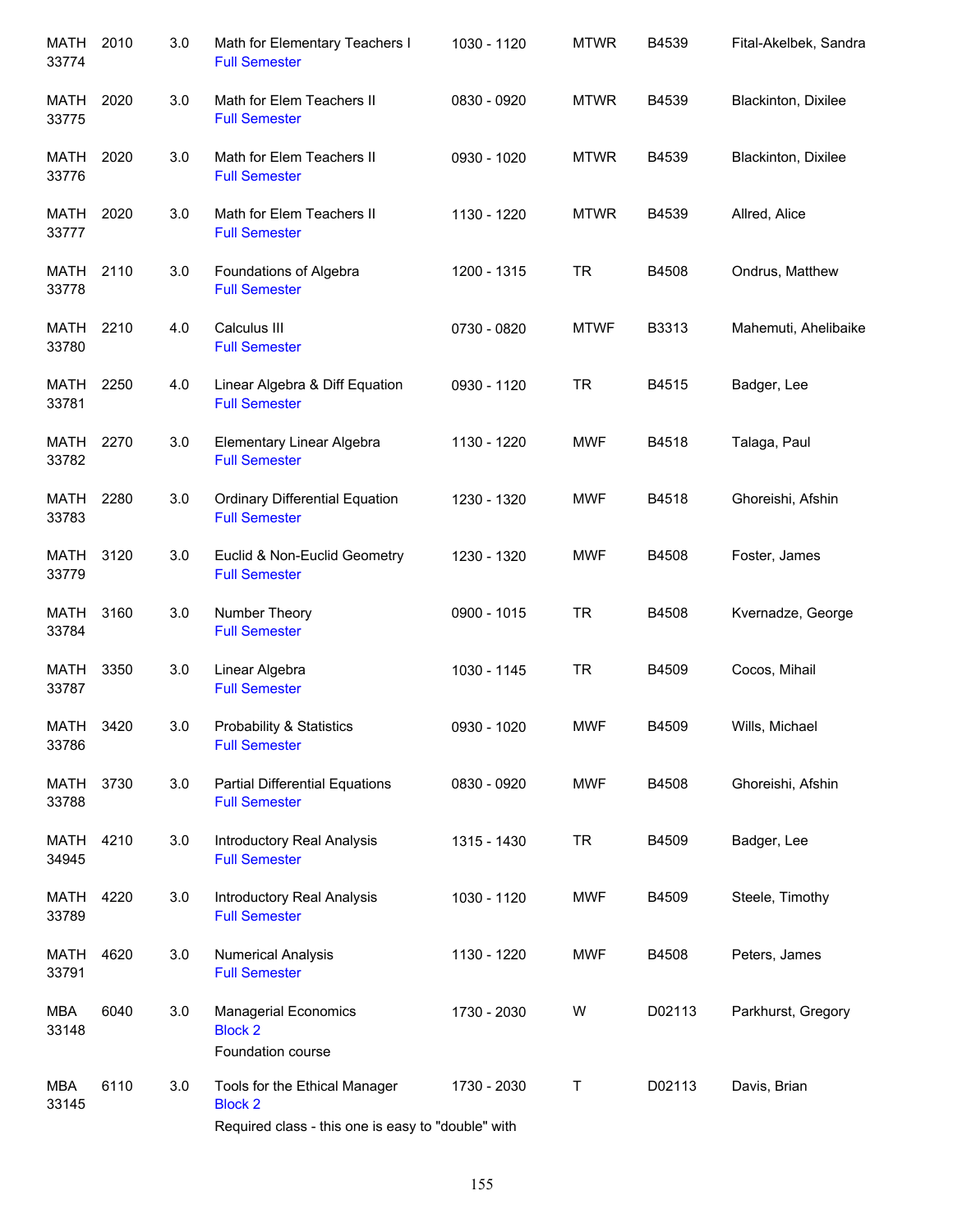| <b>MBA</b><br>33131 | 6120 | 3.0 | Organizational Behavior<br><b>Block 1</b><br>Required class no pre reqs needed                | 1730 - 2030 | Τ           | D02113           | Stevens, Michael    |
|---------------------|------|-----|-----------------------------------------------------------------------------------------------|-------------|-------------|------------------|---------------------|
| MBA<br>33130        | 6130 | 3.0 | <b>Financial Management</b><br><b>Block 1</b>                                                 | 1730 - 2030 | Т           | D02112           | Turner, James       |
|                     |      |     | Required class MBA 6020 and MBA 6050/51 pre reqs needed                                       |             |             |                  |                     |
| MBA<br>33147        | 6140 | 3.0 | <b>Marketing Management</b><br><b>Block 2</b>                                                 | 1730 - 2030 | W           | D02112           | Valentin, Erhard    |
|                     |      |     | Required class - can "double up" with this one                                                |             |             |                  |                     |
| MBA<br>33141        | 6150 | 3.0 | Operations/Supply Chain Mngmnt<br><b>Block 2</b><br>Required class                            | 1730 - 2030 | Т           | D02112           | Schvaneveldt, Shane |
| <b>MBA</b><br>33137 | 6180 | 3.0 | Strategic Management<br><b>Block 1</b>                                                        | 1730 - 2030 | R           | D02112           | Dixon, Rolf         |
|                     |      |     | Required class MBA 6130,6140,6150 must be completed first!!                                   |             |             |                  |                     |
| MBA<br>33135        | 6210 | 3.0 | <b>Management Accounting Control</b><br><b>Block 1</b><br>Required class no pre-reqs needed   | 1730 - 2030 | W           | D02112           | Malone, John        |
| <b>MBA</b><br>33139 | 6310 | 3.0 | Info Tech in the Enterprise<br><b>Block 2</b><br><b>Required Class</b>                        | 1730 - 2030 | м           | D02112           | Mouritsen, Matthew  |
| <b>MBA</b><br>33149 | 6410 | 3.0 | Global Macroeconomic Condition<br><b>Block 2</b>                                              | 1730 - 2030 | R           | D02112           | Stevenson, Doris    |
|                     |      |     | Required Class - Take this class all by it's self!!                                           |             |             |                  |                     |
| <b>MBA</b><br>33138 | 6540 | 3.0 | Negotiations<br><b>Block 1</b><br>Elective class - Fills quickly!                             | 1730 - 2030 | R           | D02113           | Skanchy, Randall    |
| <b>MBA</b><br>33134 | 6550 | 3.0 | Managing & Improving Quality<br>Block 1<br>Elective class MBA 6050/51 required pre-reqs       | 1730 - 2030 | Т           | D02306           | Schvaneveldt, Shane |
|                     |      |     |                                                                                               |             |             |                  |                     |
| MBA<br>33128        | 6580 | 3.0 | Project Management<br><b>Block 1</b><br>Elective - no preregs required                        | 1730 - 2030 | М           | D02112           | Mouritsen, Matthew  |
| MBA<br>33146        | 6640 | 3.0 | Info Assurance in Enterprise<br><b>Block 2</b>                                                | 0900 - 1200 | $\mathbf S$ | D02226           | Drake, Andrew       |
|                     |      |     | Elective class - is needed if taking IST certificate                                          |             |             |                  |                     |
| MBA<br>33157        | 6680 | 3.0 | <b>Graduate Consulting Project</b><br><b>Full Semester</b>                                    | <b>TBA</b>  | <b>TBA</b>  | D <sub>0</sub> 2 | Mouritsen, Matthew  |
|                     |      |     | Elective course Call Sally for permission to register                                         |             |             |                  |                     |
| MBA<br>33136        | 6720 | 3.0 | <b>Environmental Economics</b><br><b>Block 1</b>                                              | 1730 - 2030 | W           | D02113           | Grijalva, Therese   |
|                     |      |     | Elective class MBA 6040 and MBA 6051 required pre-reqs                                        |             |             |                  |                     |
| MBA<br>33158        | 6800 | 3.0 | Directed Study<br><b>Full Semester</b><br>Elective course Call Sally for permission to enroll | <b>TBA</b>  | <b>TBA</b>  | D02              | Mouritsen, Matthew  |
|                     |      |     |                                                                                               |             |             |                  |                     |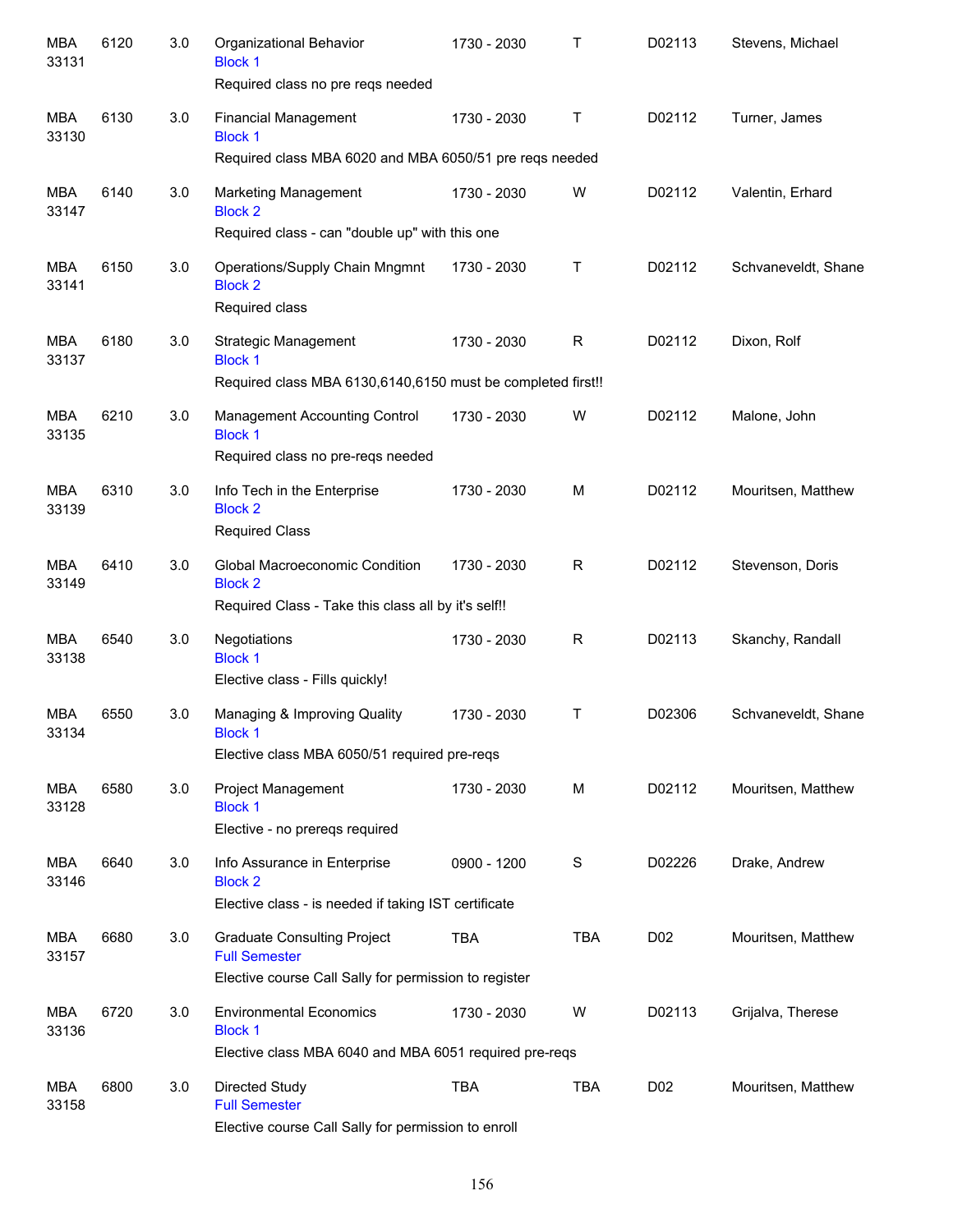| <b>MBA</b><br>33140 | 6810 | 3.0 | Experimental<br><b>Block 2</b><br>Elective class - tends to fill fast!                                                                                                                                                           | 1730 - 2030                | M                | D02113           | Roberts, Curtis   |
|---------------------|------|-----|----------------------------------------------------------------------------------------------------------------------------------------------------------------------------------------------------------------------------------|----------------------------|------------------|------------------|-------------------|
|                     |      |     |                                                                                                                                                                                                                                  |                            |                  |                  |                   |
| <b>MBA</b><br>33155 | 6810 | 3.0 | Experimental<br><b>Block 2</b>                                                                                                                                                                                                   | 0830 - 1730<br>1700 - 2100 | $\mathbf S$<br>F | D02320<br>D02320 | Stevens, Michael  |
|                     |      |     | Elective - tends to fill fast. Must be able to attend all 3<br>of the following weekends: Friday, March 11, and Saturday,<br>March 12. Friday, March 25th and Saturday, March 26th.<br>Friday, April 8th and Saturday April 9th. |                            |                  |                  |                   |
| <b>MCJ</b><br>32918 | 6110 | 3.0 | Research Methods in C.J.<br><b>Full Semester</b>                                                                                                                                                                                 | 1830 - 2110                | R                | D02105           | Senjo, Scott      |
|                     |      |     | Contact the department to enroll in this course.<br>801-626-6146.                                                                                                                                                                |                            |                  |                  |                   |
| <b>MCJ</b><br>32349 | 6180 | 3.0 | Contemporary Legal Issues<br><b>Full Semester</b>                                                                                                                                                                                | 1830 - 2110                | Τ                | <b>SS335</b>     | Rawlings, Troy    |
| <b>MCJ</b><br>32306 | 6250 | 3.0 | Topics in Criminal Justice<br><b>Full Semester</b>                                                                                                                                                                               | 1830 - 2110                | M                | <b>SS226</b>     | Gillespie, L      |
| <b>MCJ</b><br>32687 | 6250 | 3.0 | Topics in Criminal Justice<br><b>Full Semester</b>                                                                                                                                                                               | <b>TBA</b>                 | <b>TBA</b>       | OL               | Chabries, Michael |
|                     |      |     | To access online course materials, please log on through<br>the student portal (eWeber) at http://weber.edu and select:<br>"Current Students". Please call the CJ Department at<br>801-626-6146 for permission to enroll.        |                            |                  |                  |                   |
| <b>MCJ</b><br>35002 | 6250 | 3.0 | Topics in Criminal Justice<br><b>Full Semester</b>                                                                                                                                                                               | 1830 - 2110                | M                | <b>SS226</b>     | Gillespie, L      |
| <b>MCJ</b><br>32305 | 6255 | 3.0 | Great Thought in Crim Justice<br><b>Full Semester</b>                                                                                                                                                                            | 1600 - 1815                | M                | <b>SS226</b>     | Gillespie, L      |
| <b>MCJ</b><br>35013 | 6260 | 3.0 | <b>Graduate Readings</b><br><b>Full Semester</b>                                                                                                                                                                                 | <b>TBA</b>                 | <b>TBA</b>       |                  | Gillespie, L      |
| <b>MCJ</b><br>35070 | 6260 | 3.0 | <b>Graduate Readings</b><br><b>Block 2</b>                                                                                                                                                                                       | <b>TBA</b>                 | <b>TBA</b>       |                  | Buck, Julie       |
| <b>MCJ</b><br>32348 | 6270 | 3.0 | Project<br><b>Full Semester</b>                                                                                                                                                                                                  | <b>TBA</b>                 | <b>TBA</b>       |                  | Gillespie, L      |
| <b>MCJ</b><br>34614 | 6920 | 1.0 | Workshops and Conferences<br><b>Full Semester</b>                                                                                                                                                                                | <b>TBA</b>                 | <b>TBA</b>       |                  | Gillespie, L      |
| <b>MED</b><br>31661 | 6000 | 2.0 | Fundamentals of Grad Study<br><b>Full Semester</b>                                                                                                                                                                               | 1630 - 1910                | Τ                | ED317            | Nelson, Kristin   |
| MED<br>31674        | 6010 | 2.0 | Advanced Historical Foundation<br><b>Full Semester</b>                                                                                                                                                                           | 1630 - 1910                | M                | ED10             | Cena, Michael     |
| MED<br>31675        | 6020 | 2.0 | Diversity In Education<br><b>Full Semester</b>                                                                                                                                                                                   | 1630 - 1910                | M                | ED325            | Saunders, Peggy   |
| <b>MED</b><br>31677 | 6030 | 2.0 | <b>Advanced Education Psychology</b><br><b>Full Semester</b>                                                                                                                                                                     | 1630 - 1910                | W                | ED325            | Stewart, Pene'e   |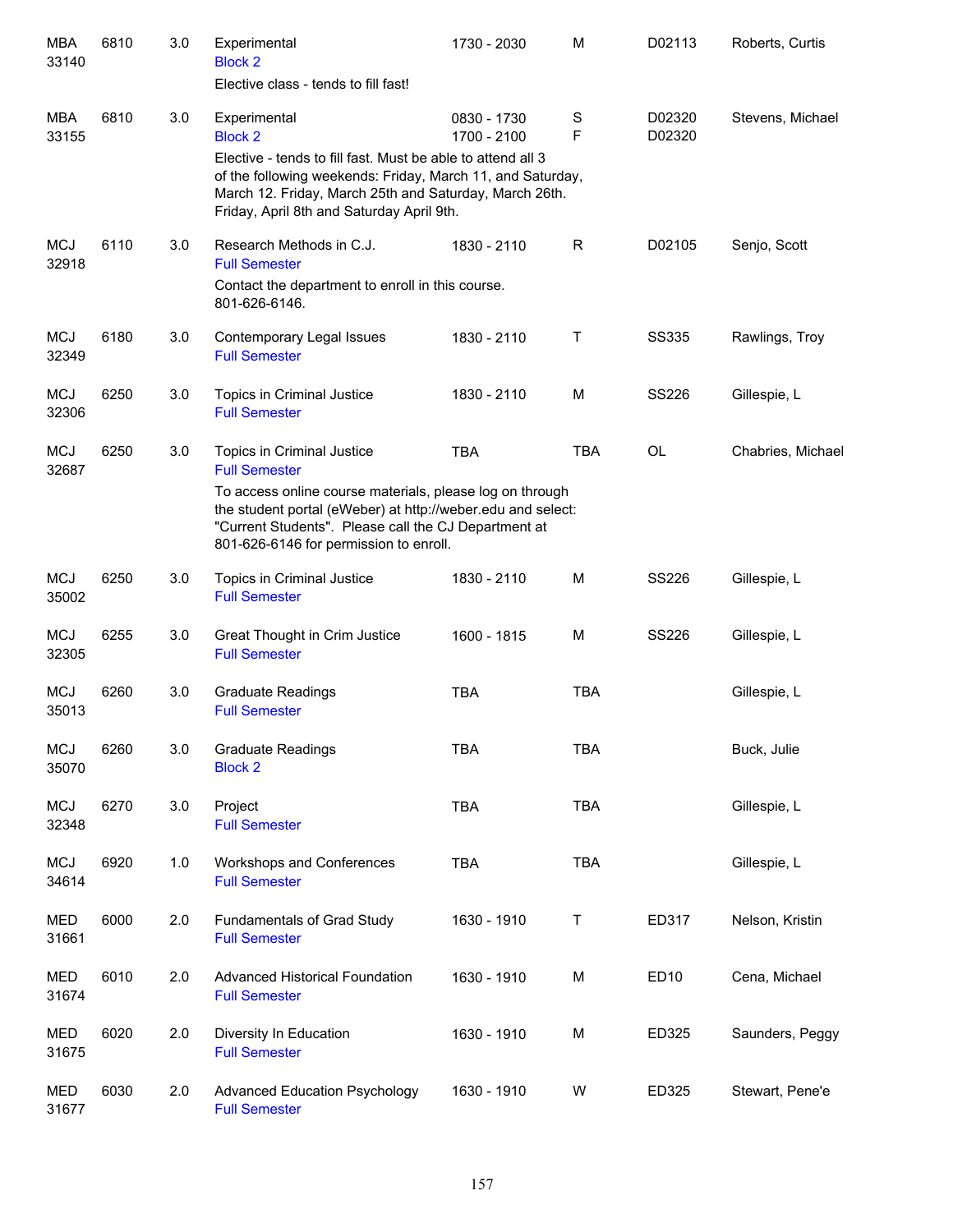| <b>MED</b><br>34607 | 6030 | 2.0 | <b>Advanced Education Psychology</b><br><b>Full Semester</b>                                                                                                                                              | 1630 - 1910 | W            | ED233            | Ellis, Ann        |
|---------------------|------|-----|-----------------------------------------------------------------------------------------------------------------------------------------------------------------------------------------------------------|-------------|--------------|------------------|-------------------|
| <b>MED</b><br>31680 | 6050 | 3.0 | Curriculum Design/Eval/Assess<br><b>Full Semester</b>                                                                                                                                                     | 1630 - 1910 | R            | ED219            | Moulding, Louise  |
| <b>MED</b><br>31682 | 6060 | 2.0 | <b>Instruction Strategies</b><br><b>Full Semester</b>                                                                                                                                                     | 1630 - 1910 | Τ            | ED325            | Walker, Loretta   |
| <b>MED</b><br>31684 | 6080 | 3.0 | Conducting Edu Research<br><b>Full Semester</b><br>This course designed to teach the process of<br>educational research. Prerequisites: MED 6000                                                          | 1630 - 1910 | Τ            | ED219            | Moulding, Louise  |
| MED<br>31685        | 6085 | 1.0 | Developing Project Proposal<br><b>Full Semester</b><br>Prerequisites: Graduate Committee formed<br>Prerequisite courses: MED 6080, 6030, 6050 & 6060                                                      | 1630 - 1910 | Τ            | ED <sub>10</sub> | Hadley, Kristin   |
| MED<br>31775        | 6090 | 3.0 | <b>Masters Project</b><br><b>Full Semester</b>                                                                                                                                                            | 1630 - 1910 | <b>MTWRF</b> | ED               | Eliason, Claudia  |
| <b>MED</b><br>31686 | 6091 | 1.0 | Graduate Synthesis<br><b>Full Semester</b><br>Prerequisites: All required core courses completed.<br>The Master's project proposal must be formally approved.<br>May be taken concurrently with MED 6090. | 1630 - 1910 | Τ            | ED227            | Gowans, Linda     |
| MED<br>31690        | 6120 | 3.0 | Advanced Classroom Management<br><b>Full Semester</b><br>For experienced teachers. Take as an alternate course<br>to MED 6110, only.                                                                      | 1630 - 1910 | М            | ED219            | Williams, Natalie |
| <b>MED</b><br>31711 | 6230 | 3.0 | Instructionl Tech for Teachers<br><b>Full Semester</b>                                                                                                                                                    | 1630 - 1910 | W            | ED303            | Napper, Vicki     |
| MED<br>31717        | 6270 | 3.0 | Literacy Strategies<br><b>Full Semester</b>                                                                                                                                                               | 1630 - 1910 | R            | ED317            | Byrd, David       |
| MED<br>31729        | 6312 | 2.0 | Inst Ele School: Mathematics<br><b>Full Semester</b>                                                                                                                                                      | 1630 - 1910 | W            | ED <sub>10</sub> | Hadley, Kristin   |
| MED<br>31732        | 6316 | 2.0 | Lang Arts Instr in Elem Sch<br><b>Full Semester</b>                                                                                                                                                       | 1630 - 1910 | М            | ED <sub>6</sub>  | Pitts, Paul       |
| <b>MED</b><br>32117 | 6320 | 3.0 | Content Area Literacy Instruct<br><b>Full Semester</b><br>To access the course materials, log into the Student Portal<br>(eWeber) at http://weber.edu and select "Current Students".                      | <b>TBA</b>  | <b>TBA</b>   | OL               | Gowans, Linda     |
| MED<br>31736        | 6330 | 2.0 | Children Literacy in the Class<br><b>Full Semester</b>                                                                                                                                                    | 1630 - 1910 | Τ            | ED <sub>6</sub>  | Pitts, Paul       |
| MED<br>31737        | 6340 | 3.0 | Reading Assessment & Instruc<br><b>Full Semester</b>                                                                                                                                                      | 1630 - 1910 | W            | ED330            | Cena, Michael     |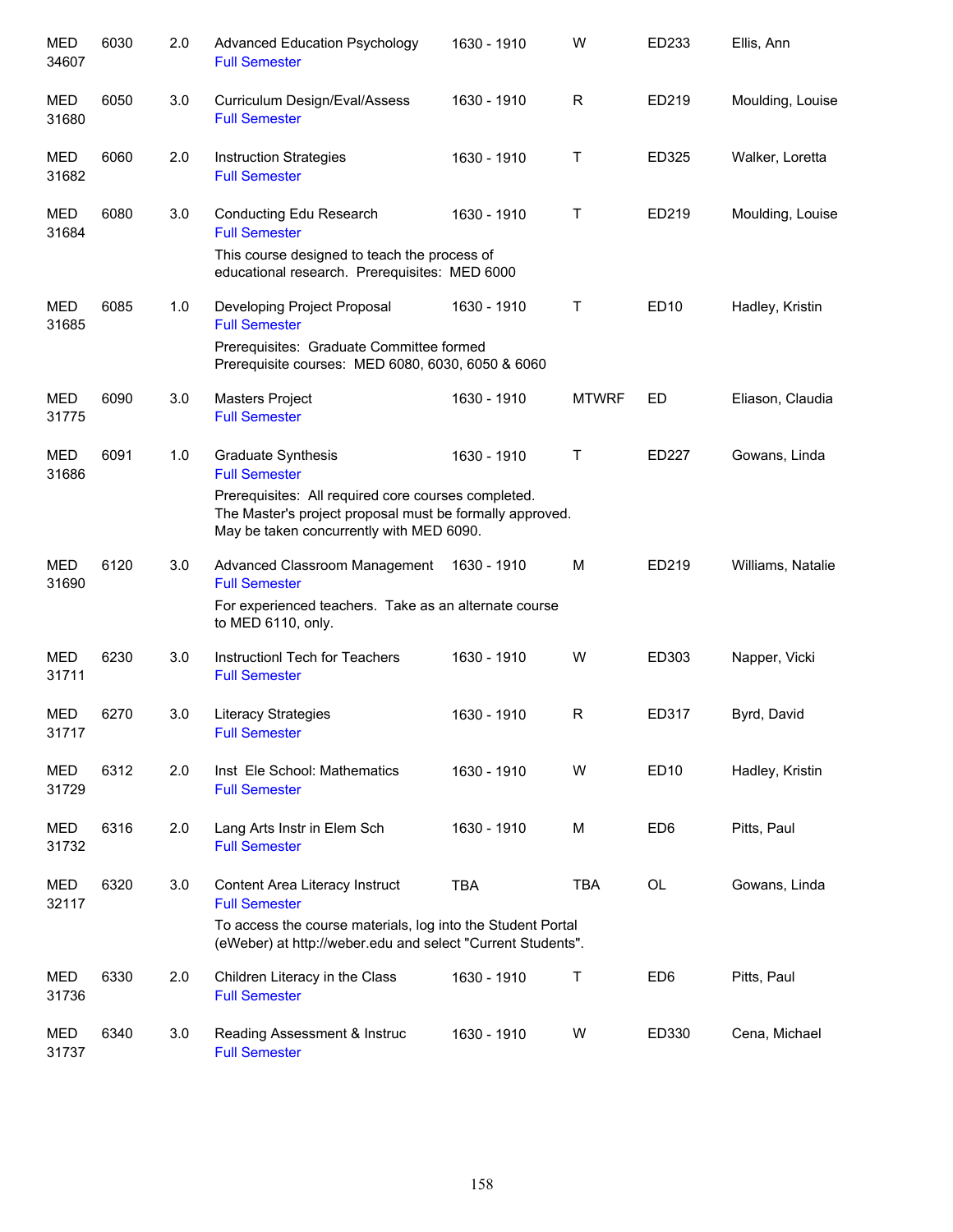| <b>MED</b><br>31952       | 6430 | 3.0 | Creative Processes in Elem<br><b>Full Semester</b>                                                                 | 1630 - 1910 | <b>MW</b>  | ED317           | Walker, Loretta   |
|---------------------------|------|-----|--------------------------------------------------------------------------------------------------------------------|-------------|------------|-----------------|-------------------|
|                           |      |     | Note: This course will be held on Monday and Wednesday<br>nights from January 3 through February 23, 2011.         |             |            |                 |                   |
| <b>MED</b><br>31738       | 6495 | 3.0 | Action Research in Gifted Ed<br><b>Full Semester</b>                                                               | <b>TBA</b>  | <b>TBA</b> |                 | Ellis, Ann        |
| <b>MED</b><br>31741       | 6510 | 3.0 | Foundation - Special Education<br><b>Full Semester</b><br>Course Fee \$5.00                                        | 1630 - 1910 | R          | ED <sub>6</sub> | Alexander, Melina |
| <b>MED</b><br>31744       | 6530 | 3.0 | Princ/Applic of Spec Ed Assess<br><b>Full Semester</b><br>Course Fee \$20.00                                       | 1630 - 1910 | Τ          | <b>ED15</b>     | Mayhew, John      |
| <b>MED</b><br>31748       | 6540 | 3.0 | Manag Student Behavior/Skills<br><b>Full Semester</b>                                                              | 1630 - 1910 | W          | <b>ED15</b>     | Williams, Natalie |
| <b>MED</b><br>31749       | 6550 | 3.0 | Strat & Meth for Elem Spec Ed<br><b>Full Semester</b>                                                              | 1630 - 1910 | M          | <b>ED15</b>     | Butler, Frances   |
| <b>MED</b><br>31751       | 6560 | 4.0 | Adv Instr Method & Pract: Math<br><b>Full Semester</b>                                                             | 1630 - 1910 | R          | <b>ED15</b>     | Butler, Frances   |
| <b>MED</b><br>31755       | 6900 | 1.0 | Individual Study<br><b>Full Semester</b>                                                                           | <b>TBA</b>  | <b>TBA</b> |                 | Eliason, Claudia  |
| MED<br>31760              | 6900 | 2.0 | Individual Study<br><b>Full Semester</b>                                                                           | <b>TBA</b>  | <b>TBA</b> |                 | Eliason, Claudia  |
| <b>MED</b><br>31762       | 6900 | 3.0 | Individual Study<br><b>Full Semester</b>                                                                           | <b>TBA</b>  | <b>TBA</b> |                 | Eliason, Claudia  |
| MED<br>31764              | 6990 | 1.0 | <b>Continuing Graduate Advisement</b><br><b>Full Semester</b>                                                      | <b>TBA</b>  | <b>TBA</b> |                 | Eliason, Claudia  |
| <b>MENG 5010</b><br>30450 |      | 3.0 | Introduction to Linguistics<br><b>Full Semester</b>                                                                | 1200 - 1315 | TR         | LL228           | McKay, Susan      |
| <b>MENG</b><br>30451      | 5020 | 3.0 | Intro to Study of Lang for Tea<br><b>Full Semester</b>                                                             | 0900 - 1015 | <b>TR</b>  | EH218           | Butler, Shannon   |
| MENG<br>30541             | 5050 | 3.0 | Grammar/Style/Usage:AdvWriting<br><b>Full Semester</b>                                                             | 0900 - 1015 | <b>TR</b>  | EH316           | LeTourneau, Mark  |
| <b>MENG</b><br>30542      | 5080 | 3.0 | Critical Approach to Literatur<br><b>Full Semester</b>                                                             | 1030 - 1120 | <b>MWF</b> | EH203           | Crimmel, Henry    |
| MENG<br>30543             | 5080 | 3.0 | Critical Approach to Literatur<br><b>Full Semester</b>                                                             | 1130 - 1220 | <b>MWF</b> | EH203           | Crimmel, Henry    |
| MENG<br>30562             | 5080 | 3.0 | Critical Approach to Literatur<br><b>Full Semester</b><br>To access online course materials, please log on through | <b>TBA</b>  | <b>TBA</b> | OL              | Krantz, Mary      |
|                           |      |     | the student portal (eWeber) at http://weber.edu and select:<br>"Current Students".                                 |             |            |                 |                   |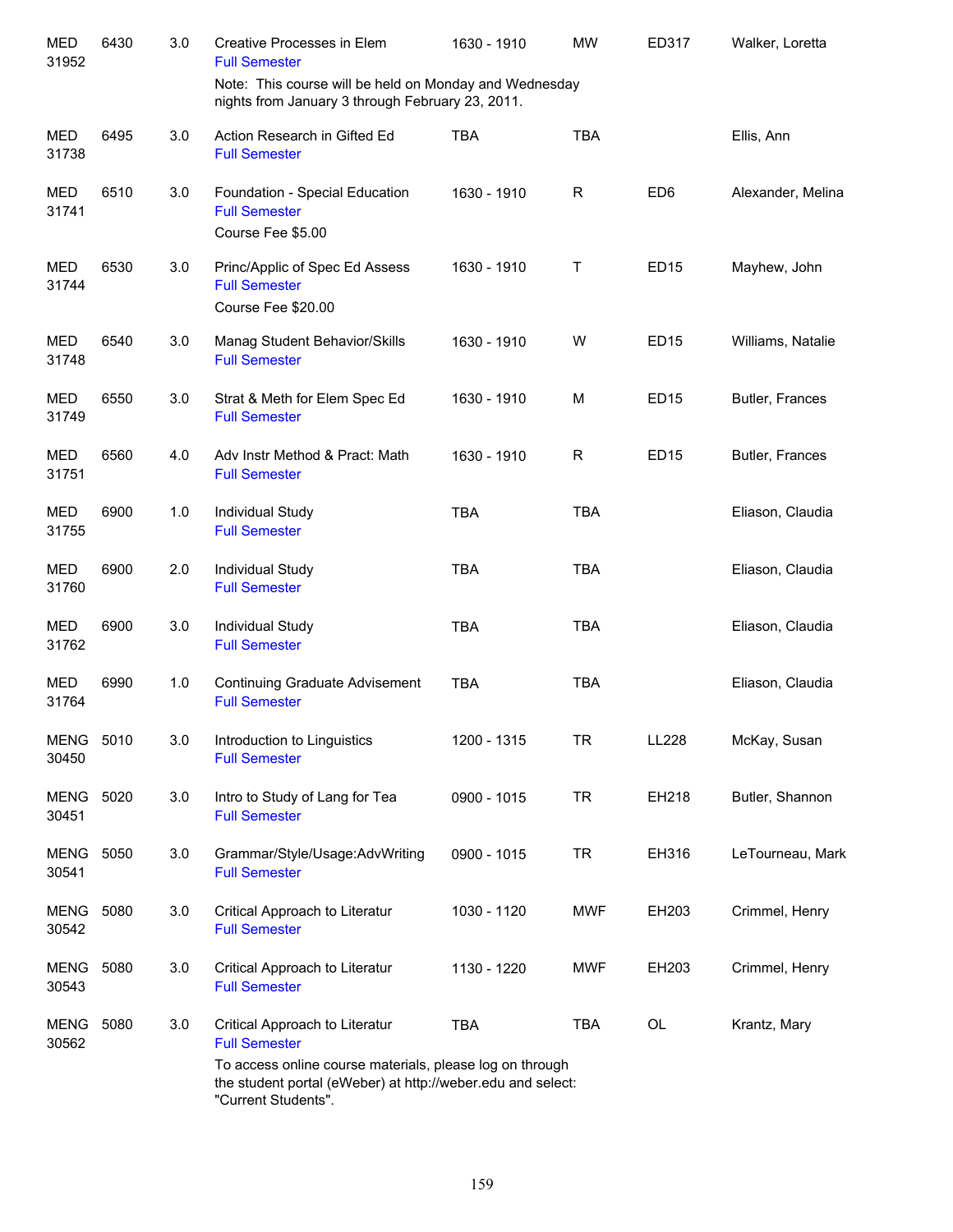| <b>MENG 5510</b><br>30544 |      | 3.0 | World Literature<br><b>Full Semester</b>                    | 0930 - 1020 | <b>MWF</b> | EH217  | Subbiah, Mahalingam |
|---------------------------|------|-----|-------------------------------------------------------------|-------------|------------|--------|---------------------|
| MENG<br>30549             | 5520 | 3.0 | Amer Lit/Early and Romantic<br><b>Full Semester</b>         | 1230 - 1320 | <b>MWF</b> | EH220  | Hogge, Robert       |
| MENG<br>30550             | 5520 | 3.0 | Amer Lit/Early and Romantic<br><b>Full Semester</b>         | 1730 - 2010 | M          | EH217  | Burrows, J          |
| MENG 5530<br>30552        |      | 3.0 | Amer Lit/Realism & Naturalism<br><b>Full Semester</b>       | 1230 - 1320 | <b>MWF</b> | EH217  | McShane, Becky      |
| <b>MENG 5540</b><br>31159 |      | 3.0 | American Literature: Modern<br><b>Full Semester</b>         | 1730 - 2010 | W          | D02322 | Hogge, Robert       |
| <b>MENG 5550</b><br>30555 |      | 3.0 | American Lit: Contemporary<br><b>Full Semester</b>          | 0900 - 1015 | <b>TR</b>  | EH220  | Wutz, Michael       |
| MENG 5610<br>30556        |      | 3.0 | <b>British Literature: Medieval</b><br><b>Full Semester</b> | 1030 - 1145 | <b>TR</b>  | EH217  | Krantz, Mary        |
| MENG<br>30564             | 5620 | 3.0 | British Literature: Renaissanc<br><b>Full Semester</b>      | 1130 - 1220 | <b>MWF</b> | EH217  | Shigley, Sally      |
| <b>MENG</b><br>30573      | 5630 | 3.0 | Brit Lit: Neoclassical/Romanti<br><b>Full Semester</b>      | 1030 - 1120 | <b>MWF</b> | EH217  | Schwiebert, John    |
| <b>MENG 5640</b><br>30577 |      | 3.0 | British Literature: Victorian<br><b>Full Semester</b>       | 0900 - 1015 | <b>TR</b>  | EH217  | Rogers, Scott       |
| MENG<br>30583             | 5650 | 3.0 | British Literature: Modern<br><b>Full Semester</b>          | 1200 - 1315 | <b>TR</b>  | EH217  | Elsley, Judith      |
| <b>MENG</b><br>30590      | 5730 | 3.0 | Literature of Cultures/Places<br><b>Full Semester</b>       | 1030 - 1145 | <b>TR</b>  | EH219  | Herndon, Kathleen   |
| MENG<br>30591             | 5730 | 3.0 | Literature of Cultures/Places<br><b>Full Semester</b>       | 1130 - 1220 | <b>MWF</b> | EH204  | Moloney, Karen      |
| MENG<br>30604             | 6010 | 3.0 | Bibliobraphy/Research Methods<br><b>Full Semester</b>       | 1730 - 2010 | W          | EH204  | Shigley, Sally      |
| MENG<br>34517             | 6110 | 3.0 | Writing for Teachers<br><b>Full Semester</b>                | 1730 - 2010 | W          | D02325 | Butler, Shannon     |
| MENG 6250<br>30648        |      | 3.0 | Seminar in British Literature<br><b>Full Semester</b>       | 1730 - 2010 | M          | D02322 | Cheney, Merlin      |
| MENG<br>30602             | 6330 | 3.0 | Literary/Rhetorical Stylistics<br><b>Full Semester</b>      | 1730 - 2010 | Τ          | EH204  | LeTourneau, Mark    |
| MENG<br>30597             | 6410 | 3.0 | Strat/Methods of Teaching ESL<br><b>Full Semester</b>       | 1630 - 1910 | Τ          | EH229  | Conrad, Timothy     |
| MENG<br>30599             | 6450 | 3.0 | <b>ESL/Bilingual Assessment</b><br><b>Full Semester</b>     | 1630 - 1920 | W          | EH218  | Conrad, Timothy     |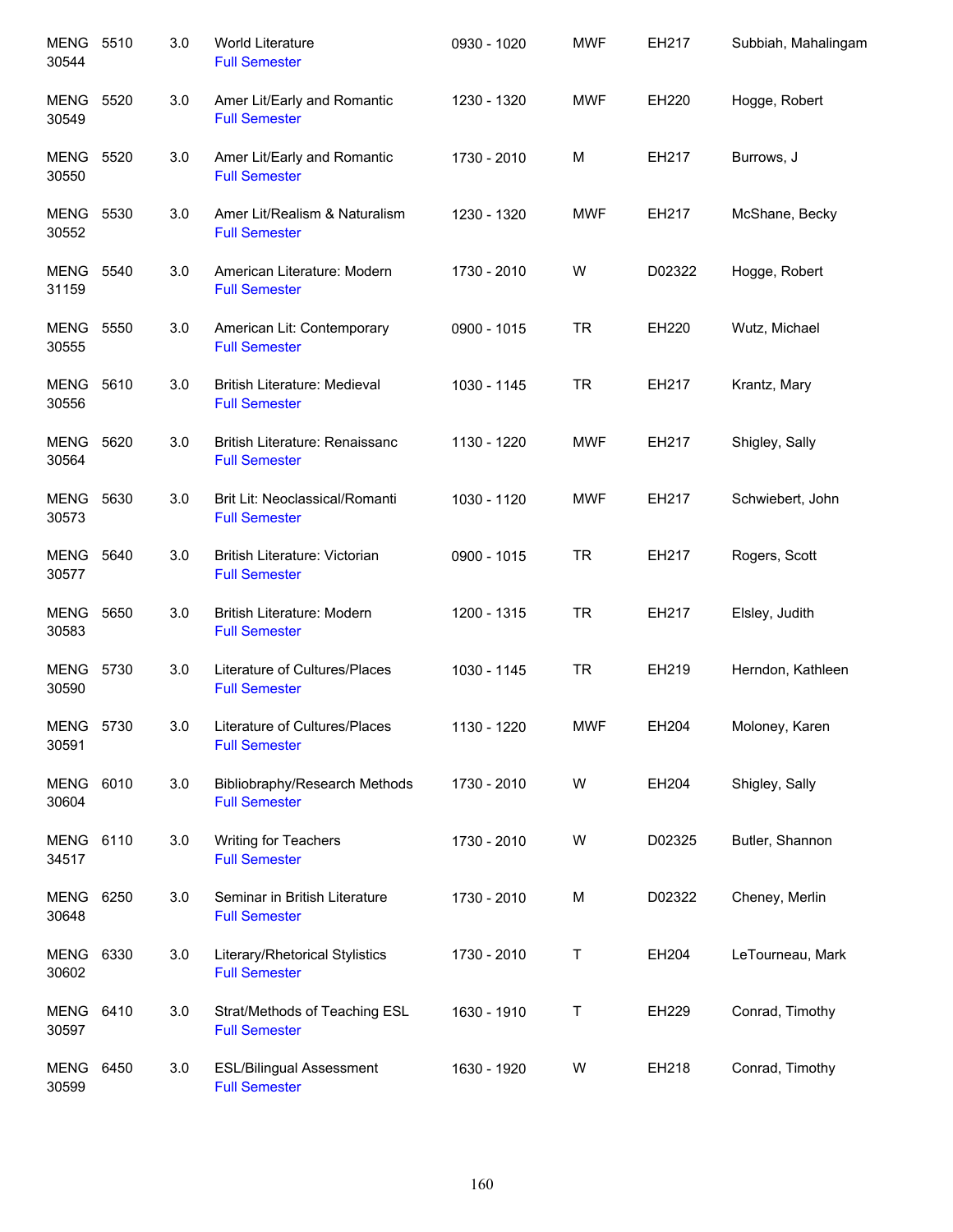| MENG 6510<br>30651        |      | 2.0 | Seminar in Eminent Writers<br><b>Block 2</b>              | 1730 - 2100 | M          | D02303 | Crimmel, Henry    |
|---------------------------|------|-----|-----------------------------------------------------------|-------------|------------|--------|-------------------|
| MENG<br>30614             | 6610 | 3.0 | Advanced Studies in Genre<br><b>Full Semester</b>         | 1730 - 2010 | R          | EH205  | Ramirez, Victoria |
| <b>MENG 6710</b><br>30606 |      | 3.0 | Variable Topics<br><b>Full Semester</b>                   | 1630 - 1910 | W          | EH205  | Young, James      |
| MENG 6710<br>30608        |      | 3.0 | Variable Topics<br><b>Full Semester</b>                   | 1730 - 2010 | R          | D02303 | Shigley, Sally    |
| <b>MENG 6710</b><br>32848 |      | 2.0 | Variable Topics<br><b>Block 1</b>                         | 1730 - 2100 | M          | D02303 | Crimmel, Henry    |
| MENG 6830<br>30642        |      | 1.0 | <b>Directed Readings</b><br><b>Full Semester</b>          | <b>TBA</b>  | <b>TBA</b> |        | Cheney, Merlin    |
| MENG 6830<br>30644        |      | 3.0 | <b>Directed Readings</b><br><b>Full Semester</b>          | <b>TBA</b>  | <b>TBA</b> |        | Cheney, Merlin    |
| MENG 6830<br>34679        |      | 3.0 | <b>Directed Readings</b><br><b>Full Semester</b>          | <b>TBA</b>  | <b>TBA</b> |        | Burrows, J        |
| MENG 6830<br>34708        |      | 3.0 | <b>Directed Readings</b><br><b>Full Semester</b>          | <b>TBA</b>  | <b>TBA</b> |        | Conrad, Timothy   |
| MENG 6830<br>34852        |      | 2.0 | Directed Readings<br><b>Full Semester</b>                 | <b>TBA</b>  | <b>TBA</b> |        | Cheney, Merlin    |
| MENG 6830<br>35085        |      | 1.0 | <b>Directed Readings</b><br><b>Full Semester</b>          | <b>TBA</b>  | <b>TBA</b> |        | Conrad, Timothy   |
| <b>MENG</b><br>30721      | 6940 | 3.0 | Master's Project<br><b>Full Semester</b>                  | <b>TBA</b>  | <b>TBA</b> |        | Cheney, Merlin    |
| MENG 6940<br>34667        |      | 2.0 | Master's Project<br><b>Full Semester</b>                  | <b>TBA</b>  | <b>TBA</b> |        | Ramirez, Victoria |
| MENG<br>30725             | 6960 | 3.0 | Thesis<br><b>Full Semester</b>                            | <b>TBA</b>  | <b>TBA</b> |        | Cheney, Merlin    |
| MET<br>30122              | 1500 | 3.0 | Mechanical Design Engineering<br><b>Full Semester</b>     | 0930 - 1020 | <b>MWF</b> | ET101  | Magda, Daniel     |
| MET<br>30123              | 1890 | 3.0 | Coop Work Experience<br><b>Full Semester</b>              | <b>TBA</b>  | <b>TBA</b> | ET214  | Magda, Daniel     |
| MET<br>30124              | 2500 | 3.0 | Modern Engineering Technolog<br><b>Full Semester</b>      | 1130 - 1220 | <b>MWF</b> | ET238  | Hagen, Kirk       |
| MET<br>30125              | 2890 | 3.0 | Coop Work Experience<br><b>Full Semester</b>              | <b>TBA</b>  | <b>TBA</b> | ET214  | Magda, Daniel     |
| MET<br>30126              | 3150 | 3.0 | <b>Engineering Tech Materials</b><br><b>Full Semester</b> | 1030 - 1145 | <b>TR</b>  | ET228  | Magda, Daniel     |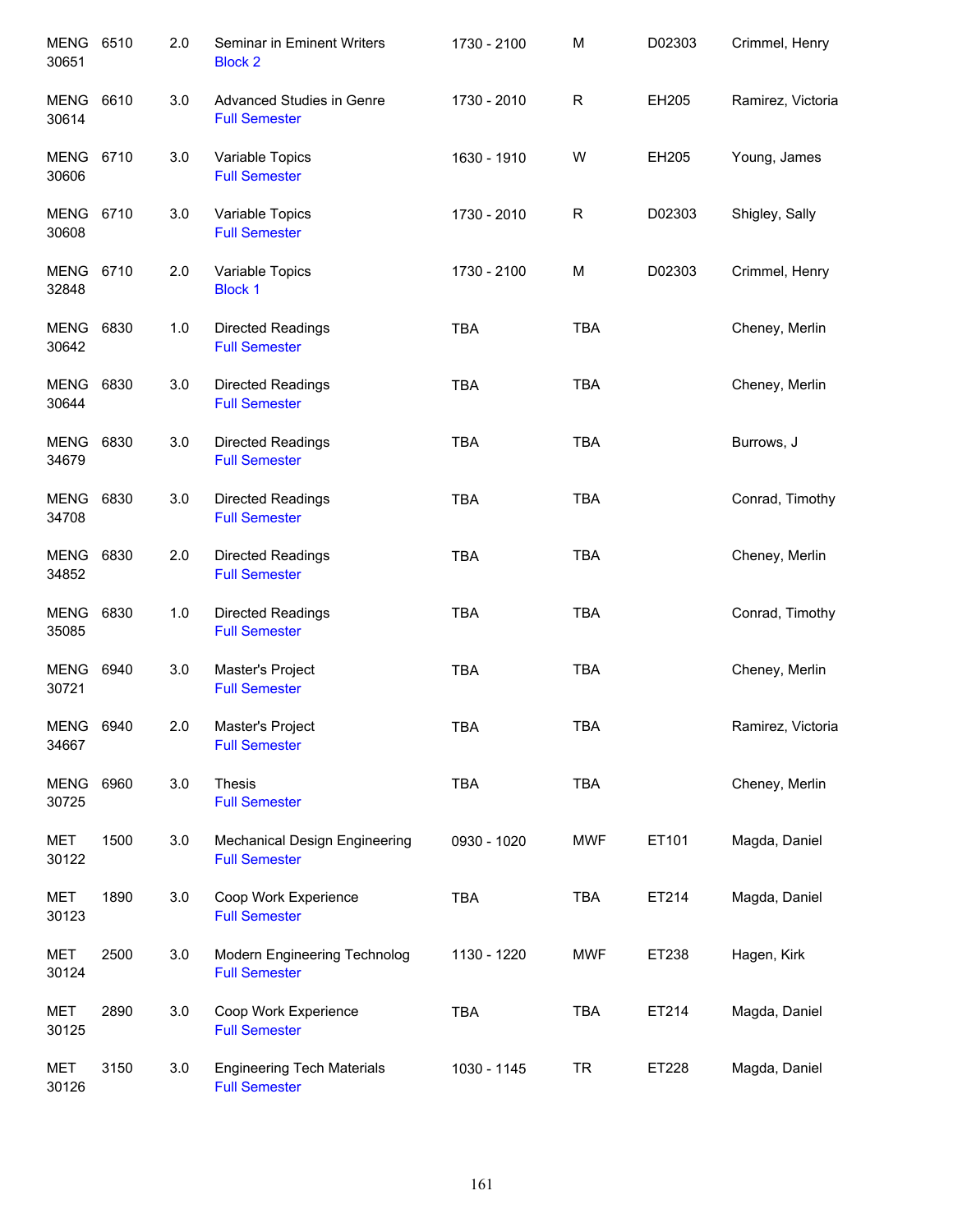| <b>MET</b><br>34654  | 3400  | 3.0 | Machine Design<br><b>Full Semester</b><br>Course Fee \$7.50                 | 1630 - 1745 | <b>TR</b>    | ET224 | Hazard, Adam   |
|----------------------|-------|-----|-----------------------------------------------------------------------------|-------------|--------------|-------|----------------|
| MET<br>30127         | 3500  | 3.0 | Mech Measures & Instruments<br><b>Full Semester</b>                         | 0900 - 1015 | <b>TR</b>    | ET240 | Magda, Daniel  |
| MET<br>30128         | 3890  | 3.0 | Coop Work Experience<br><b>Full Semester</b>                                | <b>TBA</b>  | <b>TBA</b>   | ET214 | Magda, Daniel  |
| <b>MET</b><br>30129  | 4200  | 3.0 | Mechanical Design with FEA<br><b>Full Semester</b>                          | 1200 - 1315 | <b>TR</b>    | ET202 | Magda, Daniel  |
| MET<br>30130         | 4510  | 3.0 | Senior Project<br><b>Full Semester</b>                                      | 0730 - 0820 | <b>TR</b>    | ET214 | Magda, Daniel  |
| MET<br>30131         | 4650  | 5.0 | <b>Thermal-fluid Sciences</b><br><b>Full Semester</b>                       | 0930 - 1020 | <b>MTWRF</b> | ET238 | Hagen, Kirk    |
| MET<br>30132         | 4830  | 3.0 | Directed Readings<br><b>Full Semester</b>                                   | <b>TBA</b>  | <b>TBA</b>   | ET214 | Magda, Daniel  |
| MET<br>30133         | 4990  | 1.0 | Seminar in MET<br><b>Full Semester</b>                                      | 0830 - 0920 | R            | ET238 | Hagen, Kirk    |
| <b>MFET</b><br>30161 | 1210  | 3.0 | <b>Machining Principles I</b><br><b>Full Semester</b><br>Course Fee \$25.00 | 0900 - 1120 | <b>TR</b>    | ET205 | Tobin, Kerry   |
| <b>MFET</b><br>30162 | 1210  | 3.0 | <b>Machining Principles I</b><br><b>Full Semester</b><br>Course Fee \$25.00 | 1330 - 1550 | <b>MW</b>    | ET205 | Tobin, Kerry   |
| <b>MFET</b><br>30163 | 2300  | 5.0 | SI Statics & Strength Material<br><b>Full Semester</b>                      | 1030 - 1120 | <b>MTWRF</b> | ET238 | Harward, Kelly |
| <b>MFET</b><br>31034 | 2300  | 5.0 | SI Statics & Strength Material<br><b>Full Semester</b>                      | 1530 - 1745 | <b>TR</b>    | ET228 | Harward, Kelly |
| <b>MFET</b><br>30164 | 2360  | 3.0 | Manufng Processes & Materials<br><b>Full Semester</b>                       | 0930 - 1020 | <b>MWF</b>   | ET210 | Tobin, Kerry   |
| <b>MFET</b><br>30165 | 2410  | 3.0 | SI Quality Concept & Stat Apps<br><b>Full Semester</b>                      | 1230 - 1320 | <b>MWF</b>   | ET204 | Comber, George |
| <b>MFET</b><br>30166 | 2440  | 2.0 | <b>CNC In Manufacturing</b><br><b>Full Semester</b>                         | 0930 - 1020 | MW           | ET205 | Comber, George |
| <b>MFET</b><br>30167 | 2440L | 1.0 | CNC In Manufacturing Lab<br><b>Full Semester</b><br>Course Fee \$10.00      | 0930 - 1020 | <b>TR</b>    | ET205 | Comber, George |
| <b>MFET</b><br>30168 | 2670  | 1.0 | GMA, FCA, and GTA Welding<br><b>Full Semester</b>                           | 1230 - 1320 | M            | ET247 | Baugh, Mark    |
| <b>MFET</b><br>30169 | 2670L | 2.0 | GMA, FCA, & GTA Welding Lab<br><b>Full Semester</b><br>Course Fee \$15.00   | 1330 - 1520 | MW           | ET219 | Baugh, Mark    |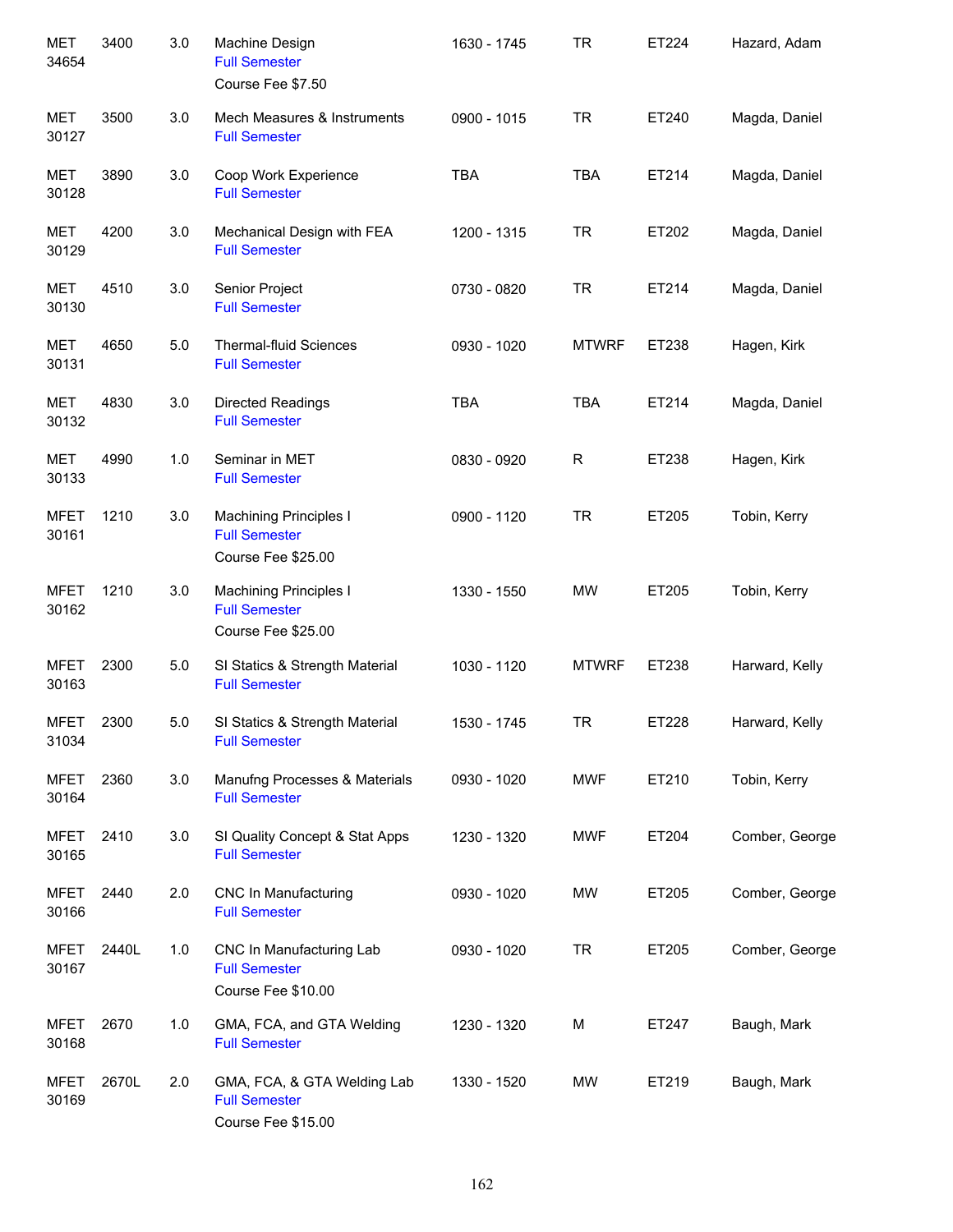| <b>MFET</b><br>30170 | 2830  | 3.0 | Directed Readings<br><b>Full Semester</b>                                                                 | <b>TBA</b>                 | <b>TBA</b>        | ET214          | Drake, Andrew  |
|----------------------|-------|-----|-----------------------------------------------------------------------------------------------------------|----------------------------|-------------------|----------------|----------------|
| <b>MFET</b><br>30171 | 2870  | 3.0 | Design of Plst/Comp Product<br><b>Full Semester</b>                                                       | 0830 - 0920                | <b>MWF</b>        | ET101          | Harward, Kelly |
| <b>MFET</b><br>30172 | 2890  | 3.0 | Cooperative Work Experience<br><b>Full Semester</b>                                                       | <b>TBA</b>                 | <b>TBA</b>        | ET214          | Drake, Andrew  |
| <b>MFET</b><br>30173 | 3550  | 3.0 | Manufacturing Supervision<br><b>Full Semester</b>                                                         | 1030 - 1120                | <b>MWF</b>        | ET228          | Drake, Andrew  |
| <b>MFET</b><br>35028 | 3630  | 2.0 | Fusion Joining & Brazing<br><b>Full Semester</b><br>Course Fee \$15.00                                    |                            |                   |                |                |
| <b>MFET</b><br>30174 | 3710  | 2.0 | Comp Aided Manuf & Rapid Proto<br><b>Full Semester</b>                                                    | 1130 - 1220                | <b>MW</b>         | ET205          | Comber, George |
| <b>MFET</b><br>30175 | 3710L | 1.0 | Comp Aided Manufacturing Lab<br><b>Full Semester</b><br>Course Fee \$10.00                                | 1200 - 1250                | <b>TR</b>         | ET205          | Comber, George |
| <b>MFET</b><br>34962 | 3710L | 1.0 | Comp Aided Manufacturing Lab<br><b>Full Semester</b><br>Course Fee \$10.00                                | 1030 - 1120                | <b>MW</b>         | ET205          | Comber, George |
| <b>MFET</b><br>30177 | 3760  | 2.0 | <b>Welding Metallurgy II</b><br><b>Full Semester</b>                                                      | 1130 - 1220                | <b>MW</b>         | ET247          | Baugh, Mark    |
| <b>MFET</b><br>30178 | 3760L | 1.0 | Welding Metallurgy II Lab<br><b>Full Semester</b><br>Course Fee \$25.00                                   | 1130 - 1320                | F                 | ET219          | Baugh, Mark    |
| <b>MFET</b><br>30179 | 3820  | 3.0 | Nondestructive Testing<br><b>Full Semester</b><br>Course Fee \$15.00                                      | 0930 - 1020                | <b>MWF</b>        | ET247          | Baugh, Mark    |
| <b>MFET</b><br>30191 | 3830  | 3.0 | Reinforced Plastics/Comp<br><b>Full Semester</b><br>Course Fee \$35.00                                    | 1330 - 1445<br>1330 - 1610 | Т<br>$\mathsf{R}$ | ET210<br>ET210 | Orr, Ricky     |
| <b>MFET</b><br>30192 | 3890  | 3.0 | Cooperative Work Experience<br><b>Full Semester</b>                                                       | <b>TBA</b>                 | <b>TBA</b>        | ET214          | Drake, Andrew  |
| <b>MFET</b><br>30193 | 3910  | 4.0 | Six Sigma Methods & Tools<br><b>Full Semester</b><br>Hybrid class meets in classroom 3 hr and online 1 hr | 0830 - 0920                | <b>MWF</b>        | ET204          | Orr, Ricky     |
| <b>MFET</b><br>30195 | 4090  | 2.0 | <b>Welding Power Sources</b><br><b>Full Semester</b>                                                      | 1030 - 1120                | <b>TR</b>         | ET247          | Baugh, Mark    |
| <b>MFET</b><br>30196 | 4310  | 2.0 | Corrosion & Corrosion Control<br><b>Full Semester</b>                                                     | 0930 - 1020                | <b>TR</b>         | ET247          | Baugh, Mark    |
| <b>MFET</b><br>30197 | 4590  | 3.0 | Prod Plan & Process Control<br><b>Full Semester</b>                                                       | 1230 - 1320                | <b>MWF</b>        | ET228          | Orr, Ricky     |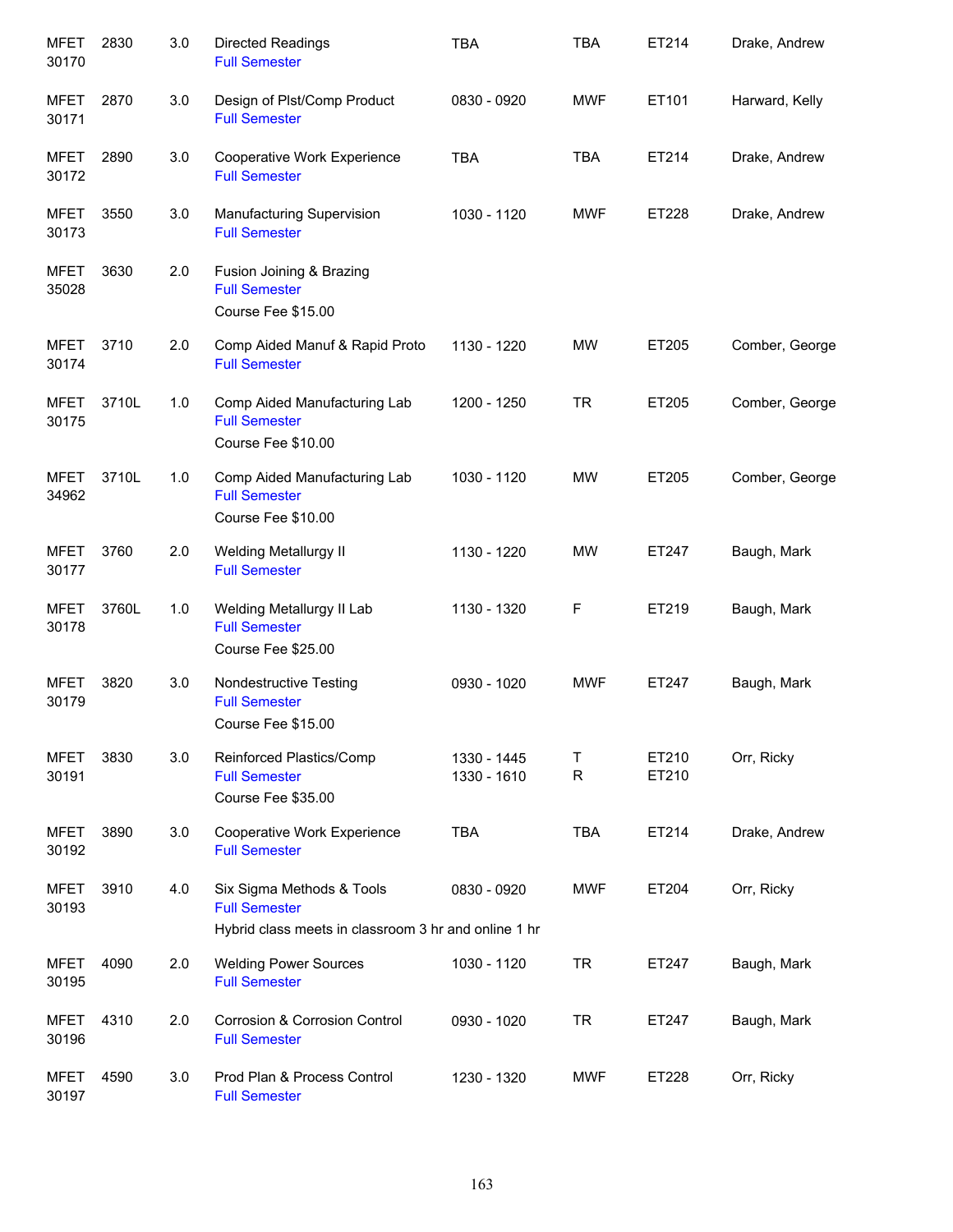| <b>MFET</b><br>30198 | 4610  | 3.0 | Sr Project Plan & Estimating<br><b>Full Semester</b>                                                                                           | 0930 - 1020 | <b>MWF</b> | ET228        | Drake, Andrew    |
|----------------------|-------|-----|------------------------------------------------------------------------------------------------------------------------------------------------|-------------|------------|--------------|------------------|
| <b>MFET</b><br>30199 | 4610L | 2.0 | Senior Project & Planning Lab<br><b>Full Semester</b>                                                                                          | <b>TBA</b>  | <b>TBA</b> | ET214        | Drake, Andrew    |
| <b>MFET</b><br>31146 | 4610L | 2.0 | Senior Project & Planning Lab<br><b>Full Semester</b>                                                                                          | 0730 - 0820 | M          | ET214        | Tobin, Kerry     |
| <b>MFET</b><br>30200 | 4620L | 2.0 | Senior Project Lab<br><b>Full Semester</b>                                                                                                     | <b>TBA</b>  | <b>TBA</b> | ET214        | Comber, George   |
| MFET<br>30201        | 4620L | 2.0 | Senior Project Lab<br><b>Full Semester</b>                                                                                                     | <b>TBA</b>  | <b>TBA</b> | ET214        | Orr, Ricky       |
| MFET<br>30202        | 4620L | 2.0 | Senior Project Lab<br><b>Full Semester</b>                                                                                                     | <b>TBA</b>  | <b>TBA</b> | ET214        | Baugh, Mark      |
| MFET<br>30203        | 4800  | 3.0 | Individual Research<br><b>Full Semester</b>                                                                                                    | <b>TBA</b>  | <b>TBA</b> | ET214        | Drake, Andrew    |
| <b>MFET</b><br>30204 | 4830  | 3.0 | <b>Directed Readings</b><br><b>Full Semester</b>                                                                                               | <b>TBA</b>  | <b>TBA</b> | ET214        | Drake, Andrew    |
| MFET<br>31033        | 4850  | 3.0 | Integration of Automated Syst<br><b>Full Semester</b>                                                                                          | 0830 - 0920 | <b>MWF</b> | ET230        | Drake, Andrew    |
| MFET<br>30205        | 4890  | 3.0 | Cooperative Work Experience<br><b>Full Semester</b>                                                                                            | <b>TBA</b>  | <b>TBA</b> | ET214        | Drake, Andrew    |
| <b>MFET</b><br>30206 | 4995  | 1.0 | CMfgT Exam Review<br><b>Full Semester</b>                                                                                                      | 0730 - 0820 | W          | ET224        | Tobin, Kerry     |
| MGMT<br>32376        | 2400  | 3.0 | Project Management<br><b>Full Semester</b>                                                                                                     | 1130 - 1250 | <b>MW</b>  | <b>TE108</b> | Hilton, Spencer  |
| <b>MGMT</b><br>33497 | 2400  | 3.0 | Project Management<br><b>Full Semester</b>                                                                                                     | <b>TBA</b>  | <b>TBA</b> | OL           | Cowan, Ted       |
|                      |       |     | To access online course materials, please log on through<br>the student portal (eWeber) at http://weber.edu and select:<br>"Current Students". |             |            |              |                  |
| MGMT 2400<br>33595   |       | 3.0 | Project Management<br><b>Full Semester</b>                                                                                                     | 1800 - 1920 | <b>TR</b>  | D02312       | Reed, James      |
| MGMT<br>32932        | 3010  | 3.0 | Organizational Behavior & Mgmt<br><b>Full Semester</b>                                                                                         | 1330 - 1445 | <b>TR</b>  | <b>WB115</b> | Addams, H        |
| MGMT<br>32933        | 3010  | 3.0 | Organizational Behavior & Mgmt<br><b>Full Semester</b>                                                                                         | 1730 - 2010 | W          | WB114        | Stevens, Michael |
| MGMT<br>33837        | 3010  | 3.0 | Organizational Behavior & Mgmt<br><b>Full Semester</b>                                                                                         | <b>TBA</b>  | TBA        | OL           | Handley, William |
|                      |       |     | To access the online course materials, please log in through<br>the student portal (eWeber) at http://weber.edu                                |             |            |              |                  |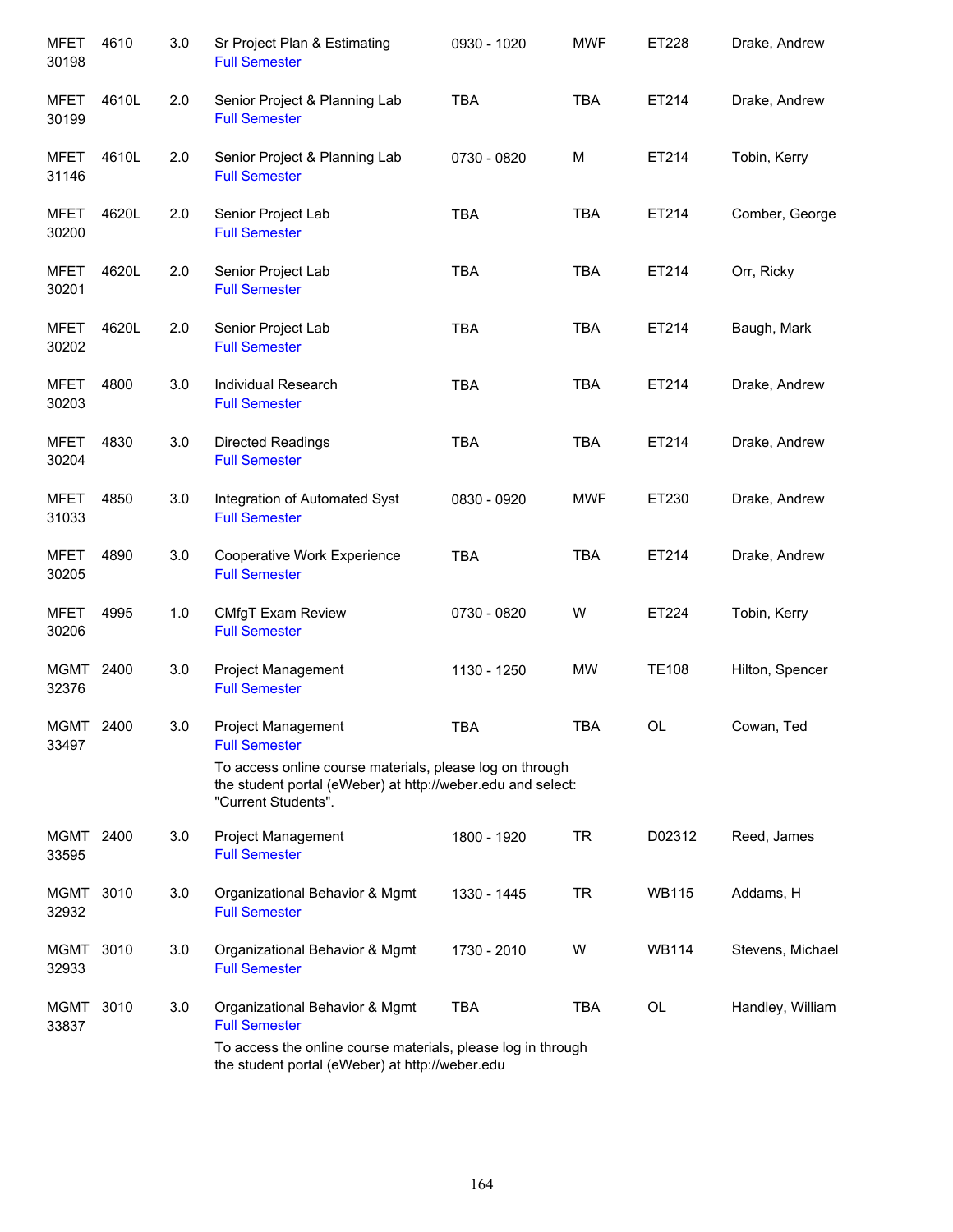| <b>MGMT</b><br>33838 | 3010 | 3.0 | Organizational Behavior & Mgmt<br><b>Full Semester</b>                                                             | <b>TBA</b>  | <b>TBA</b>   | OL           | Handley, William |
|----------------------|------|-----|--------------------------------------------------------------------------------------------------------------------|-------------|--------------|--------------|------------------|
|                      |      |     | To access the online course materials, please log in through<br>the student portal (eWeber) at http://weber.edu    |             |              |              |                  |
| MGMT<br>32934        | 3200 | 3.0 | <b>Managerial Communications</b><br><b>Full Semester</b>                                                           | 1030 - 1145 | <b>TR</b>    | <b>WB115</b> | Addams, H        |
| <b>MGMT</b><br>32935 | 3200 | 3.0 | <b>Managerial Communications</b><br><b>Full Semester</b>                                                           | 0900 - 1015 | <b>TR</b>    | <b>WB115</b> | Addams, H        |
| MGMT<br>32936        | 3300 | 3.0 | Human Resource Management<br><b>Full Semester</b>                                                                  | 1200 - 1315 | <b>TR</b>    | <b>WB110</b> | Stevens, Michael |
| MGMT 4300<br>32937   |      | 3.0 | Influence/Group Effectiveness<br><b>Full Semester</b>                                                              | 1730 - 2010 | M            | <b>WB112</b> | Stevens, Michael |
| MGMT 4310<br>33839   |      | 3.0 | <b>Compensation &amp; Benefits</b><br><b>Full Semester</b>                                                         | 0930 - 1210 | S            | D02324       | Davis, Bruce     |
| MGMT 4320<br>32938   |      | 3.0 | <b>Staffing Organizations</b><br><b>Full Semester</b>                                                              | 1730 - 2010 | $\mathsf{R}$ | <b>WB110</b> | Stevens, Michael |
| MGMT 4650<br>33840   |      | 3.0 | Negotiations<br><b>Full Semester</b>                                                                               | 1730 - 2010 | Τ            | D02104       | Skanchy, Randall |
| MGMT<br>34273        | 4800 | 3.0 | Independent Research<br><b>Full Semester</b><br>Note: These courses require instructor and department<br>approval. | <b>TBA</b>  | <b>TBA</b>   |              | Powell, Sandra   |
| MGMT<br>34931        | 4800 | 3.0 | Independent Research<br><b>Full Semester</b>                                                                       | <b>TBA</b>  | <b>TBA</b>   |              | Dixon, Rolf      |
| MGMT<br>32941        | 4860 | 3.0 | Managment Internship<br><b>Full Semester</b>                                                                       | <b>TBA</b>  | <b>TBA</b>   |              | Russell, Stephen |
| MGMT 4865<br>32942   |      | 3.0 | Human Resource Internship<br><b>Full Semester</b>                                                                  | <b>TBA</b>  | <b>TBA</b>   |              | Russell, Stephen |
| <b>MHA</b><br>34055  | 6140 | 3.0 | Long-term Care Administration<br><b>Block 1</b>                                                                    | 1730 - 2030 | R            | D02229A      | Jones, Brent     |
| MHA<br>34056         | 6250 | 3.0 | Health Care Finance<br><b>Block 2</b>                                                                              | 1730 - 2030 | Τ            | D02105       | Wyant, David     |
| MHA<br>34057         | 6300 | 3.0 | Quality Improve/Risk Managemnt<br><b>Block 1</b>                                                                   | 1730 - 2030 | Т            | D02105       | Kelly, Diane     |
| MHA<br>32890         | 6320 | 3.0 | Health Policy & Economics<br><b>Full Semester</b>                                                                  | <b>TBA</b>  | <b>TBA</b>   | OL           | Wyant, David     |
| MHA<br>34058         | 6360 | 3.0 | Comp International HIth System<br><b>Block 2</b>                                                                   | 1730 - 2030 | Т            | D02306       | Johnson, Kenneth |
| MHA<br>34059         | 6400 | 3.0 | Strategic Health Plan/Mktng<br><b>Block 2</b>                                                                      | 1730 - 2030 | R            | D02113       | Johnson, Kenneth |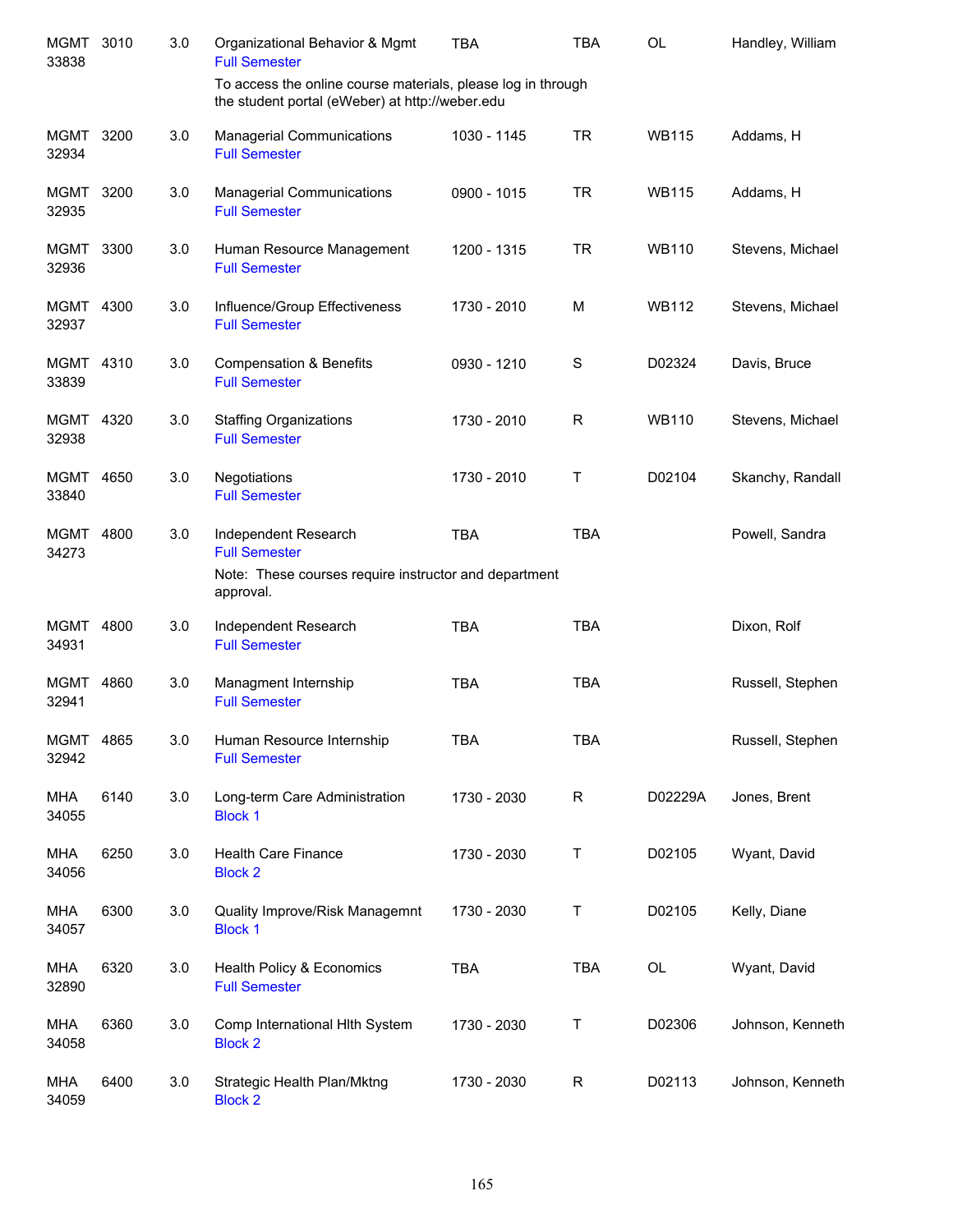| <b>MHA</b><br>32891  | 6450 | 3.0 | Managing Health Information<br><b>Full Semester</b>                                                                                                                                                | <b>TBA</b>  | <b>TBA</b>   | OL           | Shaw, Patricia    |
|----------------------|------|-----|----------------------------------------------------------------------------------------------------------------------------------------------------------------------------------------------------|-------------|--------------|--------------|-------------------|
| MHA<br>34060         | 6450 | 3.0 | Managing Health Information<br><b>Block 1</b>                                                                                                                                                      | 1730 - 2030 | Τ            | D02103       | Shaw, Patricia    |
| MHA<br>34061         | 6500 | 3.0 | <b>Field Work</b><br><b>Block 1</b>                                                                                                                                                                | 1730 - 2030 | $\mathsf{R}$ | D02113       | Burton, Lloyd     |
| <b>MICR</b><br>31592 | 1113 | 3.0 | LS Intro to Microbiology<br><b>Full Semester</b>                                                                                                                                                   | 0730 - 0845 | <b>TR</b>    | <b>LL127</b> | Domek, Matthew    |
| <b>MICR</b><br>31593 | 1113 | 3.0 | LS Intro to Microbiology<br><b>Full Semester</b>                                                                                                                                                   | 0830 - 0920 | <b>MWF</b>   | <b>LL127</b> | Jackson, Richard  |
| <b>MICR</b><br>31601 | 1113 | 3.0 | LS Intro to Microbiology<br><b>Full Semester</b>                                                                                                                                                   | 0900 - 1015 | <b>TR</b>    | <b>LL127</b> | Domek, Matthew    |
| <b>MICR</b><br>31617 | 1113 | 3.0 | LS Intro to Microbiology<br><b>Full Semester</b>                                                                                                                                                   | 1130 - 1220 | <b>MWF</b>   | <b>LL127</b> | Lorowitz, William |
| <b>MICR</b><br>31620 | 1113 | 3.0 | LS Intro to Microbiology<br><b>Full Semester</b>                                                                                                                                                   | 1730 - 2010 | Τ            | <b>LL127</b> | Jackson, Richard  |
| <b>MICR</b><br>32669 | 1113 | 3.0 | LS Intro to Microbiology<br><b>Full Semester</b><br>To access online course materials, please log on through<br>the student portal (eWeber) at http://weber.edu and select:<br>"Current Students". | <b>TBA</b>  | <b>TBA</b>   | OL           | Oberg, Craig      |
| <b>MICR</b><br>33386 | 1113 | 3.0 | LS Intro to Microbiology<br><b>Full Semester</b>                                                                                                                                                   | 1730 - 2010 | $\mathsf{R}$ | D02117       | Burt, Wayne       |
| <b>MICR</b><br>33387 | 1113 | 3.0 | LS Intro to Microbiology<br><b>Full Semester</b>                                                                                                                                                   | 1030 - 1120 | <b>MWF</b>   | D02114       | Call, Evan        |
| <b>MICR</b><br>33391 | 1113 | 3.0 | LS Intro to Microbiology<br><b>Full Semester</b>                                                                                                                                                   | <b>TBA</b>  | <b>TBA</b>   | <b>OL</b>    | Domek, Matthew    |
|                      |      |     | To access the online course materials, please log in through<br>the student portal (eWeber) at http://weber.edu                                                                                    |             |              |              |                   |
| <b>MICR</b><br>33925 | 1113 | 3.0 | LS Intro to Microbiology<br><b>Full Semester</b>                                                                                                                                                   | 1730 - 2010 | W            | WW102        | Call, Evan        |
| <b>MICR</b><br>34647 | 1113 | 3.0 | LS Intro to Microbiology<br><b>Full Semester</b>                                                                                                                                                   | 1730 - 2010 | W            | LP205        | Call, Evan        |
| <b>MICR</b><br>31667 | 1153 | 3.0 | LS Elementary Public Health<br><b>Full Semester</b>                                                                                                                                                | 0930 - 1020 | <b>MWF</b>   | <b>LL127</b> | Culumber, Michele |
| <b>MICR</b><br>31668 | 1153 | 3.0 | LS Elementary Public Health<br><b>Full Semester</b>                                                                                                                                                | 0830 - 0920 | <b>MWF</b>   | LL229        | Culumber, Michele |
| <b>MICR</b><br>31669 | 1153 | 3.0 | LS Elementary Public Health<br><b>Full Semester</b>                                                                                                                                                | 0900 - 1015 | <b>TR</b>    | <b>LL128</b> | Nakaoka, Karen    |
| <b>MICR</b><br>31670 | 1153 | 3.0 | LS Elementary Public Health<br><b>Full Semester</b>                                                                                                                                                | 1730 - 2010 | R            | <b>LL127</b> | Jackson, Richard  |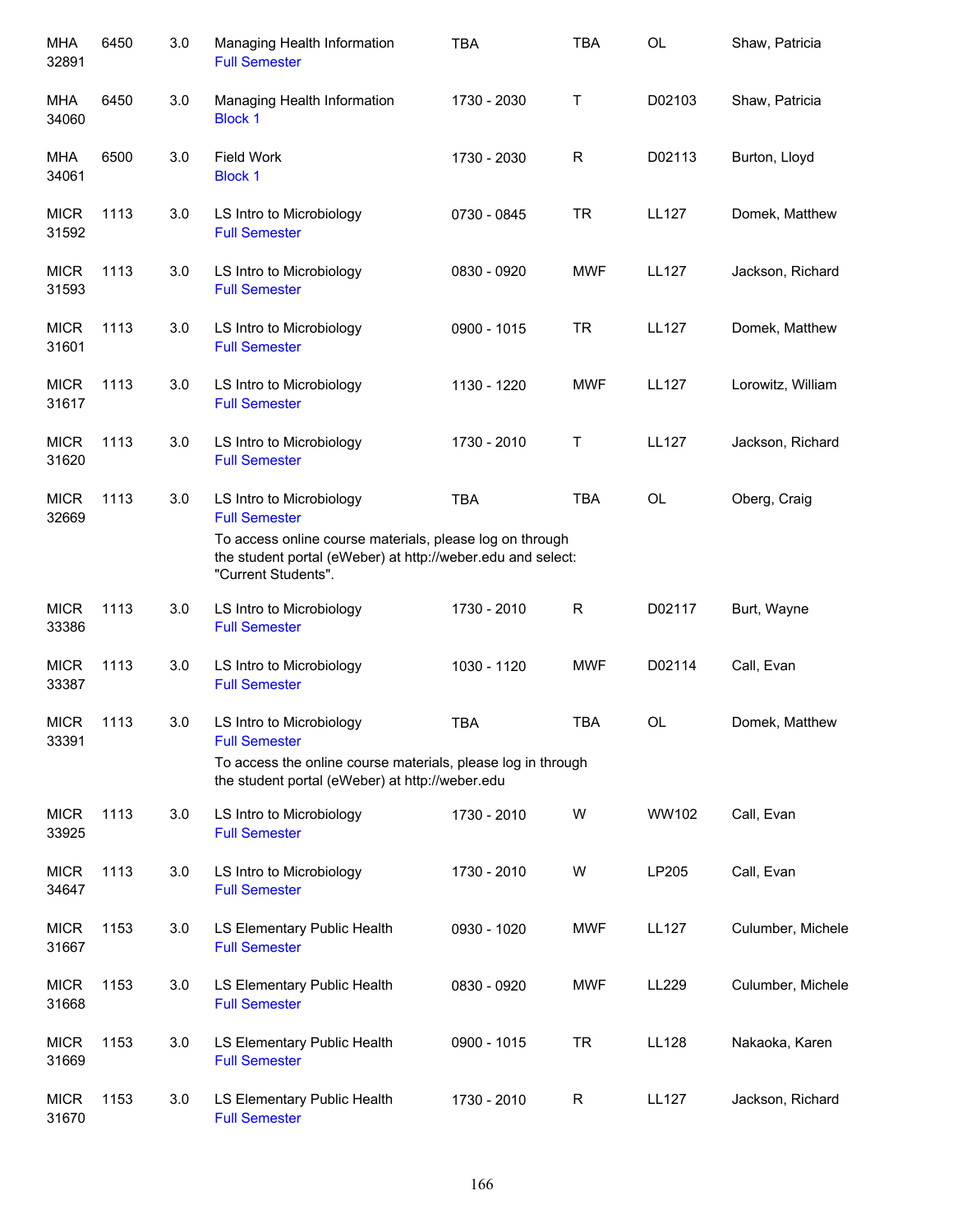| <b>MICR</b><br>32674 | 1153  | 3.0 | LS Elementary Public Health<br><b>Full Semester</b>                                                                                            | TBA                        | <b>TBA</b>      | OL                           | Oberg, Craig      |
|----------------------|-------|-----|------------------------------------------------------------------------------------------------------------------------------------------------|----------------------------|-----------------|------------------------------|-------------------|
|                      |       |     | To access online course materials, please log on through<br>the student portal (eWeber) at http://weber.edu and select:<br>"Current Students". |                            |                 |                              |                   |
| <b>MICR</b><br>32675 | 1153  | 3.0 | LS Elementary Public Health<br><b>Full Semester</b>                                                                                            | <b>TBA</b>                 | <b>TBA</b>      | OL                           | Culumber, Michele |
|                      |       |     | To access online course materials, please log on through<br>the student portal (eWeber) at http://weber.edu and select:<br>"Current Students". |                            |                 |                              |                   |
| <b>MICR</b><br>32263 | 1370  | 3.0 | LS/SI Princip of Life Science<br><b>Full Semester</b>                                                                                          | 1030 - 1145<br>1200 - 1420 | <b>TR</b><br>T. | <b>SL421</b><br><b>SL421</b> | Wachocki, Barbara |
|                      |       |     | Course is designed for Elementary Education Majors.<br>Lab Tues. 12:00-2:20 pm.                                                                |                            |                 |                              |                   |
| <b>MICR</b><br>34475 | 1810  | 1.0 | Life in Medicine<br><b>Full Semester</b>                                                                                                       | 0730 - 0820                | $\mathsf R$     | LL126                        | Trask, Barbara    |
| <b>MICR</b><br>32542 | 2054  | 4.0 | LS/SI Princip of Microbiology<br><b>Full Semester</b>                                                                                          | 1030 - 1120                | <b>MWF</b>      | <b>LL127</b>                 | Oberg, Craig      |
|                      |       |     | A lab section must be selected from the list below.<br>Course Fee \$20.00                                                                      |                            |                 |                              |                   |
| <b>MICR</b><br>32545 | 2054L | 0.0 | Prin Micro Lab<br><b>Full Semester</b><br>LAB <sub>1</sub>                                                                                     | 0930 - 1120                | Τ               | <b>SL344</b>                 | Oberg, Craig      |
| <b>MICR</b><br>32546 | 2054L | 0.0 | Prin Micro Lab<br><b>Full Semester</b><br>LAB <sub>2</sub>                                                                                     | 0930 - 1120                | Τ               | <b>SL345</b>                 | Moyes, Lynn       |
| <b>MICR</b><br>32548 | 2054L | 0.0 | Prin Micro Lab<br><b>Full Semester</b><br>LAB <sub>3</sub>                                                                                     | 1130 - 1320                | Τ               | <b>SL344</b>                 | Domek, Matthew    |
| <b>MICR</b><br>32550 | 2054L | 0.0 | Prin Micro Lab<br><b>Full Semester</b><br>LAB <sub>4</sub>                                                                                     | 1130 - 1320                | Т               | <b>SL345</b>                 | Moyes, Lynn       |
| <b>MICR</b><br>32552 | 2054L | 0.0 | Prin Micro Lab<br><b>Full Semester</b><br>LAB <sub>5</sub>                                                                                     | 1330 - 1520                | Τ               | <b>SL344</b>                 | Oberg, Craig      |
| <b>MICR</b><br>32269 | 2600  | 1.0 | Laboratory Safety<br><b>Full Semester</b>                                                                                                      | 1230 - 1320                | W               | LL129                        | Wachocki, Barbara |
| <b>MICR</b><br>32271 | 3053  | 3.0 | Microbiological Procedures<br><b>Full Semester</b><br>Lab Tues. 11:30-1:20 pm                                                                  | 1030 - 1120<br>1130 - 1320 | <b>TR</b><br>Τ  | <b>LL127</b><br><b>SL334</b> | Lorowitz, William |
|                      |       |     | Course Fee \$20.00                                                                                                                             |                            |                 |                              |                   |
| <b>MICR</b><br>32554 | 3154  | 4.0 | Microbial Ecology<br><b>Full Semester</b><br>Lab Tues. 1:30-4:20 pm.                                                                           | 0900 - 1015<br>1330 - 1620 | <b>TR</b><br>T. | LL229<br><b>SL334</b>        | Culumber, Michele |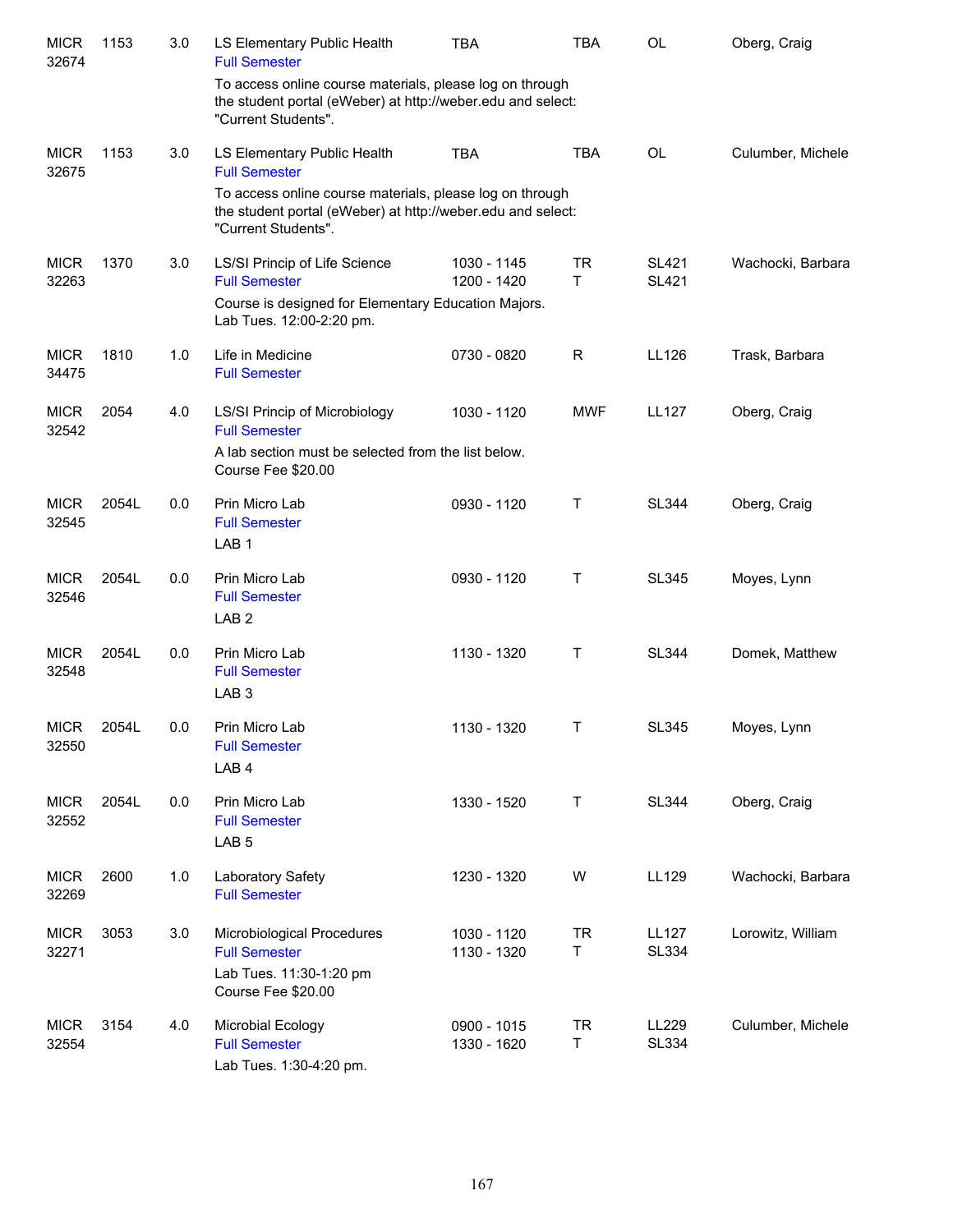| <b>MICR</b><br>32676 | 3203  | 3.0 | Immune System in HIth/Disease<br><b>Full Semester</b>                                                                                          | <b>TBA</b>                 | TBA             | <b>OL</b>                    | Nakaoka, Karen    |
|----------------------|-------|-----|------------------------------------------------------------------------------------------------------------------------------------------------|----------------------------|-----------------|------------------------------|-------------------|
|                      |       |     | To access online course materials, please log on through<br>the student portal (eWeber) at htp://weber.edu and select:<br>"Current Students".  |                            |                 |                              |                   |
| <b>MICR</b><br>32557 | 3305  | 5.0 | <b>Medical Microbiology</b><br><b>Full Semester</b>                                                                                            | 1030 - 1120                | <b>MWF</b>      | <b>LL128</b>                 | Nakaoka, Karen    |
|                      |       |     | A lab section must be selected from the list below.                                                                                            |                            |                 |                              |                   |
| <b>MICR</b><br>32558 | 3305L | 0.0 | Medical Micro Lab<br><b>Full Semester</b><br>LAB <sub>1</sub>                                                                                  | 1130 - 1320                | <b>MW</b>       | <b>SL344</b>                 | Nakaoka, Karen    |
| <b>MICR</b><br>32561 | 3305L | 0.0 | Medical Micro Lab<br><b>Full Semester</b><br>LAB <sub>2</sub>                                                                                  | 1130 - 1320                | <b>MW</b>       | <b>SL345</b>                 | Nakaoka, Karen    |
| <b>MICR</b><br>32562 | 3403  | 3.0 | <b>Tropical Diseases</b><br><b>Full Semester</b><br>Lab Thurs. 10:30-1:20 pm.                                                                  | 1030 - 1220<br>1030 - 1320 | Τ<br>R          | <b>LL128</b><br><b>SL345</b> | Nakaoka, Karen    |
| <b>MICR</b>          | 3603  | 3.0 | Adv Micro for Health Professio<br><b>Full Semester</b>                                                                                         | <b>TBA</b>                 | <b>TBA</b>      | <b>OL</b>                    | Nakaoka, Karen    |
| 32677                |       |     | To access online course materials, please log on through<br>the student portal (eWeber) at http://weber.edu and select:<br>"Current Students". |                            |                 |                              |                   |
| <b>MICR</b><br>32564 | 4154  | 4.0 | <b>Microbial Genetics</b><br><b>Full Semester</b><br>A lab section must be selected from the list below.                                       | 0930 - 1020                | <b>MWF</b>      | LL128                        | Oberg, Craig      |
|                      |       |     | Course Fee \$20.00                                                                                                                             |                            |                 |                              |                   |
| <b>MICR</b><br>32567 | 4154L | 0.0 | Micro Genetics Lab<br><b>Full Semester</b><br>LAB <sub>1</sub>                                                                                 | 1330 - 1620                | W               | <b>SL344</b>                 | Oberg, Craig      |
| <b>MICR</b><br>32568 | 4154L | 0.0 | Micro Genetics Lab<br><b>Full Semester</b><br>LAB <sub>2</sub>                                                                                 | 1330 - 1620                | W               | <b>SL345</b>                 | Oberg, Craig      |
| <b>MICR</b><br>32570 | 4354  | 4.0 | Industrial Micro & Biotechnolo<br><b>Full Semester</b><br>Lab Mon. 1:30-4:20 pm.                                                               | 0830 - 0920<br>1330 - 1620 | <b>MWF</b><br>M | <b>SL344</b><br><b>SL334</b> | Lorowitz, William |
| <b>MICR</b><br>32573 | 4554  | 4.0 | Virology<br><b>Full Semester</b><br>A lab section must be selected from the list below.                                                        | 0830 - 0920                | <b>MWF</b>      | LL128                        | Domek, Matthew    |
| <b>MICR</b><br>32574 | 4554L | 0.0 | Virology Lab<br><b>Full Semester</b><br>LAB <sub>1</sub>                                                                                       | 1400 - 1650                | R               | <b>SL344</b>                 | Domek, Matthew    |
| <b>MICR</b><br>32575 | 4554L | 0.0 | Virology Lab<br><b>Full Semester</b><br>LAB <sub>2</sub>                                                                                       | 1400 - 1650                | R               | SL345                        | Domek, Matthew    |
| <b>MICR</b><br>31406 | 4800  | 1.0 | Directed Research<br><b>Full Semester</b>                                                                                                      | <b>TBA</b>                 | <b>TBA</b>      |                              | Lorowitz, William |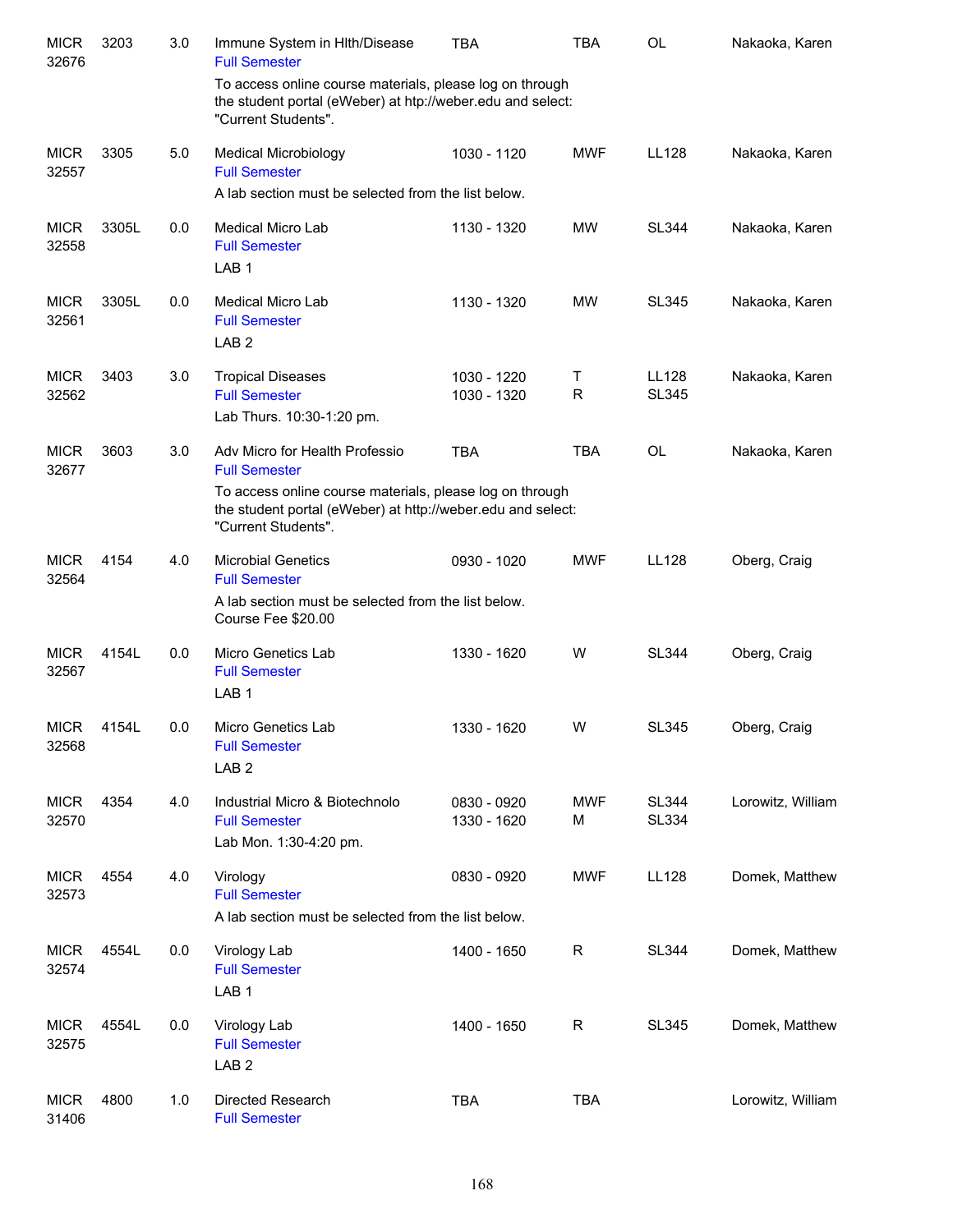| <b>MICR</b><br>31409 | 4800 | 1.0 | Directed Research<br><b>Full Semester</b>        | <b>TBA</b> | <b>TBA</b> | Nakaoka, Karen    |
|----------------------|------|-----|--------------------------------------------------|------------|------------|-------------------|
| <b>MICR</b><br>31411 | 4800 | 1.0 | Directed Research<br><b>Full Semester</b>        | <b>TBA</b> | <b>TBA</b> | Oberg, Craig      |
| <b>MICR</b><br>31412 | 4800 | 1.0 | Directed Research<br><b>Full Semester</b>        | <b>TBA</b> | <b>TBA</b> | Culumber, Michele |
| <b>MICR</b><br>31415 | 4800 | 1.0 | Directed Research<br><b>Full Semester</b>        | <b>TBA</b> | <b>TBA</b> | Domek, Matthew    |
| <b>MICR</b><br>31417 | 4800 | 2.0 | Directed Research<br><b>Full Semester</b>        | <b>TBA</b> | <b>TBA</b> | Domek, Matthew    |
| <b>MICR</b><br>31418 | 4800 | 2.0 | Directed Research<br><b>Full Semester</b>        | <b>TBA</b> | <b>TBA</b> | Lorowitz, William |
| <b>MICR</b><br>31420 | 4800 | 2.0 | Directed Research<br><b>Full Semester</b>        | <b>TBA</b> | <b>TBA</b> | Nakaoka, Karen    |
| <b>MICR</b><br>31423 | 4800 | 2.0 | Directed Research<br><b>Full Semester</b>        | <b>TBA</b> | <b>TBA</b> | Oberg, Craig      |
| <b>MICR</b><br>31425 | 4800 | 2.0 | Directed Research<br><b>Full Semester</b>        | <b>TBA</b> | <b>TBA</b> | Culumber, Michele |
| <b>MICR</b><br>31427 | 4830 | 1.0 | <b>Directed Readings</b><br><b>Full Semester</b> | <b>TBA</b> | <b>TBA</b> | Domek, Matthew    |
| <b>MICR</b><br>31428 | 4830 | 1.0 | <b>Directed Readings</b><br><b>Full Semester</b> | <b>TBA</b> | <b>TBA</b> | Lorowitz, William |
| <b>MICR</b><br>31429 | 4830 | 1.0 | <b>Directed Readings</b><br><b>Full Semester</b> | <b>TBA</b> | <b>TBA</b> | Nakaoka, Karen    |
| <b>MICR</b><br>31430 | 4830 | 1.0 | <b>Directed Readings</b><br><b>Full Semester</b> | <b>TBA</b> | <b>TBA</b> | Oberg, Craig      |
| <b>MICR</b><br>31433 | 4830 | 1.0 | <b>Directed Readings</b><br><b>Full Semester</b> | <b>TBA</b> | TBA        | Culumber, Michele |
| <b>MICR</b><br>31435 | 4830 | 2.0 | <b>Directed Readings</b><br><b>Full Semester</b> | <b>TBA</b> | <b>TBA</b> | Domek, Matthew    |
| <b>MICR</b><br>31436 | 4830 | 2.0 | <b>Directed Readings</b><br><b>Full Semester</b> | <b>TBA</b> | <b>TBA</b> | Lorowitz, William |
| <b>MICR</b><br>31437 | 4830 | 2.0 | Directed Readings<br><b>Full Semester</b>        | <b>TBA</b> | <b>TBA</b> | Nakaoka, Karen    |
| <b>MICR</b><br>31438 | 4830 | 2.0 | Directed Readings<br><b>Full Semester</b>        | <b>TBA</b> | <b>TBA</b> | Oberg, Craig      |
| <b>MICR</b><br>31439 | 4830 | 2.0 | Directed Readings<br><b>Full Semester</b>        | <b>TBA</b> | <b>TBA</b> | Culumber, Michele |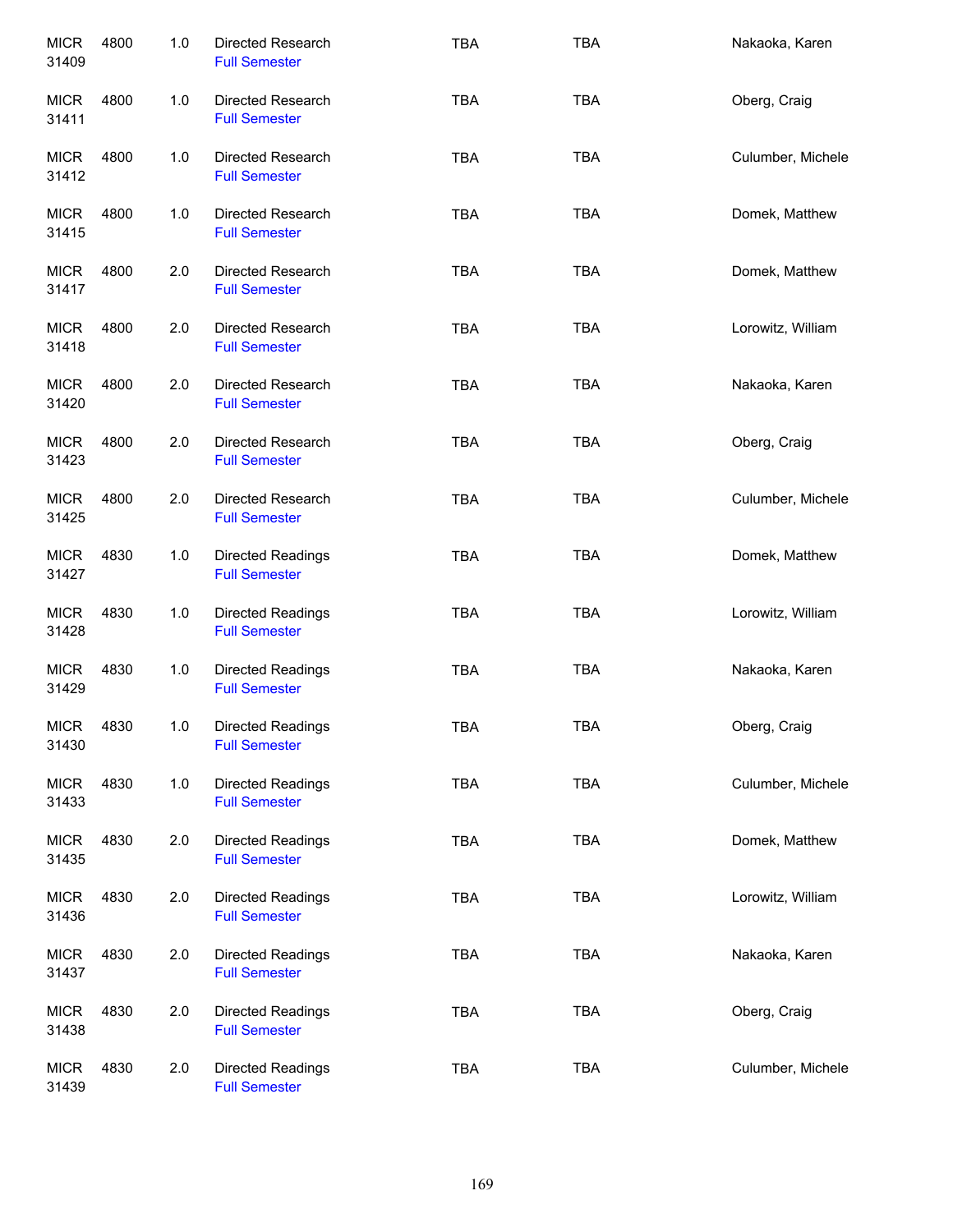| <b>MICR</b><br>31442 | 4890 | 1.0 | Coop Work Experience<br><b>Full Semester</b>                                 | <b>TBA</b>  | TBA        |              | Oberg, Craig      |
|----------------------|------|-----|------------------------------------------------------------------------------|-------------|------------|--------------|-------------------|
| <b>MICR</b><br>31445 | 4890 | 2.0 | Coop Work Experience<br><b>Full Semester</b>                                 | <b>TBA</b>  | <b>TBA</b> |              | Oberg, Craig      |
| <b>MICR</b><br>31446 | 4890 | 3.0 | Coop Work Experience<br><b>Full Semester</b>                                 | <b>TBA</b>  | <b>TBA</b> |              | Oberg, Craig      |
| <b>MICR</b><br>31447 | 4890 | 4.0 | Coop Work Experience<br><b>Full Semester</b>                                 | <b>TBA</b>  | <b>TBA</b> |              | Oberg, Craig      |
| <b>MICR</b><br>31448 | 4890 | 5.0 | Coop Work Experience<br><b>Full Semester</b>                                 | <b>TBA</b>  | <b>TBA</b> |              | Oberg, Craig      |
| <b>MICR</b><br>31449 | 4991 | 1.0 | Microbiology Seminar<br><b>Full Semester</b>                                 | 1230 - 1320 | F          | <b>LL128</b> | Culumber, Michele |
| <b>MILS</b><br>32576 | 1020 | 3.0 | Intro to Tactical Leadership<br><b>Full Semester</b><br>Course Fee \$75.00   | 1030 - 1220 | Τ          | <b>SS10</b>  | Molyneaux, Joel   |
| <b>MILS</b><br>32579 | 2020 | 3.0 | Found of Tactical Leadership<br><b>Full Semester</b><br>Course Fee \$75.00   | 0830 - 1020 | Τ          | <b>SS10</b>  | Shuck, Richard    |
| <b>MILS</b><br>32685 | 2400 | 1.0 | <b>Physical Readiness</b><br><b>Full Semester</b>                            | 0600 - 0700 | <b>MWF</b> | SG           | Ballinger, Brian  |
| <b>MILS</b><br>33192 | 2830 | 1.0 | Directed Readings & Projects<br><b>Full Semester</b>                         | <b>TBA</b>  | <b>TBA</b> |              | Shuck, Richard    |
| <b>MILS</b><br>33195 | 2830 | 2.0 | Directed Readings & Projects<br><b>Full Semester</b>                         | <b>TBA</b>  | <b>TBA</b> |              | Shuck, Richard    |
| <b>MILS</b><br>33201 | 2830 | 3.0 | Directed Readings & Projects<br><b>Full Semester</b>                         | <b>TBA</b>  | <b>TBA</b> |              | Shuck, Richard    |
| <b>MILS</b><br>33208 | 2921 | 3.0 | ROTC Leader's Training Course<br><b>Full Semester</b>                        | <b>TBA</b>  | <b>TBA</b> |              | Campbell, Ammon   |
| <b>MILS</b><br>32581 | 3020 | 4.0 | Leadership in Changing Environ<br><b>Full Semester</b><br>Course Fee \$75.00 | 0900 - 1145 | R          | <b>SS10</b>  | Ballinger, Brian  |
| <b>MILS</b><br>32582 | 4020 | 4.0 | Leadership in a Complex World<br><b>Full Semester</b><br>Course Fee \$75.00  | 1330 - 1610 | Τ          | <b>SS10</b>  | McVeigh, Keith    |
| <b>MILS</b><br>32779 | 4400 | 2.0 | <b>Advanced Physical Readiness</b><br><b>Full Semester</b>                   | 0600 - 0700 | <b>MWF</b> | SG           | Ballinger, Brian  |
| MILS<br>33211        | 4830 | 1.0 | Directed Readings & Projects<br><b>Full Semester</b>                         | <b>TBA</b>  | <b>TBA</b> |              | McVeigh, Keith    |
| <b>MILS</b><br>33216 | 4830 | 2.0 | Directed Readings & Projects<br><b>Full Semester</b>                         | <b>TBA</b>  | <b>TBA</b> |              | McVeigh, Keith    |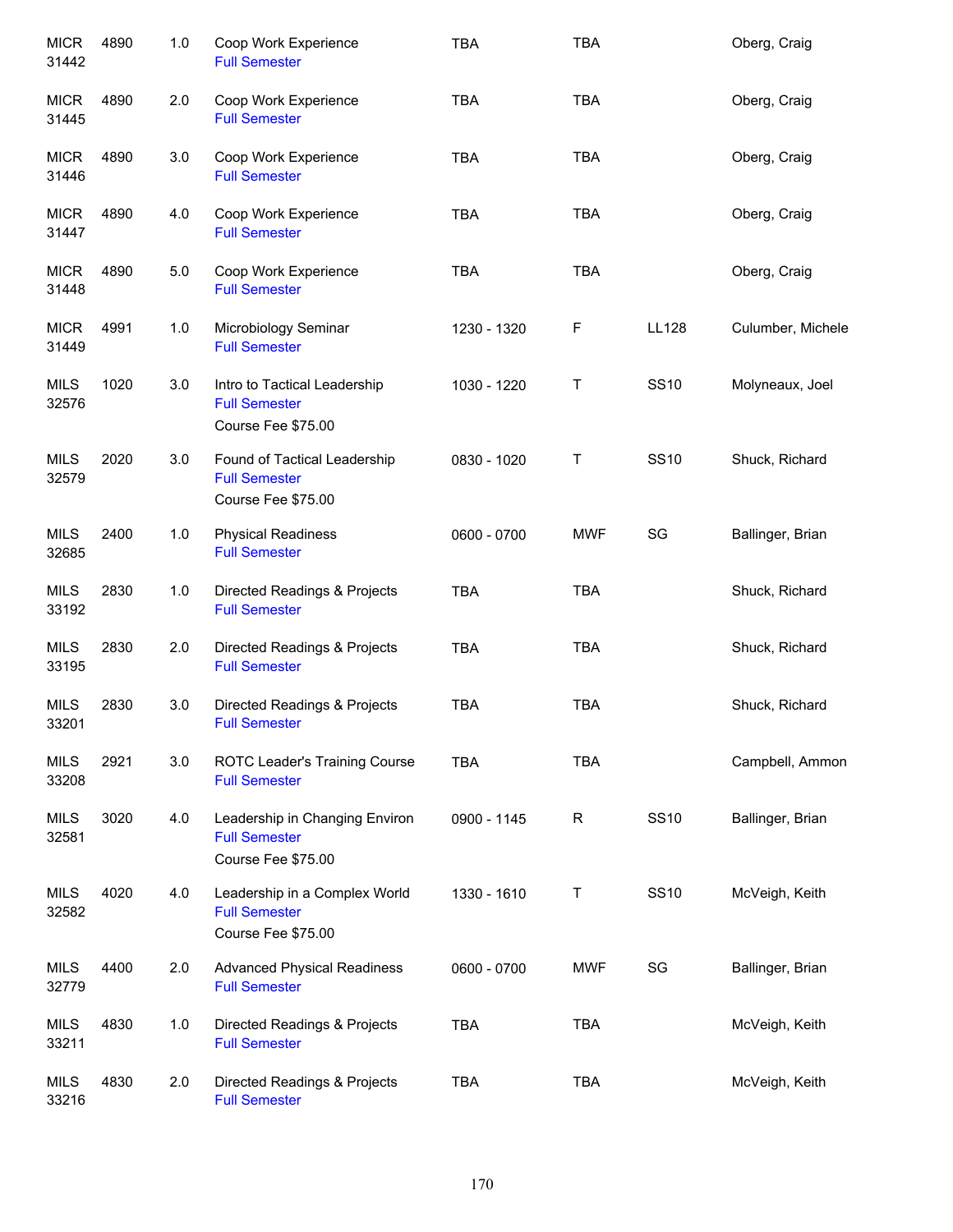| <b>MILS</b><br>33220 | 4830 | 3.0 | Directed Readings & Projects<br><b>Full Semester</b>                                                                                                                                                                                                                             | <b>TBA</b>  | TBA        |              | McVeigh, Keith      |
|----------------------|------|-----|----------------------------------------------------------------------------------------------------------------------------------------------------------------------------------------------------------------------------------------------------------------------------------|-------------|------------|--------------|---------------------|
| MILS<br>33221        | 4921 | 3.0 | Leadership Dev/Assess Course<br><b>Full Semester</b>                                                                                                                                                                                                                             | <b>TBA</b>  | <b>TBA</b> |              | Shuck, Richard      |
| MILS<br>33225        | 4922 | 2.0 | Airborne Operations<br><b>Full Semester</b>                                                                                                                                                                                                                                      | <b>TBA</b>  | <b>TBA</b> |              | Ballinger, Brian    |
| MILS<br>33233        | 4923 | 2.0 | Cadet Troop Leader Training<br><b>Full Semester</b>                                                                                                                                                                                                                              | <b>TBA</b>  | <b>TBA</b> |              | Ballinger, Brian    |
| <b>MKTG</b><br>31289 | 3010 | 3.0 | <b>Marketing Concepts &amp; Practices</b><br><b>Full Semester</b>                                                                                                                                                                                                                | <b>TBA</b>  | <b>TBA</b> | <b>OL</b>    | Allred, Anthony     |
|                      |      |     | To access online course materials, please log on through<br>the student portal (eWeber) at http://weber.edu and select:<br>"Current Students".                                                                                                                                   |             |            |              |                     |
| MKTG<br>32943        | 3010 | 3.0 | Marketing Concepts & Practices<br><b>Full Semester</b>                                                                                                                                                                                                                           | 0730 - 0820 | <b>MWF</b> | <b>WB116</b> | Allred, Anthony     |
| <b>MKTG</b><br>32945 | 3010 | 3.0 | Marketing Concepts & Practices<br><b>Full Semester</b>                                                                                                                                                                                                                           | 0830 - 0920 | <b>MWF</b> | <b>WB116</b> | Allred, Anthony     |
| <b>MKTG</b><br>32948 | 3010 | 3.0 | Marketing Concepts & Practices<br><b>Full Semester</b>                                                                                                                                                                                                                           | 0730 - 0820 | <b>MWF</b> | <b>WB105</b> | Hoffman, John       |
| <b>MKTG</b><br>31290 | 3100 | 3.0 | <b>Consumer Behavior</b><br><b>Full Semester</b>                                                                                                                                                                                                                                 | <b>TBA</b>  | <b>TBA</b> | <b>OL</b>    | Davis, Brian        |
|                      |      |     | To access online course materials, please log on through<br>the student portatl (eWeber) at http://weber.edu and select:<br>"Current Students".                                                                                                                                  |             |            |              |                     |
| <b>MKTG</b><br>32950 | 3450 | 3.0 | <b>Promotion Managment</b><br><b>Full Semester</b>                                                                                                                                                                                                                               | 1030 - 1120 | <b>MWF</b> | <b>WB105</b> | Hoffman, John       |
|                      |      |     | CBL stands for Community-Based Learning which means that students engage in<br>meaningful community service that is connected to specific course objectives.<br>See http://www.weber.edu/CommunityInvolvement/CBL_Designation.html for a full<br>list of CBL designated courses. |             |            |              |                     |
| <b>MKTG</b><br>31291 | 3500 | 3.0 | Retail Management<br><b>Full Semester</b>                                                                                                                                                                                                                                        | <b>TBA</b>  | <b>TBA</b> | <b>OL</b>    | Davis, Brian        |
|                      |      |     | To access online course materials, please log on through<br>the student portal (eWeber) at http://weber.edu and select:<br>"Current Students".                                                                                                                                   |             |            |              |                     |
| <b>MKTG</b><br>32952 | 3600 | 3.0 | International Marketing<br><b>Full Semester</b>                                                                                                                                                                                                                                  | 0830 - 0920 | <b>MWF</b> | <b>WB105</b> | Hoffman, John       |
| <b>MKTG</b><br>33841 | 4200 | 3.0 | Internet Marketing<br><b>Block 1</b>                                                                                                                                                                                                                                             | 1730 - 2010 | Τ          | D02117       | Lawrence, Alexander |
| <b>MKTG</b><br>31292 | 4400 | 3.0 | <b>Marketing Strategy</b><br><b>Full Semester</b>                                                                                                                                                                                                                                | <b>TBA</b>  | <b>TBA</b> | OL           | Valentin, Erhard    |
|                      |      |     | To access online course materials, please log on through<br>the student portal (eWeber) at http://weber.edu and select:<br>"Current Students".                                                                                                                                   |             |            |              |                     |
| <b>MKTG</b><br>32953 | 4860 | 3.0 | Marketing Internship<br><b>Full Semester</b>                                                                                                                                                                                                                                     | <b>TBA</b>  | <b>TBA</b> |              | Russell, Stephen    |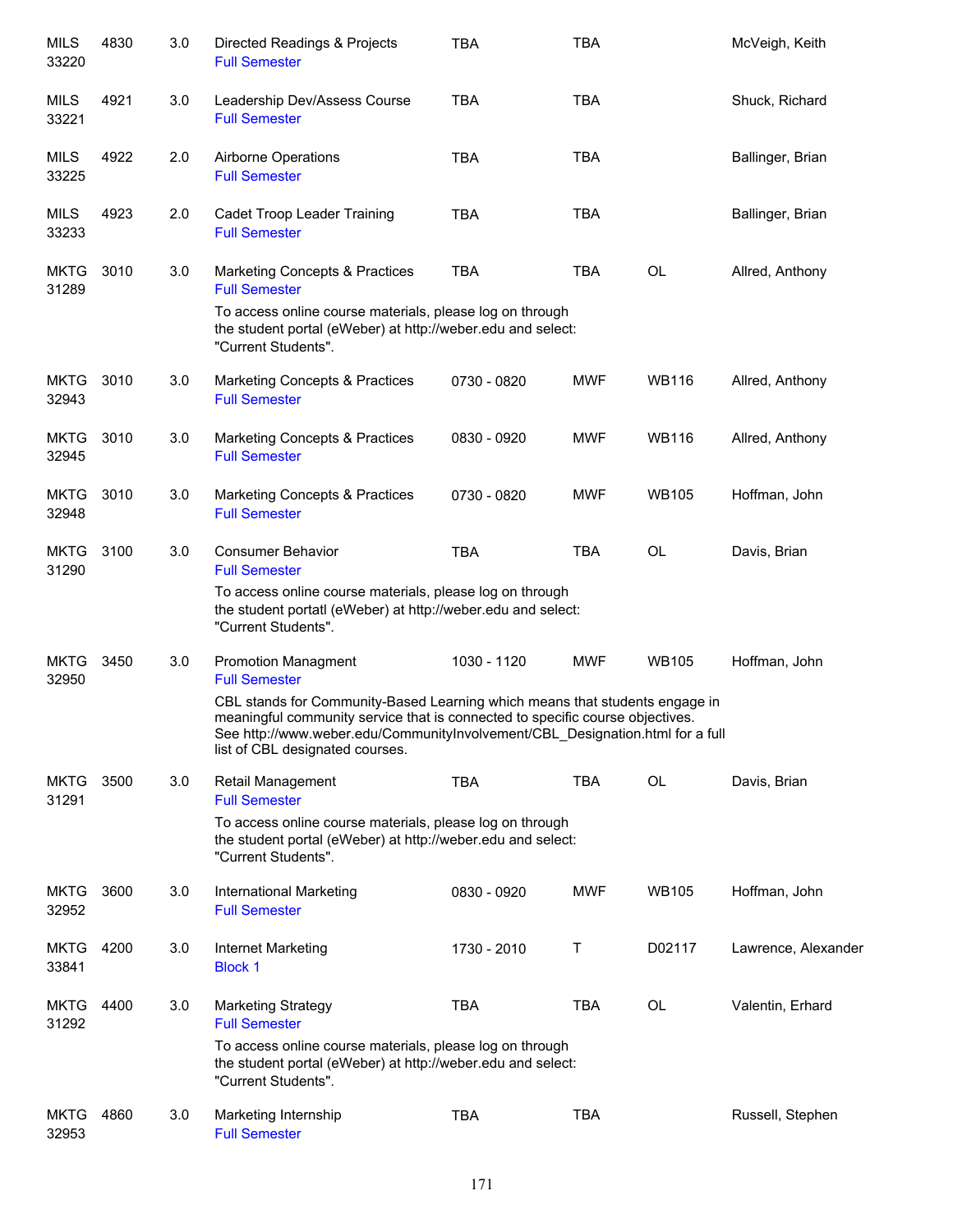| <b>MSAT</b><br>33457 | 6085 | 3.0 | Research Methods II<br><b>Full Semester</b>                                                                                                                                                                                                                                      | 1130 - 1220 | F          | SW117        | Herzog, Valerie        |
|----------------------|------|-----|----------------------------------------------------------------------------------------------------------------------------------------------------------------------------------------------------------------------------------------------------------------------------------|-------------|------------|--------------|------------------------|
| <b>MSAT</b><br>33458 | 6085 | 3.0 | <b>Research Methods II</b><br><b>Full Semester</b>                                                                                                                                                                                                                               | 1130 - 1220 | F          | <b>SW117</b> | Hamson-Utley, Jennifer |
| <b>MSAT</b><br>33459 | 6085 | 3.0 | Research Methods II<br><b>Full Semester</b>                                                                                                                                                                                                                                      | 1130 - 1220 | F          | <b>SW117</b> | Speicher, Timothy      |
| <b>MSAT</b><br>33460 | 6085 | 3.0 | Research Methods II<br><b>Full Semester</b>                                                                                                                                                                                                                                      | 1130 - 1220 | F          | SW117        | Hansen, Rodney         |
| <b>MSAT</b><br>33461 | 6090 | 3.0 | Research Methods III<br><b>Full Semester</b>                                                                                                                                                                                                                                     | <b>TBA</b>  | <b>TBA</b> |              | Herzog, Valerie        |
| MSAT<br>33462        | 6090 | 3.0 | Research Methods III<br><b>Full Semester</b>                                                                                                                                                                                                                                     | <b>TBA</b>  | <b>TBA</b> |              | Hamson-Utley, Jennifer |
| <b>MSAT</b><br>33463 | 6090 | 3.0 | Research Methods III<br><b>Full Semester</b>                                                                                                                                                                                                                                     | <b>TBA</b>  | <b>TBA</b> |              | Speicher, Timothy      |
| <b>MSAT</b><br>35010 | 6090 | 3.0 | Research Methods III<br><b>Full Semester</b>                                                                                                                                                                                                                                     | <b>TBA</b>  | <b>TBA</b> |              | Hansen, Rodney         |
| MSAT<br>33464        | 6400 | 3.0 | <b>Basic Modalities for Injuries</b><br><b>Full Semester</b>                                                                                                                                                                                                                     | 1500 - 1620 | <b>TR</b>  | SW117        | Speicher, Timothy      |
| MSAT<br>33465        | 6401 | 3.0 | Advan. Modalities for Injuries<br><b>Full Semester</b>                                                                                                                                                                                                                           | 0900 - 1020 | <b>TR</b>  | SW117        | Speicher, Timothy      |
| <b>MSAT</b><br>33466 | 6450 | 3.0 | Basic Rehab of Injuries<br><b>Full Semester</b>                                                                                                                                                                                                                                  | 1330 - 1450 | <b>TR</b>  | SW117        | Herzog, Valerie        |
| <b>MSAT</b><br>33467 | 6451 | 3.0 | Advan. Rehab. of Injuries<br><b>Full Semester</b>                                                                                                                                                                                                                                | 0930 - 1020 | MWF        | <b>SW117</b> | Herzog, Valerie        |
| <b>MSAT</b><br>33468 | 6502 | 3.0 | <b>CBL Graduate Practicum II</b><br><b>Full Semester</b>                                                                                                                                                                                                                         | 1130 - 1220 | <b>MW</b>  | SW117        | Hamson-Utley, Jennifer |
|                      |      |     | CBL stands for Community-Based Learning which means that students engage in<br>meaningful community service that is connected to specific course objectives.<br>See http://www.weber.edu/CommunityInvolvement/CBL_Designation.html for a full<br>list of CBL designated courses. |             |            |              |                        |
| <b>MSAT</b><br>33470 | 6503 | 3.0 | <b>CBL Graduate Practicum III</b><br><b>Full Semester</b>                                                                                                                                                                                                                        | 0830 - 0920 | <b>MW</b>  | SW117        | Herzog, Valerie        |
|                      |      |     | CBL stands for Community-Based Learning which means that students engage in<br>meaningful community service that is connected to specific course objectives.<br>See http://www.weber.edu/CommunityInvolvement/CBL_Designation.html for a full<br>list of CBL designated courses. |             |            |              |                        |
| <b>MSAT</b><br>34440 | 6700 | 1.0 | Adv Diag Imag for Athl Train<br><b>Full Semester</b>                                                                                                                                                                                                                             | 1200 - 1250 | Τ          | MH354        | Walker, Robert         |
| <b>MSN</b><br>31688  | 6120 | 3.0 | <b>Research and Statistics</b><br><b>Full Semester</b>                                                                                                                                                                                                                           | 0900 - 1200 | F          | <b>OL</b>    | Burton, Lloyd          |
|                      |      |     | To access the course materials, log into the Student Portal<br>(eWeber) at http://weber.edu and select "Current Students".                                                                                                                                                       |             |            |              |                        |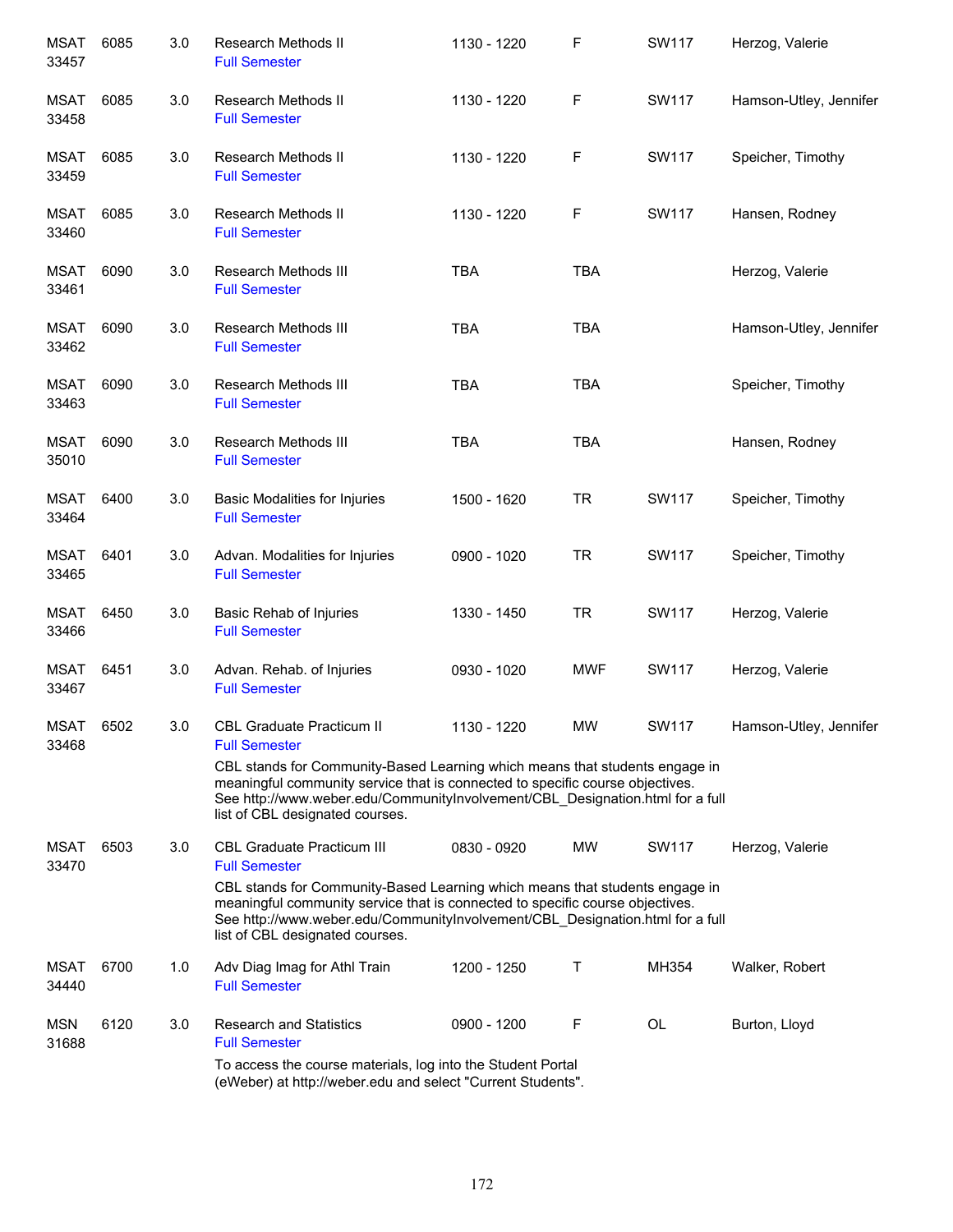| <b>MSN</b><br>31700  | 6160 | 3.0 | <b>Evidence Based Practice</b><br><b>Full Semester</b>                                                                                         | 1500 - 1800 | F          | OL        | Huber, Debra      |
|----------------------|------|-----|------------------------------------------------------------------------------------------------------------------------------------------------|-------------|------------|-----------|-------------------|
|                      |      |     | To access the course materials, log into the Student Portal<br>(eWeber) at http://weber.edu and select "Current Students".                     |             |            |           |                   |
| <b>MSN</b><br>31704  | 6200 | 3.0 | Theoretical Nursing Admin.<br><b>Full Semester</b>                                                                                             | 1200 - 1500 | F          | <b>OL</b> | Hofmann, Linda    |
|                      |      |     | To access the course materials, log into the Student Portal<br>(eWeber) at http://weber.edu and select "Current Students".                     |             |            |           |                   |
| <b>MSN</b><br>31712  | 6300 | 3.0 | <b>Quality Improvement</b><br><b>Full Semester</b>                                                                                             | 1200 - 1500 | F          | <b>OL</b> | Gooder, Valerie   |
|                      |      |     | To access the course materials, log into the Student Portal<br>(eWeber) at http://weber.edu and select "Current Students".                     |             |            |           |                   |
| <b>MSN</b><br>31720  | 6380 | 3.0 | Nursing Workforce Development<br><b>Full Semester</b>                                                                                          | 1500 - 1800 | F          | <b>OL</b> | Hofmann, Linda    |
|                      |      |     | To access the course materials, log into the Student Portal<br>(eWeber) at http://weber.edu and select "Current Students".                     |             |            |           |                   |
| <b>MSN</b><br>31731  | 6400 | 3.0 | Nurse Administrator Residency<br><b>Full Semester</b>                                                                                          | <b>TBA</b>  | <b>TBA</b> | <b>OL</b> | Barra, Joyce      |
|                      |      |     | To access the course materials, log into the Student Portal<br>(eWeber) at http://weber.edu and select "Current Students".                     |             |            |           |                   |
| <b>MSN</b><br>31708  | 6500 | 3.0 | Nursing Education Theory<br><b>Full Semester</b>                                                                                               | 1200 - 1500 | F          | OL        | Sitzman, Kathleen |
|                      |      |     | To access the course materials, log into the Student Portal<br>(eWeber) at http://weber.edu and select "Current Students".                     |             |            |           |                   |
| <b>MSN</b><br>31722  | 6580 | 3.0 | <b>Clinical Education</b><br><b>Full Semester</b>                                                                                              | 1200 - 1500 | F          | OL        | Huber, Debra      |
|                      |      |     | To access the course materials, log into the Student Portal<br>(eWeber) at http://weber.edu and select "Current Students".                     |             |            |           |                   |
| <b>MSN</b><br>31727  | 6600 | 3.0 | Nursing Instruction<br><b>Full Semester</b>                                                                                                    | 0900 - 1200 | F          | OL        | Sitzman, Kathleen |
|                      |      |     | To access the course materials, log into the Student Portal<br>(eWeber) at http://weber.edu and select "Current Students".                     |             |            |           |                   |
| <b>MSN</b><br>31733  | 6700 | 3.0 | <b>Nurse Educator Residency</b><br><b>Full Semester</b>                                                                                        | <b>TBA</b>  | <b>TBA</b> | OL        | Barra, Joyce      |
|                      |      |     | To access the course materials, log into the Student Portal<br>(eWeber) at http://weber.edu and select "Current Students".                     |             |            |           |                   |
| <b>MSN</b><br>31735  | 6800 | 1.0 | <b>MSN Project</b><br><b>Full Semester</b>                                                                                                     | <b>TBA</b>  | <b>TBA</b> | OL        |                   |
|                      |      |     | To access the course materials, log into the Student Portal<br>(eWeber) at http://weber.edu and select "Current Students".                     |             |            |           |                   |
| <b>MSN</b><br>34557  | 6800 | 2.0 | <b>MSN Project</b><br><b>Full Semester</b>                                                                                                     | <b>TBA</b>  | <b>TBA</b> | OL        |                   |
|                      |      |     | To access online course materials, please log on through the<br>student portal (eWeber) at http://weber.edu and select:<br>"Current Students". |             |            |           |                   |
| <b>MSRS</b><br>31991 | 6120 | 3.0 | <b>Research Statistics</b><br><b>Full Semester</b>                                                                                             | 0800 - 1050 | F          | MH355     | Kawamura, Diane   |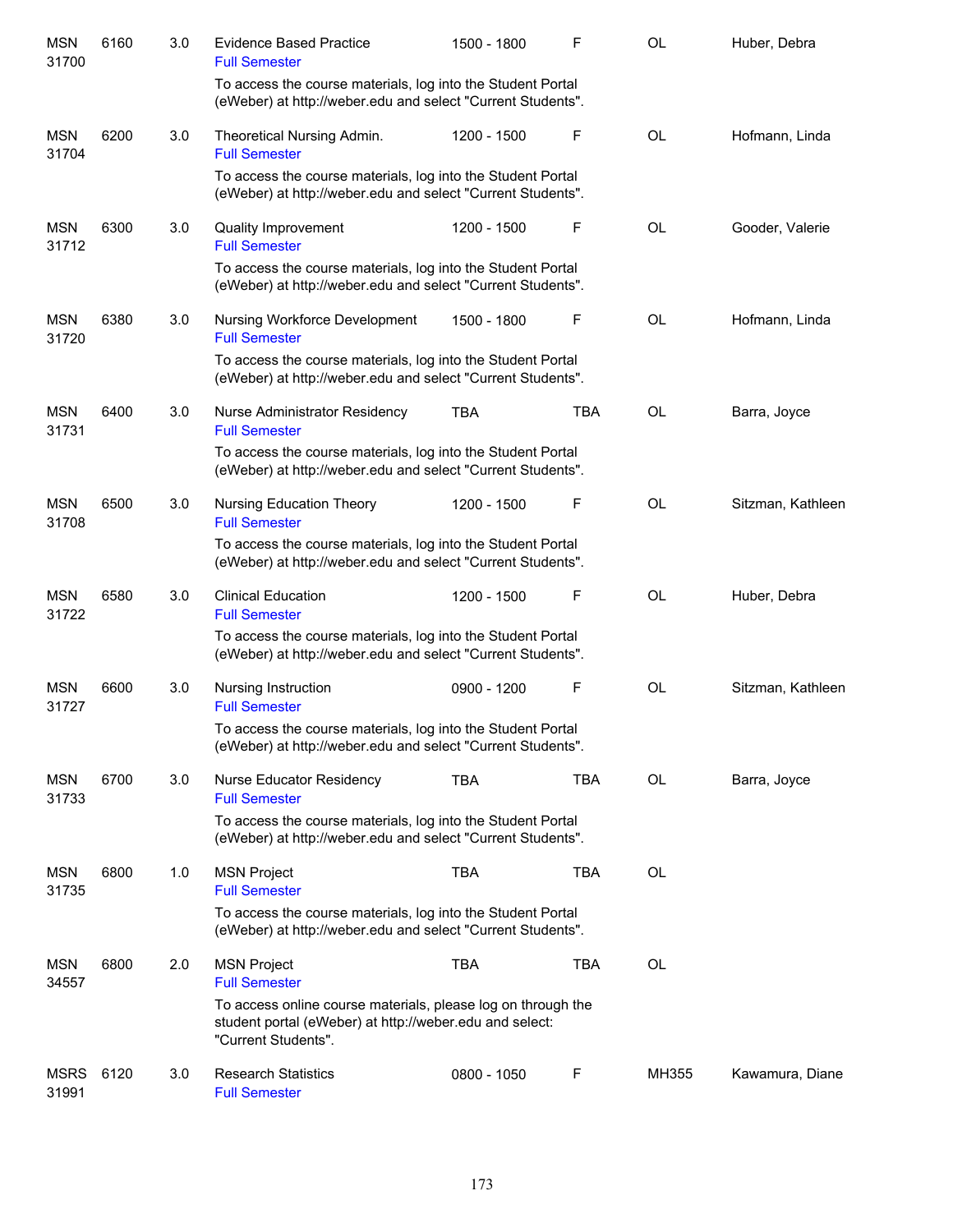| MSRS<br>31985        | 6130 | 3.0 | <b>Functional Hemodynamics</b><br><b>Full Semester</b>                                                                                        | 0800 - 1050 | $\mathsf R$ | MH354        | Eberle, Paul          |
|----------------------|------|-----|-----------------------------------------------------------------------------------------------------------------------------------------------|-------------|-------------|--------------|-----------------------|
| MSRS<br>31992        | 6140 | 3.0 | <b>Clinical Lab Correlations</b><br><b>Full Semester</b>                                                                                      | 1100 - 1350 | F           | MH355        | Simonian, Yasmen      |
| MTAX<br>33426        | 6410 | 3.0 | <b>International Taxation</b><br><b>Full Semester</b>                                                                                         | 1830 - 2110 | M           | D02229A      | Smith, Eric           |
| MTAX<br>33427        | 6425 | 3.0 | Tax Practice, Procedure/Ethics<br><b>Full Semester</b>                                                                                        | 1530 - 1810 | R           | D02103       | Pace, Ryan            |
| MTAX<br>33428        | 6450 | 3.0 | <b>Real Estate Taxation</b><br><b>Full Semester</b>                                                                                           | 1530 - 1810 | M           | D02114       | Pace, Ryan            |
| MTAX<br>33429        | 6460 | 3.0 | <b>Advanced Corporate Taxation</b><br><b>Full Semester</b>                                                                                    | 1830 - 2110 | R           | D02103       | Pace, Ryan            |
| <b>MTHE</b><br>33792 | 3010 | 3.0 | <b>Teaching Secondary Math</b><br><b>Full Semester</b>                                                                                        | 1130 - 1220 | <b>MWF</b>  | B4509        | Fital-Akelbek, Sandra |
| <b>MTHE</b><br>33793 | 3060 | 3.0 | Probabilites/Stats- Elem Tchrs<br><b>Full Semester</b>                                                                                        | 0900 - 1015 | <b>TR</b>   | B4509        | Walthers, Phillip     |
| <b>MTHE</b><br>33794 | 4040 | 3.0 | Problem Solving- Elem Teachers<br><b>Full Semester</b>                                                                                        | 1030 - 1145 | <b>TR</b>   | B4508        | Blackinton, Dixilee   |
| <b>MTHE</b><br>33795 | 4700 | 3.0 | Senior Project in Elem Teach<br><b>Full Semester</b>                                                                                          | <b>TBA</b>  | <b>TBA</b>  |              | Blackinton, Dixilee   |
| <b>MUSC</b><br>30900 | 1010 | 3.0 | CA Introduction to Music<br><b>Full Semester</b>                                                                                              | 0830 - 0920 | <b>MWF</b>  | EH229        | Campbell, Carey       |
| <b>MUSC</b><br>30901 | 1010 | 3.0 | CA Introduction to Music<br><b>Full Semester</b>                                                                                              | 1200 - 1320 | <b>TR</b>   | <b>BC210</b> | Priest, Thomas        |
| <b>MUSC</b><br>30902 | 1010 | 3.0 | CA Introduction to Music<br><b>Full Semester</b>                                                                                              | 1330 - 1420 | <b>MWF</b>  | <b>BC319</b> | Feller, David         |
| <b>MUSC</b><br>30903 | 1010 | 3.0 | CA Introduction to Music<br><b>Full Semester</b>                                                                                              | 0930 - 1210 | S           | <b>BC318</b> | Basinger, Bettie      |
| <b>MUSC</b><br>31222 | 1010 | 3.0 | CA Introduction to Music<br><b>Full Semester</b>                                                                                              | <b>TBA</b>  | <b>TBA</b>  | <b>OL</b>    | Feller, David         |
|                      |      |     | To access online course materials, please log on through<br>the student portal (eWeber) at http://weber.edu and select:<br>"Current Student". |             |             |              |                       |
| <b>MUSC</b><br>31408 | 1010 | 3.0 | CA Introduction to Music<br><b>Full Semester</b>                                                                                              | 1330 - 1420 | <b>MWF</b>  | D02320       | Basinger, Bettie      |
| <b>MUSC</b><br>31416 | 1010 | 3.0 | CA Introduction to Music<br><b>Full Semester</b>                                                                                              | 1730 - 2010 | R           | D02320       | Johnson, Gordon       |
| <b>MUSC</b><br>31419 | 1010 | 3.0 | CA Introduction to Music<br><b>Full Semester</b>                                                                                              | 1730 - 2010 | M           | D02320       | Duffin, Gregory       |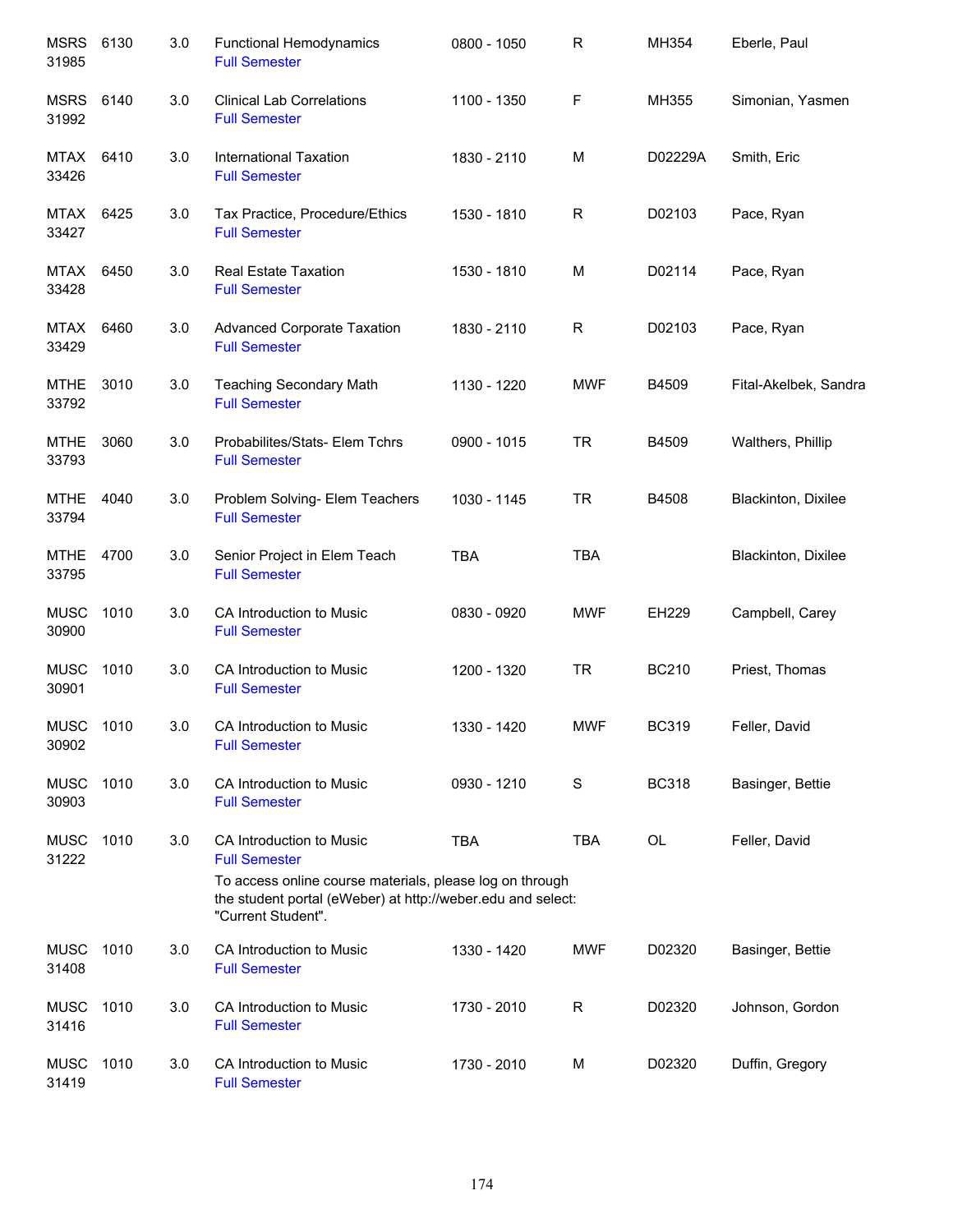| <b>MUSC</b><br>31421 | 1010 | 3.0 | CA Introduction to Music<br><b>Full Semester</b>                                                                                                                                                                                                                                 | 1730 - 2010 | W          | <b>BC318</b> | Duffin, Gregory |
|----------------------|------|-----|----------------------------------------------------------------------------------------------------------------------------------------------------------------------------------------------------------------------------------------------------------------------------------|-------------|------------|--------------|-----------------|
| <b>MUSC</b><br>31426 | 1010 | 3.0 | CA Introduction to Music<br><b>Full Semester</b>                                                                                                                                                                                                                                 | 1730 - 2010 | т          | <b>MR</b>    | Johnson, Gordon |
| <b>MUSC</b><br>31227 | 1030 | 3.0 | CA Introduction to Jazz<br><b>Full Semester</b>                                                                                                                                                                                                                                  | <b>TBA</b>  | <b>TBA</b> | <b>OL</b>    | Keipp, Donald   |
|                      |      |     | To access online course materials, please log on through<br>the student portal (eWeber) at http://weber.edu and select:<br>"Current students".                                                                                                                                   |             |            |              |                 |
| <b>MUSC</b><br>31230 | 1033 | 3.0 | CA Intro to American Music<br><b>Full Semester</b>                                                                                                                                                                                                                               | <b>TBA</b>  | TBA        | OL           | Campbell, Susan |
|                      |      |     | To access online course materialsl, please log on through<br>the student portal (eWeber) at http://weber.edu and select:<br>"Current Students".                                                                                                                                  |             |            |              |                 |
| <b>MUSC</b><br>31413 | 1035 | 3.0 | CA History of Rock and Roll<br><b>Full Semester</b>                                                                                                                                                                                                                              | <b>TBA</b>  | <b>TBA</b> | <b>OL</b>    | Campbell, Carey |
|                      |      |     | To access the online course materials, please log in through<br>the student portal (eWeber) at http://weber.edu                                                                                                                                                                  |             |            |              |                 |
| <b>MUSC</b><br>32911 | 1035 | 3.0 | CA History of Rock and Roll<br><b>Full Semester</b>                                                                                                                                                                                                                              | 0900 - 1020 | <b>TR</b>  | <b>BC113</b> | Campbell, Carey |
| <b>MUSC</b><br>30467 | 1040 | 3.0 | CA DV Music of World Cultures<br><b>Full Semester</b>                                                                                                                                                                                                                            | 1330 - 1445 | <b>TR</b>  | D02112       | Akombo, David   |
|                      |      |     | CBL stands for Community-Based Learning which means that students engage in<br>meaningful community service that is connected to specific course objectives.<br>See http://www.weber.edu/CommunityInvolvement/CBL_Designation.html for a full<br>list of CBL designated courses. |             |            |              |                 |
| <b>MUSC</b><br>30904 | 1040 | 3.0 | CA DV Music of World Cultures<br><b>Full Semester</b>                                                                                                                                                                                                                            | 1030 - 1150 | <b>TR</b>  | <b>BC113</b> | Akombo, David   |
|                      |      |     | CBL stands for Community-Based Learning which means that students engage in<br>meaningful community service that is connected to specific course objectives.<br>See http://www.weber.edu/CommunityInvolvement/CBL_Designation.html for a full<br>list of CBL designated courses. |             |            |              |                 |
| <b>MUSC</b><br>31235 | 1040 | 3.0 | CA DV Music of World Cultures<br><b>Full Semester</b>                                                                                                                                                                                                                            | <b>TBA</b>  | <b>TBA</b> | OL           | Keipp, Donald   |
|                      |      |     | To access online course materials, please log on through<br>the student portla (eWeber) at http://weber.edu and select:<br>"Current Student".                                                                                                                                    |             |            |              |                 |
| <b>MUSC</b><br>30905 | 1043 | 3.0 | HU Music, Arts & Civilization<br><b>Full Semester</b>                                                                                                                                                                                                                            | 1130 - 1220 | <b>MWF</b> | <b>BC113</b> | Henderson, Mark |
| <b>MUSC</b><br>30906 | 1063 | 3.0 | CA Music In Religion<br><b>Full Semester</b>                                                                                                                                                                                                                                     | 1030 - 1120 | <b>MWF</b> | <b>BC211</b> | Feller, David   |
| <b>MUSC</b><br>31238 | 1063 | 3.0 | CA Music In Religion<br><b>Full Semester</b>                                                                                                                                                                                                                                     | <b>TBA</b>  | TBA        | OL           | Campbell, Susan |
|                      |      |     | To access online course materials, please log on through<br>the student portal (eWeber) at http://weber.edu and select:<br>"Current Students".                                                                                                                                   |             |            |              |                 |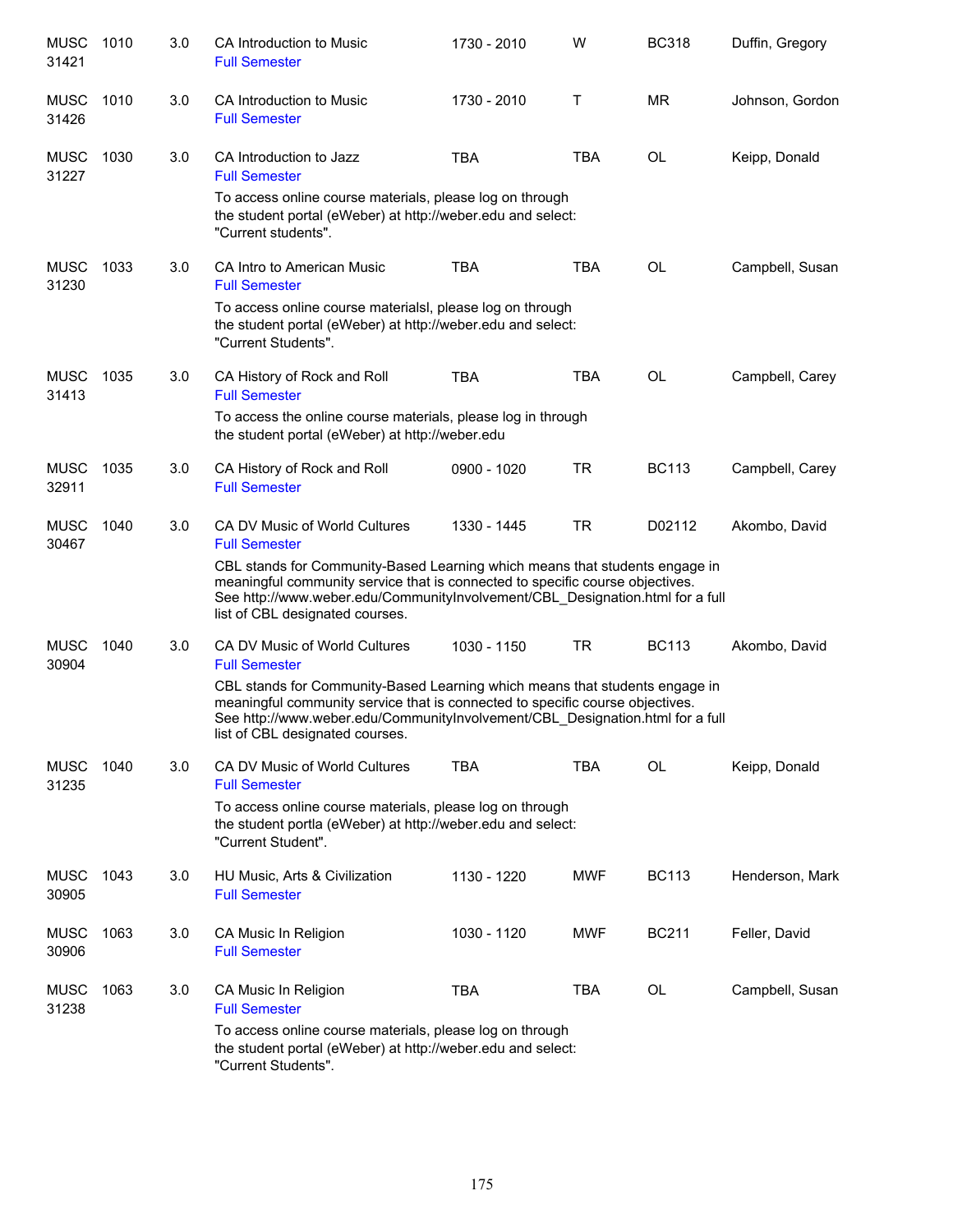| <b>MUSC</b><br>30907 | 1100 | 2.0 | <b>Fundamentals of Music</b><br><b>Full Semester</b>                                                 | 0830 - 0920                | <b>TR</b>      | <b>BC319</b>                 | Palumbo, Michael    |
|----------------------|------|-----|------------------------------------------------------------------------------------------------------|----------------------------|----------------|------------------------------|---------------------|
|                      |      |     | For prospective music majors, minors, & musical theatre<br>majors. Preparation for MUSC 1110 & 1130. |                            |                |                              |                     |
| <b>MUSC</b><br>30893 | 1120 | 3.0 | Music Theory II<br><b>Full Semester</b>                                                              | 0930 - 1020<br>1030 - 1120 | F<br><b>MW</b> | <b>BC210</b><br><b>BC210</b> | Uzur, Viktor        |
|                      |      |     | Music majors and minors only. Must be taken in conjunction<br>with MUSC 1140.                        |                            |                |                              |                     |
| <b>MUSC</b><br>30894 | 1120 | 3.0 | Music Theory II<br><b>Full Semester</b>                                                              | 0930 - 1020                | <b>MWF</b>     | <b>BC318</b>                 | Van der Beek, Ralph |
|                      |      |     | Music majors and minors only. Must be taken in conjunction<br>with MUSC 1140.                        |                            |                |                              |                     |
| <b>MUSC</b><br>30895 | 1140 | 1.0 | Sight-Singing / Ear Training II<br><b>Full Semester</b>                                              | 0930 - 1020                | <b>MW</b>      | <b>BC210</b>                 | Uzur, Viktor        |
|                      |      |     | Music majors and minors only. Must be taken in conjunction<br>with MUSC 1120.                        |                            |                |                              |                     |
| <b>MUSC</b><br>30896 | 1140 | 1.0 | Sight-Singing / Ear Training II<br><b>Full Semester</b>                                              | 0930 - 1020                | <b>TR</b>      | <b>BC211</b>                 | Van der Beek, Ralph |
|                      |      |     | Music majors and minors only. Must be taken in conjunction<br>with MUSC 1120.                        |                            |                |                              |                     |
| <b>MUSC</b><br>30897 | 1160 | 1.0 | Class Piano II<br><b>Full Semester</b>                                                               | 1130 - 1220                | <b>TR</b>      | <b>BC320</b>                 | Yang, Yu-Jane       |
|                      |      |     | Music majors and minors only. Course Fee \$7.00.<br>Pre-req MUSC 1150 or audition.                   |                            |                |                              |                     |
| <b>MUSC</b><br>30898 | 1160 | 1.0 | Class Piano II<br><b>Full Semester</b>                                                               | 1130 - 1220                | WF             | <b>BC320</b>                 | Yang, Yu-Jane       |
|                      |      |     | Music majors and minors only. Course Fee \$7.00.<br>Pre-req MUSC 1150 or audition.                   |                            |                |                              |                     |
| <b>MUSC</b><br>30899 | 1160 | 1.0 | Class Piano II<br><b>Full Semester</b>                                                               | 0830 - 0930                | <b>TR</b>      | <b>BC320</b>                 | Wiemer, Gerta       |
|                      |      |     | Music majors and minors only. Course Fee \$7.00.<br>Pre-req MUSC 1150 or audition.                   |                            |                |                              |                     |
| <b>MUSC</b><br>30908 | 1321 | 1.0 | <b>Basic Piano for Adults</b><br><b>Full Semester</b>                                                | 0830 - 0930                | $\mathbf S$    | <b>BC320</b>                 | Johnson, Gordon     |
|                      |      |     | Course Fee: \$7                                                                                      |                            |                |                              |                     |
| <b>MUSC</b><br>30909 | 1500 | 2.0 | <b>Beg/Int Classical Guitar</b><br><b>Full Semester</b>                                              | 1630 - 1820                | M              | <b>BC136</b>                 | Woodbury, Todd      |
| <b>MUSC</b><br>30910 | 1500 | 2.0 | Beg/Int Classical Guitar<br><b>Full Semester</b>                                                     | 1830 - 2020                | М              | <b>BC136</b>                 | Woodbury, Todd      |
| <b>MUSC</b><br>30038 | 1502 | 1.0 | <b>Violin Master Class</b><br><b>Full Semester</b>                                                   | 1330 - 1420                | F              | <b>BC210</b>                 | Wang, Shi-hwa       |
| <b>MUSC</b><br>30039 | 1503 | 1.0 | Viola Master Class<br><b>Full Semester</b>                                                           | 1330 - 1420                | F              | <b>BC211</b>                 | Palumbo, Michael    |
| <b>MUSC</b><br>30040 | 1504 | 1.0 | Cello Master Class<br><b>Full Semester</b>                                                           | 1330 - 1420                | F              | <b>BC318</b>                 | Uzur, Viktor        |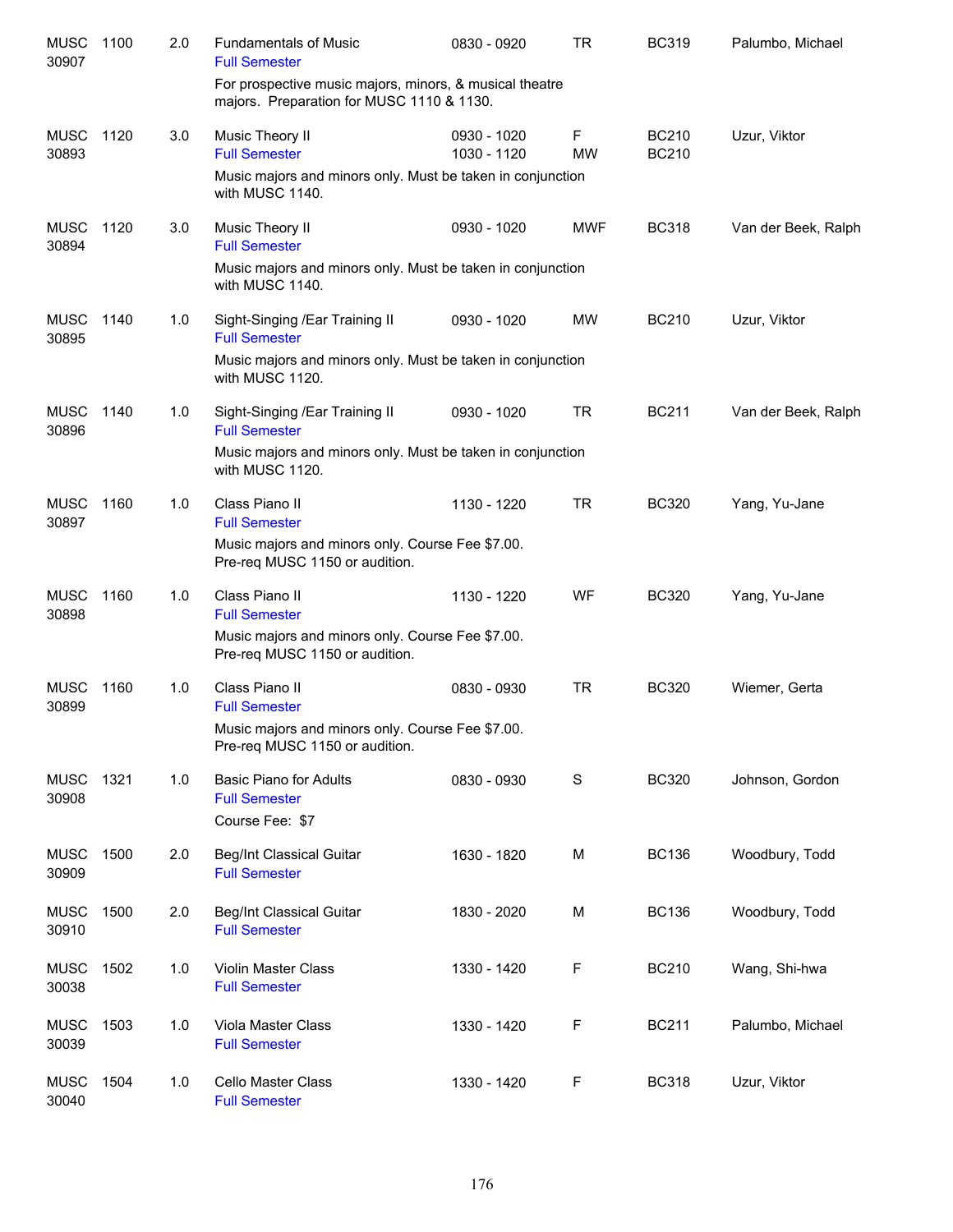| <b>MUSC</b><br>30041 | 1505 | 1.0 | <b>String Bass Master</b><br><b>Full Semester</b>                                                                                                                            | 1330 - 1420 | F          | <b>BC125</b> | Palumbo, Michael  |
|----------------------|------|-----|------------------------------------------------------------------------------------------------------------------------------------------------------------------------------|-------------|------------|--------------|-------------------|
| <b>MUSC</b><br>30042 | 1506 | 1.0 | <b>Guitar Master Class</b><br><b>Full Semester</b>                                                                                                                           | 1430 - 1520 | M          | <b>BC319</b> | Woodbury, Todd    |
| <b>MUSC</b><br>30043 | 1507 | 1.0 | Harp Master Class<br><b>Full Semester</b>                                                                                                                                    | <b>TBA</b>  | <b>TBA</b> |              | Vickerman, Louise |
| <b>MUSC</b><br>30044 | 1510 | 1.0 | <b>Trumpet Master Class</b><br><b>Full Semester</b>                                                                                                                          | 1430 - 1520 | F          | <b>BC113</b> | Root, Thomas      |
| <b>MUSC</b><br>30045 | 1511 | 1.0 | French Horn Master Class<br><b>Full Semester</b>                                                                                                                             | 1430 - 1520 | F          | <b>BC113</b> | Root, Thomas      |
| <b>MUSC</b><br>30046 | 1512 | 1.0 | <b>Trombone Master Class</b><br><b>Full Semester</b>                                                                                                                         | 1430 - 1520 | F          | <b>BC113</b> | Root, Thomas      |
| <b>MUSC</b><br>30047 | 1513 | 1.0 | Euphonium/Tuba Master Class<br><b>Full Semester</b>                                                                                                                          | 1430 - 1520 | F          | <b>BC113</b> | Root, Thomas      |
| <b>MUSC</b><br>30048 | 1520 | 1.0 | <b>Percussion Master Class</b><br><b>Full Semester</b>                                                                                                                       | 1430 - 1520 | F          | <b>BC113</b> | Keipp, Donald     |
| <b>MUSC</b><br>30049 | 1530 | 1.0 | <b>Voice Master Class</b><br><b>Full Semester</b>                                                                                                                            | 1430 - 1520 | F          | <b>BC136</b> | Brookens, Karen   |
| <b>MUSC</b><br>30050 | 1540 | 1.0 | <b>Flute Master Class</b><br><b>Full Semester</b>                                                                                                                            | 1430 - 1520 | F          | <b>BC113</b> | Feller, David     |
| <b>MUSC</b><br>30051 | 1541 | 1.0 | Oboe Master Class<br><b>Full Semester</b>                                                                                                                                    | 1430 - 1520 | F          | <b>BC113</b> | Feller, David     |
| <b>MUSC</b><br>30052 | 1542 | 1.0 | <b>Clarinet Master Class</b><br><b>Full Semester</b>                                                                                                                         | 1430 - 1520 | F          | <b>BC113</b> | Feller, David     |
| <b>MUSC</b><br>30053 | 1543 | 1.0 | Saxophone Master Class<br><b>Full Semester</b>                                                                                                                               | 1430 - 1520 | F          | <b>BC113</b> | Feller, David     |
| <b>MUSC</b><br>30054 | 1544 | 1.0 | <b>Bassoon Master Class</b><br><b>Full Semester</b>                                                                                                                          | 1430 - 1520 | F          | <b>BC113</b> | Feller, David     |
| <b>MUSC</b><br>30055 | 1601 | 1.0 | <b>Private Instruction</b><br><b>Full Semester</b>                                                                                                                           | <b>TBA</b>  | <b>TBA</b> |              | Priest, Thomas    |
|                      |      |     | For non-music majors and minors. Private lessons in voice/<br>keyboard/ woodwinds/ brass/ strings/ percussion. Course fee<br>\$258. Call 626-6437 for a list of instructors. |             |            |              |                   |
| <b>MUSC</b><br>30056 | 1610 | 1.0 | Applied Keyboard: Piano<br><b>Full Semester</b>                                                                                                                              | <b>TBA</b>  | <b>TBA</b> |              | Yang, Yu-Jane     |
|                      |      |     | Music majors and minors only. Course fee \$350                                                                                                                               |             |            |              |                   |
| <b>MUSC</b><br>30057 | 1611 | 1.0 | Applied Keyboard: Organ<br><b>Full Semester</b>                                                                                                                              | <b>TBA</b>  | <b>TBA</b> |              | Yang, Yu-Jane     |
|                      |      |     | Music majors and minors only. Course fee \$350                                                                                                                               |             |            |              |                   |
| <b>MUSC</b><br>30058 | 1620 | 1.0 | <b>Applied Voice</b><br><b>Full Semester</b><br>Music majors and minors only. Course fee \$350                                                                               | <b>TBA</b>  | <b>TBA</b> |              | Brookens, Karen   |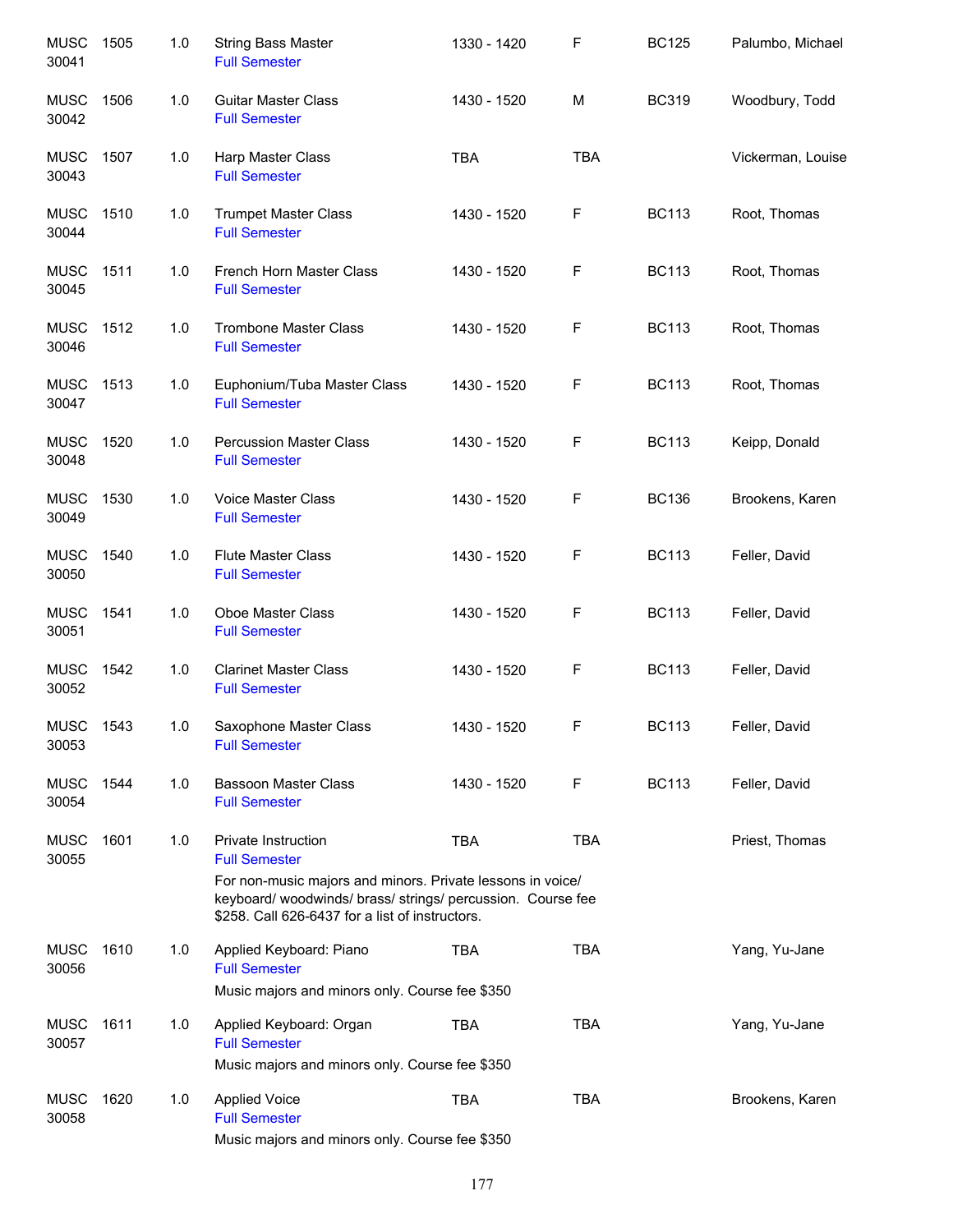| <b>MUSC</b><br>30059 | 1630 | 1.0 | Applied Woodwinds: Flute<br><b>Full Semester</b><br>Music majors and minors only. Course fee \$350      | TBA        | <b>TBA</b> | Feller, David    |
|----------------------|------|-----|---------------------------------------------------------------------------------------------------------|------------|------------|------------------|
| MUSC<br>30060        | 1631 | 1.0 | Applied Woodwinds: Oboe<br><b>Full Semester</b>                                                         | TBA        | <b>TBA</b> | Feller, David    |
|                      |      |     | Music majors and minors only. Course fee \$350                                                          |            |            |                  |
| <b>MUSC</b><br>30061 | 1632 | 1.0 | Applied Woodwinds: Clarinet<br><b>Full Semester</b>                                                     | TBA        | <b>TBA</b> | Feller, David    |
|                      |      |     | Music majors and minors only. Course fee \$350                                                          |            |            |                  |
| <b>MUSC</b><br>30062 | 1633 | 1.0 | Applied Woodwinds: Saxaphone<br><b>Full Semester</b>                                                    | TBA        | <b>TBA</b> | Feller, David    |
|                      |      |     | Music majors and minors only. Course fee \$350                                                          |            |            |                  |
| <b>MUSC</b><br>30063 | 1634 | 1.0 | Applied Woodwinds: Bassoon<br><b>Full Semester</b><br>Music majors and minors only. Course fee \$350    | TBA        | <b>TBA</b> | Feller, David    |
|                      |      |     |                                                                                                         |            |            |                  |
| <b>MUSC</b><br>30064 | 1640 | 1.0 | Applied Brass: Trumpet<br><b>Full Semester</b>                                                          | <b>TBA</b> | <b>TBA</b> | Root, Thomas     |
|                      |      |     | Music majors and minors only. Course fee \$350                                                          |            |            |                  |
| <b>MUSC</b><br>30065 | 1641 | 1.0 | Applied Brass: French Horn<br><b>Full Semester</b>                                                      | TBA        | <b>TBA</b> | Root, Thomas     |
|                      |      |     | Music majors and minors only. Course fee \$350                                                          |            |            |                  |
| <b>MUSC</b><br>30066 | 1642 | 1.0 | Applied Brass: Trombone<br><b>Full Semester</b>                                                         | <b>TBA</b> | <b>TBA</b> | Root, Thomas     |
|                      |      |     | Music majors and minors only. Course fee \$350                                                          |            |            |                  |
| <b>MUSC</b><br>30067 | 1643 | 1.0 | Applied Brass: Euphonium/Tuba<br><b>Full Semester</b><br>Music majors and minors only. Course fee \$350 | TBA        | <b>TBA</b> | Root, Thomas     |
|                      |      |     |                                                                                                         |            |            |                  |
| <b>MUSC</b><br>30068 | 1650 | 1.0 | <b>Applied Strings: Violin</b><br><b>Full Semester</b>                                                  | <b>TBA</b> | <b>TBA</b> | Palumbo, Michael |
|                      |      |     | Music majors and minors only. Course fee \$350                                                          |            |            |                  |
| <b>MUSC</b><br>30069 | 1651 | 1.0 | Applied Strings: Viola<br><b>Full Semester</b>                                                          | <b>TBA</b> | <b>TBA</b> | Palumbo, Michael |
|                      |      |     | Music majors and minors only. Course fee \$350                                                          |            |            |                  |
| <b>MUSC</b><br>30070 | 1652 | 1.0 | Applied Strings: Violincello<br><b>Full Semester</b>                                                    | <b>TBA</b> | <b>TBA</b> | Palumbo, Michael |
|                      |      |     | Music majors and minors only. Course fee \$350                                                          |            |            |                  |
| <b>MUSC</b><br>30071 | 1653 | 1.0 | Applied Strings: String Bass<br><b>Full Semester</b>                                                    | <b>TBA</b> | <b>TBA</b> | Palumbo, Michael |
|                      |      |     | Music majors and minors only. Course fee \$350                                                          |            |            |                  |
| <b>MUSC</b><br>30072 | 1654 | 1.0 | Applied Strings: Guitar<br><b>Full Semester</b>                                                         | <b>TBA</b> | <b>TBA</b> | Palumbo, Michael |
|                      |      |     | Music majors and minors only. Course fee \$350                                                          |            |            |                  |
| <b>MUSC</b><br>30073 | 1655 | 1.0 | Applied Strings: Harp<br><b>Full Semester</b>                                                           | <b>TBA</b> | <b>TBA</b> | Palumbo, Michael |
|                      |      |     | Music majors and minors only. Course fee \$350                                                          |            |            |                  |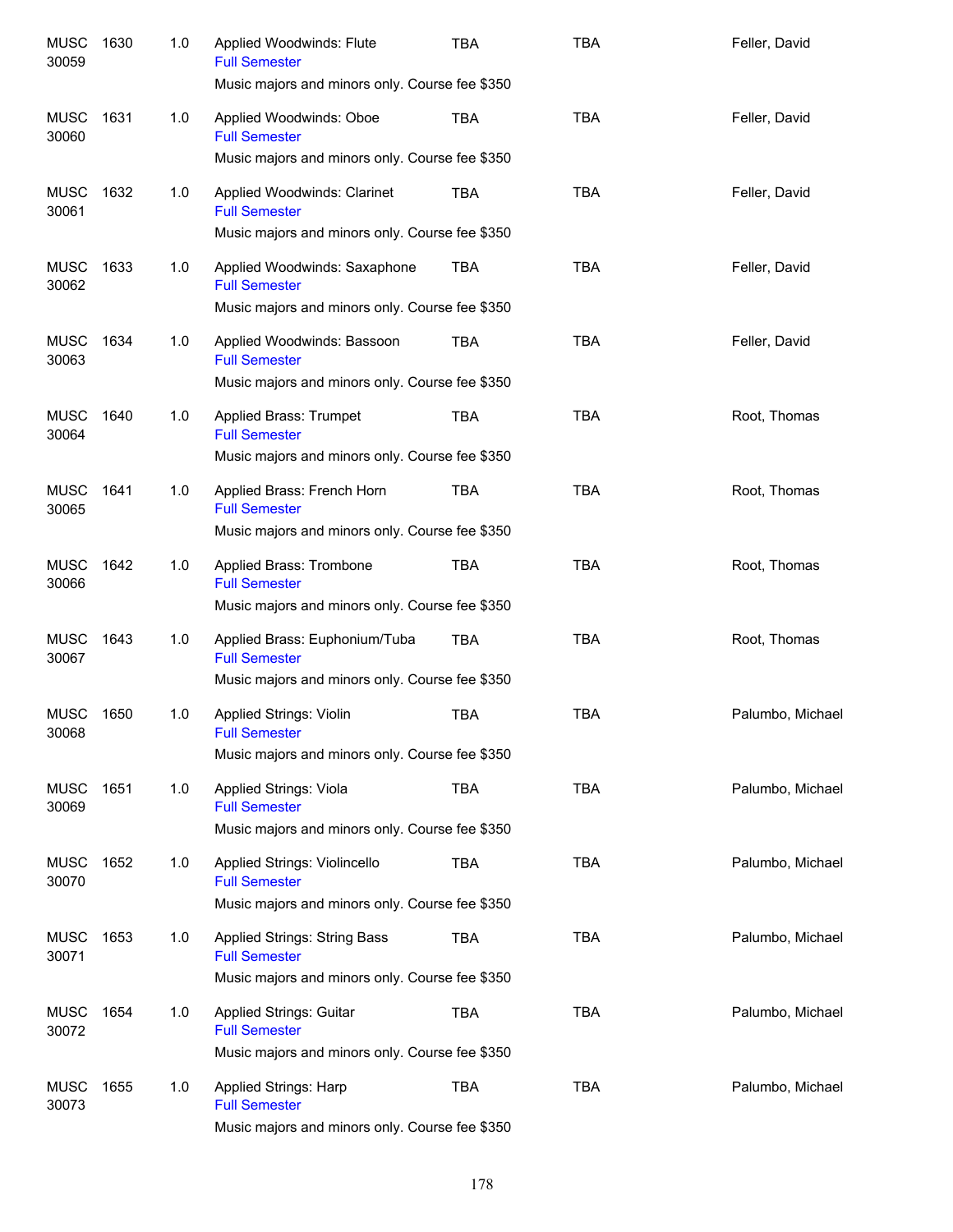| <b>MUSC</b><br>30074 | 1660 | 1.0 | <b>Applied Percussion</b><br><b>Full Semester</b><br>Music majors and minors only. Course fee \$350                                                                                                                            | <b>TBA</b>                 | <b>TBA</b>              |                              | Keipp, Donald       |
|----------------------|------|-----|--------------------------------------------------------------------------------------------------------------------------------------------------------------------------------------------------------------------------------|----------------------------|-------------------------|------------------------------|---------------------|
| <b>MUSC</b><br>30075 | 1673 | 2.0 | Private Instruction<br><b>Full Semester</b><br>All performance areas. Two hours instruction/week. Minimum<br>of 18 hrs/week practice required. One-half hour special<br>assignment. By consent of instructor only. Fee: \$700. | <b>TBA</b>                 | <b>TBA</b>              |                              | Priest, Thomas      |
| <b>MUSC</b><br>30911 | 1730 | 1.0 | Keyboard Ensemble<br><b>Full Semester</b><br>Piano majors/minors only.                                                                                                                                                         | 1130 - 1220                | M                       | <b>BC136</b>                 | Yang, Yu-Jane       |
| <b>MUSC</b><br>30912 | 1730 | 1.0 | <b>Keyboard Ensemble</b><br><b>Full Semester</b><br>Piano majors/minors only.                                                                                                                                                  | 1130 - 1220                | M                       | <b>BC136</b>                 | Van der Beek, Ralph |
| <b>MUSC</b><br>30913 | 1740 | 1.0 | Weber State Concert Choir<br><b>Full Semester</b>                                                                                                                                                                              | 1230 - 1320                | <b>MWF</b>              | <b>BC136</b>                 | Henderson, Mark     |
| <b>MUSC</b><br>30914 | 1741 | 1.0 | Chamber Choir<br><b>Full Semester</b><br>By audition or consent of instructor.                                                                                                                                                 | 1230 - 1320<br>1330 - 1420 | <b>TR</b><br><b>MWF</b> | <b>BC136</b><br><b>BC136</b> | Henderson, Mark     |
| <b>MUSC</b><br>30915 | 1743 | 1.0 | Vocal Chamber Ensemble<br><b>Full Semester</b><br>By audition or consent of instructor.                                                                                                                                        | <b>TBA</b>                 | <b>TBA</b>              |                              | Henderson, Mark     |
| <b>MUSC</b><br>30916 | 1750 | 1.0 | Symphonic Band<br><b>Full Semester</b>                                                                                                                                                                                         | 1230 - 1420                | <b>TR</b>               | <b>BC133</b>                 | Root, Thomas        |
| <b>MUSC</b><br>30917 | 1751 | 1.0 | Wind Ensemble<br><b>Full Semester</b><br>By audition or consent of instructor.                                                                                                                                                 | 1230 - 1420                | <b>MWF</b>              | <b>BC133</b>                 | Root, Thomas        |
| <b>MUSC</b><br>30918 | 1753 | 1.0 | Jazz Ensemble<br><b>Full Semester</b><br>By audition or consent of instructor.                                                                                                                                                 | 1130 - 1220                | <b>MWF</b>              | <b>BC133</b>                 | Keipp, Donald       |
| <b>MUSC</b><br>30919 | 1754 | 1.0 | <b>Percussion Ensemble</b><br><b>Full Semester</b><br>By audition or consent of instructor.                                                                                                                                    | 1530 - 1650                | TR                      | <b>BC133</b>                 | Keipp, Donald       |
| <b>MUSC</b><br>30076 | 1755 | 1.0 | Instrumental Chamber Ensemble<br><b>Full Semester</b>                                                                                                                                                                          | <b>TBA</b>                 | <b>TBA</b>              |                              | Palumbo, Michael    |
| <b>MUSC</b><br>30077 | 1755 | 1.0 | Instrumental Chamber Ensemble<br><b>Full Semester</b>                                                                                                                                                                          | <b>TBA</b>                 | <b>TBA</b>              |                              | Root, Thomas        |
| <b>MUSC</b><br>30078 | 1755 | 1.0 | Instrumental Chamber Ensemble<br><b>Full Semester</b>                                                                                                                                                                          | 1130 - 1220                | TR                      | <b>BC133</b>                 | Keipp, Donald       |
| <b>MUSC</b><br>30079 | 1755 | 1.0 | Instrumental Chamber Ensemble<br><b>Full Semester</b>                                                                                                                                                                          | <b>TBA</b>                 | <b>TBA</b>              |                              | Feller, David       |
| <b>MUSC</b><br>30080 | 1755 | 1.0 | Instrumental Chamber Ensemble<br><b>Full Semester</b>                                                                                                                                                                          | <b>TBA</b>                 | <b>TBA</b>              |                              | Wang, Shi-hwa       |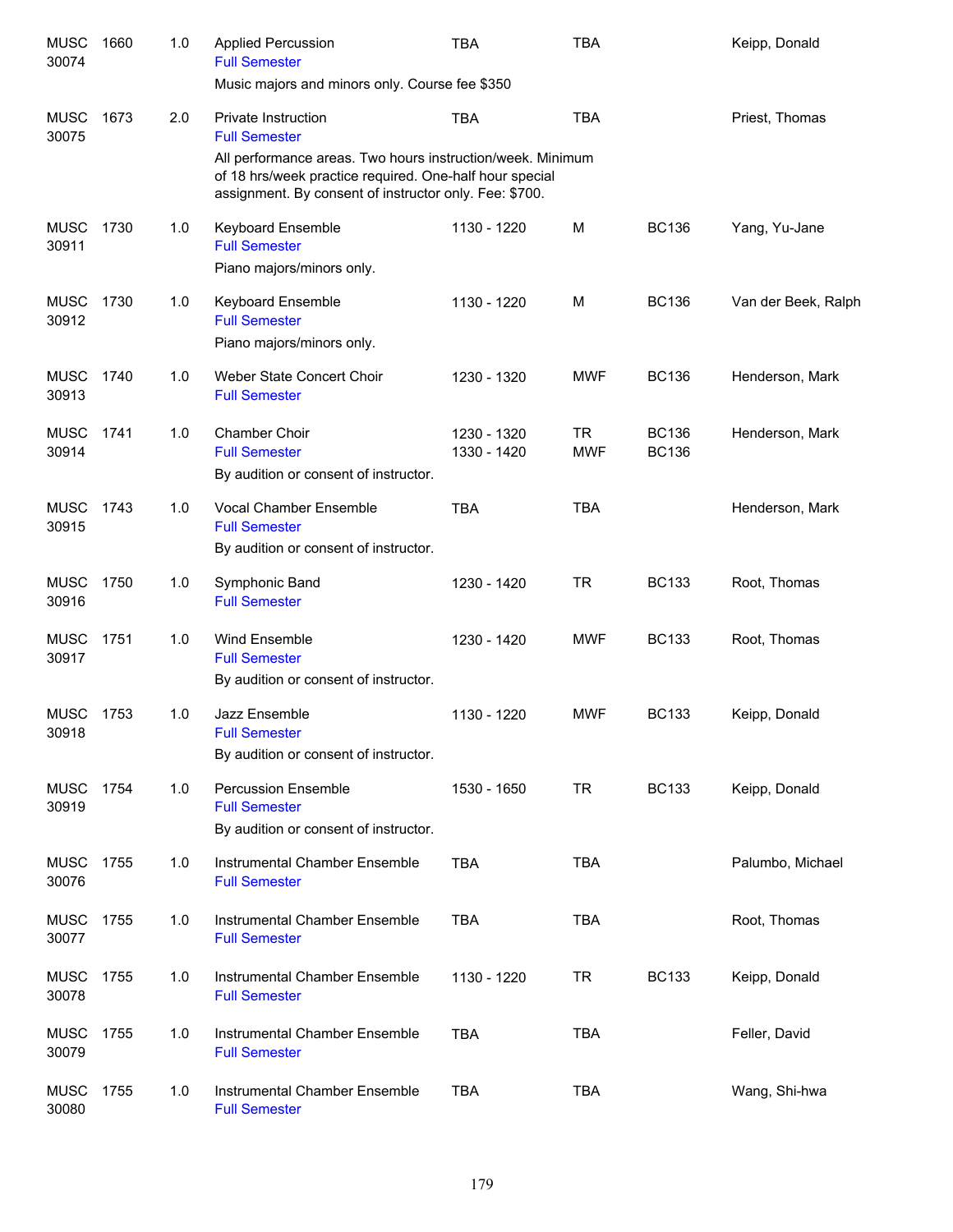| <b>MUSC</b><br>30081 | 1755 | 1.0 | Instrumental Chamber Ensemble<br><b>Full Semester</b>                                                                                                          | <b>TBA</b>                 | <b>TBA</b>   |                              | Henderson, Cindy |
|----------------------|------|-----|----------------------------------------------------------------------------------------------------------------------------------------------------------------|----------------------------|--------------|------------------------------|------------------|
| <b>MUSC</b><br>30082 | 1755 | 1.0 | Instrumental Chamber Ensemble<br><b>Full Semester</b>                                                                                                          | <b>TBA</b>                 | <b>TBA</b>   |                              | Uzur, Viktor     |
| <b>MUSC</b><br>30920 | 1756 | 1.0 | Pep Band<br><b>Full Semester</b><br>By audition.                                                                                                               | 1530 - 1620                | F            | <b>BC133</b>                 | Keipp, Donald    |
| <b>MUSC</b><br>30921 | 1760 | 1.0 | Weber State Symphony Orchestra<br><b>Full Semester</b>                                                                                                         | 1430 - 1620<br>1430 - 1520 | MW<br>F      | <b>BC133</b><br><b>BC133</b> | Palumbo, Michael |
| <b>MUSC</b><br>30922 | 1761 | 1.0 | Chamber Orchestra<br><b>Full Semester</b><br>By audition or consent of instructor.                                                                             | 1430 - 1520                | <b>TR</b>    | <b>BC133</b>                 | Palumbo, Michael |
| <b>MUSC</b><br>30923 | 1763 | 1.0 | <b>Guitar Ensemble</b><br><b>Full Semester</b>                                                                                                                 | 1230 - 1320                | M            | <b>BC125</b>                 | Woodbury, Todd   |
| <b>MUSC</b><br>30924 | 1911 | 1.0 | Intro to Music Technology<br><b>Full Semester</b><br>Music majors only. Course fee \$20.00                                                                     | 1030 - 1120                | $\mathsf{T}$ | <b>BC322</b>                 | Maxson, Mark     |
| <b>MUSC</b><br>30925 | 1911 | 1.0 | Intro to Music Technology<br><b>Full Semester</b><br>Music majors only. Course fee \$20.00                                                                     | 1030 - 1120                | F            | <b>BC322</b>                 | Maxson, Mark     |
| <b>MUSC</b><br>30926 | 2120 | 3.0 | Music Theory IV<br><b>Full Semester</b><br>Music majors & minors only. Prereq: MUSC 2110 & 2130.<br>Must be taken in conjunction with MUSC 2140.               | 0930 - 1020                | <b>MWF</b>   | <b>BC319</b>                 | Root, Thomas     |
| <b>MUSC</b><br>30927 | 2140 | 1.0 | Sight-Singing/Ear Training IV<br><b>Full Semester</b><br>Music majors & minors only. Prereq: MUSC 2110 & 2130.<br>Must be taken in conjunction with MUSC 2120. | 0930 - 1020                | <b>TR</b>    | <b>BC319</b>                 | Wang, Shi-hwa    |
| MUSC 2160<br>33682   |      | 1.0 | Class Piano IV<br><b>Full Semester</b><br>Piano Majors and Minors or passed Class Piano 2150<br>with grade C or above. Course Fee: \$7.00                      | 1030 - 1120                | <b>MW</b>    | <b>BC320</b>                 | Yang, Yu-Jane    |
| MUSC 2212<br>30928   |      | 2.0 | Survey of Music Hist & Lit II<br><b>Full Semester</b><br>Music majors & minors only. Prereq: MUSC 2202.                                                        | 1130 - 1220                | <b>TR</b>    | <b>BC318</b>                 | Feller, David    |
| MUSC<br>30929        | 2331 | 1.0 | Principles of Piano Accomp II<br><b>Full Semester</b><br>Prereq: MUSC 2321                                                                                     | 1030 - 1120                | Τ            | <b>BC319</b>                 | Tall, Malinda    |
| MUSC<br>30241        | 2610 | 1.0 | Applied Keyboard: Piano<br><b>Full Semester</b><br>Music majors and minors only. Course fee \$350                                                              | <b>TBA</b>                 | <b>TBA</b>   |                              | Yang, Yu-Jane    |
| <b>MUSC</b><br>30242 | 2611 | 1.0 | Applied Keyboard: Organ<br><b>Full Semester</b><br>Music majors and minors only. Course fee \$350                                                              | TBA                        | <b>TBA</b>   |                              | Christiansen, B  |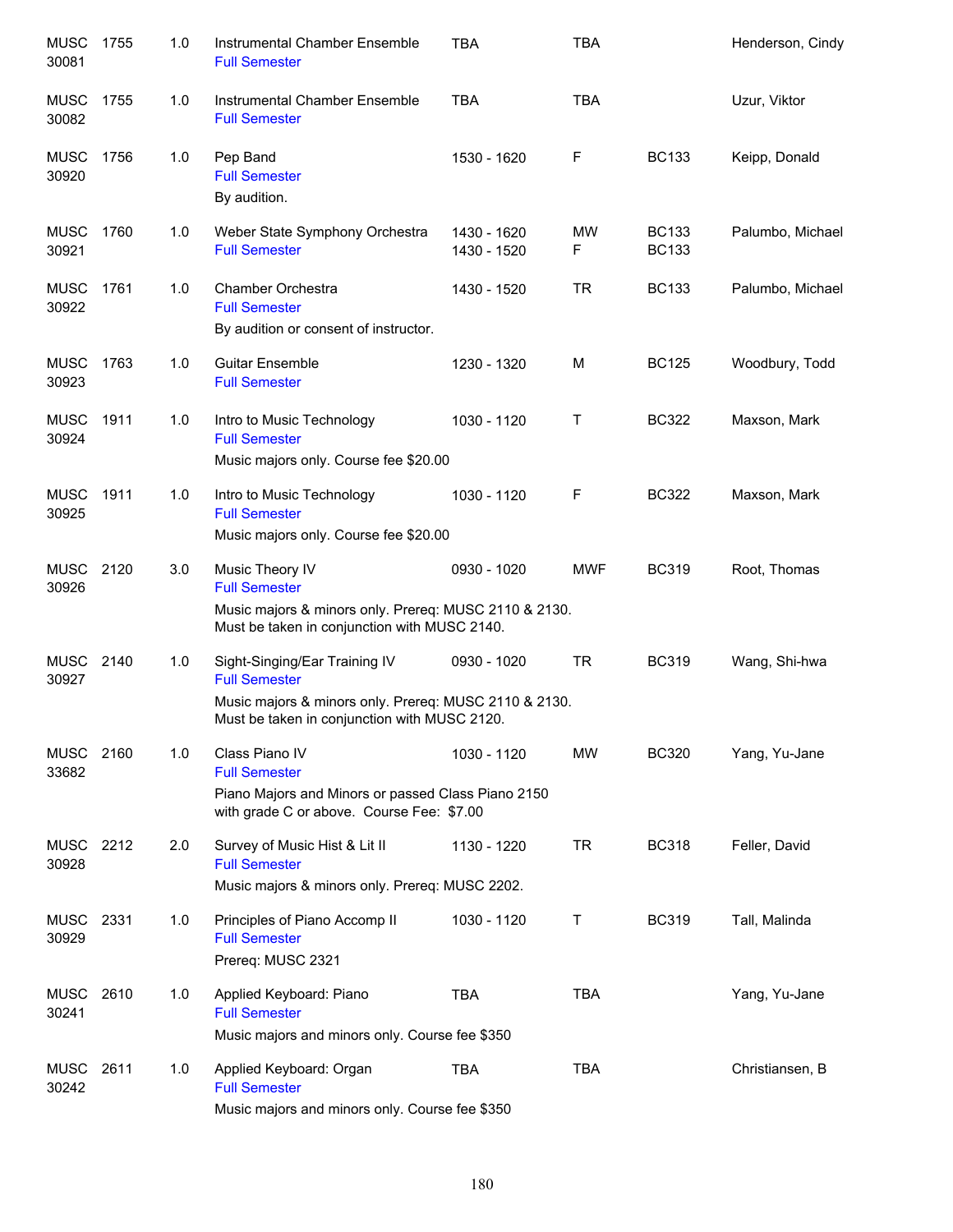| <b>MUSC</b><br>30243 | 2620 | 1.0 | <b>Applied Voice</b><br><b>Full Semester</b><br>Music majors and minors only. Course fee \$350 | TBA        | <b>TBA</b> | Brookens, Karen  |
|----------------------|------|-----|------------------------------------------------------------------------------------------------|------------|------------|------------------|
|                      |      |     |                                                                                                |            |            |                  |
| <b>MUSC</b><br>30245 | 2630 | 1.0 | Applied Woodwinds: Flute<br><b>Full Semester</b>                                               | <b>TBA</b> | <b>TBA</b> | Feller, David    |
|                      |      |     | Music majors and minors only. Course fee \$350                                                 |            |            |                  |
| <b>MUSC</b><br>30246 | 2631 | 1.0 | Applied Woodwinds: Oboe<br><b>Full Semester</b>                                                | TBA        | <b>TBA</b> | Feller, David    |
|                      |      |     | Music majors and minors only. Course fee \$350                                                 |            |            |                  |
| <b>MUSC</b><br>30247 | 2632 | 1.0 | Applied Woodwinds: Clarinet<br><b>Full Semester</b>                                            | <b>TBA</b> | <b>TBA</b> | Feller, David    |
|                      |      |     | Music majors and minors only. Course fee \$350                                                 |            |            |                  |
| <b>MUSC</b><br>30248 | 2633 | 1.0 | Applied Woodwinds: Saxaphone<br><b>Full Semester</b>                                           | <b>TBA</b> | <b>TBA</b> | Feller, David    |
|                      |      |     | Music majors and minors only. Course fee \$350                                                 |            |            |                  |
| <b>MUSC</b><br>30249 | 2634 | 1.0 | Applied Woodwinds: Bassoon<br><b>Full Semester</b>                                             | <b>TBA</b> | <b>TBA</b> | Feller, David    |
|                      |      |     | Music majors and minors only. Course fee \$350                                                 |            |            |                  |
| <b>MUSC</b><br>30250 | 2640 | 1.0 | Applied Brass: Trumpet<br><b>Full Semester</b>                                                 | <b>TBA</b> | <b>TBA</b> | Root, Thomas     |
|                      |      |     | Music majors and minors only. Course fee \$350                                                 |            |            |                  |
| <b>MUSC</b><br>30251 | 2641 | 1.0 | Applied Brass: French Horn<br><b>Full Semester</b>                                             | <b>TBA</b> | <b>TBA</b> | Root, Thomas     |
|                      |      |     | Music majors and minors only. Course fee \$350                                                 |            |            |                  |
| <b>MUSC</b><br>30252 | 2642 | 1.0 | Applied Brass: Trombone<br><b>Full Semester</b>                                                | <b>TBA</b> | <b>TBA</b> | Root, Thomas     |
|                      |      |     | Music majors and minors only. Course fee \$350                                                 |            |            |                  |
| MUSC<br>30253        | 2643 | 1.0 | Applied Brass: Euphonium/Tuba<br><b>Full Semester</b>                                          | <b>TBA</b> | <b>TBA</b> | Root, Thomas     |
|                      |      |     | Music majors and minors only. Course fee \$350                                                 |            |            |                  |
| <b>MUSC</b><br>30254 | 2650 | 1.0 | <b>Applied Strings: Violin</b><br><b>Full Semester</b>                                         | <b>TBA</b> | <b>TBA</b> | Palumbo, Michael |
|                      |      |     | Music majors and minors only. Course fee \$350                                                 |            |            |                  |
| <b>MUSC</b><br>30256 | 2651 | 1.0 | <b>Applied Strings: Viola</b><br><b>Full Semester</b>                                          | <b>TBA</b> | <b>TBA</b> | Palumbo, Michael |
|                      |      |     | Music majors and minors only. Course fee \$350                                                 |            |            |                  |
| <b>MUSC</b><br>30257 | 2652 | 1.0 | Applied Strings: Violincello<br><b>Full Semester</b>                                           | <b>TBA</b> | <b>TBA</b> | Palumbo, Michael |
|                      |      |     | Music majors and minors only. Course fee \$350                                                 |            |            |                  |
| <b>MUSC</b><br>30258 | 2653 | 1.0 | Applied Strings: String Bass<br><b>Full Semester</b>                                           | <b>TBA</b> | <b>TBA</b> | Palumbo, Michael |
|                      |      |     | Music majors and minors only. Course fee \$350                                                 |            |            |                  |
| <b>MUSC</b><br>30259 | 2654 | 1.0 | Applied Strings: Guitar<br><b>Full Semester</b>                                                | <b>TBA</b> | <b>TBA</b> | Palumbo, Michael |
|                      |      |     | Music majors and minors only. Course fee \$350                                                 |            |            |                  |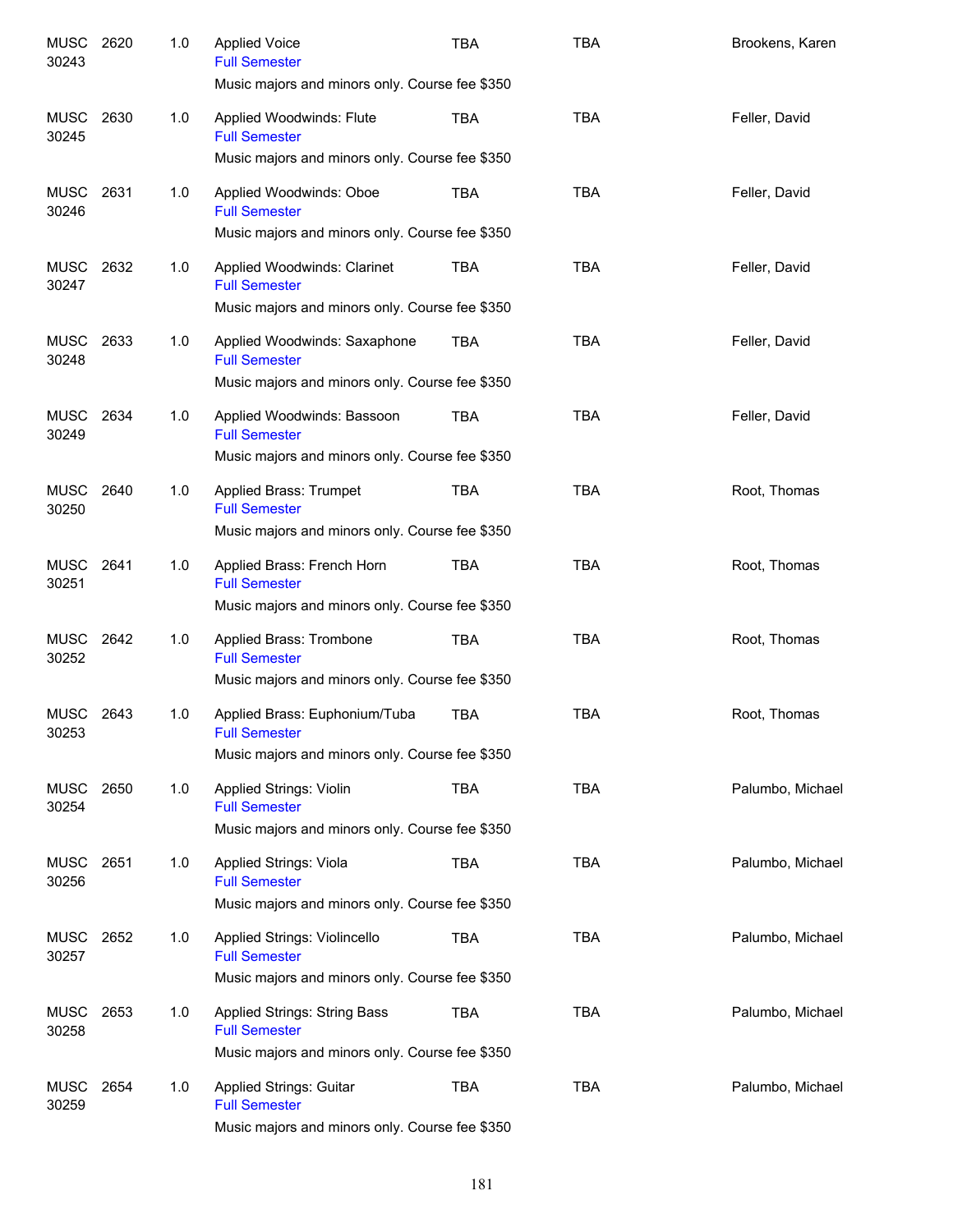| <b>MUSC</b><br>30260 | 2655 | 1.0 | Applied Strings: Harp<br><b>Full Semester</b>                                                                                                                                             | <b>TBA</b>  | <b>TBA</b> |              | Palumbo, Michael    |
|----------------------|------|-----|-------------------------------------------------------------------------------------------------------------------------------------------------------------------------------------------|-------------|------------|--------------|---------------------|
|                      |      |     | Music majors and minors only. Course fee \$350                                                                                                                                            |             |            |              |                     |
| <b>MUSC</b><br>30261 | 2660 | 1.0 | <b>Applied Percussion</b><br><b>Full Semester</b>                                                                                                                                         | <b>TBA</b>  | <b>TBA</b> |              | Keipp, Donald       |
|                      |      |     | Music majors and minors only. Course fee \$350                                                                                                                                            |             |            |              |                     |
| <b>MUSC</b><br>30262 | 2673 | 2.0 | <b>Private Instruction</b><br><b>Full Semester</b>                                                                                                                                        | <b>TBA</b>  | <b>TBA</b> |              | Priest, Thomas      |
|                      |      |     | All performance areas. Two hours instruction/week.<br>Minimum of 18 hrs/ week practice required. One-half hour<br>special assignment. By consent of instructor only. Course<br>fee \$700. |             |            |              |                     |
| <b>MUSC</b><br>30930 | 2822 | 1.0 | <b>Percussion Methods II</b><br><b>Full Semester</b><br>Prereq: 2821; Lab Fee: \$15.00                                                                                                    | 0830 - 0930 | <b>TR</b>  | <b>BC133</b> | Keipp, Donald       |
| <b>MUSC</b><br>30931 | 2842 | 1.0 | <b>Brass Methods II</b><br><b>Full Semester</b><br>Course Fee \$15.00                                                                                                                     | 1700 - 1750 | <b>TR</b>  | <b>BC133</b> | Nelson, Kent        |
| <b>MUSC</b><br>30091 | 2890 | 1.0 | Cooperative Work Experience<br><b>Full Semester</b>                                                                                                                                       | <b>TBA</b>  | <b>TBA</b> |              | Priest, Thomas      |
| <b>MUSC</b><br>30092 | 2890 | 2.0 | Cooperative Work Experience<br><b>Full Semester</b>                                                                                                                                       | <b>TBA</b>  | <b>TBA</b> |              | Priest, Thomas      |
| <b>MUSC</b><br>30093 | 2890 | 3.0 | Cooperative Work Experience<br><b>Full Semester</b>                                                                                                                                       | <b>TBA</b>  | <b>TBA</b> |              | Priest, Thomas      |
| <b>MUSC</b><br>30094 | 2890 | 4.0 | Cooperative Work Experience<br><b>Full Semester</b>                                                                                                                                       | <b>TBA</b>  | <b>TBA</b> |              | Priest, Thomas      |
| <b>MUSC</b><br>30095 | 2890 | 5.0 | Cooperative Work Experience<br><b>Full Semester</b>                                                                                                                                       | <b>TBA</b>  | <b>TBA</b> |              | Priest, Thomas      |
| <b>MUSC</b><br>30096 | 2890 | 6.0 | Cooperative Work Experience<br><b>Full Semester</b>                                                                                                                                       | <b>TBA</b>  | <b>TBA</b> |              | Priest, Thomas      |
| <b>MUSC</b><br>30933 | 2910 | 2.0 | Opera Production<br><b>Full Semester</b>                                                                                                                                                  | 1330 - 1520 | <b>TR</b>  | <b>BC136</b> | Brookens, Karen     |
| <b>MUSC</b><br>30934 | 3102 | 2.0 | Counterpoint<br><b>Full Semester</b><br>Prereq: MUSC 2111 & 2113 or equivalent.                                                                                                           | 0930 - 1020 | <b>TR</b>  | <b>BC318</b> | Root, Thomas        |
| <b>MUSC</b><br>30935 | 3206 | 3.0 | Music Hist II: Baroqu & Classi<br><b>Full Semester</b><br>Prereq: MUSC 3205                                                                                                               | 1030 - 1120 | <b>MWF</b> | <b>BC319</b> | Campbell, Carey     |
| <b>MUSC</b><br>30936 | 3208 | 2.0 | <b>World Music</b><br><b>Full Semester</b><br>Prereq: Music majors, 3207; non-majors, 1013 or 1053.                                                                                       | 1130 - 1220 | <b>TR</b>  | <b>BC319</b> | Campbell, Carey     |
| MUSC<br>30937        | 3312 | 2.0 | Keyboard Literature II<br><b>Full Semester</b>                                                                                                                                            | 1330 - 1450 | W          | <b>BC361</b> | Van der Beek, Ralph |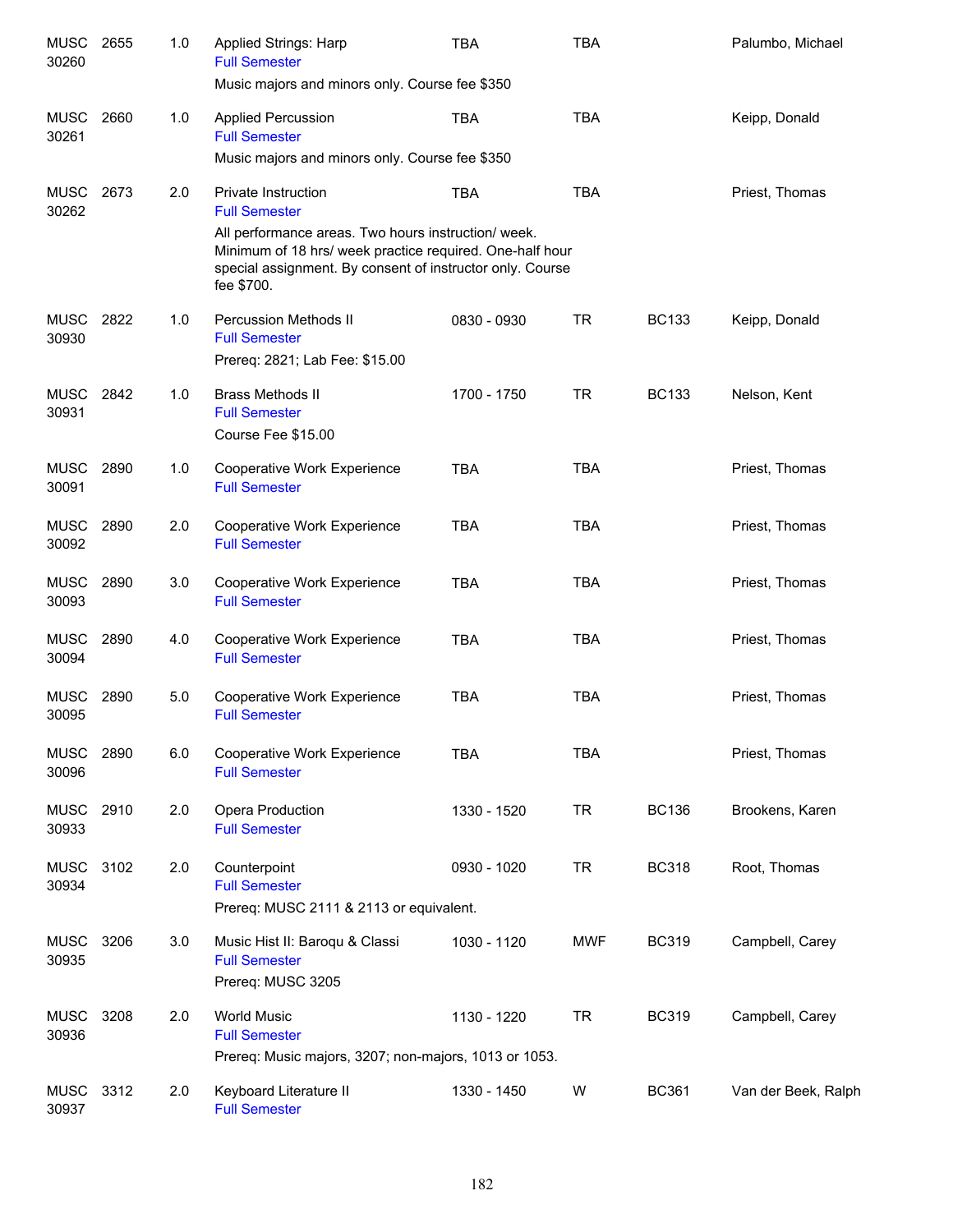| <b>MUSC</b><br>30320 | 3502 | 1.0 | Violin Master Class<br><b>Full Semester</b>                                                                                                                                  | 1330 - 1420 | F          | <b>BC210</b> | Wang, Shi-hwa     |
|----------------------|------|-----|------------------------------------------------------------------------------------------------------------------------------------------------------------------------------|-------------|------------|--------------|-------------------|
| <b>MUSC</b><br>30321 | 3503 | 1.0 | Viola Master Class<br><b>Full Semester</b>                                                                                                                                   | 1330 - 1420 | F          | <b>BC211</b> | Palumbo, Michael  |
| MUSC<br>30322        | 3504 | 1.0 | Cello Master Class<br><b>Full Semester</b>                                                                                                                                   | 1330 - 1420 | F          | <b>BC318</b> | Uzur, Viktor      |
| <b>MUSC</b><br>30323 | 3505 | 1.0 | <b>String Bass Master Class</b><br><b>Full Semester</b>                                                                                                                      | 1430 - 1520 | F          | <b>BC125</b> | Palumbo, Michael  |
| <b>MUSC</b><br>30324 | 3506 | 1.0 | <b>Guitar Master Class</b><br><b>Full Semester</b>                                                                                                                           | 1430 - 1520 | M          | <b>BC319</b> | Woodbury, Todd    |
| <b>MUSC</b><br>30325 | 3507 | 1.0 | Harp Master Class<br><b>Full Semester</b>                                                                                                                                    | <b>TBA</b>  | <b>TBA</b> |              | Vickerman, Louise |
| MUSC<br>30326        | 3510 | 1.0 | <b>Trumpet Master Class</b><br><b>Full Semester</b>                                                                                                                          | 1430 - 1520 | F          | <b>BC113</b> | Root, Thomas      |
| <b>MUSC</b><br>30327 | 3511 | 1.0 | French Horn Master Class<br><b>Full Semester</b>                                                                                                                             | 1430 - 1520 | F          | <b>BC113</b> | Root, Thomas      |
| <b>MUSC</b><br>30328 | 3512 | 1.0 | <b>Trombone Master Class</b><br><b>Full Semester</b>                                                                                                                         | 1430 - 1520 | F          | <b>BC113</b> | Root, Thomas      |
| <b>MUSC</b><br>30329 | 3513 | 1.0 | Euphonium/Tuba Master Class<br><b>Full Semester</b>                                                                                                                          | 1430 - 1520 | F          | <b>BC113</b> | Root, Thomas      |
| <b>MUSC</b><br>30330 | 3520 | 1.0 | <b>Percussion Master Class</b><br><b>Full Semester</b>                                                                                                                       | 1430 - 1520 | F          | <b>BC113</b> | Keipp, Donald     |
| <b>MUSC</b><br>30331 | 3530 | 1.0 | <b>Voice Master Class</b><br><b>Full Semester</b>                                                                                                                            | 1430 - 1520 | F          | <b>BC136</b> | Brookens, Karen   |
| <b>MUSC</b><br>30332 | 3540 | 1.0 | <b>Flute Master Class</b><br><b>Full Semester</b>                                                                                                                            | 1330 - 1420 | F          | <b>BC117</b> | Feller, David     |
| <b>MUSC</b><br>30333 | 3541 | 1.0 | <b>Oboe Master Class</b><br><b>Full Semester</b>                                                                                                                             | 1430 - 1520 | F          | <b>BC113</b> | Feller, David     |
| <b>MUSC</b><br>30334 | 3542 | 1.0 | <b>Clarinet Master Class</b><br><b>Full Semester</b>                                                                                                                         | 1430 - 1520 | F          | <b>BC113</b> | Feller, David     |
| <b>MUSC</b><br>30335 | 3543 | 1.0 | Saxophone Master Class<br><b>Full Semester</b>                                                                                                                               | 1430 - 1520 | F          | <b>BC113</b> | Feller, David     |
| <b>MUSC</b><br>30336 | 3544 | 1.0 | <b>Bassoon Master Class</b><br><b>Full Semester</b>                                                                                                                          | 1430 - 1520 | F          | <b>BC113</b> | Feller, David     |
| <b>MUSC</b><br>30471 | 3601 | 1.0 | Private Instruction<br><b>Full Semester</b>                                                                                                                                  | <b>TBA</b>  | <b>TBA</b> |              | Priest, Thomas    |
|                      |      |     | For non-music majors and minors. Private lessons in<br>voice/ keyboard/ woodwinds/ brass/ strings/ percussion.<br>Course fee \$258. Call 626-6437 for a list of instructors. |             |            |              |                   |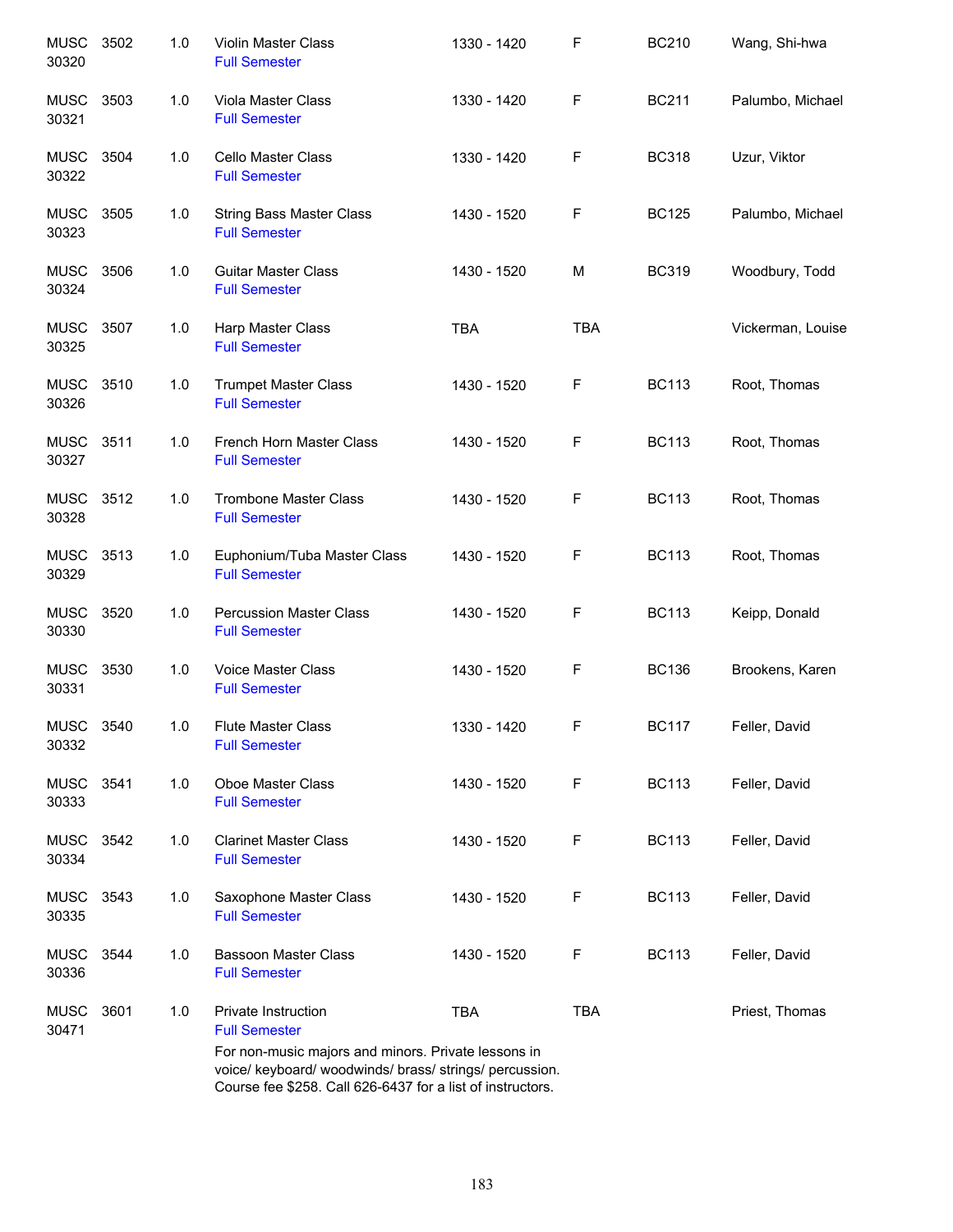| <b>MUSC</b><br>30472 | 3610 | 1.0 | Applied Keyboard: Piano<br><b>Full Semester</b><br>Music majors and minors only. Course fee \$350 | TBA        | <b>TBA</b> | Yang, Yu-Jane    |
|----------------------|------|-----|---------------------------------------------------------------------------------------------------|------------|------------|------------------|
|                      |      |     |                                                                                                   |            |            |                  |
| <b>MUSC</b><br>30473 | 3611 | 1.0 | Applied Keyboard: Organ<br><b>Full Semester</b>                                                   | <b>TBA</b> | <b>TBA</b> | Christiansen, B  |
|                      |      |     | Music majors and minors only. Course fee \$350                                                    |            |            |                  |
| <b>MUSC</b><br>30474 | 3620 | 1.0 | <b>Applied Voice</b><br><b>Full Semester</b>                                                      | <b>TBA</b> | <b>TBA</b> | Brookens, Karen  |
|                      |      |     | Music majors and minors only. Course fee \$350                                                    |            |            |                  |
| <b>MUSC</b><br>30475 | 3630 | 1.0 | Applied Woodwinds: Flute<br><b>Full Semester</b>                                                  | <b>TBA</b> | <b>TBA</b> | Feller, David    |
|                      |      |     | Music majors and minors only. Course fee \$350                                                    |            |            |                  |
| <b>MUSC</b><br>30476 | 3631 | 1.0 | Applied Woodwinds: Oboe<br><b>Full Semester</b>                                                   | <b>TBA</b> | <b>TBA</b> | Feller, David    |
|                      |      |     | Music majors and minors only. Course fee \$350                                                    |            |            |                  |
| <b>MUSC</b><br>30477 | 3632 | 1.0 | Applied Woodwinds: Clarinet<br><b>Full Semester</b>                                               | <b>TBA</b> | <b>TBA</b> | Feller, David    |
|                      |      |     | Music majors and minors only. Course fee \$350                                                    |            |            |                  |
| <b>MUSC</b><br>30478 | 3633 | 1.0 | Applied Woodwinds: Saxaphone<br><b>Full Semester</b>                                              | <b>TBA</b> | <b>TBA</b> | Feller, David    |
|                      |      |     | Music majors and minors only. Course fee \$350                                                    |            |            |                  |
| <b>MUSC</b><br>30479 | 3634 | 1.0 | Applied Woodwinds: Bassoon<br><b>Full Semester</b>                                                | <b>TBA</b> | <b>TBA</b> | Feller, David    |
|                      |      |     | Music majors and minors only. Course fee \$350                                                    |            |            |                  |
| <b>MUSC</b><br>30480 | 3640 | 1.0 | Applied Brass: Trumpet<br><b>Full Semester</b>                                                    | <b>TBA</b> | <b>TBA</b> | Root, Thomas     |
|                      |      |     | Music majors and minors only. Course fee \$350                                                    |            |            |                  |
| <b>MUSC</b><br>30481 | 3641 | 1.0 | Applied Brass: French Horn<br><b>Full Semester</b>                                                | <b>TBA</b> | <b>TBA</b> | Root, Thomas     |
|                      |      |     | Music majors and minors only. Course fee \$350                                                    |            |            |                  |
| MUSC<br>30482        | 3642 | 1.0 | Applied Brass: Trombone<br><b>Full Semester</b>                                                   | <b>TBA</b> | <b>TBA</b> | Root, Thomas     |
|                      |      |     | Music majors and minors only. Course fee \$350                                                    |            |            |                  |
| <b>MUSC</b><br>30483 | 3643 | 1.0 | Applied Brass: Euphonium/Tuba<br><b>Full Semester</b>                                             | <b>TBA</b> | <b>TBA</b> | Root, Thomas     |
|                      |      |     | Music majors and minors only. Course fee \$350                                                    |            |            |                  |
| <b>MUSC</b><br>30484 | 3650 | 1.0 | Applied Strings: Vioin<br><b>Full Semester</b>                                                    | <b>TBA</b> | <b>TBA</b> | Palumbo, Michael |
|                      |      |     | Music majors and minors only. Course fee \$350                                                    |            |            |                  |
| <b>MUSC</b><br>30485 | 3651 | 1.0 | Applied Strings: Viola<br><b>Full Semester</b>                                                    | <b>TBA</b> | <b>TBA</b> | Palumbo, Michael |
|                      |      |     | Music majors and minors only. Course fee \$350                                                    |            |            |                  |
| <b>MUSC</b><br>30486 | 3652 | 1.0 | Applied Strings: Violincello<br><b>Full Semester</b>                                              | <b>TBA</b> | TBA        | Palumbo, Michael |
|                      |      |     | Music majors and minors only. Course fee \$350                                                    |            |            |                  |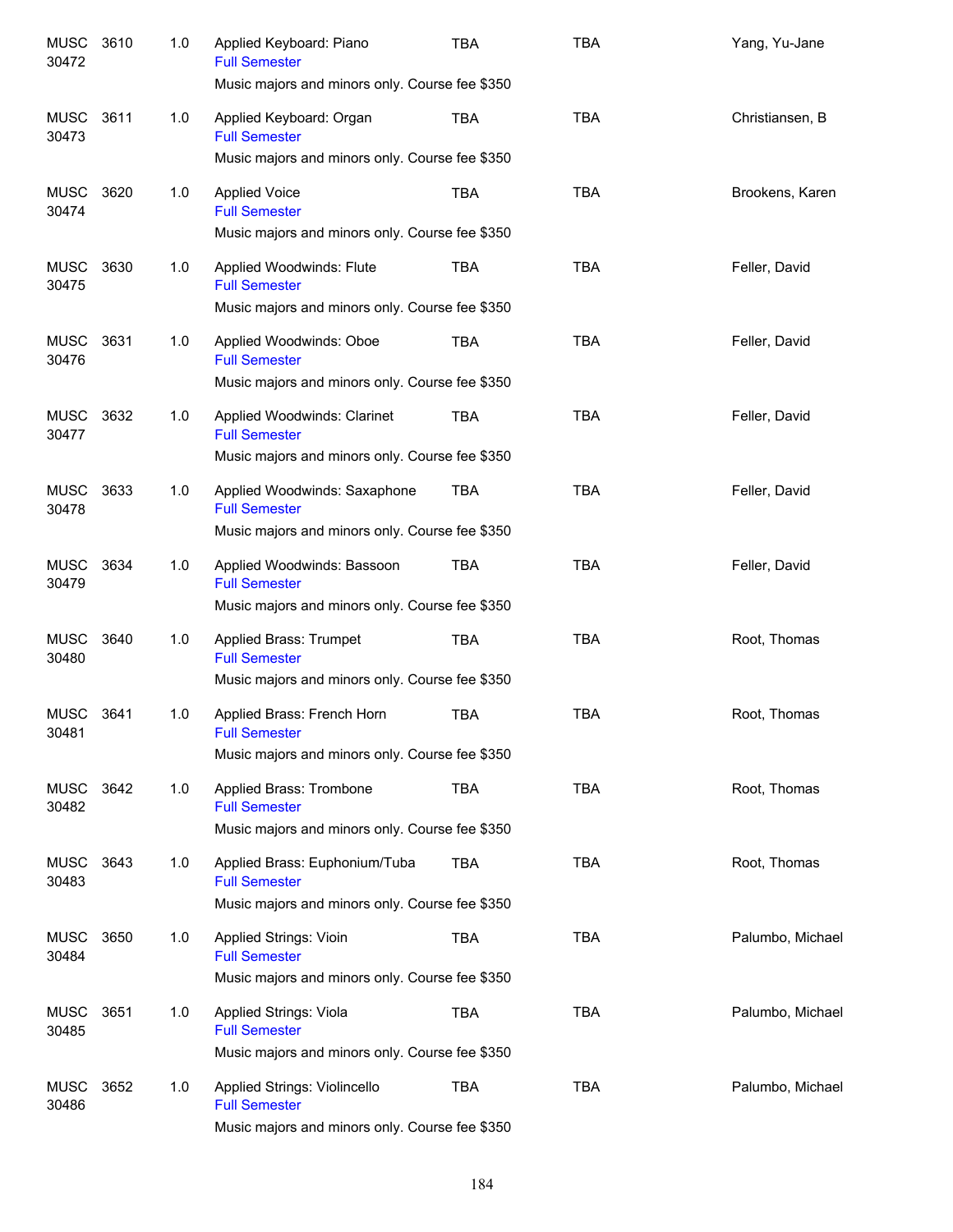| <b>MUSC</b><br>30487 | 3653 | 1.0 | <b>Applied Strings: String Bass</b><br><b>Full Semester</b><br>Music majors and minors only. Course fee \$350                                                                                                                            | <b>TBA</b>                 | <b>TBA</b>              |                              | Palumbo, Michael    |
|----------------------|------|-----|------------------------------------------------------------------------------------------------------------------------------------------------------------------------------------------------------------------------------------------|----------------------------|-------------------------|------------------------------|---------------------|
| <b>MUSC</b><br>30488 | 3654 | 1.0 | Applied Strings: Guitar<br><b>Full Semester</b><br>Music majors and minors only. Course fee \$350                                                                                                                                        | <b>TBA</b>                 | <b>TBA</b>              |                              | Palumbo, Michael    |
| <b>MUSC</b><br>30489 | 3655 | 1.0 | <b>Applied Strings: Harp</b><br><b>Full Semester</b><br>Music majors and minors only. Course fee \$350                                                                                                                                   | <b>TBA</b>                 | <b>TBA</b>              |                              | Palumbo, Michael    |
| <b>MUSC</b><br>30490 | 3660 | 1.0 | <b>Applied Percussion</b><br><b>Full Semester</b><br>Music majors and minors only. Course fee \$350                                                                                                                                      | <b>TBA</b>                 | <b>TBA</b>              |                              | Keipp, Donald       |
| <b>MUSC</b><br>30491 | 3673 | 2.0 | Private Instruction<br><b>Full Semester</b><br>All performance areas. Two hours instruction/week.<br>Minimum of 18 hrs/ week practice required. One-half<br>hour special assignment. By consent of instructor only.<br>Course fee \$700. | <b>TBA</b>                 | <b>TBA</b>              |                              | Priest, Thomas      |
| <b>MUSC</b><br>30940 | 3730 | 1.0 | <b>Keyboard Ensemble</b><br><b>Full Semester</b><br>Piano majors/ minors only.                                                                                                                                                           | 1130 - 1220                | M                       | <b>BC136</b>                 | Yang, Yu-Jane       |
| <b>MUSC</b><br>30942 | 3730 | 1.0 | <b>Keyboard Ensemble</b><br><b>Full Semester</b><br>Piano majors/ minors only.                                                                                                                                                           | 1130 - 1220                | M                       | <b>BC136</b>                 | Van der Beek, Ralph |
| <b>MUSC</b><br>30943 | 3740 | 1.0 | Weber State Concert Choir<br><b>Full Semester</b>                                                                                                                                                                                        | 1230 - 1320                | <b>MWF</b>              | <b>BC136</b>                 | Henderson, Mark     |
| <b>MUSC</b><br>30944 | 3741 | 1.0 | Chamber Choir<br><b>Full Semester</b><br>By audition only.                                                                                                                                                                               | 1230 - 1330<br>1330 - 1420 | <b>TR</b><br><b>MWF</b> | <b>BC136</b><br><b>BC136</b> | Henderson, Mark     |
| <b>MUSC</b><br>30945 | 3743 | 1.0 | Vocal Chamber Ensemble<br><b>Full Semester</b><br>Consent of instructor.                                                                                                                                                                 | <b>TBA</b>                 | <b>TBA</b>              |                              | Henderson, Mark     |
| <b>MUSC</b><br>30946 | 3750 | 1.0 | Symphonic Band<br><b>Full Semester</b>                                                                                                                                                                                                   | 1230 - 1420                | <b>TR</b>               | <b>BC133</b>                 | Root, Thomas        |
| <b>MUSC</b><br>30947 | 3751 | 1.0 | Wind Ensemble<br><b>Full Semester</b><br>By audition or consent of instructor.                                                                                                                                                           | 1230 - 1420                | <b>MWF</b>              | <b>BC133</b>                 | Root, Thomas        |
| <b>MUSC</b><br>30949 | 3753 | 1.0 | Jazz Ensemble<br><b>Full Semester</b>                                                                                                                                                                                                    | 1130 - 1220                | <b>MWF</b>              | <b>BC133</b>                 | Keipp, Donald       |
| <b>MUSC</b><br>30950 | 3754 | 1.0 | <b>Percussion Ensemble</b><br><b>Full Semester</b>                                                                                                                                                                                       | 1530 - 1650                | <b>TR</b>               | <b>BC133</b>                 | Keipp, Donald       |
| <b>MUSC</b><br>30084 | 3755 | 1.0 | Instrumental Chamber Ensemble<br><b>Full Semester</b>                                                                                                                                                                                    | <b>TBA</b>                 | <b>TBA</b>              |                              | Palumbo, Michael    |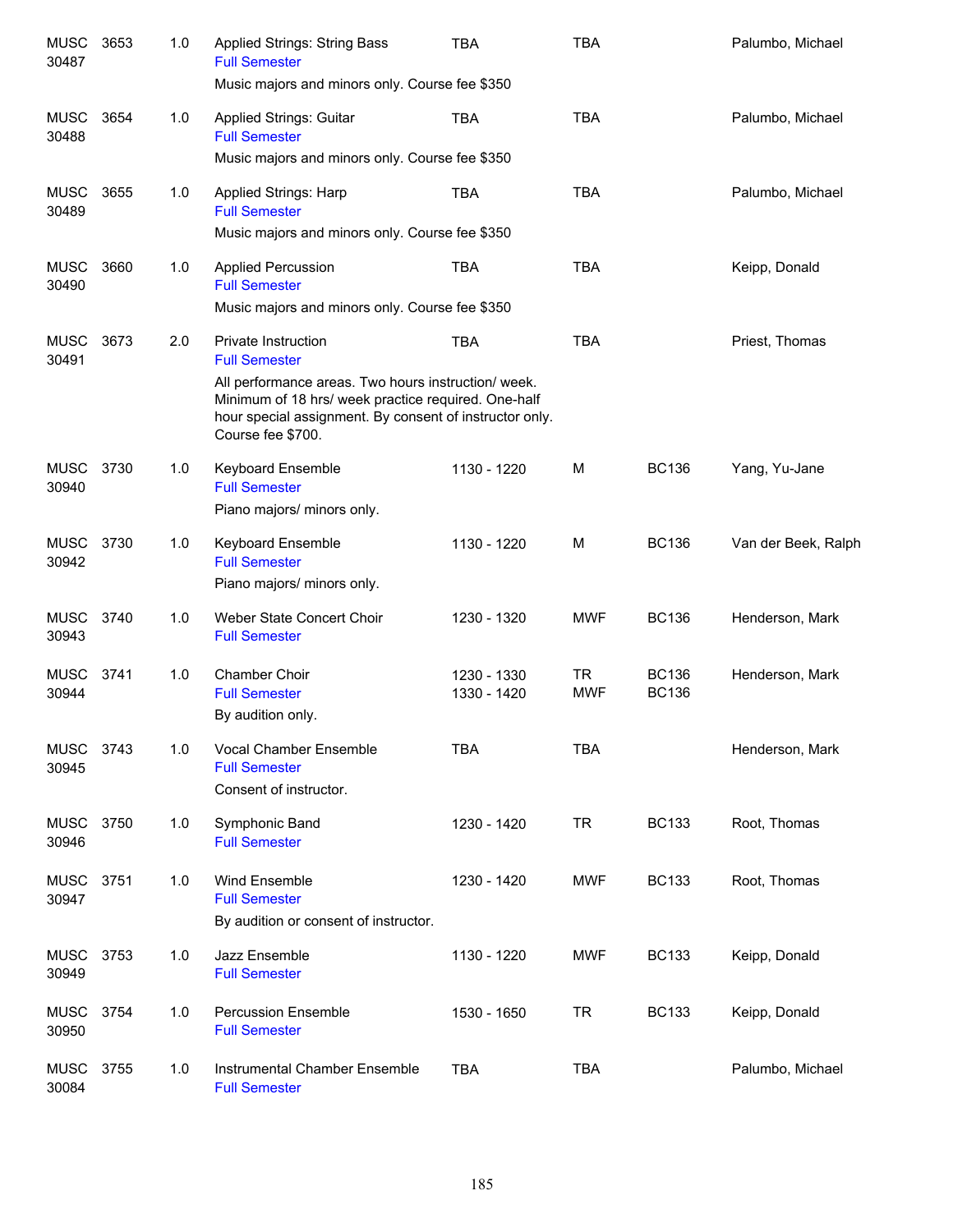| <b>MUSC</b><br>30085 | 3755 | 1.0 | Instrumental Chamber Ensemble<br><b>Full Semester</b>                                                         | <b>TBA</b>                 | <b>TBA</b> |                              | Root, Thomas     |
|----------------------|------|-----|---------------------------------------------------------------------------------------------------------------|----------------------------|------------|------------------------------|------------------|
| MUSC<br>30086        | 3755 | 1.0 | Instrumental Chamber Ensemble<br><b>Full Semester</b>                                                         | 1130 - 1220                | <b>TR</b>  | <b>BC133</b>                 | Keipp, Donald    |
| MUSC<br>30087        | 3755 | 1.0 | Instrumental Chamber Ensemble<br><b>Full Semester</b>                                                         | <b>TBA</b>                 | <b>TBA</b> |                              | Feller, David    |
| <b>MUSC</b><br>30088 | 3755 | 1.0 | Instrumental Chamber Ensemble<br><b>Full Semester</b>                                                         | <b>TBA</b>                 | <b>TBA</b> |                              | Wang, Shi-hwa    |
| <b>MUSC</b><br>30089 | 3755 | 1.0 | Instrumental Chamber Ensemble<br><b>Full Semester</b>                                                         | <b>TBA</b>                 | <b>TBA</b> |                              | Henderson, Cindy |
| MUSC<br>30090        | 3755 | 1.0 | Instrumental Chamber Ensemble<br><b>Full Semester</b>                                                         | <b>TBA</b>                 | <b>TBA</b> |                              | Uzur, Viktor     |
| <b>MUSC</b><br>30968 | 3756 | 1.0 | Pep Band<br><b>Full Semester</b><br>By audition only.                                                         | 1530 - 1620                | F          | <b>BC133</b>                 | Keipp, Donald    |
| MUSC<br>30969        | 3760 | 1.0 | Weber State Symphony Orchestra<br><b>Full Semester</b>                                                        | 1430 - 1620<br>1430 - 1520 | MW<br>F    | <b>BC133</b><br><b>BC133</b> | Palumbo, Michael |
| <b>MUSC</b><br>30971 | 3761 | 1.0 | Chamber Orchestra<br><b>Full Semester</b><br>By audition or consent of instructor.                            | 1430 - 1620                | <b>TR</b>  | <b>BC133</b>                 | Palumbo, Michael |
| MUSC<br>30972        | 3763 | 1.0 | <b>Guitar Ensemble</b><br><b>Full Semester</b>                                                                | 1530 - 1620                | M          | <b>BC136</b>                 | Woodbury, Todd   |
| <b>MUSC</b><br>30973 | 3823 | 2.0 | Instrument Conducting II<br><b>Full Semester</b><br>Prereq: MUSC 3822                                         | 0730 - 0820                | <b>TR</b>  | <b>BC133</b>                 | Palumbo, Michael |
| <b>MUSC</b><br>30974 | 3824 | 4.0 | Music For Elementary Teachers<br><b>Full Semester</b>                                                         | 1030 - 1220                | <b>MW</b>  | <b>BC125</b>                 | Akombo, David    |
| MUSC<br>30975        | 3842 | 2.0 | Producing the School Musical<br><b>Full Semester</b>                                                          | 0830 - 0920                | <b>TR</b>  | <b>BC210</b>                 | Christian, James |
| <b>MUSC</b><br>30977 | 3852 | 2.0 | String Instrument Pedagogy II<br><b>Full Semester</b>                                                         | 1530 - 1620                | Τ          |                              | Palumbo, Michael |
| <b>MUSC</b><br>30979 | 3882 | 2.0 | Choral Conduct II<br><b>Full Semester</b><br>Prereq: MUSC 3872                                                | 0830 - 0920                | MW         | <b>BC136</b>                 | Henderson, Mark  |
| <b>MUSC</b><br>30629 | 3991 | 1.0 | Junior Recital<br><b>Full Semester</b><br>Prereq: Piano Proficiency and 3000 level of private<br>instruction. | <b>TBA</b>                 | <b>TBA</b> |                              | Priest, Thomas   |
| MUSC<br>30980        | 4412 | 2.0 | Vocal Pedagogy II<br><b>Full Semester</b><br>Prereq: MUSC 4402                                                | 1430 - 1520                | MW         | <b>BC113</b>                 | Brookens, Karen  |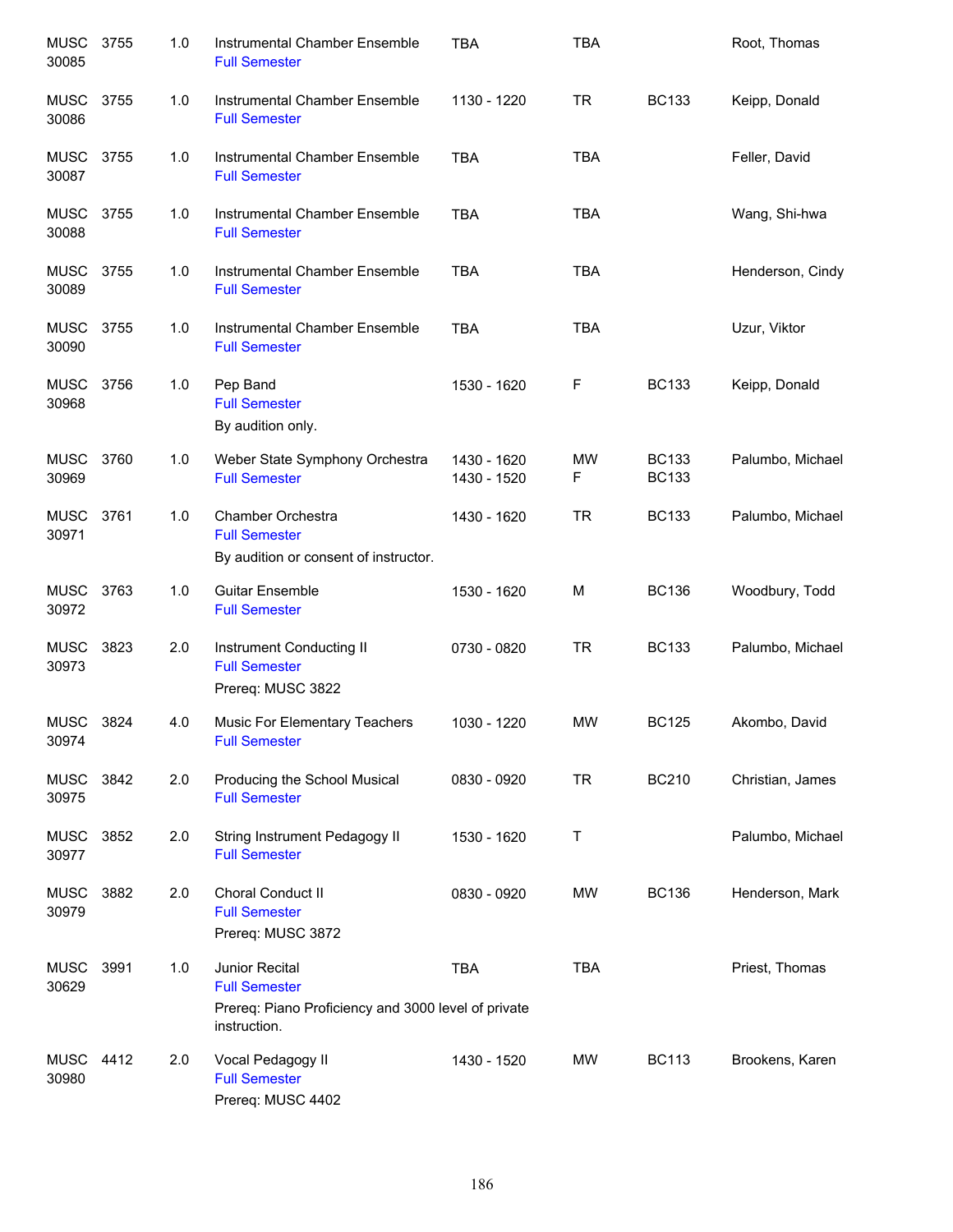| <b>MUSC</b><br>30662 | 4610 | 1.0 | Applied Keyboard: Piano<br><b>Full Semester</b><br>Music majors and minors only. Course fee \$350.00      | <b>TBA</b> | <b>TBA</b> | Yang, Yu-Jane    |
|----------------------|------|-----|-----------------------------------------------------------------------------------------------------------|------------|------------|------------------|
| <b>MUSC</b>          | 4611 | 1.0 | Applied Keyboard: Organ<br><b>Full Semester</b>                                                           | <b>TBA</b> | <b>TBA</b> | Christiansen, B  |
| 30663                |      |     | Music majors and minors only. Course fee \$350.00                                                         |            |            |                  |
| <b>MUSC</b><br>30664 | 4620 | 1.0 | <b>Applied Voice</b><br><b>Full Semester</b><br>Music majors and minors only. Course fee \$350.00         | <b>TBA</b> | <b>TBA</b> | Brookens, Karen  |
| <b>MUSC</b><br>30665 | 4630 | 1.0 | Applied Woodwinds: Flute<br><b>Full Semester</b>                                                          | <b>TBA</b> | <b>TBA</b> | Feller, David    |
|                      |      |     | Music majors and minors only. Course fee \$350.00                                                         |            |            |                  |
| <b>MUSC</b><br>30666 | 4631 | 1.0 | Applied Woodwinds: Oboe<br><b>Full Semester</b><br>Music majors and minors only. Course fee \$350.00      | <b>TBA</b> | <b>TBA</b> | Feller, David    |
| <b>MUSC</b><br>30667 | 4632 | 1.0 | Applied Woodwinds: Clarinet<br><b>Full Semester</b>                                                       | <b>TBA</b> | <b>TBA</b> | Feller, David    |
|                      |      |     | Music majors and minors only. Course fee \$350.00                                                         |            |            |                  |
| <b>MUSC</b><br>30668 | 4633 | 1.0 | Applied Woodwinds: Saxaphone<br><b>Full Semester</b><br>Music majors and minors only. Course fee \$350.00 | <b>TBA</b> | <b>TBA</b> | Feller, David    |
| <b>MUSC</b><br>30669 | 4634 | 1.0 | Applied Woodwinds: Bassoon<br><b>Full Semester</b>                                                        | <b>TBA</b> | <b>TBA</b> | Feller, David    |
|                      |      |     | Music majors and minors only. Course fee \$350.00                                                         |            |            |                  |
| <b>MUSC</b><br>30670 | 4640 | 1.0 | Applied Brass: Trumpet<br><b>Full Semester</b>                                                            | <b>TBA</b> | <b>TBA</b> | Root, Thomas     |
|                      |      |     | Music majors and minors only. Course fee \$350.00                                                         |            |            |                  |
| <b>MUSC</b><br>31263 | 4641 | 1.0 | Applied Brass: French Horn<br><b>Full Semester</b><br>Music majors and minors only. Course fee \$350.00   | <b>TBA</b> | <b>TBA</b> | Root, Thomas     |
| MUSC<br>30672        | 4642 | 1.0 | Applied Brass: Trombone<br><b>Full Semester</b>                                                           | <b>TBA</b> | <b>TBA</b> | Root, Thomas     |
|                      |      |     | Music majors and minors only. Course fee \$350.00                                                         |            |            |                  |
| MUSC<br>30673        | 4643 | 1.0 | Applied Brass: Euphonium/Tuba<br><b>Full Semester</b>                                                     | <b>TBA</b> | <b>TBA</b> | Root, Thomas     |
|                      |      |     | Music majors and minors only. Course fee \$350.00                                                         |            |            |                  |
| <b>MUSC</b><br>30674 | 4650 | 1.0 | Applied Strings: Violin<br><b>Full Semester</b><br>Music majors and minors only. Course fee \$350.00      | <b>TBA</b> | <b>TBA</b> | Palumbo, Michael |
|                      |      |     |                                                                                                           |            |            |                  |
| <b>MUSC</b><br>30675 | 4651 | 1.0 | Applied Strings: Viola<br><b>Full Semester</b><br>Music majors and minors only. Course fee \$350.00       | <b>TBA</b> | <b>TBA</b> | Palumbo, Michael |
| <b>MUSC</b>          | 4652 | 1.0 | Applied Strings: Violincello                                                                              | <b>TBA</b> | TBA        | Palumbo, Michael |
| 30676                |      |     | <b>Full Semester</b><br>Music majors and minors only. Course fee \$350.00                                 |            |            |                  |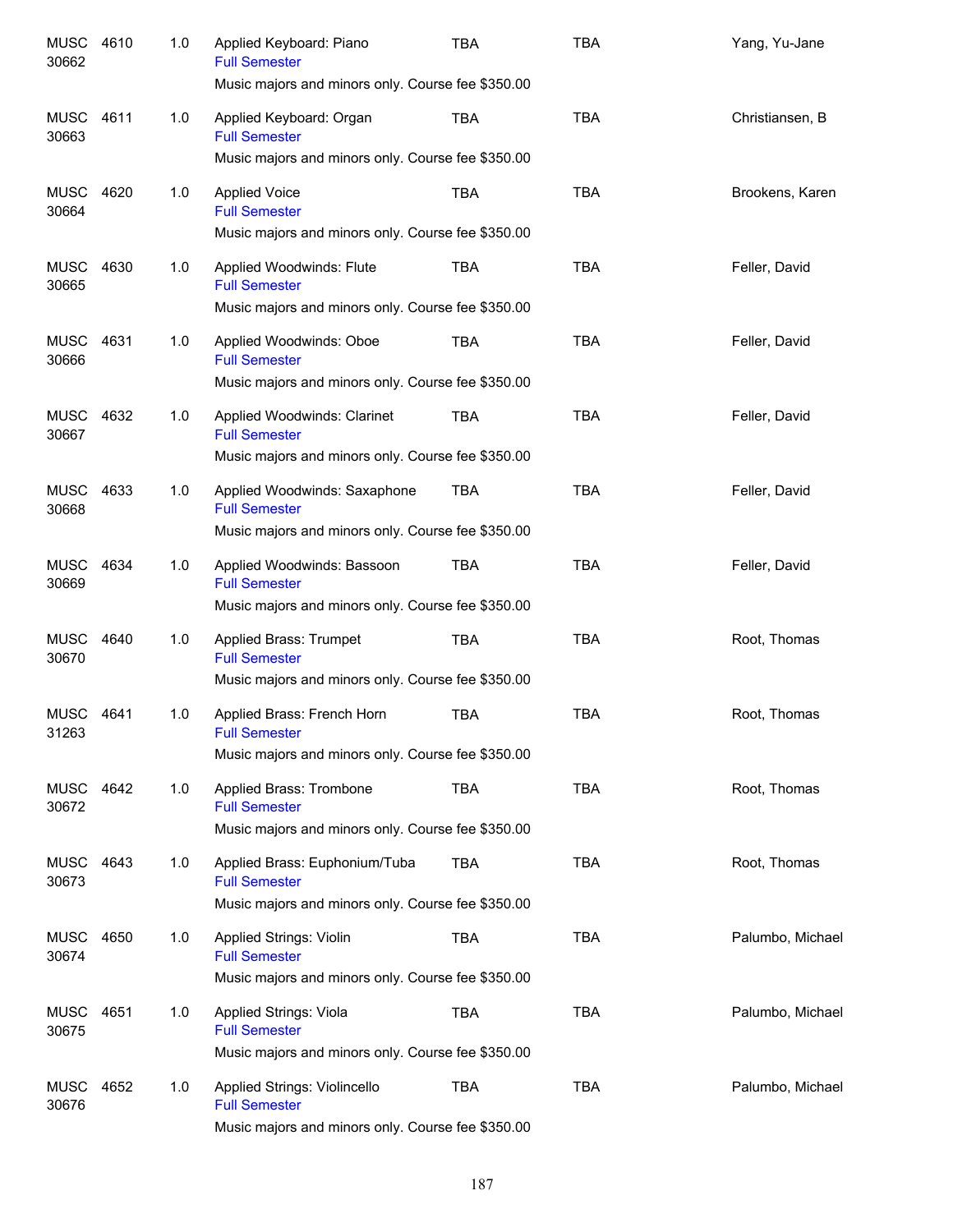| <b>MUSC</b><br>30677 | 4653  | 1.0 | <b>Applied Strings: String Bass</b><br><b>Full Semester</b><br>Music majors and minors only. Course fee \$350.00                                                                       | <b>TBA</b>  | <b>TBA</b> |              | Palumbo, Michael |
|----------------------|-------|-----|----------------------------------------------------------------------------------------------------------------------------------------------------------------------------------------|-------------|------------|--------------|------------------|
| <b>MUSC</b><br>30678 | 4654  | 1.0 | Applied Strings: Guitar<br><b>Full Semester</b>                                                                                                                                        | <b>TBA</b>  | <b>TBA</b> |              | Palumbo, Michael |
|                      |       |     | Music majors and minors only. Course fee \$350.00                                                                                                                                      |             |            |              |                  |
| <b>MUSC</b><br>30679 | 4655  | 1.0 | Applied Strings: Harp<br><b>Full Semester</b>                                                                                                                                          | <b>TBA</b>  | <b>TBA</b> |              | Palumbo, Michael |
|                      |       |     | Music majors and minors only. Course fee \$350.00                                                                                                                                      |             |            |              |                  |
| <b>MUSC</b><br>30680 | 4660  | 1.0 | <b>Applied Percussion</b><br><b>Full Semester</b>                                                                                                                                      | <b>TBA</b>  | <b>TBA</b> |              | Keipp, Donald    |
|                      |       |     | Music majors and minors only. Course fee \$350.00                                                                                                                                      |             |            |              |                  |
| <b>MUSC</b><br>30681 | 4673  | 2.0 | Private Instruction<br><b>Full Semester</b>                                                                                                                                            | <b>TBA</b>  | <b>TBA</b> |              | Priest, Thomas   |
|                      |       |     | All performance areas. Two hours instruction/ week. Minimum<br>of 18 hrs/ week practice required. One-half hour special<br>assignment. By consent of instructor only. Course fee \$700 |             |            |              |                  |
| <b>MUSC</b><br>30981 | 4820  | 1.0 | Pro Tools 101<br><b>Full Semester</b><br>Course Fee: \$55                                                                                                                              | 1030 - 1120 | R          | <b>BC322</b> | Maxson, Mark     |
| <b>MUSC</b><br>30557 | 4830A | 1.0 | Directed Readings<br><b>Full Semester</b>                                                                                                                                              | <b>TBA</b>  | <b>TBA</b> |              | Priest, Thomas   |
| <b>MUSC</b><br>30558 | 4830A | 2.0 | <b>Directed Readings</b><br><b>Full Semester</b>                                                                                                                                       | <b>TBA</b>  | <b>TBA</b> |              | Priest, Thomas   |
| <b>MUSC</b><br>30559 | 4830A | 3.0 | Directed Readings<br><b>Full Semester</b>                                                                                                                                              | <b>TBA</b>  | <b>TBA</b> |              | Priest, Thomas   |
| <b>MUSC</b><br>30561 | 4830B | 1.0 | Directed Readings/Vocal Pedago<br><b>Full Semester</b><br>Vocal Pedagogy Majors Only.                                                                                                  | <b>TBA</b>  | <b>TBA</b> |              | Brookens, Karen  |
| <b>MUSC</b><br>30563 | 4830B | 2.0 | Directed Readings/Vocal Pedago<br><b>Full Semester</b><br>Vocal Pedagogy Majors Only.                                                                                                  | <b>TBA</b>  | <b>TBA</b> |              | Brookens, Karen  |
| <b>MUSC</b><br>30565 | 4830B | 3.0 | Directed Readings/Vocal Pedago<br><b>Full Semester</b><br>Vocal Pedagogy Majors Only.                                                                                                  | <b>TBA</b>  | <b>TBA</b> |              | Brookens, Karen  |
| <b>MUSC</b><br>30566 | 4830C | 1.0 | Directed Readings/Music Educat<br><b>Full Semester</b><br>Music Education Majors Only.                                                                                                 | <b>TBA</b>  | <b>TBA</b> |              | Priest, Thomas   |
| <b>MUSC</b><br>30568 | 4830C | 2.0 | Directed Readings/Music Educat<br><b>Full Semester</b><br>Music Education Majors Only.                                                                                                 | <b>TBA</b>  | <b>TBA</b> |              | Priest, Thomas   |
| <b>MUSC</b><br>30569 | 4830C | 3.0 | Directed Readings/Music Educat<br><b>Full Semester</b><br>Music Education Majors Only.                                                                                                 | <b>TBA</b>  | <b>TBA</b> |              | Priest, Thomas   |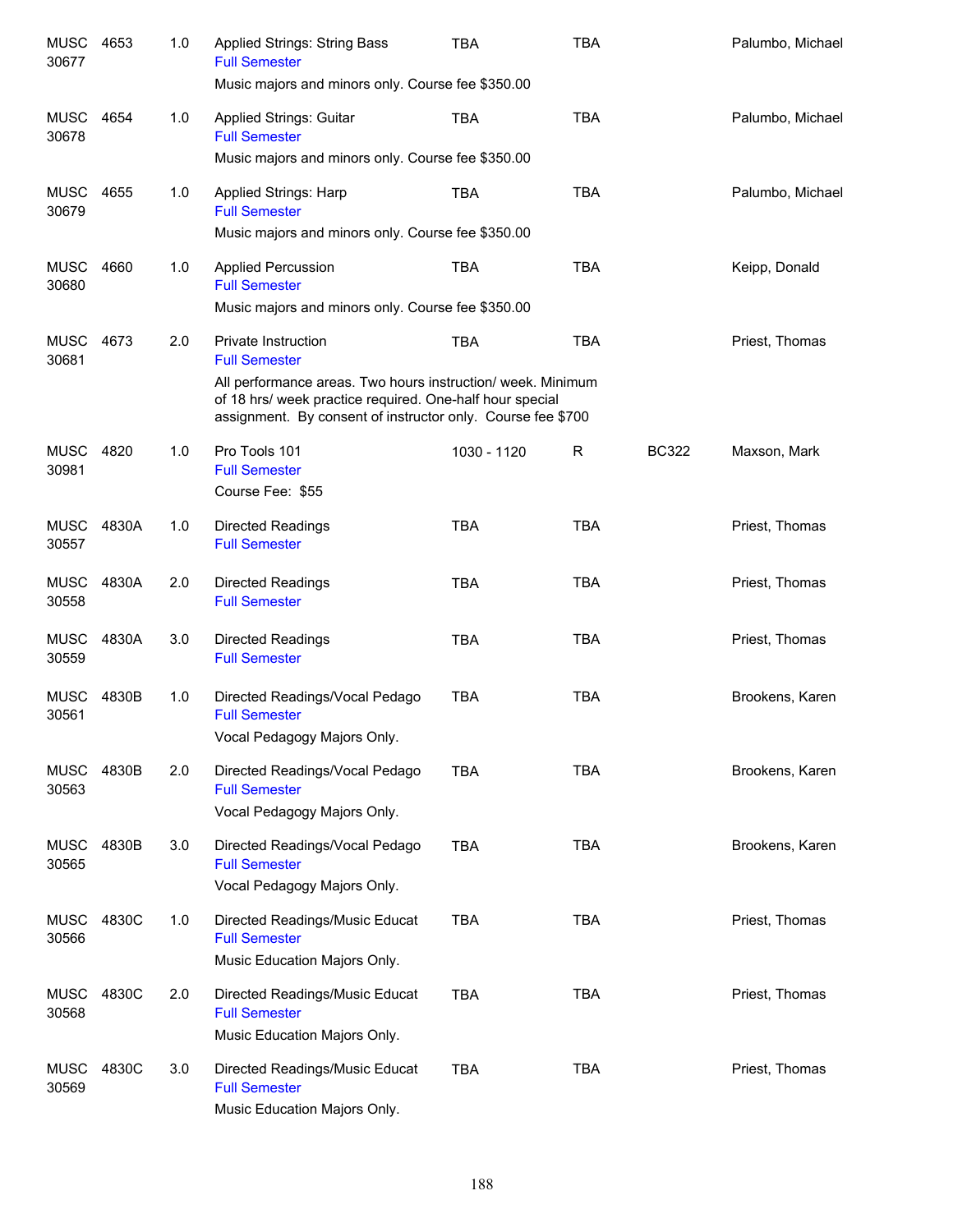| <b>MUSC</b><br>30570 | 4830D             | 1.0 | Directed Readings/Keyboarding<br><b>Full Semester</b><br>Keyboard Pedagogy Majors Only. | <b>TBA</b>  | <b>TBA</b> |              | Yang, Yu-Jane   |
|----------------------|-------------------|-----|-----------------------------------------------------------------------------------------|-------------|------------|--------------|-----------------|
| <b>MUSC</b><br>30571 | 4830D             | 2.0 | Directed Readings/Keyboarding<br><b>Full Semester</b><br>Keyboard Pedagogy Majors Only. | <b>TBA</b>  | <b>TBA</b> |              | Yang, Yu-Jane   |
| <b>MUSC</b><br>30572 | 4830D             | 3.0 | Directed Readings/Keyboarding<br><b>Full Semester</b><br>Keyboard Pedagogy Majors Only. | <b>TBA</b>  | <b>TBA</b> |              | Yang, Yu-Jane   |
| MUSC<br>32882        | 4842              | 2.0 | <b>High School Music Methods</b><br><b>Full Semester</b><br>Prereq: MUSC 4822           | 0930 - 1020 | <b>TR</b>  | <b>BC210</b> | Priest, Thomas  |
| MUSC<br>30574        | 4860A             | 1.0 | Internship in Music<br><b>Full Semester</b>                                             | <b>TBA</b>  | <b>TBA</b> |              | Priest, Thomas  |
| <b>MUSC</b><br>30575 | 4860A             | 2.0 | Internship in Music<br><b>Full Semester</b>                                             | <b>TBA</b>  | <b>TBA</b> |              | Priest, Thomas  |
| <b>MUSC</b><br>30576 | 4860A             | 3.0 | Internship in Music<br><b>Full Semester</b>                                             | <b>TBA</b>  | <b>TBA</b> |              | Priest, Thomas  |
| <b>MUSC</b><br>30578 | 4860B             | 1.0 | Internship/Vocal Pedagogy<br><b>Full Semester</b><br>Vocal Pedagogy Majors Only.        | <b>TBA</b>  | <b>TBA</b> |              | Brookens, Karen |
| <b>MUSC</b><br>30579 | 4860B             | 2.0 | Internship/Vocal Pedagogy<br><b>Full Semester</b><br>Vocal Pedagogy Majors Only.        | <b>TBA</b>  | <b>TBA</b> |              | Brookens, Karen |
| <b>MUSC</b><br>30581 | 4860B             | 3.0 | Internship/Vocal Pedagogy<br><b>Full Semester</b><br>Vocal Pedagogy Majors Only.        | <b>TBA</b>  | <b>TBA</b> |              | Brookens, Karen |
| 30582                | <b>MUSC 4860C</b> | 1.0 | Internship/Music Education<br><b>Full Semester</b><br>Music Education majors only.      | TBA         | TBA        |              | Priest, Thomas  |
| <b>MUSC</b><br>30584 | 4860C             | 2.0 | Internship/Music Education<br><b>Full Semester</b><br>Music Education majors only.      | <b>TBA</b>  | <b>TBA</b> |              | Priest, Thomas  |
| <b>MUSC</b><br>30586 | 4860C             | 3.0 | Internship/Music Education<br><b>Full Semester</b><br>Music Education majors only.      | <b>TBA</b>  | <b>TBA</b> |              | Priest, Thomas  |
| <b>MUSC</b><br>30587 | 4860D             | 1.0 | Intern/Keyboard Pedagogy<br><b>Full Semester</b><br>Keyboard Pedagogy Majors Only.      | <b>TBA</b>  | <b>TBA</b> |              | Yang, Yu-Jane   |
| <b>MUSC</b><br>30588 | 4860D             | 2.0 | Intern/Keyboard Pedagogy<br><b>Full Semester</b><br>Keyboard Pedagogy Majors Only.      | TBA         | <b>TBA</b> |              | Yang, Yu-Jane   |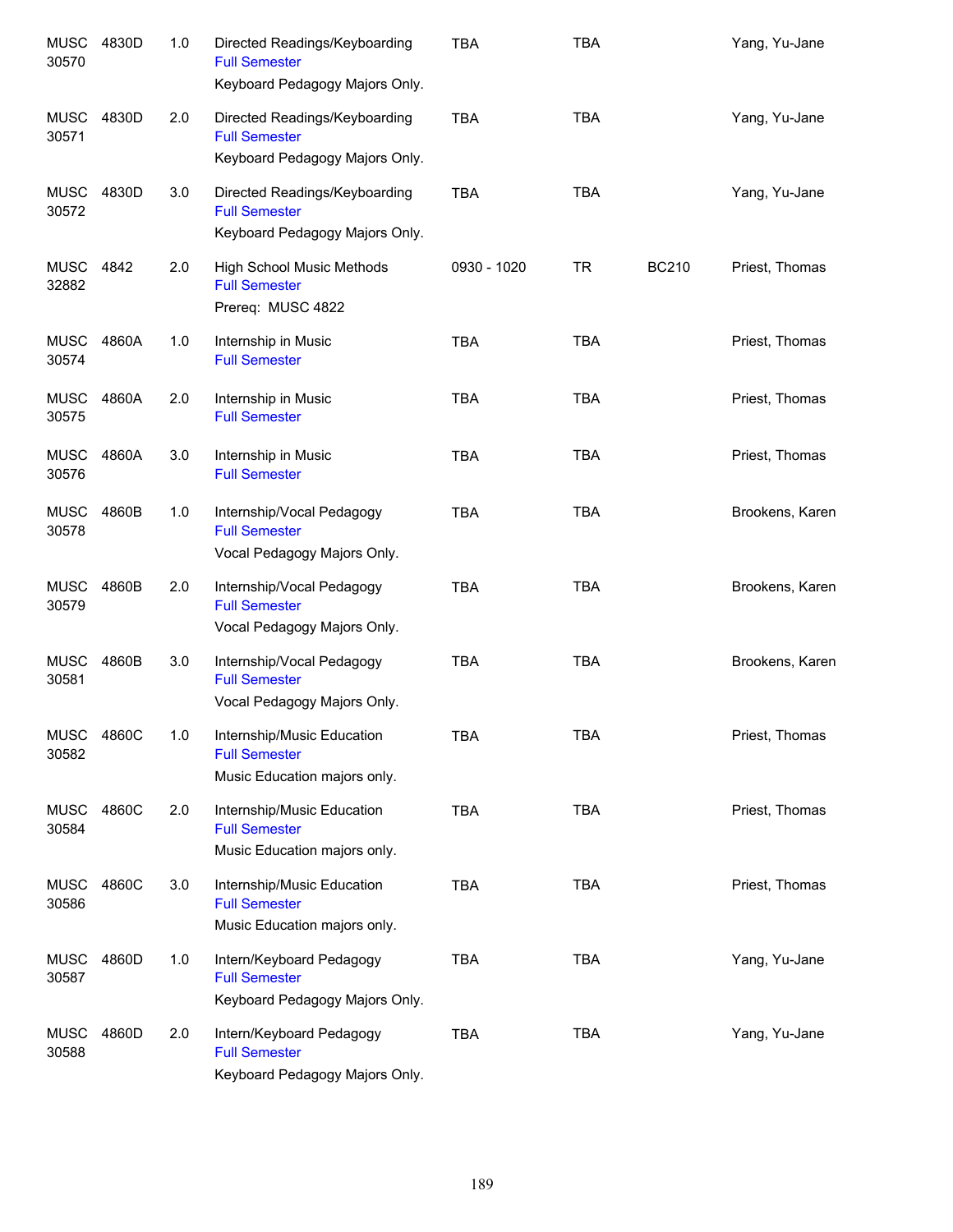| 30589                | <b>MUSC 4860D</b> | 3.0 | Intern/Keyboard Pedagogy<br><b>Full Semester</b><br>Keyboard Pedagogy Majors Only.                                                                                        | <b>TBA</b>  | <b>TBA</b> |              | Yang, Yu-Jane   |
|----------------------|-------------------|-----|---------------------------------------------------------------------------------------------------------------------------------------------------------------------------|-------------|------------|--------------|-----------------|
| <b>MUSC</b>          | 4890              | 1.0 | Cooperative Work Experience                                                                                                                                               | <b>TBA</b>  | <b>TBA</b> |              | Priest, Thomas  |
| 30401<br>MUSC        | 4890              | 2.0 | <b>Full Semester</b><br>Cooperative Work Experience                                                                                                                       | <b>TBA</b>  | <b>TBA</b> |              | Priest, Thomas  |
| 30402<br><b>MUSC</b> | 4890              | 3.0 | <b>Full Semester</b><br>Cooperative Work Experience                                                                                                                       | <b>TBA</b>  | <b>TBA</b> |              | Priest, Thomas  |
| 30403<br><b>MUSC</b> | 4890              | 4.0 | <b>Full Semester</b><br>Cooperative Work Experience                                                                                                                       | <b>TBA</b>  | <b>TBA</b> |              | Priest, Thomas  |
| 30404                |                   |     | <b>Full Semester</b>                                                                                                                                                      |             |            |              |                 |
| <b>MUSC</b><br>30405 | 4890              | 5.0 | Cooperative Work Experience<br><b>Full Semester</b>                                                                                                                       | <b>TBA</b>  | <b>TBA</b> |              | Priest, Thomas  |
| MUSC<br>30406        | 4890              | 6.0 | Cooperative Work Experience<br><b>Full Semester</b>                                                                                                                       | <b>TBA</b>  | <b>TBA</b> |              | Priest, Thomas  |
| MUSC<br>30966        | 4910              | 2.0 | Opera Production<br><b>Full Semester</b>                                                                                                                                  | 1330 - 1520 | <b>TR</b>  | <b>BC136</b> | Brookens, Karen |
| MUSC<br>30627        | 4991              | 1.0 | Senior Recital<br><b>Full Semester</b><br>4000 level of private instruction.                                                                                              | <b>TBA</b>  | <b>TBA</b> |              | Priest, Thomas  |
| <b>MUSC</b><br>30628 | 4992              | 1.0 | Senior Project<br><b>Full Semester</b><br>4000 level of private instruction. Music Education<br>majors only. Call Dr. Priest at 801-626-7181 for<br>approval to register. | <b>TBA</b>  | <b>TBA</b> |              | Priest, Thomas  |
| <b>NAVS</b><br>30215 | 1010              | 2.0 | Introduction to Naval Science<br><b>Full Semester</b>                                                                                                                     | <b>TBA</b>  | <b>TBA</b> |              | Barraza, Louis  |
| <b>NAVS</b><br>30218 | 1020              | 3.0 | Sea Power and Maritime Affaire<br><b>Full Semester</b>                                                                                                                    | <b>TBA</b>  | <b>TBA</b> |              | Barraza, Louis  |
| <b>NAVS</b><br>30221 | 2010              | 3.0 | Naval Ship Systems I<br><b>Full Semester</b>                                                                                                                              | <b>TBA</b>  | <b>TBA</b> |              | Barraza, Louis  |
| <b>NAVS</b><br>30222 | 2020              | 4.0 | Naval Ship Systems II<br><b>Full Semester</b>                                                                                                                             | <b>TBA</b>  | <b>TBA</b> |              | Barraza, Louis  |
| <b>NAVS</b><br>30223 | 2110              | 4.0 | <b>Evolution of Warfare</b><br><b>Full Semester</b>                                                                                                                       | <b>TBA</b>  | <b>TBA</b> |              | Barraza, Louis  |
| <b>NAVS</b><br>30224 | 3010              | 3.0 | Naval Operations /Navigation 1<br><b>Full Semester</b>                                                                                                                    | <b>TBA</b>  | <b>TBA</b> |              | Barraza, Louis  |
| <b>NAVS</b><br>30225 | 3020              | 3.0 | Naval Operations/ Navigation 2<br><b>Full Semester</b>                                                                                                                    | <b>TBA</b>  | <b>TBA</b> |              | Barraza, Louis  |
| <b>NAVS</b><br>30229 | 3110              | 4.0 | Amphibious Warfare<br><b>Full Semester</b>                                                                                                                                | <b>TBA</b>  | <b>TBA</b> |              | Barraza, Louis  |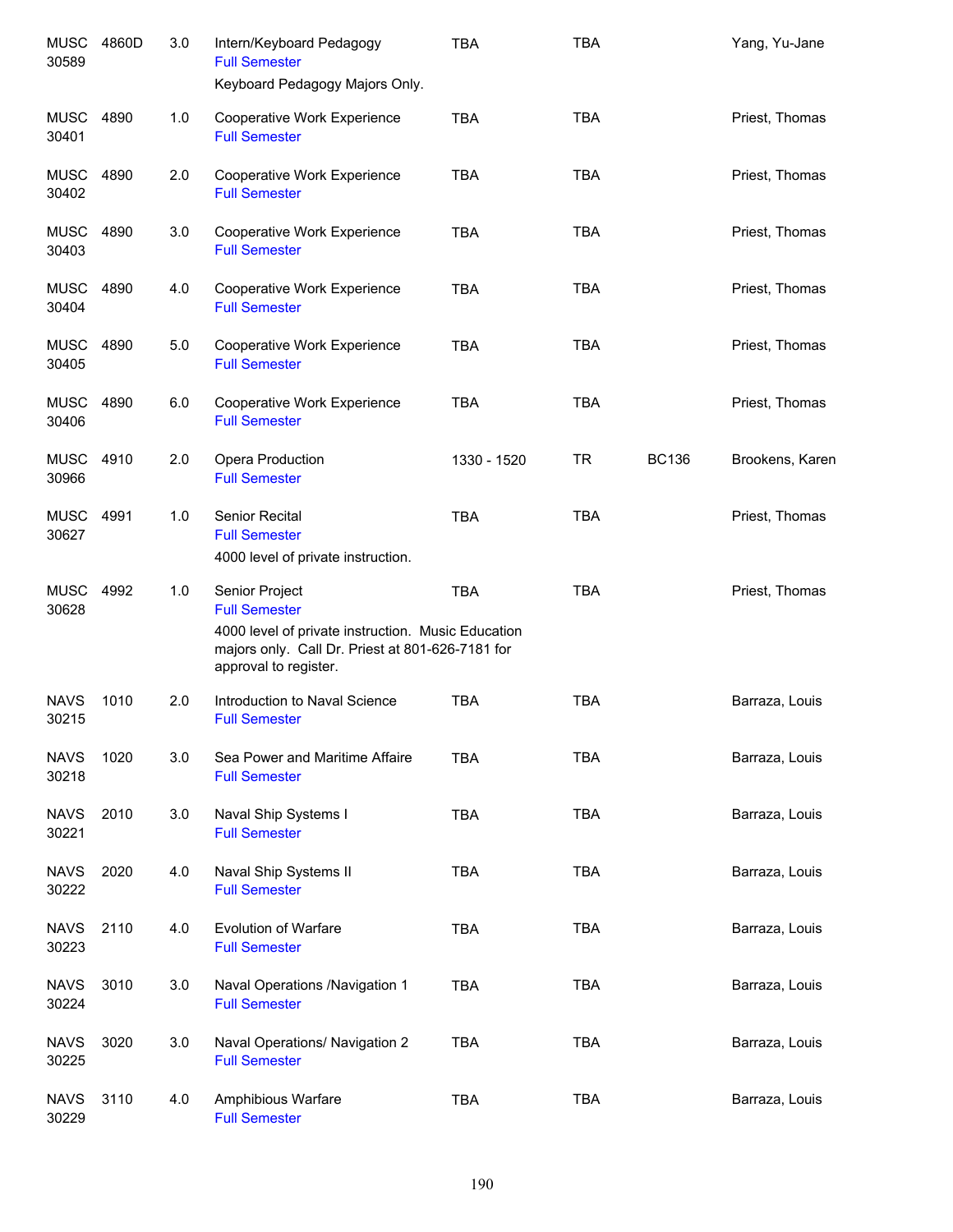| <b>NAVS</b><br>30232 | 4010 | 3.0 | Leadership and Management<br><b>Full Semester</b>                                                                                                 | <b>TBA</b>  | <b>TBA</b> |           | Barraza, Louis   |
|----------------------|------|-----|---------------------------------------------------------------------------------------------------------------------------------------------------|-------------|------------|-----------|------------------|
| <b>NEUR</b><br>32641 | 4810 | 3.0 | Experimental<br><b>Full Semester</b>                                                                                                              | 1330 - 1450 | <b>TR</b>  | MH341     | Hutchins, James  |
| <b>NRSG</b><br>31575 | 1040 | 2.0 | Women's Health/Childbearing<br><b>Full Semester</b>                                                                                               | 1030 - 1230 | R          | MH327     | Leggett, Diane   |
|                      |      |     | Please email msimmons1@weber.edu for departmental override.                                                                                       |             |            |           |                  |
| <b>NRSG</b><br>31576 | 1040 | 2.0 | Women's Health/Childbearing<br><b>Full Semester</b>                                                                                               | 1330 - 1530 | W          | MH327     | Leggett, Diane   |
|                      |      |     | Please email msimmons1@weber.edu for departmental override.                                                                                       |             |            |           |                  |
| <b>NRSG</b><br>31584 | 1040 | 2.0 | Women's Health/Childbearing<br><b>Full Semester</b>                                                                                               | <b>TBA</b>  | <b>TBA</b> |           | Haas, Debra      |
|                      |      |     | Please email msimmons1@weber.edu for departmental override.                                                                                       |             |            |           |                  |
| <b>NRSG</b><br>32643 | 1040 | 2.0 | Women's Health/Childbearing<br><b>Full Semester</b>                                                                                               | 0930 - 1130 | W          | D02301    | Leggett, Diane   |
|                      |      |     | Please e-mail Marguerite Simmons, msimmons@weber.edu<br>for registration clearance.                                                               |             |            |           |                  |
| <b>NRSG</b><br>34579 | 1040 | 2.0 | Women's Health/Childbearing<br><b>Full Semester</b>                                                                                               | <b>TBA</b>  | <b>TBA</b> | <b>OL</b> | Salmond, Louise  |
|                      |      |     | To access the online courses materials log into the Student<br>Portal (eWeber) at http:weber.edu and enter your Wildcat<br>username and password. |             |            |           |                  |
| <b>NRSG</b><br>31506 | 1041 | 1.0 | Women's Health Clinical<br><b>Full Semester</b>                                                                                                   | <b>TBA</b>  | <b>TBA</b> |           | Burton, Karen    |
|                      |      |     | Please email msimmons1@weber.edu for departmental override.<br>Course Fee \$45.00                                                                 |             |            |           |                  |
| <b>NRSG</b><br>31508 | 1041 | 1.0 | Women's Health Clinical<br><b>Full Semester</b>                                                                                                   | <b>TBA</b>  | <b>TBA</b> |           | Holman, Rieneke  |
|                      |      |     | Please email msimmons1@weber.edu for departmental override.<br>Course Fee \$45.00                                                                 |             |            |           |                  |
| <b>NRSG</b><br>31509 | 1041 | 1.0 | Women's Health Clinical<br><b>Full Semester</b>                                                                                                   | <b>TBA</b>  | <b>TBA</b> |           | Holman, Rieneke  |
|                      |      |     | Please email msimmons1@weber.edu for departmental override.<br>Course Fee \$45.00                                                                 |             |            |           |                  |
| <b>NRSG</b><br>31510 | 1041 | 1.0 | Women's Health Clinical<br><b>Full Semester</b>                                                                                                   | <b>TBA</b>  | TBA        |           | Harris, Jeanette |
|                      |      |     | Please email msimmons1@weber.edu for departmental override.<br>Course Fee \$45.00                                                                 |             |            |           |                  |
| <b>NRSG</b><br>31512 | 1041 | 1.0 | Women's Health Clinical<br><b>Full Semester</b>                                                                                                   | <b>TBA</b>  | <b>TBA</b> |           | Holman, Rieneke  |
|                      |      |     | Please email msimmons1@weber.edu for departmental override.<br>Course Fee \$45.00                                                                 |             |            |           |                  |
| <b>NRSG</b><br>31513 | 1041 | 1.0 | Women's Health Clinical<br><b>Full Semester</b>                                                                                                   | <b>TBA</b>  | <b>TBA</b> |           | Salmond, Louise  |
|                      |      |     | Please email msimmons1@weber.edu for departmental override.<br>Course Fee \$45.00                                                                 |             |            |           |                  |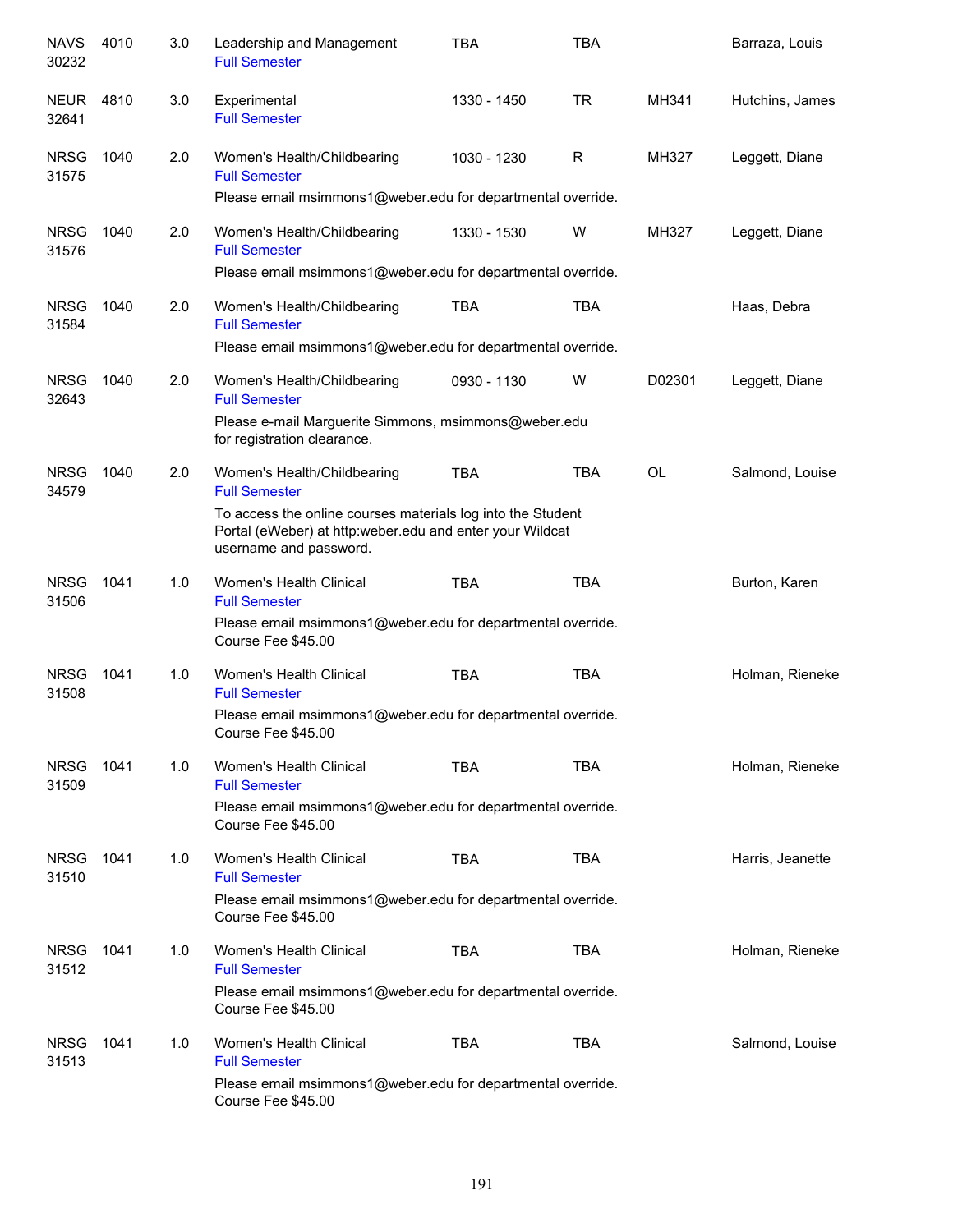| <b>NRSG</b><br>31514 | 1041 | 1.0 | Women's Health Clinical<br><b>Full Semester</b>                                                                                                                       | <b>TBA</b>  | <b>TBA</b> |           | Salmond, Louise    |
|----------------------|------|-----|-----------------------------------------------------------------------------------------------------------------------------------------------------------------------|-------------|------------|-----------|--------------------|
|                      |      |     | Please email msimmons1@weber.edu for departmental override.<br>Course Fee \$45.00                                                                                     |             |            |           |                    |
| <b>NRSG</b><br>31515 | 1041 | 1.0 | Women's Health Clinical<br><b>Full Semester</b>                                                                                                                       | <b>TBA</b>  | <b>TBA</b> |           | Harris, Jeanette   |
|                      |      |     | Please email msimmons1@weber.edu for departmental override.<br>Course Fee \$45.00                                                                                     |             |            |           |                    |
| <b>NRSG</b><br>31516 | 1041 | 1.0 | Women's Health Clinical<br><b>Full Semester</b>                                                                                                                       | <b>TBA</b>  | <b>TBA</b> |           | Burton, Karen      |
|                      |      |     | Please email msimmons1@weber.edu for departmental override.<br>Course Fee \$45.00                                                                                     |             |            |           |                    |
| <b>NRSG</b><br>31517 | 1041 | 1.0 | Women's Health Clinical<br><b>Full Semester</b>                                                                                                                       | <b>TBA</b>  | <b>TBA</b> |           | Harris, Jeanette   |
|                      |      |     | Please email msimmons1@weber.edu for departmental override.<br>Course Fee \$45.00                                                                                     |             |            |           |                    |
| <b>NRSG</b><br>31518 | 1041 | 1.0 | Women's Health Clinical<br><b>Full Semester</b>                                                                                                                       | <b>TBA</b>  | <b>TBA</b> |           | Haas, Debra        |
|                      |      |     | Please email msimmons1@weber.edu for departmental override.<br>Course Fee \$45.00                                                                                     |             |            |           |                    |
| <b>NRSG</b><br>31519 | 1041 | 1.0 | Women's Health Clinical<br><b>Full Semester</b>                                                                                                                       | <b>TBA</b>  | <b>TBA</b> |           | Haas, Debra        |
|                      |      |     | Please email msimmons1@weber.edu for departmental override.<br>Course Fee \$45.00                                                                                     |             |            |           |                    |
| <b>NRSG</b><br>31520 | 1041 | 1.0 | Women's Health Clinical<br><b>Full Semester</b>                                                                                                                       | <b>TBA</b>  | <b>TBA</b> |           | Young, Melissa     |
|                      |      |     | Please email msimmons1@weber.edu for departmental override.<br>Course Fee \$45.00                                                                                     |             |            |           |                    |
| <b>NRSG</b><br>34580 | 1041 | 1.0 | Women's Health Clinical<br><b>Full Semester</b>                                                                                                                       | <b>TBA</b>  | <b>TBA</b> | <b>OL</b> | Holman, Rieneke    |
|                      |      |     | Course Fee \$45<br>To access online course materials log into the Student<br>Portal (eWeber) at http://weber.edu and enter your<br>Wildcat username and password.     |             |            |           |                    |
| <b>NRSG</b><br>34581 | 1041 | 1.0 | Women's Health Clinical<br><b>Full Semester</b>                                                                                                                       | <b>TBA</b>  | TBA        | <b>OL</b> | Holman, Rieneke    |
|                      |      |     | Course Fee \$45.00<br>To access online course materials log into the Student<br>Portal (eWeber) at http://weber.edu and enter your<br>Wildcate username and password. |             |            |           |                    |
| <b>NRSG</b><br>34582 | 1041 | 1.0 | Women's Health Clinical<br><b>Full Semester</b>                                                                                                                       | <b>TBA</b>  | <b>TBA</b> | OL        | Holman, Rieneke    |
|                      |      |     | Course Fee \$45.00<br>To access online course materials log into the student<br>portal (eWeber) at http://weber.edu and enter your<br>Wildcat username and password." |             |            |           |                    |
| <b>NRSG</b><br>31577 | 1045 | 3.0 | Nursing - Adults & Children I<br><b>Full Semester</b>                                                                                                                 | 1330 - 1500 | TR         | MH327     | Culliton, Kathleen |
|                      |      |     | Please email msimmons1@weber.edu for departmental override.<br>Course Fee \$25.00                                                                                     |             |            |           |                    |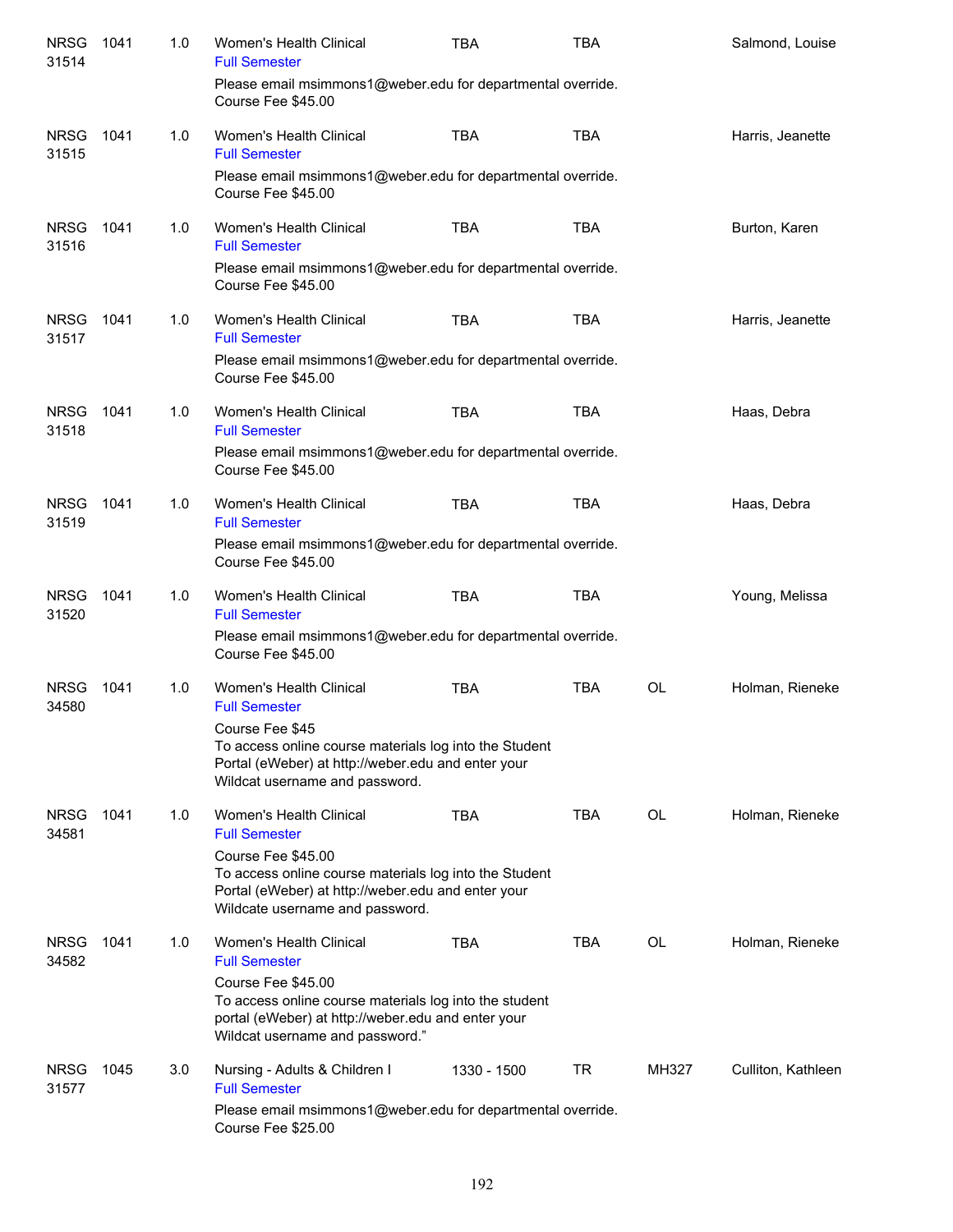| <b>NRSG</b><br>31578 | 1045 | 3.0 | Nursing - Adults & Children I<br><b>Full Semester</b>                                                                                           | 1130 - 1300 | <b>WR</b>  | MH222  | Culliton, Kathleen |
|----------------------|------|-----|-------------------------------------------------------------------------------------------------------------------------------------------------|-------------|------------|--------|--------------------|
|                      |      |     | Please email msimmons1@weber.edu for departmental override.<br>Course Fee \$25.00                                                               |             |            |        |                    |
| <b>NRSG</b><br>31585 | 1045 | 3.0 | Nursing - Adults & Children I<br><b>Full Semester</b>                                                                                           | <b>TBA</b>  | <b>TBA</b> |        | Kelly, Jonny       |
|                      |      |     | Please email msimmons1@weber.edu for departmental override.<br>Course Fee \$25.00                                                               |             |            |        |                    |
| <b>NRSG</b><br>32650 | 1045 | 3.0 | Nursing - Adults & Children I<br><b>Full Semester</b>                                                                                           | 0730 - 0900 | <b>WR</b>  | D02301 | Culliton, Kathleen |
|                      |      |     | Please e-mail Marguerite Simmons, msimmons@weber.edu<br>for registration clearance.<br>Course Fee \$25.00                                       |             |            |        |                    |
| <b>NRSG</b><br>34583 | 1045 | 3.0 | Nursing - Adults & Children I<br><b>Full Semester</b><br>Course Fee \$45                                                                        | <b>TBA</b>  | <b>TBA</b> | OL     | Selman, Robert     |
|                      |      |     | To access online course materials log into the student<br>portal (eWeber) at http://weber.edu and enter your<br>Wildcat username and password." |             |            |        |                    |
| <b>NRSG</b><br>31521 | 1046 | 2.0 | Adult & Child I Clinical<br><b>Full Semester</b>                                                                                                | <b>TBA</b>  | <b>TBA</b> |        | Gilbert, Amy       |
|                      |      |     | Please email msimmons1@weber.edu for departmental override.<br>Course Fee \$160.00                                                              |             |            |        |                    |
| <b>NRSG</b><br>31522 | 1046 | 2.0 | Adult & Child I Clinical<br><b>Full Semester</b>                                                                                                | <b>TBA</b>  | <b>TBA</b> |        | Welninski, Carol   |
|                      |      |     | Please email msimmons1@weber.edu for departmental override.<br>Course Fee \$160.00                                                              |             |            |        |                    |
| <b>NRSG</b><br>31523 | 1046 | 2.0 | Adult & Child I Clinical<br><b>Full Semester</b>                                                                                                | <b>TBA</b>  | <b>TBA</b> |        | Gilbert, Amy       |
|                      |      |     | Please email msimmons1@weber.edu for departmental override.<br>Course Fee \$160.00                                                              |             |            |        |                    |
| <b>NRSG</b><br>31524 | 1046 | 2.0 | Adult & Child I Clinical<br><b>Full Semester</b>                                                                                                | TBA         | TBA        |        | Saxton, Linda      |
|                      |      |     | Please email msimmons1@weber.edu for departmental override.<br>Course Fee \$160.00                                                              |             |            |        |                    |
| <b>NRSG</b><br>31525 | 1046 | 2.0 | Adult & Child I Clinical<br><b>Full Semester</b>                                                                                                | <b>TBA</b>  | <b>TBA</b> |        | Welninski, Carol   |
|                      |      |     | Please email msimmons1@weber.edu for departmental override.<br>Course Fee \$160.00                                                              |             |            |        |                    |
| <b>NRSG</b><br>31526 | 1046 | 2.0 | Adult & Child I Clinical<br><b>Full Semester</b>                                                                                                | <b>TBA</b>  | <b>TBA</b> |        | Saxton, Linda      |
|                      |      |     | Please email msimmons1@weber.edu for departmental override.<br>Course Fee \$160.00                                                              |             |            |        |                    |
| <b>NRSG</b><br>31527 | 1046 | 2.0 | Adult & Child I Clinical<br><b>Full Semester</b>                                                                                                | <b>TBA</b>  | <b>TBA</b> |        | Hanson, Alexandra  |
|                      |      |     | Please email msimmons1@weber.edu for departmental override.<br>Course Fee \$160.00                                                              |             |            |        |                    |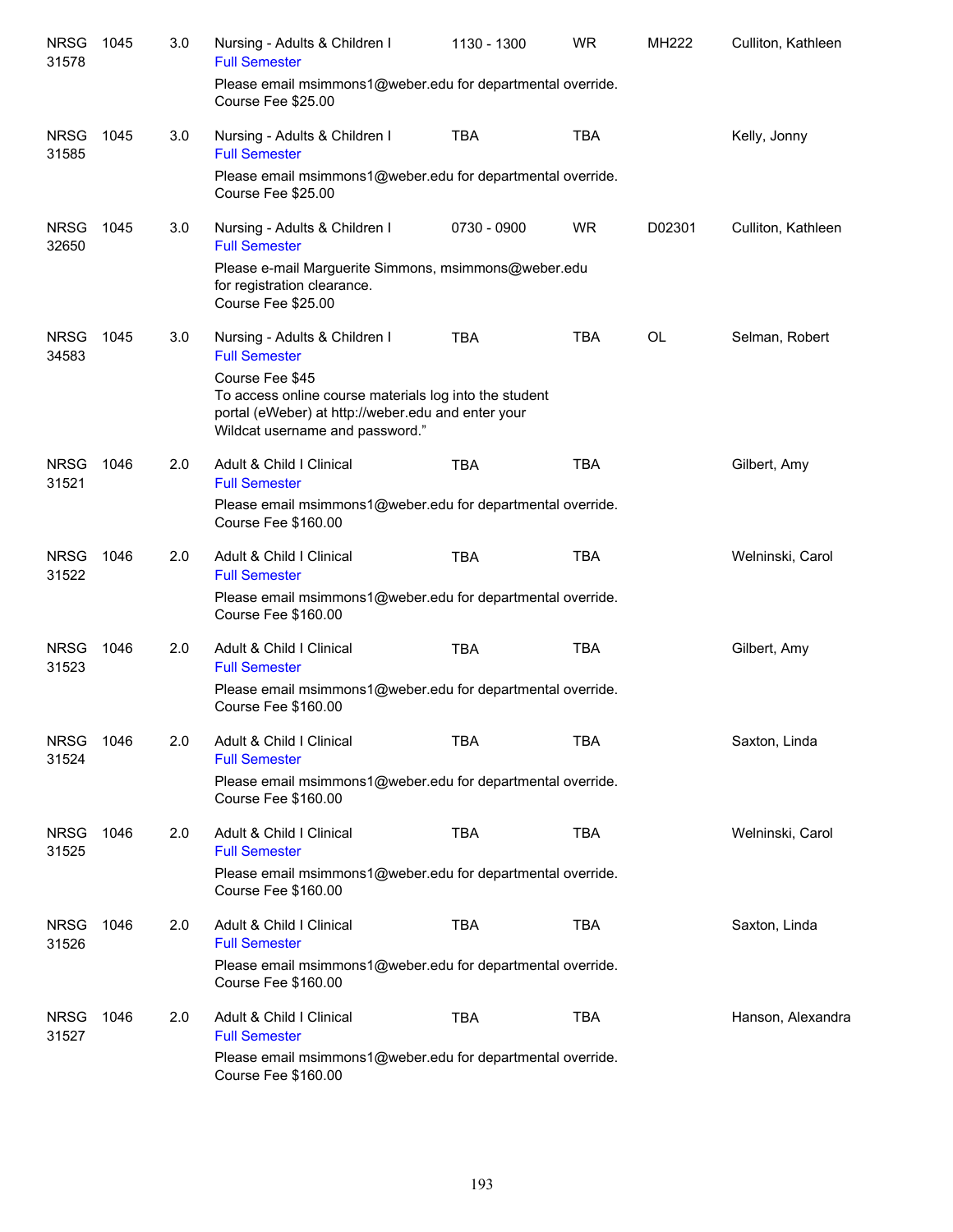| <b>NRSG</b><br>31528 | 1046 | 2.0 | Adult & Child I Clinical<br><b>Full Semester</b><br>Please email msimmons1@weber.edu for departmental override.<br>Course Fee \$160.00                                 | <b>TBA</b>  | <b>TBA</b> |           | Culliton, Kathleen       |
|----------------------|------|-----|------------------------------------------------------------------------------------------------------------------------------------------------------------------------|-------------|------------|-----------|--------------------------|
| <b>NRSG</b><br>31529 | 1046 | 2.0 | Adult & Child I Clinical<br><b>Full Semester</b>                                                                                                                       | <b>TBA</b>  | <b>TBA</b> |           | Benson, Linda            |
|                      |      |     | Please email msimmons1@weber.edu for departmental override.<br>Course Fee \$160.00                                                                                     |             |            |           |                          |
| <b>NRSG</b><br>31530 | 1046 | 2.0 | Adult & Child I Clinical<br><b>Full Semester</b>                                                                                                                       | <b>TBA</b>  | <b>TBA</b> |           | Jensen, Joslyn           |
|                      |      |     | Please email msimmons1@weber.edu for departmental override.<br>Course Fee \$160.00                                                                                     |             |            |           |                          |
| <b>NRSG</b><br>31531 | 1046 | 2.0 | Adult & Child I Clinical<br><b>Full Semester</b>                                                                                                                       | <b>TBA</b>  | <b>TBA</b> |           | Reese, Jody              |
|                      |      |     | Please email msimmons1@weber.edu for departmental override.<br>Course Fee \$160.00                                                                                     |             |            |           |                          |
| <b>NRSG</b><br>31532 | 1046 | 2.0 | Adult & Child I Clinical<br><b>Full Semester</b>                                                                                                                       | <b>TBA</b>  | <b>TBA</b> |           | Haas, Debra              |
|                      |      |     | Please email msimmons1@weber.edu for departmental override.<br>Course Fee \$160.00                                                                                     |             |            |           |                          |
| <b>NRSG</b><br>31533 | 1046 | 2.0 | Adult & Child I Clinical<br><b>Full Semester</b>                                                                                                                       | <b>TBA</b>  | <b>TBA</b> |           | Young, Melissa           |
|                      |      |     | Please email msimmons1@weber.edu for departmental override.<br>Course Fee \$160.00                                                                                     |             |            |           |                          |
| <b>NRSG</b><br>34584 | 1046 | 2.0 | Adult & Child I Clinical<br><b>Full Semester</b>                                                                                                                       | <b>TBA</b>  | <b>TBA</b> | <b>OL</b> | Keene, Margaret          |
|                      |      |     | Course Fee \$160.00<br>To access online course materials log into the student<br>portal (eWeber) at http://weber.edu and enter your<br>Wildcat username and password." |             |            |           |                          |
| <b>NRSG</b><br>34585 | 1046 | 2.0 | Adult & Child I Clinical<br><b>Full Semester</b>                                                                                                                       | <b>TBA</b>  | <b>TBA</b> | OL        | Jensen, Joslyn           |
|                      |      |     | Course Fee \$160.00<br>To access online course materials log into the student<br>portal (eWeber) at http://weber.edu and enter your<br>Wildcat username and password.  |             |            |           |                          |
| <b>NRSG</b><br>34586 | 1046 | 2.0 | Adult & Child I Clinical<br><b>Full Semester</b>                                                                                                                       | <b>TBA</b>  | <b>TBA</b> | OL        | Mangelson, Christie      |
|                      |      |     | Course Fee \$160.00<br>To access online course materials log into the student<br>portal (eWeber) at http://weber.edu and enter your<br>Wildcat username and password.  |             |            |           |                          |
| <b>NRSG</b><br>31566 | 2050 | 2.0 | <b>Treatment Modalities</b><br><b>Full Semester</b>                                                                                                                    | <b>TBA</b>  | <b>TBA</b> |           | Kuncl, Nancy             |
|                      |      |     | Please email msimmons1@weber.edu for departmental override.                                                                                                            |             |            |           |                          |
| <b>NRSG</b><br>31579 | 2050 | 2.0 | <b>Treatment Modalities</b><br><b>Full Semester</b>                                                                                                                    | 1430 - 1630 | M          | MH327     | Neville-Swensen, Melissa |
|                      |      |     | Please email msimmons1@weber edu for denartmental override                                                                                                             |             |            |           |                          |

Please email msimmons1@weber.edu for departmental override.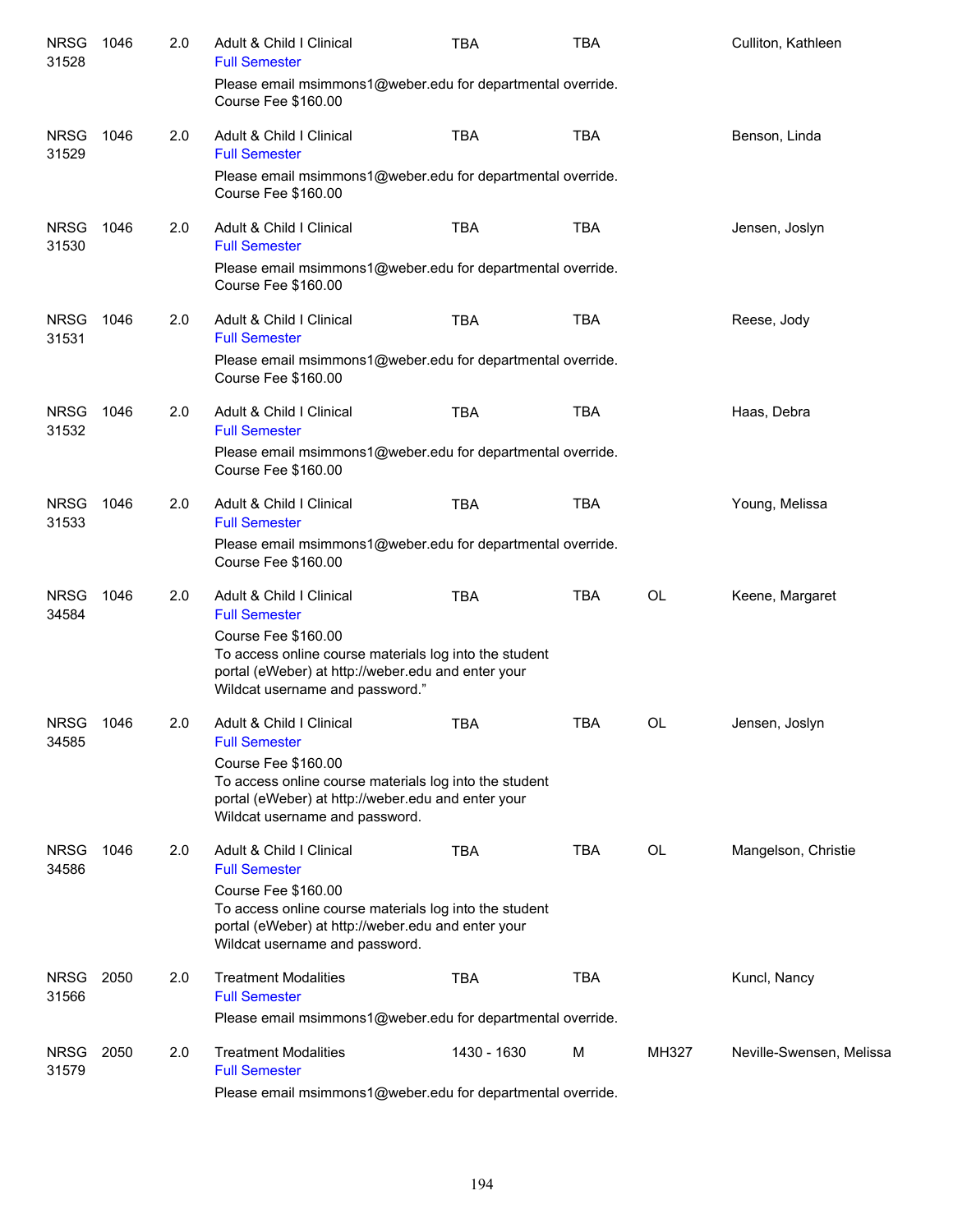| <b>NRSG</b><br>31580 | 2060 | 2.0 | Psychiatric/Mental Health<br><b>Full Semester</b>                                                                                              | 1230 - 1430 | M          | MH327     | Molen, Pamela    |
|----------------------|------|-----|------------------------------------------------------------------------------------------------------------------------------------------------|-------------|------------|-----------|------------------|
|                      |      |     | Please email msimmons1@weber.edu for departmental override.                                                                                    |             |            |           |                  |
| <b>NRSG</b><br>31586 | 2060 | 2.0 | Psychiatric/Mental Health<br><b>Full Semester</b>                                                                                              | <b>TBA</b>  | <b>TBA</b> |           | Hodges, Linda    |
|                      |      |     | Please email msimmons1@weber.edu for departmental override.                                                                                    |             |            |           |                  |
| <b>NRSG</b><br>32653 | 2060 | 2.0 | Psychiatric/Mental Health<br><b>Full Semester</b>                                                                                              | 0930 - 1130 | M          | D02301    | Molen, Pamela    |
|                      |      |     | Please e-mail Marguerite Simmons, msimmons@weber.edu<br>for registration clearance.                                                            |             |            |           |                  |
| <b>NRSG</b><br>34571 | 2060 | 2.0 | Psychiatric/Mental Health<br><b>Full Semester</b>                                                                                              | <b>TBA</b>  | <b>TBA</b> | OL        | Forest, Linda    |
| <b>NRSG</b><br>34590 | 2060 | 2.0 | Psychiatric/Mental Health<br><b>Full Semester</b>                                                                                              | <b>TBA</b>  | <b>TBA</b> | <b>OL</b> | Forest, Linda    |
|                      |      |     | To access online course materials log into the student<br>portal (eWeber) at http://weber.edu and enter your<br>Wildcat username and password. |             |            |           |                  |
| <b>NRSG</b><br>34596 | 2060 | 2.0 | Psychiatric/Mental Health<br><b>Full Semester</b>                                                                                              | <b>TBA</b>  | <b>TBA</b> |           | Jorgensen, Cyndi |
|                      |      |     | To access online course materials log into the student<br>portal (eWeber) at http://weber.edu and enter your<br>Wildcat username and password. |             |            |           |                  |
| <b>NRSG</b><br>31534 | 2061 | 1.0 | Psych/Mental Health Clinical<br><b>Full Semester</b>                                                                                           | <b>TBA</b>  | <b>TBA</b> |           | Molen, Pamela    |
|                      |      |     | Please email msimmons1@weber.edu for departmental override.                                                                                    |             |            |           |                  |
| <b>NRSG</b><br>31535 | 2061 | 1.0 | Psych/Mental Health Clinical<br><b>Full Semester</b>                                                                                           | <b>TBA</b>  | <b>TBA</b> |           | Molen, Pamela    |
|                      |      |     | Please email msimmons1@weber.edu for departmental override.                                                                                    |             |            |           |                  |
| <b>NRSG</b><br>31536 | 2061 | 1.0 | Psych/Mental Health Clinical<br><b>Full Semester</b>                                                                                           | <b>TBA</b>  | <b>TBA</b> |           | Forest, Linda    |
|                      |      |     | Please email msimmons1@weber.edu for departmental override.                                                                                    |             |            |           |                  |
| <b>NRSG</b><br>31537 | 2061 | 1.0 | Psych/Mental Health Clinical<br><b>Full Semester</b>                                                                                           | <b>TBA</b>  | <b>TBA</b> |           | Molen, Pamela    |
|                      |      |     | Please email msimmons1@weber.edu for departmental override.                                                                                    |             |            |           |                  |
| <b>NRSG</b><br>31538 | 2061 | 1.0 | Psych/Mental Health Clinical<br><b>Full Semester</b>                                                                                           | <b>TBA</b>  | <b>TBA</b> |           | Molen, Pamela    |
|                      |      |     | Please email msimmons1@weber.edu for departmental override.                                                                                    |             |            |           |                  |
| <b>NRSG</b><br>31539 | 2061 | 1.0 | Psych/Mental Health Clinical<br><b>Full Semester</b>                                                                                           | <b>TBA</b>  | <b>TBA</b> |           | Molen, Pamela    |
|                      |      |     | Please email msimmons1@weber.edu for departmental override.                                                                                    |             |            |           |                  |
| <b>NRSG</b><br>31540 | 2061 | 1.0 | Psych/Mental Health Clinical<br><b>Full Semester</b>                                                                                           | <b>TBA</b>  | <b>TBA</b> |           | Forest, Linda    |
|                      |      |     | Please email msimmons1@weber.edu for departmental override.                                                                                    |             |            |           |                  |
| <b>NRSG</b><br>31541 | 2061 | 1.0 | Psych/Mental Health Clinical<br><b>Full Semester</b><br>Please email msimmons1@weber.edu for departmental override.                            | <b>TBA</b>  | <b>TBA</b> |           | Hodges, Linda    |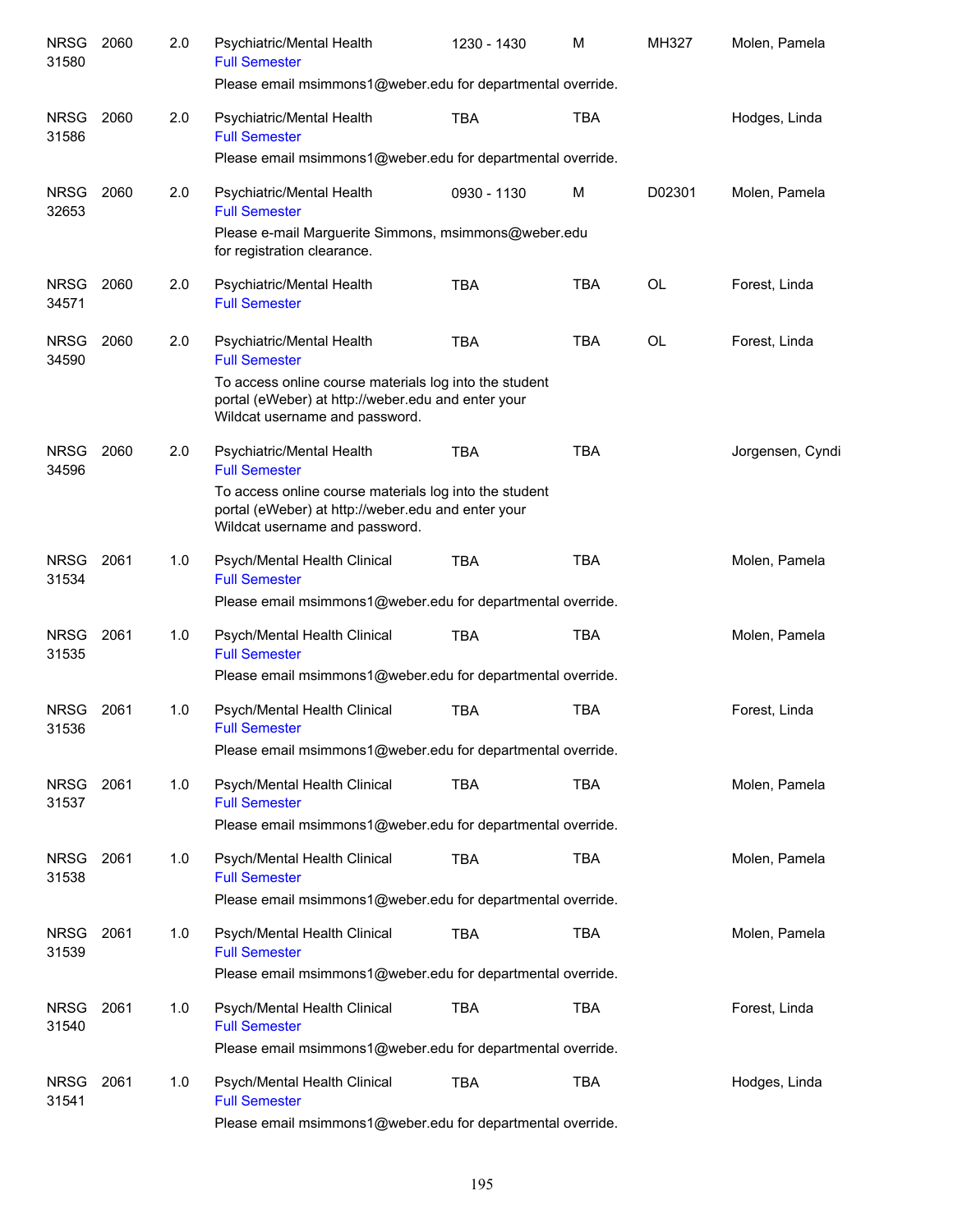| <b>NRSG</b><br>31542 | 2061 | 1.0 | Psych/Mental Health Clinical<br><b>Full Semester</b>                                                                                                   | TBA         | <b>TBA</b> |           | Hodges, Linda       |
|----------------------|------|-----|--------------------------------------------------------------------------------------------------------------------------------------------------------|-------------|------------|-----------|---------------------|
|                      |      |     | Please email msimmons1@weber.edu for departmental override.                                                                                            |             |            |           |                     |
| <b>NRSG</b><br>34572 | 2061 | 1.0 | Psych/Mental Health Clinical<br><b>Full Semester</b>                                                                                                   | <b>TBA</b>  | <b>TBA</b> | <b>OL</b> | Forest, Linda       |
| <b>NRSG</b><br>34573 | 2061 | 1.0 | Psych/Mental Health Clinical<br><b>Full Semester</b>                                                                                                   | <b>TBA</b>  | <b>TBA</b> | <b>OL</b> | Forest, Linda       |
| <b>NRSG</b><br>34574 | 2061 | 1.0 | Psych/Mental Health Clinical<br><b>Full Semester</b>                                                                                                   | <b>TBA</b>  | <b>TBA</b> | <b>OL</b> | Forest, Linda       |
| <b>NRSG</b><br>34591 | 2061 | 1.0 | Psych/Mental Health Clinical<br><b>Full Semester</b>                                                                                                   | <b>TBA</b>  | <b>TBA</b> | <b>OL</b> | Mangelson, Christie |
|                      |      |     | To access online course materials log into the student<br>portal (eWeber) at http://weber.edu and enter your<br>Wildcat username and password.         |             |            |           |                     |
| <b>NRSG</b><br>34592 | 2061 | 1.0 | Psych/Mental Health Clinical<br><b>Full Semester</b>                                                                                                   | <b>TBA</b>  | <b>TBA</b> | OL        | Mangelson, Christie |
|                      |      |     | To access online course materials log into the student<br>portal (eWeber) at http://weber.edu and enter your<br>Wildcat username and password.         |             |            |           |                     |
| <b>NRSG</b><br>34597 | 2061 | 1.0 | Psych/Mental Health Clinical<br><b>Full Semester</b>                                                                                                   | <b>TBA</b>  | <b>TBA</b> |           | Jorgensen, Cyndi    |
|                      |      |     | To access online course materials log into the student<br>portal (eWeber) at http://weber.edu and enter your<br>Wildcat username and password.         |             |            |           |                     |
| <b>NRSG</b><br>34598 | 2061 | 1.0 | Psych/Mental Health Clinical<br><b>Full Semester</b>                                                                                                   | <b>TBA</b>  | <b>TBA</b> |           | Jorgensen, Cyndi    |
|                      |      |     | To access online course materials, please log in through<br>your Student Portal (eWeber) at weber.edu and enter<br>your Wildcat username and password. |             |            |           |                     |
| <b>NRSG</b><br>34599 | 2061 | 1.0 | Psych/Mental Health Clinical<br><b>Full Semester</b>                                                                                                   | TBA         | <b>TBA</b> |           |                     |
|                      |      |     | To access online course materials, please log in through<br>your Student Portal (eWeber) at weber.edu and enter<br>your Wildcat username and password. |             |            |           |                     |
| NRSG<br>31565        | 2070 | 3.0 | Nurs Care - Adults/Children II<br><b>Full Semester</b>                                                                                                 | <b>TBA</b>  | <b>TBA</b> |           | Turner, Patricia    |
|                      |      |     | Please email msimmons1@weber.edu for departmental override.                                                                                            |             |            |           |                     |
| <b>NRSG</b><br>31581 | 2070 | 3.0 | Nurs Care - Adults/Children II<br><b>Full Semester</b><br>Please email msimmons1@weber.edu for departmental override.                                  | 1230 - 1530 | W          | MH332     | Hugie, Pamela       |
| <b>NRSG</b><br>31558 | 2071 | 4.0 | Adults/Children II Clinical<br><b>Full Semester</b>                                                                                                    | <b>TBA</b>  | <b>TBA</b> |           | Jensen, Joslyn      |
|                      |      |     | Please email msimmons1@weber.edu for departmental override.<br>Course Fee \$315.00                                                                     |             |            |           |                     |
| <b>NRSG</b><br>31559 | 2071 | 4.0 | Adults/Children II Clinical<br><b>Full Semester</b>                                                                                                    | <b>TBA</b>  | <b>TBA</b> |           | McCann, Pamela      |
|                      |      |     | Please email msimmons1@weber.edu for departmental override.<br>Course Fee \$315.00                                                                     |             |            |           |                     |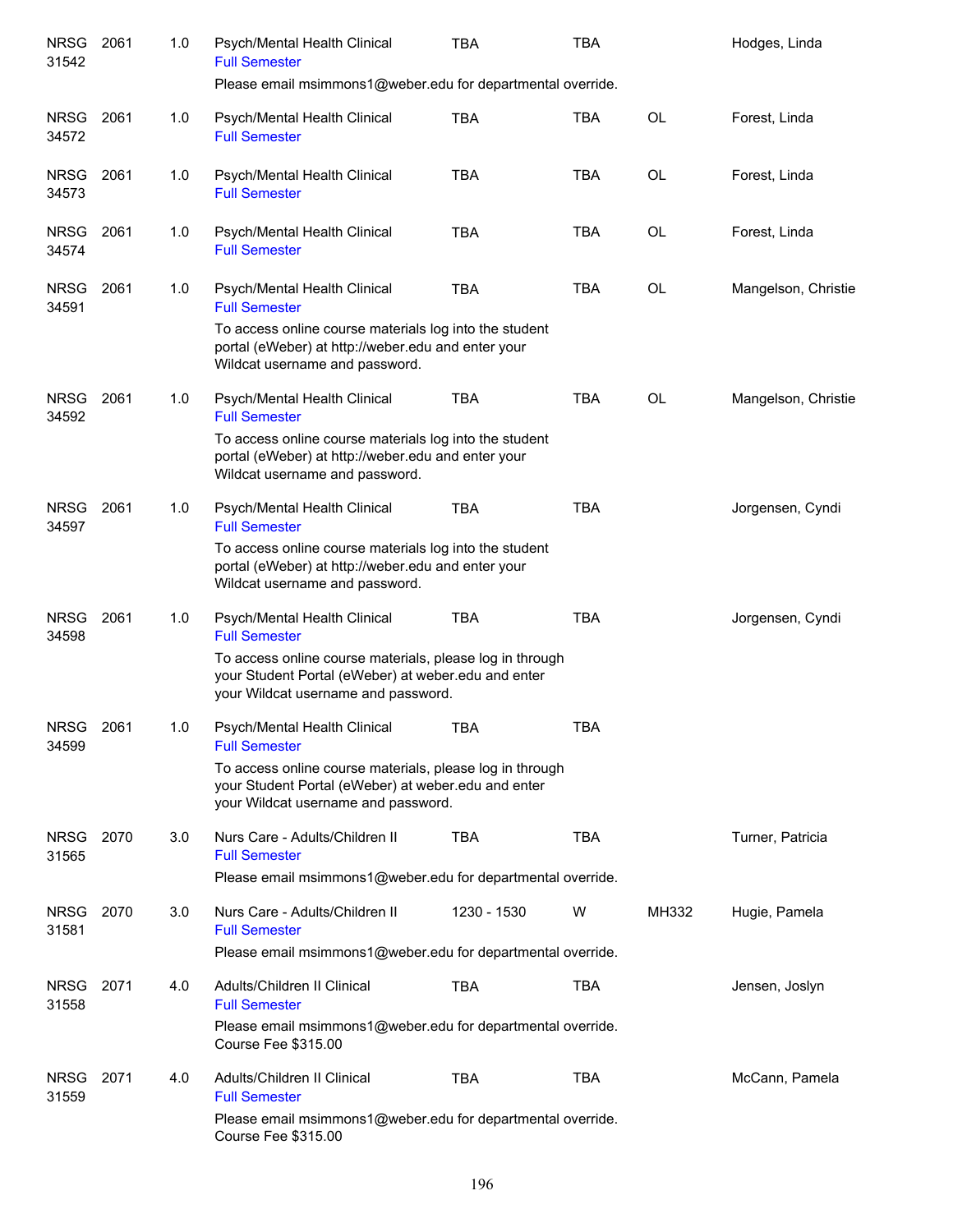| <b>NRSG</b><br>31560 | 2071 | 4.0 | Adults/Children II Clinical<br><b>Full Semester</b>                                                                                                     | <b>TBA</b>  | <b>TBA</b> |           | Saxton, Linda     |
|----------------------|------|-----|---------------------------------------------------------------------------------------------------------------------------------------------------------|-------------|------------|-----------|-------------------|
|                      |      |     | Please email msimmons1@weber.edu for departmental override.<br>Course Fee \$315.00                                                                      |             |            |           |                   |
| <b>NRSG</b><br>31561 | 2071 | 4.0 | Adults/Children II Clinical<br><b>Full Semester</b>                                                                                                     | <b>TBA</b>  | <b>TBA</b> |           | Kuncl, Nancy      |
|                      |      |     | Please email msimmons1@weber.edu for departmental override.<br>Course Fee \$315.00                                                                      |             |            |           |                   |
| NRSG<br>31562        | 2071 | 4.0 | Adults/Children II Clinical<br><b>Full Semester</b>                                                                                                     | <b>TBA</b>  | <b>TBA</b> |           | Turner, Patricia  |
|                      |      |     | Please email msimmons1@weber.edu for departmental override.<br>Course Fee \$315.00                                                                      |             |            |           |                   |
| <b>NRSG</b><br>31563 | 2071 | 4.0 | Adults/Children II Clinical<br><b>Full Semester</b>                                                                                                     | <b>TBA</b>  | <b>TBA</b> |           | Dreyer, Katherine |
|                      |      |     | Please email msimmons1@weber.edu for departmental override.<br><b>Course Fee \$315.00</b>                                                               |             |            |           |                   |
| <b>NRSG</b><br>31564 | 2071 | 4.0 | Adults/Children II Clinical<br><b>Full Semester</b>                                                                                                     | <b>TBA</b>  | <b>TBA</b> |           | Dreyer, Katherine |
|                      |      |     | Please email msimmons1@weber.edu for departmental override.<br>Course Fee \$315.00                                                                      |             |            |           |                   |
| <b>NRSG</b><br>31582 | 2080 | 2.0 | Patient Care Management<br><b>Full Semester</b>                                                                                                         | 1030 - 1230 | Τ          | MH332     | Rice, Pamela      |
|                      |      |     | Please email msimmons1@weber.edu for departmental override.                                                                                             |             |            |           |                   |
| <b>NRSG</b><br>31583 | 2080 | 2.0 | Patient Care Management<br><b>Full Semester</b>                                                                                                         | 1330 - 1530 | Т          | MH332     | Rice, Pamela      |
|                      |      |     | Please email msimmons1@weber.edu for departmental override.                                                                                             |             |            |           |                   |
| <b>NRSG</b><br>31589 | 2080 | 2.0 | Patient Care Management<br><b>Full Semester</b>                                                                                                         | <b>TBA</b>  | <b>TBA</b> |           | Young, Melissa    |
|                      |      |     | Please email msimmons1@weber.edu for departmental override.                                                                                             |             |            |           |                   |
| <b>NRSG</b><br>31590 | 2080 | 2.0 | Patient Care Management<br><b>Full Semester</b>                                                                                                         | <b>TBA</b>  | <b>TBA</b> |           | Young, Melissa    |
|                      |      |     | Please email msimmons1@weber.edu for departmental override.                                                                                             |             |            |           |                   |
| <b>NRSG</b><br>32656 | 2080 | 2.0 | Patient Care Management<br><b>Full Semester</b>                                                                                                         | 1130 - 1330 | M          | D02301    | Rice, Pamela      |
|                      |      |     | Please e-mail Marguerite Simmons, msimmons@weber.edu<br>for registration clearance.                                                                     |             |            |           |                   |
| <b>NRSG</b><br>34575 | 2080 | 2.0 | Patient Care Management<br><b>Full Semester</b>                                                                                                         | <b>TBA</b>  | <b>TBA</b> | <b>OL</b> | Sellers, R        |
| <b>NRSG</b><br>34593 | 2080 | 2.0 | Patient Care Management<br><b>Full Semester</b>                                                                                                         | <b>TBA</b>  | <b>TBA</b> | OL        | Sellers, R        |
|                      |      |     | To access online course materials log into the student<br>portal (eWeber) at http://weber.edu and enter your<br>Wildcat username and password.          |             |            |           |                   |
| <b>NRSG</b><br>34600 | 2080 | 2.0 | Patient Care Management<br><b>Full Semester</b>                                                                                                         | <b>TBA</b>  | <b>TBA</b> |           |                   |
|                      |      |     | To access online course materials, please log in through<br>your Student Portal (eWeber) at weber.edu. and enter<br>your Wildcat username and password. |             |            |           |                   |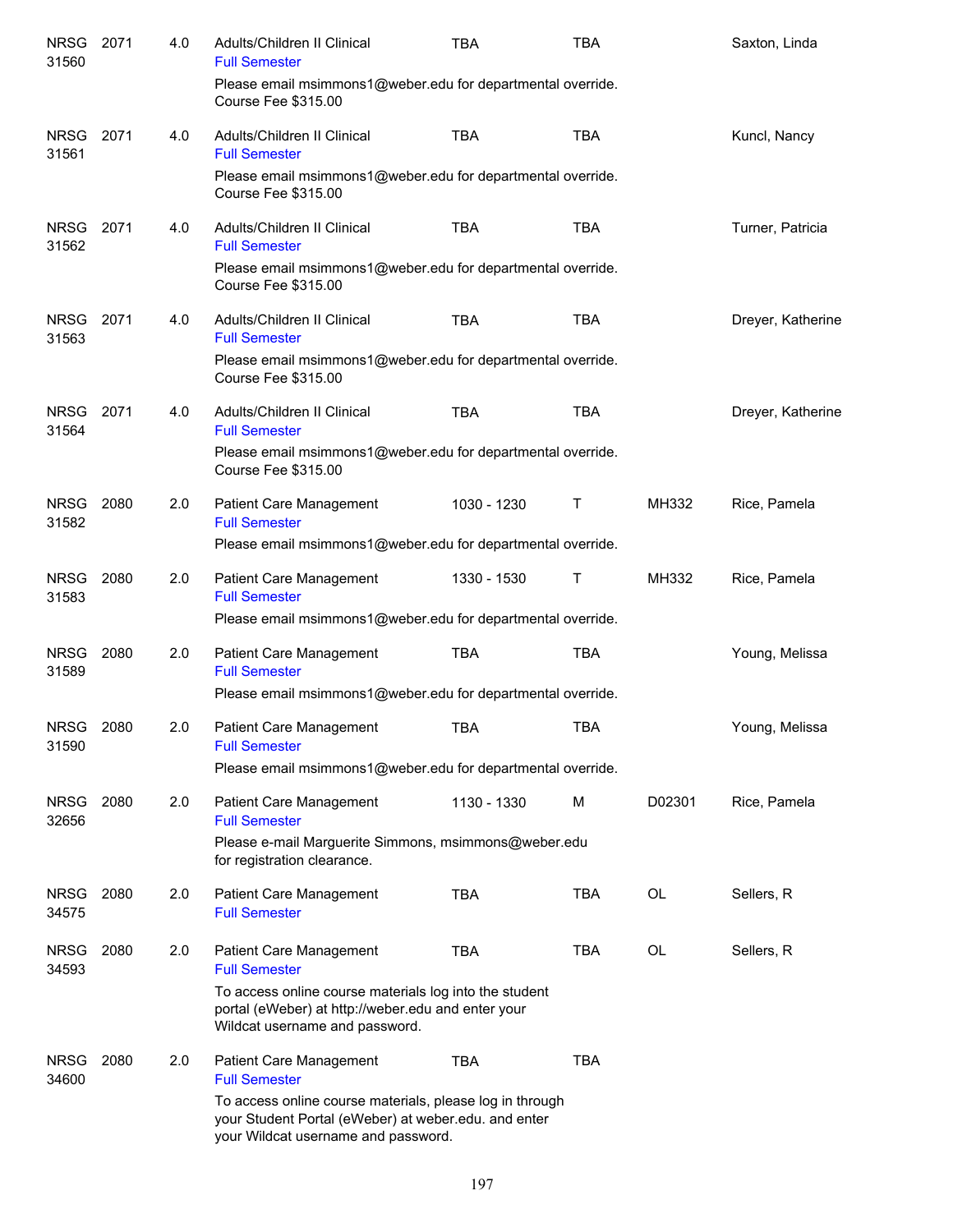| NRSG 2081<br>31543   |      | 3.0 | Patient Care Mgmt Clinical<br><b>Full Semester</b>                                        | <b>TBA</b> | <b>TBA</b> | Killebrew, Julie |
|----------------------|------|-----|-------------------------------------------------------------------------------------------|------------|------------|------------------|
|                      |      |     | Please email msimmons1@weber.edu for departmental override.<br>Course Fee \$155.00        |            |            |                  |
| <b>NRSG</b><br>31544 | 2081 | 3.0 | Patient Care Mgmt Clinical<br><b>Full Semester</b>                                        | <b>TBA</b> | <b>TBA</b> | Killebrew, Julie |
|                      |      |     | Please email msimmons1@weber.edu for departmental override.<br>Course Fee \$155.00        |            |            |                  |
| <b>NRSG</b><br>31546 | 2081 | 3.0 | Patient Care Mgmt Clinical<br><b>Full Semester</b>                                        | <b>TBA</b> | <b>TBA</b> | Rice, Pamela     |
|                      |      |     | Please email msimmons1@weber.edu for departmental override.<br><b>Course Fee \$155.00</b> |            |            |                  |
| <b>NRSG</b><br>31547 | 2081 | 3.0 | Patient Care Mgmt Clinical<br><b>Full Semester</b>                                        | <b>TBA</b> | <b>TBA</b> | Wankier, Jamie   |
|                      |      |     | Please email msimmons1@weber.edu for departmental override.<br><b>Course Fee \$155.00</b> |            |            |                  |
| <b>NRSG</b><br>31548 | 2081 | 3.0 | Patient Care Mgmt Clinical<br><b>Full Semester</b>                                        | <b>TBA</b> | <b>TBA</b> | Williams, Deanna |
|                      |      |     | Please email msimmons1@weber.edu for departmental override.<br><b>Course Fee \$155.00</b> |            |            |                  |
| <b>NRSG</b><br>31549 | 2081 | 3.0 | Patient Care Mgmt Clinical<br><b>Full Semester</b>                                        | <b>TBA</b> | <b>TBA</b> | Williams, Deanna |
|                      |      |     | Please email msimmons1@weber.edu for departmental override.<br><b>Course Fee \$155.00</b> |            |            |                  |
| <b>NRSG</b><br>31550 | 2081 | 3.0 | Patient Care Mgmt Clinical<br><b>Full Semester</b>                                        | <b>TBA</b> | <b>TBA</b> | McCann, Pamela   |
|                      |      |     | Please email msimmons1@weber.edu for departmental override.<br>Course Fee \$155.00        |            |            |                  |
| NRSG<br>31551        | 2081 | 3.0 | Patient Care Mgmt Clinical<br><b>Full Semester</b>                                        | <b>TBA</b> | <b>TBA</b> | Saxton, Linda    |
|                      |      |     | Please email msimmons1@weber.edu for departmental override.<br><b>Course Fee \$155.00</b> |            |            |                  |
| <b>NRSG</b><br>31552 | 2081 | 3.0 | Patient Care Mgmt Clinical<br><b>Full Semester</b>                                        | <b>TBA</b> | <b>TBA</b> | Salmond, Louise  |
|                      |      |     | Please email msimmons1@weber.edu for departmental override.<br><b>Course Fee \$155.00</b> |            |            |                  |
| <b>NRSG</b><br>31553 | 2081 | 3.0 | Patient Care Mgmt Clinical<br><b>Full Semester</b>                                        | <b>TBA</b> | <b>TBA</b> | Salmond, Louise  |
|                      |      |     | Please email msimmons1@weber.edu for departmental override.<br><b>Course Fee \$155.00</b> |            |            |                  |
| <b>NRSG</b><br>31554 | 2081 | 3.0 | Patient Care Mgmt Clinical<br><b>Full Semester</b>                                        | <b>TBA</b> | <b>TBA</b> | Haas, Debra      |
|                      |      |     | Please email msimmons1@weber.edu for departmental override.<br>Course Fee \$155.00        |            |            |                  |
| <b>NRSG</b><br>31555 | 2081 | 3.0 | Patient Care Mgmt Clinical<br><b>Full Semester</b>                                        | <b>TBA</b> | <b>TBA</b> | Reese, Jody      |
|                      |      |     | Please email msimmons1@weber.edu for departmental override.<br><b>Course Fee \$155.00</b> |            |            |                  |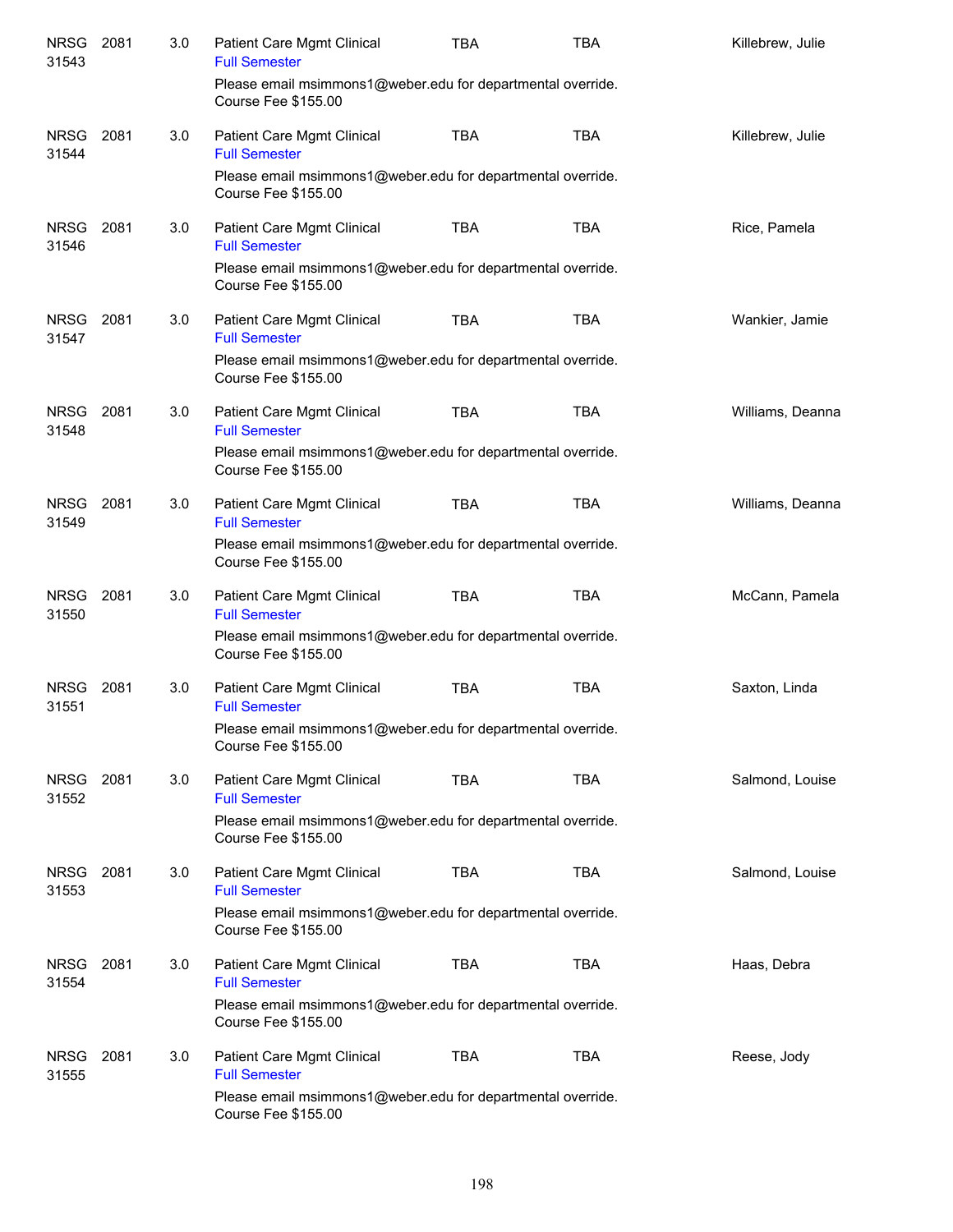| <b>NRSG</b><br>31556 | 2081 | 3.0 | Patient Care Mgmt Clinical<br><b>Full Semester</b>                                                                                                                             | TBA        | <b>TBA</b> |           | Young, Melissa   |
|----------------------|------|-----|--------------------------------------------------------------------------------------------------------------------------------------------------------------------------------|------------|------------|-----------|------------------|
|                      |      |     | Please email msimmons1@weber.edu for departmental override.<br><b>Course Fee \$155.00</b>                                                                                      |            |            |           |                  |
| <b>NRSG</b><br>31557 | 2081 | 3.0 | Patient Care Mgmt Clinical<br><b>Full Semester</b>                                                                                                                             | <b>TBA</b> | <b>TBA</b> |           | Hodges, Linda    |
|                      |      |     | Please email msimmons1@weber.edu for departmental override.<br><b>Course Fee \$155.00</b>                                                                                      |            |            |           |                  |
| <b>NRSG</b><br>34576 | 2081 | 3.0 | Patient Care Mgmt Clinical<br><b>Full Semester</b>                                                                                                                             | <b>TBA</b> | <b>TBA</b> | <b>OL</b> | Rudh, Sandra     |
| <b>NRSG</b><br>34577 | 2081 | 3.0 | Patient Care Mgmt Clinical<br><b>Full Semester</b>                                                                                                                             | <b>TBA</b> | TBA        | <b>OL</b> | Wankier, Jamie   |
| <b>NRSG</b><br>34578 | 2081 | 3.0 | Patient Care Mgmt Clinical<br><b>Full Semester</b>                                                                                                                             | <b>TBA</b> | <b>TBA</b> | <b>OL</b> | Adcock, Benjamin |
| <b>NRSG</b><br>34594 | 2081 | 3.0 | Patient Care Mgmt Clinical<br><b>Full Semester</b>                                                                                                                             | <b>TBA</b> | <b>TBA</b> | OL        | Sandall, Brandon |
|                      |      |     | <b>Course Fee \$155.00</b><br>To access online course materials log into the student<br>portal (eWeber) at http://weber.edu and enter your<br>Wildcat username and password.   |            |            |           |                  |
| <b>NRSG</b><br>34595 | 2081 | 3.0 | Patient Care Mgmt Clinical<br><b>Full Semester</b>                                                                                                                             | <b>TBA</b> | <b>TBA</b> | <b>OL</b> | Ashby, Karen     |
|                      |      |     | <b>Course Fee \$155.00</b><br>To access online course materials log into the student<br>portal (eWeber) at http://weber.edu and enter your<br>Wildcat username and password.   |            |            |           |                  |
| <b>NRSG</b><br>34602 | 2081 | 3.0 | Patient Care Mgmt Clinical<br><b>Full Semester</b>                                                                                                                             | <b>TBA</b> | <b>TBA</b> |           | Jorgensen, Cyndi |
|                      |      |     | To access course materials, please log in through<br>your Student Portal (eWeber) at weber.edu. and enter<br>your Wildcat username and password.<br>Course Fee \$155.00.       |            |            |           |                  |
| <b>NRSG</b><br>34603 | 2081 | 3.0 | Patient Care Mgmt Clinical<br><b>Full Semester</b>                                                                                                                             | <b>TBA</b> | <b>TBA</b> |           |                  |
|                      |      |     | To access online course materials. please log in through<br>your Student Portal (eWeber) at weber.edu. and enter<br>your Wildcat username and password. Course<br>Fee \$155.00 |            |            |           |                  |
| <b>NRSG</b><br>31567 | 2283 | 1.0 | Directed Readings & Projects<br><b>Full Semester</b>                                                                                                                           | <b>TBA</b> | <b>TBA</b> |           | Kelly, Jonny     |
|                      |      |     | Please email msimmons1@weber.edu for departmental override.                                                                                                                    |            |            |           |                  |
| <b>NRSG</b><br>31569 | 2283 | 2.0 | Directed Readings & Projects<br><b>Full Semester</b>                                                                                                                           | <b>TBA</b> | TBA        |           | Kelly, Jonny     |
|                      |      |     | Please email msimmons1@weber.edu for departmental override.                                                                                                                    |            |            |           |                  |
| <b>NRSG</b><br>31570 | 2283 | 3.0 | Directed Readings & Projects<br><b>Full Semester</b>                                                                                                                           | <b>TBA</b> | TBA        |           | Kelly, Jonny     |
|                      |      |     | Please email msimmons1@weber.edu for departmental override.                                                                                                                    |            |            |           |                  |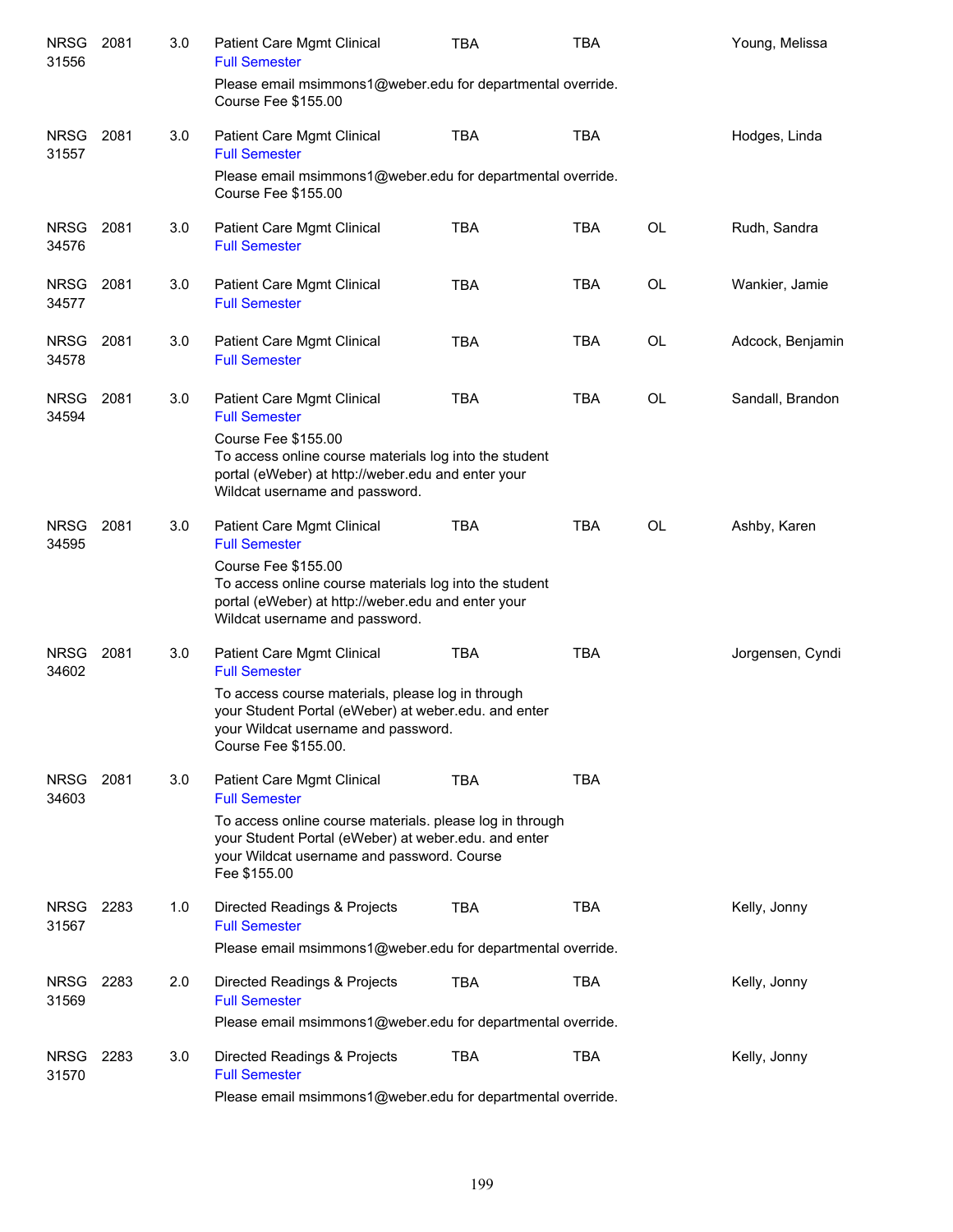| <b>NRSG</b><br>31571 | 2283 | 1.0 | Directed Readings & Projects<br><b>Full Semester</b>                                                                                                    | <b>TBA</b>  | <b>TBA</b> |           | Kuncl, Nancy  |
|----------------------|------|-----|---------------------------------------------------------------------------------------------------------------------------------------------------------|-------------|------------|-----------|---------------|
|                      |      |     | Please email msimmons1@weber.edu for departmental override.                                                                                             |             |            |           |               |
| <b>NRSG</b><br>31572 | 2283 | 2.0 | Directed Readings & Projects<br><b>Full Semester</b>                                                                                                    | TBA         | <b>TBA</b> |           | Kuncl, Nancy  |
|                      |      |     | Please email msimmons1@weber.edu for departmental override.                                                                                             |             |            |           |               |
| <b>NRSG</b><br>31573 | 2283 | 2.0 | Directed Readings & Projects<br><b>Full Semester</b>                                                                                                    | <b>TBA</b>  | <b>TBA</b> |           | Kuncl, Nancy  |
|                      |      |     | Please email msimmons1@weber.edu for departmental override.                                                                                             |             |            |           |               |
| <b>NRSG</b><br>31574 | 2283 | 3.0 | Directed Readings & Projects<br><b>Full Semester</b>                                                                                                    | <b>TBA</b>  | <b>TBA</b> |           | Kuncl, Nancy  |
|                      |      |     | Please email msimmons1@weber.edu for departmental override.                                                                                             |             |            |           |               |
| <b>NRSG</b><br>34587 | 2283 | 1.0 | Directed Readings & Projects<br><b>Full Semester</b>                                                                                                    | <b>TBA</b>  | <b>TBA</b> | <b>OL</b> | Forest, Linda |
|                      |      |     | To access online course materials log into the student<br>portal (eWeber) at http://weber.edu and enter your<br>Wildcat username and password.          |             |            |           |               |
| <b>NRSG</b><br>34588 | 2283 | 2.0 | Directed Readings & Projects<br><b>Full Semester</b>                                                                                                    | <b>TBA</b>  | <b>TBA</b> | <b>OL</b> | Forest, Linda |
|                      |      |     | To access online course materials log into the student<br>portal (eWeber) at http://weber.edu and enter your<br>Wildcat username and password.          |             |            |           |               |
| <b>NRSG</b><br>34589 | 2283 | 3.0 | Directed Readings & Projects<br><b>Full Semester</b>                                                                                                    | <b>TBA</b>  | <b>TBA</b> | <b>OL</b> | Rice, Pamela  |
|                      |      |     | To access online course materials log into the student<br>portal (eWeber) at http://weber.edu and enter your<br>Wildcat username and password.          |             |            |           |               |
| <b>NRSG</b><br>34604 | 2283 | 1.0 | Directed Readings & Projects<br><b>Full Semester</b>                                                                                                    | <b>TBA</b>  | <b>TBA</b> |           | Epling, Amber |
|                      |      |     | To access online course materials, please log in through<br>your student portal (eweber) at weber edu and enter your<br>Wildcat username and password.  |             |            |           |               |
| <b>NRSG</b><br>34605 | 2283 | 1.0 | Directed Readings & Projects<br><b>Full Semester</b>                                                                                                    | <b>TBA</b>  | <b>TBA</b> |           | Epling, Amber |
|                      |      |     | To access online course materials, please log in through<br>your Student Portal (eWeber) at weber.edu. and enter<br>your Wildcat username and password. |             |            |           |               |
| <b>NRSG</b><br>34606 | 2283 | 1.0 | Directed Readings & Projects<br><b>Full Semester</b>                                                                                                    | <b>TBA</b>  | TBA        |           | Epling, Amber |
|                      |      |     | To access online course materials, please log in through<br>your Student Portal (eWeber) at weber.edu. and enter<br>your Wildcat username and password. |             |            |           |               |
| <b>NRSG</b><br>34016 | 3010 | 3.0 | Nursing History & Theory<br><b>Full Semester</b>                                                                                                        | 0930 - 1220 | W          | MН        | Burton, Karen |
| <b>NRSG</b><br>34017 | 3010 | 3.0 | Nursing History & Theory<br><b>Full Semester</b>                                                                                                        | 0930 - 1220 | W          | MH304     | Burton, Karen |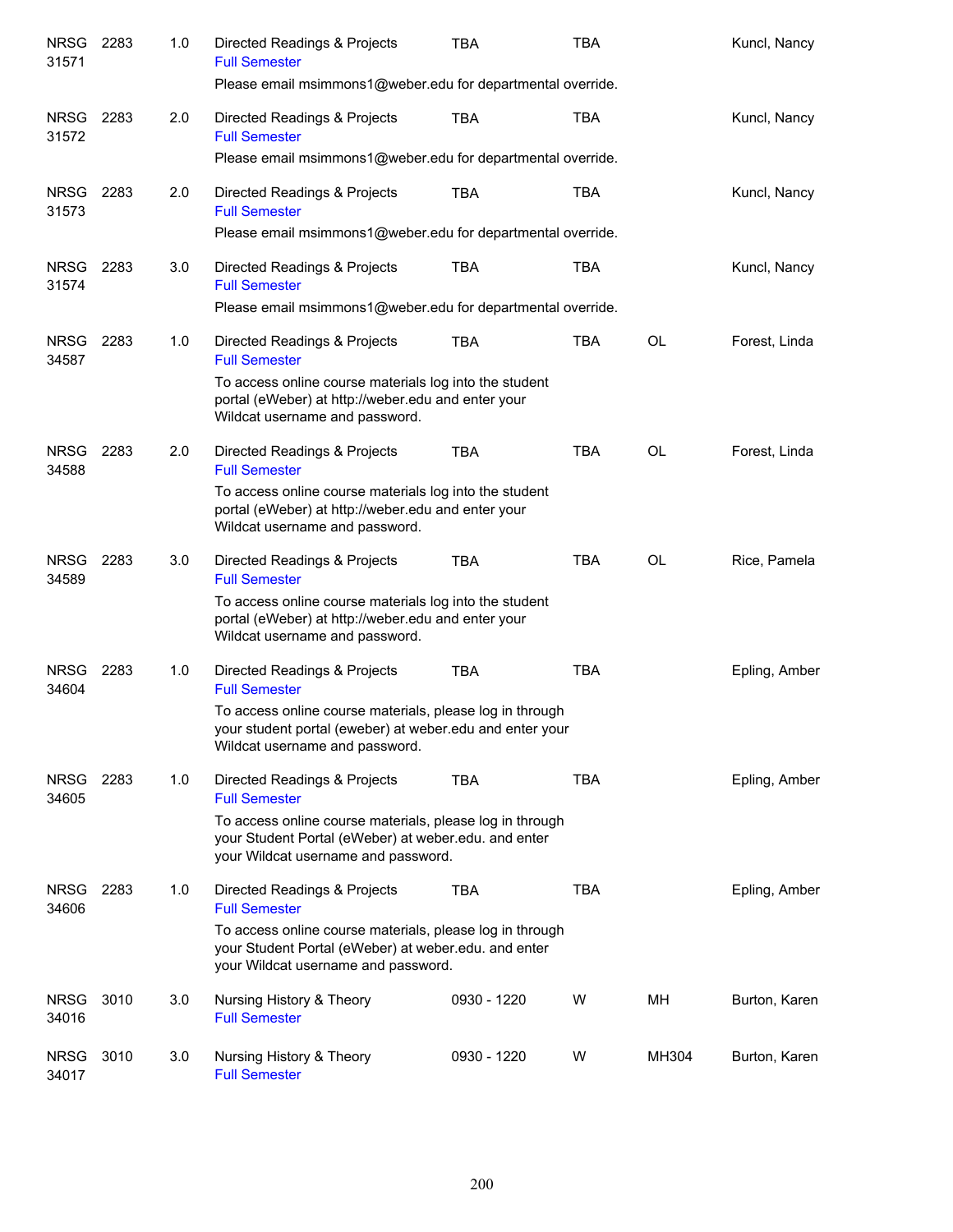| <b>NRSG</b><br>34195 | 3010 | 3.0 | Nursing History & Theory<br><b>Full Semester</b>                                                                           | <b>TBA</b>  | <b>TBA</b> | <b>OL</b>    | Overdiek, Kirk               |
|----------------------|------|-----|----------------------------------------------------------------------------------------------------------------------------|-------------|------------|--------------|------------------------------|
|                      |      |     | To access the course materials, log into the Student Portal<br>(eWeber) at http://weber.edu and select "Current Students". |             |            |              |                              |
| <b>NRSG</b><br>34216 | 3010 | 3.0 | Nursing History & Theory<br><b>Full Semester</b>                                                                           | <b>TBA</b>  | <b>TBA</b> | <b>OL</b>    | Judd, Deborah                |
|                      |      |     | To access the course materials, log into the Student Portal<br>(eWeber) at http://weber.edu and select "Current Students". |             |            |              |                              |
| <b>NRSG</b><br>34018 | 3020 | 3.0 | SI Nursing Research<br><b>Full Semester</b>                                                                                | 0830 - 1120 | Τ          | MH222        | Cantwell, Sally              |
| <b>NRSG</b><br>34019 | 3020 | 3.0 | SI Nursing Research<br><b>Full Semester</b>                                                                                | 0830 - 1120 | R          | <b>MH222</b> | Neville-Swensen, Melissa     |
| <b>NRSG</b><br>34196 | 3020 | 3.0 | SI Nursing Research<br><b>Full Semester</b>                                                                                | <b>TBA</b>  | <b>TBA</b> | <b>OL</b>    | Neville-Swensen, Melissa     |
|                      |      |     | To access the course materials, log into the Student Portal<br>(eWeber) at http://weber.edu and select "Current Students". |             |            |              |                              |
| <b>NRSG</b><br>34218 | 3020 | 3.0 | SI Nursing Research<br><b>Full Semester</b>                                                                                | <b>TBA</b>  | <b>TBA</b> | <b>OL</b>    | Cantwell, Sally              |
|                      |      |     | To access the course materials, log into the Student Portal<br>(eWeber) at http://weber.edu and select "Current Students". |             |            |              |                              |
| <b>NRSG</b><br>34020 | 3030 | 3.0 | SI Assessment Across Life Span<br><b>Full Semester</b>                                                                     | 1130 - 1420 | Т          | MH304        | Renstrom, Collette           |
| <b>NRSG</b><br>34021 | 3030 | 3.0 | SI Assessment Across Life Span<br><b>Full Semester</b>                                                                     | 1130 - 1420 | R          | MH304        | Ballingham, Suzanne          |
| <b>NRSG</b><br>34200 | 3030 | 3.0 | SI Assessment Across Life Span<br><b>Full Semester</b>                                                                     | <b>TBA</b>  | <b>TBA</b> | <b>OL</b>    | Overdiek, Kirk               |
|                      |      |     | To access the course materials, log into the Student Portal<br>(eWeber) at http://weber.edu and select "Current Students". |             |            |              |                              |
| <b>NRSG</b><br>34219 | 3030 | 3.0 | SI Assessment Across Life Span<br><b>Full Semester</b>                                                                     | <b>TBA</b>  | TBA        | OL           | Hicks, Michelle              |
|                      |      |     | To access the course materials, log into the Student Portal<br>(eWeber) at http://weber.edu and select "Current Students". |             |            |              |                              |
| <b>NRSG</b><br>34022 | 3031 | 1.0 | SI Assess Life Span Clinical<br><b>Full Semester</b><br>Course Fee \$80.00                                                 | 1430 - 1620 | Т          |              | MHNP LAB Renstrom, Collette  |
| <b>NRSG</b><br>34023 | 3031 | 1.0 | SI Assess Life Span Clinical<br><b>Full Semester</b><br>Course Fee \$80.00                                                 | 1430 - 1620 | Т          | MН           | Neville-Swensen, Melissa     |
| <b>NRSG</b><br>34024 | 3031 | 1.0 | SI Assess Life Span Clinical<br><b>Full Semester</b><br>Course Fee \$80.00                                                 | 1430 - 1620 | R          |              | MHNP LAB Ballingham, Suzanne |
| <b>NRSG</b><br>34025 | 3031 | 1.0 | SI Assess Life Span Clinical<br><b>Full Semester</b><br>Course Fee \$80.00                                                 | 1430 - 1620 | R          | MН           | Neville-Swensen, Melissa     |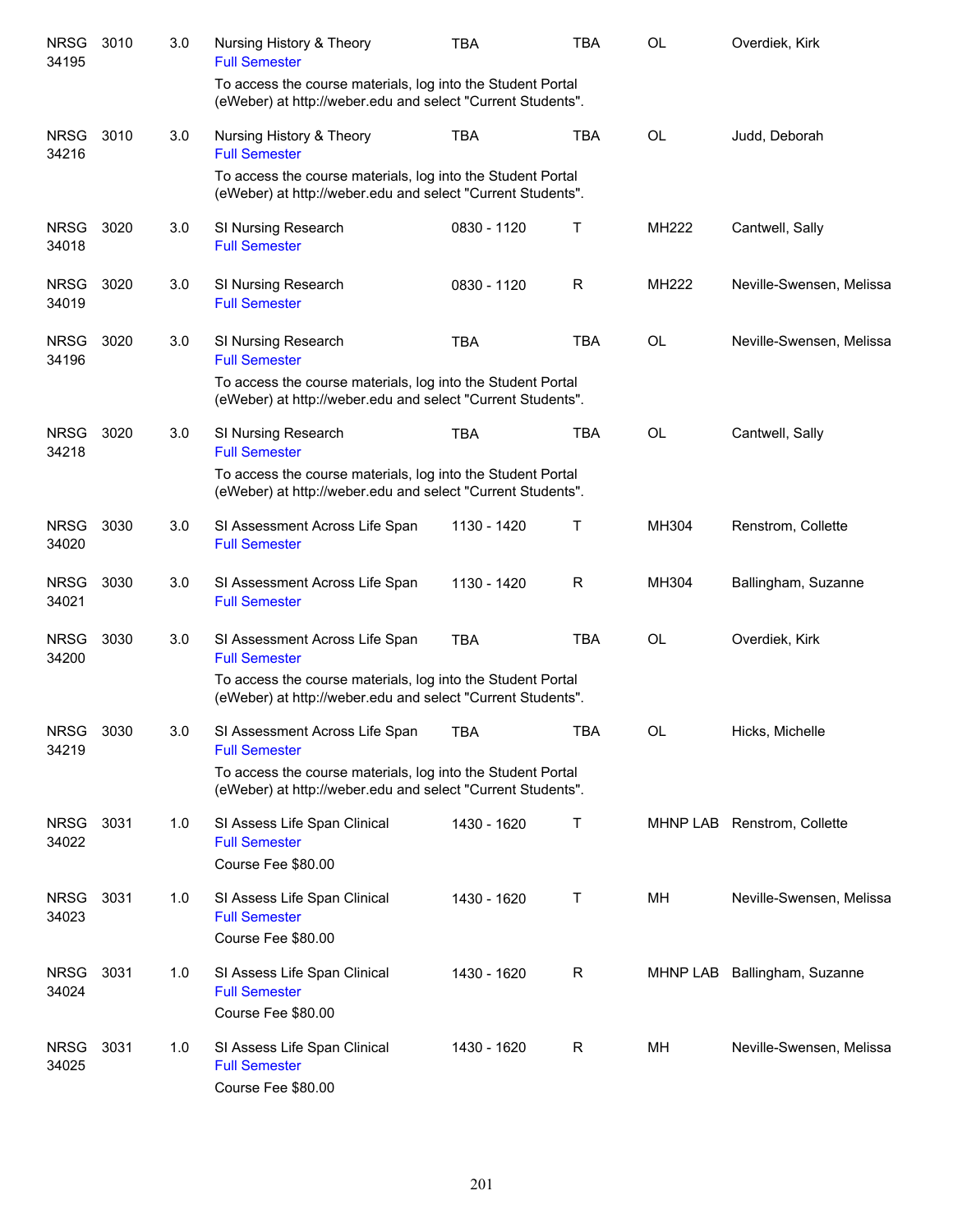| <b>NRSG</b><br>34203 | 3031 | 1.0 | SI Assess Life Span Clinical<br><b>Full Semester</b>                                                                                             | TBA         | <b>TBA</b> | OL        | Williams, Kristiann |
|----------------------|------|-----|--------------------------------------------------------------------------------------------------------------------------------------------------|-------------|------------|-----------|---------------------|
|                      |      |     | To access the course materials, log into the Student Portal<br>(eWeber) at http://weber.edu and select "Current Students".<br>Course Fee \$80.00 |             |            |           |                     |
| <b>NRSG</b><br>34222 | 3031 | 1.0 | SI Assess Life Span Clinical<br><b>Full Semester</b>                                                                                             | <b>TBA</b>  | <b>TBA</b> | <b>OL</b> | Williams, Kristiann |
|                      |      |     | To access the course materials, log into the Student Portal<br>(eWeber) at http://weber.edu and select "Current Students".<br>Course Fee \$80.00 |             |            |           |                     |
| <b>NRSG</b><br>34026 | 3035 | 2.0 | <b>Gerontological Nursing</b><br><b>Block 2</b>                                                                                                  | 1300 - 1450 | W          | MH101     | Chase, Tamara       |
| <b>NRSG</b><br>34027 | 3035 | 2.0 | <b>Gerontological Nursing</b><br><b>Block 1</b>                                                                                                  | 1300 - 1450 | W          | MH101     | Chase, Tamara       |
| <b>NRSG</b><br>34205 | 3035 | 2.0 | <b>Gerontological Nursing</b><br><b>Block 2</b>                                                                                                  | <b>TBA</b>  | <b>TBA</b> | <b>OL</b> | Harald, Elizabeth   |
|                      |      |     | To access the course materials, log into the Student Portal<br>(eWeber) at http://weber.edu and select "Current Students".                       |             |            |           |                     |
| <b>NRSG</b><br>34224 | 3035 | 2.0 | <b>Gerontological Nursing</b><br><b>Block 2</b>                                                                                                  | <b>TBA</b>  | <b>TBA</b> | <b>OL</b> | Hicks, Michelle     |
|                      |      |     | To access the course materials, log into the Student Portal<br>(eWeber) at http://weber.edu and select "Current Students".                       |             |            |           |                     |
| <b>NRSG</b><br>34028 | 3040 | 3.0 | <b>Nursing Concepts/Acute Illness</b><br><b>Full Semester</b>                                                                                    | 0930 - 1220 | W          | MH341     | Williams, Kristiann |
| <b>NRSG</b><br>34029 | 3040 | 3.0 | <b>Nursing Concepts/Acute Illness</b><br><b>Full Semester</b>                                                                                    | 0930 - 1220 | W          | MH341     | Williams, Kristiann |
| <b>NRSG</b><br>34227 | 3040 | 3.0 | <b>Nursing Concepts/Acute Illness</b><br><b>Full Semester</b>                                                                                    | <b>TBA</b>  | <b>TBA</b> | OL        | Cox, Marilyn        |
|                      |      |     | To access the course materials, log into the Student Portal<br>(eWeber) at http://weber.edu and select "Current Students".                       |             |            |           |                     |
| <b>NRSG</b><br>34231 | 3040 | 3.0 | Nursing Concepts/Acute Illness<br><b>Full Semester</b>                                                                                           | <b>TBA</b>  | <b>TBA</b> | <b>OL</b> | Williams, Kristiann |
|                      |      |     | To access the course materials, log into the Student Portal<br>(eWeber) at http://weber.edu and select "Current Students".                       |             |            |           |                     |
| <b>NRSG</b><br>34030 | 3045 | 2.0 | Decision Making in Practice<br><b>Block 2</b>                                                                                                    | 1330 - 1520 | W          | MH117     | Burton, Karen       |
| <b>NRSG</b><br>34031 | 3045 | 2.0 | Decision Making in Practice<br><b>Block 1</b>                                                                                                    | 1330 - 1520 | W          | MH117     | Burton, Karen       |
| <b>NRSG</b><br>34228 | 3045 | 2.0 | Decision Making in Practice<br><b>Block 2</b>                                                                                                    | <b>TBA</b>  | TBA        | OL        | Judd, Deborah       |
|                      |      |     | To access the course materials, log into the Student Portal<br>(eWeber) at http://weber.edu and select "Current Students".                       |             |            |           |                     |
| <b>NRSG</b><br>34232 | 3045 | 2.0 | Decision Making in Practice<br><b>Block 2</b>                                                                                                    | <b>TBA</b>  | <b>TBA</b> | <b>OL</b> | Judkins, Bonnie     |
|                      |      |     | To access the course materials, log into the Student Portal<br>(eWeber) at http://weber.edu and select "Current Students".                       |             |            |           |                     |
|                      |      |     |                                                                                                                                                  |             |            |           |                     |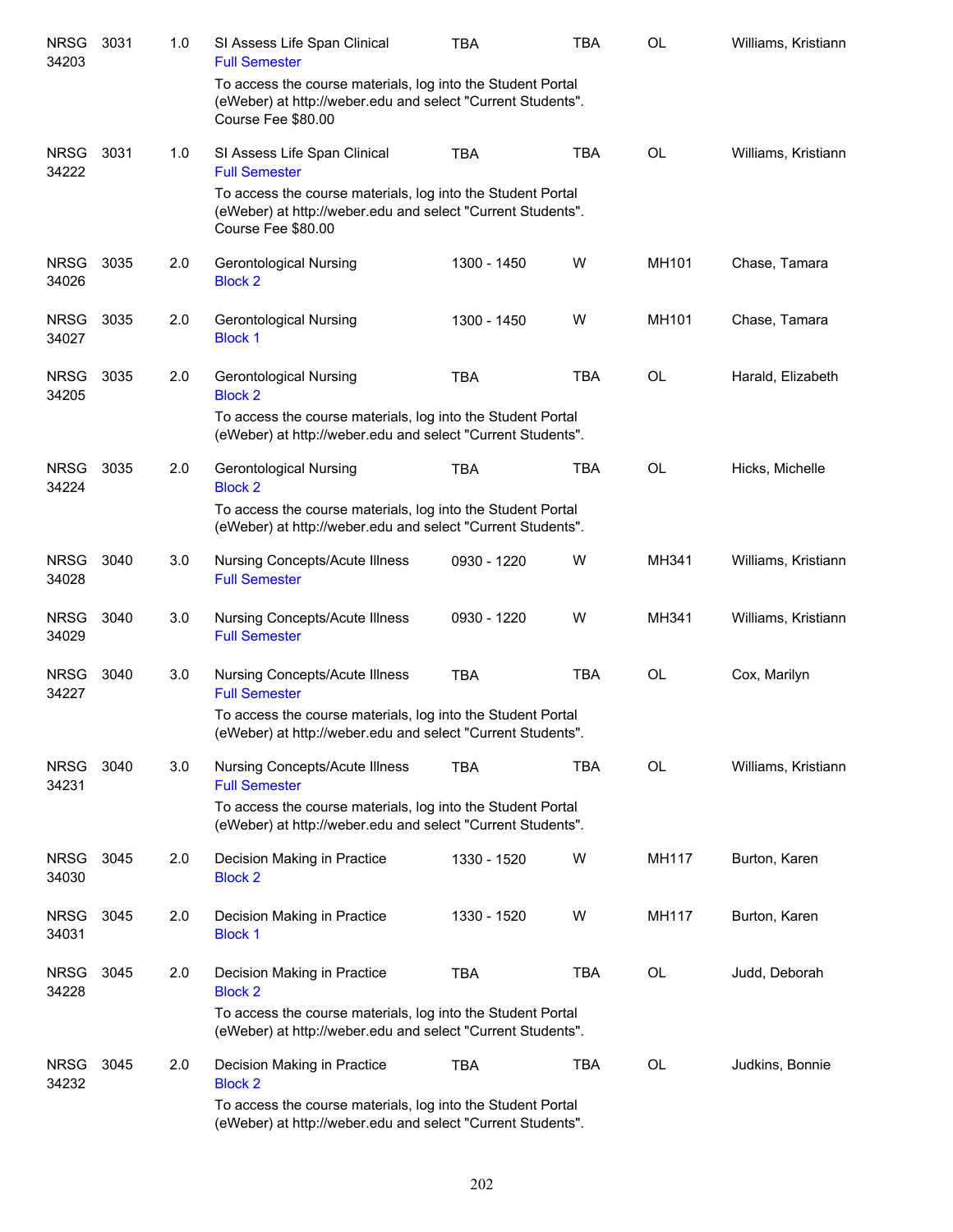| <b>NRSG</b><br>34032 | 3050 | 3.0 | Nursing: High Risk Family<br><b>Full Semester</b>                                                                                                | 1200 - 1450 | Т           | MH222     | Ballingham, Suzanne           |
|----------------------|------|-----|--------------------------------------------------------------------------------------------------------------------------------------------------|-------------|-------------|-----------|-------------------------------|
| <b>NRSG</b><br>34236 | 3050 | 3.0 | Nursing: High Risk Family<br><b>Full Semester</b>                                                                                                | <b>TBA</b>  | <b>TBA</b>  | <b>OL</b> | Ballingham, Suzanne           |
|                      |      |     | To access the course materials, log into the Student Portal<br>(eWeber) at http://weber.edu and select "Current Students".                       |             |             |           |                               |
| <b>NRSG</b><br>34033 | 3051 | 1.0 | High Risk Family Laboratory<br><b>Full Semester</b><br>Course Fee \$15.00                                                                        | 1500 - 1550 | Τ           |           | MHSIM LAE Ballingham, Suzanne |
| <b>NRSG</b><br>34034 | 3051 | 1.0 | High Risk Family Laboratory<br><b>Full Semester</b><br>Course Fee \$15.00                                                                        | 1500 - 1550 | $\mathsf T$ |           | MHSIM LAE Ballingham, Suzanne |
| <b>NRSG</b><br>34237 | 3051 | 1.0 | High Risk Family Laboratory<br><b>Full Semester</b>                                                                                              | <b>TBA</b>  | <b>TBA</b>  | <b>OL</b> | Ballingham, Suzanne           |
|                      |      |     | To access the course materials, log into the Student Portal<br>(eWeber) at http://weber.edu and select "Current Students".<br>Course Fee \$15.00 |             |             |           |                               |
| <b>NRSG</b><br>34035 | 3060 | 3.0 | Nursing: High Risk Adult<br><b>Full Semester</b>                                                                                                 | 1130 - 1420 | R           | MH101     | Cantwell, Sally               |
| <b>NRSG</b><br>34162 | 3060 | 3.0 | Nursing: High Risk Adult<br><b>Full Semester</b>                                                                                                 | <b>TBA</b>  | <b>TBA</b>  | OL        | Davis, Jan                    |
|                      |      |     | To access the course materials, log into the Student Portal<br>(eWeber) at http://weber.edu and select "Current Students".                       |             |             |           |                               |
| <b>NRSG</b><br>34036 | 3061 | 1.0 | High Risk Adult Laboratory<br><b>Full Semester</b><br>Course Fee \$15.00                                                                         | 1430 - 1520 | R           |           | MHSIM LAE Cantwell, Sally     |
| <b>NRSG</b><br>34037 | 3061 | 1.0 | High Risk Adult Laboratory<br><b>Full Semester</b><br>Course Fee \$15.00                                                                         | 1430 - 1520 | R           | MH        | Cantwell, Sally               |
| <b>NRSG</b><br>34176 | 3061 | 1.0 | High Risk Adult Laboratory<br><b>Full Semester</b>                                                                                               | <b>TBA</b>  | <b>TBA</b>  |           | Davis, Jan                    |
|                      |      |     | To access the course materials, log into the Student Portal<br>(eWeber) at http://weber.edu and select "Current Students".<br>Course Fee \$15.00 |             |             |           |                               |
| <b>NRSG</b><br>34038 | 3070 | 3.0 | Threats & Crises: Nrsg Response<br><b>Full Semester</b>                                                                                          | 1130 - 1420 | R           | MH117     | Chase, Tamara                 |
| <b>NRSG</b><br>34039 | 3071 | 1.0 | Threats/Crisis: Response Lab<br><b>Full Semester</b><br>Course Fee \$15.00                                                                       | 1430 - 1520 | $\mathsf R$ | MH480     | Draper, London                |
| <b>NRSG</b><br>34040 | 3071 | 1.0 | Threats/Crisis: Response Lab<br><b>Full Semester</b><br>Course Fee \$15.00                                                                       | 1430 - 1520 | R           | MН        | Chase, Tamara                 |
| <b>NRSG</b><br>34041 | 4020 | 3.0 | DV Nursing: Community Health<br><b>Full Semester</b>                                                                                             | 0800 - 1050 | $\mathsf T$ | MH117     | Pratt, Judith                 |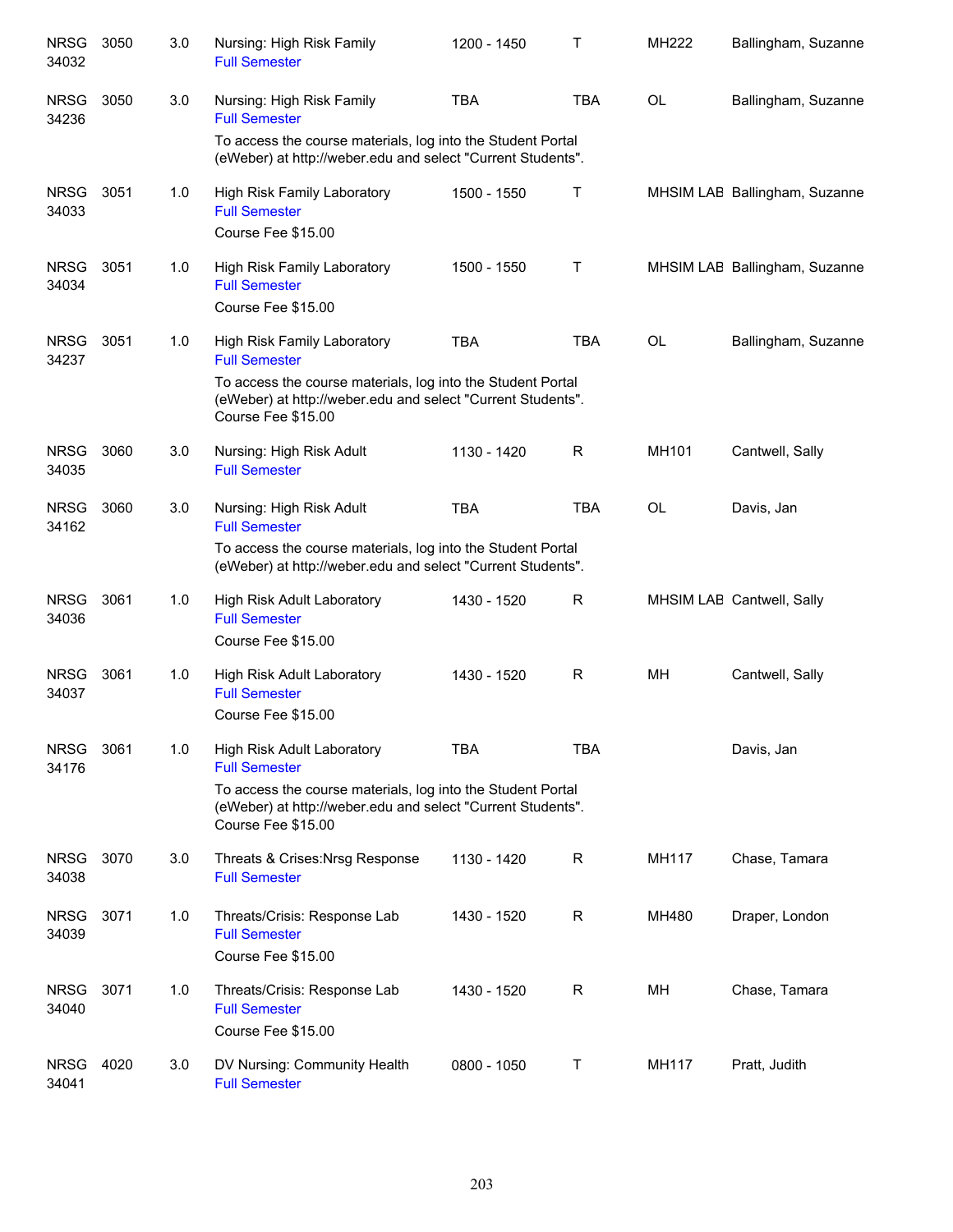| <b>NRSG</b><br>34157 | 4020 | 3.0 | DV Nursing: Community Health<br><b>Full Semester</b>                                                                       | <b>TBA</b>  | <b>TBA</b>  | <b>OL</b> | Pratt, Judith      |
|----------------------|------|-----|----------------------------------------------------------------------------------------------------------------------------|-------------|-------------|-----------|--------------------|
|                      |      |     | To access the course materials, log into the Student Portal<br>(eWeber) at http://weber.edu and select "Current Students". |             |             |           |                    |
| <b>NRSG</b><br>34192 | 4020 | 3.0 | DV Nursing: Community Health<br><b>Full Semester</b>                                                                       | <b>TBA</b>  | <b>TBA</b>  | <b>OL</b> | Renstrom, Collette |
|                      |      |     | To access the course materials, log into the Student Portal<br>(eWeber) at http://weber.edu and select "Current Students". |             |             |           |                    |
| <b>NRSG</b><br>34042 | 4021 | 1.0 | DV Community Nursing Lab<br><b>Full Semester</b>                                                                           | <b>TBA</b>  | $\mathsf T$ | MH        | Pratt, Judith      |
| <b>NRSG</b><br>34043 | 4021 | 1.0 | DV Community Nursing Lab<br><b>Full Semester</b>                                                                           | <b>TBA</b>  | $\sf T$     | MH        | Pratt, Judith      |
| <b>NRSG</b><br>34044 | 4021 | 1.0 | DV Community Nursing Lab<br><b>Full Semester</b>                                                                           | <b>TBA</b>  | T           | MH        | Pratt, Judith      |
| <b>NRSG</b><br>34159 | 4021 | 1.0 | DV Community Nursing Lab<br><b>Full Semester</b>                                                                           | <b>TBA</b>  | <b>TBA</b>  |           | Pratt, Judith      |
|                      |      |     | To access the course materials, log into the Student Portal<br>(eWeber) at http://weber.edu and select "Current Students". |             |             |           |                    |
| <b>NRSG</b><br>34193 | 4021 | 1.0 | DV Community Nursing Lab<br><b>Full Semester</b>                                                                           | <b>TBA</b>  | <b>TBA</b>  | <b>OL</b> | Renstrom, Collette |
|                      |      |     | To access the course materials, log into the Student Portal<br>(eWeber) at http://weber.edu and select "Current Students". |             |             |           |                    |
| <b>NRSG</b><br>34045 | 4030 | 2.0 | Power/Policy/Politics in Nursi<br><b>Block 1</b>                                                                           | 1330 - 1520 | W           | MH341     | Judd, Deborah      |
| <b>NRSG</b><br>34046 | 4030 | 2.0 | Power/Policy/Politics in Nursi<br><b>Block 2</b>                                                                           | 1330 - 1520 | W           | MH341     | Renstrom, Collette |
| <b>NRSG</b><br>34230 | 4030 | 2.0 | Power/Policy/Politics in Nursi<br><b>Block 1</b>                                                                           | <b>TBA</b>  | <b>TBA</b>  | <b>OL</b> | Judkins, Bonnie    |
|                      |      |     | To access the course materials, log into the Student Portal<br>(eWeber) at http://weber.edu and select "Current Students". |             |             |           |                    |
| <b>NRSG</b><br>34233 | 4030 | 2.0 | Power/Policy/Politics in Nursi<br><b>Block 1</b>                                                                           | <b>TBA</b>  | <b>TBA</b>  | <b>OL</b> | Judd, Deborah      |
|                      |      |     | To access the course materials, log into the Student Portal<br>(eWeber) at http://weber.edu and select "Current Students". |             |             |           |                    |
| <b>NRSG</b><br>34047 | 4040 | 3.0 | Leadership & Management<br><b>Full Semester</b>                                                                            | 0830 - 1120 | R           | MH332     | Hofmann, Linda     |
| <b>NRSG</b><br>34179 | 4040 | 3.0 | Leadership & Management<br><b>Full Semester</b>                                                                            | <b>TBA</b>  | <b>TBA</b>  | OL        | Draper, London     |
|                      |      |     | To access the course materials, log into the Student Portal<br>(eWeber) at http://weber.edu and select "Current Students". |             |             |           |                    |
| <b>NRSG</b><br>34234 | 4040 | 3.0 | Leadership & Management<br><b>Full Semester</b>                                                                            | <b>TBA</b>  | <b>TBA</b>  | <b>OL</b> | Barra, Joyce       |
|                      |      |     | To access the course materials, log into the Student Portal<br>(eWeber) at http://weber.edu and select "Current Students". |             |             |           |                    |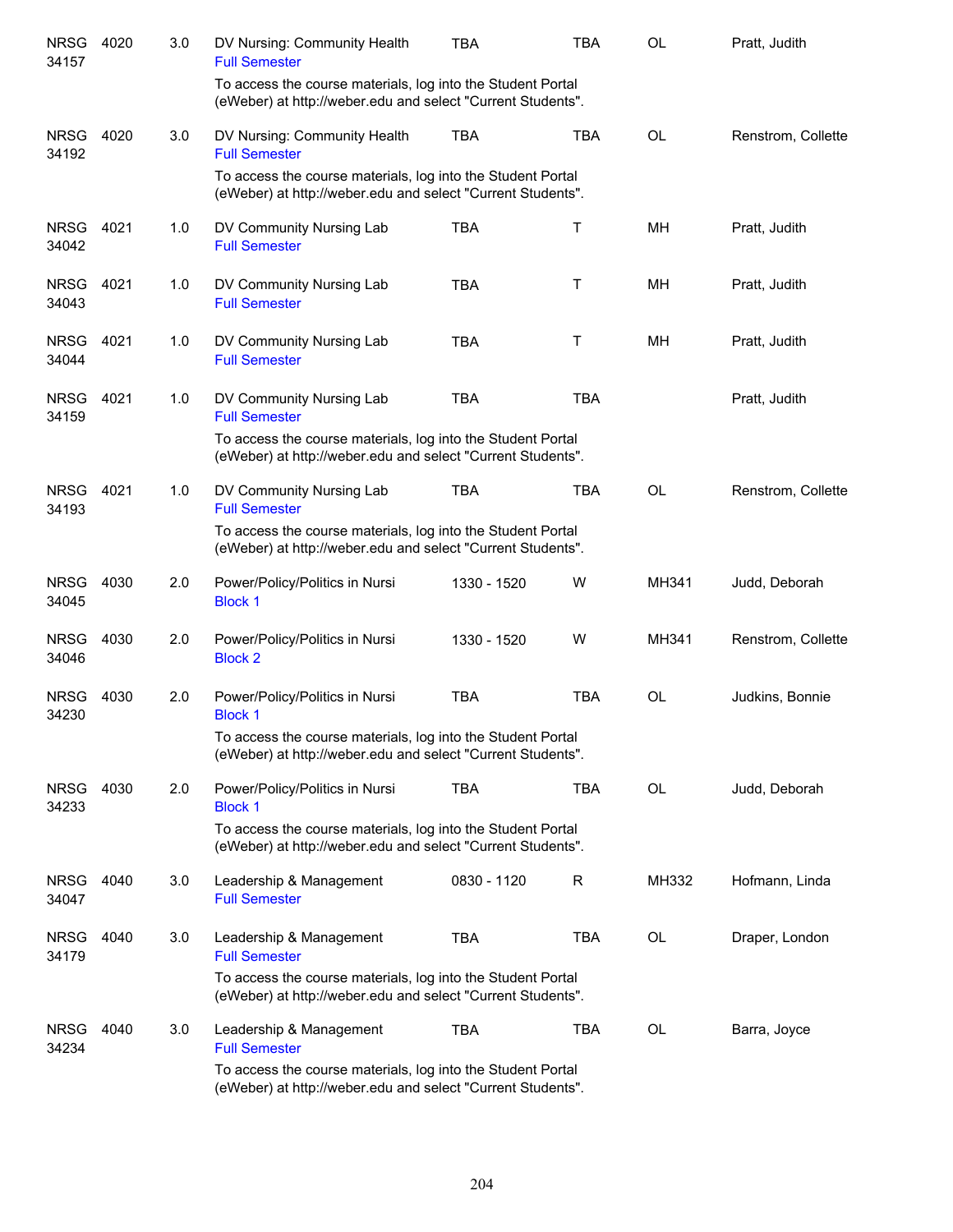| <b>NRSG</b><br>34048      | 4041 | 1.0 | Leadership & Mgmt Laboratory<br><b>Full Semester</b>                                                                                                                               | <b>TBA</b>  | R          | MH        | Draper, London      |
|---------------------------|------|-----|------------------------------------------------------------------------------------------------------------------------------------------------------------------------------------|-------------|------------|-----------|---------------------|
| <b>NRSG</b><br>34049      | 4041 | 1.0 | Leadership & Mgmt Laboratory<br><b>Full Semester</b>                                                                                                                               | <b>TBA</b>  | R          | MН        | Draper, London      |
| <b>NRSG</b><br>34050      | 4041 | 1.0 | Leadership & Mgmt Laboratory<br><b>Full Semester</b>                                                                                                                               | <b>TBA</b>  | R          | MH        | Draper, London      |
| <b>NRSG</b><br>34186      | 4041 | 1.0 | Leadership & Mgmt Laboratory<br><b>Full Semester</b><br>To access the course materials, log into the Student Portal<br>(eWeber) at http://weber.edu and select "Current Students". | <b>TBA</b>  | <b>TBA</b> | <b>OL</b> | Renstrom, Collette  |
| <b>NRSG</b><br>34235      | 4041 | 1.0 | Leadership & Mgmt Laboratory<br><b>Full Semester</b><br>To access the course materials, log into the Student Portal<br>(eWeber) at http://weber.edu and select "Current Students". | <b>TBA</b>  | <b>TBA</b> | <b>OL</b> | Barra, Joyce        |
| <b>NRSG</b><br>34051      | 4060 | 3.0 | <b>Oncology Nursing</b><br><b>Full Semester</b>                                                                                                                                    | 1200 - 1450 | Τ          | MH117     | Killebrew, Julie    |
| <b>NRSG</b><br>34052      | 4061 | 1.0 | <b>Oncology Nursing Laboratory</b><br><b>Full Semester</b>                                                                                                                         | 1500 - 1550 | Τ          | MH117     | Judd, Deborah       |
| <b>NRSG</b><br>34053      | 4830 | 1.0 | Directed Theoretical Readings<br><b>Full Semester</b>                                                                                                                              | <b>TBA</b>  | <b>TBA</b> | <b>OL</b> | Williams, Kristiann |
| <b>NRSG</b><br>34054      | 4840 | 3.0 | Honors Nursing Seminar<br><b>Full Semester</b>                                                                                                                                     | 1600 - 1650 | Τ          | MH304     | Draper, London      |
| <b>NRSG</b><br>34189      | 4900 | 2.0 | Integration of Prof Concepts<br><b>Full Semester</b><br>To access the course materials, log into the Student Portal<br>(eWeber) at http://weber.edu and select "Current Students". | <b>TBA</b>  | <b>TBA</b> | <b>OL</b> | Hart, Lori          |
| <b>NRSG</b><br>34191      | 4900 | 2.0 | Integration of Prof Concepts<br><b>Full Semester</b><br>To access the course materials, log into the Student Portal<br>(eWeber) at http://weber.edu and select "Current Students". | <b>TBA</b>  | <b>TBA</b> | <b>OL</b> | Hart, Lori          |
| <b>NRSG</b><br>34194      | 4900 | 2.0 | Integration of Prof Concepts<br><b>Full Semester</b><br>To access the course materials, log into the Student Portal<br>(eWeber) at http://weber.edu and select "Current Students". | <b>TBA</b>  | <b>TBA</b> | <b>OL</b> | Judd, Deborah       |
| <b>NRSG</b><br>34238      | 4900 | 2.0 | Integration of Prof Concepts<br><b>Full Semester</b><br>To access the course materials, log into the Student Portal<br>(eWeber) at http://weber.edu and select "Current Students". | <b>TBA</b>  | <b>TBA</b> | <b>OL</b> | Harald, Elizabeth   |
| <b>NUCM 4203</b><br>33267 |      | 3.0 | Scanning/Imaging Procedures I<br><b>Full Semester</b>                                                                                                                              | <b>TBA</b>  | <b>TBA</b> |           | Hawk, Julie         |
| <b>NUCM</b><br>33573      | 4203 | 3.0 | Scanning/Imaging Procedures I<br><b>Full Semester</b>                                                                                                                              | <b>TBA</b>  | <b>TBA</b> |           | Hawk, Julie         |
| <b>NUCM</b><br>33268      | 4303 | 3.0 | Radionuclide Phsx/Instrumentat<br><b>Full Semester</b>                                                                                                                             | <b>TBA</b>  | <b>TBA</b> |           | Harrison, Wynn      |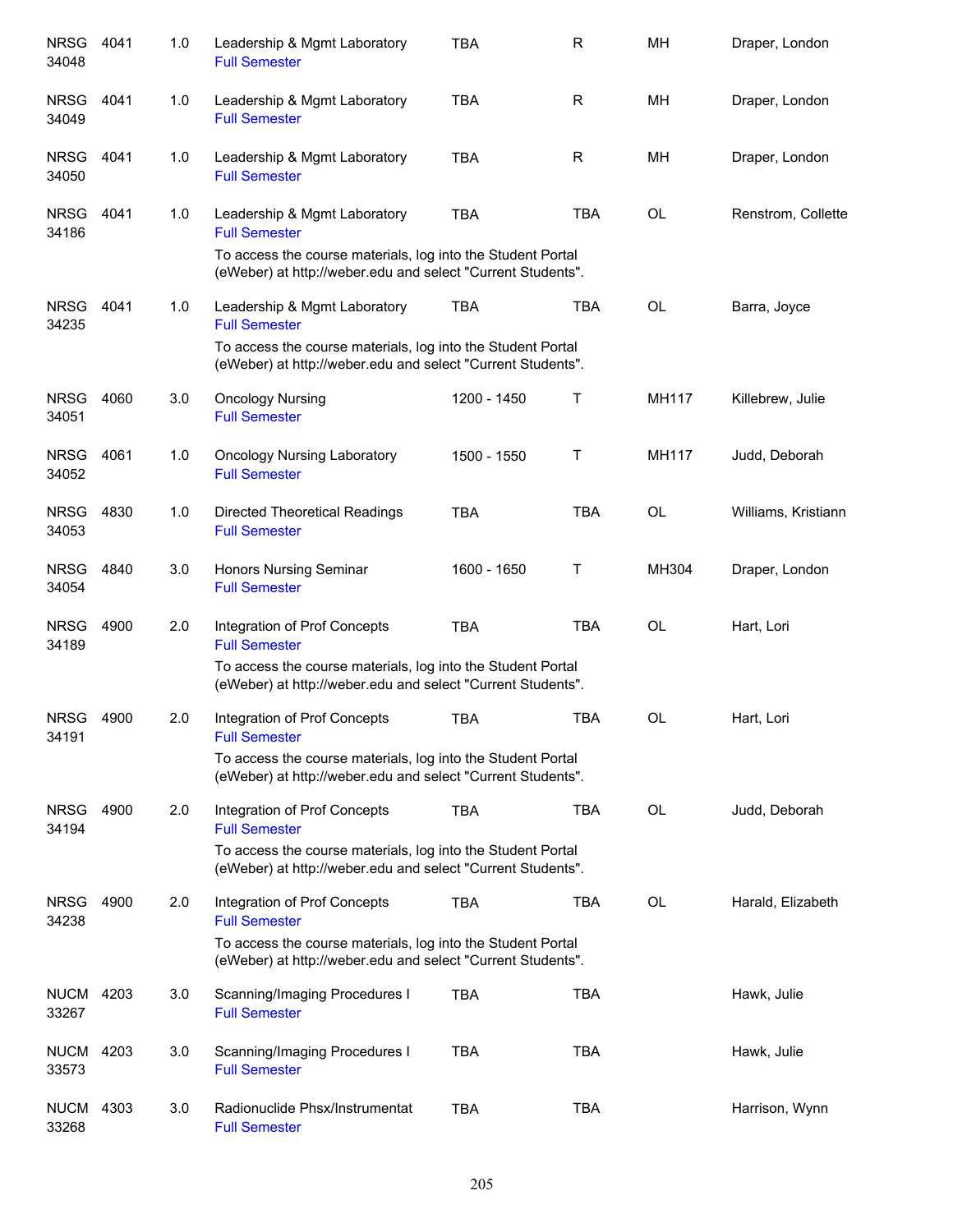| <b>NUCM</b><br>33575 | 4303 | 3.0 | Radionuclide Phsx/Instrumentat<br><b>Full Semester</b>                                                                                                               | <b>TBA</b> | <b>TBA</b> |           | Harrison, Wynn       |
|----------------------|------|-----|----------------------------------------------------------------------------------------------------------------------------------------------------------------------|------------|------------|-----------|----------------------|
| <b>NUCM</b><br>33270 | 4862 | 3.0 | <b>Clinical Education</b><br><b>Full Semester</b>                                                                                                                    | <b>TBA</b> | <b>TBA</b> |           | Harrison, Wynn       |
| <b>NUCM</b><br>33576 | 4862 | 3.0 | <b>Clinical Education</b><br><b>Full Semester</b>                                                                                                                    | <b>TBA</b> | <b>TBA</b> |           | Harrison, Wynn       |
| <b>NUTR</b><br>31181 | 1020 | 3.0 | LS Foundations in Nutrition<br><b>Full Semester</b>                                                                                                                  | <b>TBA</b> | TBA        | OL        | Turley, Jennifer     |
|                      |      |     | To access online course materials, log on through<br>the student portal (eWeber) at http://weber.edu and select:<br>"Current Students".<br>Course Fee \$15.00        |            |            |           |                      |
| <b>NUTR</b><br>31189 | 1020 | 3.0 | LS Foundations in Nutrition<br><b>Full Semester</b>                                                                                                                  | <b>TBA</b> | <b>TBA</b> | OL        | Thompson, Joan       |
|                      |      |     | To access online course materials, please log on through<br>the student portal (eWeber) at http://weber.edu and select<br>"Current Students".<br>Course Fee \$15.00  |            |            |           |                      |
| <b>NUTR</b><br>31197 | 1020 | 3.0 | LS Foundations in Nutrition<br><b>Full Semester</b>                                                                                                                  | <b>TBA</b> | <b>TBA</b> | <b>OL</b> | Hansen, Rodney       |
|                      |      |     | To access online course materials, please log on through<br>the student portal (eWeber) at http://weber.edu and select:<br>"Current Students".<br>Course Fee \$15.00 |            |            |           |                      |
| <b>NUTR</b><br>31200 | 1020 | 3.0 | LS Foundations in Nutrition<br><b>Full Semester</b>                                                                                                                  | <b>TBA</b> | <b>TBA</b> | <b>OL</b> | Ruden, Timothy       |
|                      |      |     | To access online course materials, please log on through<br>the student portal (eWeber) at http://weber.edu and select:<br>"Current Students".<br>Course Fee \$15.00 |            |            |           |                      |
| <b>NUTR</b><br>31203 | 1020 | 3.0 | LS Foundations in Nutrition<br><b>Full Semester</b>                                                                                                                  | <b>TBA</b> | <b>TBA</b> | OL        | Richards, Maria      |
|                      |      |     | To access online course materials, please log on through<br>the student portal (eWeber) at http://weber.edu and select:<br>"Current Student".<br>Course Fee \$15.00  |            |            |           |                      |
| <b>NUTR</b><br>31206 | 1020 | 3.0 | LS Foundations in Nutrition<br><b>Full Semester</b>                                                                                                                  | <b>TBA</b> | <b>TBA</b> | OL        | Dawson, Lynne        |
|                      |      |     | To access online course materials, please log on through<br>the student portal (eWeber) at http://weber.edu and select:<br>"Current Student".<br>Course Fee \$15.00  |            |            |           |                      |
| <b>NUTR</b><br>31209 | 1020 | 3.0 | LS Foundations in Nutrition<br><b>Full Semester</b>                                                                                                                  | <b>TBA</b> | <b>TBA</b> | OL        | Schwarzenbach, Belle |
|                      |      |     | To access online course materials, log on through<br>student portal (eWeber) at http://weber.edu and select:<br>"Current STudents".<br>Course Fee \$15.00            |            |            |           |                      |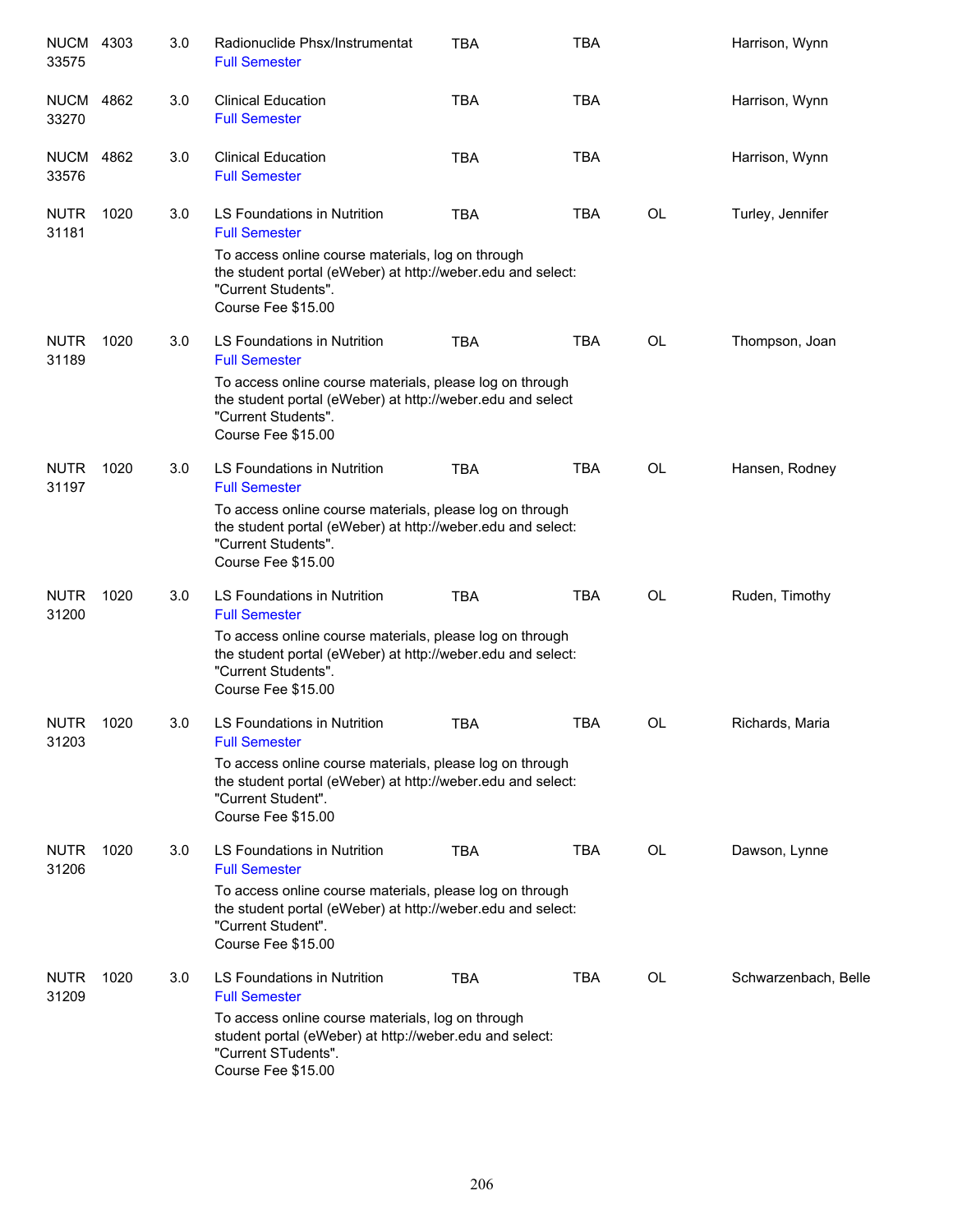| <b>NUTR</b><br>31217 | 1020 | 3.0 | LS Foundations in Nutrition<br><b>Full Semester</b><br>Course Fee \$15.00  | 1200 - 1315 | <b>TR</b>    | WW102        | Wycherley, Nicole |
|----------------------|------|-----|----------------------------------------------------------------------------|-------------|--------------|--------------|-------------------|
| <b>NUTR</b><br>31220 | 1020 | 3.0 | LS Foundations in Nutrition<br><b>Full Semester</b><br>Course Fee \$15.00  | 1730 - 2010 | Τ            | <b>WW108</b> | Johnson, Natalie  |
| <b>NUTR</b><br>31221 | 1020 | 3.0 | LS Foundations in Nutrition<br><b>Full Semester</b><br>Course Fee \$15.00  | 0930 - 1020 | <b>MWF</b>   | D02104       | Hansen, Julie     |
| <b>NUTR</b><br>31224 | 1020 | 3.0 | LS Foundations in Nutrition<br><b>Full Semester</b><br>Course Fee \$15.00  | 1030 - 1120 | <b>MWF</b>   | D02104       | Hansen, Julie     |
| <b>NUTR</b><br>31237 | 1020 | 3.0 | LS Foundations in Nutrition<br><b>Full Semester</b><br>Course Fee \$15.00  | 0730 - 0845 | <b>TR</b>    | D02104       | Richards, Rebecca |
| <b>NUTR</b><br>31241 | 1020 | 3.0 | LS Foundations in Nutrition<br><b>Full Semester</b><br>Course Fee \$15.00  | 0900 - 1015 | <b>TR</b>    | D02104       | Richards, Rebecca |
| <b>NUTR</b><br>31245 | 1020 | 3.0 | LS Foundations in Nutrition<br><b>Full Semester</b><br>Course Fee \$15.00  | 1730 - 2010 | W            | D02104       | Wycherley, Nicole |
| <b>NUTR</b><br>32290 | 1020 | 3.0 | LS Foundations in Nutrition<br><b>Full Semester</b><br>\$15 Lab Fee        | 1200 - 1315 | <b>TR</b>    | <b>SW34</b>  | Turley, Jennifer  |
| <b>NUTR</b><br>32291 | 1020 | 3.0 | LS Foundations in Nutrition<br><b>Full Semester</b><br>\$15 Lab Fee        | 0900 - 1015 | <b>TR</b>    | <b>SW34</b>  | Thompson, Joan    |
| <b>NUTR</b><br>32292 | 1020 | 3.0 | <b>LS Foundations in Nutrition</b><br><b>Full Semester</b><br>\$15 Lab Fee | 1030 - 1145 | <b>TR</b>    | <b>SW34</b>  | Thompson, Joan    |
| <b>NUTR</b><br>32293 | 1020 | 3.0 | LS Foundations in Nutrition<br><b>Full Semester</b><br>\$15 Lab Fee        | 0830 - 0920 | <b>MWF</b>   | <b>SW34</b>  | Hansen, Rodney    |
| <b>NUTR</b><br>32295 | 1020 | 3.0 | LS Foundations in Nutrition<br><b>Full Semester</b><br>\$15 Lab Fee        | 0930 - 1020 | <b>MWF</b>   | <b>SW34</b>  | Hansen, Rodney    |
| <b>NUTR</b><br>32296 | 1020 | 3.0 | LS Foundations in Nutrition<br><b>Full Semester</b><br>\$15 Lab Fee        | 1730 - 2010 | W            | <b>SW34</b>  | Garr, Lindsay     |
| <b>NUTR</b><br>32297 | 1020 | 3.0 | LS Foundations in Nutrition<br><b>Full Semester</b><br>\$15 Lab Fee        | 1730 - 2010 | T            | <b>SW34</b>  | Richards, Rebecca |
| <b>NUTR</b><br>32298 | 1020 | 3.0 | LS Foundations in Nutrition<br><b>Full Semester</b><br>\$15 Lab Fee        | 1730 - 2010 | $\mathsf{R}$ | <b>SW34</b>  | Richards, Rebecca |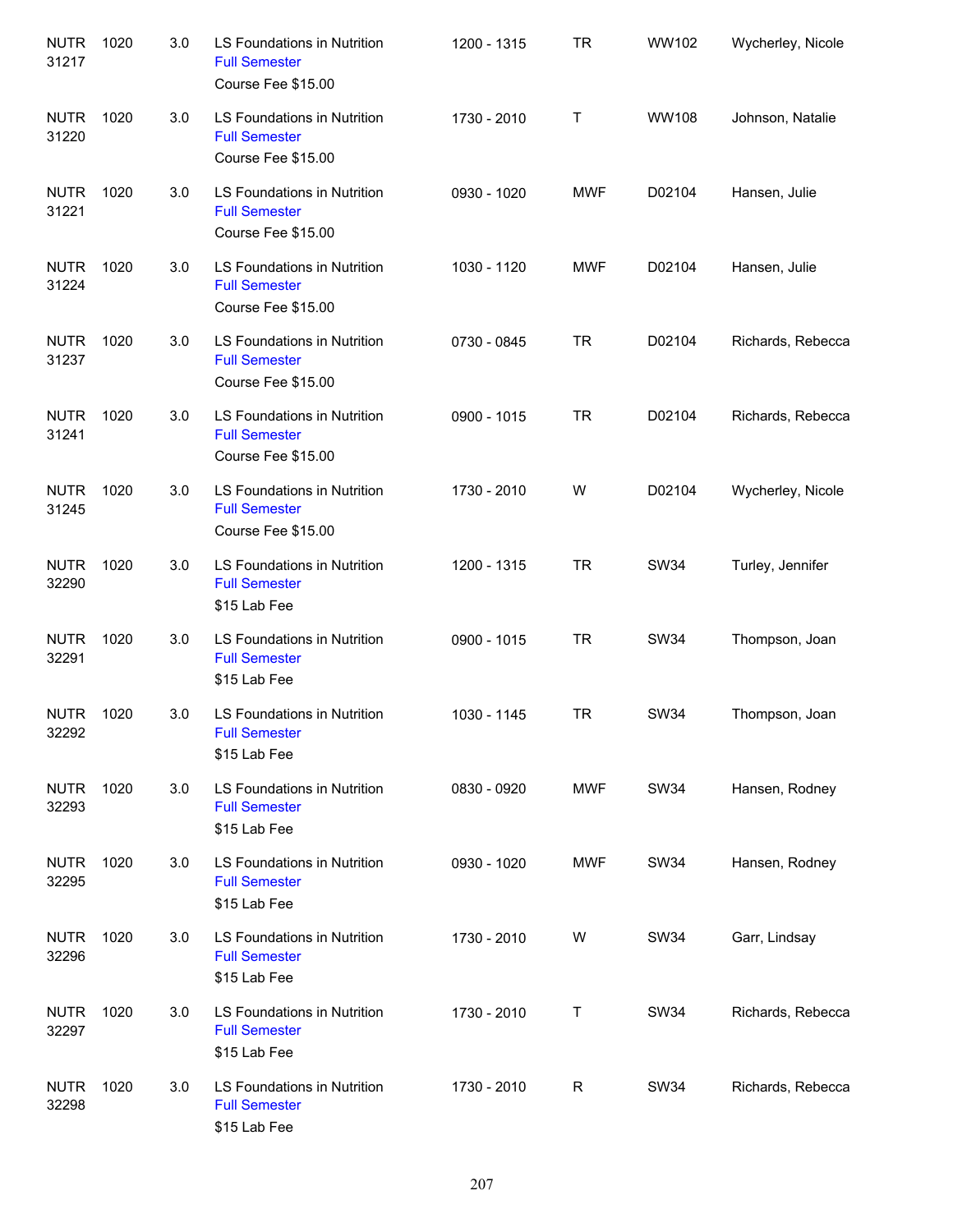| <b>NUTR</b><br>32299 | 1020 | 3.0 | LS Foundations in Nutrition<br><b>Full Semester</b><br>\$15 Lab Fee                                                                                                    | 0830 - 1110 | S          | <b>SW34</b> | Wycherley, Nicole |
|----------------------|------|-----|------------------------------------------------------------------------------------------------------------------------------------------------------------------------|-------------|------------|-------------|-------------------|
| <b>NUTR</b><br>34370 | 1020 | 3.0 | LS Foundations in Nutrition<br><b>Full Semester</b><br>Course Fee \$15.00                                                                                              | 0730 - 0820 | <b>MWF</b> | <b>SW34</b> | Boi, Kelli        |
| <b>NUTR</b><br>31207 | 2220 | 2.0 | <b>Prenatal and Infant Nutrition</b><br><b>Full Semester</b>                                                                                                           | <b>TBA</b>  | <b>TBA</b> | <b>OL</b>   | Dawson, Lynne     |
|                      |      |     | To access online course materials, please log on through<br>the student portal (eWeber) at http://weber.edu and select:<br>"Current Student".                          |             |            |             |                   |
| <b>NUTR</b><br>31185 | 2320 | 3.0 | Food Values, Diet Design, Healt<br><b>Full Semester</b>                                                                                                                | <b>TBA</b>  | <b>TBA</b> | <b>OL</b>   | Turley, Jennifer  |
|                      |      |     | To access online course materials, please log on through<br>the student portal (eWeber) at http://weber.edu and select:<br>"Continuing Student".<br>Course Fee \$25.00 |             |            |             |                   |
| <b>NUTR</b><br>33479 | 2320 | 3.0 | Food Values, Diet Design, Healt<br><b>Full Semester</b><br>\$25 Lab Fee                                                                                                | 0900 - 1015 | TR         | <b>SW80</b> | Turley, Jennifer  |
| <b>NUTR</b><br>31208 | 2420 | 2.0 | Childhood/ Adolescent Nutriton<br><b>Full Semester</b>                                                                                                                 | <b>TBA</b>  | <b>TBA</b> | <b>OL</b>   | Hansen, Julie     |
|                      |      |     | To access online course materials, please log on through<br>the student portal (eWeber) at http://weber.edu and select:<br>"Current Students".                         |             |            |             |                   |
| <b>NUTR</b><br>31192 | 3020 | 3.0 | <b>Sports Nutrition</b><br><b>Full Semester</b>                                                                                                                        | <b>TBA</b>  | <b>TBA</b> | <b>OL</b>   | Thompson, Joan    |
|                      |      |     | To access online materials, please log on through<br>the student portal (eWeber) at http://weber.edu and select:<br>"Current Students".                                |             |            |             |                   |
| <b>NUTR</b><br>31204 | 3220 | 2.0 | Foundations in Diet Therapy<br><b>Full Semester</b>                                                                                                                    | <b>TBA</b>  | <b>TBA</b> | <b>OL</b>   | Richards, Maria   |
|                      |      |     | To access online course materials, please log on through<br>the student portal (eWeber) at http://weber.edu and select:<br>"Current Student".                          |             |            |             |                   |
| <b>NUTR</b><br>31205 | 3320 | 3.0 | Hith & Nutr in the Older Adult<br><b>Full Semester</b>                                                                                                                 | <b>TBA</b>  | <b>TBA</b> | <b>OL</b>   | Richards, Maria   |
|                      |      |     | To access online course materials, please log on through<br>the student portal (eWeber) at http://weber.edu and select:<br>"Current Students".                         |             |            |             |                   |
| <b>NUTR</b><br>32500 | 3420 | 3.0 | DV Multicultural Hith & Nutr<br><b>Full Semester</b><br>\$15 Lab Fee                                                                                                   | 1730 - 2010 | M          | <b>SW80</b> | Turley, Jennifer  |
| <b>NUTR</b><br>32504 | 4320 | 2.0 | <b>Current Issues in Nutrition</b><br><b>Full Semester</b>                                                                                                             | 1030 - 1120 | <b>MW</b>  | <b>SW80</b> | Thompson, Joan    |
| <b>NUTR</b><br>34469 | 4320 | 2.0 | <b>Current Issues in Nutrition</b><br><b>Full Semester</b>                                                                                                             | 1730 - 1910 | Τ          | <b>SW80</b> | Hansen, Rodney    |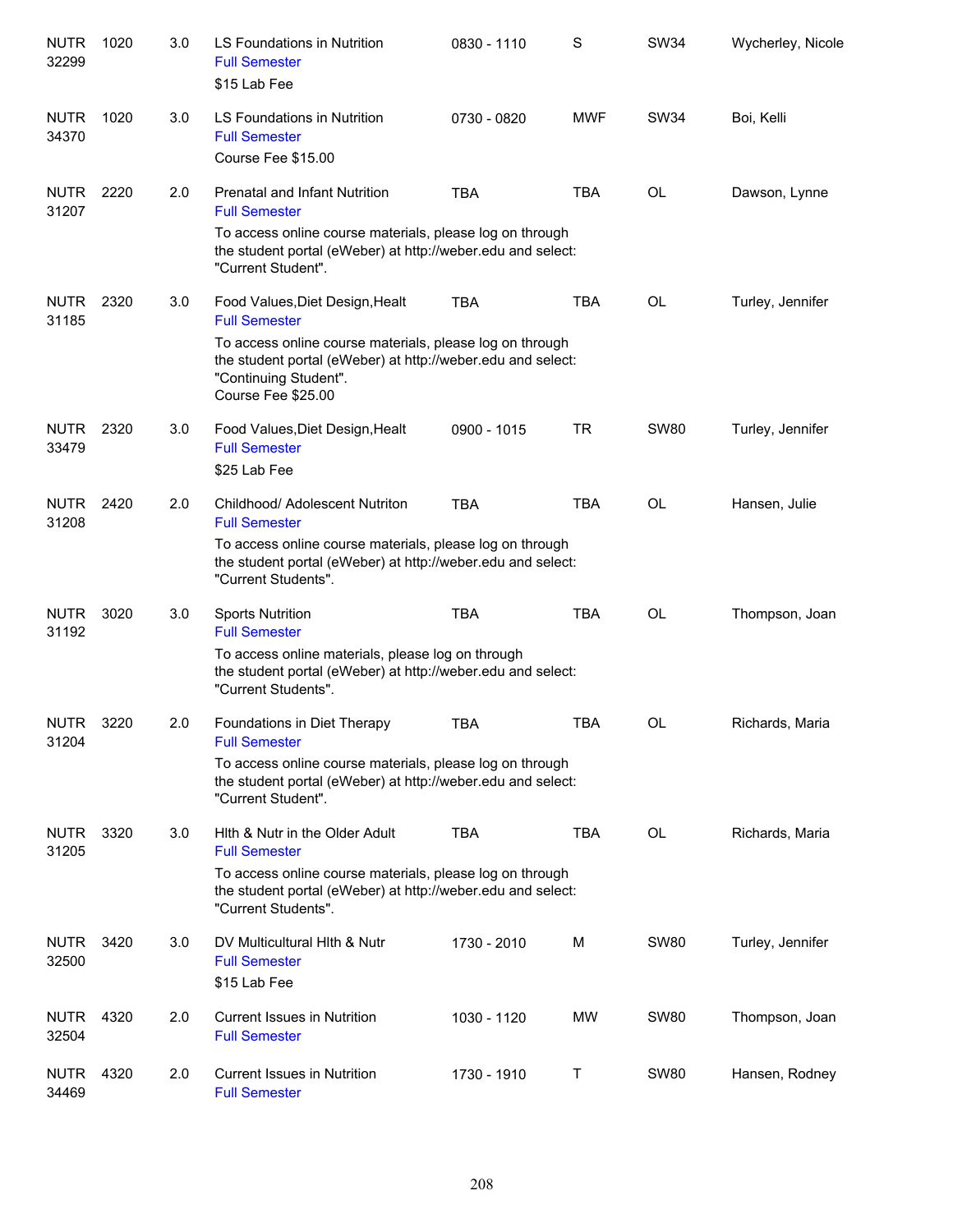| <b>NUTR</b><br>32512 | 4420 | 3.0 | <b>Nutrition and Fitness</b><br><b>Full Semester</b><br>\$50 Lab Fee                                                  | 0900 - 1015 | <b>TR</b>  | <b>SW62</b> | Hansen, Rodney  |
|----------------------|------|-----|-----------------------------------------------------------------------------------------------------------------------|-------------|------------|-------------|-----------------|
| <b>NUTR</b><br>32514 | 4520 | 1.0 | Directed Nutrition Research<br><b>Full Semester</b><br>Instructor approval required. Contact rhansen@weber.edu        | 1330 - 1420 | R          | <b>SW33</b> | Hansen, Rodney  |
| <b>NUTR</b><br>32515 | 4520 | 2.0 | Directed Nutrition Research<br><b>Full Semester</b>                                                                   | 1330 - 1420 | R          | <b>SW33</b> | Hansen, Rodney  |
| <b>NUTR</b><br>32516 | 4520 | 3.0 | Directed Nutrition Research<br><b>Full Semester</b><br>Instructor approval required. Contact rhansen@weber.edu        | 1330 - 1420 | R          | <b>SW33</b> | Hansen, Rodney  |
| <b>NUTR</b><br>32517 | 4520 | 4.0 | Directed Nutrition Research<br><b>Full Semester</b>                                                                   | 1330 - 1420 | R          | <b>SW33</b> | Hansen, Rodney  |
|                      |      |     | Instructor approval required. Contact rhansen@weber.edu                                                               |             |            |             |                 |
| <b>NUTR</b><br>32508 | 6320 | 2.0 | <b>Current Issues in Nutrition</b><br><b>Full Semester</b>                                                            | 1030 - 1120 | MW         | <b>SW80</b> | Thompson, Joan  |
| <b>NUTR</b><br>34470 | 6320 | 2.0 | <b>Current Issues in Nutrition</b><br><b>Full Semester</b>                                                            | 1730 - 1910 | Т          | <b>SW80</b> | Hansen, Rodney  |
| <b>NUTR</b><br>32513 | 6420 | 3.0 | <b>Nutrition and Fitness</b><br><b>Full Semester</b><br>\$50 Lab Fee                                                  | 0900 - 1015 | <b>TR</b>  | <b>SW62</b> | Hansen, Rodney  |
| <b>NUTR</b><br>32519 | 6520 | 1.0 | <b>Directed Nutrition Research</b><br><b>Full Semester</b><br>Instructor approval required. Contact rhansen@weber.edu | 1330 - 1420 | R          | <b>SW33</b> | Hansen, Rodney  |
|                      |      |     |                                                                                                                       |             |            |             |                 |
| <b>NUTR</b><br>32520 | 6520 | 2.0 | <b>Directed Nutrition Research</b><br><b>Full Semester</b><br>Instructor approval required. Contact rhansen@weber.edu | 1330 - 1420 | R          | <b>SW33</b> | Hansen, Rodney  |
| <b>NUTR</b><br>32521 | 6520 | 3.0 | Directed Nutrition Research<br><b>Full Semester</b>                                                                   | 1330 - 1420 | R          | <b>SW33</b> | Hansen, Rodney  |
|                      |      |     | Instructor approval required. Contact rhansen@weber.edu                                                               |             |            |             |                 |
| <b>NUTR</b><br>32522 | 6520 | 4.0 | Directed Nutrition Research<br><b>Full Semester</b><br>Instructor approval required. Contact rhansen@weber.edu        | 1330 - 1420 | R          | SW33        | Hansen, Rodney  |
| <b>PAR</b><br>33602  | 1000 | 2.0 | <b>Emergency Medical Technician</b><br><b>Full Semester</b><br>MUST ALSO REGISTER FOR PAR 1001                        | 1230 - 1630 | MF         | MH417       | Belnap, Cynthia |
| <b>PAR</b><br>33603  | 1001 | 4.0 | EMT - Basic Lab<br><b>Full Semester</b><br>MUST ALSO REGISTER FOR PAR 1000<br>Course Fee \$16.00                      | 1230 - 1630 | MF         | MH417       | Belnap, Cynthia |
| <b>PAR</b><br>33604  | 1005 | 3.0 | EMT - Basic Field Experience I<br><b>Full Semester</b><br>MUST CONTACT DEPARTMENT FOR OVERRIDE APPROVAL               | TBA         | <b>TBA</b> |             | Grunow, Jeffrey |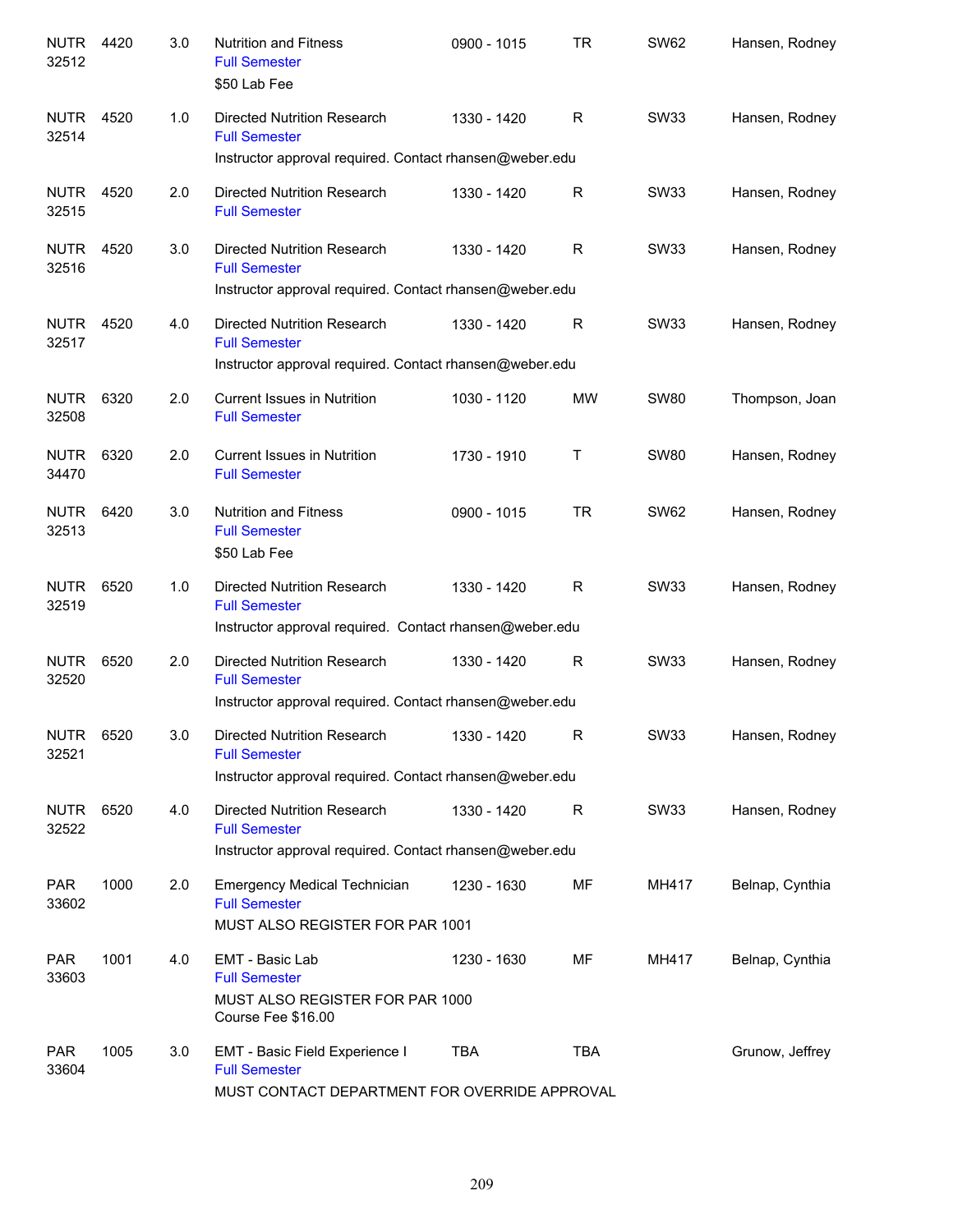| <b>PAR</b><br>33877    | 2010 | 6.0   | <b>Medical Emergencies</b><br><b>Full Semester</b>                                                                            | 1800 - 2200 | <b>TR</b>  |             | Grunow, Jeffrey    |
|------------------------|------|-------|-------------------------------------------------------------------------------------------------------------------------------|-------------|------------|-------------|--------------------|
|                        |      |       | To register, call PARA at 801-626-6521                                                                                        |             |            |             |                    |
| <b>PAR</b><br>33621    | 2020 | 3.0   | <b>Traumatic Emergenc</b><br><b>Block 1</b>                                                                                   | <b>TBA</b>  | <b>TBA</b> | MН          | Dickinson, Rebekah |
| <b>PAR</b><br>33623    | 2030 | 3.0   | Special Consideration/Practice<br><b>Block 1</b>                                                                              | 0900 - 1700 | <b>TWR</b> | MH417       | Dickinson, Rebekah |
| <b>PAR</b><br>33624    | 2100 | 4.0   | Adv Paramedic Practice<br><b>Block 2</b>                                                                                      | 0900 - 1700 | <b>TWR</b> | MH417       | Grunow, Jeffrey    |
| <b>PAR</b><br>33878    | 2110 | 3.0   | Paramedic Clinical II<br><b>Full Semester</b><br>To register, call PARAMED at 801-626-6521                                    | 1800 - 2200 | <b>TR</b>  | MA          | Grunow, Jeffrey    |
|                        |      |       |                                                                                                                               |             |            |             |                    |
| <b>PAR</b><br>33627    | 2120 | 9.0   | Paramedic Internship<br><b>Full Semester</b><br>LAST NAMES A - F                                                              | <b>TBA</b>  | <b>TBA</b> | MH417       | Grunow, Jeffrey    |
| <b>PAR</b><br>33630    | 2120 | 9.0   | Paramedic Internship<br><b>Full Semester</b><br>LAST NAMES G - J                                                              | <b>TBA</b>  | <b>TBA</b> | MH417       | Dickinson, Rebekah |
| <b>PAR</b><br>33632    | 2120 | 9.0   | Paramedic Internship<br><b>Full Semester</b><br>LAST NAMES K - Z                                                              | <b>TBA</b>  | <b>TBA</b> | MH417       | Belnap, Cynthia    |
| PE<br>33807            | 1010 | 1.0   | Aerobics, Level I<br><b>Full Semester</b><br>Course Fee \$5.00                                                                | 1130 - 1220 | <b>MW</b>  | <b>SBFA</b> | Watson, Megan      |
| PE<br>33810            | 1010 | 1.0   | Aerobics, Level I<br><b>Full Semester</b><br>Course fee \$5.00                                                                | 1630 - 1720 | <b>MW</b>  | <b>SBFA</b> | Titmus, Amy        |
| $\mathsf{PE}$<br>33813 | 1010 | $1.0$ | Aerobics, Level I<br><b>Full Semester</b><br>Independent Conditioning. \$5 course fee.                                        | <b>TBA</b>  | <b>TBA</b> |             | Fritz, Christopher |
| PE<br>33808            | 1011 | 1.0   | Aerobics, Level II<br><b>Full Semester</b><br>Course Fee \$5.00                                                               | 1130 - 1220 | <b>MW</b>  | <b>SBFA</b> | Watson, Megan      |
| PE<br>33811            | 1011 | 1.0   | Aerobics, Level II<br><b>Full Semester</b><br>Course fee \$5.00                                                               | 1630 - 1720 | MW         | <b>SBFA</b> | Titmus, Amy        |
| PE<br>33822            | 1011 | 1.0   | Aerobics, Level II<br><b>Full Semester</b><br>Independent Conditioning. Contact instructor for information<br>\$5 course fee. | <b>TBA</b>  | <b>TBA</b> |             | Fritz, Christopher |
| PE<br>33809            | 1012 | 1.0   | Aerobics, Level III<br><b>Full Semester</b><br>Course Fee \$5.00                                                              | 1130 - 1220 | MW         | <b>SBFA</b> | Watson, Megan      |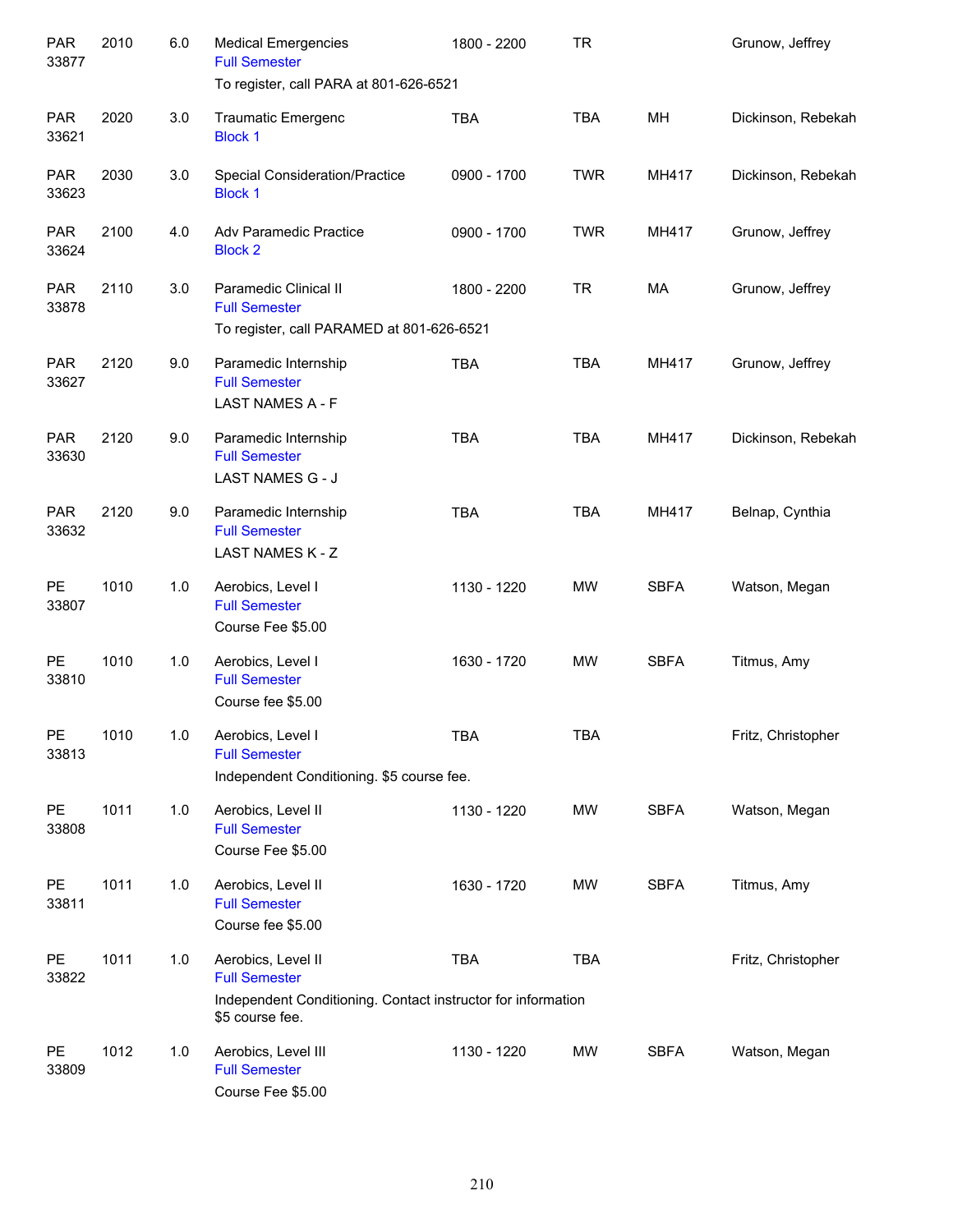| PE<br>33812 | 1012 | 1.0 | Aerobics, Level III<br><b>Full Semester</b><br>Course fee \$5.00                                                                            | 1630 - 1720 | <b>MW</b>  | <b>SBFA</b> | Titmus, Amy        |
|-------------|------|-----|---------------------------------------------------------------------------------------------------------------------------------------------|-------------|------------|-------------|--------------------|
| PE<br>33823 | 1012 | 1.0 | Aerobics, Level III<br><b>Full Semester</b><br>Independent Conditioning. Contact instructor for information<br>\$5 course fee.              | <b>TBA</b>  | <b>TBA</b> |             | Fritz, Christopher |
| PE<br>33824 | 1040 | 1.0 | Walking for Fitness, Level I<br><b>Full Semester</b><br>Course Fee \$5.00                                                                   | 0830 - 0920 | <b>TR</b>  | <b>SBFA</b> | Conway, Adrian     |
| PE<br>33827 | 1040 | 1.0 | Walking for Fitness, Level I<br><b>Full Semester</b><br>Independent Conditioning. Contact instructor for information<br>\$5.00 course fee.  | <b>TBA</b>  | <b>TBA</b> |             | Fritz, Christopher |
| PE<br>33825 | 1041 | 1.0 | Walking For Fitness, Level II<br><b>Full Semester</b><br>Course Fee \$5.00                                                                  | 0830 - 0920 | <b>TR</b>  | <b>SBFA</b> | Conway, Adrian     |
| PE<br>33828 | 1041 | 1.0 | Walking For Fitness, Level II<br><b>Full Semester</b><br>Independent Conditioning. Contact instructor for information<br>\$5.00 course fee. | <b>TBA</b>  | <b>TBA</b> |             | Fritz, Christopher |
| PE<br>33826 | 1042 | 1.0 | Walking for Fitness, Level III<br><b>Full Semester</b><br>Course Fee \$5.00                                                                 | 0830 - 0920 | <b>TR</b>  | <b>SBFA</b> | Conway, Adrian     |
| PE<br>33829 | 1042 | 1.0 | Walking for Fitness, Level III<br><b>Full Semester</b><br>Independent Conditioning. Contact instructor for information<br>\$5 course fee.   | <b>TBA</b>  | <b>TBA</b> |             | Fritz, Christopher |
| PE<br>33830 | 1043 | 1.0 | Jogging, Level I<br><b>Full Semester</b><br>Course Fee \$3.00                                                                               | 1230 - 1320 | <b>MW</b>  | <b>SBFA</b> | Thompson, Joan     |
| PE<br>33832 | 1044 | 1.0 | Jogging II<br><b>Full Semester</b><br>Course Fee \$3.00                                                                                     | 1230 - 1320 | MW         | <b>SBFA</b> | Thompson, Joan     |
| PE<br>33833 | 1045 | 1.0 | Jogging III<br><b>Full Semester</b><br>Course Fee \$3.00                                                                                    | 1230 - 1320 | MW         | <b>SBFA</b> | Thompson, Joan     |
| PE<br>33834 | 1057 | 1.0 | Hatha Yoga Level I<br><b>Full Semester</b>                                                                                                  | 1130 - 1220 | <b>TR</b>  | <b>SB19</b> | Needham, Kathy     |
| PE<br>33842 | 1070 | 1.0 | Cross Train for Fitness Lev I<br><b>Full Semester</b><br>Course Fee \$7.50                                                                  | 1230 - 1320 | <b>TR</b>  | <b>SBFA</b> | Conway, Adrian     |
| PE<br>33845 | 1070 | 1.0 | Cross Train for Fitness Lev I<br><b>Full Semester</b><br>\$7.50 course fee.                                                                 | 1630 - 1720 | <b>TR</b>  | <b>SBFA</b> | Thurston, Kelly    |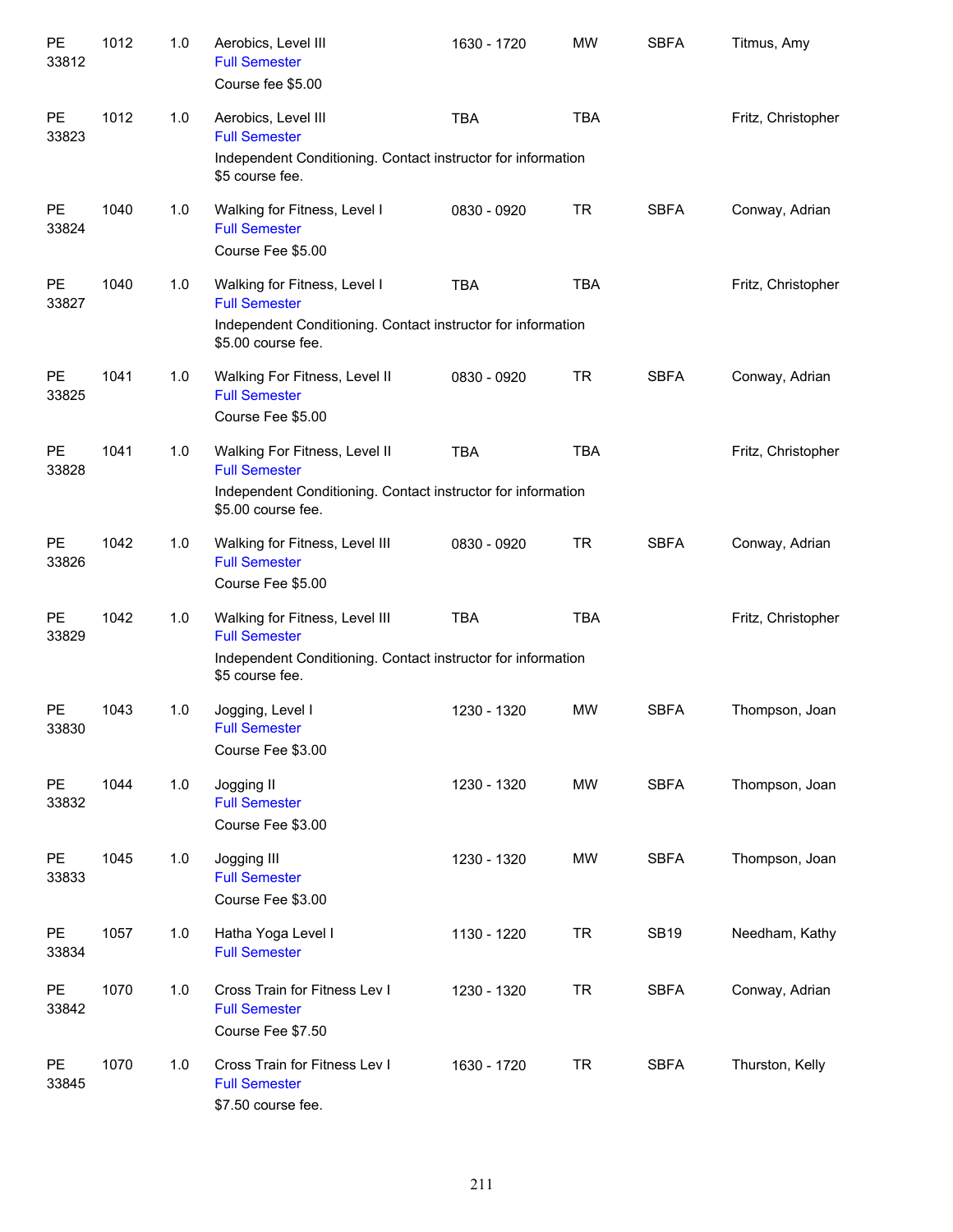| PE<br>33848        | 1070 | 1.0 | Cross Train for Fitness Lev I<br><b>Full Semester</b>                                                                                        | <b>TBA</b>  | <b>TBA</b>   |             | Johnson, Brandon   |
|--------------------|------|-----|----------------------------------------------------------------------------------------------------------------------------------------------|-------------|--------------|-------------|--------------------|
|                    |      |     | Independent Conditioning. Contact instructor for information<br>\$7.50 course fee.                                                           |             |              |             |                    |
| PE<br>34718        | 1070 | 1.0 | Cross Train for Fitness Lev I<br><b>Full Semester</b>                                                                                        | 0800 - 1700 | <b>MTWRF</b> | TL          | Rogers, David      |
| PE<br>33843        | 1071 | 1.0 | Cross Train for Fitness Lev II<br><b>Full Semester</b><br>Course Fee \$7.50                                                                  | 1230 - 1320 | <b>TR</b>    | <b>SBFA</b> | Conway, Adrian     |
| PE<br>33846        | 1071 | 1.0 | Cross Train for Fitness Lev II<br><b>Full Semester</b><br>\$7.50 course fee.                                                                 | 1630 - 1720 | <b>TR</b>    | <b>SBFA</b> | Thurston, Kelly    |
| PE<br>33849        | 1071 | 1.0 | Cross Train for Fitness Lev II<br><b>Full Semester</b><br>Independent Conditioning. Contact instructor for information<br>\$7.50 course fee. | <b>TBA</b>  | <b>TBA</b>   |             | Johnson, Brandon   |
| PE<br>33844        | 1072 | 1.0 | Cross Training Level III<br><b>Full Semester</b><br>Course Fee \$7.50                                                                        | 1230 - 1320 | <b>TR</b>    | <b>SBFA</b> | Conway, Adrian     |
| PE<br>33847        | 1072 | 1.0 | Cross Training Level III<br><b>Full Semester</b><br>\$7.50 course fee.                                                                       | 1630 - 1720 | <b>TR</b>    | <b>SBFA</b> | Thurston, Kelly    |
| PE<br>33850        | 1072 | 1.0 | Cross Training Level III<br><b>Full Semester</b><br>Independent Conditioning. Contact instructor for information<br>\$7.50 course fee.       | <b>TBA</b>  | <b>TBA</b>   |             | Johnson, Brandon   |
| <b>PE</b><br>33851 | 1080 | 1.0 | Strength Training, Level I<br><b>Full Semester</b><br>Course Fee \$7.50                                                                      | 0930 - 1020 | <b>TR</b>    | <b>SBFA</b> | Fritz, Christopher |
| PE<br>33854        | 1080 | 1.0 | Strength Training, Level I<br><b>Full Semester</b><br>Course Fee \$7.50                                                                      | 1130 - 1220 | <b>TR</b>    | <b>SBFA</b> | Conway, Adrian     |
| <b>PE</b><br>33861 | 1080 | 1.0 | Strength Training, Level I<br><b>Full Semester</b><br>\$7.50 course fee.                                                                     | 1630 - 1720 | MW           | <b>SBFA</b> | Thurston, Kelly    |
| PE<br>33867        | 1080 | 1.0 | Strength Training, Level I<br><b>Full Semester</b><br>\$7.50 course fee.                                                                     | 1630 - 1720 | <b>TR</b>    | <b>SBFA</b> | Johnson, Brandon   |
| PE<br>33870        | 1080 | 1.0 | Strength Training, Level I<br><b>Full Semester</b><br>Independent Conditioning. Contact instructor for information<br>\$7.50 course fee.     | <b>TBA</b>  | <b>TBA</b>   |             | Johnson, Brandon   |
| PE<br>33852        | 1081 | 1.0 | Strength Training, Level II<br><b>Full Semester</b><br>Course Fee \$7.50                                                                     | 0930 - 1020 | <b>TR</b>    | <b>SBFA</b> | Fritz, Christopher |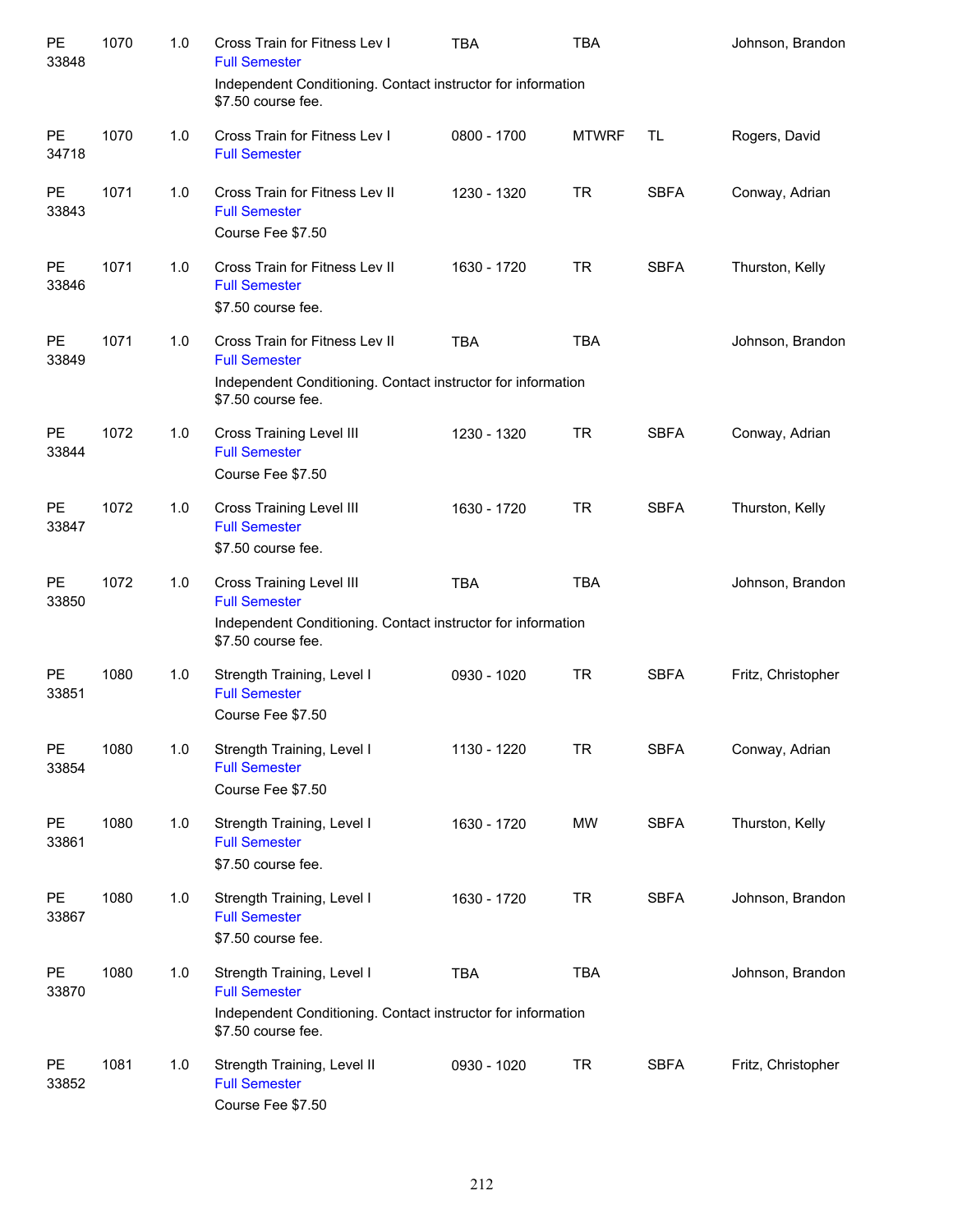| PE<br>33859        | 1081 | 1.0 | Strength Training, Level II<br><b>Full Semester</b><br>Course Fee \$7.50                                                                   | 1130 - 1220 | <b>TR</b>  | <b>SBFA</b>  | Conway, Adrian     |
|--------------------|------|-----|--------------------------------------------------------------------------------------------------------------------------------------------|-------------|------------|--------------|--------------------|
| PE<br>33865        | 1081 | 1.0 | Strength Training, Level II<br><b>Full Semester</b><br>\$7.50 course fee.                                                                  | 1630 - 1720 | <b>MW</b>  | <b>SBFA</b>  | Thurston, Kelly    |
| PE<br>33868        | 1081 | 1.0 | Strength Training, Level II<br><b>Full Semester</b><br>\$7.50 course fee.                                                                  | 1630 - 1720 | <b>TR</b>  | <b>SBFA</b>  | Johnson, Brandon   |
| PE<br>33871        | 1081 | 1.0 | Strength Training, Level II<br><b>Full Semester</b><br>Independent Conditioning. Contact instructor for information<br>Course Fee \$7.50   | <b>TBA</b>  | <b>TBA</b> |              | Johnson, Brandon   |
| PE<br>33853        | 1082 | 1.0 | Strength Training, Level III<br><b>Full Semester</b><br>Course Fee \$7.50                                                                  | 0930 - 1020 | <b>TR</b>  | <b>SBFA</b>  | Fritz, Christopher |
| PE<br>33860        | 1082 | 1.0 | Strength Training, Level III<br><b>Full Semester</b><br>Course Fee \$7.50                                                                  | 1130 - 1220 | <b>TR</b>  | <b>SBFA</b>  | Conway, Adrian     |
| PE<br>33869        | 1082 | 1.0 | Strength Training, Level III<br><b>Full Semester</b><br>\$7.50 course fee.                                                                 | 1630 - 1720 | <b>TR</b>  | <b>SBFA</b>  | Johnson, Brandon   |
| PE<br>33872        | 1082 | 1.0 | Strength Training, Level III<br><b>Full Semester</b><br>Independent Conditioning. Contact instructor for information<br>\$7.50 course fee. | <b>TBA</b>  | <b>TBA</b> |              | Johnson, Brandon   |
| PE<br>33990        | 1082 | 1.0 | Strength Training, Level III<br><b>Full Semester</b><br>\$7.50 course fee.                                                                 | 1630 - 1720 | <b>MW</b>  | <b>SBFA</b>  | Thurston, Kelly    |
| <b>PE</b><br>33933 | 1110 | 1.0 | Racquetball, Level I<br><b>Full Semester</b>                                                                                               | 0930 - 1020 | <b>MW</b>  | <b>SBRB</b>  | Corbridge, Lynn    |
| PE<br>33935        | 1111 | 1.0 | Racquetball, Level II<br><b>Full Semester</b>                                                                                              | 1200 - 1250 | <b>TR</b>  | <b>SBRB</b>  | Corbridge, Lynn    |
| PE<br>33938        | 1112 | 1.0 | Racquetball, Level III<br><b>Full Semester</b>                                                                                             | 1200 - 1250 | <b>TR</b>  | <b>SBRB</b>  | Corbridge, Lynn    |
| PE<br>34127        | 1135 | 1.0 | Archery, Level I<br><b>Full Semester</b><br>Class held on-campus in the Swenson Gym<br>Course Fee \$10.00                                  | 1530 - 1720 | W          | <b>SWFLR</b> | Barton, Christine  |
| <b>PE</b><br>34128 | 1136 | 1.0 | Archery, Level II<br><b>Full Semester</b><br>Class held on campus in the Swenson Gym<br>Course Fee \$10.00                                 | 1530 - 1720 | W          | <b>SWFLR</b> | Barton, Christine  |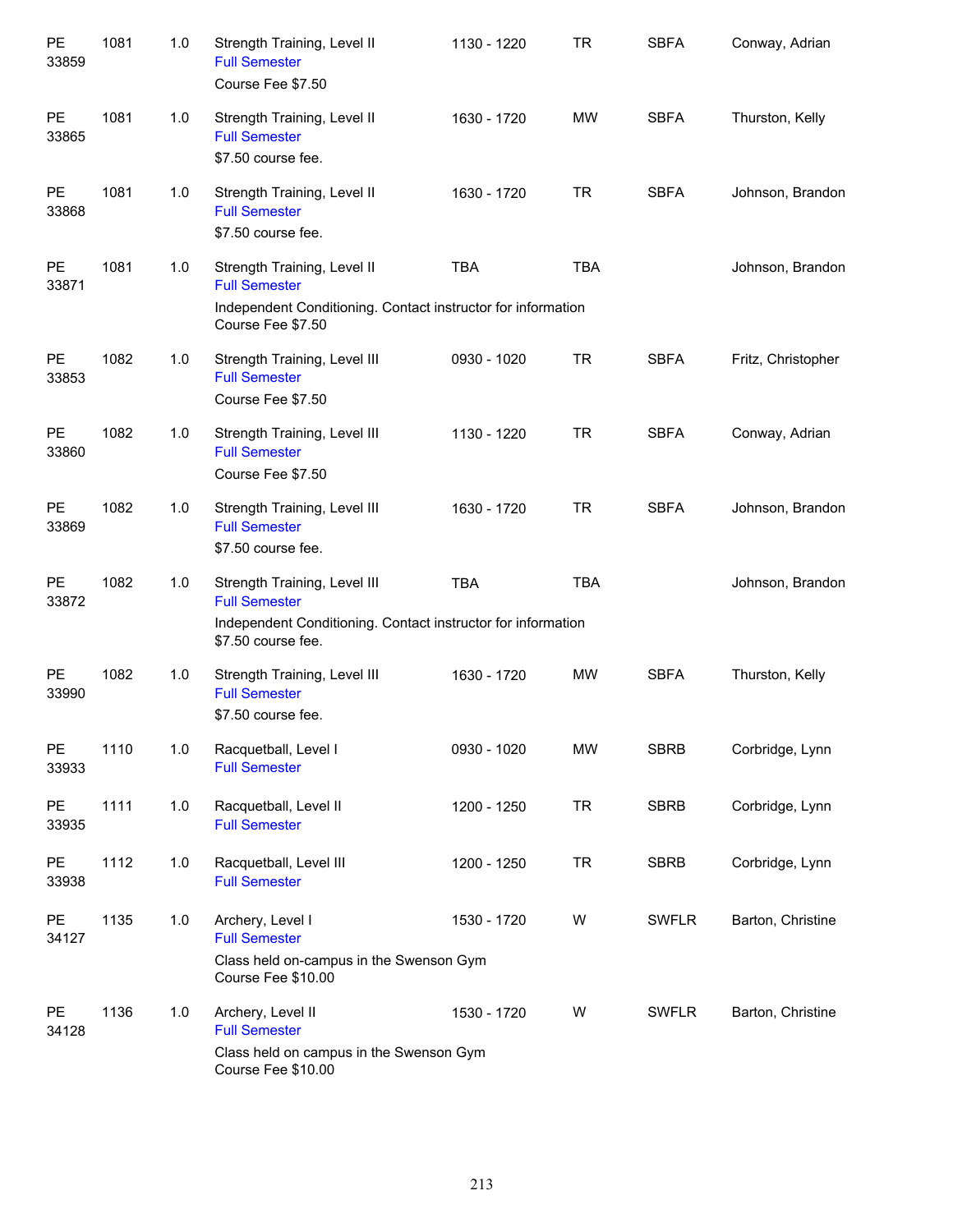| PE<br>33873        | 1145 | $1.0$ | Bowling, Level I<br><b>Full Semester</b><br>\$53.00 course fee.   | 0930 - 1020 | <b>MW</b> | <b>SUBA</b> | Lilly, Richard     |
|--------------------|------|-------|-------------------------------------------------------------------|-------------|-----------|-------------|--------------------|
| PE<br>33881        | 1145 | 1.0   | Bowling, Level I<br><b>Full Semester</b><br>\$53.00 fee.          | 1030 - 1120 | <b>MW</b> | <b>SUBA</b> | Jackson, Travis    |
| <b>PE</b><br>33882 | 1145 | 1.0   | Bowling, Level I<br><b>Full Semester</b><br>\$53.00 course fee.   | 1130 - 1220 | <b>MW</b> | <b>SUBA</b> | Jackson, Travis    |
| PE<br>33885        | 1145 | 1.0   | Bowling, Level I<br><b>Full Semester</b><br>\$53.00 course fee.   | 1230 - 1320 | <b>MW</b> | <b>SUBA</b> | McIntire, Scott    |
| PE<br>33886        | 1145 | 1.0   | Bowling, Level I<br><b>Full Semester</b><br>\$53.00 course fee.   | 0930 - 1020 | <b>TR</b> | <b>SUBA</b> | Jackson, Travis    |
| PE<br>33887        | 1145 | 1.0   | Bowling, Level I<br><b>Full Semester</b><br>\$53.00 course fee.   | 1030 - 1120 | <b>TR</b> | <b>SUBA</b> | Meaders, Frederick |
| <b>PE</b><br>33889 | 1145 | $1.0$ | Bowling, Level I<br><b>Full Semester</b><br>Course Fee \$53.00    | 1200 - 1250 | <b>TR</b> | <b>SUBA</b> | Mandell, Mark      |
| PE<br>33890        | 1145 | 1.0   | Bowling, Level I<br><b>Full Semester</b><br>\$53.00 course fee.   | 1630 - 1820 | W         | <b>SUBA</b> | McIntire, Scott    |
| PE<br>33888        | 1146 | 1.0   | Bowling, Level II<br><b>Full Semester</b><br>\$53.00 course fee.  | 1030 - 1120 | <b>TR</b> | <b>SUBA</b> | Meaders, Frederick |
| <b>PE</b><br>33891 | 1150 | 1.0   | Billiards, Level I<br><b>Full Semester</b><br>\$30.00 course fee. | 0830 - 0920 | <b>MW</b> | SU          | Lilly, Richard     |
| PE<br>33892        | 1150 | $1.0$ | Billiards, Level I<br><b>Full Semester</b><br>\$30.00 course fee. | 0930 - 1020 | MW        | SU          | Monson, Alan       |
| PE<br>33893        | 1150 | 1.0   | Billiards, Level I<br><b>Full Semester</b><br>\$30.00 course fee. | 1030 - 1120 | MW        | SU          | Monson, Alan       |
| PE<br>33894        | 1150 | 1.0   | Billiards, Level I<br><b>Full Semester</b><br>\$30.00 course fee. | 1130 - 1220 | MW        | SU          | Monson, Alan       |
| PE<br>33895        | 1150 | 1.0   | Billiards, Level I<br><b>Full Semester</b><br>Course Fee \$30.00  | 0930 - 1020 | <b>TR</b> | SU          | Giles, Jonathan    |
| PE<br>33896        | 1150 | $1.0$ | Billiards, Level I<br><b>Full Semester</b><br>Course Fee \$30.00  | 1030 - 1120 | <b>TR</b> | SU          | Giles, Jonathan    |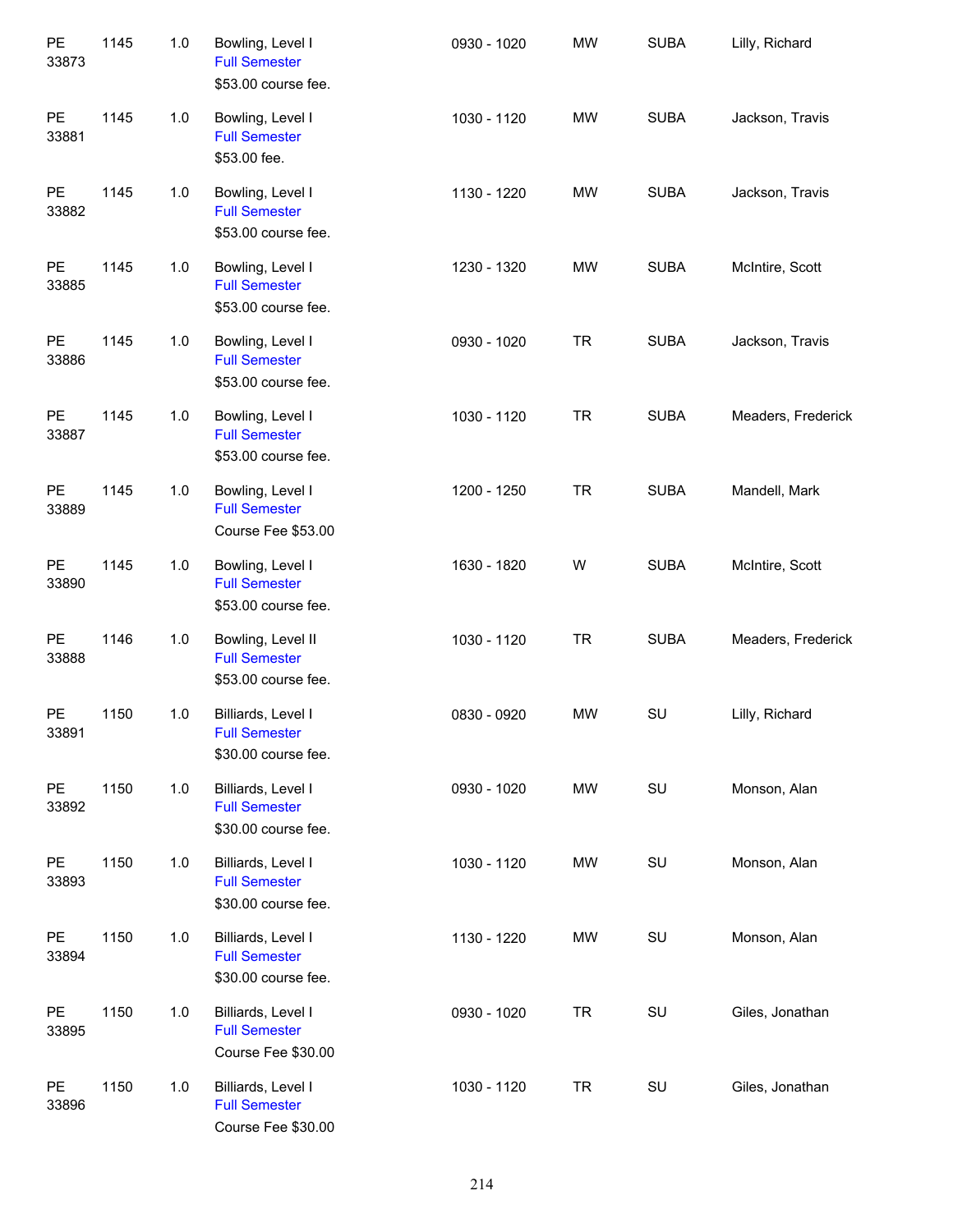| $\mathsf{PE}$<br>33897 | 1150 | 1.0 | Billiards, Level I<br><b>Full Semester</b><br>\$30.00 course fee.                     | 1200 - 1250 | <b>TR</b>    | SU            | Giles, Jonathan  |
|------------------------|------|-----|---------------------------------------------------------------------------------------|-------------|--------------|---------------|------------------|
| PE<br>33898            | 1150 | 1.0 | Billiards, Level I<br><b>Full Semester</b><br>\$30.00 course fee.                     | 1700 - 1840 | W            | SU            | Marriott, Matt   |
| PE<br>33900            | 1150 | 1.0 | Billiards, Level I<br><b>Full Semester</b><br>\$30.00 course fee.                     | 1030 - 1220 | $\mathsf F$  | SU            | Campbell, Lonnie |
| PE<br>33899            | 1151 | 1.0 | Billiards, Level II<br><b>Full Semester</b><br>\$30.00 course fee.                    | 1700 - 1840 | W            | SU            | Marriott, Matt   |
| PE<br>33960            | 1155 | 1.0 | Fencing, Level I<br><b>Full Semester</b><br>Course Fee \$40.00                        | 0930 - 1020 | <b>MW</b>    | <b>SBFA</b>   | Nopens, Kenny    |
| PE<br>33987            | 1201 | 1.0 | Basketball, Level II<br><b>Full Semester</b>                                          | 1130 - 1220 | <b>MW</b>    | <b>SBFA</b>   | Rahe, Laura      |
| PE<br>33988            | 1202 | 1.0 | Basketball, Level III<br><b>Full Semester</b>                                         | 1130 - 1220 | <b>MW</b>    | <b>SBFA</b>   | Rahe, Laura      |
| PE<br>33901            | 1210 | 1.0 | Volleyball, Level I<br><b>Full Semester</b>                                           | 0830 - 0920 | <b>MW</b>    | SW            | Nakaishi, Joy    |
| PE<br>33902            | 1211 | 1.0 | Volleyball, Level II<br><b>Full Semester</b>                                          | 0830 - 0920 | <b>MW</b>    | SW            | Nakaishi, Joy    |
| PE<br>34129            | 1225 | 1.0 | Softball<br><b>Full Semester</b><br>Varsity Softball Team Members                     | 1400 - 1700 | <b>MTWRF</b> | <b>SBFA</b>   | Johnson, Tina    |
| <b>PE</b><br>33903     | 1265 | 1.0 | <b>Water Sports</b><br><b>Full Semester</b><br><b>Water Polo</b><br>Course Fee \$5.00 | 1630 - 1720 | <b>MW</b>    | <b>SWPOOL</b> | Kaneko, Pepper   |
| PE<br>33904            | 1300 | 1.0 | Swimming, Level I<br><b>Full Semester</b><br>Course Fee \$5.00                        | 1330 - 1420 | <b>MW</b>    | SWPOOL        | Kaneko, Pepper   |
| PE<br>33905            | 1301 | 1.0 | Swimming, Level II<br><b>Full Semester</b><br>Course Fee \$5.00                       | 0830 - 0920 | <b>TR</b>    | SWPOOL        | Kaneko, Pepper   |
| PE<br>33906            | 1302 | 1.0 | Swimming, Level III<br><b>Full Semester</b><br>Course Fee \$5.00                      | 0830 - 0920 | <b>TR</b>    | SWPOOL        | Kaneko, Pepper   |
| PE<br>33907            | 1310 | 1.0 | Water Aerobics, Level I<br><b>Full Semester</b><br>Course Fee \$5.00                  | 1730 - 1820 | MW           | SWPOOL        | Aldrich, Julia   |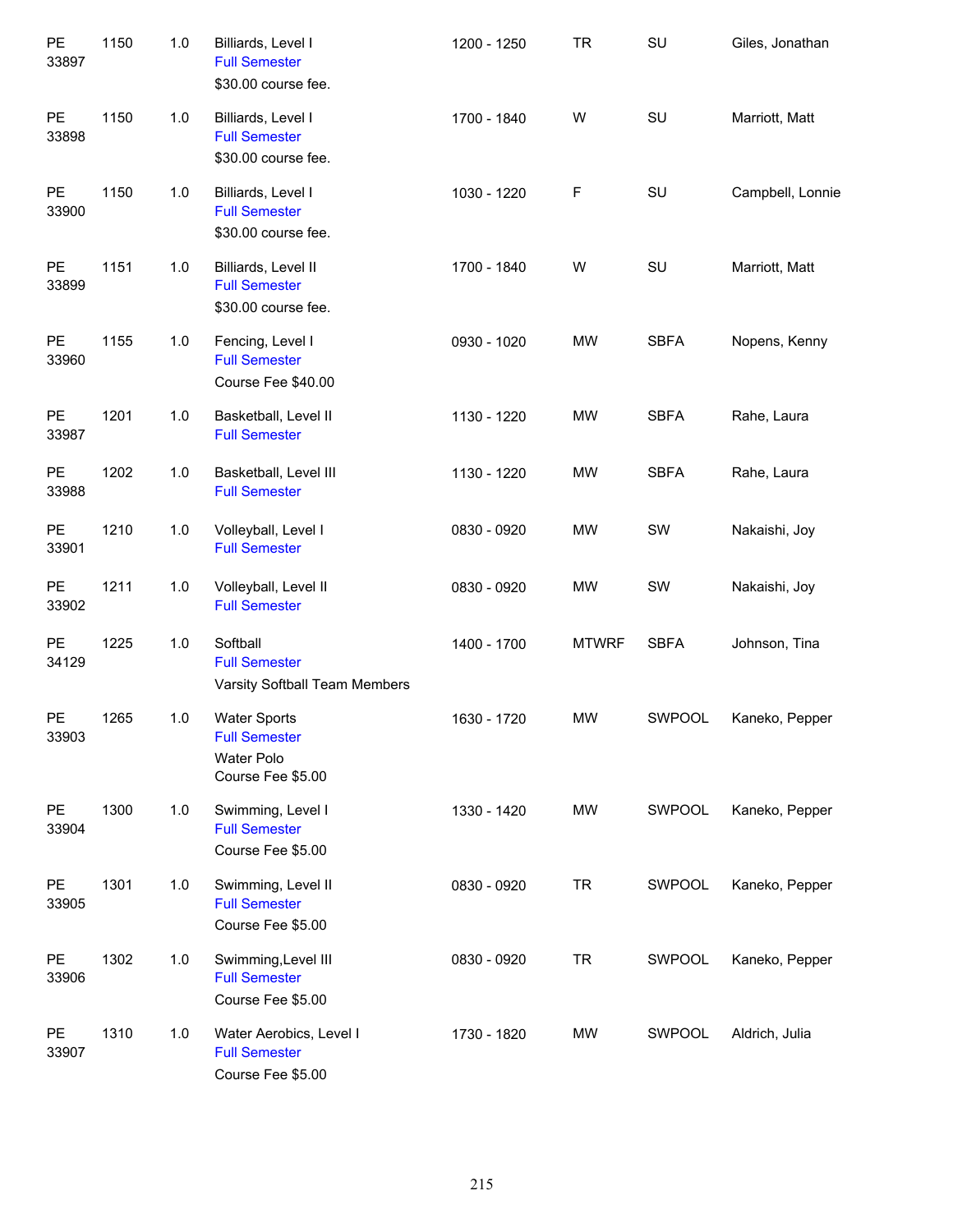| PE<br>33908        | 1311 | $1.0$ | Water Aerobics, Level II<br><b>Full Semester</b><br>Course Fee \$5.00                                                                 | 1730 - 1820 | <b>MW</b>  | SWPOOL      | Aldrich, Julia   |
|--------------------|------|-------|---------------------------------------------------------------------------------------------------------------------------------------|-------------|------------|-------------|------------------|
| PE<br>34441        | 1350 | 1.0   | Scuba I<br><b>Full Semester</b><br>For class schedule call 801-394-8842.<br>1354 W. Hinckley Dr., Ogden.<br>\$55.00 course fee.       | <b>TBA</b>  | <b>TBA</b> | DU          |                  |
| PE<br>34442        | 1350 | 1.0   | Scuba I<br><b>Full Semester</b><br>For class schedule call 801-476-1300.<br>1875 E. Skyline Drive, South Ogden<br>\$55.00 course fee. | <b>TBA</b>  | <b>TBA</b> | AW          | Gilbert, Douglas |
| <b>PE</b><br>33909 | 1410 | 1.0   | TaiChi, Level I<br><b>Full Semester</b>                                                                                               | 1130 - 1220 | MW         | <b>SB19</b> | Jones, Lee       |
| <b>PE</b><br>33910 | 1410 | $1.0$ | TaiChi, Level I<br><b>Full Semester</b>                                                                                               | 1630 - 1720 | MW         | <b>SB19</b> | Jones, Lee       |
| PE<br>33911        | 1435 | 1.0   | Kempo, Level I<br><b>Full Semester</b>                                                                                                | 1730 - 1820 | <b>MW</b>  | <b>SB19</b> | Jones, Lee       |
| PE<br>33917        | 1435 | 1.0   | Kempo, Level I<br><b>Full Semester</b>                                                                                                | 1030 - 1120 | <b>TR</b>  | <b>SB19</b> | Jones, Lee       |
| <b>PE</b><br>33920 | 1435 | 1.0   | Kempo, Level I<br><b>Full Semester</b>                                                                                                | 1030 - 1120 | <b>MW</b>  | <b>SB19</b> | Jones, Lee       |
| PE<br>33912        | 1436 | 1.0   | Kempo, Level II<br><b>Full Semester</b>                                                                                               | 1730 - 1820 | <b>MW</b>  | <b>SB19</b> | Jones, Lee       |
| PE<br>33918        | 1436 | 1.0   | Kempo, Level II<br><b>Full Semester</b>                                                                                               | 1030 - 1120 | <b>TR</b>  | <b>SB19</b> | Jones, Lee       |
| PE<br>33921        | 1436 | $1.0$ | Kempo, Level II<br><b>Full Semester</b>                                                                                               | 1030 - 1120 | MW         | <b>SB19</b> | Jones, Lee       |
| PE<br>33913        | 1437 | 1.0   | Kempo, Level III<br><b>Full Semester</b>                                                                                              | 1730 - 1820 | MW         | <b>SB19</b> | Jones, Lee       |
| PE<br>33919        | 1437 | 1.0   | Kempo, Level III<br><b>Full Semester</b>                                                                                              | 1030 - 1120 | <b>TR</b>  | <b>SB19</b> | Jones, Lee       |
| PE<br>33922        | 1437 | 1.0   | Kempo, Level III<br><b>Full Semester</b>                                                                                              | 1030 - 1120 | MW         | <b>SB19</b> | Jones, Lee       |
| PE<br>33914        | 1445 | 1.0   | Tae Kwon-do, Level I<br><b>Full Semester</b>                                                                                          | 1730 - 1820 | <b>TR</b>  | <b>SB19</b> | Edmondson, David |
| PE<br>33915        | 1446 | $1.0$ | Tae Kwon-do, Level II<br><b>Full Semester</b>                                                                                         | 1730 - 1820 | <b>TR</b>  | <b>SB19</b> | Edmondson, David |
| PE<br>33916        | 1447 | 1.0   | Tai Kwon-do, Level III<br><b>Full Semester</b>                                                                                        | 1730 - 1820 | <b>TR</b>  | <b>SB19</b> | Edmondson, David |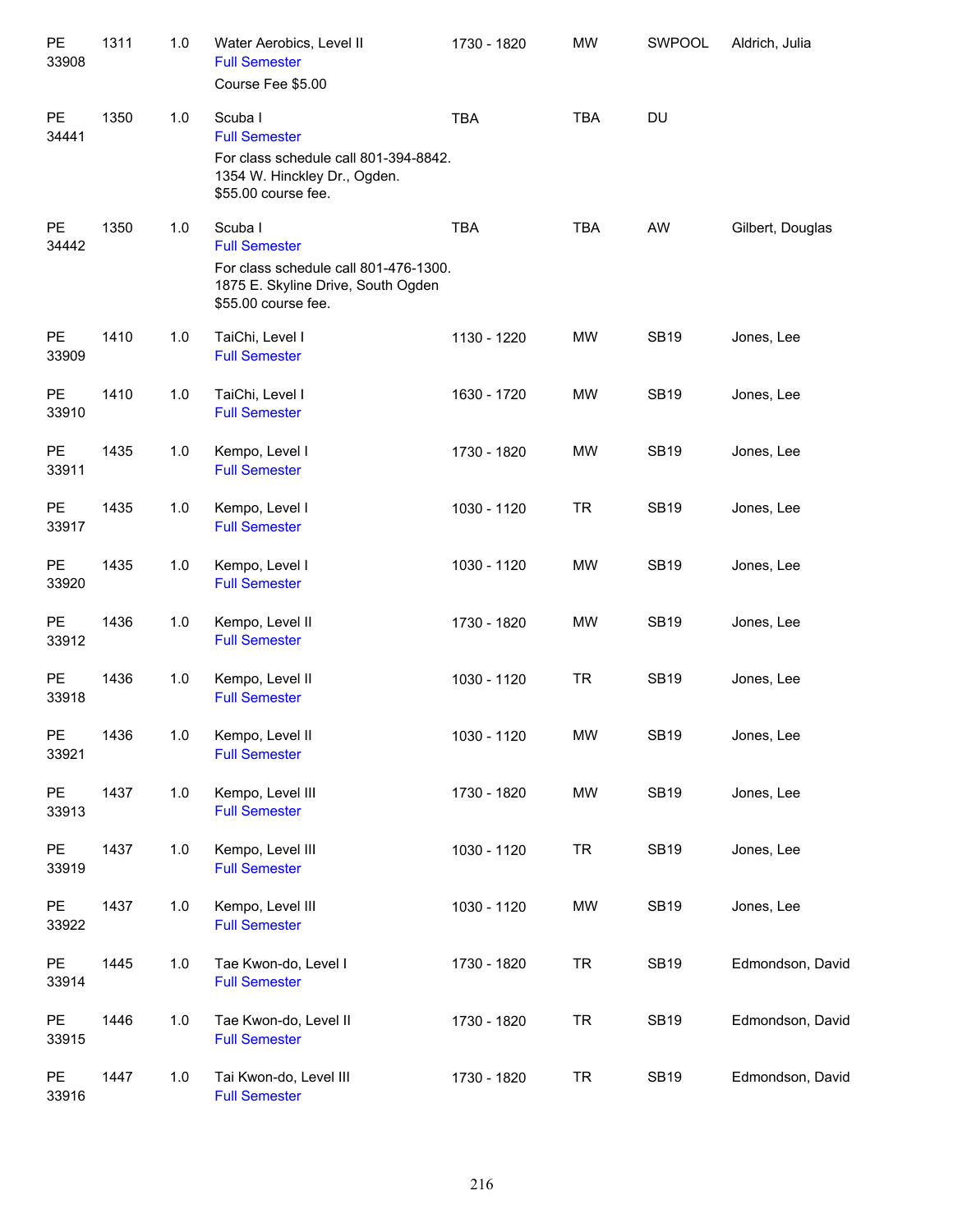| PE<br>33923        | 1520 | 1.0 | Hiking, Level I<br><b>Full Semester</b><br>Class starts Feb 18, 2011                                                                                                         | 1230 - 1530 | F           | SW116       | Willden, Gary    |
|--------------------|------|-----|------------------------------------------------------------------------------------------------------------------------------------------------------------------------------|-------------|-------------|-------------|------------------|
| <b>PE</b><br>33979 | 1527 | 1.0 | Rock Climbing, Level I<br><b>Block 1</b><br>Indoor Climbing Class at Weber Rocks Climbing Wall first<br>block of semester.<br>Course Fee \$35.00                             | 0830 - 1020 | <b>TR</b>   | <b>SBFA</b> | Turner, Daniel   |
| PE<br>33981        | 1527 | 1.0 | Rock Climbing, Level I<br><b>Block 2</b><br>Indoor Rock Climbing class at Weber Rocks Climbing Wall,<br>second half of semester.<br>Course Fee \$35.00                       | 0830 - 1020 | <b>TR</b>   | <b>SBFA</b> | Turner, Daniel   |
| <b>PE</b><br>33983 | 1527 | 1.0 | Rock Climbing, Level I<br><b>Block 2</b><br>Outdoor Rock Climbing class that begins Feb 22<br>Course Fee \$35.00                                                             | 1415 - 1700 | <b>TR</b>   | <b>SW68</b> | Willden, Gary    |
| PE<br>33985        | 1527 | 1.0 | Rock Climbing, Level I<br><b>Block 1</b><br>Indoor Rock Climbing class held at the Weber Rocks<br>Climbing Wall for the first 5 weeks of the semester.<br>Course Fee \$35.00 | 1630 - 1900 | <b>TR</b>   | <b>SBFA</b> | Willden, Gary    |
| PE<br>34443        | 1610 | 1.0 | Skiing, Level I<br><b>Full Semester</b><br>\$75.00 board fee.                                                                                                                | 1300 - 1500 | $\mathsf R$ | <b>PM</b>   | Willden, Gary    |
| <b>PE</b><br>34449 | 1610 | 1.0 | Skiing, Level I<br><b>Full Semester</b><br>\$75.00 board fee.                                                                                                                | 1300 - 1500 | F           | <b>PM</b>   | Conlin, Gerilynn |
| <b>PE</b><br>34455 | 1610 | 1.0 | Skiing, Level I<br><b>Full Semester</b><br>\$75.00 fee.                                                                                                                      | 1300 - 1500 | $\mathbf S$ | <b>PM</b>   | Davis, Myron     |
| PE<br>34461        | 1610 | 1.0 | Skiing, Level I<br><b>Full Semester</b><br>\$75.00 fee.                                                                                                                      | 1300 - 1500 | U           | <b>PM</b>   | Davis, Myron     |
| PE<br>34444        | 1611 | 1.0 | Skiing, Level II<br><b>Full Semester</b><br>\$75.00 board fee.                                                                                                               | 1300 - 1500 | $\mathsf R$ | <b>PM</b>   | Willden, Gary    |
| PE<br>34450        | 1611 | 1.0 | Skiing, Level II<br><b>Full Semester</b><br>\$75.00 board fee.                                                                                                               | 1300 - 1500 | $\mathsf F$ | <b>PM</b>   | Conlin, Gerilynn |
| PE<br>34456        | 1611 | 1.0 | Skiing, Level II<br><b>Full Semester</b><br>\$75.00 fee.                                                                                                                     | 1300 - 1500 | $\mathbf S$ | <b>PM</b>   | Davis, Myron     |
| PE<br>34462        | 1611 | 1.0 | Skiing, Level II<br><b>Full Semester</b><br>\$75.00 fee.                                                                                                                     | 1300 - 1500 | U           | <b>PM</b>   | Davis, Myron     |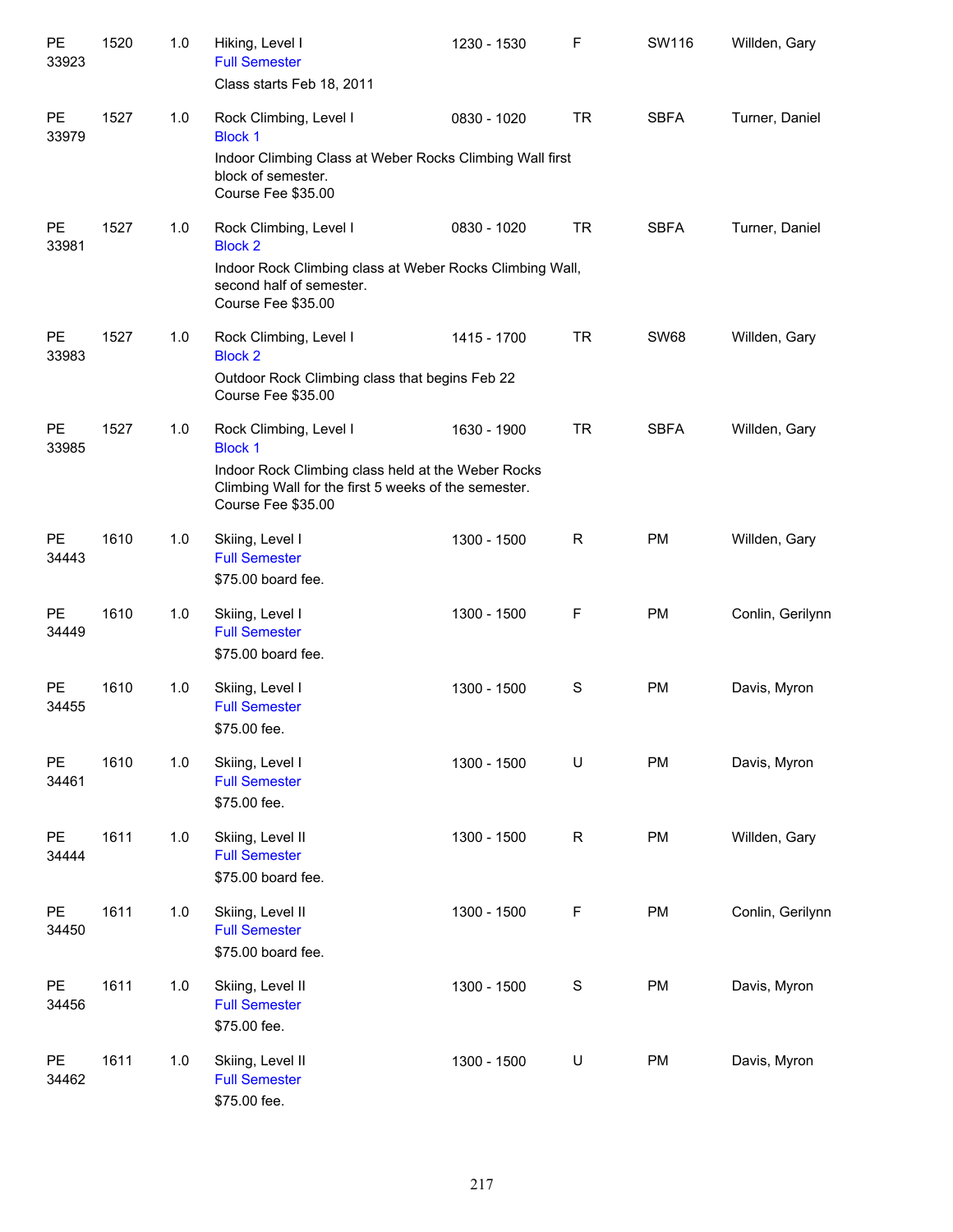| PE<br>34445 | 1612 | 1.0 | Skiing, Level III<br><b>Full Semester</b><br>\$75.00 board fee.       | 1300 - 1500 | ${\sf R}$    | PM        | Willden, Gary    |
|-------------|------|-----|-----------------------------------------------------------------------|-------------|--------------|-----------|------------------|
| PE<br>34451 | 1612 | 1.0 | Skiing, Level III<br><b>Full Semester</b><br>\$75.00 board fee.       | 1300 - 1500 | $\mathsf F$  | <b>PM</b> | Conlin, Gerilynn |
| PE<br>34457 | 1612 | 1.0 | Skiing, Level III<br><b>Full Semester</b><br>\$75.00 fee.             | 1300 - 1500 | $\mathbb S$  | <b>PM</b> | Davis, Myron     |
| PE<br>34463 | 1612 | 1.0 | Skiing, Level III<br><b>Full Semester</b><br>\$75.00 fee.             | 1300 - 1500 | U            | <b>PM</b> | Davis, Myron     |
| PE<br>34446 | 1620 | 1.0 | Snowboarding, Level I<br><b>Full Semester</b><br>\$75.00 board fee.   | 1300 - 1500 | R            | <b>PM</b> | Willden, Gary    |
| PE<br>34452 | 1620 | 1.0 | Snowboarding, Level I<br><b>Full Semester</b><br>\$75.00 board fee.   | 1300 - 1500 | $\mathsf F$  | PM        | Conlin, Gerilynn |
| PE<br>34458 | 1620 | 1.0 | Snowboarding, Level I<br><b>Full Semester</b><br>\$75.00 fee.         | 1300 - 1500 | $\mathbf S$  | PM        | Davis, Myron     |
| PE<br>34464 | 1620 | 1.0 | Snowboarding, Level I<br><b>Full Semester</b><br>Course Fee \$75.00   | 1300 - 1500 | U            | PM        | Davis, Myron     |
| PE<br>34447 | 1621 | 1.0 | Snowboarding, Level II<br><b>Full Semester</b><br>\$75.00 board fee.  | 1300 - 1500 | $\mathsf{R}$ | PM        | Willden, Gary    |
| PE<br>34453 | 1621 | 1.0 | Snowboarding, Level II<br><b>Full Semester</b><br>\$75.00 board fee.  | 1300 - 1500 | $\mathsf F$  | PM        | Conlin, Gerilynn |
| PE<br>34459 | 1621 | 1.0 | Snowboarding, Level II<br><b>Full Semester</b><br>\$75.00 fee.        | 1300 - 1500 | $\mathbf S$  | PM        | Davis, Myron     |
| PE<br>34465 | 1621 | 1.0 | Snowboarding, Level II<br><b>Full Semester</b><br>\$75.00 fee.        | 1300 - 1500 | U            | PM        | Davis, Myron     |
| PE<br>34448 | 1622 | 1.0 | Snowboarding, Level III<br><b>Full Semester</b><br>\$75.00 board fee. | 1300 - 1500 | $\mathsf R$  | PM        | Willden, Gary    |
| PE<br>34454 | 1622 | 1.0 | Snowboarding, Level III<br><b>Full Semester</b><br>\$75.00 board fee. | 1300 - 1500 | F            | PM        | Conlin, Gerilynn |
| PE<br>34460 | 1622 | 1.0 | Snowboarding, Level III<br><b>Block 1</b><br>\$75.00 fee.             | 1300 - 1500 | $\mathbb S$  | <b>PM</b> | Davis, Myron     |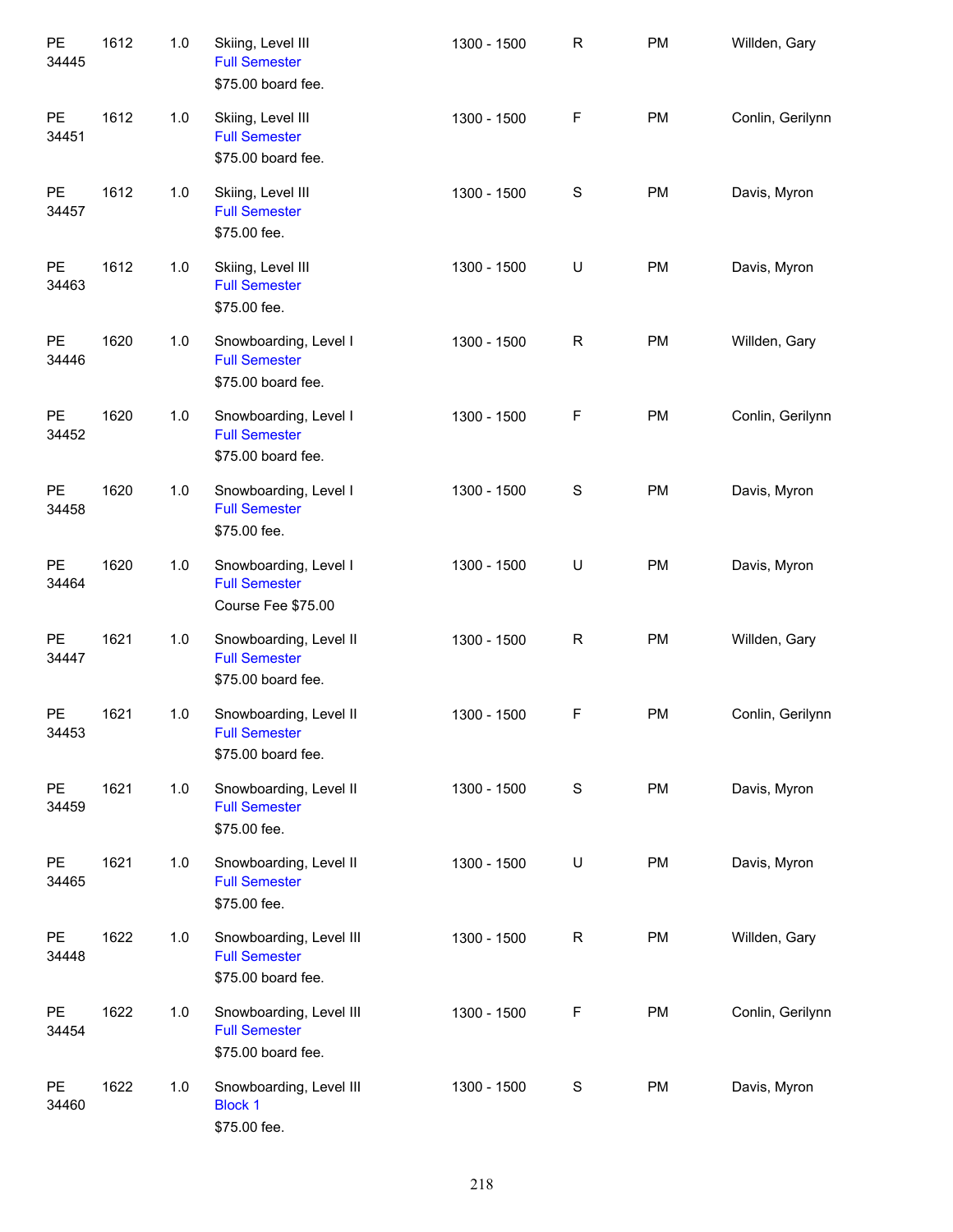| PE<br>34466         | 1622 | 1.0 | Snowboarding, Level III<br><b>Full Semester</b><br>\$75.00 fee.                                                    | 1300 - 1500 | U          | PM          | Davis, Myron      |
|---------------------|------|-----|--------------------------------------------------------------------------------------------------------------------|-------------|------------|-------------|-------------------|
| <b>PE</b><br>33959  | 2810 | 1.0 | Experimental<br><b>Block 2</b>                                                                                     | 1330 - 1520 | <b>TR</b>  | SW202       | Turner, Daniel    |
| <b>PE</b><br>33961  | 2810 | 1.0 | Experimental<br><b>Full Semester</b>                                                                               | 1030 - 1220 | M          | IS          | Kovar, Karel      |
| PE<br>33968         | 2810 | 1.0 | Experimental<br><b>Full Semester</b><br>Must have completed Yoga Level I or have knowledge of yoga<br>positions.   | 1230 - 1320 | <b>TR</b>  | <b>SB19</b> | Needham, Kathy    |
| <b>PE</b><br>34467  | 2810 | 1.0 | Experimental<br><b>Full Semester</b><br>For class schedule call 801-394-8842.<br>1354 W. Hinkley Dr., Ogden        | <b>TBA</b>  | <b>TBA</b> | <b>DU</b>   |                   |
| <b>PE</b><br>34468  | 2810 | 1.0 | Experimental<br><b>Full Semester</b><br>For class schedule call 801-476-1300.<br>1875 E. Skyline Dr., South Ogden. | <b>TBA</b>  | <b>TBA</b> | AW          | Gilbert, Lynnette |
| <b>PEP</b><br>33552 | 2000 | 3.0 | Foundations of Physical Educ<br><b>Full Semester</b>                                                               | 0930 - 1020 | <b>MWF</b> | SW116       | Conlin, Gerilynn  |
| <b>PEP</b><br>33553 | 2100 | 3.0 | Introduction to Coaching Sport<br><b>Full Semester</b>                                                             | 0830 - 0920 | <b>MWF</b> | SW116       | Corbridge, Lynn   |
| <b>PEP</b><br>33555 | 2200 | 2.0 | Human Performance Mgmt Prof<br><b>Full Semester</b><br>Course Fee \$5.00                                           | 1130 - 1220 | <b>MW</b>  | SW116       | Jensen, Sherrie   |
| <b>PEP</b><br>33556 | 2300 | 3.0 | <b>Hith Fitness Evaluation/Prescr</b><br><b>Full Semester</b><br>\$20 Lab Fee                                      | 0930 - 1020 | <b>MWF</b> | <b>SB12</b> | Ruden, Timothy    |
| PEP<br>33558        | 2500 | 3.0 | Skills-Drills-Stragies/Coaches<br><b>Full Semester</b><br>Course Fee \$3.00                                        | 1030 - 1120 | <b>MWF</b> | SW202       | Corbridge, Lynn   |
| <b>PEP</b><br>33577 | 2600 | 3.0 | Growth/Motor Development<br><b>Full Semester</b><br>Course Fee \$5.00                                              | 0830 - 0920 | <b>MWF</b> | SW202       | Walker, Jennifer  |
| <b>PEP</b><br>33582 | 2890 | 1.0 | Cooperative Work Experience<br><b>Full Semester</b><br>Instructor approval required. Contact mdavis@weber.edu      | 1330 - 1420 | Τ          | <b>SB12</b> | Davis, Myron      |
| PEP<br>33585        | 2890 | 2.0 | Cooperative Work Experience<br><b>Full Semester</b><br>Instructor approval required. Contact mdavis@weber.edu      | 1330 - 1420 | Τ          | <b>SB12</b> | Davis, Myron      |
| <b>PEP</b><br>33588 | 2890 | 3.0 | Cooperative Work Experience<br><b>Full Semester</b><br>Instructor approval required. Contact mdavis@weber.edu      | 1330 - 1420 | Τ          | <b>SB12</b> | Davis, Myron      |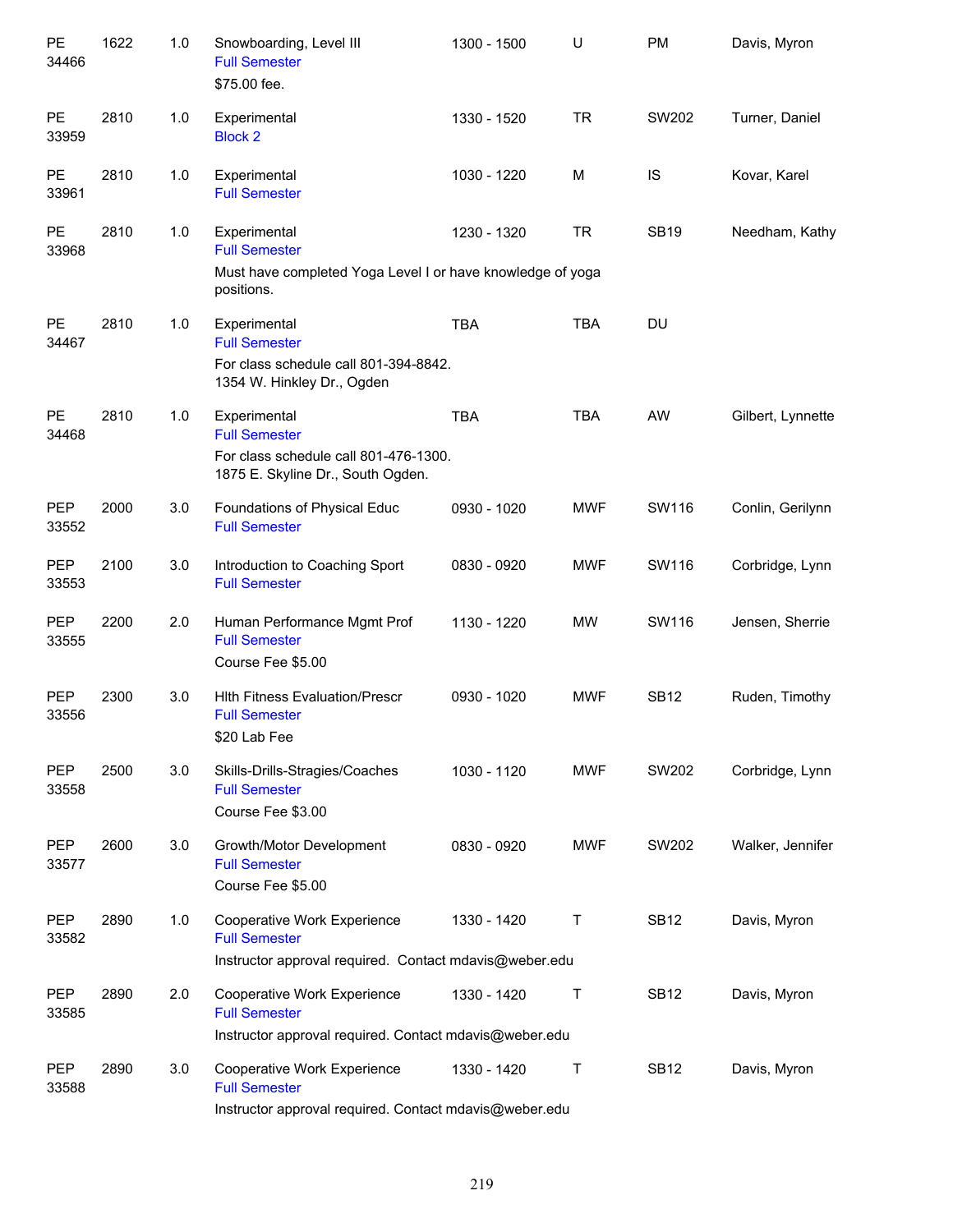| <b>PEP</b><br>33589 | 2890 | 4.0 | Cooperative Work Experience<br><b>Full Semester</b><br>Instructor approval required. Contact mdavis@weber.edu                                                              | 1330 - 1420                | Τ                      | <b>SB12</b>                | Davis, Myron       |
|---------------------|------|-----|----------------------------------------------------------------------------------------------------------------------------------------------------------------------------|----------------------------|------------------------|----------------------------|--------------------|
| <b>PEP</b><br>33591 | 2890 | 5.0 | Cooperative Work Experience<br><b>Full Semester</b>                                                                                                                        | 1330 - 1420                | $\top$                 | <b>SB12</b>                | Davis, Myron       |
|                     |      |     | Instructor approval required. Contact mdavis@weber.edu                                                                                                                     |                            |                        |                            |                    |
| PEP<br>33592        | 2890 | 6.0 | Cooperative Work Experience<br><b>Full Semester</b><br>Instructor approval required. Contact mdavis@weber.edu                                                              | 1330 - 1420                | $\top$                 | <b>SB12</b>                | Davis, Myron       |
| <b>PEP</b><br>33593 | 3242 | 3.0 | Skill Dev Meth of Teach Court<br><b>Full Semester</b><br>Course Fee \$10.00                                                                                                | 1130 - 1220                | <b>MWF</b>             | SW202                      | Walker, Jennifer   |
| PEP<br>33594        | 3262 | 3.0 | Skill Dev/Methods Indiv Sports<br><b>Full Semester</b><br>Course Fee \$40.00                                                                                               | 1030 - 1145                | <b>TR</b>              | SW202                      | Corbridge, Lynn    |
| <b>PEP</b><br>33597 | 3270 | 2.0 | <b>Teaching Aerobic Cond</b><br><b>Full Semester</b><br>Course Fee \$10.00                                                                                                 | 0930 - 1020                | <b>TR</b>              | <b>SB19</b>                | Bladen, Theresa    |
| <b>PEP</b><br>33598 | 3280 | 2.0 | <b>Teach Neuromuscular Cond</b><br><b>Full Semester</b><br>Course Fee \$10.00                                                                                              | 1030 - 1120<br>1030 - 1150 | Τ<br>R                 | <b>SW80</b><br><b>SW80</b> | Fritz, Christopher |
| <b>PEP</b><br>33609 | 3290 | 3.0 | Methods/Teach Fitness for Life<br><b>Full Semester</b><br>\$10 Lab Fee                                                                                                     | 1230 - 1320                | <b>MWF</b>             | SW202                      | Walker, Jennifer   |
| <b>PEP</b><br>33610 | 3500 | 3.0 | SI Kinesiology<br><b>Full Semester</b><br>\$25 Lab Fee                                                                                                                     | 0730 - 0820<br>0730 - 0920 | <b>MW</b><br>F         | <b>SB12</b><br><b>SB12</b> | Smith, Molly       |
| <b>PEP</b><br>33611 | 3510 | 3.0 | <b>Exercise Physiology</b><br><b>Full Semester</b><br>\$30 Lab Fee                                                                                                         | 1030 - 1120<br>1030 - 1220 | <b>MW</b><br>F.        | <b>SW71</b><br><b>SB12</b> | Smith, Molly       |
| PEP<br>33612        | 3510 | 3.0 | <b>Exercise Physiology</b><br><b>Full Semester</b><br>\$30 Lab Fee                                                                                                         | 1030 - 1120<br>1330 - 1520 | MW<br>F                | <b>SW71</b><br><b>SB12</b> | Smith, Molly       |
| PEP<br>33616        | 3520 | 3.0 | <b>Curr Dev/Instructionl Strategy</b><br><b>Full Semester</b><br>\$7 Lab Fee                                                                                               | 1200 - 1315                | <b>TR</b>              | SW116                      | Conlin, Gerilynn   |
| PEP<br>33618        | 3520 | 3.0 | <b>Curr Dev/Instructionl Strategy</b><br><b>Full Semester</b><br>\$7 Lab Fee. Class meets 12:00-1:15 first 8 weeks of the<br>semester and then 1:30-2:45 the last 5 weeks. | 1200 - 1315<br>1330 - 1445 | <b>TR</b><br><b>TR</b> | SW116<br>SW116             | Conlin, Gerilynn   |
| PEP<br>33619        | 3550 | 2.0 | Issues in Sport<br><b>Full Semester</b>                                                                                                                                    | 0930 - 1020                | <b>TR</b>              | SW116                      | Corbridge, Lynn    |
| PEP<br>33620        | 3600 | 3.0 | SI Measurement Eval/Research<br><b>Full Semester</b><br>\$10 Lab Fee                                                                                                       | 1030 - 1215                | <b>TR</b>              | <b>SB12</b>                | Davis, Myron       |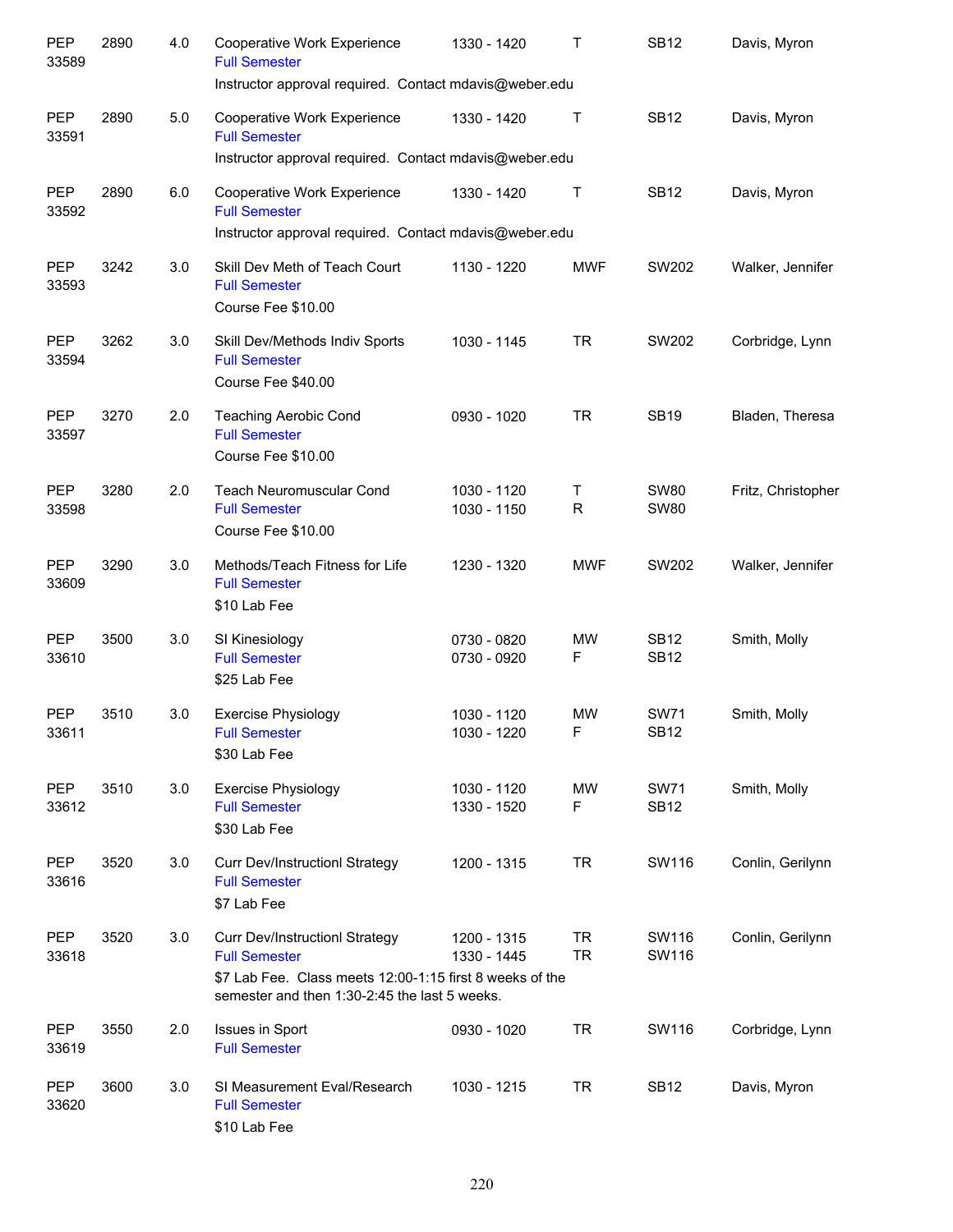| PEP<br>33622        | 3630 | 3.0 | Physical Education K-6<br><b>Full Semester</b>                                                                                                    | 1330 - 1500 | <b>MW</b>    | SW202       | Rahe, Laura            |
|---------------------|------|-----|---------------------------------------------------------------------------------------------------------------------------------------------------|-------------|--------------|-------------|------------------------|
|                     |      |     | \$7 Lab Fee. Teacher Education students must complete<br>Level I to take this class. Contact Geri Conlin at<br>gconlin@weber.edu or call 626-6759 |             |              |             |                        |
| PEP<br>33648        | 3630 | 3.0 | Physical Education K-6<br><b>Full Semester</b>                                                                                                    | 0900 - 1015 | <b>TR</b>    | SW202       | Walker, Jennifer       |
|                     |      |     | \$7 Lab Fee. Teacher Education students must complete<br>Level I before taking. Contact Geri Conlin at<br>gconlin@weber.edu or call 626-6759      |             |              |             |                        |
| <b>PEP</b><br>33649 | 3660 | 2.0 | PE/Students with Disabilities<br><b>Full Semester</b>                                                                                             | 0930 - 1020 | <b>MW</b>    | SW202       | Hafey-Francke, Jamie   |
| <b>PEP</b><br>33663 | 3700 | 3.0 | Sports Facilities/Events Mgmt<br><b>Full Semester</b>                                                                                             | 1030 - 1120 | <b>TR</b>    | <b>SW68</b> | Loughton, S            |
| PEP<br>33970        | 4370 | 2.0 | Exercise Mgmt/Special Populatn<br><b>Full Semester</b><br>Course Fee \$20.00                                                                      | 1130 - 1220 | <b>MW</b>    | <b>SB12</b> | Smith, Molly           |
| <b>PEP</b><br>33660 | 4620 | 3.0 | Leadership Concepts<br><b>Full Semester</b>                                                                                                       | 0900 - 1015 | <b>TR</b>    | <b>SW71</b> | Loughton, S            |
| <b>PEP</b><br>33650 | 4800 | 1.0 | Individual Projects<br><b>Full Semester</b>                                                                                                       | 1430 - 1520 | R            | <b>SB12</b> | Davis, Myron           |
|                     |      |     | Instructor approval required. Contact mdavis@weber.edu                                                                                            |             |              |             |                        |
| <b>PEP</b><br>33651 | 4800 | 2.0 | Individual Projects<br><b>Full Semester</b>                                                                                                       | 1430 - 1520 | R            | <b>SB12</b> | Davis, Myron           |
|                     |      |     | Instructor approval required. Contact mdavis@weber.edu                                                                                            |             |              |             |                        |
| <b>PEP</b><br>33652 | 4800 | 3.0 | Individual Projects<br><b>Full Semester</b>                                                                                                       | 1430 - 1520 | R            | <b>SB12</b> | Davis, Myron           |
|                     |      |     | Instructor approval required. Contact mdavis@weber.edu                                                                                            |             |              |             |                        |
| PEP<br>33653        | 4800 | 4.0 | <b>Individual Projects</b><br><b>Full Semester</b>                                                                                                | 1430 - 1520 | $\mathsf{R}$ | <b>SB12</b> | Davis, Myron           |
|                     |      |     | Instructor approval required. Contact mdavis@weber.edu                                                                                            |             |              |             |                        |
| PEP<br>33654        | 4800 | 3.0 | Individual Projects<br><b>Full Semester</b>                                                                                                       | <b>TBA</b>  | <b>TBA</b>   |             | Corbridge, Lynn        |
|                     |      |     | Instructor approval required. Contact lcorbridge@weber.edu                                                                                        |             |              |             |                        |
| PEP<br>33655        | 4800 | 2.0 | Individual Projects<br><b>Full Semester</b>                                                                                                       | <b>TBA</b>  | <b>TBA</b>   |             | Conlin, Gerilynn       |
|                     |      |     | Instructor approval required. Contact gconlin@weber.edu                                                                                           |             |              |             |                        |
| PEP<br>34471        | 4800 | 1.0 | Individual Projects<br><b>Full Semester</b>                                                                                                       | <b>TBA</b>  | <b>TBA</b>   |             | Corbridge, Lynn        |
| PEP<br>34472        | 4800 | 2.0 | Individual Projects<br><b>Full Semester</b>                                                                                                       | <b>TBA</b>  | <b>TBA</b>   |             | Corbridge, Lynn        |
| PEP<br>34637        | 4800 | 2.0 | Individual Projects<br><b>Full Semester</b>                                                                                                       | <b>TBA</b>  | <b>TBA</b>   |             | Hamson-Utley, Jennifer |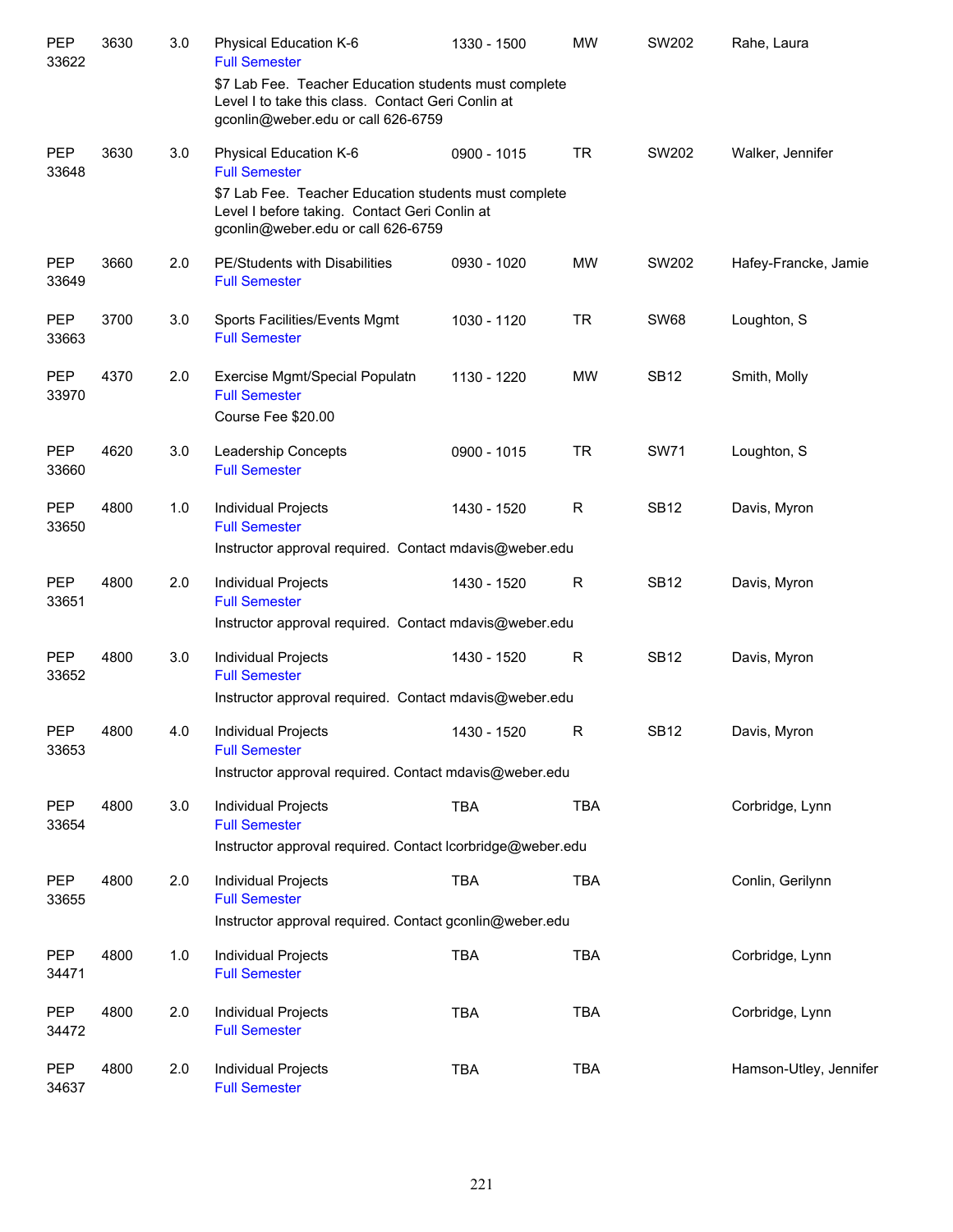| PEP<br>33667        | 4830  | 3.0 | <b>Directed Readings</b><br><b>Full Semester</b>                                                              | <b>TBA</b>  | TBA        |              | Willden, Gary    |
|---------------------|-------|-----|---------------------------------------------------------------------------------------------------------------|-------------|------------|--------------|------------------|
| <b>PEP</b><br>33669 | 4830  | 1.0 | Directed Readings<br><b>Full Semester</b>                                                                     | 1030 - 1120 | Τ          | SW116        | Conlin, Gerilynn |
| <b>PEP</b><br>33665 | 4860C | 3.0 | <b>Field Experience Coaching</b><br><b>Full Semester</b>                                                      | <b>TBA</b>  | <b>TBA</b> |              | Corbridge, Lynn  |
| <b>PEP</b><br>33674 | 4890  | 1.0 | Cooperative Work Experience<br><b>Full Semester</b><br>Instructor approval required. Contact mdavis@weber.edu | 1330 - 1420 | Τ          | <b>SB12</b>  | Davis, Myron     |
| <b>PEP</b>          | 4890  | 2.0 | Cooperative Work Experience                                                                                   | 1330 - 1420 | Т          | <b>SB12</b>  | Davis, Myron     |
| 33676               |       |     | <b>Full Semester</b>                                                                                          |             |            |              |                  |
|                     |       |     | Instructor approval required. Contact mdavis@weber.edu                                                        |             |            |              |                  |
| <b>PEP</b><br>33677 | 4890  | 3.0 | Cooperative Work Experience<br><b>Full Semester</b>                                                           | 1330 - 1420 | Т          | <b>SB12</b>  | Davis, Myron     |
|                     |       |     | Instructor approval required. Contact mdavis@weber.edu                                                        |             |            |              |                  |
| <b>PEP</b><br>33679 | 4890  | 4.0 | Cooperative Work Experience<br><b>Full Semester</b>                                                           | 1330 - 1420 | Т          | <b>SB12</b>  | Davis, Myron     |
|                     |       |     | Instructor approval required. Contact mdavis@weber.edu                                                        |             |            |              |                  |
| <b>PEP</b><br>33681 | 4890  | 5.0 | Cooperative Work Experience<br><b>Full Semester</b>                                                           | 1330 - 1420 | Τ          | <b>SB12</b>  | Davis, Myron     |
|                     |       |     | Instructor approval required. Contact mdavis@weber.edu                                                        |             |            |              |                  |
| <b>PEP</b><br>33683 | 4890  | 6.0 | Cooperative Work Experience<br><b>Full Semester</b>                                                           | 1330 - 1420 | Τ          | <b>SB12</b>  | Davis, Myron     |
|                     |       |     | Instructor approval required. Contact mdavis@weber.edu                                                        |             |            |              |                  |
| <b>PEP</b><br>34633 | 4890  | 1.0 | Cooperative Work Experience<br><b>Full Semester</b>                                                           | <b>TBA</b>  | <b>TBA</b> |              | Herzog, Valerie  |
| <b>PEP</b><br>34634 | 4890  | 2.0 | Cooperative Work Experience<br><b>Full Semester</b>                                                           | <b>TBA</b>  | <b>TBA</b> |              | Herzog, Valerie  |
| PEP<br>34635        | 4890  | 3.0 | Cooperative Work Experience<br><b>Full Semester</b>                                                           | <b>TBA</b>  | <b>TBA</b> |              | Herzog, Valerie  |
| <b>PEP</b><br>34636 | 4890  | 4.0 | <b>Cooperative Work Experience</b><br><b>Full Semester</b>                                                    | <b>TBA</b>  | <b>TBA</b> |              | Herzog, Valerie  |
| <b>PEP</b><br>33686 | 4990  | 2.0 | Field Experience/Sr Seminar<br><b>Full Semester</b>                                                           | 1030 - 1120 | R          | SW116        | Conlin, Gerilynn |
| <b>PEP</b><br>34964 | 6540  | 2.0 | Physiolog Aspects Human Perf<br><b>Full Semester</b>                                                          | <b>TBA</b>  | <b>TBA</b> |              | Corbridge, Lynn  |
| PHIL<br>30277       | 1000  | 3.0 | HU Introduction to Philosophy<br><b>Full Semester</b>                                                         | 0930 - 1020 | <b>MWF</b> | SS203        | Fudge, Robert    |
| PHIL<br>30282       | 1000  | 3.0 | HU Introduction to Philosophy<br><b>Full Semester</b>                                                         | 1030 - 1120 | <b>MWF</b> | <b>SS278</b> | Fudge, Robert    |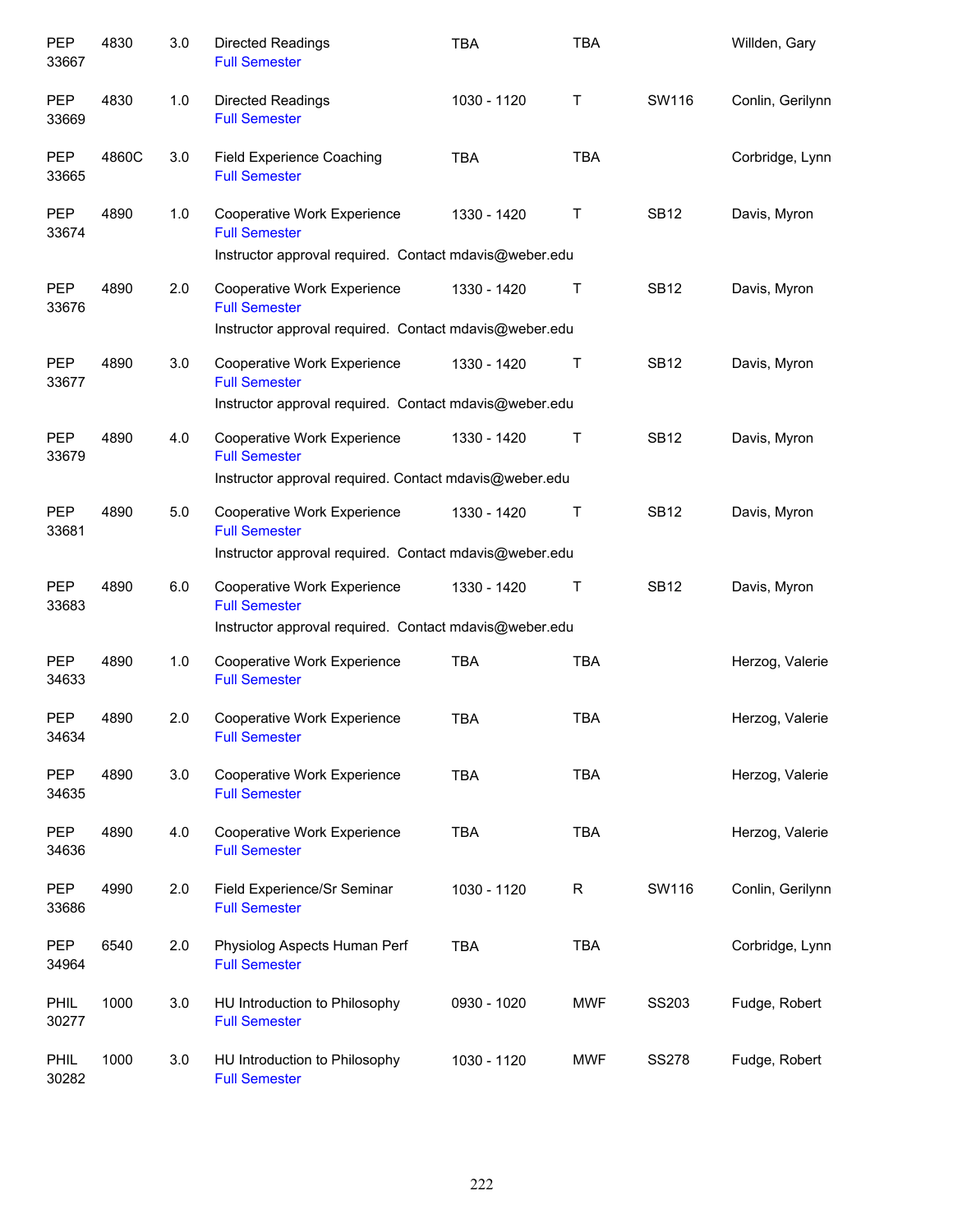| PHIL<br>30470        | 1000 | 3.0 | HU Introduction to Philosophy<br><b>Full Semester</b>                                                                                         | <b>TBA</b>  | <b>TBA</b> | <b>OL</b>    | Greene, Richard  |
|----------------------|------|-----|-----------------------------------------------------------------------------------------------------------------------------------------------|-------------|------------|--------------|------------------|
|                      |      |     | To access online course materials, please log on through<br>the student portal (eWeber) at http://weber.edu and select<br>"Current Students". |             |            |              |                  |
| PHIL<br>30784        | 1000 | 3.0 | HU Introduction to Philosophy<br><b>Full Semester</b>                                                                                         | 1730 - 2010 | W          | <b>SS278</b> | Jonesinski, Adam |
| PHIL<br>32833        | 1000 | 3.0 | HU Introduction to Philosophy<br><b>Full Semester</b>                                                                                         | 0900 - 1015 | <b>TR</b>  | SS203        | Bowman, Margaret |
| PHIL<br>32873        | 1120 | 3.0 | HU Contemporary Moral Problems<br><b>Full Semester</b>                                                                                        | 0930 - 1020 | <b>MWF</b> | D02105       | Hill, Michael    |
| PHIL<br>33039        | 1120 | 3.0 | <b>HU Contemporary Moral Problems</b><br><b>Full Semester</b>                                                                                 | 0830 - 0920 | <b>MWF</b> | SS203        | Bowman, Margaret |
| <b>PHIL</b><br>32834 | 1250 | 3.0 | <b>HU Critical Thinking</b><br><b>Full Semester</b>                                                                                           | 1030 - 1145 | <b>TR</b>  | SS233        | Bowman, Margaret |
| PHIL<br>30280        | 2200 | 3.0 | QL-Deductive Logic<br><b>Full Semester</b>                                                                                                    | 0930 - 1020 | <b>MWF</b> | SS233        | Greene, Richard  |
| <b>PHIL</b><br>30289 | 2200 | 3.0 | QL-Deductive Logic<br><b>Full Semester</b>                                                                                                    | 1330 - 1610 | W          | <b>SS276</b> | Greene, Richard  |
| PHIL<br>30469        | 2200 | 3.0 | QL-Deductive Logic<br><b>Full Semester</b>                                                                                                    | <b>TBA</b>  | <b>TBA</b> | <b>OL</b>    | Fudge, Robert    |
|                      |      |     | To access online course materials, please log on through<br>the student portal (eWeber) at http://weber.edu and select<br>"Current Students". |             |            |              |                  |
| <b>PHIL</b><br>30785 | 2200 | 3.0 | QL-Deductive Logic<br><b>Full Semester</b>                                                                                                    | 1730 - 2010 | M          | DH2407       | Mower, Gordon    |
| PHIL<br>30275        | 3200 | 3.0 | Philosophy of Democracy<br><b>Full Semester</b>                                                                                               | 0830 - 0920 | <b>MWF</b> | SS233        | Fudge, Robert    |
| PHIL<br>30300        | 3500 | 3.0 | Philosophy of Western Religion<br><b>Full Semester</b>                                                                                        | 1330 - 1610 | $\sf T$    | <b>SS276</b> | Greene, Richard  |
| PHIL<br>30293        | 4520 | 3.0 | Epistemology<br><b>Full Semester</b>                                                                                                          | 0900 - 1015 | <b>TR</b>  | SS276        | Greene, Richard  |
| PHIL<br>33016        | 4830 | 1.0 | Directed Readings<br><b>Full Semester</b>                                                                                                     | <b>TBA</b>  | <b>TBA</b> |              | Greene, Richard  |
| PHIL<br>33020        | 4830 | 2.0 | Directed Readings<br><b>Full Semester</b>                                                                                                     | <b>TBA</b>  | <b>TBA</b> |              | Greene, Richard  |
| PHIL<br>30290        | 4900 | 3.0 | Senior Capstone Seminar<br><b>Full Semester</b>                                                                                               | 1730 - 2010 | M          | <b>SS278</b> | Fudge, Robert    |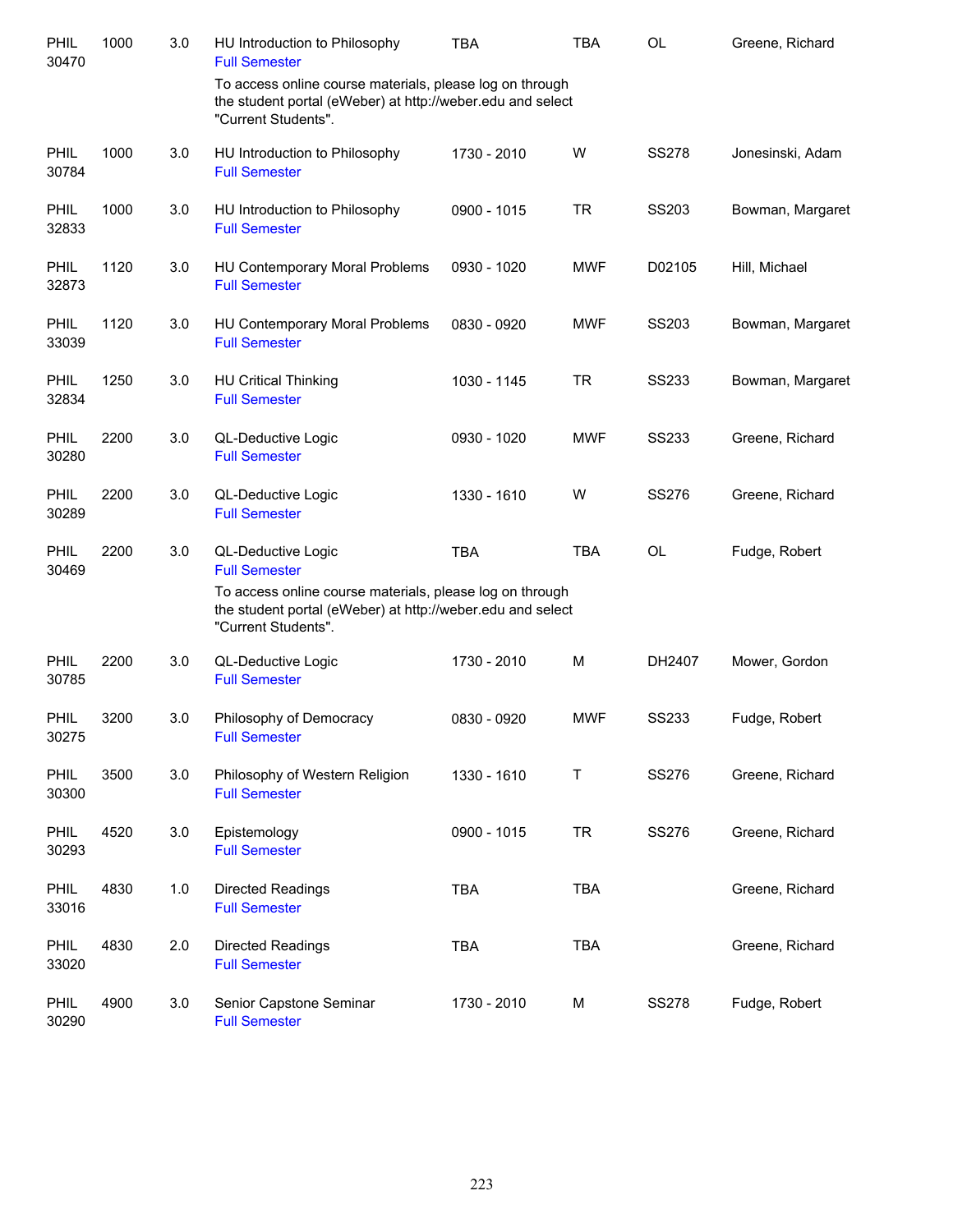| <b>PHYS</b><br>32701 | 1010 | 3.0 | <b>PS/SI Elementary Physics</b><br><b>Full Semester</b>                                                                                                                                                                                                                | <b>TBA</b>  | <b>TBA</b>   | <b>OL</b> | Amiri, Farhang     |
|----------------------|------|-----|------------------------------------------------------------------------------------------------------------------------------------------------------------------------------------------------------------------------------------------------------------------------|-------------|--------------|-----------|--------------------|
|                      |      |     | To access online course materials, please log on through<br>the student portal (eWeber) at http://weber.edu and select:<br>"Current Students".<br>Course Fee \$10.00                                                                                                   |             |              |           |                    |
| <b>PHYS</b><br>33361 | 1010 | 3.0 | PS/SI Elementary Physics<br><b>Full Semester</b><br>Course Fee \$10.00                                                                                                                                                                                                 | 1030 - 1120 | <b>MWF</b>   | LL121     | Johnston, Adam     |
| <b>PHYS</b><br>33362 | 1010 | 3.0 | PS/SI Elementary Physics<br><b>Full Semester</b><br>Course Fee \$10.00                                                                                                                                                                                                 | 1130 - 1220 | <b>MWF</b>   | LL121     | Amiri, Farhang     |
| <b>PHYS</b><br>33363 | 1010 | 3.0 | PS/SI Elementary Physics<br><b>Full Semester</b><br>Course Fee \$10.00                                                                                                                                                                                                 | 1030 - 1145 | <b>TR</b>    | LL121     | Inglefield, Colin  |
| <b>PHYS</b><br>33354 | 1040 | 3.0 | PS/SI Elementary Astronomy<br><b>Full Semester</b>                                                                                                                                                                                                                     | 1130 - 1220 | <b>MWF</b>   | LL129     | Armstrong, John    |
|                      |      |     | "Please register for ASTR 1040 (CRN 33353). (ASTR 1040 courses are listed<br>under the "Astronomy" subject.) Course Fee \$10.00."                                                                                                                                      |             |              |           |                    |
| <b>PHYS</b><br>33356 | 1040 | 3.0 | PS/SI Elementary Astronomy<br><b>Full Semester</b>                                                                                                                                                                                                                     | 0900 - 1015 | <b>TR</b>    | LL203     | Sohl, John         |
|                      |      |     | "Please register for ASTR 1040 (CRN 33355). (ASTR 1040 courses are listed<br>under the "Astronomy" subject.) Course Fee \$10.00."                                                                                                                                      |             |              |           |                    |
| <b>PHYS</b><br>33358 | 1040 | 3.0 | PS/SI Elementary Astronomy<br><b>Full Semester</b>                                                                                                                                                                                                                     | 1030 - 1145 | TR           | LL203     | Sohl, John         |
|                      |      |     | "Please register for ASTR 1040 (CRN 33357). (ASTR 1040 courses are listed<br>under the "Astronomy" subject.) Course Fee \$10.00."                                                                                                                                      |             |              |           |                    |
| <b>PHYS</b><br>33360 | 1040 | 3.0 | PS/SI Elementary Astronomy<br><b>Full Semester</b>                                                                                                                                                                                                                     | 1730 - 2010 | Τ            | LL203     | Jennings, Cristine |
|                      |      |     | "Please register for ASTR 1040 (CRN 33359). (ASTR 1040 courses are listed<br>under the "Astronomy" subject.) Course Fee \$10.00."                                                                                                                                      |             |              |           |                    |
| <b>PHYS</b><br>33646 | 1040 | 3.0 | PS/SI Elementary Astronomy<br><b>Full Semester</b>                                                                                                                                                                                                                     | <b>TBA</b>  | TBA          | OL        | Carroll, Bradley   |
|                      |      |     | "Please register for ASTR 1040 (CRN 32708). (ASTR 1040 courses are listed<br>under the "Astronomy" subject.) Course Fee \$10.00."<br>"Please register for ASTR 1040 (CRN 32708). (ASTR 1040 courses are listed<br>under the "Astronomy" subject.) Course Fee \$10.00." |             |              |           |                    |
| <b>PHYS</b><br>33364 | 2010 | 5.0 | PS/SI College Physics I<br><b>Full Semester</b>                                                                                                                                                                                                                        | 0730 - 0820 | <b>MTWRF</b> | LL121     | Arnold, Michelle   |
| <b>PHYS</b><br>33514 | 2010 | 5.0 | PS/SI College Physics I<br><b>Full Semester</b>                                                                                                                                                                                                                        | 1730 - 1945 | MW           | LL121     | Gogosha, Orest     |
|                      |      |     | For registration override requests, please contact the<br>department secretary, Mrs. Hesterberg, at<br>nhesterberg@weber.edu or 801-626-6163.                                                                                                                          |             |              |           |                    |
| <b>PHYS</b><br>34966 | 2015 | 1.0 | Colleg Physics I Lab<br><b>Full Semester</b>                                                                                                                                                                                                                           | <b>TBA</b>  | TBA          |           | Lear, Charles      |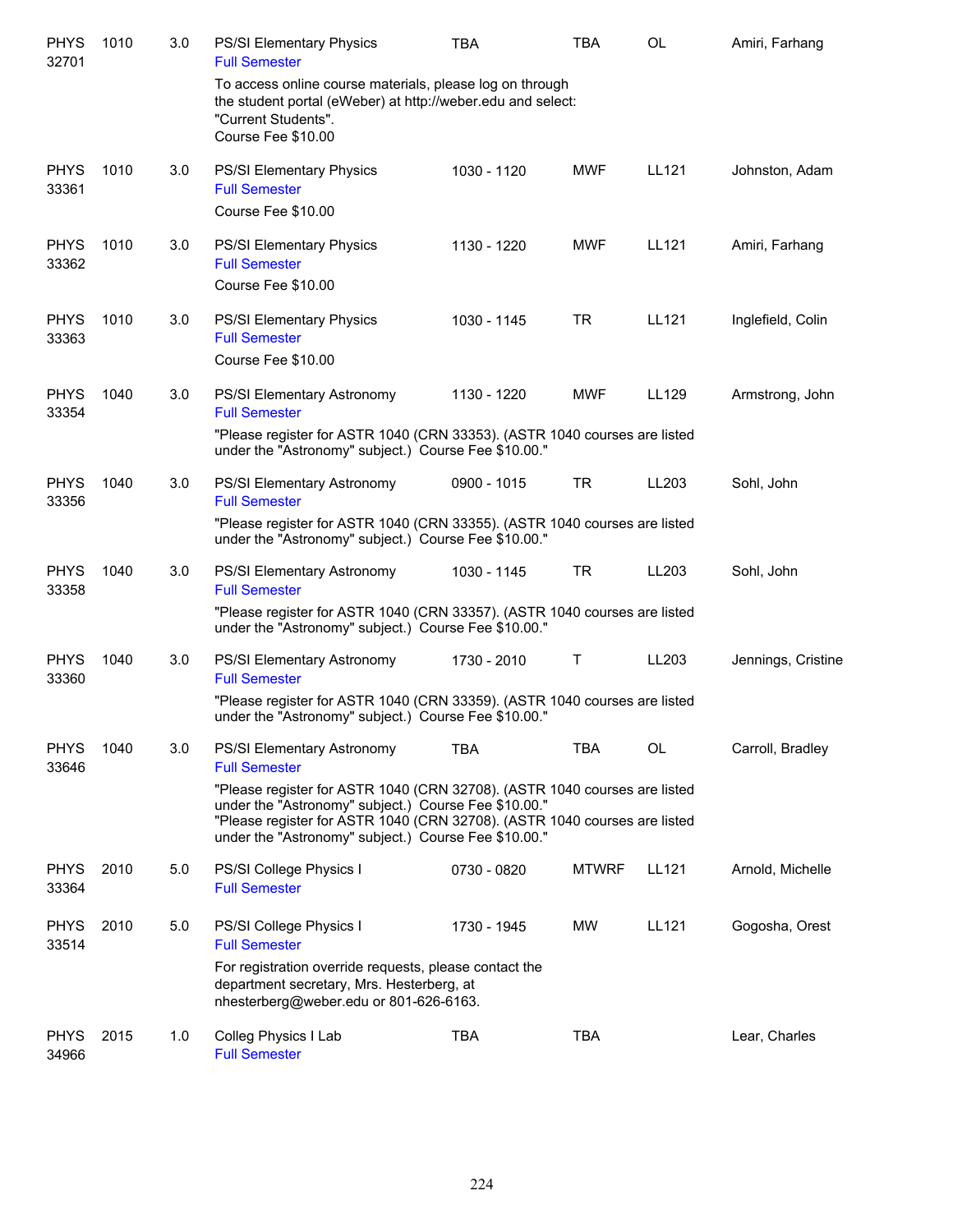| <b>PHYS</b><br>33339 | 2019 | 0.0 | College Physics I Lab<br><b>Full Semester</b>                                                                                                                  | 0930 - 1220 | $\mathsf{T}$ | <b>SL225</b> | Arnold, Michelle  |
|----------------------|------|-----|----------------------------------------------------------------------------------------------------------------------------------------------------------------|-------------|--------------|--------------|-------------------|
|                      |      |     | Crosslisted with PHYS 2219 (CRN 33340).<br>Course Fee \$25.00                                                                                                  |             |              |              |                   |
| <b>PHYS</b><br>33341 | 2019 | 0.0 | College Physics I Lab<br><b>Full Semester</b>                                                                                                                  | 1330 - 1620 | Τ            | <b>SL225</b> | Lear, Charles     |
|                      |      |     | Crosslisted with PHYS 2219 (CRN 33342).<br>Course Fee \$25.00                                                                                                  |             |              |              |                   |
| <b>PHYS</b><br>33343 | 2019 | 0.0 | College Physics I Lab<br><b>Full Semester</b>                                                                                                                  | 0930 - 1220 | W            | <b>SL225</b> | Arnold, Michelle  |
|                      |      |     | Crosslisted with PHYS 2219 (CRN 33344).<br>Course Fee \$25.00                                                                                                  |             |              |              |                   |
| <b>PHYS</b><br>33345 | 2019 | 0.0 | College Physics I Lab<br><b>Full Semester</b>                                                                                                                  | 1430 - 1720 | W            | <b>SL225</b> | Amiri, Farhang    |
|                      |      |     | Crosslisted with PHYS 2219 (CRN 33346).<br>Course Fee \$25.00                                                                                                  |             |              |              |                   |
| <b>PHYS</b><br>33347 | 2019 | 0.0 | College Physics I Lab<br><b>Full Semester</b>                                                                                                                  | 0930 - 1220 | R            | <b>SL225</b> | Johnston, Adam    |
|                      |      |     | Crosslisted with PHYS 2219 (CRN 33348).<br>Course Fee \$25.00                                                                                                  |             |              |              |                   |
| <b>PHYS</b><br>33349 | 2019 | 0.0 | College Physics I Lab<br><b>Full Semester</b>                                                                                                                  | 1330 - 1620 | R            | <b>SL225</b> | Lear, Charles     |
|                      |      |     | Crosslisted with PHYS 2219 (CRN 33350).<br>Course Fee \$25.00                                                                                                  |             |              |              |                   |
| <b>PHYS</b><br>33351 | 2019 | 0.0 | College Physics I Lab<br><b>Full Semester</b>                                                                                                                  | 1730 - 2020 | $\mathsf T$  | <b>SL225</b> | Lear, Charles     |
|                      |      |     | For registration override requests, please contact the department secretary, Mrs.<br>Hesterberg, at nhesterberg@weber.edu or 801-626-6163. Course Fee \$25.00. |             |              |              |                   |
| <b>PHYS</b><br>33365 | 2020 | 5.0 | SI College Physics II<br><b>Full Semester</b>                                                                                                                  | 0830 - 0920 | <b>MTWRF</b> | LL121        | Inglefield, Colin |
| <b>PHYS</b><br>33366 | 2029 | 0.0 | College Physics II Lab<br><b>Full Semester</b>                                                                                                                 | 1330 - 1620 | Т            | <b>SL222</b> | Carroll, Bradley  |
|                      |      |     | Course Fee \$25.00                                                                                                                                             |             |              |              |                   |
| <b>PHYS</b><br>33367 | 2029 | 0.0 | College Physics II Lab<br><b>Full Semester</b>                                                                                                                 | 1430 - 1720 | W            | <b>SL222</b> | Palen, Stacy      |
|                      |      |     | Course Fee \$25.00                                                                                                                                             |             |              |              |                   |
| <b>PHYS</b><br>33368 | 2029 | 0.0 | College Physics II Lab<br><b>Full Semester</b><br>Course Fee \$25.00                                                                                           | 1030 - 1320 | $\mathsf{R}$ | <b>SL222</b> | Amiri, Farhang    |
| <b>PHYS</b><br>33369 | 2090 | 3.0 | Environmental Phs Energy&power<br><b>Full Semester</b>                                                                                                         | 1030 - 1145 | <b>TR</b>    | LL230        | Palen, Stacy      |
| <b>PHYS</b><br>33370 | 2210 | 5.0 | PS/SI Phsx / Scien & Engneers I<br><b>Full Semester</b>                                                                                                        | 1230 - 1320 | <b>MTWRF</b> | LL121        | Schroeder, Daniel |
| <b>PHYS</b><br>33340 | 2219 | 0.0 | Physics lab I, Scientist/Eng.<br><b>Full Semester</b>                                                                                                          | 0930 - 1220 | Τ            | <b>SL225</b> | Arnold, Michelle  |
|                      |      |     | Crosslisted with PHYS 2019 (CRN 33339).<br>Course Fee \$25.00                                                                                                  |             |              |              |                   |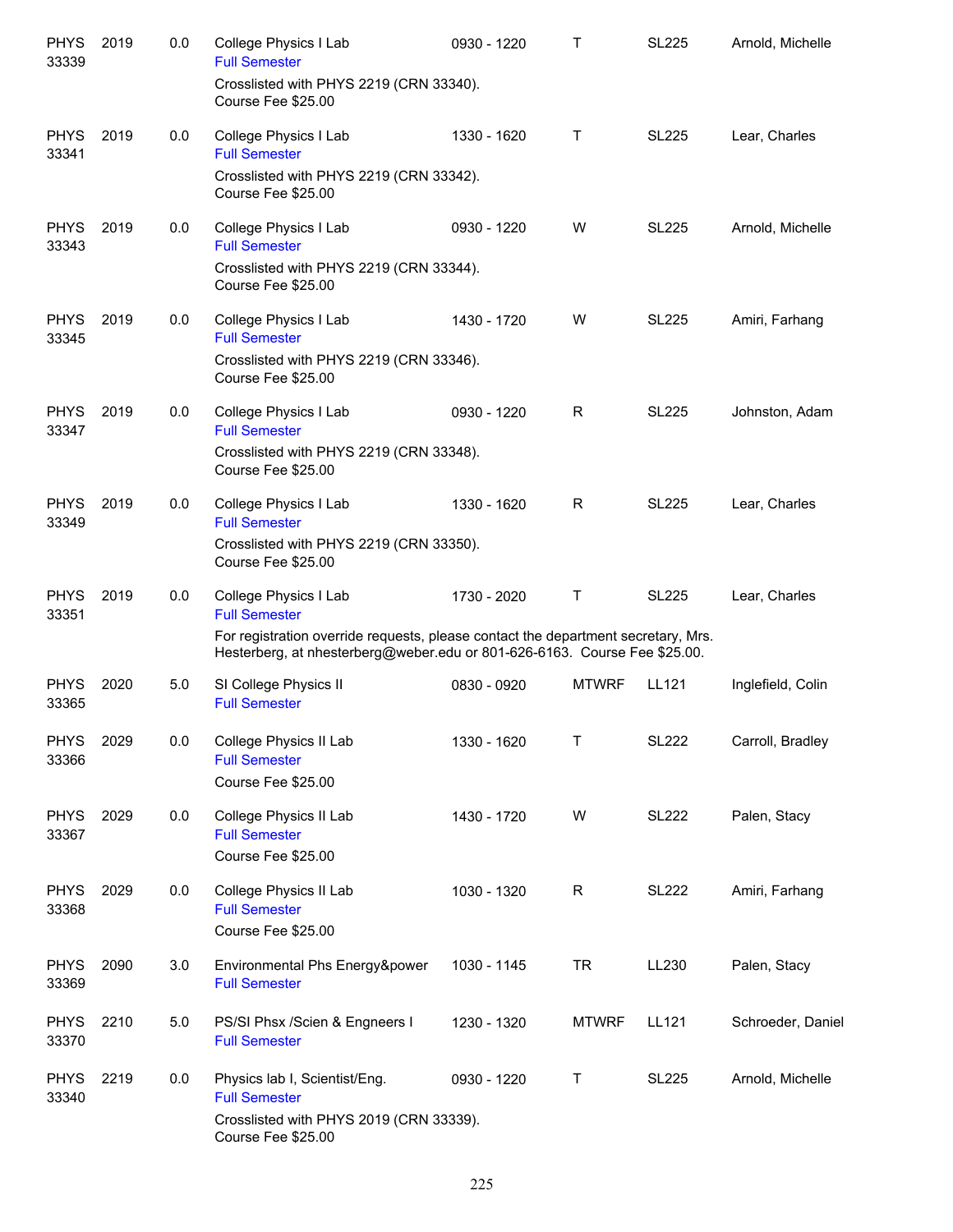| <b>PHYS</b><br>33342 | 2219 | 0.0 | Physics lab I, Scientist/Eng.<br><b>Full Semester</b>                        | 1330 - 1620 | Т            | <b>SL225</b> | Lear, Charles     |
|----------------------|------|-----|------------------------------------------------------------------------------|-------------|--------------|--------------|-------------------|
|                      |      |     | Crosslisted with PHYS 2019 (CRN 33341).<br>Course Fee \$25.00                |             |              |              |                   |
| <b>PHYS</b><br>33344 | 2219 | 0.0 | Physics lab I, Scientist/Eng.<br><b>Full Semester</b>                        | 0930 - 1220 | W            | <b>SL225</b> | Arnold, Michelle  |
|                      |      |     | Crosslisted with PHYS 2019 (CRN 33343).<br>Course Fee \$25.00                |             |              |              |                   |
| <b>PHYS</b><br>33346 | 2219 | 0.0 | Physics lab I, Scientist/Eng.<br><b>Full Semester</b>                        | 1430 - 1720 | W            | <b>SL225</b> | Amiri, Farhang    |
|                      |      |     | Crosslisted with PHYS 2019 (CRN 33345).<br>Course Fee \$25.00                |             |              |              |                   |
| <b>PHYS</b><br>33348 | 2219 | 0.0 | Physics lab I, Scientist/Eng.<br><b>Full Semester</b>                        | 0930 - 1220 | R            | <b>SL225</b> | Johnston, Adam    |
|                      |      |     | Crosslisted with PHYS 2019 (CRN 33347).<br>Course Fee \$25.00                |             |              |              |                   |
| <b>PHYS</b><br>33350 | 2219 | 0.0 | Physics lab I, Scientist/Eng.<br><b>Full Semester</b>                        | 1330 - 1620 | R            | <b>SL225</b> | Lear, Charles     |
|                      |      |     | Crosslisted with PHYS 2019 (CRN 33349).<br>Course Fee \$25.00                |             |              |              |                   |
| <b>PHYS</b><br>33371 | 2220 | 5.0 | SI Phsx /Scien & Engineers II<br><b>Full Semester</b>                        | 0930 - 1020 | <b>MTWRF</b> | LL121        | Armstrong, John   |
| <b>PHYS</b><br>33372 | 2220 | 5.0 | SI Phsx /Scien & Engineers II<br><b>Full Semester</b>                        | 1730 - 1945 | <b>TR</b>    | LL121        | Albretsen, Jacob  |
| <b>PHYS</b><br>33373 | 2229 | 0.0 | Physics lab II, Scientist/Eng.<br><b>Full Semester</b><br>Course Fee \$25.00 | 1330 - 1620 | Τ            | <b>SL221</b> | Carroll, Bradley  |
| <b>PHYS</b><br>33374 | 2229 | 0.0 | Physics lab II, Scientist/Eng.<br><b>Full Semester</b><br>Course Fee \$25.00 | 1430 - 1720 | W            | <b>SL221</b> | Palen, Stacy      |
| <b>PHYS</b><br>33375 | 2229 | 0.0 | Physics lab II, Scientist/Eng.<br><b>Full Semester</b><br>Course Fee \$25.00 | 1030 - 1320 | R            | <b>SL221</b> | Amiri, Farhang    |
| <b>PHYS</b><br>33376 | 2229 | 0.0 | Physics lab II, Scientist/Eng.<br><b>Full Semester</b><br>Course Fee \$25.00 | 1730 - 2020 | W            | <b>SL221</b> | Inglefield, Colin |
| <b>PHYS</b><br>34629 | 2229 | 0.0 | Physics lab II, Scientist/Eng.<br><b>Full Semester</b><br>Course Fee \$25.00 | 1030 - 1320 | Т            | <b>SL221</b> | Amiri, Farhang    |
| <b>PHYS</b><br>33377 | 2600 | 1.0 | Laboratory Safety<br><b>Full Semester</b>                                    | 1230 - 1320 | W            | LL129        | Sohl, John        |
| <b>PHYS</b><br>33378 | 2710 | 3.0 | Introductory Modern Physics<br><b>Full Semester</b>                          | 0830 - 0920 | <b>MWF</b>   | <b>SL240</b> | Schroeder, Daniel |
| <b>PHYS</b><br>33379 | 3180 | 3.0 | <b>Thermal Physics</b><br><b>Full Semester</b>                               | 1030 - 1120 | MWF          | <b>SL240</b> | Schroeder, Daniel |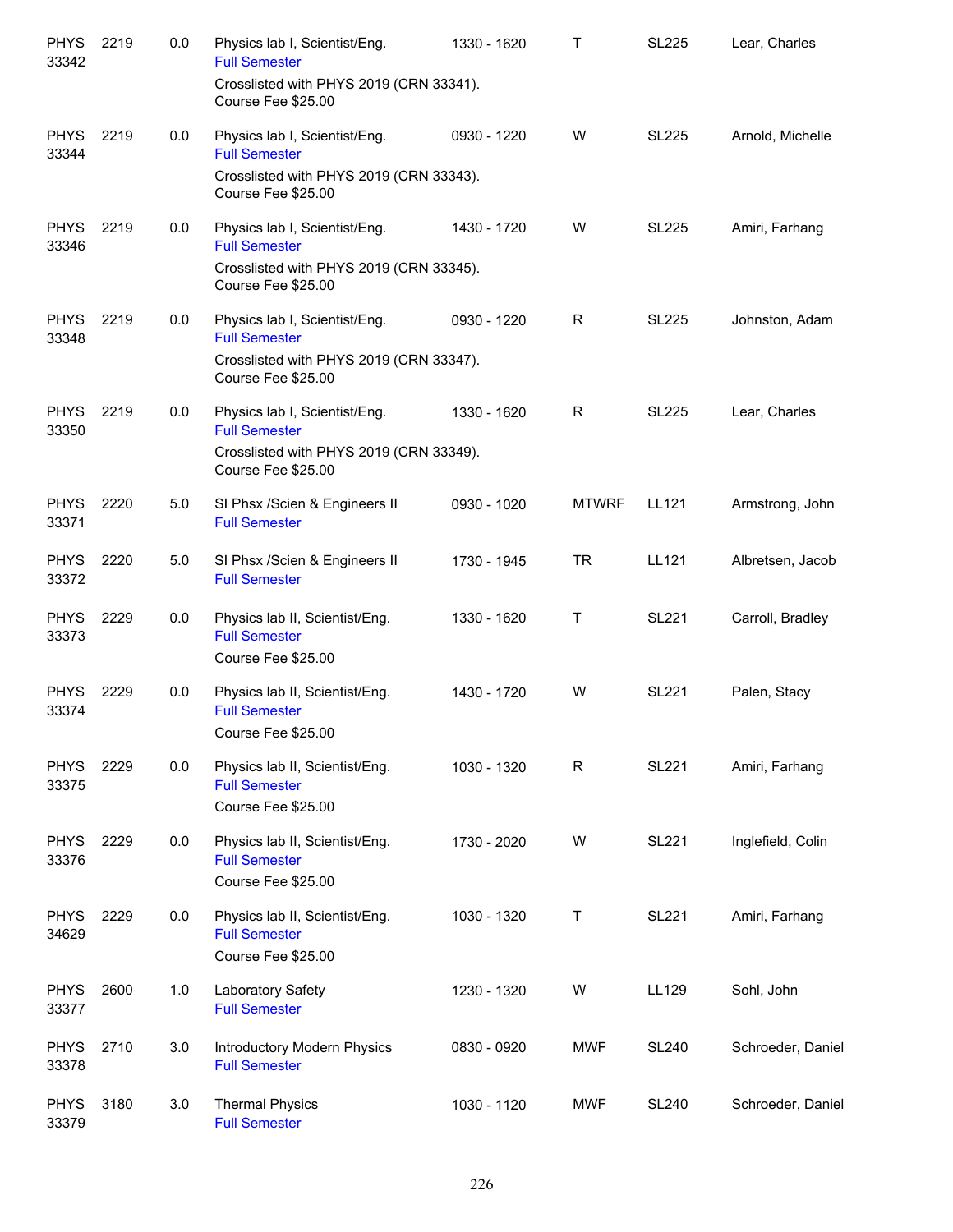| <b>PHYS</b><br>33380 | 3420  | 3.0 | Data Acquisition and Analysis<br><b>Full Semester</b>                                                                                                                                                                                                                            | 0930 - 1020 | <b>WF</b>  | <b>SL240</b> | Sohl, John        |
|----------------------|-------|-----|----------------------------------------------------------------------------------------------------------------------------------------------------------------------------------------------------------------------------------------------------------------------------------|-------------|------------|--------------|-------------------|
|                      |       |     | CBL stands for Community-Based Learning which means that students engage in<br>meaningful community service that is connected to specific course objectives.<br>See http://www.weber.edu/CommunityInvolvement/CBL_Designation.html for a full<br>list of CBL designated courses. |             |            |              |                   |
| <b>PHYS</b><br>33381 | 3420L | 0.0 | Data Acquisition/Analysis Lab<br><b>Full Semester</b>                                                                                                                                                                                                                            | <b>TBA</b>  | <b>TBA</b> | SL232        | Sohl, John        |
| <b>PHYS</b><br>33382 | 3540  | 3.0 | Mechanic/Electromagnetic Waves<br><b>Full Semester</b>                                                                                                                                                                                                                           | 1130 - 1220 | <b>MWF</b> | <b>SL240</b> | Carroll, Bradley  |
| <b>PHYS</b><br>33383 | 3640  | 2.0 | Advanced Physics Lab<br><b>Full Semester</b>                                                                                                                                                                                                                                     | 1430 - 1720 | <b>MW</b>  | <b>SL226</b> | Inglefield, Colin |
| <b>PHYS</b><br>33384 | 4620  | 3.0 | Atomic/Nuclear/Particle Physic<br><b>Full Semester</b>                                                                                                                                                                                                                           | 0900 - 1015 | <b>TR</b>  | <b>SL240</b> | Amiri, Farhang    |
| <b>PHYS</b><br>34935 | 4800  | 3.0 | Individual Research Problems<br><b>Full Semester</b>                                                                                                                                                                                                                             | <b>TBA</b>  | <b>TBA</b> |              | Armstrong, John   |
| <b>PHYS</b><br>34946 | 4800  | 3.0 | Individual Research Problems<br><b>Full Semester</b>                                                                                                                                                                                                                             | <b>TBA</b>  | TBA        |              | Palen, Stacy      |
| <b>PHYS</b><br>34947 | 4800  | 3.0 | Individual Research Problems<br><b>Full Semester</b>                                                                                                                                                                                                                             | <b>TBA</b>  | <b>TBA</b> |              | Johnston, Adam    |
| <b>PHYS</b><br>34965 | 4800  | 3.0 | Individual Research Problems<br><b>Full Semester</b>                                                                                                                                                                                                                             | <b>TBA</b>  | <b>TBA</b> |              | Carroll, Bradley  |
| <b>PHYS</b><br>34695 | 4830  | 1.0 | Readings in Physics<br><b>Full Semester</b>                                                                                                                                                                                                                                      | <b>TBA</b>  | <b>TBA</b> |              | Carroll, Bradley  |
| <b>PHYS</b><br>34948 | 4830  | 1.0 | Readings in Physics<br><b>Full Semester</b>                                                                                                                                                                                                                                      | <b>TBA</b>  | <b>TBA</b> |              | Carroll, Bradley  |
| <b>PHYS</b><br>33385 | 4990  | 1.0 | Seminar in Physics<br><b>Full Semester</b>                                                                                                                                                                                                                                       | 1330 - 1420 | W          | LL121        | Arnold, Michelle  |
| <b>POLS</b><br>30268 | 1100  | 3.0 | Al American Ntnl Government<br><b>Full Semester</b>                                                                                                                                                                                                                              | 0830 - 0920 | <b>MWF</b> | <b>SS278</b> | Kuehls, Thomas    |
| <b>POLS</b><br>30279 | 1100  | 3.0 | AI American Ntnl Government<br><b>Full Semester</b>                                                                                                                                                                                                                              | 0930 - 1020 | <b>MWF</b> | <b>SS276</b> | Hunter, Robert    |
| <b>POLS</b><br>30281 | 1100  | 3.0 | Al American Ntnl Government<br><b>Full Semester</b><br>CBL stands for Community-Based Learning which means that students engage in                                                                                                                                               | 1030 - 1120 | <b>MWF</b> | SS203        | Murray, Leah      |
|                      |       |     | meaningful community service that is connected to specific course objectives.<br>See http://www.weber.edu/CommunityInvolvement/CBL_Designation.html for a full<br>list of CBL designated courses.                                                                                |             |            |              |                   |
| <b>POLS</b><br>30286 | 1100  | 3.0 | Al American Ntnl Government<br><b>Full Semester</b>                                                                                                                                                                                                                              | 1130 - 1220 | <b>MWF</b> | <b>SS278</b> | Kuehls, Thomas    |
| <b>POLS</b><br>30296 | 1100  | 3.0 | Al American Ntnl Government<br><b>Full Semester</b>                                                                                                                                                                                                                              | 0900 - 1015 | TR         | SS229        | Reddy, T          |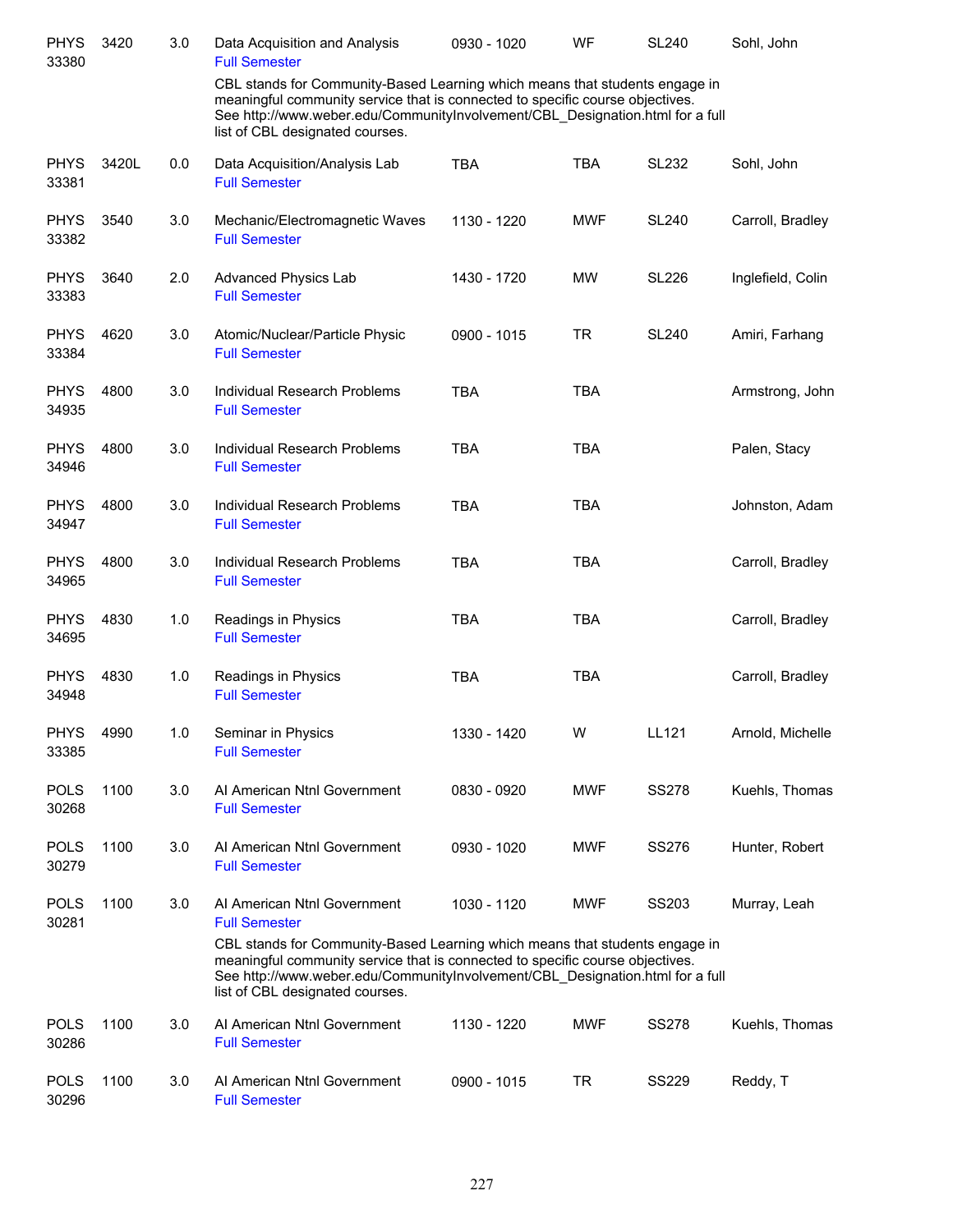| <b>POLS</b><br>30297 | 1100 | 3.0 | Al American Ntnl Government<br><b>Full Semester</b>                                                                                                                                                                                                                              | 1030 - 1145                               | TR          | <b>SS278</b>                                 | Murray, Leah        |
|----------------------|------|-----|----------------------------------------------------------------------------------------------------------------------------------------------------------------------------------------------------------------------------------------------------------------------------------|-------------------------------------------|-------------|----------------------------------------------|---------------------|
|                      |      |     | CBL stands for Community-Based Learning which means that students engage in<br>meaningful community service that is connected to specific course objectives.<br>See http://www.weber.edu/CommunityInvolvement/CBL Designation.html for a full<br>list of CBL designated courses. |                                           |             |                                              |                     |
| <b>POLS</b><br>30299 | 1100 | 3.0 | Al American Ntnl Government<br><b>Full Semester</b>                                                                                                                                                                                                                              | 1200 - 1315                               | <b>TR</b>   | <b>SS229</b>                                 | Reddy, T            |
| <b>POLS</b><br>30397 | 1100 | 3.0 | Al American Ntnl Government<br><b>Full Semester</b>                                                                                                                                                                                                                              | <b>TBA</b>                                | <b>TBA</b>  | OL                                           | Reddy, T            |
|                      |      |     | To access the online course materials, please log on through<br>the student portal (eWeber) at http://weber.edu and select<br>"current students".                                                                                                                                |                                           |             |                                              |                     |
| <b>POLS</b><br>30398 | 1100 | 3.0 | Al American Ntnl Government<br><b>Full Semester</b>                                                                                                                                                                                                                              | <b>TBA</b>                                | <b>TBA</b>  | <b>OL</b>                                    | Murray, Leah        |
|                      |      |     | To access the online course materials, please log on through<br>the student portal (eWeber) at http://weber.edu and select:<br>"current students".                                                                                                                               |                                           |             |                                              |                     |
| <b>POLS</b><br>30786 | 1100 | 3.0 | Al American Ntnl Government<br><b>Full Semester</b>                                                                                                                                                                                                                              | 1730 - 2010                               | Τ           | D02324                                       | Gillespie, Adrienne |
| <b>POLS</b><br>30787 | 1100 | 3.0 | Al American Ntnl Government<br><b>Full Semester</b>                                                                                                                                                                                                                              | 1730 - 2010                               | R           | N08                                          | Hunter, Robert      |
| <b>POLS</b><br>32836 | 1100 | 3.0 | Al American Ntnl Government<br><b>Full Semester</b>                                                                                                                                                                                                                              | 1730 - 2010                               | Τ           | <b>SS278</b>                                 | Lee, Roger          |
| <b>POLS</b><br>30274 | 2100 | 3.0 | SS Intro - Interntnl Politics<br><b>Full Semester</b>                                                                                                                                                                                                                            | 0830 - 0920                               | <b>MWF</b>  | <b>SS276</b>                                 | Haanstad, Nancy     |
| <b>POLS</b><br>30399 | 2100 | 3.0 | SS Intro - Interntnl Politics<br><b>Full Semester</b>                                                                                                                                                                                                                            | <b>TBA</b>                                | <b>TBA</b>  | <b>OL</b>                                    | Reddy, T            |
|                      |      |     | To access the online course materials, please log on through<br>the student portal (eWeber) at http://weber.edu and select:<br>"Current Students".                                                                                                                               |                                           |             |                                              |                     |
| <b>POLS</b><br>30788 | 2200 | 3.0 | SS Intro - Comparative Politic<br><b>Full Semester</b>                                                                                                                                                                                                                           | 1730 - 2010                               | M           | D02324                                       | Goggi, Paul         |
| <b>POLS</b><br>30284 | 2300 | 3.0 | SS Intro to Political Theory<br><b>Full Semester</b>                                                                                                                                                                                                                             | 1030 - 1120                               | <b>MWF</b>  | <b>SS233</b>                                 | Kuehls, Thomas      |
| <b>POLS</b><br>30301 | 2920 | 1.0 | Workshop<br><b>Block 1</b>                                                                                                                                                                                                                                                       | 1330 - 1610<br>1330 - 1610<br>1330 - 1610 | W<br>W<br>W | <b>SS278</b><br><b>SS278</b><br><b>SS278</b> | Murray, Leah        |
|                      |      |     | This is a three day workshop for students interested in an<br>internship. The dates of the three day cours are<br>Jan 5, 12 and 19, 2011.                                                                                                                                        |                                           |             |                                              |                     |
| <b>POLS</b><br>30288 | 3060 | 2.0 | <b>Mock Trial</b><br><b>Full Semester</b>                                                                                                                                                                                                                                        | 1230 - 1420                               | F           | <b>SS278</b>                                 | Hoskins, Kyle       |
| <b>POLS</b><br>30283 | 3140 | 3.0 | Foreign Policy of the USA<br><b>Full Semester</b>                                                                                                                                                                                                                                | 1030 - 1120                               | <b>MWF</b>  | SS276                                        | Haanstad, Nancy     |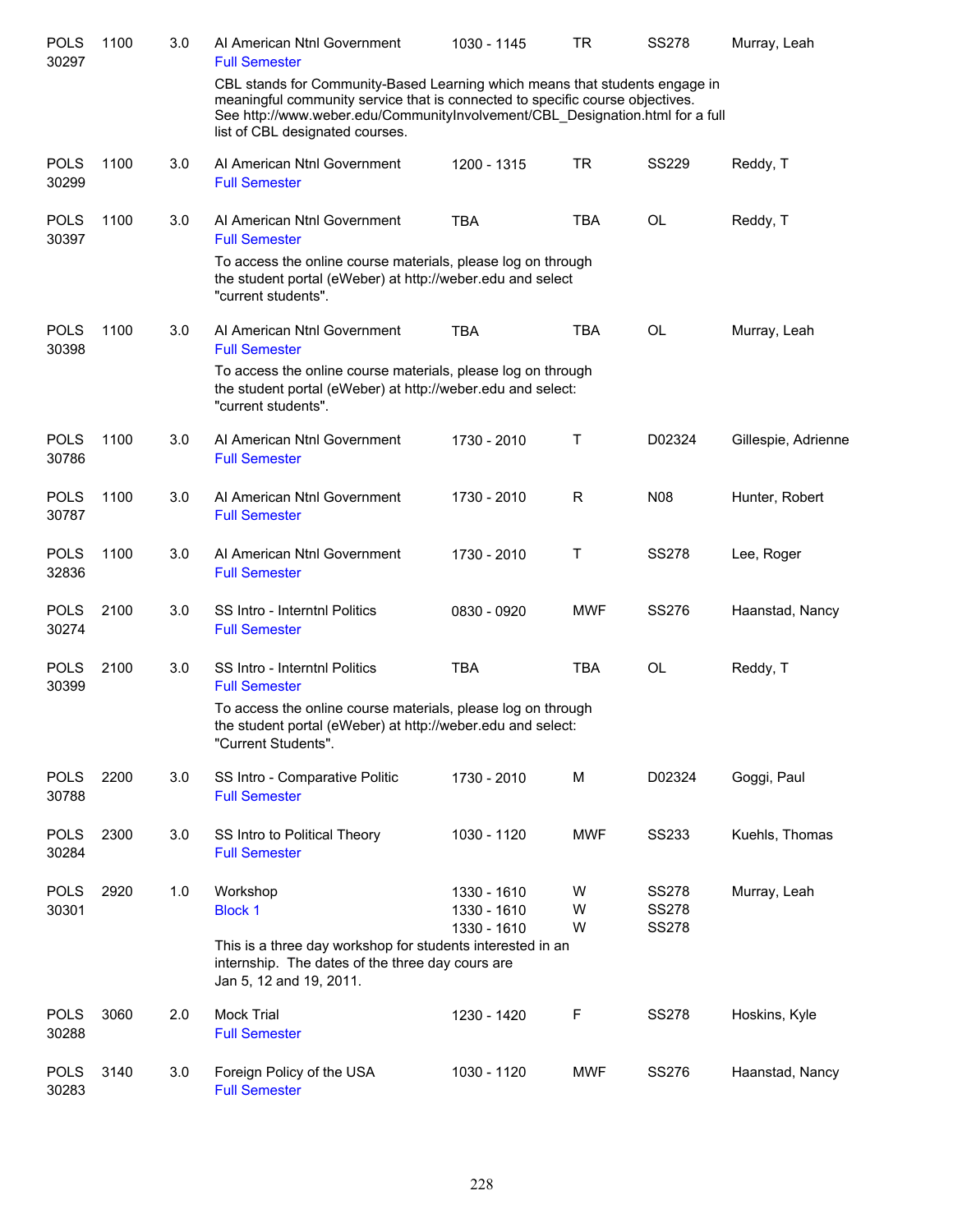| <b>POLS</b><br>30287 | 3150 | 2.0 | <b>Model United Nations</b><br><b>Full Semester</b>                                                                                                                                                                                                                              | 1130 - 1220 | <b>MW</b>  | <b>SS233</b> | Haanstad, Nancy   |
|----------------------|------|-----|----------------------------------------------------------------------------------------------------------------------------------------------------------------------------------------------------------------------------------------------------------------------------------|-------------|------------|--------------|-------------------|
| <b>POLS</b><br>30276 | 3220 | 3.0 | Politics and Govrnmnts of Asia<br><b>Full Semester</b>                                                                                                                                                                                                                           | 0830 - 0920 | <b>MWF</b> | <b>SS229</b> | Reddy, T          |
| <b>POLS</b><br>30285 | 3290 | 3.0 | Pol/Gov of Developing Nations<br><b>Full Semester</b>                                                                                                                                                                                                                            | 1030 - 1120 | <b>MWF</b> | <b>SS229</b> | Reddy, T          |
| <b>POLS</b><br>30292 | 3620 | 3.0 | <b>Political Behavior</b><br><b>Full Semester</b>                                                                                                                                                                                                                                | 0900 - 1015 | TR         | <b>SS278</b> | Murray, Leah      |
| <b>POLS</b><br>30400 | 3760 | 3.0 | <b>State Government and Politics</b><br><b>Full Semester</b>                                                                                                                                                                                                                     | <b>TBA</b>  | <b>TBA</b> | <b>OL</b>    | Petersen, Michael |
|                      |      |     | To access the online course materials, please log on through<br>the student portal (eWeber) at http://weber.edu and select:<br>"Current Students".                                                                                                                               |             |            |              |                   |
| <b>POLS</b><br>30278 | 3990 | 3.0 | SI Intro - Poli Sci Research<br><b>Full Semester</b>                                                                                                                                                                                                                             | 0930 - 1020 | <b>MWF</b> | <b>SS278</b> | Murray, Leah      |
|                      |      |     | CBL stands for Community-Based Learning which means that students engage in<br>meaningful community service that is connected to specific course objectives.<br>See http://www.weber.edu/CommunityInvolvement/CBL_Designation.html for a full<br>list of CBL designated courses. |             |            |              |                   |
| <b>POLS</b><br>30298 | 4020 | 3.0 | Amer Constitutional Law I<br><b>Full Semester</b>                                                                                                                                                                                                                                | 1030 - 1145 | <b>TR</b>  | <b>SS276</b> | Hoskins, Kyle     |
| <b>POLS</b><br>30295 | 4190 | 3.0 | Theories of Interntnl Politcs<br><b>Full Semester</b>                                                                                                                                                                                                                            | 0900 - 1015 | <b>TR</b>  | <b>SS233</b> | Kuehls, Thomas    |
| <b>POLS</b><br>32985 | 4800 | 1.0 | Indiv Projects and Research<br><b>Full Semester</b>                                                                                                                                                                                                                              | <b>TBA</b>  | <b>TBA</b> |              | Haanstad, Nancy   |
| <b>POLS</b><br>32989 | 4800 | 2.0 | Indiv Projects and Research<br><b>Full Semester</b>                                                                                                                                                                                                                              | <b>TBA</b>  | <b>TBA</b> |              | Haanstad, Nancy   |
| <b>POLS</b><br>32993 | 4800 | 3.0 | Indiv Projects and Research<br><b>Full Semester</b>                                                                                                                                                                                                                              | <b>TBA</b>  | TBA        |              | Haanstad, Nancy   |
| <b>POLS</b><br>33025 | 4830 | 1.0 | Directed Readings<br><b>Full Semester</b>                                                                                                                                                                                                                                        | TBA         | <b>TBA</b> |              | Haanstad, Nancy   |
| <b>POLS</b><br>33032 | 4830 | 2.0 | Directed Readings<br><b>Full Semester</b>                                                                                                                                                                                                                                        | TBA         | <b>TBA</b> |              | Haanstad, Nancy   |
| <b>POLS</b><br>32996 | 4860 | 1.0 | Internships<br><b>Full Semester</b>                                                                                                                                                                                                                                              | TBA         | <b>TBA</b> |              | Murray, Leah      |
| <b>POLS</b><br>33000 | 4860 | 2.0 | Internships<br><b>Full Semester</b>                                                                                                                                                                                                                                              | TBA         | <b>TBA</b> |              | Murray, Leah      |
| <b>POLS</b><br>33002 | 4860 | 3.0 | Internships<br><b>Full Semester</b>                                                                                                                                                                                                                                              | <b>TBA</b>  | <b>TBA</b> |              | Murray, Leah      |
| <b>POLS</b><br>33011 | 4860 | 4.0 | Internships<br><b>Full Semester</b>                                                                                                                                                                                                                                              | <b>TBA</b>  | <b>TBA</b> |              | Murray, Leah      |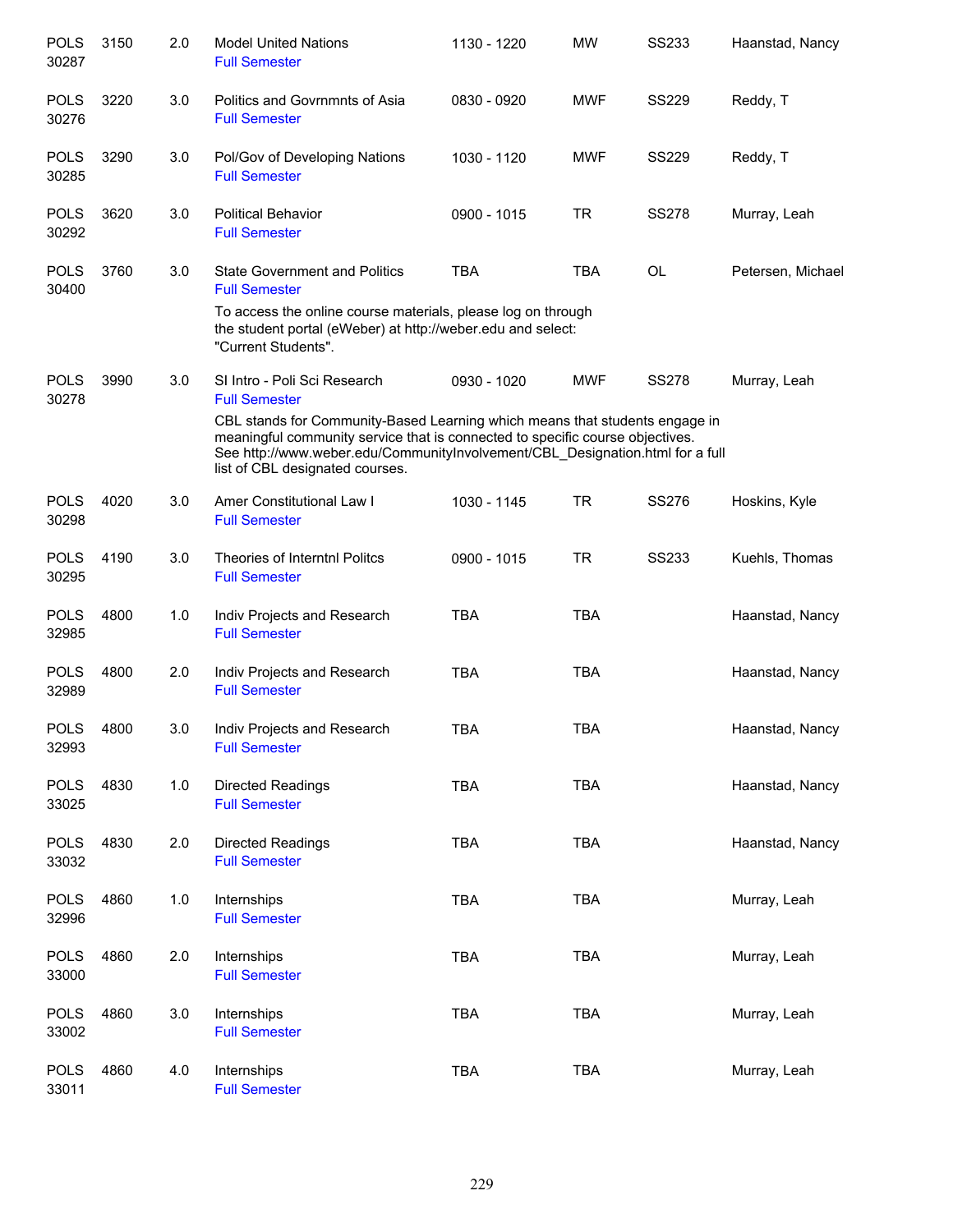| <b>POLS</b><br>33013 | 4860 | 5.0 | Internships<br><b>Full Semester</b>                                                                                                                | <b>TBA</b>  | <b>TBA</b> |              | Murray, Leah             |
|----------------------|------|-----|----------------------------------------------------------------------------------------------------------------------------------------------------|-------------|------------|--------------|--------------------------|
| <b>POLS</b><br>33015 | 4860 | 6.0 | Internships<br><b>Full Semester</b>                                                                                                                | <b>TBA</b>  | <b>TBA</b> |              | Murray, Leah             |
| <b>POLS</b><br>33035 | 4870 | 3.0 | Internship in Perspective<br><b>Full Semester</b>                                                                                                  | <b>TBA</b>  | <b>TBA</b> |              | Murray, Leah             |
| <b>POLS</b><br>33037 | 4880 | 3.0 | Internship Research<br><b>Full Semester</b>                                                                                                        | <b>TBA</b>  | <b>TBA</b> |              | Murray, Leah             |
| <b>PSY</b><br>30407  | 1010 | 3.0 | SS Introductory Psychology<br><b>Full Semester</b>                                                                                                 | <b>TBA</b>  | <b>TBA</b> | OL           | Ashley, Aaron            |
|                      |      |     | To access the online course materials, please log on through<br>the student portal (eWeber) at http://weber.edu and select:<br>"Current Students". |             |            |              |                          |
| <b>PSY</b><br>30408  | 1010 | 3.0 | SS Introductory Psychology<br><b>Full Semester</b>                                                                                                 | <b>TBA</b>  | <b>TBA</b> | <b>OL</b>    | Garza, Azenett           |
|                      |      |     | To access the online course materials, please log on through<br>the student portal (eWeber) at http://weber.edu and select:<br>"Current Students". |             |            |              |                          |
| <b>PSY</b><br>30409  | 1010 | 3.0 | <b>SS Introductory Psychology</b><br><b>Full Semester</b>                                                                                          | <b>TBA</b>  | <b>TBA</b> | <b>OL</b>    | Kay, Theresa             |
|                      |      |     | To access the online course materials, please log on through<br>the student portal (eWeber) at http://weber.edu and select:<br>"Current Students". |             |            |              |                          |
| <b>PSY</b><br>31164  | 1010 | 3.0 | SS Introductory Psychology<br><b>Full Semester</b>                                                                                                 | 1130 - 1220 | <b>MWF</b> | SS394        | Baird, Todd              |
| <b>PSY</b><br>31194  | 1010 | 3.0 | <b>SS Introductory Psychology</b><br><b>Full Semester</b>                                                                                          | 1230 - 1320 | <b>MWF</b> | <b>SS394</b> | Baird, Todd              |
| <b>PSY</b><br>31234  | 1010 | 3.0 | SS Introductory Psychology<br><b>Full Semester</b>                                                                                                 | 0730 - 0820 | <b>MWF</b> | SS394        | Grow, Richard            |
| <b>PSY</b><br>31243  | 1010 | 3.0 | <b>SS Introductory Psychology</b><br><b>Full Semester</b>                                                                                          | 1730 - 2020 | W          | SS394        | Horvat, Joseph           |
| <b>PSY</b><br>31244  | 1010 | 3.0 | SS Introductory Psychology<br><b>Full Semester</b>                                                                                                 | 0730 - 0845 | <b>TR</b>  | SS394        | Horvat, Joseph           |
| <b>PSY</b><br>31246  | 1010 | 3.0 | SS Introductory Psychology<br><b>Full Semester</b>                                                                                                 | 0900 - 1015 | <b>TR</b>  | SS394        | Horvat, Joseph           |
| <b>PSY</b><br>31254  | 1010 | 3.0 | SS Introductory Psychology<br><b>Full Semester</b>                                                                                                 | 0830 - 0920 | <b>MWF</b> | SS394        | Kay, Theresa             |
| <b>PSY</b><br>31255  | 1010 | 3.0 | SS Introductory Psychology<br><b>Full Semester</b>                                                                                                 | 0930 - 1020 | <b>MWF</b> | SS394        | Kay, Theresa             |
| <b>PSY</b><br>31258  | 1010 | 3.0 | SS Introductory Psychology<br><b>Full Semester</b>                                                                                                 | 1030 - 1145 | <b>TR</b>  | SS394        | Parrilla de Kokal, Maria |
| <b>PSY</b><br>31262  | 1010 | 3.0 | SS Introductory Psychology<br><b>Full Semester</b>                                                                                                 | 1030 - 1120 | <b>MWF</b> | SS394        | Richards, Douglas        |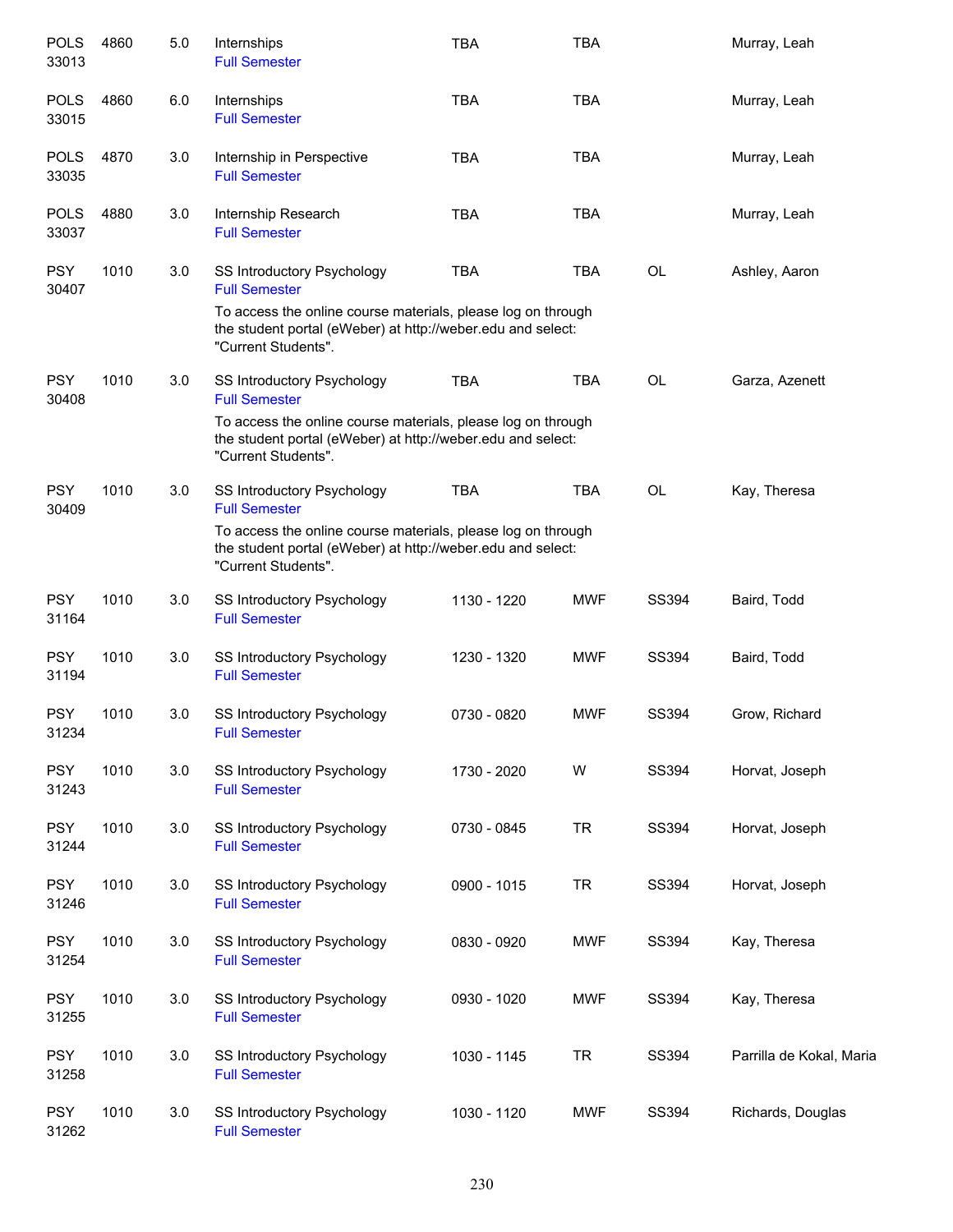| <b>PSY</b><br>31266 | 1010 | 3.0 | SS Introductory Psychology<br><b>Full Semester</b>                                             | 1200 - 1315 | <b>TR</b>  | SS394          | Owen, Wayne              |
|---------------------|------|-----|------------------------------------------------------------------------------------------------|-------------|------------|----------------|--------------------------|
| <b>PSY</b><br>32223 | 1010 | 3.0 | SS Introductory Psychology<br><b>Full Semester</b>                                             | 0930 - 1015 | <b>MWF</b> | LP205          | Richards, Douglas        |
| <b>PSY</b><br>32228 | 1010 | 3.0 | SS Introductory Psychology<br><b>Full Semester</b><br>Interactive Video Conferencing Course.   | 0930 - 1015 | <b>MWF</b> | <b>MR</b>      | Richards, Douglas        |
| <b>PSY</b><br>32231 | 1010 | 3.0 | SS Introductory Psychology<br><b>Full Semester</b><br>Interactive Video Conferencing Course.   | 0930 - 1015 | <b>MWF</b> | WW102          | Richards, Douglas        |
| <b>PSY</b><br>32821 | 1010 | 3.0 | SS Introductory Psychology<br><b>Full Semester</b>                                             | 0830 - 0920 | <b>MWF</b> | D02103         | Haslam, W                |
| <b>PSY</b><br>32823 | 1010 | 3.0 | SS Introductory Psychology<br><b>Full Semester</b>                                             | 1730 - 2020 | R          | D02110         | Hunter, Donna            |
| <b>PSY</b><br>33318 | 1010 | 3.0 | SS Introductory Psychology<br><b>Full Semester</b>                                             | 0900 - 1015 | <b>TR</b>  | D02117         | Russell-Stamp, Melinda   |
| <b>PSY</b><br>33444 | 1010 | 3.0 | SS Introductory Psychology<br><b>Block 1</b><br>HYBRID: meets Tuesday only First seven weeks.  | 1730 - 2020 | Τ          | SS394          | Parrilla de Kokal, Maria |
| <b>PSY</b><br>33449 | 1010 | 3.0 | SS Introductory Psychology<br><b>Block 2</b><br>HYBRID: meets Tuesday only Second seven weeks. | 1730 - 2020 | Τ          | SS394          | Parrilla de Kokal, Maria |
| <b>PSY</b><br>31270 | 1540 | 3.0 | Psych of Adjustment/Growth<br><b>Full Semester</b>                                             | 1330 - 1445 | <b>TR</b>  | SC             | Wood, Jennette           |
| <b>PSY</b><br>31256 | 2000 | 3.0 | SS Interpersonal Relationships<br><b>Full Semester</b>                                         | 0730 - 0845 | <b>TR</b>  | <b>SS317</b>   | Kay, Theresa             |
| <b>PSY</b><br>31257 | 2000 | 3.0 | SS Interpersonal Relationships<br><b>Full Semester</b>                                         | 0900 - 1200 | S          | SS317          | Oreshnick, Craig         |
| <b>PSY</b><br>32824 | 2000 | 3.0 | SS Interpersonal Relationships<br><b>Full Semester</b>                                         | 1730 - 2020 | ${\sf R}$  | DH2508         | Adams, Mark              |
| <b>PSY</b><br>32829 | 2000 | 3.0 | SS Interpersonal Relationships<br><b>Full Semester</b>                                         | 0930 - 1020 | <b>MWF</b> | D02103         | Haslam, W                |
| <b>PSY</b><br>31166 | 2010 | 3.0 | Science/Profession Psychology<br><b>Full Semester</b>                                          | 1030 - 1145 | <b>TR</b>  | <b>SS337</b>   | Amsel, Eric              |
| <b>PSY</b><br>31202 | 2730 | 3.0 | Biopsychology<br><b>Full Semester</b>                                                          | 1730 - 2020 | Τ          | SS347          | Farnsworth, Sarah        |
| <b>PSY</b><br>31264 | 2730 | 3.0 | Biopsychology<br><b>Full Semester</b>                                                          | 0730 - 0820 | <b>MWF</b> | SS347          | Richards, Douglas        |
| <b>PSY</b><br>33389 | 2730 | 3.0 | Biopsychology<br><b>Full Semester</b>                                                          | <b>TBA</b>  | <b>TBA</b> | $\mathsf{OL}%$ | Fowler, Laurie           |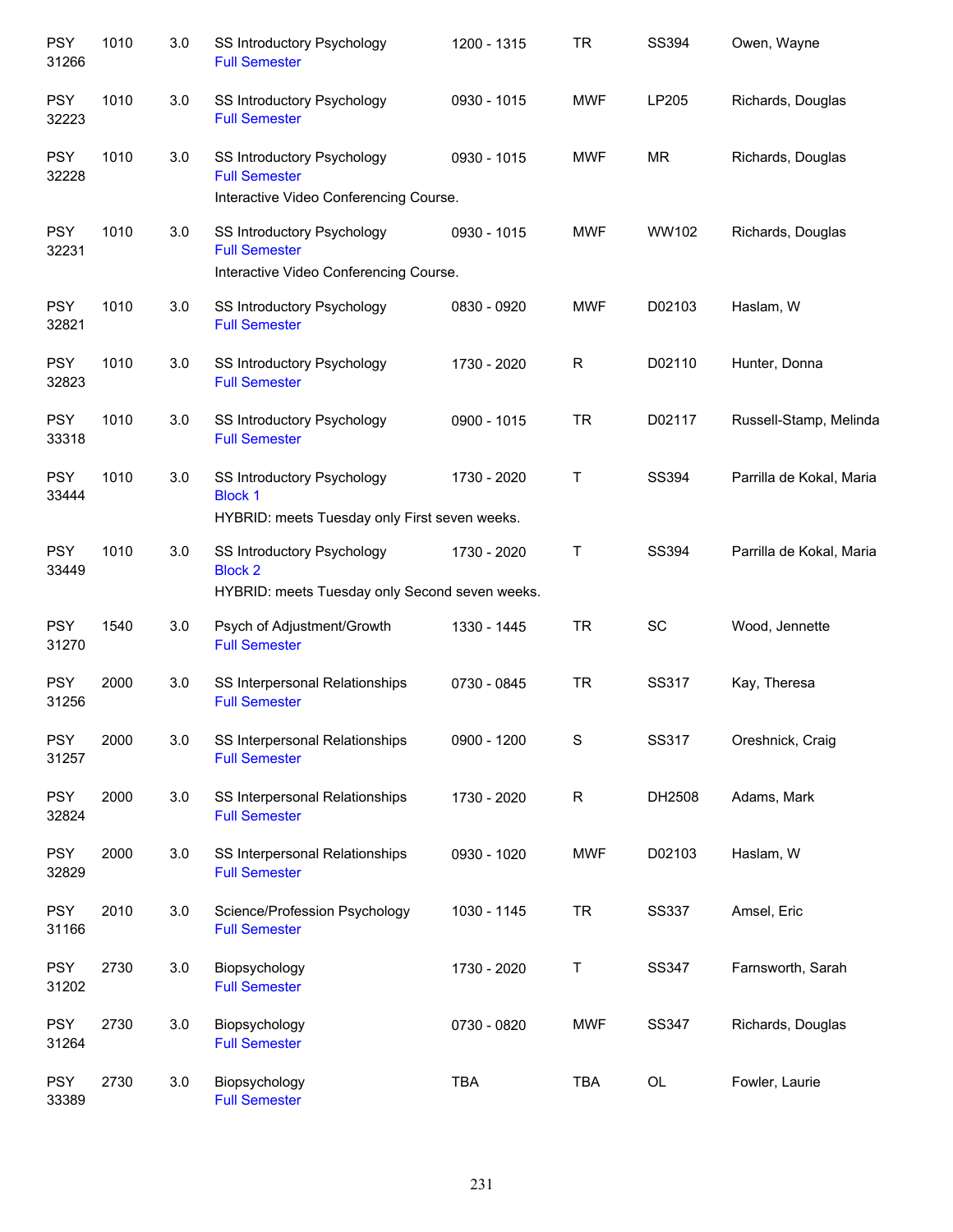| <b>PSY</b><br>31167 | 2800 | 1.0 | Projects and Research<br><b>Full Semester</b>                                                                                                      | <b>TBA</b>  | <b>TBA</b> |                                          | Amsel, Eric              |
|---------------------|------|-----|----------------------------------------------------------------------------------------------------------------------------------------------------|-------------|------------|------------------------------------------|--------------------------|
| <b>PSY</b><br>31168 | 2800 | 2.0 | Projects and Research<br><b>Full Semester</b>                                                                                                      | <b>TBA</b>  | <b>TBA</b> |                                          | Amsel, Eric              |
| <b>PSY</b><br>31169 | 2800 | 3.0 | Projects and Research<br><b>Full Semester</b>                                                                                                      | <b>TBA</b>  | <b>TBA</b> |                                          | Amsel, Eric              |
| <b>PSY</b><br>31170 | 2830 | 1.0 | <b>Directed Readings</b><br><b>Full Semester</b>                                                                                                   | <b>TBA</b>  | <b>TBA</b> |                                          | Amsel, Eric              |
| <b>PSY</b><br>31171 | 2830 | 2.0 | <b>Directed Readings</b><br><b>Full Semester</b>                                                                                                   | <b>TBA</b>  | <b>TBA</b> |                                          | Amsel, Eric              |
| <b>PSY</b><br>31172 | 2830 | 3.0 | Directed Readings<br><b>Full Semester</b>                                                                                                          | <b>TBA</b>  | <b>TBA</b> |                                          | Amsel, Eric              |
| <b>PSY</b><br>31173 | 2890 | 1.0 | Co-op Work Experience<br><b>Full Semester</b>                                                                                                      | <b>TBA</b>  | <b>TBA</b> |                                          | Amsel, Eric              |
| <b>PSY</b><br>31174 | 2890 | 2.0 | Co-op Work Experience<br><b>Full Semester</b>                                                                                                      | <b>TBA</b>  | <b>TBA</b> |                                          | Amsel, Eric              |
| <b>PSY</b><br>31259 | 3000 | 3.0 | Child Psychology<br><b>Full Semester</b>                                                                                                           | 0900 - 1015 | <b>TR</b>  | SS349                                    | Parrilla de Kokal, Maria |
| <b>PSY</b><br>31265 | 3000 | 3.0 | Child Psychology<br><b>Full Semester</b>                                                                                                           | 1130 - 1220 | <b>MWF</b> | SS349                                    | Richards, Douglas        |
| <b>PSY</b><br>32826 | 3000 | 3.0 | Child Psychology<br><b>Full Semester</b>                                                                                                           | 1630 - 1910 | W          | PC                                       | Smith, Margaret          |
| <b>PSY</b><br>30410 | 3010 | 3.0 | Abnormal Psychology<br><b>Full Semester</b>                                                                                                        | TBA         | <b>TBA</b> | $\mathsf{OL}% \left( \mathcal{M}\right)$ | Baird, Todd              |
|                     |      |     | To access the online course materials, please log on through<br>the student portal (eWeber) at http://weber.edu and select:<br>"Current Students". |             |            |                                          |                          |
| <b>PSY</b><br>31236 | 3010 | 3.0 | Abnormal Psychology<br><b>Full Semester</b>                                                                                                        | 0830 - 0920 | <b>MWF</b> | <b>SS378</b>                             | Grow, Richard            |
| <b>PSY</b><br>31247 | 3010 | 3.0 | Abnormal Psychology<br><b>Full Semester</b>                                                                                                        | 1030 - 1145 | <b>TR</b>  | <b>SS323</b>                             | Horvat, Joseph           |
| <b>PSY</b><br>31249 | 3010 | 3.0 | Abnormal Psychology<br><b>Full Semester</b>                                                                                                        | 1730 - 2020 | Τ          | <b>SS323</b>                             | Horvat, Joseph           |
| <b>PSY</b><br>34676 | 3010 | 3.0 | Abnormal Psychology<br><b>Full Semester</b>                                                                                                        | 0900 - 1015 | <b>TR</b>  | <b>SS323</b>                             | Owen, Wayne              |
| <b>PSY</b><br>31267 | 3020 | 3.0 | Child & Adolescent Psychopatho<br><b>Full Semester</b>                                                                                             | 1030 - 1120 | <b>MWF</b> | SS317                                    | Russell-Stamp, Melinda   |
| <b>PSY</b><br>31260 | 3100 | 3.0 | DV Psychology of Diversity<br><b>Full Semester</b>                                                                                                 | 1730 - 2020 | M          | SS347                                    | Parrilla de Kokal, Maria |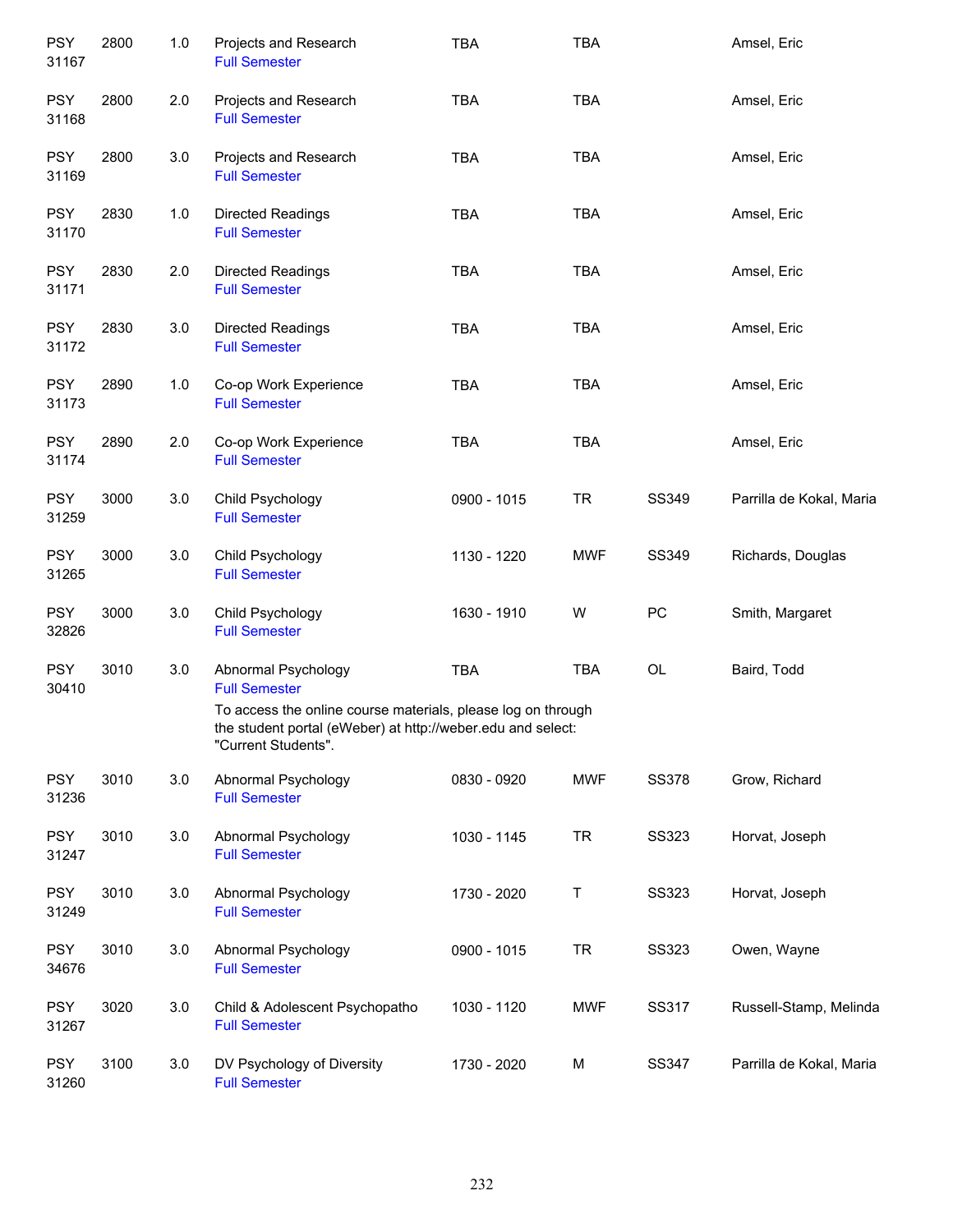| <b>PSY</b><br>30411 | 3140 | 3.0 | Psychology of Adolescence<br><b>Full Semester</b>                                                                                                                                                     | <b>TBA</b>  | <b>TBA</b>  | <b>OL</b>    | Parrilla de Kokal, Maria |
|---------------------|------|-----|-------------------------------------------------------------------------------------------------------------------------------------------------------------------------------------------------------|-------------|-------------|--------------|--------------------------|
|                     |      |     | To access online course materials, please log on through<br>the student portal (eWeber) at http://weber.edu and select:<br>"Current Students".                                                        |             |             |              |                          |
| <b>PSY</b><br>31268 | 3140 | 3.0 | Psychology of Adolescence<br><b>Full Semester</b>                                                                                                                                                     | 0930 - 1020 | <b>MWF</b>  | <b>SS378</b> | Russell-Stamp, Melinda   |
| <b>PSY</b><br>34265 | 3200 | 3.0 | Psychology of Sport & Injury<br><b>Full Semester</b>                                                                                                                                                  | 1230 - 1320 | <b>MWF</b>  | <b>SB12</b>  | Hamson-Utley, Jennifer   |
| <b>PSY</b><br>34698 | 3200 | 3.0 | Psychology of Sport & Injury<br><b>Full Semester</b>                                                                                                                                                  | 0930 - 1020 | <b>MWF</b>  | ED303        | Hamson-Utley, Jennifer   |
| <b>PSY</b><br>31188 | 3250 | 3.0 | Conditioning & Learning<br><b>Full Semester</b>                                                                                                                                                       | 1030 - 1120 | <b>MWF</b>  | <b>SS323</b> | Ashley, Aaron            |
| <b>PSY</b><br>31190 | 3250 | 3.0 | Conditioning & Learning<br><b>Full Semester</b>                                                                                                                                                       | 1030 - 1145 | <b>TR</b>   | SS317        | Ashley, Aaron            |
| <b>PSY</b><br>31198 | 3300 | 3.0 | Applied Behavior Intervention<br><b>Full Semester</b>                                                                                                                                                 | 1730 - 2020 | $\mathsf R$ | SS317        | Bancroft, Norris         |
| <b>PSY</b><br>30412 | 3430 | 3.0 | Theories of Personality<br><b>Full Semester</b><br>To access the online course materials, please log on through<br>the student portal (eWeber) at http://weber.edu and select:<br>"Current Students". | <b>TBA</b>  | <b>TBA</b>  | OL           | Baird, Todd              |
| <b>PSY</b><br>31195 | 3430 | 3.0 | Theories of Personality<br><b>Full Semester</b>                                                                                                                                                       | 1030 - 1145 | <b>TR</b>   | SS349        | Baird, Todd              |
| <b>PSY</b><br>31223 | 3460 | 3.0 | Social Psychology<br><b>Full Semester</b>                                                                                                                                                             | 1030 - 1120 | <b>MWF</b>  | SS349        | Garza, Azenett           |
| <b>PSY</b><br>31199 | 3500 | 3.0 | Cognition<br><b>Full Semester</b>                                                                                                                                                                     | 0730 - 0845 | <b>TR</b>   | <b>SS323</b> | Chapman, Heather         |
| <b>PSY</b><br>31191 | 3600 | 3.0 | SI Statistics in Psychology<br><b>Full Semester</b>                                                                                                                                                   | 0900 - 1015 | <b>TR</b>   | <b>SS378</b> | Ashley, Aaron            |
| <b>PSY</b><br>31225 | 3600 | 3.0 | SI Statistics in Psychology<br><b>Full Semester</b>                                                                                                                                                   | 1030 - 1145 | <b>TR</b>   | <b>SS378</b> | Garza, Azenett           |
| <b>PSY</b><br>31240 | 3600 | 3.0 | SI Statistics in Psychology<br><b>Full Semester</b>                                                                                                                                                   | 1030 - 1120 | <b>MWF</b>  | <b>SS378</b> | Grow, Richard            |
| <b>PSY</b><br>31228 | 3605 | 1.0 | Psychology Statistics Lab<br><b>Full Semester</b>                                                                                                                                                     | 1230 - 1400 | W           | <b>SS325</b> | Garza, Azenett           |
| <b>PSY</b><br>31231 | 3605 | 1.0 | Psychology Statistics Lab<br><b>Full Semester</b>                                                                                                                                                     | 1430 - 1600 | Τ           | <b>SS325</b> | Garza, Azenett           |
| <b>PSY</b><br>31193 | 3610 | 4.0 | SI Research Methods in Psych<br><b>Full Semester</b>                                                                                                                                                  | 1730 - 2020 | W           | SS317        | Ashley, Aaron            |
| <b>PSY</b><br>31196 | 3610 | 4.0 | SI Research Methods in Psych<br><b>Full Semester</b>                                                                                                                                                  | 1200 - 1340 | <b>TR</b>   | SS317        | Baird, Todd              |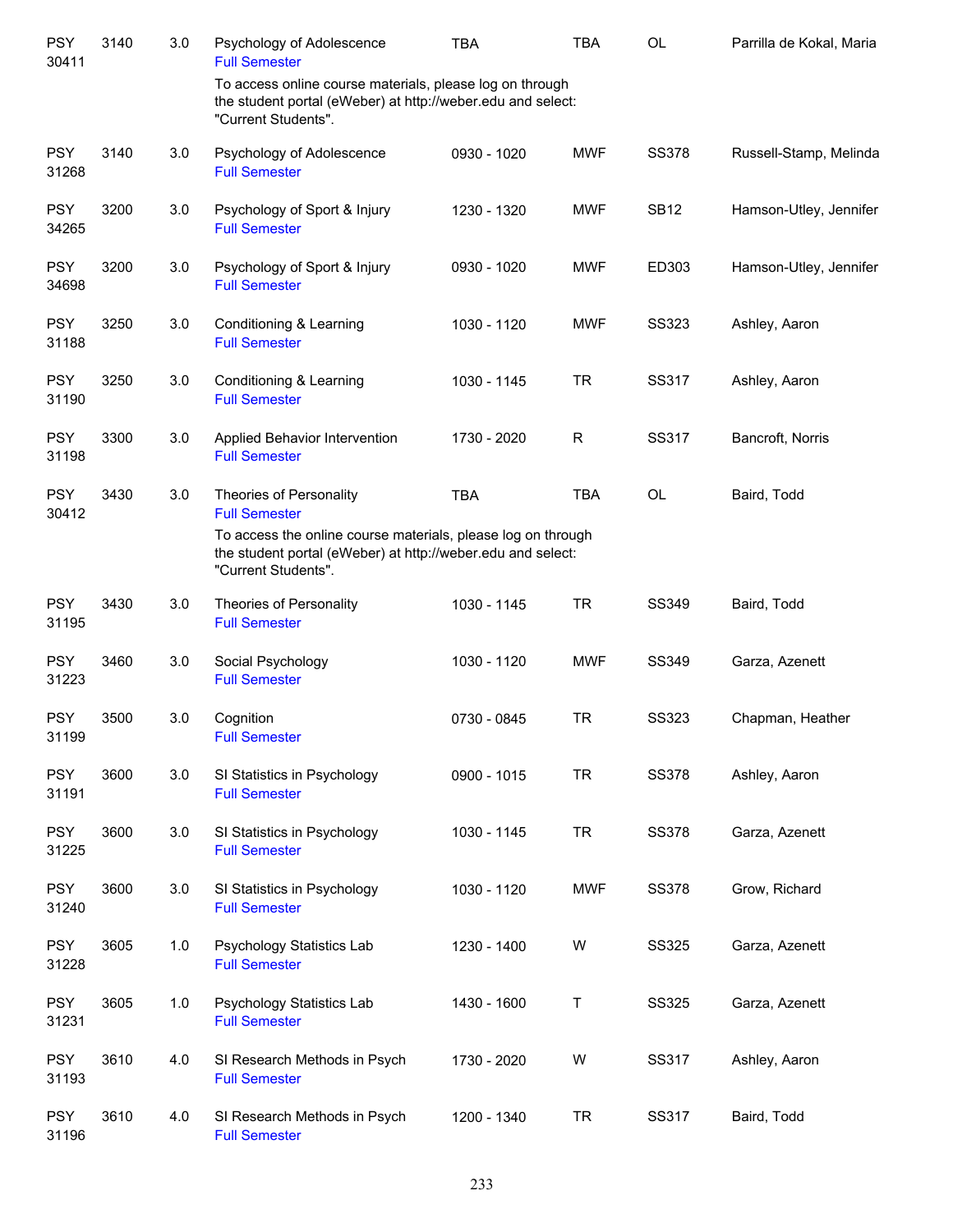| <b>PSY</b><br>31201  | 3610 | 4.0 | SI Research Methods in Psych<br><b>Full Semester</b>                          | 0710 - 0820 | <b>MWF</b> | SS317        | Chapman, Heather       |
|----------------------|------|-----|-------------------------------------------------------------------------------|-------------|------------|--------------|------------------------|
| <b>PSY</b><br>32827  | 3810 | 3.0 | Experimental<br><b>Full Semester</b>                                          | 1930 - 2210 | W          | PC           | Smith, Margaret        |
| <b>PSY</b><br>31175  | 4390 | 2.0 | Practicum<br><b>Full Semester</b>                                             | TBA         | <b>TBA</b> |              | Amsel, Eric            |
| <b>PSY</b><br>31242  | 4760 | 3.0 | <b>Tests &amp; Measurements</b><br><b>Full Semester</b><br>Course Fee \$10.00 | 1130 - 1220 | <b>MWF</b> | <b>SS378</b> | Grow, Richard          |
| <b>PSY</b><br>31176  | 4800 | 1.0 | Projects and Research<br><b>Full Semester</b>                                 | <b>TBA</b>  | <b>TBA</b> |              | Amsel, Eric            |
| <b>PSY</b><br>31177  | 4800 | 2.0 | Projects and Research<br><b>Full Semester</b>                                 | <b>TBA</b>  | <b>TBA</b> |              | Amsel, Eric            |
| <b>PSY</b><br>31178  | 4800 | 3.0 | Projects and Research<br><b>Full Semester</b>                                 | <b>TBA</b>  | <b>TBA</b> |              | Amsel, Eric            |
| <b>PSY</b><br>31179  | 4830 | 1.0 | Directed Readings<br><b>Full Semester</b>                                     | TBA         | <b>TBA</b> |              | Amsel, Eric            |
| <b>PSY</b><br>31180  | 4830 | 2.0 | Directed Readings<br><b>Full Semester</b>                                     | TBA         | <b>TBA</b> |              | Amsel, Eric            |
| <b>PSY</b><br>31182  | 4830 | 3.0 | Directed Readings<br><b>Full Semester</b>                                     | <b>TBA</b>  | <b>TBA</b> |              | Amsel, Eric            |
| <b>PSY</b><br>31183  | 4890 | 1.0 | Cooperative Work Experience<br><b>Full Semester</b>                           | <b>TBA</b>  | <b>TBA</b> |              | Amsel, Eric            |
| <b>PSY</b><br>31184  | 4890 | 2.0 | Cooperative Work Experience<br><b>Full Semester</b>                           | <b>TBA</b>  | <b>TBA</b> |              | Amsel, Eric            |
| <b>PSY</b><br>31186  | 4900 | 3.0 | Selected Topics in Psychology<br><b>Full Semester</b>                         | 1300 - 1500 | W          | <b>SS337</b> | Amsel, Eric            |
| <b>PSY</b><br>31232  | 4900 | 3.0 | Selected Topics in Psychology<br><b>Full Semester</b>                         | 1200 - 1315 | <b>TR</b>  | <b>SS378</b> | Garza, Azenett         |
| <b>PSY</b><br>33534  | 4900 | 3.0 | Selected Topics in Psychology<br><b>Full Semester</b>                         | 1130 - 1220 | <b>MWF</b> | SS           | Buck, Julie            |
| <b>PSY</b><br>34476  | 4900 | 3.0 | Selected Topics in Psychology<br><b>Full Semester</b>                         | <b>TBA</b>  | <b>TBA</b> |              | Russell-Stamp, Melinda |
| <b>PSY</b><br>31187  | 4910 | 3.0 | Capstone Research Project<br><b>Full Semester</b>                             | <b>TBA</b>  | <b>TBA</b> |              | Amsel, Eric            |
| <b>PTGS</b><br>31777 | 3710 | 3.0 | <b>Business Language I</b><br><b>Full Semester</b><br>Course Fee \$6.00       | 1730 - 2010 | R          | EH105        | Vettori, Leda          |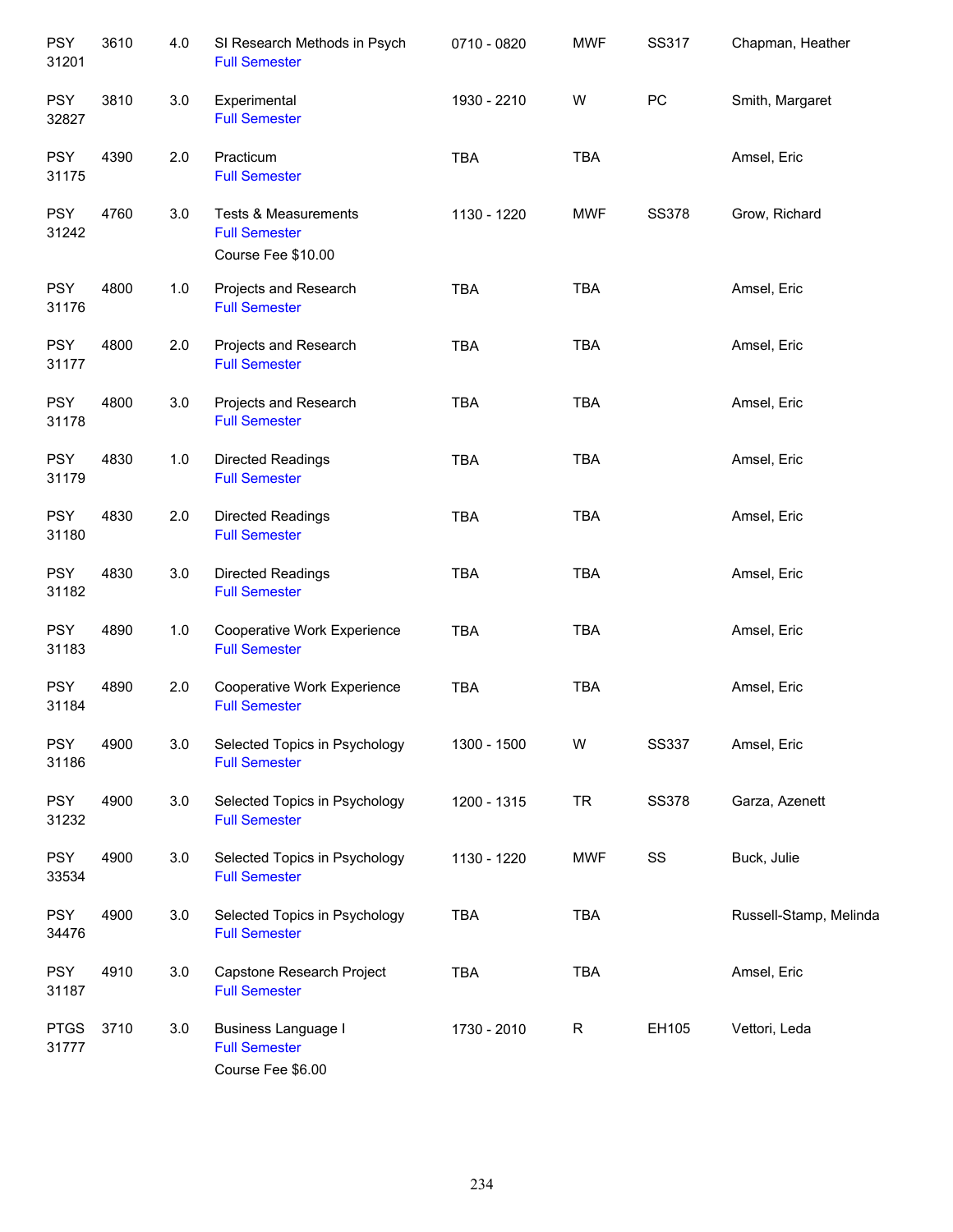| QUAN<br>33005        | 2400 | 3.0 | SI Business Calculus<br><b>Full Semester</b><br>Course Fee \$10.00      | 0900 - 1015 | <b>TR</b>    | <b>WB106</b> | Parkhurst, Gregory |
|----------------------|------|-----|-------------------------------------------------------------------------|-------------|--------------|--------------|--------------------|
| QUAN<br>33009        | 2400 | 3.0 | SI Business Calculus<br><b>Full Semester</b><br>Course Fee \$10.00      | 1730 - 2010 | W            | <b>WB119</b> | Ellis, Peter       |
| QUAN<br>33018        | 2400 | 3.0 | SI Business Calculus<br><b>Full Semester</b><br>Course Fee \$10.00      | 1030 - 1145 | <b>TR</b>    | <b>WB116</b> | Stevenson, Doris   |
| QUAN<br>34519        | 2400 | 3.0 | SI Business Calculus<br><b>Full Semester</b><br>Course Fee \$10.00      | 1730 - 2010 | $\mathsf{R}$ | D02111       | Fuller, Dan        |
| QUAN<br>33021        | 2600 | 3.0 | SI Business Statistics I<br><b>Full Semester</b><br>Course Fee \$10.00  | 0830 - 0920 | <b>MWF</b>   | <b>WB119</b> | Christensen, Bruce |
| QUAN<br>33022        | 2600 | 3.0 | SI Business Statistics I<br><b>Full Semester</b><br>Course Fee \$10.00  | 0930 - 1020 | <b>MWF</b>   | <b>WB119</b> | Christensen, Bruce |
| QUAN<br>33026        | 2600 | 3.0 | SI Business Statistics I<br><b>Full Semester</b><br>Course Fee \$10.00  | 1030 - 1145 | <b>TR</b>    | <b>WB114</b> | Wrenn, Mary        |
| QUAN<br>33028        | 2600 | 3.0 | SI Business Statistics I<br><b>Full Semester</b><br>Course Fee \$10.00  | 1030 - 1120 | <b>MWF</b>   | <b>WB114</b> | Koford, Brandon    |
| QUAN<br>33031        | 2600 | 3.0 | SI Business Statistics I<br><b>Full Semester</b><br>Course Fee \$10.00  | 1730 - 2010 | M            | <b>WB119</b> | Rogers, Philip     |
| <b>QUAN</b><br>33930 | 2600 | 3.0 | SI Business Statistics I<br><b>Full Semester</b><br>Course Fee \$10.00  | 0730 - 0845 | <b>TR</b>    | D02113       | Palmer, Stanley    |
| QUAN<br>33034        | 3610 | 3.0 | SI Business Statistics II<br><b>Full Semester</b><br>Course Fee \$10.00 | 0930 - 1020 | <b>MWF</b>   | <b>WB117</b> | Russell, Stephen   |
| QUAN<br>33036        | 3610 | 3.0 | SI Business Statistics II<br><b>Full Semester</b><br>Course Fee \$10.00 | 1030 - 1120 | <b>MWF</b>   | <b>WB117</b> | Russell, Stephen   |
| QUAN<br>33038        | 3610 | 3.0 | SI Business Statistics II<br><b>Full Semester</b><br>Course Fee \$10.00 | 0900 - 1015 | <b>TR</b>    | <b>WB117</b> | Skocki, Ronald     |
| QUAN<br>33040        | 3610 | 3.0 | SI Business Statistics II<br><b>Full Semester</b><br>Course Fee \$10.00 | 1730 - 2010 | R            | <b>WB117</b> | Skocki, Ronald     |
| QUAN<br>33932        | 3610 | 3.0 | SI Business Statistics II<br><b>Full Semester</b><br>Course Fee \$10.00 | 1730 - 2010 | M            | D02117       | Goodwin, Robert    |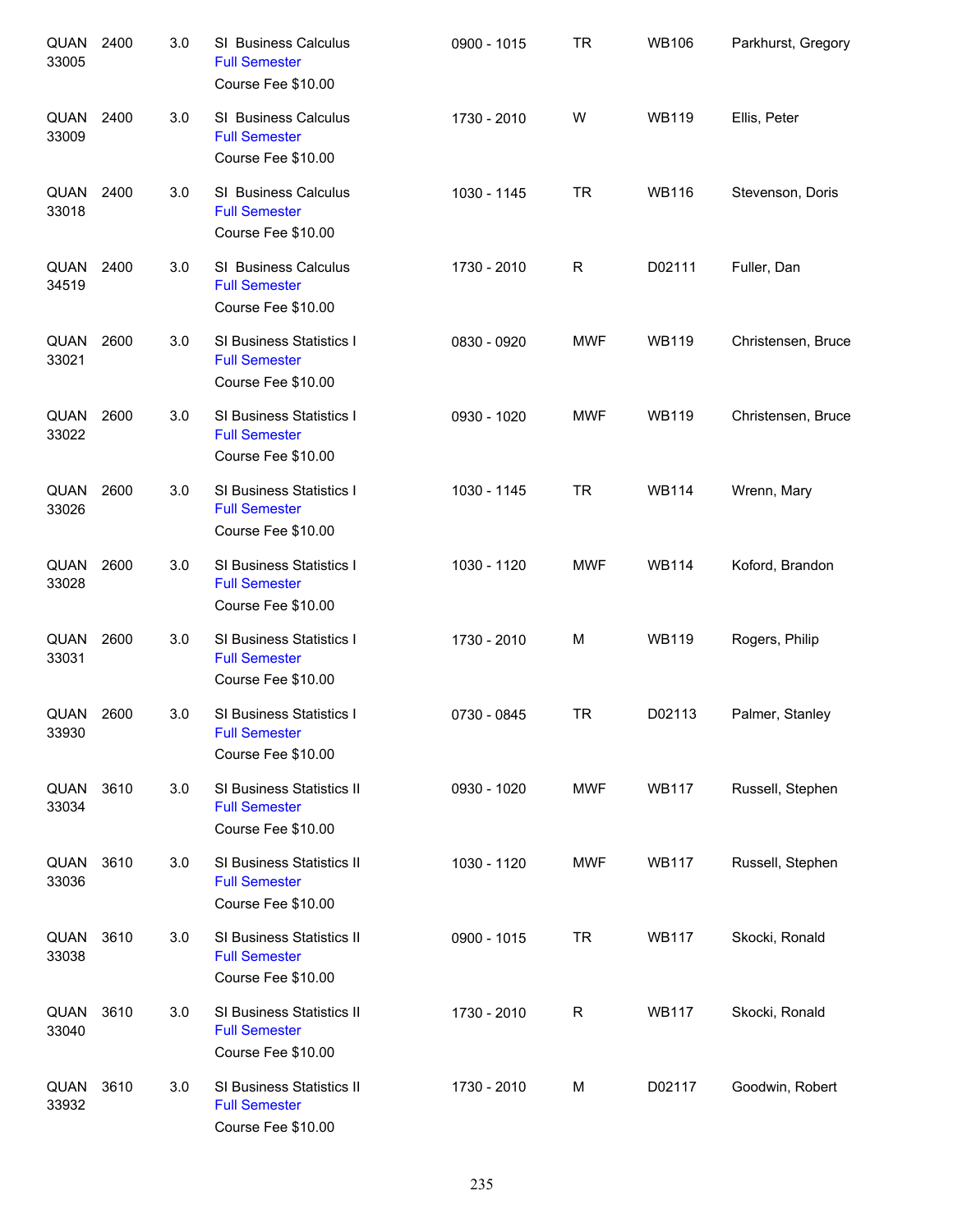| <b>RADT</b><br>32356 | 1502 | 2.0 | Radio Anatomy/Positioning I<br><b>Full Semester</b>                                                                                                                  | <b>TBA</b>  | <b>TBA</b> | IN            | Walker, Robert    |
|----------------------|------|-----|----------------------------------------------------------------------------------------------------------------------------------------------------------------------|-------------|------------|---------------|-------------------|
|                      |      |     | This self-paced course allows 6 months to complete.<br>See http://departments.weber.edu/CE/distancelearning/<br>for more information. Call 801-626-6600 to register. |             |            |               |                   |
| <b>RADT</b><br>31385 | 1512 | 3.0 | Radio Anatomy/Positioning II<br><b>Full Semester</b><br>Course Fee \$18.00                                                                                           | 1330 - 1425 | W          | MH354         | Walker, Robert    |
| <b>RADT</b><br>31723 | 1512 | 3.0 | Radio Anatomy/Positioning II<br><b>Full Semester</b><br>Course Fee \$18.00                                                                                           | 1330 - 1620 | Т          | MH354         | Nolan, Tanya      |
| <b>RADT</b><br>31846 | 1512 | 3.0 | Radio Anatomy/Positioning II<br><b>Full Semester</b><br><b>OUTREACH</b><br>Course Fee \$18.00                                                                        | 0800 - 1050 | F          |               | Nolan, Tanya      |
| <b>RADT</b><br>31862 | 1512 | 3.0 | Radio Anatomy/Positioning II<br><b>Full Semester</b><br><b>PROVO</b><br>Course Fee \$18.00                                                                           | 0800 - 1050 | M          |               | Nolan, Tanya      |
| <b>RADT</b><br>33324 | 1512 | 3.0 | Radio Anatomy/Positioning II<br><b>Full Semester</b><br>Course Fee \$18.00                                                                                           | <b>TBA</b>  | <b>TBA</b> |               | Nolan, Tanya      |
| <b>RADT</b><br>34094 | 1512 | 3.0 | Radio Anatomy/Positioning II<br><b>Full Semester</b>                                                                                                                 | <b>TBA</b>  | <b>TBA</b> |               | Nolan, Tanya      |
| <b>RADT</b><br>34106 | 1512 | 3.0 | Radio Anatomy/Positioning II<br><b>Full Semester</b>                                                                                                                 | <b>TBA</b>  | <b>TBA</b> |               | Nolan, Tanya      |
| <b>RADT</b><br>31459 | 1621 | 2.0 | Lab Experience<br><b>Full Semester</b><br>Course Fee \$12.00                                                                                                         | 1330 - 1525 | Τ          | MH372         | Oakley, Kathryn   |
| <b>RADT</b><br>31461 | 1621 | 2.0 | Lab Experience<br><b>Full Semester</b><br>Course Fee \$12.00                                                                                                         | 1330 - 1525 | Т          | <b>MH372A</b> | Kawamura, Diane   |
| <b>RADT</b><br>31463 | 1621 | 2.0 | Lab Experience<br><b>Full Semester</b><br>Course Fee \$12.00                                                                                                         | 1330 - 1525 | Т          | MH372         | Harrison, Wynn    |
| <b>RADT</b><br>31464 | 1621 | 2.0 | Lab Experience<br><b>Full Semester</b><br>Course Fee \$12.00                                                                                                         | 1530 - 1725 | Т          | MH372         | Jurkiewicz, Terri |
| <b>RADT</b><br>31466 | 1621 | 2.0 | Lab Experience<br><b>Full Semester</b><br>Course Fee \$12.00                                                                                                         | 1530 - 1725 | Т          | <b>MH372A</b> | Oakley, Kathryn   |
| <b>RADT</b><br>31726 | 1621 | 2.0 | Lab Experience<br><b>Full Semester</b><br>Course Fee \$12.00                                                                                                         | 1330 - 1520 | Т          | <b>MH372A</b> | Oakley, Kathryn   |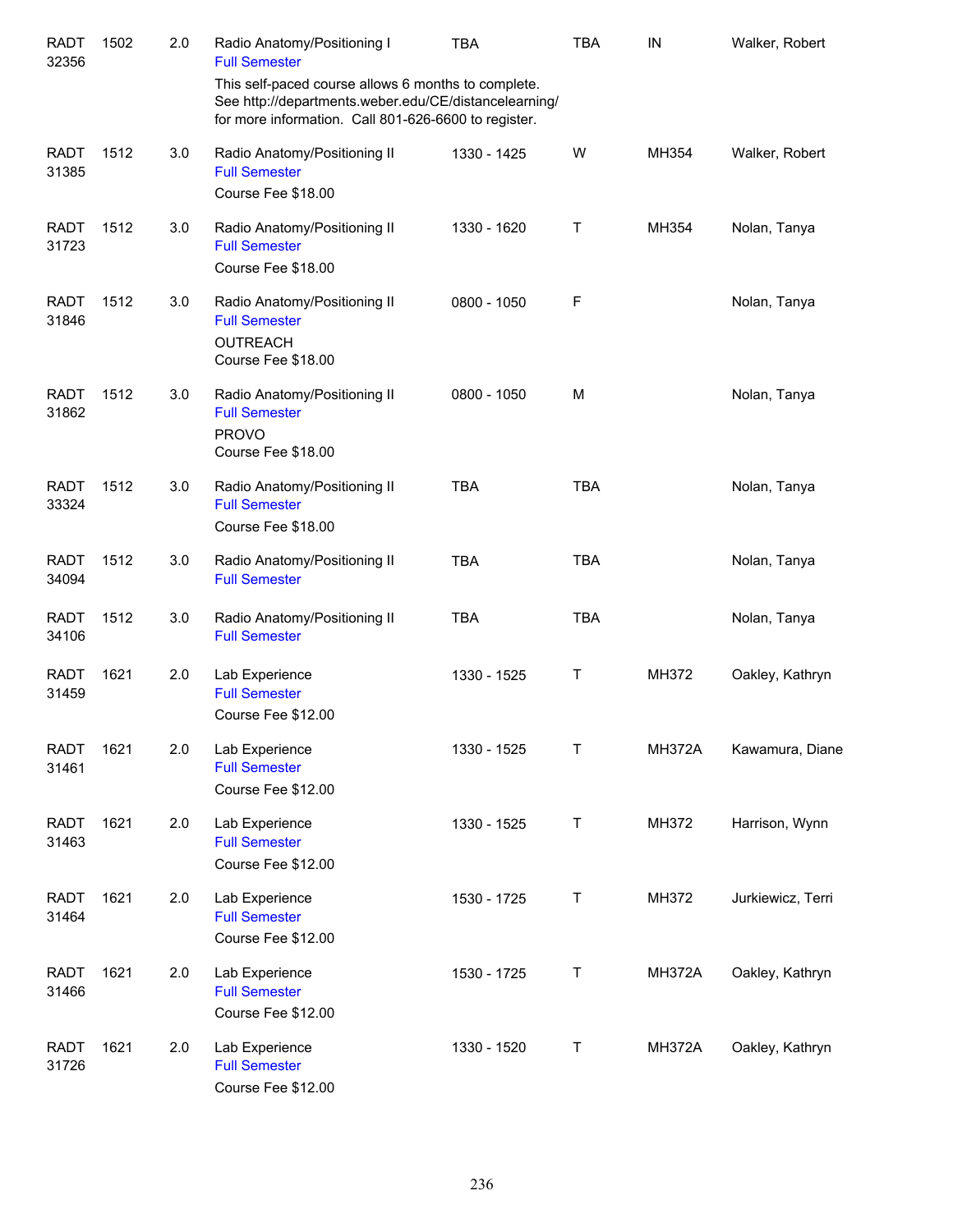| <b>RADT</b><br>31739 | 1621 | 2.0 | Lab Experience<br><b>Full Semester</b><br>Course Fee \$12.00                    | 1330 - 1520 | $\mathsf R$ | <b>MH372E</b> | Kawamura, Diane   |
|----------------------|------|-----|---------------------------------------------------------------------------------|-------------|-------------|---------------|-------------------|
| <b>RADT</b><br>31750 | 1621 | 2.0 | Lab Experience<br><b>Full Semester</b><br>Course Fee \$12.00                    |             |             |               |                   |
| <b>RADT</b><br>31826 | 1621 | 2.0 | Lab Experience<br><b>Full Semester</b><br>Course Fee \$12.00                    | 1330 - 1520 | $\mathsf R$ | <b>MH372F</b> | Harrison, Wynn    |
| <b>RADT</b><br>31827 | 1621 | 2.0 | Lab Experience<br><b>Full Semester</b><br>Course Fee \$12.00                    | 1330 - 1520 | W           | <b>MH372A</b> | Jurkiewicz, Terri |
| <b>RADT</b><br>31829 | 1621 | 2.0 | Lab Experience<br><b>Full Semester</b><br>Course Fee \$12.00                    | 1330 - 1520 | W           | <b>MH372E</b> | Nolan, Tanya      |
| <b>RADT</b><br>31847 | 1621 | 2.0 | Lab Experience<br><b>Full Semester</b><br><b>OUTREACH</b><br>Course Fee \$12.00 | 1330 - 1520 | Τ           | <b>MH372A</b> | Kawamura, Diane   |
| <b>RADT</b><br>31848 | 1621 | 2.0 | Lab Experience<br><b>Full Semester</b><br><b>OUTREACH</b><br>Course Fee \$12.00 | 1330 - 1520 | Τ           | <b>MH372E</b> | Nolan, Tanya      |
| <b>RADT</b><br>31849 | 1621 | 2.0 | Lab Experience<br><b>Full Semester</b><br><b>OUTREACH</b><br>Course Fee \$12.00 | 1330 - 1520 | W           | <b>MH372F</b> | Harrison, Wynn    |
| <b>RADT</b><br>31850 | 1621 | 2.0 | Lab Experience<br><b>Full Semester</b><br><b>OUTREACH</b><br>Course Fee \$12.00 | 1530 - 1720 | Τ           | <b>MH372A</b> | Oakley, Kathryn   |
| <b>RADT</b><br>31851 | 1621 | 2.0 | Lab Experience<br><b>Full Semester</b><br><b>OUTREACH</b><br>Course Fee \$12.00 | 1530 - 1720 | W           | MH372         | Nolan, Tanya      |
| <b>RADT</b><br>31863 | 1621 | 2.0 | Lab Experience<br><b>Full Semester</b><br><b>PROVO</b><br>Course Fee \$12.00    | 0800 - 0950 | Τ           |               | Christensen, Rex  |
| <b>RADT</b><br>33326 | 1621 | 2.0 | Lab Experience<br><b>Full Semester</b><br>Course Fee \$12.00                    | <b>TBA</b>  | <b>TBA</b>  |               | Harrison, Wynn    |
| <b>RADT</b><br>34095 | 1621 | 2.0 | Lab Experience<br><b>Full Semester</b>                                          | <b>TBA</b>  | <b>TBA</b>  |               | Christensen, Rex  |
| <b>RADT</b><br>34107 | 1621 | 2.0 | Lab Experience<br><b>Full Semester</b>                                          | <b>TBA</b>  | <b>TBA</b>  |               | Nolan, Tanya      |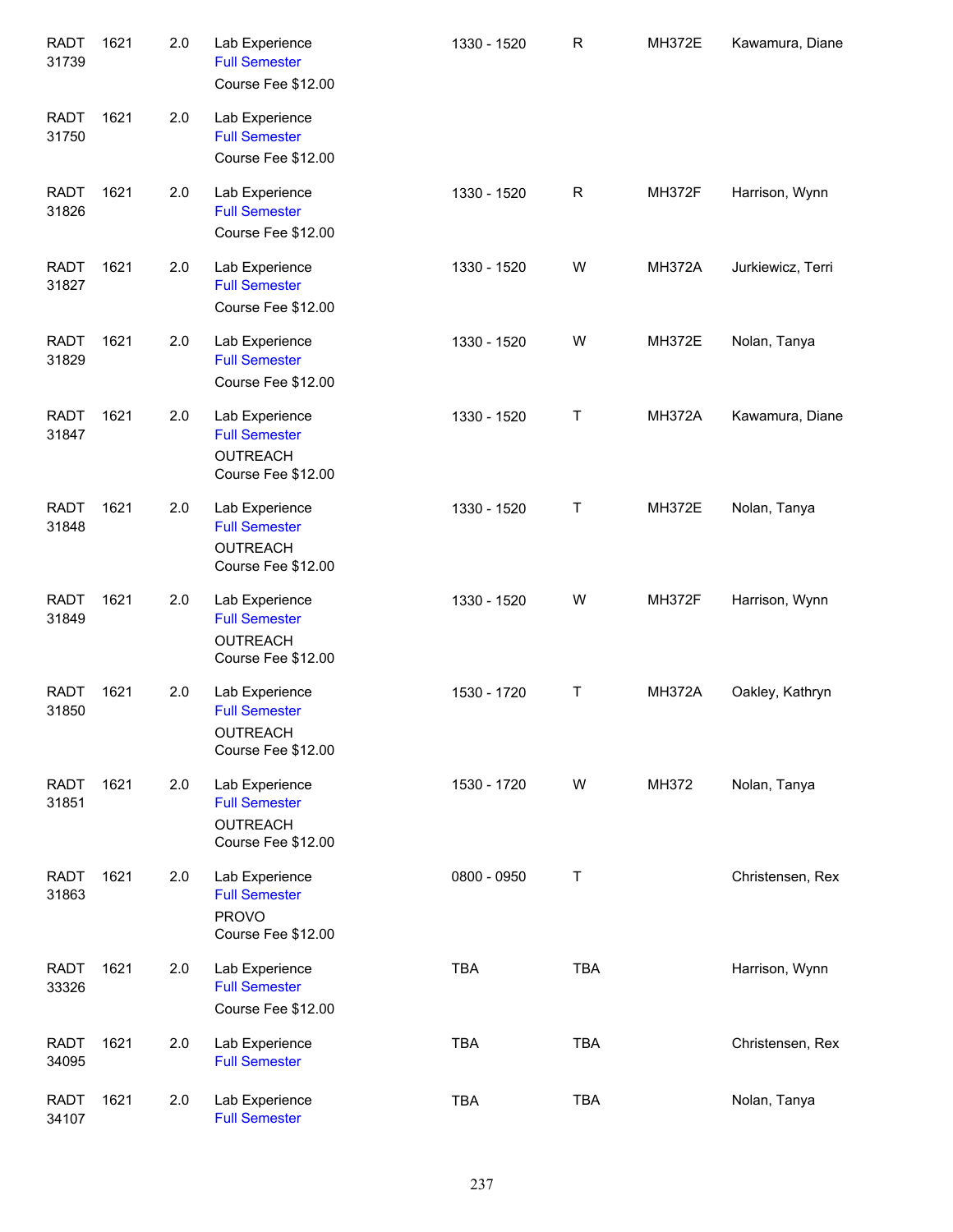| <b>RADT</b><br>35020 | 1641 | 1.0 | Lab Experience<br><b>Full Semester</b><br>Course Fee \$12.00                                   |             |            |       |                   |
|----------------------|------|-----|------------------------------------------------------------------------------------------------|-------------|------------|-------|-------------------|
| <b>RADT</b><br>31467 | 2043 | 2.0 | Patient Care and Assessment I<br><b>Full Semester</b><br>Course Fee \$12.00                    | 1000 - 1155 | R          | MH351 | Oakley, Kathryn   |
| <b>RADT</b><br>31830 | 2043 | 2.0 | Patient Care and Assessment I<br><b>Full Semester</b><br>Course Fee \$12.00                    | 0800 - 0950 | M          | MH351 | Oakley, Kathryn   |
| <b>RADT</b><br>31853 | 2043 | 2.0 | Patient Care and Assessment I<br><b>Full Semester</b><br><b>OUTREACH</b><br>Course Fee \$12.00 | 1400 - 1550 | R          | MH351 | Oakley, Kathryn   |
| <b>RADT</b><br>31864 | 2043 | 2.0 | Patient Care and Assessment I<br><b>Full Semester</b><br><b>PROVO</b><br>Course Fee \$12.00    | 1000 - 1150 | W          |       | Walker, Robert    |
| <b>RADT</b><br>33328 | 2043 | 2.0 | Patient Care and Assessment I<br><b>Full Semester</b><br>Course Fee \$12.00                    | <b>TBA</b>  | <b>TBA</b> |       | Oakley, Kathryn   |
| <b>RADT</b><br>34096 | 2043 | 2.0 | Patient Care and Assessment I<br><b>Full Semester</b>                                          | <b>TBA</b>  | <b>TBA</b> |       | Oakley, Kathryn   |
| <b>RADT</b><br>34108 | 2043 | 2.0 | Patient Care and Assessment I<br><b>Full Semester</b>                                          | <b>TBA</b>  | <b>TBA</b> |       | Oakley, Kathryn   |
| <b>RADT</b><br>31468 | 2272 | 2.0 | <b>Basic Sectional Anatomy</b><br><b>Full Semester</b>                                         | 1400 - 1555 | R          | MH354 | Jurkiewicz, Terri |
| <b>RADT</b><br>31834 | 2272 | 2.0 | <b>Basic Sectional Anatomy</b><br><b>Full Semester</b>                                         | 1500 - 1650 | M          | MH351 | Jurkiewicz, Terri |
| RADT<br>31854        | 2272 | 2.0 | <b>Basic Sectional Anatomy</b><br><b>Full Semester</b><br><b>OUTREACH</b>                      | 0700 - 0850 | M          | MH355 | Jurkiewicz, Terri |
| RADT<br>31866        | 2272 | 2.0 | <b>Basic Sectional Anatomy</b><br><b>Full Semester</b><br><b>PROVO</b>                         | 1330 - 1520 | M          |       | Walker, Robert    |
| RADT<br>33329        | 2272 | 2.0 | <b>Basic Sectional Anatomy</b><br><b>Full Semester</b>                                         | <b>TBA</b>  | <b>TBA</b> |       | Jurkiewicz, Terri |
| RADT<br>34097        | 2272 | 2.0 | <b>Basic Sectional Anatomy</b><br><b>Full Semester</b>                                         | <b>TBA</b>  | <b>TBA</b> |       | Jurkiewicz, Terri |
| <b>RADT</b><br>34109 | 2272 | 2.0 | <b>Basic Sectional Anatomy</b><br><b>Full Semester</b>                                         | <b>TBA</b>  | <b>TBA</b> |       | Jurkiewicz, Terri |
| RADT<br>31477        | 2403 | 2.0 | Radiographic Exposure II<br><b>Full Semester</b>                                               | 1000 - 1155 | W          | MH354 | Harrison, Wynn    |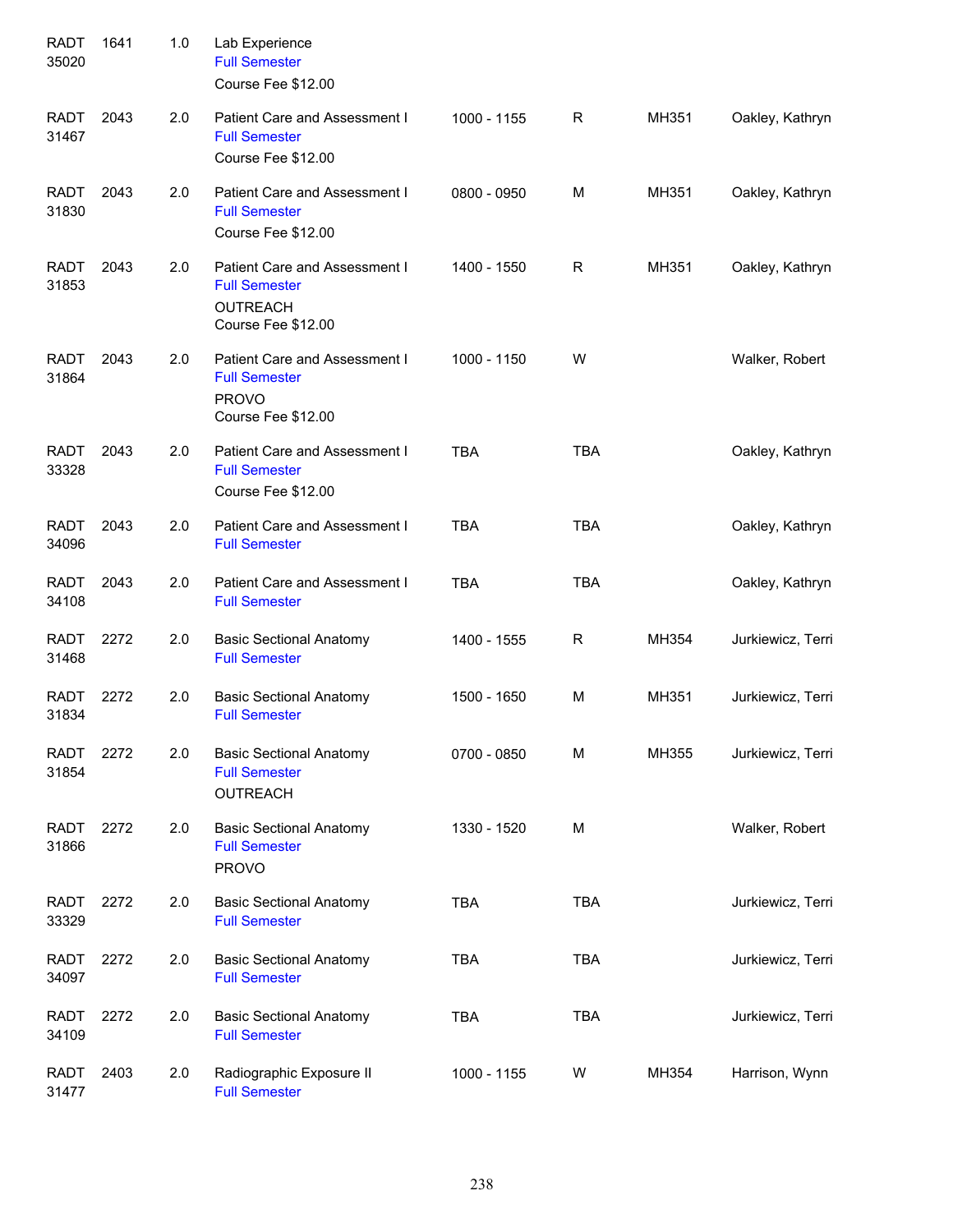| <b>RADT</b><br>31835 | 2403 | 2.0 | Radiographic Exposure II<br><b>Full Semester</b>                        | 1000 - 1150 | Т            | MH354 | Harrison, Wynn    |
|----------------------|------|-----|-------------------------------------------------------------------------|-------------|--------------|-------|-------------------|
| <b>RADT</b><br>31855 | 2403 | 2.0 | Radiographic Exposure II<br><b>Full Semester</b><br><b>OUTREACH</b>     | 1700 - 1850 | $\mathsf{R}$ | MH354 | Harrison, Wynn    |
| RADT<br>31867        | 2403 | 2.0 | Radiographic Exposure II<br><b>Full Semester</b><br><b>PROVO</b>        | 0900 - 1050 | M            |       | Harrison, Wynn    |
| RADT<br>33330        | 2403 | 2.0 | Radiographic Exposure II<br><b>Full Semester</b>                        | <b>TBA</b>  | <b>TBA</b>   |       | Harrison, Wynn    |
| RADT<br>34098        | 2403 | 2.0 | Radiographic Exposure II<br><b>Full Semester</b>                        | <b>TBA</b>  | <b>TBA</b>   |       | Harrison, Wynn    |
| <b>RADT</b><br>34110 | 2403 | 2.0 | Radiographic Exposure II<br><b>Full Semester</b>                        | <b>TBA</b>  | <b>TBA</b>   |       | Harrison, Wynn    |
| RADT<br>31480        | 2833 | 3.0 | Directed Readings & Research<br><b>Full Semester</b>                    | 0900 - 0955 | F            | MH354 | Kawamura, Diane   |
| <b>RADT</b><br>31836 | 2833 | 3.0 | Directed Readings & Research<br><b>Full Semester</b>                    | 1000 - 1250 | F            | MH354 | Kawamura, Diane   |
| <b>RADT</b><br>31856 | 2833 | 3.0 | Directed Readings & Research<br><b>Full Semester</b><br><b>OUTREACH</b> | 1100 - 1350 | F            | MH354 | Kawamura, Diane   |
| <b>RADT</b><br>31869 | 2833 | 3.0 | Directed Readings & Research<br><b>Full Semester</b><br><b>PROVO</b>    | 0900 - 1150 | M            |       | Walker, Robert    |
| <b>RADT</b><br>31906 | 2833 | 3.0 | Directed Readings & Research<br><b>Full Semester</b>                    | 1100 - 1350 | M            | MH354 | Kawamura, Diane   |
| <b>RADT</b><br>31920 | 2833 | 3.0 | Directed Readings & Research<br><b>Full Semester</b>                    | 0900 - 1150 | M            | MH355 | Kawamura, Diane   |
| <b>RADT</b><br>31961 | 2833 | 3.0 | Directed Readings & Research<br><b>Full Semester</b><br><b>OUTREACH</b> | 0700 - 0950 | R            | MH355 | Kawamura, Diane   |
| RADT<br>31972        | 2833 | 3.0 | Directed Readings & Research<br><b>Full Semester</b><br><b>PROVO</b>    | 1000 - 1250 | м            |       | Walker, Robert    |
| <b>RADT</b><br>33331 | 2833 | 3.0 | Directed Readings & Research<br><b>Full Semester</b>                    | <b>TBA</b>  | <b>TBA</b>   |       | Kawamura, Diane   |
| <b>RADT</b><br>33336 | 2833 | 3.0 | Directed Readings & Research<br><b>Full Semester</b>                    | <b>TBA</b>  | <b>TBA</b>   |       | Kawamura, Diane   |
| RADT<br>34092        | 2833 | 3.0 | Directed Readings & Research<br><b>Full Semester</b>                    | <b>TBA</b>  | <b>TBA</b>   |       | Jurkiewicz, Terri |
| <b>RADT</b><br>34099 | 2833 | 3.0 | Directed Readings & Research<br><b>Full Semester</b>                    | <b>TBA</b>  | <b>TBA</b>   |       | Kawamura, Diane   |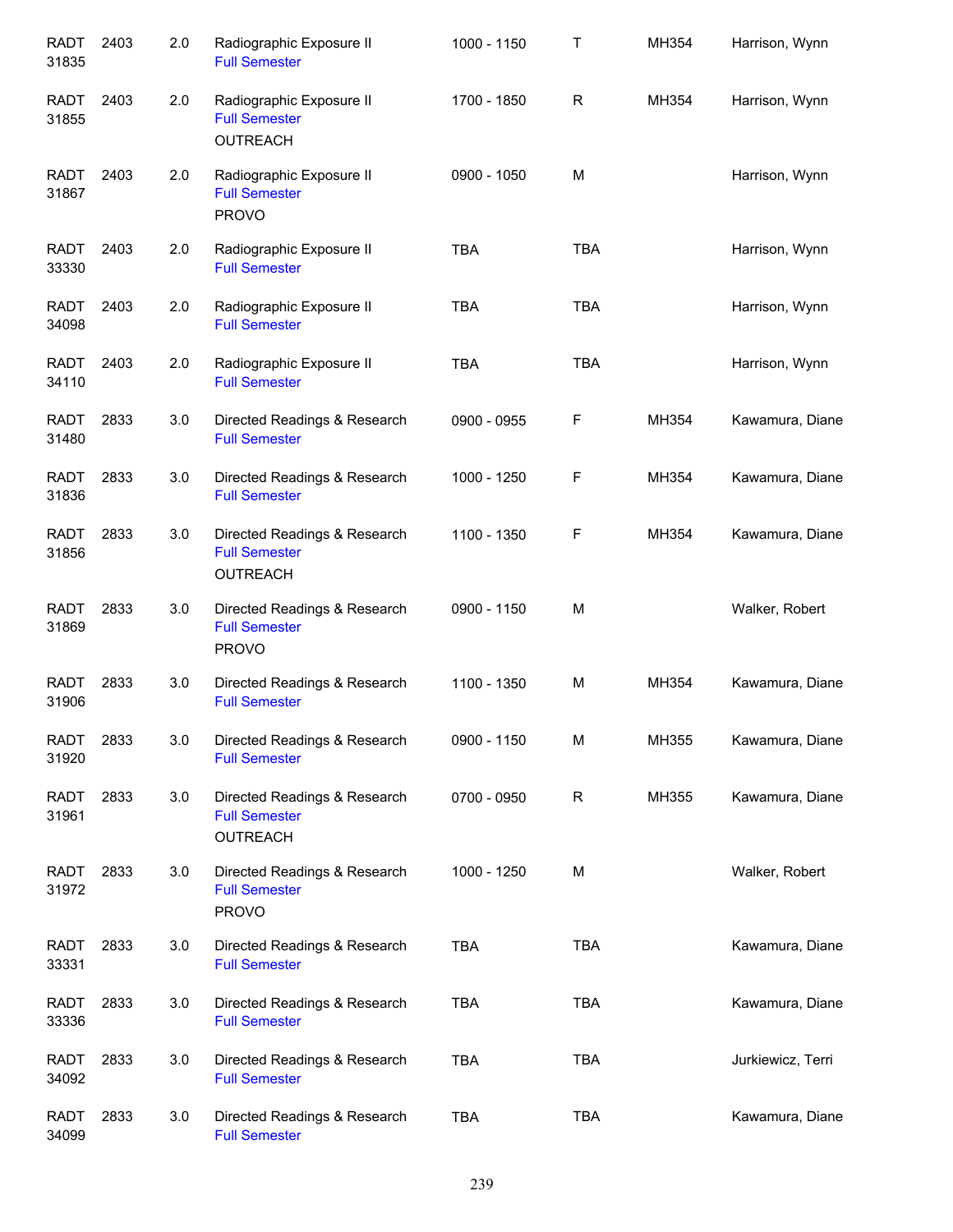| <b>RADT</b><br>34104 | 2833 | 3.0 | Directed Readings & Research<br><b>Full Semester</b>                                                 | <b>TBA</b>  | <b>TBA</b>   |       | Kawamura, Diane   |
|----------------------|------|-----|------------------------------------------------------------------------------------------------------|-------------|--------------|-------|-------------------|
| <b>RADT</b><br>34111 | 2833 | 3.0 | Directed Readings & Research<br><b>Full Semester</b>                                                 | <b>TBA</b>  | <b>TBA</b>   |       | Kawamura, Diane   |
| RADT<br>34116        | 2833 | 3.0 | Directed Readings & Research<br><b>Full Semester</b>                                                 | <b>TBA</b>  | <b>TBA</b>   |       | Kawamura, Diane   |
| RADT<br>35026        | 2833 | 1.0 | Directed Readings & Research<br><b>Full Semester</b>                                                 |             |              |       |                   |
| RADT<br>31692        | 2862 | 3.0 | <b>Clinical Education</b><br><b>Full Semester</b><br>ALTA VIEW/MOUNTAINWEST MED/PRIMARY              | 1400 - 1640 | W            | MH351 | Jurkiewicz, Terri |
| <b>RADT</b><br>31703 | 2862 | 3.0 | <b>Clinical Education</b><br><b>Full Semester</b><br>OGDEN REG/OGDEN CLINIC/NOWCARES                 | 1430 - 1720 | F            | MH351 | Kawamura, Diane   |
| <b>RADT</b><br>31710 | 2862 | 3.0 | <b>Clinical Education</b><br><b>Full Semester</b><br>LDS/SL REG/RIVERTON/PARK CITY                   | 1500 - 1750 | M            | MH351 | Oakley, Kathryn   |
| <b>RADT</b><br>31718 | 2862 | 3.0 | <b>Clinical Education</b><br><b>Full Semester</b><br><b>IMC</b>                                      | 1730 - 2020 | $\mathsf{T}$ | MH351 | Jurkiewicz, Terri |
| <b>RADT</b><br>31841 | 2862 | 3.0 | <b>Clinical Education</b><br><b>Full Semester</b><br>DAVIS/LAKEVIEW/TANNER CLINIC                    | 1730 - 2020 | Τ            | MH351 | Jurkiewicz, Terri |
| <b>RADT</b><br>31843 | 2862 | 3.0 | <b>Clinical Education</b><br><b>Full Semester</b><br>MCKAY DEE/WEBER INSTACARES                      | 1430 - 1720 | F            | MH351 | Kawamura, Diane   |
| <b>RADT</b><br>31844 | 2862 | 3.0 | <b>Clinical Education</b><br><b>Full Semester</b><br>BRIGHAM CITY/LOGAN/BEAR RIVER/CACHE VALLEY      | 1700 - 1950 | W            | MH351 | Kawamura, Diane   |
| <b>RADT</b><br>31845 | 2862 | 3.0 | <b>Clinical Education</b><br><b>Full Semester</b><br>PIONEER/JORDAN VALLEY/ST MARKS                  | 2000 - 2250 | W            | MH351 | Harrison, Wynn    |
| <b>RADT</b><br>31857 | 2862 | 3.0 | <b>Clinical Education</b><br><b>Full Semester</b><br><b>OUTREACH</b><br>CASTLEVIEW/UINTAH BASIN      | 1730 - 2020 | F            | MH351 | Harrison, Wynn    |
| <b>RADT</b><br>31858 | 2862 | 3.0 | <b>Clinical Education</b><br><b>Full Semester</b><br><b>OUTREACH</b><br>VALLEY VIEW/GARFIELD/BEAVER  | 1730 - 2020 | F            | MH355 | Kawamura, Diane   |
| <b>RADT</b><br>31860 | 2862 | 3.0 | <b>Clinical Education</b><br><b>Full Semester</b><br><b>OUTREACH</b><br>CENTRAL VALLEY/SEVIER VALLEY | 1730 - 1825 | S            | MH354 | Oakley, Kathryn   |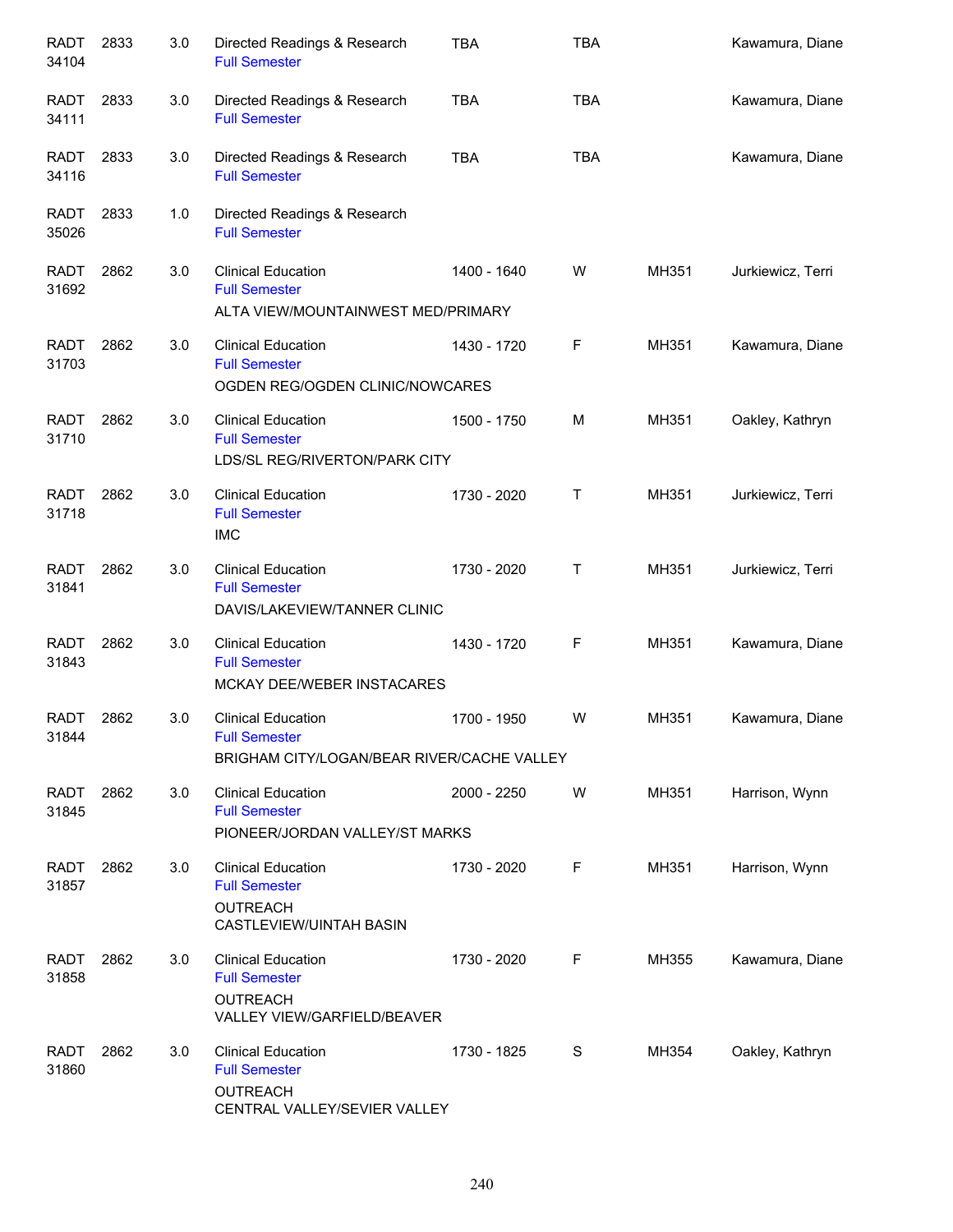| <b>RADT</b><br>31889 | 2862 | 3.0 | <b>Clinical Education</b><br><b>Full Semester</b><br><b>PROVO</b>                          | 0800 - 1050 | Τ          |               | Walker, Robert    |
|----------------------|------|-----|--------------------------------------------------------------------------------------------|-------------|------------|---------------|-------------------|
| <b>RADT</b><br>33332 | 2862 | 3.0 | <b>Clinical Education</b><br><b>Full Semester</b>                                          | <b>TBA</b>  | <b>TBA</b> |               | Walker, Robert    |
| <b>RADT</b><br>34100 | 2862 | 3.0 | <b>Clinical Education</b><br><b>Full Semester</b>                                          | <b>TBA</b>  | <b>TBA</b> |               | Nolan, Tanya      |
| <b>RADT</b><br>34113 | 2862 | 3.0 | <b>Clinical Education</b><br><b>Full Semester</b>                                          | <b>TBA</b>  | <b>TBA</b> |               | Christensen, Rex  |
| <b>RADT</b><br>35015 | 2863 | 3.0 | <b>Clinical Education</b><br><b>Full Semester</b>                                          |             |            |               |                   |
| <b>RADT</b><br>35055 | 2864 | 3.0 | <b>Clinical Education</b><br><b>Full Semester</b>                                          |             |            |               |                   |
| <b>RADT</b><br>31907 | 2865 | 2.0 | <b>Clinical Education</b><br><b>Full Semester</b><br>ALTA VIEW/MOUNTAIN WEST MED/PRIMARY   | 1130 - 1320 | Τ          | MH351         | Kawamura, Diane   |
| <b>RADT</b><br>31908 | 2865 | 2.0 | <b>Clinical Education</b><br><b>Full Semester</b><br>OGDEN REG/OGDEN CLINIC/NOWCARES       | 1200 - 1350 | M          | <b>MH372F</b> | Harrison, Wynn    |
| <b>RADT</b><br>31909 | 2865 | 2.0 | <b>Clinical Education</b><br><b>Full Semester</b><br>LDS/SL REG/RIVERTON/PARK CITY         | 1200 - 1350 | М          | MH351         | Oakley, Kathryn   |
| <b>RADT</b><br>31910 | 2865 | 2.0 | <b>Clinical Education</b><br><b>Full Semester</b><br><b>IHC</b>                            | 0930 - 1120 | W          | MH351         | Jurkiewicz, Terri |
| <b>RADT</b><br>31921 | 2865 | 2.0 | <b>Clinical Education</b><br><b>Full Semester</b><br>DAVIS/LAKEVIEW/TANNER CLINIC          | 0930 - 1120 | W          | MH351         | Oakley, Kathryn   |
| <b>RADT</b><br>31922 | 2865 | 2.0 | <b>Clinical Education</b><br><b>Full Semester</b><br>MCKAY DEE/WEBER INSTACARES            | 1200 - 1350 | М          | <b>MH372E</b> | Walker, Robert    |
| <b>RADT</b><br>31923 | 2865 | 2.0 | <b>Clinical Education</b><br><b>Full Semester</b><br>BRIGHAM CITY/LOGAN/BEAR RIVER/CACHE   | 1400 - 1550 | R          | MH351         | Kawamura, Diane   |
| <b>RADT</b><br>31925 | 2865 | 2.0 | <b>Clinical Education</b><br><b>Full Semester</b><br>SL REG/PIONEER/JORDAN VALLEY/ST MARKS | 0930 - 1120 | F          | MH351         | Jurkiewicz, Terri |
| <b>RADT</b><br>31963 | 2865 | 2.0 | <b>Clinical Education</b><br><b>Full Semester</b><br>OUTREACH<br>CASTLEVIEW/UINTAH BASIN   | 1830 - 2020 | R          | MH351         | Jurkiewicz, Terri |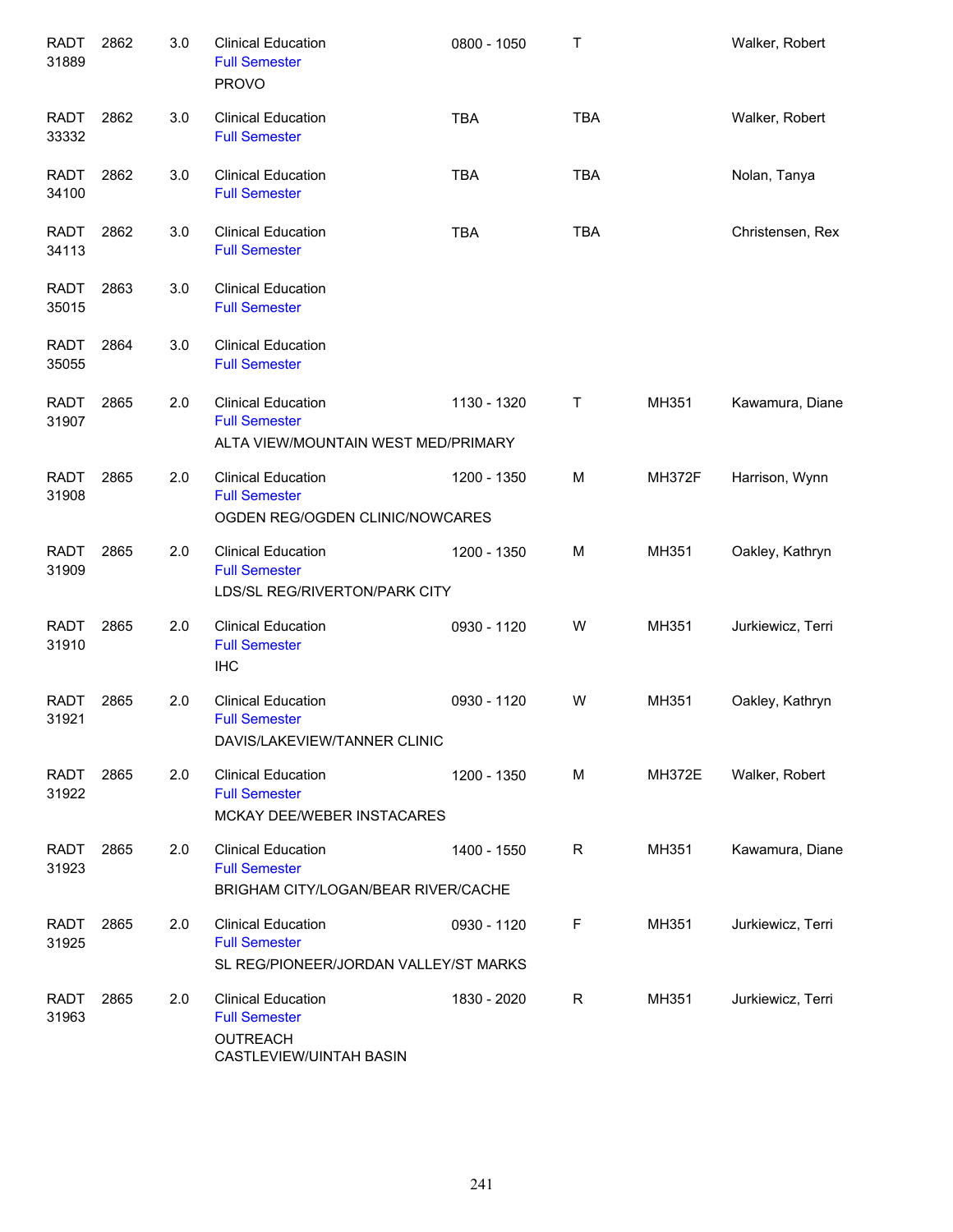| <b>RADT</b><br>31965 | 2865 | 2.0     | <b>Clinical Education</b><br><b>Full Semester</b><br><b>OUTREACH</b><br>CEDAR CITY/BEAVER/GARFIELD   | 1800 - 1950 | R           | MH355 | Kawamura, Diane   |
|----------------------|------|---------|------------------------------------------------------------------------------------------------------|-------------|-------------|-------|-------------------|
| <b>RADT</b><br>31967 | 2865 | 2.0     | <b>Clinical Education</b><br><b>Full Semester</b><br><b>OUTREACH</b><br>SEVIER VALLEY/CENTRAL VALLEY | 0930 - 1120 | R           | MH351 | Oakley, Kathryn   |
| <b>RADT</b><br>31973 | 2865 | 2.0     | <b>Clinical Education</b><br><b>Full Semester</b><br><b>PROVO</b>                                    | 1300 - 1450 | M           |       | Walker, Robert    |
| <b>RADT</b><br>33333 | 2865 | 2.0     | <b>Clinical Education</b><br><b>Full Semester</b>                                                    | <b>TBA</b>  | <b>TBA</b>  |       | Harrison, Wynn    |
| <b>RADT</b><br>34087 | 2865 | 2.0     | <b>Clinical Education</b><br><b>Full Semester</b>                                                    | <b>TBA</b>  | <b>TBA</b>  |       | Jurkiewicz, Terri |
| <b>RADT</b><br>34101 | 2865 | 2.0     | <b>Clinical Education</b><br><b>Full Semester</b>                                                    | <b>TBA</b>  | <b>TBA</b>  |       | Nolan, Tanya      |
| <b>RADT</b><br>34112 | 2865 | 2.0     | <b>Clinical Education</b><br><b>Full Semester</b>                                                    | <b>TBA</b>  | <b>TBA</b>  |       | Harrison, Wynn    |
| <b>RADT</b><br>31911 | 2866 | 2.0     | Final Competency Evaluation<br><b>Full Semester</b>                                                  | 1200 - 1350 | R           | MH354 | Nolan, Tanya      |
| <b>RADT</b><br>31928 | 2866 | 2.0     | Final Competency Evaluation<br><b>Full Semester</b>                                                  | 1200 - 1350 | F           | MH354 | Nolan, Tanya      |
| <b>RADT</b><br>31968 | 2866 | 2.0     | Final Competency Evaluation<br><b>Full Semester</b><br>OUTREACH                                      | 0800 - 0955 | W           | MH354 | Walker, Robert    |
| <b>RADT</b><br>31976 | 2866 | 2.0     | Final Competency Evaluation<br><b>Full Semester</b><br><b>PROVO</b>                                  | 1400 - 1550 | M           |       | Christensen, Rex  |
| <b>RADT</b><br>33334 | 2866 | 2.0     | <b>Final Competency Evaluation</b><br><b>Full Semester</b>                                           | <b>TBA</b>  | <b>TBA</b>  |       | Harrison, Wynn    |
| <b>RADT</b><br>34089 | 2866 | 2.0     | Final Competency Evaluation<br><b>Full Semester</b>                                                  | <b>TBA</b>  | <b>TBA</b>  |       | Jurkiewicz, Terri |
| <b>RADT</b><br>34102 | 2866 | 2.0     | Final Competency Evaluation<br><b>Full Semester</b>                                                  | <b>TBA</b>  | <b>TBA</b>  |       | Jurkiewicz, Terri |
| <b>RADT</b><br>34114 | 2866 | 2.0     | Final Competency Evaluation<br><b>Full Semester</b>                                                  | <b>TBA</b>  | <b>TBA</b>  |       | Harrison, Wynn    |
| <b>RADT</b><br>31913 | 2913 | 2.0     | <b>Comprehensive Review</b><br><b>Full Semester</b>                                                  | 0800 - 0950 | Τ           | MH351 | Kawamura, Diane   |
| <b>RADT</b><br>31930 | 2913 | $2.0\,$ | Comprehensive Review<br><b>Full Semester</b>                                                         | 0800 - 0950 | $\mathsf R$ | MH351 | Kawamura, Diane   |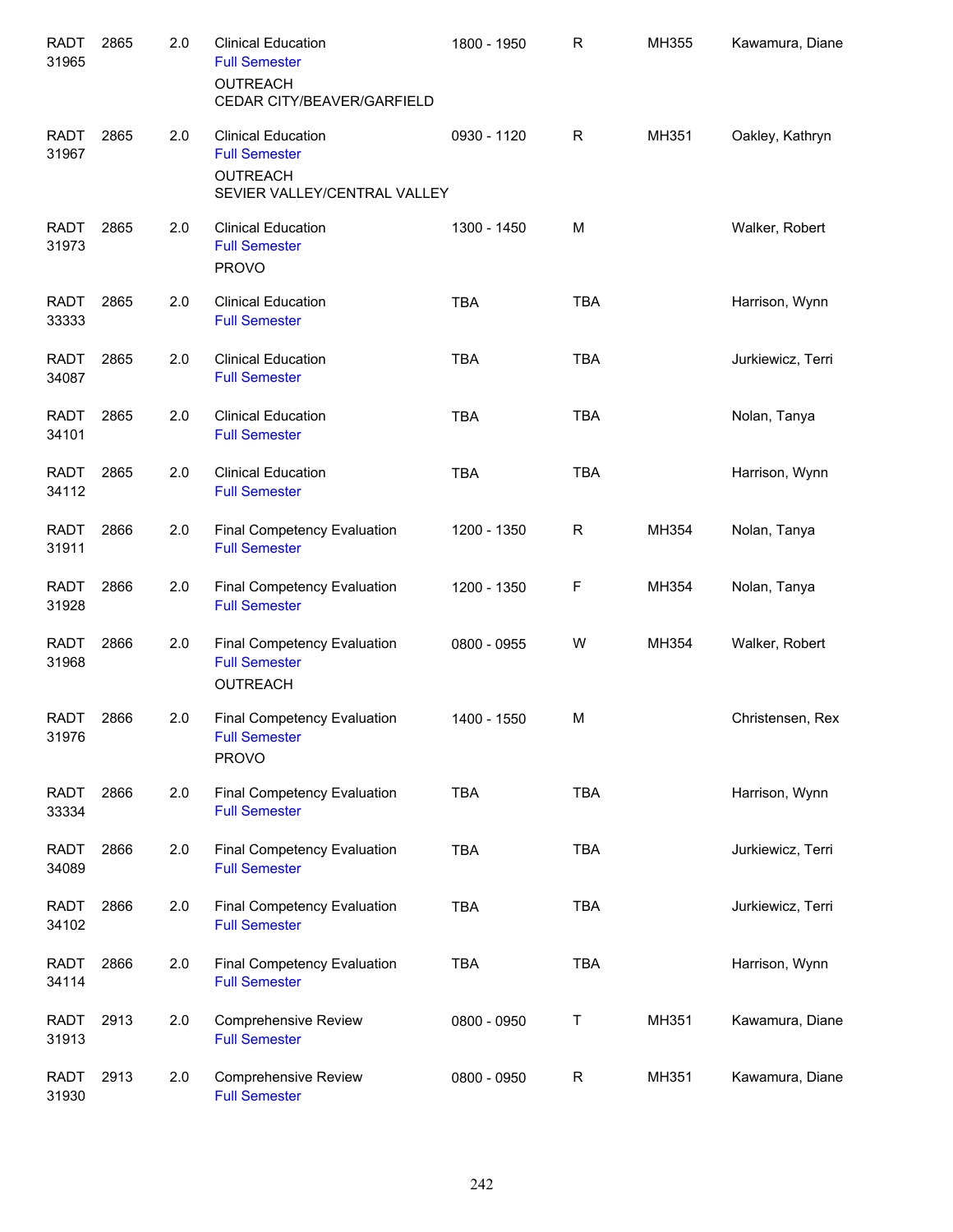| <b>RADT</b><br>31969 | 2913 | 2.0 | <b>Comprehensive Review</b><br><b>Full Semester</b><br><b>OUTREACH</b>      | 0800 - 0950 | Τ          | MH354 | Kawamura, Diane  |
|----------------------|------|-----|-----------------------------------------------------------------------------|-------------|------------|-------|------------------|
| <b>RADT</b><br>31977 | 2913 | 2.0 | <b>Comprehensive Review</b><br><b>Full Semester</b><br><b>PROVO</b>         | 1000 - 1150 | M          |       | Christensen, Rex |
| <b>RADT</b><br>33337 | 2913 | 2.0 | <b>Comprehensive Review</b><br><b>Full Semester</b>                         | <b>TBA</b>  | <b>TBA</b> |       | Kawamura, Diane  |
| <b>RADT</b><br>34091 | 2913 | 2.0 | <b>Comprehensive Review</b><br><b>Full Semester</b>                         | <b>TBA</b>  | <b>TBA</b> |       | Harrison, Wynn   |
| RADT<br>34103        | 2913 | 2.0 | <b>Comprehensive Review</b><br><b>Full Semester</b>                         | <b>TBA</b>  | <b>TBA</b> |       | Kawamura, Diane  |
| <b>RADT</b><br>34115 | 2913 | 2.0 | <b>Comprehensive Review</b><br><b>Full Semester</b>                         | <b>TBA</b>  | <b>TBA</b> |       | Kawamura, Diane  |
| <b>RADT</b><br>33194 | 3003 | 3.0 | DV Psycho-Social Medicine<br><b>Full Semester</b>                           | <b>TBA</b>  | <b>TBA</b> |       | Walker, Robert   |
| <b>RADT</b><br>33420 | 3003 | 3.0 | DV Psycho-Social Medicine<br><b>Full Semester</b>                           | <b>TBA</b>  | <b>TBA</b> |       | Walker, Robert   |
| <b>RADT</b><br>33196 | 3043 | 3.0 | Medical Ethics and Law<br><b>Full Semester</b>                              | <b>TBA</b>  | <b>TBA</b> |       | Newham, M        |
| <b>RADT</b><br>33430 | 3043 | 3.0 | Medical Ethics and Law<br><b>Full Semester</b>                              | <b>TBA</b>  | <b>TBA</b> |       | Newham, M        |
| <b>RADT</b><br>34071 | 3123 | 3.0 | Sectional Anatomy<br><b>Full Semester</b>                                   | <b>TBA</b>  | <b>TBA</b> |       | Newham, M        |
| <b>RADT</b><br>33197 | 3243 | 3.0 | Patient Care & Assessment II<br><b>Full Semester</b>                        | <b>TBA</b>  | <b>TBA</b> |       | Walker, Robert   |
| <b>RADT</b><br>33433 | 3243 | 3.0 | Patient Care & Assessment II<br><b>Full Semester</b>                        | TBA         | <b>TBA</b> |       | Walker, Robert   |
| <b>RADT</b><br>33198 | 3253 | 3.0 | Patient Care & Assessment III<br><b>Full Semester</b><br>Course Fee \$12.00 | <b>TBA</b>  | <b>TBA</b> |       | Walker, Robert   |
| <b>RADT</b><br>33434 | 3253 | 3.0 | Patient Care & Assessment III<br><b>Full Semester</b><br>Course Fee \$12.00 | <b>TBA</b>  | <b>TBA</b> |       | Walker, Robert   |
| <b>RADT</b><br>34073 | 3253 | 3.0 | Patient Care & Assessment III<br><b>Full Semester</b>                       | <b>TBA</b>  | <b>TBA</b> |       | Walker, Robert   |
| <b>RADT</b><br>33199 | 3263 | 3.0 | Diagnostic Services Pharmacol<br><b>Full Semester</b>                       | <b>TBA</b>  | <b>TBA</b> |       | Walker, Robert   |
| <b>RADT</b><br>33435 | 3263 | 3.0 | Diagnostic Services Pharmacol<br><b>Full Semester</b>                       | <b>TBA</b>  | <b>TBA</b> |       | Walker, Robert   |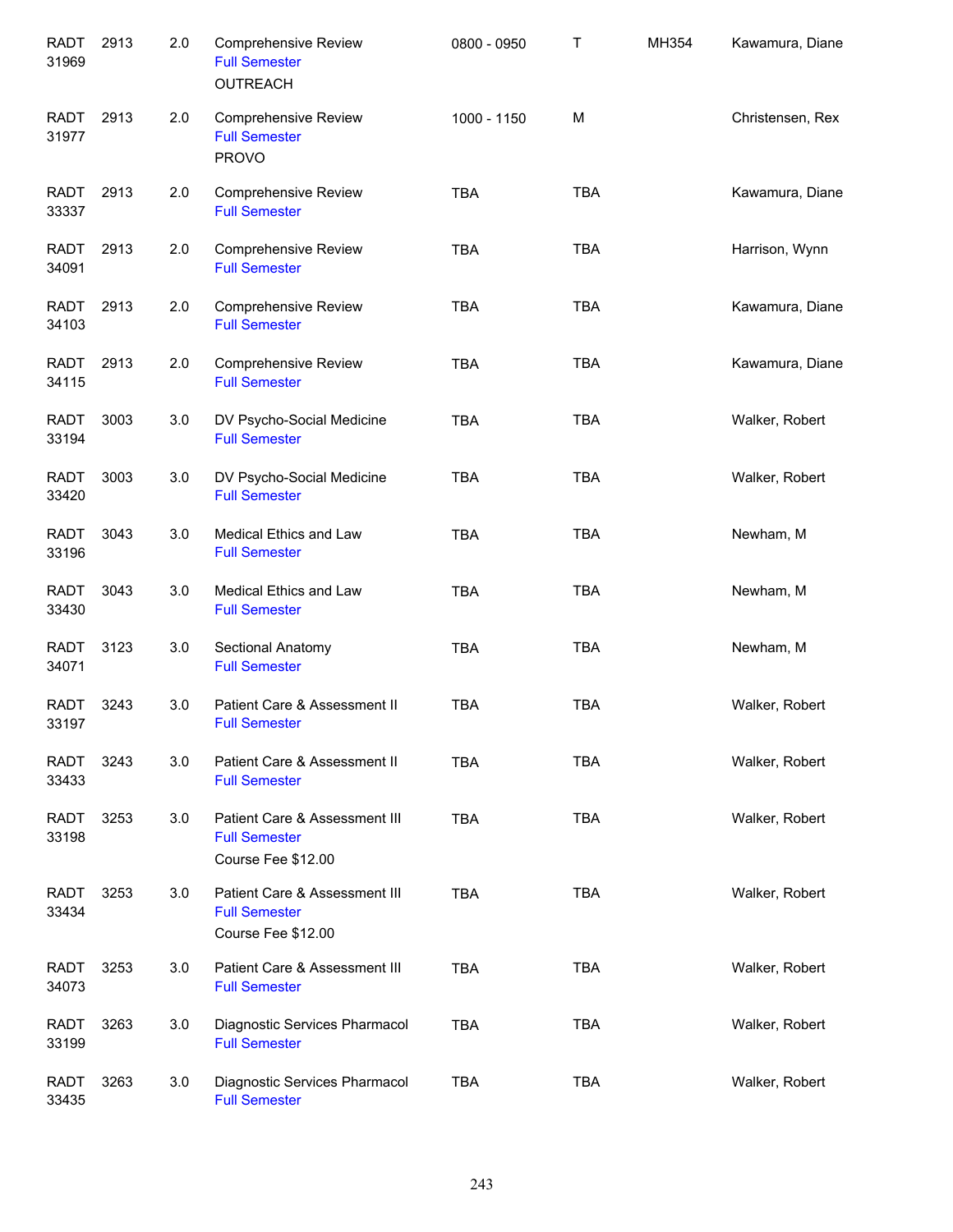| <b>RADT</b><br>34074 | 3263 | 3.0 | Diagnostic Services Pharmacol<br><b>Full Semester</b>                                          | <b>TBA</b>  | <b>TBA</b> |       | Walker, Robert    |
|----------------------|------|-----|------------------------------------------------------------------------------------------------|-------------|------------|-------|-------------------|
| RADT<br>33200        | 3403 | 3.0 | Radiobiolgy Physic<br><b>Full Semester</b>                                                     | <b>TBA</b>  | <b>TBA</b> |       | Newham, M         |
| <b>RADT</b><br>33436 | 3403 | 3.0 | Radiobiolgy Physic<br><b>Full Semester</b>                                                     | <b>TBA</b>  | <b>TBA</b> |       | Newham, M         |
| <b>RADT</b><br>33202 | 3423 | 3.0 | <b>Federal Regulations</b><br><b>Full Semester</b>                                             | <b>TBA</b>  | <b>TBA</b> |       | Harrison, Wynn    |
| <b>RADT</b><br>33437 | 3423 | 3.0 | <b>Federal Regulations</b><br><b>Full Semester</b>                                             | <b>TBA</b>  | <b>TBA</b> |       | Harrison, Wynn    |
| <b>RADT</b><br>31914 | 3443 | 3.0 | SI Quality Assur in Radiology<br><b>Full Semester</b><br>Course Fee \$18.00                    | 1000 - 1250 | Т          | MH355 | Jurkiewicz, Terri |
| <b>RADT</b><br>31932 | 3443 | 3.0 | SI Quality Assur in Radiology<br><b>Full Semester</b><br>Course Fee \$18.00                    | 1500 - 1750 | W          | MH355 | Jurkiewicz, Terri |
| <b>RADT</b><br>31970 | 3443 | 3.0 | SI Quality Assur in Radiology<br><b>Full Semester</b><br><b>OUTREACH</b><br>Course Fee \$18.00 | 1130 - 1420 | M          | MH355 | Jurkiewicz, Terri |
| <b>RADT</b><br>31979 | 3443 | 3.0 | SI Quality Assur in Radiology<br><b>Full Semester</b><br><b>PROVO</b><br>Course Fee \$18.00    | 1130 - 1420 | W          |       | Christensen, Rex  |
| <b>RADT</b><br>33203 | 3443 | 3.0 | SI Quality Assur in Radiology<br><b>Full Semester</b><br>Course Fee \$18.00                    | <b>TBA</b>  | <b>TBA</b> |       | Jurkiewicz, Terri |
| <b>RADT</b><br>33338 | 3443 | 3.0 | SI Quality Assur in Radiology<br><b>Full Semester</b><br>Course Fee \$18.00                    | TBA         | <b>TBA</b> |       | Jurkiewicz, Terri |
| <b>RADT</b><br>33438 | 3443 | 3.0 | SI Quality Assur in Radiology<br><b>Full Semester</b>                                          | <b>TBA</b>  | <b>TBA</b> |       | Jurkiewicz, Terri |
| <b>RADT</b><br>34093 | 3443 | 3.0 | SI Quality Assur in Radiology<br><b>Full Semester</b>                                          | <b>TBA</b>  | <b>TBA</b> |       | Jurkiewicz, Terri |
| <b>RADT</b><br>34105 | 3443 | 3.0 | SI Quality Assur in Radiology<br><b>Full Semester</b>                                          | <b>TBA</b>  | <b>TBA</b> |       | Jurkiewicz, Terri |
| <b>RADT</b><br>34117 | 3443 | 3.0 | SI Quality Assur in Radiology<br><b>Full Semester</b>                                          | <b>TBA</b>  | <b>TBA</b> |       | Jurkiewicz, Terri |
| <b>RADT</b><br>33204 | 3863 | 2.0 | Clinical Internship<br><b>Full Semester</b>                                                    | <b>TBA</b>  | <b>TBA</b> |       | Christensen, Rex  |
| <b>RADT</b><br>33206 | 3863 | 3.0 | Clinical Internship<br><b>Full Semester</b>                                                    | <b>TBA</b>  | <b>TBA</b> |       | Christensen, Rex  |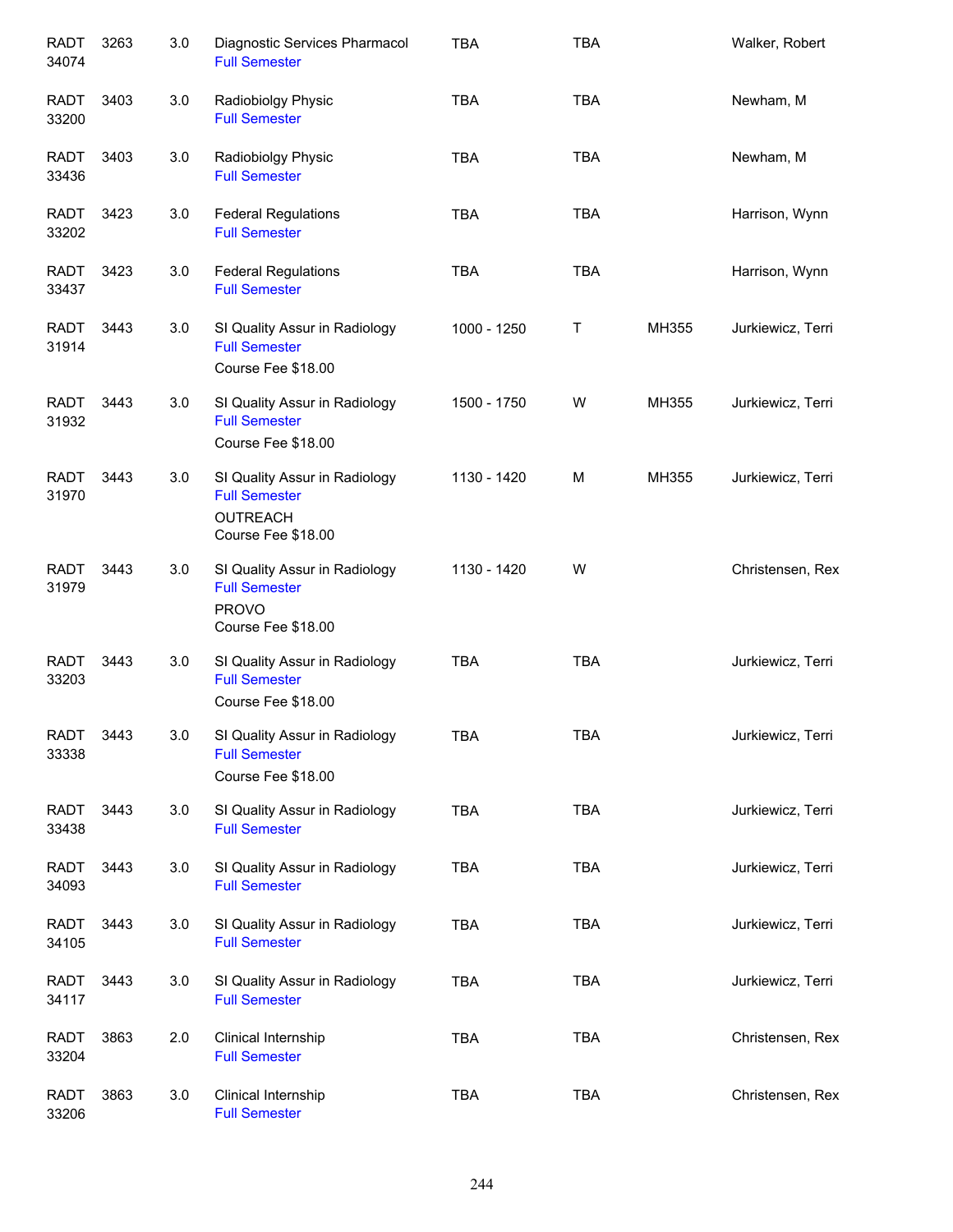| <b>RADT</b><br>33209 | 3863 | 4.0 | Clinical Internship<br><b>Full Semester</b>          | <b>TBA</b> | <b>TBA</b> | Christensen, Rex |
|----------------------|------|-----|------------------------------------------------------|------------|------------|------------------|
| <b>RADT</b><br>33210 | 3863 | 5.0 | Clinical Internship<br><b>Full Semester</b>          | <b>TBA</b> | <b>TBA</b> | Christensen, Rex |
| RADT<br>33212        | 3863 | 6.0 | Clinical Internship<br><b>Full Semester</b>          | <b>TBA</b> | <b>TBA</b> | Christensen, Rex |
| <b>RADT</b><br>33439 | 3863 | 2.0 | Clinical Internship<br><b>Full Semester</b>          | <b>TBA</b> | <b>TBA</b> | Christensen, Rex |
| <b>RADT</b><br>33440 | 3863 | 3.0 | Clinical Internship<br><b>Full Semester</b>          | <b>TBA</b> | <b>TBA</b> | Christensen, Rex |
| <b>RADT</b><br>33441 | 3863 | 4.0 | Clinical Internship<br><b>Full Semester</b>          | <b>TBA</b> | <b>TBA</b> | Christensen, Rex |
| <b>RADT</b><br>33442 | 3863 | 5.0 | Clinical Internship<br><b>Full Semester</b>          | <b>TBA</b> | <b>TBA</b> | Christensen, Rex |
| <b>RADT</b><br>33443 | 3863 | 6.0 | Clinical Internship<br><b>Full Semester</b>          | <b>TBA</b> | <b>TBA</b> | Christensen, Rex |
| <b>RADT</b><br>33213 | 4233 | 3.0 | Fiscal Analysis in Radiology<br><b>Full Semester</b> | <b>TBA</b> | <b>TBA</b> | Newham, M        |
| <b>RADT</b><br>33446 | 4233 | 3.0 | Fiscal Analysis in Radiology<br><b>Full Semester</b> | <b>TBA</b> | <b>TBA</b> | Newham, M        |
| <b>RADT</b><br>33214 | 4243 | 3.0 | Quality Management/Radiology<br><b>Full Semester</b> | <b>TBA</b> | <b>TBA</b> | Newham, M        |
| <b>RADT</b><br>33447 | 4243 | 3.0 | Quality Management/Radiology<br><b>Full Semester</b> | <b>TBA</b> | <b>TBA</b> | Newham, M        |
| <b>RADT</b><br>33265 | 4303 | 3.0 | Cardiology<br><b>Full Semester</b>                   | <b>TBA</b> | <b>TBA</b> | Walker, Robert   |
| RADT<br>33569        | 4303 | 3.0 | Cardiology<br><b>Full Semester</b>                   | <b>TBA</b> | <b>TBA</b> | Walker, Robert   |
| RADT<br>33248        | 4343 | 3.0 | Thoracic/Venous Procedures<br><b>Full Semester</b>   | <b>TBA</b> | <b>TBA</b> | Walker, Robert   |
| RADT<br>33557        | 4343 | 3.0 | Thoracic/Venous Procedures<br><b>Full Semester</b>   | <b>TBA</b> | <b>TBA</b> | Walker, Robert   |
| <b>RADT</b><br>33215 | 4413 | 3.0 | Forensic Radiology<br><b>Full Semester</b>           | <b>TBA</b> | <b>TBA</b> | Newham, M        |
| <b>RADT</b><br>33448 | 4413 | 3.0 | Forensic Radiology<br><b>Full Semester</b>           | <b>TBA</b> | <b>TBA</b> | Newham, M        |
| <b>RADT</b><br>33217 | 4433 | 3.0 | <b>PACS Administration</b><br><b>Full Semester</b>   | <b>TBA</b> | <b>TBA</b> | Christensen, Rex |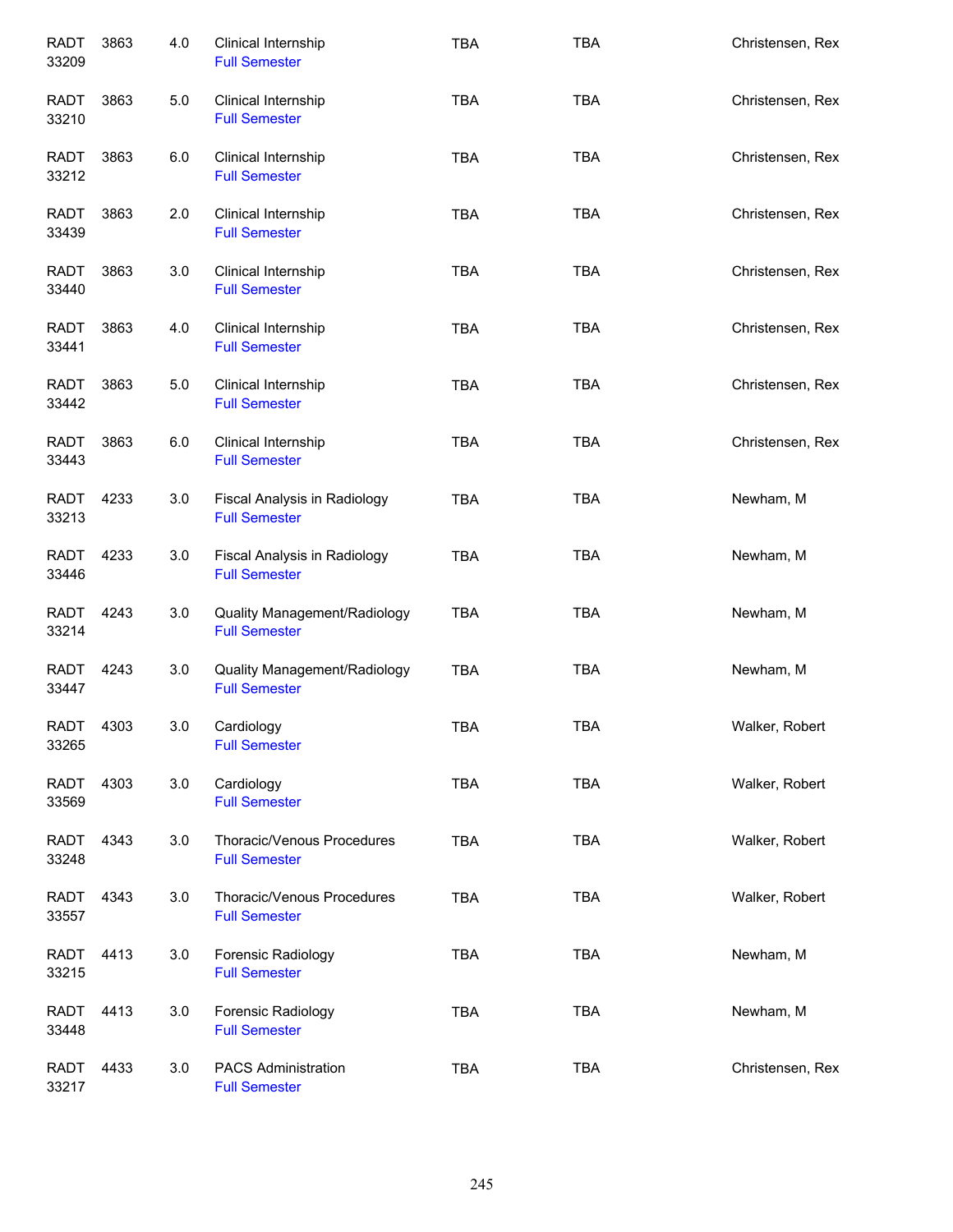| <b>RADT</b><br>33450 | 4433 | 3.0 | <b>PACS Administration</b><br><b>Full Semester</b>     | <b>TBA</b> | <b>TBA</b> | Christensen, Rex  |
|----------------------|------|-----|--------------------------------------------------------|------------|------------|-------------------|
| RADT<br>33218        | 4443 | 3.0 | Imaging Informatics<br><b>Full Semester</b>            | <b>TBA</b> | <b>TBA</b> | Christensen, Rex  |
| RADT<br>33452        | 4443 | 3.0 | Imaging Informatics<br><b>Full Semester</b>            | <b>TBA</b> | <b>TBA</b> | Christensen, Rex  |
| RADT<br>33244        | 4572 | 2.0 | Patient Educ & Clinical Examin<br><b>Full Semester</b> | <b>TBA</b> | <b>TBA</b> | Jurkiewicz, Terri |
| RADT<br>33548        | 4572 | 2.0 | Patient Educ & Clinical Examin<br><b>Full Semester</b> | <b>TBA</b> | <b>TBA</b> | Jurkiewicz, Terri |
| RADT<br>33219        | 4573 | 3.0 | Female Patient/Medical Imaging<br><b>Full Semester</b> | <b>TBA</b> | <b>TBA</b> | Newham, M         |
| <b>RADT</b><br>33453 | 4573 | 3.0 | Female Patient/Medical Imaging<br><b>Full Semester</b> | <b>TBA</b> | <b>TBA</b> | Newham, M         |
| <b>RADT</b><br>33250 | 4613 | 3.0 | Comp Tomography/Torso & Limbs<br><b>Full Semester</b>  | <b>TBA</b> | <b>TBA</b> | Newham, M         |
| <b>RADT</b><br>33316 | 4613 | 3.0 | Comp Tomography/Torso & Limbs<br><b>Full Semester</b>  | <b>TBA</b> | <b>TBA</b> | Newham, M         |
| <b>RADT</b><br>33560 | 4613 | 3.0 | Comp Tomography/Torso & Limbs<br><b>Full Semester</b>  | <b>TBA</b> | <b>TBA</b> | Newham, M         |
| <b>RADT</b><br>34072 | 4613 | 3.0 | Comp Tomography/Torso & Limbs<br><b>Full Semester</b>  | <b>TBA</b> | <b>TBA</b> | Newham, M         |
| <b>RADT</b><br>33252 | 4623 | 3.0 | Adv MRI Procedures & Safety<br><b>Full Semester</b>    | <b>TBA</b> | <b>TBA</b> | Christensen, Rex  |
| <b>RADT</b><br>33314 | 4623 | 3.0 | Adv MRI Procedures & Safety<br><b>Full Semester</b>    | <b>TBA</b> | <b>TBA</b> | Christensen, Rex  |
| <b>RADT</b><br>33564 | 4623 | 3.0 | Adv MRI Procedures & Safety<br><b>Full Semester</b>    | <b>TBA</b> | <b>TBA</b> | Christensen, Rex  |
| RADT<br>33996        | 4623 | 3.0 | Adv MRI Procedures & Safety<br><b>Full Semester</b>    | <b>TBA</b> | <b>TBA</b> | Christensen, Rex  |
| RADT<br>33254        | 4643 | 3.0 | MRI of the Torso & Limbs<br><b>Full Semester</b>       | <b>TBA</b> | <b>TBA</b> | Clampitt, Victor  |
| RADT<br>33315        | 4643 | 3.0 | MRI of the Torso & Limbs<br><b>Full Semester</b>       | <b>TBA</b> | <b>TBA</b> | Clampitt, Victor  |
| <b>RADT</b><br>33566 | 4643 | 3.0 | MRI of the Torso & Limbs<br><b>Full Semester</b>       | <b>TBA</b> | <b>TBA</b> | Clampitt, Victor  |
| <b>RADT</b><br>33997 | 4643 | 3.0 | MRI of the Torso & Limbs<br><b>Full Semester</b>       | <b>TBA</b> | <b>TBA</b> | Clampitt, Victor  |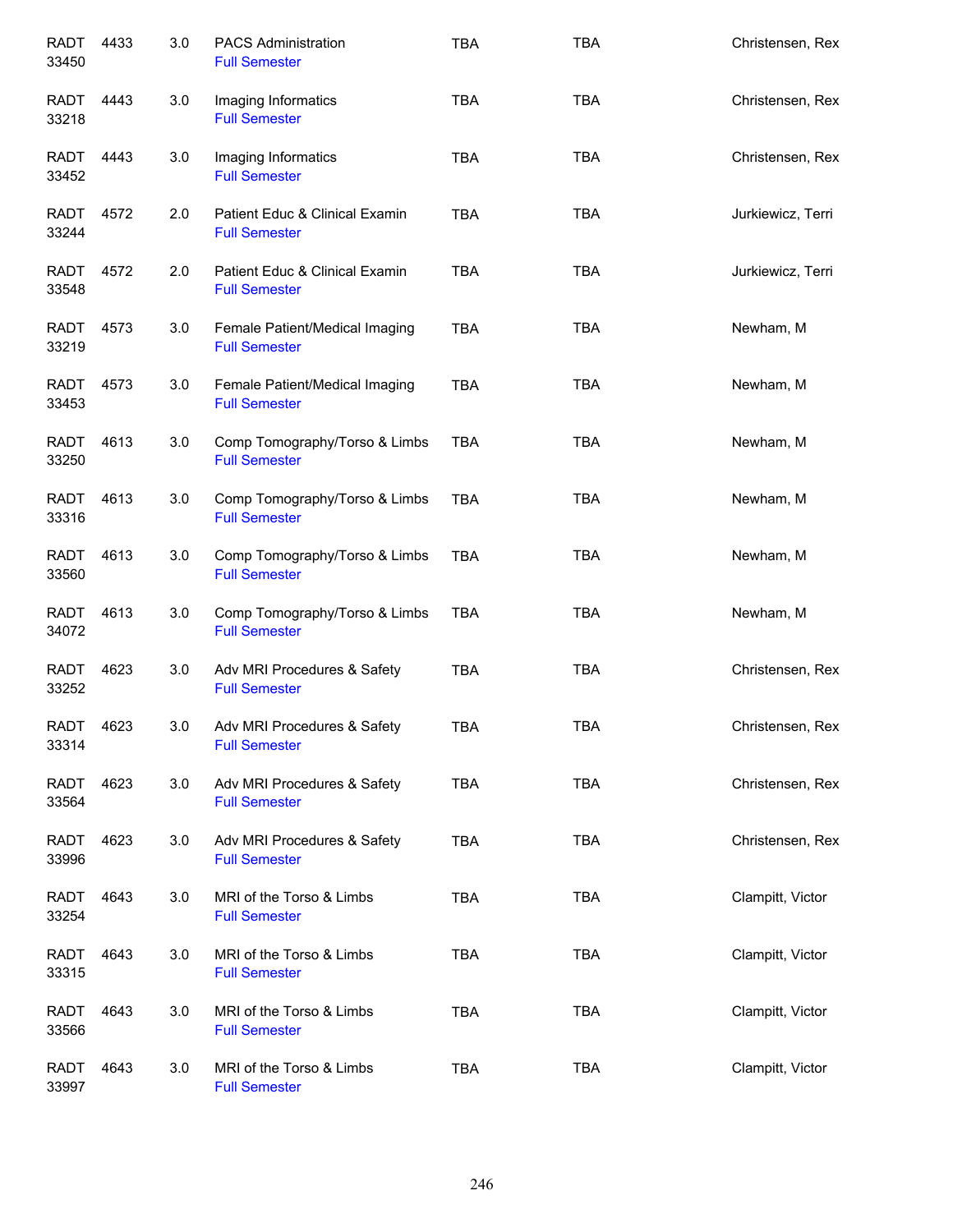| <b>RADT</b><br>33222 | 4803 | 1.0 | Individual Research<br><b>Full Semester</b>          | <b>TBA</b> | <b>TBA</b> | Walker, Robert  |
|----------------------|------|-----|------------------------------------------------------|------------|------------|-----------------|
| <b>RADT</b><br>33223 | 4803 | 2.0 | Individual Research<br><b>Full Semester</b>          | <b>TBA</b> | <b>TBA</b> | Walker, Robert  |
| RADT<br>33224        | 4803 | 3.0 | Individual Research<br><b>Full Semester</b>          | <b>TBA</b> | <b>TBA</b> | Walker, Robert  |
| <b>RADT</b><br>33454 | 4803 | 1.0 | <b>Individual Research</b><br><b>Full Semester</b>   | <b>TBA</b> | <b>TBA</b> | Walker, Robert  |
| RADT<br>33456        | 4803 | 2.0 | <b>Individual Research</b><br><b>Full Semester</b>   | <b>TBA</b> | <b>TBA</b> | Walker, Robert  |
| RADT<br>33473        | 4803 | 3.0 | Individual Research<br><b>Full Semester</b>          | <b>TBA</b> | <b>TBA</b> | Walker, Robert  |
| <b>RADT</b><br>34078 | 4803 | 2.0 | Individual Research<br><b>Full Semester</b>          | <b>TBA</b> | TBA        | Ackerman, Angie |
| RADT<br>33226        | 4833 | 3.0 | Directed Readings & Research<br><b>Full Semester</b> | <b>TBA</b> | <b>TBA</b> | Kawamura, Diane |
| <b>RADT</b><br>33476 | 4833 | 3.0 | Directed Readings & Research<br><b>Full Semester</b> | <b>TBA</b> | <b>TBA</b> | Kawamura, Diane |
| <b>RADT</b><br>34977 | 4863 | 2.0 | Clinical Internship<br><b>Full Semester</b>          | <b>TBA</b> | <b>TBA</b> | Newham, M       |
| <b>RADT</b><br>33228 | 4922 | 2.0 | Workshop<br><b>Full Semester</b>                     | <b>TBA</b> | <b>TBA</b> | Walker, Robert  |
| <b>RADT</b><br>33477 | 4922 | 2.0 | Workshop<br><b>Full Semester</b>                     | <b>TBA</b> | <b>TBA</b> | Walker, Robert  |
| <b>RADT</b><br>33229 | 4933 | 3.0 | <b>Research Methods</b><br><b>Full Semester</b>      | <b>TBA</b> | <b>TBA</b> | Kawamura, Diane |
| <b>RADT</b><br>33478 | 4933 | 3.0 | <b>Research Methods</b><br><b>Full Semester</b>      | <b>TBA</b> | <b>TBA</b> | Kawamura, Diane |
| RADT<br>34075        | 4933 | 3.0 | <b>Research Methods</b><br><b>Full Semester</b>      | <b>TBA</b> | TBA        | Newham, M       |
| RADT<br>33230        | 4943 | 3.0 | SI Baccalaureate Thesis<br><b>Full Semester</b>      | <b>TBA</b> | <b>TBA</b> | Kawamura, Diane |
| RADT<br>33482        | 4943 | 3.0 | SI Baccalaureate Thesis<br><b>Full Semester</b>      | <b>TBA</b> | TBA        | Kawamura, Diane |
| <b>RADT</b><br>33231 | 4992 | 1.0 | Seminar<br><b>Full Semester</b>                      | <b>TBA</b> | TBA        | Oakley, Kathryn |
| <b>RADT</b><br>33232 | 4992 | 2.0 | Seminar<br><b>Full Semester</b>                      | <b>TBA</b> | <b>TBA</b> | Oakley, Kathryn |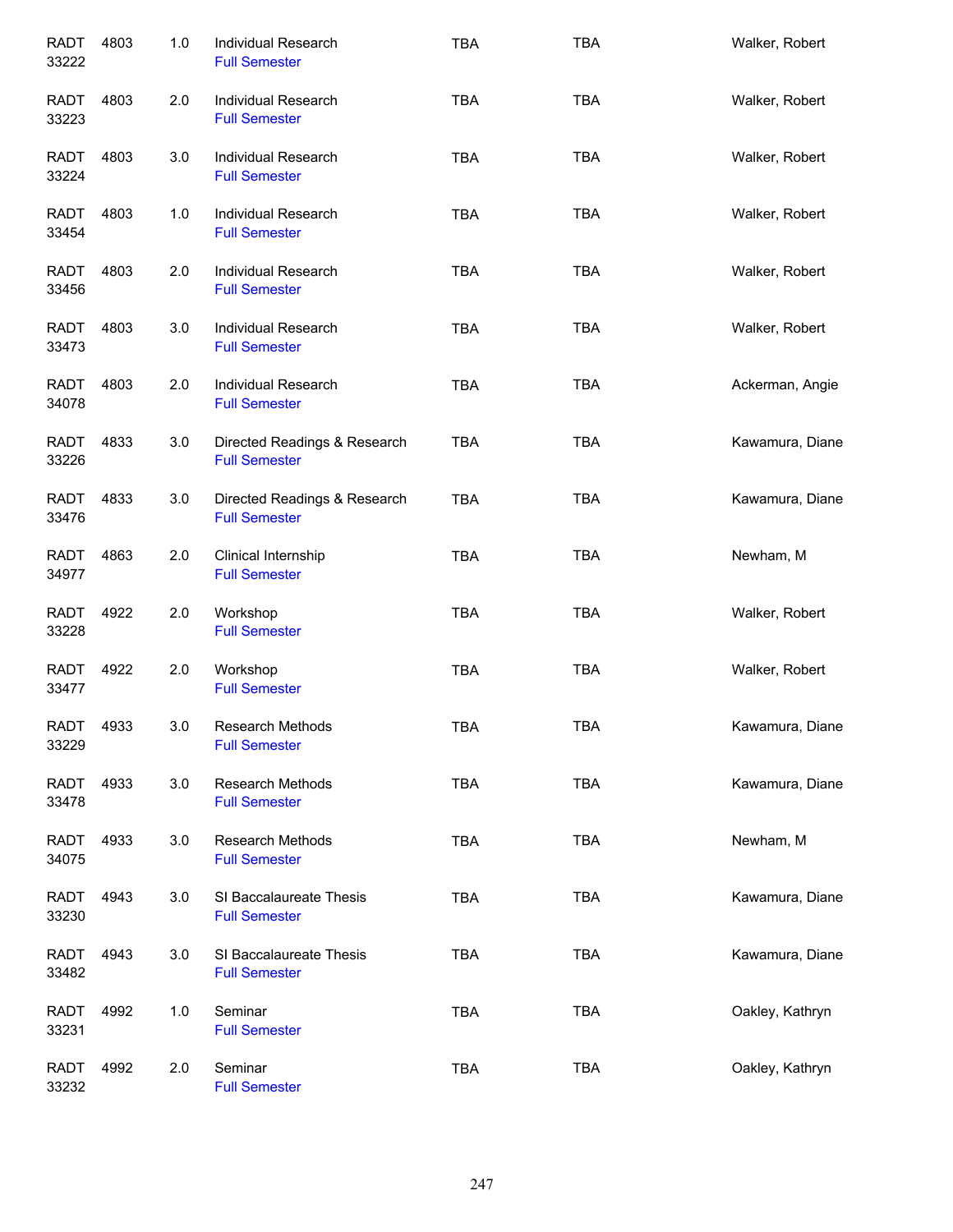| <b>RADT</b><br>33483 | 4992 | 1.0 | Seminar<br><b>Full Semester</b>                               | <b>TBA</b>                 | <b>TBA</b> |                            | Oakley, Kathryn |
|----------------------|------|-----|---------------------------------------------------------------|----------------------------|------------|----------------------------|-----------------|
| <b>RADT</b><br>33487 | 4992 | 2.0 | Seminar<br><b>Full Semester</b>                               | <b>TBA</b>                 | <b>TBA</b> |                            | Oakley, Kathryn |
| RADT<br>34076        | 5413 | 3.0 | Evaluation of the Chest<br><b>Full Semester</b>               | <b>TBA</b>                 | <b>TBA</b> |                            | Newham, M       |
| RADT<br>34079        | 5443 | 3.0 | <b>Clinical Pathways</b><br><b>Full Semester</b>              | <b>TBA</b>                 | <b>TBA</b> |                            | Kawamura, Diane |
| <b>RADT</b><br>34080 | 5453 | 3.0 | <b>Eval/CNS and Facial Structures</b><br><b>Full Semester</b> | <b>TBA</b>                 | <b>TBA</b> |                            | Ackerman, Angie |
| RADT<br>34081        | 5463 | 3.0 | Problem Patient Management<br><b>Full Semester</b>            | <b>TBA</b>                 | <b>TBA</b> |                            | Newham, M       |
| <b>RADT</b><br>34077 | 5862 | 3.0 | Clinical Preceptorship<br><b>Full Semester</b>                | <b>TBA</b>                 | <b>TBA</b> |                            | Newham, M       |
| <b>RADT</b><br>34082 | 5865 | 3.0 | Clinical Preceptorship<br><b>Full Semester</b>                | <b>TBA</b>                 | <b>TBA</b> |                            | Newham, M       |
| <b>RADT</b><br>34083 | 5868 | 3.0 | <b>Final Competency Assessment</b><br><b>Full Semester</b>    | <b>TBA</b>                 | <b>TBA</b> |                            | Newham, M       |
| <b>RATH</b><br>33271 | 4342 | 3.0 | Intro to Treatment Planning<br><b>Full Semester</b>           | <b>TBA</b>                 | <b>TBA</b> |                            | Tobler, Matthew |
| <b>RATH</b><br>33586 | 4342 | 3.0 | Intro to Treatment Planning<br><b>Full Semester</b>           | <b>TBA</b>                 | <b>TBA</b> |                            | Tobler, Matthew |
| <b>RATH</b><br>33272 | 4412 | 3.0 | <b>Radiation Oncology II</b><br><b>Full Semester</b>          | <b>TBA</b>                 | <b>TBA</b> |                            | Oakley, Kathryn |
| <b>RATH</b><br>33977 | 4412 | 3.0 | Radiation Oncology II<br><b>Full Semester</b>                 | <b>TBA</b>                 | <b>TBA</b> |                            | Oakley, Kathryn |
| <b>RATH</b><br>33273 | 4448 | 3.0 | New Technology in Rad Therapy<br><b>Full Semester</b>         | <b>TBA</b>                 | <b>TBA</b> |                            | Hecox, Ryan     |
| <b>RATH</b><br>33978 | 4448 | 3.0 | New Technology in Rad Therapy<br><b>Full Semester</b>         | <b>TBA</b>                 | <b>TBA</b> |                            | Hecox, Ryan     |
| <b>RATH</b><br>33275 | 4862 | 3.0 | <b>Clinical Education II</b><br><b>Full Semester</b>          | <b>TBA</b>                 | <b>TBA</b> |                            | Oakley, Kathryn |
| <b>RATH</b><br>33980 | 4862 | 3.0 | <b>Clinical Education II</b><br><b>Full Semester</b>          | <b>TBA</b>                 | <b>TBA</b> |                            | Oakley, Kathryn |
| <b>REC</b><br>33544  | 3600 | 3.0 | <b>Outdoor Recreation</b><br><b>Full Semester</b>             | 1030 - 1120<br>1030 - 1220 | MW<br>F    | <b>SW68</b><br><b>SW68</b> | Willden, Gary   |
| <b>REC</b><br>33542  | 3810 | 3.0 | Rec Leadership & Management<br><b>Full Semester</b>           | 0830 - 0920                | MWF        | <b>SW68</b>                | Willden, Gary   |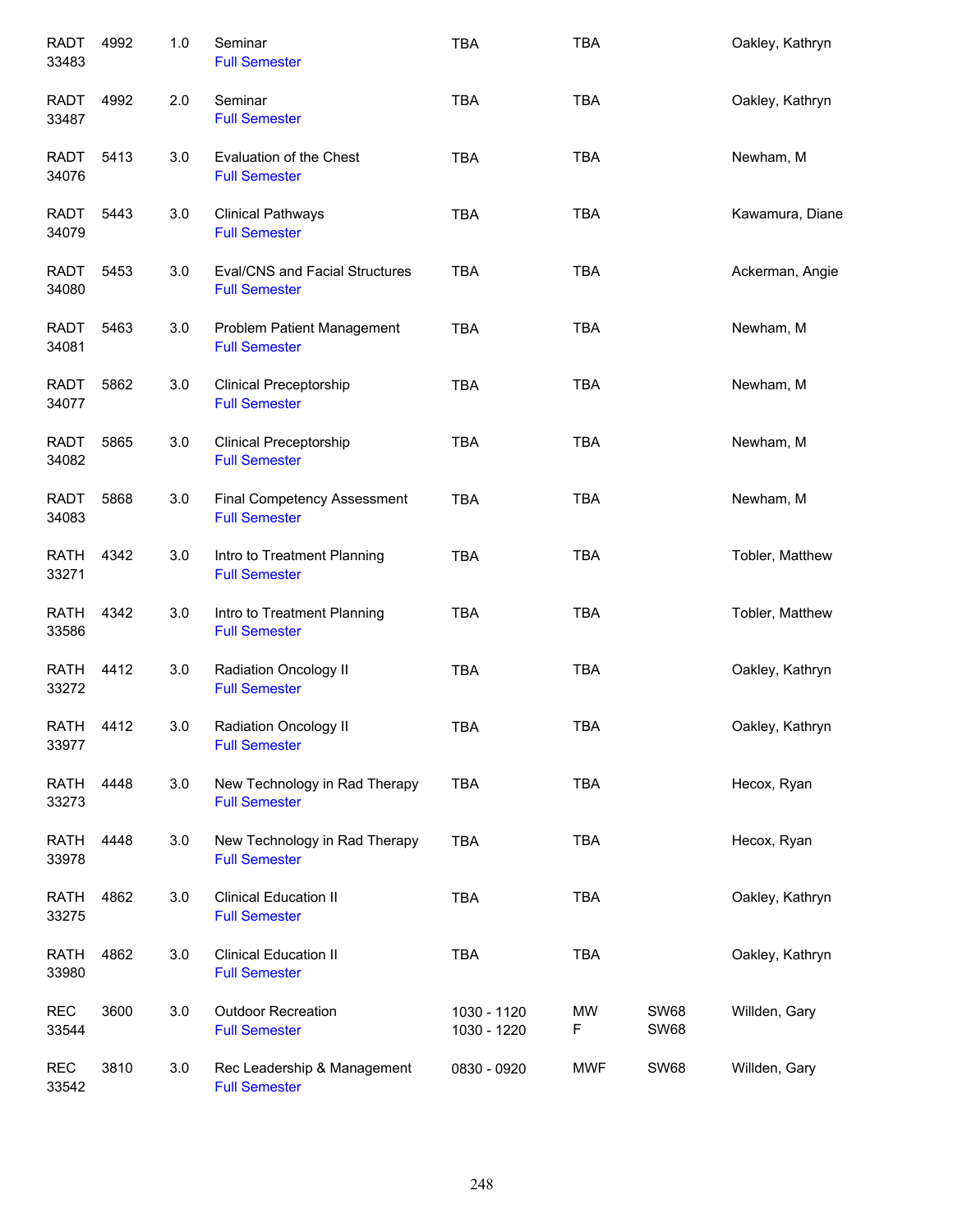| <b>REC</b><br>33546  | 4550 | 2.0 | <b>Outdoor Education</b><br><b>Full Semester</b>                                                                                              | 1230 - 1320                | WF             | <b>SW68</b>    | Speicher, Stephanie |
|----------------------|------|-----|-----------------------------------------------------------------------------------------------------------------------------------------------|----------------------------|----------------|----------------|---------------------|
| <b>REST</b><br>31278 | 1540 | 1.0 | Survey Respiratory Therapy<br><b>Full Semester</b>                                                                                            | <b>TBA</b>                 | <b>TBA</b>     | OL             | Oki, Michell        |
|                      |      |     | To access online course materials, please log on through<br>the student portal (eWeber) at http://weber.edu and select:<br>"Current Student". |                            |                |                |                     |
| <b>REST</b><br>33699 | 1540 | 1.0 | Survey Respiratory Therapy<br><b>Full Semester</b>                                                                                            | 0930 - 1020                | W              | MH327          | Gardiner, Janelle   |
| <b>REST</b><br>33724 | 1560 | 1.0 | Multi-Skill Health Care Worker<br><b>Full Semester</b>                                                                                        | 1030 - 1120                | W              | MH327          | Oki, Michell        |
| <b>REST</b><br>33061 | 2140 | 3.0 | Intro Basic Therapeutic Modali<br><b>Full Semester</b>                                                                                        | <b>TBA</b>                 | <b>TBA</b>     | D02105         | Bouwhuis, Kristine  |
| <b>REST</b><br>34477 | 2160 | 3.0 | Equipment Management Lab<br><b>Full Semester</b>                                                                                              | 1030 - 1520<br>1230 - 1420 | <b>TR</b><br>W | MH312<br>MH312 | Oki, Michell        |
| <b>REST</b><br>34478 | 2160 | 3.0 | Equipment Management Lab<br><b>Full Semester</b>                                                                                              | 1030 - 1520<br>1230 - 1420 | <b>TR</b><br>W | MH312<br>MH312 | Gardiner, Janelle   |
| <b>REST</b><br>33054 | 2210 | 3.0 | Elem Cardiopulm Anatomy/Physio<br><b>Full Semester</b>                                                                                        | <b>TBA</b>                 | <b>TBA</b>     | D02105         | Bouwhuis, Kristine  |
| <b>REST</b><br>33744 | 2270 | 4.0 | Application CardiopImnary Diag<br><b>Full Semester</b>                                                                                        | 0930 - 1120                | <b>MW</b>      | MH332          | Eberle, Paul        |
| <b>REST</b><br>33067 | 2300 | 3.0 | Basic Modalities Resp Care I<br><b>Full Semester</b>                                                                                          | <b>TBA</b>                 | <b>TBA</b>     | D02105         | Hudson, Keith       |
| <b>REST</b><br>33069 | 2310 | 3.0 | Basic Modalities Resp Care II<br><b>Full Semester</b>                                                                                         | <b>TBA</b>                 | <b>TBA</b>     | D02105         | Hudson, Keith       |
| <b>REST</b><br>34504 | 2320 | 2.0 | <b>Essentials Mechani Ventilation</b><br><b>Block 1</b>                                                                                       | 0930 - 1020<br>1130 - 1320 | <b>TR</b><br>М | MH312<br>MH312 | Trujillo, Lisa      |
| <b>REST</b><br>33754 | 2330 | 1.0 | Entry Level Resp Therapy Revie<br><b>Full Semester</b>                                                                                        | 0930 - 1120<br>1130 - 1220 | F<br>W         | MH304<br>MH332 | Gardiner, Janelle   |
| <b>REST</b><br>33760 | 2520 | 2.0 | Principles Pharmacology<br><b>Block 1</b>                                                                                                     | 0930 - 1120                | F              | MH304          | Gardiner, Janelle   |
| <b>REST</b><br>34505 | 2710 | 1.0 | <b>Specialty Clinical Experiences</b><br><b>Block 2</b>                                                                                       | 1130 - 1220<br><b>TBA</b>  | F<br><b>TR</b> | MH312          | Trujillo, Lisa      |
| <b>REST</b><br>34506 | 2720 | 3.0 | <b>Clinical Applications</b><br><b>Block 2</b>                                                                                                | 1230 - 1320<br><b>TBA</b>  | F<br><b>TR</b> | MH321          | Oki, Michell        |
| <b>REST</b><br>34507 | 2720 | 3.0 | <b>Clinical Applications</b><br><b>Block 2</b>                                                                                                | 1230 - 1320<br><b>TBA</b>  | F<br><b>TR</b> | MH312          | Trujillo, Lisa      |
| <b>REST</b><br>33070 | 3210 | 2.0 | Adv Cardiopulm Anatomy/Physiol<br><b>Full Semester</b>                                                                                        | <b>TBA</b>                 | <b>TBA</b>     |                | Eberle, Paul        |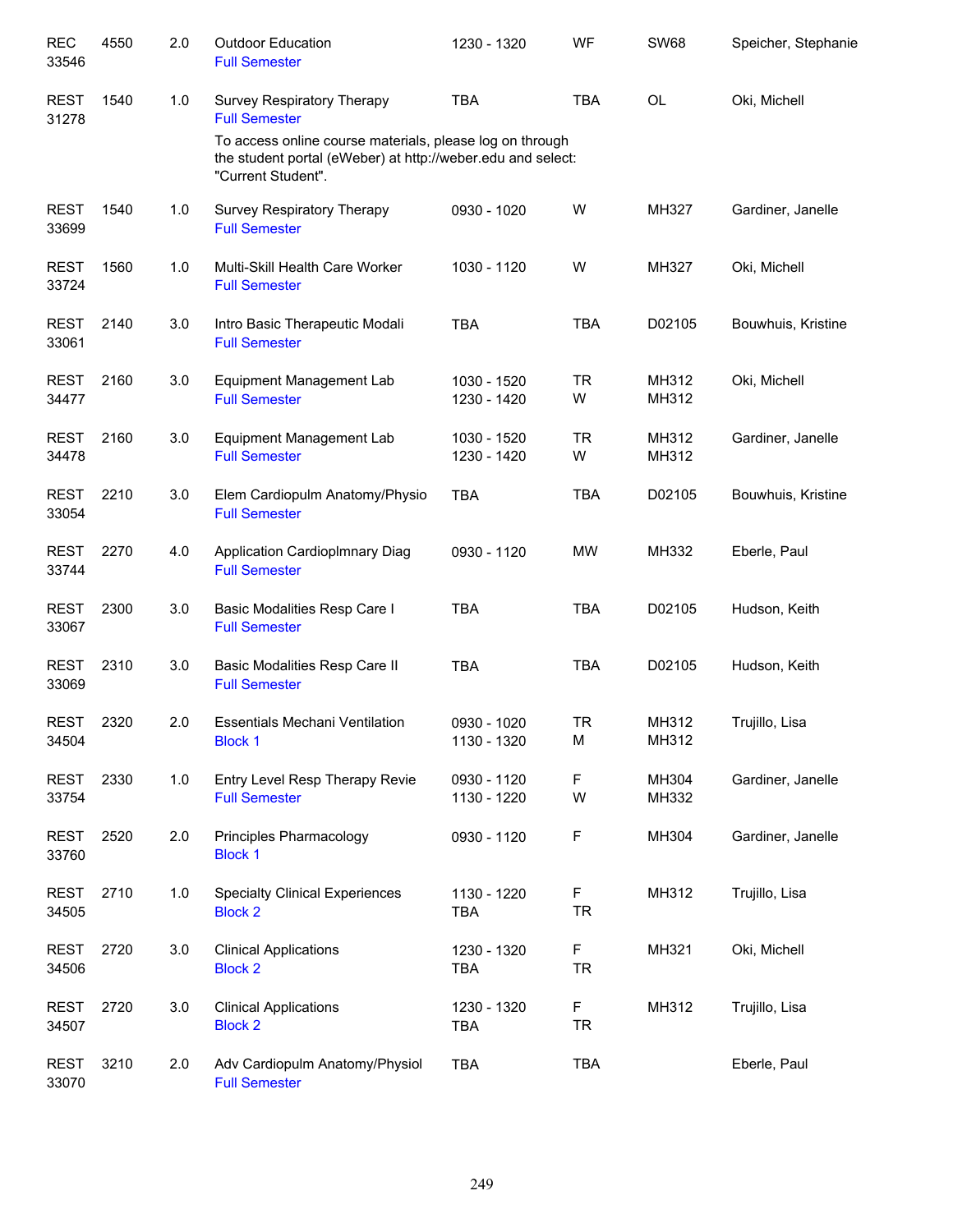| <b>REST</b><br>33761 | 3220 | 2.0 | Adv Cardiopulm Pathophysiology<br><b>Full Semester</b>                                                                                         | 1130 - 1320                | F              | MH327          | Eberle, Paul      |
|----------------------|------|-----|------------------------------------------------------------------------------------------------------------------------------------------------|----------------------------|----------------|----------------|-------------------|
| <b>REST</b><br>33765 | 3230 | 2.0 | Adv Cardiopulmonary Technology<br><b>Full Semester</b>                                                                                         | 0930 - 1120                | F              | MH327          | Oki, Michell      |
| <b>REST</b><br>33073 | 3260 | 2.0 | Neonatal/Pediatric Respir Care<br><b>Full Semester</b>                                                                                         | <b>TBA</b>                 | <b>TBA</b>     |                | Trujillo, Lisa    |
| <b>REST</b><br>33095 | 3260 | 2.0 | Neonatal/Pediatric Respir Care<br><b>Full Semester</b>                                                                                         | <b>TBA</b>                 | <b>TBA</b>     |                | Guenter, Robert   |
| <b>REST</b><br>33074 | 3270 | 2.0 | <b>Adult Critical Care</b><br><b>Full Semester</b>                                                                                             | <b>TBA</b>                 | <b>TBA</b>     |                | Allison, Emily    |
| <b>REST</b><br>33097 | 3270 | 2.0 | <b>Adult Critical Care</b><br><b>Full Semester</b>                                                                                             | <b>TBA</b>                 | <b>TBA</b>     |                | Clawson, Gary     |
| <b>REST</b><br>33076 | 3280 | 3.0 | Patient Care Continuum/Quality<br><b>Full Semester</b>                                                                                         | <b>TBA</b>                 | <b>TBA</b>     |                | Gardiner, Janelle |
| <b>REST</b><br>33098 | 3280 | 3.0 | Patient Care Continuum/Quality<br><b>Full Semester</b>                                                                                         | <b>TBA</b>                 | <b>TBA</b>     |                | Clawson, Gary     |
| <b>REST</b><br>33102 | 3502 | 2.0 | Intro to Sleep Disorders<br><b>Full Semester</b>                                                                                               | 1330 - 1620                | F              | MH327          | Oki, Michell      |
|                      |      |     | Class will be completed in four days: Jan 7, 14, 21, 28,<br>1:30 - 4:20 p.m. each day. Room 327.                                               |                            |                |                |                   |
| <b>REST</b><br>31279 | 3509 | 2.0 | Cases In Sleep Medicine<br><b>Full Semester</b>                                                                                                | <b>TBA</b>                 | <b>TBA</b>     | <b>OL</b>      | Oki, Michell      |
|                      |      |     | To access online course materials, please log on through<br>the student portal (eWeber) at http://weber.edu and select:<br>"Current Students". |                            |                |                |                   |
| <b>REST</b><br>34526 | 3760 | 4.0 | Clin Appl Neonatal/Pediatric<br><b>Full Semester</b>                                                                                           | 2130 - 2220<br><b>TBA</b>  | M<br><b>TR</b> | MH312          | Trujillo, Lisa    |
| <b>REST</b><br>33077 | 3770 | 4.0 | Clinical Apps Adult Critical C<br><b>Full Semester</b>                                                                                         | <b>TBA</b>                 | <b>TBA</b>     |                | Allison, Emily    |
| <b>REST</b><br>33100 | 3770 | 4.0 | Clinical Apps Adult Critical C<br><b>Full Semester</b>                                                                                         | <b>TBA</b>                 | <b>TBA</b>     |                | Guenter, Robert   |
| <b>REST</b><br>33078 | 3780 | 2.0 | <b>Clinical Applications</b><br><b>Full Semester</b>                                                                                           | <b>TBA</b>                 | <b>TBA</b>     |                | Allison, Emily    |
| <b>REST</b><br>33107 | 3780 | 2.0 | <b>Clinical Applications</b><br><b>Full Semester</b>                                                                                           | <b>TBA</b>                 | <b>TBA</b>     |                | Clawson, Gary     |
| <b>REST</b><br>33790 | 3900 | 3.0 | SI Clinical Simulation Seminar<br><b>Full Semester</b>                                                                                         | 0900 - 1600<br>1030 - 1220 | M<br>M         | MH341<br>MH327 | Oki, Michell      |
|                      |      |     | On Jan 10, the class will be from 9 am until 4 pm.                                                                                             |                            |                |                |                   |
| <b>REST</b><br>34508 | 4610 | 1.0 | <b>Advanced Patient Assessment</b><br><b>Full Semester</b>                                                                                     | <b>TBA</b>                 | <b>TBA</b>     |                | Eberle, Paul      |
| <b>REST</b><br>34509 | 4610 | 2.0 | <b>Advanced Patient Assessment</b><br><b>Full Semester</b>                                                                                     | <b>TBA</b>                 | <b>TBA</b>     |                | Eberle, Paul      |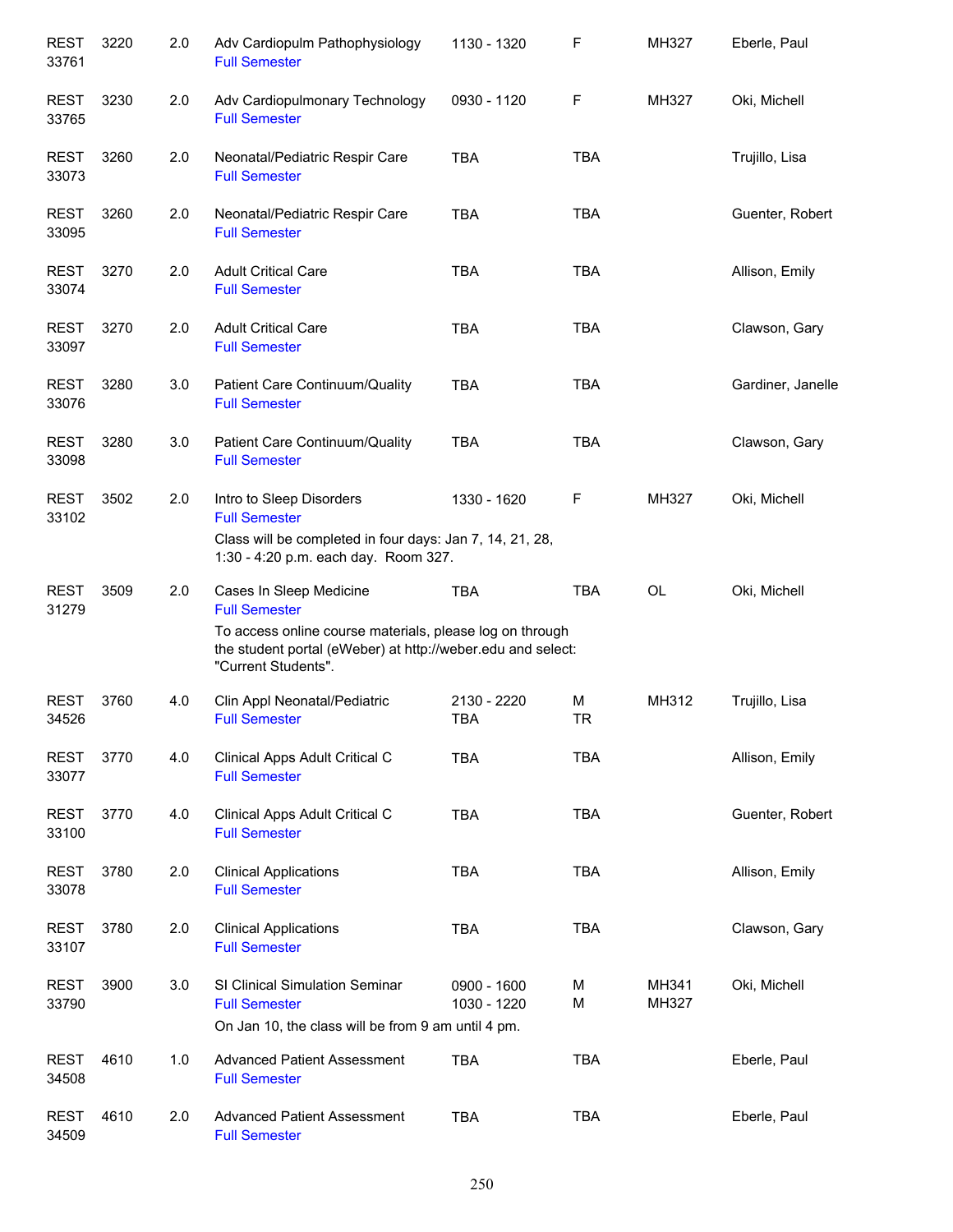| <b>REST</b><br>34510 | 4620 | 1.0   | <b>Health Promotion</b><br><b>Full Semester</b>                                                                                                | <b>TBA</b>  | <b>TBA</b> |              | Trujillo, Lisa      |
|----------------------|------|-------|------------------------------------------------------------------------------------------------------------------------------------------------|-------------|------------|--------------|---------------------|
| <b>REST</b><br>34511 | 4620 | 2.0   | <b>Health Promotion</b><br><b>Full Semester</b>                                                                                                | <b>TBA</b>  | <b>TBA</b> |              | Trujillo, Lisa      |
| <b>REST</b><br>34512 | 4630 | 1.0   | <b>Continuous Quality Improvement</b><br><b>Full Semester</b>                                                                                  | <b>TBA</b>  | <b>TBA</b> |              | Gardiner, Janelle   |
| <b>REST</b><br>34513 | 4630 | 2.0   | <b>Continuous Quality Improvement</b><br><b>Full Semester</b>                                                                                  | <b>TBA</b>  | <b>TBA</b> |              | Gardiner, Janelle   |
| <b>REST</b><br>34514 | 4800 | $1.0$ | Independent Projects<br><b>Full Semester</b>                                                                                                   | <b>TBA</b>  | <b>TBA</b> |              | Oki, Michell        |
| <b>REST</b><br>34515 | 4800 | 2.0   | Independent Projects<br><b>Full Semester</b>                                                                                                   | <b>TBA</b>  | <b>TBA</b> |              | Oki, Michell        |
| <b>REST</b><br>35047 | 4800 | 1.0   | Independent Projects<br><b>Full Semester</b>                                                                                                   | <b>TBA</b>  | <b>TBA</b> |              | Trujillo, Lisa      |
| <b>REST</b><br>34976 | 4830 | 2.0   | Directed Readings<br><b>Full Semester</b>                                                                                                      | <b>TBA</b>  | <b>TBA</b> |              | Eberle, Paul        |
| <b>SCM</b><br>31293  | 3050 | 3.0   | Operations & Logistics Mgmt<br><b>Full Semester</b>                                                                                            | <b>TBA</b>  | <b>TBA</b> | OL           | Christensen, Bruce  |
|                      |      |       | To access online course materials, please log on through<br>the student portak (eWeber) at http://weber.edu and select:<br>"Current Students". |             |            |              |                     |
| <b>SCM</b><br>33083  | 3050 | 3.0   | Operations & Logistics Mgmt<br><b>Full Semester</b>                                                                                            | 1730 - 2010 | Τ          | <b>WB110</b> | Hill, Stephen       |
| <b>SCM</b><br>33084  | 3050 | 3.0   | Operations & Logistics Mgmt<br><b>Full Semester</b>                                                                                            | 0730 - 0820 | <b>MWF</b> | <b>WB110</b> | Hill, Stephen       |
| <b>SCM</b><br>33085  | 3500 | 3.0   | SI Computer Models/Application<br><b>Full Semester</b>                                                                                         | 1030 - 1120 | <b>MWF</b> | <b>WB119</b> | Christensen, Bruce  |
| <b>SCM</b><br>33086  | 4050 | 3.0   | Contemp Supply Chain Mgmt<br><b>Full Semester</b>                                                                                              | 0930 - 1020 | <b>MWF</b> | <b>WB112</b> | Hill, Stephen       |
| <b>SCM</b><br>33088  | 4100 | 3.0   | <b>Quality Mgmt &amp; Productivity</b><br><b>Full Semester</b>                                                                                 | 0900 - 1015 | <b>TR</b>  | <b>WB113</b> | Schvaneveldt, Shane |
| <b>SCM</b><br>33089  | 4100 | 3.0   | <b>Quality Mgmt &amp; Productivity</b><br><b>Full Semester</b>                                                                                 | 1730 - 2020 | M          | WB104        | Schvaneveldt, Shane |
| <b>SCM</b><br>33113  | 4410 | 3.0   | SI Material & Inventory Mngmnt<br><b>Full Semester</b>                                                                                         | 0730 - 0820 | <b>MWF</b> | <b>WB119</b> | Christensen, Bruce  |
| <b>SCM</b><br>33114  | 4860 | 3.0   | Supply Chain Mngmt Internship<br><b>Full Semester</b>                                                                                          | <b>TBA</b>  | <b>TBA</b> |              | Russell, Stephen    |
| SOC<br>31035         | 1010 | 3.0   | SS/DV Intro to Sociology<br><b>Full Semester</b>                                                                                               | 0830 - 0920 | <b>MWF</b> | SS109        | Ollilainen, Anne    |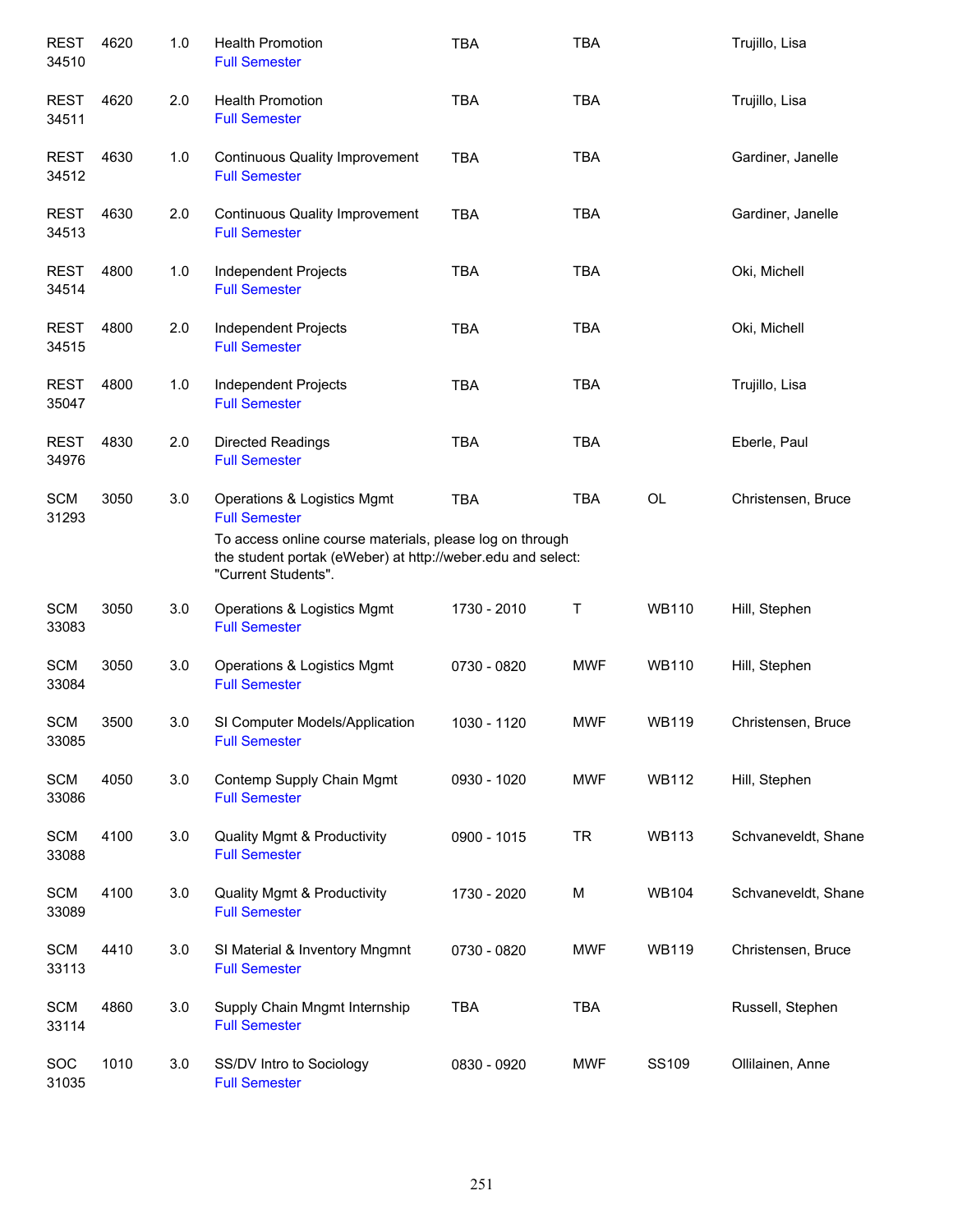| SOC<br>31036        | 1010 | 3.0 | SS/DV Intro to Sociology<br><b>Full Semester</b>                                                                                               | 0930 - 1020 | <b>MWF</b> | SS109        | Ollilainen, Anne    |
|---------------------|------|-----|------------------------------------------------------------------------------------------------------------------------------------------------|-------------|------------|--------------|---------------------|
| <b>SOC</b><br>31045 | 1010 | 3.0 | SS/DV Intro to Sociology<br><b>Full Semester</b>                                                                                               | 0730 - 0845 | <b>TR</b>  | SS109        | Wei-Arthus, Huiying |
| SOC<br>31046        | 1010 | 3.0 | SS/DV Intro to Sociology<br><b>Full Semester</b>                                                                                               | 0900 - 1015 | <b>TR</b>  | SS109        | Wei-Arthus, Huiying |
| <b>SOC</b><br>31083 | 1010 | 3.0 | SS/DV Intro to Sociology<br><b>Full Semester</b>                                                                                               | 1730 - 2010 | W          | SS109        | Richens, Greg       |
| <b>SOC</b><br>31092 | 1010 | 3.0 | SS/DV Intro to Sociology<br><b>Full Semester</b>                                                                                               | 0730 - 0845 | <b>TR</b>  | D02112       | Simpson, Mark       |
| SOC<br>31098        | 1010 | 3.0 | SS/DV Intro to Sociology<br><b>Full Semester</b>                                                                                               | 1730 - 2010 | R          | D02301       | Simpson, Mark       |
| SOC<br>31107        | 1010 | 3.0 | SS/DV Intro to Sociology<br><b>Full Semester</b>                                                                                               | <b>TBA</b>  | <b>TBA</b> | <b>OL</b>    | Wei-Arthus, Huiying |
|                     |      |     | to access online course materials. please log on through<br>the student portal (eWeber) at http://weber.edu and select:<br>"Current Students". |             |            |              |                     |
| <b>SOC</b><br>31108 | 1010 | 3.0 | SS/DV Intro to Sociology<br><b>Full Semester</b>                                                                                               | <b>TBA</b>  | <b>TBA</b> | <b>OL</b>    | Reynolds, Robert    |
|                     |      |     | To access onlne course materials, please log on through<br>the student portal (eWeber) at http://weber.edu and seelect:<br>"Current Students". |             |            |              |                     |
| SOC<br>31037        | 1020 | 3.0 | <b>SS/DV Social Problems</b><br><b>Full Semester</b>                                                                                           | 1030 - 1120 | <b>MWF</b> | SS109        | Higley, Ramona      |
| <b>SOC</b><br>31038 | 1020 | 3.0 | <b>SS/DV Social Problems</b><br><b>Full Semester</b>                                                                                           | 1130 - 1220 | <b>MWF</b> | SS109        | Kearin, Thomas      |
| SOC<br>31039        | 1020 | 3.0 | <b>SS/DV Social Problems</b><br><b>Full Semester</b>                                                                                           | 1230 - 1320 | <b>MWF</b> | <b>SS109</b> | Higley, Ramona      |
| SOC<br>31047        | 1020 | 3.0 | <b>SS/DV Social Problems</b><br><b>Full Semester</b>                                                                                           | 1030 - 1145 | <b>TR</b>  | SS109        | Gillespie, L        |
| SOC<br>31049        | 1020 | 3.0 | <b>SS/DV Social Problems</b><br><b>Full Semester</b>                                                                                           | 1200 - 1315 | <b>TR</b>  | <b>SS109</b> | Trentelman, Carla   |
| SOC<br>31050        | 1020 | 3.0 | <b>SS/DV Social Problems</b><br><b>Full Semester</b>                                                                                           | 1330 - 1445 | <b>TR</b>  | SS109        | Trentelman, Carla   |
| SOC<br>31082        | 1020 | 3.0 | <b>SS/DV Social Problems</b><br><b>Full Semester</b>                                                                                           | 1730 - 2010 | Τ          | SS109        | Reynolds, Robert    |
| SOC<br>31100        | 1020 | 3.0 | <b>SS/DV Social Problems</b><br><b>Full Semester</b>                                                                                           | 0830 - 0920 | <b>MWF</b> | D02104       | Kearin, Thomas      |
| SOC<br>31109        | 1020 | 3.0 | <b>SS/DV Social Problems</b><br><b>Full Semester</b>                                                                                           | <b>TBA</b>  | <b>TBA</b> | <b>OL</b>    | Higley, Ramona      |
|                     |      |     | To access online coure materials, please log on through<br>the student portal (eWeber) at http://weber.edu and select:<br>"Current Students".  |             |            |              |                     |

252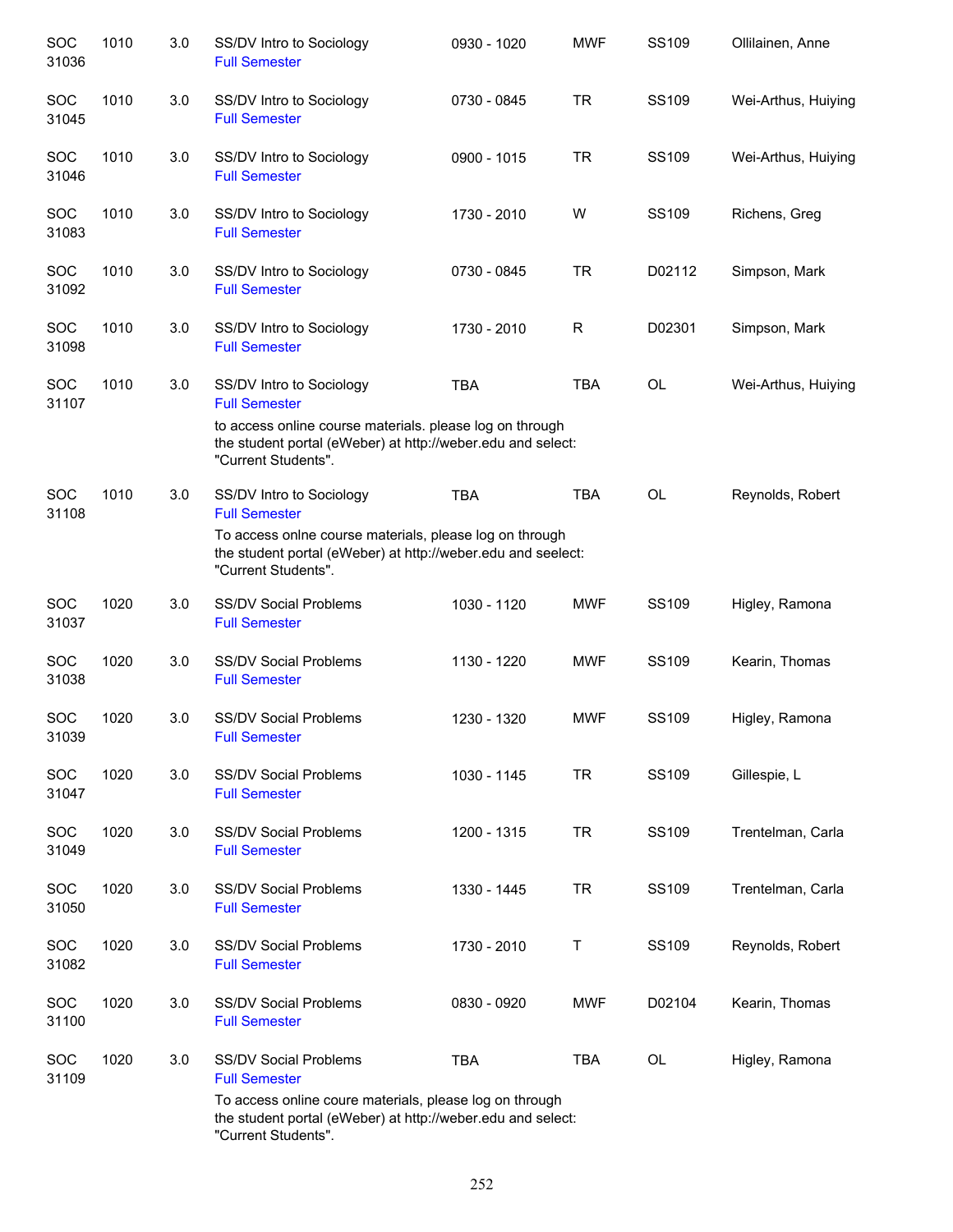| <b>SOC</b><br>31110 | 1020 | 3.0 | <b>SS/DV Social Problems</b><br><b>Full Semester</b>                                                                                                                                                                                                                             | <b>TBA</b>  | TBA        | <b>OL</b>   | Richens, Greg       |
|---------------------|------|-----|----------------------------------------------------------------------------------------------------------------------------------------------------------------------------------------------------------------------------------------------------------------------------------|-------------|------------|-------------|---------------------|
|                     |      |     | To access online course materials, please log on through<br>the student portal (eWeber) at http://weber.edu and select:<br>"Current Students".                                                                                                                                   |             |            |             |                     |
| <b>SOC</b><br>31041 | 3030 | 3.0 | <b>Classical Sociological Theory</b><br><b>Full Semester</b>                                                                                                                                                                                                                     | 0930 - 1020 | <b>MWF</b> | <b>SS44</b> | Wei-Arthus, Huiying |
| SOC<br>33042        | 3030 | 3.0 | <b>Classical Sociological Theory</b><br><b>Full Semester</b>                                                                                                                                                                                                                     | 1630 - 1910 | W          | <b>PC12</b> | Blake, Spencer      |
| <b>SOC</b><br>31040 | 3300 | 3.0 | <b>Environment and Society</b><br><b>Full Semester</b>                                                                                                                                                                                                                           | 0830 - 0920 | <b>MWF</b> | <b>SS44</b> | Trentelman, Carla   |
| <b>SOC</b><br>31101 | 3540 | 3.0 | Small Groups & Leadership<br><b>Full Semester</b>                                                                                                                                                                                                                                | 1730 - 2010 | M          | D02306      | Higley, Ramona      |
| <b>SOC</b><br>31051 | 3600 | 3.0 | <b>SI Social Statistics</b><br><b>Full Semester</b>                                                                                                                                                                                                                              | 0900 - 1015 | <b>TR</b>  | <b>SS44</b> | Reynolds, Robert    |
|                     |      |     | CBL stands for Community-Based Learning which means that students engage in<br>meaningful community service that is connected to specific course objectives.<br>See http://www.weber.edu/CommunityInvolvement/CBL Designation.html for a full<br>list of CBL designated courses. |             |            |             |                     |
| <b>SOC</b><br>31055 | 3660 | 3.0 | SI Sociological Research<br><b>Full Semester</b>                                                                                                                                                                                                                                 | 1200 - 1315 | <b>TR</b>  | <b>SS44</b> | Kowalewski, Brenda  |
|                     |      |     | CBL stands for Community-Based Learning which means that students engage in<br>meaningful community service that is connected to specific course objectives.<br>See http://www.weber.edu/CommunityInvolvement/CBL_Designation.html for a full<br>list of CBL designated courses. |             |            |             |                     |
| <b>SOC</b><br>31102 | 3660 | 3.0 | SI Sociological Research<br><b>Full Semester</b>                                                                                                                                                                                                                                 | 1730 - 2010 | т          | <b>N08</b>  | Trentelman, Carla   |
| <b>SOC</b><br>31043 | 4030 | 3.0 | Contemporary Soc Theory<br><b>Full Semester</b>                                                                                                                                                                                                                                  | 1130 - 1220 | <b>MWF</b> | <b>SS44</b> | Wei-Arthus, Huiying |
| SOC<br>31062        | 4030 | 3.0 | Contemporary Soc Theory<br><b>Full Semester</b>                                                                                                                                                                                                                                  | 1730 - 2010 | W          | <b>SS44</b> | Wei-Arthus, Huiying |
| <b>SOC</b><br>31042 | 4550 | 3.0 | DV Sociology Of Work<br><b>Full Semester</b>                                                                                                                                                                                                                                     | 1030 - 1120 | <b>MWF</b> | <b>SS44</b> | Ollilainen, Anne    |
| <b>SOC</b><br>31937 | 4830 | 1.0 | Readings and/or Projects<br><b>Full Semester</b>                                                                                                                                                                                                                                 | <b>TBA</b>  | <b>TBA</b> |             | Reynolds, Robert    |
| SOC<br>31939        | 4830 | 2.0 | Readings and/or Projects<br><b>Full Semester</b>                                                                                                                                                                                                                                 | <b>TBA</b>  | <b>TBA</b> |             | Reynolds, Robert    |
| <b>SOC</b><br>31940 | 4830 | 3.0 | Readings and/or Projects<br><b>Full Semester</b>                                                                                                                                                                                                                                 | <b>TBA</b>  | <b>TBA</b> |             | Reynolds, Robert    |
| <b>SOC</b><br>31941 | 4890 | 1.0 | Internship<br><b>Full Semester</b>                                                                                                                                                                                                                                               | <b>TBA</b>  | <b>TBA</b> |             | Reynolds, Robert    |
| <b>SOC</b><br>31942 | 4890 | 2.0 | Internship<br><b>Full Semester</b>                                                                                                                                                                                                                                               | <b>TBA</b>  | <b>TBA</b> |             | Reynolds, Robert    |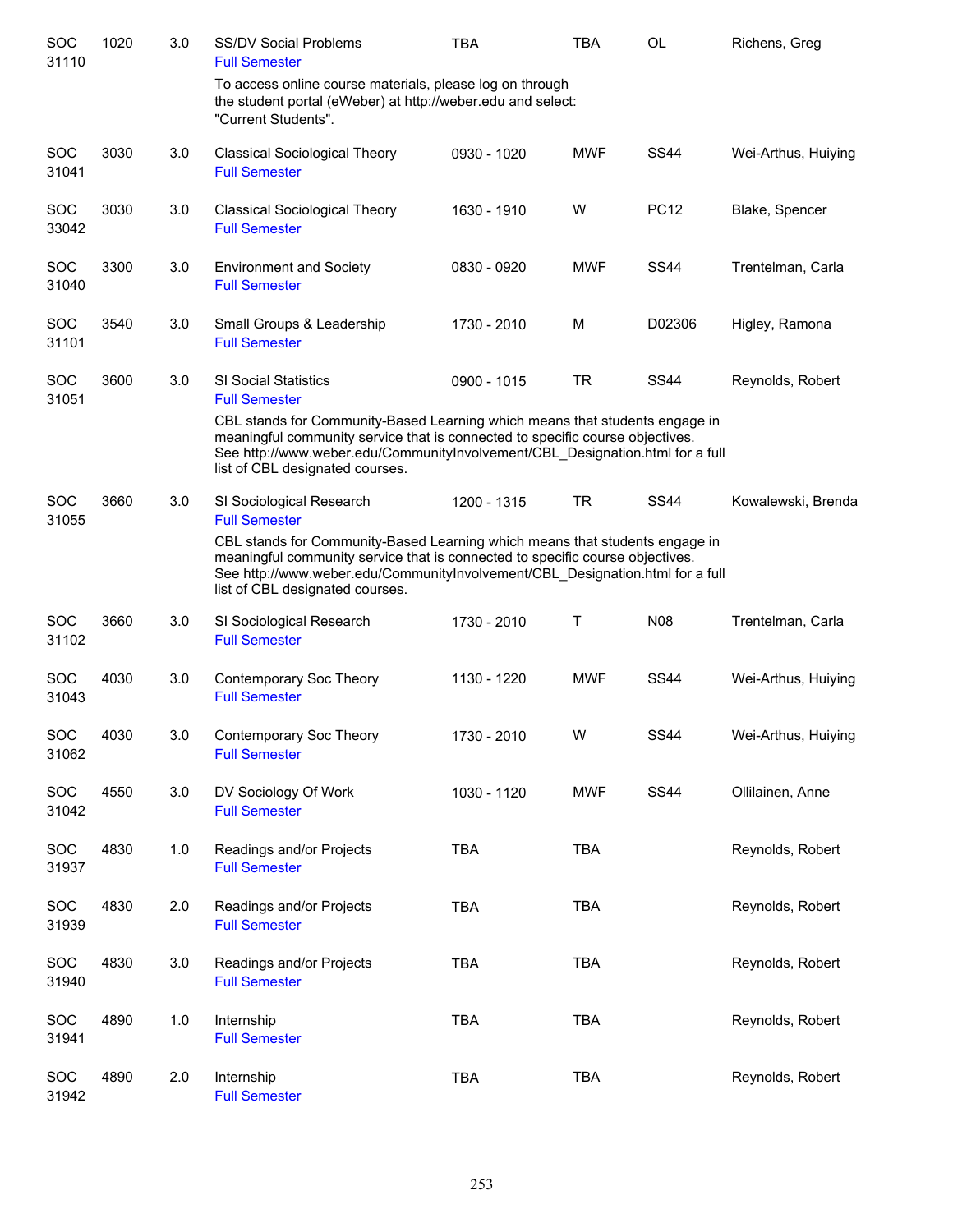| SOC<br>31943         | 4890 | 3.0   | Internship<br><b>Full Semester</b>                                                                 | <b>TBA</b>  | <b>TBA</b> |             | Reynolds, Robert  |
|----------------------|------|-------|----------------------------------------------------------------------------------------------------|-------------|------------|-------------|-------------------|
| SOC<br>31945         | 4890 | 4.0   | Internship<br><b>Full Semester</b>                                                                 | <b>TBA</b>  | <b>TBA</b> |             | Reynolds, Robert  |
| SOC<br>31947         | 4890 | $5.0$ | Internship<br><b>Full Semester</b>                                                                 | <b>TBA</b>  | <b>TBA</b> |             | Reynolds, Robert  |
| SOC<br>31949         | 4890 | 6.0   | Internship<br><b>Full Semester</b>                                                                 | <b>TBA</b>  | <b>TBA</b> |             | Reynolds, Robert  |
| SOC<br>31044         | 4900 | 3.0   | Senior Capstone Course<br><b>Full Semester</b>                                                     | 1230 - 1320 | <b>MWF</b> | <b>SS44</b> | Reynolds, Robert  |
| SOC<br>31053         | 4990 | 3.0   | Seminar In Sociology<br><b>Full Semester</b>                                                       | 1030 - 1145 | TR         | <b>SS44</b> | Ollilainen, Anne  |
| <b>SPAN</b><br>30789 | 1010 | 3.0   | First Year Spanish I<br><b>Full Semester</b><br>Course Fee \$8.00                                  | 0730 - 0820 | <b>MWF</b> | EH106       | Compton, Greg     |
| <b>SPAN</b><br>30790 | 1010 | 3.0   | First Year Spanish I<br><b>Full Semester</b><br>Course Fee \$8.00                                  | 0830 - 0920 | <b>MWF</b> | EH104       | Myers, Christina  |
| <b>SPAN</b><br>30797 | 1010 | 3.0   | First Year Spanish I<br><b>Full Semester</b><br>Course Fee \$8.00                                  | 1030 - 1120 | <b>MWF</b> | EH105       | Compton, Greg     |
| <b>SPAN</b><br>30799 | 1010 | 3.0   | First Year Spanish I<br><b>Full Semester</b><br>Course Fee \$8.00                                  | 1130 - 1220 | <b>MWF</b> | EH104       | Maughan, Rona Lee |
| <b>SPAN</b><br>30800 | 1010 | 3.0   | First Year Spanish I<br><b>Full Semester</b><br>Course Fee \$8.00                                  | 1230 - 1320 | <b>MWF</b> | EH104       | Maughan, Rona Lee |
| <b>SPAN</b><br>34663 | 1010 | 3.0   | First Year Spanish I<br><b>Full Semester</b><br>Course Fee \$8.00                                  | 0900 - 1015 | <b>TR</b>  | EH118       | Mathews, Thomas   |
| <b>SPAN</b><br>34699 | 1010 | 3.0   | First Year Spanish I<br><b>Full Semester</b><br>Course Fee \$8.00                                  | 1030 - 1120 | <b>MWF</b> | EH117       | Fielding, Maria   |
| <b>SPAN</b><br>30545 | 1020 | 3.0   | First Year Spanish II<br><b>Full Semester</b><br>Course Fee \$8.00                                 | 1730 - 1845 | MW         | D02105      | Michalek, Vanesa  |
| <b>SPAN</b><br>30801 | 1020 | 3.0   | First Year Spanish II<br><b>Full Semester</b><br>Continuation of Spanish 1010<br>Course Fee \$8.00 | 0830 - 0920 | <b>MWF</b> | EH106       | Compton, Greg     |
| <b>SPAN</b><br>30802 | 1020 | 3.0   | First Year Spanish II<br><b>Full Semester</b><br>Continuation of Spanish 1010<br>Course Fee \$8.00 | 0930 - 1020 | <b>MWF</b> | EH104       | Myers, Christina  |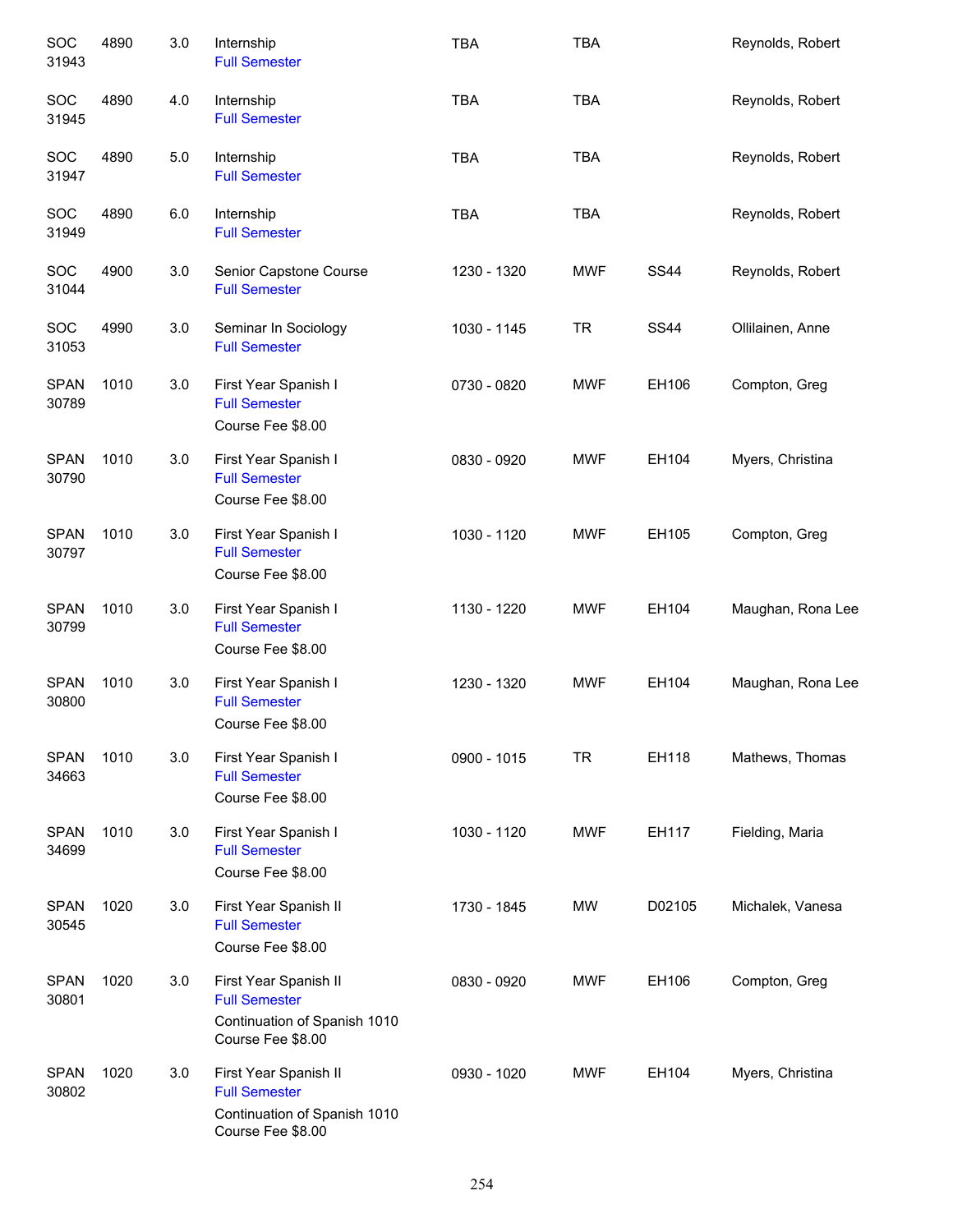| <b>SPAN</b><br>30803 | 1020 | 3.0 | First Year Spanish II<br><b>Full Semester</b>                                                                                                                                                                                                      | 1130 - 1220 | <b>MWF</b> | EH115 | Jasmer, Dolores   |
|----------------------|------|-----|----------------------------------------------------------------------------------------------------------------------------------------------------------------------------------------------------------------------------------------------------|-------------|------------|-------|-------------------|
|                      |      |     | Continuation of Spanish 1010<br>Course Fee \$8.00                                                                                                                                                                                                  |             |            |       |                   |
| <b>SPAN</b><br>30804 | 1020 | 3.0 | First Year Spanish II<br><b>Full Semester</b>                                                                                                                                                                                                      | 1730 - 1845 | <b>TR</b>  | EH104 | Nebeker, Jared    |
|                      |      |     | Continuation of Spanish 1010<br>Course Fee \$8.00                                                                                                                                                                                                  |             |            |       |                   |
| <b>SPAN</b><br>30806 | 2010 | 3.0 | Second Year Spanish I<br><b>Full Semester</b><br>Course Fee \$8.00                                                                                                                                                                                 | 0930 - 1020 | <b>MWF</b> | EH117 | Jasmer, Dolores   |
| <b>SPAN</b><br>30808 | 2010 | 3.0 | Second Year Spanish I<br><b>Full Semester</b><br>Course Fee \$8.00                                                                                                                                                                                 | 1230 - 1320 | <b>MWF</b> | EH105 | Jasmer, Dolores   |
| <b>SPAN</b><br>30810 | 2020 | 3.0 | HU Second Year Spanish II<br><b>Full Semester</b><br>Course Fee \$8.00                                                                                                                                                                             | 0830 - 0920 | <b>MWF</b> | EH117 | Fielding, Maria   |
| <b>SPAN</b><br>30812 | 2020 | 3.0 | HU Second Year Spanish II<br><b>Full Semester</b><br>Course Fee \$8.00                                                                                                                                                                             | 1230 - 1320 | <b>MWF</b> | EH118 | Fielding, Maria   |
| <b>SPAN</b><br>30814 | 2020 | 3.0 | HU Second Year Spanish II<br><b>Full Semester</b><br>Course Fee \$8.00                                                                                                                                                                             | 1730 - 1845 | <b>MW</b>  | EH117 | Nebeker, Jared    |
| <b>SPAN</b><br>34710 | 2020 | 3.0 | HU Second Year Spanish II<br><b>Full Semester</b><br>Course Fee \$8.00                                                                                                                                                                             | <b>TBA</b>  | <b>TBA</b> |       | Giralt, Alicia    |
| <b>SPAN</b><br>34642 | 2851 | 3.0 | HU Study Abroad<br><b>Full Semester</b>                                                                                                                                                                                                            | <b>TBA</b>  | <b>TBA</b> |       | Giralt, Alicia    |
| SPAN<br>34643        | 2852 | 3.0 | Study Abroad<br><b>Full Semester</b>                                                                                                                                                                                                               | <b>TBA</b>  | <b>TBA</b> |       | Giralt, Alicia    |
| <b>SPAN</b><br>30827 | 3000 | 3.0 | Proficiency Development<br><b>Full Semester</b>                                                                                                                                                                                                    | 1030 - 1120 | <b>MWF</b> | EH104 | Spanos, Anthony   |
|                      |      |     | Native-speaking students or those who have acquired<br>proficiency through residence in the target language<br>community are not eligible to take this class.<br>Prerequisite: Completion of or currently enrolled in FL 2020<br>Course Fee \$6.00 |             |            |       |                   |
| <b>SPAN</b><br>34711 | 3000 | 3.0 | <b>Proficiency Development</b><br><b>Full Semester</b><br>Course Fee \$6.00                                                                                                                                                                        | <b>TBA</b>  | <b>TBA</b> |       | Giralt, Alicia    |
| <b>SPAN</b><br>30849 | 3060 | 3.0 | Grammar & Composition<br><b>Full Semester</b><br>Course Fee \$6.00                                                                                                                                                                                 | 0900 - 1015 | <b>TR</b>  | EH104 | Norseth, Marianna |
| <b>SPAN</b><br>30850 | 3060 | 3.0 | Grammar & Composition<br><b>Full Semester</b><br>Course Fee \$6.00                                                                                                                                                                                 | 0930 - 1020 | <b>MWF</b> | EH115 | Bergeson, Craig   |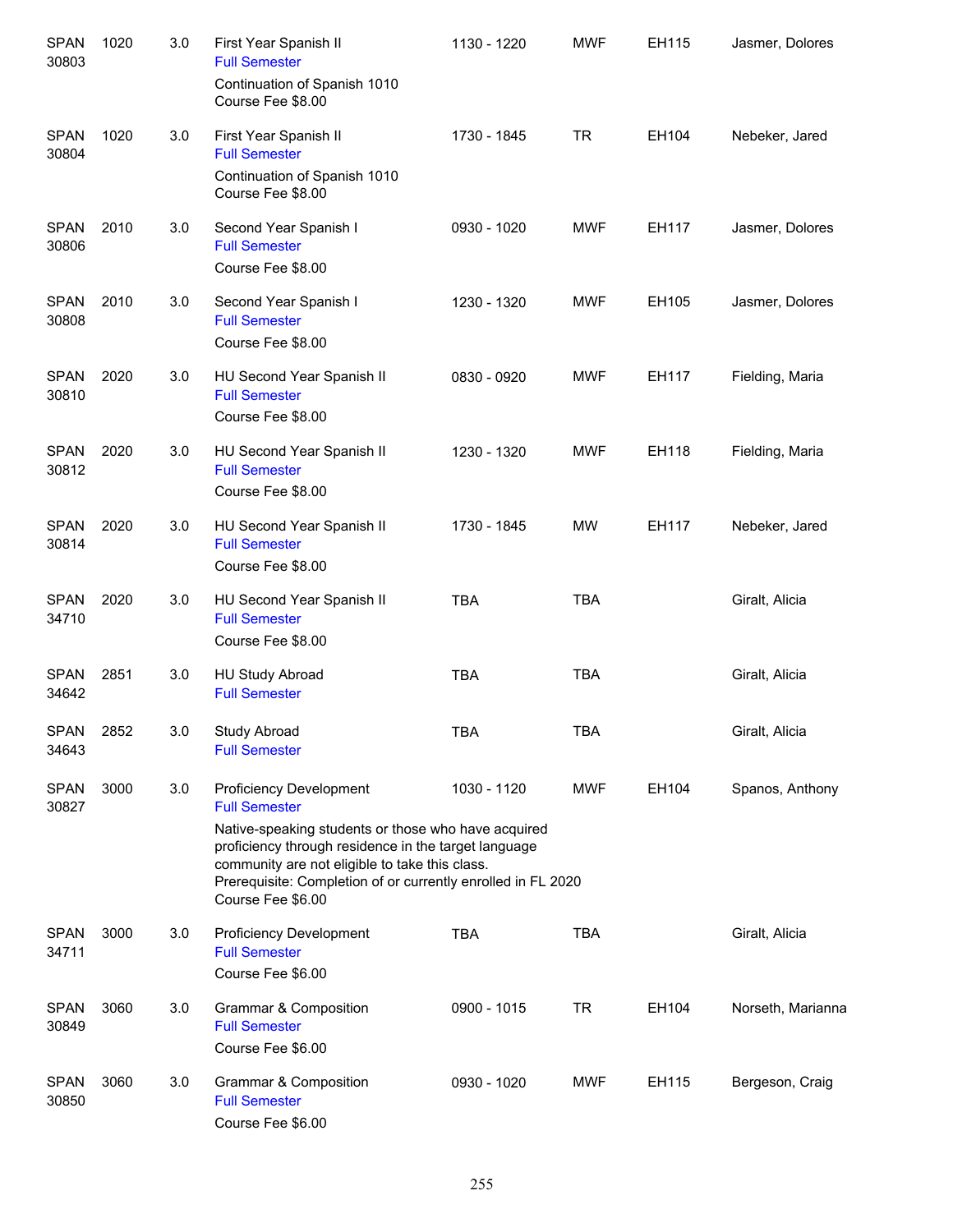| <b>SPAN</b><br>30852 | 3060 | 3.0 | <b>Grammar &amp; Composition</b><br><b>Full Semester</b><br>Course Fee \$6.00 | 1030 - 1120 | <b>MWF</b> | EH116 | Giralt, Alicia    |
|----------------------|------|-----|-------------------------------------------------------------------------------|-------------|------------|-------|-------------------|
| <b>SPAN</b><br>30853 | 3060 | 3.0 | Grammar & Composition<br><b>Full Semester</b><br>Course Fee \$6.00            | 1030 - 1145 | <b>TR</b>  | EH118 | Mathews, Thomas   |
| <b>SPAN</b><br>30855 | 3060 | 3.0 | Grammar & Composition<br><b>Full Semester</b><br>Course Fee \$6.00            | 1730 - 2010 | Τ          | EH115 | Norseth, Marianna |
| <b>SPAN</b><br>30867 | 3160 | 3.0 | Introduction to Literature<br><b>Full Semester</b><br>Course Fee \$6.00       | 0830 - 0920 | <b>MWF</b> | EH118 | Mathews, Thomas   |
| <b>SPAN</b><br>30868 | 3160 | 3.0 | Introduction to Literature<br><b>Full Semester</b><br>Course Fee \$6.00       | 0900 - 1015 | <b>TR</b>  | EH105 | Stokes, Jeffery   |
| <b>SPAN</b><br>30869 | 3160 | 3.0 | Introduction to Literature<br><b>Full Semester</b><br>Course Fee \$6.00       | 1130 - 1220 | <b>MWF</b> | EH118 | Spanos, Anthony   |
| <b>SPAN</b><br>30870 | 3160 | 3.0 | Introduction to Literature<br><b>Full Semester</b><br>Course Fee \$6.00       | 1730 - 2010 | R          | EH115 | Norseth, Marianna |
| <b>SPAN</b><br>30871 | 3220 | 3.0 | Phonetics & Phonology<br><b>Full Semester</b><br>Course Fee \$6.00            | 0930 - 1020 | <b>MWF</b> | EH118 | Stokes, Jeffery   |
| <b>SPAN</b><br>30872 | 3320 | 3.0 | Applied Language Studies<br><b>Full Semester</b><br>Course Fee \$6.00         | 0830 - 0920 | <b>MWF</b> | EH115 | Spanos, Anthony   |
| <b>SPAN</b><br>30873 | 3360 | 3.0 | <b>Advanced Grammar</b><br><b>Full Semester</b><br>Course Fee \$6.00          | 1030 - 1120 | <b>MWF</b> | EH118 | Mathews, Thomas   |
| <b>SPAN</b><br>30874 | 3550 | 3.0 | Study in Culture/Civilization<br><b>Full Semester</b><br>Course Fee \$6.00    | 0900 - 1015 | <b>TR</b>  | EH115 | Giralt, Alicia    |
| <b>SPAN</b><br>30875 | 3560 | 3.0 | Cultural Heritage II<br><b>Full Semester</b><br>Course Fee \$6.00             | 1200 - 1315 | <b>TR</b>  | EH118 | Stokes, Jeffery   |
| <b>SPAN</b><br>30876 | 3570 | 3.0 | Special Topics in Culture<br><b>Full Semester</b><br>Course Fee \$6.00        | 1330 - 1610 | W          | EH118 | Guadano, Luis     |
| <b>SPAN</b><br>30877 | 3620 | 3.0 | Literature Survery II<br><b>Full Semester</b><br>Course Fee \$6.00            | 1030 - 1145 | <b>TR</b>  | EH104 | Bergeson, Craig   |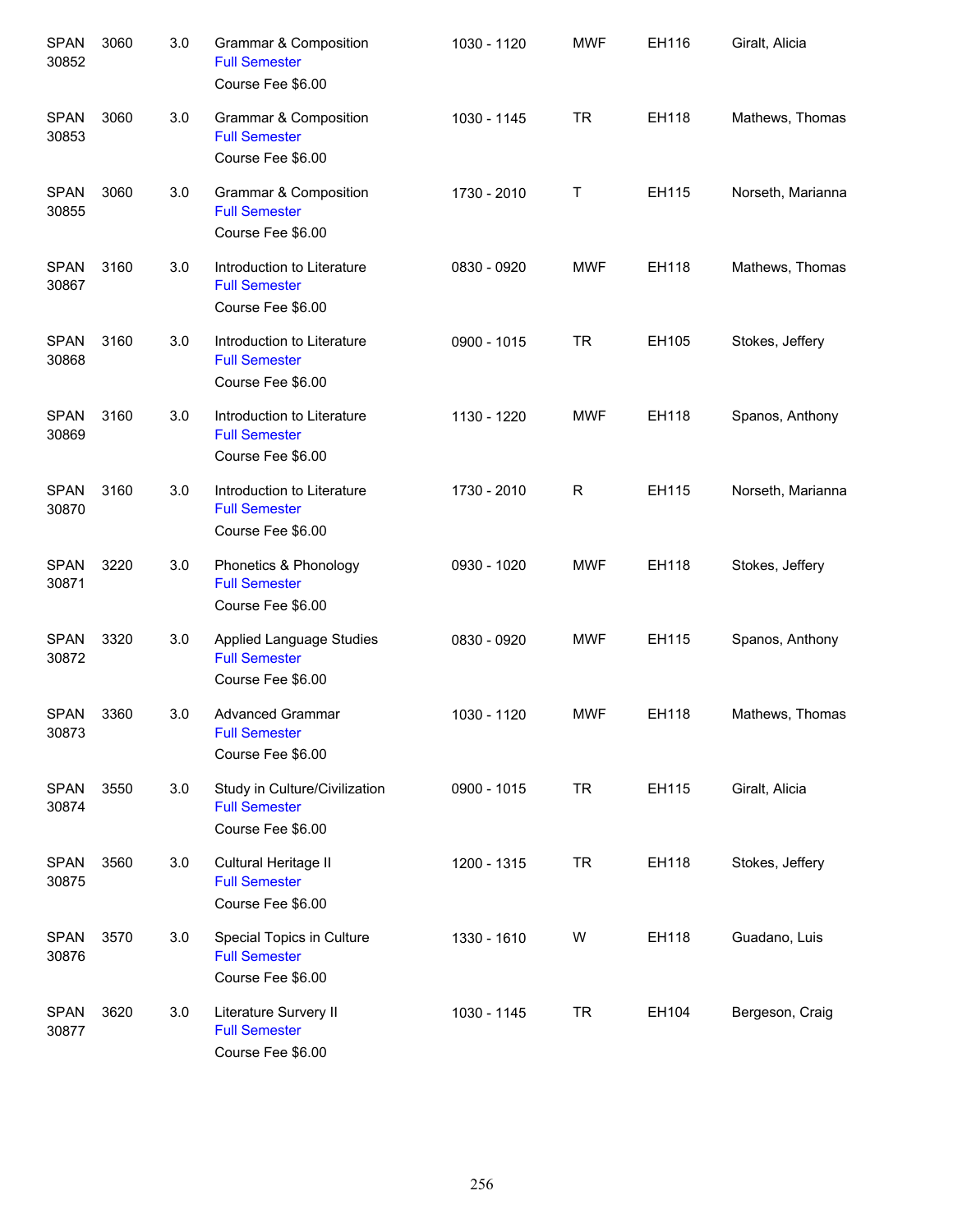| <b>SPAN</b><br>32436 | 3690 | 3.0 | Special Topics in Literature<br><b>Full Semester</b>                                                                                                                      | <b>TBA</b>  | <b>TBA</b> | <b>OL</b>     | Maughan, Rona Lee  |
|----------------------|------|-----|---------------------------------------------------------------------------------------------------------------------------------------------------------------------------|-------------|------------|---------------|--------------------|
|                      |      |     | To access online course materials, please log on through<br>the student portal (eWeber) at http://weber.edu and select:<br>"Current Students".<br>Course Fee \$6.00       |             |            |               |                    |
| <b>SPAN</b><br>30879 | 3730 | 3.0 | Language/Specific Purposes II<br><b>Full Semester</b>                                                                                                                     | 1130 - 1220 | <b>MWF</b> | EH105         | Giralt, Alicia     |
|                      |      |     | Course Fee \$6.00                                                                                                                                                         |             |            |               |                    |
| <b>SPAN</b><br>34620 | 3850 | 6.0 | Study Abroad<br><b>Full Semester</b>                                                                                                                                      | <b>TBA</b>  | <b>TBA</b> |               | Giralt, Alicia     |
| <b>SPAN</b><br>30881 | 4690 | 3.0 | Special Topics in Literature<br><b>Full Semester</b><br>Course Fee \$6.00                                                                                                 | 1730 - 2010 | M          | EH116         | Spanos, Anthony    |
| <b>SPAN</b><br>30880 | 4710 | 3.0 | <b>Business Language II</b><br><b>Full Semester</b>                                                                                                                       | 1030 - 1145 | <b>TR</b>  | EH115         | Giralt, Alicia     |
|                      |      |     | Course Fee \$6.00                                                                                                                                                         |             |            |               |                    |
| <b>SPAN</b><br>34621 | 4830 | 3.0 | Directed Readings<br><b>Full Semester</b>                                                                                                                                 | <b>TBA</b>  | <b>TBA</b> |               | Giralt, Alicia     |
| <b>SPAN</b><br>34619 | 4850 | 6.0 | Study Abroad<br><b>Full Semester</b>                                                                                                                                      | <b>TBA</b>  | <b>TBA</b> |               | Giralt, Alicia     |
| <b>SST</b><br>30219  | 1143 | 3.0 | <b>Fundamental Selling Techniques</b><br><b>Full Semester</b>                                                                                                             | 0900 - 1015 | <b>TR</b>  | ET128         | Border, Tim        |
| <b>SST</b><br>30220  | 1143 | 3.0 | <b>Fundamental Selling Techniques</b><br><b>Full Semester</b>                                                                                                             | 0830 - 0920 | <b>MWF</b> | <b>TE202N</b> | Grunander, Carl    |
| <b>SST</b><br>32856  | 1143 | 3.0 | <b>Fundamental Selling Techniques</b><br><b>Full Semester</b>                                                                                                             | <b>TBA</b>  | <b>TBA</b> | <b>OL</b>     | Litchford, Charles |
|                      |      |     | To access the online course materials, please log in through<br>the student portal (eWeber) at http://weber.edu                                                           |             |            |               |                    |
| <b>SST</b><br>32860  | 1143 | 3.0 | <b>Fundamental Selling Techniques</b><br><b>Full Semester</b>                                                                                                             | <b>TBA</b>  | <b>TBA</b> | <b>OL</b>     | Litchford, Charles |
|                      |      |     | To access the online course materials, please log in through<br>the student portal (eWeber) at http://weber.edu                                                           |             |            |               |                    |
| <b>SST</b><br>30231  | 1303 | 3.0 | <b>Distribution Principles</b><br><b>Full Semester</b>                                                                                                                    | 0830 - 0920 | <b>MWF</b> | <b>TE102C</b> | Eichmeier, Steven  |
| <b>SST</b><br>32884  | 1303 | 3.0 | <b>Distribution Principles</b><br><b>Full Semester</b><br>To access the online course materials, please log in through<br>the student portal (eWeber) at http://weber.edu | <b>TBA</b>  | TBA        | OL            | Eichmeier, Steven  |
| <b>SST</b><br>32885  | 1303 | 3.0 | <b>Distribution Principles</b><br><b>Full Semester</b><br>To access the online course materials, please log in through<br>the student portal (eWeber) at http://weber.edu | <b>TBA</b>  | <b>TBA</b> | <b>OL</b>     | Summers, Kent      |
| <b>SST</b><br>30267  | 1401 | 1.0 | Intoduction to SST<br><b>Full Semester</b>                                                                                                                                | 1130 - 1220 | W          | <b>TE202N</b> | Eichmeier, Steven  |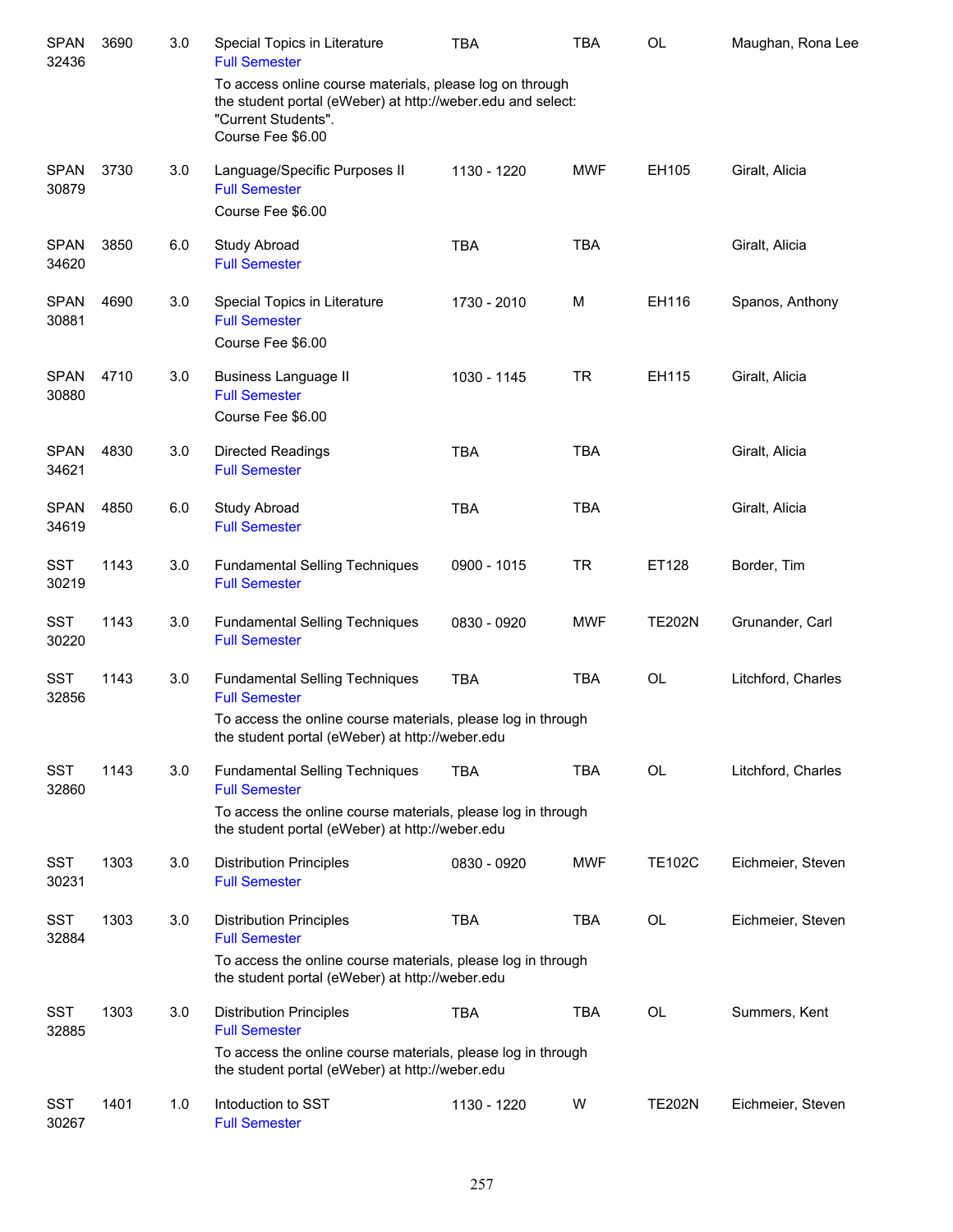| <b>SST</b><br>32897 | 1401 | 1.0 | Intoduction to SST<br><b>Full Semester</b>                                                                      | <b>TBA</b>  | <b>TBA</b> | OL            | Eichmeier, Steven  |
|---------------------|------|-----|-----------------------------------------------------------------------------------------------------------------|-------------|------------|---------------|--------------------|
|                     |      |     | To access the online course materials, please log in through<br>the student portal (eWeber) at http://weber.edu |             |            |               |                    |
| <b>SST</b><br>30294 | 1503 | 3.0 | Intro to Fashion Merchandising<br><b>Full Semester</b>                                                          | 0930 - 1020 | <b>MWF</b> | <b>TE102C</b> | Cooper, Desiree    |
| <b>SST</b><br>32900 | 1503 | 3.0 | Intro to Fashion Merchandising<br><b>Full Semester</b>                                                          | <b>TBA</b>  | <b>TBA</b> | <b>OL</b>     | Cooper, Desiree    |
|                     |      |     | To access the online course materials, please log in through<br>the student portal (eWeber) at http://weber.edu |             |            |               |                    |
| <b>SST</b><br>30302 | 1890 | 1.0 | Work Experience<br><b>Full Semester</b>                                                                         | <b>TBA</b>  | <b>TBA</b> |               | Eichmeier, Steven  |
| <b>SST</b><br>30303 | 1890 | 2.0 | Work Experience<br><b>Full Semester</b>                                                                         | <b>TBA</b>  | <b>TBA</b> |               | Eichmeier, Steven  |
| <b>SST</b><br>32913 | 2182 | 2.0 | <b>Credit and Collection Methods</b><br><b>Full Semester</b>                                                    | <b>TBA</b>  | <b>TBA</b> | <b>OL</b>     | Hardman, David     |
|                     |      |     | To access the online course materials, please log in through<br>the student portal (eWeber) at http://weber.edu |             |            |               |                    |
| <b>SST</b><br>30304 | 2383 | 3.0 | Retail Merchandising/Buying Me<br><b>Full Semester</b>                                                          | 1030 - 1120 | <b>MWF</b> | ET128         | Jonsson, Jo Ellen  |
| <b>SST</b><br>32916 | 2383 | 3.0 | Retail Merchandising/Buying Me<br><b>Full Semester</b>                                                          | <b>TBA</b>  | <b>TBA</b> | OL            | Jonsson, Jo Ellen  |
|                     |      |     | To access the online course materials, please log in through<br>the student portal (eWeber) at http://weber.edu |             |            |               |                    |
| <b>SST</b><br>30305 | 2443 | 3.0 | <b>Advertising Methods</b><br><b>Full Semester</b>                                                              | 1130 - 1220 | <b>MWF</b> | ET128         | Grunander, Carl    |
| <b>SST</b><br>32919 | 2443 | 3.0 | <b>Advertising Methods</b><br><b>Full Semester</b>                                                              | <b>TBA</b>  | <b>TBA</b> | OL            | Grunander, Carl    |
|                     |      |     | To access the online course materials, please log in through<br>the student portal (eWeber) at http://weber.edu |             |            |               |                    |
| <b>SST</b><br>30306 | 2603 | 3.0 | <b>Advanced Selling Techniques</b><br><b>Full Semester</b>                                                      | 0930 - 1020 | <b>MWF</b> | ET128         | Grunander, Carl    |
| <b>SST</b><br>32905 | 2603 | 3.0 | <b>Advanced Selling Techniques</b><br><b>Full Semester</b>                                                      | <b>TBA</b>  | <b>TBA</b> | OL            | Litchford, Charles |
|                     |      |     | To access the online course materials, please log in through<br>the student portal (eWeber) at http://weber.edu |             |            |               |                    |
| <b>SST</b><br>32909 | 2603 | 3.0 | <b>Advanced Selling Techniques</b><br><b>Full Semester</b>                                                      | <b>TBA</b>  | <b>TBA</b> | OL            | Litchford, Charles |
|                     |      |     | To access the online course materials, please log in through<br>the student portal (eWeber) at http://weber.edu |             |            |               |                    |
| <b>SST</b><br>32920 | 2703 | 3.0 | Internet Sales and Service<br><b>Full Semester</b>                                                              | <b>TBA</b>  | <b>TBA</b> | OL            | Burgess, Cheryl    |
|                     |      |     | To access the online course materials, please log in through<br>the student portal (eWeber) at http://weber.edu |             |            |               |                    |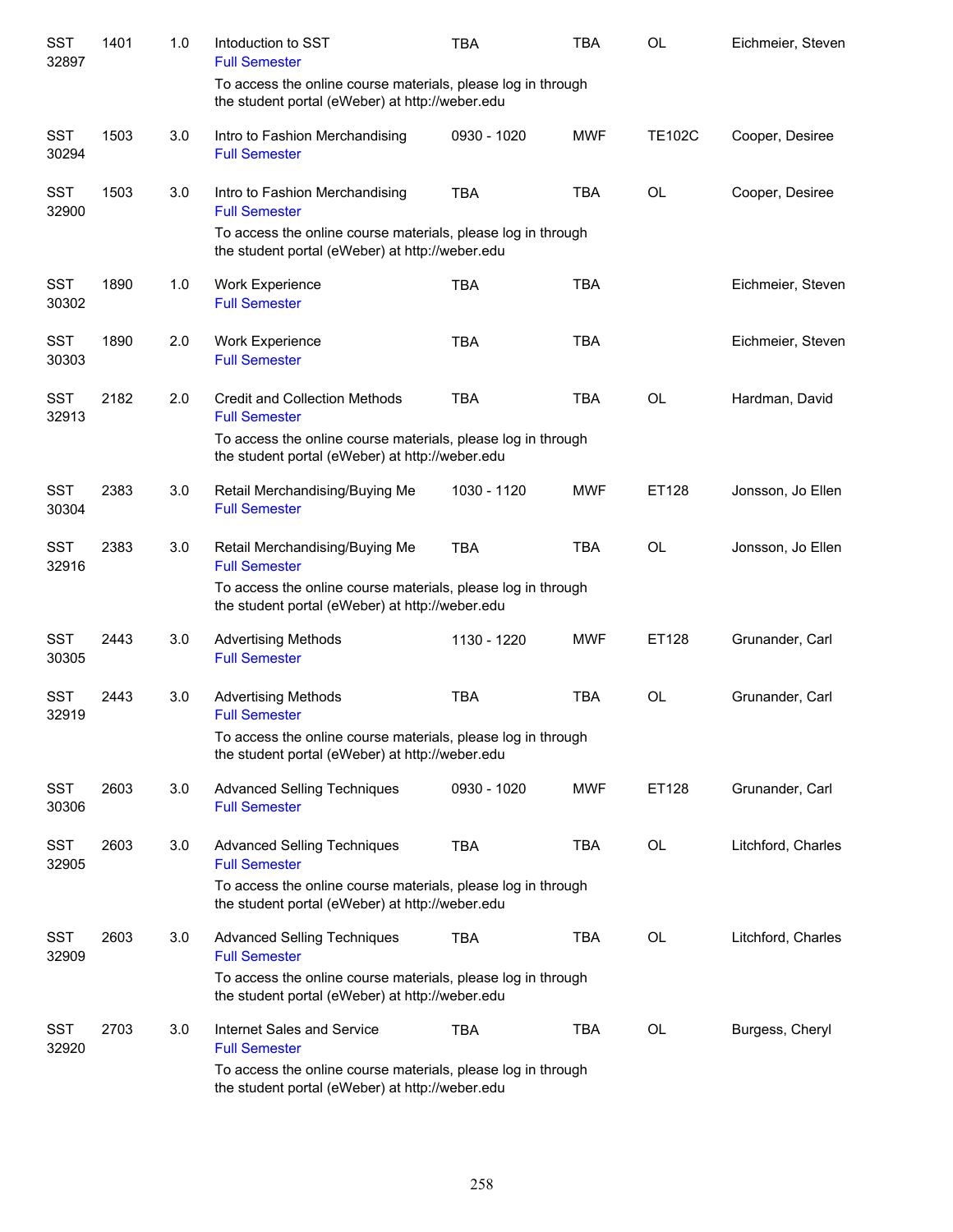| <b>SST</b><br>30453 | 2890 | 2.0 | Work Experience II<br><b>Full Semester</b>                                                                      | <b>TBA</b>  | <b>TBA</b> |               | Eichmeier, Steven  |
|---------------------|------|-----|-----------------------------------------------------------------------------------------------------------------|-------------|------------|---------------|--------------------|
| <b>SST</b><br>30455 | 2890 | 1.0 | Work Experience II<br><b>Full Semester</b>                                                                      | <b>TBA</b>  | <b>TBA</b> |               | Eichmeier, Steven  |
| <b>SST</b><br>30456 | 2991 | 3.0 | <b>SST Seminar</b><br><b>Full Semester</b>                                                                      | 1130 - 1220 | <b>MWF</b> | <b>TE102C</b> | Casler, Velton     |
| <b>SST</b><br>30457 | 3103 | 3.0 | Sales Personalities & Profiles<br><b>Full Semester</b>                                                          | 1030 - 1145 | <b>TR</b>  | <b>TE202N</b> | Jonsson, Jo Ellen  |
| <b>SST</b><br>32924 | 3103 | 3.0 | Sales Personalities & Profiles<br><b>Full Semester</b>                                                          | <b>TBA</b>  | <b>TBA</b> | <b>OL</b>     | Litchford, Charles |
|                     |      |     | To access the online course materials, please log in through<br>the student portal (eWeber) at http://weber.edu |             |            |               |                    |
| <b>SST</b><br>32928 | 3103 | 3.0 | Sales Personalities & Profiles<br><b>Full Semester</b>                                                          | <b>TBA</b>  | <b>TBA</b> | <b>OL</b>     | Litchford, Charles |
|                     |      |     | To access the online course materials, please log in through<br>the student portal (eWeber) at http://weber.edu |             |            |               |                    |
| <b>SST</b><br>30458 | 3203 | 3.0 | <b>Customer Service Techniques</b><br><b>Full Semester</b>                                                      | 1030 - 1120 | <b>MWF</b> | <b>TE202N</b> | Eichmeier, Steven  |
| <b>SST</b><br>30630 | 3203 | 3.0 | <b>Customer Service Techniques</b><br><b>Full Semester</b>                                                      | 0900 - 1015 | <b>TR</b>  | <b>TE102C</b> | Grunander, Carl    |
| <b>SST</b><br>32939 | 3203 | 3.0 | <b>Customer Service Techniques</b><br><b>Full Semester</b>                                                      | <b>TBA</b>  | <b>TBA</b> | <b>OL</b>     | Grunander, Carl    |
|                     |      |     | To access the online course materials, please log in through<br>the student portal (eWeber) at http://weber.edu |             |            |               |                    |
| SST<br>32992        | 3203 | 3.0 | <b>Customer Service Techniques</b><br><b>Full Semester</b>                                                      | <b>TBA</b>  | <b>TBA</b> | OL            | Eichmeier, Steven  |
|                     |      |     | To access the online course materials, please log in through<br>the student portal (eWeber) at http://weber.edu |             |            |               |                    |
| <b>SST</b><br>30460 | 3363 | 3.0 | Contract & Sales Negotiation<br><b>Full Semester</b>                                                            | 1030 - 1145 | <b>TR</b>  | ET128         | Border, Tim        |
| SST<br>32999        | 3363 | 3.0 | Contract & Sales Negotiation<br><b>Full Semester</b>                                                            | <b>TBA</b>  | <b>TBA</b> | OL            | Casler, Velton     |
|                     |      |     | To access the online course materials, please log in through<br>the student portal (eWeber) at http://weber.edu |             |            |               |                    |
| <b>SST</b><br>33008 | 3363 | 3.0 | Contract & Sales Negotiation<br><b>Full Semester</b>                                                            | TBA         | <b>TBA</b> | OL            | Border, Tim        |
|                     |      |     | To access the online course materials, please log in through<br>the student portal (eWeber) at http://weber.edu |             |            |               |                    |
| <b>SST</b><br>30612 | 3563 | 3.0 | Principles of Supervision<br><b>Full Semester</b>                                                               | 0900 - 1015 | <b>TR</b>  | <b>TE202N</b> | Jonsson, Jo Ellen  |
| <b>SST</b><br>33019 | 3563 | 3.0 | Principles of Supervision<br><b>Full Semester</b>                                                               | <b>TBA</b>  | <b>TBA</b> | OL            | Eichmeier, Steven  |
|                     |      |     | To access the online course materials, please log in through<br>the student portal (eWeber) at http://weber.edu |             |            |               |                    |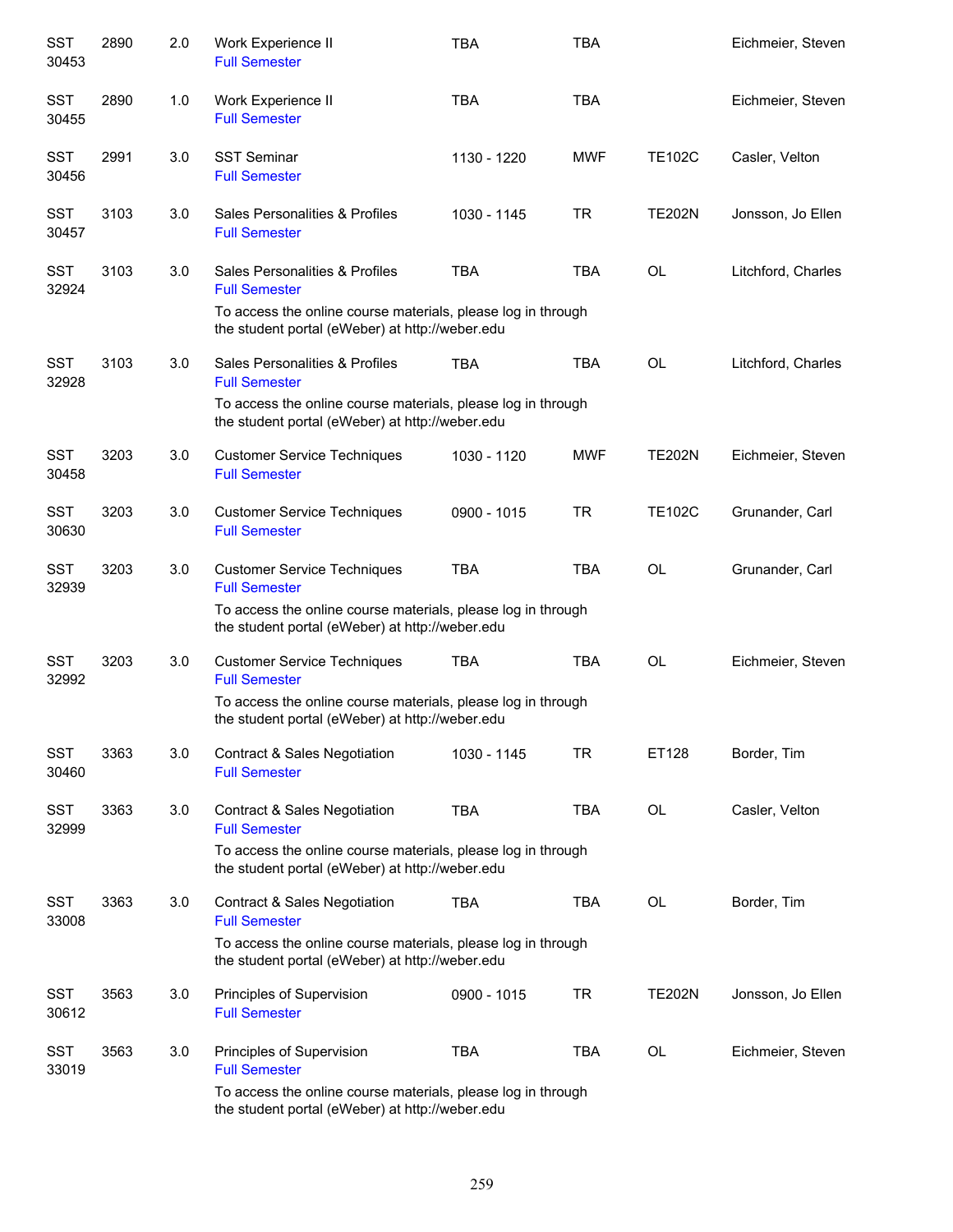| <b>SST</b><br>33024 | 3563 | 3.0 | Principles of Supervision<br><b>Full Semester</b>                                                                                              | <b>TBA</b>  | <b>TBA</b> | <b>OL</b>     | Dove, Rick        |
|---------------------|------|-----|------------------------------------------------------------------------------------------------------------------------------------------------|-------------|------------|---------------|-------------------|
|                     |      |     | To access the online course materials, please log in through<br>the student portal (eWeber) at http://weber.edu                                |             |            |               |                   |
| <b>SST</b><br>31825 | 3702 | 2.0 | Devloping Team Leadrshp Skills<br><b>Full Semester</b>                                                                                         | 1200 - 2100 | <b>RFS</b> | <b>TE202N</b> | Dove, Rick        |
|                     |      |     | 3 days only: January 20 & 21, 12:00-9:00 and January 22, 9:00 - 7:00 in TE 202N<br>taught by Rick Dove. Text required                          |             |            |               |                   |
| <b>SST</b><br>31828 | 3702 | 2.0 | Devloping Team Leadrshp Skills<br><b>Full Semester</b>                                                                                         | 1200 - 2100 | <b>RFS</b> | <b>TE202N</b> | Dove, Rick        |
|                     |      |     | 3 days only: February 24 & 25, 12:00-9:00 and February 26, 9:00 - 7:00 in TE<br>202N taught by Rick Dove. Text required                        |             |            |               |                   |
| <b>SST</b><br>31831 | 3702 | 2.0 | Devloping Team Leadrshp Skills<br><b>Full Semester</b>                                                                                         | 1200 - 2100 | <b>RFS</b> | <b>TE202N</b> | Dove, Rick        |
|                     |      |     | 3 days, Mar 24 & 25, 12-9, & Mar 26 9-7 TE 202N                                                                                                |             |            |               |                   |
| <b>SST</b><br>33029 | 3803 | 3.0 | Sales Engineering Techniques<br><b>Full Semester</b>                                                                                           | <b>TBA</b>  | <b>TBA</b> | <b>OL</b>     | Short, Angela     |
|                     |      |     | To access online course materials, please log on through<br>the student portal (eWeber) at http://weber.edu and select:<br>"Current Students". |             |            |               |                   |
| <b>SST</b><br>33432 | 3803 | 3.0 | Sales Engineering Techniques<br><b>Full Semester</b>                                                                                           | <b>TBA</b>  | <b>TBA</b> | <b>OL</b>     | Dove, Rick        |
|                     |      |     | To access online course materials, please log on through<br>the Student Portal (eWeber) at http://weber.edu and select:<br>"Current Students". |             |            |               |                   |
| <b>SST</b><br>30620 | 3903 | 3.0 | <b>Sales Presentation Strategies</b><br><b>Full Semester</b>                                                                                   | 1030 - 1120 | <b>MWF</b> | <b>TE102C</b> | Cooper, Desiree   |
| <b>SST</b><br>33030 | 3903 | 3.0 | <b>Sales Presentation Strategies</b><br><b>Full Semester</b>                                                                                   | <b>TBA</b>  | <b>TBA</b> | <b>OL</b>     | Cooper, Desiree   |
|                     |      |     | To access the online course materials, please log in through<br>the student portal (eWeber) at http://webe.edu                                 |             |            |               |                   |
| <b>SST</b><br>30618 | 4203 | 3.0 | <b>Ethical Sales and Service</b><br><b>Full Semester</b>                                                                                       | 1800 - 2100 | T          | <b>TE102C</b> | Dove, Rick        |
| <b>SST</b><br>33041 | 4203 | 3.0 | <b>Ethical Sales and Service</b><br><b>Full Semester</b>                                                                                       | <b>TBA</b>  | <b>TBA</b> | <b>OL</b>     | Jonsson, Jo Ellen |
|                     |      |     | To access the online course materials, please log in through<br>the student portal (eWeber) at http://weber.edu                                |             |            |               |                   |
| <b>SST</b><br>30465 | 4610 | 3.0 | Senior Project I<br><b>Full Semester</b>                                                                                                       | <b>TBA</b>  | <b>TBA</b> |               | Casler, Velton    |
|                     |      |     | A one time meeting will be held Jan 5, 2011 at 12:30 pm in TE 102C.                                                                            |             |            |               |                   |
| <b>SST</b><br>33043 | 4610 | 3.0 | Senior Project I<br><b>Full Semester</b>                                                                                                       | <b>TBA</b>  | <b>TBA</b> | OL            | Casler, Velton    |
|                     |      |     | To access the online course materials, please log in through<br>the student portal (eWeber) at http://weber.edu                                |             |            |               |                   |
| <b>SST</b><br>30466 | 4620 | 3.0 | Senior Project II<br><b>Full Semester</b>                                                                                                      | <b>TBA</b>  | <b>TBA</b> |               | Casler, Velton    |
|                     |      |     | A one time meeting will be held Jan 5, 2011 at 12:30 pm in TE 102C.                                                                            |             |            |               |                   |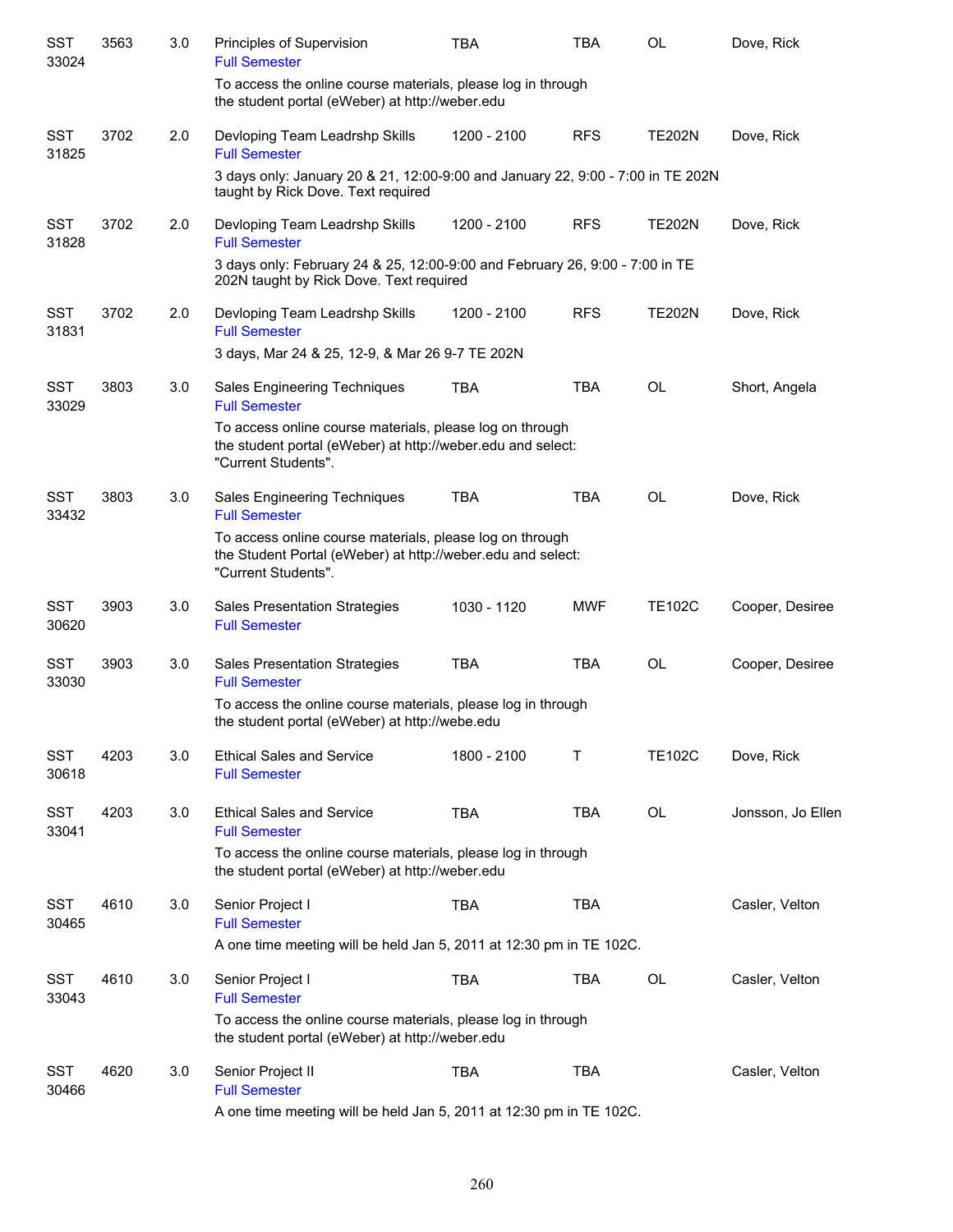| <b>SST</b><br>33047 | 4620 | 3.0 | Senior Project II<br><b>Full Semester</b>                                                                                                                                                                                                                                                             | <b>TBA</b>  | <b>TBA</b> | OL                | Casler, Velton    |
|---------------------|------|-----|-------------------------------------------------------------------------------------------------------------------------------------------------------------------------------------------------------------------------------------------------------------------------------------------------------|-------------|------------|-------------------|-------------------|
|                     |      |     | To access the online course materials, please log in through<br>the student portal (eWeber) at http://weber.edu                                                                                                                                                                                       |             |            |                   |                   |
| <b>SST</b><br>30463 | 4830 | 1.0 | Directed Readings<br><b>Full Semester</b>                                                                                                                                                                                                                                                             | <b>TBA</b>  | <b>TBA</b> |                   | Cooper, Desiree   |
|                     |      |     | one time meeting Friday, January 7, 8 am, TE 102C                                                                                                                                                                                                                                                     |             |            |                   |                   |
| <b>SST</b><br>30464 | 4830 | 2.0 | <b>Directed Readings</b><br><b>Full Semester</b>                                                                                                                                                                                                                                                      | <b>TBA</b>  | <b>TBA</b> |                   | Cooper, Desiree   |
|                     |      |     | one time meeting, Jan 7, 8 am in TE 102C                                                                                                                                                                                                                                                              |             |            |                   |                   |
| <b>SST</b><br>30461 | 4920 | 2.0 | Workshop<br><b>Full Semester</b>                                                                                                                                                                                                                                                                      | 1730 - 1915 | R          | <b>TE102C</b>     | Kammeyer, James   |
| <b>SST</b><br>30462 | 4993 | 3.0 | Senior Seminar<br><b>Full Semester</b>                                                                                                                                                                                                                                                                | 0930 - 1020 | <b>MWF</b> | <b>TE202N</b>     | Eichmeier, Steven |
| <b>SST</b><br>33048 | 4993 | 3.0 | Senior Seminar<br><b>Full Semester</b>                                                                                                                                                                                                                                                                | <b>TBA</b>  | <b>TBA</b> | OL                | Cooper, Desiree   |
|                     |      |     | To access the online course materials, please log in through<br>the student portal (eWeber) at http://weber.edu<br>Meeting Schedule: Jan 13, Jan 27, Feb 10, Mar. 31<br>WSU Interviews Feb 17, 2011 and Etiquette Lunch Apr. 12<br>Out-of-State students should contact Professor for<br>information. |             |            |                   |                   |
| SW<br>30182         | 1010 | 3.0 | <b>SS Intro Generalist Soc Work</b><br><b>Full Semester</b><br>CBL stands for Community-Based Learning which means that students engage in<br>meaningful community service that is connected to specific course objectives.                                                                           | 0930 - 1020 | <b>MWF</b> | D02303            | Hooten, Herman    |
|                     |      |     | See http://www.weber.edu/CommunityInvolvement/CBL_Designation.html for a full<br>list of CBL designated courses.                                                                                                                                                                                      |             |            |                   |                   |
| SW<br>30183         | 1010 | 3.0 | <b>SS Intro Generalist Soc Work</b><br><b>Full Semester</b>                                                                                                                                                                                                                                           | 1730 - 2010 | T.         | D02303            | Hooten, Herman    |
|                     |      |     | CBL stands for Community-Based Learning which means that students engage in<br>meaningful community service that is connected to specific course objectives.<br>See http://www.weber.edu/CommunityInvolvement/CBL_Designation.html for a full<br>list of CBL designated courses.                      |             |            |                   |                   |
| SW<br>30419         | 1010 | 3.0 | <b>SS Intro Generalist Soc Work</b><br><b>Full Semester</b>                                                                                                                                                                                                                                           | 1030 - 1120 | <b>MWF</b> | SS <sub>101</sub> | Bigler, Mark      |
|                     |      |     | CBL stands for Community-Based Learning which means that students engage in<br>meaningful community service that is connected to specific course objectives.<br>See http://www.weber.edu/CommunityInvolvement/CBL_Designation.html for a full<br>list of CBL designated courses.                      |             |            |                   |                   |
| SW<br>30421         | 1010 | 3.0 | <b>SS Intro Generalist Soc Work</b><br><b>Full Semester</b>                                                                                                                                                                                                                                           | 1030 - 1145 | TR         | SS <sub>121</sub> | Tadehara, Corina  |
|                     |      |     | CBL stands for Community-Based Learning which means that students engage in<br>meaningful community service that is connected to specific course objectives.<br>See http://www.weber.edu/CommunityInvolvement/CBL Designation.html for a full<br>list of CBL designated courses.                      |             |            |                   |                   |
| SW<br>30422         | 1010 | 3.0 | SS Intro Generalist Soc Work<br><b>Full Semester</b>                                                                                                                                                                                                                                                  | 1330 - 1420 | <b>MWF</b> | SS121             | Peterson, Scott   |
|                     |      |     | CBL stands for Community-Based Learning which means that students engage in<br>meaningful community service that is connected to specific course objectives.<br>See http://www.weber.edu/CommunityInvolvement/CBL_Designation.html for a full<br>list of CBL designated courses.                      |             |            |                   |                   |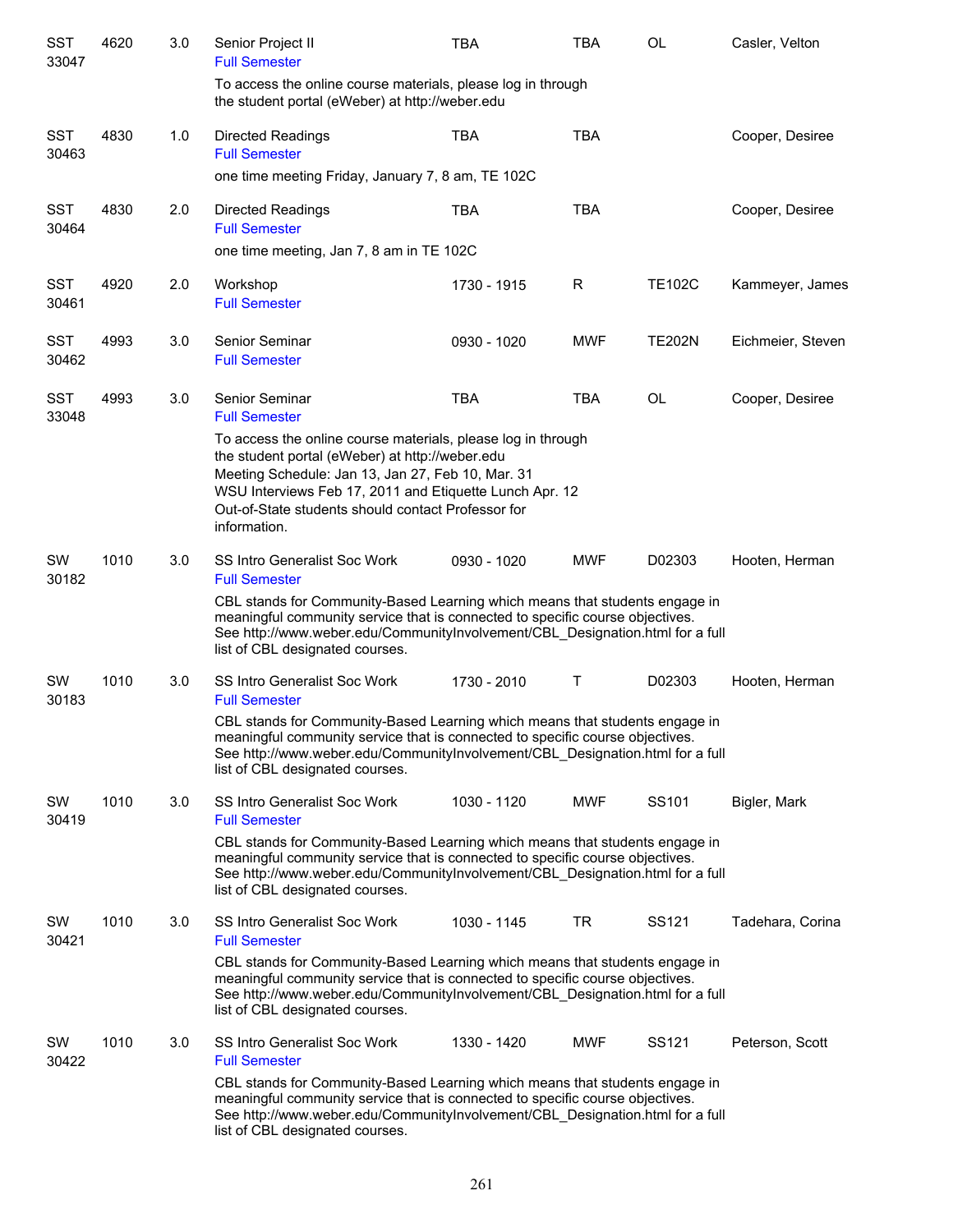| SW<br>30424 | 1010 | $3.0\,$ | SS Intro Generalist Soc Work<br><b>Block 1</b>                                                                                                                                                                                                                                                                                                                                                                                                                                           | 1730 - 2030 | Τ          | SS101     | Bigler, Mark     |
|-------------|------|---------|------------------------------------------------------------------------------------------------------------------------------------------------------------------------------------------------------------------------------------------------------------------------------------------------------------------------------------------------------------------------------------------------------------------------------------------------------------------------------------------|-------------|------------|-----------|------------------|
|             |      |         | CBL stands for Community-Based Learning which means that<br>students engage in meaningful community service that is<br>connected to specific course objectives. See http://www.<br>weber.edu/CommunityInvolvement/CBL_Designation.html for a<br>full list of CBL designated courses. Classes meet the<br>FIRST 7 weeks of the semester. SW Majors should also take<br>SW2100 (30425) that meets the SECOND week of the semester.<br>Contact SW office 801-626-6157 for more information. |             |            |           |                  |
| SW<br>32373 | 1010 | 3.0     | SS Intro Generalist Soc Work<br><b>Full Semester</b>                                                                                                                                                                                                                                                                                                                                                                                                                                     | <b>TBA</b>  | <b>TBA</b> | <b>OL</b> | Bigler, Mark     |
|             |      |         | To access the course materials, log into the Student Portal<br>(eWeber) at http://weber.edu and select "Current Students".                                                                                                                                                                                                                                                                                                                                                               |             |            |           |                  |
| SW<br>30425 | 2100 | 3.0     | Human Behavior & Social Enviro<br><b>Block 2</b>                                                                                                                                                                                                                                                                                                                                                                                                                                         | 1730 - 2030 | Τ          | SS101     | Tadehara, Corina |
|             |      |         | This is a Hybrid class. It will be taught Feb 28 thru<br>April 22. This class is for Social Work Majors only.<br>Prerequisite: SW1010. Call 801-626-6157 for more<br>information.                                                                                                                                                                                                                                                                                                        |             |            |           |                  |
| SW<br>30426 | 2100 | 3.0     | Human Behavior & Social Enviro<br><b>Full Semester</b>                                                                                                                                                                                                                                                                                                                                                                                                                                   | 0900 - 1015 | TR         | SS121     | Tadehara, Corina |
| SW<br>32381 | 2100 | 3.0     | Human Behavior & Social Enviro<br><b>Full Semester</b>                                                                                                                                                                                                                                                                                                                                                                                                                                   | <b>TBA</b>  | <b>TBA</b> | <b>OL</b> | Tadehara, Corina |
|             |      |         | To access the course materials, log into the Student Portal<br>(eWeber) at http://weber.edu and select "Current Students".                                                                                                                                                                                                                                                                                                                                                               |             |            |           |                  |
| SW<br>30186 | 2200 | 3.0     | DV Issues in Diversity<br><b>Full Semester</b>                                                                                                                                                                                                                                                                                                                                                                                                                                           | 1030 - 1145 | <b>TR</b>  | D02303    | Hooten, Herman   |
| SW<br>30188 | 2200 | 3.0     | DV Issues in Diversity<br><b>Full Semester</b>                                                                                                                                                                                                                                                                                                                                                                                                                                           | 1730 - 2010 | W          | D02303    | Hooten, Herman   |
| SW<br>30449 | 2200 | 3.0     | DV Issues in Diversity<br><b>Full Semester</b>                                                                                                                                                                                                                                                                                                                                                                                                                                           | 1430 - 1720 | Τ          | SS101     | Merrill, Carol   |
| SW<br>30427 | 3000 | 3.0     | Death and Dying<br><b>Full Semester</b>                                                                                                                                                                                                                                                                                                                                                                                                                                                  | 1200 - 1315 | <b>TR</b>  | SS121     | Tadehara, Corina |
|             |      |         | This class is cross-listed with GERT3000. Please register<br>for the class required by your major (Social Work or<br>Gerontology).                                                                                                                                                                                                                                                                                                                                                       |             |            |           |                  |
| SW<br>30429 | 3100 | 2.0     | Human Behavoir & Social Enviro<br><b>Full Semester</b>                                                                                                                                                                                                                                                                                                                                                                                                                                   | 1030 - 1120 | <b>TR</b>  | SS101     | Bigler, Mark     |
| SW<br>30431 | 3200 | 2.0     | Child and Family Welfare<br><b>Full Semester</b>                                                                                                                                                                                                                                                                                                                                                                                                                                         | 1330 - 1420 | <b>MW</b>  | SS101     | Vigil, Steven    |
| SW<br>30432 | 3500 | 3.0     | Social Welfare & Policy Devel<br><b>Full Semester</b>                                                                                                                                                                                                                                                                                                                                                                                                                                    | 0900 - 1015 | <b>TR</b>  | SS101     | Pressey, Sean    |
| SW<br>30434 | 3500 | 3.0     | Social Welfare & Policy Devel<br><b>Full Semester</b>                                                                                                                                                                                                                                                                                                                                                                                                                                    | 1730 - 2020 | R          | SS101     | Pressey, Sean    |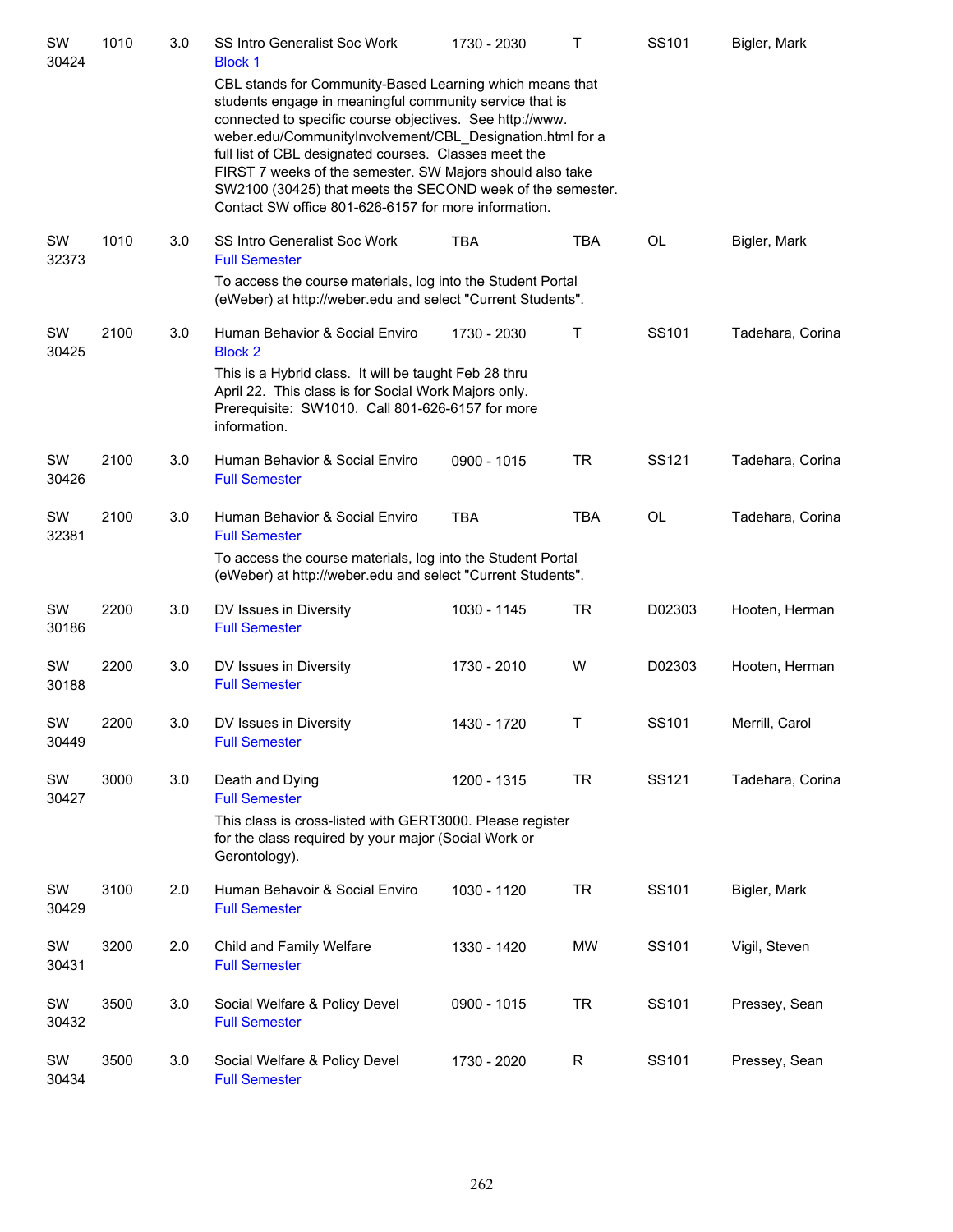| SW<br>30435 | 3600 | 3.0 | <b>SI Social Statistics</b><br><b>Full Semester</b>                                                                                                                                                                                                                              | 1030 - 1120 | <b>MWF</b>  | SS121        | Kennedy-Pressey, Kerry |
|-------------|------|-----|----------------------------------------------------------------------------------------------------------------------------------------------------------------------------------------------------------------------------------------------------------------------------------|-------------|-------------|--------------|------------------------|
| SW<br>30436 | 3600 | 3.0 | <b>SI Social Statistics</b><br><b>Full Semester</b>                                                                                                                                                                                                                              | 1730 - 2020 | M           | SS121        | Kennedy-Pressey, Kerry |
| SW<br>30437 | 3700 | 3.0 | SI Social Work Research<br><b>Full Semester</b>                                                                                                                                                                                                                                  | 1130 - 1220 | <b>MWF</b>  | SS121        | Kennedy-Pressey, Kerry |
|             |      |     | CBL stands for Community-Based Learning which means that students engage in<br>meaningful community service that is connected to specific course objectives.<br>See http://www.weber.edu/CommunityInvolvement/CBL_Designation.html for a full<br>list of CBL designated courses. |             |             |              |                        |
| SW<br>30641 | 3700 | 3.0 | SI Social Work Research<br><b>Full Semester</b>                                                                                                                                                                                                                                  | 1730 - 2010 | W           | SS121        | Kennedy-Pressey, Kerry |
|             |      |     | CBL stands for Community-Based Learning which means that students engage in<br>meaningful community service that is connected to specific course objectives.<br>See http://www.weber.edu/CommunityInvolvement/CBL_Designation.html for a full<br>list of CBL designated courses. |             |             |              |                        |
| SW<br>30438 | 3900 | 3.0 | Social Work Methods, Values<br><b>Full Semester</b>                                                                                                                                                                                                                              | 1730 - 2020 | W           | SS101        | Simpson, Kendall       |
| SW<br>30439 | 3910 | 3.0 | Social Work Practice I<br><b>Full Semester</b>                                                                                                                                                                                                                                   | 1430 - 1720 | W           | SS101        | Kennedy-Pressey, Kerry |
| SW<br>30440 | 3920 | 3.0 | Social work Practice II<br><b>Full Semester</b>                                                                                                                                                                                                                                  | 1430 - 1720 | M           | SS121        | Tadehara, Corina       |
| SW<br>30441 | 3930 | 3.0 | Social Work Practice III<br><b>Full Semester</b>                                                                                                                                                                                                                                 | 1730 - 2030 | Τ           | SS121        | Fitzgerald, Nanette    |
| SW<br>30442 | 4150 | 3.0 | <b>DSM IV-TR</b><br><b>Full Semester</b>                                                                                                                                                                                                                                         | 1730 - 2020 | R           | SS121        | Vigil, Steven          |
| SW<br>30443 | 4250 | 3.0 | <b>Medical Social Work</b><br><b>Full Semester</b>                                                                                                                                                                                                                               | 1730 - 2020 | $\mathsf R$ | <b>SS227</b> | Fitzgerald, Nanette    |
| SW<br>30444 | 4500 | 3.0 | Interventions for Pop at Risk<br><b>Full Semester</b>                                                                                                                                                                                                                            | 1430 - 1710 | Τ           | SS121        | Tadehara, Corina       |
|             |      |     | CBL stands for Community-Based Learning which means that students engage in<br>meaningful community service that is connected to specific course objectives.<br>See http://www.weber.edu/CommunityInvolvement/CBL_Designation.html for a full<br>list of CBL designated courses. |             |             |              |                        |
| SW<br>30526 | 4800 | 3.0 | Projects and Ressearch<br><b>Full Semester</b>                                                                                                                                                                                                                                   | <b>TBA</b>  | <b>TBA</b>  |              | Bigler, Mark           |
| SW<br>30528 | 4800 | 2.0 | Projects and Ressearch<br><b>Full Semester</b>                                                                                                                                                                                                                                   | <b>TBA</b>  | TBA         |              | Bigler, Mark           |
| SW<br>30529 | 4800 | 1.0 | Projects and Ressearch<br><b>Full Semester</b>                                                                                                                                                                                                                                   | <b>TBA</b>  | <b>TBA</b>  |              | Bigler, Mark           |
| SW<br>30530 | 4830 | 3.0 | Directed Readings<br><b>Full Semester</b>                                                                                                                                                                                                                                        | <b>TBA</b>  | <b>TBA</b>  |              | Bigler, Mark           |
|             |      |     | Instructor approval required. Contact the Social Work<br>office for instructions at 801-626-6157.                                                                                                                                                                                |             |             |              |                        |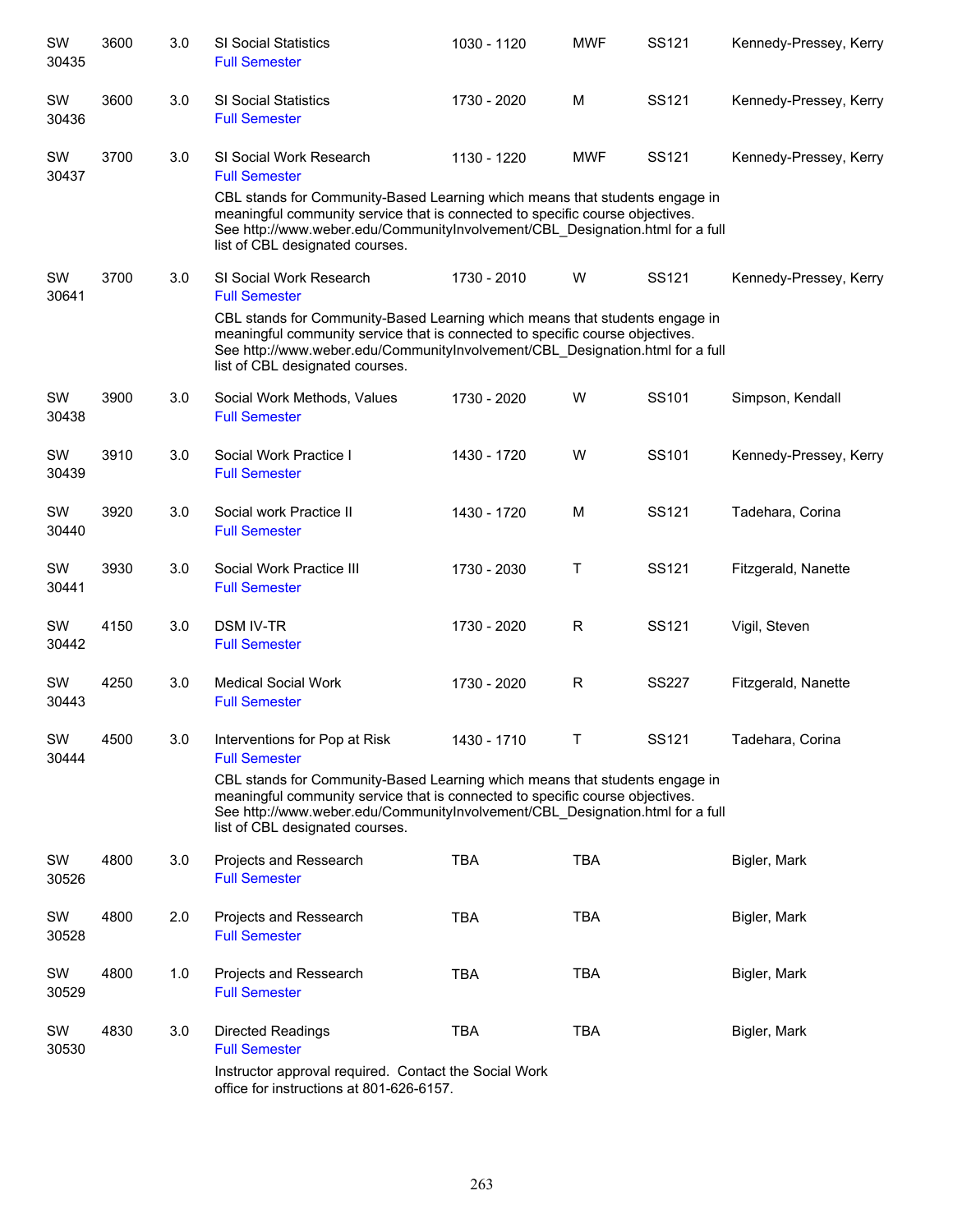| SW<br>30531         | 4830 | 2.0 | <b>Directed Readings</b><br><b>Full Semester</b>                                                                                      | <b>TBA</b>  | <b>TBA</b> |           | Bigler, Mark   |
|---------------------|------|-----|---------------------------------------------------------------------------------------------------------------------------------------|-------------|------------|-----------|----------------|
|                     |      |     | Instructor approval required. Contact the Social Work<br>Office for instructions, 801-626-6157.                                       |             |            |           |                |
| SW<br>30532         | 4830 | 1.0 | <b>Directed Readings</b><br><b>Full Semester</b>                                                                                      | <b>TBA</b>  | <b>TBA</b> |           | Bigler, Mark   |
|                     |      |     | Instructor approval required. Contact the Social Work<br>Office for instructions at 801-626-6157.                                     |             |            |           |                |
| SW<br>30446         | 4860 | 4.0 | Social Service Field Exp I<br><b>Full Semester</b><br>Course Fee \$20.00                                                              | 1730 - 2020 | M          | SS101     | Vigil, Steven  |
| SW<br>30447         | 4861 | 4.0 | Social Service Field Exp II<br><b>Full Semester</b>                                                                                   | 1730 - 2020 | M          | SS101     | Vigil, Steven  |
|                     |      |     | Course Fee \$20.00                                                                                                                    |             |            |           |                |
| SW<br>30448         | 4990 | 2.0 | Social Work Senior Seminar<br><b>Full Semester</b>                                                                                    | 1545 - 1715 | M          | SS101     | Vigil, Steven  |
| <b>TBE</b><br>31001 | 1501 | 0.5 | TA Word Processing Comp Exam<br><b>Full Semester</b>                                                                                  | <b>TBA</b>  | <b>TBA</b> | EH311     | Lapine, Carole |
|                     |      |     | After registering find practice problems and schedule<br>exam time at http://programs.weber.edu/cil<br>lab fee: \$5.00                |             |            |           |                |
| <b>TBE</b><br>33117 | 1501 | 0.5 | TA Word Processing Comp Exam<br><b>Full Semester</b>                                                                                  | <b>TBA</b>  | <b>TBA</b> | <b>OL</b> | Lapine, Carole |
|                     |      |     | To access the online course materials, please log in through<br>the student portal (eWeber) at http://weber.edu.<br>Course Fee \$5.00 |             |            |           |                |
| TBE<br>31002        | 1502 | 0.5 | TB Micro, Operating Sys Exam<br><b>Full Semester</b>                                                                                  | <b>TBA</b>  | <b>TBA</b> | EH311     | Lapine, Carole |
|                     |      |     | After registering find practice problems and schedule<br>exam time at http://programs.weber.edu/cil<br>lab fee: \$5.00                |             |            |           |                |
| TBE<br>33119        | 1502 | 0.5 | TB Micro, Operating Sys Exam<br><b>Full Semester</b>                                                                                  | <b>TBA</b>  | <b>TBA</b> | OL        | Lapine, Carole |
|                     |      |     | To access the online course materials, please log in through<br>the student portal (eWeber) at http://weber.edu.<br>Course Fee \$5.00 |             |            |           |                |
| TBE<br>31004        | 1503 | 0.5 | TC Spreadsheet Competency Exam TBA<br><b>Full Semester</b>                                                                            |             | <b>TBA</b> | EH311     | Lapine, Carole |
|                     |      |     | After registering find practice problems and schedule<br>exam time at http://programs.weber.edu/cil<br>lab fee: \$5.00                |             |            |           |                |
| TBE<br>33121        | 1503 | 0.5 | TC Spreadsheet Competency Exam TBA<br><b>Full Semester</b>                                                                            |             | TBA        | OL        | Lapine, Carole |
|                     |      |     | To access the online course materials, please log in through<br>the student portal (eWeber) at http://weber.edu.<br>Course Fee \$5.00 |             |            |           |                |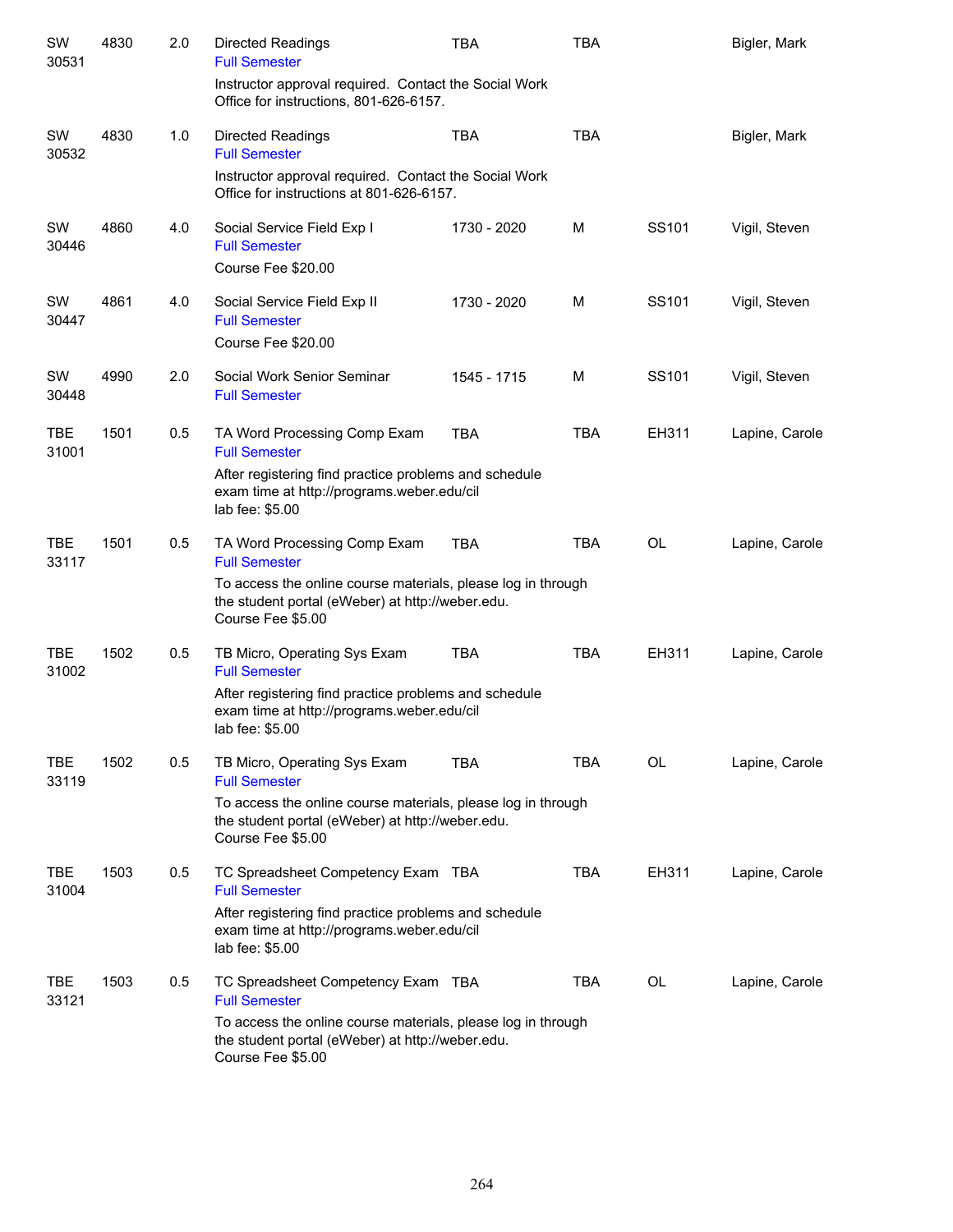| <b>TBE</b><br>31005 | 1504 | 0.5 | TD Info Literacy Comp Exam<br><b>Full Semester</b>                                                                                    | <b>TBA</b>  | <b>TBA</b> | EH311     | Lapine, Carole  |
|---------------------|------|-----|---------------------------------------------------------------------------------------------------------------------------------------|-------------|------------|-----------|-----------------|
|                     |      |     | After registering find practice problems and<br>schedule exam time at http://programs.weber.edu/cil<br>lab fee: \$5.00                |             |            |           |                 |
| <b>TBE</b><br>33123 | 1504 | 0.5 | TD Info Literacy Comp Exam<br><b>Full Semester</b>                                                                                    | <b>TBA</b>  | <b>TBA</b> | <b>OL</b> | Lapine, Carole  |
|                     |      |     | To access the online course materials, please log in through<br>the student portal (eWeber) at http://weber.edu.<br>Course Fee \$5.00 |             |            |           |                 |
| <b>TBE</b><br>30631 | 1700 | 3.0 | TE Intro to Microcomputer App<br><b>Full Semester</b>                                                                                 | 0730 - 0845 | <b>TR</b>  | EH318     | Porter, Joyce   |
|                     |      |     | Keyboarding 25 WPM recommended. Lab Fee: \$15.00                                                                                      |             |            |           |                 |
| <b>TBE</b><br>30634 | 1700 | 3.0 | TE Intro to Microcomputer App<br><b>Full Semester</b>                                                                                 | 0900 - 1015 | <b>TR</b>  | EH318     | Porter, Joyce   |
|                     |      |     | Keyboarding 25 WPM recommended. Lab Fee: \$15.00                                                                                      |             |            |           |                 |
| <b>TBE</b><br>30637 | 1700 | 3.0 | TE Intro to Microcomputer App<br><b>Full Semester</b>                                                                                 | 1030 - 1145 | <b>TR</b>  | EH318     | Porter, Joyce   |
|                     |      |     | Keyboarding 25 WPM recommended. Lab Fee: \$15.00                                                                                      |             |            |           |                 |
| <b>TBE</b><br>31008 | 1700 | 3.0 | TE Intro to Microcomputer App<br><b>Full Semester</b>                                                                                 | 0930 - 1020 | <b>MWF</b> | EH318     | Anderson, Laura |
|                     |      |     | Keyboarding 25 WPM recommended.<br>Lab Fee: \$15.00                                                                                   |             |            |           |                 |
| <b>TBE</b><br>31010 | 1700 | 3.0 | TE Intro to Microcomputer App<br><b>Full Semester</b>                                                                                 | 1200 - 1315 | <b>TR</b>  | EH318     | Anderson, Laura |
|                     |      |     | Keyboarding 25 WPM recommended.<br>Lab Fee: \$15.00                                                                                   |             |            |           |                 |
| <b>TBE</b><br>31011 | 1700 | 3.0 | TE Intro to Microcomputer App<br><b>Block 1</b>                                                                                       | 1330 - 1520 | <b>MWF</b> | EH318     | Lapine, Carole  |
|                     |      |     | Keyboarding 25 WPM recommended.<br>Lab Fee: \$15.00<br>Block 1: 3-Jan-2011 to 25-Feb-2011                                             |             |            |           |                 |
| <b>TBE</b><br>31012 | 1700 | 3.0 | TE Intro to Microcomputer App<br><b>Block 2</b>                                                                                       | 1330 - 1520 | <b>MWF</b> | EH318     | Lapine, Carole  |
|                     |      |     | Keyboarding 25 WPM recommended.<br>Lab Fee: \$15.00<br>Block 2: 28-Feb-2011 to 22-Apr-2011                                            |             |            |           |                 |
| <b>TBE</b><br>32940 | 1700 | 3.0 | TE Intro to Microcomputer App<br><b>Full Semester</b>                                                                                 | 0900 - 1015 | <b>TR</b>  | D02315    | Watson, Sharon  |
|                     |      |     | Keyboarding 25 WPM recommended. Lab Fee: \$15.00                                                                                      |             |            |           |                 |
| <b>TBE</b><br>32944 | 1700 | 3.0 | TE Intro to Microcomputer App<br><b>Full Semester</b>                                                                                 | 1030 - 1145 | <b>TR</b>  | D02315    | Watson, Sharon  |
|                     |      |     | Keyboarding 25 WPM recommended. Lab Fee: \$15.00                                                                                      |             |            |           |                 |
| <b>TBE</b><br>32946 | 1700 | 3.0 | TE Intro to Microcomputer App<br><b>Full Semester</b>                                                                                 | 0730 - 0845 | <b>MW</b>  | D02315    | Keel, Christy   |
|                     |      |     | Keyboarding 25 WPM recommended. Lab Fee: \$15.00                                                                                      |             |            |           |                 |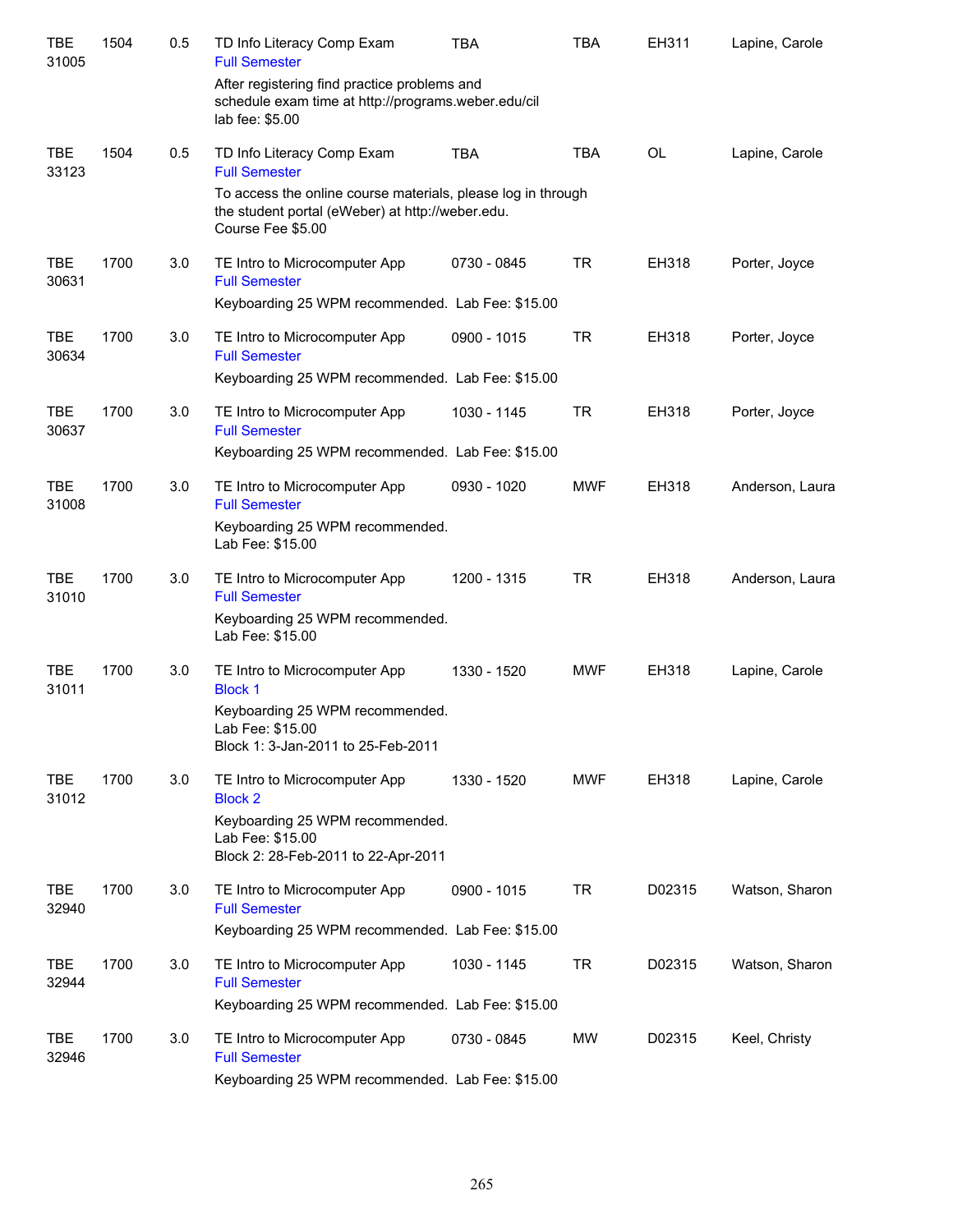| <b>TBE</b><br>32947 | 1700 | 3.0 | TE Intro to Microcomputer App<br><b>Full Semester</b><br>Keyboarding 25 WPM recommended. Lab Fee: \$15.00                              | 0900 - 1015 | <b>MW</b>  | D02315    | Keel, Christy    |
|---------------------|------|-----|----------------------------------------------------------------------------------------------------------------------------------------|-------------|------------|-----------|------------------|
| <b>TBE</b><br>32949 | 1700 | 3.0 | TE Intro to Microcomputer App<br><b>Full Semester</b>                                                                                  | 1730 - 2010 | M          | D02315    | Gardner, Jon     |
|                     |      |     | Keyboarding 25 WPM recommended. Lab Fee: \$15.00                                                                                       |             |            |           |                  |
| <b>TBE</b><br>32951 | 1700 | 3.0 | TE Intro to Microcomputer App<br><b>Full Semester</b>                                                                                  | 1730 - 2010 | W          | D02315    | Greenwood, Linda |
|                     |      |     | Keyboarding 25 WPM recommended. Lab Fee: \$15.00                                                                                       |             |            |           |                  |
| <b>TBE</b><br>33099 | 1700 | 3.0 | TE Intro to Microcomputer App<br><b>Full Semester</b>                                                                                  | 1730 - 2010 | Т          | D02315    | Morgan, Jennifer |
|                     |      |     | Keyboarding 25 WPM recommended. Lab Fee: \$15.00                                                                                       |             |            |           |                  |
| <b>TBE</b><br>33177 | 1700 | 3.0 | TE Intro to Microcomputer App<br><b>Full Semester</b>                                                                                  | 1730 - 2010 | R          | <b>MR</b> | Morgan, Jennifer |
|                     |      |     | Keyboarding 25 WPM recommended. Lab Fee: \$15.00                                                                                       |             |            |           |                  |
| <b>TBE</b><br>33178 | 1700 | 3.0 | TE Intro to Microcomputer App<br><b>Full Semester</b>                                                                                  | 1730 - 2010 | T          | DH1801    | Greenwood, Linda |
|                     |      |     | Keyboarding 25 WPM recommended. Lab Fee: \$15.00                                                                                       |             |            |           |                  |
| <b>TBE</b><br>33179 | 1700 | 3.0 | TE Intro to Microcomputer App<br><b>Full Semester</b>                                                                                  | 1730 - 2010 | W          | WW103     | Roghaar, Sharon  |
|                     |      |     | Keyboarding 25 WPM recommended. Lab Fee: \$15.00                                                                                       |             |            |           |                  |
| <b>TBE</b><br>33180 | 1700 | 3.0 | TE Intro to Microcomputer App<br><b>Full Semester</b>                                                                                  | 1300 - 1415 | <b>MW</b>  | WW103     | Roghaar, Sharon  |
|                     |      |     | Keyboarding 25 WPM recommended. Lab Fee: \$15.00                                                                                       |             |            |           |                  |
| <b>TBE</b><br>33929 | 1700 | 3.0 | TE Intro to Microcomputer App<br><b>Full Semester</b>                                                                                  | 0830 - 0920 | <b>MWF</b> | EH318     | Hoyt, Nancy      |
|                     |      |     | Keyboarding 25 WPM recommended. Lab Fee: \$15.00                                                                                       |             |            |           |                  |
| <b>TBE</b><br>33934 | 1700 | 3.0 | TE Intro to Microcomputer App<br><b>Full Semester</b>                                                                                  | 1030 - 1120 | <b>MWF</b> | EH318     | Hoyt, Nancy      |
|                     |      |     | Keyboarding 25 WPM recommended. Lab Fee: \$15.00                                                                                       |             |            |           |                  |
| <b>TBE</b><br>33937 | 1700 | 3.0 | TE Intro to Microcomputer App<br><b>Full Semester</b>                                                                                  | 1130 - 1220 | <b>MWF</b> | EH318     | Hoyt, Nancy      |
|                     |      |     | Keyboarding 25 WPM recommended. Lab Fee: \$15.00                                                                                       |             |            |           |                  |
| <b>TBE</b><br>33939 | 1700 | 3.0 | TE Intro to Microcomputer App<br><b>Full Semester</b>                                                                                  | 0730 - 0820 | <b>MWF</b> | EH318     | Porter, Joyce    |
|                     |      |     | Keyboarding 25 WPM recommended. Lab Fee: \$15.00                                                                                       |             |            |           |                  |
| <b>TBE</b><br>33940 | 1700 | 3.0 | TE Intro to Microcomputer App<br><b>Block 1</b>                                                                                        | 1730 - 2010 | Т          | EH318     | Marriott, Naloni |
|                     |      |     | Keyboarding 25 WPM recommended. Lab Fee: \$15.00<br>HYBRID: meets Tuesday only first seven weeks<br>Block 1: 3-Jan-2011 to 25-Feb-2011 |             |            |           |                  |
| TBE<br>33941        | 1700 | 3.0 | TE Intro to Microcomputer App<br><b>Full Semester</b>                                                                                  | 1230 - 1510 | S          | EH318     | Marriott, Naloni |
|                     |      |     | Keyboarding 25 WPM recommended. Lab Fee: \$15.00                                                                                       |             |            |           |                  |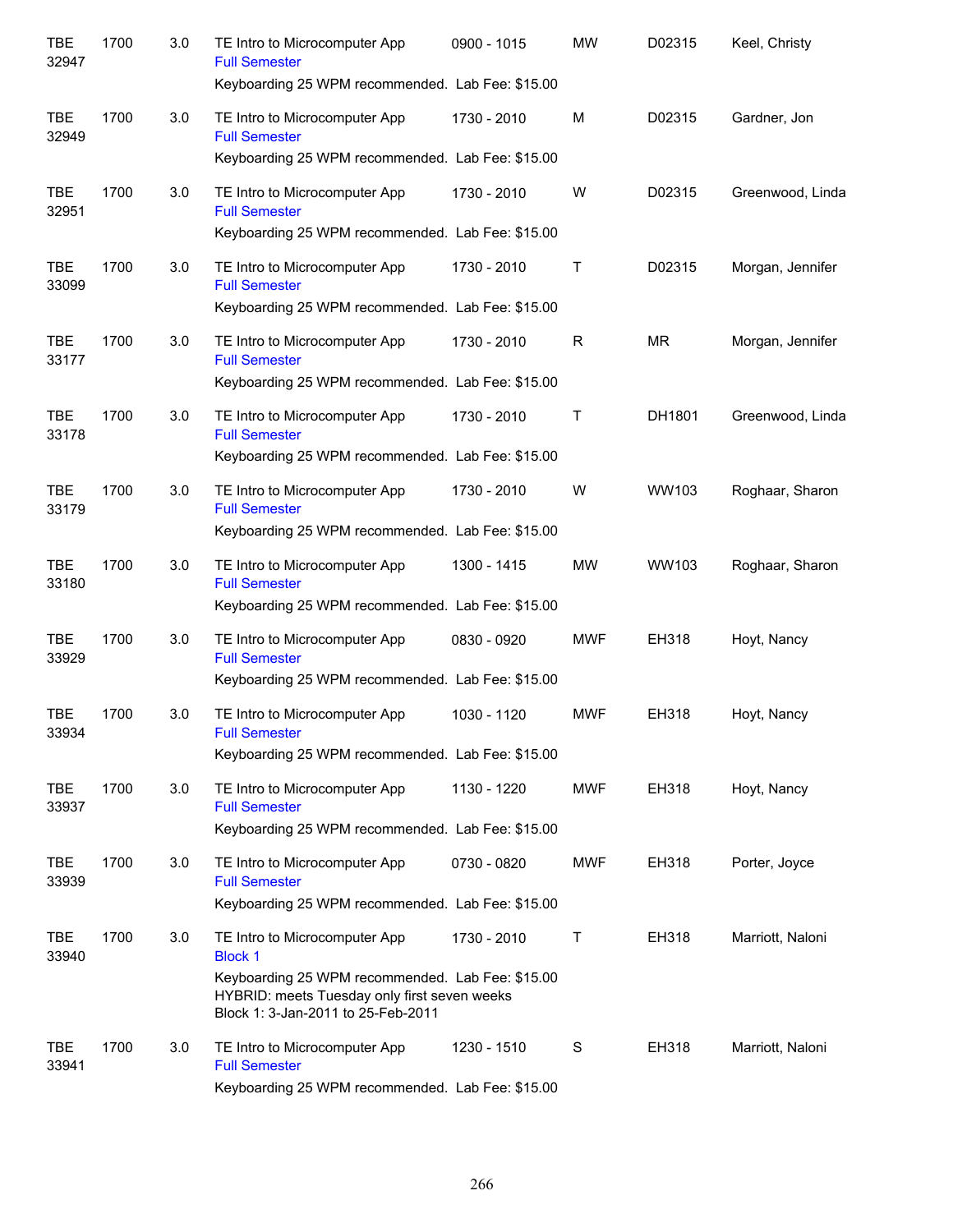| <b>TBE</b><br>33942 | 1700 | 3.0 | TE Intro to Microcomputer App<br><b>Block 2</b>                                                                                                                                                                                     | 1730 - 2010 | Τ          | EH318     | Marriott, Naloni  |
|---------------------|------|-----|-------------------------------------------------------------------------------------------------------------------------------------------------------------------------------------------------------------------------------------|-------------|------------|-----------|-------------------|
|                     |      |     | Keyboarding 25 WPM recommended. Lab Fee: \$15.00<br>HYBRID: meets Tuesday only last seven weeks<br>Block 2: 28-Feb-2011 to 22-Apr-2011                                                                                              |             |            |           |                   |
| <b>TBE</b><br>33943 | 1700 | 3.0 | TE Intro to Microcomputer App<br><b>Full Semester</b>                                                                                                                                                                               | 1330 - 1445 | <b>TR</b>  | EH318     | Anderson, Nanette |
|                     |      |     | Keyboarding 25 WPM recommended. Lab Fee: \$15.00                                                                                                                                                                                    |             |            |           |                   |
| <b>TBE</b><br>33944 | 1700 | 3.0 | TE Intro to Microcomputer App<br><b>Full Semester</b>                                                                                                                                                                               | 1500 - 1615 | <b>TR</b>  | EH318     | Anderson, Nanette |
|                     |      |     | Keyboarding 25 WPM recommended. Lab Fee: \$15.00                                                                                                                                                                                    |             |            |           |                   |
| <b>TBE</b><br>33945 | 1700 | 3.0 | TE Intro to Microcomputer App<br><b>Full Semester</b>                                                                                                                                                                               | 1630 - 1745 | <b>MW</b>  | EH318     | Pollard, James    |
|                     |      |     | Keyboarding 25 WPM recommended. Lab Fee: \$15.00                                                                                                                                                                                    |             |            |           |                   |
| <b>TBE</b><br>33946 | 1700 | 3.0 | TE Intro to Microcomputer App<br><b>Full Semester</b>                                                                                                                                                                               | 1800 - 1915 | <b>MW</b>  | EH318     | Pollard, James    |
|                     |      |     | Keyboarding 25 WPM recommended. Lab Fee: \$15.00                                                                                                                                                                                    |             |            |           |                   |
| <b>TBE</b><br>31013 | 1701 | 1.0 | TA Intro to Word Processing<br><b>Block 1</b>                                                                                                                                                                                       | <b>TBA</b>  | <b>TBA</b> | EH311     | Talbot, Alden     |
|                     |      |     | Class runs January 3 through February 4.<br>Come to EH 311 for information the 1st week of the semester.<br>Access your course materials, and submit your assignments<br>through Blackboard at online.weber.edu.<br>Lab Fee: \$5.00 |             |            |           |                   |
| <b>TBE</b><br>33126 | 1701 | 1.0 | TA Intro to Word Processing<br><b>Block 1</b>                                                                                                                                                                                       | <b>TBA</b>  | <b>TBA</b> | <b>OL</b> | Talbot, Alden     |
|                     |      |     | To access the online course materials, please log in through<br>the student portal (eWeber) at http://weber.edu.<br>Course Fee \$5.00                                                                                               |             |            |           |                   |
| <b>TBE</b><br>30645 | 1702 | 1.0 | TB Intro to Micro, E-mail, Op<br><b>Full Semester</b>                                                                                                                                                                               | <b>TBA</b>  | <b>TBA</b> | EH311     | Porter, Joyce     |
|                     |      |     | Class runs January 3 through March 11.<br>Come to EH 311 for information the 1st week of the semester.<br>Access your course materials, and submit your assignments<br>through Blackboard at online.weber.edu.<br>Lab Fee: \$5.00   |             |            |           |                   |
| <b>TBE</b><br>33166 | 1702 | 1.0 | TB Intro to Micro, E-mail, Op<br><b>Full Semester</b>                                                                                                                                                                               | <b>TBA</b>  | <b>TBA</b> | OL        | Porter, Joyce     |
|                     |      |     | To access the online course materials, please log in through<br>the student portal (eWeber) at http://weber.edu.<br>Course Fee \$5.00                                                                                               |             |            |           |                   |
| TBE<br>31019        | 1703 | 1.0 | TC Intro to Spreadsheets<br><b>Full Semester</b>                                                                                                                                                                                    | TBA         | TBA        | EH311     | MacLeod, Laura    |
|                     |      |     | Class runs January 3 through April 15.<br>Come to EH 311 for information the 1st week of the semester.<br>Access your course materials, and submit your assignments<br>through Blackboard at online.weber.edu.<br>Lab Fee: \$5.00   |             |            |           |                   |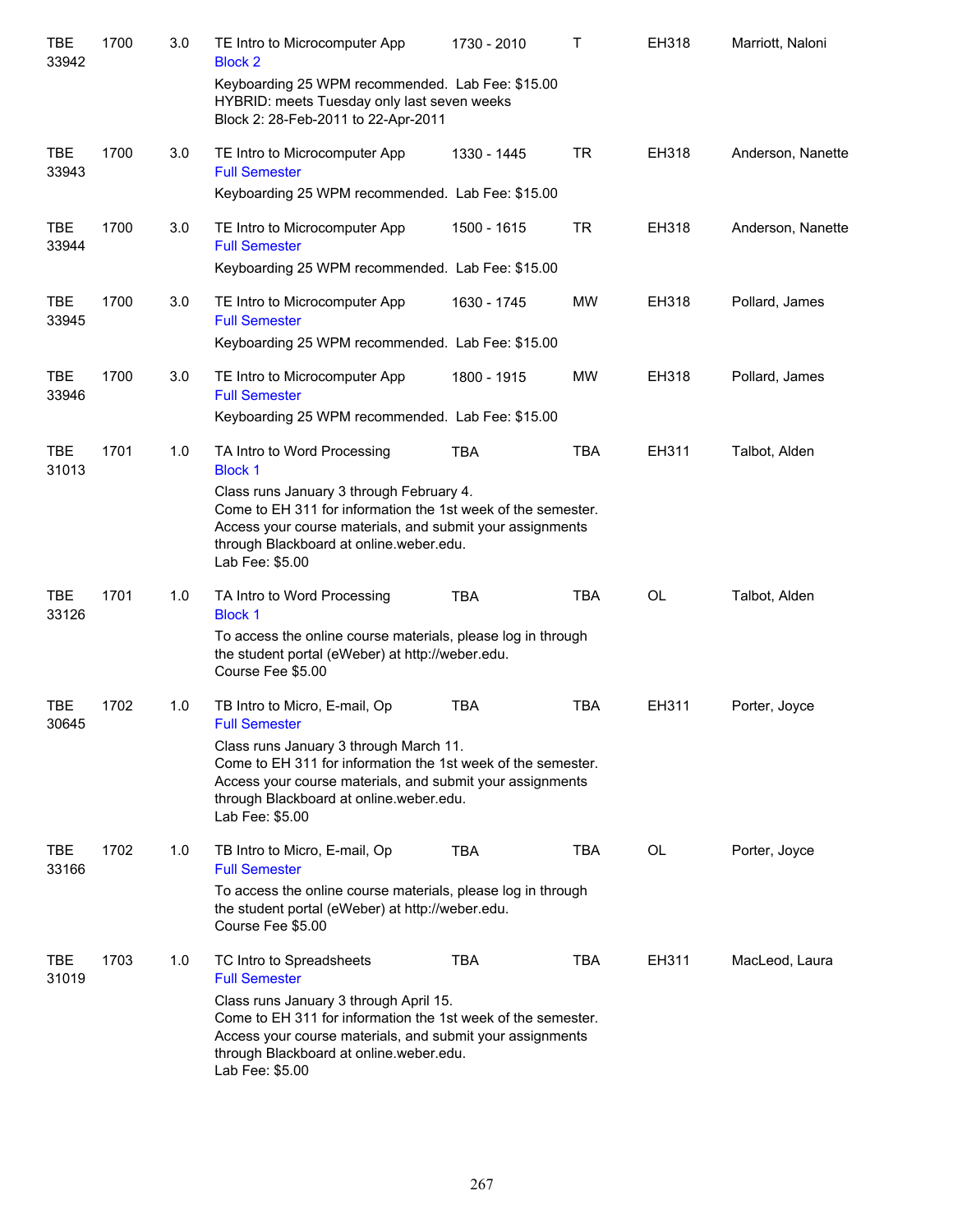| TBE<br>33167        | 1703 | 1.0 | TC Intro to Spreadsheets<br><b>Full Semester</b>                                                                                                                                           | TBA         | TBA        | <b>OL</b>    | MacLeod, Laura     |
|---------------------|------|-----|--------------------------------------------------------------------------------------------------------------------------------------------------------------------------------------------|-------------|------------|--------------|--------------------|
|                     |      |     | To access the online course materials, please log in through<br>the student portal (eWeber) at http://weber.edu.<br>Course Fee \$5.00                                                      |             |            |              |                    |
| <b>TBE</b><br>33168 | 2010 | 3.0 | <b>Business English Applications</b><br><b>Full Semester</b>                                                                                                                               | <b>TBA</b>  | <b>TBA</b> | <b>OL</b>    | Saunders, Allyson  |
|                     |      |     | To access the online course materials, please log in through<br>the student portal (eWeber) at http://weber.edu.<br>Course Fee \$15.00                                                     |             |            |              |                    |
| <b>TBE</b><br>33170 | 2080 | 1.0 | Database Applications<br><b>Full Semester</b>                                                                                                                                              | <b>TBA</b>  | <b>TBA</b> | <b>OL</b>    | Anderson, Laura    |
|                     |      |     | To access the online course materials, please log in through<br>the student portal (eWeber) at http://weber.edu.<br>Course Fee \$5.00                                                      |             |            |              |                    |
| <b>TBE</b><br>31031 | 2200 | 3.0 | Microcomputer Operating System<br><b>Full Semester</b><br>Lab Fee: \$15.00                                                                                                                 | 1030 - 1145 | <b>TR</b>  | B3338        | Cuddeback, Kenneth |
| <b>TBE</b><br>31032 | 2300 | 3.0 | Intro to LAN Management<br><b>Full Semester</b><br>Lab Fee: \$15.00                                                                                                                        | 0900 - 1015 | <b>TR</b>  | <b>B3338</b> | Cuddeback, Kenneth |
| <b>TBE</b><br>33101 | 2435 | 3.0 | Cisco Adv LAN/WAN Switching/Ro<br><b>Full Semester</b><br>Course Fee \$15.00                                                                                                               | 1730 - 2010 | Т          | D02311       | Cuddeback, Kenneth |
| <b>TBE</b><br>33103 | 2500 | 3.0 | Intro to Telecommunications<br><b>Full Semester</b>                                                                                                                                        | 1730 - 2010 | M          | D02311       | Welch, Larry       |
| <b>TBE</b><br>31006 | 2531 | 3.0 | Exploring Multimedia Applicati<br><b>Full Semester</b><br>Lab Fee: \$15.00                                                                                                                 | 0830 - 0920 | <b>MWF</b> | EH313        | Anderson, Laura    |
| TBE<br>30643        | 2532 | 3.0 | Web Page Design/ Development<br><b>Full Semester</b><br>Lab Fee: \$15.00                                                                                                                   | 1200 - 1315 | TR         | EH313        | Porter, Joyce      |
| <b>TBE</b><br>31017 | 2533 | 3.0 | Image Editing Solutions<br><b>Full Semester</b><br>Lab Fee: \$15.00                                                                                                                        | 1600 - 1715 | <b>MW</b>  | EH313        | MacLeod, Laura     |
| <b>TBE</b><br>33176 | 2730 | 3.0 | Digital Switching/Transport Ap<br><b>Full Semester</b><br>Course Fee \$15.00                                                                                                               | 1730 - 2010 | R          | D02311       | Myers, Darin       |
| <b>TBE</b><br>33172 | 3000 | 1.0 | <b>Advanced Word Processing</b><br><b>Block 1</b><br>To access the online course materials, please log in through<br>the student portal (eWeber) at http://weber.edu.<br>Course Fee \$5.00 | <b>TBA</b>  | <b>TBA</b> | OL           | Talbot, Alden      |
| <b>TBE</b><br>31023 | 3070 | 1.0 | <b>Advanced Spreadsheet Applicat</b><br><b>Full Semester</b><br>Lab Fee: \$5.00                                                                                                            | <b>TBA</b>  | <b>TBA</b> | EH311        | Green, Diana       |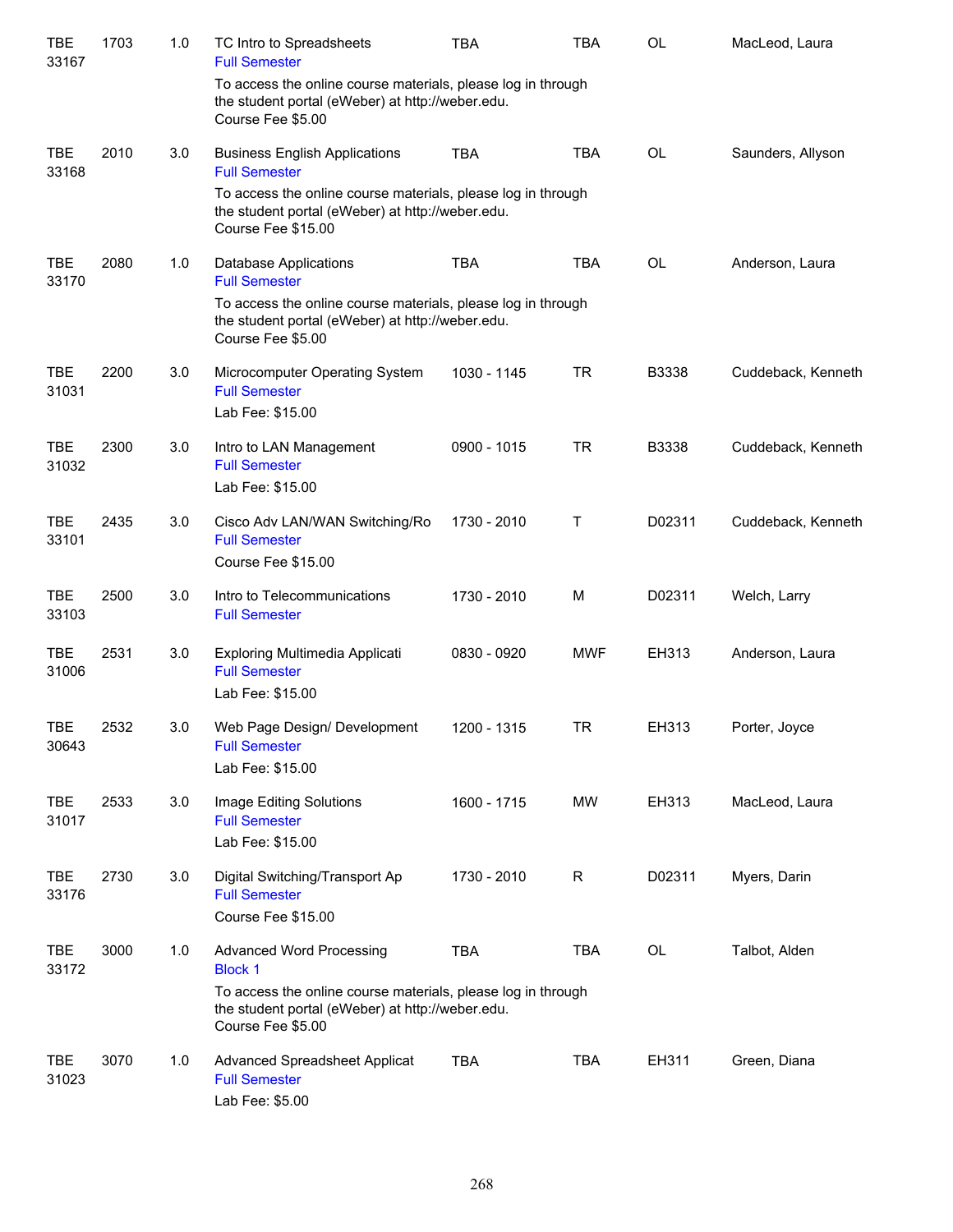| <b>TBE</b><br>33173 | 3070 | 1.0 | <b>Advanced Spreadsheet Applicat</b><br><b>Full Semester</b>                                                                                                                                          | <b>TBA</b>  | <b>TBA</b> | <b>OL</b> | Green, Diana       |
|---------------------|------|-----|-------------------------------------------------------------------------------------------------------------------------------------------------------------------------------------------------------|-------------|------------|-----------|--------------------|
|                     |      |     | To access the online course materials, please log in through<br>the student portal (eWeber) at http://weber.edu.<br>Course Fee \$5.00                                                                 |             |            |           |                    |
| <b>TBE</b><br>31018 | 3090 | 2.0 | <b>Adv Electronic Presentations</b><br><b>Full Semester</b><br>Lab Fee: \$10.00                                                                                                                       | <b>TBA</b>  | <b>TBA</b> | EH311     | MacLeod, Laura     |
| <b>TBE</b><br>33174 | 3090 | 2.0 | <b>Adv Electronic Presentations</b><br><b>Full Semester</b><br>To access the online course materials, please log in through<br>the student portal (eWeber) at http://weber.edu.<br>Course Fee \$10.00 | <b>TBA</b>  | <b>TBA</b> | <b>OL</b> | MacLeod, Laura     |
| <b>TBE</b><br>31015 | 3100 | 3.0 | Desktop Publishing<br><b>Full Semester</b><br>Lab Fee: \$15.00                                                                                                                                        | 1030 - 1120 | <b>MWF</b> | EH313     | MacLeod, Laura     |
| <b>TBE</b><br>33104 | 3210 | 3.0 | Adv Linux Systems Administratn<br><b>Full Semester</b><br>Course Fee \$15.00                                                                                                                          | 0930 - 1020 | <b>MWF</b> | D02311    | Cuddeback, Kenneth |
| <b>TBE</b><br>30652 | 3250 | 3.0 | <b>Business Communication</b><br><b>Full Semester</b>                                                                                                                                                 | 0900 - 1015 | <b>TR</b>  | EH314     | Saunders, Allyson  |
| <b>TBE</b><br>31000 | 3250 | 3.0 | <b>Business Communication</b><br><b>Full Semester</b>                                                                                                                                                 | 1730 - 2010 | R          | EH318     | Saunders, Allyson  |
| <b>TBE</b><br>31020 | 3250 | 3.0 | <b>Business Communication</b><br><b>Full Semester</b>                                                                                                                                                 | 0830 - 0920 | <b>MWF</b> | B3338     | Green, Diana       |
| <b>TBE</b><br>31021 | 3250 | 3.0 | <b>Business Communication</b><br><b>Full Semester</b>                                                                                                                                                 | 0930 - 1020 | <b>MWF</b> | B3338     | Green, Diana       |
| <b>TBE</b><br>33106 | 3300 | 3.0 | Advanced LAN Security Manageme 0830 - 0920<br><b>Full Semester</b><br>Course Fee \$15.00                                                                                                              |             | <b>MWF</b> | D02311    | Cuddeback, Kenneth |
| <b>TBE</b><br>31022 | 3400 | 3.0 | Training the Trainer<br><b>Full Semester</b>                                                                                                                                                          | 1730 - 2010 | R          | B3338     | Green, Diana       |
| <b>TBE</b><br>33947 | 3532 | 3.0 | Web/Database Integration<br><b>Full Semester</b><br>Course Fee \$15.00                                                                                                                                | 0730 - 0845 | <b>TR</b>  | EH313     | Tuck, Garth        |
| <b>TBE</b><br>33948 | 3534 | 3.0 | Advanced Multimedia Applicatio<br><b>Full Semester</b><br>Course Fee \$15.00                                                                                                                          | 0900 - 1015 | <b>TR</b>  | EH313     | Tuck, Garth        |
| <b>TBE</b><br>31016 | 3535 | 3.0 | <b>Creating Computer Illustration</b><br><b>Full Semester</b><br>Course Fee \$15.00                                                                                                                   | 1030 - 1145 | <b>TR</b>  | EH313     | MacLeod, Laura     |
| <b>TBE</b><br>30655 | 3600 | 3.0 | Prin of Business/Marketing Edu<br><b>Full Semester</b>                                                                                                                                                | 1500 - 1720 | M          | B3338     | Saunders, Allyson  |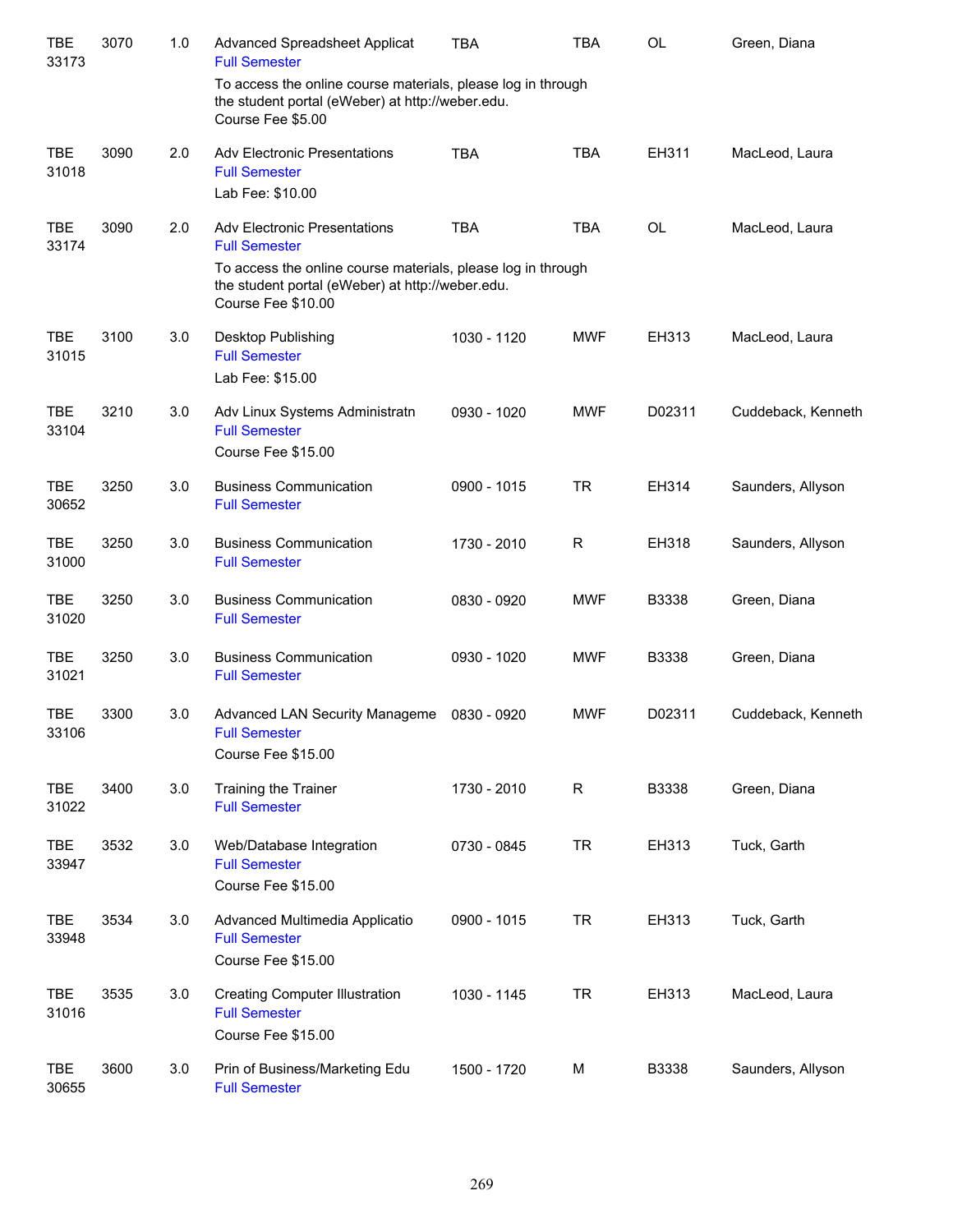| <b>TBE</b><br>33109  | 3710 | 3.0 | Fiber Optics in Telecomm<br><b>Full Semester</b><br>Course Fee \$15.00                                                                                                | 1730 - 2010 | Т          | D02110       | Checketts, Scott  |
|----------------------|------|-----|-----------------------------------------------------------------------------------------------------------------------------------------------------------------------|-------------|------------|--------------|-------------------|
| <b>TBE</b><br>33110  | 4700 | 3.0 | Data Network Design<br><b>Full Semester</b>                                                                                                                           | 1730 - 2010 | W          | D02311       | Swalberg, Randy   |
| <b>TBE</b><br>33111  | 4710 | 3.0 | SI Traffic Tech & Voice Ntwrk<br><b>Full Semester</b>                                                                                                                 | 1730 - 2010 | M          | D02232       | Sagers, Mark      |
| <b>TBE</b><br>31024  | 4760 | 3.0 | Telecommunications Internship<br><b>Full Semester</b><br>Should take TBE 4760 & 4790 the same semester.                                                               | <b>TBA</b>  | <b>TBA</b> | EH301        | Green, Diana      |
| <b>TBE</b><br>31025  | 4790 | 2.0 | <b>Telecom Senior Project</b><br><b>Full Semester</b><br>Should take TBE 4760 & 4790 the same semester.                                                               | <b>TBA</b>  | <b>TBA</b> | EH301        | Green, Diana      |
| <b>TBE</b><br>31028  | 4800 | 1.0 | Independent Research<br><b>Full Semester</b>                                                                                                                          | <b>TBA</b>  | <b>TBA</b> | EH301        | Talbot, Alden     |
| <b>TBE</b><br>31029  | 4800 | 2.0 | Independent Research<br><b>Full Semester</b>                                                                                                                          | <b>TBA</b>  | <b>TBA</b> | EH301        | Talbot, Alden     |
| <b>TBE</b><br>31030  | 4800 | 3.0 | Independent Research<br><b>Full Semester</b>                                                                                                                          | <b>TBA</b>  | <b>TBA</b> | EH301        | Talbot, Alden     |
| <b>TBE</b><br>31014  | 4860 | 3.0 | <b>BMT</b> Internship<br><b>Full Semester</b><br>Contact Dr. Alden Talbot in EH 383<br>or email him at atalbot@weber.edu<br>to get started on this class.             | 1200 - 1315 | <b>TR</b>  | EH301        | Talbot, Alden     |
| <b>TBE</b><br>30658  | 6600 | 3.0 | Principles of Bus/Marketing Ed<br><b>Full Semester</b>                                                                                                                | 1500 - 1720 | M          | B3338        | Saunders, Allyson |
| THEA<br>30791        | 1013 | 3.0 | CA Intro to Theatre/Survey<br><b>Full Semester</b>                                                                                                                    | 0930 - 1020 | <b>MWF</b> | <b>BC211</b> | Lowe, Phillip     |
| <b>THEA</b><br>30792 | 1013 | 3.0 | CA Intro to Theatre/Survey<br><b>Full Semester</b>                                                                                                                    | 0830 - 0920 | <b>MWF</b> | <b>BC113</b> | Gray, Matthew     |
| <b>THEA</b><br>31322 | 1013 | 3.0 | CA Intro to Theatre/Survey<br><b>Full Semester</b><br>To access the online course materials, please log in through<br>the student portal (eWeber) at http://weber.edu | <b>TBA</b>  | <b>TBA</b> | OL           | Lowe, Phillip     |
| <b>THEA</b><br>30793 | 1023 | 3.0 | CA Introduction to Film<br><b>Full Semester</b><br>Course Fee \$8.00                                                                                                  | 1630 - 1920 | Τ          | <b>BC113</b> | Spangler, Edward  |
| <b>THEA</b><br>30794 | 1023 | 3.0 | CA Introduction to Film<br><b>Full Semester</b><br>Course Fee \$8.00                                                                                                  | 1630 - 1930 | W          | <b>BC113</b> | Spangler, Edward  |
| <b>THEA</b><br>30795 | 1023 | 3.0 | CA Introduction to Film<br><b>Full Semester</b><br>Course Fee \$8.00                                                                                                  | 1630 - 1920 | R          | EH229        | Woodmansee, Carla |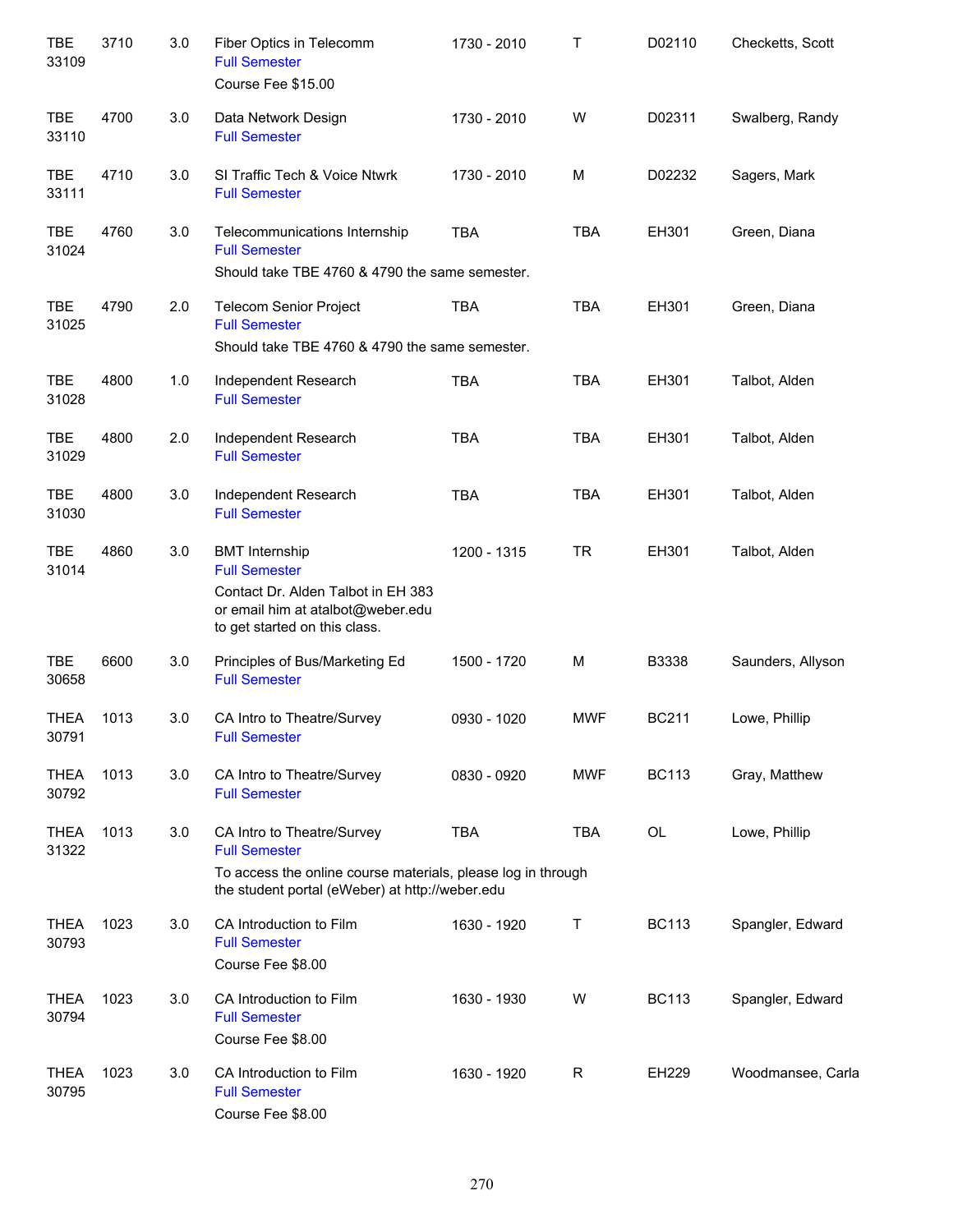| <b>THEA</b><br>31215 | 1023 | 3.0 | CA Introduction to Film<br><b>Full Semester</b>                                                                                                                                                                                                                                  | TBA         | TBA         | OL           | Spangler, Edward       |
|----------------------|------|-----|----------------------------------------------------------------------------------------------------------------------------------------------------------------------------------------------------------------------------------------------------------------------------------|-------------|-------------|--------------|------------------------|
|                      |      |     | To access online course materials, please log on through<br>the student portal (eWeber) at http:weber.edu and select:<br>"Current Student".<br>Course Fee \$8.00                                                                                                                 |             |             |              |                        |
| <b>THEA</b><br>31216 | 1023 | 3.0 | CA Introduction to Film<br><b>Full Semester</b>                                                                                                                                                                                                                                  | <b>TBA</b>  | <b>TBA</b>  | <b>OL</b>    | Zublin, Catherine      |
|                      |      |     | To access online course materials, please log on through<br>the student (eWeber)portal at http://weber.edu and select:<br>"Current Students".<br>Course Fee \$8.00                                                                                                               |             |             |              |                        |
| <b>THEA</b><br>31440 | 1023 | 3.0 | CA Introduction to Film<br><b>Full Semester</b>                                                                                                                                                                                                                                  | 1630 - 1910 | M           | <b>WW108</b> | Woodmansee, Carla      |
|                      |      |     | Course Fee \$8.00                                                                                                                                                                                                                                                                |             |             |              |                        |
| <b>THEA</b><br>31443 | 1023 | 3.0 | CA Introduction to Film<br><b>Full Semester</b><br>Course Fee \$8.00                                                                                                                                                                                                             | 0930 - 1230 | $\mathbf S$ | D02104       | Pecchia-Bekkum, Steven |
| <b>THEA</b><br>31444 | 1023 | 3.0 | CA Introduction to Film<br><b>Full Semester</b><br>Course Fee \$8.00                                                                                                                                                                                                             | 1730 - 2030 | Τ           | DH2408       | Pecchia-Bekkum, Steven |
| <b>THEA</b><br>30818 | 1033 | 3.0 | CA Acting I<br><b>Full Semester</b><br>Majors/ minors only. Permission of instructor required.                                                                                                                                                                                   | 1030 - 1150 | <b>TR</b>   | <b>BC230</b> | Callahan, Tracy        |
|                      |      |     |                                                                                                                                                                                                                                                                                  |             |             |              |                        |
| <b>THEA</b><br>30820 | 1033 | 3.0 | CA Acting I<br><b>Full Semester</b>                                                                                                                                                                                                                                              | 1200 - 1320 | <b>TR</b>   | <b>BC230</b> | Stamp, Darryl          |
| <b>THEA</b><br>30821 | 1033 | 3.0 | CA Acting I<br><b>Full Semester</b>                                                                                                                                                                                                                                              | 1130 - 1220 | <b>MWF</b>  | <b>BC217</b> | Lowe, Phillip          |
| <b>THEA</b><br>32578 | 1033 | 3.0 | CA Acting I<br><b>Full Semester</b>                                                                                                                                                                                                                                              | 0900 - 1020 | <b>TR</b>   | <b>BC230</b> | Stamp, Darryl          |
| <b>THEA</b><br>30824 | 1043 | 3.0 | <b>CA American Musical Theatre</b><br><b>Full Semester</b>                                                                                                                                                                                                                       | 1030 - 1120 | MWF         | <b>BC113</b> | Waite, Julia           |
| <b>THEA</b><br>30830 | 1223 | 2.0 | Stage Makeup<br><b>Block 1</b>                                                                                                                                                                                                                                                   | 0900 - 1020 | <b>TR</b>   | <b>BC27</b>  | England, Jean-Louise   |
|                      |      |     | Class meets January 3 through February 25, 2011.<br>Course Fee \$10.00                                                                                                                                                                                                           |             |             |              |                        |
| <b>THEA</b><br>30832 | 1713 | 3.0 | <b>Script Analysis</b><br><b>Full Semester</b>                                                                                                                                                                                                                                   | 0930 - 1020 | MWF         | <b>BC230</b> | Callahan, Tracy        |
| <b>THEA</b><br>30834 | 2032 | 2.0 | Stage Lighting<br><b>Block 1</b>                                                                                                                                                                                                                                                 | 1030 - 1120 | <b>MWF</b>  | <b>BC317</b> | Tinkham, Van           |
|                      |      |     | Class meets January 3 through February 25, 2011.                                                                                                                                                                                                                                 |             |             |              |                        |
| <b>THEA</b><br>30837 | 2203 | 3.0 | Costume Technology<br><b>Full Semester</b>                                                                                                                                                                                                                                       | 1030 - 1150 | <b>TR</b>   | <b>BC337</b> | Zublin, Catherine      |
|                      |      |     | CBL stands for Community-Based Learning which means that students engage in<br>meaningful community service that is connected to specific course objectives.<br>See http://www.weber.edu/CommunityInvolvement/CBL_Designation.html for a full<br>list of CBL designated courses. |             |             |              |                        |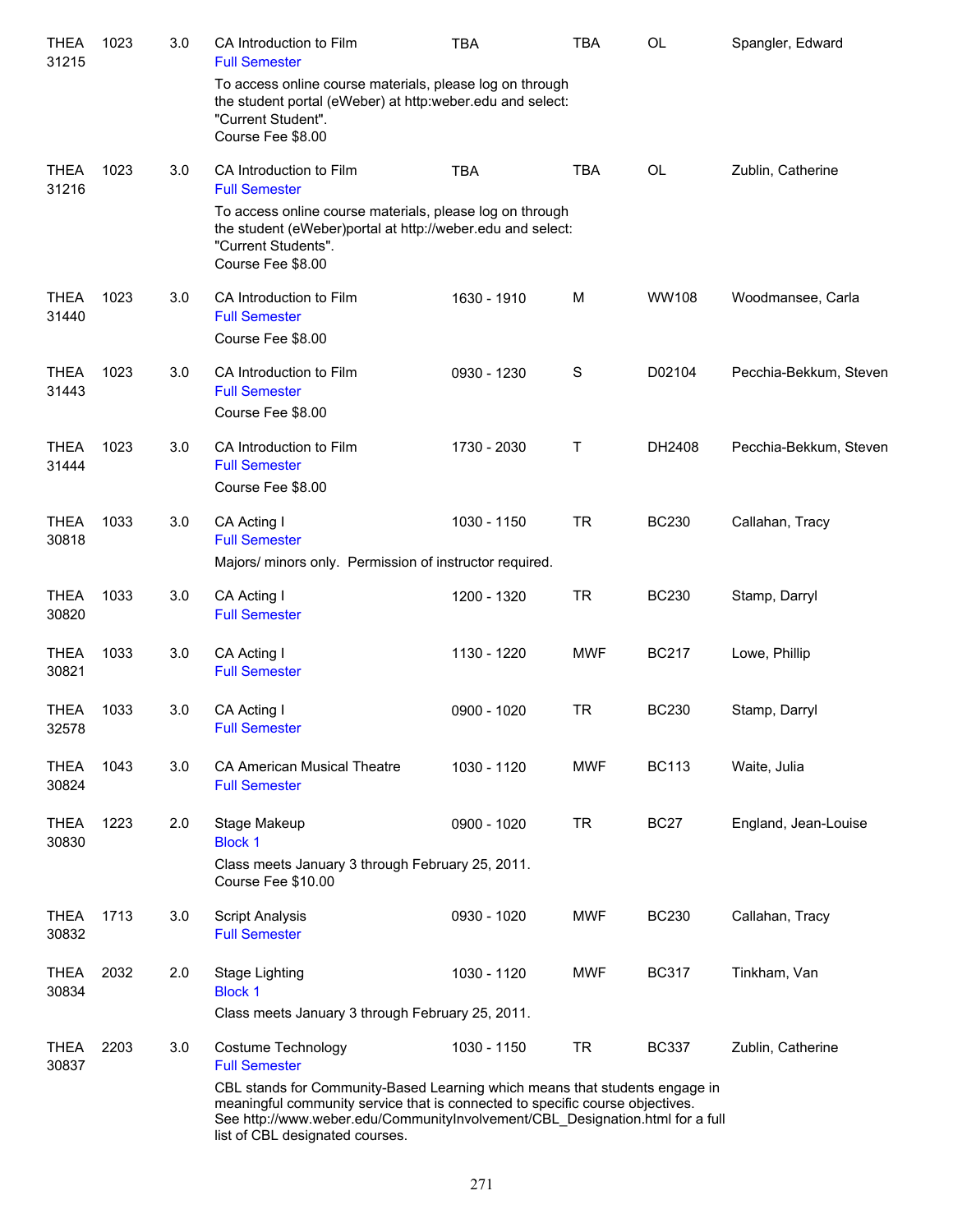| <b>THEA</b><br>30839 | 3222 | 2.0 | Stage Lighting Design<br><b>Block 2</b><br>Class meets February 28 through April 22, 2011. | 0900 - 0950 | <b>TR</b>  | <b>BC317</b> | Tinkham, Van      |
|----------------------|------|-----|--------------------------------------------------------------------------------------------|-------------|------------|--------------|-------------------|
| THEA<br>30842        | 3313 | 3.0 | History & Lit of Theatre II<br><b>Full Semester</b>                                        | 0930 - 1020 | <b>MWF</b> | <b>BC317</b> | Tinkham, Van      |
| <b>THEA</b><br>30882 | 3343 | 3.0 | Hist & Lit of Musical Theatre<br><b>Full Semester</b>                                      | 0930 - 1020 | <b>MWF</b> | <b>BC113</b> | Christian, James  |
| <b>THEA</b><br>30883 | 3443 | 3.0 | Scene Study for Musical Theatr<br><b>Full Semester</b>                                     | 1230 - 1320 | <b>MWF</b> | <b>BC230</b> | Christian, James  |
| <b>THEA</b><br>30884 | 4002 | 2.0 | <b>Special Studies Theatre</b><br><b>Full Semester</b>                                     | 1330 - 1450 | W          | <b>BC358</b> | Christian, James  |
| <b>THEA</b><br>30886 | 4103 | 3.0 | Directing II<br><b>Full Semester</b>                                                       | 1330 - 1450 | <b>TR</b>  | <b>BC230</b> | Callahan, Tracy   |
| <b>THEA</b><br>30885 | 4220 | 1.0 | Design Seminar<br><b>Full Semester</b>                                                     | 1330 - 1450 | F          | <b>BC317</b> | Zublin, Catherine |
| <b>THEA</b><br>30682 | 4651 | 1.0 | Indiv Training in Stage Voice<br><b>Full Semester</b><br>Course Fee \$350.00               | <b>TBA</b>  | <b>TBA</b> |              | Christian, James  |
| <b>THEA</b><br>30683 | 4830 | 1.0 | <b>Directed Readings</b><br><b>Full Semester</b><br>Permission of Instructor Required.     | <b>TBA</b>  | <b>TBA</b> |              | Tinkham, Van      |
| <b>THEA</b><br>30684 | 4830 | 2.0 | Directed Readings<br><b>Full Semester</b><br>Permission of Instructor Required.            | <b>TBA</b>  | <b>TBA</b> |              | Tinkham, Van      |
| <b>THEA</b><br>30685 | 4830 | 3.0 | <b>Directed Readings</b><br><b>Full Semester</b><br>Permission of Instructor Required.     | <b>TBA</b>  | <b>TBA</b> |              | Tinkham, Van      |
| <b>THEA</b><br>30686 | 4851 | 1.0 | Design/Tech Practicum<br><b>Full Semester</b><br>Permission of Instructor Required.        | <b>TBA</b>  | <b>TBA</b> |              | Tinkham, Van      |
| <b>THEA</b><br>30687 | 4851 | 1.0 | Design/Tech Practicum<br><b>Full Semester</b>                                              | <b>TBA</b>  | <b>TBA</b> |              | Tinkham, Van      |
| <b>THEA</b><br>30688 | 4861 | 1.0 | Performance Practicum<br><b>Full Semester</b>                                              | <b>TBA</b>  | <b>TBA</b> |              | Tinkham, Van      |
| <b>THEA</b><br>30689 | 4861 | 1.0 | Performance Practicum<br><b>Full Semester</b>                                              | <b>TBA</b>  | <b>TBA</b> |              | Tinkham, Van      |
| <b>THEA</b><br>30690 | 4890 | 1.0 | Cooperative Work Experience<br><b>Full Semester</b>                                        | <b>TBA</b>  | <b>TBA</b> |              | Zublin, Catherine |
| <b>THEA</b><br>30691 | 4900 | 1.0 | Senior Project<br><b>Full Semester</b>                                                     | <b>TBA</b>  | <b>TBA</b> |              | Zublin, Catherine |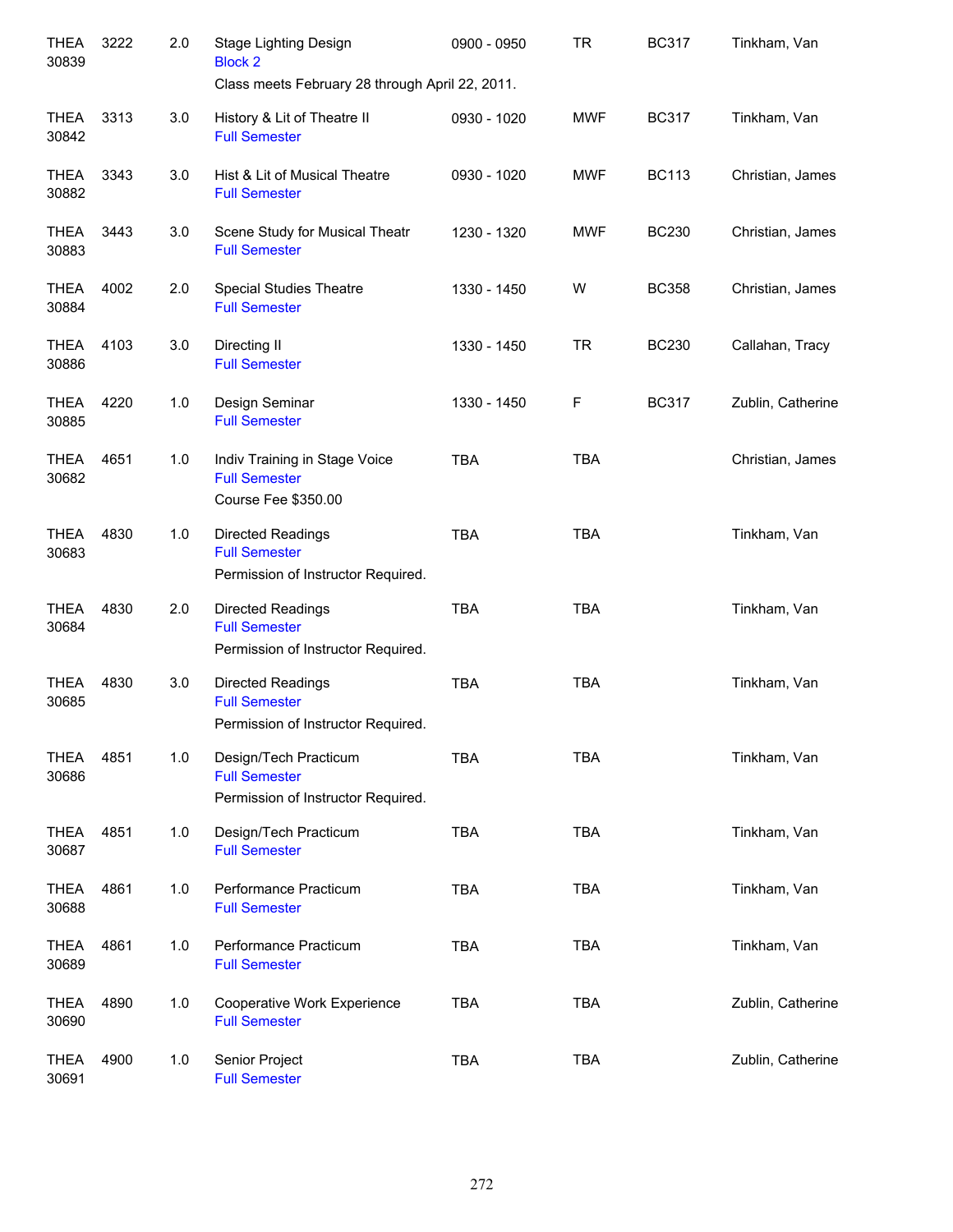| <b>THEA</b><br>30692 | 4950 | 1.0 | Theatre Festival Participation<br><b>Full Semester</b><br>"UTA"                                                                                                                                    | <b>TBA</b>  | <b>TBA</b> |              | Zublin, Catherine        |
|----------------------|------|-----|----------------------------------------------------------------------------------------------------------------------------------------------------------------------------------------------------|-------------|------------|--------------|--------------------------|
| <b>THEA</b><br>30693 | 4950 | 1.0 | Theatre Festival Participation<br><b>Full Semester</b><br>"ACTF"                                                                                                                                   | <b>TBA</b>  | <b>TBA</b> |              | Zublin, Catherine        |
| WS<br>30711          | 1500 | 3.0 | SS/DV Intro to Women's Studies<br><b>Full Semester</b>                                                                                                                                             | 0930 - 1020 | <b>MWF</b> | SS317        | Hunter, Donna            |
| WS<br>32854          | 1500 | 3.0 | SS/DV Intro to Women's Studies<br><b>Full Semester</b>                                                                                                                                             | 1730 - 2010 | W          | D02306       | Stanton, Sarah           |
| WS<br>30715          | 2900 | 2.0 | Topics In Women Studies<br><b>Full Semester</b>                                                                                                                                                    | <b>TBA</b>  | <b>TBA</b> |              | Parrilla de Kokal, Maria |
| WS<br>30713          | 3050 | 3.0 | DV Feminist Theories 1700-Pres<br><b>Full Semester</b>                                                                                                                                             | 1030 - 1145 | <b>TR</b>  | <b>SS227</b> | MacKay, Kathryn          |
| WS<br>34403          | 4050 | 2.0 | Research Methodologies<br><b>Full Semester</b>                                                                                                                                                     | <b>TBA</b>  | <b>TBA</b> |              | Szalay, Eva              |
| WS<br>30718          | 4060 | 2.0 | Research Project<br><b>Full Semester</b>                                                                                                                                                           | <b>TBA</b>  | <b>TBA</b> |              | Parrilla de Kokal, Maria |
| WS<br>30720          | 4830 | 1.0 | Directed Readings<br><b>Full Semester</b>                                                                                                                                                          | <b>TBA</b>  | <b>TBA</b> |              | Parrilla de Kokal, Maria |
| WS<br>30722          | 4830 | 2.0 | Directed Readings<br><b>Full Semester</b>                                                                                                                                                          | <b>TBA</b>  | <b>TBA</b> |              | Parrilla de Kokal, Maria |
| WS<br>30724          | 4830 | 3.0 | <b>Directed Readings</b><br><b>Full Semester</b>                                                                                                                                                   | <b>TBA</b>  | <b>TBA</b> |              | Parrilla de Kokal, Maria |
| WS<br>30726          | 4860 | 1.0 | Internship in Women's Studies<br><b>Full Semester</b>                                                                                                                                              | <b>TBA</b>  | <b>TBA</b> |              | Parrilla de Kokal, Maria |
| WS<br>30727          | 4860 | 2.0 | Internship in Women's Studies<br><b>Full Semester</b>                                                                                                                                              | <b>TBA</b>  | <b>TBA</b> |              | Parrilla de Kokal, Maria |
| WS<br>34402          | 4990 | 2.0 | Senior Seminar<br><b>Full Semester</b>                                                                                                                                                             | <b>TBA</b>  | <b>TBA</b> |              | Parrilla de Kokal, Maria |
| <b>ZOOL</b><br>31687 | 1010 | 3.0 | <b>LS Animal Biology</b><br><b>Full Semester</b>                                                                                                                                                   | 1530 - 1645 | <b>MW</b>  | <b>SL430</b> | Prothero, Walter         |
| <b>ZOOL</b><br>31689 | 1010 | 3.0 | <b>LS Animal Biology</b><br><b>Full Semester</b>                                                                                                                                                   | 0830 - 0920 | <b>MWF</b> | LL130        | Okazaki, Robert          |
| <b>ZOOL</b><br>33277 | 1010 | 3.0 | <b>LS Animal Biology</b><br><b>Full Semester</b><br>To access online course materials, please log on through<br>the student portal (eWeber) at http://weber.edu and select:<br>"Current Students". | <b>TBA</b>  | <b>TBA</b> | OL           | Okazaki, Robert          |
| ZOOL<br>31693        | 1020 | 3.0 | LS Human Biology<br><b>Full Semester</b>                                                                                                                                                           | 0900 - 1015 | <b>TR</b>  | LL130        | Berthelemy, Nicole       |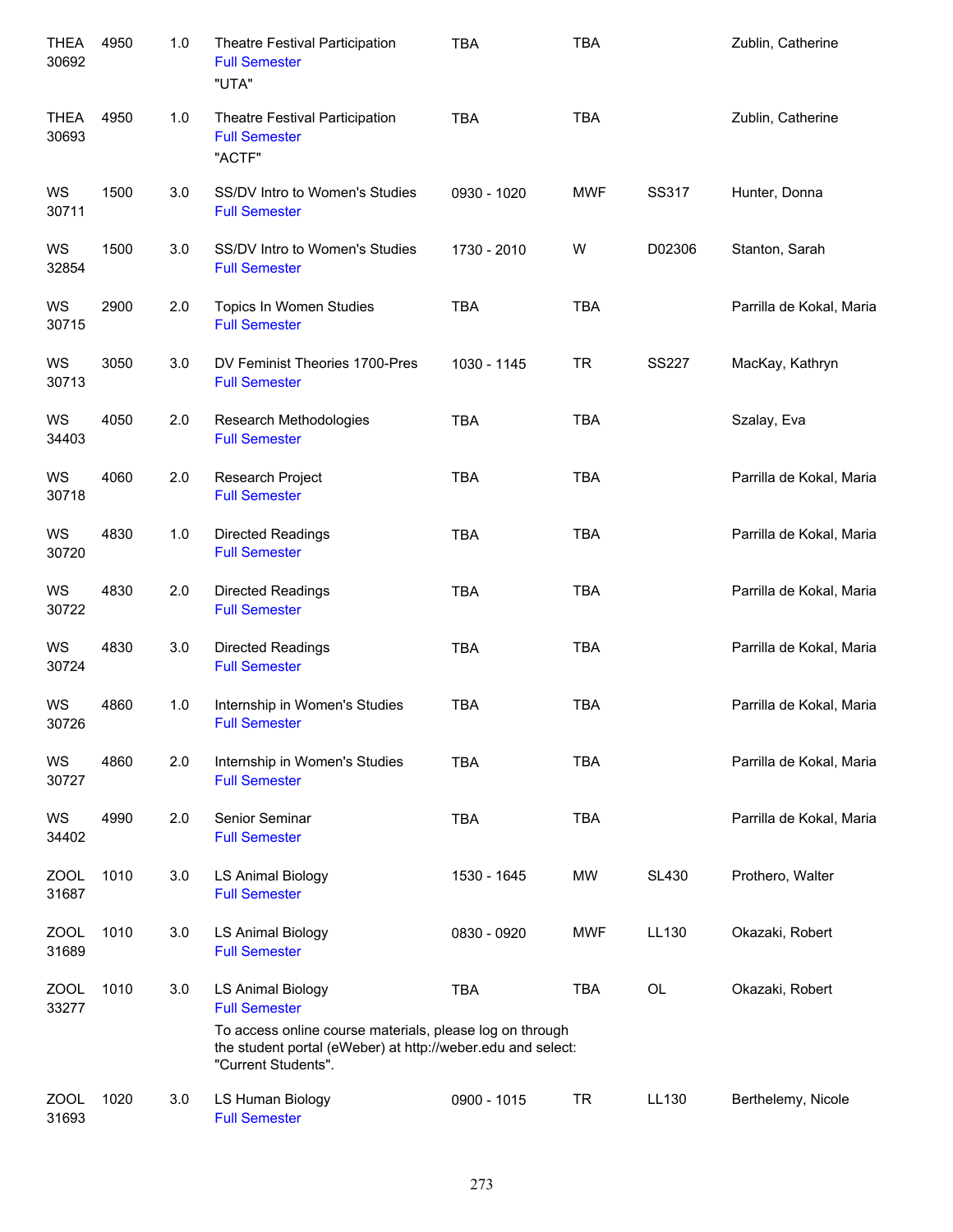| <b>ZOOL</b><br>31694 | 1020  | 3.0 | LS Human Biology<br><b>Full Semester</b>                                                                                                                                                       | 0930 - 1020                | <b>MWF</b>     | LL130                        | Chung, Brian           |
|----------------------|-------|-----|------------------------------------------------------------------------------------------------------------------------------------------------------------------------------------------------|----------------------------|----------------|------------------------------|------------------------|
| <b>ZOOL</b><br>31696 | 1020  | 3.0 | LS Human Biology<br><b>Full Semester</b>                                                                                                                                                       | 1630 - 1745                | <b>MW</b>      | ET128                        | Gurr, Susan            |
| <b>ZOOL</b><br>32583 | 1020  | 3.0 | LS Human Biology<br><b>Full Semester</b>                                                                                                                                                       | 1730 - 2010                | W              | D02320                       | Prothero, Walter       |
| <b>ZOOL</b><br>33278 | 1020  | 3.0 | LS Human Biology<br><b>Full Semester</b><br>To access online course materials, please log on through<br>the student portal (eWeber) at http://weber.edu and select:<br>"Current Students".     | <b>TBA</b>                 | <b>TBA</b>     | OL                           | Robinson, Ami          |
| <b>ZOOL</b><br>33279 | 1030  | 3.0 | LS The Nature of Sex<br><b>Full Semester</b><br>To access online course materials, please log on through<br>the student portal (eWeber) at http://weber.edu and select:<br>"Current Students". | <b>TBA</b>                 | <b>TBA</b>     | <b>OL</b>                    | Zeveloff, Samuel       |
| <b>ZOOL</b><br>31698 | 1110  | 4.0 | SI Principles of Zoology I<br><b>Full Semester</b><br>Course Fee \$20.00                                                                                                                       | 1030 - 1120                | <b>MWF</b>     | LL130                        | Okazaki, Robert        |
| ZOOL<br>31702        | 1110L | 0.0 | Lab<br><b>Full Semester</b>                                                                                                                                                                    | 1230 - 1420                | Т              | <b>SL429</b>                 | Okazaki, Robert        |
| <b>ZOOL</b><br>31705 | 1110L | 0.0 | Lab<br><b>Full Semester</b>                                                                                                                                                                    | 1430 - 1620                | $\mathsf T$    | <b>SL429</b>                 | Okazaki, Robert        |
| <b>ZOOL</b><br>31707 | 1110L | 0.0 | Lab<br><b>Full Semester</b>                                                                                                                                                                    | 1230 - 1420                | W              | <b>SL429</b>                 | Mull, John             |
| <b>ZOOL</b><br>31709 | 1120  | 4.0 | SI Principles of Zoology II<br><b>Full Semester</b><br>Course Fee \$20.00                                                                                                                      | 1130 - 1220                | <b>MWF</b>     | LL130                        | Hoagstrom, Christopher |
| <b>ZOOL</b><br>31713 | 1120L | 0.0 | Lab<br><b>Full Semester</b>                                                                                                                                                                    | 1230 - 1420                | $\mathsf{R}$   | <b>SL429</b>                 | Meyers, Ronald         |
| <b>ZOOL</b><br>31715 | 1120L | 0.0 | Lab<br><b>Full Semester</b>                                                                                                                                                                    | 1430 - 1620                | R              | <b>SL429</b>                 | Hoagstrom, Christopher |
| <b>ZOOL</b><br>31719 | 1120L | 0.0 | Lab<br><b>Full Semester</b>                                                                                                                                                                    | 1230 - 1420                | F              | <b>SL429</b>                 | Hoagstrom, Christopher |
| <b>ZOOL</b><br>31724 | 1370  | 3.0 | LS/SI Princip of Life Science<br><b>Full Semester</b><br>Course is designed for Elementary Education Majors.<br>Lab: Tuesdays from 12:00 - 2:20.                                               | 1030 - 1145<br>1200 - 1420 | <b>TR</b><br>T | <b>SL421</b><br><b>SL421</b> | Mull, John             |
| <b>ZOOL</b><br>34473 | 1810  | 1.0 | Life in Medicine<br><b>Full Semester</b><br>This is a pass/fail course.                                                                                                                        | 0730 - 0820                | $\mathsf R$    | LL126                        | Trask, Barbara         |
| <b>ZOOL</b><br>31868 | 2100  | 4.0 | Human Anatomy<br><b>Full Semester</b><br>Course Fee \$25.00                                                                                                                                    | 1130 - 1220                | <b>MWF</b>     | LL125                        | Berthelemy, Nicole     |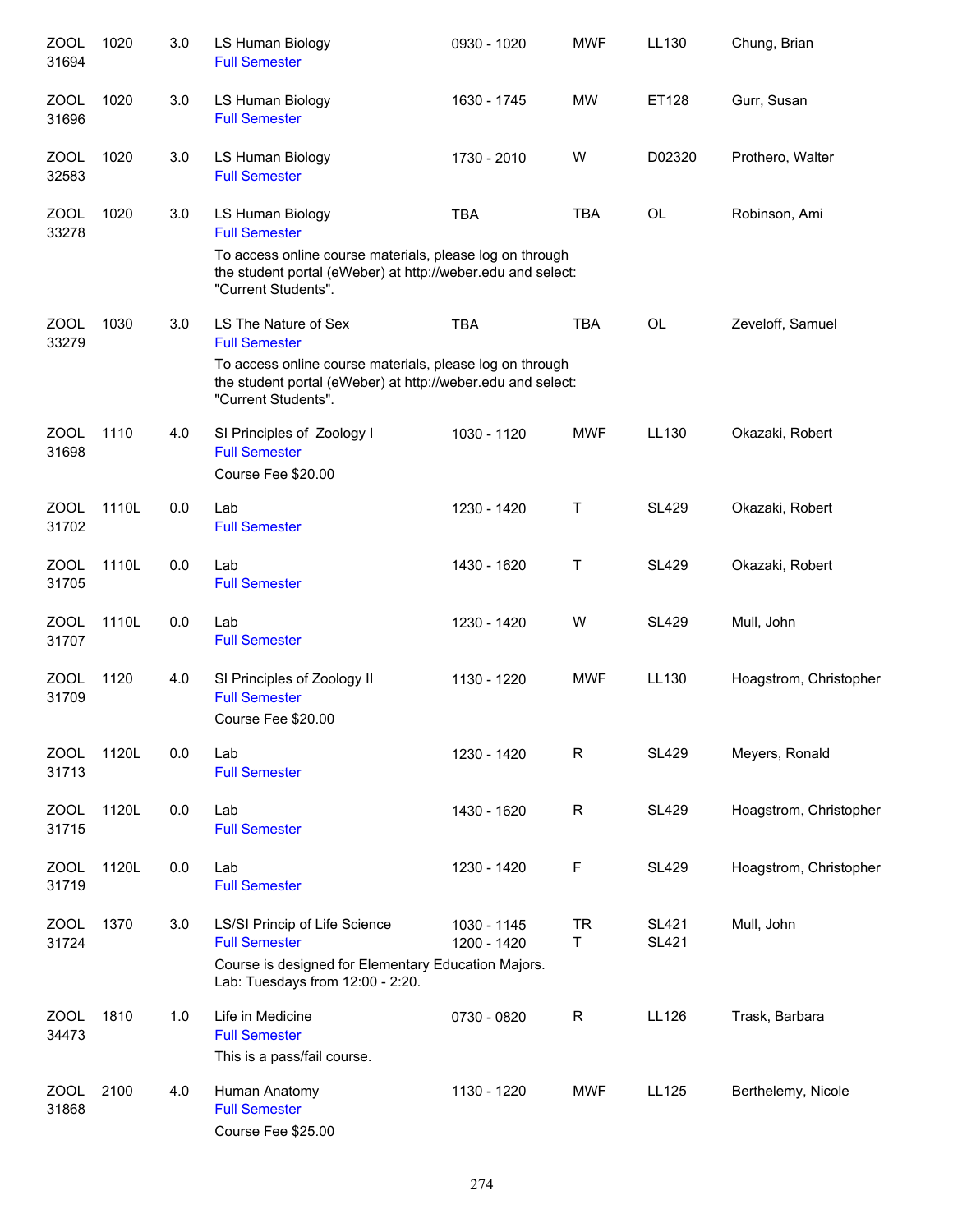| <b>ZOOL</b><br>31870 | 2100  | 4.0 | Human Anatomy<br><b>Full Semester</b><br>Course Fee \$25.00    | 1030 - 1145 | <b>TR</b>   | LL125 | Chung, Brian       |
|----------------------|-------|-----|----------------------------------------------------------------|-------------|-------------|-------|--------------------|
| ZOOL<br>31872        | 2100L | 0.0 | Lab<br><b>Full Semester</b>                                    | 0830 - 1020 | T           | LL3   | Chung, Brian       |
| <b>ZOOL</b><br>31874 | 2100L | 0.0 | Lab<br><b>Full Semester</b>                                    | 1030 - 1220 | T           | LL3   | Berthelemy, Nicole |
| <b>ZOOL</b><br>31875 | 2100L | 0.0 | Lab<br><b>Full Semester</b>                                    | 1230 - 1420 | T           | LL3   | Chung, Brian       |
| ZOOL<br>31876        | 2100L | 0.0 | Lab<br><b>Full Semester</b>                                    | 1430 - 1620 | T           | LL3   | Chung, Brian       |
| ZOOL<br>31877        | 2100L | 0.0 | Lab<br><b>Full Semester</b>                                    | 1630 - 1820 | Τ           | LL3   | Chung, Brian       |
| <b>ZOOL</b><br>31878 | 2100L | 0.0 | Lab<br><b>Full Semester</b>                                    | 0830 - 1020 | W           | LL3   | Berthelemy, Nicole |
| <b>ZOOL</b><br>31879 | 2100L | 0.0 | Lab<br><b>Full Semester</b>                                    | 1030 - 1220 | W           | LL3   | Chung, Brian       |
| <b>ZOOL</b><br>31880 | 2100L | 0.0 | Lab<br><b>Full Semester</b>                                    | 1230 - 1420 | W           | LL3   | Chung, Brian       |
| ZOOL<br>31881        | 2100L | 0.0 | Lab<br><b>Full Semester</b>                                    | 1430 - 1620 | W           | LL3   | Chung, Brian       |
| ZOOL<br>31882        | 2100L | 0.0 | Lab<br><b>Full Semester</b>                                    | 1630 - 1820 | W           | LL3   | Berthelemy, Nicole |
| <b>ZOOL</b><br>31883 | 2100L | 0.0 | Lab<br><b>Full Semester</b>                                    | 0830 - 1020 | $\mathsf R$ | LL3   | Chung, Brian       |
| <b>ZOOL</b><br>31884 | 2100L | 0.0 | Lab<br><b>Full Semester</b>                                    | 1030 - 1220 | $\mathsf R$ | LL3   | Berthelemy, Nicole |
| <b>ZOOL</b><br>31885 | 2100L | 0.0 | Lab<br><b>Full Semester</b>                                    | 1230 - 1420 | $\mathsf R$ | LL3   | Berthelemy, Nicole |
| ZOOL<br>31887        | 2100L | 0.0 | Lab<br><b>Full Semester</b>                                    | 1430 - 1620 | R           | LL3   | Berthelemy, Nicole |
| ZOOL<br>31888        | 2100L | 0.0 | Lab<br><b>Full Semester</b>                                    | 1630 - 1820 | R           | LL3   | Berthelemy, Nicole |
| <b>ZOOL</b><br>31890 | 2200  | 4.0 | Human Physiology<br><b>Full Semester</b><br>Course Fee \$25.00 | 1130 - 1220 | <b>MWF</b>  | LL126 | Skopec, Michele    |
| ZOOL<br>31892        | 2200  | 4.0 | Human Physiology<br><b>Full Semester</b><br>Course Fee \$25.00 | 0900 - 1015 | <b>TR</b>   | LL125 | Trask, Barbara     |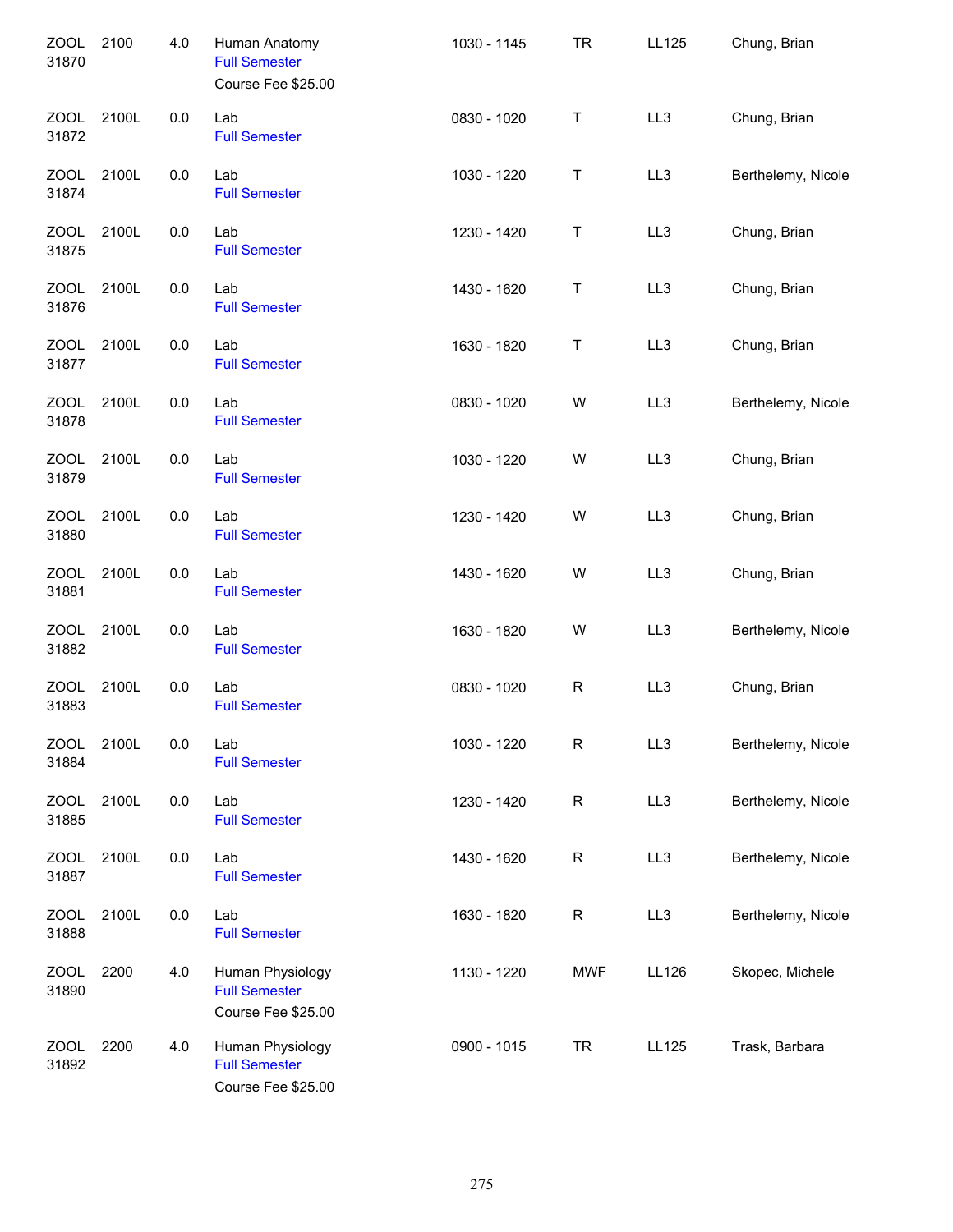| <b>ZOOL</b><br>33281 | 2200  | 4.0 | Human Physiology<br><b>Full Semester</b>                                                                                                                                                                                                                            | <b>TBA</b>                 | <b>TBA</b>      | <b>OL</b>                    | Skopec, Michele |
|----------------------|-------|-----|---------------------------------------------------------------------------------------------------------------------------------------------------------------------------------------------------------------------------------------------------------------------|----------------------------|-----------------|------------------------------|-----------------|
|                      |       |     | This is an online/face-to-face class. Students must also<br>register for one of the ZOOL 2200 labs. To access online<br>Course materials, please log on through the student portal<br>eWeber at http://weber.edu and select: "Current Students".<br>Class fee \$25. |                            |                 |                              |                 |
| <b>ZOOL</b><br>31894 | 2200L | 0.0 | Human Physiology Lab<br><b>Full Semester</b>                                                                                                                                                                                                                        | 1130 - 1320                | W               | <b>SL426</b>                 | Trask, Barbara  |
| <b>ZOOL</b><br>31895 | 2200L | 0.0 | Human Physiology Lab<br><b>Full Semester</b>                                                                                                                                                                                                                        | 1330 - 1520                | W               | <b>SL426</b>                 | Trask, Barbara  |
| <b>ZOOL</b><br>31897 | 2200L | 0.0 | Human Physiology Lab<br><b>Full Semester</b>                                                                                                                                                                                                                        | 1530 - 1720                | W               | <b>SL426</b>                 | Trask, Barbara  |
| ZOOL<br>31898        | 2200L | 0.0 | Human Physiology Lab<br><b>Full Semester</b>                                                                                                                                                                                                                        | 1130 - 1320                | R               | <b>SL426</b>                 | Skopec, Michele |
| <b>ZOOL</b><br>31902 | 2200L | 0.0 | Human Physiology Lab<br><b>Full Semester</b>                                                                                                                                                                                                                        | 1330 - 1520                | $\mathsf R$     | <b>SL426</b>                 | Skopec, Michele |
| <b>ZOOL</b><br>31903 | 2200L | 0.0 | Human Physiology Lab<br><b>Full Semester</b>                                                                                                                                                                                                                        | 1530 - 1720                | R               | <b>SL426</b>                 | Skopec, Michele |
| <b>ZOOL</b><br>31904 | 2200L | 0.0 | Human Physiology Lab<br><b>Full Semester</b>                                                                                                                                                                                                                        | 1330 - 1520                | $\mathsf F$     | <b>SL426</b>                 | Skopec, Michele |
| ZOOL<br>31905        | 2200L | 0.0 | Human Physiology Lab<br><b>Full Semester</b>                                                                                                                                                                                                                        | 1530 - 1720                | $\mathsf F$     | <b>SL426</b>                 | Skopec, Michele |
| <b>ZOOL</b><br>32116 | 3200  | 4.0 | Cell Biology<br><b>Full Semester</b><br>Course Fee \$25.00                                                                                                                                                                                                          | 0900 - 1015                | <b>TR</b>       | <b>SL430</b>                 | Clark, Jonathan |
| <b>ZOOL</b><br>32119 | 3200L | 0.0 | Cell Biology Lab<br><b>Full Semester</b>                                                                                                                                                                                                                            | 1330 - 1620                | F               | <b>SL430</b>                 | Clark, Jonathan |
| <b>ZOOL</b><br>32124 | 3300  | 4.0 | Genetics<br><b>Full Semester</b><br>The course consists of a lecture and a lab portion.<br>Lecture is MWF 8:30am-9:20.<br>Lab is W 1:30pm-4:20<br>Course Fee \$25.00                                                                                                | 0830 - 0920<br>1330 - 1620 | <b>MWF</b><br>W | <b>SL427</b><br><b>SL427</b> | Marshall, Jon   |
| <b>ZOOL</b><br>32126 | 3300  | 4.0 | Genetics<br><b>Full Semester</b><br>This course consists of a lecture and a lab component.<br>Lecture is Tuesday 5:30pm - 8:20.<br>Lab is Thursday 5:30pm - 8:20.<br>Course Fee \$25.00                                                                             | 1730 - 2020                | TR              | <b>SL427</b>                 | Robinson, Ami   |
| ZOOL<br>35062        | 3300  | 4.0 | Genetics<br><b>Full Semester</b><br>Course Fee \$25.00                                                                                                                                                                                                              |                            |                 |                              |                 |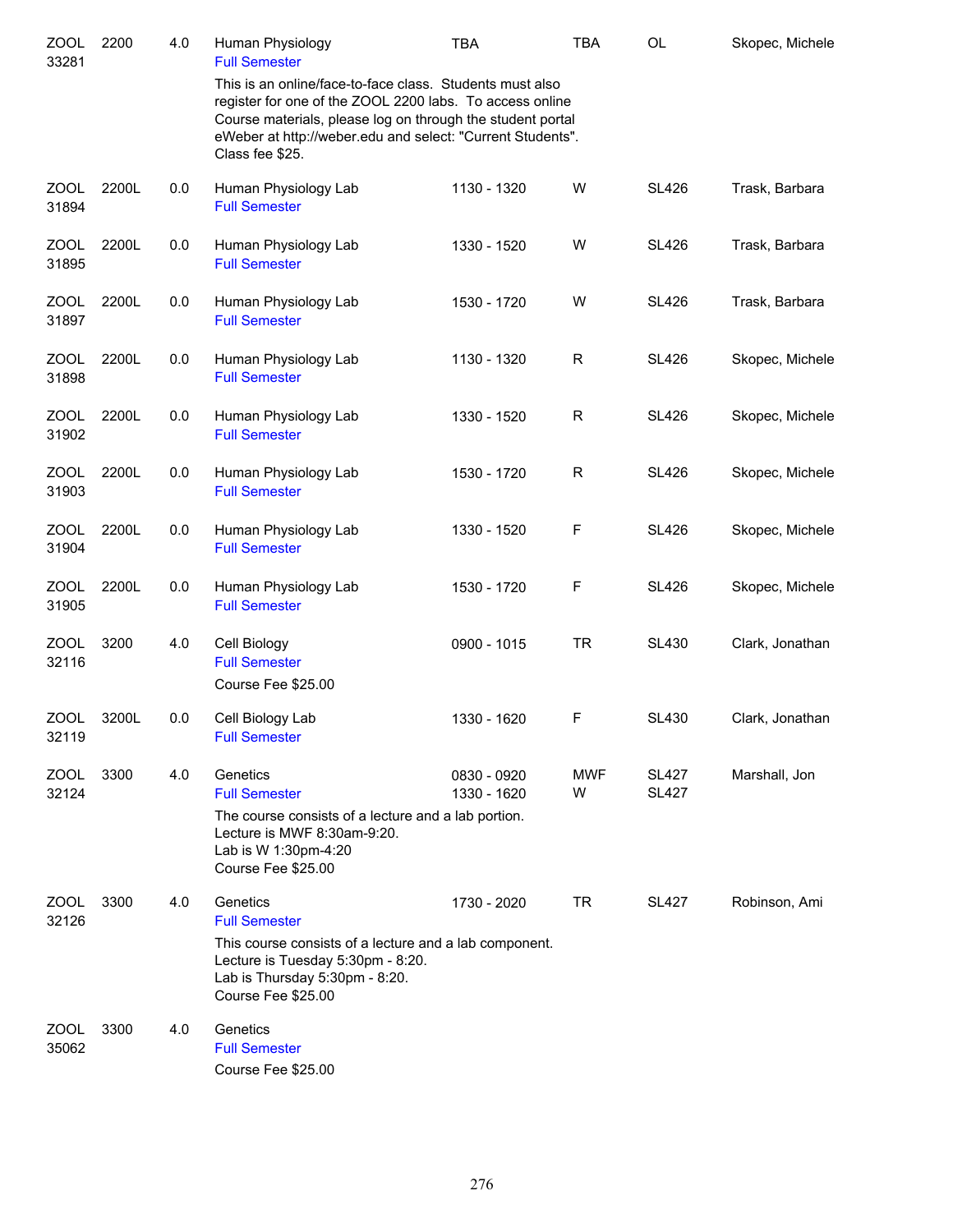| <b>ZOOL</b><br>32127 | 3450  | 4.0 | Ecology<br><b>Full Semester</b><br>Course Fee \$25.00                                                                                          | 1030 - 1120 | <b>MWF</b> | ET139        | Mull, John             |
|----------------------|-------|-----|------------------------------------------------------------------------------------------------------------------------------------------------|-------------|------------|--------------|------------------------|
| <b>ZOOL</b><br>32129 | 3450L | 0.0 | Ecology Lab<br><b>Full Semester</b>                                                                                                            | 1330 - 1620 | R          | ET139        | Mull, John             |
| <b>ZOOL</b><br>32130 | 3470  | 3.0 | Zoogeography<br><b>Full Semester</b>                                                                                                           | 0900 - 1015 | <b>TR</b>  | <b>SL429</b> | Hoagstrom, Christopher |
| <b>ZOOL</b><br>32132 | 3500  | 3.0 | <b>Conservation Biology</b><br><b>Full Semester</b>                                                                                            | 1030 - 1120 | <b>MWF</b> | <b>SL429</b> | Zeveloff, Samuel       |
| ZOOL<br>32133        | 3720  | 3.0 | Evolution<br><b>Full Semester</b>                                                                                                              | 1130 - 1220 | <b>MWF</b> | <b>SL427</b> | Marshall, Jon          |
| <b>ZOOL</b><br>33282 | 3720  | 3.0 | Evolution<br><b>Full Semester</b>                                                                                                              | <b>TBA</b>  | <b>TBA</b> | OL           | Zeveloff, Samuel       |
|                      |       |     | To access online course materials, please log on through<br>the student portal (eWeber) at http://weber.edu and select:<br>"Current Students". |             |            |              |                        |
| ZOOL<br>32136        | 4050  | 4.0 | Comparative Vertebrate Anatomy<br><b>Full Semester</b>                                                                                         | 1030 - 1145 | <b>TR</b>  | <b>SL430</b> | Meyers, Ronald         |
| <b>ZOOL</b><br>32137 | 4050L | 0.0 | Lab<br><b>Full Semester</b>                                                                                                                    | 1330 - 1620 | Τ          | <b>SL430</b> | Meyers, Ronald         |
| <b>ZOOL</b><br>32134 | 4060  | 4.0 | <b>Comparative Physiology</b><br><b>Full Semester</b><br>Course Fee \$25.00                                                                    | 0930 - 1020 | <b>MWF</b> | <b>SL427</b> | Skopec, Michele        |
| <b>ZOOL</b><br>32135 | 4060L | 0.0 | Lab<br><b>Full Semester</b>                                                                                                                    | 1330 - 1620 | M          | <b>SL427</b> | Skopec, Michele        |
| <b>ZOOL</b><br>32138 | 4800  | 1.0 | Problems in Zoology<br><b>Full Semester</b>                                                                                                    | <b>TBA</b>  | <b>TBA</b> |              | Berthelemy, Nicole     |
| ZOOL<br>32140        | 4800  | 2.0 | Problems in Zoology<br><b>Full Semester</b>                                                                                                    | <b>TBA</b>  | <b>TBA</b> |              | Berthelemy, Nicole     |
| <b>ZOOL</b><br>32141 | 4800  | 3.0 | Problems in Zoology<br><b>Full Semester</b>                                                                                                    | <b>TBA</b>  | <b>TBA</b> |              | Berthelemy, Nicole     |
| <b>ZOOL</b><br>32142 | 4800  | 4.0 | Problems in Zoology<br><b>Full Semester</b>                                                                                                    | <b>TBA</b>  | <b>TBA</b> |              | Berthelemy, Nicole     |
| <b>ZOOL</b><br>32143 | 4800  | 1.0 | Problems in Zoology<br><b>Full Semester</b>                                                                                                    | <b>TBA</b>  | <b>TBA</b> |              | Chung, Brian           |
| <b>ZOOL</b><br>32144 | 4800  | 2.0 | Problems in Zoology<br><b>Full Semester</b>                                                                                                    | <b>TBA</b>  | <b>TBA</b> |              | Chung, Brian           |
| <b>ZOOL</b><br>32145 | 4800  | 3.0 | Problems in Zoology<br><b>Full Semester</b>                                                                                                    | <b>TBA</b>  | <b>TBA</b> |              | Chung, Brian           |
| ZOOL<br>32146        | 4800  | 4.0 | Problems in Zoology<br><b>Full Semester</b>                                                                                                    | <b>TBA</b>  | <b>TBA</b> |              | Chung, Brian           |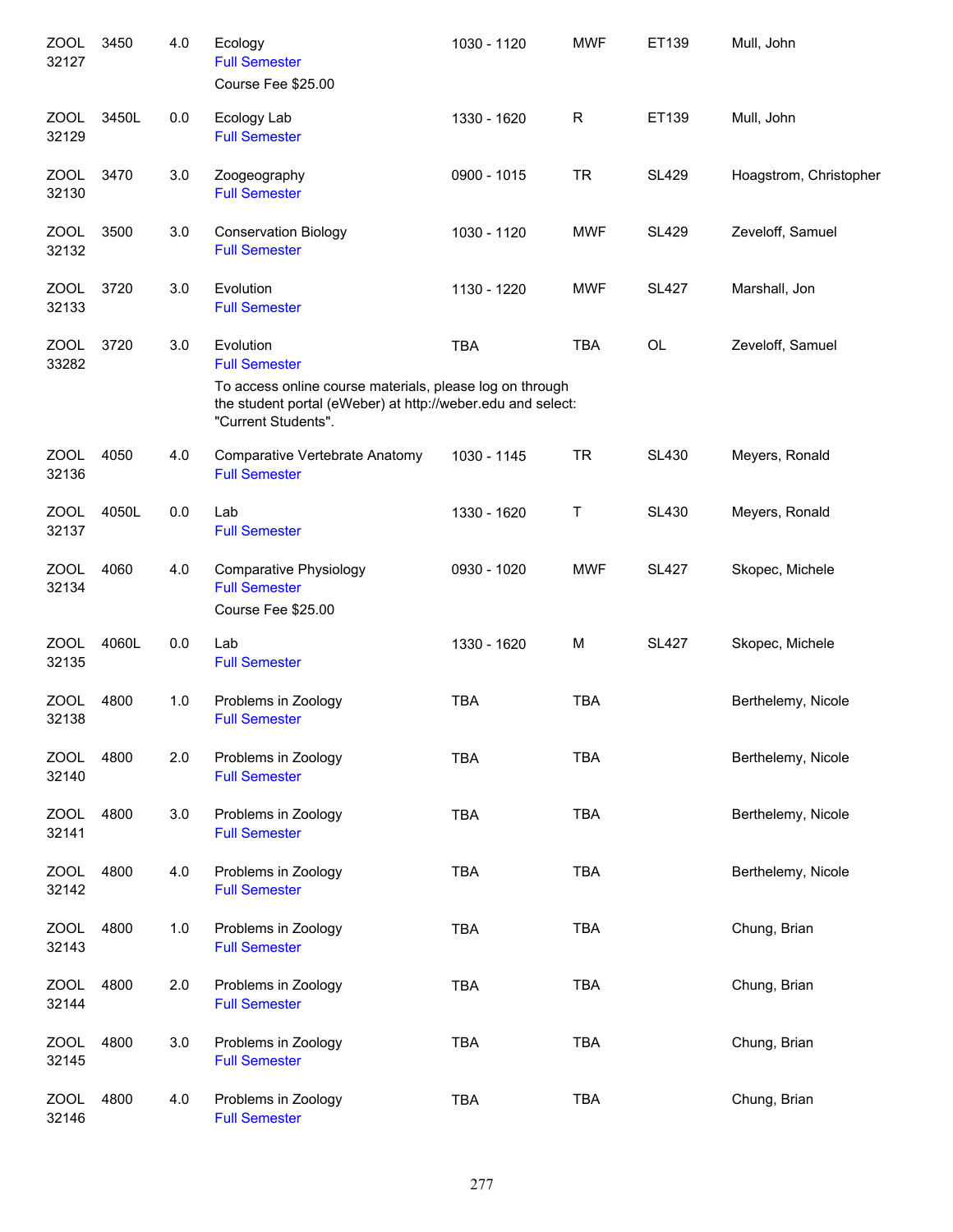| <b>ZOOL</b><br>32148 | 4800 | 1.0 | Problems in Zoology<br><b>Full Semester</b> | <b>TBA</b> | <b>TBA</b> | Clark, Jonathan        |
|----------------------|------|-----|---------------------------------------------|------------|------------|------------------------|
| ZOOL<br>32149        | 4800 | 2.0 | Problems in Zoology<br><b>Full Semester</b> | <b>TBA</b> | <b>TBA</b> | Clark, Jonathan        |
| ZOOL<br>32150        | 4800 | 3.0 | Problems in Zoology<br><b>Full Semester</b> | <b>TBA</b> | <b>TBA</b> | Clark, Jonathan        |
| <b>ZOOL</b><br>32152 | 4800 | 4.0 | Problems in Zoology<br><b>Full Semester</b> | <b>TBA</b> | <b>TBA</b> | Clark, Jonathan        |
| ZOOL<br>32153        | 4800 | 1.0 | Problems in Zoology<br><b>Full Semester</b> | <b>TBA</b> | <b>TBA</b> | Hoagstrom, Christopher |
| ZOOL<br>32154        | 4800 | 2.0 | Problems in Zoology<br><b>Full Semester</b> | <b>TBA</b> | <b>TBA</b> | Hoagstrom, Christopher |
| ZOOL<br>32157        | 4800 | 3.0 | Problems in Zoology<br><b>Full Semester</b> | <b>TBA</b> | <b>TBA</b> | Hoagstrom, Christopher |
| ZOOL<br>32158        | 4800 | 4.0 | Problems in Zoology<br><b>Full Semester</b> | <b>TBA</b> | <b>TBA</b> | Hoagstrom, Christopher |
| <b>ZOOL</b><br>32162 | 4800 | 1.0 | Problems in Zoology<br><b>Full Semester</b> | <b>TBA</b> | <b>TBA</b> | Marshall, Jon          |
| <b>ZOOL</b><br>32164 | 4800 | 2.0 | Problems in Zoology<br><b>Full Semester</b> | <b>TBA</b> | <b>TBA</b> | Marshall, Jon          |
| <b>ZOOL</b><br>32166 | 4800 | 3.0 | Problems in Zoology<br><b>Full Semester</b> | <b>TBA</b> | <b>TBA</b> | Marshall, Jon          |
| ZOOL<br>32167        | 4800 | 4.0 | Problems in Zoology<br><b>Full Semester</b> | <b>TBA</b> | <b>TBA</b> | Marshall, Jon          |
| <b>ZOOL</b><br>32168 | 4800 | 1.0 | Problems in Zoology<br><b>Full Semester</b> | <b>TBA</b> | <b>TBA</b> | Meyers, Ronald         |
| <b>ZOOL</b><br>32170 | 4800 | 2.0 | Problems in Zoology<br><b>Full Semester</b> | <b>TBA</b> | <b>TBA</b> | Meyers, Ronald         |
| <b>ZOOL</b><br>32171 | 4800 | 3.0 | Problems in Zoology<br><b>Full Semester</b> | <b>TBA</b> | TBA        | Meyers, Ronald         |
| <b>ZOOL</b><br>32172 | 4800 | 4.0 | Problems in Zoology<br><b>Full Semester</b> | <b>TBA</b> | <b>TBA</b> | Meyers, Ronald         |
| <b>ZOOL</b><br>32186 | 4800 | 1.0 | Problems in Zoology<br><b>Full Semester</b> | <b>TBA</b> | <b>TBA</b> | Mull, John             |
| <b>ZOOL</b><br>32188 | 4800 | 2.0 | Problems in Zoology<br><b>Full Semester</b> | <b>TBA</b> | <b>TBA</b> | Mull, John             |
| <b>ZOOL</b><br>32190 | 4800 | 3.0 | Problems in Zoology<br><b>Full Semester</b> | TBA        | <b>TBA</b> | Mull, John             |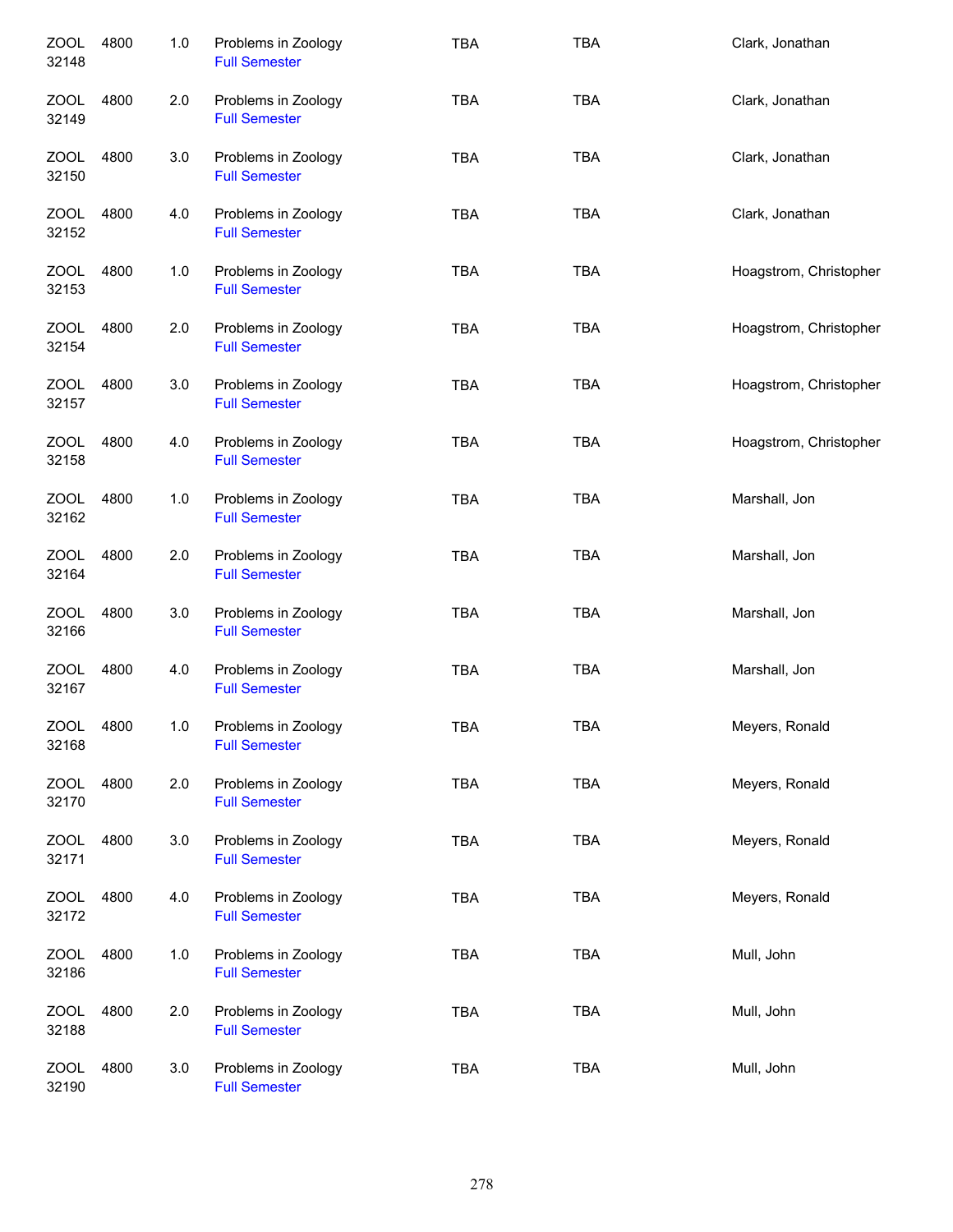| <b>ZOOL</b><br>32191 | 4800 | 4.0 | Problems in Zoology<br><b>Full Semester</b> | <b>TBA</b> | <b>TBA</b> | Mull, John         |
|----------------------|------|-----|---------------------------------------------|------------|------------|--------------------|
| ZOOL<br>32237        | 4800 | 1.0 | Problems in Zoology<br><b>Full Semester</b> | TBA        | <b>TBA</b> | Okazaki, Robert    |
| ZOOL<br>32238        | 4800 | 2.0 | Problems in Zoology<br><b>Full Semester</b> | <b>TBA</b> | <b>TBA</b> | Okazaki, Robert    |
| ZOOL<br>32239        | 4800 | 3.0 | Problems in Zoology<br><b>Full Semester</b> | <b>TBA</b> | <b>TBA</b> | Okazaki, Robert    |
| ZOOL<br>32240        | 4800 | 4.0 | Problems in Zoology<br><b>Full Semester</b> | <b>TBA</b> | <b>TBA</b> | Okazaki, Robert    |
| ZOOL<br>32286        | 4800 | 1.0 | Problems in Zoology<br><b>Full Semester</b> | <b>TBA</b> | <b>TBA</b> | Skopec, Michele    |
| ZOOL<br>32287        | 4800 | 2.0 | Problems in Zoology<br><b>Full Semester</b> | <b>TBA</b> | <b>TBA</b> | Skopec, Michele    |
| <b>ZOOL</b><br>32288 | 4800 | 3.0 | Problems in Zoology<br><b>Full Semester</b> | <b>TBA</b> | <b>TBA</b> | Skopec, Michele    |
| ZOOL<br>32289        | 4800 | 4.0 | Problems in Zoology<br><b>Full Semester</b> | <b>TBA</b> | <b>TBA</b> | Skopec, Michele    |
| <b>ZOOL</b><br>32294 | 4800 | 1.0 | Problems in Zoology<br><b>Full Semester</b> | <b>TBA</b> | <b>TBA</b> | Trask, Barbara     |
| <b>ZOOL</b><br>32709 | 4800 | 2.0 | Problems in Zoology<br><b>Full Semester</b> | <b>TBA</b> | <b>TBA</b> | Trask, Barbara     |
| <b>ZOOL</b><br>32710 | 4800 | 3.0 | Problems in Zoology<br><b>Full Semester</b> | <b>TBA</b> | <b>TBA</b> | Trask, Barbara     |
| <b>ZOOL</b><br>32718 | 4800 | 4.0 | Problems in Zoology<br><b>Full Semester</b> | <b>TBA</b> | <b>TBA</b> | Trask, Barbara     |
| <b>ZOOL</b><br>32720 | 4800 | 1.0 | Problems in Zoology<br><b>Full Semester</b> | <b>TBA</b> | <b>TBA</b> | Zeveloff, Samuel   |
| ZOOL<br>32721        | 4800 | 2.0 | Problems in Zoology<br><b>Full Semester</b> | <b>TBA</b> | <b>TBA</b> | Zeveloff, Samuel   |
| ZOOL<br>32722        | 4800 | 3.0 | Problems in Zoology<br><b>Full Semester</b> | <b>TBA</b> | <b>TBA</b> | Zeveloff, Samuel   |
| <b>ZOOL</b><br>32723 | 4800 | 4.0 | Problems in Zoology<br><b>Full Semester</b> | <b>TBA</b> | <b>TBA</b> | Zeveloff, Samuel   |
| <b>ZOOL</b><br>32724 | 4830 | 1.0 | Readings in Zoology<br><b>Full Semester</b> | <b>TBA</b> | <b>TBA</b> | Berthelemy, Nicole |
| <b>ZOOL</b><br>32725 | 4830 | 2.0 | Readings in Zoology<br><b>Full Semester</b> | <b>TBA</b> | <b>TBA</b> | Berthelemy, Nicole |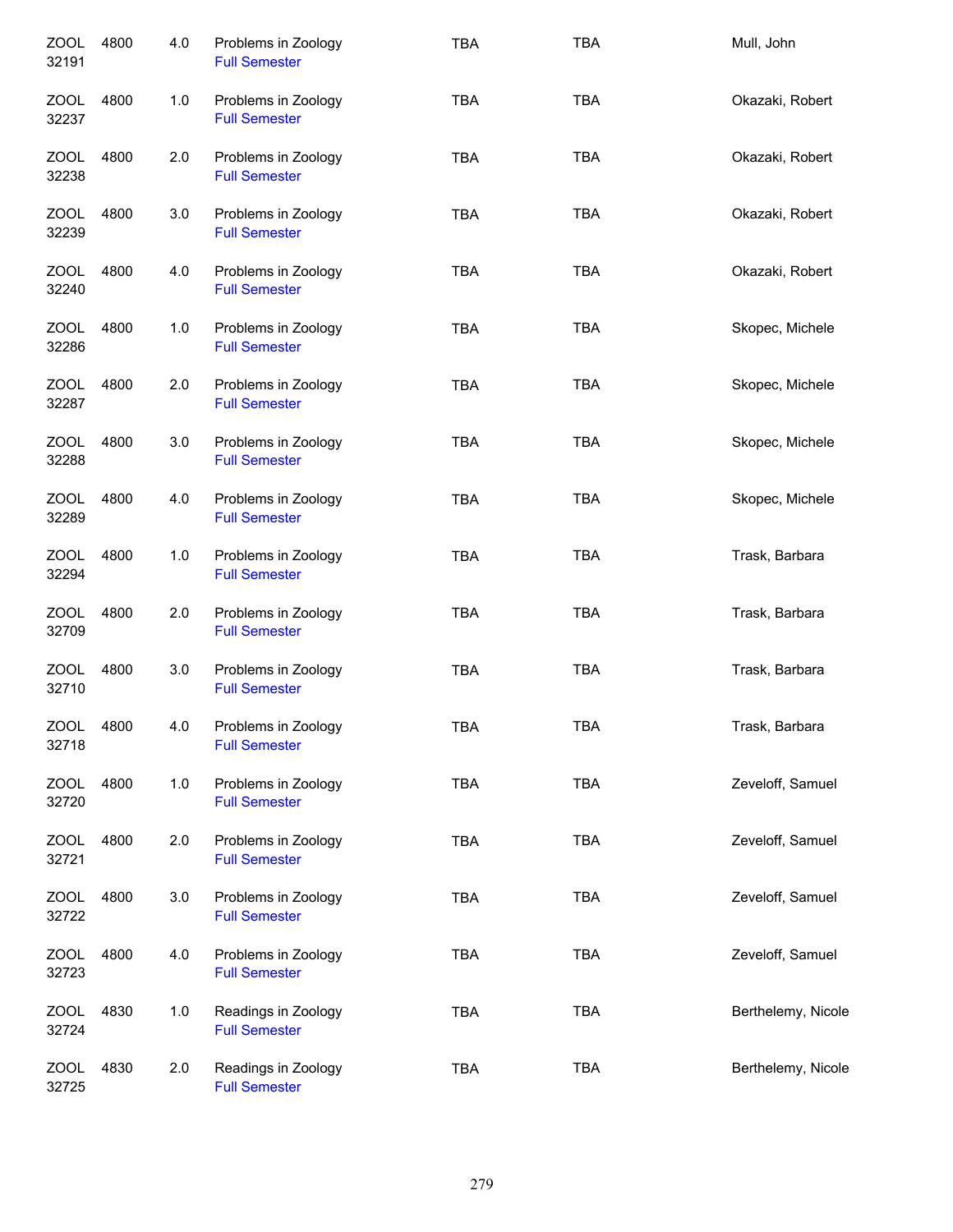| <b>ZOOL</b><br>32726 | 4830 | 3.0 | Readings in Zoology<br><b>Full Semester</b> | <b>TBA</b> | <b>TBA</b> | Berthelemy, Nicole     |
|----------------------|------|-----|---------------------------------------------|------------|------------|------------------------|
| ZOOL<br>32727        | 4830 | 4.0 | Readings in Zoology<br><b>Full Semester</b> | <b>TBA</b> | <b>TBA</b> | Berthelemy, Nicole     |
| ZOOL<br>32728        | 4830 | 1.0 | Readings in Zoology<br><b>Full Semester</b> | <b>TBA</b> | <b>TBA</b> | Chung, Brian           |
| ZOOL<br>32729        | 4830 | 2.0 | Readings in Zoology<br><b>Full Semester</b> | <b>TBA</b> | <b>TBA</b> | Chung, Brian           |
| ZOOL<br>32730        | 4830 | 3.0 | Readings in Zoology<br><b>Full Semester</b> | <b>TBA</b> | <b>TBA</b> | Chung, Brian           |
| ZOOL<br>32731        | 4830 | 4.0 | Readings in Zoology<br><b>Full Semester</b> | <b>TBA</b> | <b>TBA</b> | Chung, Brian           |
| ZOOL<br>32732        | 4830 | 1.0 | Readings in Zoology<br><b>Full Semester</b> | <b>TBA</b> | <b>TBA</b> | Clark, Jonathan        |
| <b>ZOOL</b><br>32733 | 4830 | 2.0 | Readings in Zoology<br><b>Full Semester</b> | <b>TBA</b> | <b>TBA</b> | Clark, Jonathan        |
| <b>ZOOL</b><br>32734 | 4830 | 3.0 | Readings in Zoology<br><b>Full Semester</b> | <b>TBA</b> | <b>TBA</b> | Clark, Jonathan        |
| <b>ZOOL</b><br>32735 | 4830 | 4.0 | Readings in Zoology<br><b>Full Semester</b> | <b>TBA</b> | <b>TBA</b> | Clark, Jonathan        |
| <b>ZOOL</b><br>32736 | 4830 | 1.0 | Readings in Zoology<br><b>Full Semester</b> | <b>TBA</b> | <b>TBA</b> | Hoagstrom, Christopher |
| <b>ZOOL</b><br>32737 | 4830 | 2.0 | Readings in Zoology<br><b>Full Semester</b> | <b>TBA</b> | <b>TBA</b> | Hoagstrom, Christopher |
| <b>ZOOL</b><br>32738 | 4830 | 3.0 | Readings in Zoology<br><b>Full Semester</b> | <b>TBA</b> | <b>TBA</b> | Hoagstrom, Christopher |
| <b>ZOOL</b><br>32739 | 4830 | 4.0 | Readings in Zoology<br><b>Full Semester</b> | TBA        | <b>TBA</b> | Hoagstrom, Christopher |
| ZOOL<br>32740        | 4830 | 1.0 | Readings in Zoology<br><b>Full Semester</b> | <b>TBA</b> | <b>TBA</b> | Marshall, Jon          |
| ZOOL<br>32741        | 4830 | 2.0 | Readings in Zoology<br><b>Full Semester</b> | <b>TBA</b> | <b>TBA</b> | Marshall, Jon          |
| <b>ZOOL</b><br>32742 | 4830 | 3.0 | Readings in Zoology<br><b>Full Semester</b> | TBA        | <b>TBA</b> | Marshall, Jon          |
| <b>ZOOL</b><br>32743 | 4830 | 4.0 | Readings in Zoology<br><b>Full Semester</b> | <b>TBA</b> | <b>TBA</b> | Marshall, Jon          |
| <b>ZOOL</b><br>32744 | 4830 | 1.0 | Readings in Zoology<br><b>Full Semester</b> | TBA        | <b>TBA</b> | Meyers, Ronald         |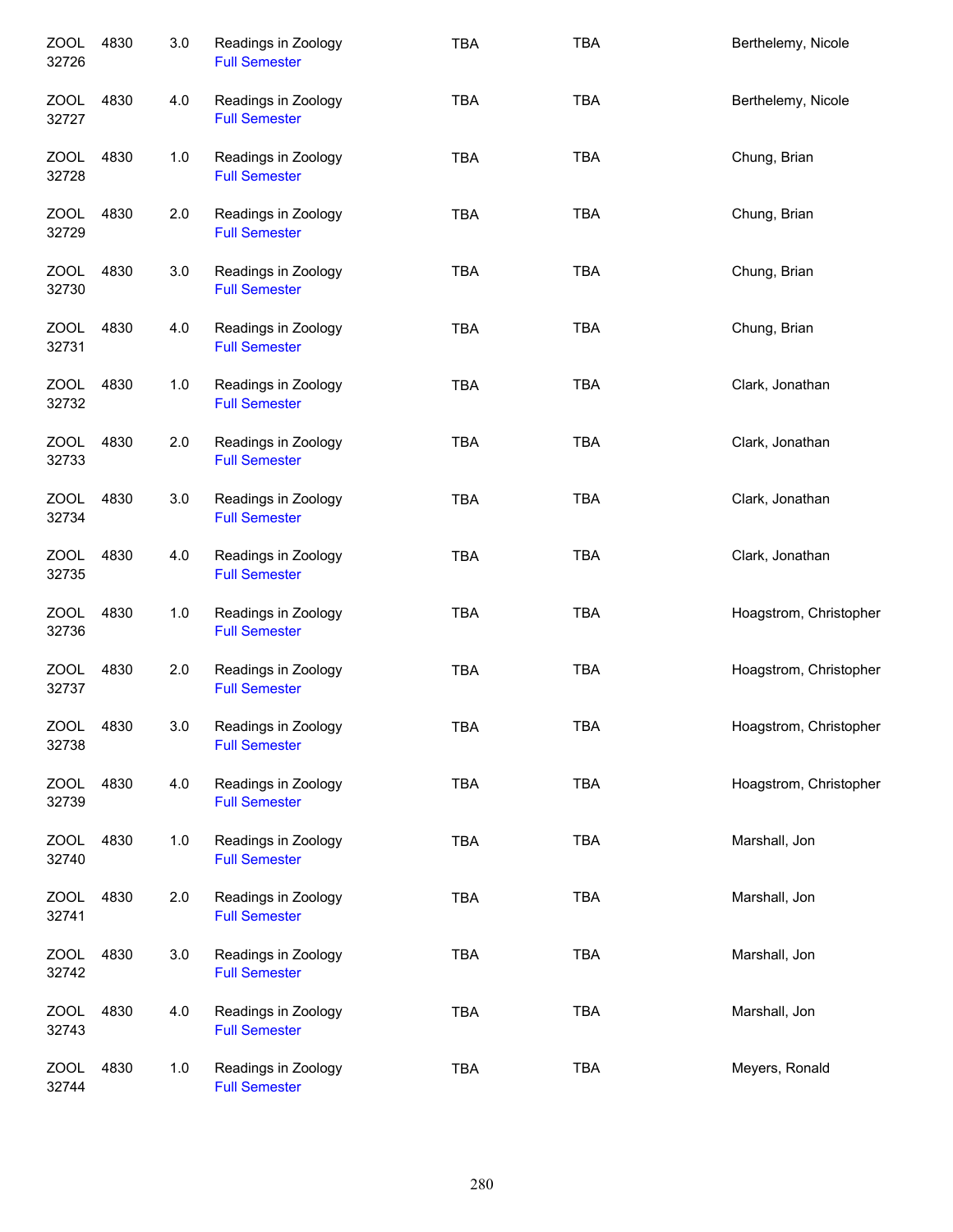| <b>ZOOL</b><br>32745 | 4830 | 2.0 | Readings in Zoology<br><b>Full Semester</b> | <b>TBA</b> | <b>TBA</b> | Meyers, Ronald  |
|----------------------|------|-----|---------------------------------------------|------------|------------|-----------------|
| <b>ZOOL</b><br>32746 | 4830 | 3.0 | Readings in Zoology<br><b>Full Semester</b> | <b>TBA</b> | <b>TBA</b> | Meyers, Ronald  |
| <b>ZOOL</b><br>32747 | 4830 | 4.0 | Readings in Zoology<br><b>Full Semester</b> | <b>TBA</b> | <b>TBA</b> | Meyers, Ronald  |
| ZOOL<br>32748        | 4830 | 1.0 | Readings in Zoology<br><b>Full Semester</b> | <b>TBA</b> | <b>TBA</b> | Mull, John      |
| ZOOL<br>32749        | 4830 | 2.0 | Readings in Zoology<br><b>Full Semester</b> | <b>TBA</b> | <b>TBA</b> | Mull, John      |
| ZOOL<br>32750        | 4830 | 3.0 | Readings in Zoology<br><b>Full Semester</b> | <b>TBA</b> | <b>TBA</b> | Mull, John      |
| ZOOL<br>32751        | 4830 | 4.0 | Readings in Zoology<br><b>Full Semester</b> | <b>TBA</b> | <b>TBA</b> | Mull, John      |
| <b>ZOOL</b><br>32752 | 4830 | 1.0 | Readings in Zoology<br><b>Full Semester</b> | <b>TBA</b> | <b>TBA</b> | Okazaki, Robert |
| <b>ZOOL</b><br>32753 | 4830 | 2.0 | Readings in Zoology<br><b>Full Semester</b> | <b>TBA</b> | <b>TBA</b> | Okazaki, Robert |
| <b>ZOOL</b><br>32754 | 4830 | 3.0 | Readings in Zoology<br><b>Full Semester</b> | <b>TBA</b> | <b>TBA</b> | Okazaki, Robert |
| <b>ZOOL</b><br>32755 | 4830 | 4.0 | Readings in Zoology<br><b>Full Semester</b> | <b>TBA</b> | <b>TBA</b> | Okazaki, Robert |
| <b>ZOOL</b><br>32756 | 4830 | 1.0 | Readings in Zoology<br><b>Full Semester</b> | <b>TBA</b> | <b>TBA</b> | Skopec, Michele |
| <b>ZOOL</b><br>32757 | 4830 | 2.0 | Readings in Zoology<br><b>Full Semester</b> | TBA        | <b>TBA</b> | Skopec, Michele |
| <b>ZOOL</b><br>32758 | 4830 | 3.0 | Readings in Zoology<br><b>Full Semester</b> | <b>TBA</b> | <b>TBA</b> | Skopec, Michele |
| ZOOL<br>32759        | 4830 | 4.0 | Readings in Zoology<br><b>Full Semester</b> | <b>TBA</b> | <b>TBA</b> | Skopec, Michele |
| ZOOL<br>32760        | 4830 | 1.0 | Readings in Zoology<br><b>Full Semester</b> | <b>TBA</b> | <b>TBA</b> | Trask, Barbara  |
| <b>ZOOL</b><br>32761 | 4830 | 2.0 | Readings in Zoology<br><b>Full Semester</b> | <b>TBA</b> | <b>TBA</b> | Trask, Barbara  |
| <b>ZOOL</b><br>32762 | 4830 | 3.0 | Readings in Zoology<br><b>Full Semester</b> | <b>TBA</b> | <b>TBA</b> | Trask, Barbara  |
| ZOOL<br>32763        | 4830 | 4.0 | Readings in Zoology<br><b>Full Semester</b> | <b>TBA</b> | <b>TBA</b> | Trask, Barbara  |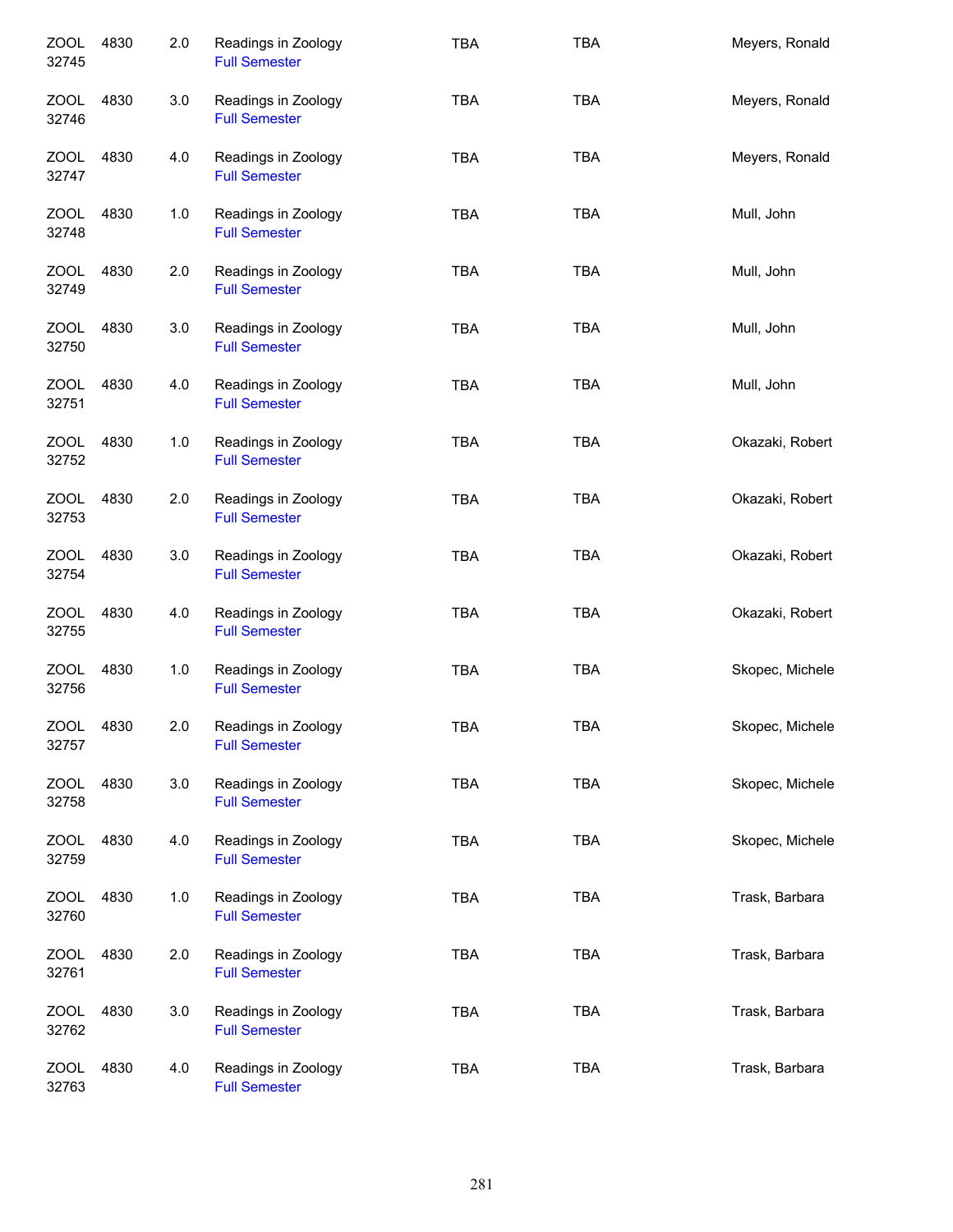| <b>ZOOL</b><br>32764 | 4830 | $1.0$ | Readings in Zoology<br><b>Full Semester</b>   | <b>TBA</b>  | TBA        |              | Zeveloff, Samuel   |
|----------------------|------|-------|-----------------------------------------------|-------------|------------|--------------|--------------------|
| ZOOL<br>32765        | 4830 | 2.0   | Readings in Zoology<br><b>Full Semester</b>   | <b>TBA</b>  | <b>TBA</b> |              | Zeveloff, Samuel   |
| ZOOL<br>32766        | 4830 | 3.0   | Readings in Zoology<br><b>Full Semester</b>   | <b>TBA</b>  | <b>TBA</b> |              | Zeveloff, Samuel   |
| ZOOL<br>32767        | 4830 | 4.0   | Readings in Zoology<br><b>Full Semester</b>   | <b>TBA</b>  | <b>TBA</b> |              | Zeveloff, Samuel   |
| ZOOL<br>32248        | 4890 | $1.0$ | Co-op Work Experience<br><b>Full Semester</b> | <b>TBA</b>  | <b>TBA</b> |              | Zeveloff, Samuel   |
| ZOOL<br>32249        | 4890 | 2.0   | Co-op Work Experience<br><b>Full Semester</b> | <b>TBA</b>  | <b>TBA</b> |              | Zeveloff, Samuel   |
| ZOOL<br>32250        | 4890 | 3.0   | Co-op Work Experience<br><b>Full Semester</b> | <b>TBA</b>  | <b>TBA</b> |              | Zeveloff, Samuel   |
| ZOOL<br>32253        | 4890 | 4.0   | Co-op Work Experience<br><b>Full Semester</b> | <b>TBA</b>  | <b>TBA</b> |              | Zeveloff, Samuel   |
| <b>ZOOL</b><br>32241 | 4900 | 2.0   | Topics In Zoology<br><b>Full Semester</b>     | 1330 - 1520 | M          | LL130        | Chung, Brian       |
| <b>ZOOL</b><br>32242 | 4900 | 2.0   | Topics In Zoology<br><b>Full Semester</b>     | 1330 - 1520 | M          | LL130        | Chung, Brian       |
| <b>ZOOL</b><br>32243 | 4900 | 2.0   | Topics In Zoology<br><b>Full Semester</b>     | 1330 - 1520 | M          | LL130        | Chung, Brian       |
| <b>ZOOL</b><br>32244 | 4900 | 2.0   | Topics In Zoology<br><b>Full Semester</b>     | 1330 - 1520 | M          | LL130        | Chung, Brian       |
| <b>ZOOL</b><br>32245 | 4900 | 2.0   | Topics In Zoology<br><b>Full Semester</b>     | 1330 - 1530 | M          | LL130        | Chung, Brian       |
| <b>ZOOL</b><br>32246 | 4900 | 2.0   | Topics In Zoology<br><b>Full Semester</b>     | 1330 - 1520 | M          | LL130        | Chung, Brian       |
| ZOOL<br>32782        | 4900 | 3.0   | Topics In Zoology<br><b>Full Semester</b>     | 1200 - 1315 | <b>TR</b>  | <b>SL427</b> | Trask, Barbara     |
| <b>ZOOL</b><br>32768 | 4970 | 2.0   | Thesis<br><b>Full Semester</b>                | <b>TBA</b>  | TBA        |              | Berthelemy, Nicole |
| <b>ZOOL</b><br>32769 | 4970 | 2.0   | Thesis<br><b>Full Semester</b>                | <b>TBA</b>  | <b>TBA</b> |              | Chung, Brian       |
| <b>ZOOL</b><br>32770 | 4970 | 2.0   | Thesis<br><b>Full Semester</b>                | <b>TBA</b>  | <b>TBA</b> |              | Clark, Jonathan    |
| <b>ZOOL</b><br>32771 | 4970 | 2.0   | Thesis<br><b>Full Semester</b>                | <b>TBA</b>  | <b>TBA</b> |              | Marshall, Jon      |